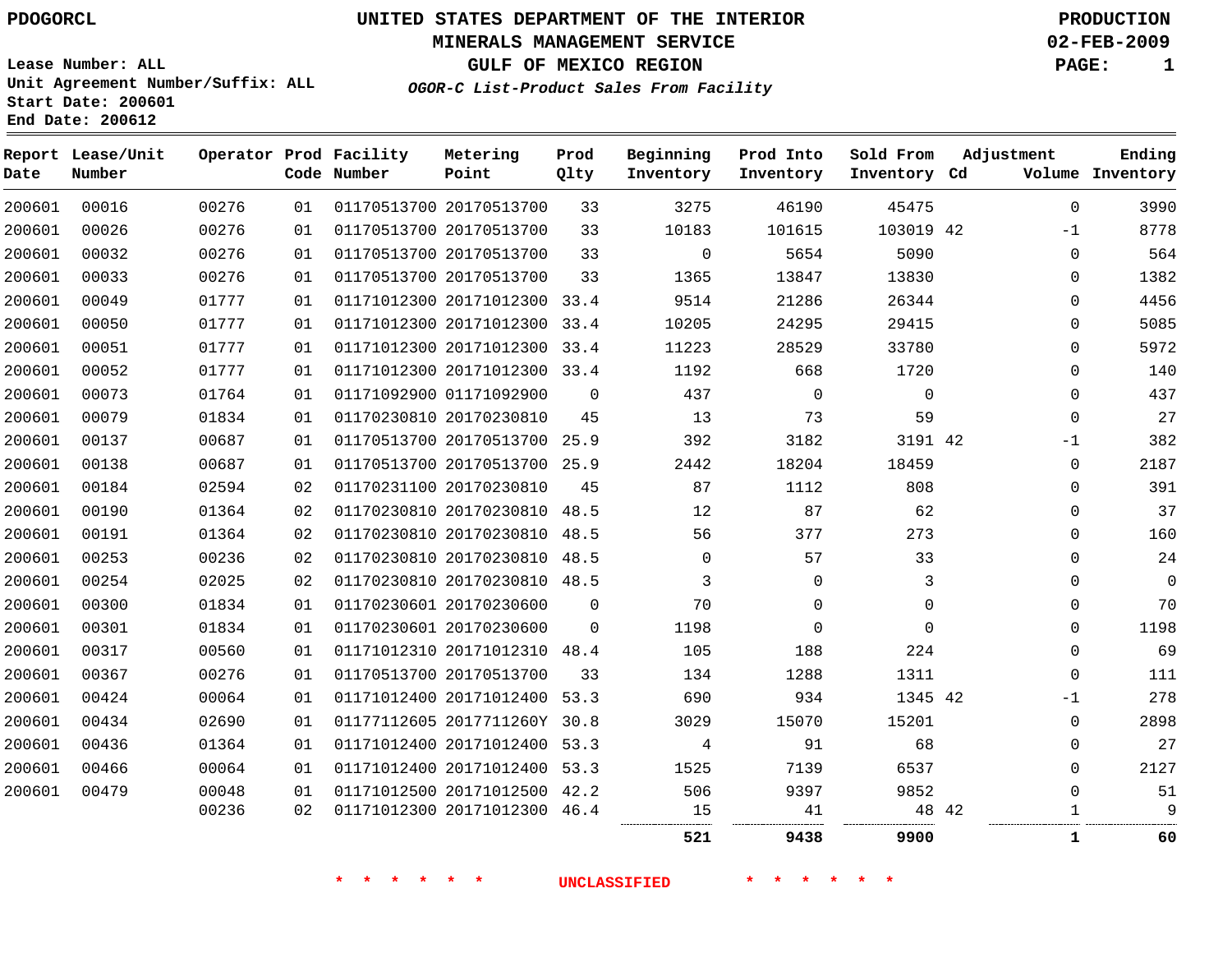## **MINERALS MANAGEMENT SERVICE 02-FEB-2009**

**GULF OF MEXICO REGION PAGE: 2**

**Lease Number: ALL Unit Agreement Number/Suffix: ALL Start Date: 200601 End Date: 200612**

**OGOR-C List-Product Sales From Facility**

| Date   | Report Lease/Unit<br>Number |       |    | Operator Prod Facility<br>Code Number | Metering<br>Point            | Prod<br>Qlty | Beginning<br>Inventory | Prod Into<br>Inventory | Sold From<br>Inventory Cd | Adjustment |              | Ending<br>Volume Inventory |
|--------|-----------------------------|-------|----|---------------------------------------|------------------------------|--------------|------------------------|------------------------|---------------------------|------------|--------------|----------------------------|
| 200601 | 00487                       | 01284 | 01 |                                       | 01171132800 21171132800 48.8 |              | 12                     | 1951                   | 932                       |            | $\Omega$     | 1031                       |
| 200601 | 00518                       | 01482 | 01 |                                       | 01170230450 20170230450 51.8 |              | 5                      | 213                    | 202                       |            | 0            | 16                         |
| 200601 | 00526                       | 00114 | 01 |                                       | 01170230810 20170230810      | 45           | 190                    | 1681                   | 1242 42                   |            | $-1$         | 628                        |
| 200601 | 00541                       | 01046 | 01 |                                       | 01170530900 20170530900      | 50.2         | $\mathbf 0$            | 72                     | 57                        |            | $\mathbf{0}$ | 15                         |
| 200601 | 00559                       | 00687 | 01 |                                       | 01171131600 20171131600 45.2 |              | 617                    | 13440                  | 13815                     |            | 0            | 242                        |
| 200601 | 00560                       | 00687 | 01 |                                       | 01171131600 20171131600 45.2 |              | 110                    | 2694                   | 2754 42                   |            | $-1$         | 49                         |
| 200601 | 00577                       | 01935 | 01 |                                       | 01171012300 20171012300 33.5 |              | 31110                  | 82174                  | 96083                     |            | 0            | 17201                      |
| 200601 | 00593                       | 01834 | 01 |                                       | 01171012300 20171012300 33.5 |              | 22464                  | 39218                  | 47715                     |            | $\Omega$     | 13967                      |
| 200601 | 00599                       | 01764 | 01 |                                       | 01170573602 20170573602 38.4 |              | 1587                   | 823                    | 1869                      |            | 0            | 541                        |
| 200601 | 00605                       | 01764 | 01 |                                       | 01170573602 20170573602 38.4 |              | 5487                   | 6370                   | 7667                      |            | $\Omega$     | 4190                       |
| 200601 | 00691                       | 01364 | 01 |                                       | 01170754200 20170754200      | 41           | 517                    | 2954                   | 2861 42                   |            | $-1$         | 609                        |
| 200601 | 00693                       | 02266 | 01 |                                       | 01170754800 20170754800 32.9 |              | $\mathbf 0$            | 815                    | 435                       |            | $\mathbf{0}$ | 380                        |
| 200601 | 00694                       | 02266 | 01 |                                       | 01170754800 20170754800      | 32.9         | $\Omega$               | 2141                   | 1143                      |            | $\mathbf{0}$ | 998                        |
| 200601 | 00697                       | 02266 | 01 |                                       | 01170754800 20170754800 32.9 |              | $\Omega$               | 18975                  | 10131                     |            | 0            | 8844                       |
| 200601 | 00759                       | 01046 | 01 |                                       | 01170231230 20170230810 45.4 |              | 7                      | 327                    | 315                       |            | $\mathbf 0$  | 19                         |
|        |                             | 02219 | 02 |                                       | 01170231100 20170230810      | 45           | 5                      | 0                      | 5                         |            | 0            | $\mathbf 0$                |
|        |                             |       |    |                                       |                              |              | 12                     | 327                    | 320                       |            | 0            | 19                         |
| 200601 | 00763                       | 02219 | 01 |                                       | 01170231100 20170230810      | 45           | 108                    | 197                    | 231                       |            | $\Omega$     | 74                         |
| 200601 | 00767                       | 00105 | 01 |                                       | 01170230810 20170230810      | 45           | 47                     | 241                    | 198                       |            | $\Omega$     | 90                         |
| 200601 | 00768                       | 00105 | 01 |                                       | 01170230810 20170230810      | 45           | 15                     | 35                     | 37                        |            | $\mathbf 0$  | 13                         |
| 200601 | 00775                       | 01834 | 01 |                                       | 01171131600 20171131600 45.2 |              | 150                    | 2830                   | 2929                      |            | $\Omega$     | 51                         |
| 200601 | 00778                       | 01482 | 01 |                                       | 01171132000 20171132000 46.1 |              | 90                     | 1028                   | 1033                      |            | 0            | 85                         |
| 200601 | 00796                       | 02628 | 01 |                                       | 01177098151 01177098151 40.4 |              | 9780                   | 24125                  | 26813 42                  |            | $-108$       | 6984                       |
| 200601 | 00797                       | 01777 | 01 |                                       | 01171012300 20171012300 33.4 |              | 5495                   | 13748                  | 16365                     |            | 0            | 2878                       |
| 200601 | 00820                       | 00078 | 01 |                                       | 0117711260S 2017711260S      | $\mathbf 0$  | 187                    | 0                      | 0                         |            | $\mathbf{0}$ | 187                        |
| 200601 | 00827                       | 00003 | 01 |                                       | 0117711260G 2017711260G 37.1 |              | 3065                   | 24883                  | 25527                     |            | $\mathbf 0$  | 2421                       |
| 200601 | 00828                       | 02219 | 01 |                                       | 0117711260T 2017711260T 36.1 |              | 76                     | 4606                   | 4618 42                   |            | $\mathbf{1}$ | 65                         |
| 200601 | 00839                       | 00114 | 01 |                                       | 01170513800 20170513800      | $\Omega$     | 856                    | $\mathbf 0$            | 0                         |            | $\mathbf{0}$ | 856                        |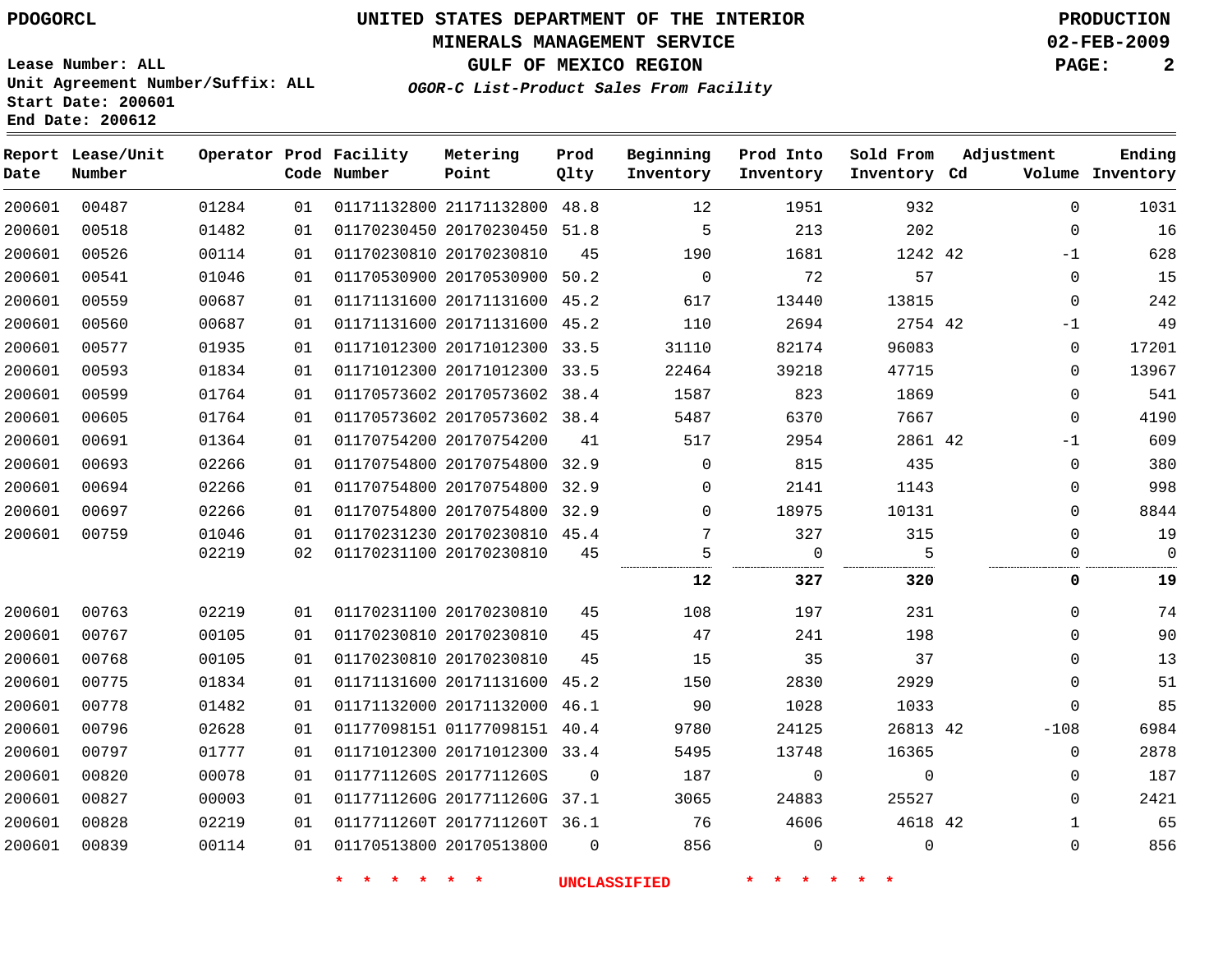## **MINERALS MANAGEMENT SERVICE 02-FEB-2009**

**GULF OF MEXICO REGION PAGE: 3**

**Lease Number: ALL Unit Agreement Number/Suffix: ALL Start Date: 200601 End Date: 200612**

**OGOR-C List-Product Sales From Facility**

| Date | Report Lease/Unit<br>Number |       |    | Operator Prod Facility<br>Code Number | Metering<br>Point            | Prod<br>Qlty | Beginning<br>Inventory | Prod Into<br>Inventory | Sold From<br>Inventory Cd | Adjustment |              | Ending<br>Volume Inventory |
|------|-----------------------------|-------|----|---------------------------------------|------------------------------|--------------|------------------------|------------------------|---------------------------|------------|--------------|----------------------------|
|      | 200601 754305004A           | 01704 | 01 |                                       | 01171132000 20171132000 46.1 |              | 1324                   | 8375                   | 8994                      |            | $\Omega$     | 705                        |
|      | 200601 7543890060           | 02655 | 02 |                                       | 01171012500 20171012500 42.3 |              | $\Omega$               | 300                    | 312 47                    |            | 15           | $\overline{3}$             |
|      | 200601 7543890080           | 00276 | 01 |                                       | 01170513700 20170513700      | $\Omega$     | 8209                   | $\Omega$               | $\mathbf 0$               |            | $\Omega$     | 8209                       |
|      | 200601 7543890180           | 01764 | 01 |                                       | 01423210051 20423210050 52.5 |              | 24                     | 93                     | 95                        |            | $\Omega$     | 22                         |
|      | 200601 7543890220           | 00105 | 01 |                                       | 01608158271 01608158271 22.6 |              | $\Omega$               | 62                     | 62                        |            | $\Omega$     | $\Omega$                   |
|      | 200601 7543900070           | 00048 | 02 |                                       | 01423550090 20423550090 49.5 |              | 3                      | 51                     | 34                        |            | $\Omega$     | 20                         |
|      | 200601 7543900080           | 02421 | 01 |                                       | 01177245111 01177245111      | 39           | $\Omega$               | 130                    | 130                       |            | $\Omega$     | $\Omega$                   |
|      | 200601 7543920040           | 02628 | 01 |                                       | 01423210051 20423210050 52.5 |              | 55                     | 174                    | 197                       |            | $\Omega$     | 32                         |
|      | 200601 7543920080           | 02237 | 01 |                                       | 01171132000 20171132000 46.1 |              | 3                      | 1047                   | 962                       |            | $\Omega$     | 88                         |
|      | 200601 7543930040           | 02312 | 01 |                                       | 01171132800 21171132800      | 14           | 30                     | $\mathbf 0$            | 30                        |            | $\Omega$     | $\Omega$                   |
|      | 200601 7543930100           | 00362 | 01 |                                       | 01170230800 20170230800 49.2 |              | 5664                   | 9660                   | 8908 42                   |            | $\mathbf{1}$ | 6417                       |
|      | 200601 7543930210           | 01764 | 01 |                                       | 01608165300 01608165300      | $\Omega$     | 91                     | $\mathbf 0$            | $\mathbf 0$               |            | 0            | 91                         |
|      | 200601 7543940080           | 00222 | 01 |                                       | 01171132800 21171132800 47.6 |              | 990                    | 1256                   | 1066 42                   |            | $-1$         | 1179                       |
|      | 200601 754395009A           | 00730 | 01 |                                       | 01170753510 20170753510      | $\Omega$     | 118                    | $\Omega$               | $\Omega$                  |            | $\Omega$     | 118                        |
|      | 200601 754395019A           | 00105 | 01 |                                       | 01420390101 01420390101      | $\Omega$     | 2116                   | 814                    | $\Omega$                  |            | $\Omega$     | 2930                       |
|      | 200601 754396015A           | 02219 | 01 |                                       | 01608103650 20608103650 32.6 |              | 198                    | 13888                  | 13897 42                  |            | $\mathbf{1}$ | 190                        |
|      | 200601 8910020210           | 00114 | 01 |                                       | 01170513800 20170513800      | $\Omega$     | 12285                  | $\Omega$               | $\Omega$                  |            | 0            | 12285                      |
|      | 200601 8910024540           | 00114 | 01 |                                       | 01170513800 20170513800      | $\Omega$     | 5407                   | $\Omega$               | $\Omega$                  |            | 0            | 5407                       |
|      | 200601 8910029310           | 02268 | 01 |                                       | 01171092900 01171092900      | $\Omega$     | 4371                   | $\Omega$               | $\Omega$                  |            | 0            | 4371                       |
|      | 200601 8910029320           | 00276 | 01 |                                       | 01170513700 20170513700      | 33           | 21212                  | 105665                 | 104815 42                 |            | -4           | 22058                      |
|      | 200601 8910034440           | 00276 | 01 |                                       | 01170513700 20170513700      | 33           | 24528                  | 87978                  | 87083 42                  |            | $-1$         | 25422                      |
|      | 200601 8910063810           | 02466 | 02 |                                       | 01170230450 20170230450 51.8 |              | 783                    | 10861                  | 10825                     |            | 0            | 819                        |
|      | 200601 8910066690           | 00078 | 01 |                                       | 01170573602 20170573602 34.6 |              | 2709                   | 1283                   | 3149 42                   |            | $\mathbf{1}$ | 844                        |
|      | 200601 8910086400           | 00048 | 01 |                                       | 01171012400 20171012400 53.2 |              | $\Omega$               | 16                     | 11                        |            | $\Omega$     | 5                          |
|      | 200601 8910086540           | 01284 | 01 |                                       | 01171132000 20171132000 46.1 |              | $\mathbf 0$            | 7                      | 6                         |            | 0            | $\mathbf{1}$               |
|      |                             |       | 01 |                                       | 01177092604 20177092604 52.9 |              | $\mathbf 0$            | 3844                   | 3844                      |            | 0            | $\Omega$                   |
|      |                             | 01364 | 01 |                                       | 01171132000 20171132000 46.1 |              | 400                    | 1762                   | 2010                      |            | 0            | 152                        |
|      |                             |       |    |                                       |                              |              | 400                    | 5613                   | 5860                      |            | 0            | 153                        |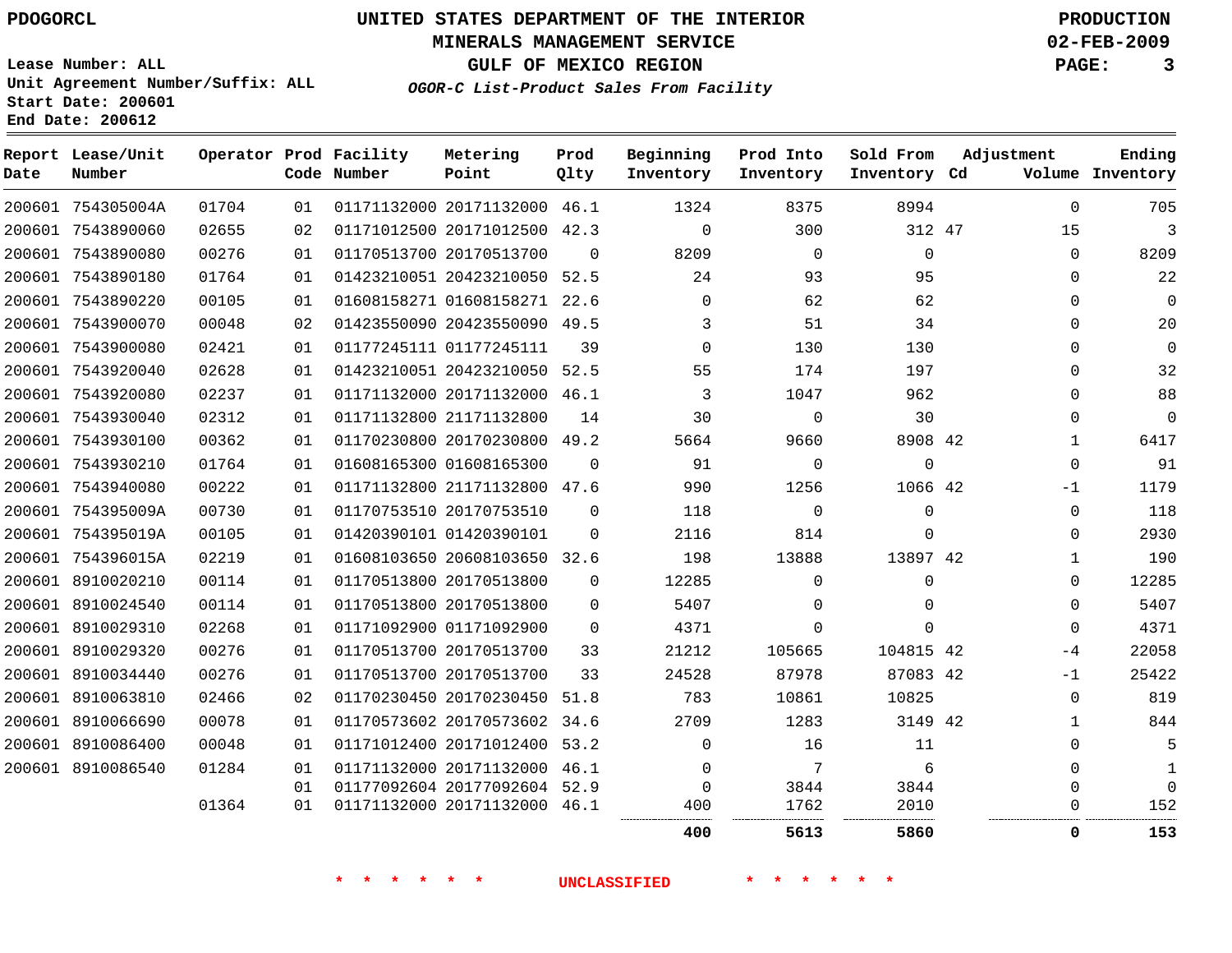## **MINERALS MANAGEMENT SERVICE 02-FEB-2009**

**GULF OF MEXICO REGION PAGE: 4**

**Lease Number: ALL Unit Agreement Number/Suffix: ALL Start Date: 200601 End Date: 200612**

**OGOR-C List-Product Sales From Facility**

| Date   | Report Lease/Unit<br>Number |       |    | Operator Prod Facility<br>Code Number | Metering<br>Point            | Prod<br>Qlty | Beginning<br>Inventory | Prod Into<br>Inventory | Sold From<br>Inventory Cd | Adjustment   | Ending<br>Volume Inventory |
|--------|-----------------------------|-------|----|---------------------------------------|------------------------------|--------------|------------------------|------------------------|---------------------------|--------------|----------------------------|
|        | 200601 8910086660           | 00056 | 01 |                                       | 01421670201 20421670200 47.6 |              | 156                    | 10                     | 95                        | $\Omega$     | 71                         |
|        | 200601 8910087640           | 00048 | 01 |                                       | 01171092800 21171132800 47.5 |              | 23                     | 40                     | 30                        | $\mathbf{0}$ | 33                         |
|        | 200601 8910087670           | 01364 | 01 |                                       | 01170754200 20170754200      | 41           | 178                    | 150                    | 297                       | $\Omega$     | 31                         |
|        | 200601 8910087840           | 00282 | 01 |                                       | 01177122606 20177122606      | 50.4         | 579                    | 3409                   | 3326                      | $\Omega$     | 662                        |
| 200601 | 8910088130                  | 00078 | 01 |                                       | 01171132800 21171132800 47.6 |              | 226                    | 469                    | 265 42                    | $\mathbf{1}$ | 431                        |
|        | 200601 8910089160           | 00276 | 01 |                                       | 01170513700 20170513700      | 33           | 2495                   | 5815                   | 2341                      | $\Omega$     | 5969                       |
| 200601 | 891008927AE                 | 00078 | 01 |                                       | 01170230400 20170230400      | 52.1         | 87                     | 1064                   | 760 09                    | $-301$       | 90                         |
|        | 200601 891008927K           | 00078 | 01 |                                       | 01170230400 20170230400      | 52.1         | 77                     | 1188                   | 1164 42                   | $-1$         | 100                        |
| 200601 | 8910089460                  | 01834 | 01 |                                       | 01171012500 20171012500 34.4 |              | 14                     | 252                    | 265                       | $\Omega$     | $\mathbf{1}$               |
|        | 200601 891008946C           | 01834 | 01 |                                       | 01171012500 20171012500 42.3 |              | 88                     | 1165                   | 1247                      | $\Omega$     | 6                          |
|        | 200601 8910116580           | 00276 | 01 |                                       | 01170513700 20170513700      | 33           | 2572                   | $\mathbf 0$            | 2414                      | $\mathbf 0$  | 158                        |
|        | 200601 8910116740           | 00276 | 01 |                                       | 01170513700 20170513700      | 33           | 481                    | 1170                   | 452 42                    | $\mathbf{1}$ | 1200                       |
|        | 200601 8910116770           | 00276 | 01 |                                       | 01170513700 20170513700      | 33           | 245                    | $\mathbf 0$            | 230                       | $\Omega$     | 15                         |
|        | 200601 8910116790           | 00276 | 01 |                                       | 01170513700 20170513700      | 33           | 5850                   | 7545                   | 5489 42                   | $-1$         | 7905                       |
|        | 200601 8910116800           | 00276 | 01 |                                       | 01170513700 20170513700      | 33           | 11619                  | 10660                  | 10903                     | $\Omega$     | 11376                      |
|        | 200601 891011687A           | 02266 | 01 |                                       | 01170754800 20170754800 32.9 |              | $\Omega$               | 324                    | 173                       | $\Omega$     | 151                        |
|        | 200601 8910123210           | 00687 | 01 |                                       | 0117709260A 2017709260A 32.7 |              | 0                      | 182                    | 177                       | $\Omega$     | 5                          |
|        | 200601 8910123250           | 00687 | 01 |                                       | 0117709260A 2017709260A 32.7 |              | $\Omega$               | 3287                   | 3196 42                   | $\mathbf{1}$ | 92                         |
|        | 200601 8910123350           | 02608 | 01 |                                       | 01171012500 20171012500 42.3 |              | 175                    | 5501                   | 5646                      | $\Omega$     | 30                         |
|        | 200601 8910123380           | 00048 | 01 |                                       | 01171132800 21171132800      | 47.6         | $\mathbf{1}$           | 13                     | 7                         | $\mathbf 0$  | 7                          |
|        | 200601 8910123390           | 00048 | 01 |                                       | 01171131800 20171131800 42.1 |              | 2178                   | 3998                   | 3650                      | $\Omega$     | 2526                       |
|        | 200601 8910169300           | 00491 | 02 |                                       | 01170230810 20170230810 48.5 |              | 89                     | 187                    | 197                       | $\mathbf 0$  | 79                         |
|        | 200601 8910202350           | 00276 | 01 |                                       | 01170513700 20170513700      | 0            | 26688                  | $\mathbf 0$            | $\mathbf 0$               | $\Omega$     | 26688                      |
|        | 200601 8910202430           | 00276 | 01 |                                       | 01170513700 20170513700      | 33           | 471                    | 1908                   | 1895 42                   | $-1$         | 483                        |
|        | 200601 8910202520           | 01482 | 01 |                                       | 01171132800 21171132800 47.6 |              | 9                      | 42                     | 24                        | $\Omega$     | 27                         |
|        | 200601 8910202550           | 00105 | 01 |                                       | 01170230810 20170230810 49.1 |              | 89                     | 40                     | 119                       | $\mathbf 0$  | 10                         |
|        | 200601 8910202560           | 00276 | 01 |                                       | 01170513700 20170513700      | 33           | 3765                   | 30792                  | 30592 42                  | $-1$         | 3964                       |
|        | 200601 G00932               | 01376 | 01 |                                       | 01170231100 20170230810      | 48.5         | $\Omega$               | 233                    | 134                       | $\Omega$     | 99                         |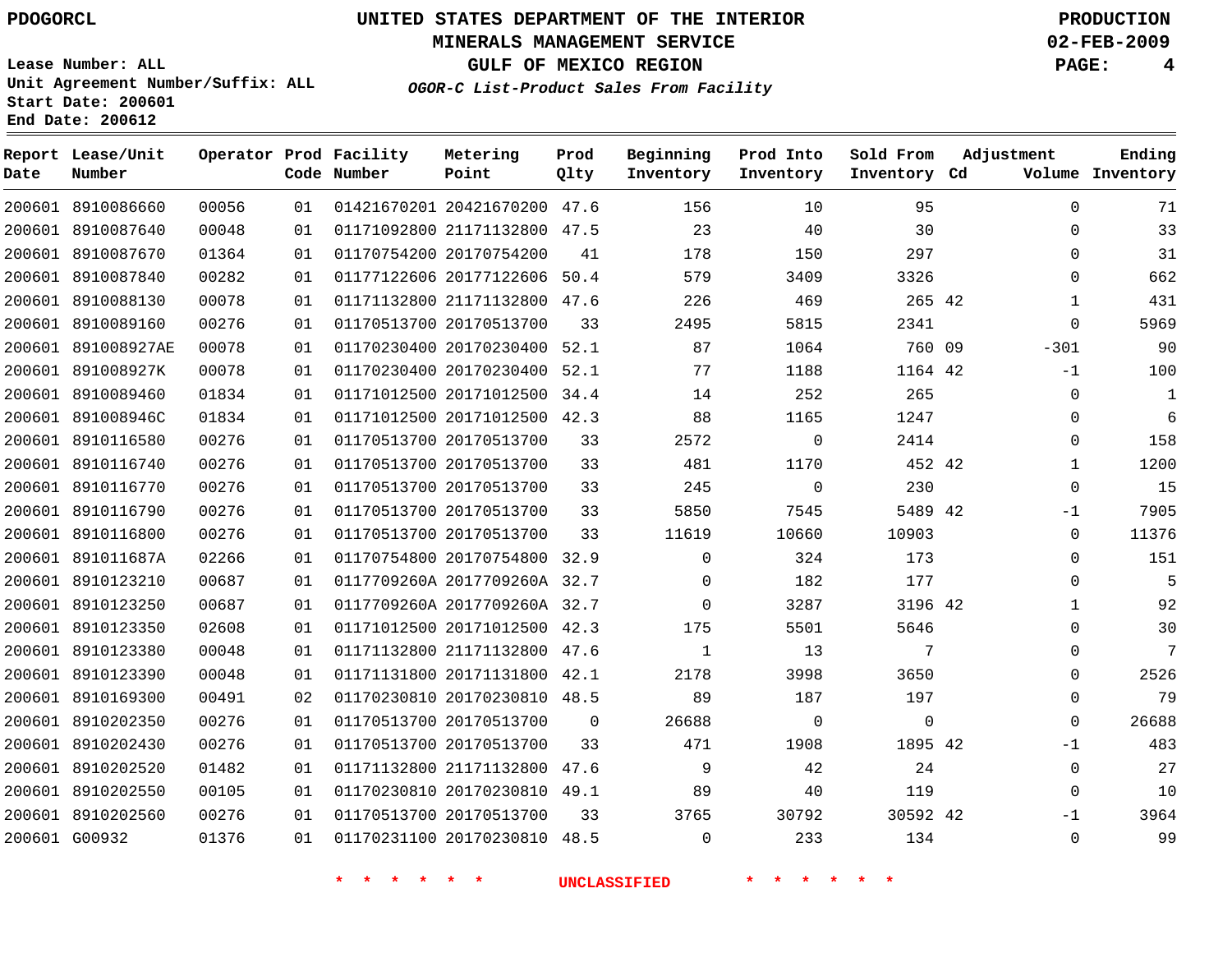## **MINERALS MANAGEMENT SERVICE 02-FEB-2009**

**GULF OF MEXICO REGION PAGE: 5**

**Lease Number: ALL Unit Agreement Number/Suffix: ALL Start Date: 200601 End Date: 200612**

**OGOR-C List-Product Sales From Facility**

| Date | Report Lease/Unit<br>Number |       |    | Operator Prod Facility<br>Code Number | Metering<br>Point            | Prod<br>Qlty | Beginning<br>Inventory | Prod Into<br>Inventory | Sold From<br>Inventory Cd | Adjustment  | Ending<br>Volume Inventory |
|------|-----------------------------|-------|----|---------------------------------------|------------------------------|--------------|------------------------|------------------------|---------------------------|-------------|----------------------------|
|      | 200601 G00935               | 02441 | 02 |                                       | 01171131600 20171131600 45.2 |              | 85                     | 21162                  | 20865 42                  | $-1$        | 381                        |
|      | 200601 G00971               | 00105 | 01 |                                       | 01171132000 20171132000      | 46           | 8                      | 283                    | 267                       | $\Omega$    | 24                         |
|      | 200601 G00974               | 00105 | 01 |                                       | 01171132000 20171132000 46.1 |              | $\Omega$               | 115                    | 105                       |             | 10<br>$\Omega$             |
|      | 200601 G00979               | 00078 | 01 |                                       | 01171132800 21171132800 47.6 |              | 20                     | $\Omega$               | 20                        | $\Omega$    | 0                          |
|      | 200601 G00982               | 00078 | 01 |                                       | 01171012400 20171012400 47.6 |              | 723                    | $\mathbf 0$            | 723                       | $\mathbf 0$ | $\Omega$                   |
|      | 200601 G00985               | 00687 | 01 |                                       | 0117709260A 2017709260A 32.7 |              | 387                    | 10419                  | 10514 42                  | -1          | 291                        |
|      | 200601 G00989               | 00003 | 01 |                                       | 01177102601 20177102601      | $\Omega$     | 1022                   | $\Omega$               | $\mathbf 0$               | $\Omega$    | 1022                       |
|      | 200601 G01025               | 02219 | 01 |                                       | 01177122600 20177122600      | $\mathbf 0$  | 200                    | 0                      | 0                         |             | 200<br>0                   |
|      | 200601 G01027               | 00282 | 01 |                                       | 01177122606 20177122606      | 50.4         | 446                    | 245                    | 365                       | $\Omega$    | 326                        |
|      | 200601 G01072               | 00105 | 01 |                                       | 01170513800 20170513800      | $\Omega$     | 24                     | $\mathbf 0$            | $\Omega$                  | $\Omega$    | 24                         |
|      | 200601 G01083               | 00276 | 01 |                                       | 01170513700 20170513700      | 33           | 3181                   | 3246                   | 2985 42                   | 1190        | 4632                       |
|      | 200601 G01090               | 00276 | 01 |                                       | 01170513700 20170513700      | 33           | 12457                  | 15673                  | 11690                     | $\mathbf 0$ | 16440                      |
|      | 200601 G01091               | 00276 | 01 |                                       | 01170513700 20170513700      | 33           | 1254                   | 1508                   | 1176 42                   | $-1$        | 1585                       |
|      | 200601 G01092               | 00276 | 01 |                                       | 01170513700 20170513700      | 33           | 7640                   | 0                      | 7169                      | 0           | 471                        |
|      | 200601 G01096               | 00276 | 01 |                                       | 01170513700 20170513700      | 33           | 5057                   | 4280                   | 4745 42                   | -1          | 4591                       |
|      | 200601 G01127               | 02630 | 01 |                                       | 01171132000 20171132000      | 46.1         | $\mathbf 0$            | 1205                   | 1205                      | $\Omega$    | $\mathbf 0$                |
|      | 200601 G01153               | 01834 | 01 |                                       | 01171132800 21171132800 47.8 |              | 326                    | 541                    | 412                       | 0           | 455                        |
|      | 200601 G01172               | 00282 | 01 |                                       | 01177062605 20177062605      | $\Omega$     | 185                    | $\mathbf 0$            | $\mathbf 0$               | $\mathbf 0$ | 185                        |
|      | 200601 G01181               | 00048 | 01 |                                       | 01177072200 20177072200      | $\Omega$     | 71                     | $\Omega$               | $\Omega$                  | $\Omega$    | 71                         |
|      | 200601 G01196               | 00078 | 01 |                                       | 01171132800 21171132800      | 47.6         | 124                    | 228                    | 168                       |             | 184<br>0                   |
|      | 200601 G01210               | 00078 | 01 |                                       | 01171132800 21171132800 47.6 |              | 24                     | 0                      | 24                        |             | $\mathbf 0$<br>$\Omega$    |
|      | 200601 G01220               | 00105 | 01 |                                       | 01177092600 20177092600      | 42           | 473                    | 10979                  | 11129                     | 0           | 323                        |
|      | 200601 G01228               | 00003 | 01 |                                       | 0117711260G 2017711260G 37.1 |              | 466                    | 4274                   | 4325                      |             | 415<br>0                   |
|      | 200601 G01230               | 00003 | 01 |                                       | 0117711260G 2017711260G 37.1 |              | 3                      | 15                     | 17                        |             | 0<br>1                     |
|      | 200601 G01249               | 00491 | 02 |                                       | 01171012500 20171012500 42.3 |              | $\Omega$               | 5                      | 5                         |             | $\Omega$<br>$\Omega$       |
|      | 200601 G01261               | 01284 | 01 |                                       | 01171012500 20171012500      | $\mathbf 0$  | 4                      | $\mathbf 0$            | $\Omega$                  |             | 0                          |
|      | 200601 G01269               | 01284 | 01 |                                       | 01171012500 20171012500 42.3 |              | 76                     | 1061                   | 1135                      | $\Omega$    |                            |
|      | 200601 G01351               | 00078 | 01 |                                       | 01170230400 20170230400 52.1 |              | 77                     | 1162                   | 1141                      | $\Omega$    | 98                         |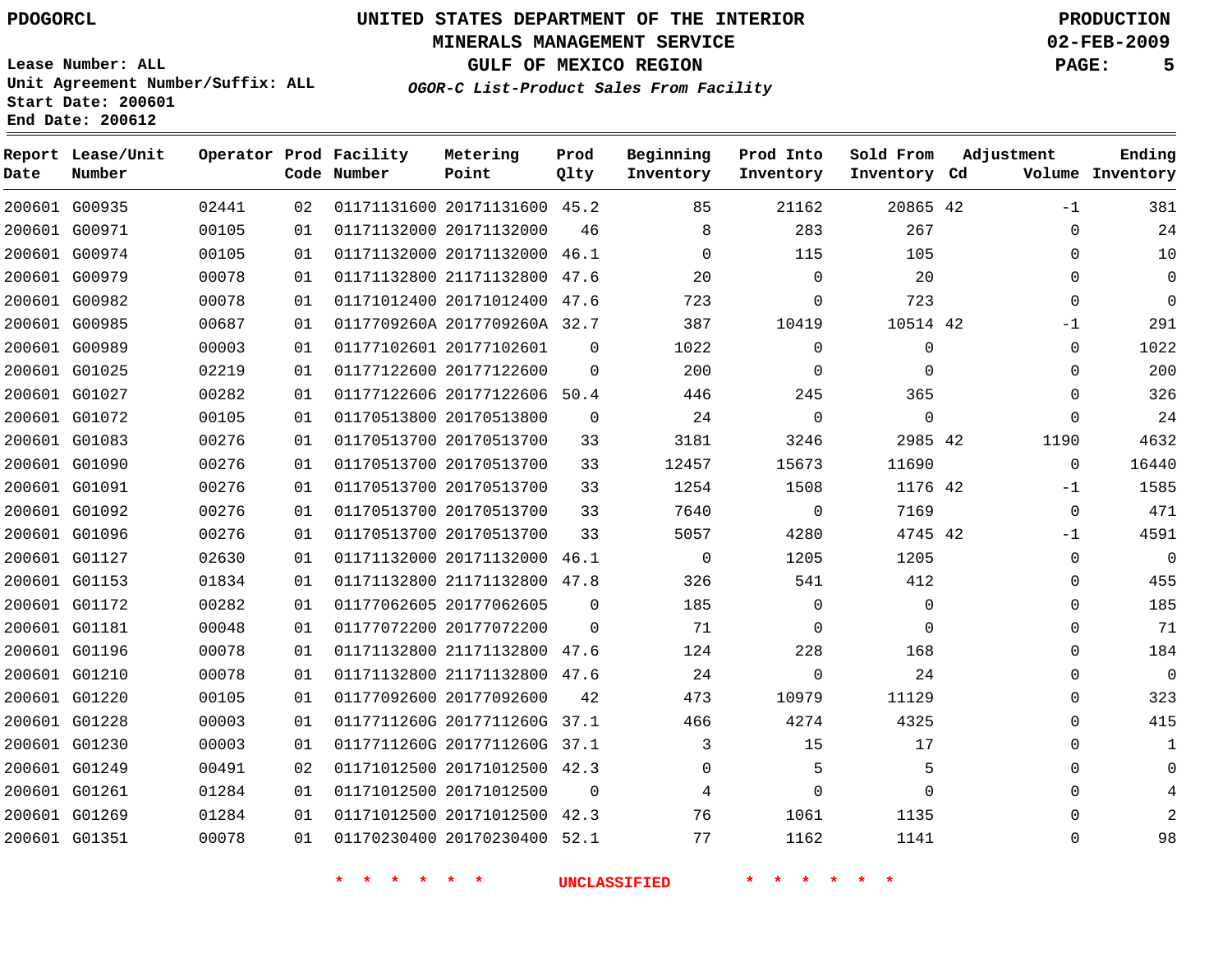## **MINERALS MANAGEMENT SERVICE 02-FEB-2009**

**GULF OF MEXICO REGION PAGE: 6**

**Lease Number: ALL Unit Agreement Number/Suffix: ALL Start Date: 200601 End Date: 200612**

**OGOR-C List-Product Sales From Facility**

| Date | Report Lease/Unit<br>Number |       |    | Operator Prod Facility<br>Code Number | Metering<br>Point            | Prod<br>Qlty | Beginning<br>Inventory | Prod Into<br>Inventory | Sold From<br>Inventory Cd | Adjustment |              | Ending<br>Volume Inventory |
|------|-----------------------------|-------|----|---------------------------------------|------------------------------|--------------|------------------------|------------------------|---------------------------|------------|--------------|----------------------------|
|      | 200601 G01441               | 00048 | 01 |                                       | 01177112701 20177112700 51.3 |              | 1157                   | 1378                   | 1378                      |            | $\Omega$     | 1157                       |
|      | 200601 G01447               | 00276 | 01 |                                       | 01170513700 20170513700      | 33           | 453                    | 23861                  | 22253                     |            | $\Omega$     | 2061                       |
|      | 200601 G01477               | 00236 | 02 |                                       | 01170230810 20170230810 48.5 |              | 239                    | 833                    | 717 42                    |            | $-1$         | 354                        |
|      | 200601 G01497               | 00114 | 01 |                                       | 01170513800 20170513800      | $\Omega$     | 3480                   | $\Omega$               | $\mathbf 0$               |            | 0            | 3480                       |
|      | 200601 G01498               | 00114 | 01 |                                       | 01170513800 20170513800      | $\Omega$     | 1055                   | $\Omega$               | $\mathbf 0$               |            | $\Omega$     | 1055                       |
|      | 200601 G01528               | 02219 | 01 |                                       | 0117711260T 2017711260T 36.1 |              | 123                    | 9364                   | 9355 42                   |            | $-1$         | 131                        |
|      | 200601 G01569               | 02266 | 01 |                                       | 01171012500 20171012500 42.3 |              | 231                    | 2032                   | 2252                      |            | 0            | 11                         |
|      | 200601 G01580               | 00114 | 01 |                                       | 01170513800 20170513800      | $\mathbf 0$  | 1                      | $\mathbf 0$            | $\mathbf 0$               |            | 0            | $\mathbf{1}$               |
|      | 200601 G01619               | 00276 | 01 |                                       | 01170513700 20170513700      | $\Omega$     | 21326                  | $\Omega$               | $\mathbf 0$               |            | 0            | 21326                      |
|      | 200601 G01620               | 00276 | 01 |                                       | 01170513700 20170513700      | $\Omega$     | 4904                   | $\mathbf 0$            | $\Omega$                  |            | $\Omega$     | 4904                       |
|      | 200601 G01676               | 02237 | 01 |                                       | 01170755200 20170755200 35.1 |              | 24105                  | 6307                   | 10176                     |            | 0            | 20236                      |
|      | 200601 G01677               | 02237 | 01 |                                       | 01170755200 20170755200 35.1 |              | 8603                   | 0                      | 2881                      |            | 0            | 5722                       |
|      | 200601 G01754               | 00003 | 01 |                                       | 01423210051 20423210050 52.5 |              | 31                     | 146                    | 142                       |            | 0            | 35                         |
|      | 200601 G01757               | 00003 | 01 |                                       | 01423210051 20423210050 52.5 |              | 129                    | 567                    | 562                       |            | 0            | 134                        |
|      | 200601 G01812               | 02759 | 01 |                                       | 01422450350 20422450350 40.2 |              | $\mathbf 0$            | 7                      | 14 47                     |            | 7            | $\mathbf 0$                |
|      | 200601 G01860               | 00114 | 01 |                                       | 01170231110 20170231110 42.2 |              | 4389                   | 9222                   | 5088                      |            | 0            | 8523                       |
|      | 200601 G01865               | 00078 | 01 |                                       | 01171012500 20171012500 42.3 |              | 431                    | 7011                   | 7402 42                   |            | -1           | 39                         |
|      | 200601 G01880               | 00105 | 01 |                                       | 01171132000 20171132000      | 46           | 49                     | 686                    | 677                       |            | $\mathbf 0$  | 58                         |
|      | 200601 G01898               | 01364 | 01 |                                       | 01171012500 20171012500 42.3 |              | 340                    | 10739                  | 11022                     |            | 0            | 57                         |
|      | 200601 G01953               | 00105 | 01 |                                       | 01170230811 20170230811 45.3 |              | 39                     | 952                    | 935                       |            | 0            | 56                         |
|      | 200601 G01972               | 01046 | 01 |                                       | 01170230810 20170230810      | 47           | 286                    | 133                    | 259 42                    |            | $-1$         | 159                        |
|      | 200601 G01997               | 01071 | 02 |                                       | 01177008090 01177008090      | $\Omega$     | 695                    | $\overline{0}$         | $\mathbf 0$               |            | 0            | 695                        |
|      | 200601 G01998               | 00048 | 01 |                                       | 01170230811 20170230811 45.3 |              | 6                      | 131                    | 129                       |            | 0            | 8                          |
|      | 200601 G02006               | 00491 | 02 |                                       | 01170530900 20170530900 50.2 |              | 16                     | 21                     | 32 42                     |            | $\mathbf{1}$ | 6                          |
|      | 200601 G02021               | 01482 | 01 |                                       | 01170230811 20170230811 45.4 |              | 160                    | 1339                   | 1420                      |            | 0            | 79                         |
|      | 200601 G02023               | 00048 | 01 |                                       | 01170230811 20170230811 45.3 |              | $\mathbf 0$            | 3                      | 3                         |            | 0            | $\Omega$                   |
|      | 200601 G02024               | 00048 | 01 |                                       | 01170230811 20170230811 45.3 |              | $\Omega$               | 3194                   | 3006                      |            | 0            | 188                        |
|      | 200601 G02062               | 00231 | 01 |                                       | 0117704220A 2017704220A 42.7 |              | $\Omega$               | 52                     | 52                        |            | $\Omega$     | $\mathbf{0}$               |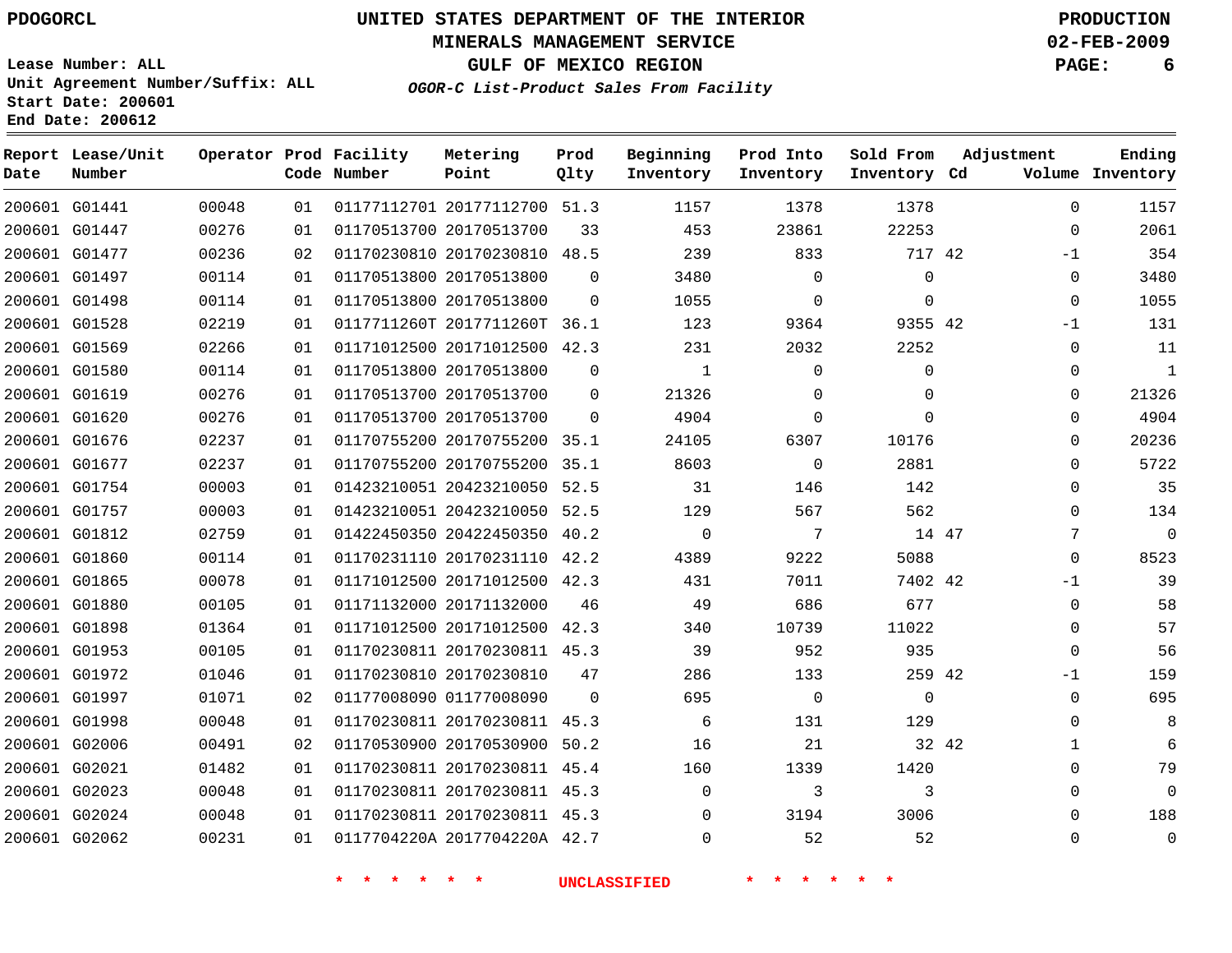## **MINERALS MANAGEMENT SERVICE 02-FEB-2009**

**GULF OF MEXICO REGION PAGE: 7**

**Lease Number: ALL Unit Agreement Number/Suffix: ALL Start Date: 200601 End Date: 200612**

**OGOR-C List-Product Sales From Facility**

| Date | Report Lease/Unit<br>Number |       |    | Operator Prod Facility<br>Code Number | Metering<br>Point            | Prod<br>Qlty | Beginning<br>Inventory | Prod Into<br>Inventory | Sold From<br>Inventory Cd | Adjustment  | Ending<br>Volume Inventory |
|------|-----------------------------|-------|----|---------------------------------------|------------------------------|--------------|------------------------|------------------------|---------------------------|-------------|----------------------------|
|      | 200601 G02082               | 01834 | 01 |                                       | 01171132800 21171132800 47.6 |              | $\mathbf 0$            | 1489                   | 586                       | $\mathbf 0$ | 903                        |
|      | 200601 G02110               | 02189 | 01 |                                       | 01171012400 20171012400 53.3 |              | $\Omega$               | 352                    | 247                       | 0           | 105                        |
|      | 200601 G02127               | 01364 | 01 |                                       | 01170230810 20170230810 48.5 |              | 55                     | 253                    | 200 42                    | $-1$        | 107                        |
|      | 200601 G02224               | 01482 | 01 |                                       | 01170230811 20170230811      | $\Omega$     | 3                      | $\Omega$               | $\mathbf 0$               | 0           | 3                          |
|      | 200601 G02267               | 00078 | 01 |                                       | 01171132000 20171132000      | $\Omega$     | $\mathbf{1}$           | $\Omega$               | $\Omega$                  | 0           | $\mathbf{1}$               |
|      | 200601 G02280               | 01764 | 01 |                                       | 01177082604 20177082604 26.8 |              | 619                    | 68230                  | 68224                     | 0           | 625                        |
|      | 200601 G02281               | 01764 | 01 |                                       | 01177082604 20177082604 26.8 |              | 101                    | 12372                  | 12360                     | $\Omega$    | 113                        |
|      | 200601 G02282               | 00048 | 01 |                                       | 01177082605 20177082605      | 32           | $\mathbf 0$            | 265                    | 265                       | $\Omega$    | $\mathbf 0$                |
|      | 200601 G02300               | 01482 | 01 |                                       | 01171132800 21171132800 47.6 |              | 149                    | $\mathbf 0$            | 71                        | $\Omega$    | 78                         |
|      | 200601 G02353               | 01284 | 01 |                                       | 01170230450 20170230450 51.8 |              | 246                    | 7289                   | 6986                      | $\Omega$    | 549                        |
|      | 200601 G02354               | 01284 | 01 |                                       | 01170230450 20170230450 51.8 |              | 32                     | 604                    | 591                       | 0           | 45                         |
|      | 200601 G02357               | 02200 | 01 |                                       | 01170230450 20170230450 51.8 |              | $\Omega$               | 675                    | 675                       | $\Omega$    | $\mathbf 0$                |
|      | 200601 G02391               | 01284 | 01 |                                       | 0142709015A 2042709015A 43.9 |              | $\Omega$               | 2234                   | 2234                      | 0           | $\Omega$                   |
|      | 200601 G02404               | 01046 | 01 |                                       | 01170230810 20170230810      | 45           | 1414                   | 3740                   | 3565                      | 0           | 1589                       |
|      | 200601 G02414               | 02451 | 01 |                                       | 01170230810 20170230810 49.1 |              | 89                     | 386                    | 376                       | $\Omega$    | 99                         |
|      | 200601 G02418               | 02266 | 01 |                                       | 01170230810 20170230810 49.1 |              | $\Omega$               | 13                     | 10                        | $\Omega$    | 3                          |
|      | 200601 G02423               | 00048 | 01 |                                       | 01170230810 20170230810 48.5 |              | 9                      | 31                     | 27                        | 0           | 13                         |
|      | 200601 G02428               | 00105 | 01 |                                       | 01170230810 20170230810 48.4 |              | 39                     | 99                     | 96                        | $\Omega$    | 42                         |
|      | 200601 G02433               | 00491 | 02 |                                       | 01170230810 20170230810 48.5 |              | 76                     | 293                    | 245                       | $\Omega$    | 124                        |
|      | 200601 G02434               | 02219 | 02 |                                       | 01170230810 20170230810 49.2 |              | 34                     | 234                    | 209                       | 0           | 59                         |
|      | 200601 G02436               | 02628 | 02 |                                       | 01170230811 20170230811 45.4 |              | 1715                   | 14427                  | 15292                     | 0           | 850                        |
|      | 200601 G02439               | 00231 | 01 |                                       | 01171132000 20171132000 45.7 |              | $\Omega$               | 428                    | 428                       | 0           | $\Omega$                   |
|      | 200601 G02549               | 00222 | 01 |                                       | 01171132800 21171132800 47.6 |              | 1003                   | 0                      | 1003                      | 0           | $\Omega$                   |
|      | 200601 G02551               | 00491 | 02 |                                       | 01170230811 20170230811 45.4 |              | $\mathbf 0$            | 50                     | 47                        | 0           | 3                          |
|      | 200601 G02592               | 00048 | 01 |                                       | 01171012400 20171012400      | 39           | $\Omega$               | 9793                   | 9793                      | $\Omega$    | $\Omega$                   |
|      | 200601 G02596               | 01482 | 01 |                                       | 01171132800 21171132800 47.1 |              | 3                      | 91                     | 82 42                     | 1           | 13                         |
|      | 200601 G02628               | 02481 | 01 |                                       | 01171012500 20171012500 42.3 |              | 248                    | 4461                   | 4685                      | $\Omega$    | 24                         |
|      | 200601 G02663               | 02451 | 01 |                                       | 01423210051 20423210050 52.5 |              | 6                      | 25                     | 25                        | $\Omega$    | 6                          |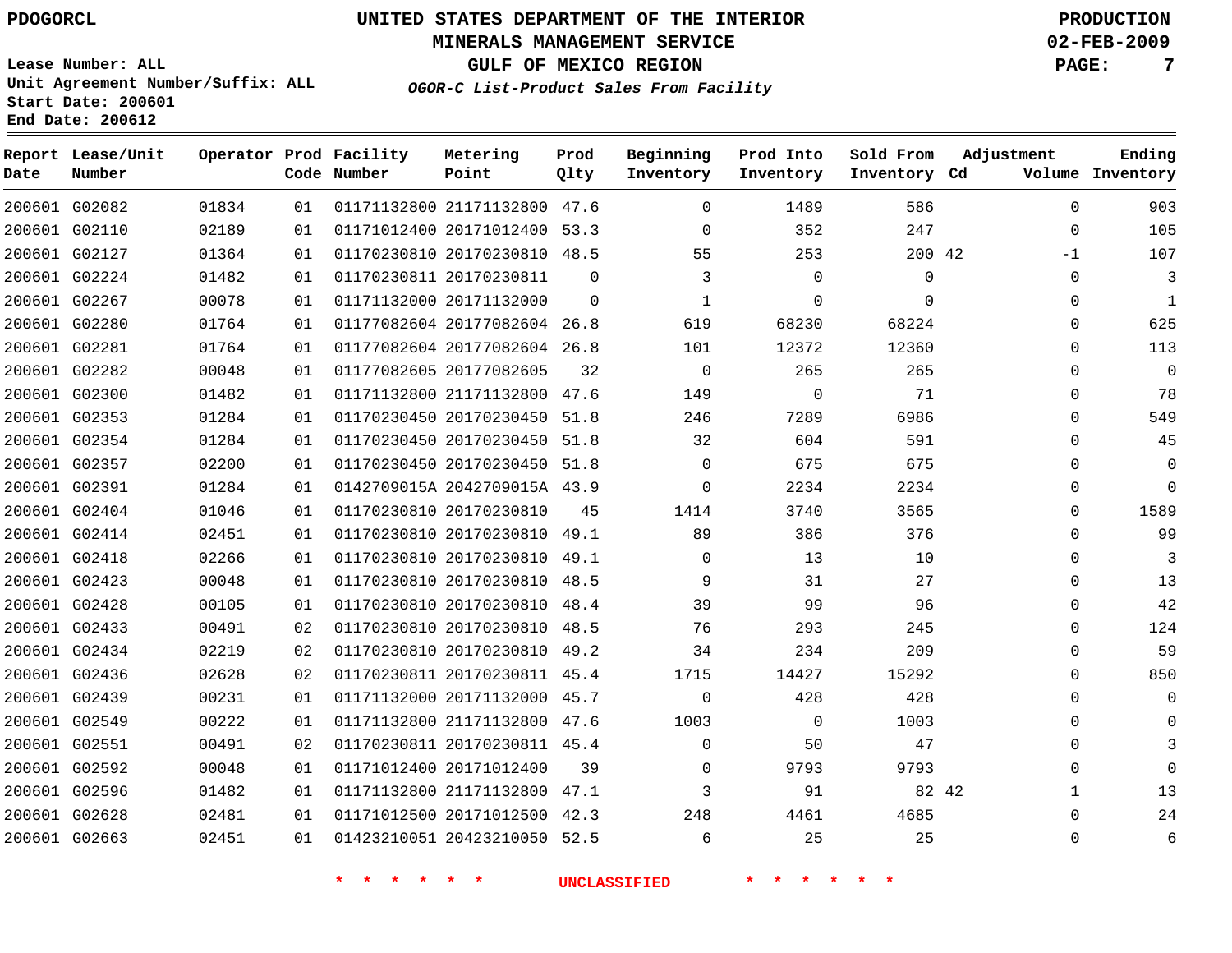## **MINERALS MANAGEMENT SERVICE 02-FEB-2009**

**GULF OF MEXICO REGION PAGE: 8**

**Lease Number: ALL Unit Agreement Number/Suffix: ALL Start Date: 200601 End Date: 200612**

**OGOR-C List-Product Sales From Facility**

| Date | Report Lease/Unit<br>Number |       |    | Operator Prod Facility<br>Code Number | Metering<br>Point            | Prod<br>Qlty | Beginning<br>Inventory | Prod Into<br>Inventory | Sold From<br>Inventory Cd | Adjustment |             | Ending<br>Volume Inventory |
|------|-----------------------------|-------|----|---------------------------------------|------------------------------|--------------|------------------------|------------------------|---------------------------|------------|-------------|----------------------------|
|      | 200601 G02665               | 02451 | 01 |                                       | 01423210051 20423210050 52.4 |              | 342                    | 1763                   | 1688                      |            | $\Omega$    | 417                        |
|      | 200601 G02716               | 01834 | 01 |                                       | 01170230810 20170230810 48.5 |              | 1277                   | 8109                   | 7315                      |            | $\Omega$    | 2071                       |
|      | 200601 G02759               | 01284 | 01 |                                       | 01170230800 20170230810 49.2 |              | 151                    | 388                    | 440                       |            | $\Omega$    | 99                         |
|      | 200601 G02819               | 00114 | 01 |                                       | 01170231110 20170231110 42.2 |              | 508                    | 502                    | 546                       |            | $\Omega$    | 464                        |
|      | 200601 G02825               | 00114 | 01 |                                       | 01170230810 20170230810      | 45           | 23                     | 24                     | 38                        |            | $\mathbf 0$ | 9                          |
|      |                             |       | 01 |                                       | 01170231110 20170231110 42.2 |              | 19                     | 98                     |                           | 27 42      | 1           | 91                         |
|      |                             |       |    |                                       |                              |              | 42                     | 122                    | 65                        |            | 1           | 100                        |
|      | 200601 G02826               | 00114 | 01 |                                       | 01170230810 20170230810      | 45           | 111                    | 655                    | 521                       |            | $\Omega$    | 245                        |
|      |                             |       | 01 |                                       | 01170231110 20170231110 42.2 |              | 439                    | 911                    | 508 42                    |            | $-1$        | 841                        |
|      |                             |       |    |                                       |                              |              | 550                    | 1566                   | 1029                      |            | -1          | 1086                       |
|      | 200601 G02833               | 01819 | 01 |                                       | 01170530900 20170530900 50.2 |              | 2                      | 2                      |                           | 3 42       | $-1$        | $\mathbf 0$                |
|      | 200601 G02834               | 00145 | 01 |                                       | 01170230810 20170230810 48.5 |              | 43                     | 177                    | 145                       |            | $\mathbf 0$ | 75                         |
|      | 200601 G02839               | 01586 | 02 |                                       | 01170230810 20170230810 49.2 |              | 45                     | 89                     | 112 42                    |            | 1           | 23                         |
|      | 200601 G02865               | 01764 | 01 |                                       | 01171131600 20171131600 45.2 |              | 0                      | 5                      | 5                         |            | $\mathbf 0$ | $\mathbf 0$                |
|      | 200601 G02898               | 01834 | 01 |                                       | 01171012300 20171012300 33.5 |              | 1018                   | 2393                   | 2910                      |            | $\mathbf 0$ | 501                        |
|      | 200601 G02899               | 01834 | 01 |                                       | 01171012300 20171012300 33.5 |              | 3339                   | 7082                   | 8939                      |            | $\Omega$    | 1482                       |
|      | 200601 G02917               | 02268 | 01 |                                       | 01171092930 20171092930 34.7 |              | 0                      | 417                    | 404                       |            | 0           | 13                         |
|      | 200601 G02969               | 00276 | 01 |                                       | 01170513700 20170513700      | 33           | 495                    | 648                    | 629                       |            | $\Omega$    | 514                        |
|      | 200601 G02970               | 00276 | 01 |                                       | 01170513700 20170513700      | 33           | 6047                   | 7928                   | 7682                      |            | $\Omega$    | 6293                       |
|      | 200601 G03061               | 00105 | 01 |                                       | 01423210051 20423210050 52.4 |              | 39                     | 292                    | 262                       |            | $\Omega$    | 69                         |
|      | 200601 G03068               | 00105 | 01 |                                       | 01423210051 20423210050 52.4 |              | 6                      | 41                     | 37                        |            | $\Omega$    | 10                         |
|      | 200601 G03079               | 02451 | 01 |                                       | 01427038260 01427038260      | $\Omega$     | 1179                   | 180                    | $\Omega$                  |            | $\Omega$    | 1359                       |
|      | 200601 G03080               | 02451 | 01 |                                       | 01427038260 01427038260      | $\Omega$     | 66                     | $\Omega$               | $\mathbf 0$               |            | $\Omega$    | 66                         |
|      | 200601 G03115               | 02200 | 01 |                                       | 01170230450 20170230450 51.9 |              | 16                     | 26                     | 26 32                     |            | $-16$       | $\mathbf 0$                |
|      | 200601 G03119               | 01764 | 01 |                                       | 01171131600 20171131600 45.2 |              | 8                      | 125                    | 131                       |            | $\mathbf 0$ | $\overline{a}$             |
|      | 200601 G03124               | 01284 | 01 |                                       | 01171131600 20171131600 45.2 |              | 359                    | 9471                   | 9659                      |            | 0           | 171                        |
|      | 200601 G03152               | 00105 | 01 |                                       | 01177092600 20177092600      | 42           | 226                    | 4500                   | 4594                      |            | $\Omega$    | 132                        |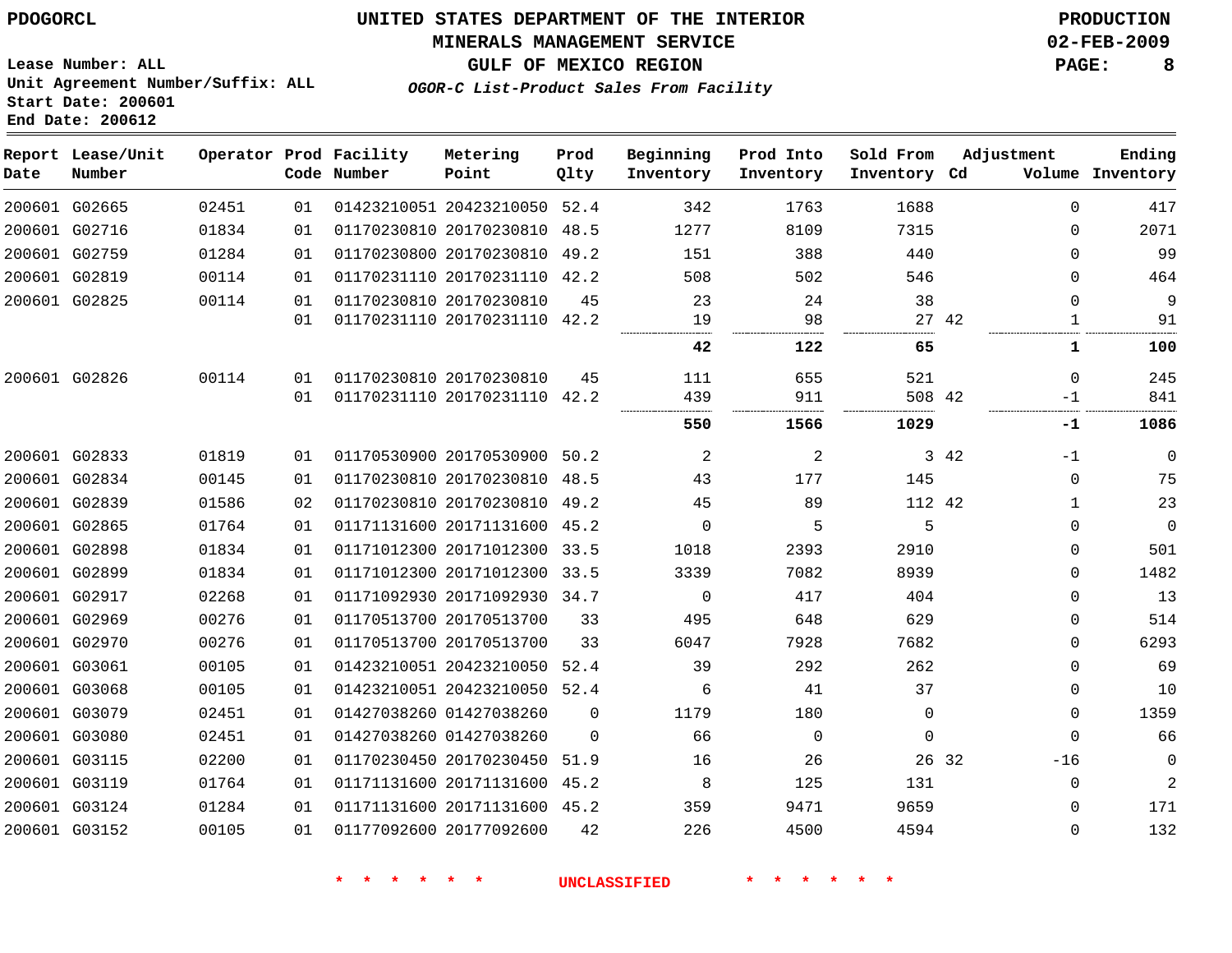## **MINERALS MANAGEMENT SERVICE 02-FEB-2009**

**GULF OF MEXICO REGION PAGE: 9**

**Lease Number: ALL Unit Agreement Number/Suffix: ALL Start Date: 200601 End Date: 200612**

**OGOR-C List-Product Sales From Facility**

| Date | Report Lease/Unit<br>Number |       |    | Operator Prod Facility<br>Code Number | Metering<br>Point            | Prod<br>Qlty | Beginning<br>Inventory | Prod Into<br>Inventory | Sold From<br>Inventory Cd | Adjustment   | Ending<br>Volume Inventory |
|------|-----------------------------|-------|----|---------------------------------------|------------------------------|--------------|------------------------|------------------------|---------------------------|--------------|----------------------------|
|      | 200601 G03236               | 00003 | 01 |                                       | 01170230450 20170230450 51.8 |              | 16                     | 323                    | 315                       | $\Omega$     | 24                         |
|      | 200601 G03237               | 00276 | 01 |                                       | 01170230450 20170230450      | $\Omega$     | 170                    | $\overline{0}$         | $\mathbf{0}$              | 0            | 170                        |
|      | 200601 G03251               | 00114 | 01 |                                       | 01170231110 20170231110 42.2 |              | 1106                   | 1993                   | 1257                      | $\Omega$     | 1842                       |
|      | 200601 G03256               | 00114 | 01 |                                       | 01170231110 20170231110 42.2 |              | 126                    | 630                    | 174 42                    | 1            | 583                        |
|      | 200601 G03264               | 00003 | 01 |                                       | 01170230811 20170230811 45.4 |              | $\overline{0}$         | 183                    | 172                       | $\Omega$     | 11                         |
|      |                             | 02219 | 01 |                                       | 01170530900 20170530900 50.2 |              | 53                     | 74                     | 108                       | 0            | 19                         |
|      |                             |       |    |                                       |                              |              | 53                     | 257                    | 280                       | 0            | 30                         |
|      | 200601 G03265               | 02219 | 01 |                                       | 01170530900 20170530900 50.2 |              | 127                    | 383                    | 409 42                    | $-1$         | 100                        |
|      | 200601 G03275               | 01764 | 01 |                                       | 01170230810 20170230810 48.5 |              | $\mathbf 0$            | 38                     | 22                        | 0            | 16                         |
|      | 200601 G03331               | 01364 | 01 |                                       | 01171132800 21171132800 47.6 |              | 4269                   | 15642                  | 9399                      | $\mathbf 0$  | 10512                      |
|      | 200601 G03393               | 00048 | 01 |                                       | 01171131600 20171131600 45.1 |              | 39                     | 2322                   | 2319                      | 0            | 42                         |
|      | 200601 G03481               | 02237 | 01 |                                       | 01170230810 20170230810 49.2 |              | 4                      | 8                      | 10                        | 0            | $\overline{2}$             |
|      | 200601 G03496               | 00048 | 01 |                                       | 01170230810 20170230810 48.5 |              | 995                    | 2215                   | 2269                      | 0            | 941                        |
|      | 200601 G03529               | 01046 | 01 |                                       | 01171131600 20171131600 45.2 |              | 400                    | 8521                   | 8768                      | 0            | 153                        |
|      | 200601 G03569               | 01324 | 01 |                                       | 01171092800 21171132800      | 0            | 317                    | 0                      | $\mathbf 0$               | 0            | 317                        |
|      | 200601 G03593               | 02237 | 01 |                                       | 01170753510 20170753510      | $\Omega$     | 8                      | 0                      | $\mathbf 0$               | $\mathbf 0$  | 8                          |
|      | 200601 G03738               | 00064 | 01 |                                       | 01170230450 20170230450 51.8 |              | 198                    | 2209                   | 2241 42                   | 1            | 167                        |
|      |                             | 01857 | 01 |                                       | 01170230450 20170230450      | 0            | 8                      | 0                      | $\Omega$                  | 0            | 8                          |
|      |                             |       |    |                                       |                              |              | 206                    | 2209                   | 2241                      | $\mathbf{1}$ | 175                        |
|      | 200601 G03793               | 02237 | 01 |                                       | 01171012500 20171012500 42.3 |              | 8                      | 141                    | 148                       | $\mathbf 0$  | $\mathbf{1}$               |
|      | 200601 G03935               | 00105 | 01 |                                       | 01423210051 20423210050 52.5 |              | 13                     | 63                     | 61                        | $\Omega$     | 15                         |
|      | 200601 G03938               | 01364 | 01 |                                       | 01423210051 20423210050 52.5 |              | 9                      | 27                     | 30                        | $\mathbf 0$  | 6                          |
|      | 200601 G03940               | 00105 | 01 |                                       | 01423210051 20423210050 52.5 |              | 4                      | 17                     | 17                        | 0            | 4                          |
|      | 200601 G03958               | 00105 | 01 |                                       | 01170230510 20170230510 49.2 |              | 749                    | 2084                   | 1951                      | $\mathbf 0$  | 882                        |
|      | 200601 G03973               | 00105 | 01 |                                       | 01171132800 21171132800 47.5 |              | 96                     | 1453                   | 739                       | $\Omega$     | 810                        |
|      | 200601 G04000               | 01046 | 01 |                                       | 01177153600 2017715360D      | 32           | 206                    | 17611                  | 17611                     | $\mathbf{0}$ | 206                        |
|      | 200601 G04065               | 02451 | 01 |                                       | 01423210051 20423210050 52.5 |              | 1                      | 4                      | 4                         | $\mathbf{0}$ | $\mathbf{1}$               |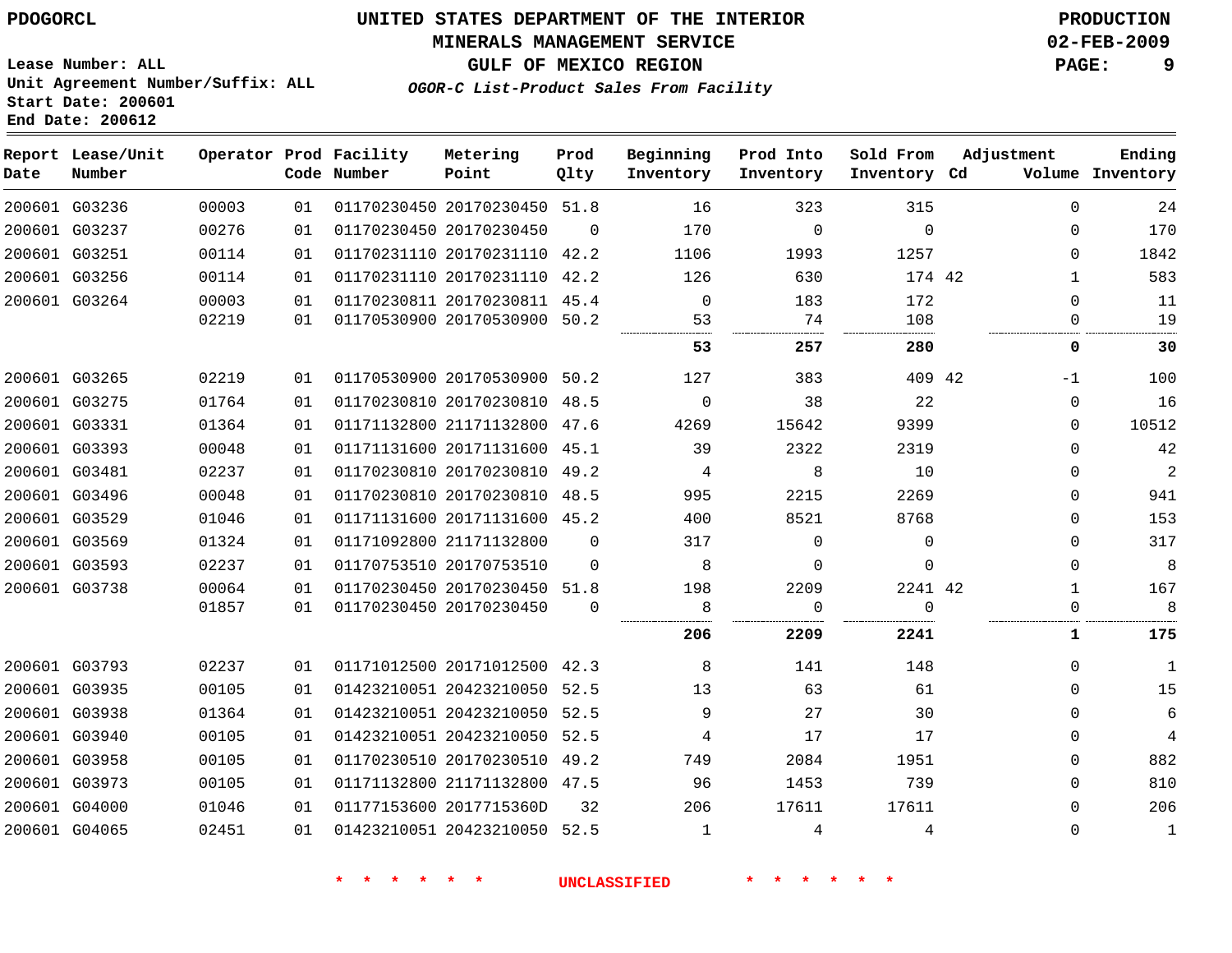### **MINERALS MANAGEMENT SERVICE 02-FEB-2009**

**GULF OF MEXICO REGION PAGE: 10**

**Lease Number: ALL Unit Agreement Number/Suffix: ALL Start Date: 200601 End Date: 200612**

**OGOR-C List-Product Sales From Facility**

| Date          | Report Lease/Unit<br>Number |       |    | Operator Prod Facility<br>Code Number | Metering<br>Point            | Prod<br>Qlty | Beginning<br>Inventory | Prod Into<br>Inventory | Sold From<br>Inventory Cd | Adjustment   | Ending<br>Volume Inventory |
|---------------|-----------------------------|-------|----|---------------------------------------|------------------------------|--------------|------------------------|------------------------|---------------------------|--------------|----------------------------|
| 200601 G04078 |                             | 01046 | 01 |                                       | 01170230510 20170230510      | 48           | 152                    | 481                    | 431                       | $\Omega$     | 202                        |
| 200601 G04081 |                             | 02237 | 01 |                                       | 01170230810 20170230810      | 49.2         | 5273                   | 22779                  | 22233                     | $\mathbf{0}$ | 5819                       |
| 200601 G04085 |                             | 00687 | 01 |                                       | 01170230811 20170230811 45.4 |              | 1712                   | 34034                  | 33741 42                  | $-1$         | 2004                       |
|               | 200601 G04087               | 01764 | 01 |                                       | 01177008150 01177008150      | $\Omega$     | 1424                   | $\mathbf 0$            | $\mathbf 0$               | $\Omega$     | 1424                       |
|               | 200601 G04090               | 01364 | 01 |                                       | 01170230810 20170230810 48.5 |              | 412                    | 1417                   | 1229                      | $\Omega$     | 600                        |
| 200601 G04098 |                             | 01963 | 01 |                                       | 01170230810 20170230810      | 45           | 522                    | 1452                   | 1431                      | $\mathbf{0}$ | 543                        |
|               | 200601 G04143               | 00105 | 01 |                                       | 01170230510 20170230510      | 49.2         | 13                     | 12                     | 20                        | 0            | 5                          |
|               | 200601 G04254               | 01834 | 01 |                                       | 01170573602 20170573602 40.1 |              | 2256                   | 1676                   | 2830                      | $\mathbf{0}$ | 1102                       |
| 200601 G04258 |                             | 01764 | 01 |                                       | 01423210051 20423210050 52.5 |              | 3                      | 29                     | 25                        | 0            | $\overline{7}$             |
| 200601 G04427 |                             | 01819 | 01 |                                       | 01177068020 01177068020      | $\Omega$     | 1429                   | $\mathbf 0$            | $\Omega$                  | 0            | 1429                       |
|               | 200601 G04453               | 01046 | 01 |                                       | 01171012300 20171012300 33.5 |              | 303                    | 527                    | 720                       | $\mathbf 0$  | 110                        |
| 200601 G04460 |                             | 01819 | 01 |                                       | 01171012500 20171012500 42.3 |              | 90                     | 1560                   | 1639                      | $\mathbf{0}$ | 11                         |
|               | 200601 G04494               | 02409 | 01 |                                       | 01177288272 01177288272      | $\mathbf 0$  | 120                    | $\mathbf 0$            | $\mathbf 0$               | $\mathbf{0}$ | 120                        |
| 200601 G04537 |                             | 01046 | 01 |                                       | 01420470030 20420470030 50.2 |              | 999                    | 1186                   | 745 42                    | $-1$         | 1439                       |
|               | 200601 G04547               | 00105 | 01 |                                       | 01423210051 20423210050 52.5 |              | 12                     | 36                     | 39                        | $\Omega$     | 9                          |
| 200601 G04558 |                             | 01364 | 01 |                                       | 01423210051 20423210050 52.5 |              | 6                      | 32                     |                           | 31 42<br>1   | 8                          |
| 200601 G04565 |                             | 01284 | 01 |                                       | 01420390101 01420390101      | $\Omega$     | 336                    | 206                    | $\mathbf 0$               | $\Omega$     | 542                        |
| 200601 G04734 |                             | 02266 | 01 |                                       | 01421670201 20421670200 47.6 |              | 62                     | $\mathbf 0$            | 36                        | $\Omega$     | 26                         |
|               |                             | 02409 | 02 |                                       | 01421670201 20421670200 44.7 |              | 3                      | $\mathbf 0$            | 3                         | 0            | $\Omega$                   |
|               |                             |       |    |                                       |                              |              | 65                     | 0                      | 39                        | 0            | 26                         |
|               | 200601 G04773               | 01482 | 01 |                                       | 01170230811 20170230811 45.4 |              | 8                      | 112                    | 114                       | $\Omega$     | 6                          |
|               | 200601 G04777               | 01046 | 01 |                                       | 01170231230 01170231230      | 47           | 1721                   | 1043                   | 1713 42                   | $-1$         | 1050                       |
|               | 200601 G04787               | 00687 | 01 |                                       | 01171131600 20171131600 45.2 |              | 97                     | 1350                   | 1423                      | $\mathbf{0}$ | 24                         |
| 200601 G04827 |                             | 01819 | 02 |                                       | 01171012500 20171012500 42.3 |              | 995                    | 19531                  | 20391                     | 0            | 135                        |
| 200601 G04844 |                             | 02421 | 01 |                                       | 01170230811 20170230811 45.4 |              | $\mathbf 0$            | 2317                   | 2181                      | $\mathbf{0}$ | 136                        |
| 200601 G04857 |                             | 02025 | 02 |                                       | 01171012300 20171012300 46.4 |              | 49                     | 63                     | 99                        | $\Omega$     | 13                         |
|               | 200601 G04858               | 00236 | 02 |                                       | 01171012300 20171012300 46.4 |              | 268                    | 664                    | 794 42                    | 1            | 139                        |
| 200601 G04996 |                             | 02628 | 01 |                                       | 01420570060 20420570060 50.8 |              | 206                    | 45                     | 20                        | $\mathbf{0}$ | 231                        |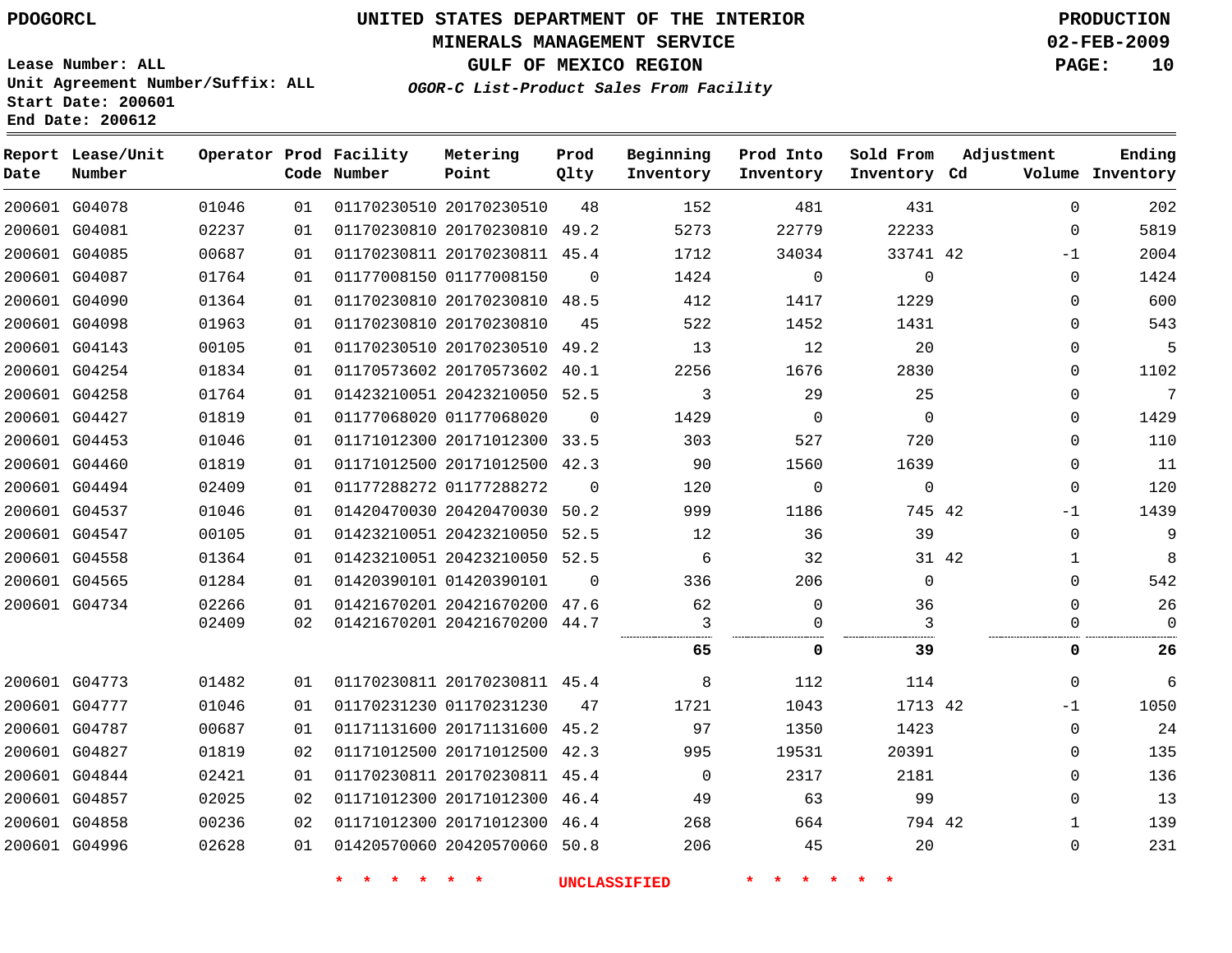## **MINERALS MANAGEMENT SERVICE 02-FEB-2009**

**GULF OF MEXICO REGION PAGE: 11**

**Lease Number: ALL Unit Agreement Number/Suffix: ALL Start Date: 200601 End Date: 200612**

**OGOR-C List-Product Sales From Facility**

| Date | Report Lease/Unit<br>Number |       |    | Operator Prod Facility<br>Code Number | Metering<br>Point            | Prod<br>Qlty | Beginning<br>Inventory | Prod Into<br>Inventory | Sold From<br>Inventory Cd | Adjustment   | Ending<br>Volume Inventory |
|------|-----------------------------|-------|----|---------------------------------------|------------------------------|--------------|------------------------|------------------------|---------------------------|--------------|----------------------------|
|      | 200601 G05006               | 02219 | 01 |                                       | 01170230510 20170230510 49.3 |              | 43                     | 373                    | 258                       | $\Omega$     | 158                        |
|      | 200601 G05286               | 02607 | 01 |                                       | 01170230810 20170230810      | 45           | 936                    | 771                    | 1419                      | $\Omega$     | 288                        |
|      | 200601 G05292               | 00003 | 01 |                                       | 01170230811 20170230811 45.4 |              | 11                     | 209                    | 208                       | 0            | 12                         |
|      | 200601 G05299               | 00048 | 01 |                                       | 01170230500 20170230500      | 44           | $\mathbf 0$            | 62                     | 27                        | 0            | 35                         |
|      | 200601 G05346               | 01819 | 01 |                                       | 01170530900 20170530900      | 50.2         | 322                    | 310                    | 373                       | 0            | 259                        |
|      | 200601 G05369               | 01046 | 01 |                                       | 01170530900 20170530900 50.2 |              | $\Omega$               | 24                     | 19 42                     | $\mathbf{1}$ | 6                          |
|      | 200601 G05370               | 01046 | 01 |                                       | 01170530900 20170530900 50.2 |              | 62                     | 120                    | 145                       | 0            | 37                         |
|      | 200601 G05372               | 01364 | 01 |                                       | 01170530900 20170530900 50.2 |              | 22                     | 28                     | 43 42                     | 1            | 8                          |
|      | 200601 G05391               | 01819 | 01 |                                       | 01170530900 20170530900 50.2 |              | 894                    | 1986                   | 2202                      | 0            | 678                        |
|      | 200601 G05431               | 00560 | 01 |                                       | 01177062608 2017706260A      | $\Omega$     | 80                     | $\mathbf 0$            | $\mathbf 0$               | 0            | 80                         |
|      | 200601 G05477               | 01834 | 01 |                                       | 01171132800 21171132800 47.6 |              | 28                     | 89                     | 56                        | $\Omega$     | 61                         |
|      | 200601 G05494               | 01857 | 02 |                                       | 01171132800 21171132800      | 47.5         | 239                    | 529                    | 367 42                    | 1            | 402                        |
|      | 200601 G05499               | 01364 | 01 |                                       | 01171012400 20171012400 53.3 |              | 2575                   | 6973                   | 7470 42                   | -1           | 2077                       |
|      | 200601 G05504               | 02481 | 01 |                                       | 01171132800 21171132800 37.6 |              | 641                    | 6207                   | 4608                      | $\mathbf 0$  | 2240                       |
|      | 200601 G05505               | 00078 | 01 |                                       | 01171132800 21171132800 47.6 |              | $\Omega$               | 813                    | 67 42                     | $\mathbf{1}$ | 747                        |
|      | 200601 G05557               | 00083 | 01 |                                       | 01171012300 20171012300      | 33.5         | 3005                   | 5867                   | 7644                      | 0            | 1228                       |
|      | 200601 G05558               | 01284 | 01 |                                       | 01171012300 20171012300 33.5 |              | 1517                   | 4021                   | 4696                      | 0            | 842                        |
|      | 200601 G05602               | 02409 | 01 |                                       | 01171012500 20171012500 40.8 |              | 142                    | 3298                   | 3422                      | $\mathbf 0$  | 18                         |
|      | 200601 G05610               | 01364 | 01 |                                       | 01171012500 20171012500 42.3 |              | $\mathbf 0$            | 1258                   | 1324 42                   | 73           | 7                          |
|      | 200601 G05612               | 00105 | 01 |                                       | 01171012500 20171012500 42.3 |              | 1328                   | 22694                  | 23899                     | 0            | 123                        |
|      | 200601 G05740               | 02200 | 01 |                                       | 01177288271 20177288270      | 0            | 466                    | $\mathbf 0$            | 0                         | 0            | 466                        |
|      | 200601 G05953               | 00689 | 01 |                                       | 01420470030 20420470030 50.2 |              | 22                     | 114                    | 7                         | $\mathbf{0}$ | 129                        |
|      | 200601 G05954               | 00689 | 01 |                                       | 01420470030 20420470030      | $\Omega$     | $-1$                   | $\mathbf 0$            | $\Omega$                  | $\Omega$     | $-1$                       |
|      | 200601 G06027               | 00105 | 01 |                                       | 01423210051 20423210050      | 52.4         | 25                     | 76                     | 83                        | 0            | 18                         |
|      | 200601 G06037               | 01764 | 01 |                                       | 01420570060 20420570060 50.8 |              | 150                    | 9                      | 32                        | $\mathbf{0}$ | 127                        |
|      | 200601 G06045               | 01046 | 01 |                                       | 01420570060 20420570060 50.8 |              | 13                     | $\mathbf 0$            | 3                         | $\mathbf{0}$ | 10                         |
|      | 200601 G06069               | 00048 | 01 |                                       | 01423210051 20423210050 52.4 |              | 36                     | 80                     | 97                        | $\Omega$     | 19                         |
|      | 200601 G06088               | 02628 | 01 |                                       | 01423210051 20423210050 52.5 |              | 14                     | 20                     | 31                        | $\Omega$     | 3                          |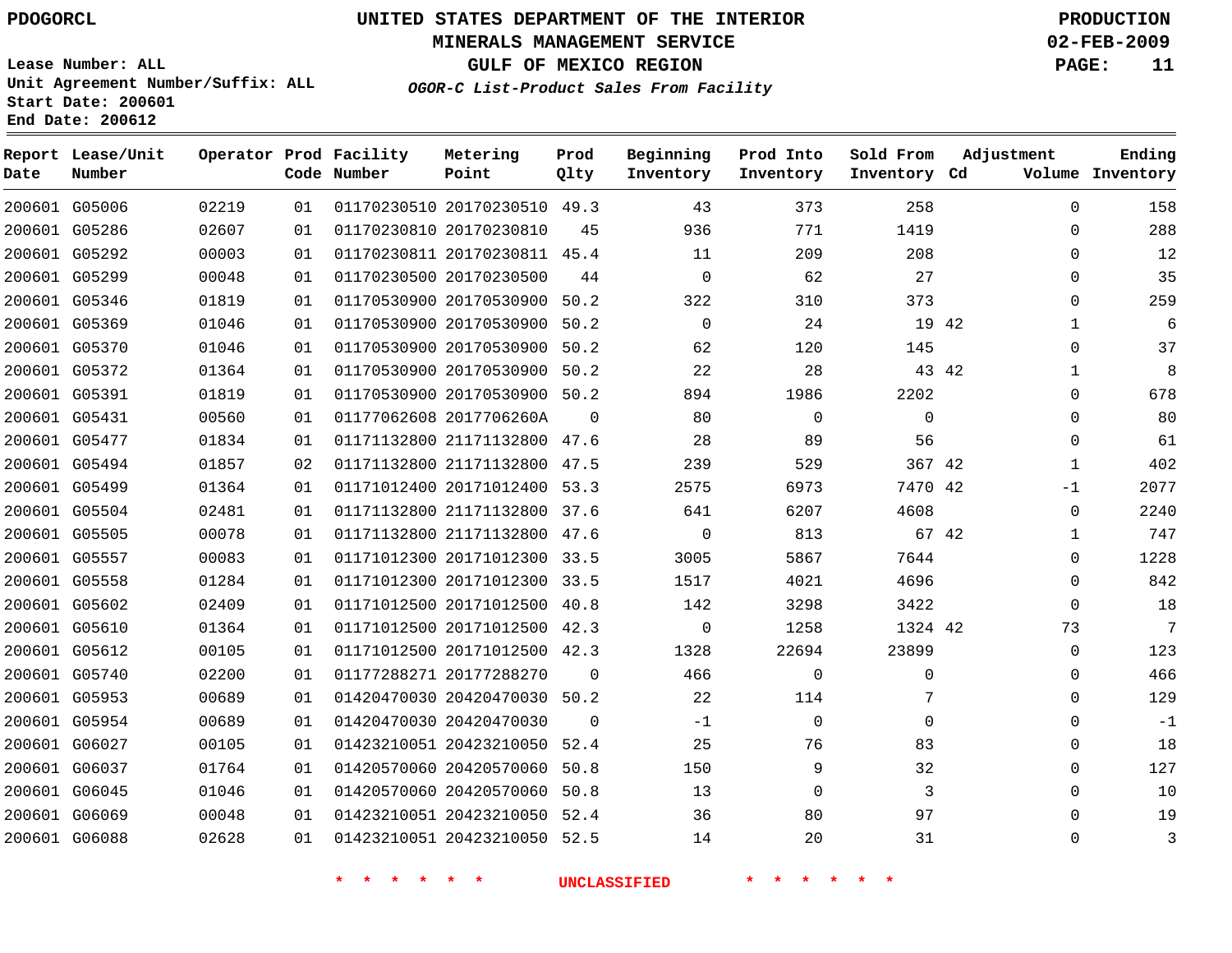## **MINERALS MANAGEMENT SERVICE 02-FEB-2009**

**GULF OF MEXICO REGION PAGE: 12**

**Lease Number: ALL Unit Agreement Number/Suffix: ALL Start Date: 200601 End Date: 200612**

**OGOR-C List-Product Sales From Facility**

| Date | Report Lease/Unit<br>Number |       |    | Operator Prod Facility<br>Code Number | Metering<br>Point            | Prod<br>Qlty | Beginning<br>Inventory | Prod Into<br>Inventory | Sold From<br>Inventory Cd | Adjustment   | Ending<br>Volume Inventory |
|------|-----------------------------|-------|----|---------------------------------------|------------------------------|--------------|------------------------|------------------------|---------------------------|--------------|----------------------------|
|      | 200601 G06104               | 00105 | 01 |                                       | 01420390110 20420390110      | 55           | 4                      | 41                     | 32                        | $\mathbf 0$  | 13                         |
|      | 200601 G06105               | 02409 | 01 |                                       | 01420390110 20420390110      | 40           | 20                     | 252                    | 229                       | $\mathbf{0}$ | 43                         |
|      | 200601 G06113               | 02409 | 01 |                                       | 01420390110 20420390110      | 40           | $\Omega$               | 26                     | 22                        | $\Omega$     | $\overline{4}$             |
|      | 200601 G06156               | 00048 | 01 |                                       | 01422450350 20422450350 40.1 |              | 604                    | 1900                   | 2284                      | $\mathbf{0}$ | 220                        |
|      | 200601 G06165               | 01284 | 01 |                                       | 01170230450 20170230450 51.8 |              | 198                    | 3254                   | 3207                      | $\Omega$     | 245                        |
|      | 200601 G06166               | 00105 | 01 |                                       | 01170230450 20170230450 51.7 |              | 4                      | 19                     | 22                        | 0            | $1\,$                      |
|      | 200601 G06167               | 00105 | 01 |                                       | 01170230450 20170230450 51.7 |              | 151                    | 2555                   | 2525                      | 0            | 181                        |
|      | 200601 G06168               | 02766 | 02 |                                       | 01170230450 20170230450 51.8 |              | 21                     | 145                    | 143                       | $\mathbf{0}$ | 23                         |
|      | 200601 G06180               | 00730 | 01 |                                       | 01170230450 20170230450 51.8 |              | 32                     | 1285                   | 1220                      | $\Omega$     | 97                         |
|      | 200601 G06200               | 01103 | 01 |                                       | 01170230810 20170230810 48.5 |              | 11                     | 82                     | 72                        | $\mathbf{0}$ | 21                         |
|      | 200601 G06237               | 02189 | 01 |                                       | 01170230810 2042709015L 50.6 |              | $\Omega$               | 7266                   | 7266                      | $\Omega$     | $\Omega$                   |
|      | 200601 G06572               | 01819 | 01 |                                       | 01170230810 20170230810 48.5 |              | 26                     | 10                     | 32                        | $\Omega$     |                            |
|      | 200601 G06767               | 01834 | 01 |                                       | 01171012500 20171012500 42.3 |              | 53                     | 1312                   | 1358                      | $\Omega$     | 7                          |
|      | 200601 G06958               | 02655 | 02 |                                       | 01171012500 20171012500 42.3 |              | $\mathbf 0$            | 331                    | 337 42                    | 6            | $\Omega$                   |
|      | 200601 G07199               | 01103 | 01 |                                       | 01420570060 20420570060 50.8 |              | 125                    | 4                      | 26                        | 0            | 103                        |
|      | 200601 G07200               | 01103 | 01 |                                       | 01420570060 20420570060 50.8 |              | 23                     | 0                      | 5                         | $\mathbf{0}$ | 18                         |
|      | 200601 G07201               | 00048 | 01 |                                       | 01420570060 20420570060 50.7 |              | 177                    | 31                     | 42                        | $\Omega$     | 166                        |
|      | 200601 G07215               | 00003 | 01 |                                       | 01420390120 01420390120 53.4 |              | 166                    | 393                    | 405                       | $\mathbf{0}$ | 154                        |
|      | 200601 G07684               | 01857 | 02 |                                       | 01171132000 20171132000 46.1 |              | 1174                   | 2724                   | 3669                      | $\mathbf 0$  | 229                        |
|      | 200601 G07699               | 00730 | 01 |                                       | 01171132000 20171132000 46.1 |              | 12                     | 5115                   | 4708 42                   | 11           | 430                        |
|      | 200601 G07700               | 00730 | 01 |                                       | 01171132000 20171132000 46.1 |              | 43                     | 6398                   | 5890 42                   | $-13$        | 538                        |
|      | 200601 G07703               | 00078 | 01 |                                       | 01171132800 21171132800 47.6 |              | 512                    | 0                      | 512                       | 0            | $\mathbf 0$                |
|      | 200601 G07736               | 01364 | 01 |                                       | 01171132800 21171132800 47.6 |              | 317                    | 757                    | 565                       | 0            | 509                        |
|      | 200601 G07760               | 02219 | 01 |                                       | 01177122950 20177122950 31.1 |              | 236                    | 16774                  | 16850                     | $\mathbf 0$  | 160                        |
|      | 200601 G07802               | 02219 | 02 |                                       | 01177258041 01177258041      | 40           | 21                     | 156                    | 166                       | $\Omega$     | 11                         |
|      | 200601 G07809               | 02349 | 01 |                                       | 01177248150 01177248150      | 40           | 1098                   | 1240                   | 1380                      | $\Omega$     | 958                        |
|      | 200601 G07917               | 01834 | 01 |                                       | 01170573602 20170573602      | 40.1         | 40141                  | 45220                  | 55623                     | $\Omega$     | 29738                      |
|      | 200601 G08092               | 00105 | 01 |                                       | 01423210051 20423210050 52.5 |              | 25                     | 63                     | 73                        | $\Omega$     | 15                         |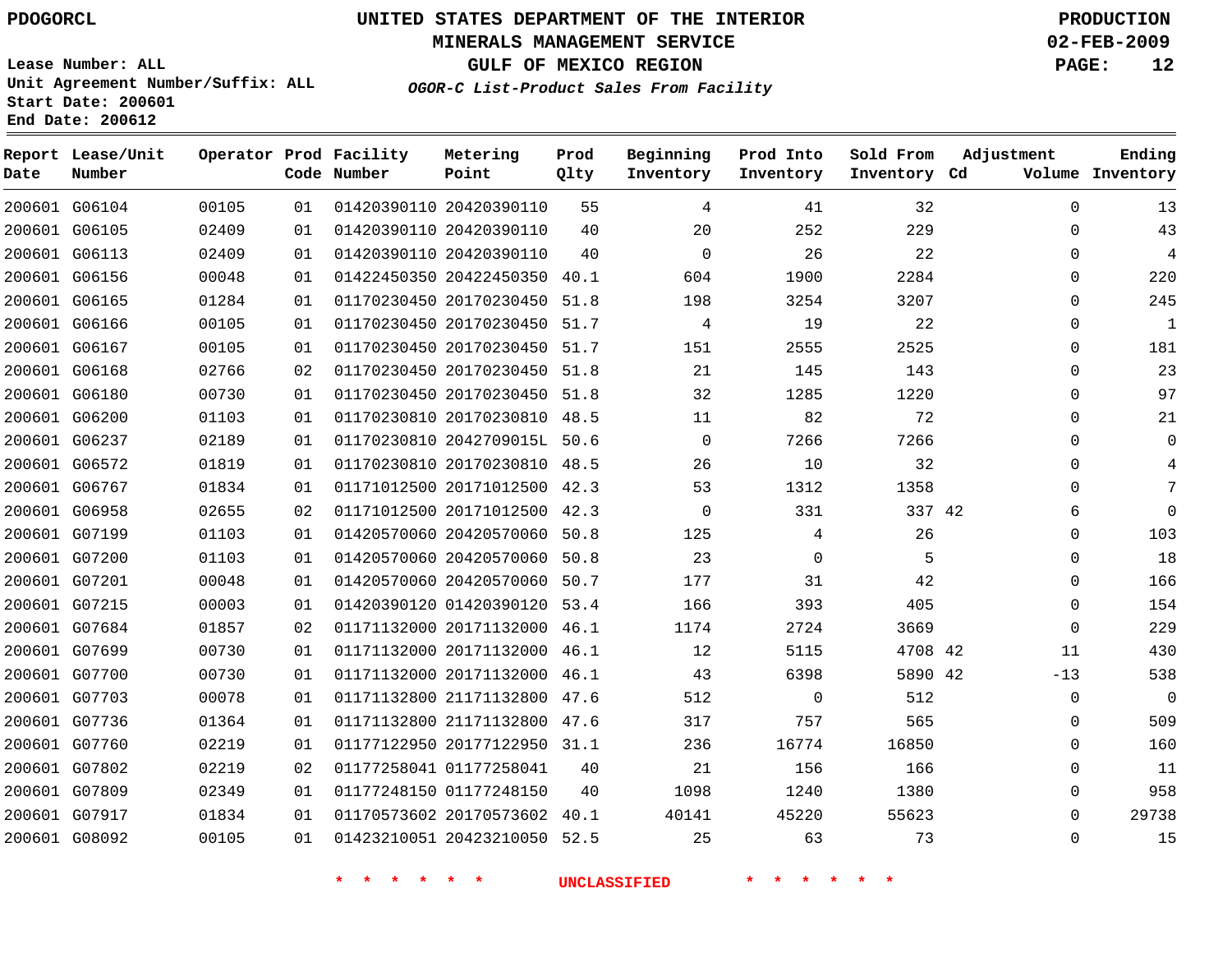## **MINERALS MANAGEMENT SERVICE 02-FEB-2009**

**GULF OF MEXICO REGION PAGE: 13**

**Lease Number: ALL Unit Agreement Number/Suffix: ALL Start Date: 200601 End Date: 200612**

| OGOR-C List-Product Sales From Facility |  |
|-----------------------------------------|--|
|-----------------------------------------|--|

| Date | Report Lease/Unit<br>Number |       |    | Operator Prod Facility<br>Code Number | Metering<br>Point            | Prod<br>Olty   | Beginning<br>Inventory | Prod Into<br>Inventory | Sold From<br>Inventory Cd | Adjustment |              | Ending<br>Volume Inventory |
|------|-----------------------------|-------|----|---------------------------------------|------------------------------|----------------|------------------------|------------------------|---------------------------|------------|--------------|----------------------------|
|      | 200601 G08120               | 01364 | 01 |                                       | 01423210051 20423210050 52.5 |                | 6                      | 37                     |                           | 35 42      | $\mathbf{1}$ | 9                          |
|      | 200601 G08640               | 01046 | 01 |                                       | 01170230810 20170230810 48.5 |                | 60                     | $\Omega$               | 60                        |            | $\Omega$     | $\mathbf 0$                |
|      |                             |       | 01 |                                       | 01170530900 20170530900 49.9 |                | 30                     | 148                    | 140                       |            | $\Omega$     | 38                         |
|      |                             |       |    |                                       |                              |                | 90                     | 148                    | 200                       |            | 0            | 38                         |
|      | 200601 G08641               | 01046 | 01 |                                       | 01170230810 20170230810 48.5 |                | 122                    | $\mathbf 0$            | 122                       |            | $\Omega$     | $\mathbf 0$                |
|      |                             |       | 01 |                                       | 01170530900 20170530900      | 49.9           | 80                     | 360                    | 345                       |            | $\Omega$     | 95                         |
|      |                             |       |    |                                       |                              |                | 202                    | 360                    | 467                       |            | 0            | 95                         |
|      | 200601 G08690               | 01046 | 01 |                                       | 01171132800 21171132800 47.6 |                | 156                    | 223                    | 180                       |            | $\Omega$     | 199                        |
|      | 200601 G08963               | 00105 | 01 |                                       | 01420470030 20420470030 50.1 |                | 86                     | 109                    | 72                        |            | $\Omega$     | 123                        |
|      | 200601 G09010               | 00560 | 01 |                                       | 01420390120 01420390120 53.3 |                | 20                     | 55                     | 54                        |            | $\Omega$     | 21                         |
|      | 200601 G09032               | 00730 | 01 |                                       | 01170230450 20170230450 51.8 |                | 632                    | 10645                  | 10470 42                  |            | -5           | 802                        |
|      | 200601 G09037               | 02409 | 01 |                                       | 01420390101 01420390101      | $\Omega$       | 19                     | 16                     | $\overline{0}$            |            | 0            | 35                         |
|      | 200601 G09079               | 01046 | 01 |                                       | 01421670201 20421670200 47.6 |                | 159                    | 5                      | 94                        |            | $\Omega$     | 70                         |
|      | 200601 G09387               | 01364 | 02 |                                       | 01170230811 20170230811 45.4 |                | 183                    | 4479                   | 4398                      |            | $\Omega$     | 264                        |
|      | 200601 G09499               | 01764 | 01 |                                       | 01177058094 01177058094 43.3 |                | 75                     | $\Omega$               | 1                         |            | $\Omega$     | 74                         |
|      | 200601 G09500               | 01764 | 01 |                                       | 01177058094 01177058094 43.3 |                | 5                      | $\Omega$               | 4                         |            | $\Omega$     | $\mathbf{1}$               |
|      | 200601 G09536               | 01284 | 01 |                                       | 01171132000 20171132000 46.1 |                | 171                    | 779                    | 884                       |            | $\Omega$     | 66                         |
|      | 200601 G09574               | 01819 | 01 |                                       | 01171012300 20171012300 33.5 |                | 59                     | 536                    | 507                       |            | $\Omega$     | 88                         |
|      | 200601 G09580               | 00105 | 01 |                                       | 01171012400 20171012400 53.3 |                | 279                    | 692                    | 765                       |            | 0            | 206                        |
|      | 200601 G09631               | 02219 | 01 |                                       | 01177122950 20177122950 31.1 |                | 86                     | 5538                   | 5572 42                   |            | 1            | 53                         |
|      | 200601 G09651               | 00730 | 01 |                                       | 01170753510 20170753510      | $\overline{0}$ | 362                    | 0                      | $\mathbf 0$               |            | 0            | 362                        |
|      | 200601 G10198               | 01046 | 01 |                                       | 01420570060 20420570060 50.8 |                | 56                     | 2                      | 12                        |            | $\Omega$     | 46                         |
|      | 200601 G10203               | 01046 | 01 |                                       | 01423210051 20423210050 52.5 |                | $\mathbf 0$            | 44                     | 34                        |            | $\Omega$     | 10                         |
|      | 200601 G10226               | 01819 | 01 |                                       | 01423210051 20423210050 52.5 |                | 37                     | 195                    | 186                       |            | $\Omega$     | 46                         |
|      | 200601 G10665               | 01764 | 01 |                                       | 01177058094 01177058094 42.9 |                | 2844                   | 3462                   | 3476                      |            | $\Omega$     | 2830                       |
|      | 200601 G10720               | 00730 | 01 |                                       | 01171012500 20171012500 42.3 |                | 6                      | 66                     | 72                        |            | $\Omega$     | $\mathbf{0}$               |
|      | 200601 G10726               | 00730 | 01 |                                       | 01171012400 20171012300 33.5 |                | 3172                   | 8738                   | 10081                     |            | $\Omega$     | 1829                       |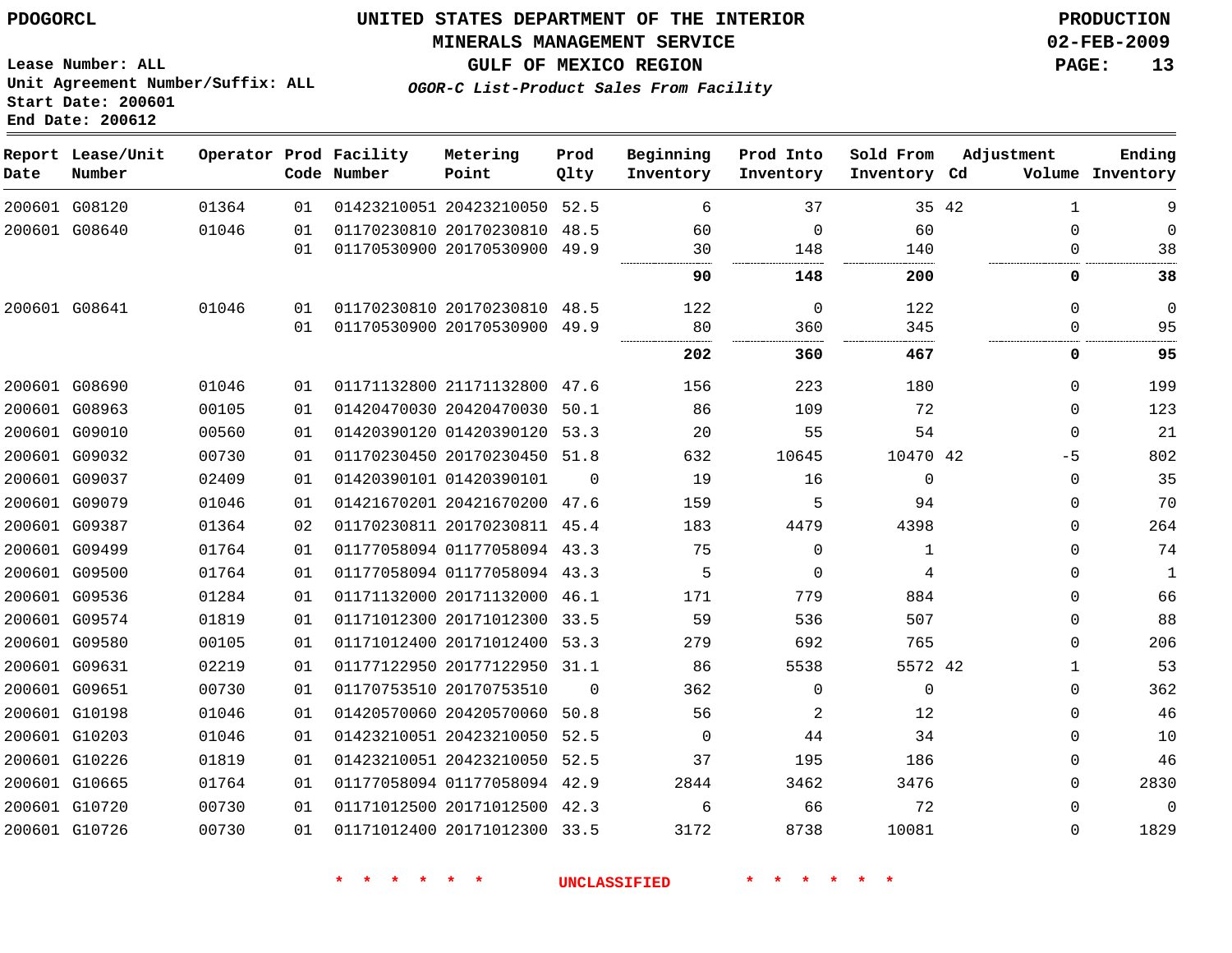## **MINERALS MANAGEMENT SERVICE 02-FEB-2009**

**GULF OF MEXICO REGION PAGE: 14**

**Lease Number: ALL Unit Agreement Number/Suffix: ALL Start Date: 200601 End Date: 200612**

**OGOR-C List-Product Sales From Facility**

| Date | Report Lease/Unit<br>Number |       |    | Operator Prod Facility<br>Code Number | Metering<br>Point            | Prod<br>Qlty | Beginning<br>Inventory | Prod Into<br>Inventory | Sold From<br>Inventory Cd | Adjustment   | Ending<br>Volume Inventory |
|------|-----------------------------|-------|----|---------------------------------------|------------------------------|--------------|------------------------|------------------------|---------------------------|--------------|----------------------------|
|      | 200601 G10744               | 02266 | 01 |                                       | 0117710260H 2017710260H      | 40           | $\Omega$               | 26350                  | 26350                     | $\Omega$     | $\Omega$                   |
|      | 200601 G10794               | 02466 | 01 |                                       | 01177122950 20177122950      | 31           | $\Omega$               | 2935                   | 2935                      | $\Omega$     | $\Omega$                   |
|      | 200601 G10835               | 01764 | 01 |                                       | 01171092900 01171092900      | $\Omega$     | 80                     | $\Omega$               | $\Omega$                  | $\Omega$     | 80                         |
|      | 200601 G10853               | 02409 | 01 |                                       | 01171012500 20171012500 42.3 |              | 33                     | 194                    | 227                       | 0            | $\mathbf 0$                |
|      | 200601 G10910               | 00282 | 01 |                                       | 01177245110 2017724511G 43.6 |              | 164                    | 48131                  | 48148                     | 0            | 147                        |
|      | 200601 G11243               | 01046 | 01 |                                       | 01420470030 20420470030 50.2 |              | 509                    | 890                    | 477 42                    | $-1$         | 921                        |
|      | 200601 G11297               | 00048 | 01 |                                       | 01423210051 20423210050 52.6 |              | 24                     | $\Omega$               | 24                        | $\Omega$     | $\Omega$                   |
|      | 200601 G11307               | 01046 | 01 |                                       | 01420390101 01420390101      | $\Omega$     | 93                     | 20                     |                           | 0.42<br>$-1$ | 112                        |
|      | 200601 G11951               | 00105 | 01 |                                       | 01177092600 20177092600      | 42           | 162                    | 3290                   | 3355                      | 0            | 97                         |
|      | 200601 G11952               | 00105 | 01 |                                       | 01171012300 20171012300 33.5 |              | 481                    | 956                    | 1237                      | 0            | 200                        |
|      | 200601 G11977               | 01764 | 01 |                                       | 01177112600 20177112600 35.2 |              | $\Omega$               | 418                    | 418                       | $\Omega$     | $\Omega$                   |
|      | 200601 G12019               | 01482 | 01 |                                       | 01171012500 20171012500 42.3 |              | 119                    | $\mathsf{O}$           | 119                       | $\mathbf{0}$ | $\Omega$                   |
|      | 200601 G12020               | 01482 | 01 |                                       | 01171012500 20171012500 42.3 |              | 127                    | 2352                   | 2467 42                   | $\mathbf{1}$ | 13                         |
|      | 200601 G12024               | 01364 | 02 |                                       | 01171012500 20171012500 42.3 |              | 0                      | 2913                   | 3052 42                   | 155          | 16                         |
|      | 200601 G12027               | 02268 | 01 |                                       | 01170753510 20170753510      | $\Omega$     | 23                     | $\mathbf 0$            | 0                         | $\mathbf{0}$ | 23                         |
|      | 200601 G12037               | 00730 | 01 |                                       | 01170753510 20170753510      | $\Omega$     | 118                    | 0                      | $\Omega$                  | $\mathbf{0}$ | 118                        |
|      | 200601 G12096               | 02409 | 01 |                                       | 01177245110 2017724511C 49.3 |              | 213                    | 602                    | 565                       | $\Omega$     | 250                        |
|      | 200601 G12355               | 02589 | 01 |                                       | 01171012300 20171012300 35.7 |              | $\Omega$               | 23761                  | 23761                     | $\mathbf{0}$ | $\Omega$                   |
|      | 200601 G12421               | 01046 | 01 |                                       | 01423550090 20423550090 49.1 |              | 197                    | 3039                   | 2055 42                   | $-1$         | 1180                       |
|      | 200601 G12465               | 00048 | 01 |                                       | 01423210051 20423210050 52.5 |              | $\mathbf{1}$           | 0                      | $\mathbf{1}$              | $\mathbf{0}$ | $\Omega$                   |
|      | 200601 G12497               | 01046 | 01 |                                       | 01420390101 01420390101      | $\Omega$     | 72                     | 26                     | $\Omega$                  | $\Omega$     | 98                         |
|      | 200601 G12564               | 01831 | 01 |                                       | 01170230510 20170230510 49.3 |              | 64                     | 359                    | 271                       | $\Omega$     | 152                        |
|      | 200601 G12761               | 00282 | 01 |                                       | 01170230810 20170230810 48.5 |              | 133                    | 435                    | 383                       | $\Omega$     | 185                        |
|      | 200601 G12802               | 00105 | 01 |                                       | 01170230811 20170230811 45.4 |              | 0                      | 3082                   | 2901                      | 0            | 181                        |
|      | 200601 G12858               | 01284 | 01 |                                       | 01171131600 20171131600 45.2 |              | 53                     | 873                    | 910                       | $\Omega$     | 16                         |
|      | 200601 G12886               | 01364 | 01 |                                       | 01171012400 20171012400 53.3 |              | $\mathbf{1}$           | 4                      | 4                         | $\Omega$     | $\mathbf{1}$               |
|      | 200601 G12906               | 01819 | 01 |                                       | 01171012300 20171012300 33.5 |              | 3654                   | 8275                   | 10172                     | $\Omega$     | 1757                       |
|      | 200601 G12980               | 02349 | 01 |                                       | 01177163600 20177163600      | $\Omega$     | 38                     | $\Omega$               | $\Omega$                  | $\Omega$     | 38                         |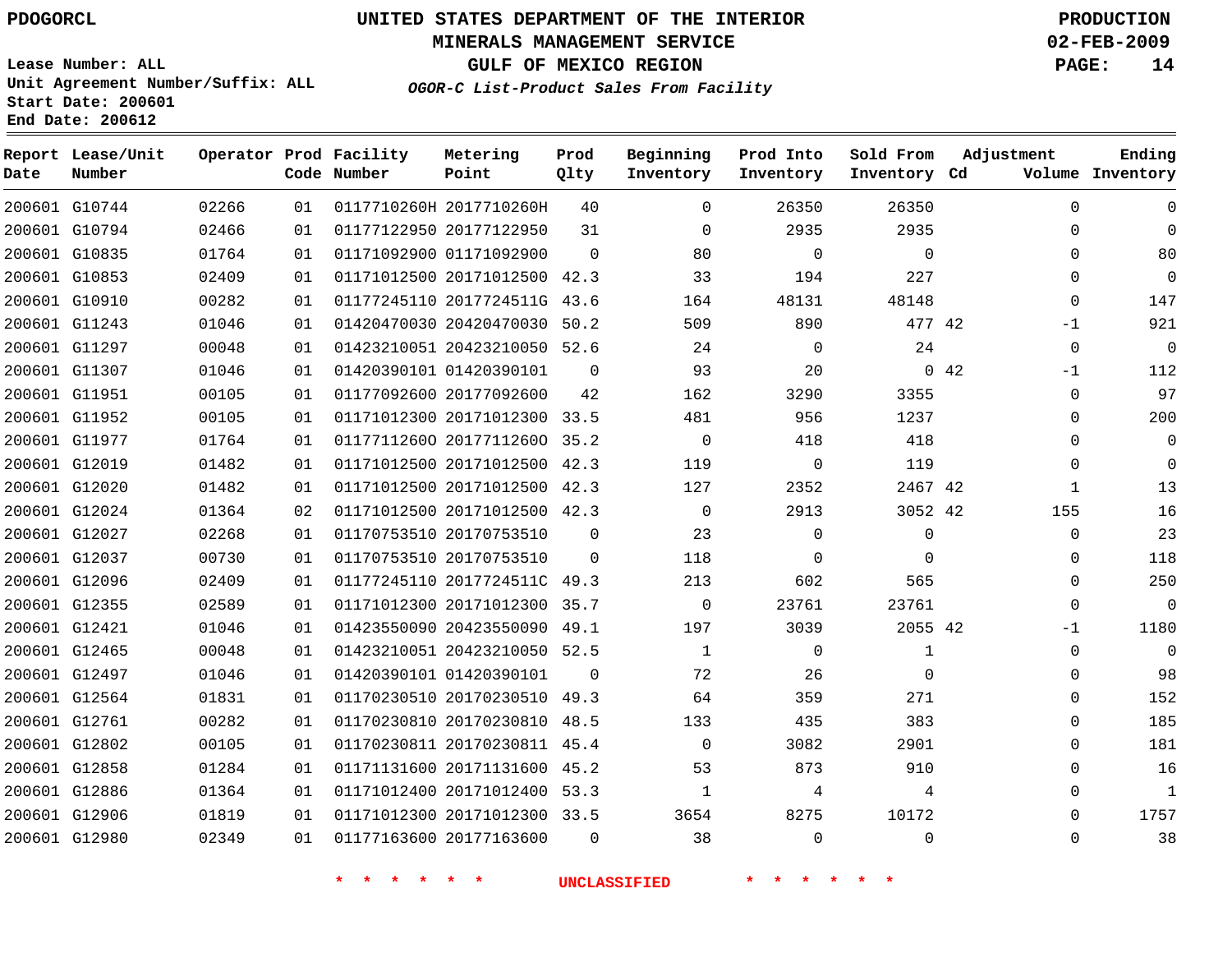## **MINERALS MANAGEMENT SERVICE 02-FEB-2009**

**GULF OF MEXICO REGION PAGE: 15**

**Lease Number: ALL Unit Agreement Number/Suffix: ALL Start Date: 200601 End Date: 200612**

**OGOR-C List-Product Sales From Facility**

| Date | Report Lease/Unit<br>Number |       |    | Operator Prod Facility<br>Code Number | Metering<br>Point            | Prod<br>Qlty | Beginning<br>Inventory | Prod Into<br>Inventory | Sold From<br>Inventory Cd | Adjustment  | Ending<br>Volume Inventory |
|------|-----------------------------|-------|----|---------------------------------------|------------------------------|--------------|------------------------|------------------------|---------------------------|-------------|----------------------------|
|      | 200601 G13342               | 02409 | 01 |                                       | 01170230810 20170230810 48.5 |              | $\Omega$               | 11                     | 6                         | $\Omega$    | 5                          |
|      | 200601 G13560               | 01284 | 01 | 01170230810 20170230810               |                              | 45           | 39                     | 24                     | 54                        | $\mathbf 0$ | 9                          |
|      | 200601 G13563               | 01046 | 01 |                                       | 01170230810 20170230811 47.6 |              | 241                    | 3731                   | 3753                      | $\Omega$    | 219                        |
|      | 200601 G13576               | 02594 | 02 | 01170230810 20170230810               |                              | 45           | 93                     | 109                    | 136                       | $\mathbf 0$ | 66                         |
|      | 200601 G13620               | 01704 | 01 |                                       | 01171012300 20171012300 33.5 |              | 920                    | 1851                   | 2384                      | $\mathbf 0$ | 387                        |
|      | 200601 G13641               | 00730 | 01 |                                       | 01177198140 01177198140 41.4 |              | 121                    | $\mathbf 0$            | 88 42                     | $-33$       | $\mathbf 0$                |
|      | 200601 G13934               | 02266 | 01 |                                       | 01171092651 20177133602 38.5 |              | $\mathbf 0$            | 345                    | 345                       | $\mathbf 0$ | $\mathbf 0$                |
|      | 200601 G14161               | 00105 | 01 |                                       | 01421670201 20421670200      | 40           | 28                     | 83                     | 99                        | $\mathbf 0$ | 12                         |
|      | 200601 G14193               | 02409 | 01 |                                       | 01170230810 20170230810 48.4 |              | 1665                   | 4414                   | 4211                      | 0           | 1868                       |
|      | 200601 G14342               | 00105 | 01 |                                       | 01170230811 20170230811 45.3 |              | $\mathbf 0$            | 30076                  | 28305                     | $\Omega$    | 1771                       |
|      | 200601 G14348               | 02237 | 01 |                                       | 01171132800 21171132800 47.6 |              | 3895                   | 7333                   | 5331                      | $\Omega$    | 5897                       |
|      | 200601 G14412               | 02246 | 01 | 01171132800 21171132800               |                              | $\Omega$     | 40                     | $\mathbf 0$            | $\mathbf{0}$              | $\Omega$    | 40                         |
|      | 200601 G14493               | 02268 | 01 |                                       | 01171092930 20171092930 34.7 |              | $\Omega$               | 405                    | 393                       | $\mathbf 0$ | 12                         |
|      | 200601 G14518               | 01819 | 02 |                                       | 01170753510 20170753510      | $\Omega$     | 1225                   | $\mathbf 0$            | 0                         | $\Omega$    | 1225                       |
|      | 200601 G14535               | 02628 | 01 |                                       | 01171012500 20171012500 42.3 |              | 443                    | 1726                   | 1864 32                   | $-296$      | 9                          |
|      | 200601 G14576               | 00105 | 01 |                                       | 01177258044 01177258044 31.9 |              | 15                     | 31                     | 37                        | $\mathbf 0$ | 9                          |
|      | 200601 G14585               | 01046 | 01 |                                       | 01177245112 2017724511G 44.3 |              | 82                     | 22293                  | 22307                     | $\Omega$    | 68                         |
|      | 200601 G14590               | 02409 | 01 |                                       | 01170230510 20170230510 49.3 |              | 41                     | $\mathbf 0$            | 41                        | 0           | 0                          |
|      | 200601 G14791               | 02451 | 01 | 01420570060 20420570060               |                              | 40           | 132                    | 4                      | 27                        | $\Omega$    | 109                        |
|      | 200601 G14864               | 01857 | 02 |                                       | 01170230450 20170230450 51.8 |              | 546                    | 9212                   | 9064                      | 0           | 694                        |
|      | 200601 G14870               | 02169 | 02 |                                       | 01170230450 20170230450 51.8 |              | $\mathbf{1}$           | 34                     | 34                        | 0           | $\mathbf 1$                |
|      | 200601 G14878               | 01046 | 01 |                                       | 01170230510 20170230510 49.3 |              | 49                     | 138                    | 127                       | $\Omega$    | 60                         |
|      | 200601 G14942               | 02219 | 02 |                                       | 01170230810 20170230810 49.2 |              | 202                    | 1178                   | 1079                      | $\mathbf 0$ | 301                        |
|      | 200601 G15050               | 00105 | 01 |                                       | 01170230810 20170230810      | 45           | 21                     | 36                     | 43                        | $\Omega$    | 14                         |
|      | 200601 G15062               | 00560 | 01 |                                       | 01170230810 20170230810 48.5 |              | 18                     | 380                    | 301                       | $\mathbf 0$ | 97                         |
|      | 200601 G15078               | 00064 | 01 |                                       | 01170230810 20170230810 48.5 |              | 3744                   | 3113                   | 3278                      | 0           | 3579                       |
|      | 200601 G15095               | 01764 | 01 |                                       | 01170530900 20170530900 50.2 |              | 2                      | 11                     | 10                        | $\mathbf 0$ | 3                          |
|      | 200601 G15110               | 02714 | 01 |                                       | 01170530900 20170530900 50.2 |              | 23                     | 2                      | 24                        | $\mathbf 0$ | 1                          |
|      |                             |       |    |                                       |                              |              |                        |                        |                           |             |                            |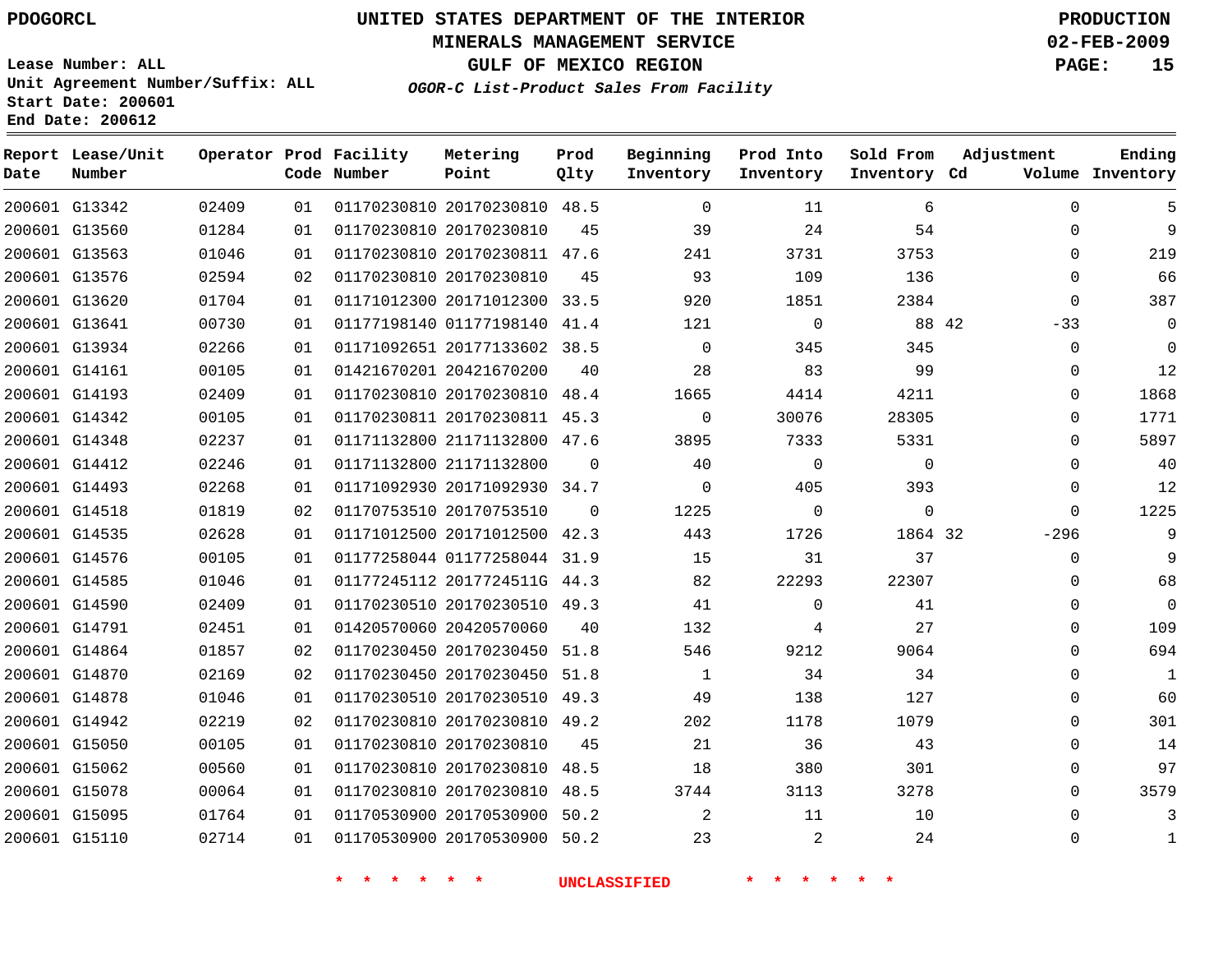## **MINERALS MANAGEMENT SERVICE 02-FEB-2009**

**GULF OF MEXICO REGION PAGE: 16**

**Lease Number: ALL Unit Agreement Number/Suffix: ALL Start Date: 200601 End Date: 200612**

**OGOR-C List-Product Sales From Facility**

| Date | Report Lease/Unit<br>Number |       |    | Operator Prod Facility<br>Code Number | Metering<br>Point            | Prod<br>Qlty | Beginning<br>Inventory | Prod Into<br>Inventory | Sold From<br>Inventory Cd | Adjustment   | Ending<br>Volume Inventory |
|------|-----------------------------|-------|----|---------------------------------------|------------------------------|--------------|------------------------|------------------------|---------------------------|--------------|----------------------------|
|      | 200601 G15118               | 00105 | 01 |                                       | 01171132800 21171132800 47.5 |              | 28                     | 25                     | 25                        | $\Omega$     | 28                         |
|      | 200601 G15124               | 01364 | 01 |                                       | 01170230811 20170230811 45.4 |              | $\mathbf 0$            | 401                    | 377                       | $\mathbf 0$  | 24                         |
|      | 200601 G15161               | 00078 | 01 |                                       | 01171132000 20171132000      | $\Omega$     | $\mathbf{1}$           | $\Omega$               | $\Omega$                  | $\Omega$     | $\mathbf{1}$               |
|      | 200601 G15169               | 02268 | 02 |                                       | 01171131600 20171131600 45.2 |              | 3                      | 35                     | 37                        | $\Omega$     | $\mathbf{1}$               |
|      | 200601 G15239               | 00003 | 01 |                                       | 01171012500 20171012500 42.3 |              | 304                    | 5645                   | 5918                      | $\Omega$     | 31                         |
|      | 200601 G15243               | 02222 | 01 |                                       | 01170230810 20171012300 33.5 |              | 3                      | $\mathbf 0$            | 3                         | $\mathbf 0$  | $\mathbf{0}$               |
|      | 200601 G15277               | 00222 | 02 |                                       | 01171012400 20171012400 53.3 |              | $\Omega$               | 7922                   | 5562                      | $\mathbf 0$  | 2360                       |
|      | 200601 G15293               | 02219 | 01 |                                       | 0117711260T 2017711260T 36.1 |              | 12                     | 1019                   | 1016 42                   | $-1$         | 14                         |
|      | 200601 G15303               | 00105 | 01 |                                       | 01171092800 21171132800 47.6 |              | 9104                   | 6872                   | 7586                      | $\mathbf 0$  | 8390                       |
|      | 200601 G15319               | 01364 | 01 |                                       | 01171012500 20171012500 42.3 |              | 87                     | 3071                   | 3141                      | $\mathbf 0$  | 17                         |
|      | 200601 G15323               | 01482 | 01 |                                       | 01171012500 20171012500 42.3 |              | 40                     | 2982                   | 3007                      | $\Omega$     | 15                         |
|      | 200601 G15740               | 00818 | 01 |                                       | 01170230450 20170230450 51.8 |              | 793                    | 11277                  | 11154                     | $\Omega$     | 916                        |
|      | 200601 G15742               | 00730 | 01 |                                       | 01170230450 20170230450 51.8 |              | 15                     | 332                    | 326 42                    | 4            | 25                         |
|      | 200601 G15769               | 00560 | 01 |                                       | 01422450350 20422450350 40.2 |              | 208                    | 2454                   | 2427                      | 0            | 235                        |
|      | 200601 G15781               | 02169 | 02 |                                       | 01170230450 20170230450 51.8 |              | 130                    | 2492                   | 2440                      | $\Omega$     | 182                        |
|      |                             |       | 02 |                                       | 01421670201 20421670200 47.6 |              | 15                     | $\Omega$<br>.          | R                         | $\Omega$<br> | 7                          |
|      |                             |       |    |                                       |                              |              | 145                    | 2492                   | 2448                      | 0            | 189                        |
|      | 200601 G16104               | 00105 | 01 |                                       | 01170231110 20170231110      | $\mathbf 0$  | 13                     | 61                     | 0                         | $\mathbf 0$  | 74                         |
|      | 200601 G16115               | 01819 | 01 |                                       | 01170231300 01170231300      | 45           | $\Omega$               | $\mathbf{1}$           | $\mathbf{1}$              | $\mathbf{0}$ | $\Omega$                   |
|      | 200601 G16121               | 00687 | 01 |                                       | 01170230811 20170230811 45.4 |              | 6                      | 211                    | 204 42                    | $-1$         | 12                         |
|      | 200601 G16216               | 01284 | 01 |                                       | 01171132800 21171132800 47.6 |              | $\mathbf 1$            | $\mathbf 0$            | $\mathbf{1}$              | 0            | $\mathbf 0$                |
|      | 200601 G16240               | 00730 | 01 |                                       | 01170530900 20170530900 50.2 |              | 11                     | 39                     | 40                        | $\mathbf 0$  | 10                         |
|      | 200601 G16267               | 01364 | 01 |                                       | 01170230811 20170230811 45.4 |              | 9                      | 232                    | 227                       | $\Omega$     | 14                         |
|      | 200601 G16337               | 01513 | 01 |                                       | 01177078151 01177078151      | 28           | 1913                   | 3014                   | 2929                      | $\Omega$     | 1998                       |
|      | 200601 G16363               | 02475 | 02 |                                       | 01171012400 20171012400 53.9 |              | $\mathbf 0$            | 52                     | 37                        | $\mathbf 0$  | 15                         |
|      | 200601 G16365               | 02589 | 01 |                                       | 01171132800 21171132800      | 40           | 11                     | 50                     | 50                        | $\mathbf 0$  | 11                         |
|      | 200601 G16454               | 00491 | 02 |                                       | 01171012500 20171012500 42.3 |              | 35                     | 763                    | 794                       | $\Omega$     | 4                          |
|      | 200601 G16461               | 00105 | 01 |                                       | 01170753510 20170753510      | $\Omega$     | 27                     | $\mathbf 0$            | $\mathbf{0}$              | 0            | 27                         |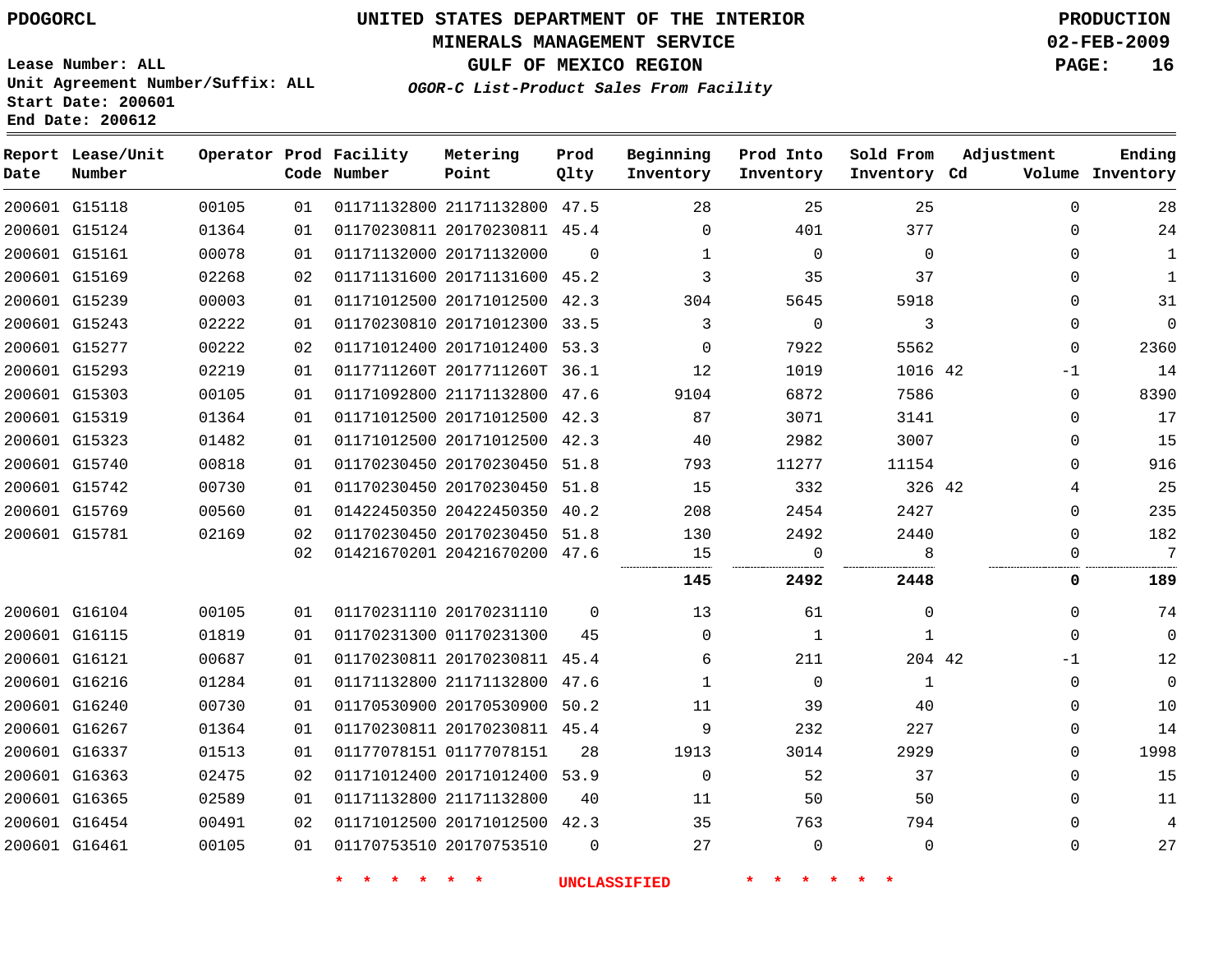#### **MINERALS MANAGEMENT SERVICE 02-FEB-2009**

**OGOR-C List-Product Sales From Facility**

**Lease Number: ALL Unit Agreement Number/Suffix: ALL Start Date: 200601 End Date: 200612**

**GULF OF MEXICO REGION PAGE: 17**

| Date | Report Lease/Unit<br>Number |       |    | Operator Prod Facility<br>Code Number | Metering<br>Point            | Prod<br>Qlty | Beginning<br>Inventory | Prod Into<br>Inventory | Sold From<br>Inventory Cd | Adjustment |              | Ending<br>Volume Inventory |
|------|-----------------------------|-------|----|---------------------------------------|------------------------------|--------------|------------------------|------------------------|---------------------------|------------|--------------|----------------------------|
|      | 200601 G16469               | 02025 | 02 |                                       | 01170753510 20170753510      | $\Omega$     | 44                     | $\Omega$               | $\Omega$                  |            | $\Omega$     | 44                         |
|      | 200601 G16502               | 02714 | 01 |                                       | 01177265300 20177265300      | 50.9         | 8                      | 83                     | 84                        |            | $\Omega$     | 7                          |
|      | 200601 G16515               | 00282 | 01 |                                       | 01177245110 2017724511G 43.6 |              | 395                    | 131268                 | 131261                    |            | $\Omega$     | 402                        |
|      | 200601 G16575               | 00730 | 01 |                                       | 01608103650 20608103650      | 32.6         | 70                     | 5257                   | 5254 42                   |            | -1           | 72                         |
|      | 200601 G17124               | 01857 | 02 |                                       | 01170230450 20170230450      | 51.8         | 6                      | 133                    | 137                       |            | $\Omega$     | 2                          |
|      | 200601 G17133               | 01046 | 01 |                                       | 01423210051 20423210050 52.5 |              | 2                      | 19                     | 17                        |            | $\Omega$     | 4                          |
|      |                             | 01482 | 01 |                                       | 01423210051 20423210050 52.5 |              | 0<br>                  | 26<br>                 | 21<br>.                   |            | $\Omega$     | 5                          |
|      |                             |       |    |                                       |                              |              | 2                      | 45                     | 38                        |            | 0            | 9                          |
|      | 200601 G17156               | 00105 | 01 |                                       | 01421670201 20421670200 47.6 |              | 56                     | 5                      | 35                        |            | $\Omega$     | 26                         |
|      | 200601 G17190               | 01364 | 01 |                                       | 01170230810 20170230810 48.5 |              | $\mathbf{1}$           | 12                     | 8                         |            | $\Omega$     | 5                          |
|      | 200601 G17202               | 02066 | 02 |                                       | 01170230810 20170230810      | 50.9         | 789                    | $\mathbf 0$            | 155                       |            | $\Omega$     | 634                        |
|      | 200601 G17255               | 02237 | 01 |                                       | 01170230810 20170230810 49.2 |              | 8                      | 39                     | 37                        |            | $\Omega$     | 10                         |
|      | 200601 G17753               | 02427 | 02 |                                       | 01170230810 20170230800      | $\mathbf 0$  | 265                    | $\mathbf 0$            | $\Omega$                  |            | $\Omega$     | 265                        |
|      | 200601 G17754               | 01138 | 02 |                                       | 01170230510 20170230510 49.3 |              | 1217                   | 4077                   | 3569                      |            | $\mathbf{0}$ | 1725                       |
|      | 200601 G17842               | 00491 | 02 |                                       | 01170230810 20170230810 48.5 |              | 409                    | 246                    | 551 42                    |            | 1            | 105                        |
|      | 200601 G17858               | 00105 | 01 |                                       | 01170530900 20170530900      | 50.2         | 77                     | 269                    | 276                       |            | $\Omega$     | 70                         |
|      | 200601 G17895               | 02219 | 01 |                                       | 01171132800 21171132800 47.6 |              | 57                     | 38                     | 45                        |            | $\Omega$     | 50                         |
|      | 200601 G17896               | 01284 | 01 |                                       | 01171132800 21171132800 47.6 |              | 13814                  | 33810                  | 22614                     |            | 0            | 25010                      |
|      | 200601 G17898               | 01963 | 01 |                                       | 01171131600 20171131600 45.2 |              | 280                    | 5705                   | 5882                      |            | $\Omega$     | 103                        |
|      | 200601 G17921               | 00491 | 02 |                                       | 01171012500 20177062959 26.5 |              | $\mathbf 0$            | 17276                  | 17276                     |            | 0            | $\mathbf 0$                |
|      | 200601 G17942               | 00560 | 01 |                                       | 01177082604 20177082604 28.7 |              | 1152                   | 37886                  | 37905                     |            | $\Omega$     | 1133                       |
|      | 200601 G17964               | 01777 | 01 |                                       | 01171012300 20171012300 33.5 |              | 52                     | $\mathbf 0$            | 52                        |            | $\mathbf 0$  | $\Omega$                   |
|      | 200601 G17973               | 00730 | 01 |                                       | 01171012400 20171012400 53.3 |              | 2975                   | 7887                   | 8513 42                   |            | $\mathbf{1}$ | 2350                       |
|      | 200601 G17977               | 01364 | 01 |                                       | 01171132800 21171132800      | 47.6         | 1104                   | 3517                   | 2194                      |            | $\Omega$     | 2427                       |
|      | 200601 G17991               | 01978 | 02 |                                       | 01177122606 20177122606 50.4 |              | 5                      | 17                     | 20                        |            | $\Omega$     | $\sqrt{2}$                 |
|      | 200601 G18040               | 00105 | 01 |                                       | 01171012500 20171012500 42.3 |              | $\Omega$               | 2                      | 2                         |            | $\Omega$     | $\Omega$                   |
|      | 200601 G18043               | 01103 | 01 |                                       | 01171012500 20171012500      | 42           | 403                    | 72767                  | 72775                     |            | $\Omega$     | 395                        |
|      | 200601 G18105               | 02349 | 01 |                                       | 01177248150 01177248150      | 40           | 87                     | 186                    | 161                       |            | $\Omega$     | 112                        |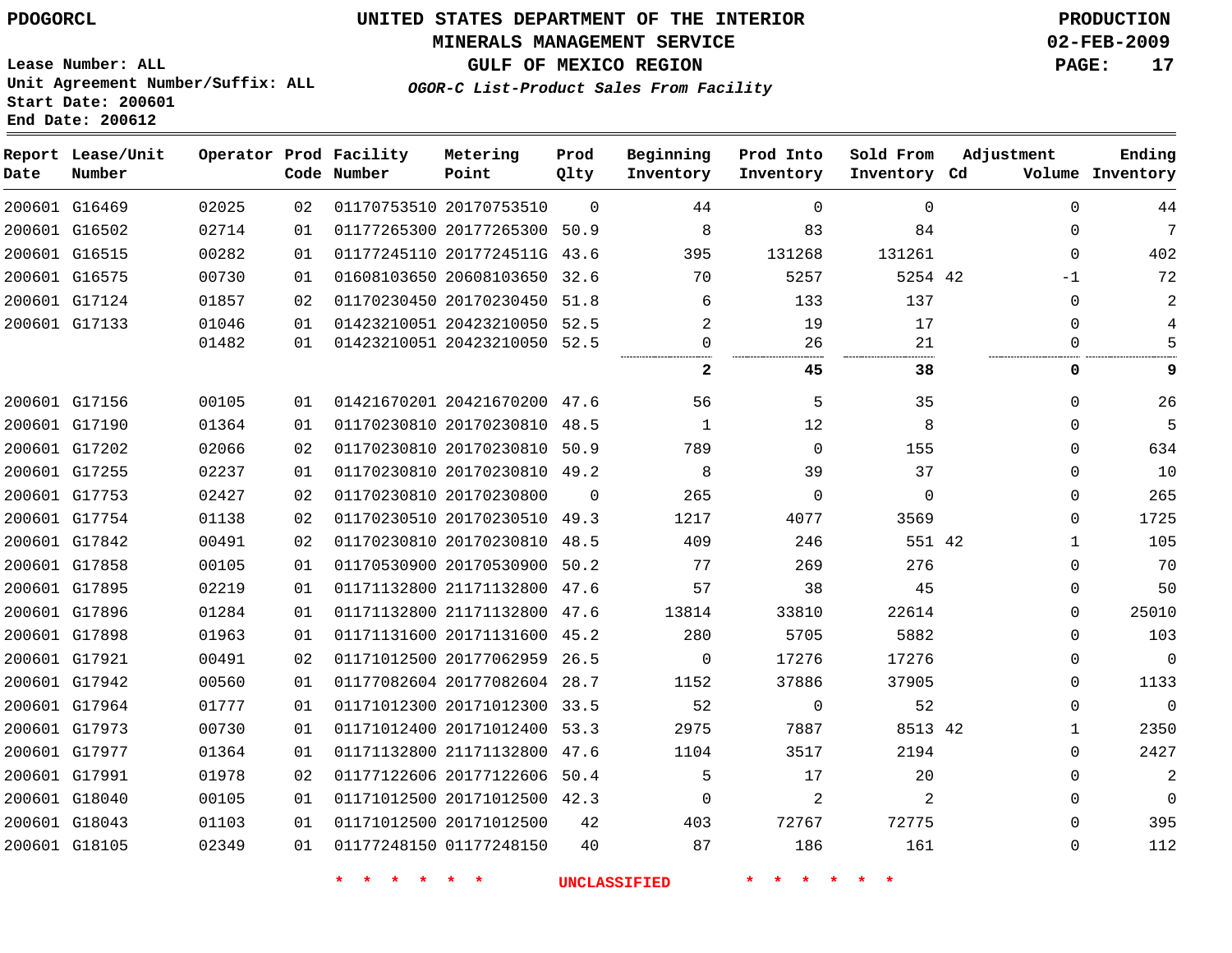## **MINERALS MANAGEMENT SERVICE 02-FEB-2009**

**GULF OF MEXICO REGION PAGE: 18**

**Lease Number: ALL Unit Agreement Number/Suffix: ALL Start Date: 200601 End Date: 200612**

**OGOR-C List-Product Sales From Facility**

| Date | Report Lease/Unit<br>Number |       |    | Operator Prod Facility<br>Code Number | Metering<br>Point            | Prod<br>Qlty | Beginning<br>Inventory | Prod Into<br>Inventory | Sold From<br>Inventory Cd | Adjustment  | Ending<br>Volume Inventory |
|------|-----------------------------|-------|----|---------------------------------------|------------------------------|--------------|------------------------|------------------------|---------------------------|-------------|----------------------------|
|      | 200601 G18121               | 00730 | 01 |                                       | 01170230510 20170230510 49.3 |              | 197                    | 680                    | 589                       | $\mathbf 0$ | 288                        |
|      | 200601 G18208               | 01834 | 01 |                                       | 01170573602 20170573602 40.1 |              | 2375                   | 1870                   | 3015                      | 0           | 1230                       |
|      | 200601 G18863               | 01364 | 01 |                                       | 01420470030 20420470030      | $\Omega$     | $\mathbf{1}$           | $\Omega$               | $\Omega$                  | $\Omega$    | $\mathbf{1}$               |
|      | 200601 G18885               | 00048 | 01 |                                       | 01420570060 20420570060 50.8 |              | 259                    | 13                     | 55                        | $\Omega$    | 217                        |
|      | 200601 G18936               | 01046 | 01 |                                       | 01421670201 20421670200      | 0            | 11                     | 0                      | $\mathbf 0$               | 0           | 11                         |
|      | 200601 G18938               | 02636 | 01 |                                       | 01421670201 20421670200 47.6 |              | 36                     | 0                      | 21                        | 0           | 15                         |
|      | 200601 G18948               | 02219 | 01 |                                       | 01170230510 20170230510 49.3 |              | $\overline{2}$         | 0                      | 2                         | $\Omega$    | $\mathbf{0}$               |
|      | 200601 G19025               | 01935 | 02 |                                       | 01423210051 20423210050 52.5 |              | 477                    | 2265                   | 2206                      | $\Omega$    | 536                        |
|      | 200601 G19030               | 01935 | 02 |                                       | 01423210051 20423210050 52.5 |              | 558                    | 2659                   | 2588                      | $\Omega$    | 629                        |
|      | 200601 G19750               | 02427 | 02 |                                       | 01171132800 21171132800 47.8 |              | 5970                   | 991                    | 930                       | $\Omega$    | 6031                       |
|      | 200601 G19754               | 00222 | 01 |                                       | 01171132800 21171132800 47.6 |              | 167                    | 86                     | 120                       | 0           | 133                        |
|      | 200601 G19760               | 02237 | 01 |                                       | 01171132800 21171132800 47.6 |              | 8355                   | 25295                  | 15978                     | 0           | 17672                      |
|      | 200601 G19761               | 02237 | 01 |                                       | 01171132800 21171132800 47.6 |              | 1408                   | 4235                   | 2680                      | $\Omega$    | 2963                       |
|      | 200601 G19784               | 01978 | 02 |                                       | 01171012310 20171012310 48.4 |              | 753                    | 3070                   | 2696                      | 0           | 1127                       |
|      | 200601 G19832               | 02349 | 01 |                                       | 01177163600 20177163600      | $\Omega$     | 122                    | 0                      | $\Omega$                  | $\Omega$    | 122                        |
|      | 200601 G20605               | 02377 | 01 |                                       | 01423550141 20423550140 27.8 |              | 957                    | 61812                  | 62396                     | $\Omega$    | 373                        |
|      | 200601 G20616               | 01364 | 01 |                                       | 01423210051 20423210050 52.5 |              | 12                     | 4                      | 15                        | 0           | $1\,$                      |
|      | 200601 G20655               | 00222 | 01 |                                       | 01170230510 20170230510 49.3 |              | 160                    | 572                    | 490                       | 0           | 242                        |
|      | 200601 G20656               | 00003 | 01 |                                       | 01422450350 20422450350 40.2 |              | 13                     | 19                     | 30                        | $\Omega$    | $\overline{2}$             |
|      | 200601 G20660               | 02169 | 02 |                                       | 01170230450 20170230450      | 51.8         | 815                    | 11119                  | 11096                     | $\Omega$    | 838                        |
|      | 200601 G21058               | 01819 | 01 |                                       | 01170530900 20170530900 50.2 |              | 19                     | 4                      | 22                        | $\Omega$    | $\mathbf{1}$               |
|      | 200601 G21068               | 01978 | 02 |                                       | 01170530900 20170530900 50.2 |              | 289                    | 1129                   | 1124                      | $\Omega$    | 294                        |
|      | 200601 G21070               | 00560 | 01 |                                       | 01171132800 21171132800 47.6 |              | 361                    | 1226                   | 757                       | 0           | 830                        |
|      | 200601 G21093               | 01586 | 02 |                                       | 01170230811 20170230811 45.4 |              | 5                      | 240                    | 231                       | 0           | 14                         |
|      | 200601 G21115               | 01364 | 01 |                                       | 01171012500 20171012500 42.3 |              | 7                      | 5040                   | 5046                      | $\Omega$    | $\mathbf{1}$               |
|      | 200601 G21116               | 00048 | 01 |                                       | 01171132800 21171132800 47.5 |              | 2813                   | 2864                   | 2696                      | 0           | 2981                       |
|      | 200601 G21120               | 02058 | 02 |                                       | 01171012500 20171012500 42.3 |              | 4                      | 87                     | 90                        | $\Omega$    | $\mathbf{1}$               |
|      | 200601 G21301               | 01046 | 01 |                                       | 01420470030 20420470030 50.2 |              | 5                      | 46                     | 17 42                     | $-1$        | 33                         |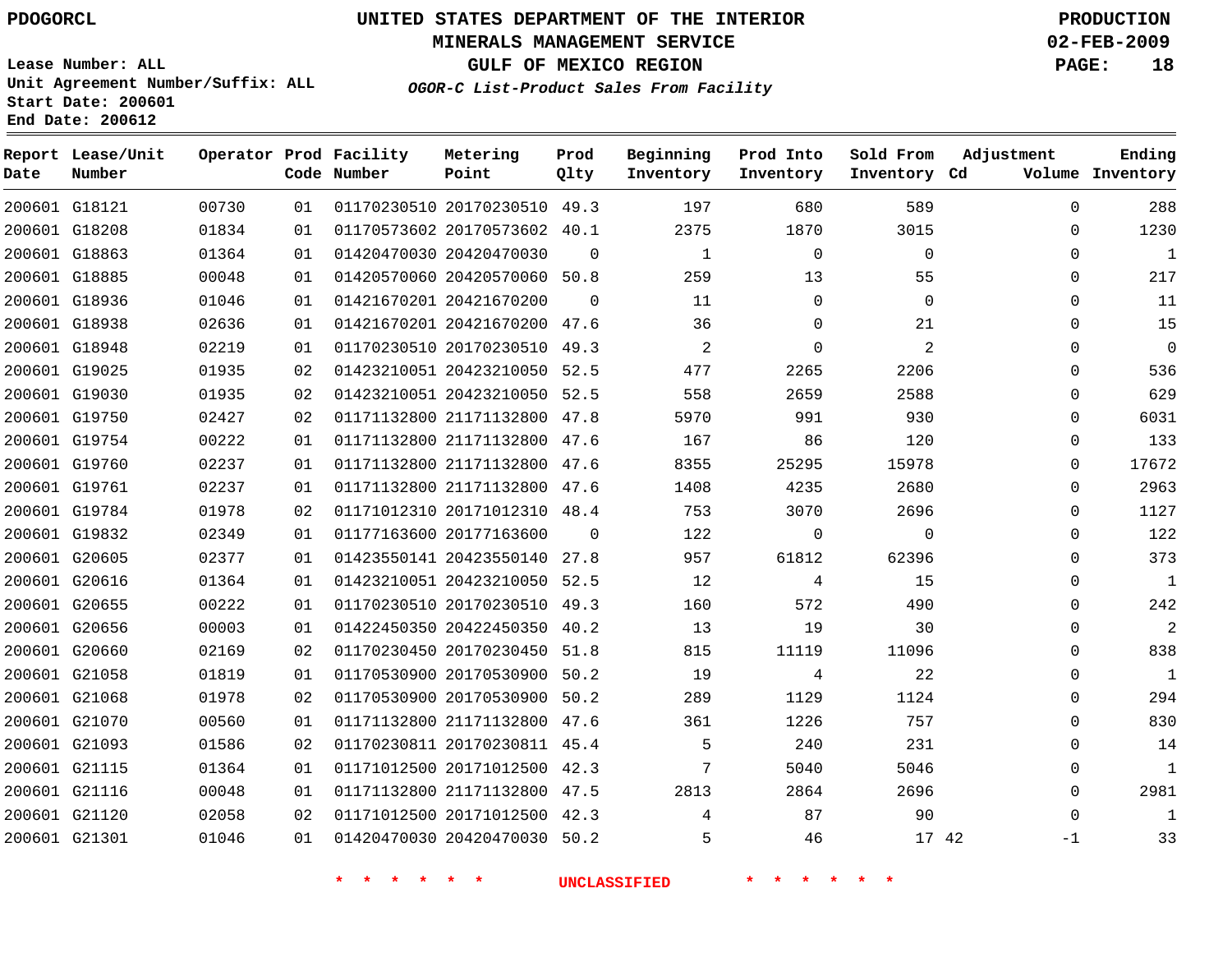## **MINERALS MANAGEMENT SERVICE 02-FEB-2009**

**GULF OF MEXICO REGION PAGE: 19**

**Lease Number: ALL Unit Agreement Number/Suffix: ALL Start Date: 200601 End Date: 200612**

**OGOR-C List-Product Sales From Facility**

| Date | Report Lease/Unit<br>Number |       |    | Operator Prod Facility<br>Code Number | Metering<br>Point            | Prod<br>Qlty | Beginning<br>Inventory | Prod Into<br>Inventory | Sold From<br>Inventory Cd | Adjustment       | Ending<br>Volume Inventory |
|------|-----------------------------|-------|----|---------------------------------------|------------------------------|--------------|------------------------|------------------------|---------------------------|------------------|----------------------------|
|      | 200601 G21305               | 02266 | 01 |                                       | 01423210051 20423210050 50.7 |              | 25                     | 13                     | 36                        | $\mathbf 0$      | 2                          |
|      | 200601 G21306               | 02266 | 01 |                                       | 01423210051 20423210050 50.7 |              | 67                     | 12                     | 75                        | $\mathbf 0$      | 4                          |
|      | 200601 G21322               | 02266 | 01 |                                       | 01170230450 20170230450 51.8 |              | 453                    | 6037                   | 6035                      | $\mathbf 0$      | 455                        |
|      | 200601 G21348               | 01819 | 01 |                                       | 01170230811 20170230510 49.3 |              | 1026                   | 2901                   | 2700 42                   | $\mathbf{1}$     | 1228                       |
|      | 200601 G21349               | 00491 | 02 |                                       | 01170230510 20170230510 49.3 |              | 50                     | 236                    | 186 42                    | $-1$             | 99                         |
|      | 200601 G21356               | 00064 | 01 |                                       | 01170230810 20170230810 45.8 |              | 3                      | 5                      | 6                         | $\mathbf 0$      | $\overline{2}$             |
|      | 200601 G21378               | 01819 | 01 |                                       | 01170230811 20170230811 45.4 |              | 144                    | 2169                   | 2186 42                   | $\mathbf{1}$     | 128                        |
|      | 200601 G21381               | 01819 | 01 |                                       | 01170230811 20170230811      | $\Omega$     | $\mathbf{1}$           | 150                    |                           | $0$ 09<br>$-142$ | 9                          |
|      | 200601 G21530               | 00078 | 01 |                                       | 01170230400 20170230400 52.1 |              | 699                    | 12674                  | 12302 42                  | $-1$             | 1070                       |
|      | 200601 G21532               | 00003 | 01 |                                       | 01170230811 20170230811 45.4 |              | 41                     | 0                      | 41                        | 0                | 0                          |
|      | 200601 G21533               | 00078 | 01 |                                       | 01170230400 20170230400 52.1 |              | 69                     | 913                    | 905                       | $\Omega$         | 77                         |
|      | 200601 G21534               | 00003 | 01 |                                       | 01170230811 20170230811 45.4 |              | 337                    | 13791                  | 13317                     | $\mathbf 0$      | 811                        |
|      | 200601 G21581               | 01704 | 01 |                                       | 01171132800 21171132800 47.6 |              | 2755                   | 6886                   | 4578                      |                  | 5063<br>$\Omega$           |
|      | 200601 G21588               | 00730 | 01 |                                       | 01171131800 20171131800 42.2 |              | 11                     | 65                     | 35                        | $\mathbf 0$      | 41                         |
|      | 200601 G21597               | 01364 | 01 |                                       | 01171132800 21171132800 47.6 |              | 274                    | 627                    | 428                       | $\mathbf 0$      | 473                        |
|      | 200601 G21599               | 01834 | 01 |                                       | 01171132800 21171132800      | 47.6         | 3345                   | 20501                  | 11444                     | $\mathbf 0$      | 12402                      |
|      | 200601 G21614               | 01704 | 01 |                                       | 01171132000 20177072207 37.9 |              | 306                    | 1127                   | 1102 42                   |                  | 337<br>6                   |
|      | 200601 G21637               | 00730 | 01 |                                       | 01171012400 20171012400 53.3 |              | 344                    | 491                    | 688 42                    | $-1$             | 146                        |
|      | 200601 G21655               | 02268 | 01 |                                       | 01171132800 21171132800      | 0            | $\mathbf{1}$           | $\mathbf 0$            |                           | 042<br>$-1$      | $\mathbf 0$                |
|      | 200601 G21691               | 00276 | 01 |                                       | 01170513700 20170513700      | 33           | 3140                   | 3979                   | 3961 42                   |                  | 3159<br>$\mathbf{1}$       |
|      | 200601 G21700               | 00105 | 01 |                                       | 01177258044 01177258044 31.9 |              | 4383                   | 8265                   | 10371                     | $\mathbf 0$      | 2277                       |
|      | 200601 G21703               | 02349 | 01 |                                       | 01177248150 01177248150      | 40           | 802                    | 954                    | 1036                      | $\mathbf 0$      | 720                        |
|      | 200601 G21712               | 02237 | 01 |                                       | 01170755200 20170755200 35.1 |              | 21697                  | 12313                  | 11380                     | $\Omega$         | 22630                      |
|      | 200601 G22188               | 01046 | 01 |                                       | 01423210051 20423210050      | 52.5         | 89                     | 293                    | 313                       | $\Omega$         | 69                         |
|      | 200601 G22217               | 01046 | 01 |                                       | 01423210051 20423210050 52.5 |              | 11                     | 51                     | 49 42                     | $-1$             | 12                         |
|      | 200601 G22219               | 01482 | 01 |                                       | 01423210051 20423210050 52.5 |              | 36                     | 151                    | 150                       | $\mathbf 0$      | 37                         |
|      | 200601 G22238               | 02169 | 02 |                                       | 01170230450 20170230450 51.8 |              | 895                    | 17061                  | 16670                     | $\Omega$         | 1286                       |
|      | 200601 G22246               | 02219 | 01 |                                       | 01423210051 20170230500      | 44           | $\Omega$               | 1160                   | 511                       | $\Omega$         | 649                        |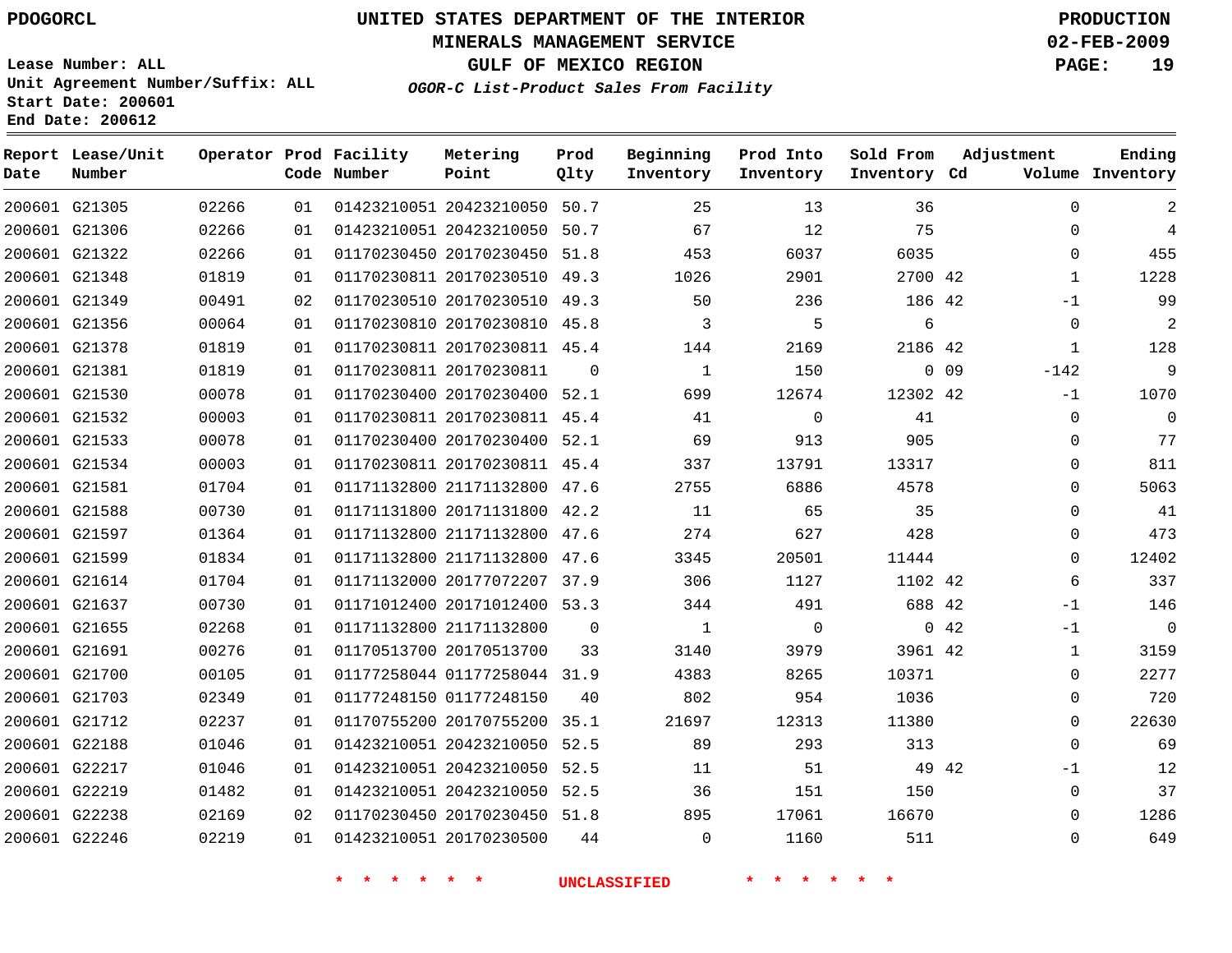## **MINERALS MANAGEMENT SERVICE 02-FEB-2009**

**GULF OF MEXICO REGION PAGE: 20**

**Lease Number: ALL Unit Agreement Number/Suffix: ALL Start Date: 200601 End Date: 200612**

**OGOR-C List-Product Sales From Facility**

| Date | Report Lease/Unit<br>Number |       |    | Operator Prod Facility<br>Code Number | Metering<br>Point            | Prod<br>Qlty | Beginning<br>Inventory | Prod Into<br>Inventory | Sold From<br>Inventory Cd | Adjustment   | Ending<br>Volume Inventory |
|------|-----------------------------|-------|----|---------------------------------------|------------------------------|--------------|------------------------|------------------------|---------------------------|--------------|----------------------------|
|      | 200601 G22247               | 02169 | 02 |                                       | 01170230810 20170230810 49.2 |              | 258                    | 481                    | 610                       | $\Omega$     | 129                        |
|      | 200601 G22262               | 00730 | 01 |                                       | 01170230810 20170230810 49.2 |              | 23                     | 101                    | 98                        | $\Omega$     | 26                         |
|      | 200601 G22501               | 00078 | 01 |                                       | 01170230400 20170230400 52.1 |              | 129                    | 2241                   | 2181                      | $\Omega$     | 189                        |
|      | 200601 G22510               | 00282 | 01 |                                       | 01170230810 20170230810 48.5 |              | 5425                   | 16067                  | 14667                     | $\Omega$     | 6825                       |
|      | 200601 G22539               | 00064 | 01 |                                       | 01170230810 20170230810 48.5 |              | 129                    | 127                    | 113                       | $\Omega$     | 143                        |
|      | 200601 G22542               | 01704 | 01 |                                       | 01170230810 20170230810 48.5 |              | 33                     | 7                      | 37                        | $\Omega$     | 3                          |
|      | 200601 G22543               | 01704 | 01 |                                       | 01170230811 20170230811 45.4 |              | 30                     | 271                    | 285                       | $\Omega$     | 16                         |
|      | 200601 G22546               | 01704 | 01 |                                       | 01170230811 20170230811 45.4 |              | $\mathbf 0$            | 28                     | 27                        | $\Omega$     | 1                          |
|      | 200601 G22548               | 01704 | 01 |                                       | 01170230810 20170230810 48.5 |              | 3                      | 25                     | 17                        | 0            | 11                         |
|      | 200601 G22553               | 01704 | 01 |                                       | 01170530900 20170530900 50.2 |              | $\mathbf{1}$           | 5                      | 4                         | $\Omega$     | 2                          |
|      | 200601 G22554               | 01704 | 01 |                                       | 01170230811 20170230811      | $\Omega$     | $\mathbf 1$            | $\Omega$               |                           | 0.42<br>-1   | 0                          |
|      | 200601 G22557               | 01704 | 01 |                                       | 01170530900 20170530900 50.2 |              | $\mathbf{1}$           | 0                      | $\mathbf{1}$              | $\Omega$     |                            |
|      | 200601 G22588               | 01704 | 01 |                                       | 01171132000 20171132000 46.1 |              | 35                     | 2415                   | 2246                      | $\Omega$     | 204                        |
|      | 200601 G22605               | 02268 | 01 |                                       | 01171132800 21171132800 47.6 |              | 619                    | 1572                   | 924 42                    | $-113$       | 1154                       |
|      | 200601 G22607               | 01704 | 01 |                                       | 01170230810 20170230810 48.5 |              | 284                    | 403                    | 516                       | $\Omega$     | 171                        |
|      | 200601 G22608               | 01704 | 01 |                                       | 01170230810 20170230810 48.5 |              | 122                    | 227                    | 253                       | $\Omega$     | 96                         |
|      | 200601 G22613               | 02655 | 02 |                                       | 01171132800 21171132800 47.6 |              | $\mathbf{0}$           | 3035                   | 1448                      | $\Omega$     | 1587                       |
|      | 200601 G22616               | 01704 | 01 |                                       | 01171131600 20171131600 45.2 |              | 4                      | 85                     | 87                        | $\Omega$     | $\overline{2}$             |
|      | 200601 G22620               | 02268 | 01 |                                       | 01171132800 21171132800 47.6 |              | 3825                   | 12941                  | 6820 42                   | $-1141$      | 8805                       |
|      | 200601 G22628               | 01704 | 01 |                                       | 01171132800 21171132800 47.6 |              | 888                    | 842                    | 783 42                    | $-81$        | 866                        |
|      | 200601 G22643               | 01704 | 01 |                                       | 01171132000 20171132000 46.1 |              | 538                    | 5568                   | 5638                      | $\mathbf 0$  | 468                        |
|      | 200601 G22648               | 02268 | 01 |                                       | 01171132800 21171132800 47.6 |              | 7                      | 1                      |                           | 6 42<br>-1   | 1                          |
|      | 200601 G22651               | 01834 | 01 |                                       | 01171132800 21171132800 47.6 |              | 45                     | 116                    | 77                        | $\Omega$     | 84                         |
|      | 200601 G22660               | 02058 | 02 |                                       | 01171012310 20171012310 48.4 |              | 402                    | 0                      | 402                       | $\Omega$     | 0                          |
|      | 200601 G22662               | 02058 | 02 |                                       | 01171012310 20171012310 49.8 |              | 7                      | 0                      | 7                         | $\Omega$     | 0                          |
|      | 200601 G22667               | 01482 | 01 |                                       | 01171132000 20171132000 46.1 |              | 27                     | 0                      | 25                        | $\Omega$     |                            |
|      | 200601 G22670               | 01364 | 01 |                                       | 01171012400 20171012400 53.3 |              | 12                     | 167                    | 130 42                    | 1            | 50                         |
|      | 200601 G22674               | 01364 | 01 |                                       | 01171132000 20171132000 46.1 |              | 1691                   | 1376                   | 2949 42                   | $\mathbf{1}$ | 119                        |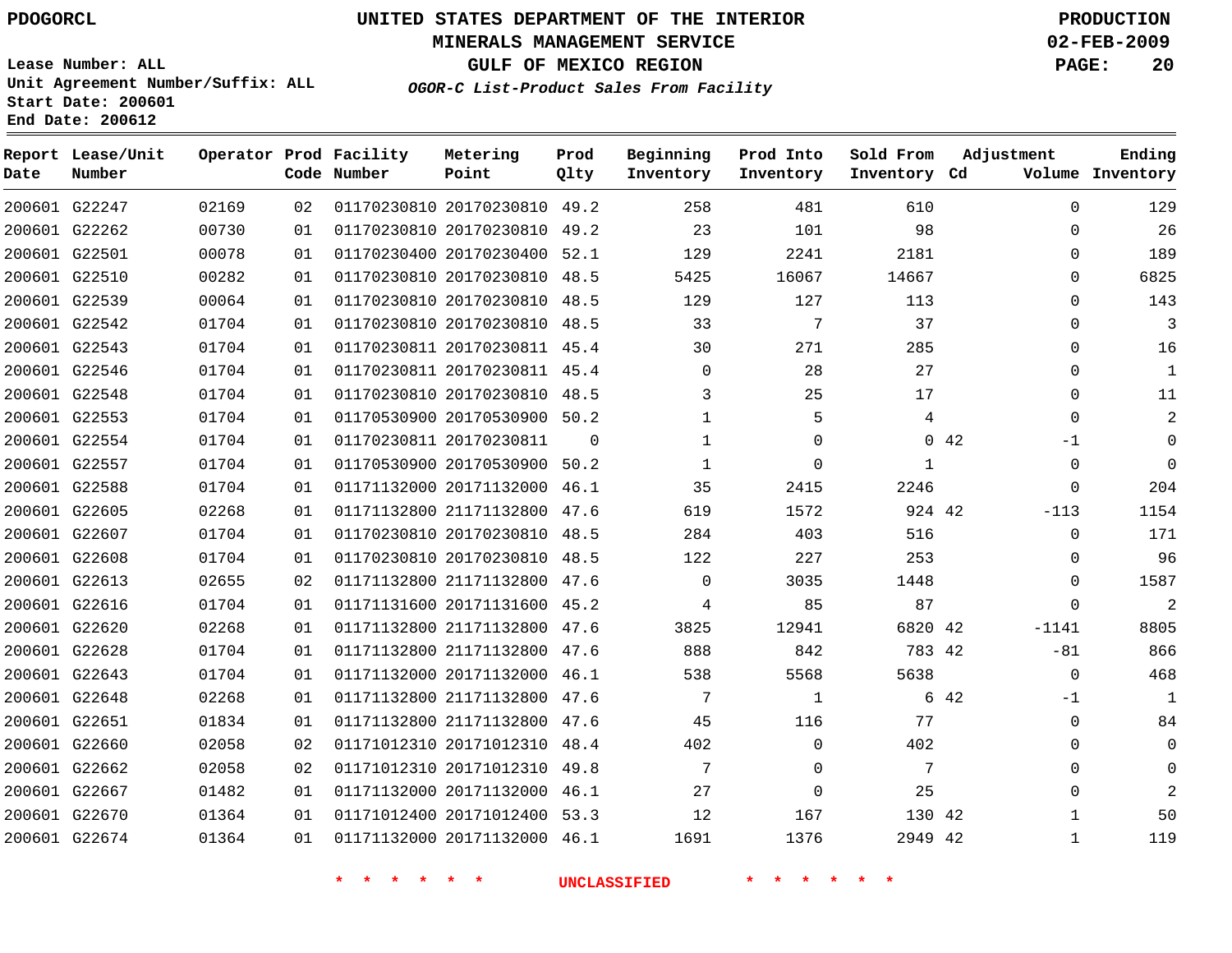## **MINERALS MANAGEMENT SERVICE 02-FEB-2009**

**GULF OF MEXICO REGION PAGE: 21**

**Lease Number: ALL Unit Agreement Number/Suffix: ALL Start Date: 200601 End Date: 200612**

**OGOR-C List-Product Sales From Facility**

| Date | Report Lease/Unit<br>Number |       |    | Operator Prod Facility<br>Code Number | Metering<br>Point            | Prod<br>Qlty | Beginning<br>Inventory | Prod Into<br>Inventory | Sold From<br>Inventory Cd | Adjustment   | Ending<br>Volume Inventory |
|------|-----------------------------|-------|----|---------------------------------------|------------------------------|--------------|------------------------|------------------------|---------------------------|--------------|----------------------------|
|      | 200601 G22700               | 02268 | 01 |                                       | 01171132800 21171132800 47.6 |              | 14                     | 88                     | 33 42                     | $-16$        | 53                         |
|      | 200601 G22741               | 01704 | 01 |                                       | 01171012500 20171012500 42.3 |              | 30                     | 985                    | 1010                      | $\mathbf 0$  | 5                          |
|      | 200601 G22765               | 00222 | 01 |                                       | 01170578150 01170578150 48.6 |              | 532                    | 969                    | 721 32                    | $-41$        | 739                        |
|      | 200601 G22769               | 00730 | 01 |                                       | 01171012500 20171012500 42.3 |              | 147                    | 1984                   | 2120                      | $\mathbf 0$  | 11                         |
|      | 200601 G22772               | 00105 | 01 |                                       | 01170513800 20170513800      | $\mathbf 0$  | 40                     | $\mathbf 0$            | $\mathbf 0$               | 0            | 40                         |
|      | 200601 G22792               | 00222 | 02 |                                       | 01177258041 01177258041 29.1 |              | 637                    | 2660                   | 3109                      | 0            | 188                        |
|      | 200601 G23125               | 01364 | 02 |                                       | 01420470030 20420470030 50.2 |              | 380                    | 1067                   | 243                       | $\mathbf 0$  | 1204                       |
|      | 200601 G23162               | 00222 | 02 |                                       | 01423210051 20423210050 52.5 |              | $\Omega$               | $\mathbf{1}$           | 1                         | $\Omega$     | $\mathbf 0$                |
|      | 200601 G23166               | 02169 | 02 |                                       | 01423210051 20423210050 52.5 |              | 78                     | 405                    | 387                       | $\Omega$     | 96                         |
|      | 200601 G23180               | 02219 | 01 |                                       | 01423210051 20423210050 52.5 |              | 74                     | 372                    | 358                       | $\Omega$     | 88                         |
|      | 200601 G23191               | 00730 | 01 |                                       | 01170230810 20170230810 48.5 |              | 7                      | 35                     | 33                        | $\Omega$     | 9                          |
|      | 200601 G23193               | 02169 | 02 |                                       | 01170230510 20170230510 49.3 |              | 100                    | 336                    | 293 42                    | -1           | 142                        |
|      | 200601 G23199               | 02169 | 02 |                                       | 01170230450 20170230450 51.8 |              | 1373                   | 13615                  | 13955                     | $\Omega$     | 1033                       |
|      |                             |       | 02 |                                       | 01421670201 20421670200 47.6 |              | 56                     | 0                      | 32                        | 0            | 24                         |
|      |                             |       |    |                                       |                              |              | 1429                   | 13615                  | 13987                     | 0            | 1057                       |
|      | 200601 G23222               | 00222 | 02 |                                       | 01170230810 20170230810 49.5 |              | $\overline{0}$         | 13                     | 10                        | $\Omega$     | 3                          |
|      | 200601 G23730               | 01978 | 02 |                                       | 01170230810 20170230811 45.4 |              | 97                     | 10455                  | 9937                      | $\Omega$     | 615                        |
|      | 200601 G23735               | 00282 | 02 |                                       | 01170230810 20170230810 46.1 |              | 366                    | 1615                   | 1376                      | 0            | 605                        |
|      | 200601 G23736               | 01364 | 01 |                                       | 01170230810 20170230810 48.5 |              | 330                    | 885                    | 842 42                    | 3            | 376                        |
|      | 200601 G23762               | 01586 | 02 |                                       | 01170230810 20170230810 49.2 |              | $\mathbf{1}$           | 6                      | 6                         | 0            | $\mathbf 1$                |
|      | 200601 G23770               | 01704 | 01 |                                       | 01170230810 20170230810 48.5 |              | $\mathbf 0$            | 28                     | 18                        | $\mathbf 0$  | 10                         |
|      | 200601 G23774               | 01704 | 01 |                                       | 01170530900 20170530900 50.2 |              | $\Omega$               | 1                      | $\mathbf{1}$              | 0            | $\mathbf 0$                |
|      | 200601 G23819               | 00818 | 01 |                                       | 01171132800 21171132800 47.6 |              | 169                    | 584                    | 359                       | $\mathbf 0$  | 394                        |
|      | 200601 G23842               | 01704 | 01 |                                       | 01171012400 20171012400 53.3 |              | 55                     | $\mathbf 0$            | 55                        | $\Omega$     | $\mathbf 0$                |
|      | 200601 G23853               | 02266 | 01 |                                       | 01171012310 20171012310 48.4 |              | 100                    | 570                    | 461                       | $\Omega$     | 209                        |
|      | 200601 G23854               | 02219 | 01 |                                       | 01171012310 20171012310 48.4 |              | 172                    | 2                      | 174 42                    | $\mathbf{1}$ | $\mathbf 1$                |
|      | 200601 G23857               | 01978 | 02 |                                       | 01171012500 20171012500 42.3 |              | 104                    | 1639                   | 1734                      | $\Omega$     | 9                          |
|      | 200601 G24416               | 01364 | 01 |                                       | 01170230810 20170230810 48.5 |              | 28                     | 45                     | 54                        | $\mathbf{0}$ | 19                         |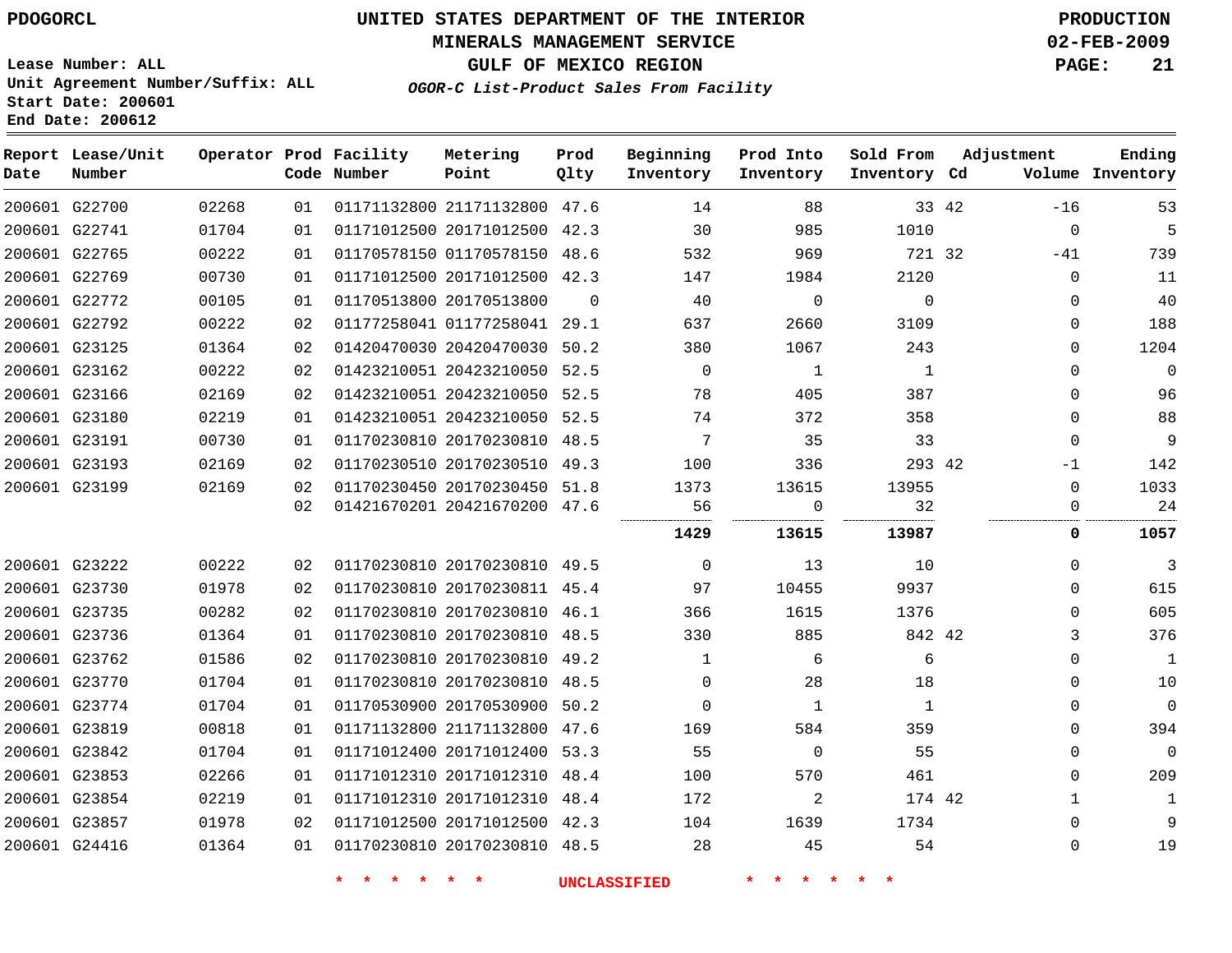## **MINERALS MANAGEMENT SERVICE 02-FEB-2009**

**GULF OF MEXICO REGION PAGE: 22**

**Lease Number: ALL Unit Agreement Number/Suffix: ALL Start Date: 200601 End Date: 200612**

**OGOR-C List-Product Sales From Facility**

| Date | Report Lease/Unit<br>Number |       |    | Operator Prod Facility<br>Code Number | Metering<br>Point            | Prod<br>Qlty | Beginning<br>Inventory | Prod Into<br>Inventory | Sold From<br>Inventory Cd | Adjustment   | Ending<br>Volume Inventory |
|------|-----------------------------|-------|----|---------------------------------------|------------------------------|--------------|------------------------|------------------------|---------------------------|--------------|----------------------------|
|      | 200601 G24419               | 02370 | 02 |                                       | 01170230810 20170230810 49.2 |              | 174                    | 1092                   | 987                       |              | 279<br>$\Omega$            |
|      | 200601 G24424               | 02066 | 02 |                                       | 01170230810 20170230810      | $\Omega$     | 127                    | $\mathbf 0$            | $\mathbf 0$               |              | 127<br>$\mathbf 0$         |
|      | 200601 G24700               | 01364 | 01 |                                       | 01170230811 20170230811 45.4 |              | 41                     | 1426                   | 1383                      |              | 84<br>$\Omega$             |
|      | 200601 G24701               | 01364 | 01 |                                       | 01170230811 20170230811 45.4 |              | 7                      | 136                    | 136 42                    |              | 8<br>1                     |
|      | 200601 G24733               | 00818 | 02 |                                       | 01170530900 20170530900 50.2 |              | $\Omega$               | 72                     | 53                        |              | 19<br>$\Omega$             |
|      | 200601 G24756               | 01704 | 01 |                                       | 01170530900 20170530900 50.2 |              | $\Omega$               | 6                      | 4                         |              | $\Omega$<br>$\overline{2}$ |
|      | 200601 G24757               | 01704 | 01 |                                       | 01170530900 20170530900 50.2 |              | 3                      | $\Omega$               | 3                         |              | $\Omega$<br>$\Omega$       |
|      | 200601 G24764               | 02466 | 02 |                                       | 01170230811 20170230811 45.4 |              | 6                      | 4                      |                           | 9 42<br>$-1$ | $\Omega$                   |
|      | 200601 G24873               | 00222 | 02 |                                       | 01171012400 20171012400 53.3 |              | 2428                   | 4970                   | 5917                      |              | 1481<br>$\mathbf 0$        |
|      | 200601 G24889               | 02579 | 02 |                                       | 01171012500 20171012500 42.3 |              | 1919                   | 32113                  | 33798                     |              | 234<br>0                   |
|      | 200601 G24922               | 02268 | 01 |                                       | 01171132800 21171132800 47.6 |              | 633                    | 4126                   | 1570 42                   | $-689$       | 2500                       |
|      | 200601 G24924               | 02268 | 01 |                                       | 01171132800 21171132800 47.6 |              | 1591                   | 6239                   | 3100 42                   | $-618$       | 4112                       |
|      | 200601 G25518               | 02579 | 02 |                                       | 01423210051 20423210050 52.5 |              | 120                    | 622                    | 595                       |              | 147<br>$\mathbf 0$         |
|      | 200601 G25524               | 02169 | 01 |                                       | 01421670210 01421670210 41.8 |              | 1710                   | 13749                  | 14287 42                  |              | 1173<br>$\mathbf{1}$       |
|      | 200601 G25561               | 02058 | 02 |                                       | 01170230450 20170230450 51.8 |              | 888                    | 17195                  | 16787                     |              | 1296<br>$\Omega$           |
|      | 200601 G25599               | 01834 | 01 |                                       | 01170230810 20170230810 48.5 |              | 138                    | $\mathbf 0$            | 138                       |              | $\mathbf 0$<br>$\mathbf 0$ |
|      | 200601 G25864               | 01819 | 01 |                                       | 01170230811 20170230811 45.4 |              | 3                      | 8                      | 10 42                     | $-1$         | $\Omega$                   |
|      | 200601 G25893               | 02636 | 01 |                                       | 01170230810 20170230810 49.2 |              | 11                     | 88                     | 76                        |              | 23<br>$\mathbf 0$          |
|      | 200601 G25913               | 01704 | 01 |                                       | 01170230810 20170230810 48.5 |              | 28                     | 167                    | 123                       |              | 72<br>$\mathbf 0$          |
|      | 200601 G25915               | 01704 | 01 |                                       | 01170230810 20170230810 48.5 |              | 32                     | 205                    | 149                       |              | 88<br>$\mathbf 0$          |
|      | 200601 G25950               | 01704 | 01 |                                       | 01170530900 20170530900 50.2 |              | 116                    | 76                     | 172                       |              | 20<br>$\mathbf 0$          |
|      | 200601 G25965               | 01704 | 01 |                                       | 01171132800 21171132800 47.6 |              | 510                    | 960                    | 737 42                    | 81           | 814                        |
|      | 200601 G25982               | 01704 | 01 |                                       | 01171132800 21171132800 47.6 |              | 3341                   | $\mathbf 0$            | 3341                      |              | $\mathbf 0$<br>$\Omega$    |
|      | 200601 G25986               | 01586 | 02 |                                       | 01170230811 20170230811 45.4 |              | $\mathbf{1}$           | 54                     | 52                        |              | 3<br>$\mathbf 0$           |
|      | 200601 G26022               | 02058 | 02 |                                       | 01171012400 20171012400 53.3 |              | $\Omega$               | 10918                  | 7665                      |              | 3253<br>$\Omega$           |
|      | 200601 G26023               | 02579 | 02 |                                       | 01171012500 20171012500 42.3 |              | 198                    | 11165                  | 11363                     |              | $\Omega$<br>$\Omega$       |
|      | 200601 G26032               | 01935 | 01 |                                       | 01171012300 20171012300 33.5 |              | 3413                   | 3207                   | 5949                      |              | 671<br>$\Omega$            |
|      | 200601 G26097               | 00078 | 01 |                                       | 01170573602 20170573602 33.1 |              | 4979                   | 17222                  | 10875                     |              | $\Omega$<br>11326          |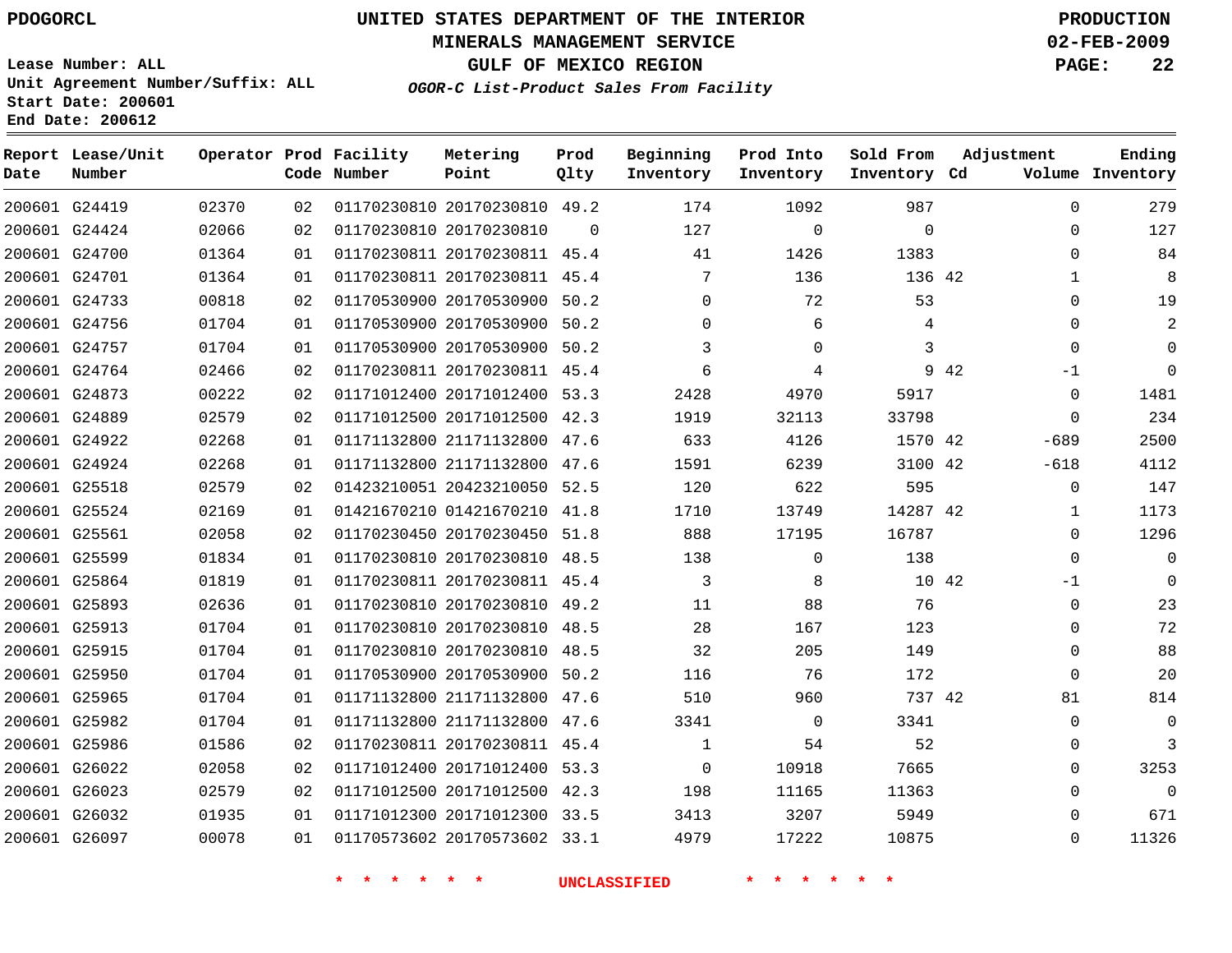## **MINERALS MANAGEMENT SERVICE 02-FEB-2009**

**GULF OF MEXICO REGION PAGE: 23**

**Lease Number: ALL Unit Agreement Number/Suffix: ALL Start Date: 200601 End Date: 200612**

**OGOR-C List-Product Sales From Facility**

| Date   | Report Lease/Unit<br>Number |       |    | Operator Prod Facility<br>Code Number | Metering<br>Point            | Prod<br>Qlty | Beginning<br>Inventory | Prod Into<br>Inventory | Sold From<br>Inventory Cd | Adjustment   | Ending<br>Volume Inventory |
|--------|-----------------------------|-------|----|---------------------------------------|------------------------------|--------------|------------------------|------------------------|---------------------------|--------------|----------------------------|
| 200602 | 00016                       | 00276 | 01 |                                       | 01170513700 20170513700 33.2 |              | 3990                   | 21846                  | 23692                     | 0            | 2144                       |
| 200602 | 00026                       | 00276 | 01 |                                       | 01170513700 20170513700 33.2 |              | 8778                   | 106916                 | 105203 42                 | $\mathbf{1}$ | 10492                      |
| 200602 | 00032                       | 00276 | 01 |                                       | 01170513700 20170513700 33.2 |              | 564                    | $\mathbf 0$            | 564                       | $\Omega$     | $\mathbf{0}$               |
| 200602 | 00033                       | 00276 | 01 |                                       | 01170513700 20170513700 33.2 |              | 1382                   | 13788                  | 13579                     | 0            | 1591                       |
| 200602 | 00049                       | 01777 | 01 |                                       | 01171012300 20171012300 37.7 |              | 4456                   | 16471                  | 16336                     | $\mathbf 0$  | 4591                       |
| 200602 | 00050                       | 01777 | 01 |                                       | 01171012300 20171012300 37.7 |              | 5085                   | 21278                  | 20433                     | $\Omega$     | 5930                       |
| 200602 | 00051                       | 01777 | 01 |                                       | 01171012300 20171012300 37.7 |              | 5972                   | 24340                  | 23528                     | 0            | 6784                       |
| 200602 | 00052                       | 01777 | 01 |                                       | 01171012300 20171012300 37.7 |              | 140                    | 6087                   | 4530                      | $\mathbf 0$  | 1697                       |
| 200602 | 00073                       | 01764 | 01 |                                       | 01171092900 01171092900      | $\Omega$     | 437                    | $\overline{0}$         | $\mathbf 0$               | $\mathbf 0$  | 437                        |
| 200602 | 00078                       | 01777 | 01 |                                       | 01171012300 20171012300 37.8 |              | $\Omega$               | 329                    | 237                       | $\Omega$     | 92                         |
| 200602 | 00079                       | 01834 | 01 |                                       | 01170230810 20170230810 50.2 |              | 27                     | 321                    | 348                       | 0            | $\overline{0}$             |
| 200602 | 00137                       | 00687 | 01 |                                       | 01170513700 20170513700 28.5 |              | 382                    | 2914                   | 2899                      | 0            | 397                        |
| 200602 | 00138                       | 00687 | 01 |                                       | 01170513700 20170513700 28.5 |              | 2187                   | 15688                  | 15737 42                  | $\mathbf{1}$ | 2139                       |
| 200602 | 00184                       | 02594 | 02 |                                       | 01170231100 20170230810      | 46.3         | 391                    | 1114                   | 1505                      | $\mathbf 0$  | $\Omega$                   |
| 200602 | 00190                       | 01364 | 02 |                                       | 01170230810 20170230810      | 50.2         | 37                     | 52                     | 73                        | 0            | 16                         |
| 200602 | 00191                       | 01364 | 02 |                                       | 01170230810 20170230810 50.2 |              | 160                    | 225                    | 316                       | 0            | 69                         |
| 200602 | 00253                       | 00236 | 02 |                                       | 01170230810 20170230810 50.2 |              | 24                     | 136                    | 118                       | $\mathbf 0$  | 42                         |
| 200602 | 00300                       | 01834 | 01 |                                       | 01170230601 20170230600      | 0            | 70                     | $\mathbf 0$            | $\mathbf 0$               | 0            | 70                         |
| 200602 | 00301                       | 01834 | 01 |                                       | 01170230601 20170230600      | $\Omega$     | 1198                   | 0                      | $\Omega$                  | 0            | 1198                       |
| 200602 | 00317                       | 00560 | 01 |                                       | 01171012310 20171012310      | 48           | 69                     | 207                    | 238                       | $\mathbf{0}$ | 38                         |
| 200602 | 00353                       | 02266 | 01 |                                       | 01170754800 20170754800 33.3 |              | $\Omega$               | 604                    | 416                       | $\Omega$     | 188                        |
| 200602 | 00367                       | 00276 | 01 |                                       | 01170513700 20170513700 33.2 |              | 111                    | 703                    | 746 42                    | 1            | 69                         |
| 200602 | 00424                       | 00064 | 01 |                                       | 01171012400 20171012400      | 52.4         | 278                    | 559                    | 684                       | $\mathbf 0$  | 153                        |
| 200602 | 00434                       | 02690 | 01 |                                       | 01177112605 2017711260Y 29.7 |              | 2898                   | 16091                  | 16170                     | 0            | 2819                       |
| 200602 | 00436                       | 01364 | 01 |                                       | 01171012400 20171012400 52.4 |              | 27                     | 52                     | 65                        | 0            | 14                         |
| 200602 | 00466                       | 00064 | 01 |                                       | 01171012400 20171012400 52.4 |              | 2127                   | 11136                  | 10218                     | $\mathbf 0$  | 3045                       |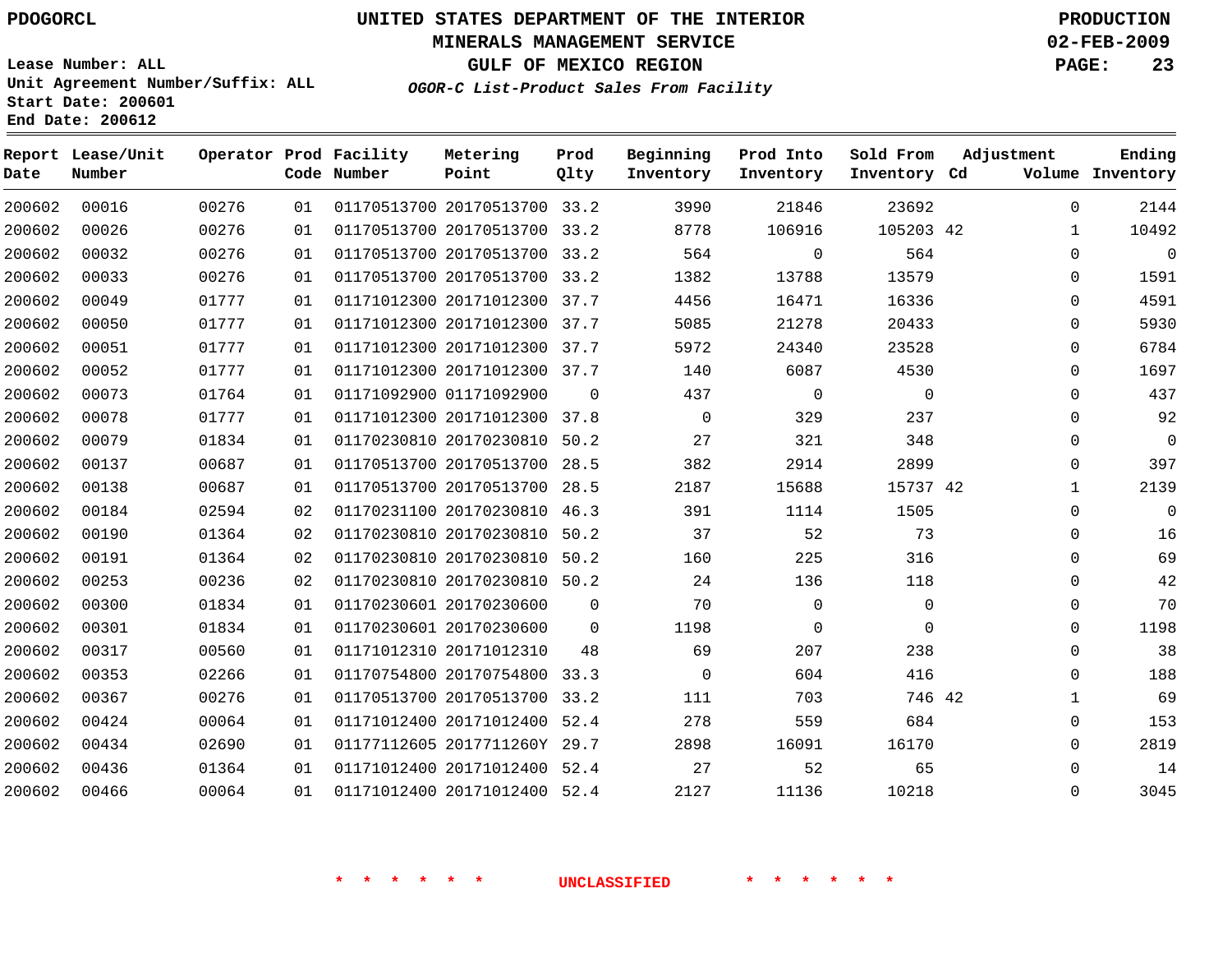## **MINERALS MANAGEMENT SERVICE 02-FEB-2009**

**GULF OF MEXICO REGION PAGE: 24**

**Lease Number: ALL Unit Agreement Number/Suffix: ALL Start Date: 200601 End Date: 200612**

**OGOR-C List-Product Sales From Facility**

| Date   | Report Lease/Unit<br>Number |       |    | Operator Prod Facility<br>Code Number | Metering<br>Point            | Prod<br>Qlty | Beginning<br>Inventory | Prod Into<br>Inventory | Sold From<br>Inventory Cd | Adjustment | Ending<br>Volume Inventory |
|--------|-----------------------------|-------|----|---------------------------------------|------------------------------|--------------|------------------------|------------------------|---------------------------|------------|----------------------------|
| 200602 | 00479                       | 00048 | 01 |                                       | 01171012500 20171012500 41.4 |              | 51                     | 5724                   | 5632                      |            | $\Omega$<br>143            |
|        |                             | 00236 | 02 | 01171012300 20171012300 43.9          |                              |              | 9                      | 13                     | 18                        |            | $\overline{4}$<br>0        |
|        |                             |       |    |                                       |                              |              | 60                     | 5737                   | 5650                      |            | 147<br>0                   |
| 200602 | 00487                       | 01284 | 01 |                                       | 01171132800 21171132800 49.6 |              | 1031                   | 1610                   | 1345                      |            | 1296<br>$\Omega$           |
| 200602 | 00518                       | 01482 | 01 |                                       | 01170230450 20170230450      | 51.9         | 16                     | 116                    | 124                       |            | 8<br>$\Omega$              |
| 200602 | 00526                       | 00114 | 01 |                                       | 01170230810 20170230810 46.3 |              | 628                    | 804                    | 1433 42                   |            | $\mathbf 0$<br>1           |
| 200602 | 00541                       | 01046 | 01 |                                       | 01170530900 20170530900 50.2 |              | 15                     | 5452                   | 4453                      |            | 1014<br>$\Omega$           |
| 200602 | 00559                       | 00687 | 01 |                                       | 01171131600 20171131600 45.4 |              | 242                    | 12032                  | 12129                     |            | 145<br>$\mathbf 0$         |
| 200602 | 00560                       | 00687 | 01 |                                       | 01171131600 20171131600 45.4 |              | 49                     | 1364                   | 1396 42                   |            | 16<br>-1                   |
| 200602 | 00577                       | 01935 | 01 |                                       | 01171012300 20171012300 33.5 |              | 17201                  | 79139                  | 74283                     |            | 22057<br>0                 |
| 200602 | 00593                       | 01834 | 01 |                                       | 01171012300 20171012300 33.5 |              | 13967                  | 36828                  | 34773                     |            | 16022<br>$\Omega$          |
| 200602 | 00599                       | 01764 | 01 |                                       | 01170573602 20170573602 38.4 |              | 541                    | 1310                   | 1176                      |            | 675<br>0                   |
| 200602 | 00605                       | 01764 | 01 |                                       | 01170573602 20170573602 38.4 |              | 4190                   | 5539                   | 6873                      |            | 2856<br>$\Omega$           |
| 200602 | 00691                       | 01364 | 01 |                                       | 01170754200 20170754200      | 38           | 609                    | 3119                   | 2973                      |            | 755<br>$\Omega$            |
| 200602 | 00693                       | 02266 | 01 |                                       | 01170754800 20170754800 33.3 |              | 380                    | 3957                   | 3104                      |            | 1233<br>0                  |
| 200602 | 00694                       | 02266 | 01 |                                       | 01170754800 20170754800 33.3 |              | 998                    | 3374                   | 3321                      |            | 1051<br>0                  |
| 200602 | 00697                       | 02266 | 01 |                                       | 01170754800 20170754800 33.3 |              | 8844                   | 17219                  | 20698                     |            | 5365<br>$\Omega$           |
| 200602 | 00759                       | 01046 | 01 |                                       | 01170231230 20170230810 45.9 |              | 19                     | 306                    | 305 42                    |            | 21<br>1                    |
|        |                             | 02219 | 02 |                                       | 01170231100 20170230810      | 0            | $\mathbf 0$            | 0                      | $\Omega$                  |            | 0<br>0                     |
|        |                             |       |    |                                       |                              |              | 19                     | 306                    | 305                       |            | 1<br>21                    |
| 200602 | 00763                       | 02219 | 01 |                                       | 01170231100 20170230810 46.3 |              | 74                     | 160                    | 233 42                    |            | $-1$<br>0                  |
| 200602 | 00767                       | 00105 | 01 |                                       | 01170230810 20170230810 46.2 |              | 90                     | $\Omega$               | 90                        |            | 0<br>0                     |
| 200602 | 00768                       | 00105 | 01 |                                       | 01170230810 20170230810 46.2 |              | 13                     | $\mathbf 0$            | 13                        |            | $\Omega$<br>0              |
| 200602 | 00775                       | 01834 | 01 |                                       | 01171131600 20171131600 45.4 |              | 51                     | 2873                   | 2889                      |            | 35<br>$\Omega$             |
| 200602 | 00778                       | 01482 | 01 |                                       | 01171132000 20171132000 48.3 |              | 85                     | 13                     | 81                        |            | 17<br>$\Omega$             |
| 200602 | 00796                       | 02628 | 01 |                                       | 01177098151 01177098151 40.4 |              | 6984                   | 27242                  | 23715 42                  | $-687$     | 9824                       |
| 200602 | 00797                       | 01777 | 01 |                                       | 01171012300 20171012300 37.7 |              | 2878                   | 10573                  | 10504                     |            | 2947<br>$\mathbf 0$        |
|        |                             |       |    |                                       |                              |              |                        |                        |                           |            |                            |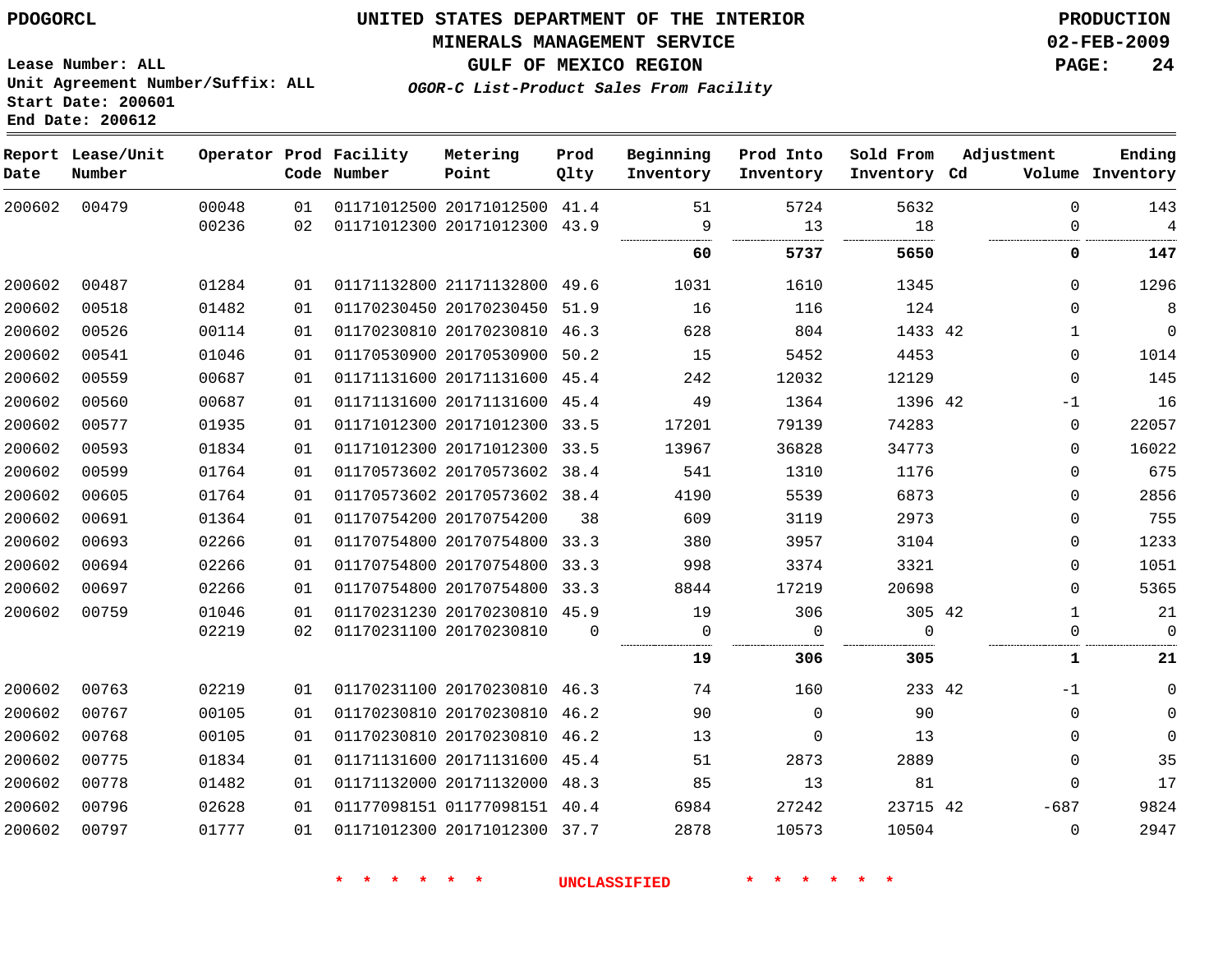## **MINERALS MANAGEMENT SERVICE 02-FEB-2009**

**GULF OF MEXICO REGION PAGE: 25**

**Lease Number: ALL Unit Agreement Number/Suffix: ALL Start Date: 200601 End Date: 200612**

**OGOR-C List-Product Sales From Facility**

| Date   | Report Lease/Unit<br>Number |       |    | Operator Prod Facility<br>Code Number | Metering<br>Point            | Prod<br>Qlty | Beginning<br>Inventory | Prod Into<br>Inventory | Sold From<br>Inventory Cd | Adjustment  | Ending<br>Volume Inventory |
|--------|-----------------------------|-------|----|---------------------------------------|------------------------------|--------------|------------------------|------------------------|---------------------------|-------------|----------------------------|
| 200602 | 00820                       | 00078 | 01 |                                       | 0117711260S 2017711260S      | $\Omega$     | 187                    | $\Omega$               | $\mathbf 0$               | $\Omega$    | 187                        |
| 200602 | 00827                       | 00003 | 01 |                                       | 0117711260G 2017711260G 37.4 |              | 2421                   | 22391                  | 21048                     | $\Omega$    | 3764                       |
| 200602 | 00828                       | 02219 | 01 |                                       | 0117711260T 2017711260T 36.5 |              | 65                     | 2136                   | 2175 42                   | $-2$        | 24                         |
| 200602 | 00839                       | 00114 | 01 |                                       | 01170513800 20170513800 32.3 |              | 856                    | $\mathbf 0$            | 9                         | $\mathbf 0$ | 847                        |
|        | 200602 754304003A           | 00078 | 01 |                                       | 01170230400 20170230400 53.3 |              | $\mathbf 0$            | 68                     | 58                        | $\mathbf 0$ | 10                         |
|        | 200602 754305004A           | 01704 | 01 |                                       | 01171132000 20171132000 48.3 |              | 705                    | 6924                   | 6151                      | $\Omega$    | 1478                       |
|        | 200602 7543890060           | 02655 | 02 |                                       | 01171012500 20171012500 42.3 |              | 3                      | 6                      | 7                         | $\Omega$    | $\overline{2}$             |
|        | 200602 7543890080           | 00276 | 01 |                                       | 01170513700 20170513700 33.2 |              | 8209                   | 883                    | 208                       | $\Omega$    | 8884                       |
|        | 200602 7543890180           | 01764 | 01 |                                       | 01423210051 20423210050 53.4 |              | 22                     | 109                    | 112                       | $\Omega$    | 19                         |
|        | 200602 7543900070           | 00048 | 02 |                                       | 01423550090 20423550090 49.6 |              | 20                     | 15                     | 34                        | $\mathbf 0$ | 1                          |
|        | 200602 7543900080           | 02421 | 01 |                                       | 01177245111 01177245111      | 39           | $\Omega$               | 156                    | 156                       | $\Omega$    | $\Omega$                   |
|        | 200602 7543920040           | 02628 | 01 |                                       | 01423210051 20423210050 53.4 |              | 32                     | 305                    | 291                       | $\mathbf 0$ | 46                         |
|        | 200602 7543920080           | 02237 | 01 |                                       | 01171132000 20171132000 48.3 |              | 88                     | $\mathbf 0$            | 88                        | 0           | $\mathbf{0}$               |
|        | 200602 7543930100           | 00362 | 01 |                                       | 01170230800 20170230800 50.2 |              | 6417                   | 9486                   | 10818                     | $\Omega$    | 5085                       |
|        | 200602 7543930200           | 01284 | 01 |                                       | 0117709260L 2017709260L 40.2 |              | $\Omega$               | 3765                   | 3765                      | $\Omega$    | $\Omega$                   |
|        | 200602 7543930210           | 01764 | 01 |                                       | 01608165300 01608165300      | $\mathbf 0$  | 91                     | $\mathbf 0$            | $\mathbf{0}$              | $\mathbf 0$ | 91                         |
|        | 200602 7543940080           | 00222 | 01 |                                       | 01171132800 21171132800 49.6 |              | 1179                   | 1098                   | 1160 42                   | 1           | 1118                       |
|        | 200602 754395009A           | 00730 | 01 |                                       | 01170753510 20170753510 53.7 |              | 118                    | 3704                   | 3272 42                   | $-13$       | 537                        |
|        | 200602 754395019A           | 00105 | 01 |                                       | 01420390101 01420390101      | $\Omega$     | 2930                   | 300                    | $\mathbf 0$               | $\mathbf 0$ | 3230                       |
|        | 200602 754396015A           | 02219 | 01 |                                       | 01608103650 20608103650 33.1 |              | 190                    | 15696                  | 15498 42                  | 1           | 389                        |
|        | 200602 8910020210           | 00114 | 01 |                                       | 01170513800 20170513800 32.3 |              | 12285                  | $\Omega$               | 123                       | $\Omega$    | 12162                      |
|        | 200602 8910024540           | 00114 | 01 |                                       | 01170513800 20170513800 32.3 |              | 5407                   | $\Omega$               | 54                        | $\Omega$    | 5353                       |
|        | 200602 8910029310           | 02268 | 01 |                                       | 01171092900 01171092900      | $\Omega$     | 4371                   | $\Omega$               | $\Omega$                  | $\Omega$    | 4371                       |
|        | 200602 8910029320           | 00276 | 01 |                                       | 01170513700 20170513700 33.2 |              | 22058                  | 111920                 | 109887                    | $\Omega$    | 24091                      |
|        | 200602 8910034440           | 00276 | 01 |                                       | 01170513700 20170513700 33.2 |              | 25422                  | 93660                  | 92386 42                  | 1           | 26697                      |
|        | 200602 8910063810           | 02466 | 02 |                                       | 01170230450 20170230450 51.9 |              | 819                    | 9054                   | 9202                      | $\mathbf 0$ | 671                        |
|        |                             | 02475 | 02 |                                       | 01170230450 20170230450 51.9 |              | 0                      | 14                     | 13                        | 0           | 1                          |
|        |                             |       |    |                                       |                              |              | 819                    | 9068                   | 9215                      | 0           | 672                        |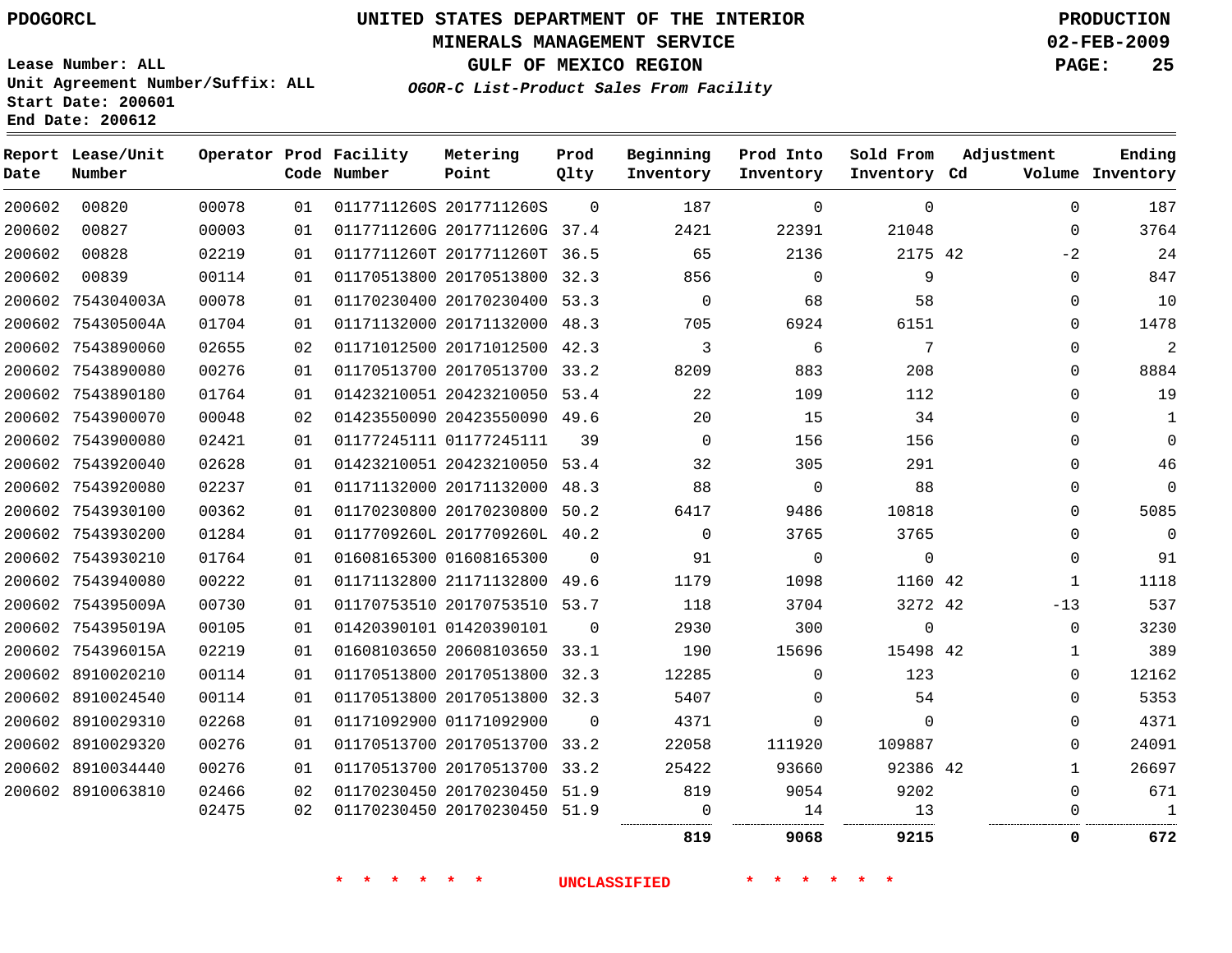## **MINERALS MANAGEMENT SERVICE 02-FEB-2009**

**GULF OF MEXICO REGION PAGE: 26**

**Lease Number: ALL Unit Agreement Number/Suffix: ALL Start Date: 200601 End Date: 200612**

**OGOR-C List-Product Sales From Facility**

| Date | Report Lease/Unit<br>Number |       |    | Operator Prod Facility<br>Code Number | Metering<br>Point            | Prod<br>Qlty | Beginning<br>Inventory | Prod Into<br>Inventory | Sold From<br>Inventory Cd | Adjustment   | Ending<br>Volume Inventory |
|------|-----------------------------|-------|----|---------------------------------------|------------------------------|--------------|------------------------|------------------------|---------------------------|--------------|----------------------------|
|      | 200602 8910066690           | 00078 | 01 |                                       | 01170573602 20170573602 34.4 |              | 844                    | 3372                   | 2478                      | $\Omega$     | 1738                       |
|      | 200602 8910086400           | 00048 | 01 |                                       | 01171012400 20171012400 52.3 |              | 5                      | 45                     | 38                        | 0            | 12                         |
|      | 200602 8910086540           | 01284 | 01 |                                       | 01171132000 20171132000 48.3 |              | 1                      | 6                      | 6                         | $\Omega$     | 1                          |
|      |                             |       | 01 |                                       | 01177092604 20177092604 44.4 |              | $\Omega$               | 2943                   | 2943                      | $\Omega$     | $\mathbf 0$                |
|      |                             | 01364 | 01 |                                       | 01171132000 20171132000 48.3 |              | 152                    | 2346                   | 1996<br>                  | $\Omega$     | 502                        |
|      |                             |       |    |                                       |                              |              | 153                    | 5295                   | 4945                      | 0            | 503                        |
|      | 200602 8910086660           | 00056 | 01 |                                       | 01421670201 20421670200      | $\Omega$     | 71                     | $\mathbf 0$            | $\Omega$                  | $\Omega$     | 71                         |
|      | 200602 8910087640           | 00048 | 01 |                                       | 01171092800 21171132800 49.5 |              | 33                     | 40                     | 37                        | $\Omega$     | 36                         |
|      | 200602 8910087670           | 01364 | 01 |                                       | 01170754200 20170754200      | 38           | 31                     | 154                    | 148                       | $\Omega$     | 37                         |
|      | 200602 8910087840           | 00282 | 02 |                                       | 01177122606 20177122606      | 50.4         | 662                    | 2362                   | 2453                      | $\Omega$     | 571                        |
|      | 200602 8910088130           | 00078 | 01 |                                       | 01171132800 21171132800 49.6 |              | 431                    | 514                    | 535                       | $\Omega$     | 410                        |
|      | 200602 8910089160           | 00276 | 01 |                                       | 01170513700 20170513700 33.2 |              | 5969                   | 3313                   | 3172 42                   | 1            | 6111                       |
|      | 200602 891008927AE          | 00078 | 01 |                                       | 01170230400 20170230400 53.3 |              | 90                     | 1159                   | 773 09                    | $-306$       | 170                        |
|      | 200602 891008927K           | 00078 | 01 |                                       | 01170230400 20170230400 53.3 |              | 100                    | 1005                   | 957                       | $\mathbf 0$  | 148                        |
|      | 200602 891008927X           | 00078 | 01 |                                       | 01170230400 20170230400 53.3 |              | $\Omega$               | 82                     | 70                        | $\mathbf{0}$ | 12                         |
|      | 200602 8910089460           | 01834 | 01 |                                       | 01171012500 20171012500 33.6 |              | 1                      | 163                    | 160                       | $\mathbf 0$  | 4                          |
|      | 200602 891008946C           | 01834 | 01 |                                       | 01171012500 20171012500 41.5 |              | 6                      | 1027                   | 1008 42                   | $\mathbf{1}$ | 26                         |
|      | 200602 8910116580           | 00276 | 01 |                                       | 01170513700 20170513700 33.2 |              | 158                    | $\mathbf 0$            | 84                        | $\mathbf 0$  | 74                         |
|      | 200602 8910116740           | 00276 | 01 |                                       | 01170513700 20170513700 33.2 |              | 1200                   | 246                    | 637 42                    | -1           | 808                        |
|      | 200602 8910116770           | 00276 | 01 |                                       | 01170513700 20170513700 33.2 |              | 15                     | 0                      | 8                         | 0            | $\overline{7}$             |
|      | 200602 8910116790           | 00276 | 01 |                                       | 01170513700 20170513700 33.2 |              | 7905                   | 2046                   | 4200                      | $\mathbf 0$  | 5751                       |
|      | 200602 8910116800           | 00276 | 01 |                                       | 01170513700 20170513700 33.2 |              | 11376                  | 2453                   | 6044 42                   | $-1$         | 7784                       |
|      | 200602 891011687A           | 02266 | 01 |                                       | 01170754800 20170754800 33.3 |              | 151                    | 831                    | 723                       | $\Omega$     | 259                        |
|      | 200602 891011687C           | 02266 | 01 |                                       | 01170754800 20170754800 33.3 |              | $\Omega$               | 173                    | 119                       | $\mathbf 0$  | 54                         |
|      | 200602 891011687D           | 02266 | 01 |                                       | 01170754800 20170754800 33.3 |              | $\Omega$               | 616                    | 424                       | $\mathbf{0}$ | 192                        |
|      | 200602 8910123210           | 00687 | 01 |                                       | 0117709260A 2017709260A 33.4 |              | 5                      | 1653                   | 1614                      | $\mathbf{0}$ | 44                         |
|      | 200602 8910123250           | 00687 | 01 |                                       | 0117709260A 2017709260A 33.4 |              | 92                     | 2877                   | 2892                      | $\Omega$     | 77                         |
|      | 200602 8910123350           | 02608 | 01 |                                       | 01171012500 20171012500 41.5 |              | 30                     | 4274                   | 4197                      | $\Omega$     | 107                        |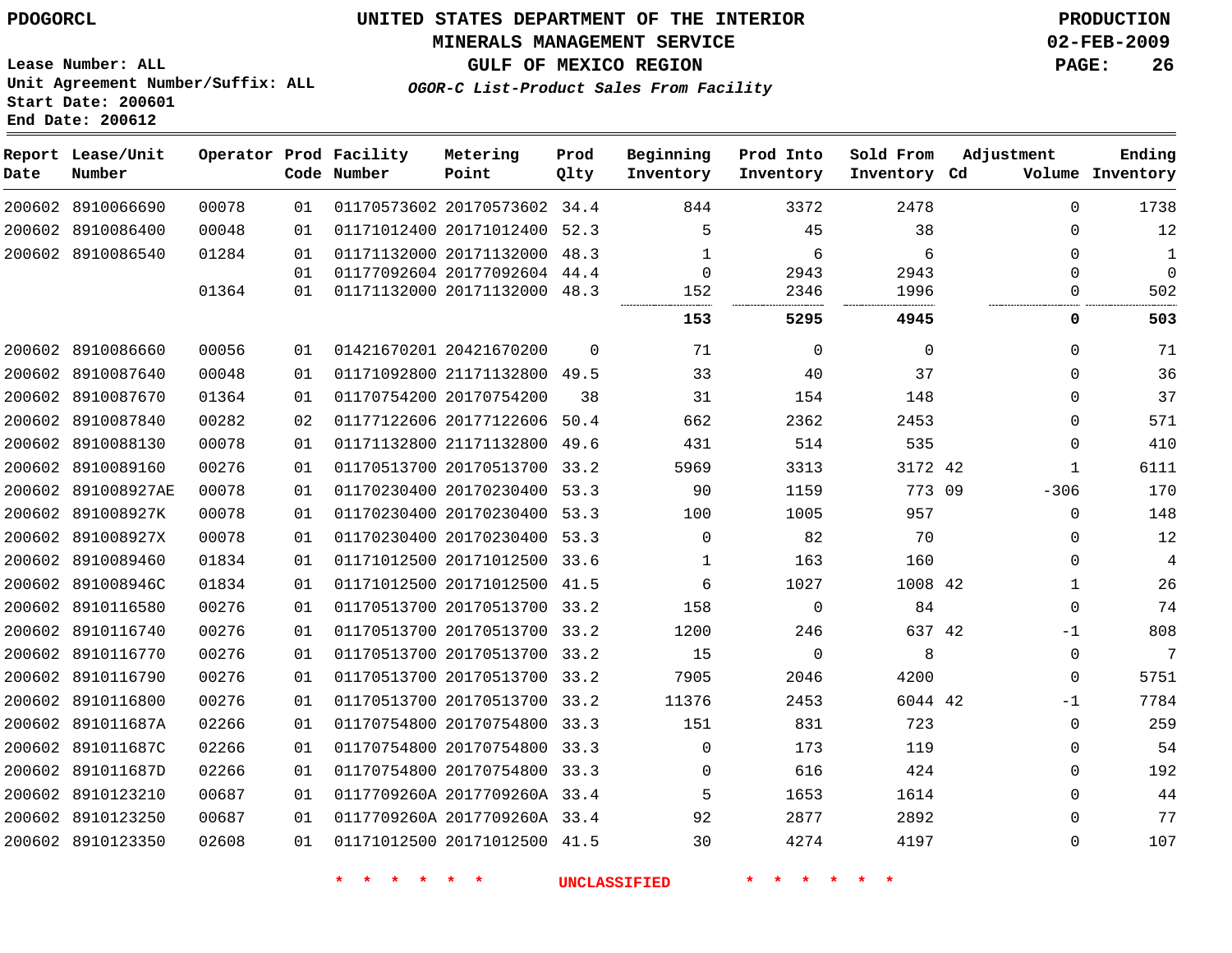## **MINERALS MANAGEMENT SERVICE 02-FEB-2009**

**GULF OF MEXICO REGION PAGE: 27**

**Lease Number: ALL Unit Agreement Number/Suffix: ALL Start Date: 200601 End Date: 200612**

**OGOR-C List-Product Sales From Facility**

| Date | Report Lease/Unit<br>Number |       |    | Operator Prod Facility<br>Code Number | Metering<br>Point            | Prod<br>Qlty | Beginning<br>Inventory | Prod Into<br>Inventory | Sold From<br>Inventory Cd | Adjustment  | Ending<br>Volume Inventory |
|------|-----------------------------|-------|----|---------------------------------------|------------------------------|--------------|------------------------|------------------------|---------------------------|-------------|----------------------------|
|      | 200602 8910123380           | 00048 | 01 |                                       | 01171132800 21171132800 49.5 |              | 7                      | 3                      | 5                         | $\Omega$    | 5                          |
|      | 200602 8910123390           | 00048 | 01 |                                       | 01171131800 20171131800 44.6 |              | 2526                   | $\mathbf 0$            | 971                       | $\Omega$    | 1555                       |
|      | 200602 8910169300           | 00491 | 02 |                                       | 01170230810 20170230810 50.2 |              | 79                     | 220                    | 232 42                    | 1           | 68                         |
|      | 200602 8910202350           | 00276 | 01 |                                       | 01170513700 20170513700      | 0            | 26688                  | 0                      | $\mathbf 0$               | 0           | 26688                      |
|      | 200602 8910202430           | 00276 | 01 |                                       | 01170513700 20170513700 33.2 |              | 483                    | 1354                   | 1335                      | $\Omega$    | 502                        |
|      | 200602 8910202520           | 01482 | 01 |                                       | 01171132800 21171132800 49.6 |              | 27                     | 54                     | 41                        | $\Omega$    | 40                         |
|      | 200602 8910202550           | 00105 | 01 |                                       | 01170230810 20170230810 50.5 |              | 10                     | 105                    | 102                       | $\Omega$    | 13                         |
|      | 200602 8910202560           | 00276 | 01 |                                       | 01170513700 20170513700 33.2 |              | 3964                   | 26140                  | 25786 42                  | 1           | 4319                       |
|      | 200602 G00932               | 01376 | 01 |                                       | 01170231100 20170230810 50.2 |              | 99                     | $\mathbf 0$            | 99                        | 0           | $\mathbf 0$                |
|      | 200602 G00935               | 02852 | 02 |                                       | 01171131600 20171131600 45.4 |              | 0                      | 9773                   | 10036 47                  | 382         | 119                        |
|      | 200602 G00971               | 00105 | 01 |                                       | 01171132000 20171132000 48.2 |              | 23                     | 161                    | 150                       | $\Omega$    | 34                         |
|      | 200602 G00974               | 00105 | 01 |                                       | 01171132000 20171132000      | 40           | 10                     | 102                    | 112                       | $\mathbf 0$ | $\mathbf 0$                |
|      | 200602 G00985               | 00687 | 01 |                                       | 0117709260A 2017709260A 33.4 |              | 291                    | 9802                   | 9830 42                   | $-2$        | 261                        |
|      | 200602 G00989               | 00003 | 01 |                                       | 01177102601 20177102601      | $\Omega$     | 1022                   | 0                      | 0                         | $\mathbf 0$ | 1022                       |
|      | 200602 G01025               | 02219 | 01 |                                       | 01177122600 20177122600      | $\Omega$     | 200                    | $\mathbf 0$            | $\Omega$                  | $\Omega$    | 200                        |
|      | 200602 G01027               | 00282 | 01 |                                       | 01177122606 20177122606 50.4 |              | 326                    | 558                    | 583 42                    | $-1$        | 300                        |
|      | 200602 G01072               | 00105 | 01 |                                       | 01170513800 20170513800      | $\Omega$     | 24                     | $\mathbf 0$            | $\Omega$                  | $\Omega$    | 24                         |
|      | 200602 G01083               | 00276 | 01 |                                       | 01170513700 20170513700 33.2 |              | 4632                   | 2432                   | 2461                      | $\Omega$    | 4603                       |
|      | 200602 G01090               | 00276 | 01 |                                       | 01170513700 20170513700 33.2 |              | 16440                  | 16226                  | 8749                      | 0           | 23917                      |
|      | 200602 G01091               | 00276 | 01 |                                       | 01170513700 20170513700      | 33.2         | 1585                   | 912                    | 842                       | $\Omega$    | 1655                       |
|      | 200602 G01092               | 00276 | 01 |                                       | 01170513700 20170513700 33.2 |              | 471                    | $\mathbf 0$            | 250                       | $\Omega$    | 221                        |
|      | 200602 G01096               | 00276 | 01 |                                       | 01170513700 20170513700 33.2 |              | 4591                   | 1774                   | 2439 42                   | $-1$        | 3925                       |
|      | 200602 G01127               | 02630 | 01 |                                       | 01171132000 20171132000 48.3 |              | $\Omega$               | 471                    | 471                       | $\Omega$    | $\mathbf 0$                |
|      | 200602 G01153               | 01834 | 01 |                                       | 01171132800 21171132800 49.6 |              | 455                    | 125                    | 296 42                    | 1           | 285                        |
|      | 200602 G01172               | 00282 | 01 |                                       | 01177062605 20177062605      | 0            | 185                    | $\mathbf 0$            | $\mathbf{0}$              | $\Omega$    | 185                        |
|      | 200602 G01181               | 00048 | 01 |                                       | 01177072200 20177072200      | $\Omega$     | 71                     | $\mathbf 0$            | $\Omega$                  | $\Omega$    | 71                         |
|      | 200602 G01194               | 00105 | 01 |                                       | 01177072601 20177072601 36.1 |              | $\Omega$               | 11415                  | 11415                     | $\Omega$    | 0                          |
|      | 200602 G01196               | 00078 | 01 |                                       | 01171132800 21171132800 49.6 |              | 184                    | 254                    | 223                       | $\Omega$    | 215                        |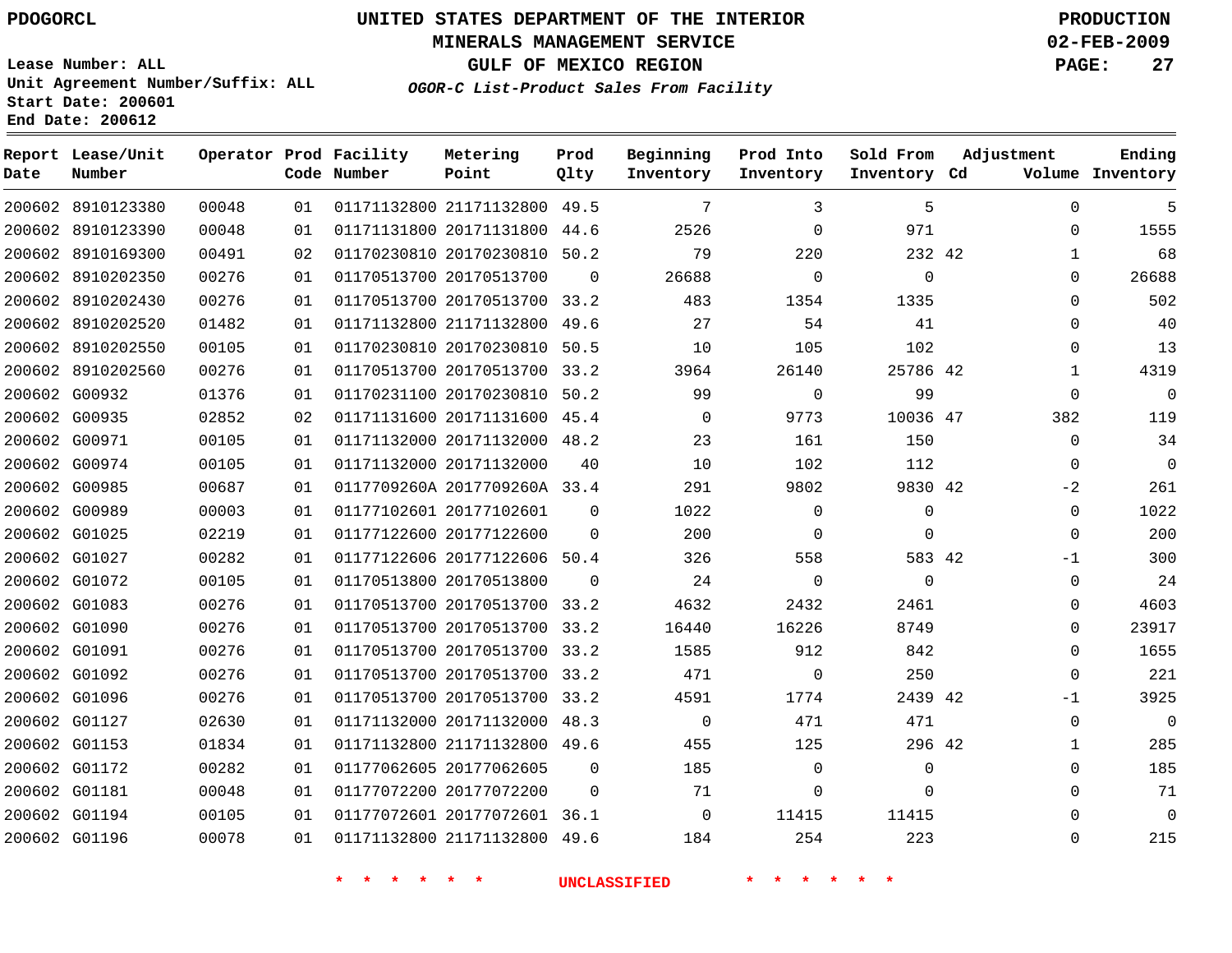## **MINERALS MANAGEMENT SERVICE 02-FEB-2009**

**GULF OF MEXICO REGION PAGE: 28**

**Lease Number: ALL Unit Agreement Number/Suffix: ALL Start Date: 200601 End Date: 200612**

**OGOR-C List-Product Sales From Facility**

| Date | Report Lease/Unit<br>Number |       |    | Operator Prod Facility<br>Code Number | Metering<br>Point            | Prod<br>Qlty | Beginning<br>Inventory | Prod Into<br>Inventory | Sold From<br>Inventory Cd | Adjustment | Ending<br>Volume Inventory |
|------|-----------------------------|-------|----|---------------------------------------|------------------------------|--------------|------------------------|------------------------|---------------------------|------------|----------------------------|
|      | 200602 G01220               | 00105 | 01 |                                       | 01177092600 20177092600 42.5 |              | 323                    | 10925                  | 10785                     | $\Omega$   | 463                        |
|      | 200602 G01228               | 00003 | 01 |                                       | 0117711260G 2017711260G 37.4 |              | 415                    | 1177                   | 1395                      | $\Omega$   | 197                        |
|      | 200602 G01230               | 00003 | 01 |                                       | 0117711260G 2017711260G 37.4 |              | 1                      | 5                      | 5                         | $\Omega$   | 1                          |
|      | 200602 G01249               | 00491 | 02 |                                       | 01171012500 20171012500 41.5 |              | $\mathbf 0$            | 6                      | 6                         | $\Omega$   | 0                          |
|      | 200602 G01261               | 01284 | 01 |                                       | 01171012500 20171012500 41.5 |              | 4                      | 19                     | 19                        | 0          | 4                          |
|      | 200602 G01269               | 01284 | 01 |                                       | 01171012500 20171012500 41.5 |              | 2                      | 760                    | 747                       | $\Omega$   | 15                         |
|      | 200602 G01351               | 00078 | 01 |                                       | 01170230400 20170230400 53.3 |              | 98                     | 1100                   | 1037 42                   | 1          | 162                        |
|      | 200602 G01441               | 00048 | 01 |                                       | 01177112701 01177112701      | 0            | 1157                   | 0                      | 0                         | 0          | 1157                       |
|      | 200602 G01447               | 00276 | 01 |                                       | 01170513700 20170513700 33.2 |              | 2061                   | 47319                  | 44737                     | $\Omega$   | 4643                       |
|      | 200602 G01477               | 00236 | 02 |                                       | 01170230810 20170230810 50.2 |              | 354                    | 286                    | 552                       | $\Omega$   | 88                         |
|      | 200602 G01497               | 00114 | 01 |                                       | 01170513800 20170513800 32.3 |              | 3480                   | $\Omega$               | 35                        | $\Omega$   | 3445                       |
|      | 200602 G01498               | 00114 | 01 |                                       | 01170513800 20170513800 32.3 |              | 1055                   | 0                      | 11                        | 0          | 1044                       |
|      | 200602 G01528               | 02219 | 01 |                                       | 0117711260T 2017711260T 37.4 |              | 131                    | 15494                  | 15442 42                  | 1          | 184                        |
|      | 200602 G01569               | 02266 | 01 |                                       | 01171012500 20171012500 41.5 |              | 11                     | 778                    | 770                       | $\Omega$   | 19                         |
|      | 200602 G01580               | 00114 | 01 |                                       | 01170513800 20170513800      | $\Omega$     | $\mathbf{1}$           | $\Omega$               | $\Omega$                  | $\Omega$   | 1                          |
|      | 200602 G01619               | 00276 | 01 |                                       | 01170513700 20170513700 33.2 |              | 21326                  | 0                      | 539 42                    | -1         | 20786                      |
|      | 200602 G01620               | 00276 | 01 |                                       | 01170513700 20170513700 33.2 |              | 4904                   | 0                      | 124                       | 0          | 4780                       |
|      | 200602 G01676               | 02237 | 01 |                                       | 01170755200 20170755200 38.4 |              | 20236                  | 9260                   | 8998                      | 0          | 20498                      |
|      | 200602 G01677               | 02237 | 01 |                                       | 01170755200 20170755200 38.4 |              | 5722                   | $\Omega$               | 1747                      | $\Omega$   | 3975                       |
|      | 200602 G01754               | 00003 | 01 |                                       | 01423210051 20423210050 53.4 |              | 35                     | 175                    | 178                       | 0          | 32                         |
|      | 200602 G01757               | 00003 | 01 |                                       | 01423210051 20423210050 53.4 |              | 134                    | 618                    | 641                       | $\Omega$   | 111                        |
|      | 200602 G01812               | 02759 | 01 |                                       | 01422450350 20422450350      | 60           | $\mathbf 0$            | 10                     | 3                         | $\Omega$   | 7                          |
|      | 200602 G01860               | 00114 | 01 |                                       | 01170231110 20170231110      | $\Omega$     | 8523                   | 12135                  | $\Omega$                  | $\Omega$   | 20658                      |
|      | 200602 G01865               | 00078 | 01 |                                       | 01171012500 20171012500 41.5 |              | 39                     | 5181                   | 5089                      | $\Omega$   | 131                        |
|      | 200602 G01880               | 00105 | 01 |                                       | 01171132000 20171132000 48.2 |              | 58                     | 530                    | 475                       | $\Omega$   | 113                        |
|      | 200602 G01898               | 01364 | 01 |                                       | 01171012500 20171012500 41.5 |              | 57                     | 3285                   | 3261                      | $\Omega$   | 81                         |
|      | 200602 G01953               | 00105 | 01 |                                       | 01170230811 20170230811 45.8 |              | 56                     | 873                    | 871                       | 0          | 58                         |
|      | 200602 G01972               | 01046 | 01 |                                       | 01170230810 20170230810      | $\Omega$     | 159                    | 289                    | $\Omega$                  | $\Omega$   | 448                        |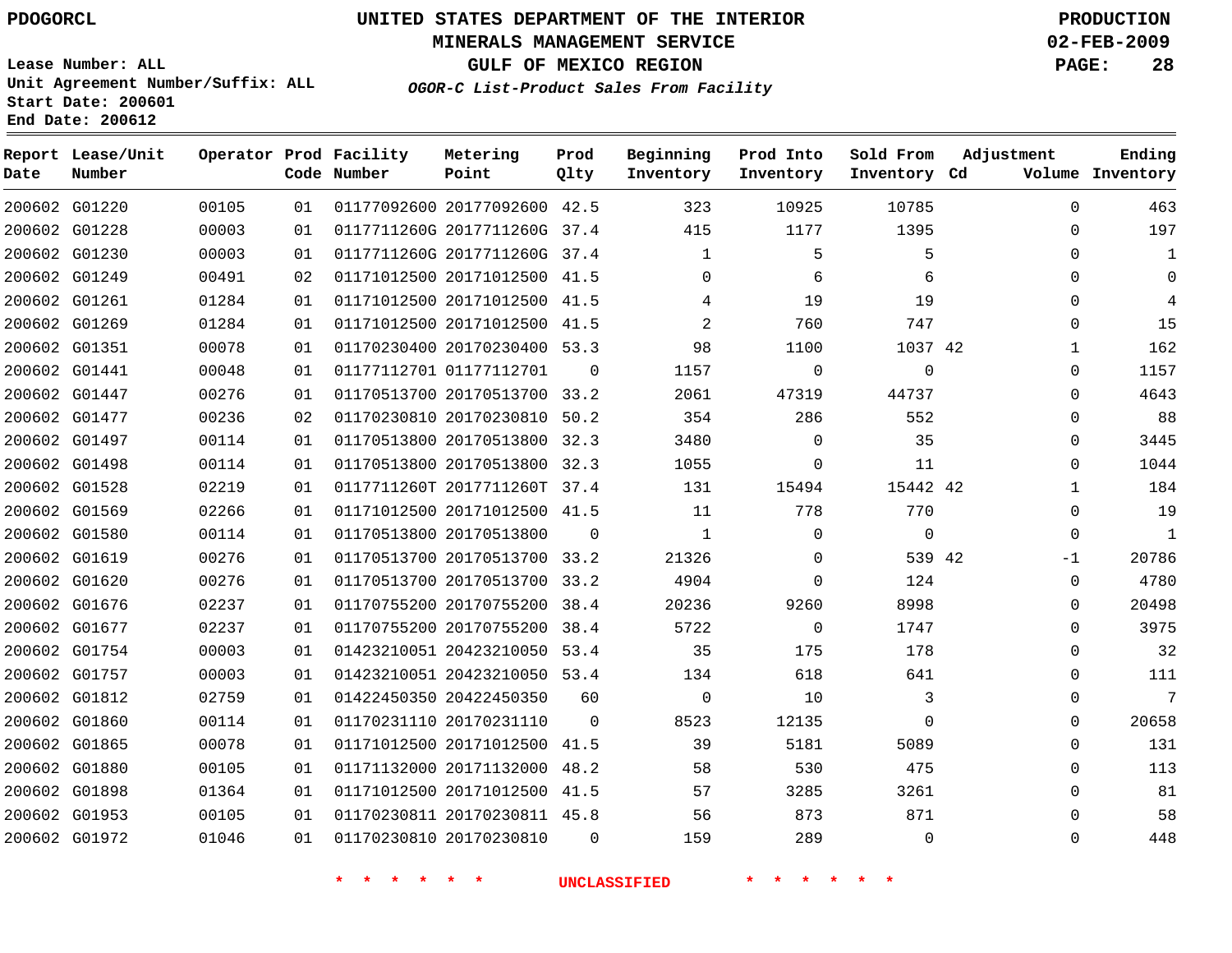## **MINERALS MANAGEMENT SERVICE 02-FEB-2009**

**GULF OF MEXICO REGION PAGE: 29**

**Lease Number: ALL Unit Agreement Number/Suffix: ALL Start Date: 200601 End Date: 200612**

**OGOR-C List-Product Sales From Facility**

| Date | Report Lease/Unit<br>Number |       |    | Operator Prod Facility<br>Code Number | Metering<br>Point            | Prod<br>Qlty | Beginning<br>Inventory | Prod Into<br>Inventory | Sold From<br>Inventory Cd | Adjustment   | Ending<br>Volume Inventory |
|------|-----------------------------|-------|----|---------------------------------------|------------------------------|--------------|------------------------|------------------------|---------------------------|--------------|----------------------------|
|      | 200602 G01997               | 01071 | 02 |                                       | 01177008090 01177008090      | 57           | 695                    | 14                     | 14                        | $\Omega$     | 695                        |
|      | 200602 G01998               | 00048 | 01 |                                       | 01170230811 20170230811 45.8 |              | 8                      | 45                     | 50                        | $\Omega$     | 3                          |
|      | 200602 G02006               | 00491 | 02 |                                       | 01170530900 20170530900 50.4 |              | 6                      | 192                    | 162                       | $\Omega$     | 36                         |
|      | 200602 G02021               | 01482 | 01 |                                       | 01170230811 20170230811 45.9 |              | 79                     | 874                    | 894                       | $\Omega$     | 59                         |
|      | 200602 G02024               | 00048 | 01 |                                       | 01170230811 20170230811 45.8 |              | 188                    | 1890                   | 1951                      | $\Omega$     | 127                        |
|      | 200602 G02062               | 00231 | 01 |                                       | 0117704220A 2017704220A 42.7 |              | $\mathbf 0$            | 2013                   | 2013                      | $\Omega$     | $\mathbf 0$                |
|      | 200602 G02082               | 01834 | 01 |                                       | 01171132800 21171132800 49.6 |              | 903                    | 1836                   | 1337                      | $\mathbf 0$  | 1402                       |
|      | 200602 G02110               | 02759 | 01 |                                       | 01171012400 20171012400 52.4 |              | $\mathbf 0$            | 89                     | 170 47                    | 105          | 24                         |
|      | 200602 G02127               | 01364 | 02 |                                       | 01170230810 20170230810 50.2 |              | 107                    | 93                     | 172 42                    | 1            | 29                         |
|      | 200602 G02224               | 01482 | 01 |                                       | 01170230811 20170230811      | $\Omega$     | 3                      | $\mathbf{0}$           | $\mathbf 0$               | 0            | 3                          |
|      | 200602 G02267               | 00078 | 01 |                                       | 01171132000 20171132000      | $\Omega$     | 1                      | $\Omega$               | $\Omega$                  | $\Omega$     | $\mathbf{1}$               |
|      | 200602 G02280               | 01764 | 01 |                                       | 01177082604 20177082604 27.5 |              | 625                    | 62405                  | 62358                     | 0            | 672                        |
|      | 200602 G02281               | 01764 | 01 |                                       | 01177082604 20177082604 27.5 |              | 113                    | 9183                   | 9197                      | $\Omega$     | 99                         |
|      | 200602 G02282               | 00048 | 01 |                                       | 01177082605 20177082605      | 32           | $\Omega$               | 586                    | 586                       | $\Omega$     | $\Omega$                   |
|      | 200602 G02300               | 01482 | 01 |                                       | 01171132800 21171132800 49.6 |              | 78                     | 73                     | 77                        | $\Omega$     | 74                         |
|      | 200602 G02353               | 01284 | 01 |                                       | 01170230450 20170230450 51.9 |              | 549                    | 6327                   | 6407                      | $\Omega$     | 469                        |
|      | 200602 G02354               | 01284 | 01 |                                       | 01170230450 20170230450 51.9 |              | 45                     | 544                    | 549                       | $\Omega$     | 40                         |
|      | 200602 G02357               | 02200 | 01 |                                       | 01170230450 20170230450 51.9 |              | 0                      | 486                    | 486                       | $\Omega$     | $\Omega$                   |
|      | 200602 G02391               | 01284 | 01 |                                       | 0142709015A 2042709015A 43.9 |              | $\Omega$               | 1862                   | 1862                      | $\Omega$     | $\Omega$                   |
|      | 200602 G02404               | 01046 | 01 |                                       | 01170230810 20170230810 50.2 |              | 1589                   | 3598                   | 4078                      | 0            | 1109                       |
|      | 200602 G02414               | 02451 | 01 |                                       | 01170230810 20170230810 50.5 |              | 99                     | 473                    | 515                       | $\Omega$     | 57                         |
|      | 200602 G02418               | 02266 | 01 |                                       | 01170230810 20170230810 50.2 |              | 3                      | $\mathbf 0$            | 3                         | $\Omega$     | $\Omega$                   |
|      | 200602 G02423               | 00048 | 01 |                                       | 01170230810 20170230810 50.2 |              | 13                     | 28                     | 32                        | $\Omega$     | 9                          |
|      | 200602 G02428               | 00105 | 01 |                                       | 01170230810 20170230810 50.1 |              | 42                     | 22                     | 32                        | $\Omega$     | 32                         |
|      | 200602 G02433               | 00491 | 02 |                                       | 01170230810 20170230810 50.2 |              | 124                    | 144                    | 225 42                    | 2            | 45                         |
|      | 200602 G02434               | 02219 | 02 |                                       | 01170230810 20170230810 50.6 |              | 59                     | 222                    | 255 42                    | $\mathbf{1}$ | 27                         |
|      | 200602 G02436               | 02628 | 02 |                                       | 01170230811 20170230811 45.9 |              | 850                    | 12485                  | 12498                     | $\Omega$     | 837                        |
|      | 200602 G02439               | 00231 | 01 |                                       | 01171132000 20171132000 45.7 |              | $\Omega$               | 376                    | 376                       | $\Omega$     | $\mathbf 0$                |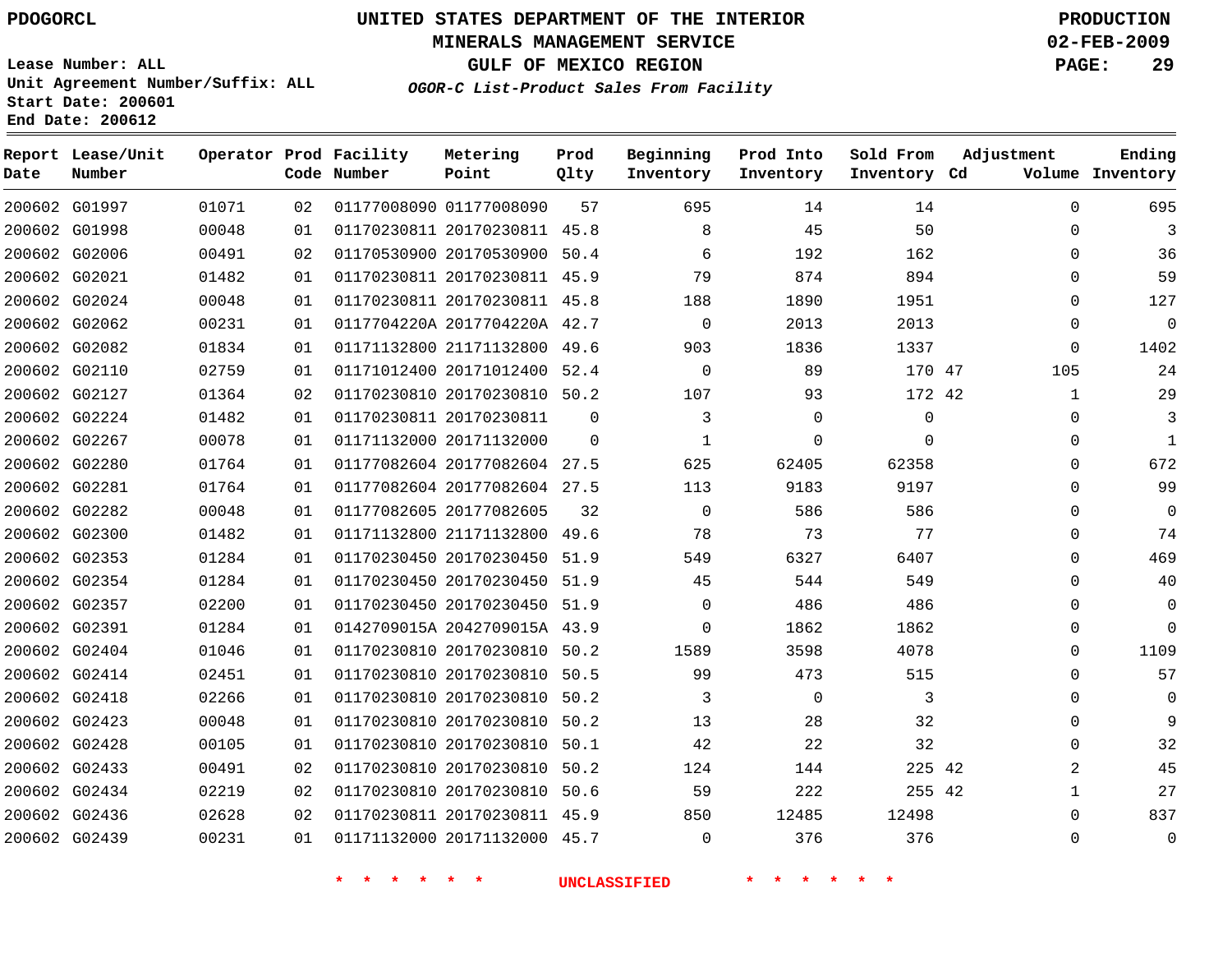## **MINERALS MANAGEMENT SERVICE 02-FEB-2009**

**GULF OF MEXICO REGION PAGE: 30**

**Lease Number: ALL Unit Agreement Number/Suffix: ALL Start Date: 200601 End Date: 200612**

**OGOR-C List-Product Sales From Facility**

| Date | Report Lease/Unit<br>Number |       |                 | Operator Prod Facility<br>Code Number | Metering<br>Point            | Prod<br>Qlty | Beginning<br>Inventory | Prod Into<br>Inventory | Sold From<br>Inventory Cd | Adjustment   | Ending<br>Volume Inventory |
|------|-----------------------------|-------|-----------------|---------------------------------------|------------------------------|--------------|------------------------|------------------------|---------------------------|--------------|----------------------------|
|      | 200602 G02549               | 00222 | 01              |                                       | 01171132800 21171132800 49.6 |              | $\Omega$               | 14                     | 7                         | $\Omega$     | 7                          |
|      | 200602 G02551               | 00491 | 02 <sub>o</sub> |                                       | 01170230811 20170230811 45.9 |              | 3                      | 66                     | 64 42                     | $-1$         |                            |
|      | 200602 G02592               | 00048 | 01              |                                       | 01171012400 20171012400 38.2 |              | $\Omega$               | 13903                  | 13903                     | 0            | $\Omega$                   |
|      | 200602 G02596               | 01482 | 01              |                                       | 01171132800 21171132800      | 49.6         | 50                     | 42                     | 46                        | 0            | 46                         |
|      | 200602 G02628               | 02481 | 01              |                                       | 01171012500 20171012500 41.5 |              | 24                     | 3077                   | 3023 42                   | $-1$         | 77                         |
|      | 200602 G02663               | 02451 | 01              |                                       | 01423210051 20423210050      | 40           | 6                      | 61                     | 56                        | 0            | 11                         |
|      | 200602 G02665               | 02451 | 01              |                                       | 01423210051 20423210050 53.3 |              | 417                    | 2183                   | 2209                      | $\Omega$     | 391                        |
|      | 200602 G02716               | 01834 | 01              |                                       | 01170230810 20170230810      | 50.2         | 2071                   | 7805                   | 8942                      | 0            | 934                        |
|      | 200602 G02759               | 01284 | 01              |                                       | 01170230800 20170230810 50.6 |              | 99                     | 259                    | 327                       | 0            | 31                         |
|      | 200602 G02819               | 00114 | 01              |                                       | 01170231110 20170231110      | $\Omega$     | 464                    | 899                    | 0                         | 0            | 1363                       |
|      | 200602 G02825               | 00114 | 01              |                                       | 01170230810 20170230810 46.3 |              | 9                      | $\mathbf 0$            | 9                         | $\Omega$     | $\mathbf 0$                |
|      |                             |       | 01              |                                       | 01170231110 20170231110      | $\Omega$     | 91                     | 296                    | 0                         | 0            | 387                        |
|      |                             |       |                 |                                       |                              |              | 100                    | 296                    | 9                         | 0            | 387                        |
|      | 200602 G02826               | 00114 | 01              |                                       | 01170230810 20170230810 46.3 |              | 245                    | 7                      | 252                       | $\Omega$     | $\Omega$                   |
|      |                             |       | 01              |                                       | 01170231110 20170231110      | $\Omega$     | 841                    | 1164                   | $\Omega$                  | $\Omega$     | 2005                       |
|      |                             |       |                 |                                       |                              |              | 1086                   | 1171                   | 252                       | 0            | 2005                       |
|      | 200602 G02833               | 01819 | 01              |                                       | 01170530900 20170530900 50.4 |              | $\Omega$               | 8                      | 7                         | $\Omega$     | $\mathbf{1}$               |
|      | 200602 G02834               | 00145 | 01              |                                       | 01170230810 20170230810      | 50.2         | 75                     | 153                    | 181                       | 0            | 47                         |
|      | 200602 G02839               | 01586 | 02 <sub>o</sub> |                                       | 01170230810 20170230810 50.6 |              | 23                     | 91                     | 103                       | 0            | 11                         |
|      | 200602 G02865               | 01764 | 01              |                                       | 01171131600 20171131600 45.4 |              | $\Omega$               | 9                      | 9                         | $\Omega$     | $\mathbf{0}$               |
|      | 200602 G02898               | 01834 | 01              |                                       | 01171012300 20171012300 33.5 |              | 501                    | 1600                   | 1655                      | 0            | 446                        |
|      | 200602 G02899               | 01834 | 01              |                                       | 01171012300 20171012300 33.5 |              | 1482                   | 5714                   | 5604 42                   | $\mathbf{1}$ | 1593                       |
|      | 200602 G02917               | 02268 | 01              |                                       | 01171092930 20171092930 34.3 |              | 13                     | $\mathbf 0$            | 13                        | 0            | $\Omega$                   |
|      | 200602 G02969               | 00276 | 01              |                                       | 01170513700 20170513700 33.2 |              | 514                    | 489                    | 473                       | 0            | 530                        |
|      | 200602 G02970               | 00276 | 01              |                                       | 01170513700 20170513700 33.2 |              | 6293                   | 5806                   | 5788 42                   | $-1$         | 6310                       |
|      | 200602 G03061               | 00105 | 01              |                                       | 01423210051 20423210050 53.3 |              | 69                     | 372                    | 374                       | 0            | 67                         |
|      | 200602 G03068               | 00105 | 01              |                                       | 01423210051 20423210050 53.3 |              | 10                     | 6                      | 15                        | 0            | 1                          |
|      |                             |       |                 |                                       |                              |              |                        |                        |                           |              |                            |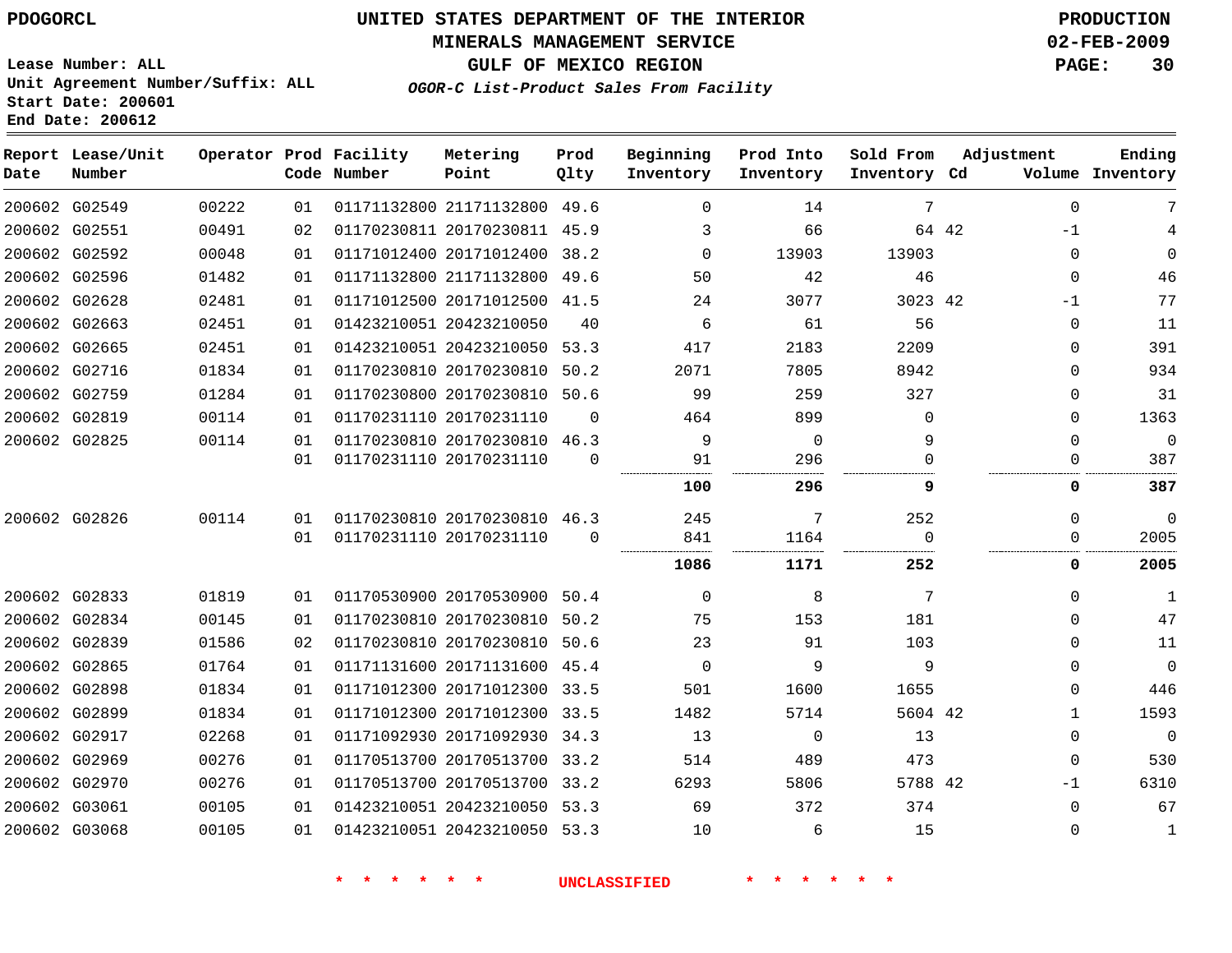# **MINERALS MANAGEMENT SERVICE 02-FEB-2009**

**GULF OF MEXICO REGION PAGE: 31**

**Lease Number: ALL Unit Agreement Number/Suffix: ALL Start Date: 200601 End Date: 200612**

**OGOR-C List-Product Sales From Facility**

| Date          | Report Lease/Unit<br>Number |       |    | Operator Prod Facility<br>Code Number | Metering<br>Point            | Prod<br>Qlty | Beginning<br>Inventory | Prod Into<br>Inventory | Sold From<br>Inventory Cd | Adjustment   | Ending<br>Volume Inventory |
|---------------|-----------------------------|-------|----|---------------------------------------|------------------------------|--------------|------------------------|------------------------|---------------------------|--------------|----------------------------|
|               | 200602 G03079               | 02451 | 01 |                                       | 01427038260 01427038260      | $\Omega$     | 1359                   | 163                    | $\Omega$                  | $\Omega$     | 1522                       |
|               | 200602 G03080               | 02451 | 01 |                                       | 01427038260 01427038260      | $\Omega$     | 66                     | $\mathbf 0$            | $\Omega$                  | $\Omega$     | 66                         |
|               | 200602 G03115               | 02200 | 01 |                                       | 01170230450 20170230450 51.8 |              | $\Omega$               | 29                     | 29                        | $\Omega$     | $\Omega$                   |
|               | 200602 G03119               | 01764 | 01 |                                       | 01171131600 20171131600 45.4 |              | 2                      | 142                    | 142                       | $\Omega$     | $\overline{a}$             |
|               | 200602 G03124               | 01284 | 01 |                                       | 01171131600 20171131600 45.4 |              | 171                    | 7372                   | 7454                      | $\Omega$     | 89                         |
|               | 200602 G03152               | 00105 | 01 |                                       | 01177092600 20177092600 42.5 |              | 132                    | 3824                   | 3794                      | $\Omega$     | 162                        |
|               | 200602 G03236               | 00003 | 01 |                                       | 01170230450 20170230450 51.9 |              | 24                     | 99                     | 116                       | $\Omega$     | $\overline{7}$             |
|               | 200602 G03237               | 00276 | 01 |                                       | 01170230450 20170230450      | $\Omega$     | 170                    | 0                      | 0                         | 0            | 170                        |
|               | 200602 G03251               | 00114 | 01 |                                       | 01170231110 20170231110      | 0            | 1842                   | 2575                   | $\Omega$                  | 0            | 4417                       |
|               | 200602 G03256               | 00114 | 01 |                                       | 01170231110 20170231110      | $\Omega$     | 583                    | 808                    |                           | 042<br>$-1$  | 1390                       |
|               | 200602 G03264               | 00003 | 01 |                                       | 01170230811 20170230811 45.9 |              | 11                     | 240                    | 235                       | 0            | 16                         |
|               |                             | 02219 | 01 |                                       | 01170530900 20170530900      | 50.4         | 19                     | 517                    | 440 42                    | $\mathbf{1}$ | 97                         |
|               |                             |       |    |                                       |                              |              | 30                     | 757                    | 675                       | 1            | 113                        |
|               | 200602 G03265               | 02219 | 01 |                                       | 01170530900 20170530900 50.4 |              | 100                    | 1871                   | 1621                      | $\Omega$     | 350                        |
|               | 200602 G03275               | 01764 | 01 |                                       | 01170230810 20170230810      | 50.2         | 16                     | $\mathbf{1}$           | 17                        | $\Omega$     | $\Omega$                   |
|               | 200602 G03331               | 01364 | 01 |                                       | 01171132800 21171132800 49.6 |              | 10512                  | 12570                  | 11836                     | $\Omega$     | 11246                      |
|               | 200602 G03393               | 00048 | 01 |                                       | 01171131600 20171131600 45.3 |              | 42                     | 1364                   | 1390                      | $\Omega$     | 16                         |
|               | 200602 G03481               | 02237 | 01 |                                       | 01170230810 20170230810      | 50.6         | 2                      | 4                      | 6                         | $\Omega$     | $\mathbf 0$                |
|               | 200602 G03496               | 00048 | 01 |                                       | 01170230810 20170230810      | 50.2         | 941                    | 814                    | 1504                      | $\Omega$     | 251                        |
|               | 200602 G03529               | 01046 | 01 |                                       | 01171131600 20171131600 45.4 |              | 153                    | 10750                  | 10774                     | $\Omega$     | 129                        |
|               | 200602 G03569               | 01324 | 01 |                                       | 01171092800 21171132800      | $\mathbf 0$  | 317                    | 0                      | 0                         | $\Omega$     | 317                        |
|               | 200602 G03593               | 02237 | 01 |                                       | 01170753510 20170753510      | $\Omega$     | 8                      | 0                      | $\Omega$                  | $\Omega$     | 8                          |
|               | 200602 G03738               | 00064 | 01 |                                       | 01170230450 20170230450 51.9 |              | 167                    | 1749                   | 1786                      | $\Omega$     | 130                        |
|               |                             | 01857 | 01 |                                       | 01170230450 20170230450      | $\Omega$     | 8                      | 0                      | $\Omega$                  | 0            | 8                          |
|               |                             |       |    |                                       |                              |              | 175                    | 1749                   | 1786                      | 0            | 138                        |
| 200602 G03793 |                             | 02237 | 01 |                                       | 01171012500 20171012500 41.5 |              | 1                      | 88                     | 87                        | 0            | 2                          |
|               | 200602 G03935               | 00105 | 01 |                                       | 01423210051 20423210050 53.4 |              | 15                     | 67                     | 70                        | $\mathbf{0}$ | 12                         |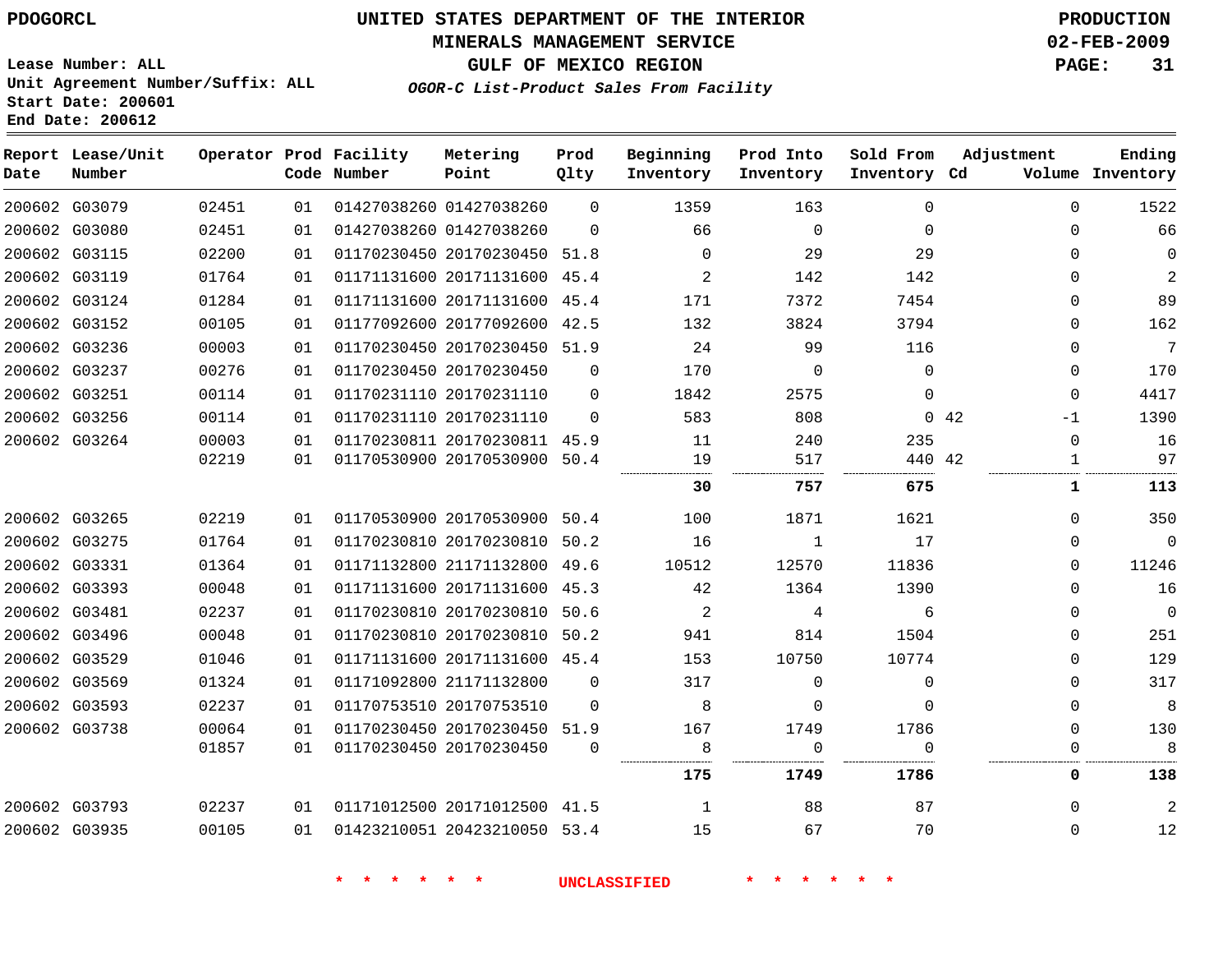## **MINERALS MANAGEMENT SERVICE 02-FEB-2009**

**GULF OF MEXICO REGION PAGE: 32**

**Lease Number: ALL Unit Agreement Number/Suffix: ALL Start Date: 200601 End Date: 200612**

**OGOR-C List-Product Sales From Facility**

| Date | Report Lease/Unit<br>Number |       |    | Operator Prod Facility<br>Code Number | Metering<br>Point            | Prod<br>Qlty | Beginning<br>Inventory | Prod Into<br>Inventory | Sold From<br>Inventory Cd | Adjustment |              | Ending<br>Volume Inventory |
|------|-----------------------------|-------|----|---------------------------------------|------------------------------|--------------|------------------------|------------------------|---------------------------|------------|--------------|----------------------------|
|      | 200602 G03938               | 01364 | 01 |                                       | 01423210051 20423210050 53.4 |              | 6                      | 53                     |                           | 49 42      | $-1$         | 9                          |
|      | 200602 G03940               | 00105 | 01 |                                       | 01423210051 20423210050 53.4 |              | 4                      | 27                     | 26                        |            | $\mathbf 0$  | 5                          |
|      | 200602 G03958               | 00105 | 01 |                                       | 01170230510 20170230510      | 49           | 882                    | 1859                   | 2191                      |            | $\Omega$     | 550                        |
|      | 200602 G03973               | 00105 | 01 |                                       | 01171132800 21171132800 49.5 |              | 814                    | 875                    | 860                       |            | $\Omega$     | 829                        |
|      | 200602 G04000               | 01046 | 01 |                                       | 01177153600 2017715360D      | 32           | 206                    | 10643                  | 10643                     |            | $\Omega$     | 206                        |
|      | 200602 G04065               | 02451 | 01 |                                       | 01423210051 20423210050 53.4 |              | $\mathbf{1}$           | $\mathbf 0$            | $\mathbf{1}$              |            | $\mathbf 0$  | $\Omega$                   |
|      | 200602 G04078               | 01046 | 01 |                                       | 01170230510 20170230510      | 48           | 202                    | 298                    | 409 42                    |            | $\mathbf{1}$ | 92                         |
|      | 200602 G04081               | 02237 | 01 |                                       | 01170230810 20170230810 50.6 |              | 5819                   | 29102                  | 31438                     |            | $\mathbf 0$  | 3483                       |
|      | 200602 G04082               | 00236 | 02 |                                       | 01170230510 20170230510      | 49           | $\Omega$               | 121                    |                           | 86 42      | $\mathbf{1}$ | 36                         |
|      | 200602 G04085               | 00687 | 01 |                                       | 01170230811 20170230811 45.9 |              | 2004                   | 23629                  | 24049 42                  |            | $-2$         | 1582                       |
|      | 200602 G04087               | 01764 | 01 |                                       | 01177008150 01177008150      | $\Omega$     | 1424                   | $\Omega$               | $\mathbf 0$               |            | $\mathbf 0$  | 1424                       |
|      | 200602 G04090               | 01364 | 01 |                                       | 01170230810 20170230810 50.2 |              | 600                    | 1097                   | 1359                      |            | $\Omega$     | 338                        |
|      | 200602 G04098               | 01963 | 01 |                                       | 01170230810 20170230810 46.3 |              | 543                    | 850                    | 1393                      |            | $\Omega$     | $\Omega$                   |
|      | 200602 G04143               | 00105 | 01 |                                       | 01170230510 20170230510      | 49           | 5                      | 17                     | 17                        |            | $\mathbf 0$  | 5                          |
|      | 200602 G04254               | 01834 | 01 |                                       | 01170573602 20170573602 33.8 |              | 1102                   | 1856                   | 2001                      |            | $\mathbf 0$  | 957                        |
|      | 200602 G04258               | 01764 | 01 |                                       | 01423210051 20423210050 53.4 |              | 7                      | 46                     | 45                        |            | $\mathbf 0$  | 8                          |
|      | 200602 G04268               | 01364 | 01 |                                       | 01171132800 21171132800 49.6 |              | $\Omega$               | 73                     | 37                        |            | $\mathbf 0$  | 36                         |
|      | 200602 G04427               | 01819 | 01 |                                       | 01177068020 01177068020      | $\Omega$     | 1429                   | 0                      | $\mathbf 0$               |            | $\mathbf 0$  | 1429                       |
|      | 200602 G04453               | 01046 | 01 |                                       | 01171012300 20171012300 33.5 |              | 110                    | 653                    | 582 42                    |            | $\mathbf{1}$ | 182                        |
|      | 200602 G04460               | 01819 | 01 |                                       | 01171012500 20171012500 41.5 |              | 11                     | $\Omega$               |                           | 8 4 2      | $-3$         | $\overline{0}$             |
|      | 200602 G04494               | 02409 | 01 |                                       | 01177288272 01177288272      | 0            | 120                    | $\Omega$               | $\Omega$                  |            | $\mathbf 0$  | 120                        |
|      | 200602 G04537               | 01046 | 01 |                                       | 01420470030 20420470030      | 50.3         | 1439                   | 0                      | 852                       |            | 0            | 587                        |
|      | 200602 G04547               | 00105 | 01 |                                       | 01423210051 20423210050 53.4 |              | 9                      | 61                     | 59                        |            | $\mathbf 0$  | 11                         |
|      | 200602 G04558               | 01364 | 01 |                                       | 01423210051 20423210050 53.4 |              | 8                      | 32                     | 34                        |            | 0            | 6                          |
|      | 200602 G04565               | 01284 | 01 |                                       | 01420390101 01420390101      | 0            | 542                    | 50                     | $\Omega$                  |            | $\mathbf 0$  | 592                        |
|      | 200602 G04734               | 02266 | 01 |                                       | 01421670201 20421670200      | 0            | 26                     | 0                      | 0                         |            | $\mathbf 0$  | 26                         |
|      |                             | 02409 | 02 |                                       | 01421670201 20421670200 44.7 |              | 3                      |                        |                           |            | 0            | $\Omega$                   |
|      |                             |       |    |                                       |                              |              | 29                     | 0                      | 3                         |            | 0            | 26                         |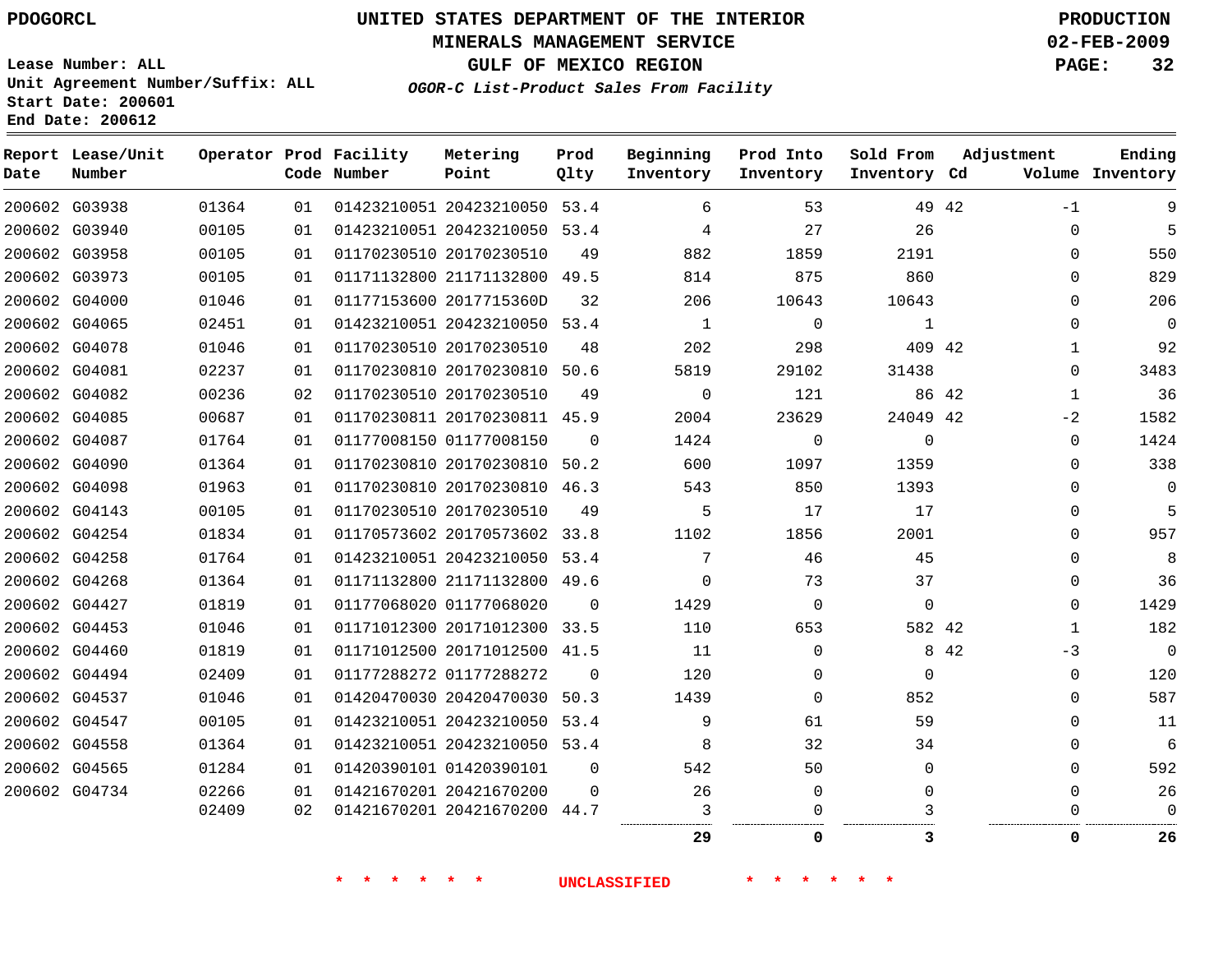## **MINERALS MANAGEMENT SERVICE 02-FEB-2009**

**GULF OF MEXICO REGION PAGE: 33**

**Lease Number: ALL Unit Agreement Number/Suffix: ALL Start Date: 200601 End Date: 200612**

**OGOR-C List-Product Sales From Facility**

| Date | Report Lease/Unit<br>Number |       |    | Operator Prod Facility<br>Code Number | Metering<br>Point            | Prod<br>Qlty | Beginning<br>Inventory | Prod Into<br>Inventory | Sold From<br>Inventory Cd | Adjustment   | Ending<br>Volume Inventory |
|------|-----------------------------|-------|----|---------------------------------------|------------------------------|--------------|------------------------|------------------------|---------------------------|--------------|----------------------------|
|      | 200602 G04773               | 01482 | 01 |                                       | 01170230811 20170230811 45.9 |              | 6                      | 71                     | 73 42                     | $\mathbf 1$  | 5                          |
|      | 200602 G04777               | 01046 | 01 |                                       | 01170231230 01170231230      | $\Omega$     | 1050                   | 20                     | $\mathbf 0$               | 0            | 1070                       |
|      | 200602 G04787               | 00687 | 01 |                                       | 01171131600 20171131600 45.4 |              | 24                     | 1127                   | 1138 42                   | $\mathbf{1}$ | 14                         |
|      | 200602 G04827               | 01819 | 02 |                                       | 01171012500 20171012500 41.5 |              | 135                    | 13808                  | 13569                     | $\Omega$     | 374                        |
|      | 200602 G04844               | 02421 | 01 |                                       | 01170230811 20170230811 45.9 |              | 136                    | 4382                   | 4225                      | $\Omega$     | 293                        |
|      | 200602 G04857               | 02025 | 02 |                                       | 01171012300 20171012300 43.9 |              | 13                     | 63                     | 59 42                     | $\mathbf{1}$ | 18                         |
|      | 200602 G04858               | 00236 | 02 |                                       | 01171012300 20171012300 43.9 |              | 139                    | 585                    | 561                       | $\mathbf 0$  | 163                        |
|      | 200602 G04996               | 02628 | 01 |                                       | 01420570060 20420570060 50.6 |              | 231                    | 337                    | 72 42                     | $-39$        | 457                        |
|      | 200602 G05006               | 02219 | 01 |                                       | 01170230510 20170230510      | 49           | 158                    | 234                    | 323                       | $\mathbf 0$  | 69                         |
|      | 200602 G05286               | 02607 | 01 |                                       | 01170230810 20170230810 46.3 |              | 288                    | 1316                   | 1604                      | 0            | 0                          |
|      | 200602 G05292               | 00003 | 01 |                                       | 01170230811 20170230811 45.9 |              | 12                     | 1732                   | 1628                      | 0            | 116                        |
|      | 200602 G05299               | 00048 | 01 |                                       | 01170230500 20170230500      | 44           | 35                     | 75                     | 98                        | $\Omega$     | 12                         |
|      | 200602 G05315               | 02714 | 01 |                                       | 01170230811 20170230811 45.9 |              | $\Omega$               | 53                     | 50                        | $\Omega$     | 3                          |
|      | 200602 G05346               | 01819 | 01 |                                       | 01170530900 20170530900 50.4 |              | 259                    | 1416                   | 1233                      | $\Omega$     | 442                        |
|      | 200602 G05369               | 01046 | 01 |                                       | 01170530900 20170530900 50.2 |              | 6                      | 694                    | 570                       | $\Omega$     | 130                        |
|      | 200602 G05370               | 01046 | 01 |                                       | 01170530900 20170530900 50.2 |              | 37                     | 502                    | 439                       | $\Omega$     | 100                        |
|      | 200602 G05372               | 01364 | 01 |                                       | 01170530900 20170530900 50.4 |              | 8                      | 78                     | 71                        | $\Omega$     | 15                         |
|      | 200602 G05391               | 01819 | 01 |                                       | 01170530900 20170530900 50.4 |              | 678                    | 10645                  | 9176                      | $\Omega$     | 2147                       |
|      | 200602 G05431               | 00560 | 01 |                                       | 01177062608 2017706260A 35.5 |              | 80                     | 60031                  | 59979                     | $\Omega$     | 132                        |
|      | 200602 G05477               | 01834 | 01 |                                       | 01171132800 21171132800 49.6 |              | 61                     | 95                     | 80 42                     | $\mathbf{1}$ | 77                         |
|      | 200602 G05494               | 01857 | 02 |                                       | 01171132800 21171132800 49.6 |              | 402                    | 610                    | 516 42                    | 2            | 498                        |
|      | 200602 G05499               | 01364 | 01 |                                       | 01171012400 20171012400 52.4 |              | 2077                   | 7216                   | 7320                      | 0            | 1973                       |
|      | 200602 G05504               | 02481 | 01 |                                       | 01171132800 21171132800 39.5 |              | 2240                   | 4770                   | 4571 42                   | $\mathbf 1$  | 2440                       |
|      | 200602 G05505               | 00078 | 01 |                                       | 01171132800 21171132800 49.6 |              | 747                    | 1370                   | 1024                      | $\Omega$     | 1093                       |
|      | 200602 G05557               | 00083 | 01 |                                       | 01171012300 20171012300 33.5 |              | 1228                   | 3508                   | 3758                      | $\Omega$     | 978                        |
|      | 200602 G05558               | 01284 | 01 |                                       | 01171012300 20171012300 33.5 |              | 842                    | 3823                   | 3599                      | $\Omega$     | 1066                       |
|      | 200602 G05602               | 02409 | 01 |                                       | 01171012500 20171012500 40.8 |              | 18                     | 2496                   | 2452                      | $\Omega$     | 62                         |
|      | 200602 G05610               | 01364 | 01 |                                       | 01171012500 20171012500 41.5 |              | 7                      | 926                    | 910                       | $\Omega$     | 23                         |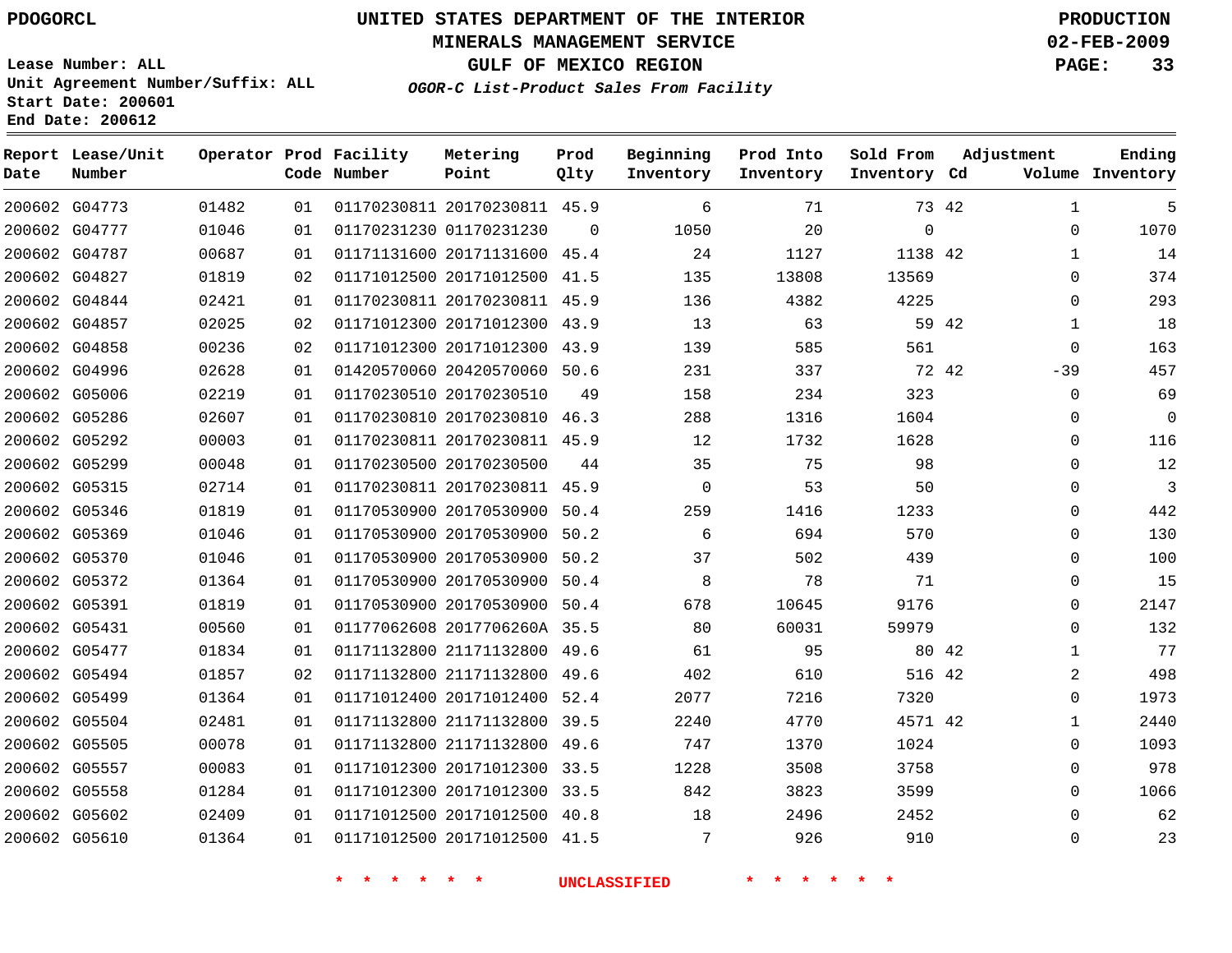## **MINERALS MANAGEMENT SERVICE 02-FEB-2009**

**GULF OF MEXICO REGION PAGE: 34**

**Lease Number: ALL Unit Agreement Number/Suffix: ALL Start Date: 200601 End Date: 200612**

**OGOR-C List-Product Sales From Facility**

| Date | Report Lease/Unit<br>Number |       |    | Operator Prod Facility<br>Code Number | Metering<br>Point            | Prod<br>Qlty | Beginning<br>Inventory | Prod Into<br>Inventory | Sold From<br>Inventory Cd | Adjustment            | Ending<br>Volume Inventory |
|------|-----------------------------|-------|----|---------------------------------------|------------------------------|--------------|------------------------|------------------------|---------------------------|-----------------------|----------------------------|
|      | 200602 G05612               | 00105 | 01 |                                       | 01171012500 20171012500 41.5 |              | 123                    | 17255                  | 16947                     | $\Omega$              | 431                        |
|      | 200602 G05740               | 02200 | 01 |                                       | 01177288271 20177288270      | $\Omega$     | 466                    | $\mathbf 0$            | 0                         | $\mathbf{0}$          | 466                        |
|      | 200602 G05953               | 00689 | 01 |                                       | 01420470030 20420470030 50.3 |              | 129                    | 0                      | 93                        | $\Omega$              | 36                         |
|      | 200602 G05954               | 00689 | 01 |                                       | 01420470030 20420470030      | $\Omega$     | $-1$                   | 0                      | 0                         | 0                     | $-1$                       |
|      | 200602 G06027               | 00105 | 01 |                                       | 01423210051 20423210050 53.3 |              | 18                     | 149                    | 140                       | $\Omega$              | 27                         |
|      | 200602 G06037               | 01764 | 01 |                                       | 01420570060 20420570060 50.6 |              | 127                    | 440                    | 158                       | $\mathbf{0}$          | 409                        |
|      | 200602 G06045               | 01046 | 01 |                                       | 01420570060 20420570060 50.6 |              | 10                     | $\mathbf 0$            |                           | 3 4 2<br>$\mathbf{1}$ | 8                          |
|      | 200602 G06069               | 00048 | 01 |                                       | 01423210051 20423210050      | 53.3         | 19                     | 500                    | 429                       | $\mathbf{0}$          | 90                         |
|      | 200602 G06088               | 02628 | 01 |                                       | 01423210051 20423210050 53.4 |              | 3                      | 43                     | 39                        | $\Omega$              | 7                          |
|      | 200602 G06104               | 00105 | 01 |                                       | 01420390110 20420390110 54.4 |              | 13                     | 43                     | 28                        | 0                     | 28                         |
|      | 200602 G06105               | 02409 | 01 |                                       | 01420390110 20420390110 54.3 |              | 43                     | 44                     | 52                        | $\Omega$              | 35                         |
|      | 200602 G06113               | 02409 | 01 |                                       | 01420390110 20420390110 54.3 |              | 4                      | 37                     | 12                        | $\mathbf{0}$          | 29                         |
|      | 200602 G06156               | 00048 | 01 |                                       | 01422450350 20422450350 41.4 |              | 220                    | 1253                   | 1207                      | $\Omega$              | 266                        |
|      | 200602 G06165               | 01284 | 01 |                                       | 01170230450 20170230450 51.9 |              | 245                    | 2792                   | 2830                      | 0                     | 207                        |
|      | 200602 G06166               | 00105 | 01 |                                       | 01170230450 20170230450 51.8 |              | 1                      | 38                     | 36                        | $\Omega$              | 3                          |
|      | 200602 G06167               | 00105 | 01 |                                       | 01170230450 20170230450 51.8 |              | 181                    | 2220                   | 2256                      | $\Omega$              | 145                        |
|      | 200602 G06168               | 02766 | 02 |                                       | 01170230450 20170230450 51.9 |              | 23                     | 28                     | 29                        | $\mathbf{0}$          | 22                         |
|      | 200602 G06180               | 00730 | 01 |                                       | 01170230450 20170230450 51.9 |              | 97                     | 368                    | 437 42                    | $-1$                  | 27                         |
|      | 200602 G06200               | 01103 | 01 |                                       | 01170230810 20170230810 50.1 |              | 21                     | 118                    | 108                       | $\Omega$              | 31                         |
|      | 200602 G06237               | 02759 | 01 |                                       | 01170230810 2042709015L 49.4 |              | $\Omega$               | 6606                   | 6606                      | $\Omega$              | $\Omega$                   |
|      | 200602 G06572               | 01819 | 01 |                                       | 01170230810 20170230810 50.2 |              | 4                      | $\mathbf 0$            | 4                         | $\mathbf{0}$          | $\Omega$                   |
|      | 200602 G06767               | 01834 | 01 |                                       | 01171012500 20171012500 41.5 |              | 7                      | 204                    | 207 42                    | 1                     | 5                          |
|      | 200602 G06958               | 02655 | 02 |                                       | 01171012500 20171012500 42.6 |              | $\Omega$               | 22                     |                           | 24 42<br>2            | $\Omega$                   |
|      | 200602 G07199               | 01103 | 01 |                                       | 01420570060 20420570060      | 50.6         | 103                    | 324                    | 106                       | $\Omega$              | 321                        |
|      | 200602 G07200               | 01103 | 01 |                                       | 01420570060 20420570060      | 50.6         | 18                     | 0                      | 18                        | 0                     | $\mathbf 0$                |
|      | 200602 G07201               | 00048 | 01 |                                       | 01420570060 20420570060      | 50.6         | 166                    | 647                    | 227                       | 0                     | 586                        |
|      | 200602 G07215               | 00003 | 01 |                                       | 01420390120 01420390120 53.3 |              | 154                    | 405                    | 437                       | $\Omega$              | 122                        |
|      | 200602 G07684               | 01857 | 02 |                                       | 01171132000 20171132000 48.3 |              | 229                    | 1589                   | 1479                      | $\Omega$              | 339                        |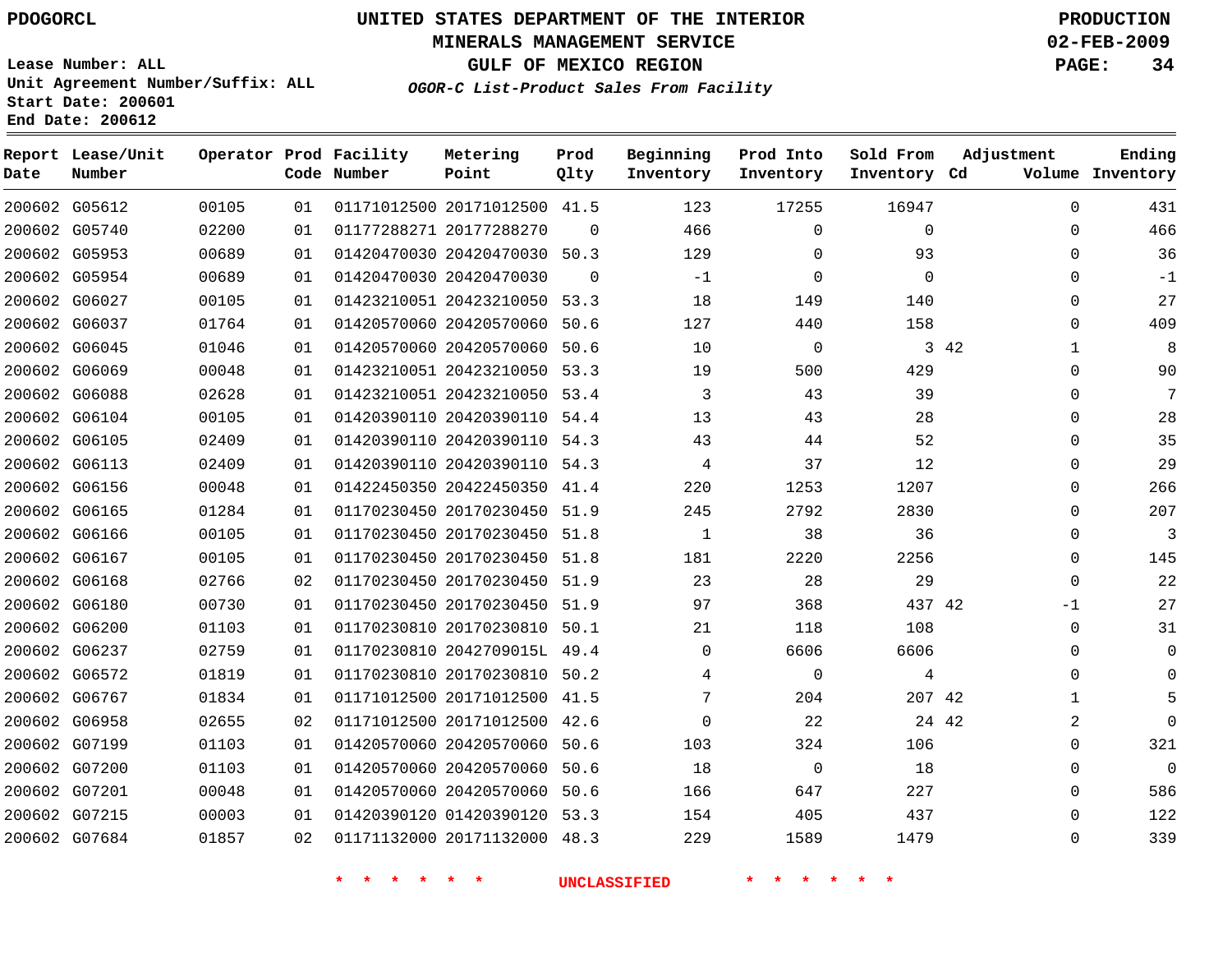### **MINERALS MANAGEMENT SERVICE 02-FEB-2009**

**GULF OF MEXICO REGION PAGE: 35**

**Lease Number: ALL Unit Agreement Number/Suffix: ALL Start Date: 200601 End Date: 200612**

**OGOR-C List-Product Sales From Facility**

| Date | Report Lease/Unit<br>Number |       |    | Operator Prod Facility<br>Code Number | Metering<br>Point            | Prod<br>Qlty | Beginning<br>Inventory | Prod Into<br>Inventory | Sold From<br>Inventory Cd | Adjustment | Ending<br>Volume Inventory |
|------|-----------------------------|-------|----|---------------------------------------|------------------------------|--------------|------------------------|------------------------|---------------------------|------------|----------------------------|
|      | 200602 G07699               | 00730 | 01 |                                       | 01171132000 20171132000 48.3 |              | 430                    | 3660                   | 3451 42                   | 142        | 781                        |
|      | 200602 G07700               | 00730 | 01 |                                       | 01171132000 20171132000      | 48.3         | 538                    | 2535                   | 2390 42                   | $-142$     | 541                        |
|      | 200602 G07736               | 01364 | 01 |                                       | 01171132800 21171132800 49.6 |              | 509                    | 824                    | 596                       |            | 737<br>$\mathbf 0$         |
|      | 200602 G07760               | 02219 | 01 |                                       | 01177122950 20177122950      | 31           | 160                    | 14078                  | 14093 42                  |            | 144<br>$-1$                |
|      | 200602 G07802               | 02219 | 02 |                                       | 01177258041 01177258041      | 40           | 11                     | 130                    | 125                       |            | 16<br>$\mathbf 0$          |
|      | 200602 G07809               | 02349 | 01 |                                       | 01177248150 01177248150      | 32           | 958                    | 1122                   | 1310                      |            | 770<br>0                   |
|      | 200602 G07917               | 01834 | 01 |                                       | 01170573602 20170573602 33.8 |              | 29738                  | 42500                  | 50332                     |            | 21906<br>$\Omega$          |
|      | 200602 G08092               | 00105 | 01 |                                       | 01423210051 20423210050      | 53.3         | 15                     | 11                     | 24                        |            | $\mathbf{2}$<br>$\Omega$   |
|      | 200602 G08120               | 01364 | 01 |                                       | 01423210051 20423210050 53.4 |              | 9                      | 53                     | 52                        |            | 10<br>0                    |
|      | 200602 G08640               | 01046 | 01 |                                       | 01170530900 20170530900      | 50.4         | 38                     | 822                    | 708 42                    |            | 153<br>$\mathbf 1$         |
|      | 200602 G08641               | 01046 | 01 |                                       | 01170530900 20170530900      | 50.4         | 95                     | 1631                   | 1420                      |            | 306<br>$\mathbf 0$         |
|      | 200602 G08690               | 01046 | 01 |                                       | 01171132800 21171132800      | 47.6         | 199                    | 183                    | 194 42                    |            | 187<br>$-1$                |
|      | 200602 G08963               | 00105 | 01 |                                       | 01420470030 20420470030      | 50.2         | 123                    | $\mathbf 1$            | 88                        |            | $\mathbf 0$<br>36          |
|      | 200602 G09010               | 00560 | 01 |                                       | 01420390120 01420390120      | 53.3         | 21                     | 29                     | 41                        |            | 9<br>$\mathbf 0$           |
|      | 200602 G09032               | 00730 | 01 |                                       | 01170230450 20170230450 51.9 |              | 802                    | 6986                   | 7286 42                   |            | 517<br>15                  |
|      | 200602 G09037               | 02409 | 01 |                                       | 01420390101 01420390101      | $\mathbf 0$  | 35                     | 4                      | 0                         |            | 39<br>0                    |
|      | 200602 G09079               | 01046 | 01 |                                       | 01421670201 20421670200      | $\Omega$     | 70                     | $\Omega$               | $\Omega$                  |            | 70<br>$\Omega$             |
|      | 200602 G09387               | 01364 | 02 |                                       | 01170230811 20170230811 45.9 |              | 264                    | 3621                   | 3642 42                   |            | 242<br>$-1$                |
|      | 200602 G09499               | 01764 | 01 |                                       | 01177058094 01177058094 39.5 |              | 74                     | 7                      | 8                         |            | 73<br>$\mathbf 0$          |
|      | 200602 G09500               | 01764 | 01 |                                       | 01177058094 01177058094 40.9 |              | $\mathbf{1}$           | $\mathbf 0$            | 1                         |            | $\mathbf 0$<br>$\mathbf 0$ |
|      | 200602 G09536               | 01284 | 01 |                                       | 01171132000 20171132000 48.3 |              | 66                     | 626                    | 558                       |            | 134<br>$\Omega$            |
|      | 200602 G09574               | 01819 | 01 |                                       | 01171012300 20171012300      | 37.8         | 88                     | 872                    | 738                       |            | 222<br>$\mathbf 0$         |
|      | 200602 G09580               | 00105 | 01 |                                       | 01171012400 20171012400 52.4 |              | 206                    | 773                    | 768                       |            | 211<br>$\mathbf 0$         |
|      | 200602 G09631               | 02219 | 01 |                                       | 01177122950 20177122950      | 31           | 53                     | 4389                   | 4396 42                   |            | 45<br>$-1$                 |
|      | 200602 G09651               | 00730 | 01 |                                       | 01170753510 20170753510      | 53.7         | 362                    | 0                      | 5535 42                   | 6860       | 1687                       |
|      | 200602 G10198               | 01046 | 01 |                                       | 01420570060 20420570060      | 50.6         | 46                     | 53                     | 28                        |            | 71<br>$\mathbf 0$          |
|      | 200602 G10203               | 01046 | 01 |                                       | 01423210051 20423210050      | 53.4         | 10                     | 137                    | 123 42                    |            | 25<br>1                    |
|      | 200602 G10226               | 01819 | 01 |                                       | 01423210051 20423210050 53.4 |              | 46                     | 168                    | 184                       |            | 30<br>$\Omega$             |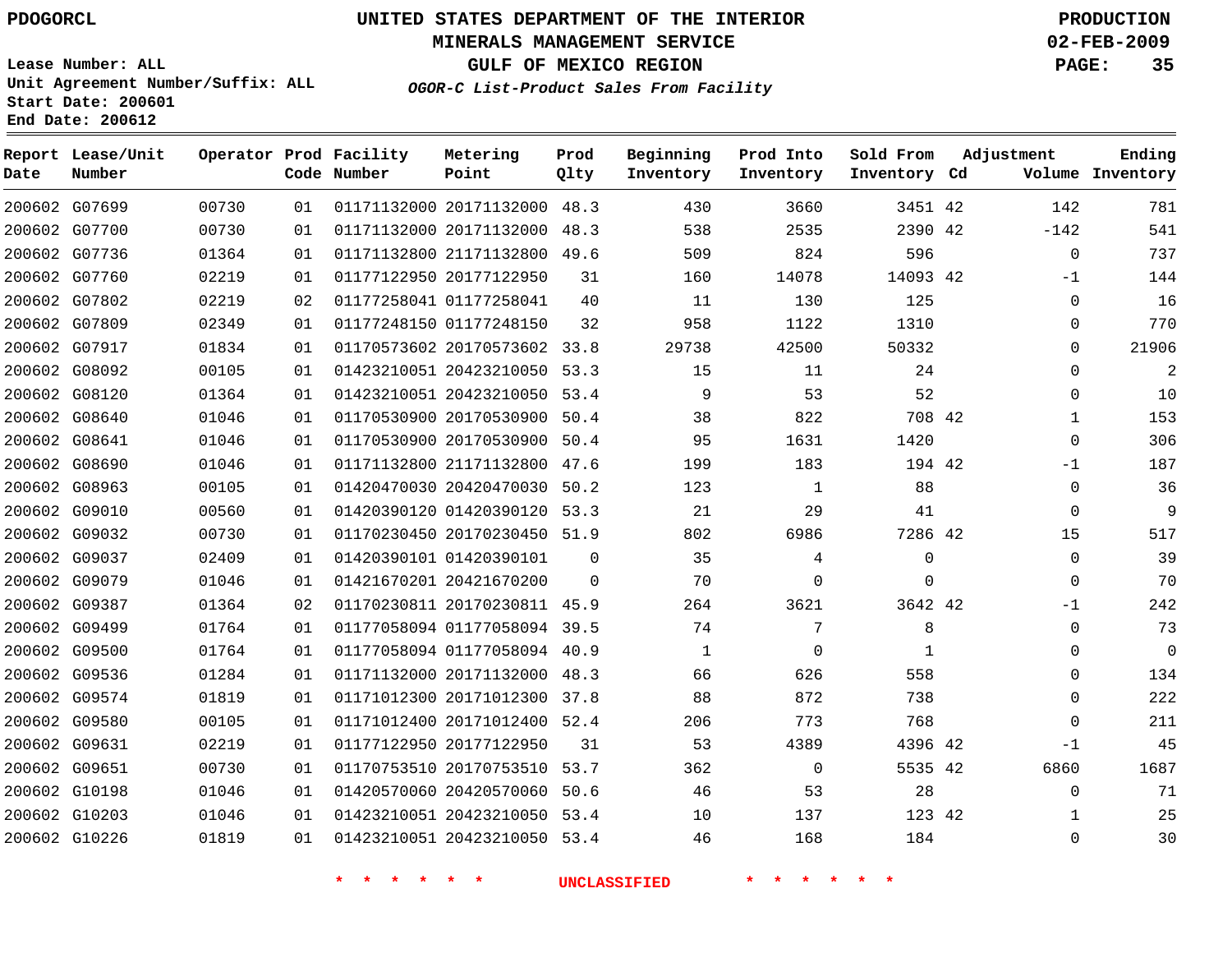#### **MINERALS MANAGEMENT SERVICE 02-FEB-2009**

**GULF OF MEXICO REGION PAGE: 36**

**Lease Number: ALL Unit Agreement Number/Suffix: ALL Start Date: 200601 End Date: 200612**

**OGOR-C List-Product Sales From Facility**

| Date | Report Lease/Unit<br>Number |       |    | Operator Prod Facility<br>Code Number | Metering<br>Point            | Prod<br>Qlty | Beginning<br>Inventory | Prod Into<br>Inventory | Sold From<br>Inventory Cd | Adjustment   | Ending<br>Volume Inventory |
|------|-----------------------------|-------|----|---------------------------------------|------------------------------|--------------|------------------------|------------------------|---------------------------|--------------|----------------------------|
|      | 200602 G10665               | 01764 | 01 |                                       | 01177058094 01177058094 39.9 |              | 2830                   | 6663                   | 7623                      | $\Omega$     | 1870                       |
|      | 200602 G10720               | 00730 | 01 |                                       | 01171012500 20171012500 41.5 |              | $\Omega$               | 214                    | 209                       | $\Omega$     | 5                          |
|      | 200602 G10726               | 00730 | 01 |                                       | 01171012400 20171012300 33.5 |              | 1829                   | 4922                   | 5379                      | $\Omega$     | 1372                       |
|      | 200602 G10744               | 02266 | 01 |                                       | 0117710260H 2017710260H      | 32           | $\Omega$               | 12010                  | 12010                     | $\Omega$     | $\mathbf 0$                |
|      | 200602 G10794               | 02466 | 01 |                                       | 01177122950 20177122950      | 31           | $\Omega$               | 719                    | 719                       | 0            | $\Omega$                   |
|      | 200602 G10835               | 01764 | 01 |                                       | 01171092900 01171092900      | $\Omega$     | 80                     | 0                      | $\mathbf 0$               | 0            | 80                         |
|      | 200602 G10853               | 02409 | 01 |                                       | 01171012500 20171012500 41.5 |              | $\mathbf{1}$           | 144                    | 141                       | $\Omega$     | 4                          |
|      | 200602 G10910               | 00282 | 02 |                                       | 01177245110 2017724511G      | 44           | 147                    | 18466                  | 18482                     | $\mathbf 0$  | 131                        |
|      | 200602 G11243               | 01046 | 01 |                                       | 01420470030 20420470030      | 50.3         | 921                    | $\mathbf 0$            | 546 42                    | $\mathbf{1}$ | 376                        |
|      | 200602 G11297               | 00048 | 01 |                                       | 01423210051 20423210050 53.4 |              | $\Omega$               | 60                     | 49                        | $\Omega$     | 11                         |
|      | 200602 G11307               | 01046 | 01 |                                       | 01420390101 01420390101      | 0            | 112                    | 8                      | 0                         | 0            | 120                        |
|      | 200602 G11911               | 00105 | 01 |                                       | 01177072601 20177072601 36.1 |              | $\mathbf 0$            | 3315                   | 3315                      | 0            | $\mathbf 0$                |
|      | 200602 G11951               | 00105 | 01 |                                       | 01177092600 20177092600 42.5 |              | 97                     | 361                    | 443                       | $\Omega$     | 15                         |
|      | 200602 G11952               | 00105 | 01 |                                       | 01171012300 20171012300 33.5 |              | 200                    | 1565                   | 1329                      | $\Omega$     | 436                        |
|      | 200602 G11977               | 01764 | 01 |                                       | 01177112600 20177112600 44.8 |              | $\Omega$               | 1085                   | 1085                      | $\Omega$     | $\mathbf 0$                |
|      | 200602 G12019               | 01482 | 01 |                                       | 01171012500 20171012500 41.5 |              | $\Omega$               | 399                    | 389                       | $\Omega$     | 10                         |
|      | 200602 G12020               | 01482 | 01 |                                       | 01171012500 20171012500 41.5 |              | 13                     | 1895                   | 1861                      | $\Omega$     | 47                         |
|      | 200602 G12024               | 01364 | 02 |                                       | 01171012500 20171012500 41.5 |              | 16                     | 2339                   | 2296 42                   | -1           | 58                         |
|      | 200602 G12027               | 02268 | 01 |                                       | 01170753510 20170753510      | $\Omega$     | 23                     | $\mathbf 0$            | $\mathbf 0$               | $\mathbf 0$  | 23                         |
|      | 200602 G12037               | 00730 | 01 |                                       | 01170753510 20170753510 53.7 |              | 118                    | $\mathbf 0$            | 1313 42                   | 1731         | 536                        |
|      | 200602 G12096               | 02409 | 01 |                                       | 01177245110 2017724511C 48.2 |              | 250                    | 710                    | 702                       | $\Omega$     | 258                        |
|      | 200602 G12355               | 02589 | 01 |                                       | 01171012300 20171012300      | 40           | $\Omega$               | 15090                  | 15090                     | $\Omega$     | $\Omega$                   |
|      | 200602 G12421               | 01046 | 01 |                                       | 01423550090 20423550090 49.6 |              | 1180                   | 1363                   | 2445 42                   | 1            | 99                         |
|      | 200602 G12497               | 01046 | 01 |                                       | 01420390101 01420390101      | 0            | 98                     | 6                      | 0                         | 0            | 104                        |
|      | 200602 G12564               | 01831 | 01 |                                       | 01170230510 20170230510 48.3 |              | 152                    | 144                    | 253                       | 0            | 43                         |
|      | 200602 G12761               | 00282 | 02 |                                       | 01170230810 20170230810 50.2 |              | 185                    | 389                    | 454                       | $\mathbf 0$  | 120                        |
|      | 200602 G12802               | 00105 | 01 |                                       | 01170230811 20170230811 45.8 |              | 181                    | 2579                   | 2587                      | $\Omega$     | 173                        |
|      | 200602 G12858               | 01284 | 01 |                                       | 01171131600 20171131600 45.4 |              | 16                     | 214                    | 227                       | $\Omega$     | 3                          |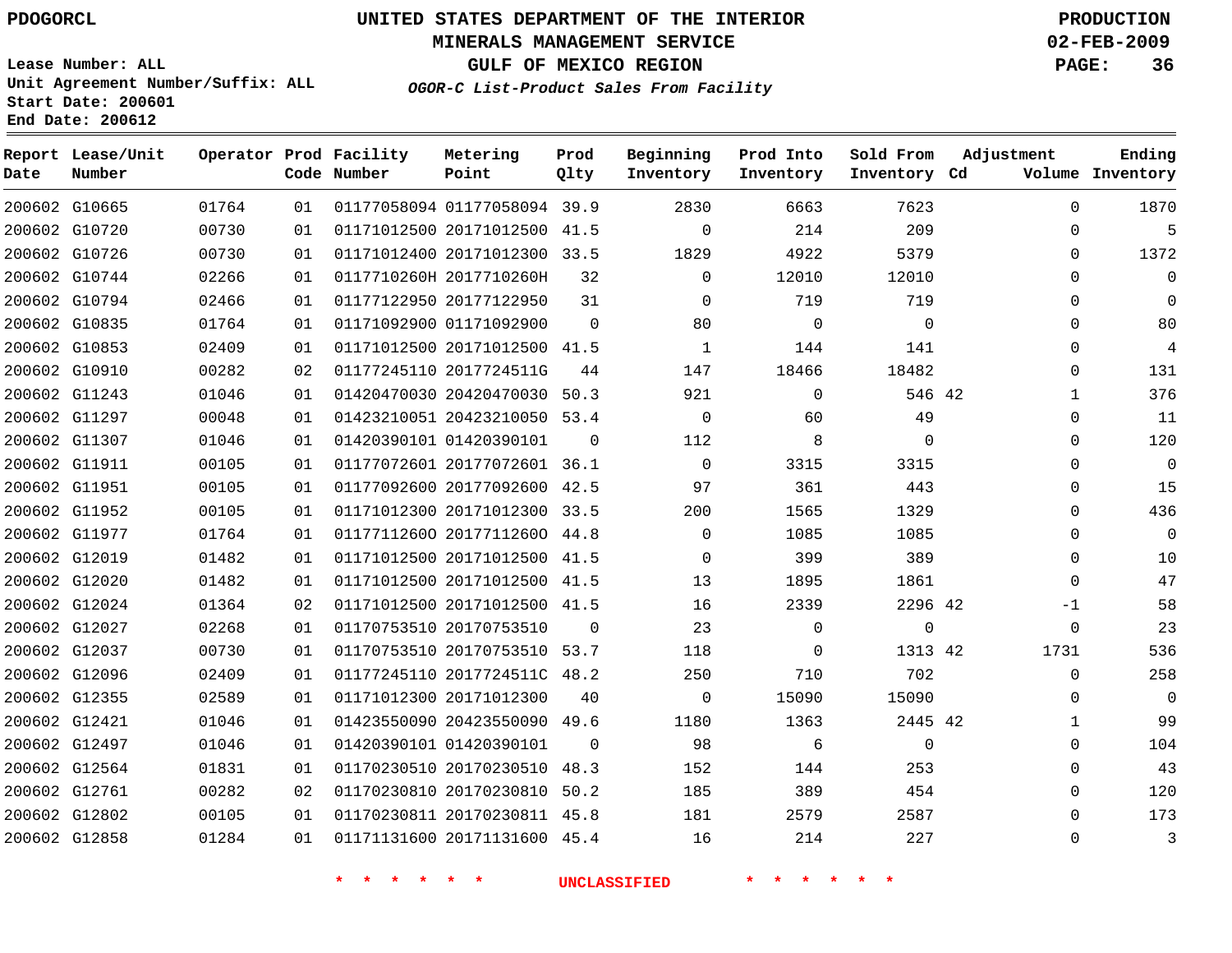## **MINERALS MANAGEMENT SERVICE 02-FEB-2009**

**GULF OF MEXICO REGION PAGE: 37**

**Lease Number: ALL Unit Agreement Number/Suffix: ALL Start Date: 200601 End Date: 200612**

**OGOR-C List-Product Sales From Facility**

| Date | Report Lease/Unit<br>Number |       |    | Operator Prod Facility<br>Code Number | Metering<br>Point            | Prod<br>Qlty | Beginning<br>Inventory | Prod Into<br>Inventory | Sold From<br>Inventory Cd | Adjustment   | Ending<br>Volume Inventory |
|------|-----------------------------|-------|----|---------------------------------------|------------------------------|--------------|------------------------|------------------------|---------------------------|--------------|----------------------------|
|      | 200602 G12886               | 01364 | 01 |                                       | 01171012400 20171012400 52.4 |              | $\mathbf{1}$           | $\mathbf 1$            | 2                         | $\Omega$     | $\Omega$                   |
|      | 200602 G12906               | 01819 | 01 |                                       | 01171012300 20171012300 37.8 |              | 1757                   | 7922                   | 7449                      | $\mathbf 0$  | 2230                       |
|      | 200602 G12980               | 02349 | 01 |                                       | 01177163600 20177163600      | 49           | 38                     | 34                     | 51                        | 0            | 21                         |
|      | 200602 G13342               | 02409 | 01 |                                       | 01170230810 20170230810 50.2 |              | 5                      | 3                      | 7                         | 0            | 1                          |
|      | 200602 G13560               | 01284 | 01 |                                       | 01170230810 20170230810 46.3 |              | 9                      | 41                     | 50                        | $\Omega$     | $\Omega$                   |
|      | 200602 G13563               | 01046 | 01 |                                       | 01170230810 20170230811 45.9 |              | 219                    | 3393                   | 3386                      | $\mathbf 0$  | 226                        |
|      | 200602 G13576               | 02594 | 02 |                                       | 01170230810 20170230810 46.3 |              | 66                     | 67                     | 133                       | 0            | $\mathbf{0}$               |
|      | 200602 G13620               | 01704 | 01 |                                       | 01171012300 20171012300      | 33.5         | 387                    | 2719                   | 2349                      | $\mathbf{0}$ | 757                        |
|      | 200602 G13897               | 01482 | 01 |                                       | 01171132000 20171132000 48.3 |              | $\Omega$               | 396                    | 326                       | $\Omega$     | 70                         |
|      | 200602 G13934               | 02266 | 01 |                                       | 01171092651 20177133602      | 35           | $\Omega$               | 56                     | 56                        | 0            | $\Omega$                   |
|      | 200602 G14161               | 00105 | 01 |                                       | 01421670201 20421670200      | $\Omega$     | 12                     | $\Omega$               | $\Omega$                  | 0            | 12                         |
|      | 200602 G14193               | 02409 | 01 |                                       | 01170230810 20170230810 50.1 |              | 1868                   | 5195                   | 5462                      | $\mathbf 0$  | 1601                       |
|      | 200602 G14342               | 00105 | 01 |                                       | 01170230811 20170230811 45.8 |              | 1771                   | 25058                  | 25151                     | $\Omega$     | 1678                       |
|      | 200602 G14348               | 02237 | 01 |                                       | 01171132800 21171132800 49.6 |              | 5897                   | 719                    | 3369                      | 0            | 3247                       |
|      | 200602 G14412               | 02246 | 01 |                                       | 01171132800 21171132800      | $\Omega$     | 40                     | $\Omega$               | $\mathbf 0$               | $\Omega$     | 40                         |
|      | 200602 G14493               | 02268 | 01 |                                       | 01171092930 20171092930 34.3 |              | 12                     | $\Omega$               | 12                        | $\mathbf 0$  | $\Omega$                   |
|      | 200602 G14518               | 01819 | 02 |                                       | 01170753510 20170753510      | $\Omega$     | 1225                   | $\mathbf 0$            | $\Omega$                  | $\mathbf 0$  | 1225                       |
|      | 200602 G14535               | 02628 | 01 |                                       | 01171012500 20171012500 41.5 |              | 9                      | 2849                   | 2787                      | 0            | 71                         |
|      | 200602 G14576               | 00105 | 01 |                                       | 01177258044 01177258044 31.6 |              | 9                      | 27                     | 26                        | $\Omega$     | 10                         |
|      | 200602 G14585               | 01046 | 01 |                                       | 01177245112 2017724511G      | 44           | 68                     | 7282                   | 7298                      | $\Omega$     | 52                         |
|      | 200602 G14791               | 02451 | 01 |                                       | 01420570060 20420570060 50.6 |              | 109                    | 212                    | 90                        | $\mathbf{0}$ | 231                        |
|      | 200602 G14864               | 01857 | 02 |                                       | 01170230450 20170230450 51.9 |              | 694                    | 7778                   | 7896                      | $\mathbf 0$  | 576                        |
|      | 200602 G14870               | 02169 | 02 |                                       | 01170230450 20170230450 51.9 |              | $\mathbf{1}$           | 26                     | 27                        | $\Omega$     | $\mathbf 0$                |
|      | 200602 G14878               | 01046 | 01 |                                       | 01170230510 20170230510      | 49           | 60                     | 130                    | 155                       | $\Omega$     | 35                         |
|      | 200602 G14942               | 02219 | 02 |                                       | 01170230810 20170230810      | 50.6         | 301                    | 1671                   | 1772                      | 0            | 200                        |
|      | 200602 G15050               | 00105 | 01 |                                       | 01170230810 20170230810 46.3 |              | 14                     | 308                    | 322                       | 0            | $\mathbf 0$                |
|      | 200602 G15062               | 00560 | 01 |                                       | 01170230810 20170230810      | 50.2         | 97                     | 392                    | 442                       | $\Omega$     | 47                         |
|      | 200602 G15078               | 00064 | 01 |                                       | 01170230810 20170230810 50.2 |              | 3579                   | 2840                   | 3347                      | $\Omega$     | 3072                       |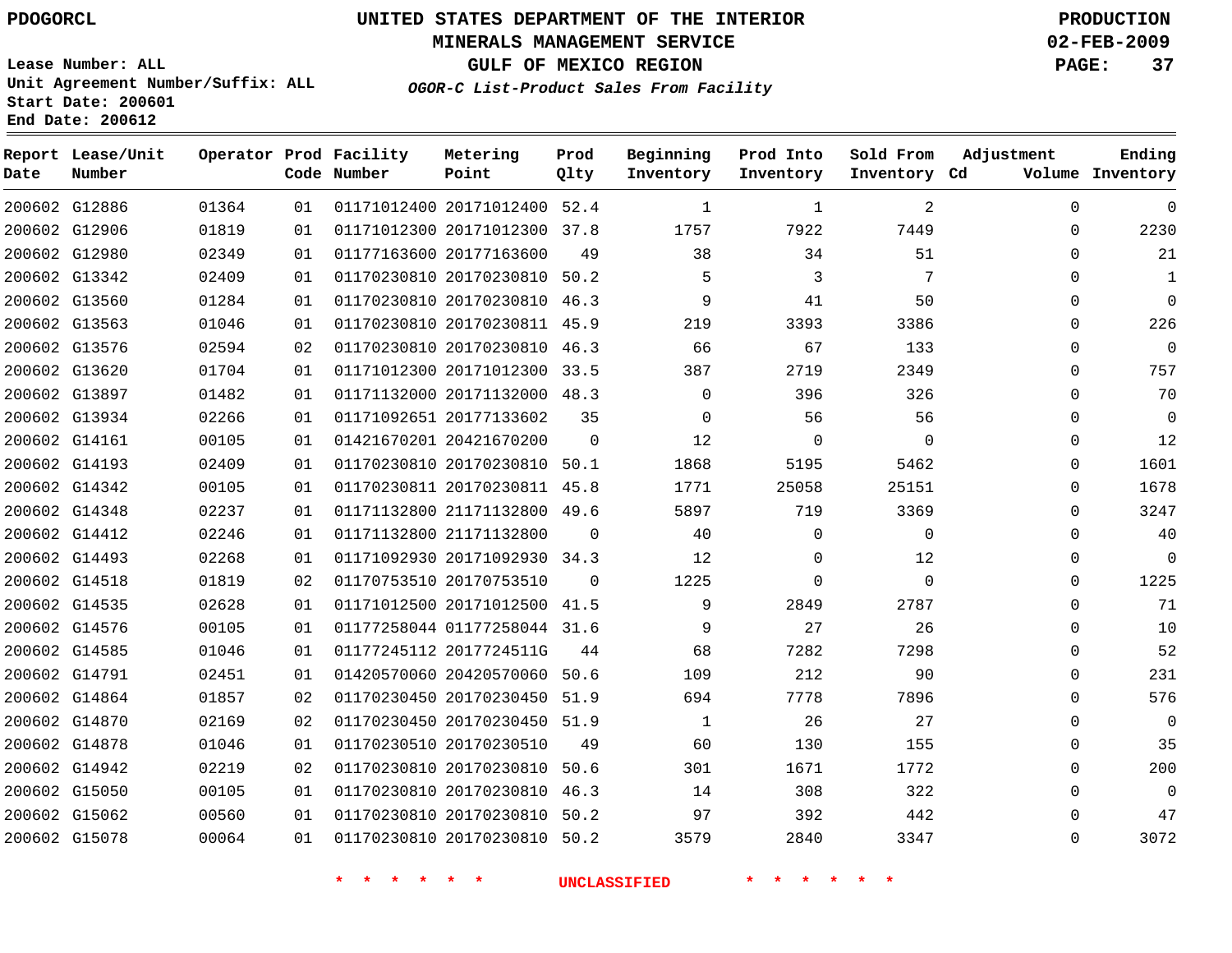#### **MINERALS MANAGEMENT SERVICE 02-FEB-2009**

**GULF OF MEXICO REGION PAGE: 38 OGOR-C List-Product Sales From Facility**

**Lease Number: ALL Unit Agreement Number/Suffix: ALL Start Date: 200601 End Date: 200612**

| Date | Report Lease/Unit<br>Number |       |    | Operator Prod Facility<br>Code Number | Metering<br>Point            | Prod<br>Qlty   | Beginning<br>Inventory | Prod Into<br>Inventory | Sold From<br>Inventory Cd | Adjustment   | Ending<br>Volume Inventory |
|------|-----------------------------|-------|----|---------------------------------------|------------------------------|----------------|------------------------|------------------------|---------------------------|--------------|----------------------------|
|      | 200602 G15095               | 01764 | 01 |                                       | 01170530900 20170530900 50.4 |                | 3                      | 50                     | 44                        | $\Omega$     | 9                          |
|      | 200602 G15110               | 02714 | 01 | 01170530900 20170530900 50.4          |                              |                | $\mathbf{1}$           | $\overline{4}$         | $\overline{3}$            | $\Omega$     | 2                          |
|      | 200602 G15118               | 00105 | 01 |                                       | 01171132800 21171132800 49.5 |                | 28                     | 29                     | 29                        | $\Omega$     | 28                         |
|      | 200602 G15124               | 01364 | 01 |                                       | 01170230811 20170230811 45.9 |                | 24                     | 370                    | 369                       | $\Omega$     | 25                         |
|      | 200602 G15161               | 00078 | 01 |                                       | 01171132000 20171132000      | $\Omega$       | 1                      | $\Omega$               | $\Omega$                  | $\Omega$     | 1                          |
|      | 200602 G15169               | 02268 | 02 |                                       | 01171131600 20171131600 45.4 |                | 1                      | 33                     | 33                        | $\Omega$     | $\mathbf{1}$               |
|      | 200602 G15239               | 00003 | 01 |                                       | 01171012500 20171012500 41.5 |                | 31                     | 6289                   | 6162                      | $\Omega$     | 158                        |
|      | 200602 G15243               | 02222 | 01 |                                       | 01170230810 20171012300 33.5 |                | $\Omega$               | 10                     | 7                         | $\Omega$     | $\overline{3}$             |
|      | 200602 G15277               | 00222 | 02 |                                       | 01171012400 20171012400 52.4 |                | 2360                   | 9750                   | 9444                      | $\Omega$     | 2666                       |
|      | 200602 G15293               | 02219 | 01 |                                       | 0117711260T 2017711260T 37.4 |                | 14                     | 65                     | 79 42                     | 1            | 1                          |
|      | 200602 G15303               | 00105 | 01 |                                       | 01171092800 21171132800 49.6 |                | 8390                   | 5220                   | 6930                      | $\Omega$     | 6680                       |
|      | 200602 G15319               | 01364 | 01 |                                       | 01171012500 20171012500 41.5 |                | 17                     | 2587                   | 2539                      | $\Omega$     | 65                         |
|      | 200602 G15323               | 01482 | 01 |                                       | 01171012500 20171012500 42.3 |                | 15                     | 3268                   | 3202                      | $\Omega$     | 81                         |
|      | 200602 G15740               | 00818 | 01 |                                       | 01170230450 20170230450 51.9 |                | 916                    | 7565                   | 7854                      | $\Omega$     | 627                        |
|      | 200602 G15742               | 00730 | 01 |                                       | 01170230450 20170230450 51.9 |                | 25                     | 81                     | 84 42                     | $-16$        | 6                          |
|      | 200602 G15769               | 00560 | 01 |                                       | 01422450350 20422450350 41.5 |                | 235                    | 1416                   | 1353                      | 0            | 298                        |
|      | 200602 G15781               | 02169 | 02 |                                       | 01170230450 20170230450 51.9 |                | 182                    | 2082                   | 2112                      | $\Omega$     | 152                        |
|      |                             |       | 02 | 01421670201 20421670200               |                              | $\overline{0}$ | -7                     | $\overline{0}$         | $\Omega$                  | 0            | $7\phantom{.0}$            |
|      |                             |       |    |                                       |                              |                | 189                    | 2082                   | 2112                      | 0            | 159                        |
|      | 200602 G16104               | 00105 | 01 |                                       | 01170231110 20170231110      | $\Omega$       | 74                     | 242                    | $\mathbf 0$               | 0            | 316                        |
|      | 200602 G16121               | 00687 | 01 |                                       | 01170230811 20170230811 45.9 |                | 12                     | 1068                   | 1009 42                   | $\mathbf{1}$ | 72                         |
|      | 200602 G16216               | 01284 | 01 |                                       | 01171132800 21171132800 49.6 |                | $\Omega$               | 2                      | 1                         | $\Omega$     | $\mathbf{1}$               |
|      | 200602 G16240               | 00730 | 01 |                                       | 01170530900 20170530900 50.4 |                | 10                     | $\overline{0}$         | 10                        | 0            | $\mathbf 0$                |
|      | 200602 G16267               | 01364 | 01 |                                       | 01170230811 20170230811 45.9 |                | 14                     | 130                    | 135                       | $\Omega$     | 9                          |
|      | 200602 G16337               | 01513 | 01 |                                       | 01177078151 01177078151      | 28             | 1998                   | 3178                   | 3768                      | $\Omega$     | 1408                       |
|      | 200602 G16363               | 02475 | 02 |                                       | 01171012400 20171012400 52.4 |                | 15                     | 83                     | 76                        | $\Omega$     | 22                         |
|      | 200602 G16365               | 02589 | 01 |                                       | 01171132800 21171132800      | 40             | 11                     | 39                     | 50                        | $\Omega$     | $\mathbf 0$                |
|      | 200602 G16454               | 00491 | 02 |                                       | 01171012500 20171012500 41.5 |                | 4                      | 448                    | 440 42                    | -1           | 11                         |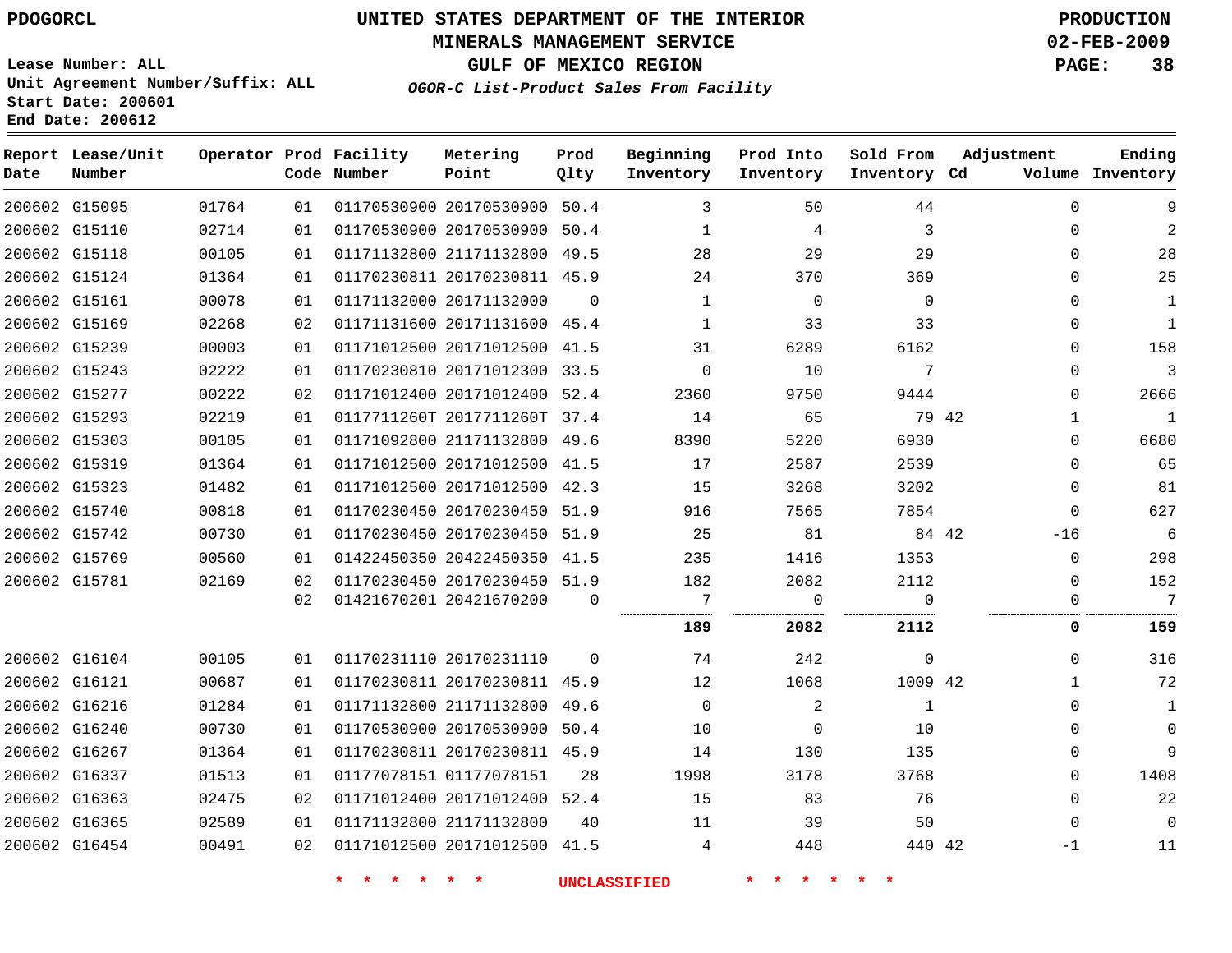#### **MINERALS MANAGEMENT SERVICE 02-FEB-2009**

**GULF OF MEXICO REGION PAGE: 39**

**Lease Number: ALL Unit Agreement Number/Suffix: ALL Start Date: 200601 End Date: 200612**

**OGOR-C List-Product Sales From Facility**

| Date          | Report Lease/Unit<br>Number |       |    | Operator Prod Facility<br>Code Number | Metering<br>Point            | Prod<br>Qlty | Beginning<br>Inventory | Prod Into<br>Inventory | Sold From<br>Inventory Cd | Adjustment    | Ending<br>Volume Inventory |
|---------------|-----------------------------|-------|----|---------------------------------------|------------------------------|--------------|------------------------|------------------------|---------------------------|---------------|----------------------------|
|               | 200602 G16461               | 00105 | 01 |                                       | 01170753510 20170753510 53.7 |              | 27                     | 504                    | 407                       | $\Omega$      | 124                        |
|               | 200602 G16469               | 02025 | 02 |                                       | 01170753510 20170753510 53.7 |              | 44                     | 839                    | 677                       | $\mathbf 0$   | 206                        |
|               | 200602 G16502               | 02714 | 01 |                                       | 01177265300 20177265300 52.9 |              | 7                      | 110                    | 77                        | $\mathbf 0$   | 40                         |
| 200602 G16515 |                             | 00282 | 01 |                                       | 01177245110 2017724511G      | 44           | 402                    | 48000                  | 48061                     | $\mathbf 0$   | 341                        |
|               | 200602 G16575               | 00730 | 01 |                                       | 01608103650 20608103650 33.1 |              | 72                     | 1021                   | 1068                      | $\Omega$      | 25                         |
|               | 200602 G17124               | 01857 | 02 |                                       | 01170230450 20170230450 51.9 |              | $\overline{2}$         | 23                     | 31                        | $\Omega$      | $-6$                       |
| 200602 G17133 |                             | 01046 | 01 |                                       | 01423210051 20423210050 53.4 |              | 4                      | 25                     | 25                        | $\Omega$      | 4                          |
|               |                             | 01482 | 01 |                                       | 01423210051 20423210050 53.4 |              | 5                      | 71                     | 65                        | 0             | 11                         |
|               |                             |       |    |                                       |                              |              | 9                      | 96                     | 90                        | 0             | 15                         |
| 200602 G17156 |                             | 00105 | 01 |                                       | 01421670201 20421670200      | $\Omega$     | 26                     | $\Omega$               | $\Omega$                  | $\mathbf 0$   | 26                         |
|               | 200602 G17190               | 01364 | 01 |                                       | 01170230810 20170230810 50.2 |              | 5                      | 2                      | 6                         | $\mathbf 0$   | $\mathbf{1}$               |
|               | 200602 G17202               | 02066 | 02 |                                       | 01170230810 20170230810      | $\Omega$     | 634                    | $\Omega$               |                           | 042<br>$-634$ | $\mathbf 0$                |
|               | 200602 G17255               | 02237 | 01 |                                       | 01170230810 20170230810      | 50.6         | 10                     | 7                      | 16                        | $\mathbf 0$   | $\mathbf{1}$               |
|               | 200602 G17753               | 02427 | 02 |                                       | 01170230810 20170230800      | $\Omega$     | 265                    | $\Omega$               | $\Omega$                  | $\Omega$      | 265                        |
|               | 200602 G17754               | 01138 | 02 |                                       | 01170230510 20170230510      | 49           | 1725                   | 3103                   | 3910                      | $\mathbf 0$   | 918                        |
| 200602 G17776 |                             | 01819 | 01 |                                       | 01170230811 20170230811      | 45.9         | $\mathbf 0$            | 28                     | 27 42                     | $\mathbf{1}$  | 2                          |
|               | 200602 G17842               | 00491 | 02 |                                       | 01170230810 20170230810 50.2 |              | 105                    | 270                    | 292                       | $\mathbf 0$   | 83                         |
|               | 200602 G17858               | 00105 | 01 |                                       | 01170530900 20170530900 50.4 |              | 70                     | 1260                   | 1095                      | $\mathbf 0$   | 235                        |
| 200602 G17895 |                             | 02219 | 01 |                                       | 01171132800 21171132800 49.6 |              | 50                     | $\mathbf 0$            | 50                        | 0             | $\mathbf 0$                |
|               | 200602 G17896               | 01284 | 01 |                                       | 01171132800 21171132800 49.6 |              | 25010                  | 25481                  | 25710                     | $\Omega$      | 24781                      |
|               | 200602 G17898               | 01963 | 01 |                                       | 01171131600 20171131600 45.4 |              | 103                    | 7219                   | 7235                      | $\Omega$      | 87                         |
|               | 200602 G17921               | 00491 | 02 |                                       | 01171012500 20177062959 29.6 |              | $\mathbf{0}$           | 15976                  | 15976                     | $\mathbf 0$   | $\Omega$                   |
|               | 200602 G17942               | 00560 | 01 |                                       | 01177082604 20177082604 25.3 |              | 1133                   | 29279                  | 29311                     | 0             | 1101                       |
|               | 200602 G17960               | 00222 | 01 |                                       | 01171012500 20171012500 41.5 |              | $\mathbf 0$            | 97                     | 95                        | $\mathbf 0$   | $\overline{2}$             |
| 200602 G17973 |                             | 00730 | 01 |                                       | 01171012400 20171012400 52.4 |              | 2350                   | 5834                   | 6589                      | $\mathbf 0$   | 1595                       |
|               | 200602 G17977               | 01364 | 01 |                                       | 01171132800 21171132800 49.6 |              | 2427                   | 3190                   | 2860                      | $\Omega$      | 2757                       |
| 200602 G17991 |                             | 01978 | 02 |                                       | 01177122606 20177122606 50.4 |              | 2                      | 69                     | 63                        | $\mathbf 0$   | 8                          |
|               | 200602 G18043               | 01103 | 01 |                                       | 01171012500 20171012500 41.5 |              | 395                    | 61210                  | 60075                     | $\mathbf 0$   | 1530                       |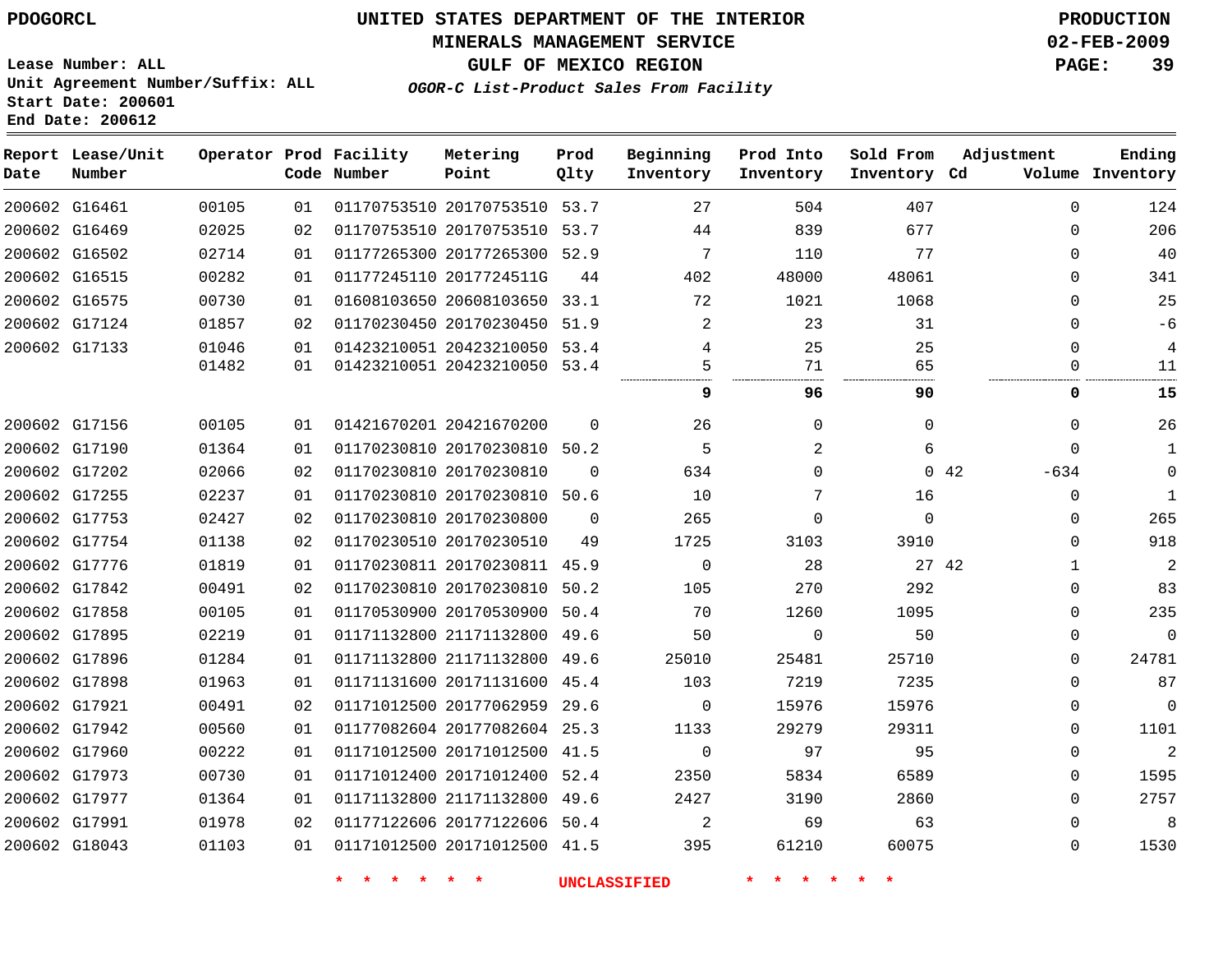## **MINERALS MANAGEMENT SERVICE 02-FEB-2009**

**GULF OF MEXICO REGION PAGE: 40**

**Lease Number: ALL Unit Agreement Number/Suffix: ALL Start Date: 200601 End Date: 200612**

**OGOR-C List-Product Sales From Facility**

| Date | Report Lease/Unit<br>Number |       |    | Operator Prod Facility<br>Code Number | Metering<br>Point            | Prod<br>Qlty | Beginning<br>Inventory | Prod Into<br>Inventory | Sold From<br>Inventory Cd | Adjustment   | Ending<br>Volume Inventory |
|------|-----------------------------|-------|----|---------------------------------------|------------------------------|--------------|------------------------|------------------------|---------------------------|--------------|----------------------------|
|      | 200602 G18105               | 02349 | 01 |                                       | 01177248150 01177248150      | 32           | 112                    | 223                    | 211                       | 0            | 124                        |
|      | 200602 G18121               | 00730 | 01 |                                       | 01170230510 20170230510      | 49           | 288                    | 367                    | 546 42                    | $-1$         | 108                        |
|      | 200602 G18208               | 01834 | 01 |                                       | 01170573602 20170573602 33.8 |              | 1230                   | 1999                   | 2198                      | 0            | 1031                       |
|      | 200602 G18863               | 01364 | 01 |                                       | 01420470030 20420470030      | $\mathbf 0$  | $\mathbf{1}$           | 0                      | 0                         | 0            | $\mathbf{1}$               |
|      | 200602 G18885               | 00048 | 01 |                                       | 01420570060 20420570060 50.6 |              | 217                    | 740                    | 267                       | 0            | 690                        |
|      | 200602 G18936               | 01046 | 01 |                                       | 01421670201 20421670200      | $\Omega$     | 11                     | 0                      | 0                         | 0            | 11                         |
|      | 200602 G18938               | 02636 | 01 |                                       | 01421670201 20421670200      | $\Omega$     | 15                     | $\Omega$               | $\Omega$                  | 0            | 15                         |
|      | 200602 G18948               | 02219 | 01 |                                       | 01170230510 20170230510      | 49           | $\mathbf 0$            | 37                     | 26                        | $\mathbf{0}$ | 11                         |
|      | 200602 G19025               | 01935 | 02 |                                       | 01423210051 20423210050 53.4 |              | 536                    | 2799                   | 2833                      | 0            | 502                        |
|      | 200602 G19030               | 01935 | 02 |                                       | 01423210051 20423210050 53.4 |              | 629                    | 3289                   | 3329                      | 0            | 589                        |
|      | 200602 G19750               | 02427 | 02 |                                       | 01171132800 21171132800 47.8 |              | 6031                   | 1370                   | 600                       | 0            | 6801                       |
|      | 200602 G19754               | 00222 | 01 |                                       | 01171132800 21171132800      | 49.6         | 133                    | 110                    | 124                       | $\mathbf{0}$ | 119                        |
|      | 200602 G19760               | 02237 | 01 |                                       | 01171132800 21171132800 49.6 |              | 17672                  | 14916                  | 16594                     | $\Omega$     | 15994                      |
|      | 200602 G19761               | 02237 | 01 |                                       | 01171132800 21171132800 49.6 |              | 2963                   | 2305                   | 2682                      | $\mathbf{0}$ | 2586                       |
|      | 200602 G19784               | 01978 | 02 |                                       | 01171012310 20171012310      | 48           | 1127                   | 5369                   | 5517                      | $\Omega$     | 979                        |
|      | 200602 G19832               | 02349 | 01 |                                       | 01177163600 20177163600      | 49           | 122                    | 4111                   | 3911                      | $\mathbf{0}$ | 322                        |
|      | 200602 G20605               | 02377 | 01 |                                       | 01423550141 20423550140 27.8 |              | 373                    | 48655                  | 48898                     | $\Omega$     | 130                        |
|      | 200602 G20616               | 01364 | 01 |                                       | 01423210051 20423210050 53.4 |              | 1                      | 17                     | 15                        | $\mathbf{0}$ | 3                          |
|      | 200602 G20655               | 00222 | 01 |                                       | 01170230510 20170230510      | 49           | 242                    | 284                    | 442                       | $\Omega$     | 84                         |
|      | 200602 G20656               | 00003 | 01 |                                       | 01422450350 20422450350      | 41.5         | 2                      | 16                     | 14                        | $\mathbf{0}$ | 4                          |
|      | 200602 G20660               | 02169 | 02 |                                       | 01170230450 20170230450 51.9 |              | 838                    | 4988                   | 5457                      | $\Omega$     | 369                        |
|      | 200602 G21058               | 01819 | 01 |                                       | 01170530900 20170530900 50.4 |              | $\mathbf{1}$           | $\mathbf 0$            | 1                         | $\mathbf{0}$ | $\Omega$                   |
|      | 200602 G21068               | 01978 | 02 |                                       | 01170530900 20170530900      | 50.4         | 294                    | 3905                   | 3469                      | $\Omega$     | 730                        |
|      | 200602 G21070               | 00560 | 01 |                                       | 01171132800 21171132800      | 49.6         | 830                    | 953                    | 908                       | $\Omega$     | 875                        |
|      | 200602 G21093               | 01586 | 02 |                                       | 01170230811 20170230811 45.9 |              | 14                     | 114                    | 120                       | $\Omega$     | 8                          |
|      | 200602 G21115               | 01364 | 01 |                                       | 01171012500 20171012500 41.5 |              | $\mathbf{1}$           | 2216                   | 2214 42                   | $-1$         | $\overline{2}$             |
|      | 200602 G21116               | 00048 | 01 |                                       | 01171132800 21171132800 49.5 |              | 2981                   | 1722                   | 2395                      | $\Omega$     | 2308                       |
|      | 200602 G21120               | 02058 | 02 |                                       | 01171012500 20171012500 42.3 |              | $\mathbf{1}$           | 77                     | 76                        | $\Omega$     | $\overline{2}$             |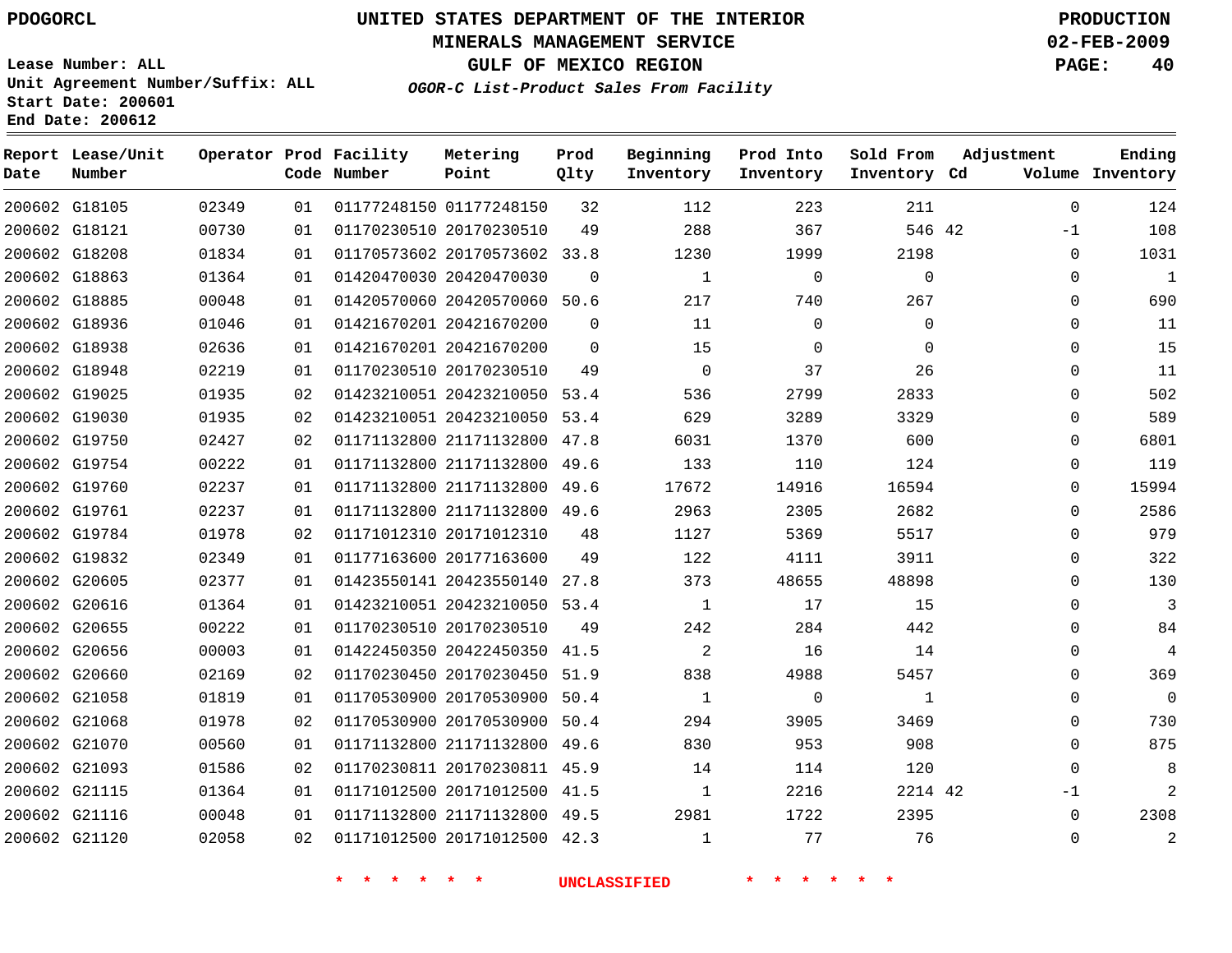## **MINERALS MANAGEMENT SERVICE 02-FEB-2009**

**GULF OF MEXICO REGION PAGE: 41**

**Lease Number: ALL Unit Agreement Number/Suffix: ALL Start Date: 200601 End Date: 200612**

**OGOR-C List-Product Sales From Facility**

| Date | Report Lease/Unit<br>Number |       |    | Operator Prod Facility<br>Code Number | Metering<br>Point            | Prod<br>Qlty | Beginning<br>Inventory | Prod Into<br>Inventory | Sold From<br>Inventory Cd | Adjustment      |              | Ending<br>Volume Inventory |
|------|-----------------------------|-------|----|---------------------------------------|------------------------------|--------------|------------------------|------------------------|---------------------------|-----------------|--------------|----------------------------|
|      | 200602 G21301               | 01046 | 01 |                                       | 01420470030 20420470030 50.3 |              | 33                     | $\Omega$               |                           | 20 42           | 1            | 14                         |
|      | 200602 G21305               | 02266 | 01 |                                       | 01423210051 20423210050 53.4 |              | 2                      | 30                     | 30                        |                 | 0            | 2                          |
|      | 200602 G21306               | 02266 | 01 |                                       | 01423210051 20423210050 53.4 |              | 4                      | 3                      | 3                         |                 | $\Omega$     | 4                          |
|      | 200602 G21322               | 02266 | 01 |                                       | 01170230450 20170230450 51.9 |              | 455                    | 4441                   | 4567                      |                 | $\Omega$     | 329                        |
|      | 200602 G21348               | 01819 | 01 |                                       | 01170230811 20170230510      | 49           | 1228                   | 2059                   | 2678                      |                 | $\Omega$     | 609                        |
|      | 200602 G21349               | 00491 | 02 |                                       | 01170230510 20170230510      | 49           | 99                     | 27                     | 119 42                    |                 | $\mathbf{1}$ | 8                          |
|      | 200602 G21356               | 00064 | 01 |                                       | 01170230810 20170230810 50.2 |              | 2                      | 3                      |                           | 5 42            | $\mathbf{1}$ | $\mathbf{1}$               |
|      | 200602 G21378               | 01819 | 01 |                                       | 01170230811 20170230811 45.9 |              | 128                    | 1440                   | 1471 42                   |                 | $-1$         | 96                         |
|      | 200602 G21381               | 01819 | 01 |                                       | 01170230811 20170230811      | $\Omega$     | 9                      | 120                    |                           | 0 <sub>09</sub> | $-121$       | 8                          |
|      | 200602 G21530               | 00078 | 01 |                                       | 01170230400 20170230400      | 53.3         | 1070                   | 4190                   | 4645 42                   |                 | $\mathbf{1}$ | 616                        |
|      | 200602 G21533               | 00078 | 01 |                                       | 01170230400 20170230400 53.3 |              | 77                     | 541                    | 539 42                    |                 | 1            | 80                         |
|      | 200602 G21534               | 00003 | 01 |                                       | 01170230811 20170230811 45.9 |              | 811                    | 6267                   | 6659                      |                 | $\mathbf{0}$ | 419                        |
|      | 200602 G21581               | 01704 | 01 |                                       | 01171132800 21171132800 49.6 |              | 5063                   | 4764                   | 5004                      |                 | $\Omega$     | 4823                       |
|      | 200602 G21585               | 02219 | 01 |                                       | 01171132800 21171132800      | 49.6         | $\mathbf 0$            | 7                      | 4                         |                 | 0            | 3                          |
|      | 200602 G21588               | 00730 | 01 |                                       | 01171131800 20171131800 44.7 |              | 41                     | $\mathbf 0$            | 16                        |                 | $\Omega$     | 25                         |
|      | 200602 G21597               | 01364 | 01 |                                       | 01171132800 21171132800      | 49.6         | 473                    | 491                    | 491                       |                 | $\Omega$     | 473                        |
|      | 200602 G21599               | 01834 | 01 |                                       | 01171132800 21171132800 49.6 |              | 12402                  | 22949                  | 18058                     |                 | $\Omega$     | 17293                      |
|      | 200602 G21614               | 01704 | 01 |                                       | 01171132000 20177072207 39.7 |              | 337                    | 686                    | 656 42                    |                 | $-4$         | 363                        |
|      | 200602 G21637               | 00730 | 01 |                                       | 01171012400 20171012400 52.4 |              | 146                    | 486                    | 499                       |                 | $\Omega$     | 133                        |
|      | 200602 G21639               | 02169 | 01 |                                       | 01171092651 20171092650      | 58.8         | $\Omega$               | 194                    | 194                       |                 | $\Omega$     | $\mathbf{0}$               |
|      | 200602 G21652               | 02268 | 01 |                                       | 01171132800 21171132800 49.6 |              | $\Omega$               | 258                    | 30 42                     |                 | $-20$        | 208                        |
|      | 200602 G21691               | 00276 | 01 |                                       | 01170513700 20170513700      | 33.2         | 3159                   | 2999                   | 2905                      |                 | $\Omega$     | 3253                       |
|      | 200602 G21700               | 00105 | 01 |                                       | 01177258044 01177258044 31.6 |              | 2277                   | 6842                   | 6591                      |                 | 0            | 2528                       |
|      | 200602 G21703               | 02349 | 01 |                                       | 01177248150 01177248150      | 32           | 720                    | 1338                   | 1296                      |                 | $\Omega$     | 762                        |
|      | 200602 G21712               | 02237 | 01 |                                       | 01170755200 20170755200 38.4 |              | 22630                  | 13057                  | 10888                     |                 | $\Omega$     | 24799                      |
|      | 200602 G22188               | 01046 | 01 |                                       | 01423210051 20423210050      | 53.4         | 69                     | 328                    | 339 42                    |                 | 1            | 59                         |
|      | 200602 G22217               | 01046 | 01 |                                       | 01423210051 20423210050 53.4 |              | 12                     | 39                     | 44                        |                 | $\Omega$     | 7                          |
|      | 200602 G22219               | 01482 | 01 |                                       | 01423210051 20423210050 53.4 |              | 37                     | 118                    | 132                       |                 | $\Omega$     | 23                         |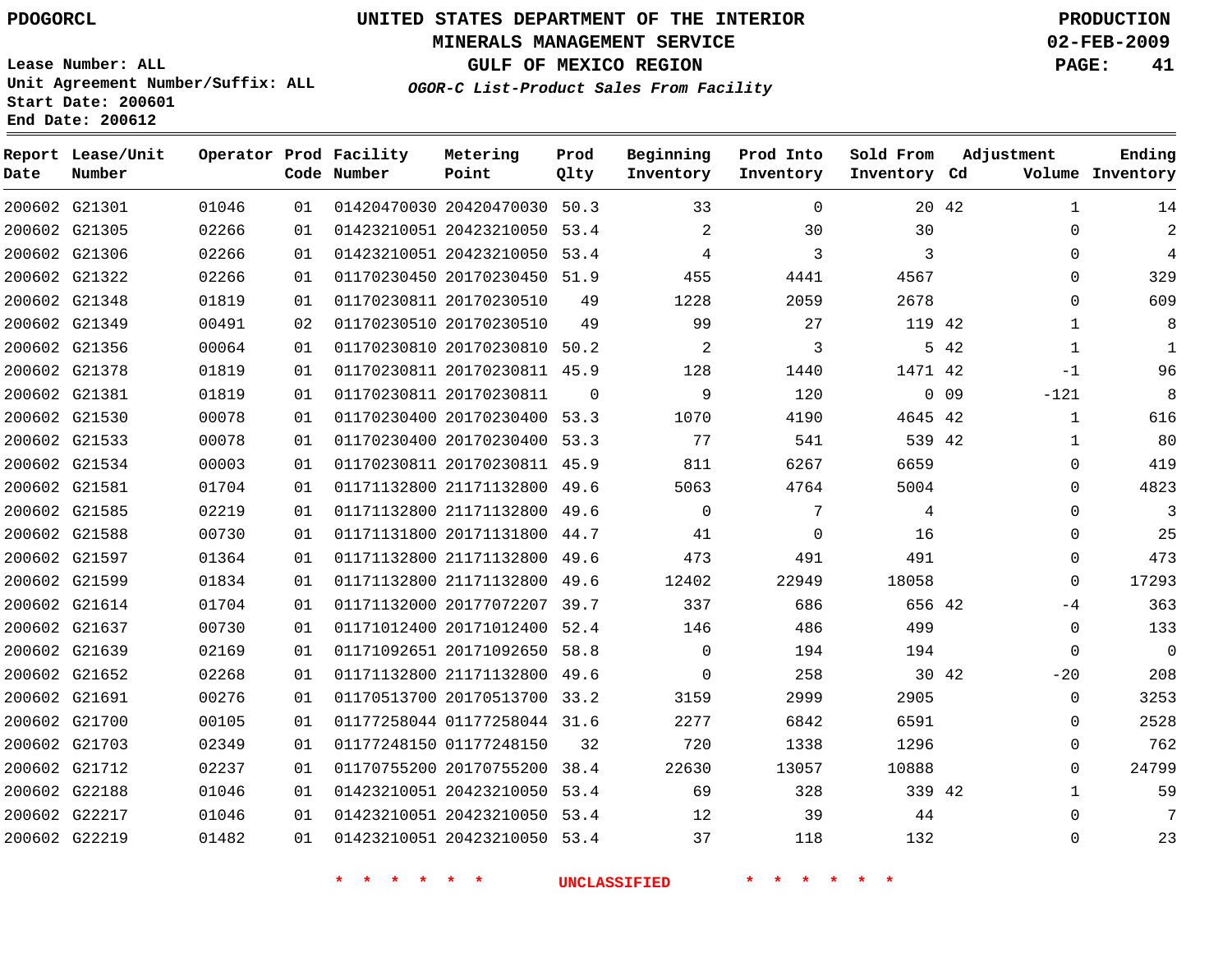## **MINERALS MANAGEMENT SERVICE 02-FEB-2009**

**GULF OF MEXICO REGION PAGE: 42**

**Lease Number: ALL Unit Agreement Number/Suffix: ALL Start Date: 200601 End Date: 200612**

**OGOR-C List-Product Sales From Facility**

| Date | Report Lease/Unit<br>Number |       |    | Operator Prod Facility<br>Code Number | Metering<br>Point            | Prod<br>Qlty | Beginning<br>Inventory | Prod Into<br>Inventory | Sold From<br>Inventory Cd | Adjustment |              | Ending<br>Volume Inventory |
|------|-----------------------------|-------|----|---------------------------------------|------------------------------|--------------|------------------------|------------------------|---------------------------|------------|--------------|----------------------------|
|      | 200602 G22236               | 02169 | 02 |                                       | 01170230450 20170230450      | 49           | 0                      | 1191                   | 1188                      |            | 0            | 3                          |
|      | 200602 G22238               | 02169 | 02 |                                       | 01170230450 20170230450 51.9 |              | 1286                   | 13841                  | 14102                     |            | $\mathbf{0}$ | 1025                       |
|      | 200602 G22246               | 02219 | 01 |                                       | 01423210051 20170230500      | 44           | 649                    | 8703                   | 7925 42                   |            | -1           | 1426                       |
|      | 200602 G22247               | 02169 | 02 |                                       | 01170230810 20170230810      | 50.6         | 129                    | 534                    | 598                       |            | $\mathbf 0$  | 65                         |
|      | 200602 G22262               | 00730 | 01 |                                       | 01170230810 20170230810      | 50.6         | 26                     | 87                     | 102 42                    |            | $-1$         | 10                         |
|      | 200602 G22501               | 00078 | 01 |                                       | 01170230400 20170230400      | 53.3         | 189                    | 2080                   | 1964 42                   |            | $\mathbf{1}$ | 306                        |
|      | 200602 G22510               | 00282 | 01 |                                       | 01170230810 20170230810      | 50.2         | 6825                   | 15131                  | 17293 42                  |            | $-1$         | 4662                       |
|      | 200602 G22539               | 00064 | 01 |                                       | 01170230810 20170230810      | 50.2         | 143                    | 202                    | 134                       |            | $\mathbf{0}$ | 211                        |
|      | 200602 G22542               | 01704 | 01 |                                       | 01170230810 20170230810 50.2 |              | 3                      | 26                     | 21                        |            | $\Omega$     | 8                          |
|      | 200602 G22543               | 01704 | 01 |                                       | 01170230811 20170230811 45.9 |              | 16                     | 0                      | 16                        |            | 0            |                            |
|      | 200602 G22544               | 02714 | 01 |                                       | 01170230811 20170230811 45.9 |              | $\Omega$               | 2                      | 2                         |            | $\Omega$     | O                          |
|      | 200602 G22546               | 01704 | 01 |                                       | 01170230811 20170230811 45.9 |              | 1                      | 28                     | 27                        |            | 0            |                            |
|      | 200602 G22548               | 01704 | 01 |                                       | 01170230810 20170230810 50.2 |              | 11                     | 51                     | 46                        |            | $\Omega$     | 16                         |
|      | 200602 G22553               | 01704 | 01 |                                       | 01170530900 20170530900 50.4 |              | 2                      | 5                      | 5                         |            | 0            | 2                          |
|      | 200602 G22588               | 01704 | 01 |                                       | 01171132000 20171132000 48.3 |              | 204                    | 324                    | 458                       |            | 0            | 70                         |
|      | 200602 G22605               | 02268 | 01 |                                       | 01171132800 21171132800      | 47.6         | 1154                   | 894                    | 999 42                    |            | $-44$        | 1005                       |
|      | 200602 G22607               | 01704 | 01 |                                       | 01170230810 20170230810      | 50.2         | 171                    | 1220                   | 1015                      |            | $\Omega$     | 376                        |
|      | 200602 G22608               | 01704 | 01 |                                       | 01170230810 20170230810      | 50.2         | 96                     | 203                    | 237                       |            | $\Omega$     | 62                         |
|      | 200602 G22613               | 02655 | 02 |                                       | 01171132800 21171132800 49.6 |              | 1587                   | 1421                   | 1535                      |            | 0            | 1473                       |
|      | 200602 G22616               | 01704 | 01 |                                       | 01171131600 20171131600 45.4 |              | 2                      | 56                     | 57                        |            | 0            | $\mathbf{1}$               |
|      | 200602 G22620               | 02268 | 01 |                                       | 01171132800 21171132800 49.6 |              | 8805                   | 8700                   | 6000 42                   |            | $-2914$      | 8591                       |
|      | 200602 G22628               | 01704 | 01 |                                       | 01171132800 21171132800 49.6 |              | 866                    | 683                    | 789                       |            | 0            | 760                        |
|      | 200602 G22643               | 01704 | 01 |                                       | 01171132000 20171132000 48.3 |              | 468                    | 2818                   | 2685                      |            | $\Omega$     | 601                        |
|      | 200602 G22648               | 02268 | 01 |                                       | 01171132800 21171132800 47.6 |              | $\mathbf 1$            | $\mathbf 0$            | $\mathbf{1}$              |            | 0            | $\mathbf 0$                |
|      | 200602 G22651               | 01834 | 01 |                                       | 01171132800 21171132800      | 40           | 84                     | 48                     |                           | 68 42      | $\mathbf 1$  | 65                         |
|      | 200602 G22667               | 01482 | 01 |                                       | 01171132000 20171132000 48.3 |              | $\overline{2}$         | $\mathbf 0$            | $\overline{2}$            |            | $\Omega$     | $\mathbf 0$                |
|      | 200602 G22670               | 01364 | 01 |                                       | 01171012400 20171012400 52.4 |              | 50                     | 62                     | 95                        |            | $\Omega$     | 17                         |
|      | 200602 G22674               | 01364 | 01 |                                       | 01171132000 20171132000 48.3 |              | 119                    | 93                     | 192                       |            | $\Omega$     | 20                         |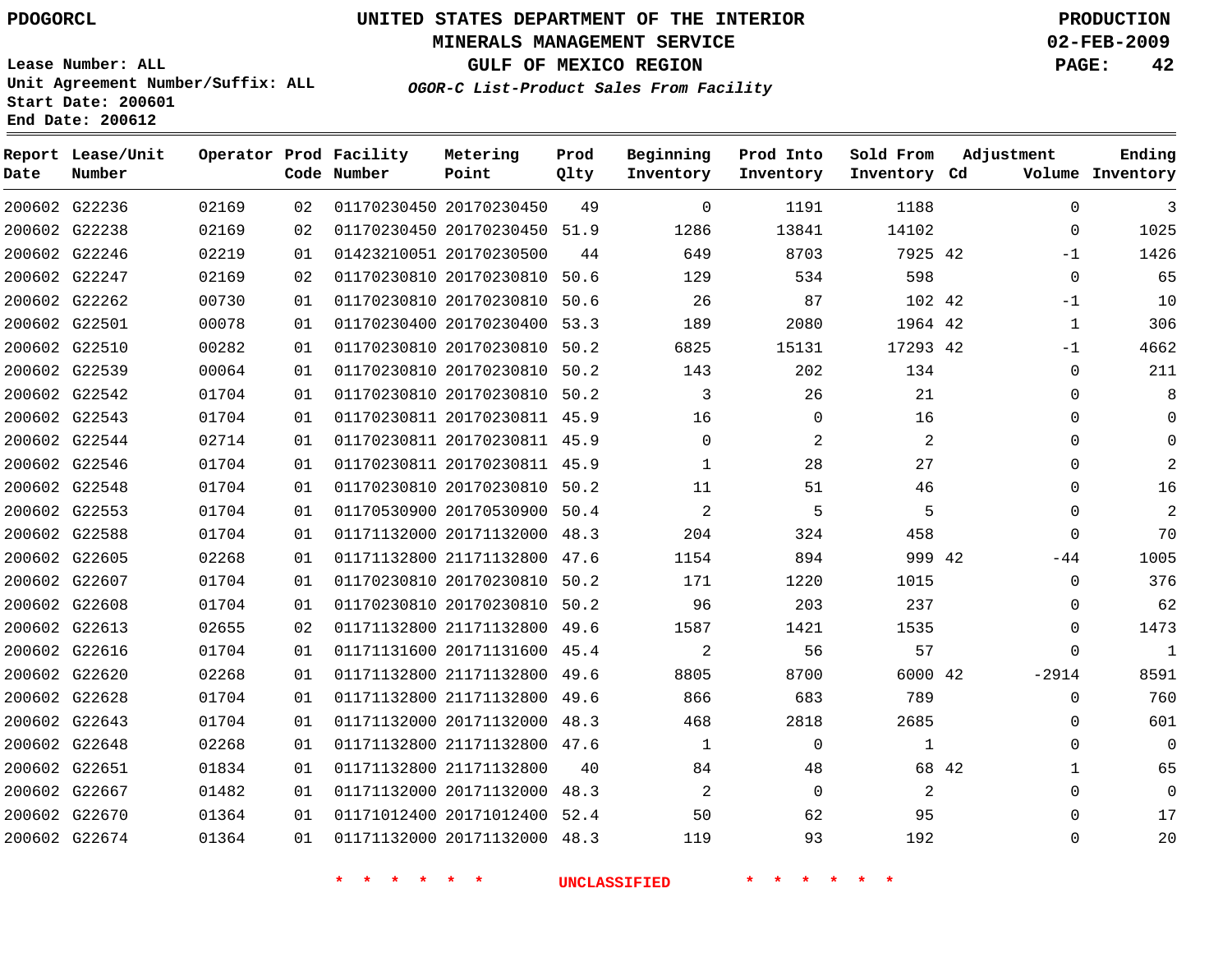#### **MINERALS MANAGEMENT SERVICE 02-FEB-2009**

**GULF OF MEXICO REGION PAGE: 43**

**Lease Number: ALL Unit Agreement Number/Suffix: ALL Start Date: 200601 End Date: 200612**

**OGOR-C List-Product Sales From Facility**

| Date | Report Lease/Unit<br>Number |       |    | Operator Prod Facility<br>Code Number | Metering<br>Point            | Prod<br>Qlty | Beginning<br>Inventory | Prod Into<br>Inventory | Sold From<br>Inventory Cd |             | Adjustment   | Ending<br>Volume Inventory |
|------|-----------------------------|-------|----|---------------------------------------|------------------------------|--------------|------------------------|------------------------|---------------------------|-------------|--------------|----------------------------|
|      | 200602 G22700               | 02268 | 01 |                                       | 01171132800 21171132800 49.6 |              | 53                     | 44                     |                           | 37 42       | $-25$        | 35                         |
|      | 200602 G22741               | 01704 | 01 |                                       | 01171012500 20171012500 41.5 |              | 5                      | 178                    | 179                       |             | $\Omega$     | $\overline{4}$             |
|      | 200602 G22765               | 00222 | 01 |                                       | 01170578150 01170578150 48.3 |              | 739                    | 846                    | 1275 32                   |             | -8           | 302                        |
|      | 200602 G22769               | 00730 | 01 |                                       | 01171012500 20171012500 41.5 |              | 11                     | 1505                   | 1478                      |             | $\mathbf{0}$ | 38                         |
|      | 200602 G22772               | 00105 | 01 |                                       | 01170513800 20170513800      | $\Omega$     | 40                     | $\Omega$               |                           | $0\quad 23$ | $-1$         | 39                         |
|      | 200602 G22792               | 00222 | 02 |                                       | 01177258041 01177258041      | 30           | 188                    | 1375                   | 1392                      |             | $\mathbf 0$  | 171                        |
|      |                             | 02714 | 01 |                                       | 01177258151 01177258151      | $\Omega$     | $\overline{0}$         | 241                    | $\Omega$                  |             | 0            | 241                        |
|      |                             |       |    |                                       |                              |              | 188                    | 1616                   | 1392                      |             | 0            | 412                        |
|      | 200602 G23125               | 01364 | 02 |                                       | 01420470030 20420470030 50.3 |              | 1204                   | $\mathbf{0}$           | 760                       |             | $\Omega$     | 444                        |
|      | 200602 G23161               | 00222 | 02 |                                       | 01423210051 20423210050 53.4 |              | $\mathbf{0}$           | 6                      |                           | 6 42        | 1            | $\mathbf{1}$               |
|      | 200602 G23166               | 02169 | 02 |                                       | 01423210051 20423210050 53.4 |              | 96                     | 774                    | 731                       |             | $\mathbf{0}$ | 139                        |
|      | 200602 G23180               | 02219 | 01 |                                       | 01423210051 20423210050 53.4 |              | 88                     | 270                    | 309 42                    |             | $-1$         | 48                         |
|      | 200602 G23191               | 00730 | 01 |                                       | 01170230810 20170230810 50.6 |              | 9                      | 49                     | 52                        |             | $\mathbf 0$  | 6                          |
|      | 200602 G23193               | 02169 | 02 |                                       | 01170230510 20170230510      | 49           | 142                    | 180                    | 269                       |             | $\mathbf{0}$ | 53                         |
|      | 200602 G23199               | 02169 | 02 |                                       | 01170230450 20170230450 51.9 |              | 1033                   | 8863                   | 9236                      |             | $\Omega$     | 660                        |
|      |                             |       | 02 |                                       | 01421670201 20421670200      | $\Omega$     | 24                     | $\mathbf 0$            | $\Omega$                  |             | $\mathbf 0$  | 24                         |
|      |                             |       |    |                                       |                              |              | 1057                   | 8863                   | 9236                      |             | 0            | 684                        |
|      | 200602 G23222               | 00222 | 02 |                                       | 01170230810 20170230810 50.6 |              | 3                      | $\mathbf 0$            | 3                         |             | $\Omega$     | $\mathbf 0$                |
|      | 200602 G23730               | 01978 | 02 |                                       | 01170230810 20170230811 45.9 |              | 615                    | 6427                   | 6612                      |             | $\Omega$     | 430                        |
|      | 200602 G23735               | 00282 | 02 |                                       | 01170230810 20170230810 52.3 |              | 605                    | 535                    | 1140                      |             | $\Omega$     | $\mathbf 0$                |
|      | 200602 G23736               | 01364 | 01 |                                       | 01170230810 20170230810 50.2 |              | 376                    | 916                    | 1010                      |             | $\Omega$     | 282                        |
|      | 200602 G23762               | 01586 | 02 |                                       | 01170230810 20170230810 50.6 |              | 1                      | 10                     | 10                        |             | $\Omega$     | $\mathbf{1}$               |
|      | 200602 G23770               | 01704 | 01 |                                       | 01170230810 20170230810      | 50.2         | 10                     | 51                     | 46                        |             | 0            | 15                         |
|      | 200602 G23819               | 00818 | 01 |                                       | 01171132800 21171132800 49.6 |              | 394                    | 436                    | 424                       |             | 0            | 406                        |
|      | 200602 G23853               | 02266 | 01 |                                       | 01171012310 20171012310      | 48           | 209                    | 778                    | 845                       |             | $\Omega$     | 142                        |
|      | 200602 G23854               | 02219 | 01 |                                       | 01171012310 20171012310      | 48           | 1                      | $\mathbf 0$            | 1                         |             | $\Omega$     | $\mathbf 0$                |
|      | 200602 G23857               | 01978 | 02 |                                       | 01171012500 20171012500      | 41.5         | 9                      | 157                    | 162                       |             | 0            | 4                          |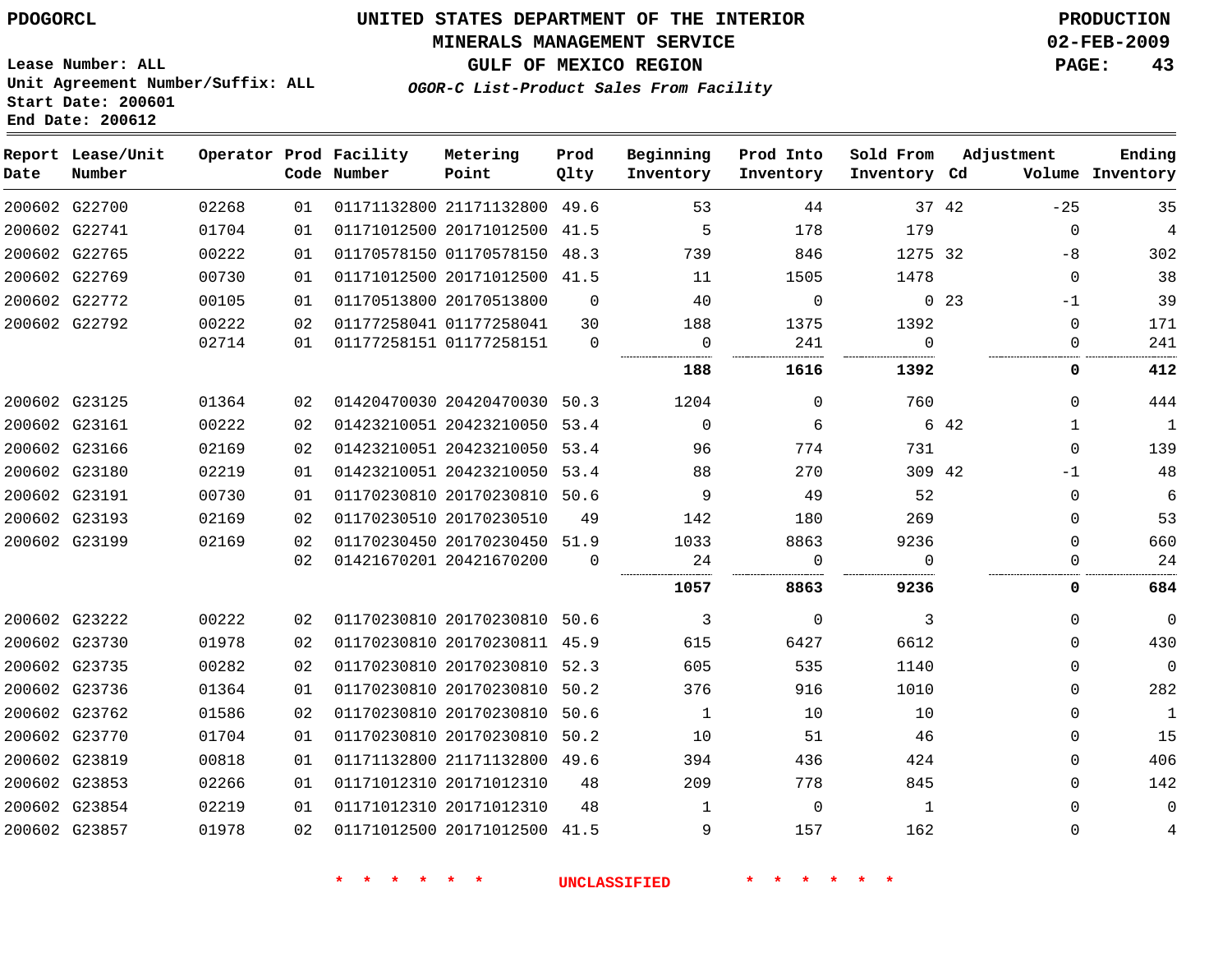#### **MINERALS MANAGEMENT SERVICE 02-FEB-2009**

**GULF OF MEXICO REGION PAGE: 44**

**Lease Number: ALL Unit Agreement Number/Suffix: ALL Start Date: 200601 End Date: 200612**

**OGOR-C List-Product Sales From Facility**

| Date   | Report Lease/Unit<br>Number |       |    | Operator Prod Facility<br>Code Number | Metering<br>Point            | Prod<br>Qlty | Beginning<br>Inventory | Prod Into<br>Inventory | Sold From<br>Inventory Cd | Adjustment   | Ending<br>Volume Inventory |
|--------|-----------------------------|-------|----|---------------------------------------|------------------------------|--------------|------------------------|------------------------|---------------------------|--------------|----------------------------|
|        | 200602 G24416               | 01364 | 01 |                                       | 01170230810 20170230810 50.2 |              | 19                     | 210                    | 164                       | $\Omega$     | 65                         |
|        | 200602 G24419               | 02370 | 02 |                                       | 01170230810 20170230810 50.6 |              | 279                    | 1379                   | 1493                      | $\Omega$     | 165                        |
|        | 200602 G24424               | 02066 | 02 |                                       | 01170230810 20170230810      | $\Omega$     | 127                    | $\mathbf 0$            | 0                         | $\Omega$     | 127                        |
|        | 200602 G24700               | 01364 | 01 |                                       | 01170230811 20170230811 45.9 |              | 84                     | 537                    | 585                       | $\Omega$     | 36                         |
|        | 200602 G24701               | 01364 | 01 |                                       | 01170230811 20170230811 45.9 |              | 8                      | 55                     | 59                        | $\Omega$     | 4                          |
|        | 200602 G24733               | 00818 | 02 |                                       | 01170530900 20170530900 50.4 |              | 19                     | $\mathbf 0$            | 19                        | 0            | $\Omega$                   |
|        | 200602 G24756               | 01704 | 01 |                                       | 01170530900 20170530900 50.4 |              | 2                      | 22                     | 20                        | $\Omega$     | $\overline{4}$             |
|        | 200602 G24873               | 00222 | 02 |                                       | 01171012400 20171012400 52.4 |              | 1481                   | 4421                   | 4693                      | $\Omega$     | 1209                       |
|        | 200602 G24889               | 02579 | 02 |                                       | 01171012500 20171012500 41.5 |              | 234                    | 22525                  | 22424                     | 0            | 335                        |
|        | 200602 G24901               | 00730 | 01 |                                       | 01171012400 20171012300 33.5 |              | $\mathbf 0$            | 95                     | 68 42                     | $-1$         | 26                         |
|        | 200602 G24922               | 02268 | 01 |                                       | 01171132800 21171132800 49.6 |              | 2500                   | 3687                   | 1933 42                   | $-1286$      | 2968                       |
|        | 200602 G24924               | 02268 | 01 |                                       | 01171132800 21171132800      | 49.6         | 4112                   | 6721                   | 5000 42                   | $-516$       | 5317                       |
|        | 200602 G25518               | 02579 | 02 |                                       | 01423210051 20423210050 53.4 |              | 147                    | 689                    | 712                       | $\Omega$     | 124                        |
|        | 200602 G25524               | 02169 | 01 |                                       | 01421670210 01421670210 42.2 |              | 1173                   | 11658                  | 11610                     | 0            | 1221                       |
|        | 200602 G25561               | 02058 | 02 |                                       | 01170230450 20170230450 51.9 |              | 1296                   | 16764                  | 16818                     | $\Omega$     | 1242                       |
|        | 200602 G25893               | 02636 | 01 |                                       | 01170230810 20170230810 50.6 |              | 23                     | 7                      | 28                        | 0            | $\overline{2}$             |
|        | 200602 G25913               | 01704 | 01 |                                       | 01170230810 20170230810 50.2 |              | 72                     | 302                    | 280                       | $\Omega$     | 94                         |
|        | 200602 G25914               | 01963 | 01 |                                       | 01170530900 20170530900      | 50           | $\Omega$               | 30                     | 24                        | $\mathbf{0}$ | 6                          |
|        | 200602 G25915               | 01704 | 01 |                                       | 01170230810 20170230810 50.2 |              | 88                     | 400                    | 365                       | 0            | 123                        |
|        | 200602 G25916               | 01963 | 01 |                                       | 01170530900 20170530900      | 50.1         | $\Omega$               | 48                     | 39                        | 0            | 9                          |
|        | 200602 G25950               | 01704 | 01 |                                       | 01170530900 20170530900 50.4 |              | 20                     | $\mathbf 0$            | 20                        | $\Omega$     | $\Omega$                   |
|        | 200602 G25965               | 01704 | 01 |                                       | 01171132800 21171132800 49.6 |              | 814                    | 765                    | 804                       | $\mathbf{0}$ | 775                        |
|        | 200602 G25986               | 01586 | 02 |                                       | 01170230811 20170230811 45.9 |              | 3                      | 34                     | 35                        | $\Omega$     | $\overline{2}$             |
|        | 200602 G26022               | 02058 | 02 |                                       | 01171012400 20171012400 52.4 |              | 3253                   | 14398                  | 13714                     | 0            | 3937                       |
|        | 200602 G26023               | 02579 | 02 |                                       | 01171012500 20171012500 41.5 |              | $\Omega$               | 8565                   | 8129                      | $\Omega$     | 436                        |
|        | 200602 G26032               | 01935 | 01 |                                       | 01171012300 20171012300 33.5 |              | 671                    | $\mathbf 0$            | 671                       | $\mathbf 0$  | $\Omega$                   |
|        | 200602 G26097               | 00078 | 01 |                                       | 01170573602 20170573602      | 34           | 11326                  | 15800                  | 18982                     | $\Omega$     | 8144                       |
| 200603 | 00016                       | 00276 | 01 |                                       | 01170513700 20170513700 33.3 |              | 2144                   | 16332                  | 17124 42                  | $\mathbf{1}$ | 1353                       |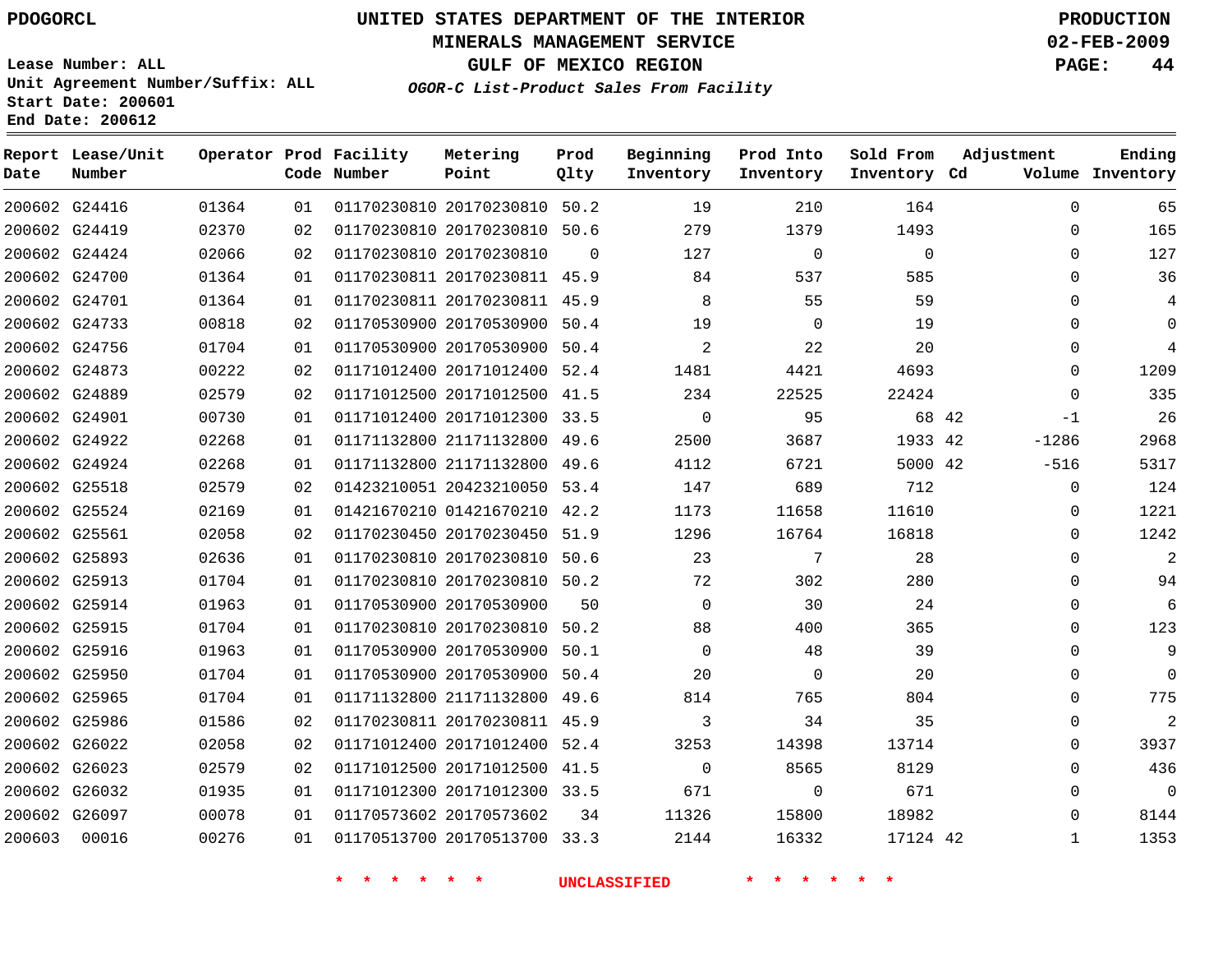## **MINERALS MANAGEMENT SERVICE 02-FEB-2009**

**GULF OF MEXICO REGION PAGE: 45**

**Lease Number: ALL Unit Agreement Number/Suffix: ALL Start Date: 200601 End Date: 200612**

**OGOR-C List-Product Sales From Facility**

| Date   | Report Lease/Unit<br>Number |       |    | Operator Prod Facility<br>Code Number | Metering<br>Point            | Prod<br>Qlty | Beginning<br>Inventory | Prod Into<br>Inventory | Sold From<br>Inventory Cd | Adjustment  | Ending<br>Volume Inventory |
|--------|-----------------------------|-------|----|---------------------------------------|------------------------------|--------------|------------------------|------------------------|---------------------------|-------------|----------------------------|
| 200603 | 00026                       | 00276 | 01 |                                       | 01170513700 20170513700 33.3 |              | 10492                  | 141203                 | 140000                    | $\mathbf 0$ | 11695                      |
| 200603 | 00033                       | 00276 | 01 |                                       | 01170513700 20170513700 33.3 |              | 1591                   | 10226                  | 10679                     | $\Omega$    | 1138                       |
| 200603 | 00049                       | 01777 | 01 |                                       | 01171012300 20171012300 38.3 |              | 4591                   | 20085                  | 18120                     | 0           | 6556                       |
| 200603 | 00050                       | 01777 | 01 |                                       | 01171012300 20171012300 38.3 |              | 5930                   | 23517                  | 21771                     | $\Omega$    | 7676                       |
| 200603 | 00051                       | 01777 | 01 |                                       | 01171012300 20171012300 38.3 |              | 6784                   | 26222                  | 24447                     | $\Omega$    | 8559                       |
| 200603 | 00052                       | 01777 | 01 |                                       | 01171012300 20171012300 38.3 |              | 1697                   | 3913                   | 4333                      | 0           | 1277                       |
| 200603 | 00073                       | 01764 | 01 |                                       | 01171092900 01171092900      | $\Omega$     | 437                    | $\mathsf{O}$           | $\mathbf 0$               | $\mathbf 0$ | 437                        |
| 200603 | 00078                       | 01777 | 01 |                                       | 01171012300 20171012300 38.4 |              | 92                     | 1119                   | 846                       | $\mathbf 0$ | 365                        |
| 200603 | 00079                       | 01834 | 01 |                                       | 01170230810 20170230810 45.4 |              | $\overline{0}$         | 76                     | 76                        | $\mathbf 0$ | $\overline{0}$             |
| 200603 | 00137                       | 00687 | 01 |                                       | 01170513700 20170513700 28.5 |              | 397                    | 3212                   | 3262 42                   | 1           | 348                        |
| 200603 | 00138                       | 00687 | 01 |                                       | 01170513700 20170513700      | 28.5         | 2139                   | 16856                  | 17171 42                  | 1           | 1825                       |
| 200603 | 00184                       | 02594 | 02 |                                       | 01170230810 20170230810 45.4 |              | $\Omega$               | 1710                   | 1710                      | $\mathbf 0$ | $\Omega$                   |
| 200603 | 00190                       | 01364 | 02 |                                       | 01170230810 20170230810      | 49           | 16                     | 53                     | 63                        | 0           | 6                          |
| 200603 | 00191                       | 01364 | 02 |                                       | 01170230810 20170230810      | 49           | 69                     | 184                    | 233                       | $\mathbf 0$ | 20                         |
| 200603 | 00253                       | 00236 | 02 |                                       | 01170230810 20170230810      | 49           | 42                     | 77                     | 110 42                    | $-1$        | 8                          |
| 200603 | 00300                       | 01834 | 01 |                                       | 01170230601 20170230600      | $\Omega$     | 70                     | $\mathbf 0$            | $\mathbf 0$               | $\mathbf 0$ | 70                         |
| 200603 | 00301                       | 01834 | 01 |                                       | 01170230601 20170230600      | $\Omega$     | 1198                   | $\mathbf 0$            | $\Omega$                  | $\mathbf 0$ | 1198                       |
| 200603 | 00317                       | 00560 | 01 |                                       | 01171012310 20171012310      | 46           | 38                     | 587                    | 580                       | $\Omega$    | 45                         |
| 200603 | 00353                       | 02266 | 01 |                                       | 01170754800 20170754800      | 33.5         | 188                    | 992                    | 930                       | $\mathbf 0$ | 250                        |
| 200603 | 00367                       | 00276 | 01 |                                       | 01170513700 20170513700 33.3 |              | 69                     | 1686                   | 1615                      | $\Omega$    | 140                        |
| 200603 | 00424                       | 00064 | 01 |                                       | 01171012400 20171012400 51.1 |              | 153                    | 1045                   | 970                       | $\mathbf 0$ | 228                        |
| 200603 | 00434                       | 02690 | 01 |                                       | 01177112605 2017711260Y 29.4 |              | 2819                   | 18332                  | 17839                     | $\mathbf 0$ | 3312                       |
| 200603 | 00436                       | 01364 | 01 |                                       | 01171012400 20171012400      | 51.1         | 14                     | $\mathbf 0$            | 14                        | $\Omega$    | $\overline{0}$             |
| 200603 | 00453                       | 02690 | 01 |                                       | 01177112605 2017711260Y 29.4 |              | $\mathbf 0$            | 2066                   | 1693                      | 0           | 373                        |
| 200603 | 00466                       | 00064 | 01 |                                       | 01171012400 20171012400      | 51.1         | 3045                   | 11200                  | 11801 42                  | $-1$        | 2443                       |
| 200603 | 00479                       | 00048 | 01 |                                       | 01171012500 20171012500      | 40.8         | 143                    | 6037                   | 6064                      | 0           | 116                        |
|        |                             | 00236 | 02 |                                       | 01171012300 20171012300 40.2 |              | 4                      | 10                     | 10 42                     | -1          | 3                          |
|        |                             |       |    |                                       |                              |              | 147                    | 6047                   | 6074                      | $-1$        | 119                        |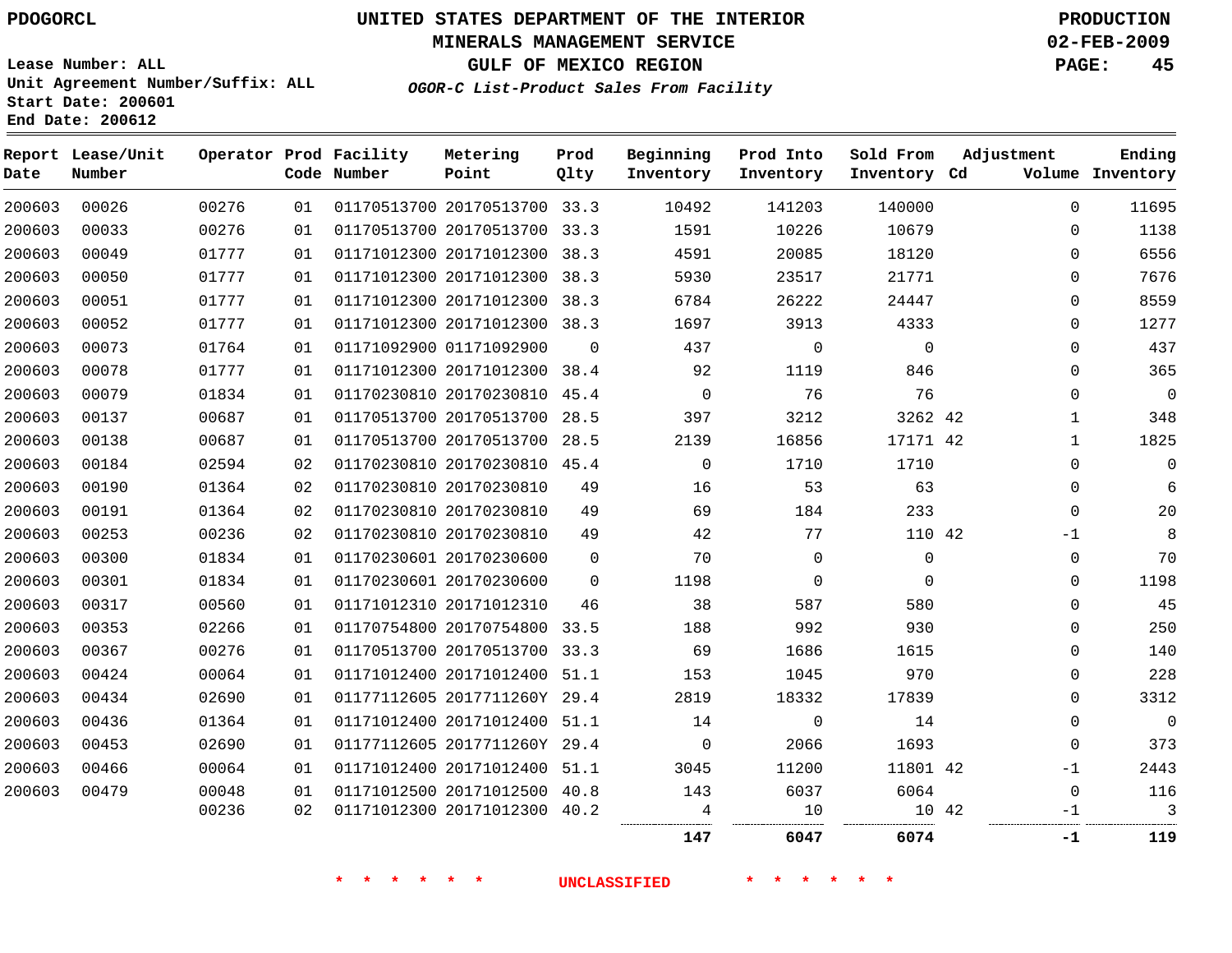#### **MINERALS MANAGEMENT SERVICE 02-FEB-2009**

**GULF OF MEXICO REGION PAGE: 46 OGOR-C List-Product Sales From Facility**

**Lease Number: ALL Unit Agreement Number/Suffix: ALL Start Date: 200601 End Date: 200612**

| Date   | Report Lease/Unit<br>Number |       |    | Operator Prod Facility<br>Code Number | Metering<br>Point            | Prod<br>Qlty | Beginning<br>Inventory | Prod Into<br>Inventory | Sold From<br>Inventory Cd | Adjustment   | Ending<br>Volume Inventory |
|--------|-----------------------------|-------|----|---------------------------------------|------------------------------|--------------|------------------------|------------------------|---------------------------|--------------|----------------------------|
| 200603 | 00487                       | 01284 | 01 |                                       | 01171132800 21171132800      | 49           | 1296                   | 2046                   | 2412                      | 0            | 930                        |
| 200603 | 00518                       | 01482 | 01 |                                       | 01170230450 20170230450 50.5 |              | 8                      | 107                    | 108                       | 0            | $7\overline{ }$            |
| 200603 | 00541                       | 01046 | 01 |                                       | 01170530900 20170530900      | 50.1         | 1014                   | 2659                   | 3387                      | 0            | 286                        |
| 200603 | 00559                       | 00687 | 01 |                                       | 01171131600 20171131600 44.8 |              | 145                    | 13406                  | 13397                     | $\Omega$     | 154                        |
| 200603 | 00560                       | 00687 | 01 |                                       | 01171131600 20171131600      | 44.8         | 16                     | 1225                   | 1228 42                   | 1            | 14                         |
| 200603 | 00577                       | 01935 | 01 |                                       | 01171012300 20171012300 38.4 |              | 22057                  | 76176                  | 73369                     | 0            | 24864                      |
| 200603 | 00593                       | 01834 | 01 |                                       | 01171012300 20171012300 38.4 |              | 16022                  | 39236                  | 36694 42                  | $\mathbf{1}$ | 18565                      |
| 200603 | 00599                       | 01764 | 01 |                                       | 01170573602 20170573602 36.1 |              | 675                    | 1040                   | 1089                      | 0            | 626                        |
| 200603 | 00605                       | 01764 | 01 |                                       | 01170573602 20170573602 36.1 |              | 2856                   | 9519                   | 6645                      | 0            | 5730                       |
| 200603 | 00691                       | 01364 | 01 |                                       | 01170754200 20170754200      | 38.4         | 755                    | 3093                   | 3143                      | 0            | 705                        |
| 200603 | 00693                       | 02266 | 01 |                                       | 01170754800 20170754800      | 33.5         | 1233                   | 4260                   | 4419                      | 0            | 1074                       |
| 200603 | 00694                       | 02266 | 01 |                                       | 01170754800 20170754800      | 33.5         | 1051                   | 6904                   | 6214                      | 0            | 1741                       |
| 200603 | 00697                       | 02266 | 01 |                                       | 01170754800 20170754800 33.5 |              | 5365                   | 18116                  | 18912                     | 0            | 4569                       |
| 200603 | 00759                       | 01046 | 01 |                                       | 01170231230 20170230810 45.6 |              | 21                     | 380                    | 377                       | 0            | 24                         |
|        |                             | 02219 | 02 |                                       | 01170231100 20170230810      | $\Omega$     | $\mathbf 0$            | $\Omega$               | $\Omega$                  | $\Omega$     | $\Omega$                   |
|        |                             |       |    |                                       |                              |              | 21                     | 380                    | 377                       | 0            | 24                         |
| 200603 | 00763                       | 02219 | 01 |                                       | 01170231100 20170230810 45.4 |              | $\mathbf 0$            | 218                    | 218                       | 0            | $\mathbf 0$                |
| 200603 | 00775                       | 01834 | 01 |                                       | 01171131600 20171131600 44.8 |              | 34                     | 3342                   | 3338                      | 0            | 38                         |
| 200603 | 00778                       | 01482 | 01 |                                       | 01171132000 20171132000      | 41           | 17                     | 1396                   | 1342                      | $\Omega$     | 71                         |
| 200603 | 00796                       | 02628 | 01 |                                       | 01177098151 01177098151 40.4 |              | 9824                   | 13041                  | 15657 42                  | -97          | 7111                       |
| 200603 | 00797                       | 01777 | 01 |                                       | 01171012300 20171012300 38.3 |              | 2947                   | 11626                  | 10778                     | 0            | 3795                       |
| 200603 | 00820                       | 00078 | 01 |                                       | 0117711260S 2017711260S      | 0            | 187                    | 0                      | $\Omega$                  | 0            | 187                        |
| 200603 | 00827                       | 00003 | 01 |                                       | 0117711260G 2017711260G 36.5 |              | 3764                   | 23125                  | 23307                     | 0            | 3582                       |
| 200603 | 00828                       | 02219 | 01 |                                       | 0117711260T 2017711260T 36.8 |              | 24                     | 1841                   | 1843 42                   | $\mathbf{1}$ | 23                         |
| 200603 | 00839                       | 00114 | 01 |                                       | 01170513800 20170513800      | $\mathbf 0$  | 847                    | $\mathbf 0$            | $\mathbf 0$               | 0            | 847                        |
| 200603 | 754304003A                  | 00078 | 01 |                                       | 01170230400 20170230400      | 31           | 10                     | 36                     | 42                        | $\Omega$     | 4                          |
|        | 200603 754305004A           | 01704 | 01 |                                       | 01171132000 20171132000      | 41           | 1478                   | 22579                  | 22829                     | 0            | 1228                       |
|        | 200603 7543890060           | 02655 | 02 |                                       | 01171012500 20171012500 40.9 |              | 2                      | 5                      | 5                         | 0            | $\sqrt{2}$                 |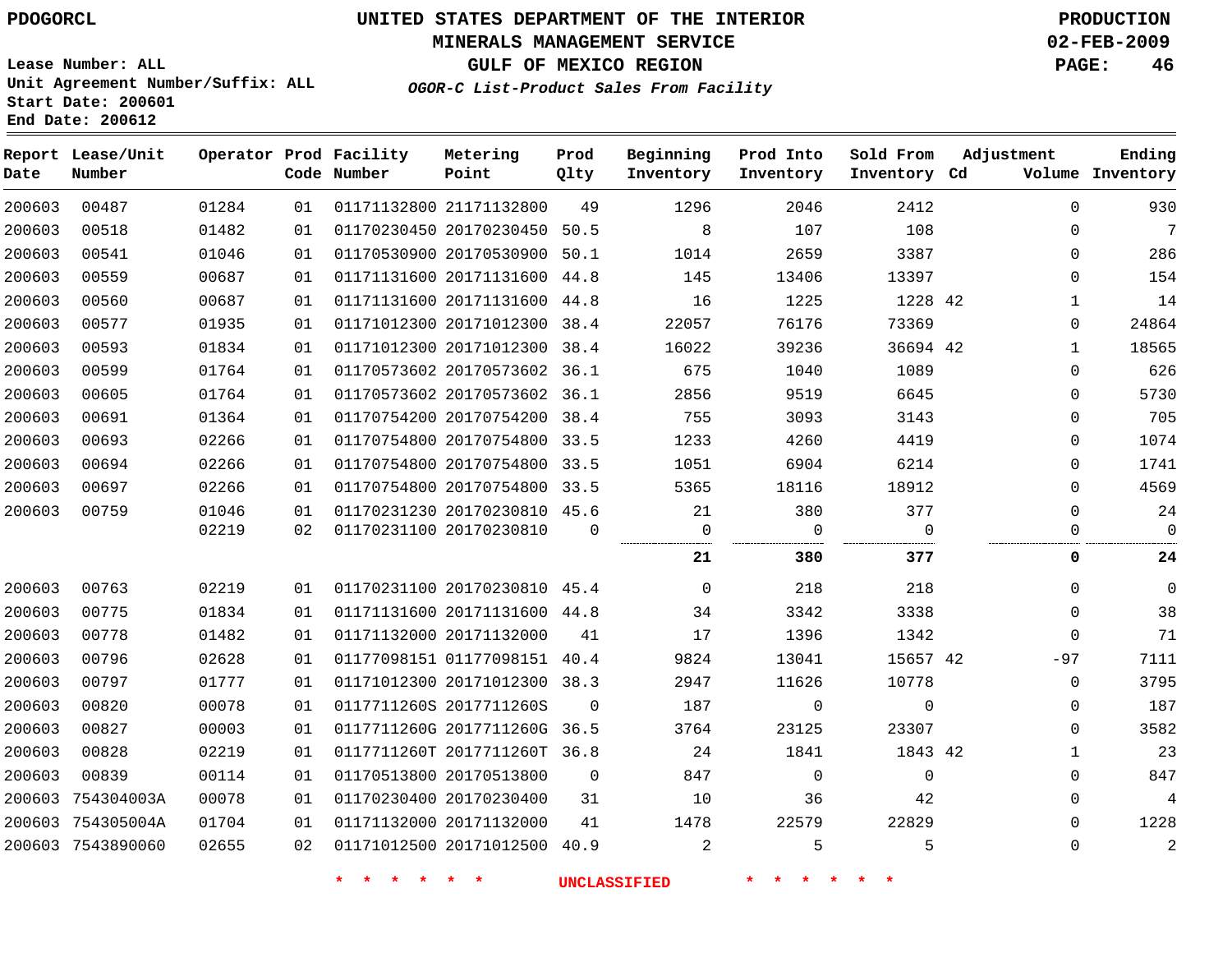#### **MINERALS MANAGEMENT SERVICE 02-FEB-2009**

**GULF OF MEXICO REGION PAGE: 47**

**Lease Number: ALL Unit Agreement Number/Suffix: ALL Start Date: 200601 End Date: 200612**

**OGOR-C List-Product Sales From Facility**

| Date | Report Lease/Unit<br>Number |       |    | Operator Prod Facility<br>Code Number | Metering<br>Point            | Prod<br>Qlty | Beginning<br>Inventory | Prod Into<br>Inventory | Sold From<br>Inventory Cd | Adjustment |              | Ending<br>Volume Inventory |
|------|-----------------------------|-------|----|---------------------------------------|------------------------------|--------------|------------------------|------------------------|---------------------------|------------|--------------|----------------------------|
|      | 200603 7543890080           | 00276 | 01 |                                       | 01170513700 20170513700 33.3 |              | 8884                   | 16572                  | 4462 42                   |            | $\mathbf{1}$ | 20995                      |
|      | 200603 7543890180           | 01764 | 01 |                                       | 01423210051 20423210050 52.1 |              | 19                     | 116                    | 118                       |            | $\Omega$     | 17                         |
|      | 200603 7543890220           | 00105 | 01 |                                       | 01608158271 01608158271 22.8 |              | $\overline{0}$         | 120                    | 120                       |            | 0            | $\Omega$                   |
|      | 200603 7543900070           | 00048 | 02 |                                       | 01423550090 20423550090 49.2 |              | 1                      | 29                     | 24                        |            | $\Omega$     | 6                          |
|      | 200603 7543900080           | 02421 | 01 |                                       | 01177245111 01177245111 38.9 |              | $\mathbf 0$            | 208                    | 208                       |            | 0            | $\Omega$                   |
|      | 200603 7543920040           | 02628 | 01 |                                       | 01423210051 20423210050 52.1 |              | 46                     | 318                    | 324                       |            | 0            | 40                         |
|      | 200603 7543930100           | 00362 | 01 |                                       | 01170230800 20170230800      | 49           | 5085                   | 8208                   | 8511                      |            | 0            | 4782                       |
|      | 200603 7543930200           | 01284 | 01 |                                       | 0117709260L 2017709260L 40.3 |              | $\Omega$               | 6058                   | 6058                      |            | 0            | $\overline{0}$             |
|      | 200603 7543930210           | 01764 | 01 |                                       | 01608165300 01608165300      | $\Omega$     | 91                     | $\overline{0}$         | $\overline{0}$            |            | 0            | 91                         |
|      | 200603 7543940080           | 00222 | 01 |                                       | 01171132800 21171132800      | 49           | 1118                   | 1342                   | 1775                      |            | $\mathbf 0$  | 685                        |
|      | 200603 754395009A           | 00730 | 01 |                                       | 01170753510 20170753510      | 49           | 537                    | 3733                   | 3496 42                   |            | 523          | 1297                       |
|      | 200603 754395019A           | 00105 | 01 |                                       | 01420390101 01420390101      | $\Omega$     | 3230                   | 327                    | $\mathbf 0$               |            | $\mathbf 0$  | 3557                       |
|      | 200603 754396015A           | 02219 | 01 |                                       | 01608103650 20608103650 31.3 |              | 389                    | 20046                  | 19979                     |            | 0            | 456                        |
|      | 200603 8910020210           | 00114 | 01 |                                       | 01170513800 20170513800      | $\Omega$     | 12162                  | $\Omega$               | $\mathbf 0$               |            | 0            | 12162                      |
|      | 200603 8910024540           | 00114 | 01 |                                       | 01170513800 20170513800      | $\Omega$     | 5353                   | $\Omega$               | $\Omega$                  |            | 0            | 5353                       |
|      | 200603 8910029310           | 02268 | 01 |                                       | 01171092900 01171092900      | $\Omega$     | 4371                   | 0                      | $\Omega$                  |            | 0            | 4371                       |
|      | 200603 8910029320           | 00276 | 01 |                                       | 01170513700 20170513700 33.3 |              | 24091                  | 117821                 | 118318                    |            | 0            | 23594                      |
|      | 200603 8910034440           | 00276 | 01 |                                       | 01170513700 20170513700 33.3 |              | 26697                  | 110900                 | 111773                    |            | 0            | 25824                      |
|      | 200603 8910063810           | 02466 | 02 |                                       | 01170230450 20170230450 50.5 |              | 671                    | 9502                   | 9541                      |            | $\Omega$     | 632                        |
|      |                             | 02475 | 02 |                                       | 01170230450 20170230450 50.5 |              | $\overline{1}$         | 9                      | 9                         |            | 0            | $\mathbf{1}$<br>           |
|      |                             |       |    |                                       |                              |              | 672                    | 9511                   | 9550                      |            | 0            | 633                        |
|      | 200603 8910066690           | 00078 | 01 |                                       | 01170573602 20170573602 33.8 |              | 1738                   | 8133                   | 4976 42                   |            | $\mathbf{1}$ | 4896                       |
|      | 200603 8910086400           | 00048 | 01 |                                       | 01171012400 20171012400      | 51           | 12                     | 48                     | 50                        |            | 0            | 10                         |
|      | 200603 8910086540           | 01284 | 01 |                                       | 01177092604 20177092604 44.4 |              | $\overline{0}$         | 2398                   | 2398                      |            | $\Omega$     | $\mathbf 0$                |
|      |                             | 01364 | 01 |                                       | 01171132000 20171132000      | 41           | 502                    | 5805                   | 5992                      |            | 0            | 315                        |
|      |                             |       |    |                                       |                              |              | 502                    | 8203                   | 8390                      |            | 0            | 315                        |
|      | 200603 8910086660           | 00056 |    | 01 01421670201 20421670200            |                              | 49           | 71                     | 656                    | 683                       |            | 0            | 44                         |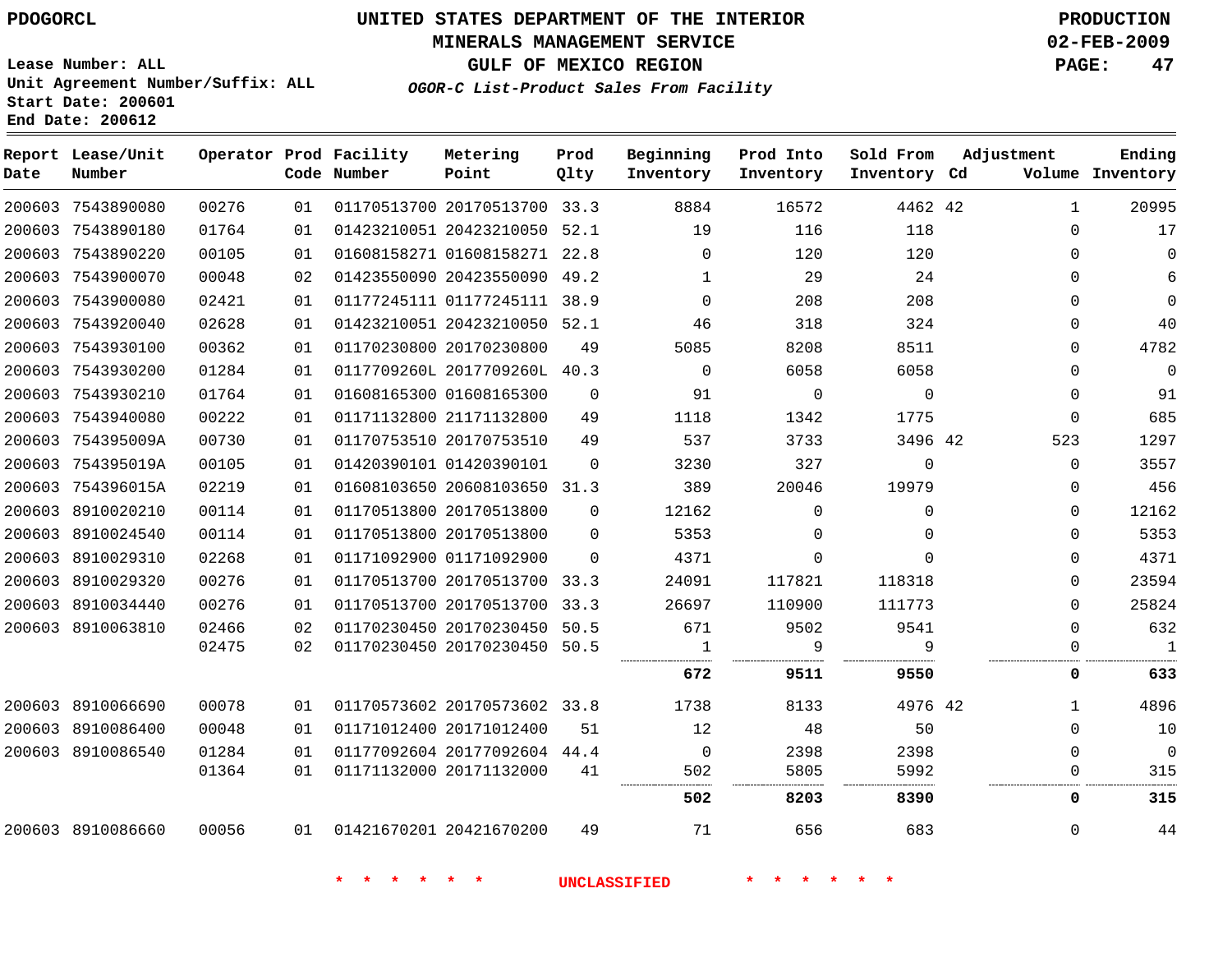#### **MINERALS MANAGEMENT SERVICE 02-FEB-2009**

**GULF OF MEXICO REGION PAGE: 48**

**Lease Number: ALL Unit Agreement Number/Suffix: ALL Start Date: 200601 End Date: 200612**

**OGOR-C List-Product Sales From Facility**

| Date | Report Lease/Unit<br>Number |       |    | Operator Prod Facility<br>Code Number | Metering<br>Point            | Prod<br>Qlty | Beginning<br>Inventory | Prod Into<br>Inventory | Sold From<br>Inventory Cd | Adjustment   | Ending<br>Volume Inventory |
|------|-----------------------------|-------|----|---------------------------------------|------------------------------|--------------|------------------------|------------------------|---------------------------|--------------|----------------------------|
|      | 200603 8910087640           | 00048 | 01 |                                       | 01171092800 21171132800      | 49           | 36                     | 75                     | 80                        | $\mathbf{0}$ | 31                         |
|      | 200603 8910087670           | 01364 | 01 |                                       | 01170754200 20170754200      | 38.4         | 37                     | 122                    | 131                       | 0            | 28                         |
|      | 200603 8910087840           | 00282 | 02 |                                       | 01177122606 20177122606 50.8 |              | 571                    | 4276                   | 4209                      | 0            | 638                        |
|      | 200603 8910088130           | 00078 | 01 |                                       | 01171132800 21171132800      | 49           | 410                    | 1012                   | 983 42                    | $\mathbf{1}$ | 440                        |
|      | 200603 8910089160           | 00276 | 01 |                                       | 01170513700 20170513700 33.3 |              | 6111                   | 4250                   | 2694 42                   | $-1$         | 7666                       |
|      | 200603 891008927AE          | 00078 | 01 |                                       | 01170230400 20170230400 53.6 |              | 170                    | 1194                   | 876 09                    | $-345$       | 143                        |
|      | 200603 891008927K           | 00078 | 01 |                                       | 01170230400 20170230400      | 31           | 148                    | 900                    | 939 42                    | $-2$         | 107                        |
|      | 200603 891008927X           | 00078 | 01 |                                       | 01170230400 20170230400      | 31           | 12                     | 936                    | 837 42                    | $\mathbf{1}$ | 112                        |
|      | 200603 8910089460           | 01834 | 01 |                                       | 01171012500 20171012500 33.6 |              | 4                      | 272                    | 271                       | 0            | 5                          |
|      | 200603 891008946C           | 01834 | 01 |                                       | 01171012500 20171012500 40.9 |              | 26                     | 1054                   | 1060                      | 0            | 20                         |
|      | 200603 8910116580           | 00276 | 01 |                                       | 01170513700 20170513700 33.3 |              | 74                     | $\mathbf 0$            | 33 42                     | 1            | 42                         |
|      | 200603 8910116740           | 00276 | 01 |                                       | 01170513700 20170513700 33.3 |              | 808                    | 0                      | 356                       | 0            | 452                        |
|      | 200603 8910116770           | 00276 | 01 |                                       | 01170513700 20170513700 33.3 |              | 7                      | $\mathbf 0$            | 3                         | $\mathbf{0}$ | $\overline{4}$             |
|      | 200603 8910116790           | 00276 | 01 |                                       | 01170513700 20170513700 33.3 |              | 5751                   | $\mathbf 0$            | 2535 42                   | $-1$         | 3215                       |
|      | 200603 8910116800           | 00276 | 01 |                                       | 01170513700 20170513700 33.3 |              | 7784                   | $\mathbf 0$            | 3432                      | $\mathbf{0}$ | 4352                       |
|      | 200603 891011687A           | 02266 | 01 |                                       | 01170754800 20170754800 33.5 |              | 259                    | 1003                   | 1009                      | 0            | 253                        |
|      | 200603 891011687C           | 02266 | 01 |                                       | 01170754800 20170754800 33.5 |              | 54                     | 765                    | 626                       | $\Omega$     | 193                        |
|      | 200603 891011687D           | 02266 | 01 |                                       | 01170754800 20170754800 33.5 |              | 192                    | 1228                   | 1110                      | $\Omega$     | 310                        |
|      | 200603 8910117340           | 02266 | 01 |                                       | 01170754800 20170754800 33.5 |              | $\Omega$               | 258                    | 193                       | $\Omega$     | 65                         |
|      | 200603 8910123210           | 00687 | 01 |                                       | 0117709260A 2017709260A 33.5 |              | 44                     | 2215                   | 2206                      | $\Omega$     | 53                         |
|      | 200603 8910123250           | 00687 | 01 |                                       | 0117709260A 2017709260A 33.5 |              | 77                     | 2502                   | 2518 42                   | $-1$         | 60                         |
|      | 200603 8910123350           | 02608 | 01 |                                       | 01171012500 20171012500 40.9 |              | 107                    | 5542                   | 5542                      | $\mathbf{0}$ | 107                        |
|      | 200603 8910123380           | 00048 | 01 |                                       | 01171132800 21171132800      | 49           | 5                      | 6                      | 8                         | $\Omega$     | 3                          |
|      | 200603 8910123390           | 00048 | 01 |                                       | 01171131800 20171131800      | $\Omega$     | 1555                   | 738                    | $\Omega$                  | $\Omega$     | 2293                       |
|      | 200603 8910169300           | 00491 | 02 |                                       | 01170230810 20170230810      | 49           | 68                     | 86                     | 144 42                    | $-1$         | 9                          |
|      | 200603 8910202350           | 00276 | 01 |                                       | 01170513700 20170513700      | 33.3         | 26688                  | $\mathbf 0$            | 872                       | $\mathbf 0$  | 25816                      |
|      | 200603 8910202430           | 00276 | 01 |                                       | 01170513700 20170513700 33.3 |              | 502                    | 1653                   | 1662                      | $\Omega$     | 493                        |
|      | 200603 8910202520           | 01482 | 01 |                                       | 01171132800 21171132800 49.6 |              | 40                     | 43                     | 60                        | $\Omega$     | 23                         |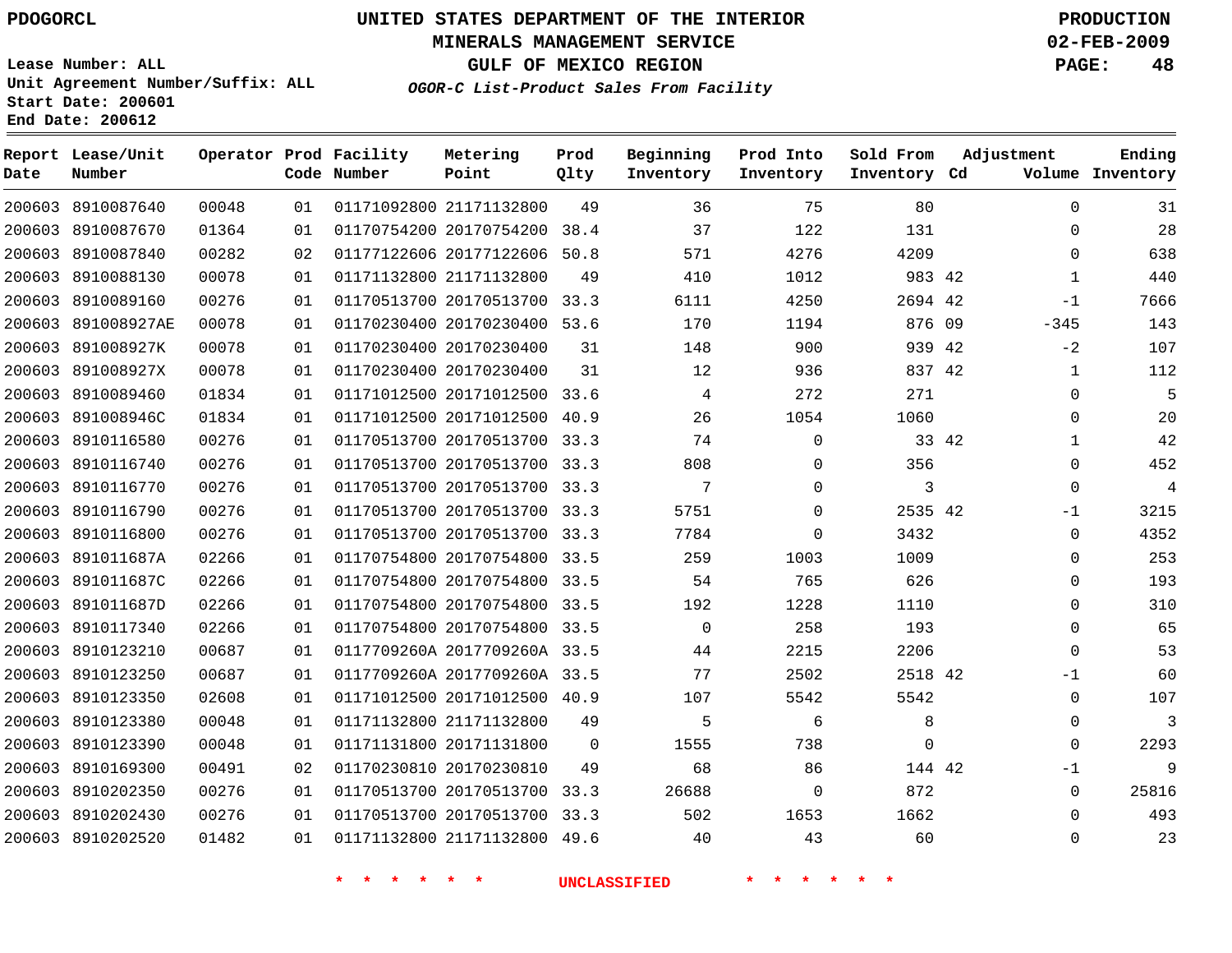#### **MINERALS MANAGEMENT SERVICE 02-FEB-2009**

**GULF OF MEXICO REGION PAGE: 49**

**Lease Number: ALL Unit Agreement Number/Suffix: ALL Start Date: 200601 End Date: 200612**

**OGOR-C List-Product Sales From Facility**

| Date | Report Lease/Unit<br>Number |       |    | Operator Prod Facility<br>Code Number | Metering<br>Point            | Prod<br>Qlty | Beginning<br>Inventory | Prod Into<br>Inventory | Sold From<br>Inventory Cd | Adjustment    | Ending<br>Volume Inventory |
|------|-----------------------------|-------|----|---------------------------------------|------------------------------|--------------|------------------------|------------------------|---------------------------|---------------|----------------------------|
|      | 200603 8910202550           | 00105 | 01 |                                       | 01170230810 20170230810      | 49.5         | 13                     | 1153                   | 1049                      | $\mathbf{0}$  | 117                        |
|      | 200603 8910202560           | 00276 | 01 |                                       | 01170513700 20170513700 33.3 |              | 4319                   | 28260                  | 28409                     | 0             | 4170                       |
|      | 200603 G00932               | 01376 | 01 |                                       | 01170231100 20170230810      | 49           | $\Omega$               | 44                     | 39                        | $\Omega$      | 5                          |
|      | 200603 G00935               | 02852 | 02 |                                       | 01171131600 20171131600      | 44.8         | 118                    | 12323                  | 12300 42                  | 1             | 142                        |
|      | 200603 G00971               | 00105 | 01 |                                       | 01171132000 20171132000      | 41           | 34                     | 309                    | 326                       | $\Omega$      | 17                         |
|      | 200603 G00974               | 00105 | 01 |                                       | 01171132000 20171132000      | 41           | $\Omega$               | 199                    | 199                       | $\Omega$      | $\Omega$                   |
|      | 200603 G00985               | 00687 | 01 |                                       | 0117709260A 2017709260A 33.5 |              | 261                    | 11016                  | 11013                     | 0             | 264                        |
|      | 200603 G00989               | 00003 | 01 |                                       | 01171012400 20171012400      | 0            | 1022                   | 0                      | 0                         | 0             | 1022                       |
|      | 200603 G01025               | 02219 | 01 |                                       | 01177122600 20177122600      | $\Omega$     | 200                    | $\Omega$               | $\Omega$                  | $\Omega$      | 200                        |
|      | 200603 G01027               | 00282 | 01 |                                       | 01177122606 20177122606 50.8 |              | 300                    | 444                    | 409 42                    | 1             | 336                        |
|      | 200603 G01031               | 02636 | 01 |                                       | 01177122607 20177122607 38.8 |              | $\Omega$               | 514                    | 514                       | $\Omega$      | $\Omega$                   |
|      | 200603 G01072               | 00105 | 01 |                                       | 01170513800 20170513800      | $\mathbf 0$  | 24                     | $\mathbf 0$            | 0                         | 0             | 24                         |
|      | 200603 G01083               | 00276 | 01 |                                       | 01170513700 20170513700 33.3 |              | 4603                   | 405                    | 2029 42                   | $-1$          | 2978                       |
|      | 200603 G01090               | 00276 | 01 |                                       | 01170513700 20170513700      | 33.3         | 23917                  | 16688                  | 10545 42                  | $-1$          | 30059                      |
|      | 200603 G01091               | 00276 | 01 |                                       | 01170513700 20170513700 33.3 |              | 1655                   | 0                      | 730                       | 0             | 925                        |
|      | 200603 G01092               | 00276 | 01 |                                       | 01170513700 20170513700      | 33.3         | 221                    | 0                      |                           | 97 42<br>$-1$ | 123                        |
|      | 200603 G01096               | 00276 | 01 |                                       | 01170513700 20170513700 33.3 |              | 3925                   | 1057                   | 1731                      | 0             | 3251                       |
|      | 200603 G01127               | 02630 | 01 |                                       | 01171132000 20171132000 48.3 |              | 0                      | 1758                   | 1758                      | 0             | $\Omega$                   |
|      | 200603 G01153               | 01834 | 01 |                                       | 01171132800 21171132800      | 40           | 285                    | 1007                   | 933 42                    | 1             | 360                        |
|      | 200603 G01172               | 00282 | 01 |                                       | 01177062605 20177062605      | $\Omega$     | 185                    | $\mathbf 0$            | 0                         | $\Omega$      | 185                        |
|      | 200603 G01181               | 00048 | 01 |                                       | 01177072200 20177072200      | $\Omega$     | 71                     | 0                      | $\Omega$                  | $\Omega$      | 71                         |
|      | 200603 G01194               | 00105 | 01 |                                       | 01177072601 20177072601 39.1 |              | $\mathbf 0$            | 12499                  | 12499                     | $\Omega$      | $\Omega$                   |
|      | 200603 G01196               | 00078 | 01 |                                       | 01171132800 21171132800      | 49           | 215                    | 262                    | 345 42                    | 1             | 133                        |
|      | 200603 G01220               | 00105 | 01 |                                       | 01177092600 20177092600      | 42.2         | 463                    | 12501                  | 12267                     | 0             | 697                        |
|      | 200603 G01228               | 00003 | 01 |                                       | 0117711260G 2017711260G 36.5 |              | 197                    | 1932                   | 1830                      | $\Omega$      | 299                        |
|      | 200603 G01230               | 00003 | 01 |                                       | 0117711260G 2017711260G 36.5 |              | 1                      | 0                      | 1                         | 0             | 0                          |
|      | 200603 G01249               | 00491 | 02 |                                       | 01171012500 20171012500 40.9 |              | 0                      | 3                      | 3                         | $\Omega$      | $\Omega$                   |
|      | 200603 G01261               | 01284 | 01 |                                       | 01171012500 20171012500 40.9 |              | 4                      | 17                     | 17                        | $\Omega$      | 4                          |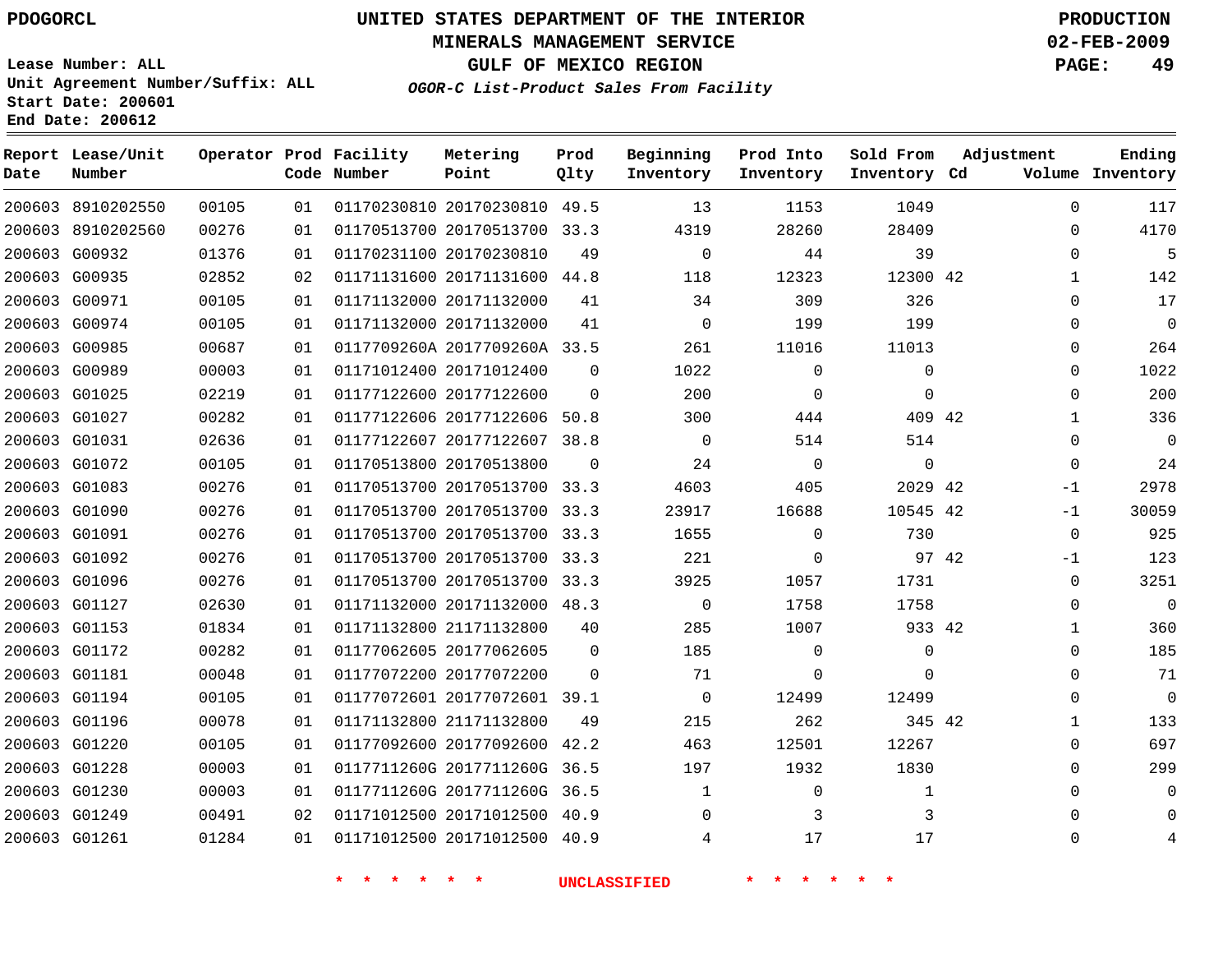## **MINERALS MANAGEMENT SERVICE 02-FEB-2009**

**GULF OF MEXICO REGION PAGE: 50**

**Lease Number: ALL Unit Agreement Number/Suffix: ALL Start Date: 200601 End Date: 200612**

**OGOR-C List-Product Sales From Facility**

| Date | Report Lease/Unit<br>Number |       |    | Operator Prod Facility<br>Code Number | Metering<br>Point            | Prod<br>Qlty | Beginning<br>Inventory | Prod Into<br>Inventory | Sold From<br>Inventory Cd | Adjustment   | Ending<br>Volume Inventory |
|------|-----------------------------|-------|----|---------------------------------------|------------------------------|--------------|------------------------|------------------------|---------------------------|--------------|----------------------------|
|      | 200603 G01269               | 01284 | 01 |                                       | 01171012500 20171012500 40.9 |              | 15                     | 1065                   | 1063                      | $\Omega$     | 17                         |
|      | 200603 G01351               | 00078 | 01 |                                       | 01170230400 20170230400      | 31           | 162                    | 1068                   | 1103 42                   | $\mathbf{1}$ | 128                        |
|      | 200603 G01441               | 00048 | 01 |                                       | 01177112701 01177112701      | $\mathbf 0$  | 1157                   | $\mathbf 0$            | $\mathbf 0$               | $\mathbf 0$  | 1157                       |
|      | 200603 G01447               | 00276 | 01 |                                       | 01170513700 20170513700 33.3 |              | 4643                   | 43401                  | 44450 42                  | $\mathbf{1}$ | 3595                       |
|      | 200603 G01477               | 00236 | 02 |                                       | 01170230810 20170230810      | 49           | 88                     | 503                    | 537                       | $\Omega$     | 54                         |
|      | 200603 G01497               | 00114 | 01 |                                       | 01170513800 20170513800      | $\mathbf 0$  | 3445                   | 0                      | 0                         | 0            | 3445                       |
|      | 200603 G01498               | 00114 | 01 |                                       | 01170513800 20170513800      | $\Omega$     | 1044                   | $\mathbf 0$            | $\Omega$                  | 0            | 1044                       |
|      | 200603 G01528               | 02219 | 01 |                                       | 0117711260T 2017711260T 36.1 |              | 184                    | 14857                  | 14855                     | 0            | 186                        |
|      | 200603 G01529               | 02636 | 01 |                                       | 01177122607 20177122607 38.8 |              | $\Omega$               | 79                     | 79                        | $\Omega$     | $\mathbf 0$                |
|      | 200603 G01569               | 02266 | 01 |                                       | 01171012500 20171012500 40.9 |              | 19                     | 1350                   | 1343                      | 0            | 26                         |
|      | 200603 G01580               | 00114 | 01 |                                       | 01170513800 20170513800      | $\Omega$     | 1                      | $\mathbf 0$            | $\Omega$                  | 0            | $\mathbf{1}$               |
|      | 200603 G01619               | 00276 | 01 |                                       | 01170513700 20170513700 33.3 |              | 20786                  | $\mathbf 0$            | 10762                     | $\Omega$     | 10024                      |
|      | 200603 G01620               | 00276 | 01 |                                       | 01170513700 20170513700 33.3 |              | 4780                   | $\Omega$               | 2475                      | $\Omega$     | 2305                       |
|      | 200603 G01676               | 02237 | 01 |                                       | 01170755200 20170755200 39.6 |              | 20498                  | 11078                  | 10113                     | 0            | 21463                      |
|      | 200603 G01677               | 02237 | 01 |                                       | 01170755200 20170755200 39.6 |              | 3975                   | $\mathbf 0$            | 1276                      | $\Omega$     | 2699                       |
|      | 200603 G01754               | 00003 | 01 |                                       | 01423210051 20423210050 52.1 |              | 32                     | 210                    | 209                       | $\Omega$     | 33                         |
|      | 200603 G01757               | 00003 | 01 |                                       | 01423210051 20423210050 52.1 |              | 111                    | 784                    | 775                       | $\mathbf 0$  | 120                        |
|      | 200603 G01812               | 02759 | 01 |                                       | 01422450350 20422450350 41.5 |              | 7                      | 37                     | 36                        | $\mathbf 0$  | 8                          |
|      | 200603 G01860               | 00114 | 01 |                                       | 01170231110 20170231110 43.1 |              | 20658                  | 11318                  | 19948 42                  | $-1$         | 12027                      |
|      | 200603 G01865               | 00078 | 01 |                                       | 01171012500 20171012500 40.9 |              | 131                    | 6185                   | 6195                      | $\Omega$     | 121                        |
|      | 200603 G01880               | 00105 | 01 |                                       | 01171132000 20171132000      | 41           | 113                    | 1953                   | 1960                      | $\mathbf 0$  | 106                        |
|      | 200603 G01898               | 01364 | 01 |                                       | 01171012500 20171012500      | 40.9         | 81                     | 2997                   | 3020                      | $\mathbf 0$  | 58                         |
|      | 200603 G01953               | 00105 | 01 |                                       | 01170230811 20170230811 45.5 |              | 58                     | 775                    | 786                       | $\mathbf 0$  | 47                         |
|      | 200603 G01972               | 01046 | 01 |                                       | 01170230810 20170230810 46.8 |              | 448                    | 313                    | 312                       | $\Omega$     | 449                        |
|      | 200603 G01997               | 01071 | 02 |                                       | 01177008090 01177008090      | 57           | 695                    | 38                     | 38                        | 0            | 695                        |
|      | 200603 G01998               | 00048 | 01 |                                       | 01170230810 20170230810      | 49           | 3                      | 63                     | 62                        | $\mathbf 0$  | 4                          |
|      | 200603 G02006               | 00491 | 02 |                                       | 01170530900 20170530900      | 50.1         | 36                     | 39                     | 71                        | $\Omega$     |                            |
|      | 200603 G02021               | 01482 | 01 |                                       | 01170230811 20170230811 45.6 |              | 59                     | 895                    | 899                       | $\Omega$     | 55                         |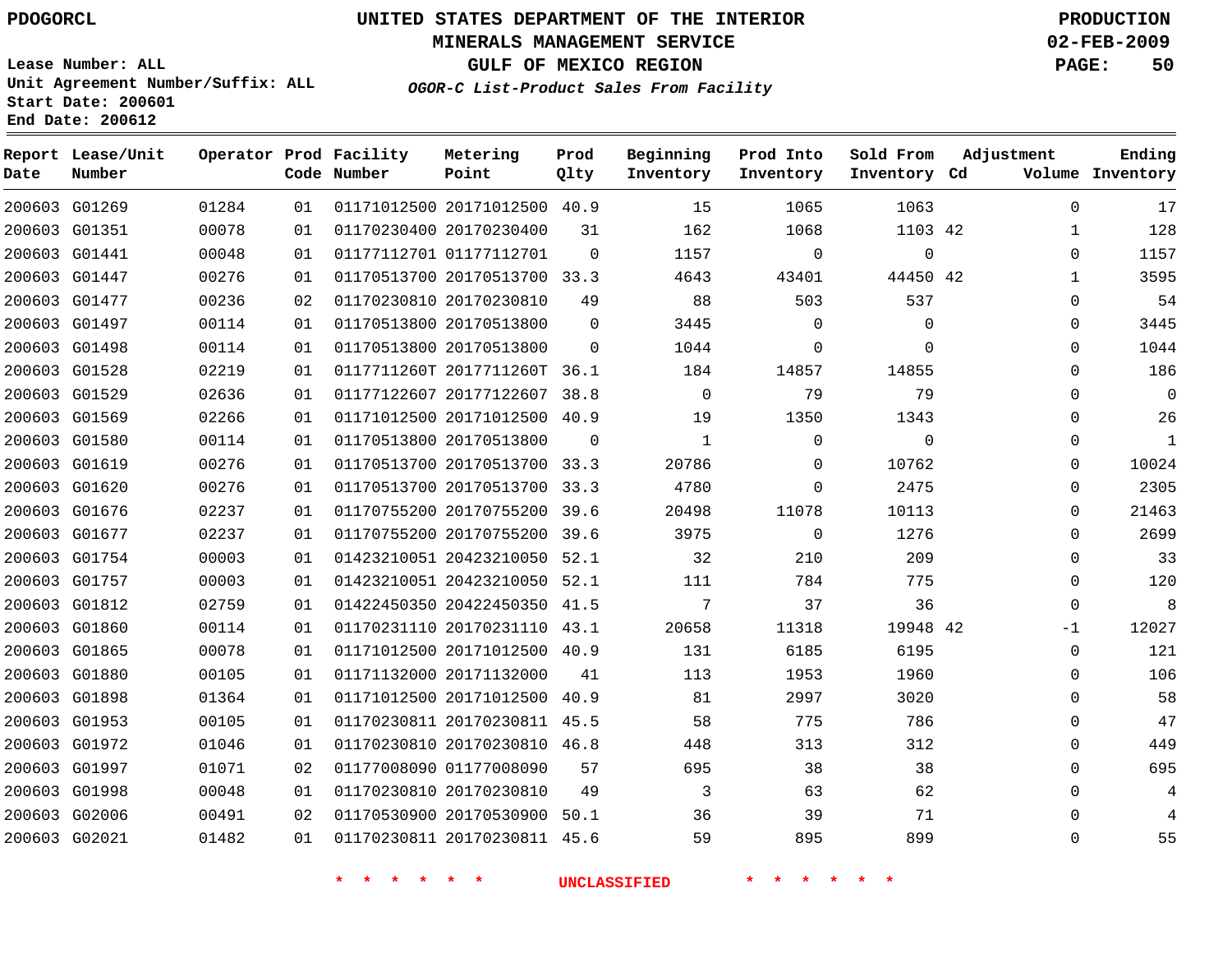## **MINERALS MANAGEMENT SERVICE 02-FEB-2009**

**GULF OF MEXICO REGION PAGE: 51**

**Lease Number: ALL Unit Agreement Number/Suffix: ALL Start Date: 200601 End Date: 200612**

**OGOR-C List-Product Sales From Facility**

| Date | Report Lease/Unit<br>Number |       |    | Operator Prod Facility<br>Code Number | Metering<br>Point            | Prod<br>Qlty | Beginning<br>Inventory | Prod Into<br>Inventory | Sold From<br>Inventory Cd | Adjustment   | Ending<br>Volume Inventory |
|------|-----------------------------|-------|----|---------------------------------------|------------------------------|--------------|------------------------|------------------------|---------------------------|--------------|----------------------------|
|      | 200603 G02024               | 00048 | 01 |                                       | 01170230811 20170230811 45.6 |              | 127                    | 643                    | 731                       | 0            | 39                         |
|      | 200603 G02045               | 00105 | 01 |                                       | 01170530900 20170530900      | 50           | $\mathbf 0$            | 129                    | 115                       | 0            | 14                         |
|      | 200603 G02062               | 00231 | 01 |                                       | 0117704220A 2017704220A 46.6 |              | $\Omega$               | 1923                   | 1923                      | 0            | $\Omega$                   |
|      | 200603 G02082               | 01834 | 01 |                                       | 01171132800 21171132800      | 40           | 1402                   | 2823                   | 3039                      | $\Omega$     | 1186                       |
|      | 200603 G02110               | 02759 | 01 |                                       | 01171012400 20171012400 51.1 |              | 24                     | 56                     | 68                        | $\Omega$     | 12                         |
|      | 200603 G02127               | 01364 | 02 |                                       | 01170230810 20170230810      | 49           | 29                     | 83                     | 103                       | 0            | 9                          |
|      | 200603 G02224               | 01482 | 01 |                                       | 01170230811 20170230811      | $\Omega$     | 3                      | $\Omega$               | $\Omega$                  | $\Omega$     | 3                          |
|      | 200603 G02267               | 00078 | 01 |                                       | 01171132000 20171132000      | $\Omega$     | $\mathbf{1}$           | $\mathbf 0$            | $\Omega$                  | $\mathbf 0$  | $\mathbf{1}$               |
|      | 200603 G02280               | 01764 | 01 |                                       | 01177082604 20177082604 26.6 |              | 672                    | 64775                  | 64861                     | $\Omega$     | 586                        |
|      | 200603 G02281               | 01764 | 01 |                                       | 01177082604 20177082604 26.6 |              | 99                     | 11403                  | 11399                     | $\mathbf 0$  | 103                        |
|      | 200603 G02300               | 01482 | 01 |                                       | 01171132800 21171132800 49.6 |              | 74                     | $\Omega$               | 53                        | $\Omega$     | 21                         |
|      | 200603 G02353               | 01284 | 01 |                                       | 01170230450 20170230450      | 50.5         | 469                    | 7492                   | 7463                      | $\Omega$     | 498                        |
|      | 200603 G02354               | 01284 | 01 |                                       | 01170230450 20170230450 50.5 |              | 40                     | 690                    | 685                       | $\Omega$     | 45                         |
|      | 200603 G02357               | 02200 | 01 |                                       | 01170230450 20170230450 50.5 |              | 0                      | 35                     | 35                        | 0            | $\Omega$                   |
|      | 200603 G02391               | 01284 | 01 |                                       | 0142709015A 2042709015A 44.3 |              | 0                      | 2187                   | 2187                      | 0            | $\Omega$                   |
|      | 200603 G02404               | 01046 | 01 |                                       | 01170230810 20170230810      | 49           | 1109                   | 3169                   | 3938                      | 0            | 340                        |
|      | 200603 G02414               | 02451 | 01 |                                       | 01170230810 20170230810 49.5 |              | 57                     | 266                    | 296                       | 0            | 27                         |
|      | 200603 G02423               | 00048 | 01 |                                       | 01170230810 20170230810      | 49           | 9                      | 24                     | 30                        | $\mathbf 0$  | 3                          |
|      | 200603 G02428               | 00105 | 01 |                                       | 01170230810 20170230810      | 49           | 32                     | 89                     | 111                       | 0            | 10                         |
|      | 200603 G02433               | 00491 | 02 |                                       | 01170230810 20170230810      | 49           | 45                     | 311                    | 322 42                    | $-1$         | 33                         |
|      | 200603 G02434               | 02219 | 02 |                                       | 01170230810 20170230810 49.6 |              | 27                     | 280                    | 278 42                    | $-1$         | 28                         |
|      | 200603 G02436               | 02628 | 02 |                                       | 01170230811 20170230811 45.6 |              | 837                    | 8353                   | 8682                      | $\mathbf 0$  | 508                        |
|      | 200603 G02439               | 00231 | 01 |                                       | 01171132000 20171132000      | 41           | $\Omega$               | 389                    | 389                       | 0            | $\Omega$                   |
|      | 200603 G02549               | 00222 | 01 |                                       | 01171132800 21171132800      | 49           | 7                      | 52                     | 42 32                     | $-1$         | 16                         |
|      | 200603 G02551               | 00491 | 02 |                                       | 01170230811 20170230811 45.6 |              | 4                      | 73                     | 73                        | 0            | 4                          |
|      | 200603 G02592               | 00048 | 01 |                                       | 01171012400 20171012400 39.1 |              | $\Omega$               | 11786                  | 11786                     | $\mathbf 0$  | $\Omega$                   |
|      | 200603 G02596               | 01482 | 01 |                                       | 01171132800 21171132800 49.6 |              | 46                     | 236                    | 204 42                    | $\mathbf{1}$ | 79                         |
|      | 200603 G02628               | 02481 | 01 |                                       | 01171012500 20171012500 40.9 |              | 77                     | 3582                   | 3589 42                   | $-1$         | 69                         |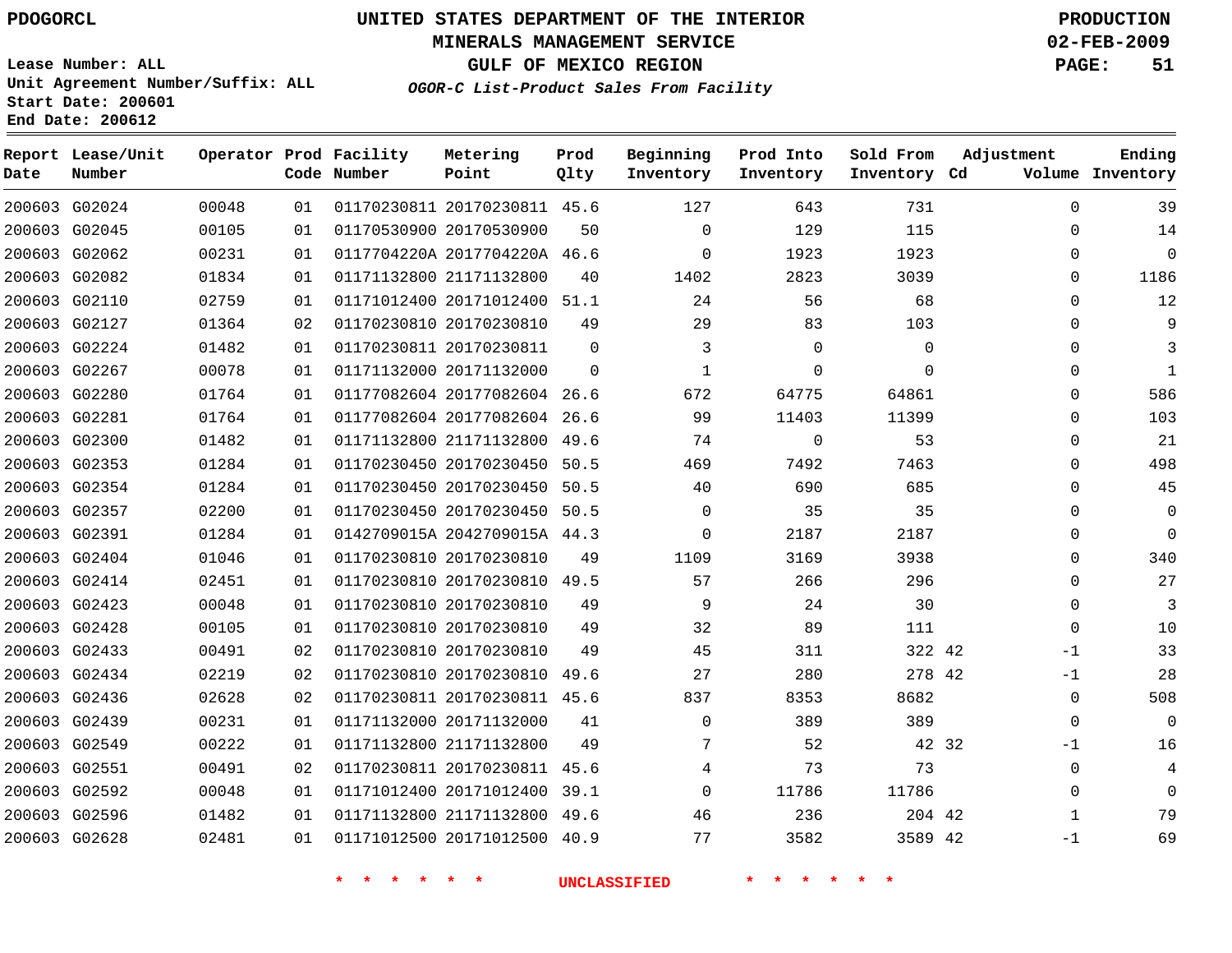# **MINERALS MANAGEMENT SERVICE 02-FEB-2009**

**GULF OF MEXICO REGION PAGE: 52**

**Lease Number: ALL Unit Agreement Number/Suffix: ALL Start Date: 200601 End Date: 200612**

**OGOR-C List-Product Sales From Facility**

| Date | Report Lease/Unit<br>Number |       |    | Operator Prod Facility<br>Code Number | Metering<br>Point            | Prod<br>Qlty | Beginning<br>Inventory | Prod Into<br>Inventory | Sold From<br>Inventory Cd | Adjustment   | Ending<br>Volume Inventory |
|------|-----------------------------|-------|----|---------------------------------------|------------------------------|--------------|------------------------|------------------------|---------------------------|--------------|----------------------------|
|      | 200603 G02663               | 02451 | 01 |                                       | 01423210051 20423210050 52.1 |              | 11                     | 129                    | 120                       | $\mathbf 0$  | 20                         |
|      | 200603 G02665               | 02451 | 01 |                                       | 01423210051 20423210050      | 52           | 391                    | 2418                   | 2439                      | $\Omega$     | 370                        |
|      | 200603 G02716               | 01834 | 01 |                                       | 01170230810 20170230810 49.6 |              | 934                    | 6324                   | 6616                      | $\Omega$     | 642                        |
|      | 200603 G02759               | 01284 | 01 |                                       | 01170230800 20170230810      | 49.6         | 31                     | 7                      | 37                        | $\mathbf 0$  | $\mathbf{1}$               |
|      | 200603 G02819               | 00114 | 01 |                                       | 01170231110 20170231110      | 43.1         | 1363                   | 1739                   | 1317 42                   | $\mathbf{1}$ | 1786                       |
|      | 200603 G02825               | 00114 | 01 |                                       | 01170231110 20170231110 43.1 |              | 387                    | 132                    | 374                       | 0            | 145                        |
|      | 200603 G02826               | 00114 | 01 |                                       | 01170231110 20170231110 43.1 |              | 2005                   | 1684                   | 1936                      | $\Omega$     | 1753                       |
|      | 200603 G02833               | 01819 | 01 |                                       | 01170530900 20170530900      | $\Omega$     | 1                      | $\mathbf 0$            | $\mathbf 0$               | $\mathbf 0$  | $\mathbf{1}$               |
|      | 200603 G02834               | 00145 | 01 |                                       | 01170230810 20170230810      | 49           | 47                     | 210                    | 235                       | 0            | 22                         |
|      | 200603 G02839               | 01586 | 02 |                                       | 01170230810 20170230810 49.6 |              | 11                     | 70                     | 74                        | $\Omega$     | $7\phantom{.0}$            |
|      | 200603 G02898               | 01834 | 01 |                                       | 01171012300 20171012300      | 38.4         | 446                    | 847                    | 1017 42                   | $\mathbf{1}$ | 277                        |
|      | 200603 G02899               | 01834 | 01 |                                       | 01171012300 20171012300      | 38.4         | 1592                   | 4278                   | 4474                      | 0            | 1396                       |
|      | 200603 G02969               | 00276 | 01 |                                       | 01170513700 20170513700 33.3 |              | 530                    | 349                    | 508 42                    | $\mathbf{1}$ | 372                        |
|      | 200603 G02970               | 00276 | 01 |                                       | 01170513700 20170513700 33.3 |              | 6310                   | 5800                   | 6042                      | $\mathbf 0$  | 6068                       |
|      | 200603 G03061               | 00105 | 01 |                                       | 01423210051 20423210050      | 52           | 67                     | 420                    | 423                       | 0            | 64                         |
|      | 200603 G03068               | 00105 | 01 |                                       | 01423210051 20423210050      | 52           | 1                      | 15                     | 14                        | $\mathbf 0$  | $\overline{2}$             |
|      | 200603 G03079               | 02451 | 01 |                                       | 01427038260 01427038260      | 0            | 1522                   | 180                    | 0                         | $\mathbf 0$  | 1702                       |
|      | 200603 G03080               | 02451 | 01 |                                       | 01427038260 01427038260      | $\Omega$     | 66                     | $\Omega$               | $\mathbf 0$               | $\Omega$     | 66                         |
|      | 200603 G03115               | 02200 | 01 |                                       | 01170230450 20170230450 50.5 |              | $\Omega$               | 27                     | 27                        | $\Omega$     | $\mathbf 0$                |
|      | 200603 G03119               | 01764 | 01 |                                       | 01171131600 20171131600      | 44.8         | 2                      | 216                    | 216                       | $\mathbf{0}$ | $\overline{2}$             |
|      | 200603 G03124               | 01284 | 01 |                                       | 01171131600 20171131600 44.8 |              | 89                     | 3603                   | 3651                      | $\Omega$     | 41                         |
|      | 200603 G03152               | 00105 | 01 |                                       | 01177092600 20177092600 42.2 |              | 162                    | 2939                   | 2937                      | $\Omega$     | 164                        |
|      | 200603 G03236               | 00003 | 01 |                                       | 01170230450 20170230450 50.5 |              | 7                      | $\mathbf 0$            | 7                         | $\mathbf{0}$ | $\mathbf 0$                |
|      | 200603 G03237               | 00276 | 01 |                                       | 01170230450 20170230450      | $\Omega$     | 170                    | $\Omega$               | $\Omega$                  | $\mathbf{0}$ | 170                        |
|      | 200603 G03251               | 00114 | 01 |                                       | 01170231110 20170231110 43.1 |              | 4417                   | 2781                   | 4265                      | $\Omega$     | 2933                       |
|      | 200603 G03256               | 00114 | 01 |                                       | 01170231110 20170231110 43.1 |              | 1390                   | 645                    | 1343                      | $\Omega$     | 692                        |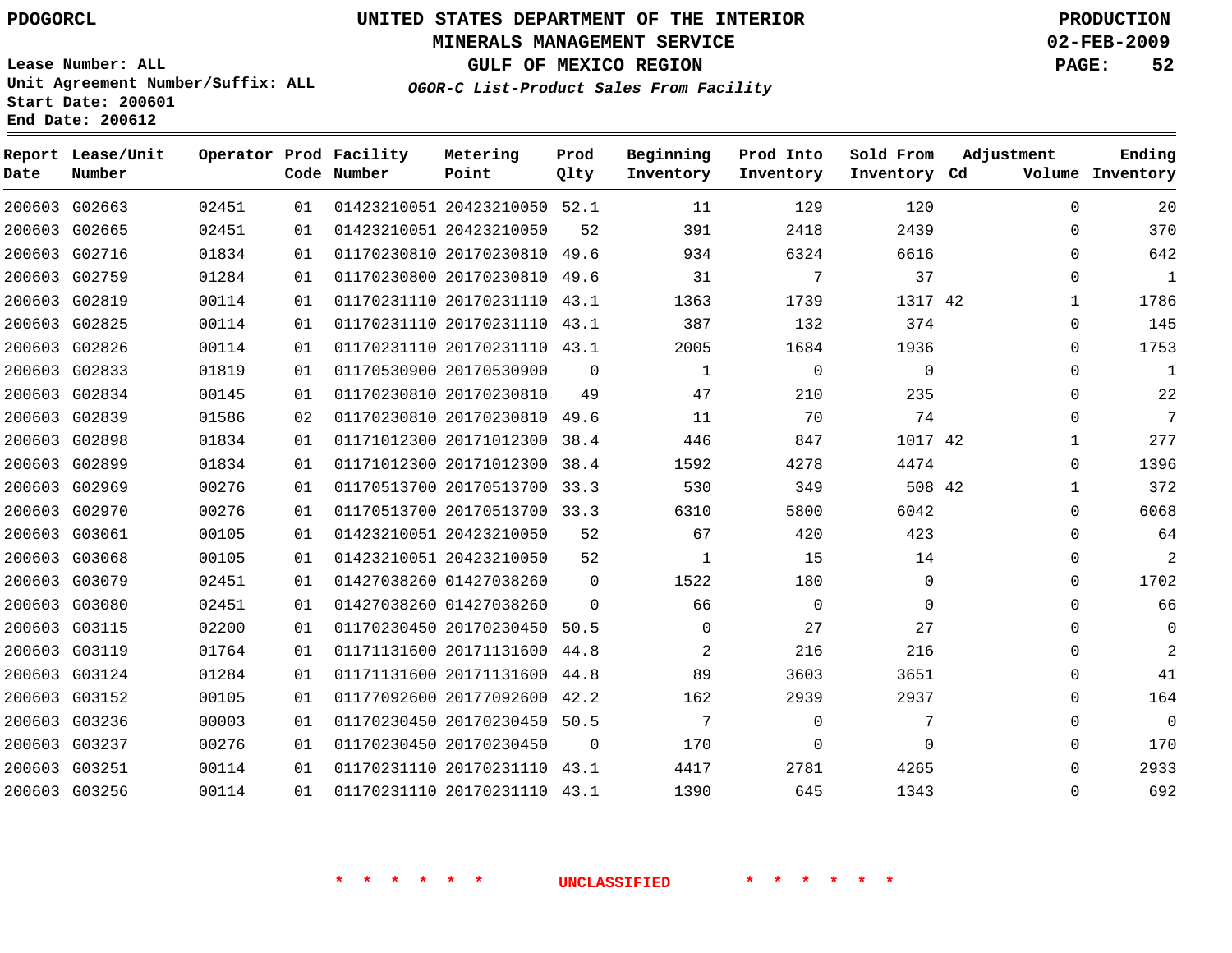## **MINERALS MANAGEMENT SERVICE 02-FEB-2009**

**GULF OF MEXICO REGION PAGE: 53 OGOR-C List-Product Sales From Facility**

**Lease Number: ALL Unit Agreement Number/Suffix: ALL Start Date: 200601 End Date: 200612**

| Date | Report Lease/Unit<br>Number |                |          | Operator Prod Facility<br>Code Number | Metering<br>Point                                            | Prod<br>Qlty | Beginning<br>Inventory | Prod Into<br>Inventory | Sold From<br>Inventory Cd | Adjustment  | Ending<br>Volume Inventory            |
|------|-----------------------------|----------------|----------|---------------------------------------|--------------------------------------------------------------|--------------|------------------------|------------------------|---------------------------|-------------|---------------------------------------|
|      | 200603 G03264               | 00003<br>02219 | 01<br>01 |                                       | 01170230811 20170230811 45.6<br>01170530900 20170530900 50.1 |              | 16<br>97               | $\mathbf 0$<br>271     | 16<br>338                 |             | $\mathbf 0$<br>$\mathbf 0$<br>0<br>30 |
|      |                             |                |          |                                       |                                                              |              | 113                    | 271                    | 354                       |             | 0<br>30                               |
|      | 200603 G03265               | 02219          | 01       |                                       | 01170530900 20170530900 50.1                                 |              | 350                    | 1214                   | 1431                      |             | 133<br>$\Omega$                       |
|      | 200603 G03275               | 01764          | 01       |                                       | 01170230810 20170230810                                      | 49           | $\mathbf 0$            | 5                      | 5                         |             | $\mathbf 0$<br>$\Omega$               |
|      | 200603 G03331               | 01364          | 01       |                                       | 01171132800 21171132800                                      | 49           | 11246                  | 18412                  | 21403 42                  |             | 8256<br>$\mathbf{1}$                  |
|      | 200603 G03393               | 00048          | 01       |                                       | 01171131600 20171131600                                      | 44.7         | 16                     | 896                    | 902                       |             | 10<br>$\Omega$                        |
|      | 200603 G03481               | 02237          | 01       |                                       | 01170230810 20170230810 49.6                                 |              | $\mathbf{0}$           | 10                     | 9                         |             | $\mathbf{1}$<br>$\Omega$              |
|      | 200603 G03496               | 00048          | 01       |                                       | 01170230810 20170230810                                      | 49           | 251                    | 90                     | 331                       |             | 10<br>$\Omega$                        |
|      | 200603 G03529               | 01046          | 01       |                                       | 01171131600 20171131600 44.8                                 |              | 129                    | 11309                  | 11309                     |             | 129<br>$\Omega$                       |
|      | 200603 G03569               | 01324          | 01       |                                       | 01171092800 21171132800                                      | $\Omega$     | 317                    | $\Omega$               | $\Omega$                  |             | 317<br>$\Omega$                       |
|      | 200603 G03593               | 02237          | 01       |                                       | 01170753510 20170753510                                      | $\Omega$     | 8                      | $\Omega$               |                           | $0\quad 42$ | $\mathbf 0$<br>-8                     |
|      | 200603 G03738               | 00064          | 01       |                                       | 01170230450 20170230450 50.5                                 |              | 130                    | 1225                   | 1273 42                   |             | 81<br>-1                              |
|      |                             | 01857          | 01       |                                       | 01170230450 20170230450                                      | $\Omega$     | 8<br>                  | $\Omega$               | $\Omega$<br>              |             | 8<br>$\Omega$                         |
|      |                             |                |          |                                       |                                                              |              | 138                    | 1225                   | 1273                      |             | 89<br>-1                              |
|      | 200603 G03793               | 02237          | 01       |                                       | 01171012500 20171012500                                      | 40.9         | 2                      | 83                     | 83                        |             | $\overline{a}$<br>$\Omega$            |
|      | 200603 G03935               | 00105          | 01       |                                       | 01423210051 20423210050                                      | 52.1         | 12                     | 78                     | 78                        |             | 12<br>$\Omega$                        |
|      | 200603 G03938               | 01364          | 01       |                                       | 01423210051 20423210050 52.1                                 |              | 9                      | 45                     |                           | 48 42       | 7<br>$\mathbf{1}$                     |
|      | 200603 G03940               | 00105          | 01       |                                       | 01423210051 20423210050 52.1                                 |              | 5                      | 32                     | 32                        |             | 5<br>$\Omega$                         |
|      | 200603 G03958               | 00105          | 01       |                                       | 01170230510 20170230510                                      | 50.2         | 550                    | 719                    | 700                       |             | 569<br>$\Omega$                       |
|      | 200603 G03973               | 00105          | 01       |                                       | 01171132800 21171132800                                      | 49           | 829                    | 1697                   | 1823                      |             | 703<br>$\Omega$                       |
|      | 200603 G04000               | 01046          | 01       |                                       | 01177153600 2017715360D 32.2                                 |              | 206                    | 13214                  | 13214                     |             | 206<br>$\Omega$                       |
|      | 200603 G04078               | 01046          | 01       |                                       | 01170230510 20170230510                                      | 48           | 92                     | 396                    | 177                       |             | 311<br>$\Omega$                       |
|      | 200603 G04081               | 02237          | 01       |                                       | 01170230810 20170230810                                      | 49.6         | 3483                   | 24736                  | 25709                     |             | 2510<br>$\Omega$                      |
|      | 200603 G04082               | 00236          | 02       |                                       | 01170230510 20170230510 50.3                                 |              | 36                     | 1                      | 36                        |             | $\Omega$<br>1                         |
|      | 200603 G04085               | 00687          | 01       |                                       | 01170230811 20170230811 45.6                                 |              | 1582                   | 25387                  | 25426                     |             | 1543<br>$\Omega$                      |
|      | 200603 G04087               | 01764          | 01       |                                       | 01177008150 01177008150                                      | $\Omega$     | 1424                   | $\Omega$               | $\Omega$                  |             | 1424<br>$\Omega$                      |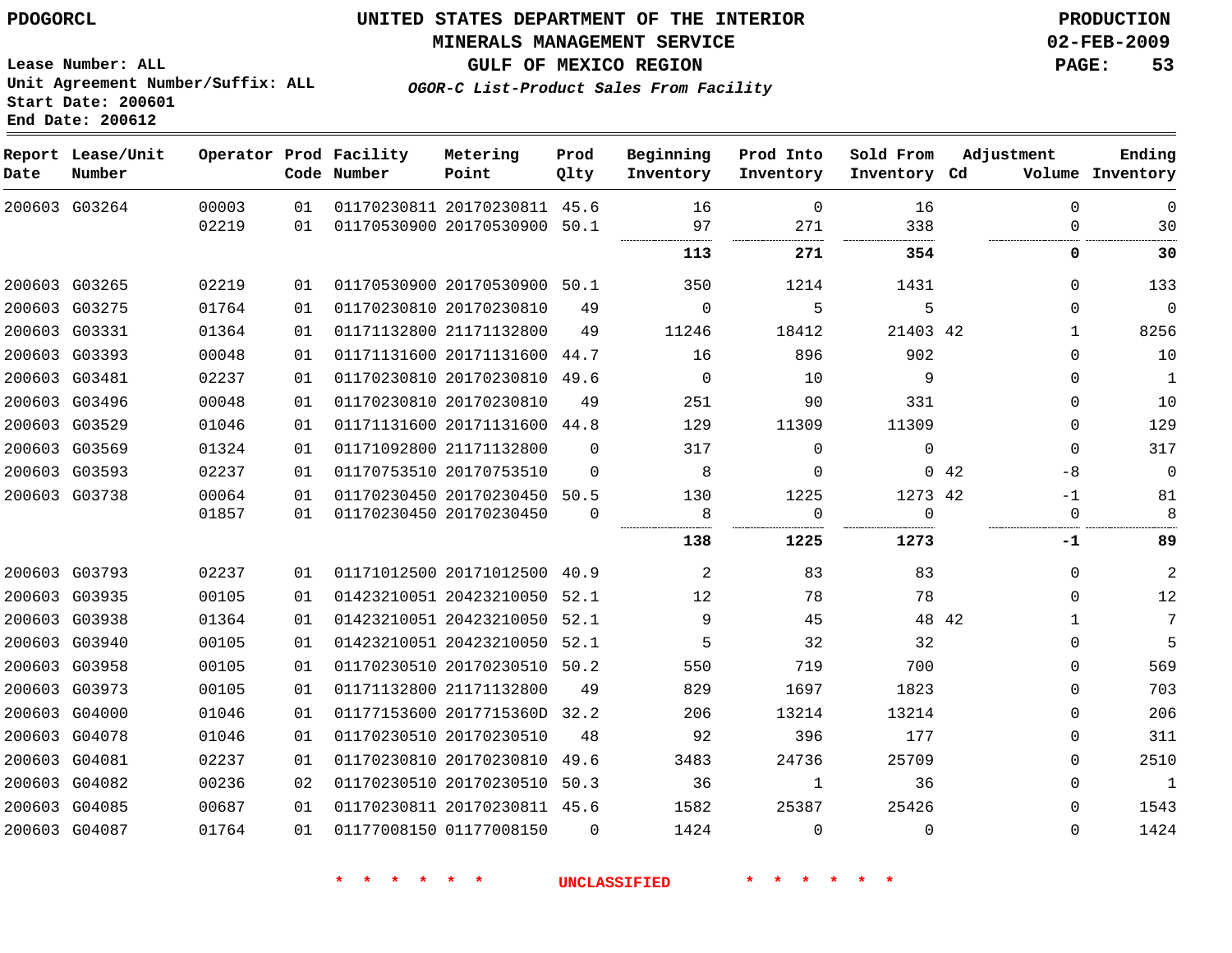# **MINERALS MANAGEMENT SERVICE 02-FEB-2009**

**GULF OF MEXICO REGION PAGE: 54**

**Lease Number: ALL Unit Agreement Number/Suffix: ALL Start Date: 200601 End Date: 200612**

**OGOR-C List-Product Sales From Facility**

| Date | Report Lease/Unit<br>Number |       |    | Operator Prod Facility<br>Code Number | Metering<br>Point            | Prod<br>Qlty | Beginning<br>Inventory | Prod Into<br>Inventory | Sold From<br>Inventory Cd |       | Adjustment   | Ending<br>Volume Inventory |
|------|-----------------------------|-------|----|---------------------------------------|------------------------------|--------------|------------------------|------------------------|---------------------------|-------|--------------|----------------------------|
|      | 200603 G04090               | 01364 | 02 |                                       | 01170230810 20170230810      | 49           | 338                    | 1209                   | 1417 42                   |       | $-1$         | 129                        |
|      | 200603 G04098               | 01963 | 01 |                                       | 01170230810 20170230810      | 45.4         | $\Omega$               | 1143                   | 1143                      |       | 0            | $\mathbf 0$                |
|      | 200603 G04143               | 00105 | 01 |                                       | 01170230510 20170230510      | 50.2         | 5                      | 9                      | 7                         |       | $\Omega$     | 7                          |
|      | 200603 G04254               | 01834 | 01 |                                       | 01170573602 20170573602 42.2 |              | 957                    | 2040                   | 1769                      |       | 0            | 1228                       |
|      | 200603 G04258               | 01764 | 01 |                                       | 01423210051 20423210050 52.1 |              | 8                      | 39                     | 41                        |       | $\mathbf{0}$ | 6                          |
|      | 200603 G04268               | 01364 | 01 |                                       | 01171132800 21171132800      | 49           | 36                     | 1082                   | 807                       |       | 0            | 311                        |
|      | 200603 G04427               | 01819 | 01 |                                       | 01177068020 01177068020      | $\Omega$     | 1429                   | $\mathbf 0$            | $\Omega$                  |       | $\Omega$     | 1429                       |
|      | 200603 G04453               | 01046 | 01 |                                       | 01171012300 20171012300 38.4 |              | 182                    | 616                    | 597                       |       | $\Omega$     | 201                        |
|      | 200603 G04460               | 01819 | 01 |                                       | 01171012500 20171012500 40.9 |              | $\mathbf 0$            | 45                     | 44                        |       | $\mathbf 0$  | $\mathbf{1}$               |
|      | 200603 G04494               | 02409 | 01 |                                       | 01177288272 01177288272      | $\Omega$     | 120                    | $\mathbf 0$            | $\Omega$                  |       | 0            | 120                        |
|      | 200603 G04537               | 01046 | 01 |                                       | 01420470030 20420470030      | 49.4         | 587                    | 813                    | 452                       |       | $\Omega$     | 948                        |
|      | 200603 G04547               | 00105 | 01 |                                       | 01423210051 20423210050 52.1 |              | 11                     | 327                    | 288                       |       | $\Omega$     | 50                         |
|      |                             | 02628 | 01 |                                       | 01423210051 20423210050 52.1 |              | $\Omega$               | 280                    | 238                       |       | $\Omega$     | 42                         |
|      |                             |       |    |                                       |                              |              | 11                     | 607                    | 526                       |       | 0            | 92                         |
|      | 200603 G04558               | 01364 | 01 |                                       | 01423210051 20423210050 52.1 |              | 6                      | 26                     | 28                        |       | $\Omega$     | 4                          |
|      | 200603 G04565               | 01284 | 01 |                                       | 01420390101 01420390101      | $\Omega$     | 592                    | 51                     | $\Omega$                  |       | $\Omega$     | 643                        |
|      | 200603 G04734               | 02266 | 01 |                                       | 01421670201 20421670200      | 49           | 26                     | 232                    | 242                       |       | $\Omega$     | 16                         |
|      |                             | 02409 | 02 |                                       | 01421670201 20421670200 44.7 |              | 3                      | 0                      | 3                         |       | 0            | $\mathbf 0$                |
|      |                             |       |    |                                       |                              |              | 29                     | 232                    | 245                       |       | 0            | 16                         |
|      | 200603 G04773               | 01482 | 01 |                                       | 01170230811 20170230811 45.6 |              | 5                      | 53                     |                           | 54 42 | $\mathbf{1}$ | 5                          |
|      | 200603 G04777               | 01046 | 01 |                                       | 01170231230 01170231230 46.8 |              | 1070                   | $\Omega$               | 439                       |       | $\Omega$     | 631                        |
|      | 200603 G04787               | 00687 | 01 |                                       | 01171131600 20171131600 44.8 |              | 14                     | 3681                   | 3652 42                   |       | $-1$         | 42                         |
|      | 200603 G04827               | 01819 | 02 |                                       | 01171012500 20171012500 40.9 |              | 374                    | 17208                  | 17222                     |       | $\mathbf 0$  | 360                        |
|      | 200603 G04844               | 02421 | 01 |                                       | 01170230811 20170230811      | 45.6         | 293                    | 3577                   | 3653                      |       | $\mathbf{0}$ | 217                        |
|      | 200603 G04857               | 02025 | 02 |                                       | 01171012300 20171012300 40.2 |              | 18                     | 38                     |                           | 43 42 | $-1$         | 12                         |
|      | 200603 G04858               | 00236 | 02 |                                       | 01171012300 20171012300 40.2 |              | 163                    | 679                    | 620                       |       | 0            | 222                        |
|      | 200603 G04996               | 02628 | 01 |                                       | 01420570060 20420570060      | $\Omega$     | 457                    | $\mathbf 0$            | 0                         |       | 0            | 457                        |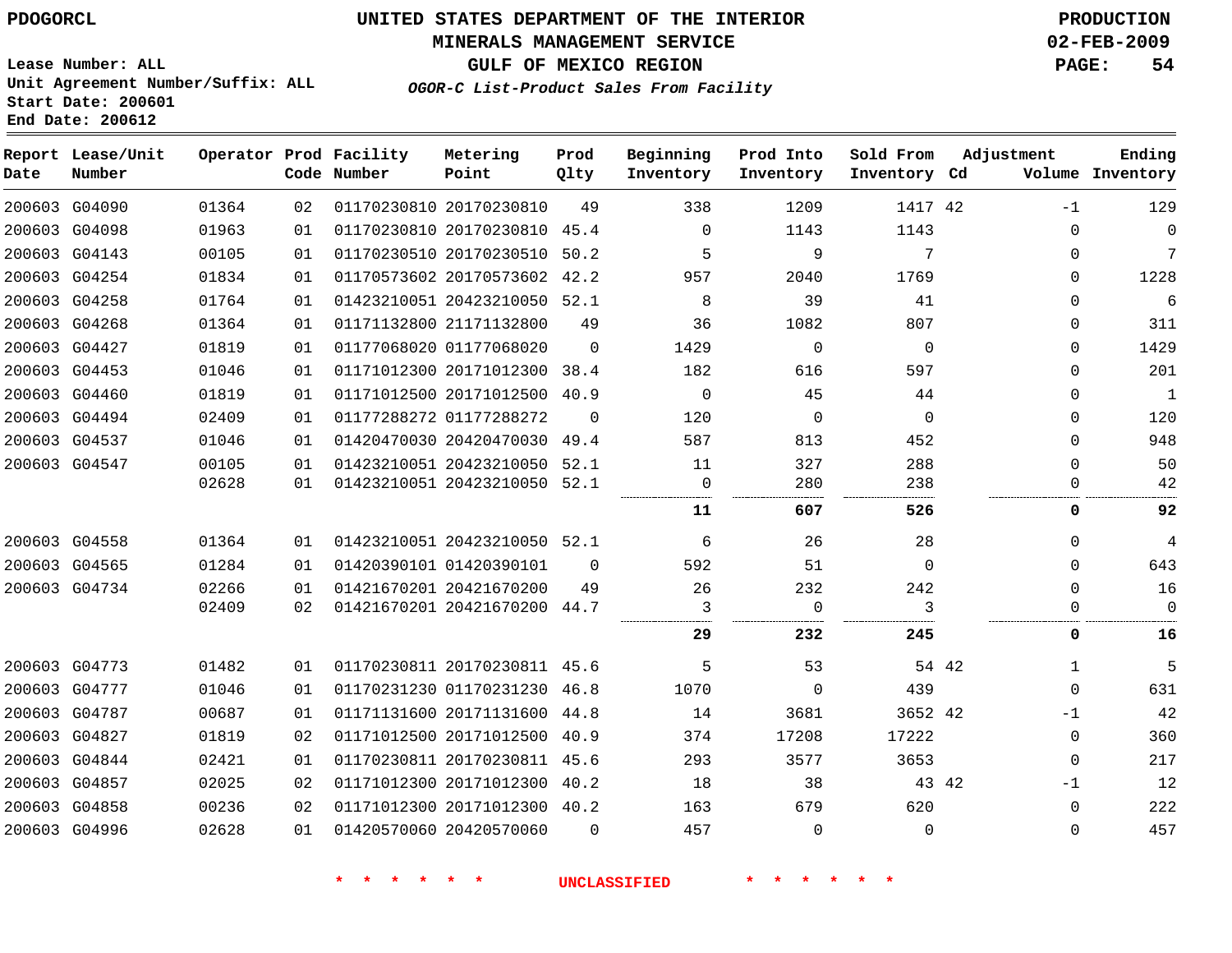## **MINERALS MANAGEMENT SERVICE 02-FEB-2009**

**GULF OF MEXICO REGION PAGE: 55**

**Lease Number: ALL Unit Agreement Number/Suffix: ALL Start Date: 200601 End Date: 200612**

**OGOR-C List-Product Sales From Facility**

| Date | Report Lease/Unit<br>Number |       |    | Operator Prod Facility<br>Code Number | Metering<br>Point            | Prod<br>Qlty | Beginning<br>Inventory | Prod Into<br>Inventory | Sold From<br>Inventory Cd | Adjustment            | Ending<br>Volume Inventory |
|------|-----------------------------|-------|----|---------------------------------------|------------------------------|--------------|------------------------|------------------------|---------------------------|-----------------------|----------------------------|
|      | 200603 G05006               | 02219 | 01 |                                       | 01170230510 20170230510 50.3 |              | 69                     | 316                    | 136 42                    | $\mathbf{1}$          | 250                        |
|      | 200603 G05286               | 02607 | 01 |                                       | 01170230810 20170230810 45.4 |              | 0                      | 1776                   | 1776                      | $\mathbf{0}$          | $\Omega$                   |
|      | 200603 G05292               | 00003 | 01 |                                       | 01170230811 20170230811 45.6 |              | 116                    | 1736                   | 1746                      | 0                     | 106                        |
|      | 200603 G05293               | 00048 | 01 |                                       | 01170230810 20170230810      | 49           | $\Omega$               | 3                      | 3                         | $\mathbf{0}$          | $\Omega$                   |
|      | 200603 G05299               | 00048 | 01 |                                       | 01170230500 20170230500 38.1 |              | 12                     | 905                    | 824                       | $\Omega$              | 93                         |
|      | 200603 G05315               | 02714 | 01 |                                       | 01170230811 20170230811 45.6 |              | 3                      | 41                     | 42                        | $\mathbf{0}$          | $\overline{2}$             |
|      | 200603 G05346               | 01819 | 01 |                                       | 01170530900 20170530900 50.1 |              | 442                    | 754                    | 936                       | 0                     | 260                        |
|      | 200603 G05369               | 01046 | 01 |                                       | 01170530900 20170530900      | 50.1         | 130                    | $\mathsf{O}$           | 120                       | 0                     | 10                         |
|      | 200603 G05370               | 01046 | 01 |                                       | 01170530900 20170530900      | 50.1         | 100                    | 433                    | 491                       | 0                     | 42                         |
|      | 200603 G05372               | 01364 | 02 |                                       | 01170530900 20170530900      | 50.1         | 15                     | 71                     | 78                        | 0                     | 8                          |
|      | 200603 G05391               | 01819 | 01 |                                       | 01170530900 20170530900 50.1 |              | 2147                   | 6950                   | 8179                      | 0                     | 918                        |
|      | 200603 G05431               | 00560 | 01 |                                       | 01177062608 2017706260A 35.9 |              | 132                    | 49418                  | 49428                     | $\Omega$              | 122                        |
|      | 200603 G05477               | 01834 | 01 |                                       | 01171132800 21171132800      | 40           | 77                     | 205                    | 204 42                    | $\mathbf{1}$          | 79                         |
|      | 200603 G05494               | 01857 | 02 |                                       | 01171132800 21171132800      | 49           | 498                    | 449                    | 683                       | 0                     | 264                        |
|      | 200603 G05499               | 01364 | 01 |                                       | 01171012400 20171012400      | 51.1         | 1973                   | 9829                   | 9658                      | 0                     | 2144                       |
|      | 200603 G05504               | 02481 | 01 |                                       | 01171132800 21171132800      | 45           | 2440                   | 5783                   | 6052 42                   | $-1$                  | 2170                       |
|      | 200603 G05505               | 00078 | 01 |                                       | 01171132800 21171132800      | 49           | 1093                   | 1667                   | 2036                      | 0                     | 724                        |
|      | 200603 G05557               | 00083 | 01 |                                       | 01171012300 20171012300      | 38.4         | 978                    | 1079                   | 1705                      | 0                     | 352                        |
|      | 200603 G05558               | 01284 | 01 |                                       | 01171012300 20171012300      | 38.4         | 1066                   | 3992                   | 3755                      | 0                     | 1303                       |
|      | 200603 G05602               | 02409 | 01 |                                       | 01171012500 20171012500      | 40.9         | 62                     | 2690                   | 2700                      | $\Omega$              | 52                         |
|      | 200603 G05610               | 01364 | 01 |                                       | 01171012500 20171012500      | 40.9         | 23                     | 2518                   | 2493 42                   | $\mathbf{1}$          | 49                         |
|      | 200603 G05612               | 00105 | 01 |                                       | 01171012500 20171012500 40.9 |              | 431                    | 21054                  | 21079                     | 0                     | 406                        |
|      | 200603 G05740               | 02200 | 01 |                                       | 01177288271 20177288270      | 0            | 466                    | 0                      | 0                         | 0                     | 466                        |
|      | 200603 G05953               | 00689 | 01 |                                       | 01420470030 20420470030 49.4 |              | 36                     | 42                     |                           | 30 42<br>$\mathbf{1}$ | 49                         |
|      | 200603 G05954               | 00689 | 01 |                                       | 01420470030 20420470030      | $\mathbf 0$  | $-1$                   | 0                      | 0                         | 0                     | $-1$                       |
|      | 200603 G06027               | 00105 | 01 |                                       | 01423210051 20423210050      | 52           | 27                     | 418                    | 381                       | $\Omega$              | 64                         |
|      | 200603 G06037               | 01764 | 01 |                                       | 01420570060 20420570060      | 51.3         | 409                    | $\mathbf 0$            | 48                        | $\Omega$              | 361                        |
|      | 200603 G06045               | 01046 | 01 |                                       | 01420570060 20420570060 51.3 |              | 8                      | 0                      | $\mathbf{1}$              | $\Omega$              | 7                          |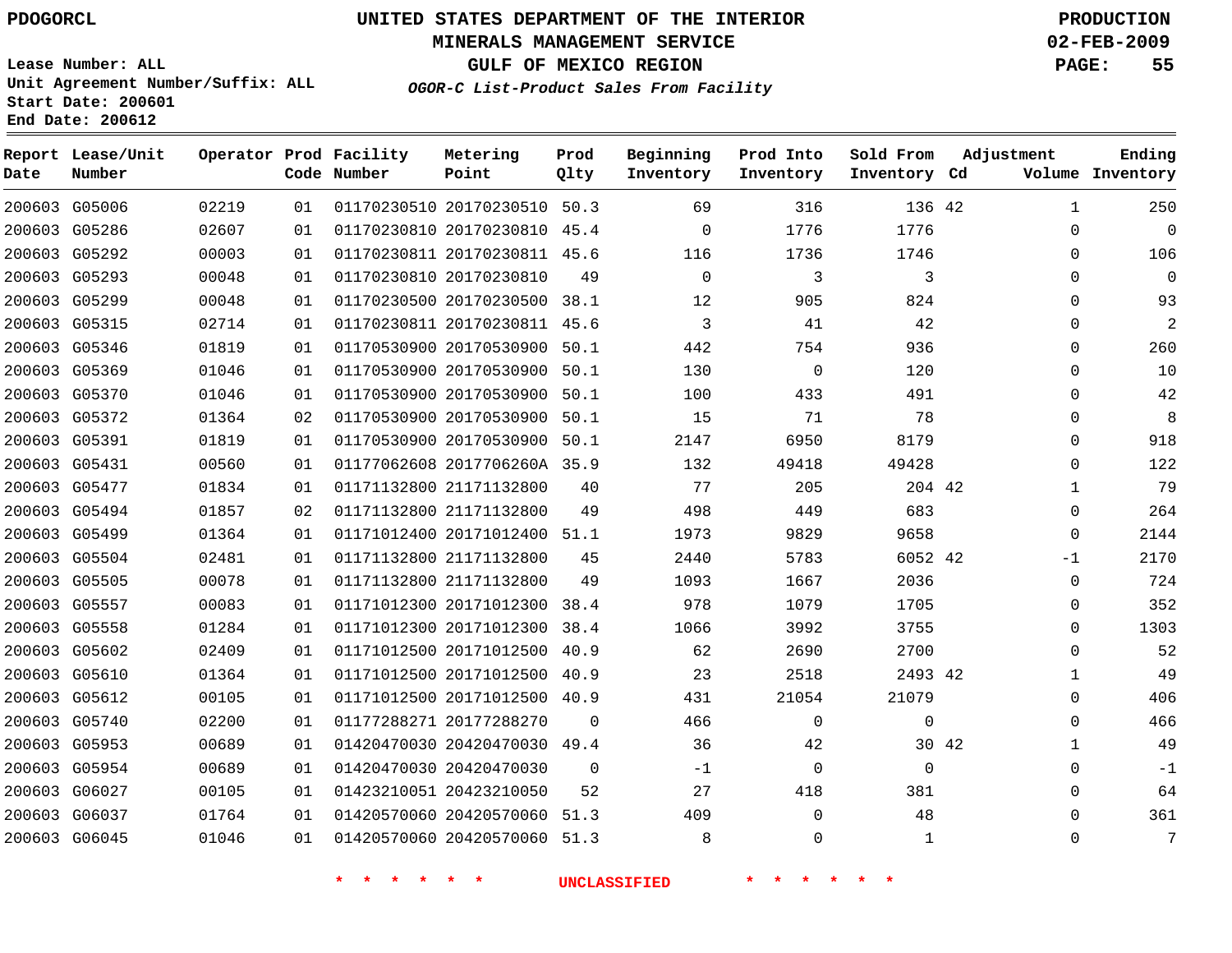## **MINERALS MANAGEMENT SERVICE 02-FEB-2009**

**GULF OF MEXICO REGION PAGE: 56**

**Lease Number: ALL Unit Agreement Number/Suffix: ALL Start Date: 200601 End Date: 200612**

**OGOR-C List-Product Sales From Facility**

| Date | Report Lease/Unit<br>Number |       |    | Operator Prod Facility<br>Code Number | Metering<br>Point            | Prod<br>Qlty | Beginning<br>Inventory | Prod Into<br>Inventory | Sold From<br>Inventory Cd | Adjustment   | Ending<br>Volume Inventory |
|------|-----------------------------|-------|----|---------------------------------------|------------------------------|--------------|------------------------|------------------------|---------------------------|--------------|----------------------------|
|      | 200603 G06069               | 00048 | 01 |                                       | 01423210051 20423210050      | 52           | 90                     | 300                    | 344                       | $\mathbf 0$  | 46                         |
|      | 200603 G06088               | 02628 | 01 |                                       | 01423210051 20423210050 52.1 |              | 7                      | 67                     | 65                        | $\Omega$     | 9                          |
|      | 200603 G06104               | 00105 | 01 |                                       | 01420390110 20420390110      | 55           | 28                     | $\mathbf 0$            | 20                        | $\Omega$     | 8                          |
|      | 200603 G06105               | 02409 | 01 |                                       | 01420390110 20420390110      | 55           | 35                     | 135                    | 115                       | $\Omega$     | 55                         |
|      | 200603 G06113               | 02409 | 01 |                                       | 01420390110 20420390110      | 55           | 29                     | 34                     | 49                        | $\Omega$     | 14                         |
|      | 200603 G06156               | 00048 | 01 |                                       | 01422450350 20422450350 41.4 |              | 266                    | 1351                   | 1317                      | 0            | 300                        |
|      | 200603 G06165               | 01284 | 01 |                                       | 01170230450 20170230450      | 50.5         | 207                    | 2519                   | 2558                      | $\Omega$     | 168                        |
|      | 200603 G06166               | 00105 | 01 |                                       | 01170230450 20170230450      | 50.4         | 3                      | 21                     | 23                        | 0            | $\mathbf{1}$               |
|      | 200603 G06167               | 00105 | 01 |                                       | 01170230450 20170230450      | 50.4         | 145                    | 2220                   | 2225                      | $\Omega$     | 140                        |
|      | 200603 G06168               | 02766 | 02 |                                       | 01170230450 20170230450 51.9 |              | 22                     | 198                    | 198                       | 0            | 22                         |
|      | 200603 G06180               | 00730 | 01 |                                       | 01170230450 20170230450 50.5 |              | 27                     | 455                    | 452                       | $\Omega$     | 30                         |
|      | 200603 G06200               | 01103 | 01 |                                       | 01170230810 20170230810      | 49           | 31                     | 9                      | 37                        | $\Omega$     | 3                          |
|      | 200603 G06237               | 02189 | 01 |                                       | 01170230810 2042709015L 49.3 |              | $\Omega$               | 7284                   | 7284                      | $\Omega$     | $\Omega$                   |
|      | 200603 G06572               | 01819 | 01 |                                       | 01170230810 20170230810      | 49           | $\mathbf{0}$           | 1                      | $\mathbf{1}$              | 0            | 0                          |
|      | 200603 G06767               | 01834 | 01 |                                       | 01171012500 20171012500      | 40.9         | 5                      | 151                    | 153                       | $\Omega$     |                            |
|      | 200603 G06958               | 02655 | 02 |                                       | 01171012500 20171012500      | 40.9         | $\Omega$               | 31                     | 31                        | 0            | $\Omega$                   |
|      | 200603 G07199               | 01103 | 01 |                                       | 01420570060 20420570060 51.3 |              | 321                    | 0                      | 38                        | 0            | 283                        |
|      | 200603 G07201               | 00048 | 01 |                                       | 01420570060 20420570060 51.2 |              | 586                    | 1                      | 69                        | 0            | 518                        |
|      | 200603 G07215               | 00003 | 01 |                                       | 01420390120 01420390120      | 53           | 122                    | 458                    | 450                       | $\mathbf{0}$ | 130                        |
|      | 200603 G07684               | 01857 | 02 |                                       | 01171132000 20171132000      | 41           | 339                    | 4421                   | 4520                      | $\Omega$     | 240                        |
|      | 200603 G07699               | 00730 | 01 |                                       | 01171132000 20171132000      | 41           | 781                    | 16067                  | 16312 42                  | 337          | 873                        |
|      | 200603 G07700               | 00730 | 01 |                                       | 01171132000 20171132000      | 41           | 541                    | 2919                   | 2964 42                   | $-337$       | 159                        |
|      | 200603 G07736               | 01364 | 01 |                                       | 01171132800 21171132800      | 49           | 737                    | 1206                   | 1402                      | $\mathbf 0$  | 541                        |
|      | 200603 G07760               | 02219 | 01 |                                       | 01177122950 20177122950      | 31.4         | 144                    | 16373                  | 16400 42                  | $\mathbf{1}$ | 118                        |
|      | 200603 G07802               | 02219 | 02 |                                       | 01177258041 01177258041      | 40           | 16                     | 128                    | 69                        | 0            | 75                         |
|      | 200603 G07809               | 02349 | 01 |                                       | 01177248150 01177248150      | 37.4         | 770                    | 12                     | 372                       | $\Omega$     | 410                        |
|      | 200603 G07917               | 01834 | 01 |                                       | 01170573602 20170573602 42.2 |              | 21906                  | 51215                  | 42294                     | $\Omega$     | 30827                      |
|      | 200603 G08092               | 00105 | 01 |                                       | 01423210051 20423210050      | 52           | 2                      | 74                     | 65                        | $\Omega$     | 11                         |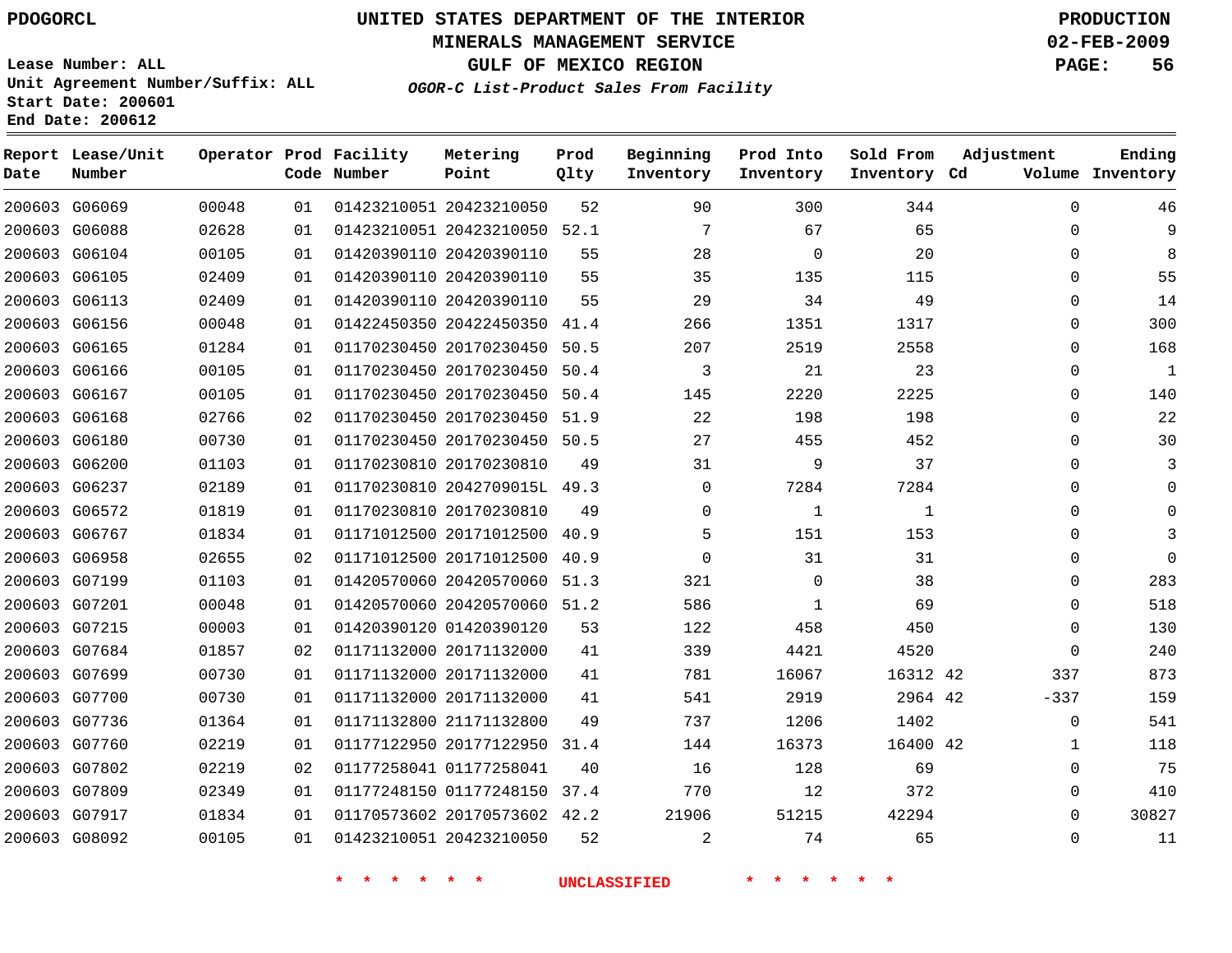#### **MINERALS MANAGEMENT SERVICE 02-FEB-2009**

**GULF OF MEXICO REGION PAGE: 57**

**Lease Number: ALL Unit Agreement Number/Suffix: ALL Start Date: 200601 End Date: 200612**

**OGOR-C List-Product Sales From Facility**

| Date | Report Lease/Unit<br>Number |       |    | Operator Prod Facility<br>Code Number | Metering<br>Point            | Prod<br>Qlty | Beginning<br>Inventory | Prod Into<br>Inventory | Sold From<br>Inventory Cd | Adjustment   | Ending<br>Volume Inventory |
|------|-----------------------------|-------|----|---------------------------------------|------------------------------|--------------|------------------------|------------------------|---------------------------|--------------|----------------------------|
|      | 200603 G08120               | 01364 | 01 |                                       | 01423210051 20423210050 52.1 |              | 10                     | 41                     | 41                        | $\mathbf 0$  | 10                         |
|      | 200603 G08640               | 01046 | 01 |                                       | 01170530900 20170530900      | 50.1         | 153                    | 1225                   | 1255                      | $\Omega$     | 123                        |
|      | 200603 G08641               | 01046 | 01 |                                       | 01170530900 20170530900 50.1 |              | 306                    | 802                    | 1009                      | 0            | 99                         |
|      | 200603 G08690               | 01046 | 01 |                                       | 01171132800 21171132800      | 49           | 187                    | 279                    | 336                       | 0            | 130                        |
|      | 200603 G08963               | 00105 | 01 |                                       | 01420470030 20420470030 49.3 |              | 36                     | 34                     | 31                        | $\Omega$     | 39                         |
|      | 200603 G09010               | 00560 | 01 |                                       | 01420390120 01420390120      | 53           | 9                      | 31                     | 31                        | $\Omega$     | 9                          |
|      | 200603 G09032               | 00730 | 01 |                                       | 01170230450 20170230450 50.5 |              | 517                    | 7484                   | 7505 42                   | 2            | 498                        |
|      | 200603 G09037               | 02409 | 01 |                                       | 01420390101 01420390101      | 0            | 39                     | 7                      | $\mathbf 0$               | $\Omega$     | 46                         |
|      | 200603 G09079               | 01046 | 01 |                                       | 01421670201 20421670200      | 49           | 70                     | 773                    | 791                       | $\Omega$     | 52                         |
|      | 200603 G09387               | 01364 | 02 |                                       | 01170230811 20170230811      | 45.6         | 242                    | 2916                   | 2981                      | $\Omega$     | 177                        |
|      | 200603 G09499               | 01764 | 01 |                                       | 01177058094 01177058094 40.2 |              | 73                     | 2522                   | 2389                      | $\Omega$     | 206                        |
|      | 200603 G09500               | 01764 | 01 |                                       | 01177058094 01177058094 40.2 |              | $\mathbf{0}$           | 3                      | 3                         | 0            | $\mathbf 0$                |
|      | 200603 G09536               | 01284 | 01 |                                       | 01171132000 20171132000      | 41           | 134                    | 1743                   | 1782                      | $\Omega$     | 95                         |
|      | 200603 G09574               | 01819 | 01 |                                       | 01171012300 20171012300 38.4 |              | 222                    | 1649                   | 1373 42                   | $-2$         | 496                        |
|      | 200603 G09580               | 00105 | 01 |                                       | 01171012400 20171012400 51.1 |              | 211                    | 733                    | 784                       | $\Omega$     | 160                        |
|      | 200603 G09631               | 02219 | 01 |                                       | 01177122950 20177122950      | 31.4         | 45                     | 5214                   | 5221 42                   | $-1$         | 37                         |
|      | 200603 G09651               | 00730 | 01 |                                       | 01170753510 20170753510 53.7 |              | 1687                   | $\mathbf 0$            | 1687                      | 0            | $\mathbf 0$                |
|      | 200603 G10198               | 01046 | 01 |                                       | 01420570060 20420570060 51.3 |              | 71                     | $\mathbf 0$            | 8                         | 0            | 63                         |
|      | 200603 G10203               | 01046 | 01 |                                       | 01423210051 20423210050 52.1 |              | 25                     | 23                     | 44                        | $\Omega$     | 4                          |
|      | 200603 G10226               | 01819 | 01 |                                       | 01423210051 20423210050 52.1 |              | 30                     | 326                    | 306                       | $\mathbf{0}$ | 50                         |
|      | 200603 G10665               | 01764 | 01 |                                       | 01177058094 01177058094 40.2 |              | 1870                   | 7830                   | 8984                      | 0            | 716                        |
|      | 200603 G10720               | 00730 | 01 |                                       | 01171012500 20171012500 41.5 |              | 5                      | 171                    | 173                       | $\mathbf{0}$ | 3                          |
|      | 200603 G10726               | 00730 | 01 |                                       | 01171012400 20171012300 38.4 |              | 1372                   | 6048                   | 5446                      | $\Omega$     | 1974                       |
|      | 200603 G10744               | 02266 | 01 |                                       | 0117710260H 2017710260H 31.7 |              | $\mathbf 0$            | 13898                  | 13898                     | $\mathbf 0$  | $\Omega$                   |
|      | 200603 G10794               | 02466 | 01 |                                       | 01177122950 20177122950      | 31           | $\Omega$               | 2217                   | 2217                      | 0            | $\Omega$                   |
|      | 200603 G10835               | 01764 | 01 |                                       | 01171092900 01171092900      | $\Omega$     | 80                     | $\mathbf 0$            | $\mathbf 0$               | 0            | 80                         |
|      | 200603 G10853               | 02409 | 01 |                                       | 01171012500 20171012500 40.9 |              | 4                      | 164                    | 165                       | $\Omega$     | 3                          |
|      | 200603 G10910               | 00282 | 02 |                                       | 01177245110 2017724511G 44.3 |              | 131                    | 50652                  | 50664                     | $\Omega$     | 119                        |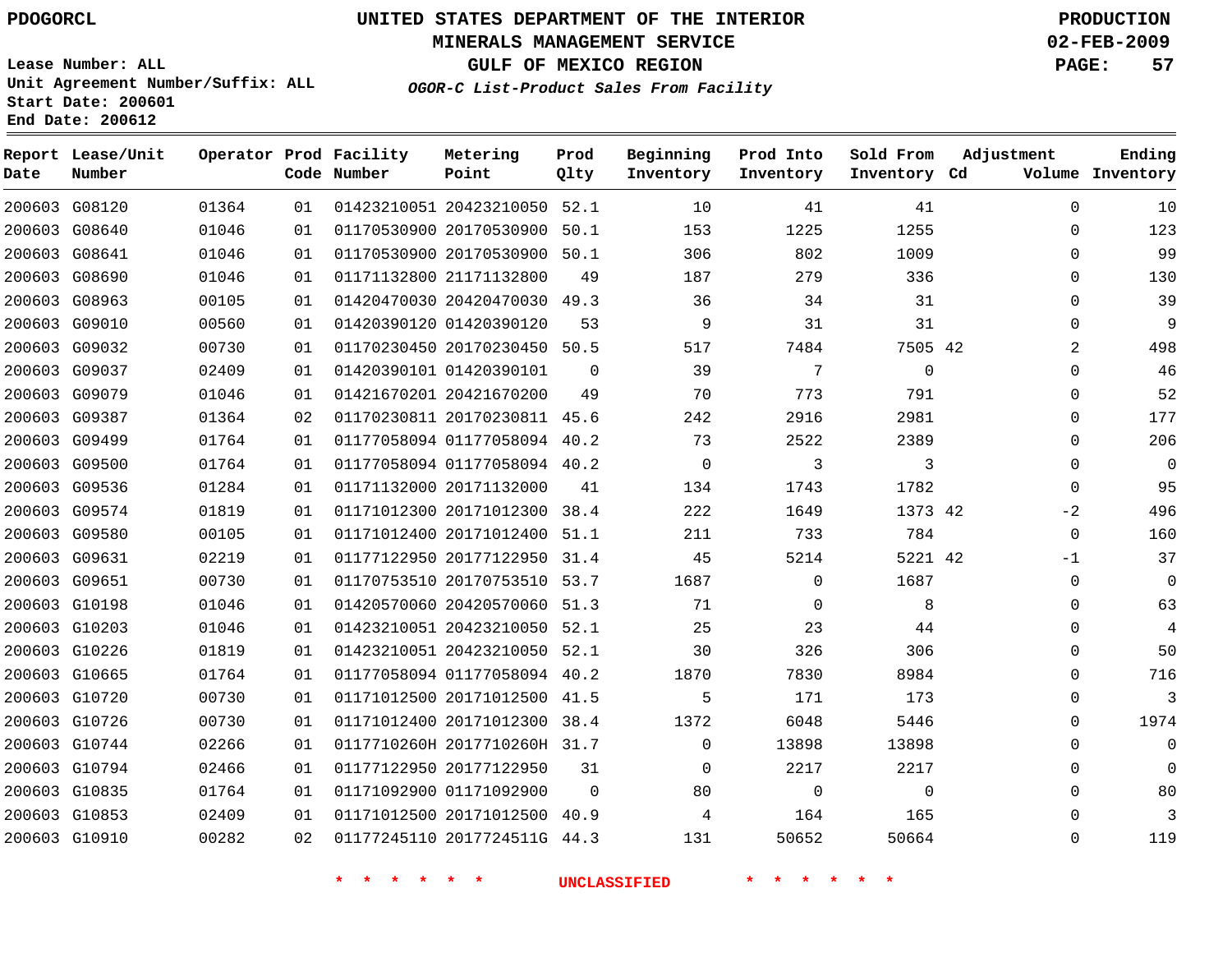#### **MINERALS MANAGEMENT SERVICE 02-FEB-2009**

**GULF OF MEXICO REGION PAGE: 58**

**Lease Number: ALL Unit Agreement Number/Suffix: ALL Start Date: 200601 End Date: 200612**

**OGOR-C List-Product Sales From Facility**

| Date | Report Lease/Unit<br>Number |       |    | Operator Prod Facility<br>Code Number | Metering<br>Point            | Prod<br>Qlty | Beginning<br>Inventory | Prod Into<br>Inventory | Sold From<br>Inventory Cd | Adjustment   | Ending<br>Volume Inventory |
|------|-----------------------------|-------|----|---------------------------------------|------------------------------|--------------|------------------------|------------------------|---------------------------|--------------|----------------------------|
|      | 200603 G11243               | 01046 | 01 |                                       | 01420470030 20420470030 49.4 |              | 376                    | 603                    | 316                       | $\Omega$     | 663                        |
|      | 200603 G11297               | 00048 | 01 |                                       | 01423210051 20423210050 52.1 |              | 11                     | 69                     | 69                        | 0            | 11                         |
|      | 200603 G11307               | 01046 | 01 |                                       | 01420390101 01420390101      | $\Omega$     | 120                    | 20                     | $\Omega$                  | $\Omega$     | 140                        |
|      | 200603 G11911               | 00105 | 01 |                                       | 01177072601 20177072601 39.1 |              | $\mathbf 0$            | 5814                   | 5814                      | $\Omega$     | $\mathbf{0}$               |
|      | 200603 G11951               | 00105 | 01 |                                       | 01177092600 20177092600 42.2 |              | 15                     | 2057                   | 1957                      | 0            | 115                        |
|      | 200603 G11952               | 00105 | 01 |                                       | 01171012300 20171012400 38.4 |              | 436                    | 1958                   | 2076                      | 0            | 318                        |
|      | 200603 G11977               | 01764 | 01 |                                       | 01177112600 20177112600      | 38           | $\Omega$               | 564                    | 564                       | $\Omega$     | $\mathbf{0}$               |
|      | 200603 G12019               | 01482 | 01 |                                       | 01171012500 20171012500 40.9 |              | 10                     | 2607                   | 2567                      | $\Omega$     | 50                         |
|      | 200603 G12020               | 01482 | 01 |                                       | 01171012500 20171012500 40.9 |              | 47                     | 2449                   | 2449                      | $\Omega$     | 47                         |
|      | 200603 G12024               | 01364 | 02 |                                       | 01171012500 20171012500 40.9 |              | 58                     | 2418                   | 2430 42                   | 1            | 47                         |
|      | 200603 G12027               | 02268 | 01 |                                       | 01170753510 20170753510      | 0            | 23                     | $\mathbf 0$            | 0                         | $\mathbf{0}$ | 23                         |
|      | 200603 G12037               | 00730 | 01 |                                       | 01170753510 20170753510      | 49           | 536                    | 138                    | 130 42                    | $-496$       | 48                         |
|      | 200603 G12096               | 02409 | 01 |                                       | 01177245110 2017724511C 49.3 |              | 258                    | 581                    | 619                       | 0            | 220                        |
|      | 200603 G12355               | 02589 | 01 |                                       | 01171012300 20171012300      | 36           | $\Omega$               | 7665                   | 7665                      | $\Omega$     | $\mathbf{0}$               |
|      | 200603 G12421               | 01046 | 01 |                                       | 01423550090 20423550090 49.2 |              | 99                     | 1967                   | 1692 42                   | 1            | 375                        |
|      | 200603 G12497               | 01046 | 01 |                                       | 01420390101 01420390101      | $\Omega$     | 104                    | 8                      |                           | 0.42<br>1    | 113                        |
|      | 200603 G12564               | 01831 | 01 |                                       | 01170230510 20170230510 50.3 |              | 43                     | 104                    | 65                        | 0            | 82                         |
|      | 200603 G12761               | 00282 | 02 |                                       | 01170230810 20170230810      | 49           | 120                    | 196                    | 295                       | 0            | 21                         |
|      | 200603 G12802               | 00105 | 01 |                                       | 01170230811 20170230811 45.5 |              | 173                    | 2252                   | 2288                      | 0            | 137                        |
|      | 200603 G12858               | 01284 | 01 |                                       | 01171131600 20171131600 44.8 |              | 3                      | 1024                   | 1015                      | 0            | 12                         |
|      | 200603 G12886               | 01364 | 01 |                                       | 01171012400 20171012400 51.1 |              | $\Omega$               | 5                      | 4                         | $\Omega$     | $\mathbf{1}$               |
|      | 200603 G12906               | 01819 | 01 |                                       | 01171012300 20171012300 38.4 |              | 2230                   | 9032                   | 8272                      | $\Omega$     | 2990                       |
|      | 200603 G12980               | 02349 | 01 |                                       | 01177163600 20177163600      | 49           | 21                     | 305                    | 294                       | 0            | 32                         |
|      | 200603 G13342               | 02409 | 01 |                                       | 01170230810 20170230810      | 49           | $\mathbf 1$            | 3                      | 4                         | 0            | $\mathbf 0$                |
|      | 200603 G13560               | 01284 | 01 |                                       | 01170230810 20170230810 45.4 |              | $\Omega$               | 55                     | 55                        | $\Omega$     | $\Omega$                   |
|      | 200603 G13563               | 01046 | 01 |                                       | 01170230810 20170230811 45.6 |              | 226                    | 1744                   | 1865                      | $\mathbf{0}$ | 105                        |
|      | 200603 G13576               | 02594 | 02 |                                       | 01170230810 20170230810 45.4 |              | $\Omega$               | 75                     | 75                        | $\Omega$     | $\Omega$                   |
|      | 200603 G13620               | 01704 | 01 |                                       | 01171012300 20171012300 38.4 |              | 757                    | 1976                   | 2089                      | $\Omega$     | 644                        |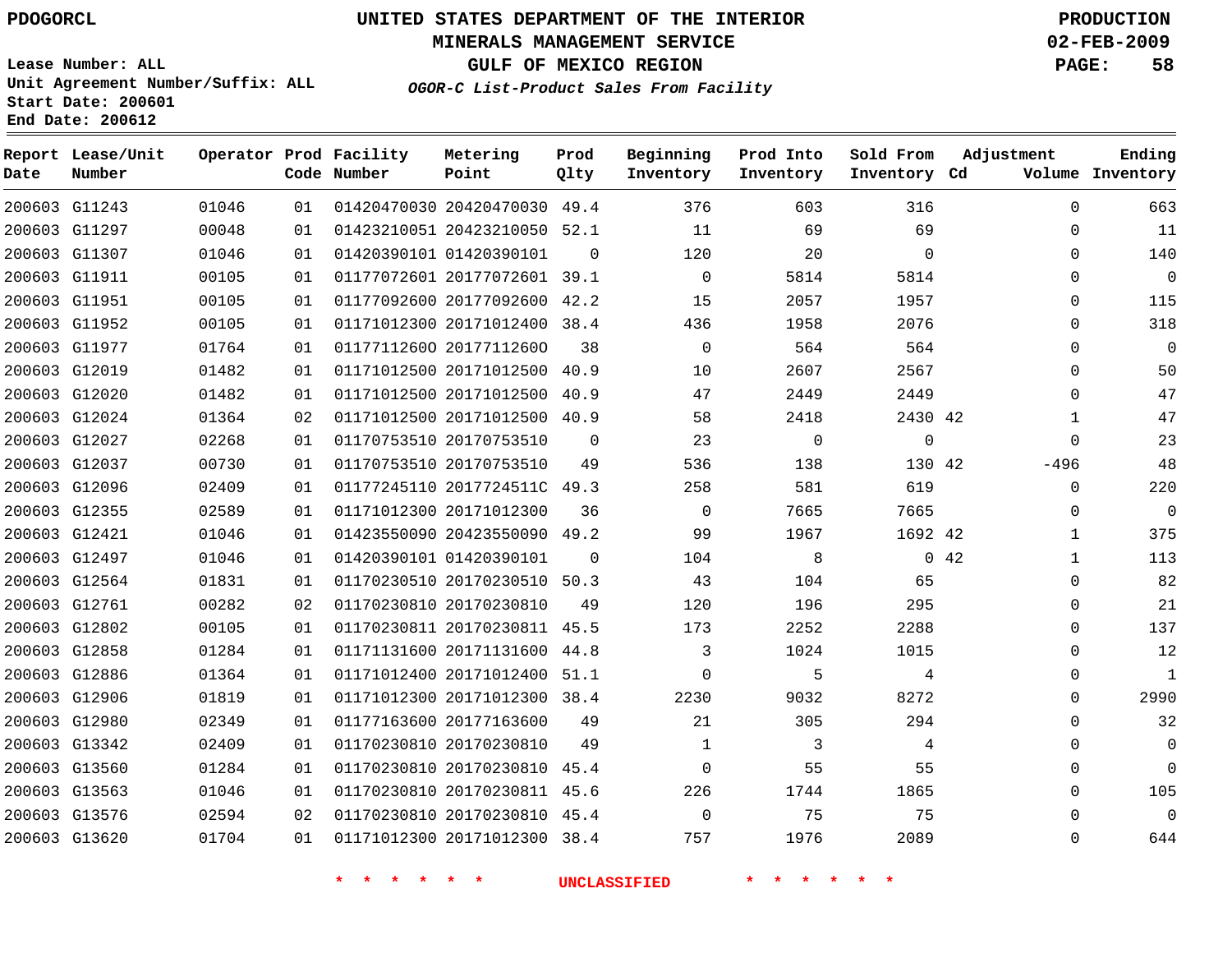## **MINERALS MANAGEMENT SERVICE 02-FEB-2009**

**GULF OF MEXICO REGION PAGE: 59**

**Lease Number: ALL Unit Agreement Number/Suffix: ALL Start Date: 200601 End Date: 200612**

**OGOR-C List-Product Sales From Facility**

| Date | Report Lease/Unit<br>Number |       |    | Operator Prod Facility<br>Code Number | Metering<br>Point            | Prod<br>Qlty | Beginning<br>Inventory | Prod Into<br>Inventory | Sold From<br>Inventory Cd | Adjustment | Ending<br>Volume Inventory    |
|------|-----------------------------|-------|----|---------------------------------------|------------------------------|--------------|------------------------|------------------------|---------------------------|------------|-------------------------------|
|      | 200603 G13865               | 01376 | 01 |                                       | 01170530900 20170530900 50.1 |              | $\Omega$               | $\mathbf 1$            | 1                         |            | $\mathbf{0}$<br>$\Omega$      |
|      | 200603 G13897               | 01482 | 01 |                                       | 01171132000 20171132000      | 41           | 70                     | $\mathbf 0$            | 66                        |            | $\mathbf{0}$<br>4             |
|      | 200603 G14161               | 00105 | 01 |                                       | 01421670201 20421670200      | 49           | 12                     | 232                    | 229                       |            | $\mathbf 0$<br>15             |
|      | 200603 G14193               | 02409 | 01 |                                       | 01170230810 20170230810      | 49           | 1601                   | 6096                   | 7044                      |            | 653<br>$\mathbf 0$            |
|      | 200603 G14340               | 01364 | 01 |                                       | 01170230811 20170230811 45.6 |              | $\Omega$               | 826                    | 775 42                    |            | 50<br>$-1$                    |
|      | 200603 G14342               | 00105 | 01 |                                       | 01170230811 20170230811 45.5 |              | 1678                   | 19096                  | 19613                     |            | 0<br>1161                     |
|      | 200603 G14348               | 02237 | 01 |                                       | 01171132800 21171132800      | 49           | 3247                   | 1058                   | 3107                      |            | 1198<br>$\Omega$              |
|      | 200603 G14412               | 02246 | 01 |                                       | 01171132800 21171132800      | $\Omega$     | 40                     | $\mathbf 0$            | $\mathbf 0$               |            | 40<br>$\Omega$                |
|      | 200603 G14493               | 02268 | 01 |                                       | 01171092930 20171092930 33.9 |              | $\Omega$               | 222                    | 214                       |            | 8<br>0                        |
|      | 200603 G14518               | 01819 | 02 |                                       | 01170753510 20170753510      | $\Omega$     | 1225                   | $\mathbf 0$            | $\mathbf 0$               |            | 1225<br>$\mathbf{0}$          |
|      | 200603 G14535               | 02628 | 01 |                                       | 01171012500 20171012500 40.9 |              | 71                     | 3034                   | 3046                      |            | 59<br>$\mathbf{0}$            |
|      | 200603 G14576               | 00105 | 01 |                                       | 01177258044 01177258044 31.2 |              | 10                     | 31                     | 30                        |            | 0<br>11                       |
|      | 200603 G14585               | 01046 | 01 |                                       | 01177245112 2017724511G 44.3 |              | 52                     | 12297                  | 12320                     |            | 29<br>$\Omega$                |
|      | 200603 G14791               | 02451 | 01 |                                       | 01420570060 20420570060 51.2 |              | 231                    | $\mathbf 0$            | 27                        |            | 204<br>$\mathbf 0$            |
|      | 200603 G14864               | 01857 | 02 |                                       | 01170230450 20170230450      | 51           | 576                    | 8671                   | 8671                      |            | 576<br>$\Omega$               |
|      | 200603 G14870               | 02169 | 02 |                                       | 01170230450 20170230450 50.5 |              | $\mathbf 0$            | 29                     | 29                        |            | $\overline{0}$<br>$\mathbf 0$ |
|      | 200603 G14878               | 01046 | 01 |                                       | 01170230510 20170230510      | 49           | 35                     | 127                    | 59                        |            | 103<br>$\Omega$               |
|      | 200603 G14942               | 02219 | 02 |                                       | 01170230810 20170230810      | 49.6         | 200                    | 1406                   | 1464 42                   |            | 143<br>$\mathbf{1}$           |
|      | 200603 G15050               | 00105 | 01 |                                       | 01170230810 20170230810 45.4 |              | $\Omega$               | 368                    | 368                       |            | $\mathbf 0$<br>$\mathbf 0$    |
|      | 200603 G15062               | 00560 | 01 |                                       | 01170230810 20170230810      | 49           | 47                     | 332                    | 345                       |            | 34<br>0                       |
|      | 200603 G15078               | 00064 | 01 |                                       | 01170230810 20170230810      | 49           | 3072                   | 2898                   | 3403                      |            | 2567<br>0                     |
|      | 200603 G15095               | 01764 | 01 |                                       | 01170530900 20170530900      | 50.1         | 9                      | 45                     | 49                        |            | 0<br>5                        |
|      | 200603 G15110               | 02714 | 01 |                                       | 01170530900 20170530900 50.1 |              | $\overline{2}$         | $\mathbf{1}$           | 2                         |            | $\Omega$<br>1                 |
|      | 200603 G15118               | 00105 | 01 |                                       | 01171132800 21171132800      | 49           | 28                     | 61                     | 64                        |            | 25<br>$\mathbf 0$             |
|      | 200603 G15124               | 01364 | 01 |                                       | 01170230811 20170230811 45.6 |              | 25                     | 503                    | 497                       |            | 31<br>$\Omega$                |
|      | 200603 G15161               | 00078 | 01 |                                       | 01171132000 20171132000      | $\Omega$     | $\mathbf{1}$           | $\mathbf 0$            | $\mathbf 0$               |            | $\Omega$<br>$\mathbf 1$       |
|      | 200603 G15169               | 02268 | 02 |                                       | 01171131600 20171131600 44.8 |              | $\mathbf{1}$           | 28                     | 29                        |            | $\Omega$<br>$\Omega$          |
|      | 200603 G15239               | 00003 | 01 |                                       | 01171012500 20171012500 40.9 |              | 158                    | 7006                   | 7029                      |            | 135<br>$\Omega$               |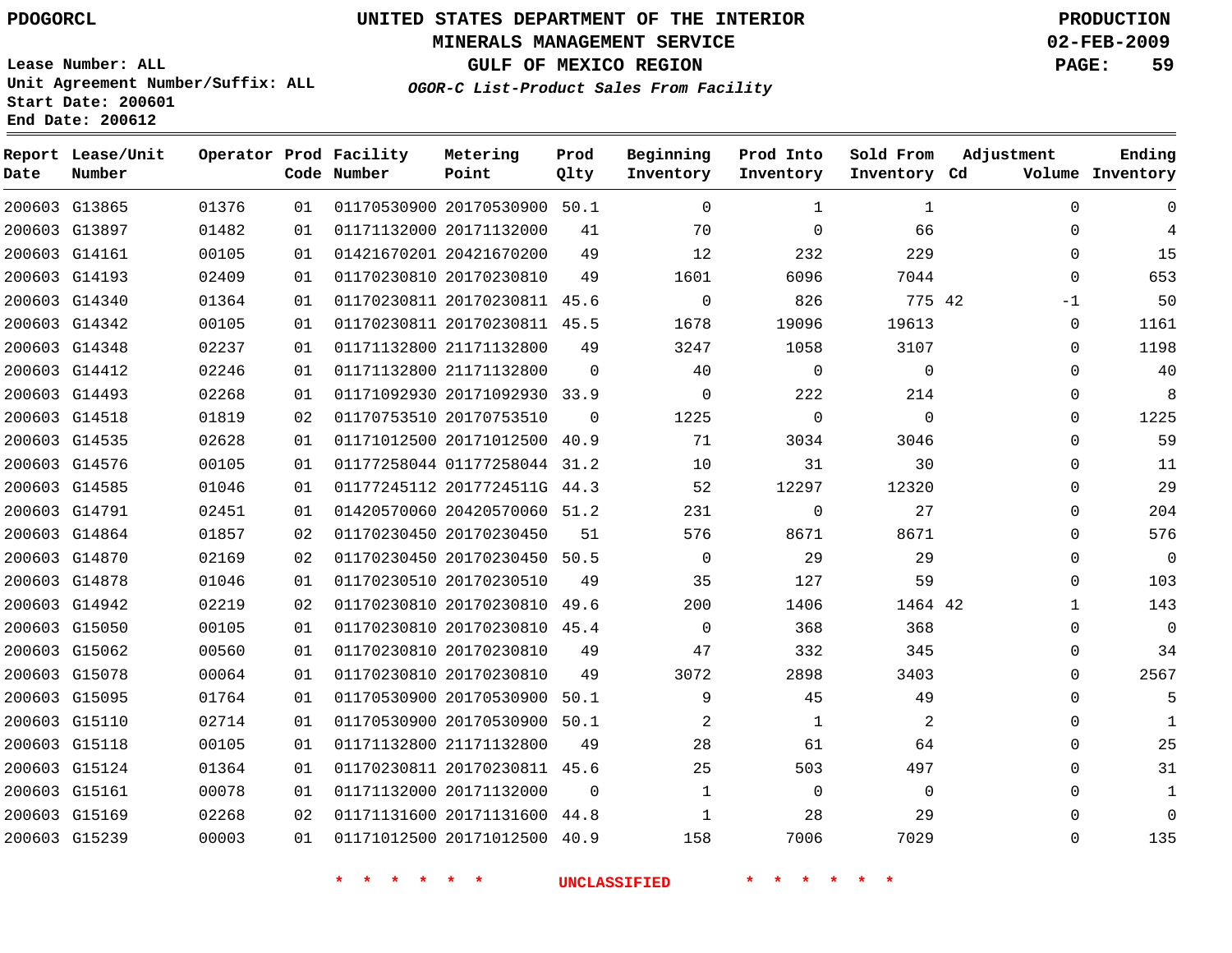## **MINERALS MANAGEMENT SERVICE 02-FEB-2009**

**GULF OF MEXICO REGION PAGE: 60**

**Lease Number: ALL Unit Agreement Number/Suffix: ALL Start Date: 200601 End Date: 200612**

**OGOR-C List-Product Sales From Facility**

| Date | Report Lease/Unit<br>Number |       |      | Operator Prod Facility<br>Code Number | Metering<br>Point            | Prod<br>Qlty | Beginning<br>Inventory | Prod Into<br>Inventory | Sold From<br>Inventory Cd | Adjustment    | Ending<br>Volume Inventory |
|------|-----------------------------|-------|------|---------------------------------------|------------------------------|--------------|------------------------|------------------------|---------------------------|---------------|----------------------------|
|      | 200603 G15243               | 02222 | 01   |                                       | 01170230810 20171012300 38.4 |              | 3                      | $\Omega$               | 3                         |               | $\Omega$<br>$\Omega$       |
|      | 200603 G15277               | 00222 | 02   |                                       | 01171012400 20171012400 51.1 |              | 2666                   | 15070                  | 14448                     |               | 3288<br>0                  |
|      | 200603 G15293               | 02219 | 01   |                                       | 0117711260T 2017711260T 36.1 |              | $\mathbf{1}$           | 37                     |                           | 37 42<br>$-1$ | $\mathbf 0$                |
|      | 200603 G15303               | 00105 | 01   |                                       | 01171092800 21171132800      | 49           | 6680                   | 9300                   | 11532                     |               | 4448<br>0                  |
|      | 200603 G15319               | 01364 | 01   |                                       | 01171012500 20171012500 40.9 |              | 65                     | 181                    | 242 42                    | $-1$          | 3                          |
|      | 200603 G15323               | 01482 | 01   |                                       | 01171012500 20171012500      | 40.9         | 81                     | 2898                   | 2922                      |               | 57<br>$\Omega$             |
|      | 200603 G15387               | 02409 | 01   |                                       | 01177245110 2017724511C 49.4 |              | $\Omega$               | 69                     | 43                        |               | 26<br>$\Omega$             |
|      | 200603 G15740               | 00818 | 01   |                                       | 01170230450 20170230450      | 50.5         | 627                    | 9729                   | 9642                      |               | 0<br>714                   |
|      | 200603 G15742               | 00730 | 01   |                                       | 01170230450 20170230450 50.5 |              | 6                      | 75                     |                           | 75 42<br>$-1$ | 5                          |
|      | 200603 G15769               | 00560 | 01   |                                       | 01422450350 20422450350 41.5 |              | 298                    | 1020                   | 1074                      |               | 244<br>$\Omega$            |
|      | 200603 G15781               | 02169 | 02   |                                       | 01170230450 20170230450 50.5 |              | 152                    | 1862                   | 1890                      |               | 124<br>$\Omega$            |
|      |                             |       | 02   |                                       | 01421670201 20421670200      | 49           | 7                      | 3                      | 9                         |               | $\mathbf{1}$<br>$\Omega$   |
|      |                             |       |      |                                       |                              |              | 159                    | 1865                   | 1899                      |               | 125<br>0                   |
|      | 200603 G16104               | 00105 | 01 D |                                       | 01170231110 20170231110 43.1 |              | 316                    | 19                     | 162                       |               | 173<br>0                   |
|      | 200603 G16121               | 00687 | 01   |                                       | 01170230811 20170230811 45.6 |              | 72                     | 959                    | 972 42                    | $-1$          | 58                         |
|      | 200603 G16216               | 01284 | 01   |                                       | 01171132800 21171132800      | 49           | $\mathbf{1}$           | $\mathbf 0$            | $\mathbf{1}$              |               | 0<br>$\overline{0}$        |
|      | 200603 G16267               | 01364 | 01   |                                       | 01170230811 20170230811 45.6 |              | 9                      | 97                     | 100                       |               | 6<br>0                     |
|      | 200603 G16337               | 01513 | 01   |                                       | 01177078151 01177078151      | 28           | 1408                   | 3641                   | 3399                      |               | 1650<br>0                  |
|      | 200603 G16363               | 02475 | 02   |                                       | 01171012400 20171012400 51.1 |              | 22                     | 99                     | 100                       |               | 21<br>0                    |
|      | 200603 G16365               | 02589 | 01   |                                       | 01171132800 21171132800      | 40           | $\Omega$               | 25                     | 25                        |               | $\Omega$<br>$\mathbf 0$    |
|      | 200603 G16454               | 00491 | 02   |                                       | 01171012500 20171012500 40.9 |              | 11                     | 476                    | 478                       |               | 9<br>0                     |
|      | 200603 G16461               | 00105 | 01   |                                       | 01170753510 20170753510      | 49           | 124                    | $\Omega$               | 124                       |               | $\Omega$<br>0              |
|      | 200603 G16469               | 02025 | 02   |                                       | 01170753510 20170753510      | 53.7         | 206                    | $\Omega$               | 206                       |               | $\Omega$<br>0              |
|      | 200603 G16502               | 02714 | 01   |                                       | 01177265300 20177265300 49.7 |              | 40                     | 39                     | 35                        |               | 0<br>44                    |
|      | 200603 G16515               | 00282 | 02   |                                       | 01177245110 2017724511G 44.3 |              | 341                    | 125223                 | 125269                    |               | 295<br>0                   |
|      | 200603 G16575               | 00730 | 01   |                                       | 01608103650 20608103650 31.3 |              | 25                     | $\Omega$               | 25                        |               | $\Omega$<br>$\Omega$       |
|      | 200603 G17124               | 01857 | 02   |                                       | 01170230450 20170230450 50.5 |              | $-6$                   | 19                     |                           | 19 42         | 7<br>$\mathbf{1}$          |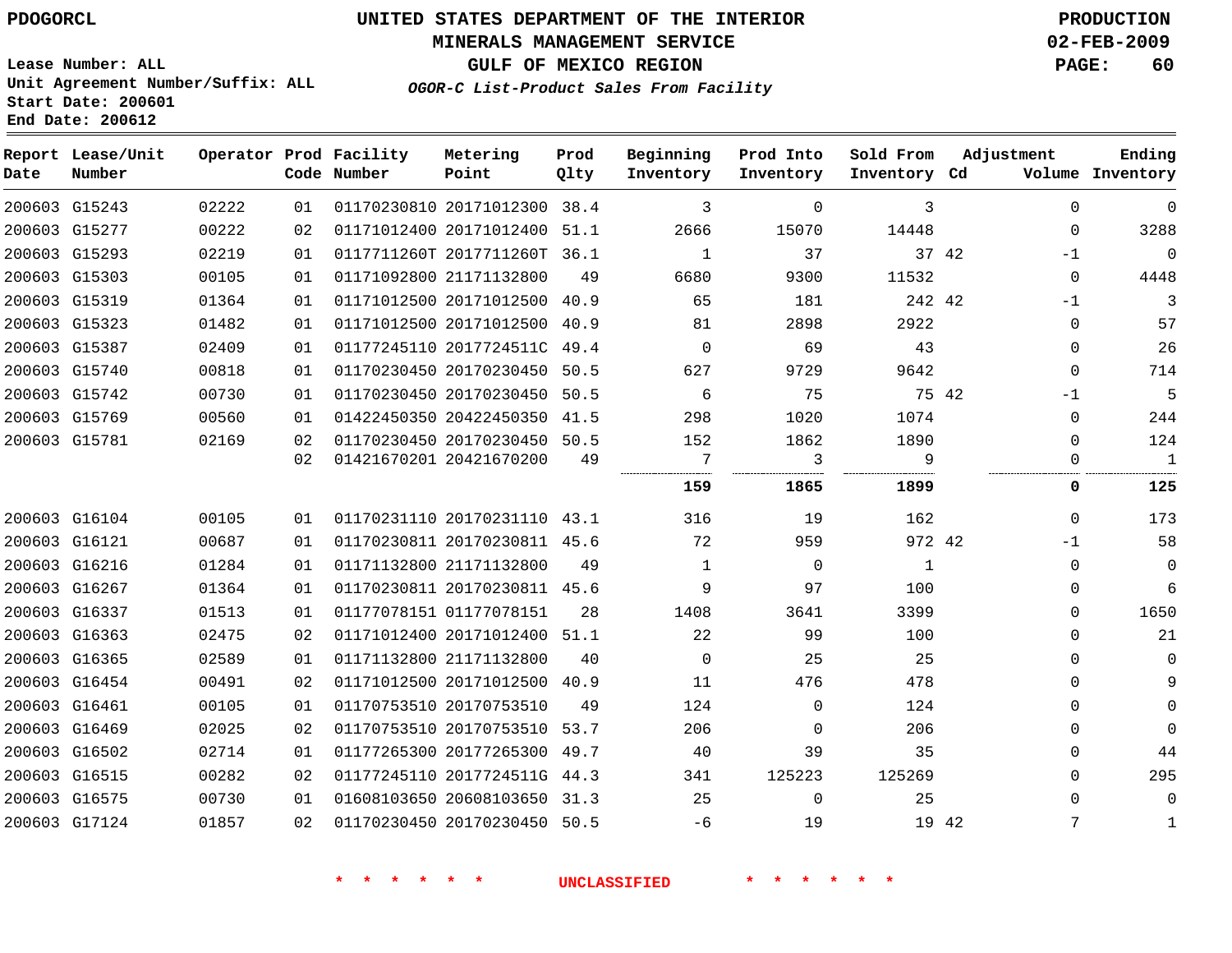#### **MINERALS MANAGEMENT SERVICE 02-FEB-2009**

**GULF OF MEXICO REGION PAGE: 61 OGOR-C List-Product Sales From Facility**

**Lease Number: ALL Unit Agreement Number/Suffix: ALL Start Date: 200601 End Date: 200612**

 G17133 G17156 G17190 G17202 G17255 G17753 G17754 G17776 G17842 G17858 G17896 G17898 G17913 G17921 G17942 G17960 G17964 G17973 G17977 G17991 G18043 G18105 G18121 G18208 G18863 G18885 **Report Lease/Unit Date Number Operator Prod Facility Code Number** 20423210050 52.1 20423210050 20421670200 20170230810 20170230810 20170230810 20170230800 20170230510 50.3 20170230811 45.6 20170230810 20170530900 50.1 21171132800 20171131600 44.8 21171132800 20177062959 28.1 20177082604 25.8 20171012500 20171012300 38.4 20171012400 51.1 21171132800 20177122606 50.8 20171012500 40.9 01177248150 20170230510 50.3 20170573602 42.2 20420470030 20420570060 51.2 **Metering Point** 45 42 42 52.1 50.9 49.6 40.9 37.4  $\Omega$ **Prod Qlty**  $\Omega$   $\Omega$  $\Omega$   $\Omega$  **Beginning Inventory**  $\Omega$  $\Omega$   $\Omega$   $\Omega$  **Ending Inventory Cd Volume**  $\Omega$   $\Omega$   $\Omega$ **Prod Into Inventory**  $\Omega$   $\Omega$  **Sold From Inventory**  $\Omega$   $\Omega$  $\Omega$   $\Omega$ -1822  $\Omega$   $\Omega$  $\Omega$  $\Omega$  $\Omega$  $\Omega$  $\Omega$  $\Omega$   $\Omega$  $\Omega$  $\Omega$  $\Omega$   $\Omega$ -1  $\Omega$ **Adjustment 135 130 1 21**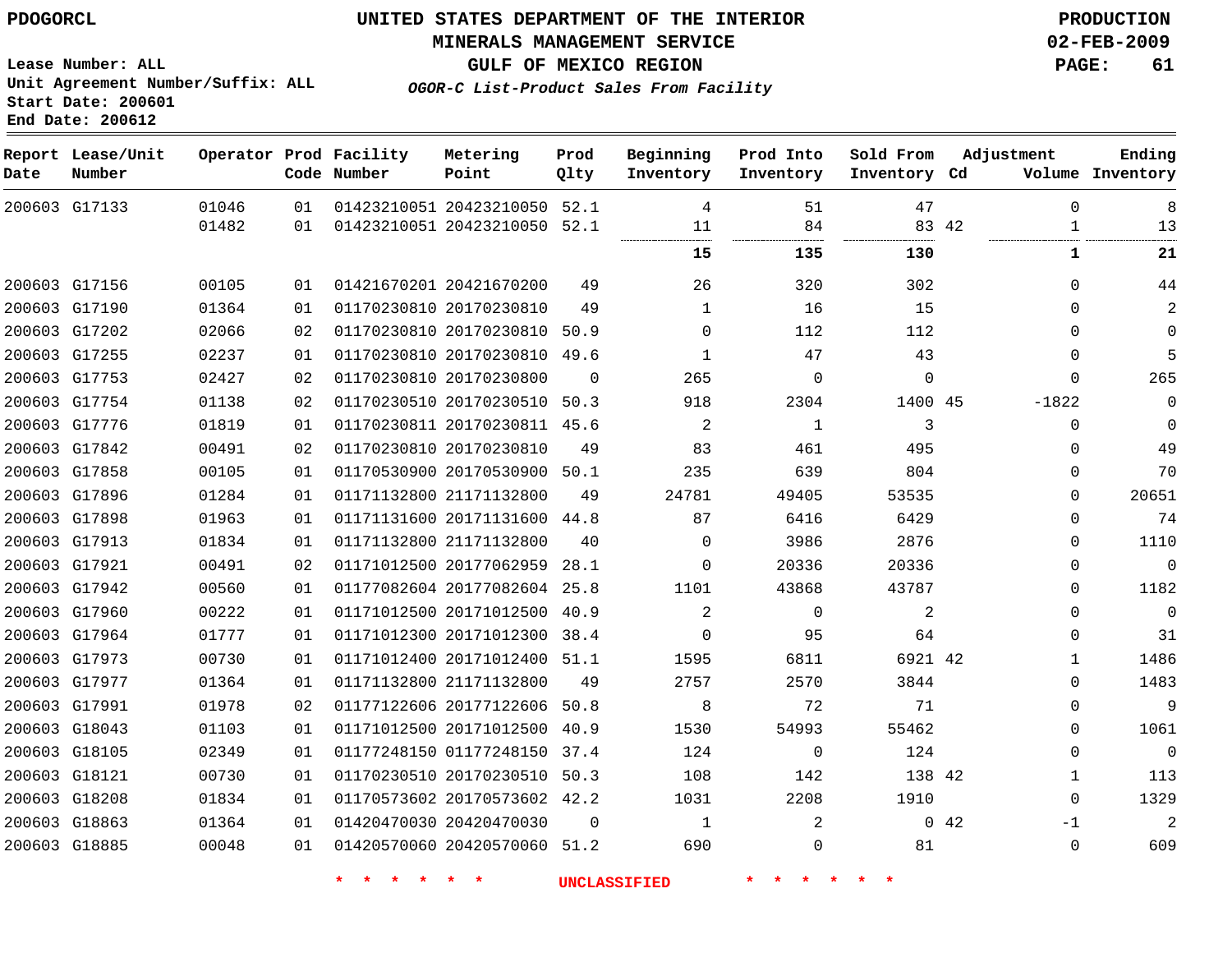## **MINERALS MANAGEMENT SERVICE 02-FEB-2009**

**GULF OF MEXICO REGION PAGE: 62**

**Lease Number: ALL Unit Agreement Number/Suffix: ALL Start Date: 200601 End Date: 200612**

**OGOR-C List-Product Sales From Facility**

| Date | Report Lease/Unit<br>Number |       |    | Operator Prod Facility<br>Code Number | Metering<br>Point            | Prod<br>Qlty | Beginning<br>Inventory | Prod Into<br>Inventory | Sold From<br>Inventory Cd | Adjustment  | Ending<br>Volume Inventory |
|------|-----------------------------|-------|----|---------------------------------------|------------------------------|--------------|------------------------|------------------------|---------------------------|-------------|----------------------------|
|      | 200603 G18936               | 01046 | 01 |                                       | 01421670201 20421670200      | $\mathbf 0$  | 11                     | 0                      | $\mathbf 0$               | $\Omega$    | 11                         |
|      | 200603 G18938               | 02636 | 01 |                                       | 01421670201 20421670200      | 49           | 15                     | 0                      | 15                        | $\Omega$    | 0                          |
|      | 200603 G18948               | 02219 | 01 |                                       | 01170230510 20170230510 50.3 |              | 11                     | 0                      | 11                        | $\Omega$    | 0                          |
|      | 200603 G19025               | 01935 | 02 |                                       | 01423210051 20423210050 52.1 |              | 502                    | 2560                   | 2670                      | $\Omega$    | 392                        |
|      | 200603 G19030               | 01935 | 02 |                                       | 01423210051 20423210050 52.1 |              | 589                    | 3095                   | 3210                      | $\Omega$    | 474                        |
|      | 200603 G19750               | 02427 | 02 |                                       | 01171132800 21171132800 47.5 |              | 6801                   | 2852                   | 310                       | 0           | 9343                       |
|      | 200603 G19754               | 00222 | 01 |                                       | 01171132800 21171132800      | 49           | 119                    | 96                     | 155                       | 0           | 60                         |
|      | 200603 G19760               | 02237 | 01 |                                       | 01171132800 21171132800      | 49           | 15994                  | 23835                  | 28742                     | 0           | 11087                      |
|      | 200603 G19761               | 02237 | 01 |                                       | 01171132800 21171132800      | 49           | 2586                   | 4623                   | 5202                      | $\Omega$    | 2007                       |
|      | 200603 G19784               | 01978 | 02 |                                       | 01171012310 20171012310      | 46           | 979                    | 7384                   | 7802                      | 0           | 561                        |
|      | 200603 G19832               | 02349 | 01 |                                       | 01177163600 20177163600      | 49           | 322                    | 6489                   | 6395                      | $\Omega$    | 416                        |
|      | 200603 G20605               | 02377 | 01 |                                       | 01423550141 20423550140      | 27.5         | 130                    | 48106                  | 47885                     | 0           | 351                        |
|      | 200603 G20616               | 01364 | 01 |                                       | 01423210051 20423210050 52.1 |              | 3                      | 0                      | 3                         | $\Omega$    | 0                          |
|      | 200603 G20655               | 00222 | 01 |                                       | 01170230510 20170230510 50.3 |              | 84                     | 244                    | 135                       | 0           | 193                        |
|      | 200603 G20656               | 00003 | 01 |                                       | 01422450350 20422450350 41.5 |              | 4                      | 20                     | 19                        | $\Omega$    | 5                          |
|      | 200603 G20660               | 02169 | 02 |                                       | 01170230450 20170230450 50.5 |              | 369                    | 1236                   | 1523                      | 0           | 82                         |
|      | 200603 G21068               | 01978 | 02 |                                       | 01170530900 20170530900 50.4 |              | 730                    | 3363                   | 3725                      | $\Omega$    | 368                        |
|      | 200603 G21070               | 00560 | 01 |                                       | 01171132800 21171132800      | 49           | 875                    | 1545                   | 1746                      | 0           | 674                        |
|      | 200603 G21093               | 01586 | 02 |                                       | 01170230811 20170230811 45.6 |              | 8                      | 440                    | 421                       | $\Omega$    | 27                         |
|      | 200603 G21115               | 01364 | 01 |                                       | 01171012500 20171012500 40.9 |              | 2                      | 2205                   | 2205                      | 0           |                            |
|      | 200603 G21116               | 00048 | 01 |                                       | 01171132800 21171132800      | 49           | 2308                   | 3132                   | 3926                      | $\Omega$    | 1514                       |
|      | 200603 G21120               | 02058 | 02 |                                       | 01171012500 20171012500      | 40.9         | 2                      | 65                     | 66                        | 0           | $\mathbf{1}$               |
|      | 200603 G21301               | 01046 | 01 |                                       | 01420470030 20420470030 49.4 |              | 14                     | 25                     | 13                        | $\Omega$    | 26                         |
|      | 200603 G21305               | 02266 | 01 |                                       | 01423210051 20423210050      | 52.1         | $\overline{a}$         | 14                     | 14                        | $\Omega$    |                            |
|      | 200603 G21306               | 02266 | 01 |                                       | 01423210051 20423210050 52.1 |              | 4                      | 26                     | 26                        | $\Omega$    | 4                          |
|      | 200603 G21322               | 02266 | 01 |                                       | 01170230450 20170230450 51.9 |              | 329                    | 4603                   | 4626                      | 0           | 306                        |
|      | 200603 G21348               | 01819 | 01 |                                       | 01170230811 20170230510 50.3 |              | 609                    | 1297                   | 880 42                    | -1          | 1025                       |
|      | 200603 G21349               | 00491 | 02 |                                       | 01170230510 20170230510 50.3 |              | 8                      | 112                    | 31                        | $\mathbf 0$ | 89                         |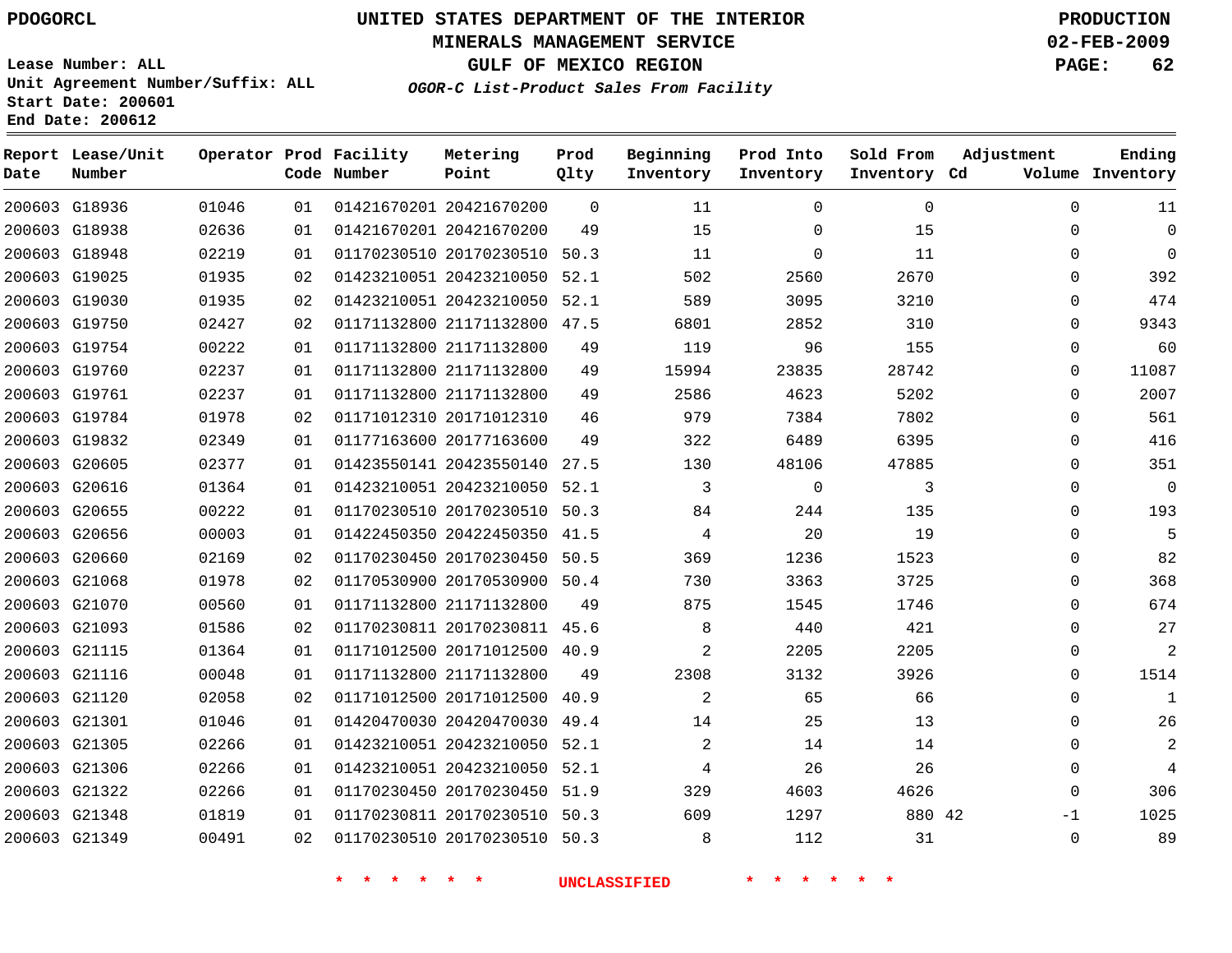## **MINERALS MANAGEMENT SERVICE 02-FEB-2009**

**GULF OF MEXICO REGION PAGE: 63**

**Lease Number: ALL Unit Agreement Number/Suffix: ALL Start Date: 200601 End Date: 200612**

**OGOR-C List-Product Sales From Facility**

| Date | Report Lease/Unit<br>Number |       |    | Operator Prod Facility<br>Code Number | Metering<br>Point            | Prod<br>Qlty   | Beginning<br>Inventory | Prod Into<br>Inventory | Sold From<br>Inventory Cd | Adjustment      |              | Ending<br>Volume Inventory |
|------|-----------------------------|-------|----|---------------------------------------|------------------------------|----------------|------------------------|------------------------|---------------------------|-----------------|--------------|----------------------------|
|      | 200603 G21356               | 00064 | 01 |                                       | 01170230810 20170230810      | 49             | 1                      | 1                      | $\overline{a}$            |                 | $\mathbf 0$  | $\Omega$                   |
|      | 200603 G21378               | 01819 | 01 |                                       | 01170230811 20170230811 45.6 |                | 96                     | 337                    | 413 42                    |                 | $\mathbf{1}$ | 21                         |
|      | 200603 G21381               | 01819 | 01 |                                       | 01170230811 20170230811      | $\Omega$       | 8                      | 184                    |                           | 0 <sub>09</sub> | $-181$       | 11                         |
|      | 200603 G21530               | 00078 | 01 |                                       | 01170230400 20170230400      | 31             | 616                    | 5243                   | 5232 42                   |                 | $-1$         | 626                        |
|      | 200603 G21533               | 00078 | 01 |                                       | 01170230400 20170230400      | 31             | 80                     | 648                    | 651                       |                 | $\Omega$     | 77                         |
|      | 200603 G21534               | 00003 | 01 |                                       | 01170230811 20170230811 45.6 |                | 419                    | 5913                   | 5973                      |                 | 0            | 359                        |
|      | 200603 G21581               | 01704 | 01 |                                       | 01171132800 21171132800      | 49             | 4823                   | 9354                   | 10231                     |                 | 0            | 3946                       |
|      | 200603 G21585               | 02219 | 01 |                                       | 01171132800 21171132800      | 49             | 3                      | 20                     | 17 42                     |                 | $\mathbf{1}$ | 7                          |
|      | 200603 G21588               | 00730 | 01 |                                       | 01171131800 20171131800      | $\overline{0}$ | 25                     | 12                     | $\mathbf 0$               |                 | $\mathbf{0}$ | 37                         |
|      | 200603 G21597               | 01364 | 01 |                                       | 01171132800 21171132800      | 49             | 473                    | 779                    | 903 42                    |                 | $-1$         | 348                        |
|      | 200603 G21599               | 01834 | 01 |                                       | 01171132800 21171132800      | 40             | 17293                  | 34268                  | 37219                     |                 | $\mathbf 0$  | 14342                      |
|      | 200603 G21614               | 01704 | 01 |                                       | 01171132000 20177072207 38.5 |                | 363                    | 1002                   | 1055 42                   |                 | $-10$        | 300                        |
|      | 200603 G21637               | 00730 | 01 |                                       | 01171012400 20171012400 51.1 |                | 133                    | 573                    | 581                       |                 | $\Omega$     | 125                        |
|      | 200603 G21639               | 02169 | 01 |                                       | 01171092651 20171092650 59.1 |                | $\mathsf{O}$           | 396                    | 396                       |                 | 0            | $\mathbf{0}$               |
|      | 200603 G21652               | 02268 | 01 |                                       | 01171132800 21171132800      | 49             | 208                    | 816                    | 852 42                    |                 | 173          | 345                        |
|      | 200603 G21655               | 02268 | 01 |                                       | 01171132800 21171132800      | 49             | $\mathbf 0$            | 31                     | 22 42                     |                 | 4            | 13                         |
|      | 200603 G21691               | 00276 | 01 |                                       | 01170513700 20170513700 33.3 |                | 3253                   | 3185                   | 3114 42                   |                 | $-1$         | 3323                       |
|      | 200603 G21700               | 00105 | 01 |                                       | 01177258044 01177258044 31.2 |                | 2528                   | 6603                   | 6753                      |                 | $\mathbf 0$  | 2378                       |
|      | 200603 G21703               | 02349 | 01 |                                       | 01177248150 01177248150 37.4 |                | 762                    | 1275                   | 970                       |                 | 0            | 1067                       |
|      | 200603 G21712               | 02237 | 01 |                                       | 01170755200 20170755200 39.6 |                | 24799                  | 8436                   | 10644                     |                 | $\Omega$     | 22591                      |
|      | 200603 G22188               | 01046 | 01 |                                       | 01423210051 20423210050 52.1 |                | 59                     | 604                    | 571 42                    |                 | $\mathbf{1}$ | 93                         |
|      | 200603 G22217               | 01046 | 01 |                                       | 01423210051 20423210050      | 52             | 7                      | 45                     | 45                        |                 | 0            | 7                          |
|      | 200603 G22219               | 01482 | 01 |                                       | 01423210051 20423210050 52.1 |                | 23                     | 140                    | 141                       |                 | $\Omega$     | 22                         |
|      | 200603 G22236               | 02169 | 02 |                                       | 01170230450 20170230450      | 50.5           | 3                      | 3107                   | 3103                      |                 | 0            | 7                          |
|      | 200603 G22238               | 02169 | 02 |                                       | 01170230450 20170230450      | 50.5           | 1025                   | 13324                  | 13464 42                  |                 | 1            | 886                        |
|      | 200603 G22246               | 02219 | 02 |                                       | 01423210051 20170230500 38.2 |                | 1426                   | 9778                   | 10201                     |                 | 0            | 1003                       |
|      | 200603 G22247               | 02169 | 02 |                                       | 01170230810 20170230810 49.6 |                | 65                     | 532                    | 544 42                    |                 | 2            | 55                         |
|      | 200603 G22262               | 00730 | 01 |                                       | 01170230810 20170230810 49.6 |                | 10                     | 52                     | 57                        |                 | $\Omega$     | 5                          |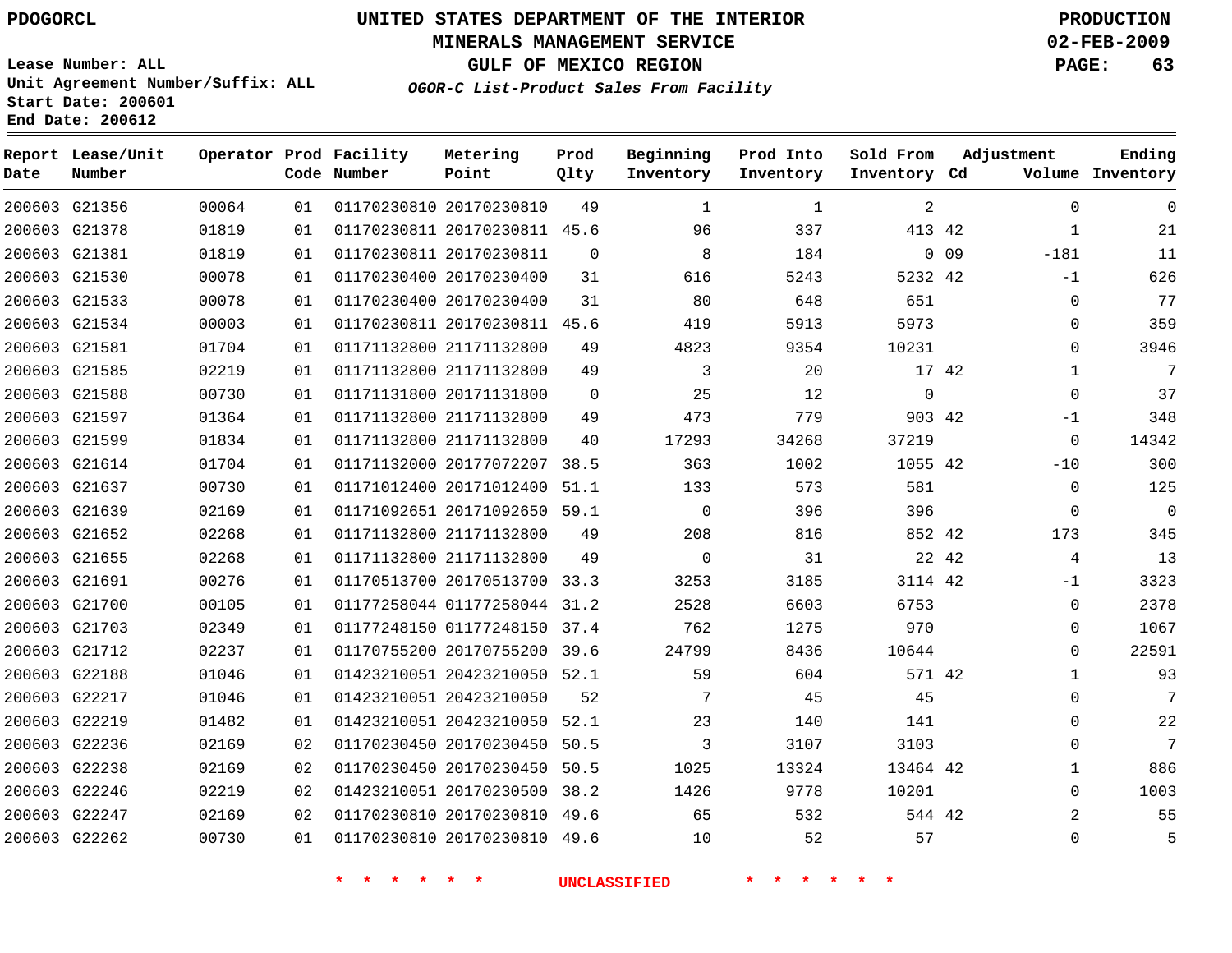## **MINERALS MANAGEMENT SERVICE 02-FEB-2009**

**GULF OF MEXICO REGION PAGE: 64**

**Lease Number: ALL Unit Agreement Number/Suffix: ALL Start Date: 200601 End Date: 200612**

**OGOR-C List-Product Sales From Facility**

| Date | Report Lease/Unit<br>Number |       |    | Operator Prod Facility<br>Code Number | Metering<br>Point            | Prod<br>Qlty | Beginning<br>Inventory | Prod Into<br>Inventory | Sold From<br>Inventory Cd | Adjustment |              | Ending<br>Volume Inventory |
|------|-----------------------------|-------|----|---------------------------------------|------------------------------|--------------|------------------------|------------------------|---------------------------|------------|--------------|----------------------------|
|      | 200603 G22501               | 00078 | 01 |                                       | 01170230400 20170230400      | 31           | 306                    | 1733                   | 1831 42                   |            | $-1$         | 207                        |
|      | 200603 G22510               | 00282 | 02 | 01170230810 20170230810               |                              | 49           | 4662                   | 13508                  | 16724 42                  |            | $\mathbf{1}$ | 1447                       |
|      | 200603 G22539               | 00064 | 01 |                                       | 01170230810 20170230810      | 49           | 211                    | 115                    | 225 42                    |            | $\mathbf{1}$ | 102                        |
|      | 200603 G22542               | 01704 | 01 |                                       | 01170230810 20170230810      | 49           | 8                      | 4                      | 11                        |            | 0            | 1                          |
|      | 200603 G22546               | 01704 | 01 |                                       | 01170230811 20170230811 45.6 |              | $\overline{2}$         | 33                     | 33                        |            | 0            | $\overline{2}$             |
|      | 200603 G22548               | 01704 | 01 |                                       | 01170230810 20170230810      | 49           | 16                     | 32                     | 45                        |            | $\Omega$     |                            |
|      | 200603 G22550               | 01704 | 01 |                                       | 01170230810 20170230810      | 49           | $\Omega$               | 16                     | 15                        |            | 0            |                            |
|      | 200603 G22553               | 01704 | 01 |                                       | 01170530900 20170530900 50.1 |              | 2                      | 4                      | 5                         |            | $\Omega$     | $\mathbf{1}$               |
|      | 200603 G22588               | 01704 | 01 |                                       | 01171132000 20171132000      | 41           | 70                     | $\Omega$               | 69                        |            | $\mathbf 0$  | $\mathbf{1}$               |
|      | 200603 G22605               | 02268 | 01 |                                       | 01171132800 21171132800      | 49           | 1005                   | 1921                   | 2100 42                   |            | $-11$        | 815                        |
|      | 200603 G22607               | 01704 | 01 |                                       | 01170230810 20170230810      | 49           | 376                    | 484                    | 808                       |            | $\mathbf 0$  | 52                         |
|      | 200603 G22608               | 01704 | 01 |                                       | 01170230810 20170230810      | 49           | 62                     | 54                     | 111                       |            | 0            | 5                          |
|      | 200603 G22613               | 02655 | 02 |                                       | 01171132800 21171132800      | 49           | 1473                   | 1819                   | 2381                      |            | 0            | 911                        |
|      | 200603 G22616               | 01704 | 01 |                                       | 01171131600 20171131600      | 44.8         | $\mathbf{1}$           | 41                     | 41                        |            | 0            | $1\,$                      |
|      | 200603 G22620               | 02268 | 01 |                                       | 01171132800 21171132800      | 49           | 8591                   | 17520                  | 19000 42                  |            | 157          | 7268                       |
|      | 200603 G22628               | 01704 | 01 |                                       | 01171132800 21171132800      | 49           | 760                    | 972                    | 1250                      |            | $\mathbf 0$  | 482                        |
|      | 200603 G22643               | 01704 | 01 |                                       | 01171132000 20171132000      | 41           | 601                    | 7167                   | 7379                      |            | 0            | 389                        |
|      | 200603 G22651               | 01834 | 01 |                                       | 01171132800 21171132800      | 40           | 65                     | 102                    | 121 42                    |            | 1            | 47                         |
|      | 200603 G22660               | 02058 | 02 |                                       | 01171012310 20171012310      | 46           | 0                      | 3096                   | 2861                      |            | $\Omega$     | 235                        |
|      | 200603 G22667               | 01482 | 01 |                                       | 01171132000 20171132000 48.3 |              | 1                      | $\Omega$               | $\mathbf{1}$              |            | $\Omega$     | $\Omega$                   |
|      | 200603 G22670               | 01364 | 01 |                                       | 01171012400 20171012400 51.1 |              | 17                     | 26                     | 37                        |            | 0            | 6                          |
|      | 200603 G22674               | 01364 | 01 |                                       | 01171132000 20171132000      | 41           | 20                     | 9444                   | 8952                      |            | $\Omega$     | 512                        |
|      | 200603 G22700               | 02268 | 01 |                                       | 01171132800 21171132800      | 49           | 35                     | 487                    | 397 42                    |            | 81           | 206                        |
|      | 200603 G22741               | 01704 | 01 |                                       | 01171012500 20171012500      | 40.9         | 4                      | 13                     | 17                        |            | $\mathbf{0}$ | $\mathbf{0}$               |
|      | 200603 G22765               | 00222 | 01 |                                       | 01170578150 01170578150      | 47.8         | 302                    | 769                    | 377 32                    |            | $-10$        | 684                        |
|      | 200603 G22769               | 00730 | 01 |                                       | 01171012500 20171012500 40.9 |              | 38                     | 1601                   | 1608                      |            | $\mathbf 0$  | 31                         |
|      | 200603 G22772               | 00105 | 01 |                                       | 01170513800 20170513800      | $\Omega$     | 39                     | $\Omega$               | $\Omega$                  |            | $\mathbf 0$  | 39                         |
|      |                             |       |    |                                       |                              |              |                        |                        |                           |            |              |                            |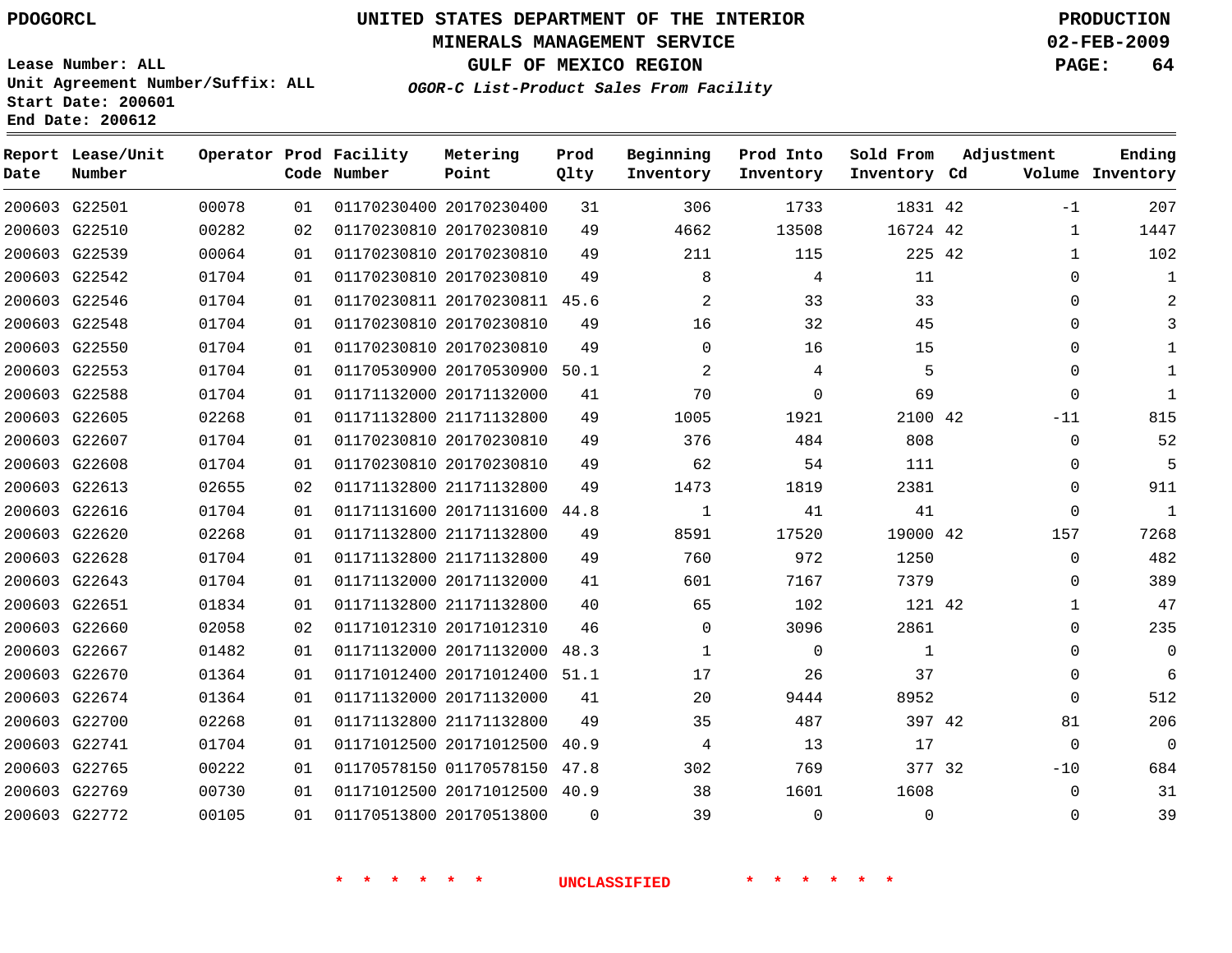# **MINERALS MANAGEMENT SERVICE 02-FEB-2009**

**GULF OF MEXICO REGION PAGE: 65 OGOR-C List-Product Sales From Facility**

**Lease Number: ALL Unit Agreement Number/Suffix: ALL Start Date: 200601 End Date: 200612**

| Date | Report Lease/Unit<br>Number |                |          | Operator Prod Facility<br>Code Number | Metering<br>Point                                  | Prod<br>Qlty   | Beginning<br>Inventory | Prod Into<br>Inventory | Sold From<br>Inventory Cd | Adjustment  | Ending<br>Volume Inventory |
|------|-----------------------------|----------------|----------|---------------------------------------|----------------------------------------------------|----------------|------------------------|------------------------|---------------------------|-------------|----------------------------|
|      | 200603 G22792               | 00222<br>02714 | 02<br>01 |                                       | 01177258041 01177258041<br>01177258151 01177258151 | 30<br>$\Omega$ | 171<br>241             | 2835<br>83             | 1347 42<br>$\Omega$       | $-1$<br>0   | 1658<br>324                |
|      |                             |                |          |                                       |                                                    |                | 412                    | 2918                   | 1347                      | -1          | 1982                       |
|      | 200603 G23125               | 01364          | 02       |                                       | 01420470030 20420470030 49.4                       |                | 444                    | 857                    | 327                       | $\Omega$    | 974                        |
|      | 200603 G23161               | 00222          | 02       |                                       | 01423210051 20423210050                            | 52.1           | 1                      | $\Omega$               | $\mathbf{1}$              | $\Omega$    | $\mathbf 0$                |
|      | 200603 G23162               | 00222          | 02       |                                       | 01423210051 20423210050                            | 52.1           | $\Omega$               | 2                      | 2                         | $\Omega$    | $\Omega$                   |
|      | 200603 G23166               | 02169          | 02       |                                       | 01423210051 20423210050                            | 52.1           | 139                    | 737                    | 763                       | $\Omega$    | 113                        |
|      | 200603 G23180               | 02219          | 02       |                                       | 01423210051 20423210050                            | 52.1           | 48                     | 246                    | 256                       | 0           | 38                         |
|      | 200603 G23191               | 00730          | 01       |                                       | 01170230810 20170230810                            | 49.6           | 6                      | 124                    | 117                       | 0           | 13                         |
|      | 200603 G23193               | 02169          | 02       |                                       | 01170230510 20170230510                            | 50.3           | 53                     | 44                     | 62                        | 0           | 35                         |
|      | 200603 G23199               | 02169          | 02       |                                       | 01170230450 20170230450                            | 50.5           | 660                    | 7332                   | 7504                      | $\Omega$    | 488                        |
|      |                             |                | 02       |                                       | 01421670201 20421670200                            | 49             | 24                     | 14                     | 37                        | 0           | $\mathbf{1}$               |
|      |                             |                |          |                                       |                                                    |                | 684                    | 7346                   | 7541                      | 0           | 489                        |
|      | 200603 G23222               | 00222          | 02       |                                       | 01170230810 20170230810 49.6                       |                | $\Omega$               | 12                     | 11                        | $\Omega$    | 1                          |
|      | 200603 G23730               | 01978          | 02       |                                       | 01170230810 20170230811 45.6                       |                | 430                    | 7333                   | 7318                      | $\Omega$    | 445                        |
|      | 200603 G23735               | 00282          | 02       |                                       | 01170230810 20170230810 50.9                       |                | $\mathbf 0$            | 680                    | 680                       | $\Omega$    | $\mathbf 0$                |
|      | 200603 G23736               | 01364          | 01       | 01170230810 20170230810               |                                                    | 49             | 282                    | 842                    | 1034                      | $\Omega$    | 90                         |
|      | 200603 G23762               | 01586          | 02       |                                       | 01170230810 20170230810                            | 49             | 1                      | 4                      |                           | 4 4 2<br>-1 | 0                          |
|      | 200603 G23770               | 01704          | 01       |                                       | 01170230810 20170230810                            | 49             | 15                     | 16                     | 30                        | 0           | 1                          |
|      | 200603 G23774               | 01704          | 01       |                                       | 01170530900 20170530900                            | 50.1           | $\mathbf 0$            | 4                      | 4                         | 0           | $\mathbf 0$                |
|      | 200603 G23819               | 00818          | 01       |                                       | 01171132800 21171132800                            | 49             | 406                    | 760                    | 843                       | 0           | 323                        |
|      | 200603 G23853               | 02266          | 01       |                                       | 01171012310 20171012310                            | 45.4           | 142                    | 1978                   | 1970                      | 0           | 150                        |
|      | 200603 G23857               | 01978          | 02       |                                       | 01171012500 20171012500                            | 40.9           | 4                      | 964                    | 949                       | 0           | 19                         |
|      | 200603 G23867               | 02579          | 02       |                                       | 01171012400 20171012400                            | 51.1           | $\mathbf 0$            | 514                    | 402                       | $\Omega$    | 112                        |
|      | 200603 G24416               | 01364          | 01       | 01170230810 20170230810               |                                                    | 49             | 65                     | 73                     | 130                       | $\Omega$    | 8                          |
|      | 200603 G24419               | 02370          | 02       |                                       | 01170230810 20170230810 49.6                       |                | 165                    | 811                    | 894                       | $\Omega$    | 82                         |
|      | 200603 G24424               | 02066          | 02       |                                       | 01170230810 20170230810                            | $\Omega$       | 127                    | $\Omega$               | $\Omega$                  | $\Omega$    | 127                        |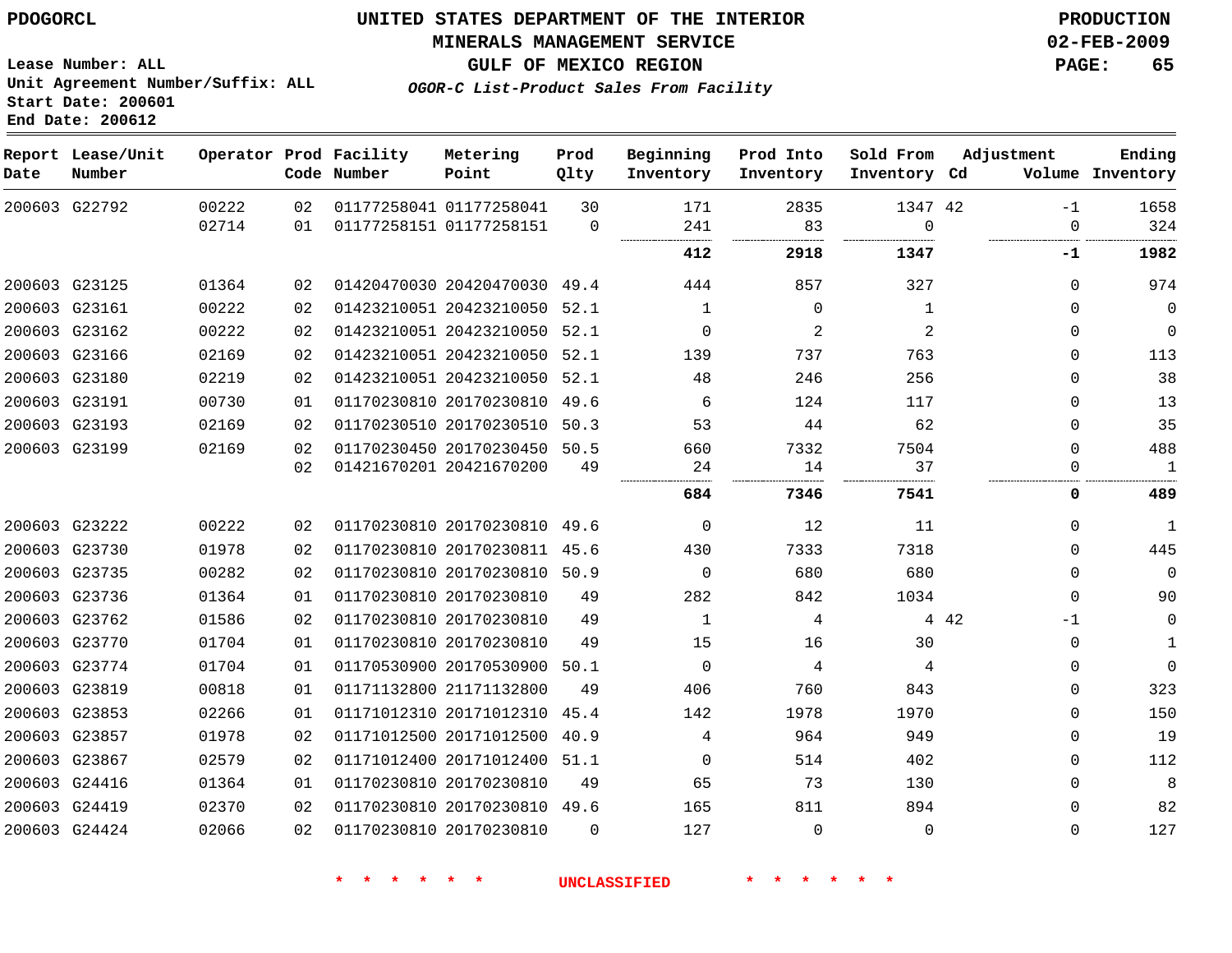G24700 G24701 G24756 G24873 G24889

**Date**

**Report Lease/Unit**

**Number**

# **UNITED STATES DEPARTMENT OF THE INTERIOR PDOGORCL PRODUCTION**

#### **MINERALS MANAGEMENT SERVICE 02-FEB-2009**

**Lease Number: ALL Unit Agreement Number/Suffix: ALL Start Date: 200601 End Date: 200612**

**Operator Prod Facility**

**Code Number**

| LL |                            | <b>GULF</b><br>OF       |              | <b>MEXICO REGION</b><br>OGOR-C List-Product Sales From Facility |                        |                           | PAGE:                | 66                  |
|----|----------------------------|-------------------------|--------------|-----------------------------------------------------------------|------------------------|---------------------------|----------------------|---------------------|
|    | rod Facility<br>ode Number | Metering<br>Point       | Prod<br>Qlty | Beginning<br>Inventory                                          | Prod Into<br>Inventory | Sold From<br>Inventory Cd | Adjustment<br>Volume | Ending<br>Inventory |
| 01 |                            | 01170230811 20170230811 | 45.6         | 36                                                              | 782                    | 770                       | $\Omega$             | 48                  |
| 01 |                            | 01170230811 20170230811 | 45.6         | 4                                                               | $\Omega$               | 4                         | $\Omega$             | $\Omega$            |
| 01 |                            | 01170530900 20170530900 | 50.1         | 4                                                               | 35                     | 35                        | $\Omega$             | 4                   |
| 02 |                            | 01171012400 20171012400 | 51.1         | 1209                                                            | 4456                   | 4692 42                   | $-1$                 | 972                 |
| 02 |                            | 01171012500 20171012500 | 40.9         | 335                                                             | 24210                  | 24310                     | $\Omega$             | 235                 |
| 01 |                            | 01171012400 20171012300 | 38.4         | 26                                                              | 14039                  | 9483                      | $\Omega$             | 4582                |
| 01 |                            | 01171132800 21171132800 | 49           | 2968                                                            | 4828                   | 7228 42                   | 1476                 | 2044                |
| 01 |                            | 01171132800 21171132800 | 49           | 5317                                                            | 11250                  | 12386 42                  | 431                  | 4612                |
| 02 |                            | 01423210051 20423210050 | 52.1         | 124                                                             | 631                    | 658                       | $\Omega$             | 97                  |
| 01 |                            | 01421670210 01421670210 | 45.6         | 1221                                                            | 13262                  | 12720                     | $\Omega$             | 1763                |
| 02 |                            | 01170230450 20170230450 | 50.5         | 1242                                                            | 17305                  | 17396                     | $\mathbf 0$          | 1151                |
|    |                            |                         |              |                                                                 |                        |                           |                      |                     |

| 200603 G24901 |        | 00730 | 01 |                         | 01171012400 20171012300 38.4 |      | 26          | 14039    | 9483     | $\Omega$ | 4582     |
|---------------|--------|-------|----|-------------------------|------------------------------|------|-------------|----------|----------|----------|----------|
| 200603 G24922 |        | 02268 | 01 | 01171132800 21171132800 |                              | 49   | 2968        | 4828     | 7228 42  | 1476     | 2044     |
| 200603 G24924 |        | 02268 | 01 | 01171132800 21171132800 |                              | 49   | 5317        | 11250    | 12386 42 | 431      | 4612     |
| 200603 G25518 |        | 02579 | 02 | 01423210051 20423210050 |                              | 52.1 | 124         | 631      | 658      | $\Omega$ | 97       |
| 200603 G25524 |        | 02169 | 01 | 01421670210 01421670210 |                              | 45.6 | 1221        | 13262    | 12720    | $\Omega$ | 1763     |
| 200603 G25561 |        | 02058 | 02 |                         | 01170230450 20170230450      | 50.5 | 1242        | 17305    | 17396    | O        | 1151     |
| 200603 G25599 |        | 01834 | 01 | 01170230810 20170230810 |                              | 49   | 0           | 5206     | 4678     | 0        | 528      |
| 200603 G25893 |        | 02636 | 01 | 01170230810 20170230810 |                              | 49   | 2           | 7        | 8        | $\Omega$ | 1        |
| 200603 G25913 |        | 01704 | 01 | 01170230810 20170230810 |                              | 49   | 94          | 76       | 161      | $\Omega$ | 9        |
| 200603 G25914 |        | 01963 | 01 | 01170530900 20170530900 |                              | 50.1 | 6           | $\Omega$ | 6        | $\Omega$ | $\Omega$ |
| 200603 G25915 |        | 01704 | 01 | 01170230810 20170230810 |                              | 49   | 123         | 101      | 212      | $\Omega$ | 12       |
| 200603 G25916 |        | 01963 | 01 | 01170530900 20170530900 |                              | 50.4 | 9           | 45       | 50       | 0        | 4        |
| 200603 G25944 |        | 02266 | 01 | 01171131600 20171131600 |                              | 44.8 | 0           | 23685    | 23413    | 0        | 272      |
| 200603 G25965 |        | 01704 | 01 | 01171132800 21171132800 |                              | 49   | 775         | 1134     | 1378     | $\Omega$ | 531      |
| 200603 G25982 |        | 01704 | 01 | 01171132800 21171132800 |                              | 49   | $\mathbf 0$ | 2893     | 2088     | 0        | 805      |
| 200603 G25986 |        | 01586 | 02 |                         | 01170230811 20170230811 45.6 |      | 2           | 27       | 27       | $\Omega$ | 2        |
| 200603 G26022 |        | 02058 | 02 | 01171012400 20171012400 |                              | 51.1 | 3937        | 21436    | 20696    | $\Omega$ | 4677     |
| 200603 G26023 |        | 02579 | 02 | 01171012500 20171012500 |                              | 40.9 | 436         | 9206     | 9244     | $\Omega$ | 398      |
| 200603        | G26097 | 00078 | 01 | 01170573602 20170573602 |                              | 33.4 | 8144        | 5521     | 10342    | $\Omega$ | 3323     |
| 200604        | 00016  | 00276 | 01 | 01170513700 20170513700 |                              | 33.7 | 1353        | 13479    | 13733 42 | -1       | 1098     |
| 200604        | 00026  | 00276 | 01 |                         | 01170513700 20170513700 33.7 |      | 11695       | 128023   | 129289   | $\Omega$ | 10429    |
| 200604        | 00033  | 00276 | 01 |                         | 01170513700 20170513700 33.7 |      | 1138        | 9829     | 10007 42 |          | 961      |
| 200604        | 00049  | 01777 | 01 | 01171012300 20171012300 |                              | 39   | 6556        | 19898    | 19034    | ∩        | 7420     |
|               |        |       |    |                         |                              |      |             |          |          |          |          |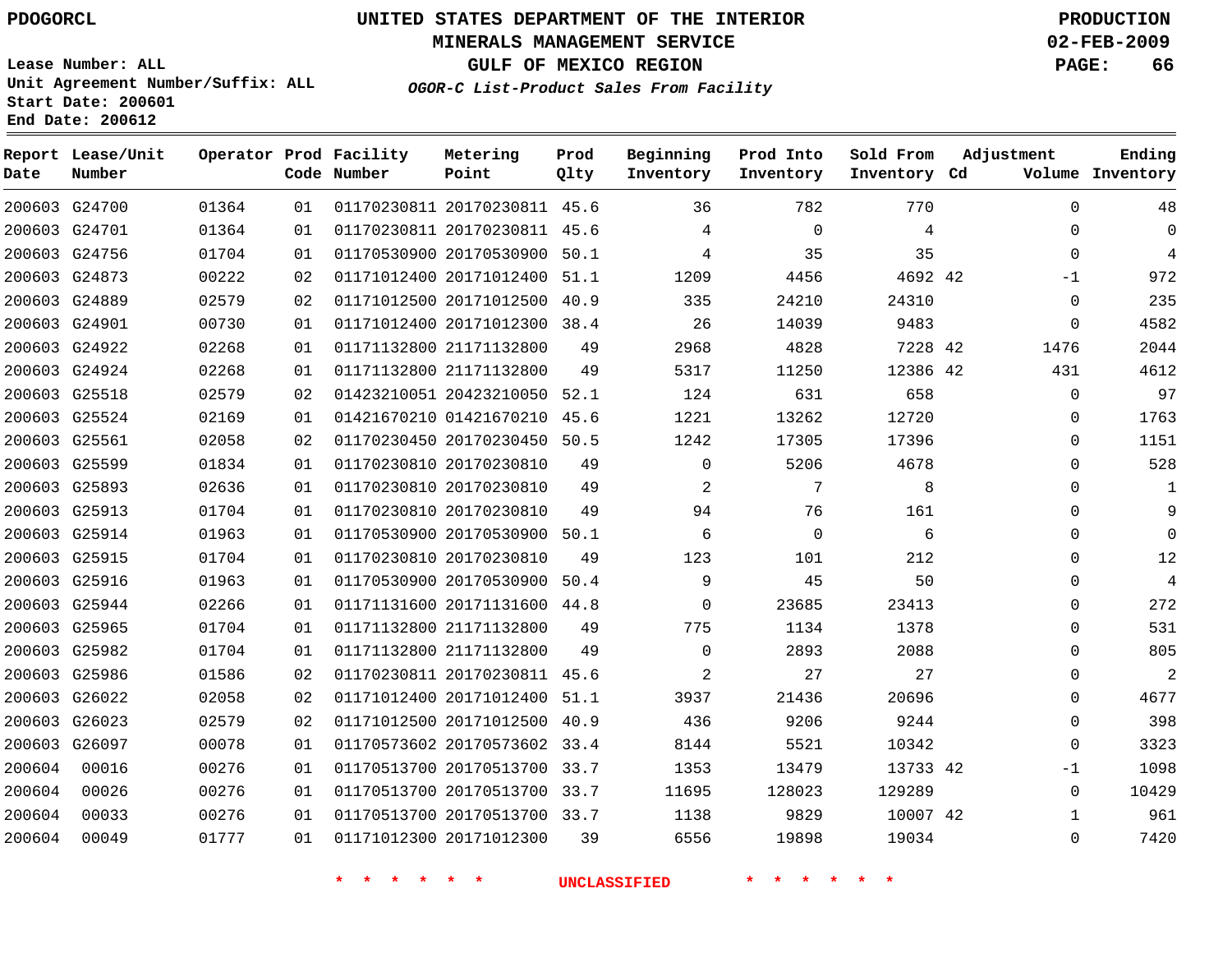# **MINERALS MANAGEMENT SERVICE 02-FEB-2009**

**GULF OF MEXICO REGION PAGE: 67**

**Lease Number: ALL Unit Agreement Number/Suffix: ALL Start Date: 200601 End Date: 200612**

**OGOR-C List-Product Sales From Facility**

| Date   | Report Lease/Unit<br>Number |       |    | Operator Prod Facility<br>Code Number | Metering<br>Point            | Prod<br>Qlty | Beginning<br>Inventory | Prod Into<br>Inventory | Sold From<br>Inventory Cd | Adjustment   | Ending<br>Volume Inventory |
|--------|-----------------------------|-------|----|---------------------------------------|------------------------------|--------------|------------------------|------------------------|---------------------------|--------------|----------------------------|
| 200604 | 00050                       | 01777 | 01 |                                       | 01171012300 20171012300      | 39           | 7676                   | 22091                  | 21529                     | 0            | 8238                       |
| 200604 | 00051                       | 01777 | 01 |                                       | 01171012300 20171012300      | 39           | 8559                   | 25849                  | 24769                     | $\mathbf 0$  | 9639                       |
| 200604 | 00052                       | 01777 | 01 |                                       | 01171012300 20171012300      | 39           | 1277                   | 3602                   | 3536                      | $\Omega$     | 1343                       |
| 200604 | 00053                       | 02409 | 01 |                                       | 01171012300 20171012300      | 40           | $\mathbf 0$            | 6150                   | 3842                      | 0            | 2308                       |
| 200604 | 00073                       | 01764 | 01 |                                       | 01171092900 01171092900      | $\mathbf 0$  | 437                    | $\mathbf 0$            | $\mathbf 0$               | $\mathbf{0}$ | 437                        |
| 200604 | 00078                       | 01777 | 01 |                                       | 01171012300 20171012300      | 39           | 365                    | $\Omega$               | 365                       | $\Omega$     | $\mathbf 0$                |
| 200604 | 00079                       | 01834 | 01 |                                       | 01170230810 20170230810      | 45.8         | $\mathbf 0$            | 25                     | 25                        | $\mathbf 0$  | $\Omega$                   |
| 200604 | 00137                       | 00687 | 01 |                                       | 01170513700 20170513700      | 28.9         | 348                    | 2841                   | 2887 42                   | $-1$         | 301                        |
| 200604 | 00138                       | 00687 | 01 |                                       | 01170513700 20170513700      | 28.9         | 1825                   | 14342                  | 14644 42                  | $-1$         | 1522                       |
| 200604 | 00184                       | 02594 | 02 |                                       | 01170230810 20170230810      | 45.8         | $\Omega$               | 1321                   | 1321                      | 0            | $\Omega$                   |
| 200604 | 00190                       | 01364 | 02 |                                       | 01170230810 20170230810      | 45.8         | 6                      | 84                     | 89                        | 0            | $\mathbf{1}$               |
| 200604 | 00191                       | 01364 | 02 |                                       | 01170230810 20170230810 45.8 |              | 20                     | 285                    | 305                       | $\mathbf 0$  | $\Omega$                   |
| 200604 | 00196                       | 00003 | 01 |                                       | 01171012300 20171012300      | 39           | $\Omega$               | 20867                  | 19109 47                  | 6024         | 7782                       |
| 200604 | 00253                       | 00236 | 02 |                                       | 01170230810 20170230810      | 48.3         | 8                      | 139                    | 120                       | $\mathbf 0$  | 27                         |
| 200604 | 00300                       | 01834 | 01 |                                       | 01170230601 20170230600      | $\mathbf 0$  | 70                     | $\mathbf{0}$           | 0                         | 0            | 70                         |
| 200604 | 00301                       | 01834 | 01 |                                       | 01170230601 20170230600      | $\Omega$     | 1198                   | $\mathbf{0}$           | $\Omega$                  | 0            | 1198                       |
| 200604 | 00317                       | 00560 | 01 |                                       | 01171012310 20171012310      | 47.3         | 45                     | 433                    | 467                       | $\mathbf 0$  | 11                         |
| 200604 | 00353                       | 02266 | 01 |                                       | 01170754800 20170754800 32.5 |              | 250                    | 962                    | 974                       | 0            | 238                        |
| 200604 | 00367                       | 00276 | 01 |                                       | 01170513700 20170513700 33.7 |              | 140                    | 1908                   | 1892 42                   | $-1$         | 155                        |
| 200604 | 00424                       | 00064 | 01 |                                       | 01171012400 20171012400      | 52.7         | 228                    | 345                    | 505                       | 0            | 68                         |
| 200604 | 00434                       | 02690 | 01 |                                       | 01177112605 2017711260Y 35.1 |              | 3312                   | 19238                  | 20886                     | $\Omega$     | 1664                       |
| 200604 | 00436                       | 01364 | 01 |                                       | 01171012400 20171012400 52.7 |              | $\mathbf 0$            | 2                      |                           | 1 42<br>$-1$ | $\mathbf 0$                |
| 200604 | 00453                       | 02690 | 01 |                                       | 01177112605 2017711260Y 35.1 |              | 373                    | 25224                  | 23416                     | 0            | 2181                       |
| 200604 | 00464                       | 00078 | 01 |                                       | 01170573602 20170573602 34.3 |              | $\mathbf 0$            | 1069                   | 514 42                    | $-1$         | 554                        |
| 200604 | 00466                       | 00064 | 01 |                                       | 01171012400 20171012400 52.7 |              | 2443                   | 12838                  | 12756                     | 0            | 2525                       |
| 200604 | 00478                       | 02409 | 01 |                                       | 01171012300 20171012300      | 40           | $\Omega$               | 40                     | 40                        | $\mathbf{0}$ | $\mathbf 0$                |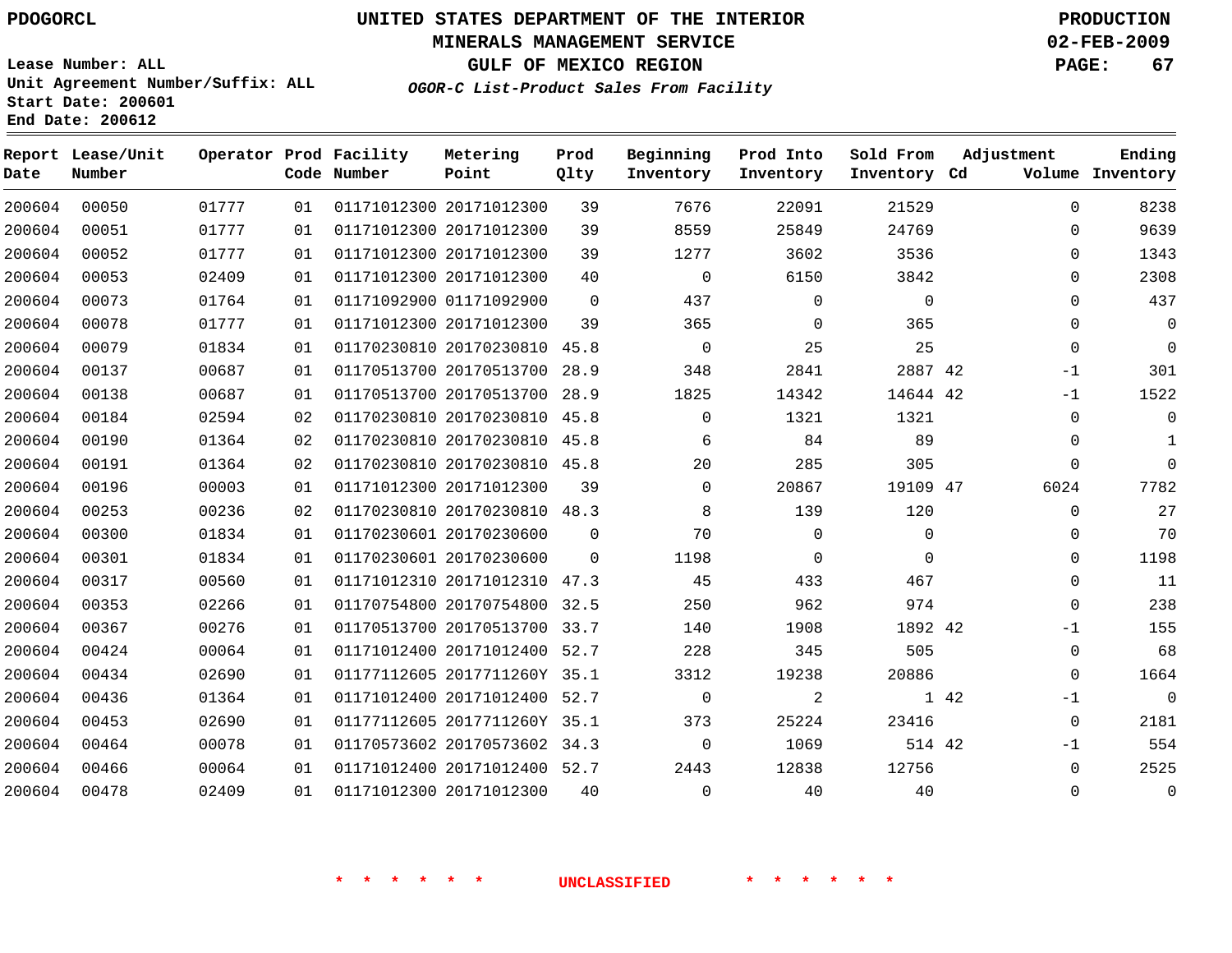## **MINERALS MANAGEMENT SERVICE 02-FEB-2009**

**GULF OF MEXICO REGION PAGE: 68 OGOR-C List-Product Sales From Facility**

**Lease Number: ALL Unit Agreement Number/Suffix: ALL Start Date: 200601 End Date: 200612**

| Date   | Report Lease/Unit<br>Number |       |    | Operator Prod Facility<br>Code Number | Metering<br>Point            | Prod<br>Qlty | Beginning<br>Inventory | Prod Into<br>Inventory | Sold From<br>Inventory Cd | Adjustment           | Ending<br>Volume Inventory |
|--------|-----------------------------|-------|----|---------------------------------------|------------------------------|--------------|------------------------|------------------------|---------------------------|----------------------|----------------------------|
| 200604 | 00479                       | 00048 | 01 |                                       | 01171012500 20171012500 40.5 |              | 116                    | 5210                   | 4888                      | $\mathbf{0}$         | 438                        |
|        |                             | 00236 | 02 |                                       | 01171012300 20171012300      | 38.4         | 3<br>                  | $\Omega$<br>           | 3<br>                     | $\Omega$             | $\Omega$                   |
|        |                             |       |    |                                       |                              |              | 119                    | 5210                   | 4891                      | 0                    | 438                        |
| 200604 | 00487                       | 01284 | 01 |                                       | 01171132800 21171132800      | 44           | 930                    | 2015                   | 2214                      | $\mathbf 0$          | 731                        |
| 200604 | 00518                       | 01482 | 01 |                                       | 01170230450 20170230450      | 51           | 7                      | 131                    | 131 42                    | $-1$                 | 6                          |
| 200604 | 00541                       | 01046 | 01 |                                       | 01170530900 20170530900      | 49.8         | 286                    | 2953                   | 2860                      | 0                    | 379                        |
| 200604 | 00559                       | 00687 | 01 |                                       | 01171131600 20171131600      | 44.8         | 154                    | 11393                  | 11296 42                  | 1                    | 252                        |
| 200604 | 00560                       | 00687 | 01 |                                       | 01171131600 20171131600 44.8 |              | 14                     | 1032                   | 1023                      | 0                    | 23                         |
| 200604 | 00577                       | 01935 | 01 |                                       | 01171012300 20171012300      | 39           | 24864                  | 77669                  | 73570                     | $\mathbf 0$          | 28963                      |
| 200604 | 00593                       | 01834 | 01 |                                       | 01171012300 20171012300      | 40           | 18565                  | 37010                  | 36016                     | $\mathbf 0$          | 19559                      |
| 200604 | 00599                       | 01764 | 01 |                                       | 01170573602 20170573602 33.8 |              | 626                    | 496                    | 865                       | $\mathbf 0$          | 257                        |
| 200604 | 00605                       | 01764 | 01 |                                       | 01170573602 20170573602 33.8 |              | 5730                   | 3935                   | 7623                      | $\mathbf 0$          | 2042                       |
| 200604 | 00691                       | 01364 | 01 |                                       | 01170754200 20170754200 37.3 |              | 705                    | 2033                   | 2194                      | $\mathbf 0$          | 544                        |
| 200604 | 00693                       | 02266 | 01 |                                       | 01170754800 20170754800      | 32.5         | 1074                   | 3953                   | 4050                      | $\mathbf 0$          | 977                        |
| 200604 | 00694                       | 02266 | 01 |                                       | 01170754800 20170754800 32.5 |              | 1741                   | 4905                   | 5433                      | $\mathbf 0$          | 1213                       |
| 200604 | 00697                       | 02266 | 01 |                                       | 01170754800 20170754800 32.5 |              | 4569                   | 15710                  | 16396                     | $\mathbf 0$          | 3883                       |
| 200604 | 00759                       | 01046 | 01 |                                       | 01170231230 20170230810 45.4 |              | 24                     | 350                    | 355                       | $\Omega$             | 19                         |
|        |                             | 02219 | 02 |                                       | 01170231100 20170230810 45.8 |              | 0                      | 13                     | 13                        | 0                    | $\mathbf 0$                |
|        |                             |       |    |                                       |                              |              | 24                     | 363                    | 368                       | 0                    | 19                         |
| 200604 | 00763                       | 02219 | 01 |                                       | 01170231100 20170230810 45.8 |              | $\mathbf 0$            | 197                    | 197                       | $\mathbf 0$          | $\mathbf{0}$               |
| 200604 | 00775                       | 01834 | 01 |                                       | 01171131600 20171131600 44.8 |              | 38                     | 2871                   | 2846                      | $\Omega$             | 63                         |
| 200604 | 00778                       | 01482 | 01 |                                       | 01171132000 20171132000      | $\Omega$     | 71                     | $\mathbf 0$            |                           | 0.42<br>$\mathbf{1}$ | 72                         |
| 200604 | 00796                       | 02628 | 01 |                                       | 01177098151 01177098151 40.4 |              | 7111                   | 22308                  | 24683 42                  | $-40$                | 4696                       |
| 200604 | 00797                       | 01777 | 01 |                                       | 01171012300 20171012300      | 39           | 3795                   | 12491                  | 11628                     | $\mathbf 0$          | 4658                       |
| 200604 | 00820                       | 00078 | 01 |                                       | 0117711260S 2017711260S      | $\Omega$     | 187                    | $\mathbf 0$            | $\Omega$                  | $\Omega$             | 187                        |
| 200604 | 00827                       | 00003 | 01 |                                       | 0117711260G 2017711260G 35.2 |              | 3583                   | 41733                  | 42621                     | $\mathbf 0$          | 2695                       |
| 200604 | 00828                       | 02219 | 01 |                                       | 0117711260T 2017711260T 34.7 |              | 23                     | 2078                   | 2072                      | $\mathbf 0$          | 29                         |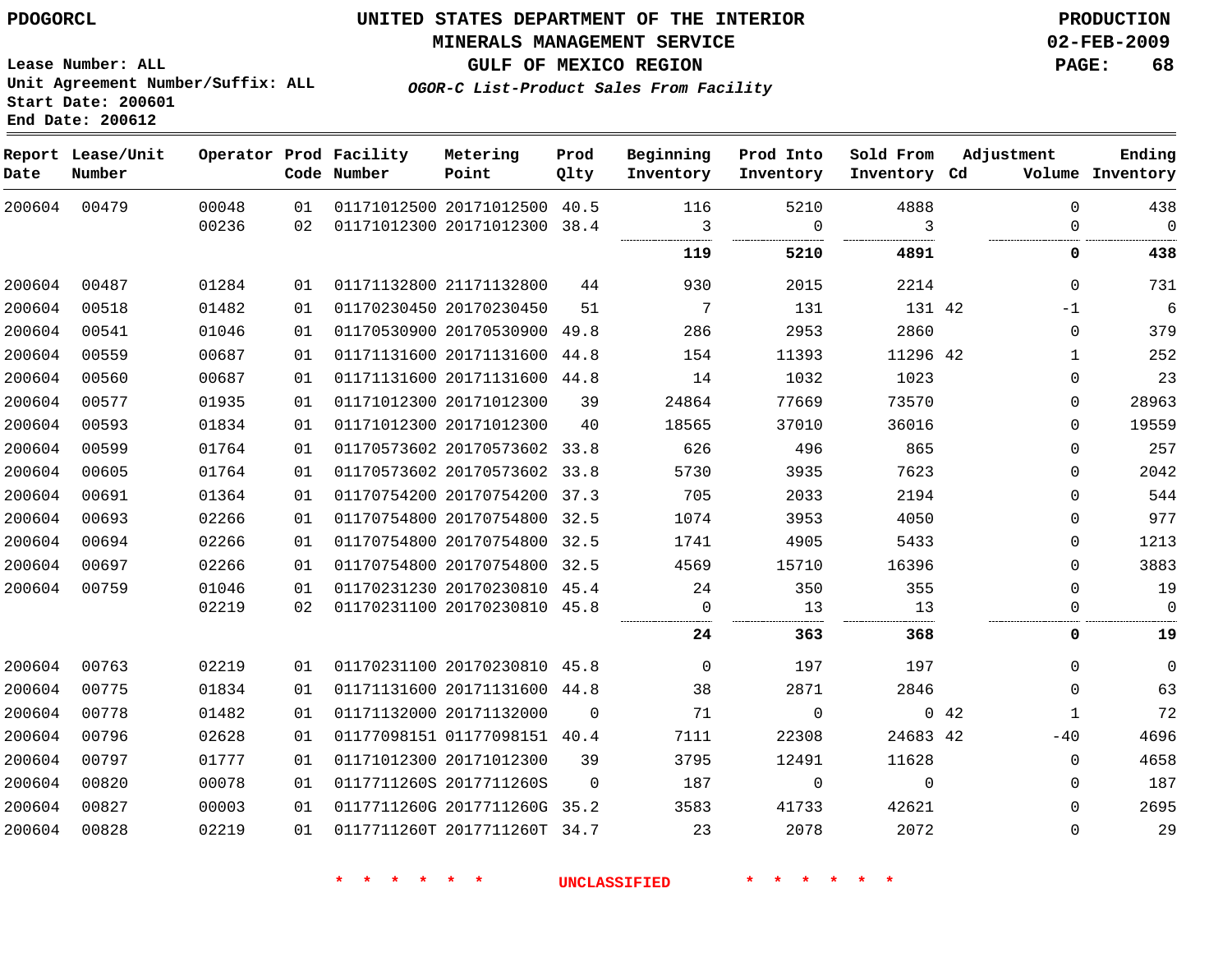#### **MINERALS MANAGEMENT SERVICE 02-FEB-2009**

**GULF OF MEXICO REGION PAGE: 69**

**Lease Number: ALL Unit Agreement Number/Suffix: ALL Start Date: 200601 End Date: 200612**

**OGOR-C List-Product Sales From Facility**

| Date   | Report Lease/Unit<br>Number |       |    | Operator Prod Facility<br>Code Number | Metering<br>Point            | Prod<br>Qlty | Beginning<br>Inventory | Prod Into<br>Inventory | Sold From<br>Inventory Cd | Adjustment   | Ending<br>Volume Inventory |
|--------|-----------------------------|-------|----|---------------------------------------|------------------------------|--------------|------------------------|------------------------|---------------------------|--------------|----------------------------|
| 200604 | 00839                       | 00114 | 01 |                                       | 01170513800 20170513800 31.9 |              | 847                    | $\mathbf{1}$           | 710                       | $\Omega$     | 138                        |
|        | 200604 754304003A           | 00078 | 01 |                                       | 01170230400 20170230400 52.5 |              | 4                      | $\Omega$               | 4                         | 0            | $\Omega$                   |
|        | 200604 754305004A           | 01704 | 01 |                                       | 01171132000 20171132000      | $\Omega$     | 1228                   | $\Omega$               | $\Omega$                  | $\Omega$     | 1228                       |
|        | 200604 7543880060           | 00105 | 01 |                                       | 01170230450 20170230450      | 51           | $\Omega$               | 263                    | 249                       | $\Omega$     | 14                         |
|        | 200604 7543890060           | 02655 | 02 |                                       | 01171012500 20171012500 42.3 |              | 2                      | 2                      | 2                         | 0            | $\overline{2}$             |
|        | 200604 7543890080           | 00276 | 01 |                                       | 01170513700 20170513700 33.7 |              | 20995                  | 11003                  | 6914                      | 0            | 25084                      |
|        | 200604 7543890180           | 01764 | 01 |                                       | 01423210051 20423210050 51.9 |              | 17                     | 60                     | 68                        | $\mathbf{0}$ | 9                          |
|        | 200604 7543890220           | 00105 | 01 |                                       | 01608158271 01608158271 22.8 |              | $\Omega$               | 63                     | 63                        | $\Omega$     | $\Omega$                   |
|        | 200604 7543900070           | 00048 | 02 |                                       | 01423550090 20423550090      | 50.2         | 6                      | 25                     | 25                        | $\Omega$     | 6                          |
|        | 200604 7543900080           | 02421 | 01 |                                       | 01177245111 01177245111 38.9 |              | $\Omega$               | 130                    | 130                       | $\Omega$     | $\Omega$                   |
|        | 200604 7543920040           | 02628 | 01 |                                       | 01423210051 20423210050      | 51.9         | 40                     | 238                    | 243                       | 0            | 35                         |
|        | 200604 7543930100           | 00362 | 01 |                                       | 01170230800 20170230800      | 48           | 4782                   | 4580                   | 6334                      | 0            | 3028                       |
|        | 200604 7543930200           | 01284 | 01 |                                       | 0117709260L 2017709260L 40.3 |              | $\Omega$               | 3837                   | 3837                      | $\Omega$     | $\mathbf{0}$               |
|        | 200604 7543930210           | 01764 | 01 |                                       | 01608165300 01608165300      | $\Omega$     | 91                     | $\mathbf 0$            | $\mathbf 0$               | $\Omega$     | 91                         |
|        | 200604 7543940080           | 00222 | 01 |                                       | 01171132800 21171132800      | 44           | 685                    | 853                    | 1156                      | 0            | 382                        |
|        | 200604 754395009A           | 00730 | 01 |                                       | 01170753510 20170753510 48.3 |              | 1297                   | 2341                   | 2004 42                   | $-65$        | 1569                       |
|        | 200604 754395019A           | 00105 | 01 |                                       | 01420390101 01420390101      | $\Omega$     | 3557                   | 1052                   | 0                         | $\Omega$     | 4609                       |
|        | 200604 754396015A           | 02219 | 01 |                                       | 01608103650 20608103650      | 30.4         | 456                    | 18528                  | 18502                     | $\mathbf{0}$ | 482                        |
|        | 200604 8910020210           | 00114 | 01 |                                       | 01170513800 20170513800      | 31.9         | 12162                  | $\mathbf 0$            | 10186                     | 0            | 1976                       |
|        | 200604 8910024540           | 00114 | 01 |                                       | 01170513800 20170513800 31.9 |              | 5353                   | $\Omega$               | 4483                      | $\Omega$     | 870                        |
|        | 200604 8910029310           | 02268 | 01 |                                       | 01171092900 01171092900      | $\Omega$     | 4371                   | 0                      | 0                         | $\Omega$     | 4371                       |
|        | 200604 8910029320           | 00276 | 01 |                                       | 01170513700 20170513700 33.7 |              | 23594                  | 123393                 | 123652 42                 | 2            | 23337                      |
|        | 200604 8910034440           | 00276 | 01 |                                       | 01170513700 20170513700 33.7 |              | 25824                  | 90446                  | 90522                     | $\mathbf{0}$ | 25748                      |
|        | 200604 8910063810           | 02466 | 02 |                                       | 01170230450 20170230450      | 51           | 632                    | 18604                  | 18273                     | $\mathbf{0}$ | 963                        |
|        |                             | 02475 | 02 |                                       | 01170230450 20170230450 51.9 |              | 1                      | 24                     | 24                        | $\Omega$     | $\mathbf{1}$               |
|        |                             |       |    |                                       |                              |              | 633                    | 18628                  | 18297                     | 0            | 964                        |
|        | 200604 8910066690           | 00078 | 01 |                                       | 01170573602 20170573602 34.2 |              | 4896                   | 86845                  | 46695 42                  | $-2$         | 45044                      |
|        | 200604 8910086400           | 00048 | 01 |                                       | 01171012400 20171012400 52.6 |              | 10                     | 14                     | 21                        | $\mathbf 0$  | 3                          |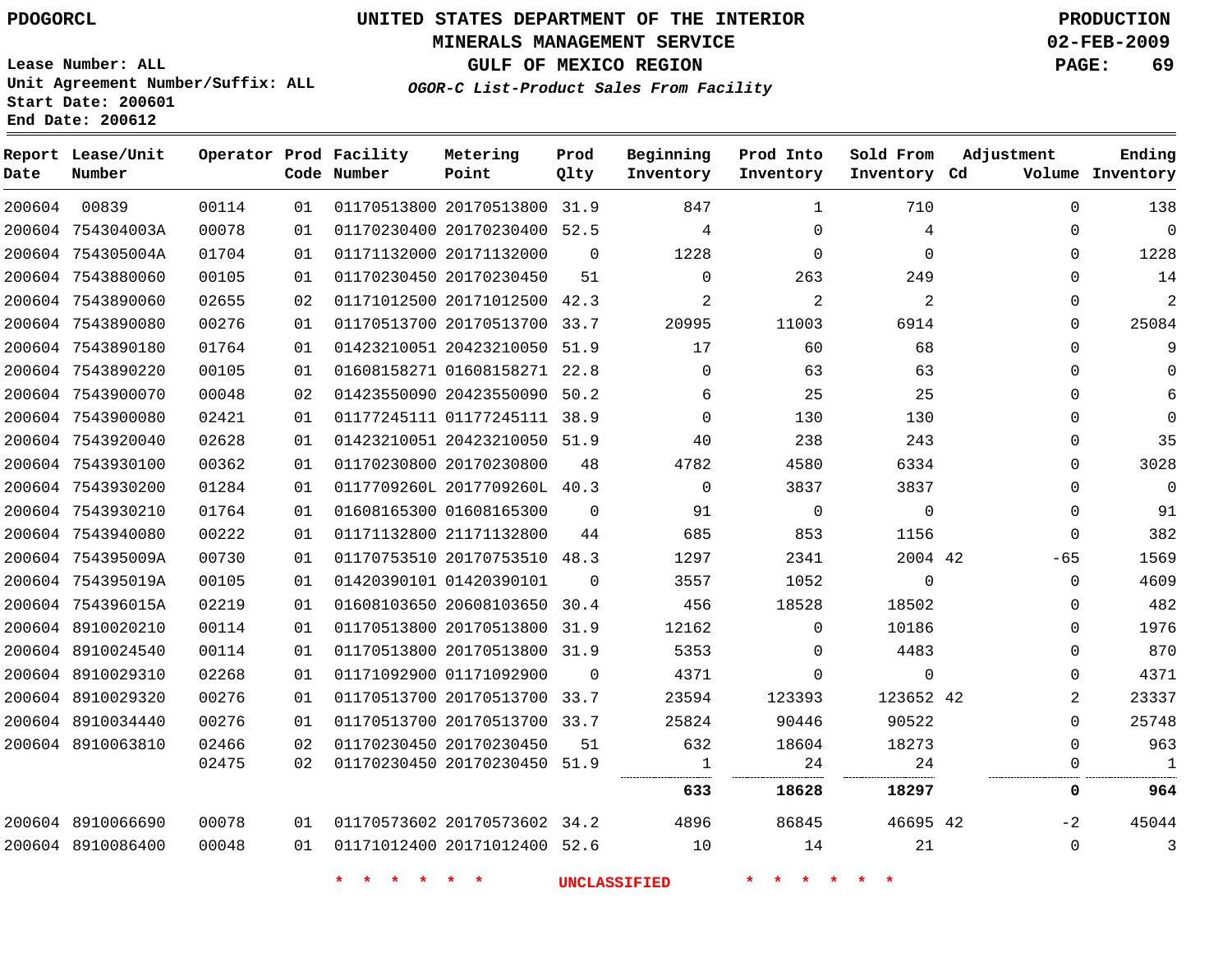## **MINERALS MANAGEMENT SERVICE 02-FEB-2009**

**GULF OF MEXICO REGION PAGE: 70**

**OGOR-C List-Product Sales From Facility**

**Lease Number: ALL Unit Agreement Number/Suffix: ALL Start Date: 200601 End Date: 200612**

| Date | Report Lease/Unit<br>Number |       |    | Operator Prod Facility<br>Code Number | Metering<br>Point            | Prod<br>Qlty | Beginning<br>Inventory | Prod Into<br>Inventory | Sold From<br>Inventory Cd | Adjustment   | Ending<br>Volume Inventory |
|------|-----------------------------|-------|----|---------------------------------------|------------------------------|--------------|------------------------|------------------------|---------------------------|--------------|----------------------------|
|      | 200604 8910086540           | 01284 | 01 |                                       | 01177092604 20177092604 50.8 |              | $\Omega$               | 1668                   | 1668                      | $\Omega$     | $\mathbf 0$                |
|      |                             | 01364 | 01 |                                       | 01171132000 20171132000      | $\Omega$     | 315                    | $\Omega$<br>.<br>      | $\Omega$<br>              | $\Omega$     | 315                        |
|      |                             |       |    |                                       |                              |              | 315                    | 1668                   | 1668                      | 0            | 315                        |
|      | 200604 8910086660           | 00056 | 02 |                                       | 01421670201 20421670200 47.6 |              | 44                     | 102                    | 36                        | $\mathbf 0$  | 110                        |
|      | 200604 8910087640           | 00048 | 01 |                                       | 01171092800 21171132800      | 44           | 31                     | 44                     | 56                        | $\mathbf 0$  | 19                         |
|      | 200604 8910087670           | 01364 | 01 |                                       | 01170754200 20170754200 37.3 |              | 28                     | 92                     | 95                        | $\mathbf 0$  | 25                         |
|      | 200604 8910087840           | 00282 | 02 |                                       | 01177122606 20177122606 46.2 |              | 638                    | 5146                   | 5122 42                   | $-1$         | 661                        |
|      | 200604 8910088130           | 00078 | 01 |                                       | 01171132800 21171132800      | 44           | 440                    | 801                    | 923                       | $\Omega$     | 318                        |
|      | 200604 8910088160           | 02233 | 01 |                                       | 01171132800 21171132800      | 44           | $\mathbf 0$            | 279                    | 210                       | $\mathbf 0$  | 69                         |
|      | 200604 8910089160           | 00276 | 01 |                                       | 01170513700 20170513700 33.7 |              | 7666                   | 3247                   | 6974                      | $\Omega$     | 3939                       |
|      | 200604 891008927AE          | 00078 | 01 |                                       | 01170230400 20170230400 52.3 |              | 143                    | 1056                   | 785 09                    | $-310$       | 104                        |
|      | 200604 891008927K           | 00078 | 01 |                                       | 01170230400 20170230400 52.3 |              | 107                    | 782                    | 813 42                    | $\mathbf{1}$ | 77                         |
|      | 200604 891008927X           | 00078 | 01 |                                       | 01170230400 20170230400 52.3 |              | 112                    | 858                    | 886                       | $\Omega$     | 84                         |
|      | 200604 8910089460           | 01834 | 01 |                                       | 01171012500 20171012500 40.6 |              | 5                      | 96                     | 93                        | $\mathbf 0$  | 8                          |
|      | 200604 891008946C           | 01834 | 01 |                                       | 01171012500 20171012500 40.6 |              | 20                     | 863                    | 811 42                    | 1            | 73                         |
|      | 200604 8910116580           | 00276 | 01 |                                       | 01170513700 20170513700 33.7 |              | 42                     | 674                    | 38                        | $\mathbf 0$  | 678                        |
|      | 200604 8910116740           | 00276 | 01 |                                       | 01170513700 20170513700 33.7 |              | 452                    | 12                     | 411                       | $\Omega$     | 53                         |
|      | 200604 8910116770           | 00276 | 01 |                                       | 01170513700 20170513700 33.7 |              | 4                      | 2366                   | 4                         | $\Omega$     | 2366                       |
|      | 200604 8910116790           | 00276 | 01 |                                       | 01170513700 20170513700 33.7 |              | 3215                   | 25                     | 2925 42                   | $\mathbf{1}$ | 316                        |
|      | 200604 8910116800           | 00276 | 01 |                                       | 01170513700 20170513700 33.7 |              | 4352                   | 13138                  | 3959 42                   | $\mathbf{1}$ | 13532                      |
|      | 200604 891011687A           | 02266 | 01 |                                       | 01170754800 20170754800 32.5 |              | 253                    | 974                    | 986                       | $\mathbf 0$  | 241                        |
|      | 200604 891011687C           | 02266 | 01 |                                       | 01170754800 20170754800 32.5 |              | 193                    | 838                    | 824                       | $\mathbf 0$  | 207                        |
|      | 200604 891011687D           | 02266 | 01 |                                       | 01170754800 20170754800 32.5 |              | 310                    | 1957                   | 1783                      | $\mathbf 0$  | 484                        |
|      | 200604 8910117340           | 02266 | 01 |                                       | 01170754800 20170754800 32.5 |              | 65                     | 26                     | 85                        | $\Omega$     | 6                          |
|      | 200604 8910123210           | 00687 | 01 |                                       | 0117709260A 2017709260A 33.9 |              | 53                     | 1245                   | 1250                      | $\mathbf 0$  | 48                         |
|      | 200604 8910123250           | 00687 | 01 |                                       | 0117709260A 2017709260A 33.9 |              | 60                     | 2098                   | 2077                      | $\Omega$     | 81                         |
|      | 200604 8910123350           | 02608 | 01 |                                       | 01171012500 20171012500 40.6 |              | 107                    | 3296                   | 3126                      | $\mathbf 0$  | 277                        |
|      | 200604 8910123380           | 00048 | 01 |                                       | 01171132800 21171132800      | 44           | 3                      | 5                      | 6                         | $\mathbf 0$  | 2                          |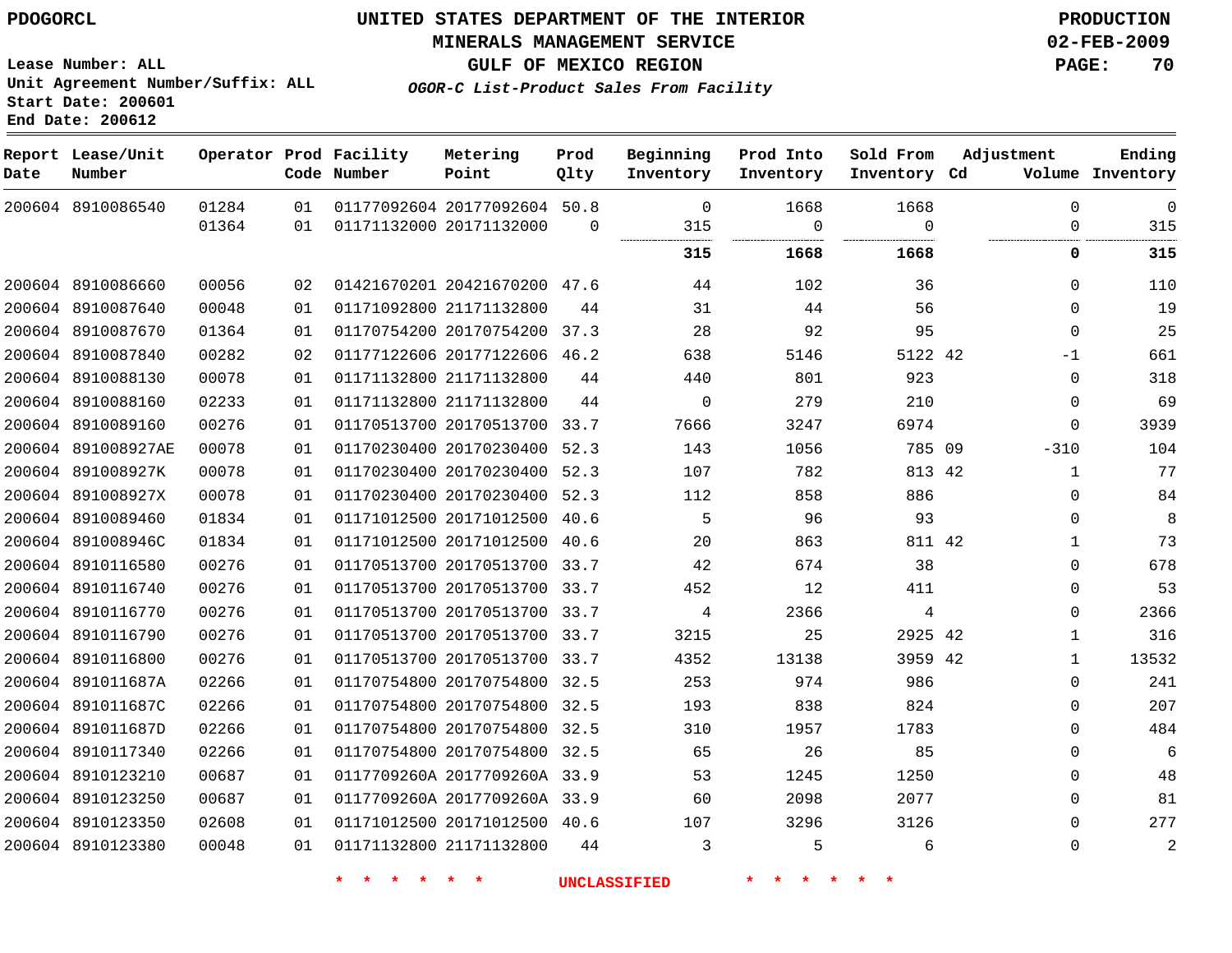## **MINERALS MANAGEMENT SERVICE 02-FEB-2009**

**GULF OF MEXICO REGION PAGE: 71**

**Lease Number: ALL Unit Agreement Number/Suffix: ALL Start Date: 200601 End Date: 200612**

**OGOR-C List-Product Sales From Facility**

| Date | Report Lease/Unit<br>Number |       |    | Operator Prod Facility<br>Code Number | Metering<br>Point            | Prod<br>Qlty | Beginning<br>Inventory | Prod Into<br>Inventory | Sold From<br>Inventory Cd | Adjustment   | Ending<br>Volume Inventory |
|------|-----------------------------|-------|----|---------------------------------------|------------------------------|--------------|------------------------|------------------------|---------------------------|--------------|----------------------------|
|      | 200604 8910123390           | 00048 | 01 |                                       | 01171131800 20171131800      | $\Omega$     | 2293                   | 190                    | $\Omega$                  | $\Omega$     | 2483                       |
|      | 200604 8910169300           | 00491 | 02 |                                       | 01170230810 20170230810      | 48.3         | 9                      | 157                    | 135                       | 0            | 31                         |
|      | 200604 8910202350           | 00276 | 01 |                                       | 01170513700 20170513700      | 33.7         | 25816                  | $\mathbf 0$            | 76                        | $\Omega$     | 25740                      |
|      | 200604 8910202430           | 00276 | 01 |                                       | 01170513700 20170513700 33.7 |              | 493                    | 1082                   | 1082                      | $\Omega$     | 493                        |
|      | 200604 8910202520           | 01482 | 01 |                                       | 01171132800 21171132800      | 44           | 23                     | 47                     | 53                        | 0            | 17                         |
|      | 200604 8910202550           | 00105 | 01 |                                       | 01170230810 20170230810      | 48.2         | 117                    | 1196                   | 1075                      | 0            | 238                        |
|      | 200604 8910202560           | 00276 | 01 |                                       | 01170513700 20170513700 33.7 |              | 4170                   | 24910                  | 24923                     | $\Omega$     | 4157                       |
|      | 200604 G00932               | 01376 | 01 |                                       | 01170231100 20170230810 45.8 |              | 5                      | 42                     | 47                        | $\Omega$     | $\mathbf 0$                |
|      | 200604 G00935               | 02852 | 02 |                                       | 01171131600 20171131600 44.8 |              | 142                    | 16376                  | 16156                     | $\Omega$     | 362                        |
|      | 200604 G00971               | 00105 | 01 |                                       | 01171132000 20171132000      | $\Omega$     | 17                     | $\mathbf 0$            | 0                         | $\Omega$     | 17                         |
|      | 200604 G00985               | 00687 | 01 |                                       | 0117709260A 2017709260A 33.9 |              | 264                    | 6464                   | 6478 42                   | $-2$         | 248                        |
|      | 200604 G00989               | 00003 | 01 |                                       | 01171012400 20171012400      | $\Omega$     | 1022                   | $\mathbf 0$            | 0                         | $\Omega$     | 1022                       |
|      | 200604 G01025               | 02219 | 01 |                                       | 01177122600 20177122600      | $\Omega$     | 200                    | $\Omega$               | $\Omega$                  | $\Omega$     | 200                        |
|      | 200604 G01027               | 00282 | 01 |                                       | 01177122606 20177122606 46.2 |              | 336                    | 16786                  | 16818                     | $\Omega$     | 304                        |
|      | 200604 G01031               | 02636 | 01 |                                       | 01177122607 20177122607 38.8 |              | $\Omega$               | 16771                  | 16771                     | $\Omega$     | $\mathbf{0}$               |
|      | 200604 G01072               | 00105 | 01 |                                       | 01170513800 20170513800      | 32.2         | 24                     | $\mathbf 0$            | 20                        | $\Omega$     | $\overline{4}$             |
|      | 200604 G01083               | 00276 | 01 |                                       | 01170513700 20170513700 33.7 |              | 2978                   | 409                    | 2709 42                   | $\mathbf{1}$ | 679                        |
|      | 200604 G01090               | 00276 | 01 |                                       | 01170513700 20170513700 33.7 |              | 30059                  | 21659                  | 27343 42                  | $-1$         | 24374                      |
|      | 200604 G01091               | 00276 | 01 |                                       | 01170513700 20170513700 33.7 |              | 925                    | 2700                   | 842 42                    | $\mathbf{1}$ | 2784                       |
|      | 200604 G01092               | 00276 | 01 |                                       | 01170513700 20170513700      | 33.7         | 123                    | 1758                   | 112 42                    | 1            | 1770                       |
|      | 200604 G01096               | 00276 | 01 |                                       | 01170513700 20170513700 33.7 |              | 3251                   | 2137                   | 2958 42                   | $\mathbf{1}$ | 2431                       |
|      | 200604 G01153               | 01834 | 01 |                                       | 01171132800 21171132800      | 44           | 360                    | 1904                   | 1702                      | $\Omega$     | 562                        |
|      | 200604 G01172               | 00282 | 01 |                                       | 01177062605 20177062605      | $\Omega$     | 185                    | $\mathbf 0$            | 0                         | 0            | 185                        |
|      | 200604 G01181               | 00048 | 01 |                                       | 01177072200 20177072200      | $\Omega$     | 71                     | 0                      | $\Omega$                  | $\Omega$     | 71                         |
|      | 200604 G01194               | 00105 | 01 |                                       | 01177072601 20177072601 38.2 |              | $\Omega$               | 5192                   | 5192                      | $\Omega$     | $\Omega$                   |
|      | 200604 G01196               | 00078 | 01 |                                       | 01171132800 21171132800      | 44           | 133                    | 189                    | 242                       | 0            | 80                         |
|      | 200604 G01216               | 00222 | 01 |                                       | 01177082958 20177082958 35.6 |              | $\Omega$               | 5736                   | 5736                      | $\Omega$     | $\Omega$                   |
|      | 200604 G01220               | 00105 | 01 |                                       | 01177092600 20177092600 41.6 |              | 697                    | 7844                   | 8208                      | $\Omega$     | 333                        |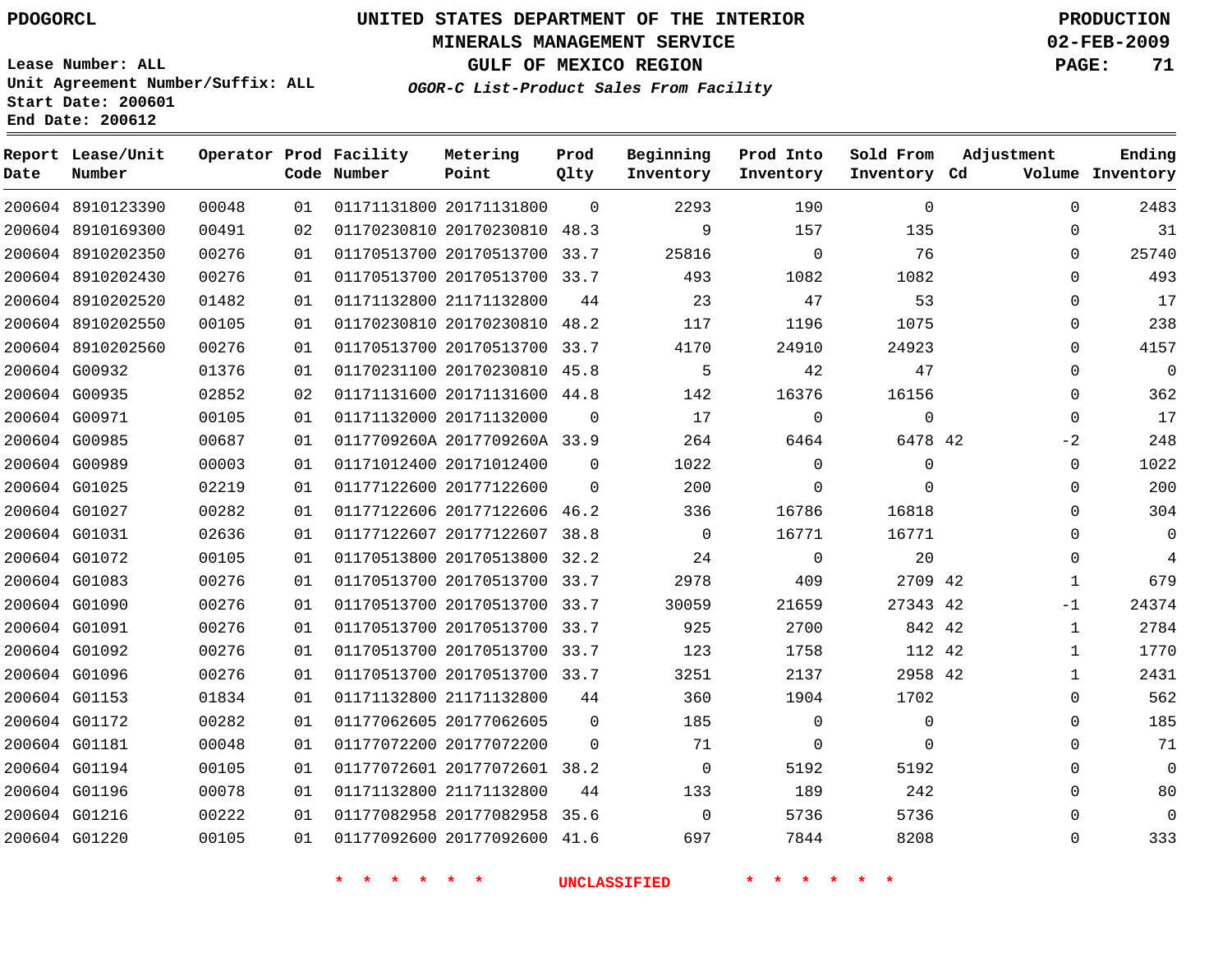#### **MINERALS MANAGEMENT SERVICE 02-FEB-2009**

**GULF OF MEXICO REGION PAGE: 72**

**Lease Number: ALL Unit Agreement Number/Suffix: ALL Start Date: 200601 End Date: 200612**

**OGOR-C List-Product Sales From Facility**

| Date | Report Lease/Unit<br>Number |       |    | Operator Prod Facility<br>Code Number | Metering<br>Point            | Prod<br>Qlty | Beginning<br>Inventory | Prod Into<br>Inventory | Sold From<br>Inventory Cd | Adjustment   | Ending<br>Volume Inventory |
|------|-----------------------------|-------|----|---------------------------------------|------------------------------|--------------|------------------------|------------------------|---------------------------|--------------|----------------------------|
|      | 200604 G01228               | 00003 | 01 |                                       | 0117711260G 2017711260G 35.2 |              | 299                    | 4742                   | 4735                      | $\Omega$     | 306                        |
|      | 200604 G01249               | 00491 | 02 |                                       | 01171012500 20171012500 40.6 |              | $\Omega$               | 6                      |                           | 5 42<br>$-1$ | $\Omega$                   |
|      | 200604 G01261               | 01284 | 01 |                                       | 01171012500 20171012500      | $\Omega$     | 4                      | $\Omega$               | $\Omega$                  | $\Omega$     | $\overline{4}$             |
|      | 200604 G01269               | 01284 | 01 |                                       | 01171012500 20171012500      | 40.6         | 17                     | 914                    | 857 42                    | $-1$         | 73                         |
|      | 200604 G01351               | 00078 | 01 |                                       | 01170230400 20170230400 52.3 |              | 128                    | 877                    | 918 42                    | $-1$         | 86                         |
|      | 200604 G01441               | 00048 | 01 |                                       | 01177112701 01177112701      | $\Omega$     | 1157                   | $\mathbf 0$            | 0                         | $\mathbf 0$  | 1157                       |
|      | 200604 G01447               | 00276 | 01 |                                       | 01170513700 20170513700 33.7 |              | 3595                   | 61997                  | 60541 42                  | $-1$         | 5050                       |
|      | 200604 G01477               | 00236 | 02 |                                       | 01170230810 20170230810      | 45.8         | 54                     | 123                    | 177                       | $\mathbf{0}$ | $\Omega$                   |
|      | 200604 G01497               | 00114 | 01 |                                       | 01170513800 20170513800 31.9 |              | 3445                   | $\mathbf 0$            | 2885                      | 0            | 560                        |
|      | 200604 G01498               | 00114 | 01 |                                       | 01170513800 20170513800      | 31.9         | 1044                   | 1                      | 875                       | 0            | 170                        |
|      | 200604 G01528               | 02219 | 01 |                                       | 0117711260T 2017711260T 34.7 |              | 186                    | 13001                  | 13007                     | $\Omega$     | 180                        |
|      | 200604 G01529               | 02636 | 01 |                                       | 01177122607 20177122607 36.3 |              | $\Omega$               | 14914                  | 14914                     | $\mathbf{0}$ | $\mathbf{0}$               |
|      | 200604 G01569               | 02266 | 01 |                                       | 01171012500 20171012500      | 40           | 26                     | 2465                   | 2284                      | $\Omega$     | 207                        |
|      | 200604 G01580               | 00114 | 01 |                                       | 01170513800 20170513800 31.9 |              | $\mathbf{1}$           | $\mathbf 0$            | $\mathbf{1}$              | 0            | $\mathbf 0$                |
|      | 200604 G01619               | 00276 | 01 |                                       | 01170513700 20170513700 33.7 |              | 10024                  | $\mathbf 0$            | 3403                      | 0            | 6621                       |
|      | 200604 G01620               | 00276 | 01 |                                       | 01170513700 20170513700      | 33.7         | 2305                   | $\mathbf 0$            | 783                       | $\mathbf{0}$ | 1522                       |
|      | 200604 G01676               | 02237 | 01 |                                       | 01170755200 20170755200      | 39.2         | 21463                  | 7191                   | 6512                      | $\Omega$     | 22142                      |
|      | 200604 G01677               | 02237 | 01 |                                       | 01170755200 20170755200 39.2 |              | 2699                   | $\mathbf 0$            | 614                       | $\Omega$     | 2085                       |
|      | 200604 G01754               | 00003 | 01 |                                       | 01423210051 20423210050 51.9 |              | 32                     | 127                    | 136                       | 0            | 23                         |
|      | 200604 G01757               | 00003 | 01 |                                       | 01423210051 20423210050 51.9 |              | 120                    | 485                    | 517 42                    | 1            | 89                         |
|      | 200604 G01812               | 02630 | 01 |                                       | 01422450350 20422450350      | 41           | $\Omega$               | 42                     | 43 47                     | 8            | 7                          |
|      | 200604 G01860               | 00114 | 01 |                                       | 01170231110 20170231110 43.4 |              | 12027                  | 11630                  | 17342                     | $\Omega$     | 6315                       |
|      | 200604 G01865               | 00078 | 01 |                                       | 01171012500 20171012500 40.6 |              | 121                    | 5433                   | 5094                      | $\Omega$     | 460                        |
|      | 200604 G01880               | 00105 | 01 |                                       | 01171132000 20171132000      | $\Omega$     | 106                    | 0                      | 0                         | 0            | 106                        |
|      | 200604 G01898               | 01364 | 01 |                                       | 01171012500 20171012500 40.6 |              | 58                     | 2451                   | 2302 42                   | -1           | 206                        |
|      | 200604 G01953               | 00105 | 01 |                                       | 01170230811 20170230811 45.3 |              | 47                     | 669                    | 679                       | $\mathbf 0$  | 37                         |
|      | 200604 G01972               | 01046 | 01 |                                       | 01170230810 20170230810      | $\Omega$     | 449                    | 365                    | $\Omega$                  | $\Omega$     | 814                        |
|      | 200604 G01997               | 01071 | 02 |                                       | 01177008090 01177008090      | 57           | 695                    | $\Omega$               | 658                       | $\Omega$     | 37                         |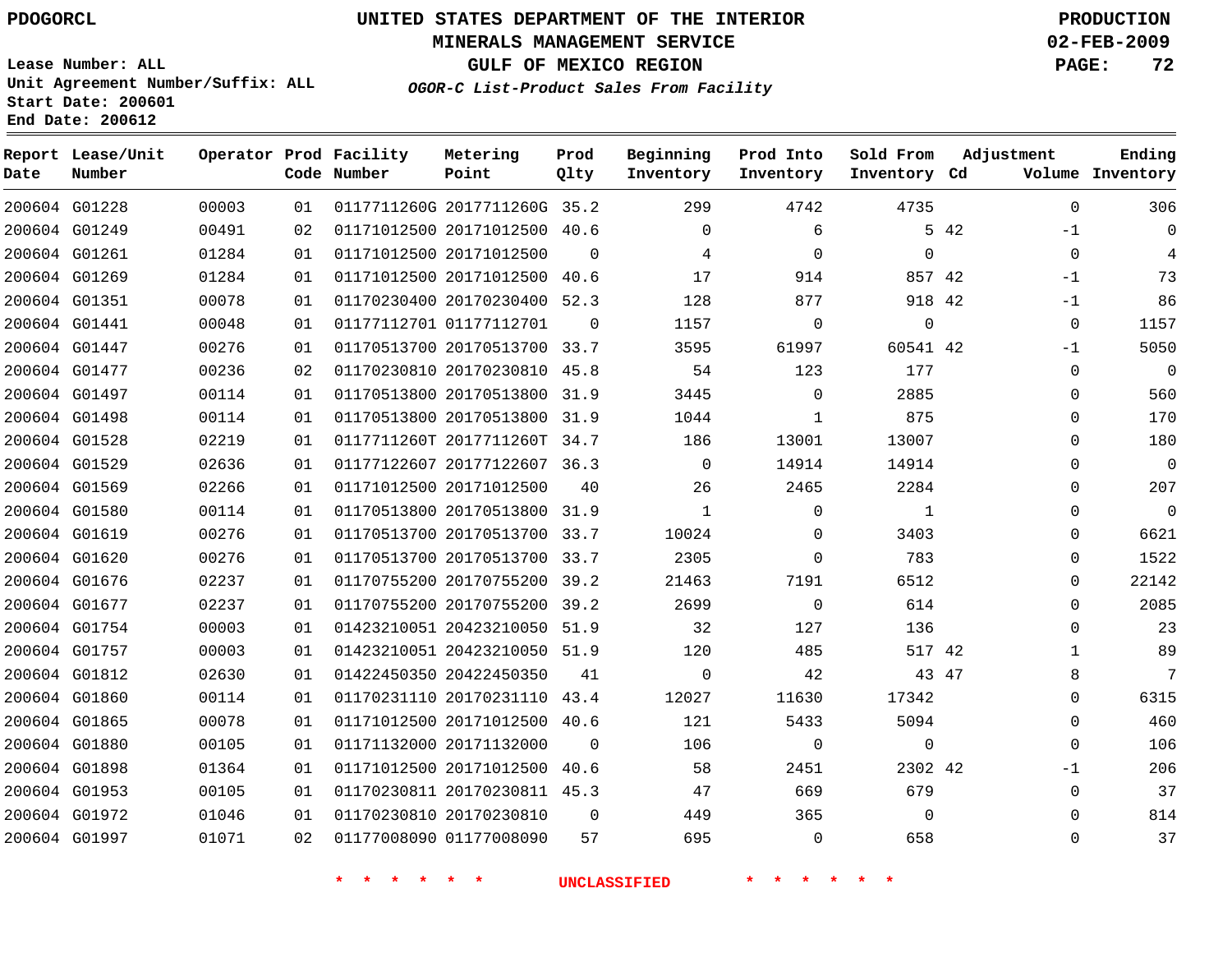# **MINERALS MANAGEMENT SERVICE 02-FEB-2009**

**GULF OF MEXICO REGION PAGE: 73**

**Lease Number: ALL Unit Agreement Number/Suffix: ALL Start Date: 200601 End Date: 200612**

**OGOR-C List-Product Sales From Facility**

| Date | Report Lease/Unit<br>Number |       |    | Operator Prod Facility<br>Code Number | Metering<br>Point            | Prod<br>Qlty | Beginning<br>Inventory | Prod Into<br>Inventory | Sold From<br>Inventory Cd | Adjustment    | Ending<br>Volume Inventory |
|------|-----------------------------|-------|----|---------------------------------------|------------------------------|--------------|------------------------|------------------------|---------------------------|---------------|----------------------------|
|      | 200604 G01998               | 00048 | 01 |                                       | 01170230810 20170230810 48.2 |              | $\Omega$               | 47                     | 38                        | $\Omega$      | 9                          |
|      |                             |       | 01 |                                       | 01170230811 20170230811 45.3 |              | 4<br>                  | 54<br>                 | 55<br>.<br>               | $\Omega$      | 3                          |
|      |                             |       |    |                                       |                              |              | 4                      | 101                    | 93                        | 0             | 12                         |
|      | 200604 G02006               | 00491 | 02 |                                       | 01170530900 20170530900 49.8 |              | 4                      | 20                     |                           | 21 42<br>$-1$ | 2                          |
|      | 200604 G02021               | 01482 | 01 |                                       | 01170230811 20170230811 45.4 |              | 55                     | 934                    | 938                       | 0             | 51                         |
|      | 200604 G02024               | 00048 | 01 |                                       | 01170230811 20170230811 45.4 |              | 39                     | 803                    | 798                       | $\Omega$      | 44                         |
|      | 200604 G02045               | 00105 | 01 |                                       | 01170530900 20170530900 49.8 |              | 14                     | 60                     | 66                        | 0             | 8                          |
|      | 200604 G02062               | 00231 | 01 |                                       | 0117704220A 2017704220A 47.6 |              | 0                      | 2237                   | 2237                      | $\Omega$      | $\mathbf 0$                |
|      | 200604 G02082               | 01834 | 01 |                                       | 01171132800 21171132800      | 44           | 1186                   | 1343                   | 1886                      | $\Omega$      | 643                        |
|      | 200604 G02110               | 02630 | 01 |                                       | 01171012400 20171012400 52.7 |              | 12                     | $\Omega$               | 12                        | $\Omega$      | $\Omega$                   |
|      | 200604 G02127               | 01364 | 02 |                                       | 01170230810 20170230810 45.8 |              | 9                      | 100                    | 109                       | 0             | $\Omega$                   |
|      | 200604 G02224               | 01482 | 01 |                                       | 01170230811 20170230811      | $\Omega$     | 3                      | $\mathbf 0$            | $\Omega$                  | $\Omega$      | 3                          |
|      | 200604 G02267               | 00078 | 01 |                                       | 01171132000 20171132000      | $\Omega$     | 1                      | 0                      | 0                         | $\Omega$      | $\mathbf{1}$               |
|      | 200604 G02280               | 01764 | 01 |                                       | 01177082604 20177082604 26.5 |              | 586                    | 59535                  | 59565                     | $\Omega$      | 556                        |
|      | 200604 G02281               | 01764 | 01 |                                       | 01177082604 20177082604 26.5 |              | 103                    | 18770                  | 18696                     | 0             | 177                        |
|      | 200604 G02300               | 01482 | 01 |                                       | 01171132800 21171132800      | 44           | 21                     | 62                     | 62                        | 0             | 21                         |
|      | 200604 G02353               | 01284 | 01 |                                       | 01170230450 20170230450      | 51           | 498                    | 10153                  | 10126                     | $\Omega$      | 525                        |
|      | 200604 G02354               | 01284 | 01 |                                       | 01170230450 20170230450      | 51           | 45                     | 553                    | 570 42                    | $\mathbf{1}$  | 29                         |
|      | 200604 G02391               | 01284 | 01 |                                       | 0142709015A 2042709015A 42.8 |              | $\Omega$               | 2098                   | 2098                      | 0             | $\Omega$                   |
|      | 200604 G02404               | 02589 | 01 |                                       | 01170230810 20170230810      | 39           | 0                      | 3665                   | 3665 47                   | 1109          | 1109                       |
|      | 200604 G02414               | 02451 | 01 |                                       | 01170230810 20170230810 48.2 |              | 27                     | 221                    | 204                       | 0             | 44                         |
|      | 200604 G02418               | 02266 | 01 |                                       | 01170230810 20170230810 48.3 |              | $\Omega$               | 26                     | 21                        | 0             |                            |
|      | 200604 G02423               | 00048 | 01 |                                       | 01170230810 20170230810 48.3 |              | 3                      | 25                     | 23                        | 0             | 5                          |
|      | 200604 G02428               | 00105 | 01 |                                       | 01170230810 20170230810      | 48.2         | 10                     | 108                    | 97                        | 0             | 21                         |
|      | 200604 G02433               | 00491 | 02 |                                       | 01170230810 20170230810      | 48.3         | 33                     | 304                    | 277 42                    | $-1$          | 59                         |
|      | 200604 G02434               | 02219 | 02 |                                       | 01170230810 20170230810 48.3 |              | 28                     | 469                    | 404                       | $\Omega$      | 93                         |
|      | 200604 G02436               | 02628 | 02 |                                       | 01170230811 20170230811 45.4 |              | 508                    | 10366                  | 10302                     | $\Omega$      | 572                        |
|      | 200604 G02439               | 00231 | 01 |                                       | 01171132000 20171132000      | 52           | $\Omega$               | 271                    | 271                       | $\Omega$      | $\mathbf 0$                |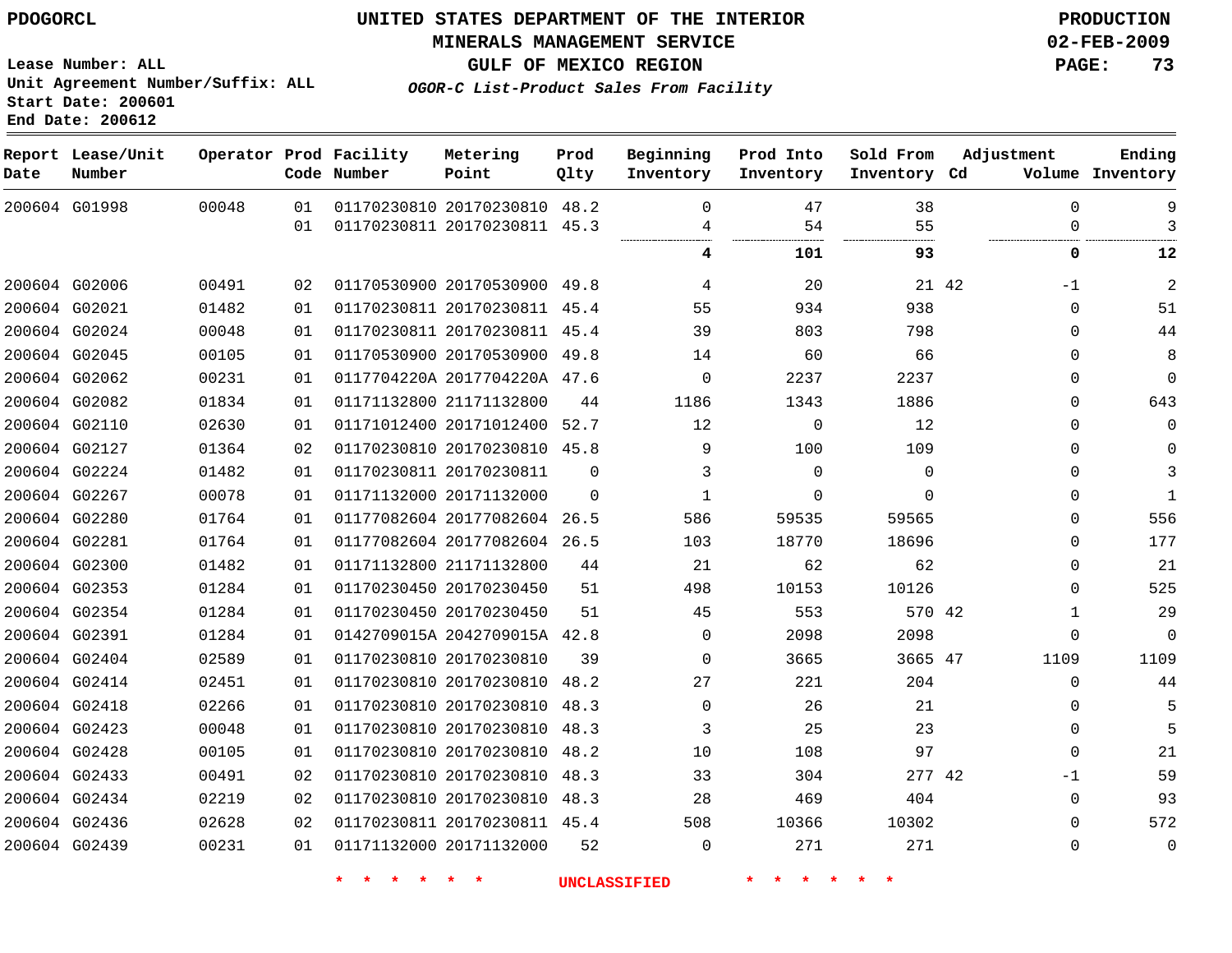#### **MINERALS MANAGEMENT SERVICE 02-FEB-2009**

**GULF OF MEXICO REGION PAGE: 74**

**Lease Number: ALL Unit Agreement Number/Suffix: ALL Start Date: 200601 End Date: 200612**

**OGOR-C List-Product Sales From Facility**

| Date | Report Lease/Unit<br>Number |       |    | Operator Prod Facility<br>Code Number | Metering<br>Point            | Prod<br>Qlty   | Beginning<br>Inventory | Prod Into<br>Inventory | Sold From<br>Inventory Cd | Adjustment            | Ending<br>Volume Inventory |
|------|-----------------------------|-------|----|---------------------------------------|------------------------------|----------------|------------------------|------------------------|---------------------------|-----------------------|----------------------------|
|      | 200604 G02549               | 00222 | 01 |                                       | 01171132800 21171132800      | 44             | 16                     | 63                     |                           | $\mathbf{1}$<br>60 42 | 20                         |
|      | 200604 G02551               | 00491 | 02 |                                       | 01170230811 20170230811 45.4 |                | 4                      | 57                     | 59 42                     | $\mathbf{1}$          | 3                          |
|      | 200604 G02596               | 01482 | 01 |                                       | 01171132800 21171132800      | 44             | 79                     | 63                     | 106 42                    | $-1$                  | 35                         |
|      | 200604 G02628               | 02481 | 01 |                                       | 01171012500 20171012500      | 40.6           | 69                     | 2942                   | 2763 42                   | $-1$                  | 247                        |
|      | 200604 G02663               | 02451 | 01 |                                       | 01423210051 20423210050 51.8 |                | 20                     | 69                     | 76                        | $\mathbf 0$           | 13                         |
|      | 200604 G02665               | 02451 | 01 |                                       | 01423210051 20423210050 51.8 |                | 370                    | 1432                   | 1539                      | $\mathbf 0$           | 263                        |
|      | 200604 G02716               | 01834 | 01 |                                       | 01170230810 20170230810 48.3 |                | 642                    | 3580                   | 3509                      | $\Omega$              | 713                        |
|      | 200604 G02759               | 01284 | 01 |                                       | 01170230800 20170230810 48.3 |                | $\mathbf{1}$           | 69                     | 56                        | 0                     | 14                         |
|      | 200604 G02819               | 00114 | 01 |                                       | 01170231110 20170231110 43.4 |                | 1786                   | 1429                   | 2439                      | $\Omega$              | 776                        |
|      | 200604 G02825               | 00114 | 01 |                                       | 01170231110 20170231110 43.4 |                | 145                    | 48                     | 167                       | 0                     | 26                         |
|      | 200604 G02826               | 00114 | 01 |                                       | 01170231110 20170231110 43.4 |                | 1753                   | 1165                   | 2285                      | 0                     | 633                        |
|      | 200604 G02833               | 01819 | 01 |                                       | 01170530900 20170530900 49.8 |                | $\mathbf{1}$           | $\mathbf 0$            | $\mathbf{1}$              | 0                     | $\mathbf 0$                |
|      | 200604 G02834               | 00145 | 01 |                                       | 01170230810 20170230810 48.3 |                | 22                     | 429                    | 367                       | $\Omega$              | 84                         |
|      | 200604 G02839               | 01586 | 02 |                                       | 01170230810 20170230810 48.3 |                | 7                      | 114                    | 98                        | 0                     | 23                         |
|      | 200604 G02846               | 01364 | 01 |                                       | 01170530900 20170530900 49.8 |                | $\Omega$               | $\mathbf{1}$           | $\mathbf{1}$              | $\Omega$              | $\mathbf 0$                |
|      | 200604 G02898               | 01834 | 01 |                                       | 01171012300 20171012300      | 39             | 277                    | 1395                   | 1152                      | 0                     | 520                        |
|      | 200604 G02899               | 01834 | 01 |                                       | 01171012300 20171012300      | 39             | 1396                   | 5336                   | 4743                      | $\Omega$              | 1989                       |
|      | 200604 G02917               | 02268 | 01 |                                       | 01171092930 20171092930      | 34.4           | $\Omega$               | 113                    | 104                       | $\Omega$              | 9                          |
|      | 200604 G02969               | 00276 | 01 |                                       | 01170513700 20170513700 33.7 |                | 372                    | 321                    | 372                       | $\mathbf 0$           | 321                        |
|      | 200604 G02970               | 00276 | 01 |                                       | 01170513700 20170513700 33.7 |                | 6068                   | 6214                   | 6071                      | $\Omega$              | 6211                       |
|      | 200604 G03061               | 00105 | 01 |                                       | 01423210051 20423210050 51.8 |                | 64                     | 223                    | 246                       | $\Omega$              | 41                         |
|      | 200604 G03068               | 00105 | 01 |                                       | 01423210051 20423210050 51.8 |                | $\overline{2}$         | 62                     | 53                        | 0                     | 11                         |
|      | 200604 G03079               | 02451 | 01 |                                       | 01427038260 01427038260      | $\Omega$       | 1702                   | 174                    | $\Omega$                  | $\Omega$              | 1876                       |
|      | 200604 G03080               | 02451 | 01 |                                       | 01427038260 01427038260      | $\overline{0}$ | 66                     | $\mathbf 0$            | $\mathbf 0$               | $\mathbf 0$           | 66                         |
|      | 200604 G03115               | 02200 | 01 |                                       | 01170230450 20170230450      | 51             | $\mathbf 0$            | 12                     | 12                        | 0                     | 0                          |
|      | 200604 G03119               | 01764 | 01 |                                       | 01171131600 20171131600      | 44.8           | 2                      | 153                    | 152                       | 0                     | 3                          |
|      | 200604 G03124               | 01284 | 01 |                                       | 01171131600 20171131600      | 44.8           | 41                     | 2680                   | 2662                      | $\Omega$              | 59                         |
|      | 200604 G03152               | 00105 | 01 |                                       | 01177092600 20177092600 41.6 |                | 164                    | 2629                   | 2681                      | $\Omega$              | 112                        |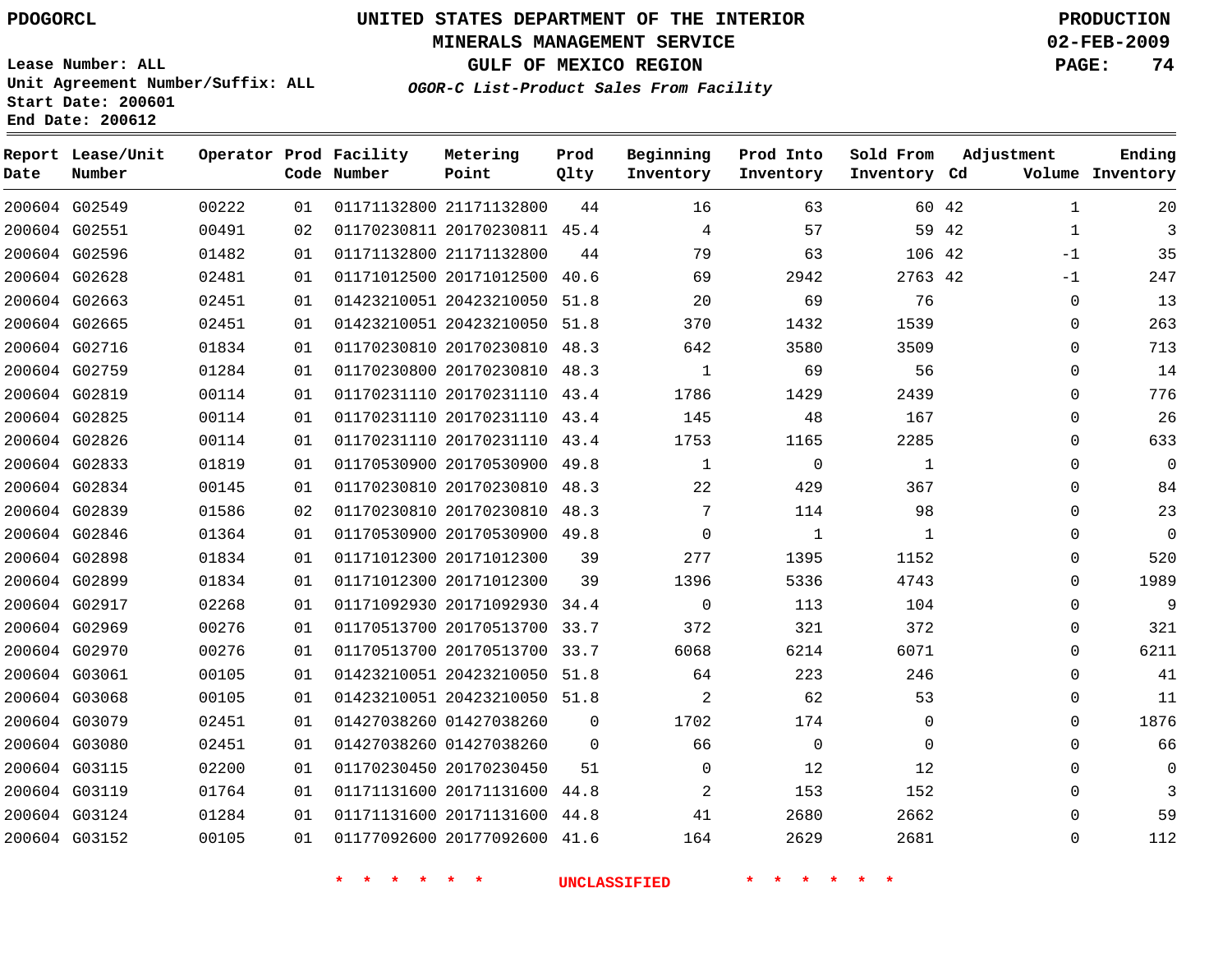#### **MINERALS MANAGEMENT SERVICE 02-FEB-2009**

**GULF OF MEXICO REGION PAGE: 75**

**Lease Number: ALL Unit Agreement Number/Suffix: ALL Start Date: 200601 End Date: 200612**

**OGOR-C List-Product Sales From Facility**

| Date | Report Lease/Unit<br>Number |       |    | Operator Prod Facility<br>Code Number | Metering<br>Point            | Prod<br>Qlty | Beginning<br>Inventory | Prod Into<br>Inventory | Sold From<br>Inventory Cd | Adjustment  | Ending<br>Volume Inventory |
|------|-----------------------------|-------|----|---------------------------------------|------------------------------|--------------|------------------------|------------------------|---------------------------|-------------|----------------------------|
|      | 200604 G03237               | 00276 | 01 |                                       | 01170230450 20170230450      | $\Omega$     | 170                    | $\mathbf 0$            | $\mathbf 0$               | 0           | 170                        |
|      | 200604 G03251               | 00114 | 01 |                                       | 01170231110 20170231110 43.4 |              | 2933                   | 2840                   | 4231                      | 0           | 1542                       |
|      | 200604 G03256               | 00114 | 01 |                                       | 01170231110 20170231110 43.4 |              | 692                    | 566                    | 951                       | $\Omega$    | 307                        |
|      | 200604 G03264               | 02219 | 02 |                                       | 01170530900 20170530900 49.8 |              | 30                     | 275                    | 269                       | 0           | 36                         |
|      | 200604 G03265               | 02219 | 02 |                                       | 01170530900 20170530900 49.8 |              | 133                    | 1582                   | 1509 42                   | $-1$        | 205                        |
|      | 200604 G03275               | 01764 | 01 |                                       | 01170230810 20170230810 48.3 |              | $\mathbf 0$            | 12                     | 10                        | 0           | $\overline{c}$             |
|      | 200604 G03331               | 01364 | 01 |                                       | 01171132800 21171132800      | 44           | 8256                   | 12091                  | 15278                     | 0           | 5069                       |
|      | 200604 G03393               | 00048 | 01 |                                       | 01171131600 20171131600 44.7 |              | 10                     | 547                    | 545                       | $\Omega$    | 12                         |
|      | 200604 G03481               | 02237 | 01 |                                       | 01170230810 20170230810 48.3 |              | 1                      | 19                     | 16                        | 0           | 4                          |
|      | 200604 G03496               | 00048 | 01 |                                       | 01170230810 20170230810 48.3 |              | 10                     | 4892                   | 3946                      | 0           | 956                        |
|      | 200604 G03529               | 01046 | 01 |                                       | 01171131600 20171131600 44.8 |              | 129                    | 9449                   | 9370                      | 0           | 208                        |
|      | 200604 G03569               | 01324 | 01 |                                       | 01171092800 21171132800      | $\Omega$     | 317                    | $\mathbf 0$            | $\Omega$                  | $\Omega$    | 317                        |
|      | 200604 G03738               | 00064 | 01 |                                       | 01170230450 20170230450      | 51           | 81                     | 1939                   | 1920                      | $\Omega$    | 100                        |
|      |                             | 01857 | 01 |                                       | 01170230450 20170230450      | $\mathbf 0$  | 8                      | 0                      | $\mathbf 0$               | 0           | 8                          |
|      |                             |       |    |                                       |                              |              | 89                     | 1939                   | 1920                      | 0           | 108                        |
|      | 200604 G03793               | 02237 | 01 |                                       | 01171012500 20171012500 40.6 |              | 2                      | 59                     | 56                        | 0           | 5                          |
|      | 200604 G03935               | 00105 | 01 |                                       | 01423210051 20423210050 51.9 |              | 12                     | 37                     | 42                        | 0           | 7                          |
|      | 200604 G03938               | 01364 | 01 |                                       | 01423210051 20423210050 51.9 |              | $7\phantom{.0}$        | 11                     | 16                        | 0           | 2                          |
|      | 200604 G03940               | 00105 | 01 |                                       | 01423210051 20423210050 51.9 |              | 5                      | 12                     | 15                        | 0           | $\overline{2}$             |
|      | 200604 G03958               | 00105 | 01 |                                       | 01170230510 20170230510      | 50           | 569                    | 5580                   | 5209                      | 0           | 940                        |
|      | 200604 G03973               | 00105 | 01 |                                       | 01171132800 21171132800      | 44           | 703                    | 1008                   | 1286                      | 0           | 425                        |
|      | 200604 G04000               | 01046 | 01 |                                       | 01177153600 2017715360D 32.2 |              | 206                    | 10870                  | 10870                     | 0           | 206                        |
|      | 200604 G04078               | 02589 | 01 |                                       | 01170230510 20170230510 49.3 |              | $\overline{0}$         | 37                     |                           | 42 47<br>11 | 6                          |
|      | 200604 G04081               | 02237 | 01 |                                       | 01170230810 20170230810      | 48.3         | 2510                   | 33807                  | 29588                     | 0           | 6729                       |
|      | 200604 G04082               | 00236 | 02 |                                       | 01170230510 20170230510 50.1 |              | $\mathbf{1}$           | $\mathbf 0$            | 1                         | 0           | $\overline{0}$             |
|      | 200604 G04085               | 00687 | 01 |                                       | 01170230811 20170230811 45.4 |              | 1543                   | 30644                  | 30497 42                  | 1           | 1691                       |
|      | 200604 G04087               | 01764 | 01 |                                       | 01177008150 01177008150      | $\Omega$     | 1424                   | $\mathbf 0$            | $\Omega$                  | $\Omega$    | 1424                       |
|      | 200604 G04090               | 01364 | 01 |                                       | 01170230810 20170230810 48.3 |              | 129                    | 1946                   | 1695                      | 0           | 380                        |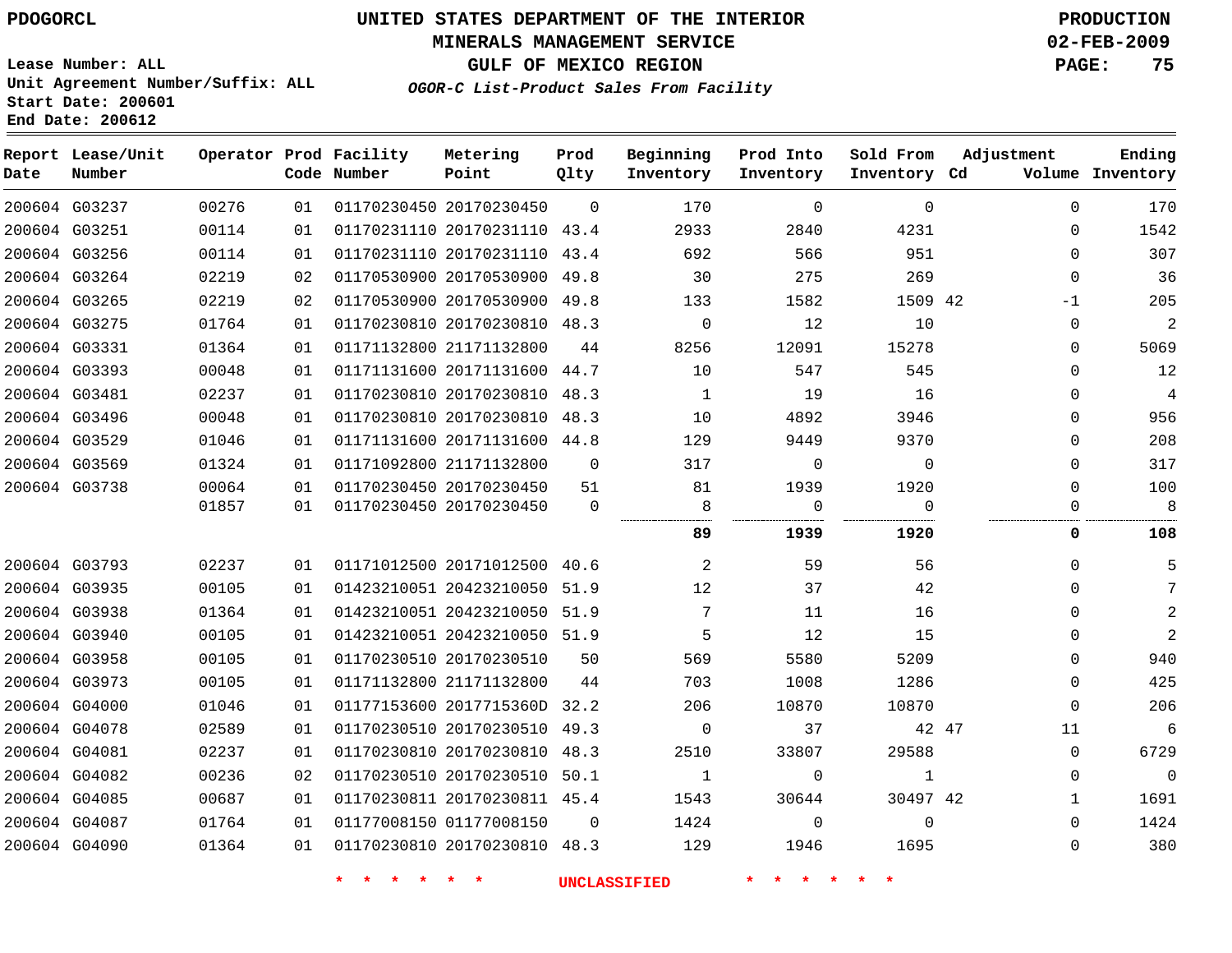#### **MINERALS MANAGEMENT SERVICE 02-FEB-2009**

**GULF OF MEXICO REGION PAGE: 76**

**Lease Number: ALL Unit Agreement Number/Suffix: ALL Start Date: 200601 End Date: 200612**

**OGOR-C List-Product Sales From Facility**

| Date | Report Lease/Unit<br>Number |       |    | Operator Prod Facility<br>Code Number | Metering<br>Point            | Prod<br>Qlty | Beginning<br>Inventory | Prod Into<br>Inventory | Sold From<br>Inventory Cd | Adjustment    | Ending<br>Volume Inventory |
|------|-----------------------------|-------|----|---------------------------------------|------------------------------|--------------|------------------------|------------------------|---------------------------|---------------|----------------------------|
|      | 200604 G04098               | 01963 | 01 |                                       | 01170230810 20170230810 45.8 |              | $\Omega$               | 1378                   | 1378                      | $\Omega$      | $\Omega$                   |
|      | 200604 G04143               | 00105 | 01 |                                       | 01170230510 20170230510      | 50           | 7                      | 10                     | 15                        | $\Omega$      | $\overline{2}$             |
|      | 200604 G04254               | 01834 | 01 |                                       | 01170573602 20170573602 33.8 |              | 1228                   | 615                    | 1524                      | $\mathbf 0$   | 319                        |
|      | 200604 G04258               | 01764 | 01 |                                       | 01423210051 20423210050 51.9 |              | 6                      | 30                     |                           | 31 42<br>$-1$ | 4                          |
|      | 200604 G04268               | 01364 | 01 |                                       | 01171132800 21171132800      | 44           | 311                    | 497                    | 607                       | 0             | 201                        |
|      | 200604 G04427               | 01819 | 01 |                                       | 01177068020 01177068020      | $\Omega$     | 1429                   | $\mathbf 0$            | $\mathbf 0$               | 0             | 1429                       |
|      | 200604 G04453               | 01046 | 01 |                                       | 01171012300 20171012300      | 39           | 201                    | 571                    | 559                       | $\mathbf 0$   | 213                        |
|      | 200604 G04460               | 01819 | 01 |                                       | 01171012500 20171012500      | 40.9         | $\mathbf{1}$           | $\mathbf 0$            | $\mathbf{1}$              | 0             | $\overline{0}$             |
|      | 200604 G04494               | 02409 | 01 |                                       | 01177288272 01177288272      | $\Omega$     | 120                    | $\mathbf 0$            | $\Omega$                  | 0             | 120                        |
|      | 200604 G04537               | 02589 | 01 |                                       | 01420470030 20420470030 50.2 |              | $\Omega$               | 1833                   | 324                       | $\Omega$      | 1509                       |
|      | 200604 G04547               | 02628 | 01 |                                       | 01423210051 20423210050 51.9 |              | 42                     | 1362                   | 1163 42                   | 9             | 250                        |
|      | 200604 G04558               | 01364 | 01 |                                       | 01423210051 20423210050 51.9 |              | 4                      | 15                     | 16                        | 0             | 3                          |
|      | 200604 G04559               | 01935 | 02 |                                       | 01423210051 20423210050 51.9 |              | $\Omega$               | 70                     | 57                        | 0             | 13                         |
|      | 200604 G04565               | 01284 | 01 |                                       | 01420390101 01420390101      | $\Omega$     | 643                    | 242                    | $\mathbf 0$               | $\mathbf{0}$  | 885                        |
|      | 200604 G04734               | 02266 | 01 |                                       | 01421670201 20421670200      | 40           | 16                     | $\Omega$               | 16                        | $\Omega$      | $\Omega$                   |
|      | 200604 G04773               | 01482 | 01 |                                       | 01170230811 20170230811 45.6 |              | 5                      | 146                    | 141 42                    | $-2$          | 8                          |
|      | 200604 G04777               | 01046 | 01 |                                       | 01170231230 01170231230      | $\Omega$     | 631                    | $\mathbf 0$            | $\mathbf 0$               | $\mathbf{0}$  | 631                        |
|      | 200604 G04787               | 00687 | 01 |                                       | 01171131600 20171131600 44.8 |              | 42                     | 8391                   | 8248                      | $\mathbf 0$   | 185                        |
|      | 200604 G04827               | 01819 | 02 |                                       | 01171012500 20171012500 40.9 |              | 360                    | 14639                  | 13739                     | $\Omega$      | 1260                       |
|      | 200604 G04844               | 02421 | 01 |                                       | 01170230811 20170230811 45.4 |              | 217                    | 3984                   | 3981                      | $\Omega$      | 220                        |
|      | 200604 G04857               | 02025 | 02 |                                       | 01171012300 20171012300 38.4 |              | 12                     | 16                     | 22                        | $\Omega$      | 6                          |
|      | 200604 G04858               | 00236 | 02 |                                       | 01171012300 20171012300 38.4 |              | 222                    | 729                    | 681 42                    | $\mathbf{1}$  | 271                        |
|      | 200604 G04996               | 02628 | 01 |                                       | 01420570060 20420570060      | $\Omega$     | 457                    | 3                      | $\Omega$                  | $\Omega$      | 460                        |
|      | 200604 G05006               | 02219 | 02 |                                       | 01170230510 20170230510 50.1 |              | 250                    | 1468                   | 1471                      | $\mathbf 0$   | 247                        |
|      | 200604 G05286               | 02607 | 01 |                                       | 01170230810 20170230810 45.8 |              | $\overline{0}$         | 1755                   | 1755                      | $\Omega$      | $\mathbf{0}$               |
|      | 200604 G05292               | 00003 | 01 |                                       | 01170230811 20170230811 45.4 |              | 106                    | 1889                   | 1889 42                   | $-2$          | 104                        |
|      | 200604 G05299               | 00048 | 01 |                                       | 01170230500 20170230500 39.6 |              | 93                     | 786                    | 810                       | $\Omega$      | 69                         |
|      | 200604 G05315               | 02714 | 01 |                                       | 01170230811 20170230811 45.4 |              | 2                      | 77                     | 75                        | $\Omega$      | $\overline{4}$             |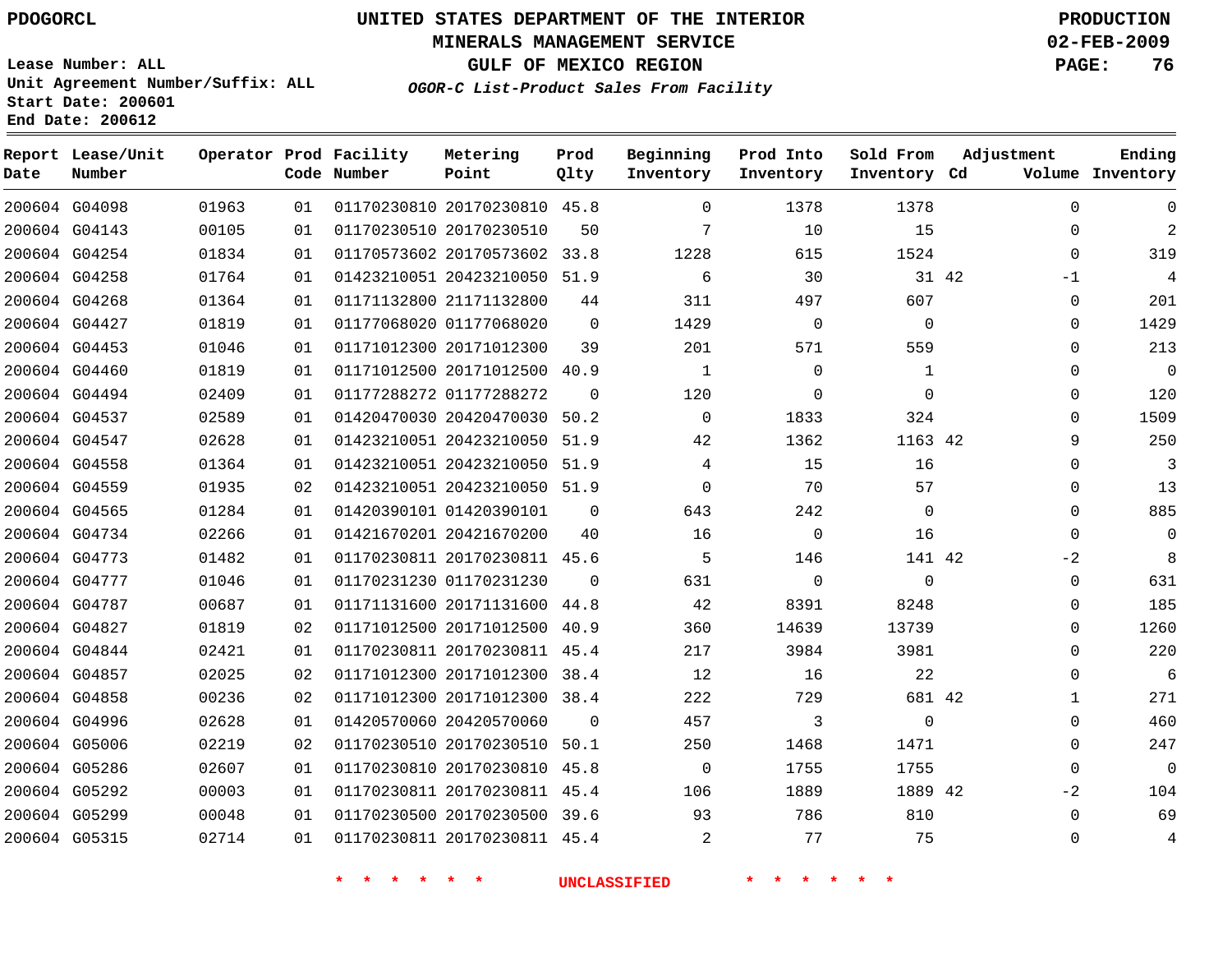#### **MINERALS MANAGEMENT SERVICE 02-FEB-2009**

**GULF OF MEXICO REGION PAGE: 77**

**Lease Number: ALL Unit Agreement Number/Suffix: ALL Start Date: 200601 End Date: 200612**

**OGOR-C List-Product Sales From Facility**

| Date | Report Lease/Unit<br>Number |       |    | Operator Prod Facility<br>Code Number | Metering<br>Point            | Prod<br>Qlty | Beginning<br>Inventory | Prod Into<br>Inventory | Sold From<br>Inventory Cd | Adjustment | Ending<br>Volume Inventory |
|------|-----------------------------|-------|----|---------------------------------------|------------------------------|--------------|------------------------|------------------------|---------------------------|------------|----------------------------|
|      | 200604 G05346               | 01819 | 01 |                                       | 01170530900 20170530900 50.1 |              | 260                    | 910                    | 875                       |            | 295<br>0                   |
|      | 200604 G05369               | 01046 | 01 |                                       | 01170530900 20170530900 49.8 |              | 10                     | 17                     | 24                        |            | 0<br>3                     |
|      | 200604 G05370               | 01046 | 01 |                                       | 01170530900 20170530900 49.8 |              | 42                     | 37                     | 70                        |            | 9<br>$\Omega$              |
|      | 200604 G05372               | 01364 | 01 |                                       | 01170530900 20170530900      | 49.8         | 8                      | 77                     | 75 42                     |            | 11<br>1                    |
|      | 200604 G05391               | 01819 | 01 |                                       | 01170530900 20170530900 50.1 |              | 918                    | 9069                   | 8652                      |            | 1335<br>$\Omega$           |
|      | 200604 G05431               | 00560 | 01 |                                       | 01177062608 2017706260A 35.9 |              | 122                    | 46875                  | 46839                     |            | 158<br>$\Omega$            |
|      | 200604 G05477               | 01834 | 01 |                                       | 01171132800 21171132800      | 44           | 79                     | 115                    | 146                       |            | 48<br>$\Omega$             |
|      | 200604 G05494               | 01857 | 02 |                                       | 01171132800 21171132800      | 44           | 264                    | 439                    | 529                       |            | 174<br>$\Omega$            |
|      | 200604 G05499               | 01364 | 01 |                                       | 01171012400 20171012400      | 52.7         | 2144                   | 7483                   | 8155                      |            | 1472<br>0                  |
|      | 200604 G05504               | 02481 | 01 |                                       | 01171132800 21171132800 41.6 |              | 2170                   | 5062                   | 5254 42                   |            | 1979<br>$\mathbf{1}$       |
|      | 200604 G05505               | 00078 | 01 |                                       | 01171132800 21171132800      | 44           | 724                    | 1150                   | 1418                      |            | 456<br>0                   |
|      | 200604 G05557               | 00083 | 01 |                                       | 01171012300 20171012300      | 39           | 352                    | $\mathsf{O}$           | 352                       |            | $\mathbf 0$<br>0           |
|      | 200604 G05558               | 01284 | 01 |                                       | 01171012300 20171012300      | 39           | 1303                   | 3079                   | 3234                      |            | 1148<br>$\Omega$           |
|      | 200604 G05602               | 02409 | 01 |                                       | 01171012500 20171012500      | 40.9         | 52                     | 2497                   | 2339                      |            | 210<br>$\Omega$            |
|      | 200604 G05610               | 01364 | 01 |                                       | 01171012500 20171012500      | 40.6         | 49                     | 5114                   | 4734                      |            | 429<br>$\Omega$            |
|      | 200604 G05612               | 00105 | 01 |                                       | 01171012500 20171012500      | 40.6         | 406                    | 17382                  | 16327                     |            | 1461<br>$\Omega$           |
|      | 200604 G05740               | 02200 | 01 |                                       | 01177288271 20177288270      | $\Omega$     | 466                    | $\Omega$               | $\Omega$                  |            | 466<br>$\Omega$            |
|      | 200604 G05953               | 00689 | 01 |                                       | 01420470030 20420470030      | 49.5         | 49                     | 37                     | 18                        |            | 68<br>$\Omega$             |
|      | 200604 G05954               | 00689 | 01 |                                       | 01420470030 20420470030      | $\Omega$     | -1                     | $\mathbf 0$            | 0                         |            | $-1$<br>0                  |
|      | 200604 G06027               | 00105 | 01 |                                       | 01423210051 20423210050      | 51.8         | 64                     | 59                     | 112                       |            | 11<br>0                    |
|      | 200604 G06037               | 01764 | 01 |                                       | 01420570060 20420570060      | 53           | 361                    | 13                     | 24                        |            | 350<br>0                   |
|      | 200604 G06069               | 00048 | 01 |                                       | 01423210051 20423210050      | 51.8         | 46                     | 136                    | 157                       |            | 25<br>$\mathbf{0}$         |
|      | 200604 G06088               | 02628 | 01 |                                       | 01423210051 20423210050 51.9 |              | 9                      | 62                     | 61                        |            | 10<br>0                    |
|      | 200604 G06104               | 00105 | 01 |                                       | 01420390110 20420390110 55.2 |              | 8                      | 74                     | 54                        |            | 28<br>$\mathbf{0}$         |
|      | 200604 G06105               | 02409 | 01 |                                       | 01420390110 20420390110 55.1 |              | 55                     | 88                     | 90                        |            | 53<br>$\Omega$             |
|      | 200604 G06113               | 02409 | 01 |                                       | 01420390110 20420390110 55.1 |              | 14                     | $\mathbf 0$            | 14                        |            | $\Omega$<br>$\mathbf{0}$   |
|      | 200604 G06156               | 00048 | 01 |                                       | 01422450350 20422450350      | 41           | 300                    | 2046                   | 2012                      |            | 334<br>$\Omega$            |
|      | 200604 G06165               | 01284 | 01 |                                       | 01170230450 20170230450      | 51           | 168                    | 1977                   | 2042 42                   | $-1$       | 102                        |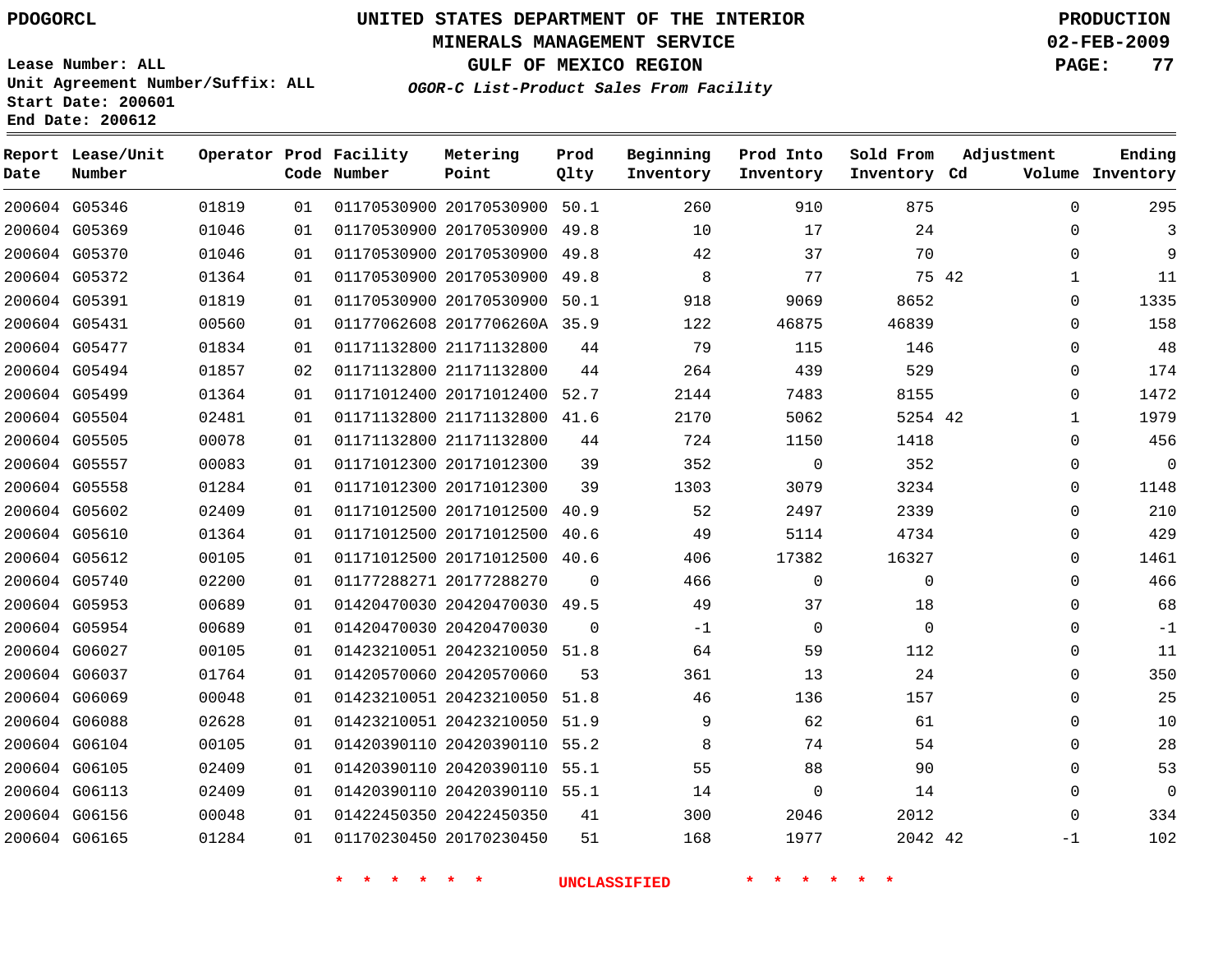#### **MINERALS MANAGEMENT SERVICE 02-FEB-2009**

**GULF OF MEXICO REGION PAGE: 78 OGOR-C List-Product Sales From Facility**

**Lease Number: ALL Unit Agreement Number/Suffix: ALL Start Date: 200601 End Date: 200612**

| Date | Report Lease/Unit<br>Number |       |    | Operator Prod Facility<br>Code Number | Metering<br>Point            | Prod<br>Qlty | Beginning<br>Inventory | Prod Into<br>Inventory | Sold From<br>Inventory Cd | Adjustment    | Ending<br>Volume Inventory |
|------|-----------------------------|-------|----|---------------------------------------|------------------------------|--------------|------------------------|------------------------|---------------------------|---------------|----------------------------|
|      | 200604 G06166               | 00105 | 01 |                                       | 01170230450 20170230450      | 51           | 1                      | 26                     | 26                        | $\Omega$      | 1                          |
|      | 200604 G06167               | 00105 | 01 |                                       | 01170230450 20170230450      | 51           | 140                    | 2160                   | 2209                      | $\mathbf 0$   | 91                         |
|      | 200604 G06168               | 02766 | 02 |                                       | 01170230450 20170230450 51.9 |              | 22                     | 11                     | 11 42                     | $-1$          | 21                         |
|      | 200604 G06180               | 00730 | 01 |                                       | 01170230450 20170230450      | 51           | 30                     | 458                    | 464                       | $\mathbf 0$   | 24                         |
|      | 200604 G06200               | 01103 | 01 |                                       | 01170230810 20170230810 48.2 |              | 3                      | 193                    | 160                       | $\Omega$      | 36                         |
|      | 200604 G06237               | 02630 | 01 |                                       | 01170230810 2042709015L 49.1 |              | $\mathbf 0$            | 6290                   | 6290                      | $\mathbf 0$   | $\mathbf 0$                |
|      | 200604 G06572               | 01819 | 01 |                                       | 01170230810 20170230810 45.8 |              | $\Omega$               | 1                      | 1                         | 0             | $\mathbf 0$                |
|      | 200604 G06767               | 01834 | 01 |                                       | 01171012500 20171012500      | 40.6         | 3                      | 75                     | 72                        | 0             | 6                          |
|      | 200604 G06958               | 02655 | 02 |                                       | 01171012500 20171012500      | 40.6         | $\Omega$               | 97                     | 92                        | $\mathbf 0$   | 5                          |
|      | 200604 G07199               | 01103 | 01 |                                       | 01420570060 20420570060 53.1 |              | 283                    | 2                      | 18                        | 0             | 267                        |
|      | 200604 G07201               | 00048 | 01 |                                       | 01420570060 20420570060      | 53           | 518                    | 11                     | 34                        | $\mathbf 0$   | 495                        |
|      | 200604 G07215               | 00003 | 01 |                                       | 01420390120 01420390120 52.8 |              | 130                    | 279                    | 281                       | $\mathbf 0$   | 128                        |
|      | 200604 G07684               | 01857 | 02 |                                       | 01171132000 20171132000      | $\Omega$     | 240                    | $\Omega$               | $\Omega$                  | $\Omega$      | 240                        |
|      | 200604 G07699               | 00730 | 01 |                                       | 01171132000 20171132000      | $\Omega$     | 873                    | 0                      |                           | 0.42<br>20    | 893                        |
|      | 200604 G07700               | 00730 | 01 |                                       | 01171132000 20171132000      | $\Omega$     | 159                    | $\Omega$               |                           | 0.42<br>$-21$ | 138                        |
|      | 200604 G07736               | 01364 | 01 |                                       | 01171132800 21171132800      | 44           | 541                    | 689                    | 941                       | $\mathbf 0$   | 289                        |
|      | 200604 G07760               | 02219 | 01 |                                       | 01177122950 20177122950 31.4 |              | 118                    | 15654                  | 15633 42                  | $-1$          | 138                        |
|      | 200604 G07802               | 02219 | 02 |                                       | 01177258041 01177258041      | 40           | 75                     | 201                    | 208                       | $\mathbf 0$   | 68                         |
|      | 200604 G07809               | 02349 | 01 |                                       | 01177248150 01177248150      | 40           | 410                    | 46                     | 346                       | $\mathbf 0$   | 110                        |
|      | 200604 G07917               | 01834 | 01 |                                       | 01170573602 20170573602      | 33.8         | 30827                  | 9730                   | 35511 42                  | $\mathbf{1}$  | 5047                       |
|      | 200604 G08092               | 00105 | 01 |                                       | 01423210051 20423210050      | 51.8         | 11                     | 29                     | 35                        | $\mathbf 0$   | 5                          |
|      | 200604 G08120               | 01364 | 01 |                                       | 01423210051 20423210050 51.9 |              | 10                     | 21                     | 23 42                     | -4            | $\overline{4}$             |
|      | 200604 G08640               | 01046 | 01 |                                       | 01170530900 20170530900 49.8 |              | 123                    | 1818                   | 1708                      | 0             | 233                        |
|      | 200604 G08641               | 01046 | 01 |                                       | 01170530900 20170530900 49.8 |              | 99                     | 890                    | 870                       | 0             | 119                        |
|      | 200604 G08690               | 01046 | 01 |                                       | 01171132800 21171132800      | 49           | 130                    | 40                     | 128                       | $\mathbf 0$   | 42                         |
|      | 200604 G08963               | 00105 | 01 |                                       | 01420470030 20420470030 49.4 |              | 39                     | 39                     | 17                        | $\mathbf 0$   | 61                         |
|      | 200604 G09010               | 00560 | 01 |                                       | 01420390120 01420390120 52.8 |              | 9                      | 21                     | 20                        | 0             | 10                         |
|      | 200604 G09032               | 00730 | 01 |                                       | 01170230450 20170230450      | 51           | 498                    | 8001                   | 8063 42                   | $-22$         | 414                        |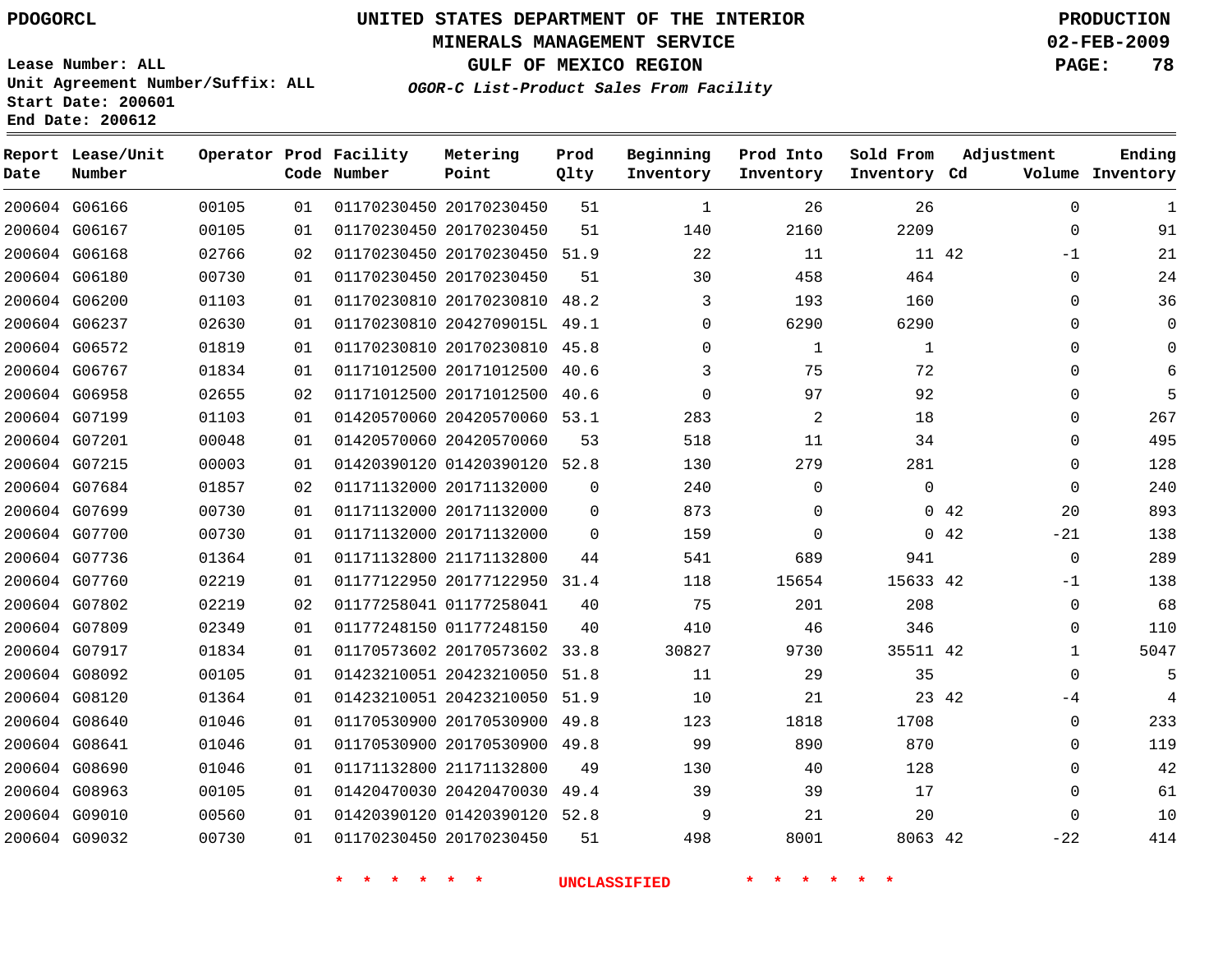#### **MINERALS MANAGEMENT SERVICE 02-FEB-2009**

**GULF OF MEXICO REGION PAGE: 79**

**Lease Number: ALL Unit Agreement Number/Suffix: ALL Start Date: 200601 End Date: 200612**

**OGOR-C List-Product Sales From Facility**

| Date | Report Lease/Unit<br>Number |       |    | Operator Prod Facility<br>Code Number | Metering<br>Point            | Prod<br>Qlty | Beginning<br>Inventory | Prod Into<br>Inventory | Sold From<br>Inventory Cd | Adjustment | Ending<br>Volume Inventory |
|------|-----------------------------|-------|----|---------------------------------------|------------------------------|--------------|------------------------|------------------------|---------------------------|------------|----------------------------|
|      | 200604 G09037               | 02409 | 01 |                                       | 01420390101 01420390101      | $\Omega$     | 46                     | 14                     | 0                         |            | $\mathbf{0}$<br>60         |
|      | 200604 G09079               | 02589 | 01 |                                       | 01421670201 20421670200      | 50           | $\mathbf 0$            | 25                     | 82 47                     |            | 59<br>116                  |
|      | 200604 G09387               | 01364 | 02 |                                       | 01170230811 20170230811 45.4 |              | 177                    | 2495                   | 2535 42                   |            | $\mathbf{1}$<br>138        |
|      | 200604 G09499               | 01764 | 01 |                                       | 01177058094 01177058094      | $\Omega$     | 206                    | 1943                   | 0                         |            | 2149<br>$\mathbf{0}$       |
|      | 200604 G09536               | 01284 | 01 |                                       | 01171132000 20171132000      | $\Omega$     | 95                     | 0                      | $\Omega$                  |            | 95<br>$\Omega$             |
|      | 200604 G09574               | 01819 | 01 |                                       | 01171012300 20171012300      | 39           | 496                    | 1139                   | 1211                      |            | 424<br>$\mathbf 0$         |
|      | 200604 G09580               | 00105 | 01 |                                       | 01171012400 20171012400 52.7 |              | 160                    | 508                    | 568                       |            | 100<br>$\Omega$            |
|      | 200604 G09631               | 02219 | 01 |                                       | 01177122950 20177122950      | 31.4         | 37                     | 5957                   | 5942 42                   |            | 53<br>$\mathbf{1}$         |
|      | 200604 G09651               | 00730 | 01 |                                       | 01170753510 20170753510 48.3 |              | $\Omega$               | 1033                   | 340 42                    |            | 692<br>$-1$                |
|      | 200604 G10203               | 02589 | 01 |                                       | 01423210051 20423210050 48.8 |              | 0                      | 31                     | 35 47                     |            | $\mathbf 0$<br>4           |
|      | 200604 G10226               | 01819 | 01 |                                       | 01423210051 20423210050 51.9 |              | 50                     | 135                    | 160                       |            | 25<br>0                    |
|      | 200604 G10665               | 01764 | 01 |                                       | 01177058094 01177058094      | 0            | 716                    | 4078                   | $\mathbf 0$               |            | 4794<br>$\mathbf 0$        |
|      | 200604 G10720               | 00730 | 01 |                                       | 01171012500 20171012500 40.6 |              | 3                      | 116                    | 110 42                    |            | 10<br>1                    |
|      | 200604 G10726               | 00730 | 01 |                                       | 01171012400 20171012300      | 39           | 1974                   | 5124                   | 5187                      |            | 1911<br>$\mathbf{0}$       |
|      | 200604 G10744               | 02266 | 01 |                                       | 0117710260H 2017710260H      | 40           | $\Omega$               | 19657                  | 19657                     |            | $\Omega$<br>$\Omega$       |
|      | 200604 G10794               | 02466 | 01 |                                       | 01177122950 20177122950      | 31           | $\Omega$               | 2288                   | 2288                      |            | $\mathbf{0}$<br>$\Omega$   |
|      | 200604 G10835               | 01764 | 01 |                                       | 01171092900 01171092900      | $\Omega$     | 80                     | $\Omega$               | $\Omega$                  |            | 80<br>$\Omega$             |
|      | 200604 G10853               | 02409 | 01 |                                       | 01171012500 20171012500 40.9 |              | 3                      | 257                    | 238                       |            | 22<br>$\Omega$             |
|      | 200604 G10910               | 00282 | 02 |                                       | 01177245110 2017724511G 43.8 |              | 119                    | 44472                  | 44512                     |            | 79<br>0                    |
|      | 200604 G11243               | 02589 | 01 |                                       | 01420470030 20420470030      | 50.2         | $\mathbf 0$            | 966                    | 251                       |            | 715<br>0                   |
|      | 200604 G11297               | 00048 | 01 |                                       | 01423210051 20423210050 51.9 |              | 11                     | 29                     | 35                        |            | 5<br>0                     |
|      | 200604 G11307               | 02589 | 01 |                                       | 01420390101 01420390101      | $\Omega$     | $\Omega$               | 20                     |                           | 047        | 120<br>140                 |
|      | 200604 G11911               | 00105 | 01 |                                       | 01177072601 20177072601 38.2 |              | $\Omega$               | 5668                   | 5668                      |            | $\Omega$<br>$\Omega$       |
|      | 200604 G11951               | 00105 | 01 |                                       | 01177092600 20177092600 41.6 |              | 115                    | 1813                   | 1851                      |            | 77<br>0                    |
|      | 200604 G11952               | 00105 | 01 |                                       | 01171012300 20171012400      | 39           | 318                    | 3169                   | 2483                      |            | 1004<br>$\Omega$           |
|      | 200604 G11977               | 01764 | 01 |                                       | 01177112600 20177112600 43.5 |              | $\Omega$               | 649                    | 649                       |            | $\Omega$<br>$\Omega$       |
|      | 200604 G12019               | 01482 | 01 |                                       | 01171012500 20171012500 40.6 |              | 50                     | 3434                   | 3196                      |            | 288<br>$\Omega$            |
|      | 200604 G12020               | 01482 | 01 |                                       | 01171012500 20171012500 40.6 |              | 47                     | 1482                   | 1403                      |            | 126<br>$\Omega$            |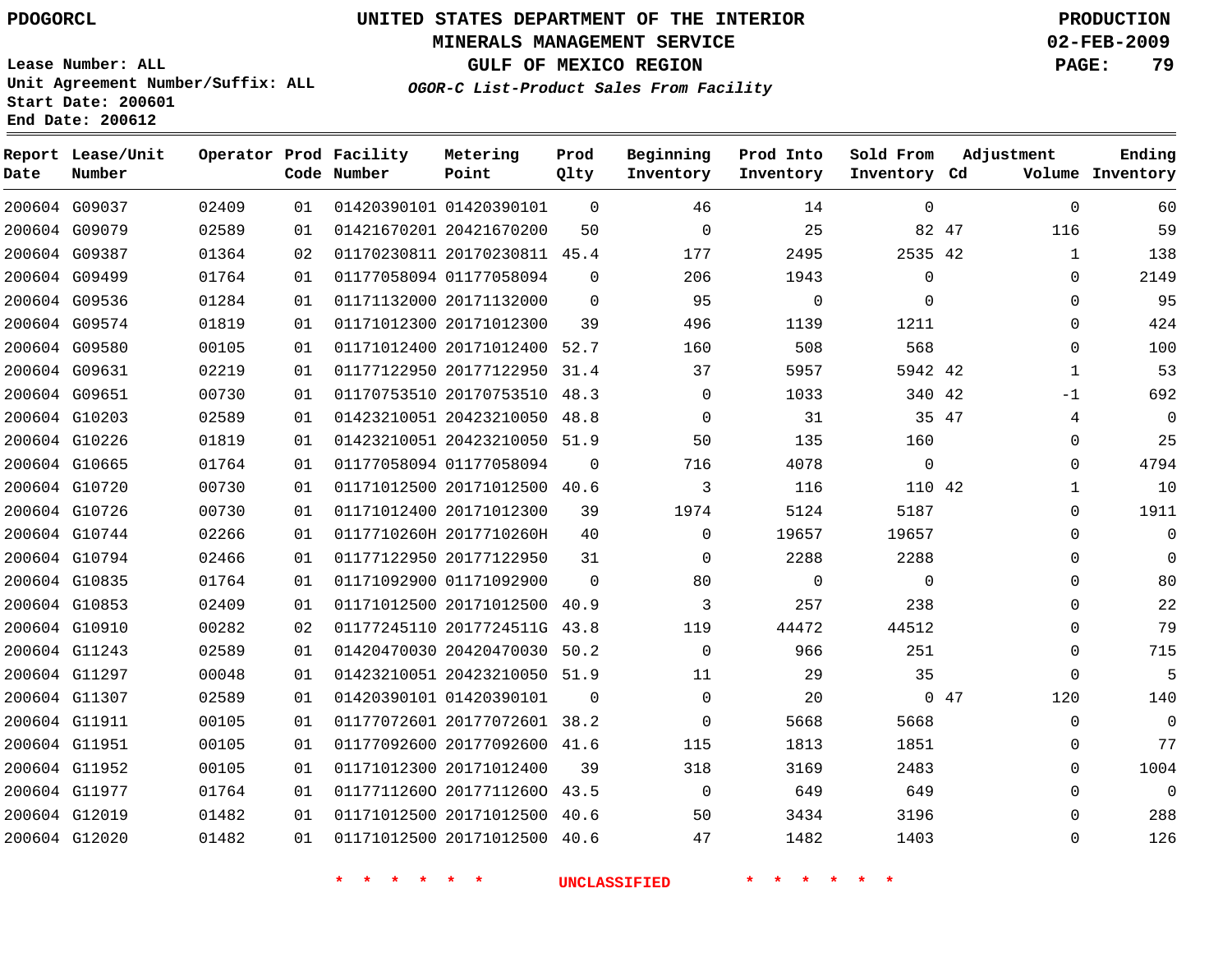#### **MINERALS MANAGEMENT SERVICE 02-FEB-2009**

**GULF OF MEXICO REGION PAGE: 80**

**Lease Number: ALL Unit Agreement Number/Suffix: ALL Start Date: 200601 End Date: 200612**

**OGOR-C List-Product Sales From Facility**

| Date | Report Lease/Unit<br>Number |       |    | Operator Prod Facility<br>Code Number | Metering<br>Point            | Prod<br>Qlty | Beginning<br>Inventory | Prod Into<br>Inventory | Sold From<br>Inventory Cd | Adjustment  | Ending<br>Volume Inventory |
|------|-----------------------------|-------|----|---------------------------------------|------------------------------|--------------|------------------------|------------------------|---------------------------|-------------|----------------------------|
|      | 200604 G12024               | 01364 | 02 |                                       | 01171012500 20171012500 40.6 |              | 47                     | 2080                   | 1952                      | $\Omega$    | 175                        |
|      | 200604 G12027               | 02268 | 01 |                                       | 01170753510 20170753510      | $\Omega$     | 23                     | $\mathbf 0$            | $\mathbf 0$               | $\mathbf 0$ | 23                         |
|      | 200604 G12037               | 00730 | 01 |                                       | 01170753510 20170753510 48.3 |              | 48                     | 214                    | 183 42                    | 64          | 143                        |
|      | 200604 G12096               | 02409 | 01 |                                       | 01177245110 2017724511C 57.7 |              | 220                    | 229                    | 364                       | $\mathbf 0$ | 85                         |
|      | 200604 G12355               | 02589 | 01 |                                       | 01171012300 20171012300 38.2 |              | $\mathbf 0$            | 21454                  | 21454                     | 0           | $\mathbf 0$                |
|      | 200604 G12421               | 02589 | 01 |                                       | 01423550090 20423550090 47.2 |              | 0                      | 3531                   | 2836 47                   | 99          | 794                        |
|      | 200604 G12465               | 00048 | 01 |                                       | 01423210051 20423210050 51.9 |              | $\Omega$               | 2                      | $\overline{a}$            | $\mathbf 0$ | $\mathbf{0}$               |
|      | 200604 G12497               | 02589 | 01 |                                       | 01420390101 01420390101      | $\Omega$     | $\Omega$               | 9                      |                           | 047<br>104  | 113                        |
|      | 200604 G12564               | 01831 | 01 |                                       | 01170230510 20170230510 50.1 |              | 82                     | 779                    | 730                       | 0           | 131                        |
|      | 200604 G12761               | 00282 | 02 |                                       | 01170230810 20170230810 48.3 |              | 21                     | 444                    | 378                       | 0           | 87                         |
|      | 200604 G12802               | 00105 | 01 |                                       | 01170230811 20170230811 45.3 |              | 137                    | 2475                   | 2475                      | $\Omega$    | 137                        |
|      | 200604 G12858               | 01284 | 01 |                                       | 01171131600 20171131600 44.8 |              | 12                     | 781                    | 775 42                    | $-1$        | 17                         |
|      | 200604 G12886               | 01364 | 01 |                                       | 01171012400 20171012400 52.7 |              | $\mathbf{1}$           | $\mathbf 0$            | 1                         | 0           | $\mathbf{0}$               |
|      | 200604 G12906               | 01819 | 01 |                                       | 01171012300 20171012300      | 39           | 2990                   | 6872                   | 7299                      | $\Omega$    | 2563                       |
|      | 200604 G12980               | 02349 | 01 |                                       | 01177163600 20177163600      | 49           | 32                     | 938                    | 931                       | $\mathbf 0$ | 39                         |
|      | 200604 G13342               | 02409 | 01 |                                       | 01170230810 20170230810      | 48.3         | $\mathbf 0$            | 20                     | 16                        | $\mathbf 0$ | 4                          |
|      | 200604 G13560               | 01284 | 01 |                                       | 01170230810 20170230810 45.8 |              | $\Omega$               | 36                     | 36                        | $\Omega$    | $\Omega$                   |
|      | 200604 G13563               | 01046 | 01 |                                       | 01170230810 20170230811 45.4 |              | 105                    | 1090                   | 1136                      | $\Omega$    | 59                         |
|      | 200604 G13576               | 02594 | 02 |                                       | 01170230810 20170230810 45.8 |              | $\mathbf 0$            | 76                     | 76                        | 0           | $\mathbf 0$                |
|      | 200604 G13620               | 01704 | 01 |                                       | 01171012300 20171012300      | 39           | 644                    | 2331                   | 2106                      | $\Omega$    | 869                        |
|      | 200604 G13803               | 02628 | 01 |                                       | 01170230810 20170230810 48.3 |              | $\Omega$               | $\mathbf{1}$           | 1                         | $\Omega$    | $\Omega$                   |
|      | 200604 G13825               | 02169 | 02 |                                       | 01170230800 20170230800 47.1 |              | $\mathbf 0$            | 85                     | 85                        | $\mathbf 0$ | $\Omega$                   |
|      | 200604 G13897               | 01482 | 01 |                                       | 01171132000 20171132000      | $\Omega$     | 4                      | $\mathbf 0$            | $\Omega$                  | 0           | 4                          |
|      | 200604 G14161               | 00105 | 01 |                                       | 01421670201 20421670200      | 47.6         | 15                     | 54                     | 34                        | $\mathbf 0$ | 35                         |
|      | 200604 G14193               | 02409 | 01 |                                       | 01170230810 20170230810 48.2 |              | 653                    | 8726                   | 7674                      | 0           | 1705                       |
|      | 200604 G14340               | 01364 | 01 |                                       | 01170230811 20170230811 45.4 |              | 50                     | 2312                   | 2235 42                   | 1           | 128                        |
|      | 200604 G14342               | 00105 | 01 |                                       | 01170230811 20170230811 45.3 |              | 1161                   | 18438                  | 18581                     | $\Omega$    | 1018                       |
|      | 200604 G14348               | 02237 | 01 |                                       | 01171132800 21171132800      | 44           | 1198                   | 17754                  | 14246                     | $\Omega$    | 4706                       |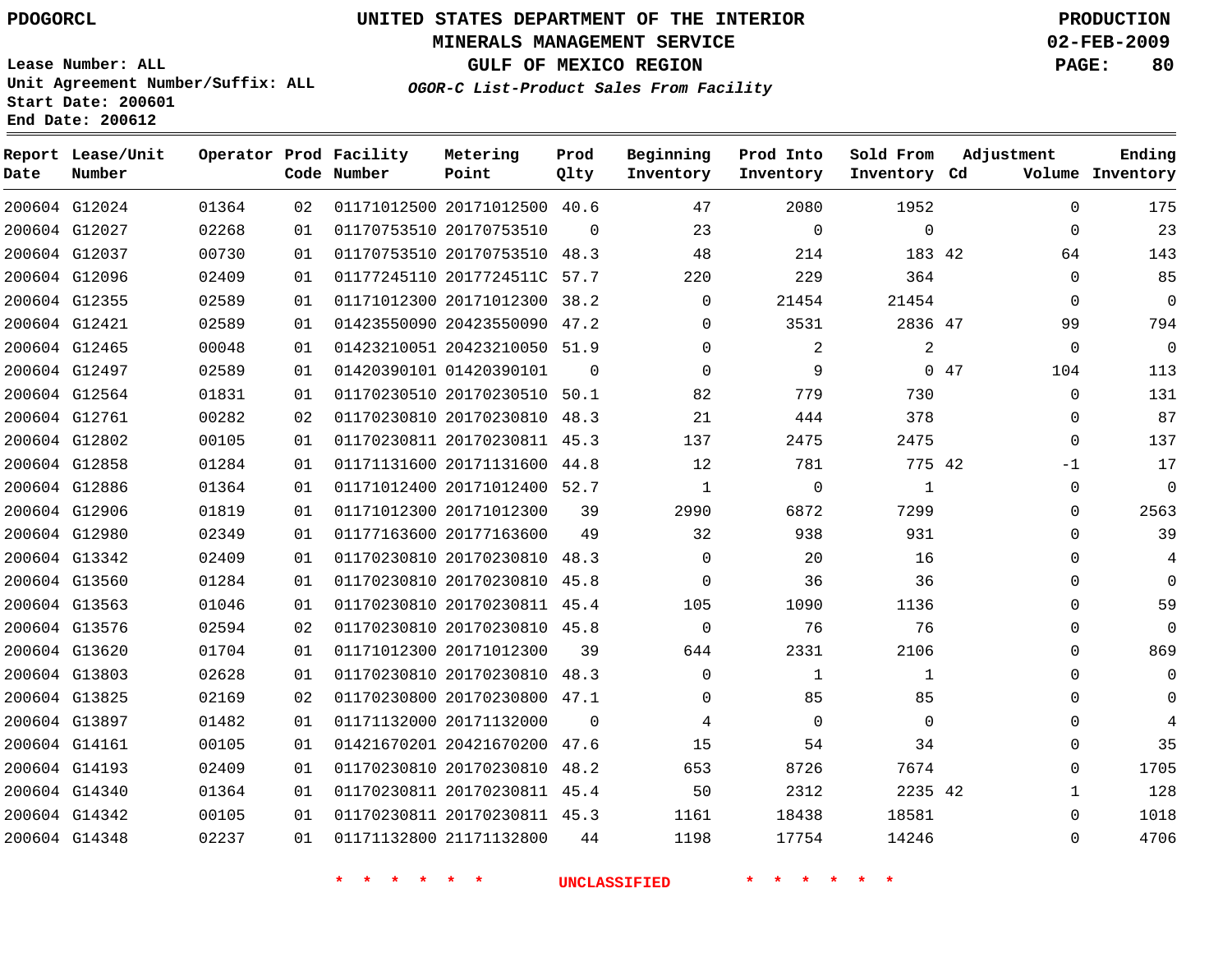#### **MINERALS MANAGEMENT SERVICE 02-FEB-2009**

**GULF OF MEXICO REGION PAGE: 81**

**Lease Number: ALL Unit Agreement Number/Suffix: ALL Start Date: 200601 End Date: 200612**

**OGOR-C List-Product Sales From Facility**

| Date | Report Lease/Unit<br>Number |       |    | Operator Prod Facility<br>Code Number | Metering<br>Point            | Prod<br>Qlty | Beginning<br>Inventory | Prod Into<br>Inventory | Sold From<br>Inventory Cd | Adjustment   | Ending<br>Volume Inventory |
|------|-----------------------------|-------|----|---------------------------------------|------------------------------|--------------|------------------------|------------------------|---------------------------|--------------|----------------------------|
|      | 200604 G14412               | 02246 | 01 |                                       | 01171132800 21171132800      | $\Omega$     | 40                     | $\mathbf 0$            | 0                         | $\Omega$     | 40                         |
|      | 200604 G14493               | 02268 | 01 |                                       | 01171092930 20171092930 34.4 |              | 8                      | 882                    | 823                       | $\Omega$     | 67                         |
|      | 200604 G14518               | 01819 | 02 |                                       | 01170753510 20170753510 53.7 |              | 1225                   | 251                    | 83                        | $\Omega$     | 1393                       |
|      | 200604 G14535               | 02628 | 01 |                                       | 01171012500 20171012500 40.6 |              | 59                     | 300                    | 333                       | $\Omega$     | 26                         |
|      | 200604 G14576               | 00105 | 01 |                                       | 01177258044 01177258044 31.8 |              | 11                     | 31                     | 34                        | $\Omega$     | 8                          |
|      | 200604 G14585               | 01046 | 01 |                                       | 01177245112 2017724511G 43.7 |              | 29                     | 8751                   | 8764                      | 0            | 16                         |
|      | 200604 G14791               | 02451 | 01 |                                       | 01420570060 20420570060      | 53           | 204                    | $\mathbf 0$            | 13                        | $\Omega$     | 191                        |
|      | 200604 G14864               | 01857 | 02 |                                       | 01170230450 20170230450      | 51           | 576                    | 3583                   | 3974                      | $\Omega$     | 185                        |
|      | 200604 G14870               | 02169 | 02 |                                       | 01170230450 20170230450      | 51           | $\Omega$               | 31                     | 31                        | $\Omega$     | $\overline{0}$             |
|      | 200604 G14878               | 02589 | 01 |                                       | 01170230510 20170230510 49.3 |              | $\Omega$               | 1686                   | 1562 47                   | 111          | 235                        |
|      | 200604 G14942               | 02219 | 02 |                                       | 01170230810 20170230810 48.3 |              | 143                    | 2024                   | 1764                      | 0            | 403                        |
|      | 200604 G15050               | 00105 | 01 |                                       | 01170230810 20170230810 45.8 |              | $\Omega$               | 165                    | 165                       | 0            | 0                          |
|      | 200604 G15062               | 00560 | 01 |                                       | 01170230810 20170230810 48.3 |              | 34                     | 345                    | 310                       | $\Omega$     | 69                         |
|      | 200604 G15078               | 00064 | 01 |                                       | 01170230810 20170230810 48.3 |              | 2567                   | 3975                   | 3495 42                   | $\mathbf{1}$ | 3048                       |
|      | 200604 G15095               | 01764 | 01 |                                       | 01170530900 20170530900 49.8 |              | 5                      | 17                     | 19                        | $\Omega$     | 3                          |
|      | 200604 G15110               | 02714 | 01 |                                       | 01170530900 20170530900 49.8 |              | $\mathbf{1}$           | 2                      | $\overline{2}$            | $\Omega$     | $\mathbf{1}$               |
|      | 200604 G15118               | 00105 | 01 |                                       | 01171132800 21171132800      | 44           | 25                     | 34                     | 44                        | 0            | 15                         |
|      | 200604 G15124               | 01364 | 01 |                                       | 01170230811 20170230811 45.4 |              | 31                     | 438                    | 444 42                    | -1           | 24                         |
|      | 200604 G15161               | 00078 | 01 |                                       | 01171132000 20171132000      | $\Omega$     | $\mathbf{1}$           | $\mathbf 0$            | $\mathbf 0$               | 0            | 1                          |
|      | 200604 G15169               | 02268 | 02 |                                       | 01171131600 20171131600 44.8 |              | $\Omega$               | 37                     | 36                        | 0            | $\mathbf{1}$               |
|      | 200604 G15239               | 00003 | 01 |                                       | 01171012500 20171012500 40.6 |              | 135                    | 3005                   | 2887                      | $\Omega$     | 253                        |
|      | 200604 G15243               | 02222 | 01 |                                       | 01170230810 20171012300      | 39           | $\Omega$               | 875                    | 549                       | $\Omega$     | 326                        |
|      | 200604 G15277               | 00222 | 02 |                                       | 01171012400 20171012400 52.7 |              | 3288                   | 10064                  | 11373 42                  | 1            | 1980                       |
|      | 200604 G15293               | 02219 | 02 |                                       | 0117711260T 2017711260T 34.7 |              | $\mathbf 0$            | 49                     | 49 42                     | 1            | $\mathbf 1$                |
|      | 200604 G15303               | 00105 | 01 |                                       | 01171092800 21171132800      | 44           | 4448                   | 15363                  | 14892                     | $\Omega$     | 4919                       |
|      | 200604 G15319               | 01364 | 01 |                                       | 01171012500 20171012500 40.6 |              | 3                      | $\mathbf 0$            | 3                         | $\Omega$     | $\mathbf 0$                |
|      | 200604 G15323               | 01482 | 01 |                                       | 01171012500 20171012500 40.9 |              | 56                     | 4059                   | 3775                      | $\Omega$     | 340                        |
|      | 200604 G15387               | 02409 | 01 |                                       | 01177245110 2017724511C 49.9 |              | 26                     | 311                    | 222                       | $\Omega$     | 115                        |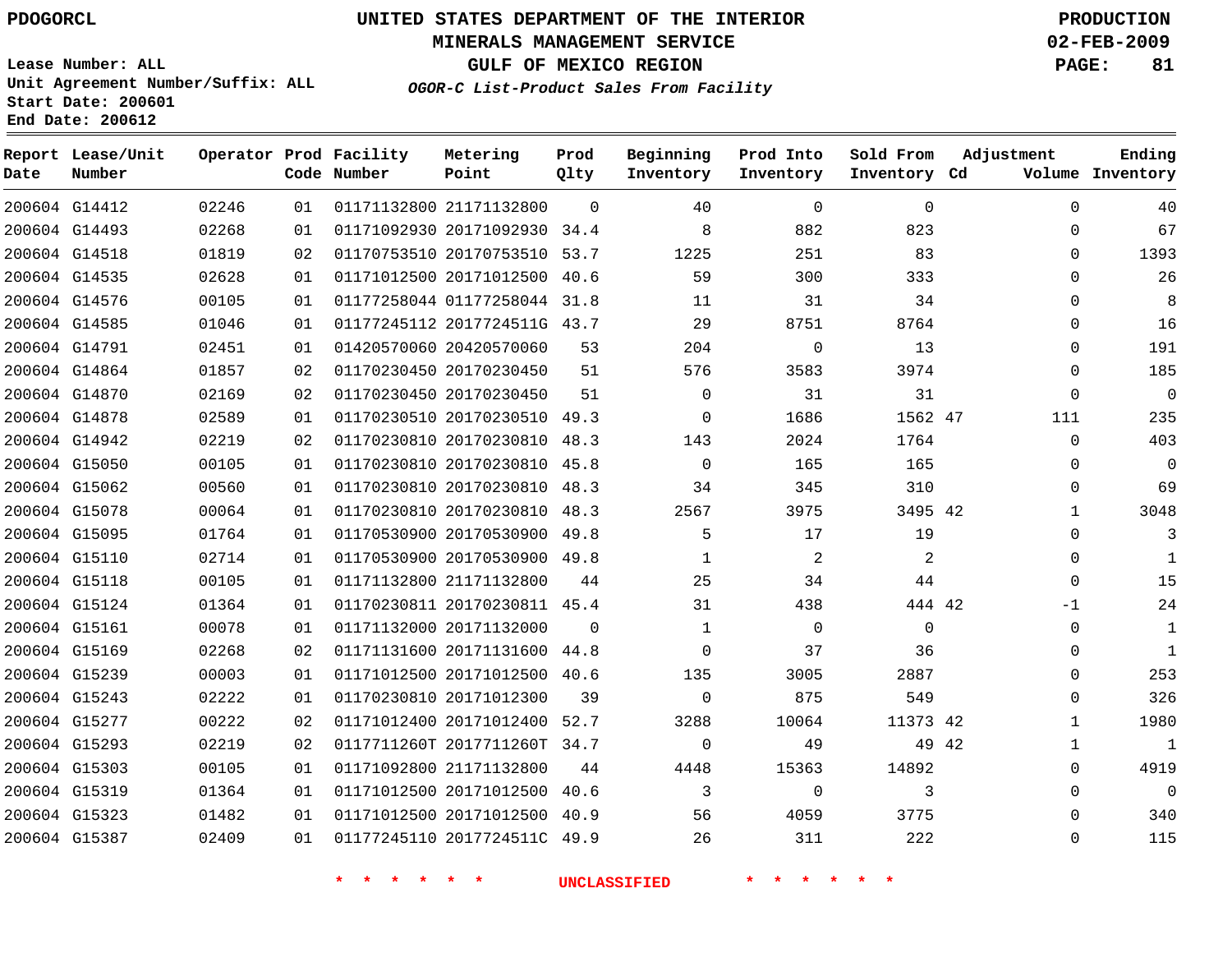#### **MINERALS MANAGEMENT SERVICE 02-FEB-2009**

**GULF OF MEXICO REGION PAGE: 82**

**Lease Number: ALL Unit Agreement Number/Suffix: ALL Start Date: 200601 End Date: 200612**

**OGOR-C List-Product Sales From Facility**

| Date | Report Lease/Unit<br>Number |       |    | Operator Prod Facility<br>Code Number | Metering<br>Point            | Prod<br>Qlty | Beginning<br>Inventory | Prod Into<br>Inventory | Sold From<br>Inventory Cd | Adjustment   | Ending<br>Volume Inventory |
|------|-----------------------------|-------|----|---------------------------------------|------------------------------|--------------|------------------------|------------------------|---------------------------|--------------|----------------------------|
|      | 200604 G15740               | 00818 | 01 |                                       | 01170230450 20170230450      | 51           | 714                    | 11536                  | 11587                     | $\Omega$     | 663                        |
|      | 200604 G15742               | 00730 | 01 |                                       | 01170230450 20170230450      | 51           | 5                      | 449                    | 452 42                    | 21           | 23                         |
|      | 200604 G15769               | 00560 | 01 |                                       | 01422450350 20422450350      | 41           | 244                    | 883                    | 967                       | $\Omega$     | 160                        |
|      | 200604 G15781               | 02169 | 02 |                                       | 01170230450 20170230450      | 51           | 124                    | 1692                   | 1727                      | $\Omega$     | 89                         |
|      |                             |       | 02 |                                       | 01421670201 20421670200 47.6 |              | 1                      | $\mathbf 0$            | $\mathbf{1}$<br>.         | $\Omega$     | $\Omega$                   |
|      |                             |       |    |                                       |                              |              | 125                    | 1692                   | 1728                      | 0            | 89                         |
|      | 200604 G16104               | 00105 | 01 |                                       | 01170231110 20170231110 43.4 |              | 173                    | $\mathbf{0}$           | 173                       | $\mathbf{0}$ | $\Omega$                   |
|      | 200604 G16115               | 01819 | 01 |                                       | 01170231300 01170231300 45.8 |              | $\mathbf 0$            | 22                     | 22                        | $\mathbf{0}$ | $\Omega$                   |
|      | 200604 G16121               | 00687 | 01 |                                       | 01170230811 20170230811 45.4 |              | 58                     | 888                    | 898 42                    | $\mathbf{1}$ | 49                         |
|      | 200604 G16201               | 00491 | 02 |                                       | 01170530900 20170530900 49.8 |              | $\Omega$               | 36                     | 31                        | $\Omega$     | 5                          |
|      | 200604 G16216               | 01284 | 01 |                                       | 01171132800 21171132800      | 44           | $\mathbf 0$            | $\mathbf{1}$           | 1                         | $\mathbf 0$  | $\Omega$                   |
|      | 200604 G16267               | 01364 | 01 |                                       | 01170230811 20170230811 45.4 |              | 6                      | 148                    | 146                       | 0            | 8                          |
|      | 200604 G16337               | 01513 | 01 |                                       | 01177078151 01177078151      | 28           | 1650                   | 3481                   | 3648                      | 0            | 1483                       |
|      | 200604 G16363               | 02475 | 02 |                                       | 01171012400 20171012400 52.7 |              | 22                     | 126                    | 123                       | $\mathbf{0}$ | 25                         |
|      | 200604 G16454               | 00491 | 02 |                                       | 01171012500 20171012500      | 40.6         | 9                      | 414                    | 389 42                    | $\mathbf{1}$ | 35                         |
|      | 200604 G16455               | 00491 | 02 |                                       | 01171012500 20171012500      | 40.6         | $\mathbf 0$            | 387                    | 355 42                    | $\mathbf{1}$ | 33                         |
|      | 200604 G16461               | 00105 | 01 |                                       | 01170753510 20170753510 48.3 |              | $\Omega$               | 292                    | 96                        | $\mathbf{0}$ | 196                        |
|      | 200604 G16469               | 02025 | 02 |                                       | 01170753510 20170753510 48.3 |              | $\Omega$               | 37                     | 12                        | $\Omega$     | 25                         |
|      | 200604 G16502               | 02714 | 01 |                                       | 01177265300 20177265300      | $\Omega$     | 44                     | $\mathbf 0$            | $\Omega$                  | $\Omega$     | 44                         |
|      | 200604 G16515               | 00282 | 02 |                                       | 01177245110 2017724511G 43.8 |              | 295                    | 123861                 | 123936                    | $\mathbf{0}$ | 220                        |
|      | 200604 G17124               | 01857 | 02 |                                       | 01170230450 20170230450      | 51           | $\mathbf{1}$           | 27                     | 27                        | $\Omega$     | $1\,$                      |
|      | 200604 G17133               | 01482 | 01 |                                       | 01423210051 20423210050 51.9 |              | 13                     | 60                     | 62                        | $\mathbf{0}$ | 11                         |
|      | 200604 G17156               | 00105 | 01 |                                       | 01421670201 20421670200 47.6 |              | 44                     | 17                     | 23                        | $\Omega$     | 38                         |
|      | 200604 G17190               | 01364 | 01 |                                       | 01170230810 20170230810      | 48.3         | 2                      | 8                      | 8                         | $\mathbf{0}$ | $\overline{2}$             |
|      | 200604 G17202               | 02066 | 02 |                                       | 01170230810 20170230810 50.9 |              | $\Omega$               | 86                     | 86                        | $\Omega$     | $\mathbf 0$                |
|      | 200604 G17255               | 02237 | 01 |                                       | 01170230810 20170230810 48.3 |              | 5                      | 197                    | 163                       | 0            | 39                         |
|      | 200604 G17753               | 02427 | 02 |                                       | 01170230810 20170230800      | $\Omega$     | 265                    | $\mathbf 0$            | $\mathbf 0$               | $\Omega$     | 265                        |
|      | 200604 G17754               | 02025 | 02 |                                       | 01170230510 20170230510 50.1 |              | $\Omega$               | 8654                   | 9018 47                   | 1822         | 1458                       |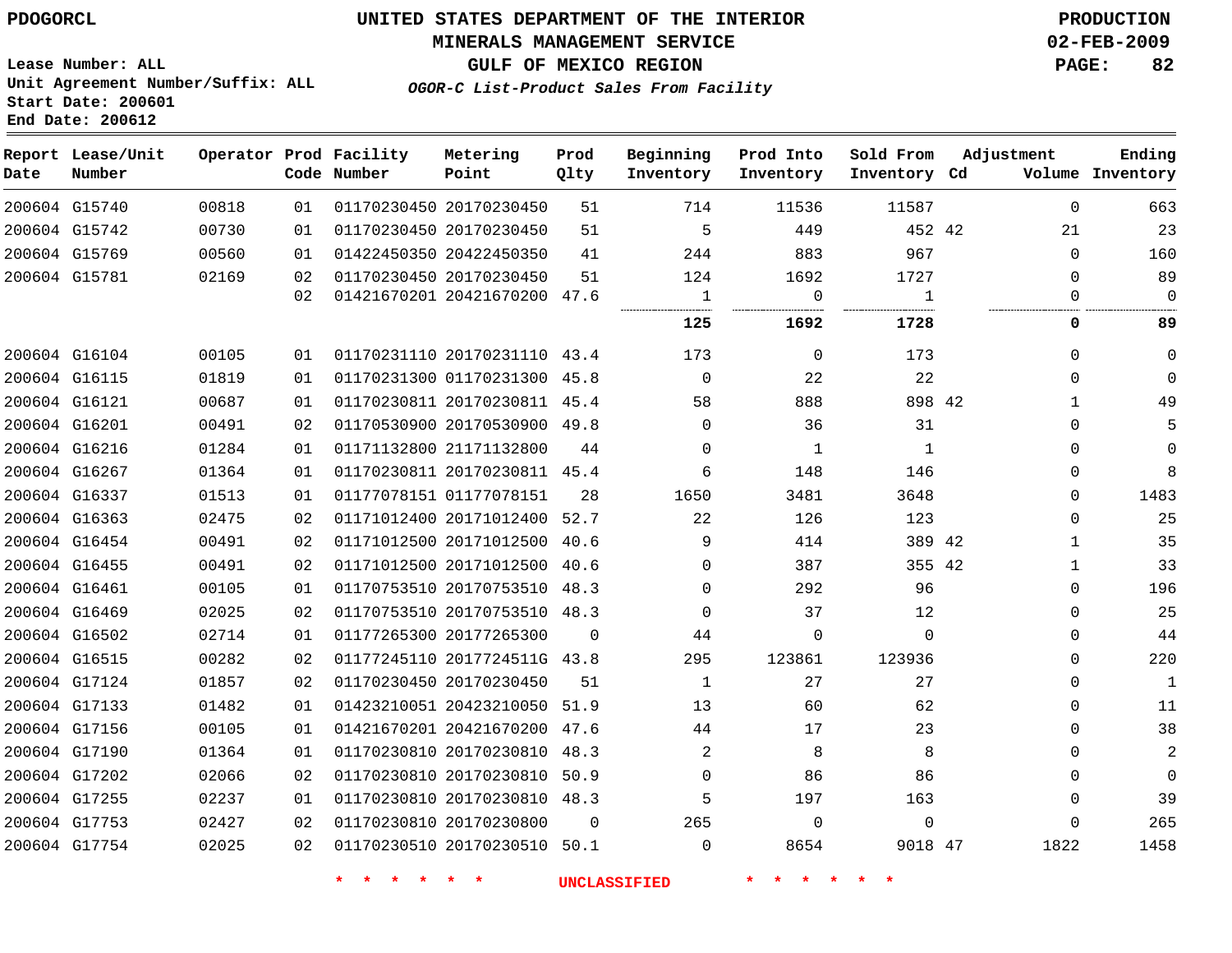#### **MINERALS MANAGEMENT SERVICE 02-FEB-2009**

**GULF OF MEXICO REGION PAGE: 83**

**Lease Number: ALL Unit Agreement Number/Suffix: ALL Start Date: 200601 End Date: 200612**

**OGOR-C List-Product Sales From Facility**

| Date          | Report Lease/Unit<br>Number |       |    | Operator Prod Facility<br>Code Number | Metering<br>Point            | Prod<br>Qlty | Beginning<br>Inventory | Prod Into<br>Inventory | Sold From<br>Inventory Cd | Adjustment |              | Ending<br>Volume Inventory |
|---------------|-----------------------------|-------|----|---------------------------------------|------------------------------|--------------|------------------------|------------------------|---------------------------|------------|--------------|----------------------------|
|               | 200604 G17776               | 01819 | 01 |                                       | 01170230811 20170230811 45.4 |              | 2                      | 4                      |                           | 4 4 2      | $-2$         | $\Omega$                   |
|               | 200604 G17842               | 00491 | 02 |                                       | 01170230810 20170230810 45.8 |              | 49                     | 714                    | 764 42                    |            | $\mathbf{1}$ | $\mathbf 0$                |
|               | 200604 G17858               | 00105 | 01 |                                       | 01170530900 20170530900 49.8 |              | 70                     | 1175                   | 1092                      |            | 0            | 153                        |
|               | 200604 G17896               | 01284 | 01 |                                       | 01171132800 21171132800      | 44           | 20651                  | 28815                  | 37184                     |            | $\Omega$     | 12282                      |
|               | 200604 G17898               | 01963 | 01 |                                       | 01171131600 20171131600 44.8 |              | 74                     | 5456                   | 5410                      |            | $\Omega$     | 120                        |
|               | 200604 G17913               | 01834 | 01 |                                       | 01171132800 21171132800      | 44           | 1110                   | 2321                   | 2579                      |            | 0            | 852                        |
|               | 200604 G17921               | 00491 | 02 |                                       | 01171012500 20177062959 26.2 |              | $\mathbf 0$            | 19193                  | 19193                     |            | 0            | $\mathbf 0$                |
|               | 200604 G17942               | 00560 | 01 |                                       | 01177082604 20177082604      | 26           | 1182                   | 36846                  | 36895                     |            | 0            | 1133                       |
|               | 200604 G17964               | 01777 | 01 |                                       | 01171012300 20171012300      | 39           | 31                     | $\Omega$               | 31                        |            | $\Omega$     | $\mathbf 0$                |
|               | 200604 G17973               | 00730 | 01 |                                       | 01171012400 20171012400 51.1 |              | 1486                   | 8641                   | 8428 42                   |            | $\mathbf{1}$ | 1700                       |
|               | 200604 G17977               | 01364 | 01 |                                       | 01171132800 21171132800      | 44           | 1483                   | 2573                   | 3049                      |            | $\Omega$     | 1007                       |
|               | 200604 G17991               | 01978 | 02 |                                       | 01177122606 20177122606 46.2 |              | 9                      | 62                     | 63                        |            | 0            | 8                          |
|               | 200604 G18040               | 00105 | 01 |                                       | 01171012500 20171012500 40.6 |              | $\Omega$               | 10                     | 9                         |            | $\Omega$     | $\mathbf{1}$               |
|               | 200604 G18043               | 01103 | 01 |                                       | 01171012500 20171012500 40.6 |              | 1061                   | 43408                  | 40816                     |            | 0            | 3653                       |
|               | 200604 G18105               | 02349 | 01 |                                       | 01177248150 01177248150      | 40           | $\Omega$               | $\mathbf{1}$           | 1                         |            | $\mathbf 0$  | $\overline{0}$             |
|               | 200604 G18121               | 00730 | 01 |                                       | 01170230510 20170230510      | 50.1         | 113                    | 641                    | 645 42                    |            | $-1$         | 108                        |
|               | 200604 G18208               | 01834 | 01 |                                       | 01170573602 20170573602 33.8 |              | 1329                   | 415                    | 1529                      |            | $\mathbf 0$  | 215                        |
|               | 200604 G18863               | 01364 | 01 |                                       | 01420470030 20420470030 49.5 |              | 2                      | $\mathbf 0$            |                           | 1 42       | $\mathbf{1}$ | $\overline{2}$             |
|               | 200604 G18885               | 00048 | 01 |                                       | 01420570060 20420570060      | 53           | 609                    | 2                      | 39                        |            | $\mathbf 0$  | 572                        |
|               | 200604 G18936               | 02589 | 01 |                                       | 01421670201 01421670201      | $\Omega$     | $\Omega$               | $\mathbf 0$            |                           | 047        | 11           | 11                         |
| 200604 G18948 |                             | 02219 | 02 |                                       | 01170230510 20170230510      | 50.1         | $\mathbf 0$            | 30                     | 25                        |            | $\mathbf 0$  | 5                          |
|               | 200604 G19025               | 01935 | 02 |                                       | 01423210051 20423210050      | 51.9         | 392                    | 1359                   | 1501                      |            | $\mathbf 0$  | 250                        |
|               | 200604 G19030               | 01935 | 02 |                                       | 01423210051 20423210050 51.9 |              | 474                    | 1678                   | 1844                      |            | $\Omega$     | 308                        |
|               | 200604 G19750               | 02427 | 02 |                                       | 01171132800 21171132800      | 44           | 9343                   | 830                    | 750                       |            | $\Omega$     | 9423                       |
|               | 200604 G19754               | 00222 | 01 |                                       | 01171132800 21171132800      | 44           | 60                     | 42                     | 77                        |            | 0            | 25                         |
|               | 200604 G19760               | 02237 | 01 |                                       | 01171132800 21171132800      | 44           | 11087                  | 18705                  | 22395                     |            | $\mathbf 0$  | 7397                       |
|               | 200604 G19761               | 02237 | 01 |                                       | 01171132800 21171132800      | 44           | 2007                   | 2947                   | 3724                      |            | $\Omega$     | 1230                       |
|               | 200604 G19784               | 01978 | 02 |                                       | 01171012310 20171012310 47.3 |              | 561                    | 9272                   | 9587 42                   |            | $-1$         | 245                        |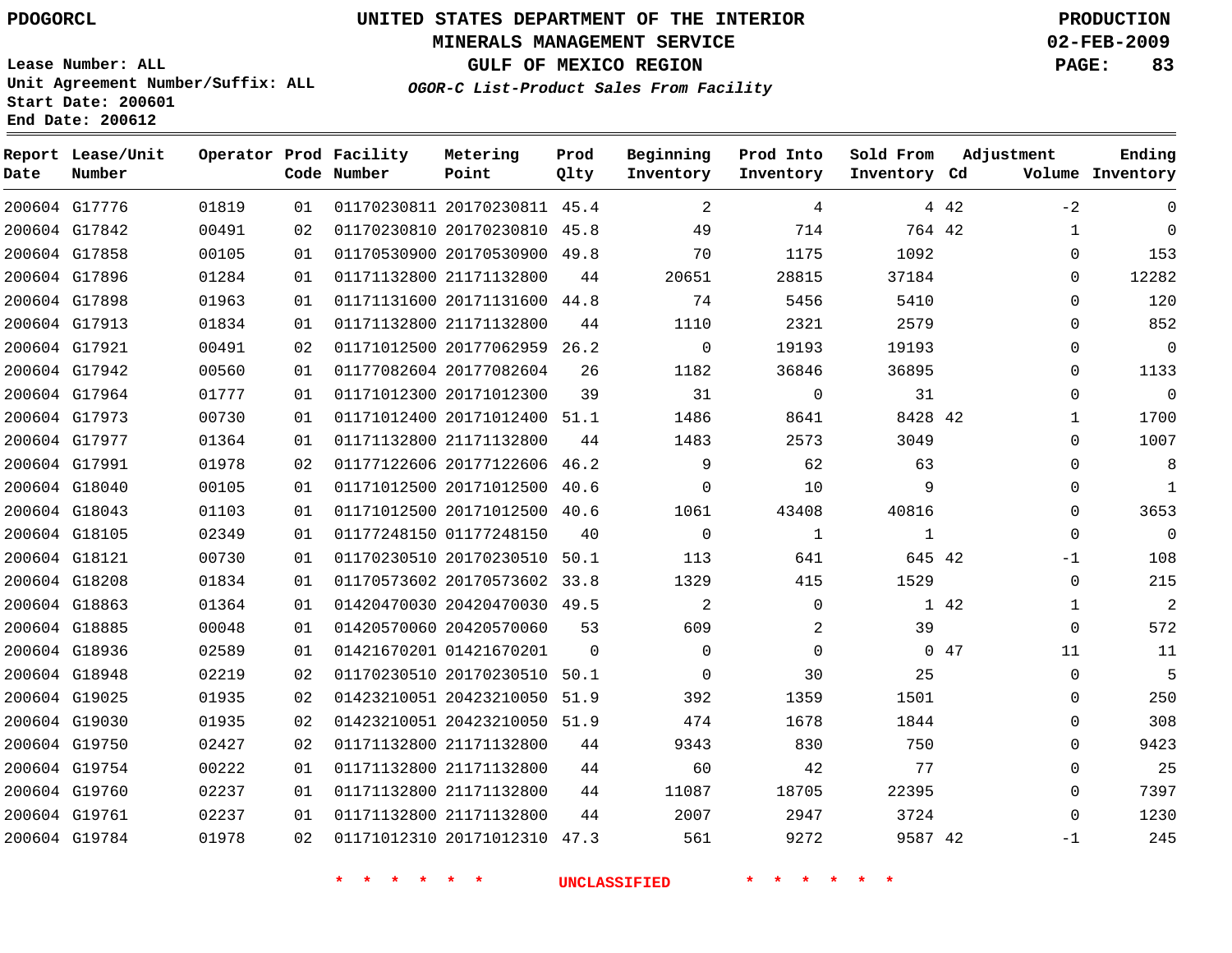#### **MINERALS MANAGEMENT SERVICE 02-FEB-2009**

**GULF OF MEXICO REGION PAGE: 84**

**Lease Number: ALL Unit Agreement Number/Suffix: ALL Start Date: 200601 End Date: 200612**

**OGOR-C List-Product Sales From Facility**

| Date | Report Lease/Unit<br>Number |       |    | Operator Prod Facility<br>Code Number | Metering<br>Point            | Prod<br>Qlty | Beginning<br>Inventory | Prod Into<br>Inventory | Sold From<br>Inventory Cd | Adjustment       | Ending<br>Volume Inventory |
|------|-----------------------------|-------|----|---------------------------------------|------------------------------|--------------|------------------------|------------------------|---------------------------|------------------|----------------------------|
|      | 200604 G19832               | 02349 | 01 |                                       | 01177163600 20177163600      | 49           | 416                    | 4925                   | 5068                      | $\mathbf 0$      | 273                        |
|      | 200604 G20605               | 02377 | 01 |                                       | 01423550141 20423550140 27.5 |              | 351                    | 42935                  | 42977                     | 0                | 309                        |
|      | 200604 G20655               | 00222 | 01 |                                       | 01170230510 20170230510 50.1 |              | 193                    | 1009                   | 1032                      | $\Omega$         | 170                        |
|      | 200604 G20656               | 00003 | 01 |                                       | 01422450350 20422450350      | 41           | 5                      | 12                     | 15                        | $\Omega$         | $\overline{2}$             |
|      | 200604 G20660               | 02169 | 02 |                                       | 01170230450 20170230450      | 51           | 82                     | 1034                   | 1063                      | 0                | 53                         |
|      | 200604 G21068               | 01978 | 02 |                                       | 01170530900 20170530900      | 40           | 368                    | 4955                   | 4680                      | 0                | 643                        |
|      | 200604 G21070               | 00560 | 01 |                                       | 01171132800 21171132800      | 44           | 674                    | 1066                   | 1308                      | $\mathbf 0$      | 432                        |
|      | 200604 G21093               | 01586 | 02 |                                       | 01170230811 20170230811 45.4 |              | 27                     | 476                    | 476 42                    | $-1$             | 26                         |
|      | 200604 G21115               | 01364 | 01 |                                       | 01171012500 20171012500 40.6 |              | $\overline{2}$         | 1681                   | 1664                      | $\Omega$         | 19                         |
|      | 200604 G21116               | 00048 | 01 |                                       | 01171132800 21171132800      | 44           | 1514                   | 1700                   | 2416                      | $\Omega$         | 798                        |
|      | 200604 G21120               | 02058 | 02 |                                       | 01171012500 20171012500 40.6 |              | $\mathbf 1$            | 91                     | 84                        | 0                | 8                          |
|      | 200604 G21305               | 02266 | 01 |                                       | 01423210051 20423210050      | 51.9         | 2                      | 7                      | 8                         | 0                | $\mathbf{1}$               |
|      | 200604 G21306               | 02266 | 01 |                                       | 01423210051 20423210050 51.9 |              | 4                      | 10                     | 12                        | $\Omega$         | 2                          |
|      | 200604 G21322               | 02266 | 01 |                                       | 01170230450 20170230450 51.2 |              | 306                    | 3272                   | 3409                      | 0                | 169                        |
|      | 200604 G21348               | 01819 | 01 |                                       | 01170230811 20170230510 50.1 |              | 1025                   | 5673                   | 5743 42                   | $\mathbf 1$      | 956                        |
|      | 200604 G21349               | 00491 | 02 |                                       | 01170230510 20170230510 50.1 |              | 89                     | 295                    | 334                       | $\Omega$         | 50                         |
|      | 200604 G21356               | 00064 | 01 |                                       | 01170230810 20170230810 48.3 |              | $\Omega$               | 3                      |                           | 2 4 2<br>-1      | 0                          |
|      | 200604 G21378               | 01819 | 01 |                                       | 01170230811 20170230811 45.4 |              | 21                     | $\mathbf 0$            | 21                        | 0                | $\Omega$                   |
|      | 200604 G21381               | 01819 | 01 |                                       | 01170230811 20170230811      | $\Omega$     | 11                     | 699                    |                           | $0$ 09<br>$-671$ | 39                         |
|      | 200604 G21408               | 02219 | 02 |                                       | 01171012400 20171012400      | 52.7         | $\mathbf 0$            | 127                    | 102                       | 0                | 25                         |
|      | 200604 G21530               | 00078 | 01 |                                       | 01170230400 20170230400 52.3 |              | 626                    | 8127                   | 7955                      | $\Omega$         | 798                        |
|      | 200604 G21533               | 00078 | 01 |                                       | 01170230400 20170230400 52.3 |              | 77                     | 482                    | 512                       | $\Omega$         | 47                         |
|      | 200604 G21534               | 00003 | 01 |                                       | 01170230811 20170230811 45.4 |              | 359                    | 2895                   | 3095 42                   | 1                | 160                        |
|      | 200604 G21581               | 01704 | 01 |                                       | 01171132800 21171132800      | 44           | 3946                   | 6337                   | 7730                      | 0                | 2553                       |
|      | 200604 G21585               | 02219 | 02 |                                       | 01171132800 21171132800      | 44           | 7                      | 10                     | 13                        | $\Omega$         | 4                          |
|      | 200604 G21588               | 00730 | 01 |                                       | 01171131800 20171131800      | $\Omega$     | 37                     | 2                      | $\mathbf 0$               | 0                | 39                         |
|      | 200604 G21597               | 01364 | 01 |                                       | 01171132800 21171132800      | 44           | 348                    | 428                    | 584 42                    | $\mathbf{1}$     | 193                        |
|      | 200604 G21599               | 01834 | 01 |                                       | 01171132800 21171132800      | 44           | 14342                  | 15165                  | 22196                     | $\Omega$         | 7311                       |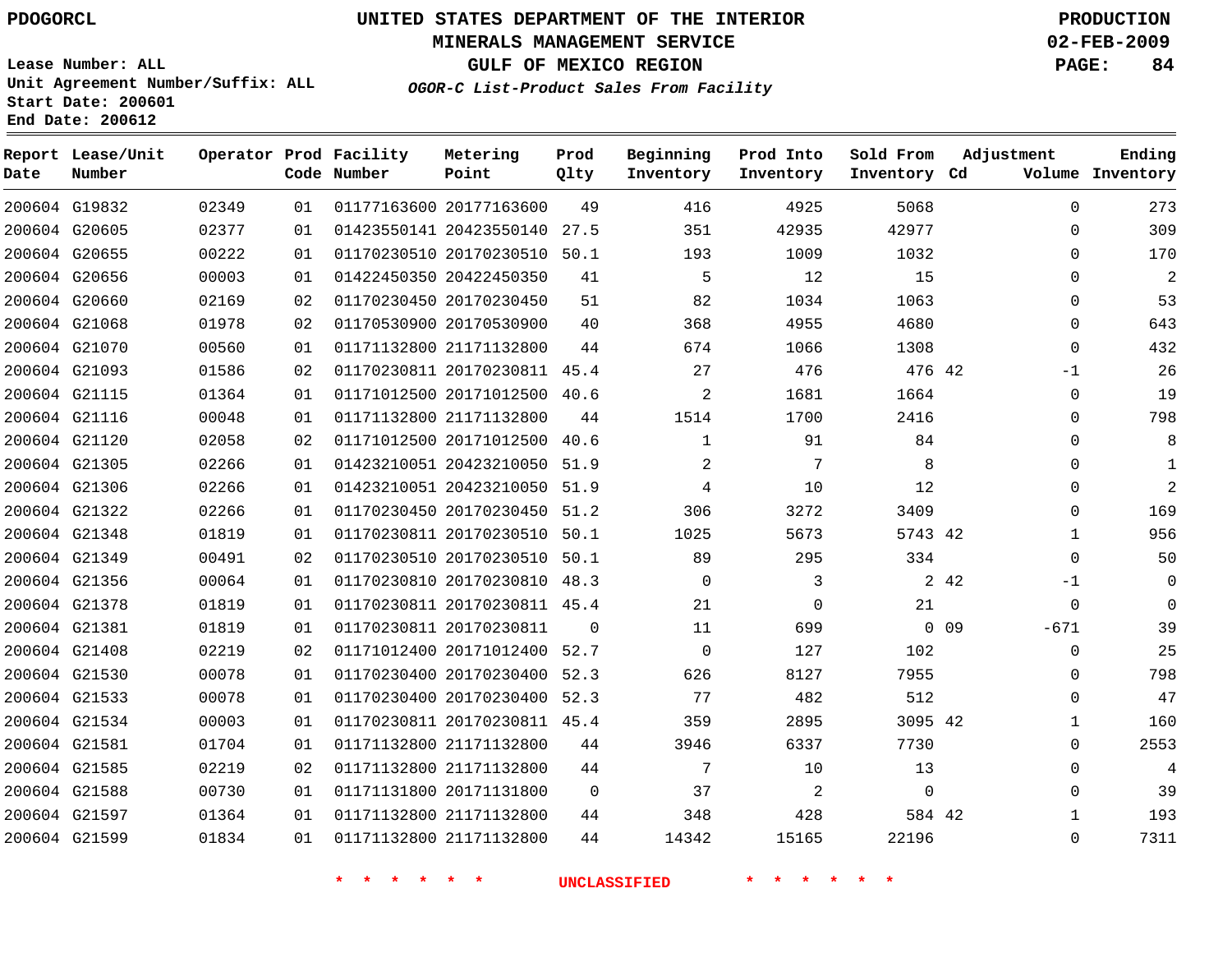#### **MINERALS MANAGEMENT SERVICE 02-FEB-2009**

**GULF OF MEXICO REGION PAGE: 85**

**Lease Number: ALL Unit Agreement Number/Suffix: ALL Start Date: 200601 End Date: 200612**

**OGOR-C List-Product Sales From Facility**

| Date | Report Lease/Unit<br>Number |       |    | Operator Prod Facility<br>Code Number | Metering<br>Point            | Prod<br>Qlty   | Beginning<br>Inventory | Prod Into<br>Inventory | Sold From<br>Inventory Cd |     | Adjustment   | Ending<br>Volume Inventory |
|------|-----------------------------|-------|----|---------------------------------------|------------------------------|----------------|------------------------|------------------------|---------------------------|-----|--------------|----------------------------|
|      | 200604 G21614               | 01704 | 01 |                                       | 01171132000 20177072207 37.9 |                | 300                    | 1145                   | 1159 42                   |     | $-3$         | 283                        |
|      | 200604 G21637               | 00730 | 01 |                                       | 01171012400 20171012400 52.7 |                | 125                    | 397                    | 444                       |     | $\mathbf 0$  | 78                         |
|      | 200604 G21652               | 02268 | 01 |                                       | 01171132800 21171132800      | 49             | 345                    | 820                    | 854 42                    |     | 33           | 344                        |
|      | 200604 G21655               | 02268 | 01 |                                       | 01171132800 21171132800      | 44             | 13                     | $\mathbf 0$            | 14 42                     |     | $\mathbf{1}$ | $\mathbf 0$                |
|      | 200604 G21691               | 00276 | 01 |                                       | 01170513700 20170513700 33.7 |                | 3323                   | 3203                   | 3325                      |     | $\Omega$     | 3201                       |
|      | 200604 G21700               | 00105 | 01 |                                       | 01177258044 01177258044 31.8 |                | 2378                   | 6061                   | 6902                      |     | $\mathbf 0$  | 1537                       |
|      | 200604 G21703               | 02349 | 01 |                                       | 01177248150 01177248150      | 40             | 1067                   | 5145                   | 4710                      |     | $\Omega$     | 1502                       |
|      | 200604 G21712               | 02237 | 01 |                                       | 01170755200 20170755200      | 39.2           | 22591                  | 9371                   | 7263                      |     | $\Omega$     | 24699                      |
|      | 200604 G22188               | 02589 | 01 |                                       | 01423210051 20423210050      | 50.1           | $\mathbf{0}$           | 251                    | 344 47                    |     | 93           | $\mathbf 0$                |
|      | 200604 G22217               | 02589 | 01 |                                       | 01423210051 20423210050      | 48.4           | $\Omega$               | 8                      | 15 47                     |     | 7            | $\Omega$                   |
|      | 200604 G22219               | 01482 | 01 |                                       | 01423210051 20423210050 51.9 |                | 22                     | 104                    | 107                       |     | $\mathbf{0}$ | 19                         |
|      | 200604 G22236               | 02169 | 02 |                                       | 01170230450 20170230450      | 51             | 7                      | 3870                   | 3688 42                   |     | $\mathbf{1}$ | 190                        |
|      | 200604 G22238               | 02169 | 02 |                                       | 01170230450 20170230450      | 51             | 886                    | 14401                  | 14542                     |     | $\Omega$     | 745                        |
|      | 200604 G22246               | 02219 | 02 |                                       | 01423210051 20170230500 39.6 |                | 1003                   | 7398                   | 7753                      |     | $\mathbf 0$  | 648                        |
|      | 200604 G22247               | 02169 | 02 |                                       | 01170230810 20170230810 48.3 |                | 55                     | 450                    | 411 42                    |     | $-2$         | 92                         |
|      | 200604 G22262               | 00730 | 01 |                                       | 01170230810 20170230810      | 48.3           | 5                      | 70                     | 62 42                     |     | $\mathbf{1}$ | 14                         |
|      | 200604 G22501               | 00078 | 01 |                                       | 01170230400 20170230400 52.3 |                | 207                    | 1305                   | 1384                      |     | 0            | 128                        |
|      | 200604 G22510               | 00282 | 02 |                                       | 01170230810 20170230810      | 48.3           | 1447                   | 20829                  | 18206                     |     | $\Omega$     | 4070                       |
|      | 200604 G22539               | 00064 | 01 |                                       | 01170230810 20170230810 48.3 |                | 102                    | 131                    | 132                       |     | 0            | 101                        |
|      | 200604 G22542               | 01704 | 01 |                                       | 01170230810 20170230810      | 48.3           | $\mathbf{1}$           | 14                     | 12                        |     | $\Omega$     | 3                          |
|      | 200604 G22543               | 01704 | 01 |                                       | 01170230811 20170230811 45.4 |                | $\Omega$               | 48                     | 45                        |     | $\Omega$     | 3                          |
|      | 200604 G22546               | 01704 | 01 |                                       | 01170230811 20170230811 45.4 |                | 2                      | 42                     | 42                        |     | $\Omega$     | $\overline{2}$             |
|      | 200604 G22548               | 01704 | 01 |                                       | 01170230810 20170230810 48.3 |                | 3                      | 50                     | 43                        |     | $\Omega$     | 10                         |
|      | 200604 G22550               | 01704 | 01 |                                       | 01170230810 20170230810      | 48.3           | $\mathbf{1}$           | 25                     | 21                        |     | $\mathbf{0}$ | 5                          |
|      | 200604 G22553               | 01704 | 01 |                                       | 01170530900 20170530900 49.8 |                | $\mathbf{1}$           | 7                      | 7                         |     | $\Omega$     | $\mathbf{1}$               |
|      | 200604 G22588               | 01704 | 01 |                                       | 01171132000 20171132000      | $\overline{0}$ | $\mathbf{1}$           | $\mathbf 0$            |                           | 042 | $-1$         | $\Omega$                   |
|      | 200604 G22605               | 02268 | 01 |                                       | 01171132800 21171132800      | 44             | 815                    | 1235                   | 1600 42                   |     | 59           | 509                        |
|      | 200604 G22607               | 01704 | 01 |                                       | 01170230810 20170230810 45.8 |                | 52                     | 720                    | 772                       |     | $\Omega$     | $\mathbf 0$                |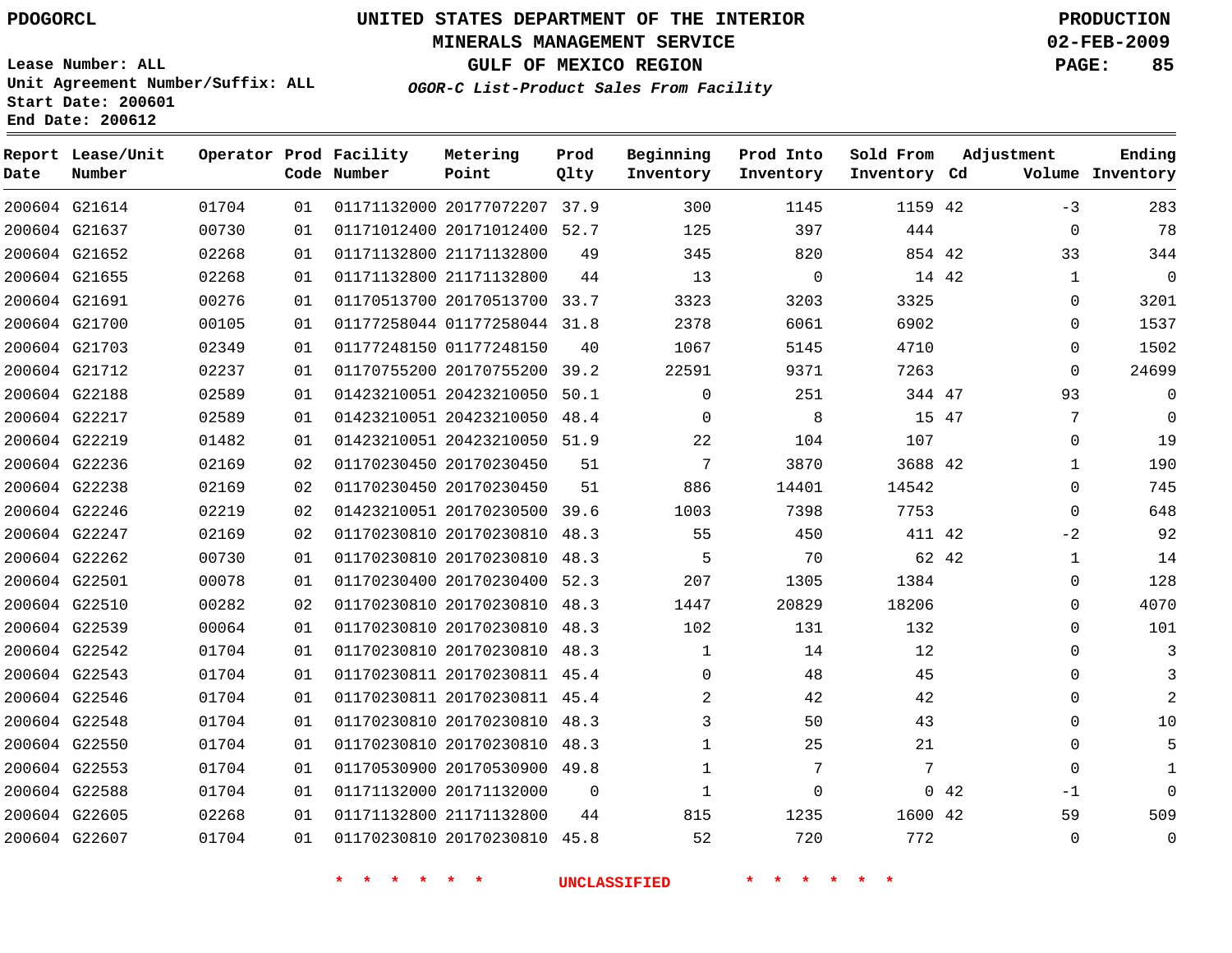#### **MINERALS MANAGEMENT SERVICE 02-FEB-2009**

**GULF OF MEXICO REGION PAGE: 86**

**Lease Number: ALL Unit Agreement Number/Suffix: ALL Start Date: 200601 End Date: 200612**

**OGOR-C List-Product Sales From Facility**

| Date | Report Lease/Unit<br>Number |       |    | Operator Prod Facility<br>Code Number | Metering<br>Point            | Prod<br>Qlty | Beginning<br>Inventory | Prod Into<br>Inventory | Sold From<br>Inventory Cd | Adjustment |              | Ending<br>Volume Inventory |
|------|-----------------------------|-------|----|---------------------------------------|------------------------------|--------------|------------------------|------------------------|---------------------------|------------|--------------|----------------------------|
|      | 200604 G22608               | 01704 | 01 |                                       | 01170230810 20170230810 45.8 |              | 5                      | 219                    | 225 42                    |            | $\mathbf{1}$ | 0                          |
|      | 200604 G22613               | 02655 | 02 |                                       | 01171132800 21171132800      | 44           | 911                    | 1056                   | 1484                      |            | $\mathbf 0$  | 483                        |
|      | 200604 G22616               | 01704 | 01 |                                       | 01171131600 20171131600 44.8 |              | 1                      | $\mathbf 0$            | 1                         |            | $\mathbf 0$  | $\mathbf 0$                |
|      | 200604 G22620               | 02268 | 01 |                                       | 01171132800 21171132800      | 44           | 7268                   | 11719                  | 21000 42                  |            | 6727         | 4714                       |
|      | 200604 G22621               | 02268 | 01 |                                       | 01171132800 21171132800      | 44           | $\mathbf 0$            | 1109                   | 1100 42                   |            | 266          | 275                        |
|      | 200604 G22628               | 01704 | 01 |                                       | 01171132800 21171132800      | 44           | 482                    | 0                      | 482                       |            | $\mathbf 0$  | $\mathbf 0$                |
|      | 200604 G22643               | 01704 | 01 |                                       | 01171132000 20171132000      | $\Omega$     | 389                    | $\mathbf 0$            | $\Omega$                  |            | $\Omega$     | 389                        |
|      | 200604 G22651               | 01834 | 01 |                                       | 01171132800 21171132800      | 44           | 47                     | 36                     | 62                        |            | $\Omega$     | 21                         |
|      | 200604 G22660               | 02058 | 02 |                                       | 01171012310 20171012310 47.3 |              | 235                    | 4043                   | 4171                      |            | $\Omega$     | 107                        |
|      | 200604 G22662               | 02058 | 02 |                                       | 01171012310 20171012310 47.3 |              | $\Omega$               | 5512                   | 5366                      |            | $\Omega$     | 146                        |
|      | 200604 G22670               | 01364 | 01 |                                       | 01171012400 20171012400 52.7 |              | 6                      | 215                    | 179                       |            | $\Omega$     | 42                         |
|      | 200604 G22674               | 01364 | 01 |                                       | 01171132000 20171132000      | $\Omega$     | 512                    | $\Omega$               | $\Omega$                  |            | $\Omega$     | 512                        |
|      | 200604 G22699               | 00064 | 01 |                                       | 01171012500 20171012500 40.6 |              | $\Omega$               | 4061                   | 3719                      |            | $\Omega$     | 342                        |
|      | 200604 G22700               | 02268 | 01 |                                       | 01171132800 21171132800      | 44           | 206                    | 237                    | 357 42                    |            | 13           | 99                         |
|      | 200604 G22765               | 00222 | 01 |                                       | 01170578150 01170578150      | 46.1         | 684                    | 929                    | 597 32                    |            | $-14$        | 1002                       |
|      | 200604 G22769               | 00730 | 01 |                                       | 01171012500 20171012500 40.6 |              | 31                     | 1123                   | 1059                      |            | $\mathbf 0$  | 95                         |
|      | 200604 G22772               | 00105 | 01 |                                       | 01170513800 20170513800 32.2 |              | 39                     | $\mathbf 0$            | 33                        |            | 0            | 6                          |
|      | 200604 G22792               | 00222 | 02 |                                       | 01177258041 01177258041      | 30           | 1658                   | 1896                   | 2914                      |            | $\mathbf 0$  | 640                        |
|      |                             | 02714 | 01 |                                       | 01177258151 01177258151 40.2 |              | 324                    | 85                     | 258                       |            | 0            | 151                        |
|      |                             |       |    |                                       |                              |              | 1982                   | 1981                   | 3172                      |            | 0            | 791                        |
|      | 200604 G23125               | 01364 | 02 |                                       | 01420470030 20420470030 49.5 |              | 974                    | 617                    | 351                       |            | $\Omega$     | 1240                       |
|      | 200604 G23162               | 00222 | 02 |                                       | 01423210051 20423210050 51.9 |              | $\mathbf 0$            | 2                      | 2                         |            | $\mathbf 0$  | $\mathbf 0$                |
|      | 200604 G23166               | 02169 | 02 |                                       | 01423210051 20423210050      | 51.9         | 113                    | 451                    | 481                       |            | $\mathbf 0$  | 83                         |
|      | 200604 G23180               | 02219 | 02 |                                       | 01423210051 20423210050 51.9 |              | 38                     | 300                    | 282 42                    |            | -1           | 55                         |
|      | 200604 G23191               | 00730 | 01 |                                       | 01170230810 20170230810 48.3 |              | 13                     | 145                    | 129                       |            | 0            | 29                         |
|      | 200604 G23193               | 02169 | 02 |                                       | 01170230510 20170230510 50.1 |              | 35                     | 475                    | 430                       |            | $\mathbf 0$  | 80                         |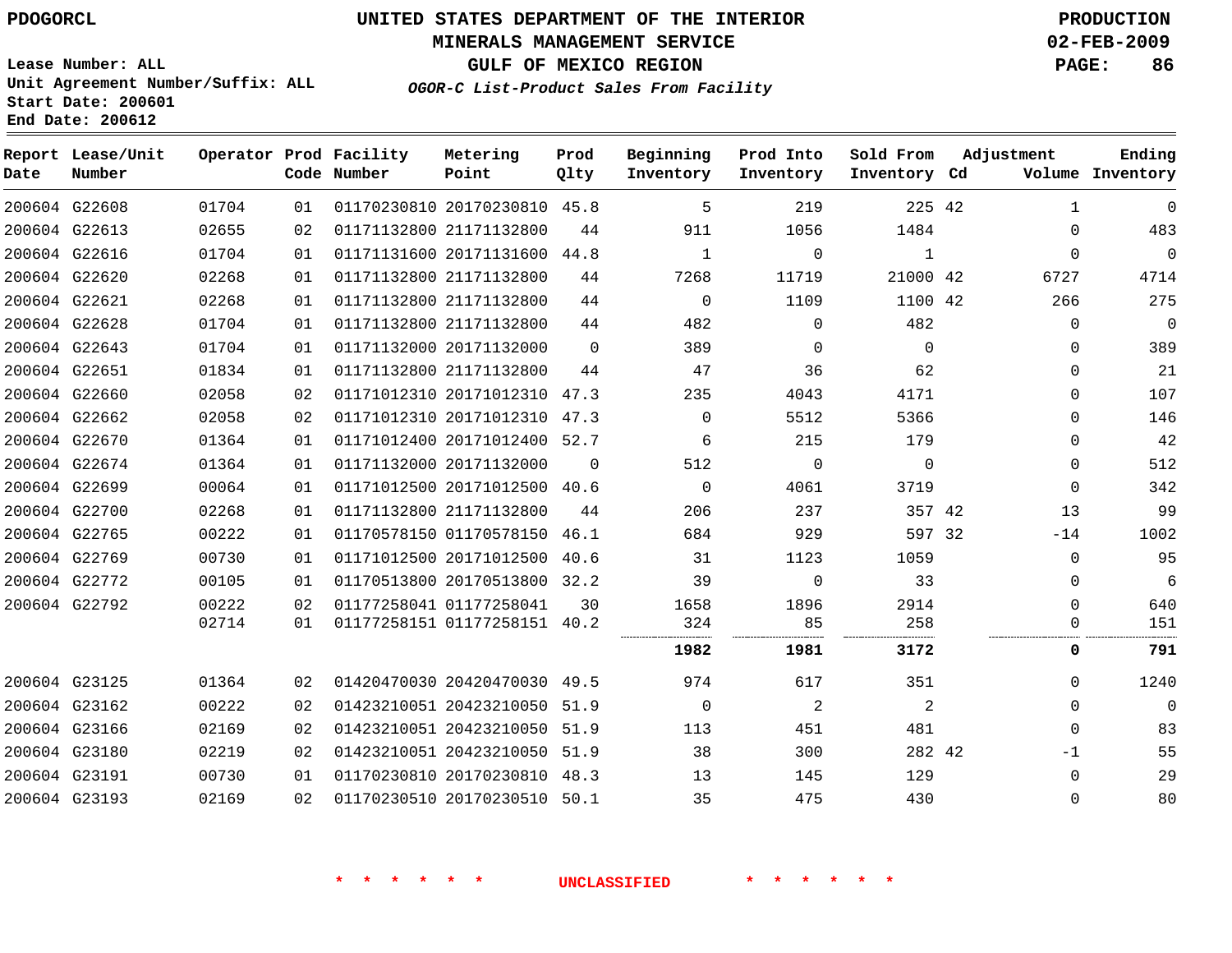#### **MINERALS MANAGEMENT SERVICE 02-FEB-2009**

**GULF OF MEXICO REGION PAGE: 87**

**Lease Number: ALL Unit Agreement Number/Suffix: ALL Start Date: 200601 End Date: 200612**

**OGOR-C List-Product Sales From Facility**

| Date | Report Lease/Unit<br>Number |       |    | Operator Prod Facility<br>Code Number | Metering<br>Point            | Prod<br>Qlty | Beginning<br>Inventory | Prod Into<br>Inventory | Sold From<br>Inventory Cd | Adjustment            | Ending<br>Volume Inventory |
|------|-----------------------------|-------|----|---------------------------------------|------------------------------|--------------|------------------------|------------------------|---------------------------|-----------------------|----------------------------|
|      | 200604 G23199               | 02169 | 02 |                                       | 01170230450 20170230450      | 51           | 488                    | 7355                   | 7463                      | $\mathbf 0$           | 380                        |
|      |                             |       | 02 |                                       | 01421670201 20421670200 47.6 |              | $\mathbf{1}$           | $\mathbf 0$            | 1                         | $\Omega$              | 0                          |
|      |                             |       |    |                                       |                              |              | 489                    | 7355                   | 7464                      | 0                     | 380                        |
|      | 200604 G23222               | 00222 | 02 |                                       | 01170230810 20170230810 48.3 |              | $\mathbf{1}$           | $\mathbf 0$            | $\mathbf{1}$              | $\mathbf{0}$          | $\mathbf 0$                |
|      | 200604 G23730               | 01978 | 02 |                                       | 01170230810 20170230811 45.4 |              | 445                    | 8615                   | 8585                      | $\Omega$              | 475                        |
|      | 200604 G23735               | 00282 | 02 |                                       | 01170230810 20170230810 47.1 |              | $\Omega$               | 851                    | 851                       | $\Omega$              | 0                          |
|      | 200604 G23736               | 01364 | 01 |                                       | 01170230810 20170230810 45.8 |              | 90                     | 451                    | 541                       | $\Omega$              | 0                          |
|      | 200604 G23762               | 01586 | 02 |                                       | 01170230810 20170230810 48.3 |              | $\Omega$               | 2                      | 2                         | $\Omega$              | $\Omega$                   |
|      | 200604 G23770               | 01704 | 01 |                                       | 01170230810 20170230810 48.3 |              | 1                      | 25                     | 21                        | $\Omega$              | 5                          |
|      | 200604 G23774               | 01704 | 01 |                                       | 01170530900 20170530900 49.8 |              | $\mathbf{1}$           | 3                      | 3                         | $\Omega$              | $\mathbf{1}$               |
|      | 200604 G23819               | 00818 | 01 |                                       | 01171132800 21171132800      | 49           | 323                    | 298                    | 468                       | $\Omega$              | 153                        |
|      | 200604 G23853               | 02266 | 01 |                                       | 01171012310 20171012310 47.3 |              | 150                    | 857                    | 984                       | $\Omega$              | 23                         |
|      | 200604 G23857               | 01978 | 02 |                                       | 01171012500 20171012500      | 40.9         | 19                     | $\Omega$               | 19                        | $\Omega$              | $\mathbf 0$                |
|      | 200604 G23867               | 02579 | 02 |                                       | 01171012400 20171012400 52.7 |              | 112                    | 11927                  | 9693                      | 0                     | 2346                       |
|      | 200604 G24416               | 01364 | 01 |                                       | 01170230810 20170230810 48.3 |              | 8                      | 50                     | 48                        | $\Omega$              | 10                         |
|      | 200604 G24419               | 02370 | 02 |                                       | 01170230810 20170230810 48.3 |              | 82                     | 1572                   | 1341                      | $\mathbf{0}$          | 313                        |
|      | 200604 G24424               | 02066 | 02 |                                       | 01170230810 20170230810      | $\Omega$     | 127                    | $\Omega$               |                           | $0\quad 42$<br>$-127$ | 0                          |
|      | 200604 G24700               | 01364 | 01 |                                       | 01170230811 20170230811 45.4 |              | 48                     | 607                    | 621 42                    | $-1$                  | 33                         |
|      | 200604 G24701               | 01364 | 01 |                                       | 01170230811 20170230811 45.4 |              | $\Omega$               | 262                    | 248                       | 0                     | 14                         |
|      | 200604 G24730               | 02169 | 02 |                                       | 01170230810 20170230810 48.3 |              | $\mathbf 0$            | 1846                   | 1479                      | 0                     | 367                        |
|      | 200604 G24756               | 01704 | 01 |                                       | 01170530900 20170530900 49.8 |              | 4                      | 7                      | 10                        | 0                     | $\mathbf{1}$               |
|      | 200604 G24757               | 01704 | 01 |                                       | 01170530900 20170530900 49.8 |              | $\mathbf 0$            | 6                      | 5                         | $\Omega$              | $\mathbf{1}$               |
|      | 200604 G24873               | 00222 | 02 |                                       | 01171012400 20171012400 52.7 |              | 972                    | 2032                   | 2604                      | $\Omega$              | 400                        |
|      | 200604 G24889               | 02579 | 02 |                                       | 01171012500 20171012500 40.9 |              | 235                    | 17157                  | 16166                     | 0                     | 1226                       |
|      | 200604 G24895               | 02058 | 02 |                                       | 01171012300 20171012300 38.4 |              | $\Omega$               | 87                     | 55                        | $\Omega$              | 32                         |
|      | 200604 G24898               | 02807 | 01 |                                       | 01171012400 20171012400 52.7 |              | $\mathbf 0$            | 21684                  | 17419                     | 0                     | 4265                       |
|      | 200604 G24901               | 00730 | 01 |                                       | 01171012400 20171012300      | 39           | 4582                   | 18748                  | 16339                     | 0                     | 6991                       |
|      | 200604 G24922               | 02268 | 01 |                                       | 01171132800 21171132800      | 44           | 2044                   | 2740                   | 3776 42                   | 140                   | 1148                       |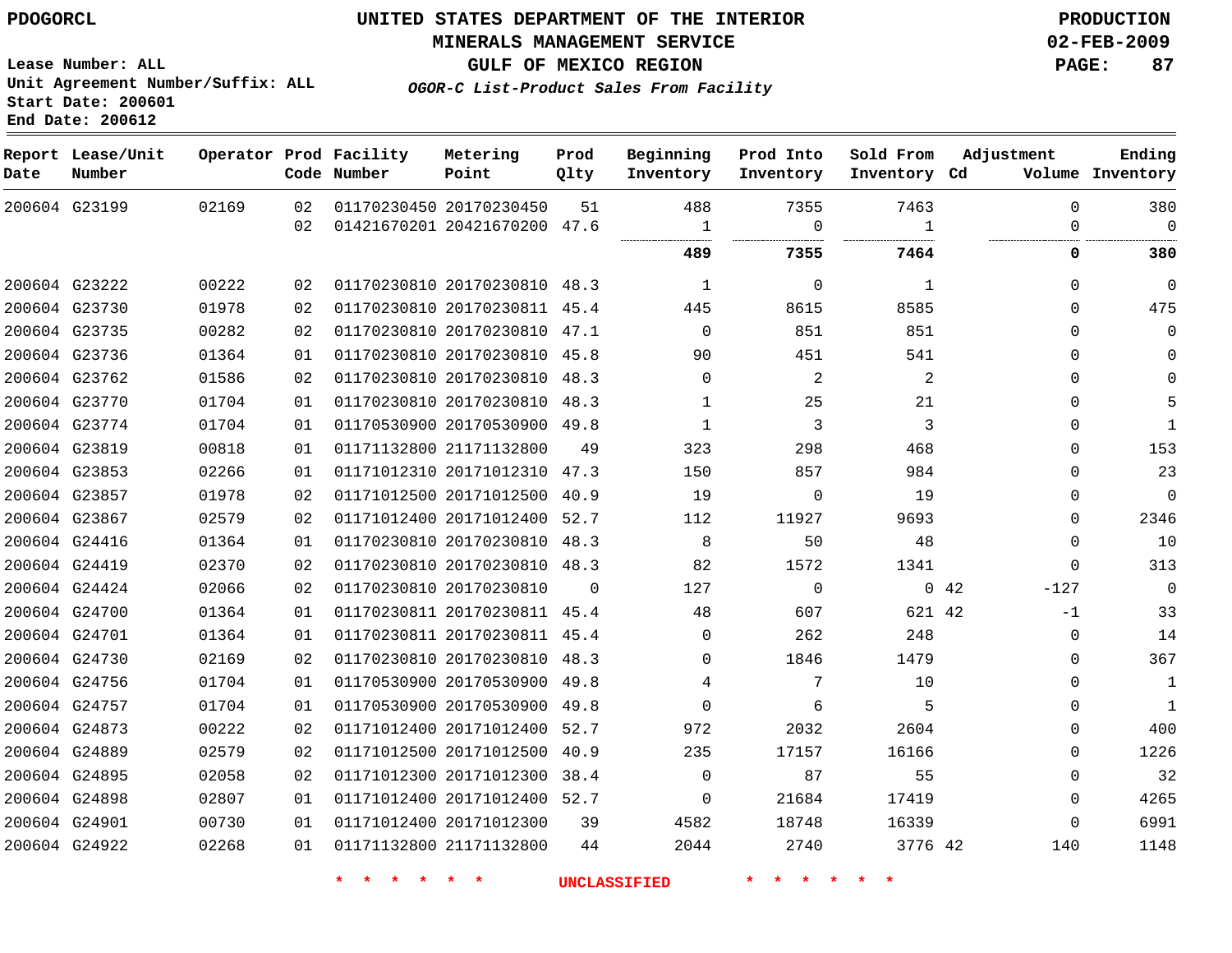#### **MINERALS MANAGEMENT SERVICE 02-FEB-2009**

**GULF OF MEXICO REGION PAGE: 88**

**Lease Number: ALL Unit Agreement Number/Suffix: ALL Start Date: 200601 End Date: 200612**

**OGOR-C List-Product Sales From Facility**

| Date   | Report Lease/Unit<br>Number |       |    | Operator Prod Facility<br>Code Number | Metering<br>Point            | Prod<br>Qlty | Beginning<br>Inventory | Prod Into<br>Inventory | Sold From<br>Inventory Cd | Adjustment   | Ending<br>Volume Inventory |
|--------|-----------------------------|-------|----|---------------------------------------|------------------------------|--------------|------------------------|------------------------|---------------------------|--------------|----------------------------|
|        | 200604 G24924               | 02268 | 01 |                                       | 01171132800 21171132800      | 44           | 4612                   | 8848                   | 9000 42                   | $-1118$      | 3342                       |
|        | 200604 G25518               | 02579 | 01 |                                       | 01423210051 20423210050 51.9 |              | 97                     | 306                    | 347                       | 0            | 56                         |
|        | 200604 G25524               | 02169 | 01 |                                       | 01421670210 01421670210 45.9 |              | 1763                   | 14471                  | 14504                     | $\Omega$     | 1730                       |
|        | 200604 G25553               | 02579 | 02 |                                       | 01170230510 20170230510 50.1 |              | $\Omega$               | 387                    | 322                       | $\Omega$     | 65                         |
|        | 200604 G25561               | 02058 | 02 |                                       | 01170230450 20170230450      | 51           | 1151                   | 20867                  | 20938                     | 0            | 1080                       |
|        | 200604 G25599               | 01834 | 01 |                                       | 01170230810 20170230810 48.3 |              | 528                    | 2287                   | 2360                      | $\Omega$     | 455                        |
|        | 200604 G25864               | 01819 | 01 |                                       | 01170230811 20170230811 45.4 |              | $\Omega$               | 5                      | 5                         | $\Omega$     | $\Omega$                   |
|        | 200604 G25893               | 02636 | 01 |                                       | 01170230810 20170230810 48.3 |              | 1                      | 0                      | 1                         | 0            | $\Omega$                   |
|        | 200604 G25913               | 01704 | 01 |                                       | 01170230810 20170230810 48.3 |              | 9                      | 110                    | 97                        | 0            | 22                         |
|        | 200604 G25915               | 01704 | 01 |                                       | 01170230810 20170230810 48.3 |              | 12                     | 145                    | 130                       | $\mathbf 0$  | 27                         |
|        | 200604 G25916               | 01963 | 01 |                                       | 01170530900 20170530900 50.4 |              | 4                      | 10                     | 13                        | 0            | $\mathbf{1}$               |
|        | 200604 G25944               | 02266 | 01 |                                       | 01171131600 20171131600 44.8 |              | 272                    | 24617                  | 24346                     | $\mathbf{0}$ | 543                        |
|        | 200604 G25949               | 02427 | 01 |                                       | 01170530900 20170530900 49.8 |              | $\Omega$               | 2280                   | 1984                      | $\Omega$     | 296                        |
|        | 200604 G25965               | 01704 | 01 |                                       | 01171132800 21171132800      | 44           | 531                    | 961                    | 1002                      | 0            | 490                        |
|        | 200604 G25982               | 01704 | 01 |                                       | 01171132800 21171132800      | 44           | 805                    | 116                    | 693                       | $\mathbf 0$  | 228                        |
|        | 200604 G25986               | 01586 | 02 |                                       | 01170230811 20170230811 45.4 |              | 2                      | 74                     | 72                        | $\mathbf 0$  | $\overline{4}$             |
|        | 200604 G26022               | 02058 | 02 |                                       | 01171012400 20171012400 52.7 |              | 4677                   | 20651                  | 21266                     | 0            | 4062                       |
|        | 200604 G26023               | 02579 | 02 |                                       | 01171012500 20171012500 40.6 |              | 398                    | 7670                   | 7227                      | $\mathbf 0$  | 841                        |
|        | 200604 G26032               | 01935 | 01 |                                       | 01171012300 20171012300      | 39           | $\Omega$               | 5121                   | 3211                      | $\Omega$     | 1910                       |
|        | 200604 G26097               | 00078 | 01 |                                       | 01170573602 20170573602 33.8 |              | 3323                   | 1577                   | 4082                      | 0            | 818                        |
| 200605 | 00016                       | 00276 | 01 |                                       | 01170513700 20170513700 32.6 |              | 1098                   | 25846                  | 23955                     | $\Omega$     | 2989                       |
| 200605 | 00026                       | 00276 | 01 |                                       | 01170513700 20170513700 32.6 |              | 10429                  | 105677                 | 103888 42                 | 3            | 12221                      |
| 200605 | 00032                       | 00276 | 01 |                                       | 01170513700 20170513700 32.6 |              | $\mathbf{0}$           | 9711                   | 8736                      | 0            | 975                        |
| 200605 | 00033                       | 00276 | 01 |                                       | 01170513700 20170513700 32.6 |              | 961                    | 18271                  | 17398                     | $\Omega$     | 1834                       |
| 200605 | 00049                       | 01777 | 01 |                                       | 01171012300 20171012300 38.8 |              | 7420                   | 20161                  | 20834                     | $\Omega$     | 6747                       |
| 200605 | 00050                       | 01777 | 01 |                                       | 01171012300 20171012300      | 38.8         | 8238                   | 21648                  | 22641                     | 0            | 7245                       |
| 200605 | 00051                       | 01777 | 01 |                                       | 01171012300 20171012300 38.8 |              | 9639                   | 24888                  | 26198                     | $\Omega$     | 8329                       |
| 200605 | 00052                       | 01777 | 01 |                                       | 01171012300 20171012300 38.8 |              | 1343                   | 5112                   | 4744                      | $\Omega$     | 1711                       |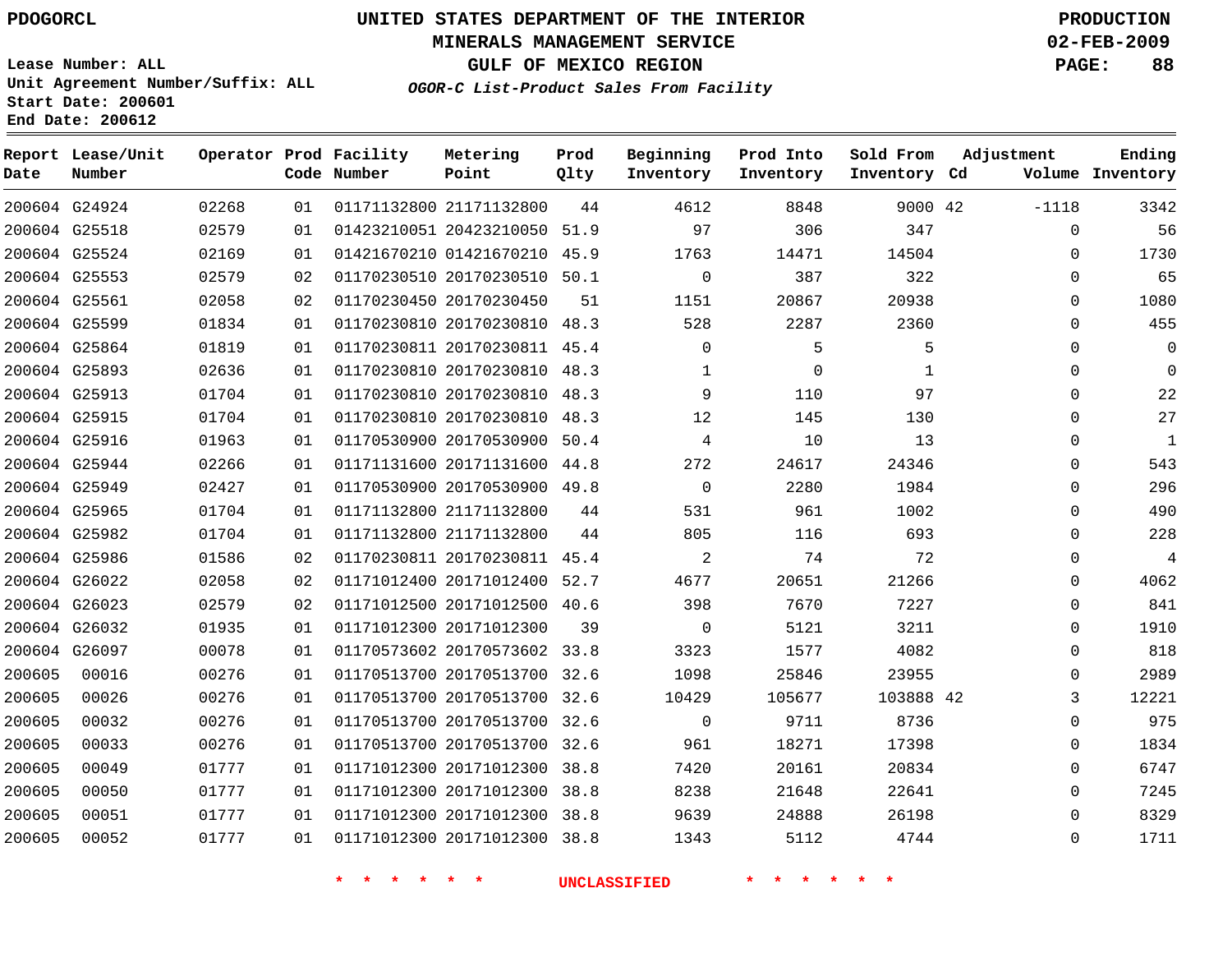#### **MINERALS MANAGEMENT SERVICE 02-FEB-2009**

**GULF OF MEXICO REGION PAGE: 89**

**Lease Number: ALL Unit Agreement Number/Suffix: ALL Start Date: 200601 End Date: 200612**

**OGOR-C List-Product Sales From Facility**

| Date   | Report Lease/Unit<br>Number |       |    | Operator Prod Facility<br>Code Number | Metering<br>Point            | Prod<br>Qlty | Beginning<br>Inventory | Prod Into<br>Inventory | Sold From<br>Inventory Cd | Adjustment            | Ending<br>Volume Inventory |
|--------|-----------------------------|-------|----|---------------------------------------|------------------------------|--------------|------------------------|------------------------|---------------------------|-----------------------|----------------------------|
| 200605 | 00053                       | 02409 | 01 |                                       | 01171012300 20171012300      | 40           | 2308                   | 6711                   | 5734                      | $\mathbf 0$           | 3285                       |
| 200605 | 00054                       | 02409 | 01 |                                       | 01171012300 20171012300      | 40           | $\mathbf 0$            | 40                     | 20                        | 0                     | 20                         |
| 200605 | 00073                       | 01764 | 01 |                                       | 01171092900 01171092900      | $\Omega$     | 437                    | $\mathbf 0$            | $\Omega$                  | $\mathbf 0$           | 437                        |
| 200605 | 00079                       | 01834 | 01 |                                       | 01170230810 20170230810 45.5 |              | 0                      | 43                     | 43                        | 0                     | 0                          |
| 200605 | 00081                       | 02481 | 01 |                                       | 01170230800 20170230800 48.8 |              | $\Omega$               | 1368                   | 1287 42                   | -1                    | 80                         |
| 200605 | 00082                       | 02481 | 01 |                                       | 01170230800 20170230800 48.8 |              | 0                      | 16                     | 15                        | 0                     | $\mathbf{1}$               |
| 200605 | 00137                       | 00687 | 01 |                                       | 01170513700 20170513700 27.9 |              | 301                    | 3144                   | 3084                      | $\mathbf 0$           | 361                        |
| 200605 | 00138                       | 00687 | 01 |                                       | 01170513700 20170513700 27.9 |              | 1522                   | 15774                  | 15485                     | 0                     | 1811                       |
| 200605 | 00161                       | 00105 | 01 |                                       | 01170230810 20170230810 45.5 |              | $\Omega$               | 1067                   | 1067                      | $\Omega$              | 0                          |
| 200605 | 00184                       | 02594 | 02 |                                       | 01170230810 20170230810 45.5 |              | 0                      | 1613                   | 1613                      | 0                     |                            |
| 200605 | 00190                       | 01364 | 02 |                                       | 01170230810 20170230810 45.5 |              | $\mathbf{1}$           | 5                      | 5                         | 0                     | 1                          |
| 200605 | 00191                       | 01364 | 02 |                                       | 01170230810 20170230810 45.5 |              | $\mathbf 0$            | 226                    | 226                       | 0                     | $\Omega$                   |
| 200605 | 00196                       | 00003 | 01 |                                       | 01171012300 20171012300 38.8 |              | 7782                   | 21915                  | 22362 42                  | -1                    | 7334                       |
| 200605 | 00253                       | 00236 | 02 |                                       | 01170230810 20170230810 47.3 |              | 27                     | 133                    | 143                       | 0                     | 17                         |
| 200605 | 00300                       | 01834 | 01 |                                       | 01170230601 20170230600      | 0            | 70                     | 0                      | 0                         | 0                     | 70                         |
| 200605 | 00301                       | 01834 | 01 |                                       | 01170230601 20170230600      | $\mathbf 0$  | 1198                   | 0                      | 0                         | 0                     | 1198                       |
| 200605 | 00310                       | 01138 | 02 |                                       | 01171132800 21171132800 44.4 |              | $\Omega$               | 1956                   | 1330                      | 0                     | 626                        |
| 200605 | 00317                       | 00560 | 01 |                                       | 01171012310 20171012310 48.9 |              | 11                     | 596                    | 584                       | 0                     | 23                         |
| 200605 | 00353                       | 02266 | 01 |                                       | 01170754800 20170754800 31.9 |              | 238                    | 1468                   | 1311                      | 0                     | 395                        |
| 200605 | 00367                       | 00276 | 01 |                                       | 01170513700 20170513700      | 32.6         | 155                    | 1262                   | 1271                      | 0                     | 146                        |
| 200605 | 00424                       | 00064 | 01 |                                       | 01171012400 20171012400 52.3 |              | 68                     | 183                    | 227                       | 0                     | 24                         |
| 200605 | 00434                       | 02690 | 01 |                                       | 01177112605 2017711260Y 34.6 |              | 1664                   | 12956                  | 13363                     | 0                     | 1257                       |
| 200605 | 00436                       | 01364 | 01 |                                       | 01171012400 20171012400 52.3 |              | $\mathbf 0$            | 12                     |                           | 11 42<br>$\mathbf{1}$ | 2                          |
| 200605 | 00453                       | 02690 | 01 |                                       | 01177112605 2017711260Y 34.6 |              | 2181                   | 25595                  | 25294                     | 0                     | 2482                       |
| 200605 | 00464                       | 00078 | 01 |                                       | 01170573602 20170573602 33.8 |              | 554                    | 1075                   | 1304 42                   | 1                     | 326                        |
| 200605 | 00466                       | 00064 | 01 |                                       | 01171012400 20171012400 52.3 |              | 2525                   | 16888                  | 17198 42                  | 1                     | 2216                       |
| 200605 | 00478                       | 02409 | 01 |                                       | 01171012300 20171012300      | 40           | $\Omega$               | 3124                   | 3124                      | 0                     | $\Omega$                   |
| 200605 | 00479                       | 00048 | 01 |                                       | 01171012500 20171012500      | 41           | 438                    | 7247                   | 7298                      | $\mathbf{0}$          | 387                        |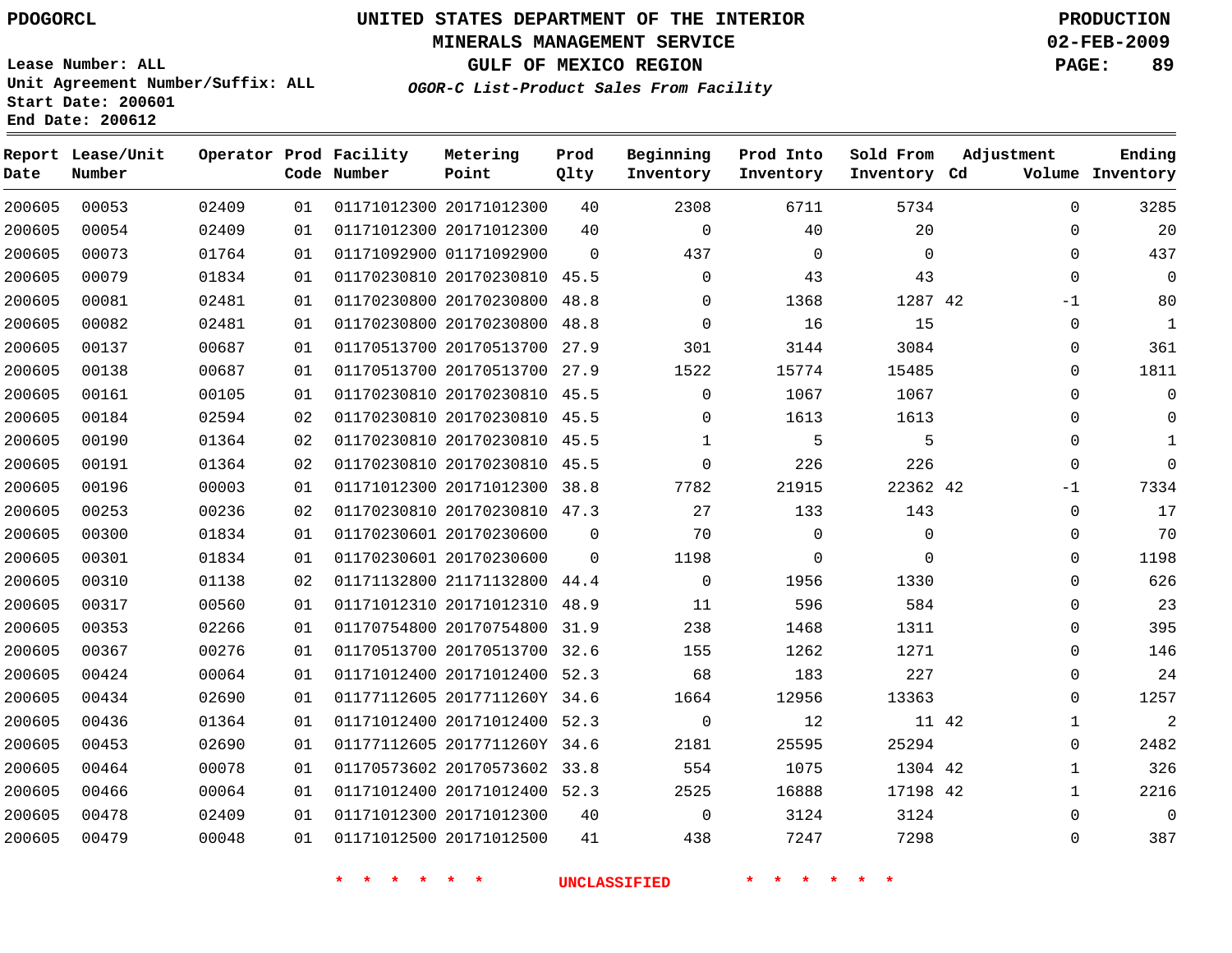#### **MINERALS MANAGEMENT SERVICE 02-FEB-2009**

**GULF OF MEXICO REGION PAGE: 90**

**Lease Number: ALL Unit Agreement Number/Suffix: ALL Start Date: 200601 End Date: 200612**

**OGOR-C List-Product Sales From Facility**

| Date   | Report Lease/Unit<br>Number |       |    | Operator Prod Facility<br>Code Number | Metering<br>Point            | Prod<br>Qlty | Beginning<br>Inventory | Prod Into<br>Inventory | Sold From<br>Inventory Cd | Adjustment  | Ending<br>Volume Inventory |
|--------|-----------------------------|-------|----|---------------------------------------|------------------------------|--------------|------------------------|------------------------|---------------------------|-------------|----------------------------|
| 200605 | 00487                       | 01284 | 01 |                                       | 01171132800 21171132800 44.4 |              | 731                    | 750                    | 1007                      | $\mathbf 0$ | 474                        |
| 200605 | 00518                       | 01482 | 01 |                                       | 01170230450 20170230450      | 50.1         | 6                      | 71                     | 71                        | $\mathbf 0$ | 6                          |
| 200605 | 00541                       | 01046 | 01 |                                       | 01170530900 20170530900 48.9 |              | 379                    | 1418                   | 1661 45                   | $-136$      | $\overline{0}$             |
| 200605 | 00559                       | 00687 | 01 |                                       | 01171131600 20171131600 44.6 |              | 252                    | 7837                   | 7913 42                   | $-1$        | 175                        |
| 200605 | 00560                       | 00687 | 01 |                                       | 01171131600 20171131600 44.6 |              | 23                     | 692                    | 699 42                    | $-1$        | 15                         |
| 200605 | 00577                       | 01935 | 01 |                                       | 01171012300 20171012300 38.8 |              | 28963                  | 80970                  | 82835                     | $\mathbf 0$ | 27098                      |
| 200605 | 00593                       | 01834 | 01 |                                       | 01171012300 20171012300 38.8 |              | 19559                  | 38842                  | 39644                     | $\mathbf 0$ | 18757                      |
| 200605 | 00599                       | 01764 | 01 |                                       | 01170573602 20170573602 41.4 |              | 257                    | 948                    | 919                       | $\mathbf 0$ | 286                        |
| 200605 | 00605                       | 01764 | 01 |                                       | 01170573602 20170573602 41.4 |              | 2042                   | 9554                   | 8703                      | $\mathbf 0$ | 2893                       |
| 200605 | 00680                       | 01482 | 01 |                                       | 01170230700 20170230700      | 40           | $\overline{0}$         | 149                    | 149                       | $\mathbf 0$ | $\overline{0}$             |
| 200605 | 00691                       | 01364 | 01 |                                       | 01170754200 20170754200 35.9 |              | 544                    | 2705                   | 2687 42                   | $\mathbf 1$ | 563                        |
| 200605 | 00693                       | 02266 | 01 |                                       | 01170754800 20170754800      | 31.9         | 977                    | 3956                   | 3869                      | $\mathbf 0$ | 1064                       |
| 200605 | 00694                       | 02266 | 01 |                                       | 01170754800 20170754800 31.9 |              | 1213                   | 5207                   | 5020                      | $\mathbf 0$ | 1400                       |
| 200605 | 00697                       | 02266 | 01 |                                       | 01170754800 20170754800      | 31.9         | 3883                   | 14305                  | 14342                     | $\Omega$    | 3846                       |
| 200605 | 00759                       | 01046 | 01 |                                       | 01170231230 20170230810 43.1 |              | 20                     | 294                    | 291 45                    | $-23$       | $\mathsf 0$                |
|        |                             | 02219 | 02 |                                       | 01170231100 20170230810 45.5 |              | $\Omega$               | 18                     | 18                        | $\mathbf 0$ | $\Omega$                   |
|        |                             |       |    |                                       |                              |              | 20                     | 312                    | 309                       | $-23$       | 0                          |
| 200605 | 00763                       | 02219 | 01 |                                       | 01170231100 20170230810 45.5 |              | $\Omega$               | 165                    | 165                       | $\mathbf 0$ | $\mathbf{0}$               |
| 200605 | 00767                       | 00105 | 01 |                                       | 01170230810 20170230810 45.5 |              | $\Omega$               | 709                    | 709                       | $\mathbf 0$ | $\Omega$                   |
| 200605 | 00775                       | 01834 | 01 |                                       | 01171131600 20171131600 44.6 |              | 63                     | 2557                   | 2563                      | $\Omega$    | 57                         |
| 200605 | 00778                       | 01482 | 01 |                                       | 01171132000 20171132000 44.9 |              | 72                     | 219                    | 240                       | $\mathbf 0$ | 51                         |
| 200605 | 00796                       | 02628 | 01 |                                       | 01177098151 01177098151 40.4 |              | 4696                   | 19245                  | 19388                     | $\mathbf 0$ | 4553                       |
| 200605 | 00797                       | 01777 | 01 |                                       | 01171012300 20171012300 38.8 |              | 4658                   | 11387                  | 12234                     | $\mathbf 0$ | 3811                       |
| 200605 | 00820                       | 00078 | 01 |                                       | 0117711260S 2017711260S      | 0            | 187                    | 0                      | $\mathbf 0$               | $\mathbf 0$ | 187                        |
| 200605 | 00827                       | 00003 | 01 |                                       | 0117711260G 2017711260G 33.5 |              | 2695                   | 30062                  | 30484 42                  | $-1$        | 2272                       |
| 200605 | 00828                       | 02219 | 01 |                                       | 0117711260T 2017711260T      | 35           | 29                     | 14132                  | 14080                     | $\mathbf 0$ | 81                         |
| 200605 | 00839                       | 00114 | 01 |                                       | 01170513800 20170513800      | $\mathbf 0$  | 138                    | $\mathbf 0$            | $\Omega$                  | $\mathbf 0$ | 138                        |
|        | 200605 754303001A           | 00059 | 01 |                                       | 01170230811 20170230811 43.1 |              | $\mathbf 0$            | 10360                  | 9551                      | $\mathbf 0$ | 809                        |
|        |                             |       |    |                                       |                              |              |                        |                        |                           |             |                            |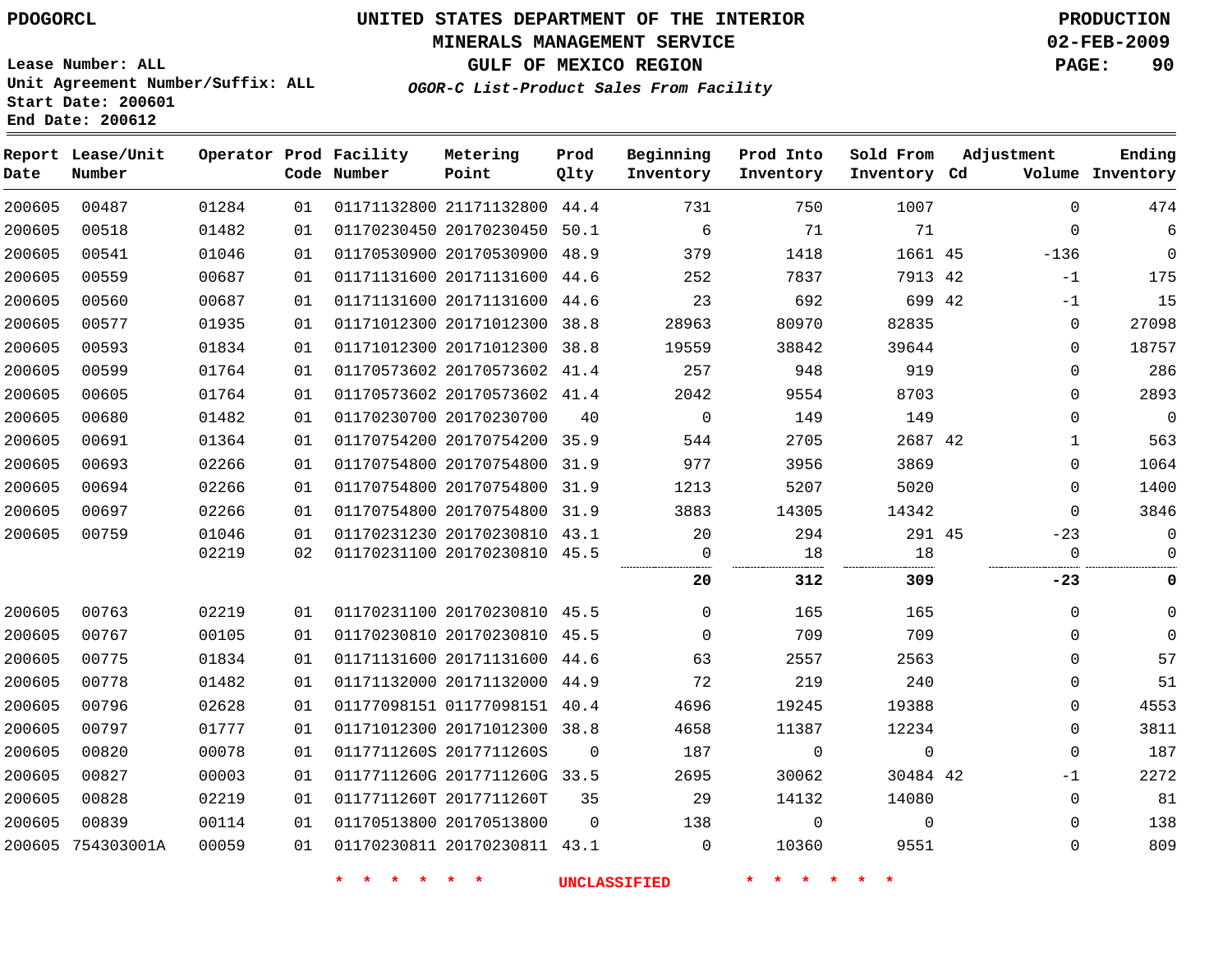#### **MINERALS MANAGEMENT SERVICE 02-FEB-2009**

**GULF OF MEXICO REGION PAGE: 91**

**Lease Number: ALL Unit Agreement Number/Suffix: ALL Start Date: 200601 End Date: 200612**

**OGOR-C List-Product Sales From Facility**

| Date | Report Lease/Unit<br>Number |       |    | Operator Prod Facility<br>Code Number | Metering<br>Point            | Prod<br>Qlty | Beginning<br>Inventory | Prod Into<br>Inventory | Sold From<br>Inventory Cd | Adjustment |                | Ending<br>Volume Inventory |
|------|-----------------------------|-------|----|---------------------------------------|------------------------------|--------------|------------------------|------------------------|---------------------------|------------|----------------|----------------------------|
|      | 200605 754304003A           | 00078 | 01 |                                       | 01170230400 20170230400      | 50.9         | $\Omega$               | 5                      | 4                         |            | $\Omega$       | 1                          |
|      | 200605 754305004A           | 01704 | 01 |                                       | 01171132000 20171132000 44.9 |              | 1228                   | 3103                   | 3595                      |            | $\Omega$       | 736                        |
|      | 200605 7543880060           | 00105 | 01 |                                       | 01170230450 20170230450      | 50           | 14                     | 475                    | 452                       |            | $\mathbf{0}$   | 37                         |
|      | 200605 7543890060           | 02655 | 02 |                                       | 01171012500 20171012500      | $\Omega$     | $\overline{a}$         | $\Omega$               | $\Omega$                  |            | $\Omega$       | $\overline{c}$             |
|      | 200605 7543890080           | 00276 | 01 |                                       | 01170513700 20170513700      | 32.6         | 25084                  | 11159                  | 10883 42                  |            | $-1$           | 25359                      |
|      | 200605 7543890180           | 01764 | 01 |                                       | 01423210051 20423210050 50.9 |              | 9                      | 72                     | 67                        |            | $\mathbf{0}$   | 14                         |
|      | 200605 7543890220           | 00105 | 01 |                                       | 01608158271 01608158271      | 22           | $\Omega$               | 55                     | 55                        |            | $\Omega$       | $\Omega$                   |
|      | 200605 7543900070           | 00048 | 02 |                                       | 01423550090 20423550090 50.2 |              | 6                      | $\mathbf{1}$           | 6                         |            | $\Omega$       | 1                          |
|      | 200605 7543900080           | 02421 | 01 |                                       | 01177245111 01177245111 38.6 |              | $\Omega$               | 180                    | 180                       |            | $\Omega$       | $\Omega$                   |
|      | 200605 7543920040           | 02628 | 01 |                                       | 01423210051 20423210050 50.9 |              | 35                     | 245                    | 239                       |            | $\mathbf 0$    | 41                         |
|      | 200605 7543930100           | 00362 | 01 |                                       | 01170230800 20170230800 48.7 |              | 3028                   | 11829                  | 14038 42                  |            | $-2$           | 817                        |
|      | 200605 7543930200           | 01284 | 01 |                                       | 0117709260L 2017709260L 40.1 |              | $\Omega$               | 3770                   | 3770                      |            | $\mathbf{0}$   | $\mathbf{0}$               |
|      | 200605 7543930210           | 01764 | 01 |                                       | 01608165300 01608165300      | $\Omega$     | 91                     | $\mathbf 0$            | $\Omega$                  |            | $\Omega$       | 91                         |
|      | 200605 7543940080           | 00222 | 01 |                                       | 01171132800 21171132800 44.4 |              | 382                    | 887                    | 863                       |            | 0              | 406                        |
|      | 200605 754395009A           | 00730 | 01 |                                       | 01170753510 20170753510 47.7 |              | 1569                   | 2639                   | 2202 42                   |            | $\mathbf{1}$   | 2007                       |
|      | 200605 754395019A           | 00105 | 01 |                                       | 01420390101 01420390101      | $\Omega$     | 4609                   | 1005                   | $\mathbf 0$               |            | $\Omega$       | 5614                       |
|      | 200605 754396015A           | 02219 | 01 |                                       | 01608103650 20608103650 29.8 |              | 482                    | 10739                  | 10965                     |            | 0              | 256                        |
|      | 200605 8910020210           | 00114 | 01 |                                       | 01170513800 20170513800      | $\Omega$     | 1976                   | $\Omega$               | $\Omega$                  |            | $\Omega$       | 1976                       |
|      | 200605 8910024540           | 00114 | 01 |                                       | 01170513800 20170513800      | $\Omega$     | 870                    | $\Omega$               | 0                         |            | 0              | 870                        |
|      | 200605 8910029310           | 02268 | 01 |                                       | 01171092900 01171092900      | $\Omega$     | 4371                   | $\Omega$               | $\Omega$                  |            | 0              | 4371                       |
|      | 200605 8910029320           | 00276 | 01 |                                       | 01170513700 20170513700 32.6 |              | 23337                  | 137961                 | 133835 42                 |            | $\overline{2}$ | 27465                      |
|      | 200605 8910034440           | 00276 | 01 |                                       | 01170513700 20170513700      | 32.6         | 25748                  | 118954                 | 115138                    |            | $\Omega$       | 29564                      |
|      | 200605 8910063810           | 02466 | 02 |                                       | 01170230450 20170230450 50.1 |              | 963                    | 20256                  | 19635                     |            | $\Omega$       | 1584                       |
|      |                             | 02475 | 02 |                                       | 01170230450 20170230450 50.1 |              | 1                      | 21                     | 21                        |            | $\Omega$       | 1                          |
|      |                             |       |    |                                       |                              |              | 964                    | 20277                  | 19656                     |            | 0              | 1585                       |
|      | 200605 8910066690           | 00078 | 01 |                                       | 01170573602 20170573602 33.8 |              | 45047                  | 116727                 | 126353 42                 |            | $-88$          | 35333                      |
|      | 200605 8910086400           | 00048 | 01 |                                       | 01171012400 20171012400 52.2 |              | 3                      | 7                      | 9                         |            | 0              | 1                          |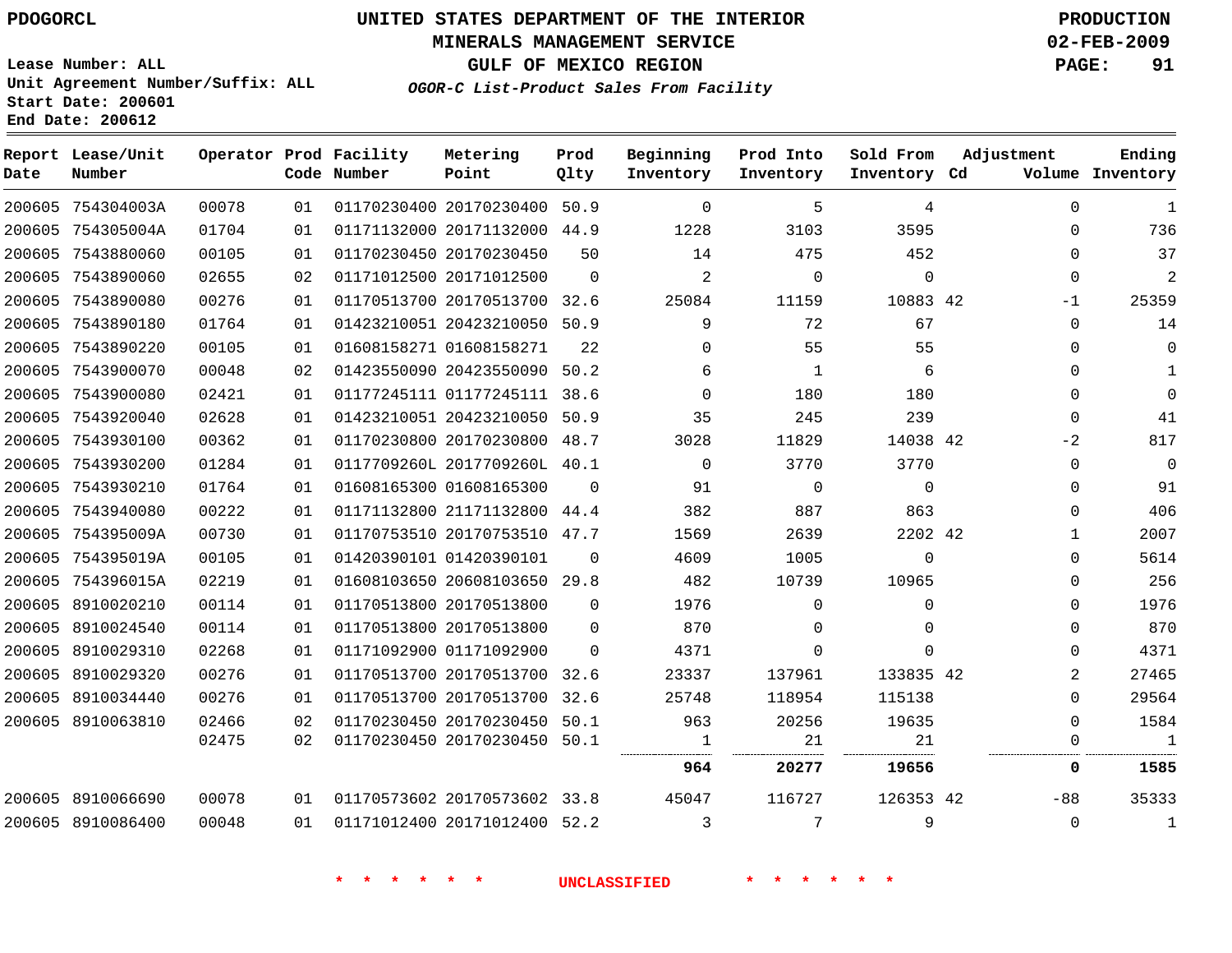# **MINERALS MANAGEMENT SERVICE 02-FEB-2009**

**GULF OF MEXICO REGION PAGE: 92**

**Lease Number: ALL Unit Agreement Number/Suffix: ALL Start Date: 200601 End Date: 200612**

**OGOR-C List-Product Sales From Facility**

| Date   | Report Lease/Unit<br>Number |       |    | Operator Prod Facility<br>Code Number | Metering<br>Point            | Prod<br>Qlty | Beginning<br>Inventory | Prod Into<br>Inventory | Sold From<br>Inventory Cd | Adjustment  | Ending<br>Volume Inventory |
|--------|-----------------------------|-------|----|---------------------------------------|------------------------------|--------------|------------------------|------------------------|---------------------------|-------------|----------------------------|
|        | 200605 8910086540           | 01284 | 01 |                                       | 01171012400 20171012400      | 52.3         | $\Omega$               | 4455                   | 3870                      | $\Omega$    | 585                        |
|        |                             |       | 01 |                                       | 01177092604 20177092604      | 50.7         | 0                      | 1439                   | 1439                      | $\Omega$    | $\mathbf 0$                |
|        |                             | 01364 | 01 |                                       | 01171132000 20171132000      | 44.9         | 315                    | 1825                   | 1707                      | 0           | 433                        |
|        |                             |       |    |                                       |                              |              | 315                    | 7719                   | 7016                      | 0           | 1018                       |
|        | 200605 8910086660           | 00056 | 02 |                                       | 01421670201 20421670200 43.6 |              | 110                    | $\mathbf{1}$           | 23                        | $\Omega$    | 88                         |
|        | 200605 8910087640           | 00048 | 01 |                                       | 01171092800 21171132800      | 44.3         | 19                     | 64                     | 56                        | $\Omega$    | 27                         |
|        |                             | 00222 | 01 |                                       | 01171132800 21171132800 44.4 |              | $\mathbf 0$            | 9                      | 6                         | 0           | 3                          |
|        |                             |       |    |                                       |                              |              | 19                     | 73                     | 62                        | 0           | 30                         |
|        | 200605 8910087670           | 01364 | 01 |                                       | 01170754200 20170754200 35.9 |              | 25                     | 314                    | 274                       | $\Omega$    | 65                         |
|        | 200605 8910087840           | 00282 | 02 |                                       | 01177122606 20177122606      | 44.4         | 661                    | 7007                   | 7016                      | $\Omega$    | 652                        |
|        | 200605 8910088130           | 00078 | 01 |                                       | 01171132800 21171132800      | 44.4         | 318                    | 1241                   | 1052 42                   | $-1$        | 506                        |
|        | 200605 8910088160           | 02233 | 01 |                                       | 01171132800 21171132800      | 44.4         | 69                     | 1128                   | 814                       | 0           | 383                        |
|        | 200605 8910089160           | 00276 | 01 |                                       | 01170513700 20170513700 32.6 |              | 3939                   | 2745                   | 3925                      | $\mathbf 0$ | 2759                       |
|        | 200605 891008927AE          | 00078 | 01 |                                       | 01170230400 20170230400      | 50.8         | 104                    | 931                    | 667 09                    | $-264$      | 104                        |
|        | 200605 891008927K           | 00078 | 01 |                                       | 01170230400 20170230400      | 50.8         | 77                     | 827                    | 811 42                    | $-1$        | 92                         |
|        | 200605 891008927X           | 00078 | 01 |                                       | 01170230400 20170230400 50.8 |              | 84                     | 660                    | 670 42                    | $-1$        | 73                         |
|        | 200605 8910089460           | 01834 | 01 |                                       | 01171012500 20171012500 33.9 |              | 8                      | 73                     | 77                        | $\mathbf 0$ | $\overline{4}$             |
|        | 200605 891008946C           | 01834 | 01 |                                       | 01171012500 20171012500      | 41           | 73                     | 940                    | 962 42                    | $-1$        | 50                         |
|        | 200605 8910116580           | 00276 | 01 |                                       | 01170513700 20170513700      | 32.6         | 678                    | 5985                   | 675 42                    | $-1$        | 5987                       |
|        | 200605 8910116740           | 00276 | 01 |                                       | 01170513700 20170513700 32.6 |              | 53                     | 401                    | 53                        | 0           | 401                        |
|        | 200605 8910116770           | 00276 | 01 |                                       | 01170513700 20170513700 32.6 |              | 2366                   | 2541                   | 2358 42                   | 1           | 2550                       |
|        | 200605 8910116790           | 00276 | 01 |                                       | 01170513700 20170513700 32.6 |              | 316                    | 4709                   | 314                       | 0           | 4711                       |
|        | 200605 8910116800           | 00276 | 01 |                                       | 01170513700 20170513700 32.6 |              | 13532                  | 10936                  | 13484                     | 0           | 10984                      |
|        | 200605 891011687A           | 02266 | 01 |                                       | 01170754800 20170754800      | 31.9         | 241                    | 896                    | 896                       | 0           | 241                        |
| 200605 | 891011687C                  | 02266 | 01 |                                       | 01170754800 20170754800 31.9 |              | 207                    | 840                    | 821                       | 0           | 226                        |
|        | 200605 891011687D           | 02266 | 01 |                                       | 01170754800 20170754800      | 31.9         | 484                    | 1789                   | 1792                      | 0           | 481                        |
| 200605 | 8910117340                  | 02266 | 01 |                                       | 01170754800 20170754800      | 31.9         | 6                      | 0                      | 6                         | $\mathbf 0$ | $\Omega$                   |
|        | 200605 8910123210           | 00687 | 01 |                                       | 0117709260A 2017709260A 33.9 |              | 48                     | 2180                   | 2173 42                   | $-1$        | 54                         |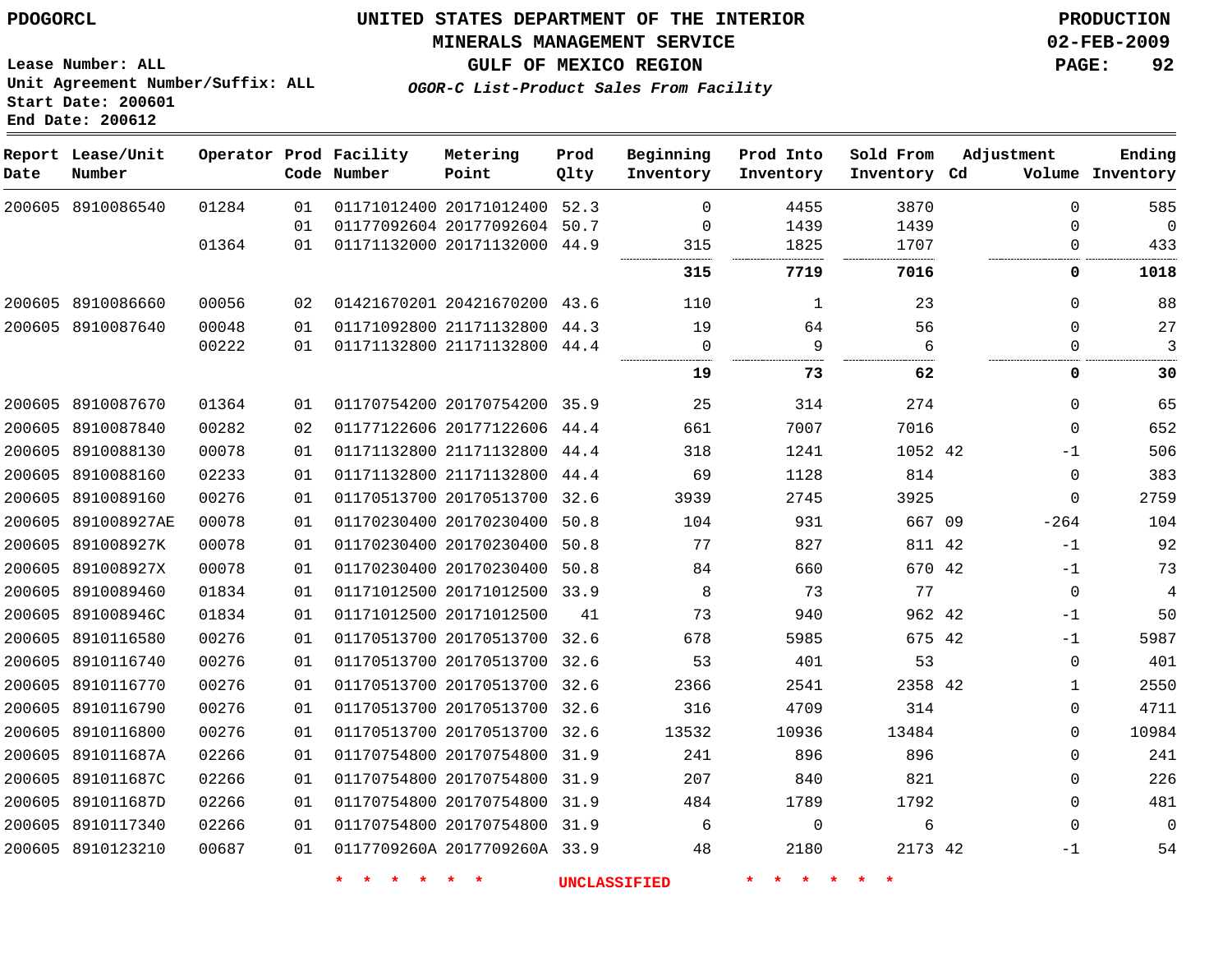**Date**

 8910123250 8910123350

**Report Lease/Unit**

**Number**

 G00932 G00935 G00971 G00974 G00985 G00989 G01025 G01027 G01031 G01072 G01082 G01083 G01090 G01091 G01092 G01096 G01127

# **UNITED STATES DEPARTMENT OF THE INTERIOR PDOGORCL PRODUCTION**

#### **MINERALS MANAGEMENT SERVICE 02-FEB-2009**

**GULF OF MEXICO REGION PAGE: 93**

**Lease Number: ALL Unit Agreement Number/Suffix: ALL Start Date: 200601 End Date: 200612**

> 

**Operator Prod Facility**

**Code Number**

0117709260A 2017709260A 33.9

**Metering Point**

20171012500

 

 

  **OGOR-C List-Product Sales From Facility**

**Prod Qlty**

 

   

**Sold From Inventory**

**Prod Into Inventory**

**Beginning Inventory**

**Inventory Cd Volume**

**Adjustment**

  $\Omega$ 

  $\Omega$ 

**Ending**

| 0        |      | 13       | 17       | $\overline{2}$ |          | 01171132800 21171132800 44.3 | 01 | 00048 | 200605 8910123380 |        |
|----------|------|----------|----------|----------------|----------|------------------------------|----|-------|-------------------|--------|
| $\Omega$ |      | 9569     | 9520     | 2483           | 44.3     | 01171131800 20171131800      | 01 | 00048 | 8910123390        | 200605 |
|          | $-1$ | 112 42   | 94       | 31             | 47.3     | 01170230810 20170230810      | 02 | 00491 | 8910169300        | 200605 |
| 0        |      | 3545     | 0        | 25740          | 32.6     | 01170513700 20170513700      | 01 | 00276 | 8910202350        | 200605 |
| 0        |      | 996      | 1076     | 493            | 32.6     | 01170513700 20170513700      | 01 | 00276 | 8910202430        | 200605 |
| $\Omega$ |      | 217      | 297      | $\Omega$       | 31.9     | 01170754800 20170754800      | 01 | 02266 | 8910202470        | 200605 |
| 0        |      | 20       | 12       | 17             | 44.4     | 01171132800 21171132800      | 01 | 01482 | 8910202520        | 200605 |
| $\Omega$ |      | 238      | $\Omega$ | 238            | 47.2     | 01170230810 20170230810      | 01 | 00105 | 8910202550        | 200605 |
| $\Omega$ |      | 24801    | 26808    | 4157           | 32.6     | 01170513700 20170513700      | 01 | 00276 | 200605 8910202560 |        |
| $\Omega$ |      | 4        | 4        | $\mathbf 0$    | 45.5     | 01170231100 20170230810      | 01 | 01376 | 200605 G00932     |        |
|          | $-1$ | 11655 42 | 11553    | 362            | 44.6     | 01171131600 20171131600      | 02 | 02852 | G00935            | 200605 |
| $\Omega$ |      | 70       | 69       | 17             | 44.8     | 01171132000 20171132000      | 01 | 00105 | G00971            | 200605 |
| $\Omega$ |      | 50       | 50       | $\Omega$       | 44.9     | 01171132000 20171132000      | 01 | 00105 | 200605 G00974     |        |
| 2        |      | 9686 42  | 9676     | 248            |          | 0117709260A 2017709260A 33.9 | 01 | 00687 | G00985            | 200605 |
| 0        |      | $\Omega$ | $\Omega$ | 1022           | $\Omega$ | 01171012400 20171012400      | 01 | 00003 | 200605 G00989     |        |
| 0        |      | $\Omega$ | $\Omega$ | 200            | $\Omega$ | 01177122600 20177122600      | 01 | 02219 | 200605 G01025     |        |
| $\Omega$ |      | 14575    | 14593    | 304            | 44.4     | 01177122606 20177122606      | 01 | 00282 | 200605 G01027     |        |
| 0        |      | 20340    | 20340    | $\Omega$       | 36.3     | 01177122607 20177122607      | 01 | 02636 | G01031            | 200605 |
| 0        |      | 0        | 0        | 4              | $\Omega$ | 01170513800 20170513800      | 01 | 00105 | G01072            | 200605 |
| $\Omega$ |      | 0        | 4        | $\Omega$       | $\Omega$ | 01170513700 20170513700      | 01 | 00276 | 200605 G01082     |        |
|          | $-1$ | 676 42   | 829      | 679            | 32.6     | 01170513700 20170513700      | 01 | 00276 | G01083            | 200605 |
|          |      | 24288 42 | 12814    | 24374          | 32.6     | 01170513700 20170513700      | 01 | 00276 | 200605 G01090     |        |
| $\Omega$ |      | 2774     | 2227     | 2784           | 32.6     | 01170513700 20170513700      | 01 | 00276 | 200605 G01091     |        |
| $\Omega$ |      | 1764     | 8649     | 1770           | 32.6     | 01170513700 20170513700      | 01 | 00276 | 200605 G01092     |        |

 20170513700 32.6 20171132000 44.9

  $\Omega$ 

**\* \* \* \* \* \* UNCLASSIFIED \* \* \* \* \* \***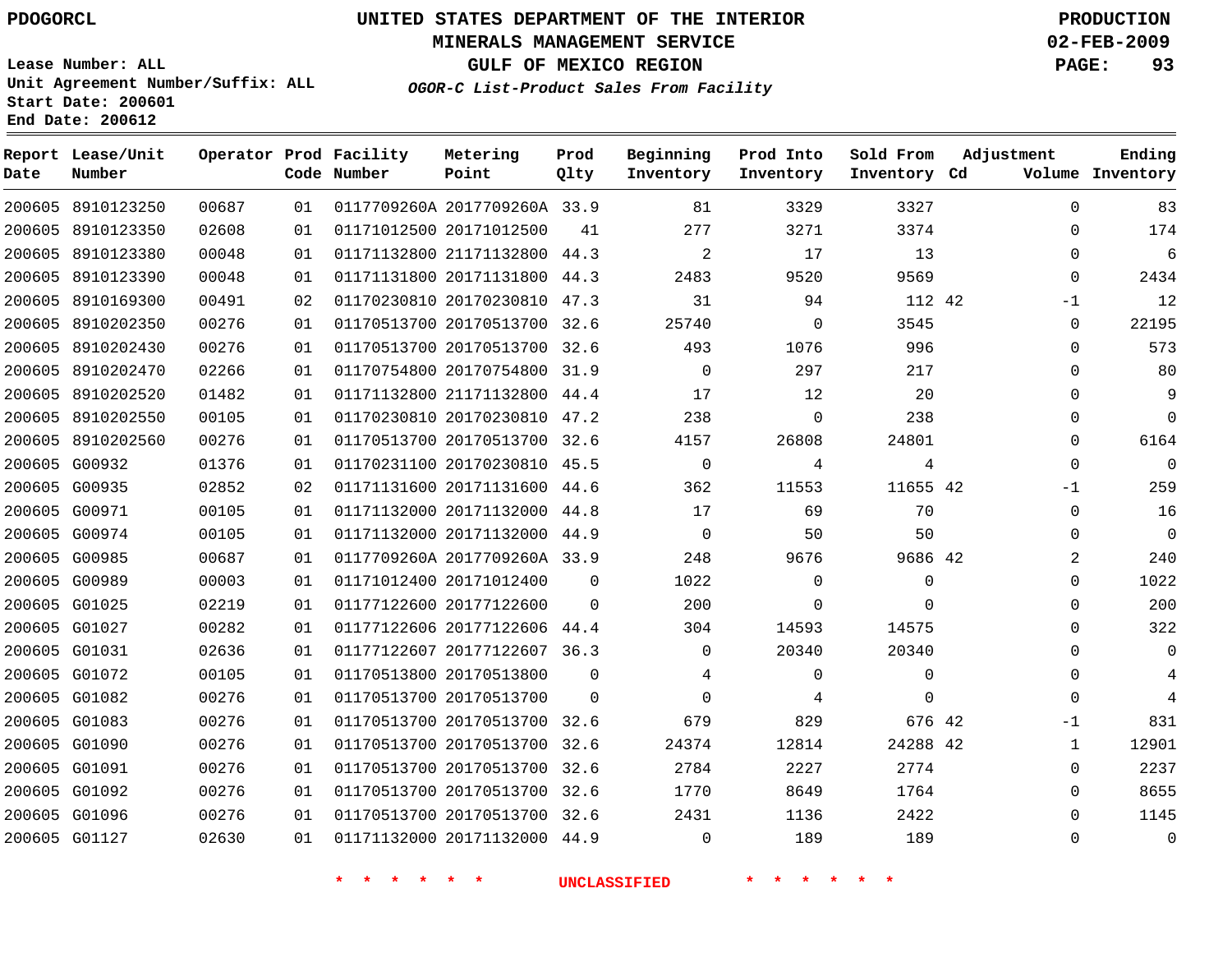#### **MINERALS MANAGEMENT SERVICE 02-FEB-2009**

**GULF OF MEXICO REGION PAGE: 94**

**Lease Number: ALL Unit Agreement Number/Suffix: ALL Start Date: 200601 End Date: 200612**

**OGOR-C List-Product Sales From Facility**

| Date | Report Lease/Unit<br>Number |       |    | Operator Prod Facility<br>Code Number | Metering<br>Point            | Prod<br>Qlty | Beginning<br>Inventory | Prod Into<br>Inventory | Sold From<br>Inventory Cd | Adjustment            | Ending<br>Volume Inventory |
|------|-----------------------------|-------|----|---------------------------------------|------------------------------|--------------|------------------------|------------------------|---------------------------|-----------------------|----------------------------|
|      | 200605 G01153               | 01834 | 01 |                                       | 01171132800 21171132800      | 40           | 562                    | 2601                   | 2150                      | $\Omega$              | 1013                       |
|      | 200605 G01172               | 00282 | 01 |                                       | 01177062605 20177062605 39.6 |              | 185                    | 5213                   | 5244                      | $\Omega$              | 154                        |
|      | 200605 G01181               | 00048 | 01 |                                       | 01177072200 20177072200      | $\Omega$     | 71                     | $\Omega$               | $\Omega$                  | $\Omega$              | 71                         |
|      | 200605 G01194               | 00105 | 01 |                                       | 01177072601 20177072601 38.6 |              | $\Omega$               | 8191                   | 8191                      | $\Omega$              | 0                          |
|      | 200605 G01196               | 00078 | 01 |                                       | 01171132800 21171132800 44.4 |              | 80                     | 202                    | 191 42                    | -1                    | 90                         |
|      | 200605 G01216               | 00222 | 01 |                                       | 01177082958 20177082958 35.6 |              | $\mathbf 0$            | 23322                  | 23322                     | 0                     | 0                          |
|      | 200605 G01220               | 00105 | 01 |                                       | 01177092600 20177092600      | 44           | 333                    | 9938                   | 9954                      | $\Omega$              | 317                        |
|      | 200605 G01228               | 00003 | 01 |                                       | 0117711260G 2017711260G 33.5 |              | 306                    | 4499                   | 4465                      | $\Omega$              | 340                        |
|      | 200605 G01230               | 00003 | 01 |                                       | 0117711260G 2017711260G 33.5 |              | $\Omega$               | 926                    | 856                       | $\Omega$              | 70                         |
|      | 200605 G01249               | 00491 | 02 |                                       | 01171012500 20171012500      | 41           | $\Omega$               | 3                      |                           | 4 4 2<br>$\mathbf{1}$ | 0                          |
|      | 200605 G01261               | 01284 | 01 |                                       | 01171012500 20171012500      | $\Omega$     | 4                      | 0                      | $\Omega$                  | $\Omega$              | 4                          |
|      | 200605 G01269               | 01284 | 01 |                                       | 01171012500 20171012500      | 41           | 73                     | 1273                   | 1282                      | 0                     | 64                         |
|      | 200605 G01351               | 00078 | 01 |                                       | 01170230400 20170230400 50.8 |              | 86                     | 858                    | 848 42                    | -1                    | 95                         |
|      | 200605 G01441               | 00048 | 01 |                                       | 01177112701 01177112701      | $\Omega$     | 1157                   | $\mathbf 0$            | $\Omega$                  | $\mathbf 0$           | 1157                       |
|      | 200605 G01447               | 00276 | 01 |                                       | 01170513700 20170513700 32.6 |              | 5050                   | 69147                  | 66201                     | $\Omega$              | 7996                       |
|      | 200605 G01477               | 00236 | 02 |                                       | 01170230810 20170230810 45.5 |              | $\mathbf 0$            | 431                    | 431                       | $\Omega$              | $\mathbf 0$                |
|      | 200605 G01497               | 00114 | 01 |                                       | 01170513800 20170513800      | 0            | 560                    | 0                      | $\mathbf{0}$              | 0                     | 560                        |
|      | 200605 G01498               | 00114 | 01 |                                       | 01170513800 20170513800      | 0            | 170                    | 0                      | $\Omega$                  | 0                     | 170                        |
|      | 200605 G01528               | 02219 | 01 |                                       | 0117711260T 2017711260T      | 35           | 180                    | 21679                  | 21733                     | $\Omega$              | 126                        |
|      | 200605 G01529               | 02636 | 01 |                                       | 01177122607 20177122607 37.9 |              | $\mathbf 0$            | 9671                   | 9671                      | $\Omega$              | $\mathbf 0$                |
|      | 200605 G01569               | 02266 | 01 |                                       | 01171012500 20171012500      | 41           | 207                    | 2704                   | 2767                      | $\Omega$              | 144                        |
|      | 200605 G01619               | 00276 | 01 |                                       | 01170513700 20170513700 32.6 |              | 6621                   | $\Omega$               | 2962                      | $\Omega$              | 3659                       |
|      | 200605 G01620               | 00276 | 01 |                                       | 01170513700 20170513700 32.6 |              | 1522                   | 0                      | 681                       | 0                     | 841                        |
|      | 200605 G01676               | 02237 | 01 |                                       | 01170755200 20170755200      | 37.7         | 22142                  | 7051                   | 9390                      | 0                     | 19803                      |
|      | 200605 G01677               | 02237 | 01 |                                       | 01170755200 20170755200 37.7 |              | 2085                   | $\mathbf 0$            | 670                       | $\Omega$              | 1415                       |
|      | 200605 G01754               | 00003 | 01 |                                       | 01423210051 20423210050 50.9 |              | 23                     | 781                    | 647                       | $\Omega$              | 157                        |
|      | 200605 G01757               | 00003 | 01 |                                       | 01423210051 20423210050 50.9 |              | 89                     | 211                    | 258                       | $\Omega$              | 42                         |
|      | 200605 G01812               | 02630 | 01 |                                       | 01422450350 20422450350 40.6 |              | 7                      | 29                     | 27                        | $\Omega$              | 9                          |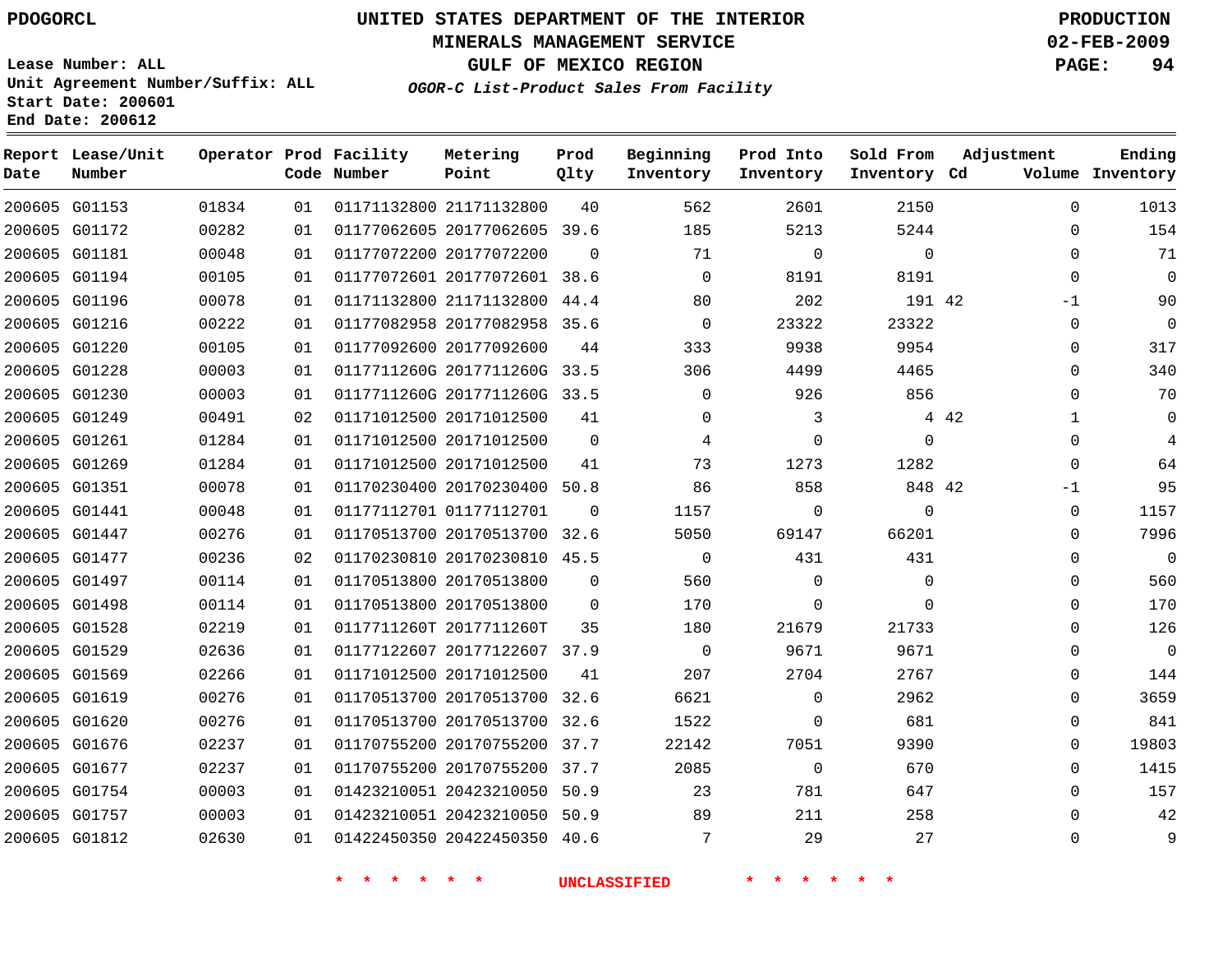#### **MINERALS MANAGEMENT SERVICE 02-FEB-2009**

**GULF OF MEXICO REGION PAGE: 95**

**Lease Number: ALL Unit Agreement Number/Suffix: ALL Start Date: 200601 End Date: 200612**

| OGOR-C List-Product Sales From Facility |  |  |  |  |  |
|-----------------------------------------|--|--|--|--|--|
|-----------------------------------------|--|--|--|--|--|

| Date          | Report Lease/Unit<br>Number |       |    | Operator Prod Facility<br>Code Number | Metering<br>Point            | Prod<br>Qlty | Beginning<br>Inventory | Prod Into<br>Inventory | Sold From<br>Inventory Cd | Adjustment   | Ending<br>Volume Inventory |
|---------------|-----------------------------|-------|----|---------------------------------------|------------------------------|--------------|------------------------|------------------------|---------------------------|--------------|----------------------------|
|               | 200605 G01860               | 00114 | 01 |                                       | 01170231110 20170231110 43.4 |              | 6315                   | 11800                  |                           | 1 42<br>$-1$ | 18113                      |
|               | 200605 G01865               | 00078 | 01 |                                       | 01171012500 20171012500      | 41           | 460                    | 9923                   | 9849                      | $\Omega$     | 534                        |
|               | 200605 G01880               | 00105 | 01 |                                       | 01171132000 20171132000 44.8 |              | 106                    | 300                    | 335                       | $\Omega$     | 71                         |
|               | 200605 G01898               | 01364 | 01 |                                       | 01171012500 20171012500      | 41           | 206                    | 2557                   | 2626                      | $\Omega$     | 137                        |
|               | 200605 G01953               | 00105 | 01 |                                       | 01170230811 20170230811      | 43           | 37                     | 567                    | 560                       | $\Omega$     | 44                         |
|               | 200605 G01972               | 01046 | 01 |                                       | 01170230810 20170230810 48.9 |              | 814                    | 1515                   | 939 45                    | $-1390$      | $\mathbf 0$                |
|               | 200605 G01997               | 01071 | 02 |                                       | 01177008090 01177008090      | $\Omega$     | 37                     | $\mathbf 0$            | $\mathbf 0$               | 0            | 37                         |
|               | 200605 G01998               | 00048 | 01 |                                       | 01170230810 20170230810 47.2 |              | 9                      | 118                    | 111                       | 0            | 16                         |
|               |                             |       | 01 |                                       | 01170230811 20170230811      | 43           | 3                      | 126                    | 119                       | 0            | 10                         |
|               |                             |       |    |                                       |                              |              | 12                     | 244                    | 230                       | 0            | 26                         |
|               | 200605 G02006               | 00491 | 02 |                                       | 01170530900 20170530900 48.9 |              | 2                      | 46                     | 44                        | 0            | 4                          |
|               | 200605 G02021               | 01482 | 01 |                                       | 01170230811 20170230811 43.1 |              | 51                     | 912                    | 891                       | 0            | 72                         |
|               | 200605 G02024               | 00048 | 01 |                                       | 01170230811 20170230811 43.1 |              | 44                     | 501                    | 506                       | $\mathbf 0$  | 39                         |
|               | 200605 G02039               | 02589 | 01 |                                       | 01171132800 01171132800      | $\Omega$     | $\mathbf 0$            | 894                    | $\mathbf 0$               | $\mathbf{0}$ | 894                        |
|               | 200605 G02045               | 00105 | 01 |                                       | 01170530900 20170530900 48.9 |              | 8                      | 50                     | 53                        | $\Omega$     | 5                          |
|               | 200605 G02051               | 01364 | 01 |                                       | 01170530900 20170530900 48.9 |              | $\Omega$               | 3                      | 3                         | $\Omega$     | $\mathbf 0$                |
|               | 200605 G02062               | 00231 | 01 |                                       | 0117704220A 2017704220A 47.6 |              | $\Omega$               | 2890                   | 2890                      | $\Omega$     | $\Omega$                   |
|               | 200605 G02082               | 01834 | 01 |                                       | 01171132800 21171132800 44.4 |              | 643                    | 5539                   | 3131                      | $\Omega$     | 3051                       |
|               | 200605 G02110               | 02630 | 01 |                                       | 01171012400 20171012400 52.7 |              | 0                      | 221                    | 221                       | 0            | $\mathbf 0$                |
|               | 200605 G02127               | 01364 | 02 |                                       | 01170230810 20170230810 45.5 |              | $\Omega$               | 166                    | 166                       | 0            | $\mathbf 0$                |
|               | 200605 G02224               | 01482 | 01 |                                       | 01170230811 20170230811      | $\mathbf 0$  | 3                      | 0                      | $\mathbf 0$               | $\mathbf{0}$ | 3                          |
| 200605 G02267 |                             | 00078 | 01 |                                       | 01171132000 20171132000      | $\Omega$     | 1                      | $\Omega$               | $\Omega$                  | $\Omega$     | $\mathbf{1}$               |
|               | 200605 G02280               | 01764 | 01 |                                       | 01177082604 20177082604      | 26           | 556                    | 72668                  | 72633                     | $\Omega$     | 591                        |
| 200605 G02281 |                             | 01764 | 01 |                                       | 01177082604 20177082604      | 26           | 177                    | 21044                  | 21050                     | $\Omega$     | 171                        |
|               | 200605 G02300               | 01482 | 01 |                                       | 01171132800 21171132800      | 44.4         | 21                     | 29                     | 34                        | $\Omega$     | 16                         |
|               | 200605 G02353               | 01284 | 01 |                                       | 01170230450 20170230450      | 50.1         | 525                    | 9347                   | 9142 42                   | 1            | 731                        |
|               | 200605 G02354               | 01284 | 01 |                                       | 01170230450 20170230450 50.1 |              | 29                     | 347                    | 348                       | 0            | 28                         |
|               | 200605 G02391               | 01284 | 01 |                                       | 0142709015A 2042709015A 42.5 |              | 0                      | 2105                   | 2105                      | 0            | $\mathbf 0$                |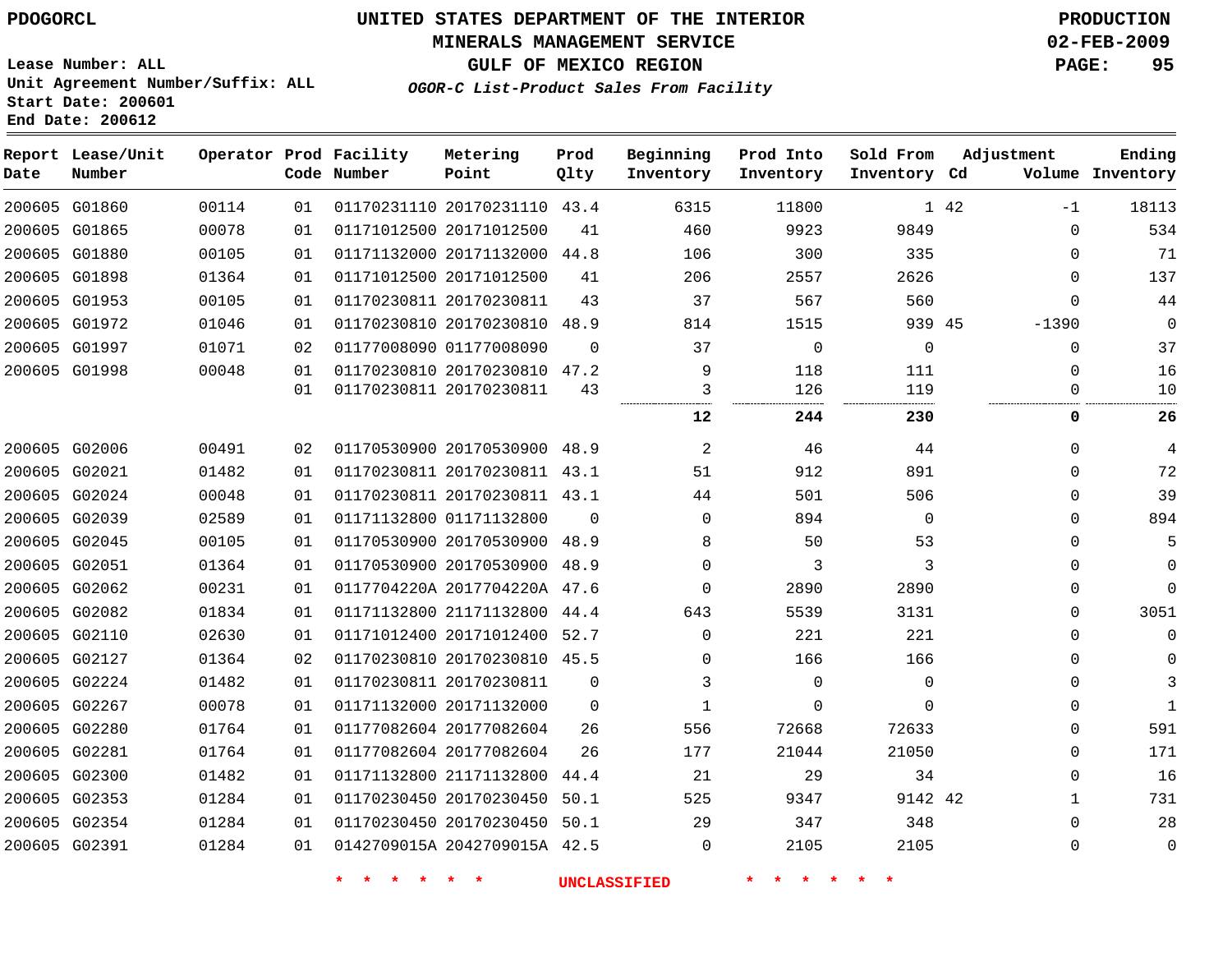#### **MINERALS MANAGEMENT SERVICE 02-FEB-2009**

**GULF OF MEXICO REGION PAGE: 96**

**Lease Number: ALL Unit Agreement Number/Suffix: ALL Start Date: 200601 End Date: 200612**

**OGOR-C List-Product Sales From Facility**

| Date | Report Lease/Unit<br>Number |       |    | Operator Prod Facility<br>Code Number | Metering<br>Point            | Prod<br>Qlty | Beginning<br>Inventory | Prod Into<br>Inventory | Sold From<br>Inventory Cd | Adjustment            | Ending<br>Volume Inventory |
|------|-----------------------------|-------|----|---------------------------------------|------------------------------|--------------|------------------------|------------------------|---------------------------|-----------------------|----------------------------|
|      | 200605 G02404               | 02589 | 01 |                                       | 01170230810 20170230810 40.1 |              | 1109                   | 2989                   | 2989                      | $\Omega$              | 1109                       |
|      | 200605 G02414               | 02451 | 01 |                                       | 01170230810 20170230810 47.2 |              | 44                     | 166                    | 188                       | 0                     | 22                         |
|      | 200605 G02418               | 02266 | 01 |                                       | 01170230810 20170230810 48.3 |              | 5                      | 14                     | 17                        | $\Omega$              | 2                          |
|      | 200605 G02423               | 00048 | 01 |                                       | 01170230810 20170230810 47.3 |              | 5                      | 20                     | 22                        | $\Omega$              | 3                          |
|      | 200605 G02428               | 00105 | 01 |                                       | 01170230810 20170230810 47.2 |              | 21                     | 141                    | 143                       | 0                     | 19                         |
|      | 200605 G02433               | 00491 | 02 |                                       | 01170230810 20170230810 47.3 |              | 59                     | 352                    | 365 42                    | $\mathbf{1}$          | 47                         |
|      | 200605 G02434               | 02219 | 02 |                                       | 01170230810 20170230810 47.3 |              | 93                     | 511                    | 536                       | $\Omega$              | 68                         |
|      | 200605 G02436               | 02628 | 02 |                                       | 01170230811 20170230811 43.1 |              | 572                    | 4288                   | 4525                      | 0                     | 335                        |
|      | 200605 G02439               | 00231 | 01 |                                       | 01171132000 20171132000 52.1 |              | $\Omega$               | 140                    | 140                       | 0                     | $\Omega$                   |
|      | 200605 G02549               | 00222 | 01 |                                       | 01171132800 21171132800 44.4 |              | 20                     | 67                     | 59                        | 0                     | 28                         |
|      | 200605 G02551               | 00491 | 02 |                                       | 01170230811 20170230811 43.1 |              | 3                      | 50                     | 49                        | 0                     | 4                          |
|      | 200605 G02596               | 01482 | 01 |                                       | 01171132800 21171132800 44.4 |              | 35                     | 15                     | 34                        | 0                     | 16                         |
|      | 200605 G02628               | 02481 | 01 |                                       | 01171012500 20171012500      | 41           | 247                    | 285                    | 517                       | $\Omega$              | 15                         |
|      | 200605 G02663               | 02451 | 01 |                                       | 01423210051 20423210050      | 50.8         | 13                     | 69                     | 68                        | 0                     | 14                         |
|      | 200605 G02665               | 02451 | 01 |                                       | 01423210051 20423210050 50.8 |              | 263                    | 2183                   | 2006                      | $\Omega$              | 440                        |
|      | 200605 G02716               | 01834 | 01 |                                       | 01170230810 20170230810 47.3 |              | 713                    | 1514                   | 2026                      | $\Omega$              | 201                        |
|      | 200605 G02759               | 01284 | 01 |                                       | 01170230800 20170230810 47.3 |              | 14                     | 610                    | 543                       | 0                     | 81                         |
|      | 200605 G02819               | 00114 | 01 |                                       | 01170231110 20170231110      | 0            | 776                    | 1283                   |                           | 042<br>$-1$           | 2058                       |
|      | 200605 G02825               | 00114 | 01 |                                       | 01170231110 20170231110      | $\Omega$     | 26                     | 3                      |                           | 0.42<br>$\mathbf{1}$  | 30                         |
|      | 200605 G02826               | 00114 | 01 |                                       | 01170231110 20170231110      | $\Omega$     | 633                    | 482                    | $\mathbf 0$               | 0                     | 1115                       |
|      | 200605 G02834               | 00145 | 01 |                                       | 01170230810 20170230810 47.3 |              | 84                     | 122                    | 190                       | 0                     | 16                         |
|      | 200605 G02839               | 01586 | 02 |                                       | 01170230810 20170230810 48.3 |              | 23                     | 157                    | 159                       | 0                     | 21                         |
|      | 200605 G02853               | 01046 | 01 |                                       | 01170231230 01170231230 48.9 |              | $\Omega$               | 263                    | 106 45                    | $-157$                | $\mathbf 0$                |
|      | 200605 G02865               | 01764 | 01 |                                       | 01171131600 20171131600      | -44.6        | $\Omega$               | 3                      | 3                         | 0                     | $\Omega$                   |
|      | 200605 G02885               | 01364 | 01 |                                       | 01171132000 20171132000 44.9 |              | $\Omega$               | 2                      |                           | 2 4 2<br>$\mathbf{1}$ | $\mathbf{1}$               |
|      | 200605 G02898               | 01834 | 01 |                                       | 01171012300 20171012300      | 38.8         | 520                    | 1445                   | 1481                      | 0                     | 484                        |
|      | 200605 G02899               | 01834 | 01 |                                       | 01171012300 20171012300 38.8 |              | 1989                   | 5137                   | 5407                      | $\Omega$              | 1719                       |
|      | 200605 G02917               | 02268 | 01 |                                       | 01171092930 20171092930 34.1 |              | 9                      | $\Omega$               | 9                         | $\Omega$              | $\mathbf{0}$               |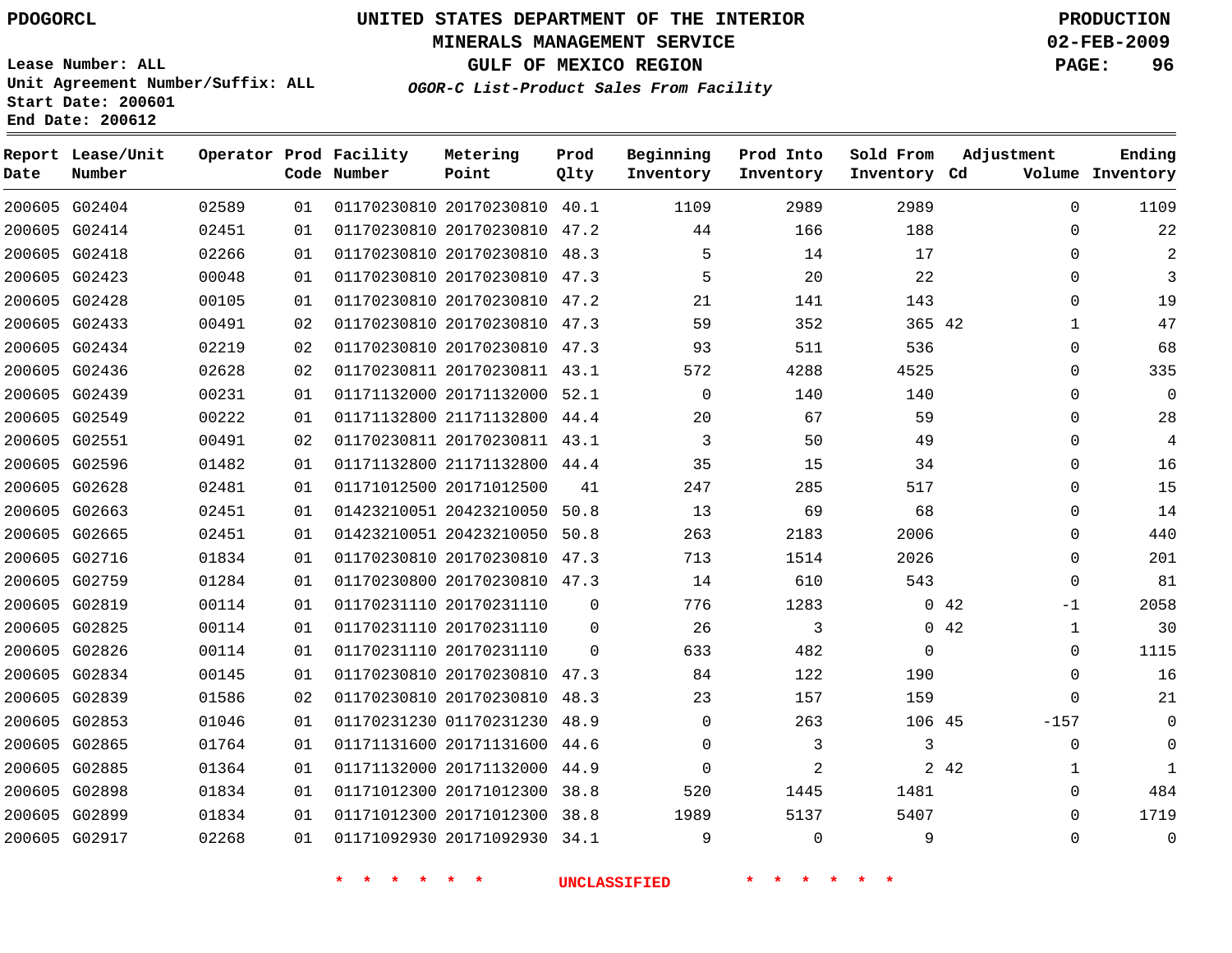#### **MINERALS MANAGEMENT SERVICE 02-FEB-2009**

**GULF OF MEXICO REGION PAGE: 97**

**Lease Number: ALL Unit Agreement Number/Suffix: ALL Start Date: 200601 End Date: 200612**

**OGOR-C List-Product Sales From Facility**

| Date | Report Lease/Unit<br>Number |       |    | Operator Prod Facility<br>Code Number | Metering<br>Point            | Prod<br>Qlty | Beginning<br>Inventory | Prod Into<br>Inventory | Sold From<br>Inventory Cd | Adjustment |              | Ending<br>Volume Inventory |
|------|-----------------------------|-------|----|---------------------------------------|------------------------------|--------------|------------------------|------------------------|---------------------------|------------|--------------|----------------------------|
|      | 200605 G02969               | 00276 | 01 |                                       | 01170513700 20170513700 32.6 |              | 321                    | 699                    | 389 42                    |            | 1            | 632                        |
|      | 200605 G02970               | 00276 | 01 |                                       | 01170513700 20170513700 32.6 |              | 6211                   | 7604                   | 6949 42                   |            | $\mathbf{1}$ | 6867                       |
|      | 200605 G03061               | 00105 | 01 |                                       | 01423210051 20423210050 50.8 |              | 41                     | 476                    | 421                       |            | $\Omega$     | 96                         |
|      | 200605 G03068               | 00105 | 01 |                                       | 01423210051 20423210050 50.8 |              | 11                     | 153                    | 133                       |            | 0            | 31                         |
|      | 200605 G03079               | 02451 | 01 |                                       | 01427038260 01427038260      | $\Omega$     | 1876                   | 140                    | $\mathbf 0$               |            | 0            | 2016                       |
|      | 200605 G03080               | 02451 | 01 |                                       | 01427038260 01427038260      | $\Omega$     | 66                     | $\mathbf 0$            | $\Omega$                  |            | $\Omega$     | 66                         |
|      | 200605 G03115               | 02200 | 01 |                                       | 01170230450 20170230450 50.1 |              | $\mathbf 0$            | 31                     | 31                        |            | 0            | $\Omega$                   |
|      | 200605 G03119               | 01764 | 01 |                                       | 01171131600 20171131600 44.6 |              | 3                      | 117                    | 117                       |            | $\Omega$     | 3                          |
|      | 200605 G03124               | 01284 | 01 |                                       | 01171131600 20171131600 44.6 |              | 59                     | 2740                   | 2738                      |            | $\mathbf{0}$ | 61                         |
|      | 200605 G03141               | 01935 | 02 |                                       | 01171012400 20171012400 52.3 |              | $\Omega$               | 531                    | 461                       |            | 0            | 70                         |
|      | 200605 G03152               | 00105 | 01 |                                       | 01177092600 20177092600 44.1 |              | 112                    | 2169                   | 2212                      |            | 0            | 69                         |
|      | 200605 G03237               | 00276 | 01 |                                       | 01170230450 20170230450      | $\Omega$     | 170                    | $\mathbf 0$            | 0                         |            | $\mathbf{0}$ | 170                        |
|      | 200605 G03251               | 00114 | 01 |                                       | 01170231110 20170231110      | 0            | 1542                   | 2778                   |                           | 042        | $-1$         | 4319                       |
|      | 200605 G03256               | 00114 | 01 |                                       | 01170231110 20170231110      | $\Omega$     | 307                    | 425                    | 0                         |            | $\Omega$     | 732                        |
|      | 200605 G03264               | 02219 | 01 |                                       | 01170530900 20170530900 48.9 |              | 36                     | 139                    | 162                       |            | 0            | 13                         |
|      | 200605 G03265               | 02219 | 02 |                                       | 01170530900 20170530900 48.9 |              | 205                    | 1387                   | 1460 42                   |            | $\mathbf{1}$ | 133                        |
|      | 200605 G03275               | 01764 | 01 |                                       | 01170230810 20170230810 47.3 |              | 2                      | 97                     | 86                        |            | $\mathbf{0}$ | 13                         |
|      | 200605 G03331               | 01364 | 01 |                                       | 01171132800 21171132800 44.4 |              | 5069                   | 15869                  | 14281 42                  |            | $-1$         | 6656                       |
|      | 200605 G03393               | 00048 | 01 |                                       | 01171131600 20171131600 44.5 |              | 12                     | 312                    | 317                       |            | 0            | $\overline{7}$             |
|      | 200605 G03481               | 02237 | 01 |                                       | 01170230810 20170230810 47.3 |              | $\overline{4}$         | 6                      | 9                         |            | $\Omega$     | $\mathbf{1}$               |
|      | 200605 G03496               | 00048 | 01 |                                       | 01170230810 20170230810 47.3 |              | 956                    | 2281                   | 2935                      |            | $\Omega$     | 302                        |
|      | 200605 G03529               | 01046 | 01 |                                       | 01171131600 20171131600 44.6 |              | 208                    | 5547                   | 5631 45                   |            | $-124$       | $\mathbf{0}$               |
|      | 200605 G03569               | 01324 | 01 |                                       | 01171092800 21171132800      | $\Omega$     | 317                    | 0                      | 0                         |            | $\Omega$     | 317                        |
|      | 200605 G03738               | 00064 | 01 |                                       | 01170230450 20170230450 50.1 |              | 100                    | 1964                   | 1911 42                   |            | $\mathbf{1}$ | 154                        |
|      |                             | 01857 | 01 |                                       | 01170230450 20170230450      | $\Omega$     | 8                      | 0                      | $\mathbf 0$               |            | $\mathbf{0}$ | 8                          |
|      |                             |       |    |                                       |                              |              | 108                    | 1964                   | 1911                      |            | $\mathbf{1}$ | 162                        |
|      | 200605 G03793               | 02237 | 01 |                                       | 01171012500 20171012500      | 41           | 5                      | 81                     | 82                        |            | $\mathbf 0$  | $\overline{4}$             |
|      | 200605 G03935               | 00105 | 01 |                                       | 01423210051 20423210050 50.9 |              | 7                      | 54                     | 50                        |            | $\Omega$     | 11                         |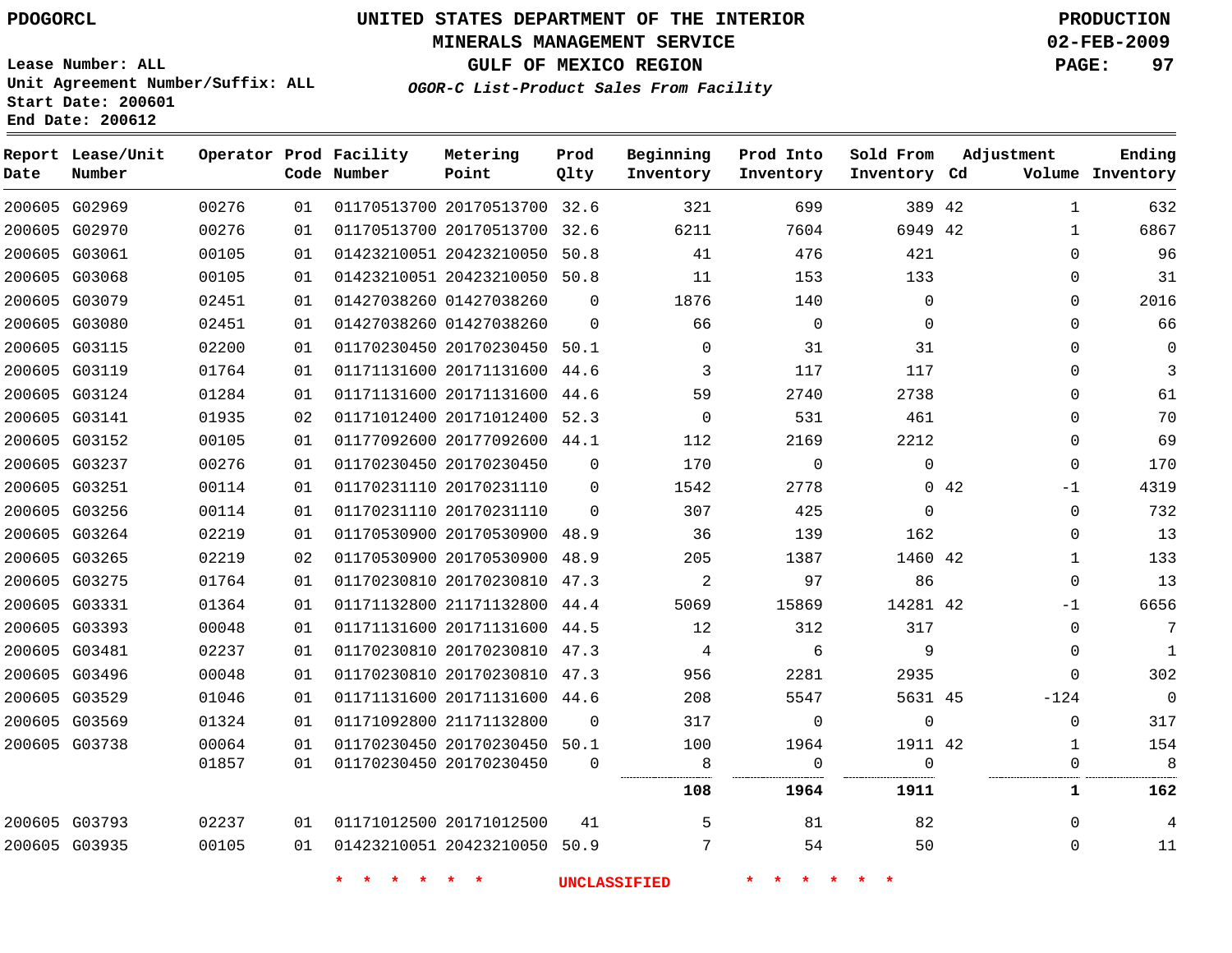#### **MINERALS MANAGEMENT SERVICE 02-FEB-2009**

**GULF OF MEXICO REGION PAGE: 98**

**Lease Number: ALL Unit Agreement Number/Suffix: ALL Start Date: 200601 End Date: 200612**

**OGOR-C List-Product Sales From Facility**

| Date | Report Lease/Unit<br>Number |       |     | Operator Prod Facility<br>Code Number | Metering<br>Point            | Prod<br>Qlty | Beginning<br>Inventory | Prod Into<br>Inventory | Sold From<br>Inventory Cd | Adjustment            | Ending<br>Volume Inventory |
|------|-----------------------------|-------|-----|---------------------------------------|------------------------------|--------------|------------------------|------------------------|---------------------------|-----------------------|----------------------------|
|      | 200605 G03938               | 01364 | 01  |                                       | 01423210051 20423210050 50.9 |              | 2                      | 5                      | 6                         | $\Omega$              | 1                          |
|      | 200605 G03940               | 00105 | 01  |                                       | 01423210051 20423210050 50.9 |              | 2                      | 26                     | 23                        | $\Omega$              | 5                          |
|      | 200605 G03958               | 00105 | 01  |                                       | 01170230510 20170230510 49.8 |              | 940                    | 10                     | 107                       | $\Omega$              | 843                        |
|      | 200605 G03973               | 00105 | 01  |                                       | 01171132800 21171132800 44.3 |              | 425                    | 1833                   | 1550                      | 0                     | 708                        |
|      | 200605 G04000               | 01046 | 01  |                                       | 01177153600 2017715360D 32.3 |              | 206                    | 12666                  | 12666 45                  | $-206$                | $\overline{0}$             |
|      | 200605 G04003               | 02481 | 01  |                                       | 01171012500 20171012500      | 41           | $\Omega$               | 21360                  | 20221                     | $\mathbf{0}$          | 1139                       |
|      | 200605 G04078               | 02589 | 01  |                                       | 01170230510 20170230510 48.6 |              | 6                      | 18                     | 1                         | $\Omega$              | 23                         |
|      | 200605 G04081               | 02237 | 01  |                                       | 01170230810 20170230810 47.3 |              | 6729                   | 22095                  | 25897                     | $\Omega$              | 2927                       |
|      | 200605 G04085               | 00687 | 01  |                                       | 01170230811 20170230811 43.1 |              | 1691                   | 21535                  | 21544                     | 0                     | 1682                       |
|      | 200605 G04087               | 01764 | 01  |                                       | 01177008150 01177008150      | 0            | 1424                   | $\mathbf 0$            | $\mathbf 0$               | 0                     | 1424                       |
|      | 200605 G04090               | 01364 | 01  |                                       | 01170230810 20170230810 47.3 |              | 380                    | $\mathbf 0$            | 380                       | $\Omega$              | $\overline{0}$             |
|      | 200605 G04098               | 01963 | 01  |                                       | 01170230810 20170230810 45.5 |              | $\mathbf 0$            | 2304                   | 2304                      | $\Omega$              | $\Omega$                   |
|      | 200605 G04143               | 00105 | 01  |                                       | 01170230510 20170230510      | $\Omega$     | 2                      | $\Omega$               | $\Omega$                  | $\Omega$              | $\overline{2}$             |
|      | 200605 G04254               | 01834 | 01  |                                       | 01170573602 20170573602 33.8 |              | 319                    | 2677                   | 2185 42                   | $-1$                  | 810                        |
|      | 200605 G04258               | 01764 | 01  |                                       | 01423210051 20423210050 50.9 |              | 4                      | 36                     | 33                        | $\mathbf{0}$          | 7                          |
|      | 200605 G04268               | 01364 | 01  |                                       | 01171132800 21171132800      | 44.4         | 201                    | 505                    | 480                       | $\mathbf 0$           | 226                        |
|      | 200605 G04453               | 01046 | 01  |                                       | 01171012300 20171012300 38.8 |              | 213                    | 645                    | 642 45                    | $-216$                | $\overline{0}$             |
|      | 200605 G04460               | 01819 | 0 1 |                                       | 01171012500 20171012500 40.9 |              | $\Omega$               | 90                     | 86                        | $\mathbf 0$           | $\overline{4}$             |
|      | 200605 G04494               | 02409 | 01  |                                       | 01177288272 01177288272      | $\Omega$     | 120                    | $\mathbf 0$            | $\Omega$                  | $\mathbf{0}$          | 120                        |
|      | 200605 G04537               | 02589 | 01  |                                       | 01420470030 20420470030      | 50.2         | 1509                   | 113                    | 677                       | 0                     | 945                        |
|      | 200605 G04547               | 02628 | 01  |                                       | 01423210051 20423210050 50.9 |              | 250                    | 1667                   | 1581                      | $\Omega$              | 336                        |
|      | 200605 G04558               | 01364 | 01  |                                       | 01423210051 20423210050 50.9 |              | 3                      | 32                     |                           | 29 42<br>$\mathbf{1}$ | 7                          |
|      | 200605 G04559               | 01935 | 02  |                                       | 01423210051 20423210050 50.9 |              | 13                     | 94                     | 88                        | $\Omega$              | 19                         |
|      | 200605 G04565               | 01284 | 01  |                                       | 01420390101 01420390101      | $\Omega$     | 885                    | 239                    | $\mathbf 0$               | $\mathbf{0}$          | 1124                       |
|      | 200605 G04773               | 01482 | 01  |                                       | 01170230811 20170230811 43.1 |              | 8                      | 37                     | 42                        | $\Omega$              | 3                          |
|      | 200605 G04777               | 01046 | 01  |                                       | 01170231230 01170231230 46.8 |              | 631                    | $\mathbf{0}$           | 255 45                    | $-376$                | $\Omega$                   |
|      | 200605 G04787               | 00687 | 01  |                                       | 01171131600 20171131600 44.6 |              | 185                    | 1754                   | 1899 42                   | $-1$                  | 39                         |
|      | 200605 G04827               | 01819 | 02  |                                       | 01171012500 20171012500 40.9 |              | 1260                   | 19045                  | 19041                     | $\Omega$              | 1264                       |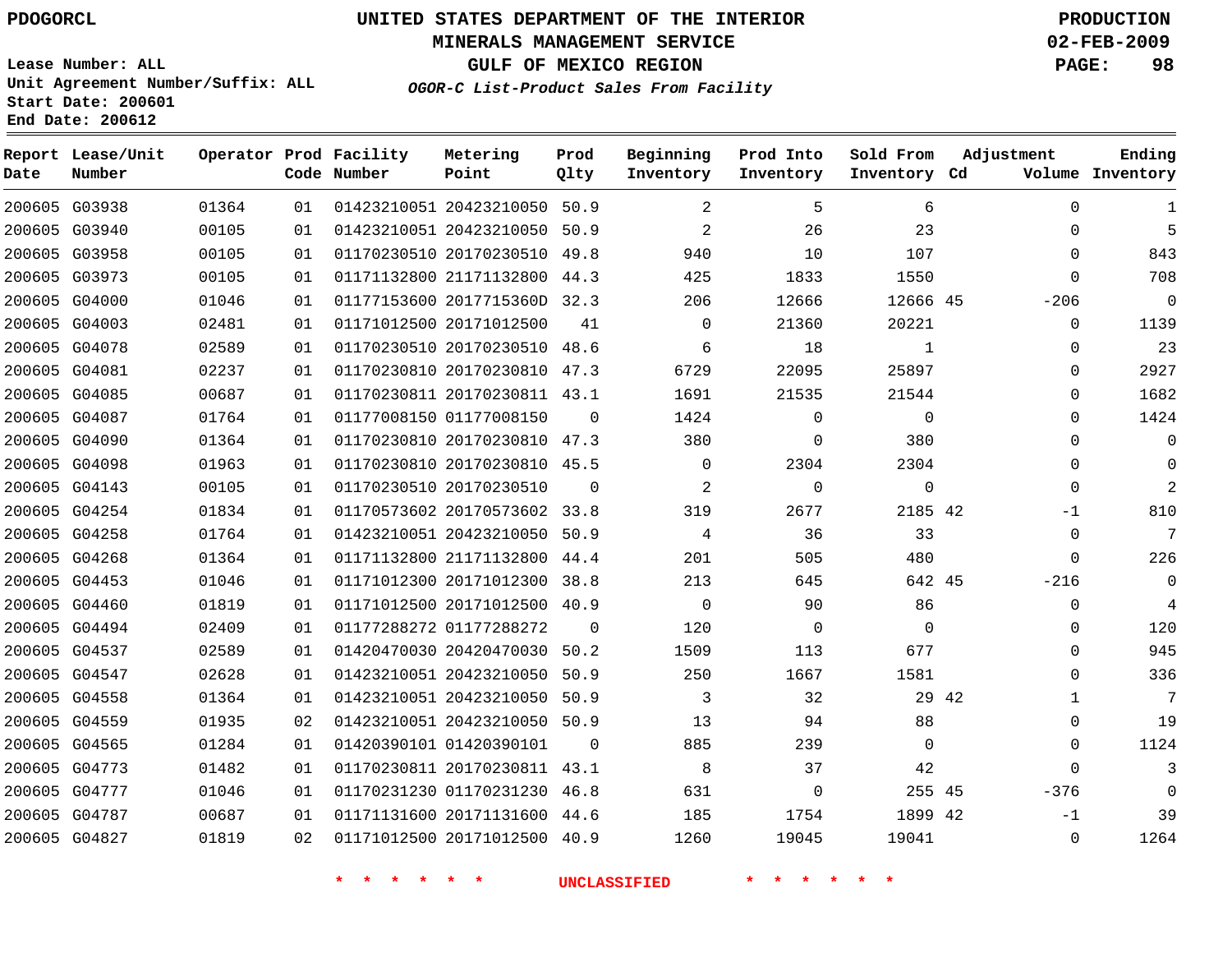#### **MINERALS MANAGEMENT SERVICE 02-FEB-2009**

**GULF OF MEXICO REGION PAGE: 99**

**Lease Number: ALL Unit Agreement Number/Suffix: ALL Start Date: 200601 End Date: 200612**

**OGOR-C List-Product Sales From Facility**

| Date | Report Lease/Unit<br>Number |       |    | Operator Prod Facility<br>Code Number | Metering<br>Point            | Prod<br>Qlty | Beginning<br>Inventory | Prod Into<br>Inventory | Sold From<br>Inventory Cd | Adjustment    | Ending<br>Volume Inventory |
|------|-----------------------------|-------|----|---------------------------------------|------------------------------|--------------|------------------------|------------------------|---------------------------|---------------|----------------------------|
|      | 200605 G04844               | 02421 | 01 |                                       | 01170230811 20170230811 43.1 |              | 220                    | 3728                   | 3657                      | $\Omega$      | 291                        |
|      | 200605 G04857               | 02025 | 02 |                                       | 01171012300 20171012300 38.4 |              | 6                      | 5                      | 9                         | 0             | $\overline{2}$             |
|      | 200605 G04858               | 00236 | 02 |                                       | 01171012300 20171012300      | 37.9         | 271                    | 757                    | 776 42                    | 1             | 253                        |
|      | 200605 G04996               | 02628 | 01 |                                       | 01420570060 20420570060      | $\Omega$     | 460                    | 72                     | 0                         | $\Omega$      | 532                        |
|      | 200605 G05006               | 02219 | 02 |                                       | 01170230510 20170230510 49.9 |              | 247                    | 3                      | 28                        | 0             | 222                        |
|      | 200605 G05286               | 02607 | 01 |                                       | 01170230810 20170230810 45.5 |              | $\overline{0}$         | 1012                   | 1012                      | 0             | $\mathbf 0$                |
|      | 200605 G05292               | 00003 | 01 |                                       | 01170230811 20170230811 43.1 |              | 104                    | 1690                   | 1661 42                   | $-1$          | 132                        |
|      | 200605 G05299               | 00048 | 01 |                                       | 01170230500 20170230500 42.2 |              | 69                     | 821                    | 863                       | 0             | 27                         |
|      | 200605 G05315               | 02714 | 01 |                                       | 01170230811 20170230811 43.1 |              | 4                      | 59                     | 59                        | $\Omega$      | 4                          |
|      | 200605 G05346               | 01819 | 01 |                                       | 01170530900 20170530900 50.1 |              | 295                    | 626                    | 684                       | $\Omega$      | 237                        |
|      | 200605 G05369               | 01046 | 01 |                                       | 01170530900 20170530900 50.1 |              | 3                      | 18                     | 20 45                     | $-1$          | $\mathbf 0$                |
|      | 200605 G05370               | 01046 | 01 |                                       | 01170530900 20170530900      | 48.9         | 9                      | 20                     |                           | $-2$<br>27 45 | $\Omega$                   |
|      | 200605 G05372               | 01364 | 01 |                                       | 01170530900 20170530900      | 48.9         | 11                     | 55                     | 59 42                     | $-1$          | 6                          |
|      | 200605 G05391               | 01819 | 01 |                                       | 01170530900 20170530900 50.1 |              | 1335                   | 7438                   | 7903                      | 0             | 870                        |
|      | 200605 G05431               | 00560 | 01 |                                       | 01177062608 2017706260A 35.9 |              | 158                    | 40007                  | 40073                     | $\Omega$      | 92                         |
|      | 200605 G05477               | 01834 | 01 |                                       | 01171132800 21171132800      | 44.4         | 48                     | 66                     | 78 42                     | $\mathbf{1}$  | 37                         |
|      | 200605 G05494               | 01857 | 02 |                                       | 01171132800 21171132800 44.4 |              | 174                    | 533                    | 481 42                    | 1             | 227                        |
|      | 200605 G05499               | 01364 | 01 |                                       | 01171012400 20171012400      | 52.3         | 1472                   | 8509                   | 8864                      | 0             | 1117                       |
|      | 200605 G05504               | 02481 | 01 |                                       | 01171132800 21171132800      | 40.9         | 1979                   | 4748                   | 4879                      | $\Omega$      | 1848                       |
|      | 200605 G05505               | 00078 | 01 |                                       | 01171132800 21171132800      | 44.4         | 456                    | 1587                   | 1396                      | 0             | 647                        |
|      | 200605 G05558               | 01284 | 01 |                                       | 01171012300 20171012300 38.8 |              | 1148                   | 3010                   | 3151                      | $\Omega$      | 1007                       |
|      | 200605 G05602               | 02409 | 01 |                                       | 01171012500 20171012500 40.9 |              | 210                    | 3026                   | 3074                      | $\Omega$      | 162                        |
|      | 200605 G05610               | 01364 | 01 |                                       | 01171012500 20171012500      | 41           | 429                    | 8568                   | 8541 42                   | 2             | 458                        |
|      | 200605 G05612               | 00105 | 01 |                                       | 01171012500 20171012500      | 41           | 1461                   | 24412                  | 24571                     | $\Omega$      | 1302                       |
|      | 200605 G05740               | 02200 | 01 |                                       | 01177288271 20177288270      | $\Omega$     | 466                    | $\mathbf{0}$           | 0                         | $\Omega$      | 466                        |
|      | 200605 G05953               | 00689 | 01 |                                       | 01420470030 20420470030      | 49.3         | 68                     | 0                      | 39                        | 0             | 29                         |
|      | 200605 G05954               | 00689 | 01 |                                       | 01420470030 20420470030      | $\Omega$     | $-1$                   | $\mathbf 0$            | $\Omega$                  | $\Omega$      | $-1$                       |
|      | 200605 G06027               | 00105 | 01 |                                       | 01423210051 20423210050      | 50.8         | 11                     | 59                     | 58                        | $\Omega$      | 12                         |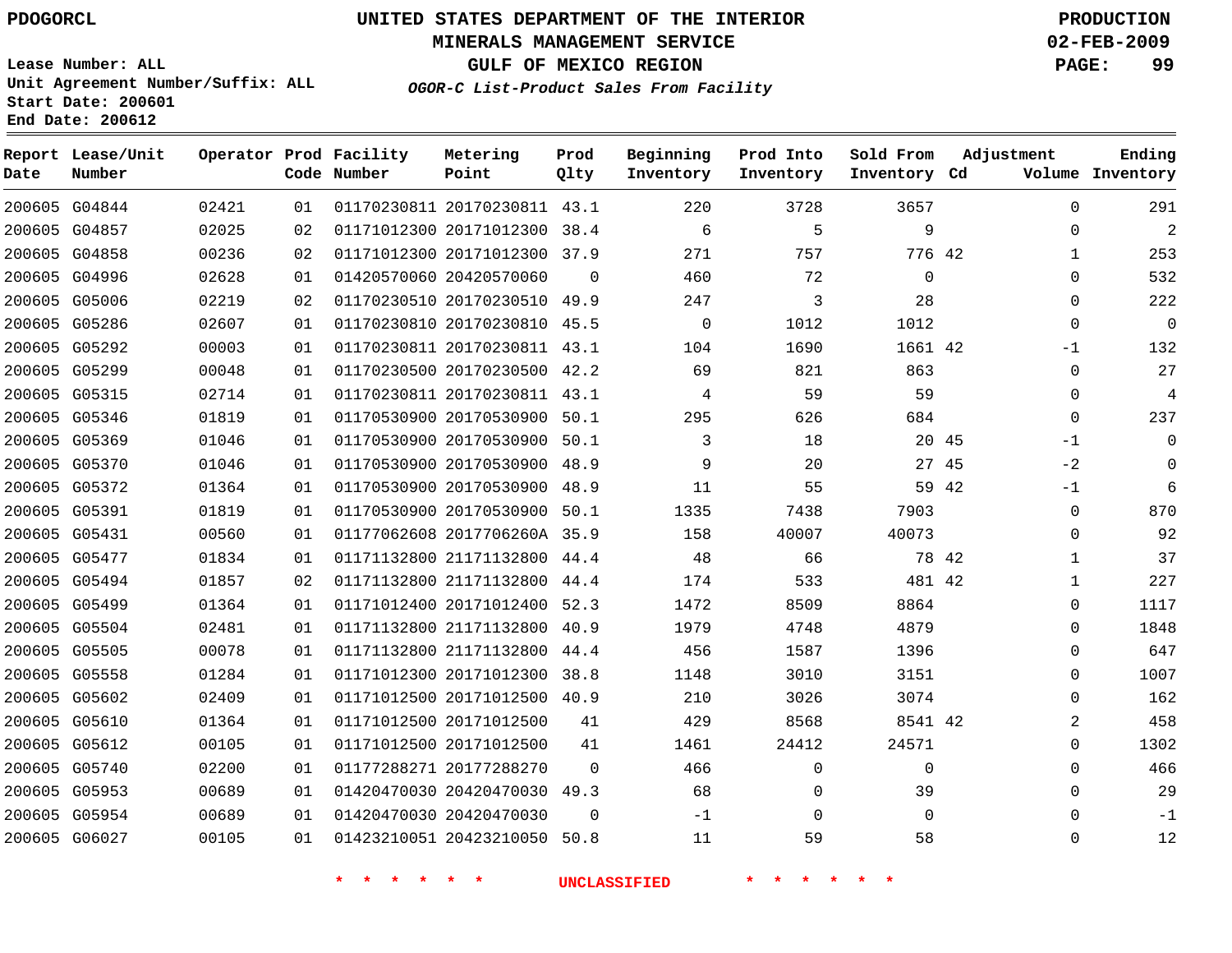#### **MINERALS MANAGEMENT SERVICE 02-FEB-2009**

**GULF OF MEXICO REGION PAGE: 100**

**Lease Number: ALL Unit Agreement Number/Suffix: ALL Start Date: 200601 End Date: 200612**

**OGOR-C List-Product Sales From Facility**

| Date | Report Lease/Unit<br>Number |       |    | Operator Prod Facility<br>Code Number | Metering<br>Point            | Prod<br>Qlty | Beginning<br>Inventory | Prod Into<br>Inventory | Sold From<br>Inventory Cd | Adjustment   | Ending<br>Volume Inventory |
|------|-----------------------------|-------|----|---------------------------------------|------------------------------|--------------|------------------------|------------------------|---------------------------|--------------|----------------------------|
|      | 200605 G06037               | 01764 | 01 |                                       | 01420570060 20420570060      | 53           | 350                    | 177                    | 31                        | $\Omega$     | 496                        |
|      | 200605 G06045               | 02589 | 01 |                                       | 01420570060 20420570060      | $\Omega$     | $\Omega$               | 7                      | $\mathbf 0$               | $\mathbf 0$  | 7                          |
|      | 200605 G06069               | 00048 | 01 |                                       | 01423210051 20423210050 50.8 |              | 25                     | 277                    | 246                       | $\Omega$     | 56                         |
|      | 200605 G06088               | 02628 | 01 |                                       | 01423210051 20423210050      | 50.9         | 10                     | 128                    | 114                       | $\Omega$     | 24                         |
|      | 200605 G06104               | 00105 | 01 |                                       | 01420390110 20420390110 55.7 |              | 28                     | 428                    | 335                       | $\Omega$     | 121                        |
|      | 200605 G06105               | 02409 | 01 |                                       | 01420390110 20420390110 55.6 |              | 53                     | 145                    | 145                       | 0            | 53                         |
|      | 200605 G06156               | 00048 | 01 |                                       | 01422450350 20422450350 40.6 |              | 334                    | 1257                   | 1204                      | 0            | 387                        |
|      | 200605 G06165               | 01284 | 01 |                                       | 01170230450 20170230450 50.1 |              | 102                    | 790                    | 830                       | 0            | 62                         |
|      | 200605 G06166               | 00105 | 01 |                                       | 01170230450 20170230450      | 50           | $\mathbf 1$            | 78                     | 73                        | $\Omega$     | 6                          |
|      | 200605 G06167               | 00105 | 01 |                                       | 01170230450 20170230450      | 50           | 91                     | 2087                   | 2035                      | 0            | 143                        |
|      | 200605 G06168               | 02766 | 02 |                                       | 01170230450 20170230450 50.1 |              | 21                     | 10                     | 9                         | $\Omega$     | 22                         |
|      | 200605 G06180               | 00730 | 01 |                                       | 01170230450 20170230450 50.1 |              | 24                     | 298                    | 299                       | 0            | 23                         |
|      | 200605 G06200               | 01103 | 01 |                                       | 01170230810 20170230810 47.3 |              | 36                     | $\Omega$               | 35                        | $\Omega$     | 1                          |
|      | 200605 G06237               | 02630 | 01 |                                       | 01170230810 2042709015L 50.3 |              | $\Omega$               | 6387                   | 6387                      | 0            | $\Omega$                   |
|      | 200605 G06572               | 01819 | 01 |                                       | 01170230810 20170230810 45.5 |              | $\Omega$               | 1                      | 1                         | 0            | $\Omega$                   |
|      | 200605 G06767               | 01834 | 01 |                                       | 01171012500 20171012500      | 41           | 6                      | 94                     | 95                        | 0            | 5                          |
|      | 200605 G06958               | 02655 | 02 |                                       | 01171012500 20171012500      | 41           | 5                      | 765                    | 733                       | $\Omega$     | 37                         |
|      | 200605 G07199               | 01103 | 01 |                                       | 01420570060 20420570060 53.3 |              | 267                    | 103                    | 22                        | $\mathbf 0$  | 348                        |
|      | 200605 G07201               | 00048 | 01 |                                       | 01420570060 20420570060 53.2 |              | 495                    | 337                    | 48                        | $\Omega$     | 784                        |
|      | 200605 G07215               | 00003 | 01 |                                       | 01420390120 01420390120      | 51.7         | 128                    | 64                     | 554 42                    | 554          | 192                        |
|      | 200605 G07684               | 01857 | 02 |                                       | 01171132000 20171132000 44.9 |              | 240                    | 2832                   | 2401                      | $\mathbf 0$  | 671                        |
|      | 200605 G07699               | 00730 | 01 |                                       | 01171132000 20171132000      | 44.9         | 893                    | 4184                   | 3640 42                   | -445         | 992                        |
|      | 200605 G07700               | 00730 | 01 |                                       | 01171132000 20171132000 44.9 |              | 138                    | 5460                   | 4750 42                   | 446          | 1294                       |
|      | 200605 G07736               | 01364 | 01 |                                       | 01171132800 21171132800      | 44.4         | 289                    | 1415                   | 1111 42                   | $\mathbf{1}$ | 594                        |
|      | 200605 G07760               | 02219 | 01 |                                       | 01177122950 20177122950 30.8 |              | 138                    | 21041                  | 21035                     | $\Omega$     | 144                        |
|      | 200605 G07802               | 02219 | 01 |                                       | 01177258041 01177258041      | 40           | 68                     | 76                     | 140                       | 0            | 4                          |
|      | 200605 G07809               | 02349 | 01 |                                       | 01177248150 01177248150 46.1 |              | 110                    | 3072                   | 2524                      | $\Omega$     | 658                        |
|      | 200605 G07917               | 01834 | 01 |                                       | 01170573602 20170573602 33.8 |              | 5047                   | 45378                  | 36690 42                  | $\mathbf{1}$ | 13736                      |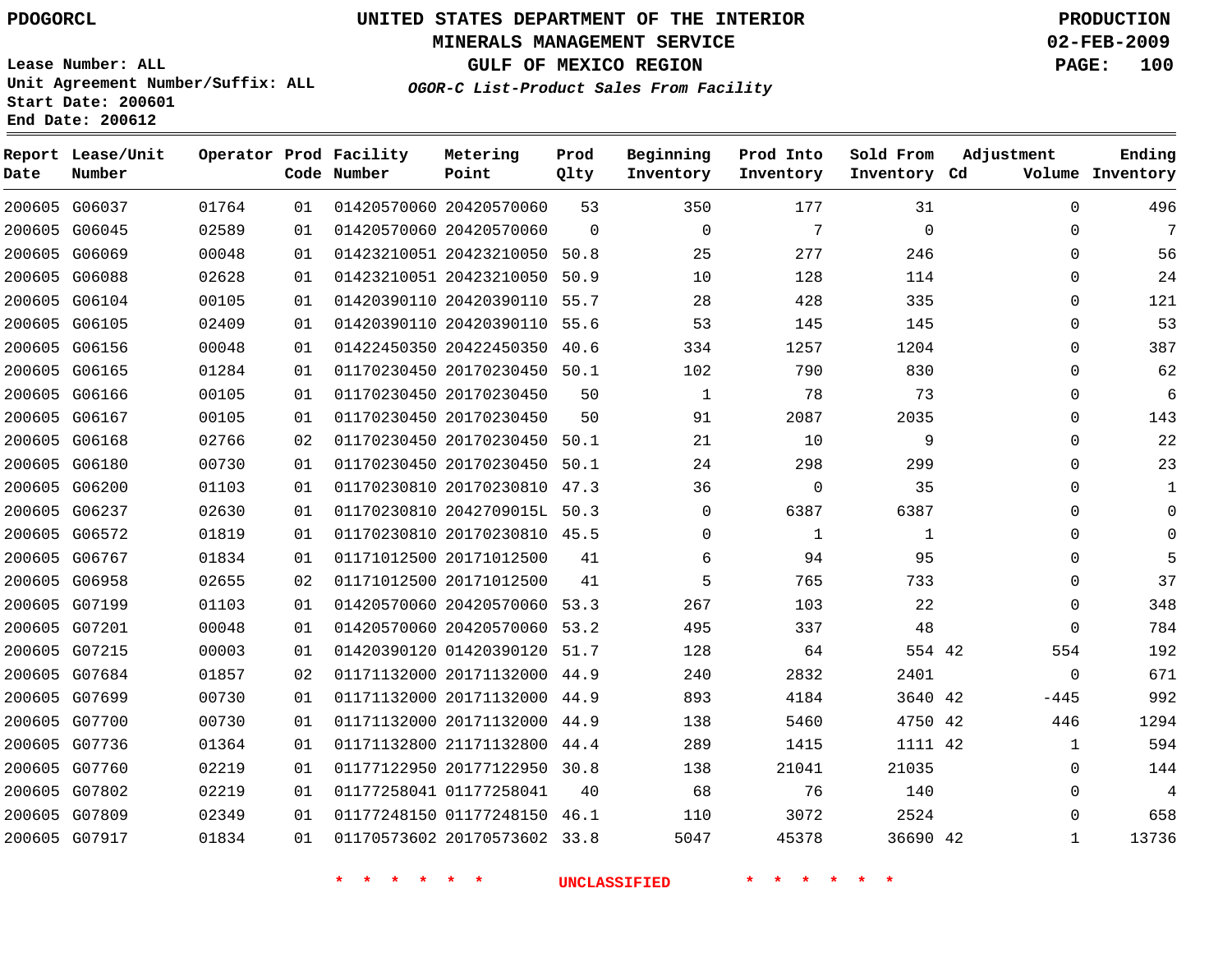# **MINERALS MANAGEMENT SERVICE 02-FEB-2009**

**GULF OF MEXICO REGION PAGE: 101**

**Lease Number: ALL Unit Agreement Number/Suffix: ALL Start Date: 200601 End Date: 200612**

**OGOR-C List-Product Sales From Facility**

| Date | Report Lease/Unit<br>Number |       |    | Operator Prod Facility<br>Code Number | Metering<br>Point            | Prod<br>Qlty | Beginning<br>Inventory | Prod Into<br>Inventory | Sold From<br>Inventory Cd | Adjustment | Ending<br>Volume Inventory   |
|------|-----------------------------|-------|----|---------------------------------------|------------------------------|--------------|------------------------|------------------------|---------------------------|------------|------------------------------|
|      | 200605 G08092               | 00105 | 01 |                                       | 01423210051 20423210050 50.8 |              | 5                      | 59                     | 52                        |            | $\Omega$<br>12               |
|      | 200605 G08120               | 01364 | 01 |                                       | 01423210051 20423210050 50.9 |              | 4                      | 28                     | 26                        |            | 0<br>6                       |
|      | 200605 G08640               | 01046 | 01 |                                       | 01170530900 20170530900 48.9 |              | 233                    | 1245                   | 1359 45                   | $-119$     | $\Omega$                     |
|      | 200605 G08641               | 01046 | 01 |                                       | 01170530900 20170530900 49.9 |              | 119                    | 649                    | 705 45                    | $-63$      | $\Omega$                     |
|      | 200605 G08690               | 01046 | 01 |                                       | 01171132800 21171132800 44.4 |              | 42                     | $\mathbf 0$            | 42                        |            | 0<br>$\mathbf 0$             |
|      | 200605 G08963               | 00105 | 01 |                                       | 01420470030 20420470030 49.2 |              | 61                     | $\mathbf 0$            | 35                        |            | 26<br>0                      |
|      | 200605 G09010               | 00560 | 01 |                                       | 01420390120 01420390120      | 51           | 10                     | 110                    | 89                        |            | 31<br>$\mathbf 0$            |
|      | 200605 G09032               | 00730 | 01 |                                       | 01170230450 20170230450 50.1 |              | 414                    | 8442                   | 8200 42                   |            | 660<br>4                     |
|      | 200605 G09037               | 02409 | 01 |                                       | 01420390101 01420390101      | $\Omega$     | 60                     | 23                     | $\mathbf 0$               |            | 83<br>$\mathbf 0$            |
|      | 200605 G09079               | 02589 | 01 |                                       | 01421670201 20421670200 47.8 |              | 59                     | 13                     | 13                        |            | 59<br>$\mathbf 0$            |
|      | 200605 G09387               | 00362 | 01 |                                       | 01170230811 20170230811 43.1 |              | $\Omega$               | 10921                  | 10068                     |            | 853<br>$\Omega$              |
|      |                             | 01364 | 02 |                                       | 01170230811 20170230811 43.1 |              | 138                    | 1908                   | 1897                      |            | 149<br>0                     |
|      |                             |       |    |                                       |                              |              | 138                    | 12829                  | 11965                     |            | 1002<br>0                    |
|      | 200605 G09499               | 01764 | 01 |                                       | 01177058094 01177058094 40.9 |              | 2149                   | 4905                   | 5642                      |            | $\Omega$<br>1412             |
|      | 200605 G09500               | 01764 | 01 |                                       | 01177058094 01177058094 40.9 |              | $\Omega$               | 1082                   | 778                       |            | 304<br>$\Omega$              |
|      | 200605 G09536               | 01284 | 01 |                                       | 01171132000 20171132000 44.9 |              | 95                     | 123                    | 189                       |            | 29<br>$\Omega$               |
|      | 200605 G09574               | 01819 | 01 |                                       | 01171012300 20171012300      | 39           | 424                    | 278                    | 532                       |            | 170<br>$\Omega$              |
|      | 200605 G09580               | 00105 | 01 |                                       | 01171012400 20171012400 52.3 |              | 100                    | 383                    | 433                       |            | 50<br>$\mathbf 0$            |
|      | 200605 G09631               | 02219 | 01 |                                       | 01177122950 20177122950 30.8 |              | 53                     | 703                    | 750 42                    | $-1$       | 5                            |
|      | 200605 G09651               | 00730 | 01 |                                       | 01170753510 20170753510 47.7 |              | 692                    | 2032                   | 1179                      |            | 1545<br>0                    |
|      | 200605 G10203               | 02589 | 01 |                                       | 01423210051 20423210050 48.8 |              | $\mathbf 0$            | 73                     | 73                        |            | $\mathbf{0}$<br>0            |
|      | 200605 G10226               | 01819 | 01 |                                       | 01423210051 20423210050 50.9 |              | 25                     | 218                    | 199                       |            | $\mathbf 0$<br>44            |
|      | 200605 G10584               | 02266 | 01 |                                       | 01170230811 20170230811 43.1 |              | $\mathbf 0$            | 9                      | 8                         |            | $\mathbf{1}$<br>$\mathbf 0$  |
|      | 200605 G10636               | 02237 | 01 |                                       | 01170230811 20170230811 43.1 |              | $\Omega$               | 19006                  | 17521                     |            | 1485<br>$\mathbf 0$          |
|      | 200605 G10665               | 01764 | 01 |                                       | 01177058094 01177058094 40.9 |              | 4794                   | 6448                   | 9251                      |            | 1991<br>$\mathbf 0$          |
|      | 200605 G10720               | 00730 | 01 |                                       | 01171012500 20171012500      | 41           | 10                     | 186                    | 186                       |            | 10<br>$\mathbf 0$            |
|      | 200605 G10726               | 00730 | 01 |                                       | 01171012400 20171012300 38.8 |              | 1911                   | 6014                   | 5912                      |            | 2013<br>$\mathbf 0$          |
|      | 200605 G10744               | 02266 | 01 |                                       | 0117710260H 2017710260H      | 40           | $\mathbf 0$            | 11417                  | 11417                     |            | $\mathbf{0}$<br>$\mathbf{0}$ |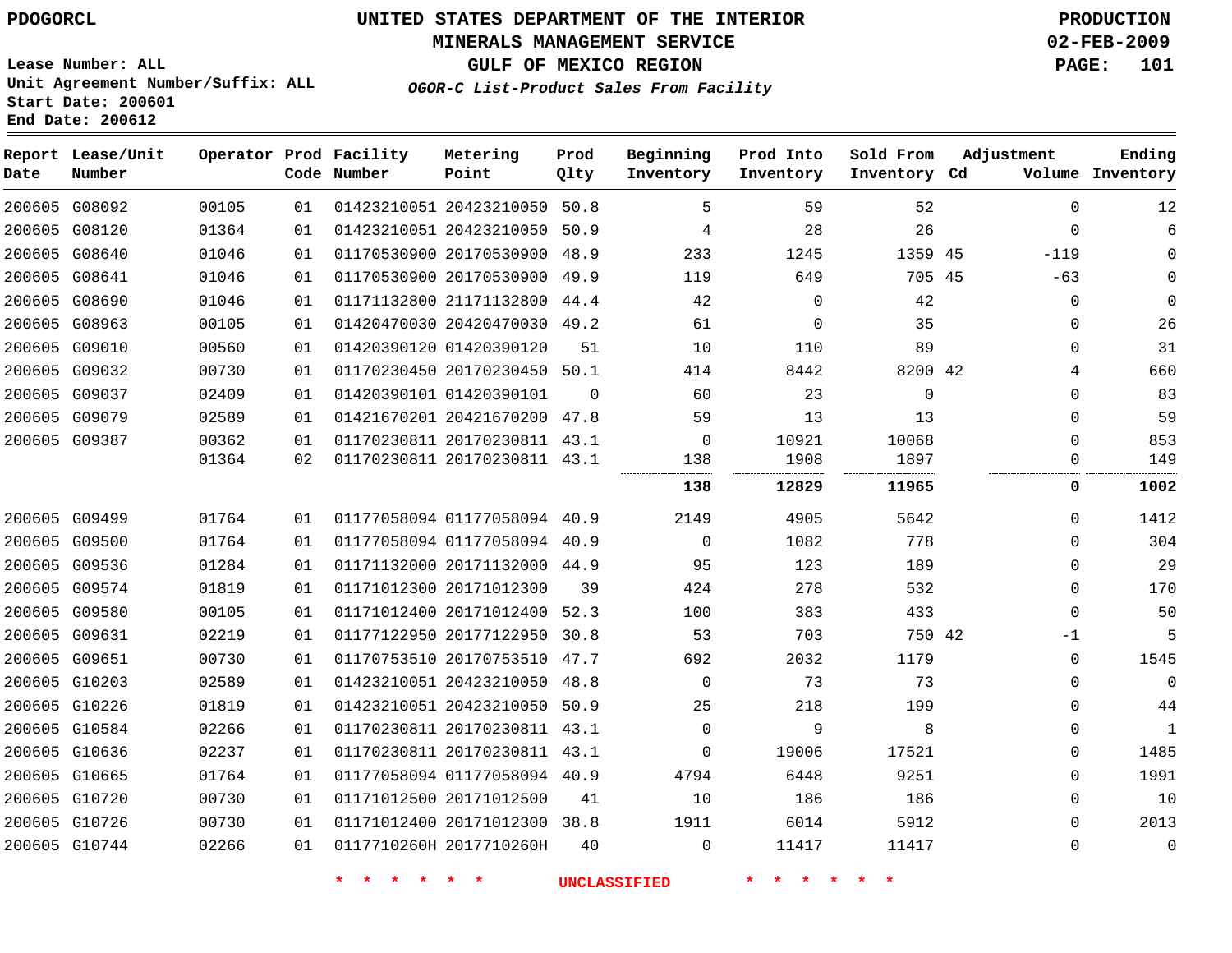#### **MINERALS MANAGEMENT SERVICE 02-FEB-2009**

**GULF OF MEXICO REGION PAGE: 102**

**Lease Number: ALL Unit Agreement Number/Suffix: ALL Start Date: 200601 End Date: 200612**

**OGOR-C List-Product Sales From Facility**

| Date | Report Lease/Unit<br>Number |       |    | Operator Prod Facility<br>Code Number | Metering<br>Point            | Prod<br>Qlty | Beginning<br>Inventory | Prod Into<br>Inventory | Sold From<br>Inventory Cd | Adjustment   | Ending<br>Volume Inventory |
|------|-----------------------------|-------|----|---------------------------------------|------------------------------|--------------|------------------------|------------------------|---------------------------|--------------|----------------------------|
|      | 200605 G10794               | 02466 | 01 |                                       | 01177122950 20177122950      | 31           | $\Omega$               | 2443                   | 2443                      | $\mathbf 0$  | 0                          |
|      | 200605 G10835               | 01764 | 01 |                                       | 01171092900 01171092900      | $\Omega$     | 80                     | $\mathbf 0$            | $\mathbf 0$               | $\mathbf 0$  | 80                         |
|      | 200605 G10853               | 02409 | 01 |                                       | 01171012500 20171012500 40.9 |              | 22                     | 295                    | 301                       | $\Omega$     | 16                         |
|      | 200605 G10910               | 00282 | 02 |                                       | 01177245110 2017724511G 45.9 |              | 79                     | 41807                  | 41815                     | $\mathbf 0$  | 71                         |
|      | 200605 G11243               | 02589 | 01 |                                       | 01420470030 20420470030 50.2 |              | 715                    | 83                     | 113                       | $\Omega$     | 685                        |
|      | 200605 G11297               | 00048 | 01 |                                       | 01423210051 20423210050 50.9 |              | 5                      | 51                     | 46                        | $\mathbf 0$  | 10                         |
|      | 200605 G11307               | 02589 | 01 |                                       | 01420390101 01420390101      | 50           | 140                    | $\mathbf{1}$           | 1                         | $\Omega$     | 140                        |
|      | 200605 G11911               | 00105 | 01 |                                       | 01177072601 20177072601 38.6 |              | $\Omega$               | 4451                   | 4451                      | $\Omega$     | $\mathbf 0$                |
|      | 200605 G11951               | 00105 | 01 |                                       | 01177092600 20177092600 44.1 |              | 77                     | 1258                   | 1295                      | $\mathbf 0$  | 40                         |
|      | 200605 G11952               | 00105 | 01 |                                       | 01171012300 20171012400 38.8 |              | 1004                   | 2587                   | 2725                      | $\mathbf 0$  | 866                        |
|      | 200605 G11977               | 01764 | 01 |                                       | 01177112600 20177112600 45.3 |              | $\mathbf 0$            | 1520                   | 1520                      | $\Omega$     | 0                          |
|      | 200605 G12019               | 01482 | 01 |                                       | 01171012500 20171012500      | 41           | 288                    | 1653                   | 1845                      | $\mathbf 0$  | 96                         |
|      | 200605 G12020               | 01482 | 01 |                                       | 01171012500 20171012500      | 41           | 126                    | 2150                   | 2164                      | $\Omega$     | 112                        |
|      | 200605 G12024               | 01364 | 02 |                                       | 01171012500 20171012500      | 41           | 175                    | 3203                   | 3207                      | $\mathbf 0$  | 171                        |
|      | 200605 G12027               | 02268 | 01 |                                       | 01170753510 20170753510      | $\Omega$     | 23                     | $\mathbf 0$            | $\Omega$                  | $\Omega$     | 23                         |
|      | 200605 G12037               | 00730 | 01 |                                       | 01170753510 20170753510 47.7 |              | 143                    | 241                    | 201                       | $\Omega$     | 183                        |
|      | 200605 G12096               | 02409 | 01 |                                       | 01177245110 2017724511C 49.6 |              | 85                     | 223                    | 152                       | $\Omega$     | 156                        |
|      | 200605 G12355               | 02589 | 01 |                                       | 01171012300 20171012300 35.8 |              | $\Omega$               | 19498                  | 19498                     | $\Omega$     | $\mathbf 0$                |
|      | 200605 G12421               | 02589 | 01 |                                       | 01423550090 20423550090 47.2 |              | 794                    | 656                    | 755                       | $\mathbf 0$  | 695                        |
|      | 200605 G12465               | 00048 | 01 |                                       | 01423210051 20423210050 50.9 |              | $\mathbf 0$            | 29                     | 23                        | $\mathbf 0$  | 6                          |
|      | 200605 G12497               | 02589 | 01 |                                       | 01420390101 01420390101 47.8 |              | 113                    | 2                      | 2                         | $\mathbf{0}$ | 113                        |
|      | 200605 G12564               | 01831 | 01 |                                       | 01170230510 20170230510 49.9 |              | 131                    | $\mathbf{1}$           | 15                        | $\mathbf 0$  | 117                        |
|      | 200605 G12761               | 00282 | 01 |                                       | 01170230810 20170230810 47.3 |              | 87                     | 494                    | 516                       | $\Omega$     | 65                         |
|      | 200605 G12802               | 00105 | 01 |                                       | 01170230811 20170230811      | 43           | 137                    | 842                    | 913                       | $\mathbf 0$  | 66                         |
|      | 200605 G12803               | 01364 | 01 |                                       | 01171132000 20171132000 44.9 |              | $\Omega$               | 101                    | 77                        | $\Omega$     | 24                         |
|      | 200605 G12856               | 02266 | 01 |                                       | 01170230811 20170230811 46.1 |              | $\Omega$               | 7526                   | 6938                      | $\Omega$     | 588                        |
|      | 200605 G12858               | 01284 | 01 |                                       | 01171131600 20171131600 44.6 |              | 17                     | 1199                   | 1189                      | $\Omega$     | 27                         |
|      | 200605 G12886               | 01364 | 01 |                                       | 01171012400 20171012400 52.3 |              | $\Omega$               | 12                     | 11 42                     | $\mathbf{1}$ | $\overline{2}$             |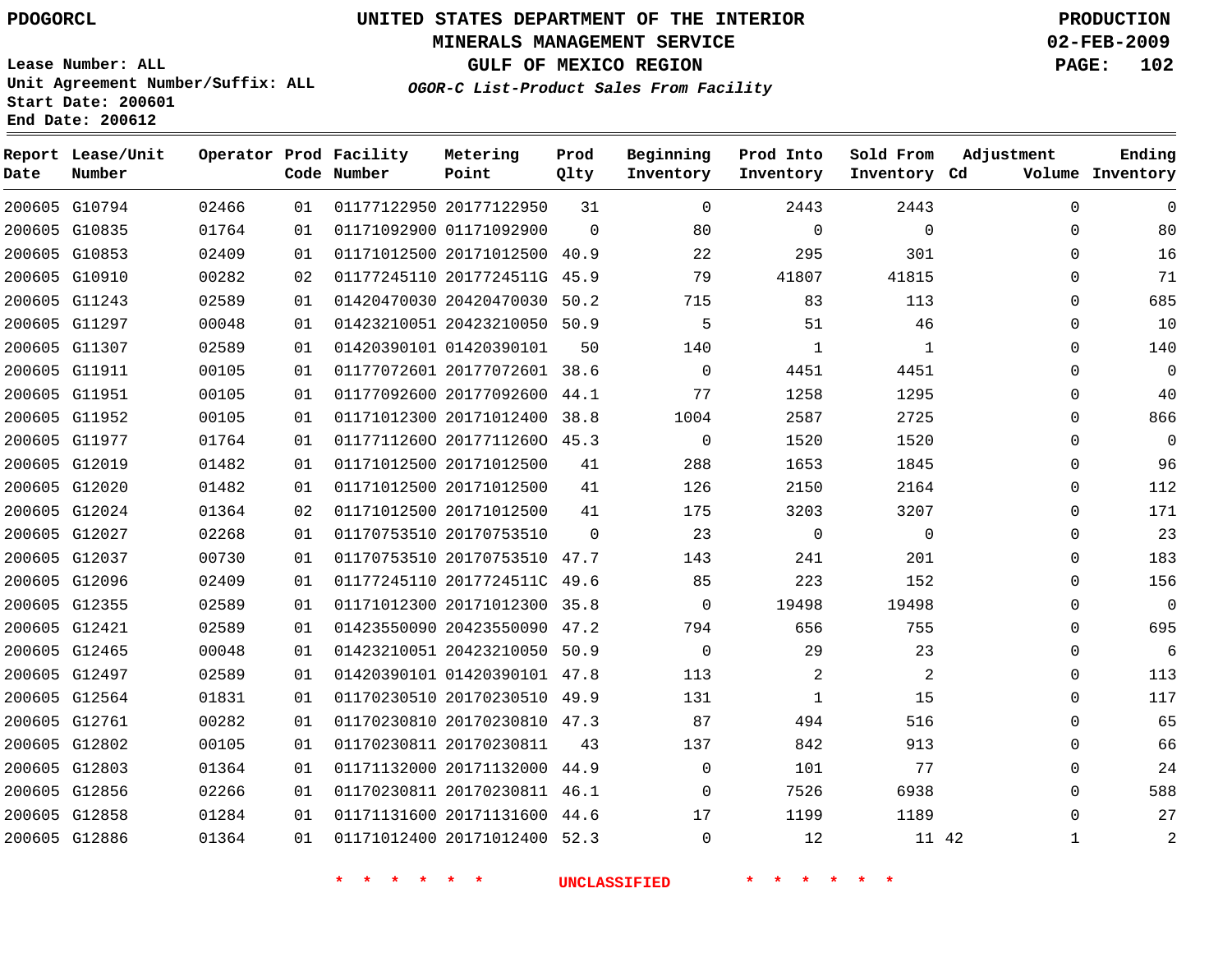#### **MINERALS MANAGEMENT SERVICE 02-FEB-2009**

**GULF OF MEXICO REGION PAGE: 103**

**Lease Number: ALL Unit Agreement Number/Suffix: ALL Start Date: 200601 End Date: 200612**

**OGOR-C List-Product Sales From Facility**

| Date | Report Lease/Unit<br>Number |       |    | Operator Prod Facility<br>Code Number | Metering<br>Point            | Prod<br>Qlty | Beginning<br>Inventory | Prod Into<br>Inventory | Sold From<br>Inventory Cd | Adjustment   | Ending<br>Volume Inventory |
|------|-----------------------------|-------|----|---------------------------------------|------------------------------|--------------|------------------------|------------------------|---------------------------|--------------|----------------------------|
|      | 200605 G12906               | 01819 | 01 |                                       | 01171012300 20171012300      | 39           | 2563                   | 7629                   | 7716                      | $\Omega$     | 2476                       |
|      | 200605 G12980               | 02349 | 01 |                                       | 01177163600 20177163600 39.3 |              | 39                     | 1076                   | 1079                      | $\mathbf{0}$ | 36                         |
|      | 200605 G13342               | 02409 | 01 |                                       | 01170230810 20170230810 47.3 |              | 4                      | 8                      | 11                        | $\Omega$     |                            |
|      | 200605 G13560               | 01284 | 01 |                                       | 01170230810 20170230810 45.5 |              | $\mathbf{0}$           | 356                    | 356                       | 0            | $\Omega$                   |
|      | 200605 G13563               | 01046 | 01 |                                       | 01170230810 20170230811 43.1 |              | 59                     | 239                    | 281 45                    | $-17$        | $\Omega$                   |
|      | 200605 G13576               | 02594 | 02 |                                       | 01170230810 20170230810 45.5 |              | $\mathbf 0$            | 85                     | 85                        | 0            | $\Omega$                   |
|      | 200605 G13620               | 01704 | 01 |                                       | 01171012300 20171012300      | 39           | 869                    | 2258                   | 2371                      | 0            | 756                        |
|      | 200605 G13803               | 02628 | 01 |                                       | 01170230810 20170230810 47.3 |              | $\Omega$               | 102                    | 88                        | $\Omega$     | 14                         |
|      | 200605 G13825               | 02169 | 02 |                                       | 01170230800 20170230800 48.8 |              | $\Omega$               | 870                    | 819                       | $\Omega$     | 51                         |
|      | 200605 G13897               | 01482 | 01 |                                       | 01171132000 20171132000 44.9 |              | 4                      | $\mathbf 0$            | 3                         | 0            | $\mathbf{1}$               |
|      | 200605 G14161               | 00105 | 01 |                                       | 01421670201 20421670200 43.6 |              | 35                     | 0                      | 8                         | $\Omega$     | 27                         |
|      | 200605 G14193               | 02409 | 01 |                                       | 01170230810 20170230810 47.2 |              | 1705                   | 9244                   | 9724                      | 0            | 1225                       |
|      | 200605 G14340               | 01364 | 01 |                                       | 01170230811 20170230811 43.1 |              | 128                    | 1281                   | 1308 42                   | $-1$         | 100                        |
|      | 200605 G14342               | 00105 | 01 |                                       | 01170230811 20170230811      | 43           | 1018                   | 16646                  | 16364                     | 0            | 1300                       |
|      | 200605 G14348               | 02237 | 01 |                                       | 01171132800 21171132800 44.4 |              | 4706                   | 6512                   | 7626                      | $\Omega$     | 3592                       |
|      | 200605 G14357               | 02852 | 02 |                                       | 01171131600 20171131600 44.6 |              | $\mathbf 0$            | 18                     | 18                        | $\mathbf{0}$ | $\Omega$                   |
|      | 200605 G14383               | 00105 | 01 |                                       | 01170230811 20170230811      | 43           | 0                      | 7438                   | 6857                      | 0            | 581                        |
|      | 200605 G14412               | 02246 | 01 |                                       | 01171132800 21171132800      | $\Omega$     | 40                     | 0                      | $\mathbf 0$               | 0            | 40                         |
|      | 200605 G14493               | 02268 | 01 |                                       | 01171092930 20171092930 34.1 |              | 67                     | 4                      | 71                        | $\Omega$     | $\Omega$                   |
|      | 200605 G14535               | 02628 | 01 |                                       | 01171012500 20171012500      | 41           | 26                     | 1410                   | 1360                      | $\mathbf{0}$ | 76                         |
|      | 200605 G14576               | 00105 | 01 |                                       | 01177258044 01177258044 30.5 |              | 8                      | 30                     | 21                        | $\Omega$     | 17                         |
|      | 200605 G14585               | 01046 | 01 |                                       | 01177245112 2017724511G 45.9 |              | 16                     | 6625                   | 6629 45                   | $-12$        | $\Omega$                   |
|      | 200605 G14791               | 02451 | 01 |                                       | 01420570060 20420570060 53.3 |              | 191                    | $\mathbf 0$            | 11                        | $\mathbf{0}$ | 180                        |
|      | 200605 G14864               | 01857 | 02 |                                       | 01170230450 20170230450      | 50.1         | 185                    | 8495                   | 8016                      | $\Omega$     | 664                        |
|      | 200605 G14870               | 02169 | 02 |                                       | 01170230450 20170230450 50.1 |              | 0                      | 4                      |                           | 6 42<br>2    | $\mathbf 0$                |
|      | 200605 G14878               | 02589 | 01 |                                       | 01170230510 20170230510 48.6 |              | 235                    | 9                      | 27                        | 0            | 217                        |
|      | 200605 G14942               | 02219 | 02 |                                       | 01170230810 20170230810 47.3 |              | 403                    | 1802                   | 1966                      | $\Omega$     | 239                        |
|      | 200605 G15050               | 00105 | 01 |                                       | 01170230810 20170230810 45.5 |              | $\Omega$               | 132                    | 132                       | $\Omega$     | $\mathbf{0}$               |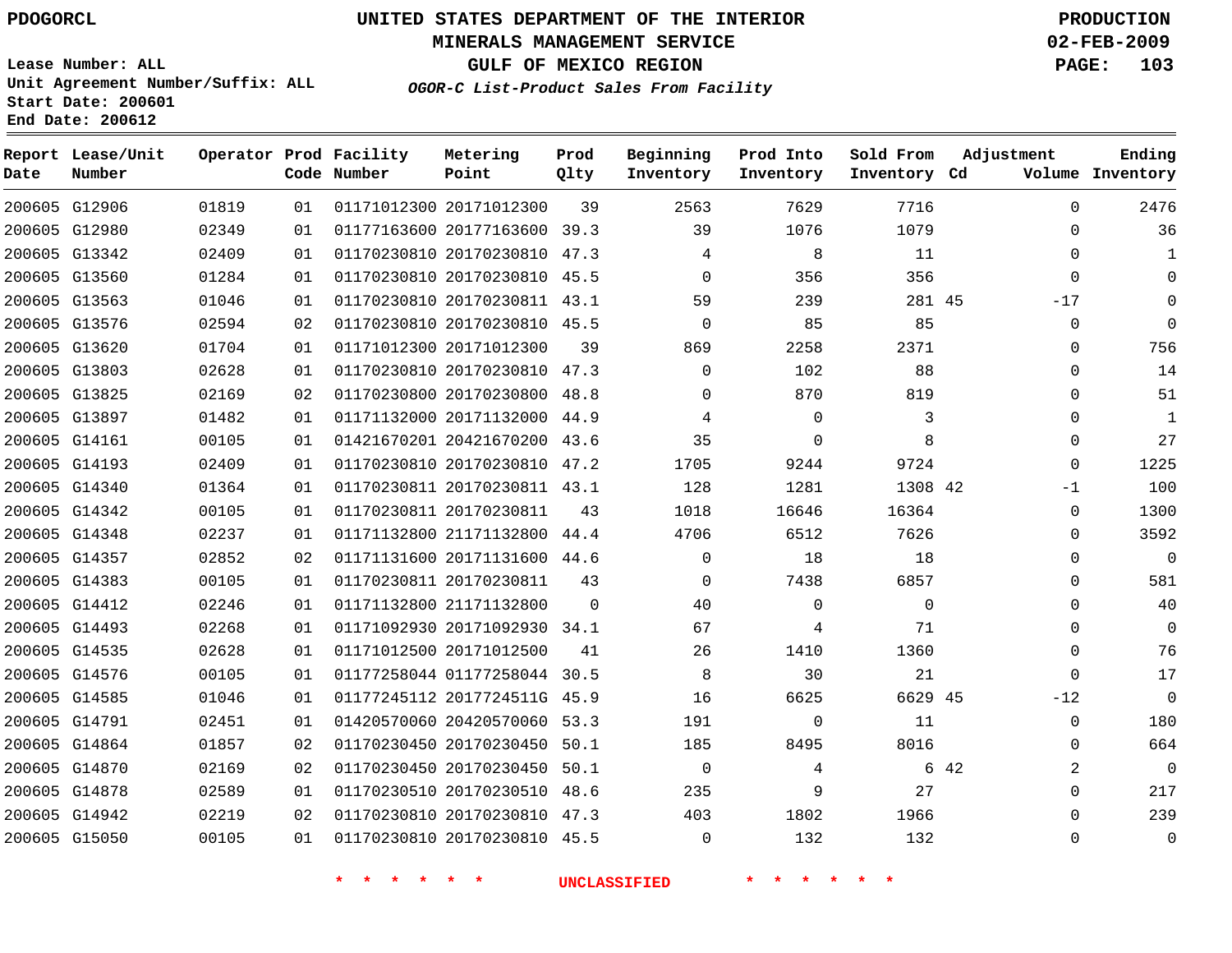#### **MINERALS MANAGEMENT SERVICE 02-FEB-2009**

**GULF OF MEXICO REGION PAGE: 104**

**Lease Number: ALL Unit Agreement Number/Suffix: ALL Start Date: 200601 End Date: 200612**

**OGOR-C List-Product Sales From Facility**

| Date | Report Lease/Unit<br>Number |       |     | Operator Prod Facility<br>Code Number | Metering<br>Point            | Prod<br>Qlty | Beginning<br>Inventory | Prod Into<br>Inventory | Sold From<br>Inventory Cd | Adjustment   | Ending<br>Volume Inventory |
|------|-----------------------------|-------|-----|---------------------------------------|------------------------------|--------------|------------------------|------------------------|---------------------------|--------------|----------------------------|
|      | 200605 G15062               | 00560 | 01  |                                       | 01170230810 20170230810 47.3 |              | 69                     | 361                    | 382                       | $\mathbf 0$  | 48                         |
|      | 200605 G15078               | 00064 | 01  |                                       | 01170230810 20170230810 47.3 |              | 3048                   | $\mathbf 0$            | 749 42                    | $-1$         | 2298                       |
|      | 200605 G15095               | 01764 | 01  |                                       | 01170530900 20170530900 48.9 |              | 3                      | 11                     | 13                        | $\Omega$     | 1                          |
|      | 200605 G15110               | 02714 | 0 1 |                                       | 01170530900 20170530900 48.9 |              | $\mathbf{1}$           | $\mathbf{1}$           | $\overline{2}$            | $\mathbf 0$  | $\Omega$                   |
|      | 200605 G15118               | 00105 | 01  |                                       | 01171132800 21171132800 44.3 |              | 15                     | 37                     | 35                        | 0            | 17                         |
|      | 200605 G15124               | 01364 | 01  |                                       | 01170230811 20170230811 43.1 |              | 24                     | 556                    | 537                       | 0            | 43                         |
|      | 200605 G15161               | 00078 | 01  |                                       | 01171132000 20171132000      | $\Omega$     | $\mathbf{1}$           | $\Omega$               | $\Omega$                  | $\Omega$     | 1                          |
|      | 200605 G15169               | 02268 | 02  |                                       | 01171131600 20171131600 44.4 |              | $\mathbf{1}$           | 18                     | 19                        | 0            | $\Omega$                   |
|      | 200605 G15239               | 00003 | 01  |                                       | 01171012500 20171012500      | 41           | 253                    | 4090                   | 4125 42                   | $\mathbf{1}$ | 219                        |
|      | 200605 G15243               | 02222 | 01  |                                       | 01170230810 20171012300      | 38.8         | 326                    | 90                     | 386                       | $\Omega$     | 30                         |
|      | 200605 G15277               | 00222 | 02  |                                       | 01171012400 20171012400 52.3 |              | 1980                   | 11393                  | 11878                     | 0            | 1495                       |
|      | 200605 G15293               | 02219 | 02  |                                       | 0117711260T 2017711260T      | 35           | $\mathbf{1}$           | 391                    | 390                       | 0            | $\overline{2}$             |
|      | 200605 G15303               | 00105 | 01  |                                       | 01171092800 21171132800 44.3 |              | 4919                   | 19667                  | 16714                     | $\Omega$     | 7872                       |
|      | 200605 G15323               | 01482 | 01  |                                       | 01171012500 20171012500      | 41           | 340                    | 5628                   | 5673                      | 0            | 295                        |
|      | 200605 G15387               | 02409 | 01  |                                       | 01177245110 2017724511C 49.6 |              | 115                    | 236                    | 186                       | $\Omega$     | 165                        |
|      | 200605 G15740               | 00818 | 01  |                                       | 01170230450 20170230450 50.1 |              | 663                    | 9924                   | 9745                      | $\Omega$     | 842                        |
|      | 200605 G15742               | 00730 | 01  |                                       | 01170230450 20170230450 50.1 |              | 23                     | 374                    | 363 42                    | -5           | 29                         |
|      | 200605 G15769               | 00560 | 01  |                                       | 01422450350 20422450350 40.6 |              | 160                    | 562                    | 547                       | $\mathbf 0$  | 175                        |
|      | 200605 G15781               | 02169 | 02  |                                       | 01170230450 20170230450 50.1 |              | 89                     | 1439                   | 1414                      | $\Omega$     | 114                        |
|      | 200605 G16107               | 01978 | 02  |                                       | 01170230810 20170230811 43.1 |              | $\Omega$               | 254                    | 234                       | $\mathbf 0$  | 20                         |
|      | 200605 G16115               | 01819 | 01  |                                       | 01170231300 01170231300 45.5 |              | $\Omega$               | 7                      | 7                         | $\Omega$     | $\mathbf 0$                |
|      | 200605 G16121               | 00687 | 01  |                                       | 01170230811 20170230811 43.1 |              | 49                     | 559                    | 564                       | $\Omega$     | 44                         |
|      | 200605 G16201               | 00491 | 02  |                                       | 01170530900 20170530900 48.9 |              | 5                      | 13                     | 17                        | 0            | 1                          |
|      | 200605 G16267               | 01364 | 01  |                                       | 01170230811 20170230811 43.1 |              | 8                      | 30                     | 36                        | 0            | $\overline{2}$             |
|      | 200605 G16337               | 01513 | 01  |                                       | 01177078151 01177078151      | 28           | 1483                   | 3793                   | 3960                      | $\Omega$     | 1316                       |
|      | 200605 G16363               | 02475 | 02  |                                       | 01171012400 20171012400 52.3 |              | 25                     | 76                     | 91                        | $\Omega$     | 10                         |
|      | 200605 G16454               | 00491 | 02  |                                       | 01171012500 20171012500      | 41           | 35                     | 556                    | 561                       | $\Omega$     | 30                         |
|      | 200605 G16455               | 00491 | 02  |                                       | 01171012500 20171012500      | 41           | 33                     | 782                    | 773                       | $\Omega$     | 42                         |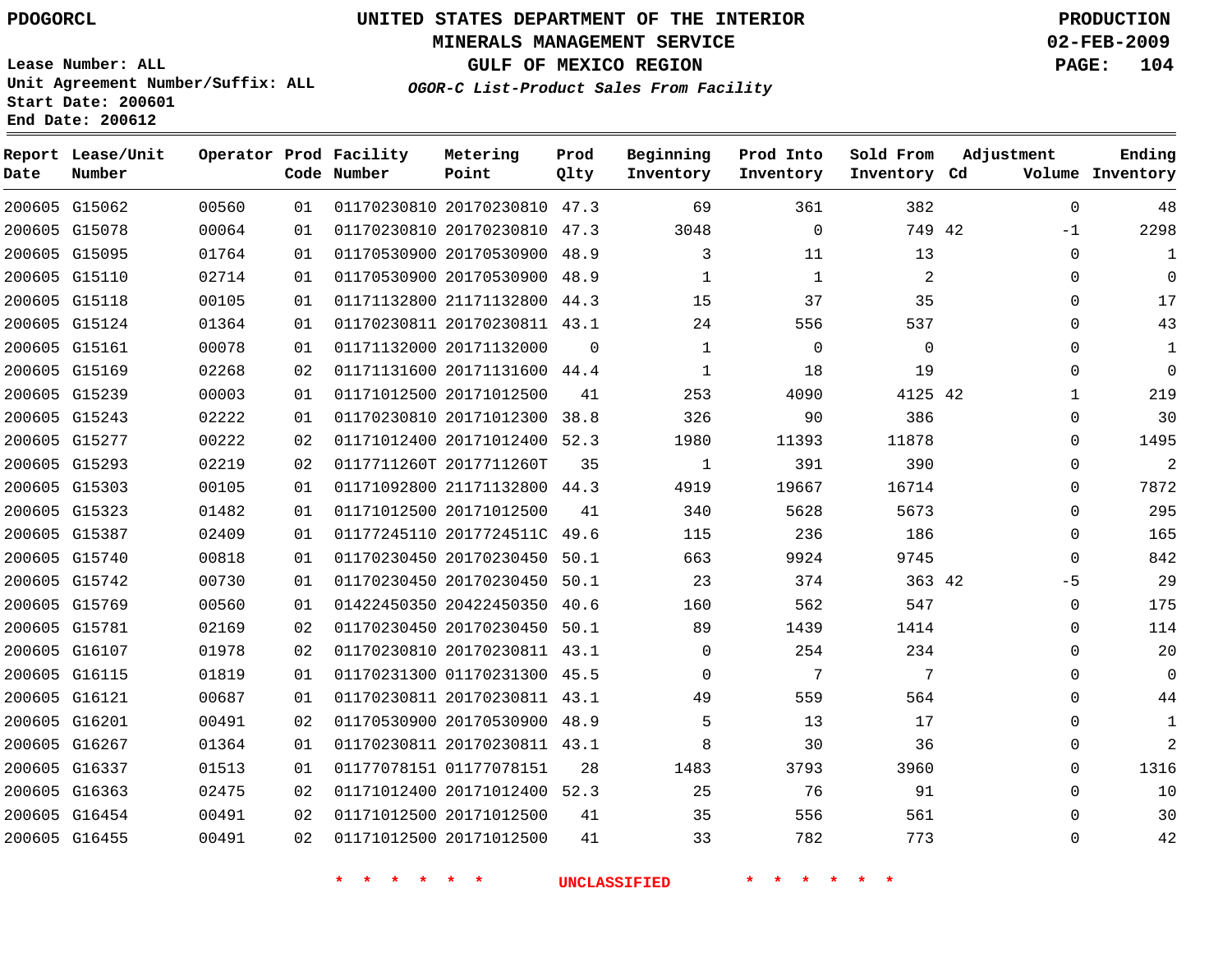#### **MINERALS MANAGEMENT SERVICE 02-FEB-2009**

**GULF OF MEXICO REGION PAGE: 105**

**Lease Number: ALL Unit Agreement Number/Suffix: ALL Start Date: 200601 End Date: 200612**

**OGOR-C List-Product Sales From Facility**

| Date | Report Lease/Unit<br>Number |       |    | Operator Prod Facility<br>Code Number | Metering<br>Point            | Prod<br>Qlty | Beginning<br>Inventory | Prod Into<br>Inventory | Sold From<br>Inventory Cd | Adjustment  | Ending<br>Volume Inventory |
|------|-----------------------------|-------|----|---------------------------------------|------------------------------|--------------|------------------------|------------------------|---------------------------|-------------|----------------------------|
|      | 200605 G16461               | 00105 | 01 |                                       | 01170753510 20170753510 47.7 |              | 196                    | 335                    | 276                       | $\Omega$    | 255                        |
|      | 200605 G16469               | 02025 | 02 |                                       | 01170753510 20170753510 48.3 |              | 25                     | 230                    | 80                        | $\Omega$    | 175                        |
|      | 200605 G16502               | 02714 | 01 |                                       | 01177265300 20177265300      | $\Omega$     | 44                     | $\mathbf 0$            | $\Omega$                  | $\Omega$    | 44                         |
|      | 200605 G16515               | 00282 | 02 |                                       | 01177245110 2017724511G 45.9 |              | 220                    | 124197                 | 124207                    | $\Omega$    | 210                        |
|      | 200605 G16575               | 00730 | 01 |                                       | 01608103650 20608103650 29.8 |              | $\mathbf 0$            | 913                    | 891                       | $\Omega$    | 22                         |
|      | 200605 G17124               | 01857 | 02 |                                       | 01170230450 20170230450 50.1 |              | 1                      | 43                     | 41                        | $\Omega$    | 3                          |
|      | 200605 G17133               | 01482 | 01 |                                       | 01423210051 20423210050 50.9 |              | 11                     | 53                     | 53                        | $\Omega$    | 11                         |
|      |                             | 02589 | 01 |                                       | 01423210051 20423210050 48.4 |              | 0                      | 4                      | 4                         | 0           | $\mathbf 0$                |
|      |                             |       |    |                                       |                              |              | 11                     | 57                     | 57                        | 0           | 11                         |
|      | 200605 G17156               | 00105 | 01 |                                       | 01421670201 20421670200 43.6 |              | 38                     | 0                      | 8                         | $\Omega$    | 30                         |
|      | 200605 G17190               | 01364 | 01 |                                       | 01170230810 20170230810 47.3 |              | 2                      | 20                     | 19                        | $\Omega$    | 3                          |
|      | 200605 G17202               | 02066 | 02 |                                       | 01170230810 20170230810 50.9 |              | $\Omega$               | 7                      | 7                         | $\Omega$    | $\Omega$                   |
|      | 200605 G17255               | 02237 | 01 |                                       | 01170230810 20170230810 47.3 |              | 39                     | 335                    | 330                       | $\Omega$    | 44                         |
|      | 200605 G17753               | 02427 | 02 |                                       | 01170230810 20170230800      | $\Omega$     | 265                    | $\mathbf 0$            | $\mathbf 0$               | 0           | 265                        |
|      | 200605 G17754               | 02025 | 02 |                                       | 01170230510 20170230510 50.1 |              | 1458                   | 17                     | 166                       | $\Omega$    | 1309                       |
|      | 200605 G17842               | 00491 | 02 |                                       | 01170230810 20170230810 45.5 |              | $\mathsf{O}$           | 1135                   | 1135                      | 0           | $\mathbf 0$                |
|      | 200605 G17858               | 00105 | 01 |                                       | 01170530900 20170530900 48.9 |              | 153                    | 942                    | 1005                      | $\Omega$    | 90                         |
|      | 200605 G17895               | 02219 | 02 |                                       | 01171132800 21171132800 44.4 |              | $\Omega$               | 126                    | 86                        | $\Omega$    | 40                         |
|      | 200605 G17896               | 01284 | 01 |                                       | 01171132800 21171132800      | 44           | 12282                  | 38403                  | 34455 42                  | -1          | 16229                      |
|      | 200605 G17898               | 01963 | 01 |                                       | 01171131600 20171131600      | 44.6         | 120                    | 4625                   | 4642                      | $\mathbf 0$ | 103                        |
|      | 200605 G17913               | 01834 | 01 |                                       | 01171132800 21171132800      | 44.4         | 852                    | 2331                   | 2164                      | $\Omega$    | 1019                       |
|      | 200605 G17921               | 00491 | 02 |                                       | 01171012500 20177062959      | 26           | $\mathbf 0$            | 19008                  | 19008                     | $\Omega$    | $\mathbf{0}$               |
|      | 200605 G17942               | 00560 | 01 |                                       | 01177082604 20177082604      | 26           | 1133                   | 39769                  | 39793                     | 0           | 1109                       |
|      | 200605 G17973               | 00730 | 01 |                                       | 01171012400 20171012400 52.3 |              | 1700                   | 5463                   | 6446                      | 0           | 717                        |
|      | 200605 G17977               | 01364 | 01 |                                       | 01171132800 21171132800      | 44.4         | 1007                   | 2497                   | 2382                      | $\Omega$    | 1122                       |
|      | 200605 G17991               | 01978 | 02 |                                       | 01177122606 20177122606 44.4 |              | 8                      | 1                      | 9                         | $\Omega$    | $\mathbf{0}$               |
|      | 200605 G18040               | 00105 | 01 |                                       | 01171012500 20171012500      | 41           | $\mathbf{1}$           | $\Omega$               | $\mathbf{1}$              | $\Omega$    | $\Omega$                   |
|      | 200605 G18043               | 01103 | 01 |                                       | 01171012500 20171012500 41.1 |              | 3653                   | 55068                  | 55779                     | $\Omega$    | 2942                       |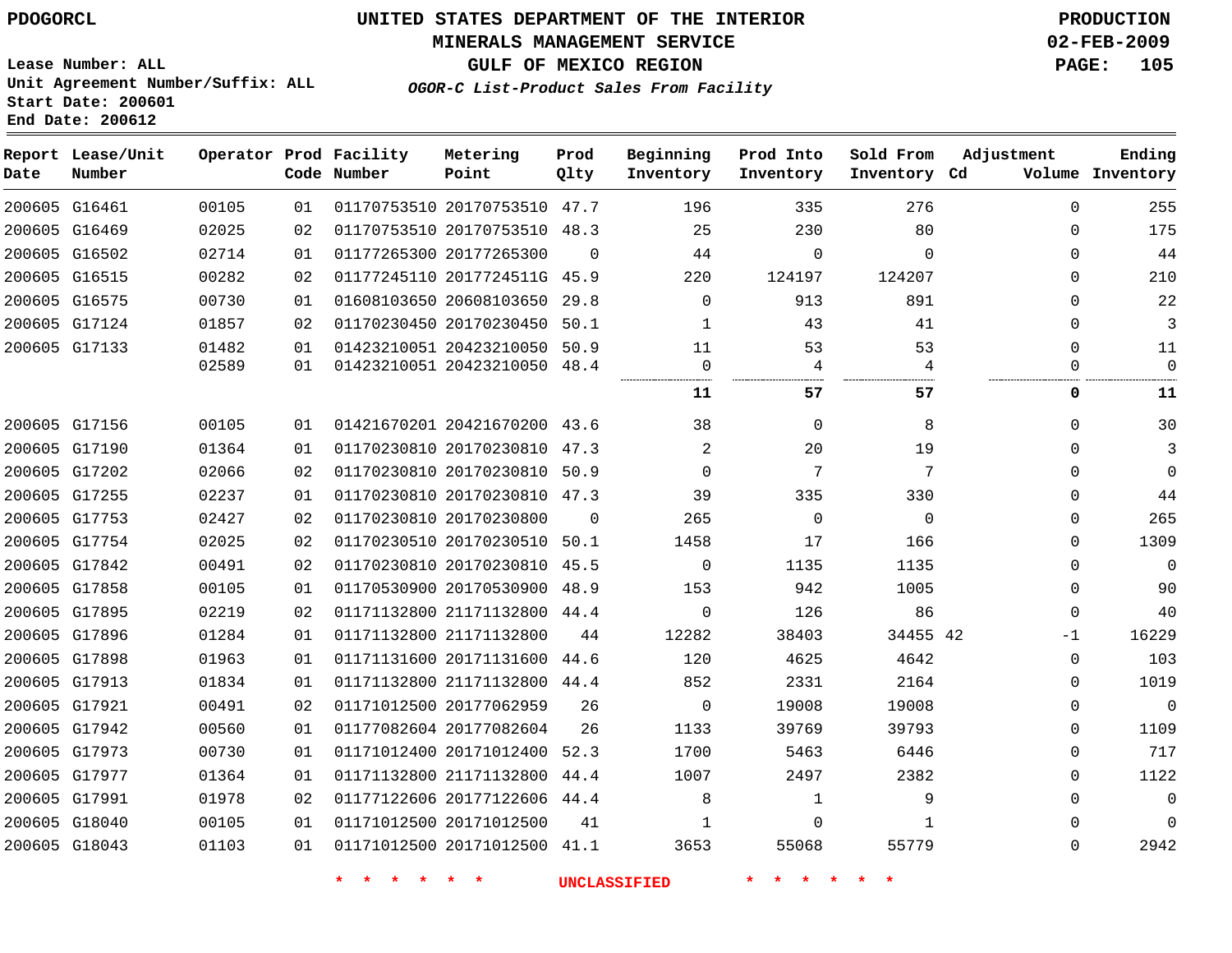#### **MINERALS MANAGEMENT SERVICE 02-FEB-2009**

**GULF OF MEXICO REGION PAGE: 106**

**Lease Number: ALL Unit Agreement Number/Suffix: ALL Start Date: 200601 End Date: 200612**

**OGOR-C List-Product Sales From Facility**

| Date          | Report Lease/Unit<br>Number |       |    | Operator Prod Facility<br>Code Number | Metering<br>Point            | Prod<br>Qlty | Beginning<br>Inventory | Prod Into<br>Inventory | Sold From<br>Inventory Cd | Adjustment   | Ending<br>Volume Inventory |
|---------------|-----------------------------|-------|----|---------------------------------------|------------------------------|--------------|------------------------|------------------------|---------------------------|--------------|----------------------------|
|               | 200605 G18121               | 00730 | 01 |                                       | 01170230510 20170230510 49.9 |              | 108                    | 1                      | 12                        | $\Omega$     | 97                         |
|               | 200605 G18208               | 01834 | 01 |                                       | 01170573602 20170573602      | 33.8         | 215                    | 2108                   | 1685                      | $\mathbf{0}$ | 638                        |
|               | 200605 G18863               | 01364 | 01 |                                       | 01420470030 20420470030 49.3 |              | $\overline{2}$         | $\mathbf 0$            | $\mathbf{1}$              | $\Omega$     | $\mathbf{1}$               |
|               | 200605 G18885               | 00048 | 01 |                                       | 01420570060 20420570060 53.3 |              | 572                    | 62                     | 37                        | 0            | 597                        |
|               | 200605 G18936               | 02589 | 01 |                                       | 01421670201 20421670200      | $\Omega$     | 11                     | 0                      | 0                         | 0            | 11                         |
|               | 200605 G18948               | 02219 | 02 |                                       | 01170230510 20170230510      | 49.9         | 5                      | 0                      | $\mathbf{1}$              | $\mathbf{0}$ | $\overline{4}$             |
|               | 200605 G19025               | 02806 | 01 |                                       | 01423210051 20423210050 50.9 |              | $\Omega$               | 2080                   | 1917 47                   | 250          | 413                        |
|               | 200605 G19030               | 02806 | 01 |                                       | 01423210051 20423210050      | 50.9         | $\Omega$               | 2466                   | 2271 47                   | 308          | 503                        |
|               | 200605 G19750               | 02427 | 02 |                                       | 01171132800 21171132800      | 44           | 9423                   | 796                    | 725                       | 0            | 9494                       |
|               | 200605 G19754               | 00222 | 01 |                                       | 01171132800 21171132800      | 44.4         | 25                     | 54                     | 54                        | 0            | 25                         |
|               | 200605 G19760               | 02237 | 01 |                                       | 01171132800 21171132800      | 44.4         | 7397                   | 18254                  | 17438                     | 0            | 8213                       |
| 200605 G19761 |                             | 02237 | 01 |                                       | 01171132800 21171132800      | 44.4         | 1230                   | 1738                   | 2017                      | $\Omega$     | 951                        |
|               | 200605 G19784               | 01978 | 02 |                                       | 01171012310 20171012310      | 48.9         | 245                    | 5379                   | 5420                      | $\Omega$     | 204                        |
|               | 200605 G19832               | 02349 | 01 |                                       | 01177163600 20177163600      | 39.3         | 273                    | 4770                   | 4819                      | 0            | 224                        |
|               | 200605 G20605               | 02377 | 01 |                                       | 01423550141 20423550140 27.5 |              | 309                    | 39410                  | 39452                     | 0            | 267                        |
|               | 200605 G20616               | 01364 | 01 |                                       | 01423210051 20423210050      | 50.9         | $\overline{0}$         | 52                     | 41 42                     | $-1$         | 10                         |
|               | 200605 G20655               | 00222 | 01 |                                       | 01170230510 20170230510      | 49.9         | 170                    | 1                      | 19                        | 0            | 152                        |
|               | 200605 G20656               | 00003 | 01 |                                       | 01422450350 20422450350      | 40.6         | 2                      | 9                      | 8                         | $\Omega$     | 3                          |
|               | 200605 G20660               | 02169 | 02 |                                       | 01170230450 20170230450 50.1 |              | 53                     | 356                    | 382 42                    | 1            | 28                         |
| 200605 G21068 |                             | 01978 | 02 |                                       | 01170530900 20170530900      | 40           | 643                    | 2912                   | 3276                      | 0            | 279                        |
|               | 200605 G21070               | 00560 | 01 |                                       | 01171132800 21171132800      | 44.4         | 432                    | 1191                   | 1103                      | $\Omega$     | 520                        |
|               | 200605 G21081               | 01704 | 01 |                                       | 01170530900 20170530900      | 48.9         | $\Omega$               | 85                     | 77                        | $\Omega$     | 8                          |
|               | 200605 G21093               | 01586 | 02 |                                       | 01170230811 20170230811 43.1 |              | 26                     | 453                    | 444                       | $\Omega$     | 35                         |
|               | 200605 G21111               | 02266 | 01 |                                       | 01171132800 21171132800      | 0            | $\Omega$               | 1                      | 0                         | 0            | $\mathbf{1}$               |
|               | 200605 G21115               | 01364 | 01 |                                       | 01171012500 20171012500      | 41           | 19                     | 2205                   | 2208                      | 0            | 16                         |
|               | 200605 G21116               | 00048 | 01 |                                       | 01171132800 21171132800      | 44.3         | 798                    | 2972                   | 2563                      | $\Omega$     | 1207                       |
|               | 200605 G21120               | 02058 | 02 |                                       | 01171012500 20171012500      | 41           | 8                      | 95                     | 97                        | $\Omega$     | 6                          |
|               | 200605 G21301               | 02589 | 01 |                                       | 01420470030 20420470030 50.2 |              | $\Omega$               | 13                     | 6                         | $\Omega$     | 7                          |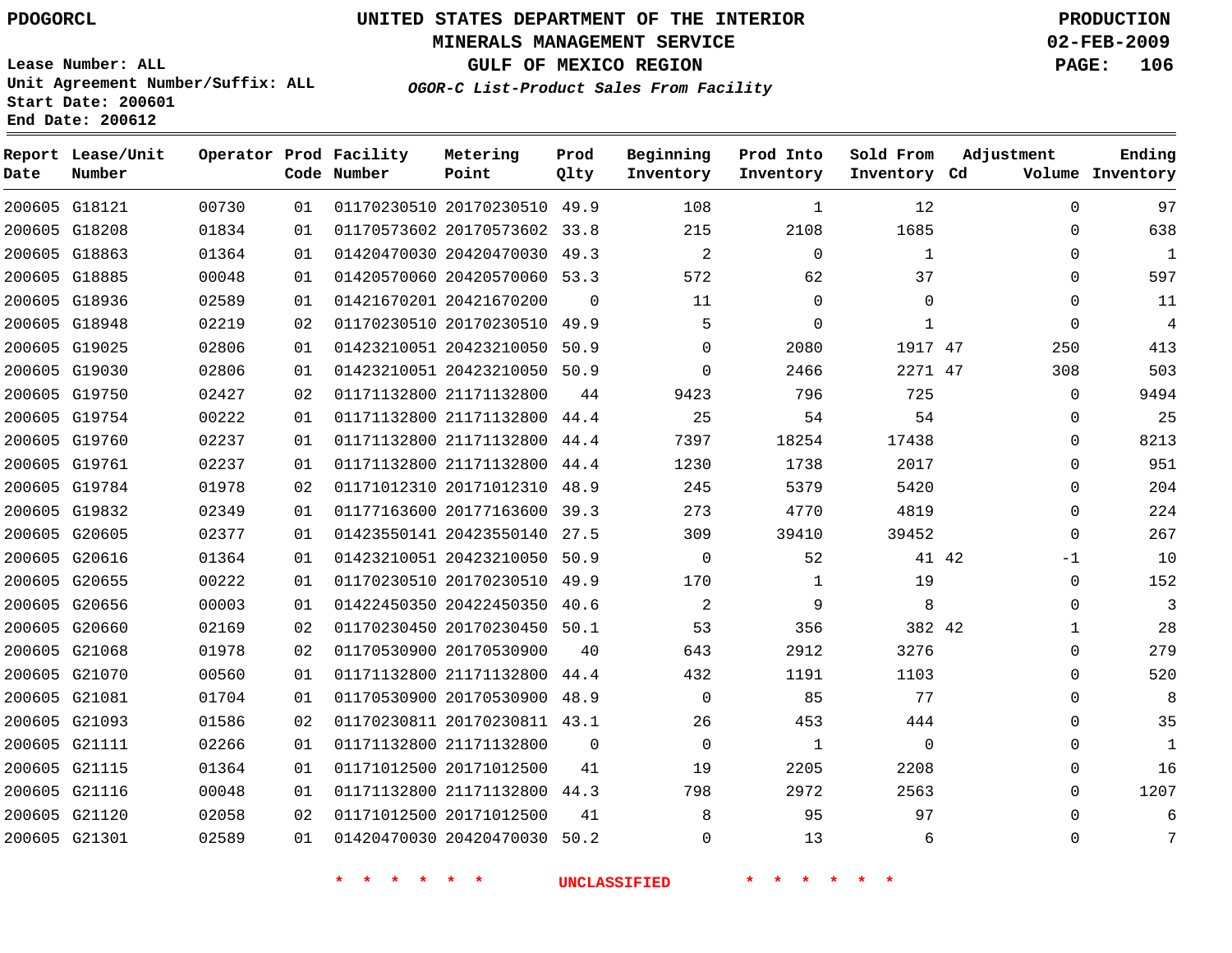#### **MINERALS MANAGEMENT SERVICE 02-FEB-2009**

**GULF OF MEXICO REGION PAGE: 107**

**Lease Number: ALL Unit Agreement Number/Suffix: ALL Start Date: 200601 End Date: 200612**

**OGOR-C List-Product Sales From Facility**

| Date | Report Lease/Unit<br>Number |       |                 | Operator Prod Facility<br>Code Number | Metering<br>Point            | Prod<br>Qlty | Beginning<br>Inventory | Prod Into<br>Inventory | Sold From<br>Inventory Cd | Adjustment      |             | Ending<br>Volume Inventory |
|------|-----------------------------|-------|-----------------|---------------------------------------|------------------------------|--------------|------------------------|------------------------|---------------------------|-----------------|-------------|----------------------------|
|      | 200605 G21305               | 02266 | 01              |                                       | 01423210051 20423210050 50.9 |              | 1                      | 15                     | 14                        |                 | $\Omega$    | 2                          |
|      | 200605 G21306               | 02266 | 01              |                                       | 01423210051 20423210050 50.9 |              | 2                      | 15                     | 13                        |                 | $\Omega$    | 4                          |
|      | 200605 G21322               | 02266 | 01              |                                       | 01170230450 20170230450 51.2 |              | 169                    | 2235                   | 2230                      |                 | $\Omega$    | 174                        |
|      | 200605 G21348               | 01819 | 01              |                                       | 01170230811 20170230510 49.9 |              | 956                    | 10                     | 109 42                    |                 | 1           | 858                        |
|      | 200605 G21349               | 00491 | 02              |                                       | 01170230510 20170230510 49.9 |              | 50                     | 1                      | 6                         |                 | $\Omega$    | 45                         |
|      | 200605 G21356               | 00064 | 01              |                                       | 01170230810 20170230810 47.3 |              | $\mathbf{0}$           | 1                      |                           | 2 4 2           | 1           | $\mathbf 0$                |
|      | 200605 G21381               | 01819 | 01              |                                       | 01170230811 20170230811      | $\Omega$     | 39                     | 23                     |                           | 0 <sub>09</sub> | $-60$       | $\overline{2}$             |
|      | 200605 G21408               | 02219 | 02              |                                       | 01171012400 20171012400 52.3 |              | 25                     | 3737                   | 3272                      |                 | $\mathbf 0$ | 490                        |
|      | 200605 G21530               | 00078 | 01              |                                       | 01170230400 20170230400      | 50.8         | 798                    | 5372                   | 5572                      |                 | $\Omega$    | 598                        |
|      | 200605 G21533               | 00078 | 01              |                                       | 01170230400 20170230400 50.8 |              | 47                     | 538                    | 525                       |                 | $\Omega$    | 60                         |
|      | 200605 G21534               | 00003 | 01              |                                       | 01170230811 20170230811 43.1 |              | 160                    | $\Omega$               | 160                       |                 | $\Omega$    | $\Omega$                   |
|      | 200605 G21581               | 01704 | 01              |                                       | 01171132800 21171132800 44.4 |              | 2553                   | 4954                   | 5104                      |                 | $\Omega$    | 2403                       |
|      | 200605 G21585               | 02219 | 02              |                                       | 01171132800 21171132800 44.4 |              | 4                      | 7                      |                           | 8 4 2           | 1           | 4                          |
|      | 200605 G21588               | 00730 | 01              |                                       | 01171131800 20171131800 44.4 |              | 39                     | 86                     | 103                       |                 | 0           | 22                         |
|      | 200605 G21597               | 01364 | 01              |                                       | 01171132800 21171132800 44.4 |              | 193                    | 215                    | 277                       |                 | $\mathbf 0$ | 131                        |
|      | 200605 G21599               | 01834 | 01              |                                       | 01171132800 21171132800      | 44.4         | 7311                   | 6933                   | 10755                     |                 | $\Omega$    | 3489                       |
|      | 200605 G21614               | 01704 | 01              |                                       | 01171132000 20177072207 37.9 |              | 283                    | 1199                   | 1211 42                   |                 | -9          | 262                        |
|      | 200605 G21637               | 00730 | 01              |                                       | 01171012400 20171012400 52.3 |              | 78                     | 378                    | 406                       |                 | $\Omega$    | 50                         |
|      | 200605 G21652               | 02268 | 01              |                                       | 01171132800 21171132800 44.4 |              | 344                    | 742                    | 1033 42                   |                 | 286         | 339                        |
|      | 200605 G21655               | 02268 | 01              |                                       | 01171132800 21171132800      | 44           | $\mathbf 0$            | 26                     | 19 42                     |                 | 5           | 12                         |
|      | 200605 G21691               | 00276 | 01              |                                       | 01170513700 20170513700 32.6 |              | 3201                   | 3659                   | 3556                      |                 | $\Omega$    | 3304                       |
|      | 200605 G21700               | 00105 | 01              |                                       | 01177258044 01177258044 30.5 |              | 1537                   | 5960                   | 4158                      |                 | 0           | 3339                       |
|      | 200605 G21703               | 02349 | 01              |                                       | 01177248150 01177248150 46.1 |              | 1502                   | 2675                   | 3314                      |                 | 0           | 863                        |
|      | 200605 G21712               | 02237 | 01              |                                       | 01170755200 20170755200 37.7 |              | 24699                  | 11506                  | 11646                     |                 | $\Omega$    | 24559                      |
|      | 200605 G22188               | 02589 | 01              |                                       | 01423210051 20423210050 50.1 |              | $\mathbf 0$            | 407                    | 407                       |                 | $\Omega$    | $\mathbf 0$                |
|      | 200605 G22217               | 02589 | 01              |                                       | 01423210051 20423210050 48.4 |              | $\mathbf 0$            | 59                     | 59                        |                 | 0           | $\Omega$                   |
|      | 200605 G22219               | 01482 | 01              |                                       | 01423210051 20423210050 50.9 |              | 19                     | 88                     | 89                        |                 | $\Omega$    | 18                         |
|      | 200605 G22236               | 02169 | 02 <sub>o</sub> |                                       | 01170230450 20170230450 50.1 |              | 190                    | 4078                   | 3948 42                   |                 | $-1$        | 319                        |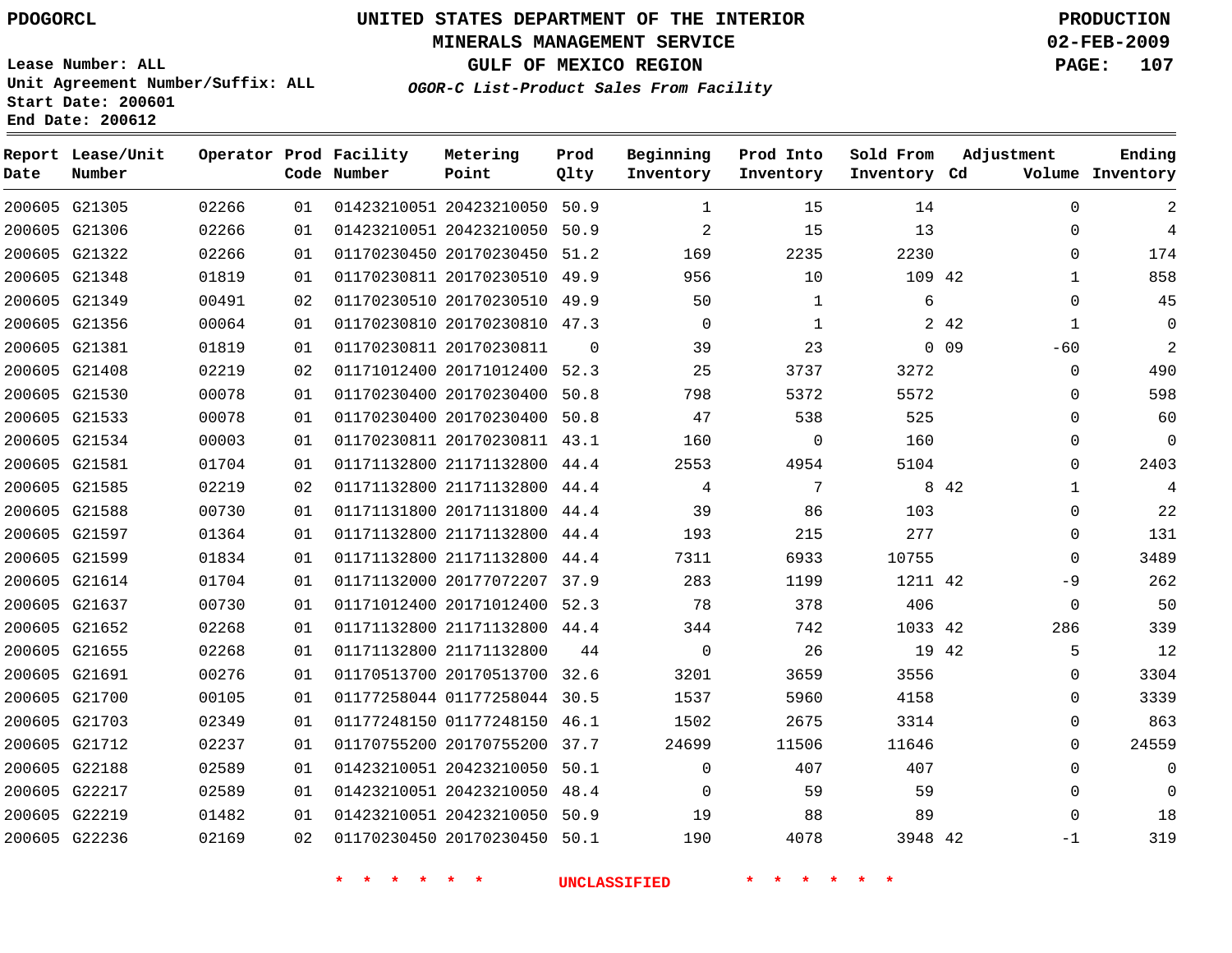#### **MINERALS MANAGEMENT SERVICE 02-FEB-2009**

**GULF OF MEXICO REGION PAGE: 108**

**Lease Number: ALL Unit Agreement Number/Suffix: ALL Start Date: 200601 End Date: 200612**

**OGOR-C List-Product Sales From Facility**

| Date | Report Lease/Unit<br>Number |       |    | Operator Prod Facility<br>Code Number | Metering<br>Point            | Prod<br>Qlty | Beginning<br>Inventory | Prod Into<br>Inventory | Sold From<br>Inventory Cd | Adjustment   | Ending<br>Volume Inventory |
|------|-----------------------------|-------|----|---------------------------------------|------------------------------|--------------|------------------------|------------------------|---------------------------|--------------|----------------------------|
|      | 200605 G22238               | 02169 | 02 |                                       | 01170230450 20170230450 50.1 |              | 745                    | 16908                  | 16331                     | $\Omega$     | 1322                       |
|      | 200605 G22246               | 02219 | 02 |                                       | 01423210051 20170230500 42.2 |              | 648                    | 5775                   | 6236                      | 0            | 187                        |
|      | 200605 G22247               | 02169 | 02 |                                       | 01170230810 20170230810 47.3 |              | 92                     | $\mathbf 0$            | 92                        | $\Omega$     | $\Omega$                   |
|      | 200605 G22262               | 00730 | 01 |                                       | 01170230810 20170230810 47.3 |              | 14                     | 44                     | 52                        | 0            | 6                          |
|      | 200605 G22501               | 00078 | 01 |                                       | 01170230400 20170230400 50.8 |              | 128                    | 1278                   | 1264                      | $\Omega$     | 142                        |
|      | 200605 G22505               | 00236 | 02 |                                       | 01170230811 20170230811 43.1 |              | $\mathbf 0$            | 2032                   | 1873                      | $\mathbf 0$  | 159                        |
|      | 200605 G22510               | 00282 | 02 |                                       | 01170230810 20170230810 47.3 |              | 4070                   | 22504                  | 23592 42                  | $-2$         | 2980                       |
|      | 200605 G22539               | 00064 | 01 |                                       | 01170230810 20170230810 47.3 |              | 101                    | $\mathbf 0$            | 25                        | $\mathbf{0}$ | 76                         |
|      | 200605 G22542               | 01704 | 01 |                                       | 01170230810 20170230810 47.3 |              | 3                      | 12                     | 13                        | $\Omega$     | 2                          |
|      | 200605 G22543               | 01704 | 01 |                                       | 01170230811 20170230811 43.1 |              | 3                      | $\mathbf 0$            | 3                         | $\Omega$     |                            |
|      | 200605 G22546               | 01704 | 01 |                                       | 01170230811 20170230811 43.1 |              | 2                      | 17                     | 18                        | $\Omega$     |                            |
|      | 200605 G22548               | 01704 | 01 |                                       | 01170230810 20170230810 47.3 |              | 10                     | 20                     | 26                        | $\Omega$     |                            |
|      | 200605 G22550               | 01704 | 01 |                                       | 01170230810 20170230810 47.3 |              | 5                      | 13                     | 16                        | $\Omega$     | 2                          |
|      | 200605 G22553               | 01704 | 01 |                                       | 01170530900 20170530900 48.9 |              |                        | 1                      | $\overline{a}$            | $\mathbf{0}$ | $\Omega$                   |
|      | 200605 G22605               | 02268 | 01 |                                       | 01171132800 21171132800 44.4 |              | 509                    | 910                    | 900 42                    | $-65$        | 454                        |
|      | 200605 G22607               | 01704 | 01 |                                       | 01170230810 20170230810 45.5 |              | 0                      | 413                    | 413                       | 0            | $\mathbf 0$                |
|      | 200605 G22608               | 01704 | 01 |                                       | 01170230810 20170230810 45.5 |              | $\Omega$               | 342                    | 342                       | 0            | $\Omega$                   |
|      | 200605 G22613               | 02655 | 02 |                                       | 01171132800 21171132800 44.4 |              | 483                    | 1159                   | 1121                      | $\mathbf{0}$ | 521                        |
|      | 200605 G22620               | 02268 | 01 |                                       | 01171132800 21171132800 44.4 |              | 4714                   | 13193                  | 13000 42                  | 827          | 5734                       |
|      | 200605 G22621               | 02268 | 01 |                                       | 01171132800 21171132800      | 44.4         | 275                    | 7867                   | 7600 42                   | 2065         | 2607                       |
|      | 200605 G22628               | 01704 | 01 |                                       | 01171132800 21171132800 44.4 |              | $\Omega$               | 681                    | 463                       | $\mathbf{0}$ | 218                        |
|      | 200605 G22643               | 01704 | 01 |                                       | 01171132000 20171132000 44.9 |              | 389                    | 880                    | 1061                      | 0            | 208                        |
|      | 200605 G22651               | 01834 | 01 |                                       | 01171132800 21171132800 44.4 |              | 21                     | 31                     | 35                        | $\Omega$     | 17                         |
|      | 200605 G22660               | 02058 | 02 |                                       | 01171012310 20171012310      | 48.9         | 107                    | 3967                   | 3924                      | $\Omega$     | 150                        |
|      | 200605 G22662               | 02058 | 02 |                                       | 01171012310 20171012310 48.9 |              | 146                    | 15890                  | 15434                     | $\Omega$     | 602                        |
|      | 200605 G22670               | 01364 | 01 |                                       | 01171012400 20171012400 52.3 |              | 42                     | 241                    | 252 42                    | $\mathbf{1}$ | 32                         |
|      | 200605 G22674               | 01364 | 01 |                                       | 01171132000 20171132000 44.9 |              | 512                    | 3393                   | 3101                      | $\Omega$     | 804                        |
|      | 200605 G22699               | 00064 | 01 |                                       | 01171012500 20171012500 40.6 |              | 342                    | $\Omega$               | 342                       | $\Omega$     | $\Omega$                   |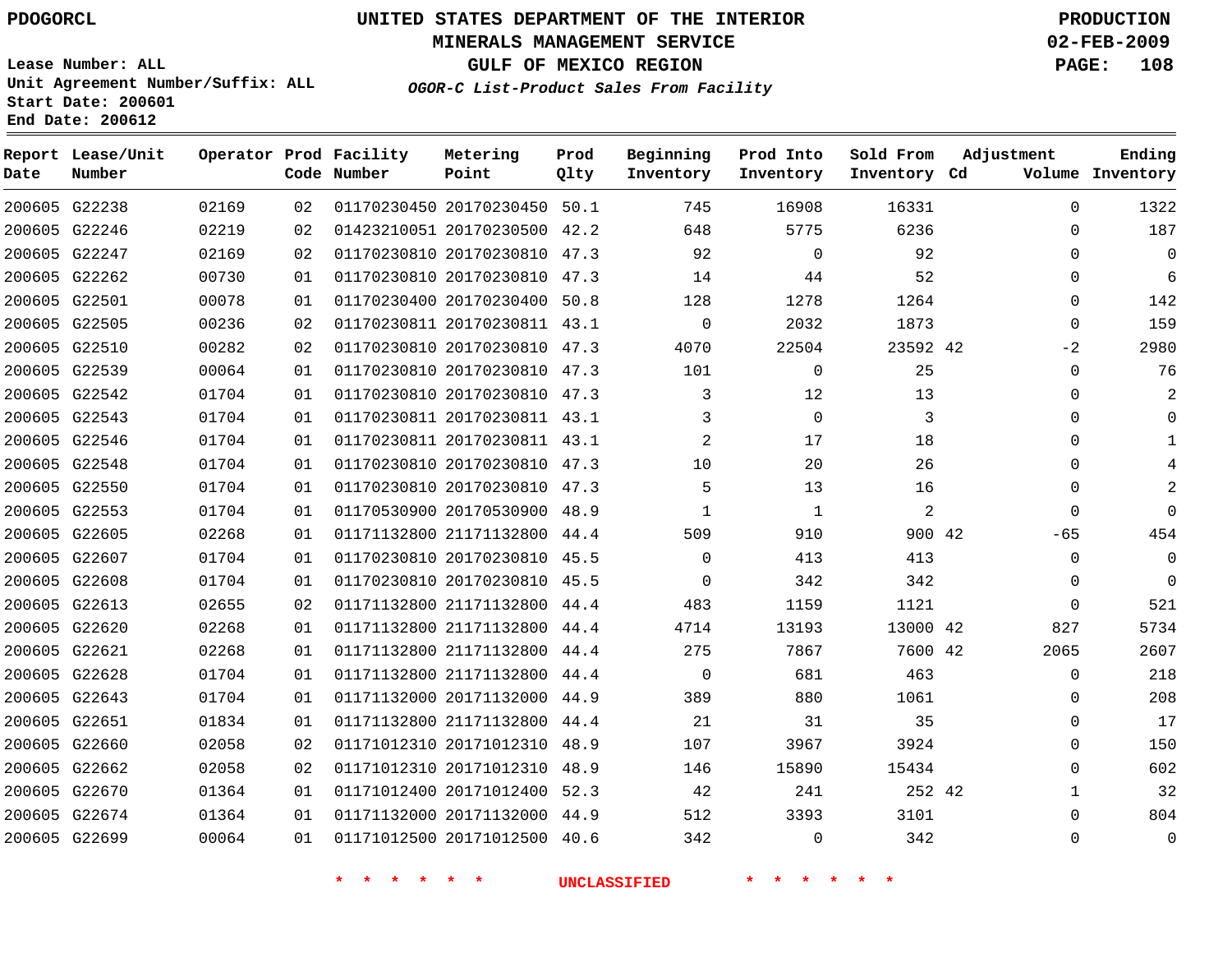#### **MINERALS MANAGEMENT SERVICE 02-FEB-2009**

**GULF OF MEXICO REGION PAGE: 109**

**Lease Number: ALL Unit Agreement Number/Suffix: ALL Start Date: 200601 End Date: 200612**

**OGOR-C List-Product Sales From Facility**

| Date | Report Lease/Unit<br>Number |       |    | Operator Prod Facility<br>Code Number | Metering<br>Point            | Prod<br>Qlty | Beginning<br>Inventory | Prod Into<br>Inventory | Sold From<br>Inventory Cd | Adjustment |              | Ending<br>Volume Inventory |
|------|-----------------------------|-------|----|---------------------------------------|------------------------------|--------------|------------------------|------------------------|---------------------------|------------|--------------|----------------------------|
|      | 200605 G22700               | 02268 | 01 |                                       | 01171132800 21171132800 44.4 |              | 99                     | 223                    | 305 42                    |            | 85           | 102                        |
|      | 200605 G22765               | 00222 | 01 |                                       | 01170578150 01170578150 45.7 |              | 1002                   | 920                    | 588 32                    |            | $-25$        | 1309                       |
|      | 200605 G22769               | 00730 | 01 |                                       | 01171012500 20171012500      | 41           | 95                     | 1348                   | 1371                      |            | $\mathbf 0$  | 72                         |
|      | 200605 G22772               | 00105 | 01 |                                       | 01170513800 20170513800      | $\Omega$     | 6                      | $\mathbf 0$            | $\Omega$                  |            | $\Omega$     | 6                          |
|      | 200605 G22792               | 00222 | 02 |                                       | 01177258041 01177258041      | 30           | 640                    | 2166                   | 2701                      |            | $\mathbf 0$  | 105                        |
|      |                             | 02714 | 01 |                                       | 01177258151 01177258151      | $\mathbf 0$  | 151                    | 103                    | $\Omega$                  |            | $\Omega$     | 254                        |
|      |                             |       |    |                                       |                              |              | 791                    | 2269                   | 2701                      |            | 0            | 359                        |
|      | 200605 G23125               | 01364 | 02 |                                       | 01420470030 20420470030 49.3 |              | 1240                   | $\Omega$               | 718 42                    |            | $\mathbf{1}$ | 523                        |
|      | 200605 G23162               | 00222 | 02 |                                       | 01423210051 20423210050 50.9 |              | $\Omega$               | 5                      | 4                         |            | $\Omega$     | $\mathbf{1}$               |
|      | 200605 G23166               | 02169 | 02 |                                       | 01423210051 20423210050 50.9 |              | 83                     | 203                    | 245                       |            | $\Omega$     | 41                         |
|      | 200605 G23180               | 02219 | 02 |                                       | 01423210051 20423210050      | 50.9         | 55                     | 545                    | 490                       |            | $\Omega$     | 110                        |
|      | 200605 G23191               | 00730 | 01 |                                       | 01170230810 20170230810 47.3 |              | 29                     | 40                     | 64                        |            | $\Omega$     | 5                          |
|      | 200605 G23193               | 02169 | 02 |                                       | 01170230510 20170230510 49.9 |              | 80                     | 0                      | 9                         |            | $\Omega$     | 71                         |
|      | 200605 G23199               | 02169 | 02 |                                       | 01170230450 20170230450 50.1 |              | 380                    | 6390                   | 6271                      |            | 0            | 499                        |
|      | 200605 G23222               | 00222 | 02 |                                       | 01170230810 20170230810 47.3 |              | $\overline{0}$         | 5                      | 4                         |            | 0            | $\mathbf{1}$               |
|      | 200605 G23730               | 01978 | 02 |                                       | 01170230810 20170230811 43.1 |              | 475                    | 8222                   | 8055                      |            | $\Omega$     | 642                        |
|      | 200605 G23735               | 00282 | 02 |                                       | 01170230810 20170230810 45.5 |              | $\Omega$               | 1203                   | 1203                      |            | $\Omega$     | $\Omega$                   |
|      | 200605 G23736               | 01364 | 01 |                                       | 01170230810 20170230810 45.5 |              | 0                      | 454                    | 454                       |            | $\Omega$     | $\Omega$                   |
|      | 200605 G23770               | 01704 | 01 |                                       | 01170230810 20170230810 47.3 |              | 5                      | 20                     | 22                        |            | $\Omega$     | 3                          |
|      | 200605 G23774               | 01704 | 01 |                                       | 01170530900 20170530900 48.9 |              | $\mathbf{1}$           | $\mathbf 0$            | 1                         |            | $\Omega$     | $\Omega$                   |
|      | 200605 G23819               | 00818 | 01 |                                       | 01171132800 21171132800 44.4 |              | 153                    | 843                    | 678                       |            | $\Omega$     | 318                        |
|      | 200605 G23842               | 01704 | 01 |                                       | 01171012400 20171012400 52.3 |              | $\mathbf 0$            | 497                    | 432                       |            | $\mathbf{0}$ | 65                         |
|      | 200605 G23853               | 02266 | 01 |                                       | 01171012310 20171012310 47.3 |              | 23                     | 1294                   | 1268                      |            | $\Omega$     | 49                         |
|      | 200605 G23867               | 02579 | 02 |                                       | 01171012400 20171012400 52.3 |              | 2346                   | 14663                  | 13287 42                  |            | $-1798$      | 1924                       |
|      | 200605 G24416               | 01364 | 01 |                                       | 01170230810 20170230810 47.3 |              | 10                     | 31                     | 37                        |            | $\Omega$     | $\overline{4}$             |
|      | 200605 G24419               | 02370 | 02 |                                       | 01170230810 20170230810 47.3 |              | 313                    | 1490                   | 1606                      |            | $\Omega$     | 197                        |
|      | 200605 G24424               | 02066 | 02 |                                       | 01170230810 20170230810 50.9 |              | $\mathbf 0$            | 4                      | 4                         |            | $\Omega$     | $\mathbf 0$                |
|      | 200605 G24700               | 01364 | 01 |                                       | 01170230811 20170230811 43.1 |              | 33                     | 631                    | 615                       |            | $\Omega$     | 49                         |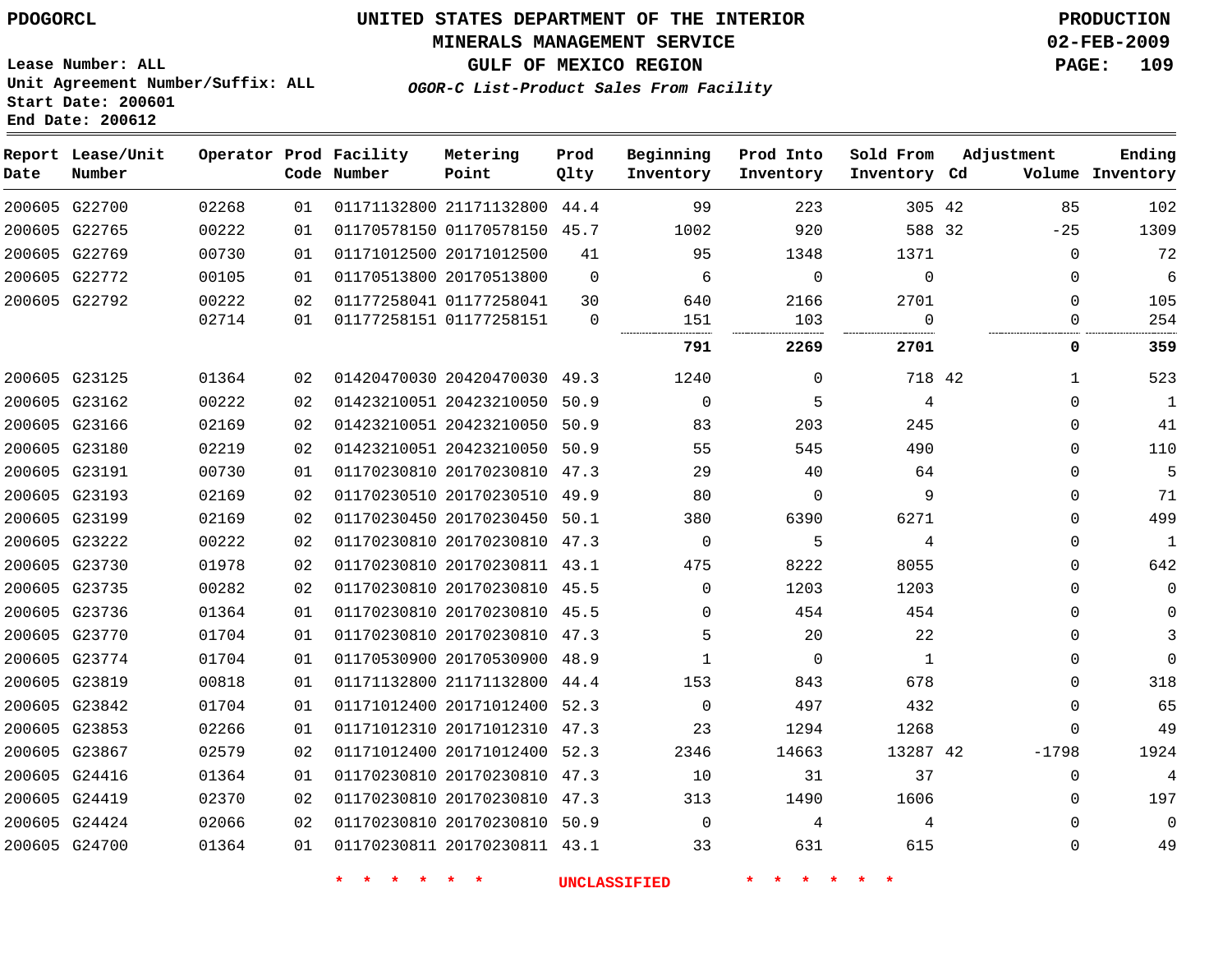### **MINERALS MANAGEMENT SERVICE 02-FEB-2009**

**GULF OF MEXICO REGION PAGE: 110**

**Lease Number: ALL Unit Agreement Number/Suffix: ALL Start Date: 200601 End Date: 200612**

**OGOR-C List-Product Sales From Facility**

| Date | Report Lease/Unit<br>Number |       |    | Operator Prod Facility<br>Code Number | Metering<br>Point            | Prod<br>Qlty | Beginning<br>Inventory | Prod Into<br>Inventory | Sold From<br>Inventory Cd | Adjustment   | Ending<br>Volume Inventory |
|------|-----------------------------|-------|----|---------------------------------------|------------------------------|--------------|------------------------|------------------------|---------------------------|--------------|----------------------------|
|      | 200605 G24701               | 01364 | 01 |                                       | 01170230811 20170230811 43.1 |              | 14                     | 72                     |                           | 81 42<br>1   | 6                          |
|      | 200605 G24730               | 02169 | 02 |                                       | 01170230500 20170230500 42.2 |              | $\mathbf 0$            | 1073                   | 1038                      | $\Omega$     | 35                         |
|      |                             |       | 02 |                                       | 01170230810 20170230810 47.3 |              | 367                    | $\mathbf 0$            | 367                       | 0            | $\Omega$                   |
|      |                             |       |    |                                       |                              |              | 367                    | 1073                   | 1405                      | 0            | 35                         |
|      | 200605 G24756               | 01704 | 01 |                                       | 01170530900 20170530900 48.9 |              | 1                      | 0                      | 1                         | $\Omega$     | $\mathbf 0$                |
|      | 200605 G24757               | 01704 | 01 |                                       | 01170530900 20170530900 48.9 |              | $\mathbf{1}$           | 0                      | 1                         | $\Omega$     | $\Omega$                   |
|      | 200605 G24873               | 00222 | 02 |                                       | 01171012400 20171012400 52.3 |              | 400                    | 2613                   | 2670                      | $\Omega$     | 343                        |
|      | 200605 G24889               | 02579 | 02 |                                       | 01171012500 20171012500      | 41           | 1226                   | 1649                   | 2405                      | $\Omega$     | 470                        |
|      | 200605 G24895               | 02058 | 02 |                                       | 01171012300 20171012300      | 38.4         | 32                     | 0                      | 32                        | 0            | $\mathbf 0$                |
|      | 200605 G24898               | 02807 | 01 |                                       | 01171012400 20171012400 52.3 |              | 4265                   | $\Omega$               | 4265                      | $\Omega$     | $\Omega$                   |
|      | 200605 G24901               | 00730 | 01 |                                       | 01171012400 20171012300      | 38.8         | 6991                   | 17295                  | 18498                     | 0            | 5788                       |
|      | 200605 G24922               | 02268 | 01 |                                       | 01171132800 21171132800 44.4 |              | 1148                   | 2734                   | 3643 42                   | 1010         | 1249                       |
|      | 200605 G24924               | 02268 | 01 |                                       | 01171132800 21171132800      | 44.4         | 3342                   | 10651                  | 10649 42                  | 1136         | 4480                       |
|      | 200605 G25518               | 02579 | 02 |                                       | 01423210051 20423210050 50.9 |              | 56                     | 320                    | 311                       | 0            | 65                         |
|      | 200605 G25524               | 02169 | 01 |                                       | 01421670210 01421670210 45.7 |              | 1730                   | 16281                  | 16329                     | 0            | 1682                       |
|      | 200605 G25536               | 02466 | 01 |                                       | 01420390101 01420390101      | $\Omega$     | $\Omega$               | 710                    | $\mathbf 0$               | 0            | 710                        |
|      | 200605 G25553               | 02579 | 02 |                                       | 01170230510 20170230510 49.9 |              | 65                     | 3                      | 8                         | 0            | 60                         |
|      | 200605 G25561               | 02058 | 02 |                                       | 01170230450 20170230450 50.1 |              | 1080                   | 19445                  | 19004                     | 0            | 1521                       |
|      | 200605 G25599               | 01834 | 01 |                                       | 01170230810 20170230810 47.3 |              | 455                    | 1044                   | 1361                      | 0            | 138                        |
|      | 200605 G25872               | 00236 | 02 |                                       | 01170230811 20170230811 43.1 |              | $\mathbf 0$            | 7185                   | 6624                      | 0            | 561                        |
|      | 200605 G25913               | 01704 | 01 |                                       | 01170230810 20170230810 47.3 |              | 22                     | 90                     | 100                       | $\Omega$     | 12                         |
|      | 200605 G25915               | 01704 | 01 |                                       | 01170230810 20170230810 47.3 |              | 27                     | 124                    | 137                       | $\Omega$     | 14                         |
|      | 200605 G25916               | 01963 | 01 |                                       | 01170530900 20170530900 50.4 |              | 1                      | 0                      | 1                         | $\Omega$     | $\mathbf 0$                |
|      | 200605 G25944               | 02266 | 01 |                                       | 01171131600 20171131600 44.6 |              | 543                    | 19262                  | 19375                     | $\Omega$     | 430                        |
|      | 200605 G25949               | 02427 | 01 |                                       | 01170530900 20170530900 48.9 |              | 296                    | 6641                   | 6302                      | $\Omega$     | 635                        |
|      | 200605 G25965               | 01704 | 01 |                                       | 01171132800 21171132800 44.4 |              | 490                    | 630                    | 761                       | $\Omega$     | 359                        |
|      | 200605 G25982               | 01704 | 01 |                                       | 01171132800 21171132800 44.4 |              | 228                    | 53                     | 192 42                    | $\mathbf{1}$ | 90                         |
|      | 200605 G25986               | 01586 | 02 |                                       | 01170230811 20170230811 43.1 |              | 4                      | 24                     | 26                        | 0            | 2                          |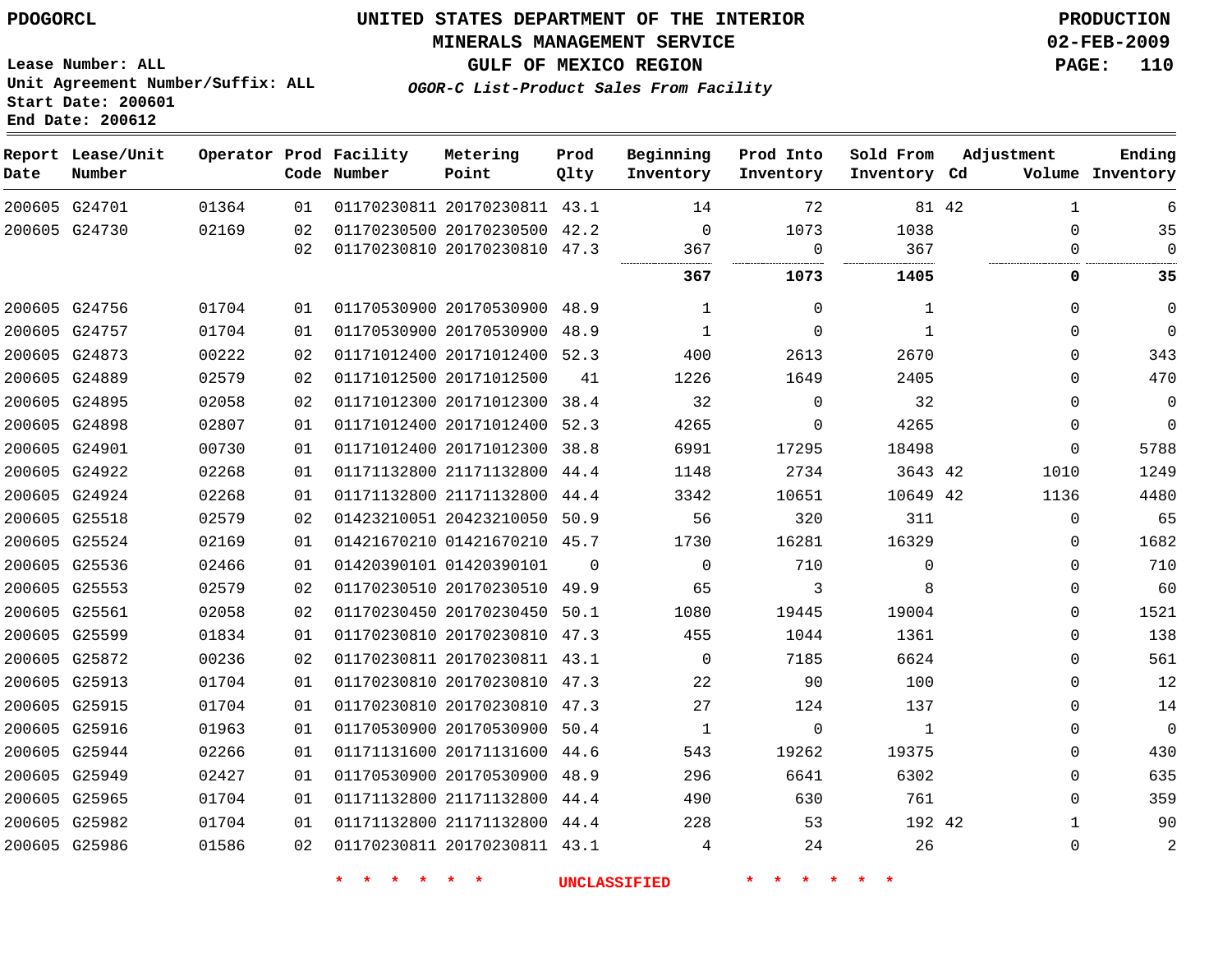#### **MINERALS MANAGEMENT SERVICE 02-FEB-2009**

**GULF OF MEXICO REGION PAGE: 111 OGOR-C List-Product Sales From Facility**

**Lease Number: ALL Unit Agreement Number/Suffix: ALL Start Date: 200601 End Date: 200612**

 G26022 G26023 G26032 G26097 **Report Lease/Unit Date Number Operator Prod Facility Code Number** 20171012400 52.6 20171012500 20171012300 20170573602 33.5 20170513700 32.5 20170513700 32.5 20170513700 32.5 20170513700 32.5 20171012300 20171012300 20171012300 20171012300 38.5 20171012300 20171012300 01171092900 20170230810 20170230800 20170230800 50.8 20170230810 20170513700 20170513700 25.5 20170230810 20170230810 45.8 20170230810 20170230810 20171012300 38.6 20170230810 20170230600 **Metering Point** 42 42 42 42 38.8 38.5 38.6 38.6  $\Omega$ 50.8 25.5 45.7 47.2 **Prod Qlty**  $\Omega$   $\Omega$  **Beginning Inventory**  $\Omega$   $\Omega$   $\Omega$  $\Omega$   $\Omega$  **Ending Inventory Cd Volume**  $\Omega$   $\Omega$   $\Omega$ **Prod Into Inventory**  $\Omega$   $\Omega$ **Sold From Inventory**  $\Omega$  $\Omega$  $\Omega$  $\Omega$ -1  $\Omega$  $\Omega$  $\Omega$  $\Omega$  $\Omega$  $\Omega$  $\Omega$   $\Omega$  $\Omega$  $\Omega$  $\Omega$  $\Omega$ -1  $\Omega$  $\Omega$   $\Omega$   $\Omega$ **Adjustment**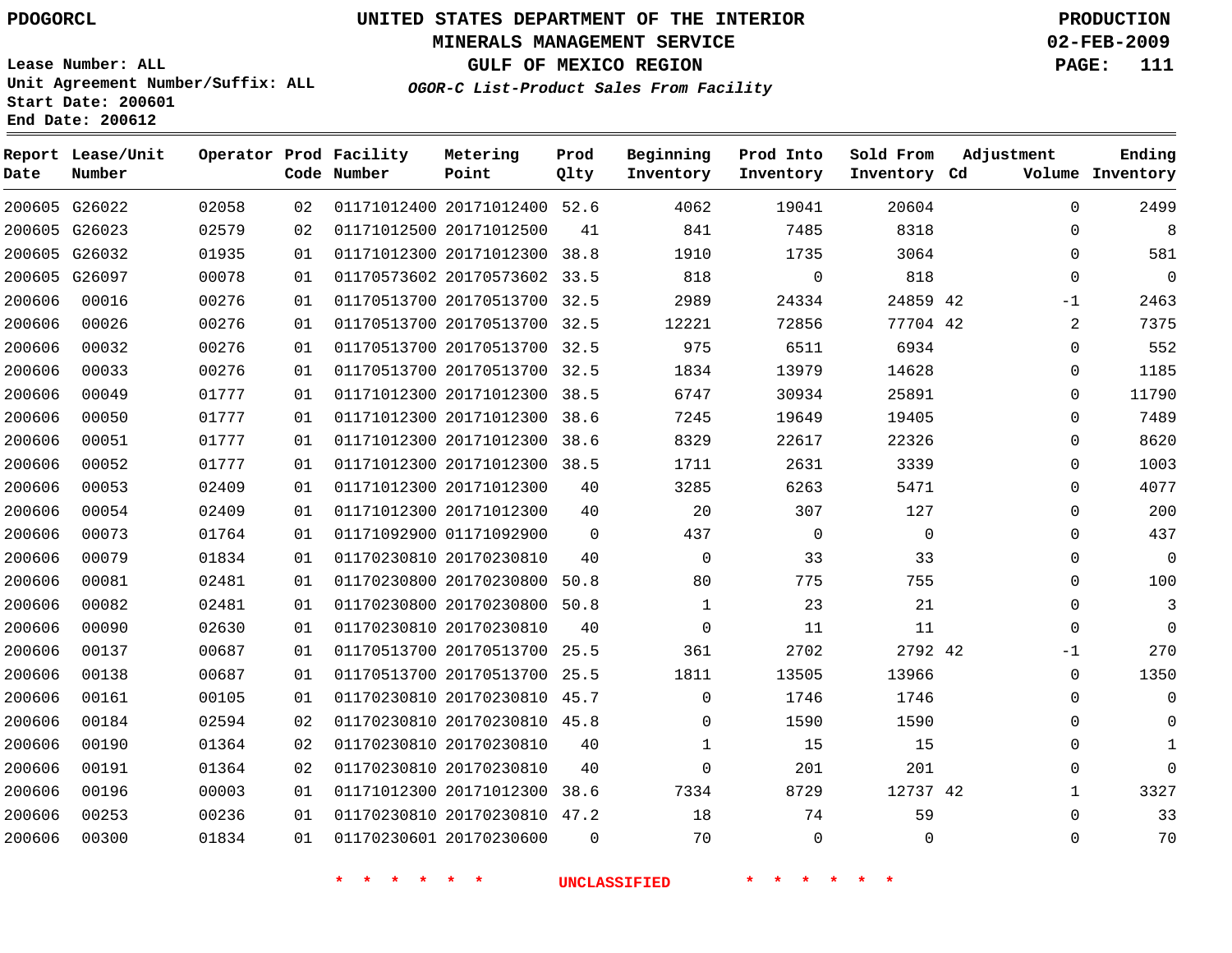# **UNITED STATES DEPARTMENT OF THE INTERIOR PDOGORCL PRODUCTION**

### **MINERALS MANAGEMENT SERVICE 02-FEB-2009**

**GULF OF MEXICO REGION PAGE: 112 OGOR-C List-Product Sales From Facility**

  $\Omega$ 

**Lease Number: ALL Unit Agreement Number/Suffix: ALL Start Date: 200601 End Date: 200612**

| Date   | Report Lease/Unit<br>Number |       |    | Operator Prod Facility<br>Code Number | Metering<br>Point            | Prod<br>Qlty | Beginning<br>Inventory | Prod Into<br>Inventory | Sold From<br>Inventory Cd | Adjustment   | Ending<br>Volume Inventory |
|--------|-----------------------------|-------|----|---------------------------------------|------------------------------|--------------|------------------------|------------------------|---------------------------|--------------|----------------------------|
| 200606 | 00301                       | 01834 | 01 |                                       | 01170230601 20170230600      | $\mathbf 0$  | 1198                   | 0                      | $\mathbf 0$               | 0            | 1198                       |
| 200606 | 00310                       | 01138 | 01 |                                       | 01171132800 21171132800 47.3 |              | 626                    | 2021                   | 1912                      | 0            | 735                        |
| 200606 | 00317                       | 00560 | 01 |                                       | 01171012310 20171012310      | 47.9         | 23                     | 709                    | 682                       | $\Omega$     | 50                         |
| 200606 | 00353                       | 02266 | 01 |                                       | 01170754800 20170754800      | 31.7         | 395                    | 980                    | 1103                      | $\Omega$     | 272                        |
| 200606 | 00367                       | 00276 | 01 |                                       | 01170513700 20170513700 32.5 |              | 146                    | 429                    | 532                       | 0            | 43                         |
| 200606 | 00424                       | 00064 | 01 |                                       | 01171012400 20171012400      | 51.8         | 24                     | 213                    | 207                       | 0            | 30                         |
| 200606 | 00434                       | 02690 | 01 |                                       | 01177112605 2017711260Y 33.5 |              | 1257                   | 25471                  | 23767                     | 0            | 2961                       |
| 200606 | 00436                       | 01364 | 01 |                                       | 01171012400 20171012400 51.8 |              | $\overline{a}$         | 38                     | 35                        | 0            | 5                          |
| 200606 | 00453                       | 02690 | 01 |                                       | 01177112605 2017711260Y 33.5 |              | 2482                   | 19599                  | 19803                     | 0            | 2278                       |
| 200606 | 00464                       | 00078 | 01 |                                       | 01170573602 20170573602      | 34           | 326                    | 788                    | 822                       | $\Omega$     | 292                        |
| 200606 | 00466                       | 00064 | 01 |                                       | 01171012400 20171012400 51.8 |              | 2216                   | 11500                  | 12080                     | 0            | 1636                       |
| 200606 | 00478                       | 02409 | 01 |                                       | 01171012300 20171012300      | 40           | $\mathbf 0$            | 4652                   | 4652                      | 0            | $\mathbf 0$                |
| 200606 | 00479                       | 00048 | 01 |                                       | 01171012500 20171012500      | 41           | 387                    | 6901                   | 6366                      | $\Omega$     | 922                        |
|        |                             | 00236 | 01 |                                       | 01171012300 20171012300      | 38.5         | 12                     | 39                     | 36                        | 0            | 15                         |
|        |                             |       |    |                                       |                              |              | 399                    | 6940                   | 6402                      | 0            | 937                        |
| 200606 | 00487                       | 01284 | 01 |                                       | 01171132800 21171132800 47.3 |              | 474                    | 3862                   | 3132                      | $\Omega$     | 1204                       |
| 200606 | 00518                       | 01482 | 01 |                                       | 01170230450 20170230450      | 50.1         | 6                      | $\mathbf 0$            |                           | 5 42<br>$-1$ | $\overline{0}$             |
| 200606 | 00559                       | 00687 | 01 |                                       | 01171131600 20171131600 44.4 |              | 175                    | 8006                   | 7981 42                   | $-1$         | 199                        |
| 200606 | 00560                       | 00687 | 01 |                                       | 01171131600 20171131600 44.4 |              | 15                     | 750                    | 747 42                    | 1            | 19                         |
| 200606 | 00577                       | 01935 | 01 |                                       | 01171012300 20171012300      | 38.6         | 27098                  | 62312                  | 65661                     | 0            | 23749                      |
| 200606 | 00593                       | 01834 | 01 |                                       | 01171012300 20171012300 38.6 |              | 18757                  | 37180                  | 36009                     | $\Omega$     | 19928                      |
| 200606 | 00599                       | 01764 | 01 |                                       | 01170573602 20170573602      | 43           | 287                    | 349                    | 508                       | 0            | 128                        |
| 200606 | 00605                       | 01764 | 01 |                                       | 01170573602 20170573602      | 43           | 2892                   | 3558                   | 5132                      | 0            | 1318                       |
| 200606 | 00680                       | 01482 | 01 |                                       | 01170230700 20170230700      | 38.2         | $\mathbf 0$            | 2442                   | 2442                      | $\Omega$     | $\mathbf 0$                |
| 200606 | 00691                       | 01364 | 01 |                                       | 01170754200 20170754200      | 35.7         | 563                    | 2973                   | 2904 42                   | $-1$         | 631                        |
| 200606 | 00693                       | 02266 | 01 |                                       | 01170754800 20170754800 31.7 |              | 1064                   | 4019                   | 3966                      | $\mathbf 0$  | 1117                       |

**\* \* \* \* \* \* UNCLASSIFIED \* \* \* \* \* \***

 20170754800 31.7 20170754800 31.7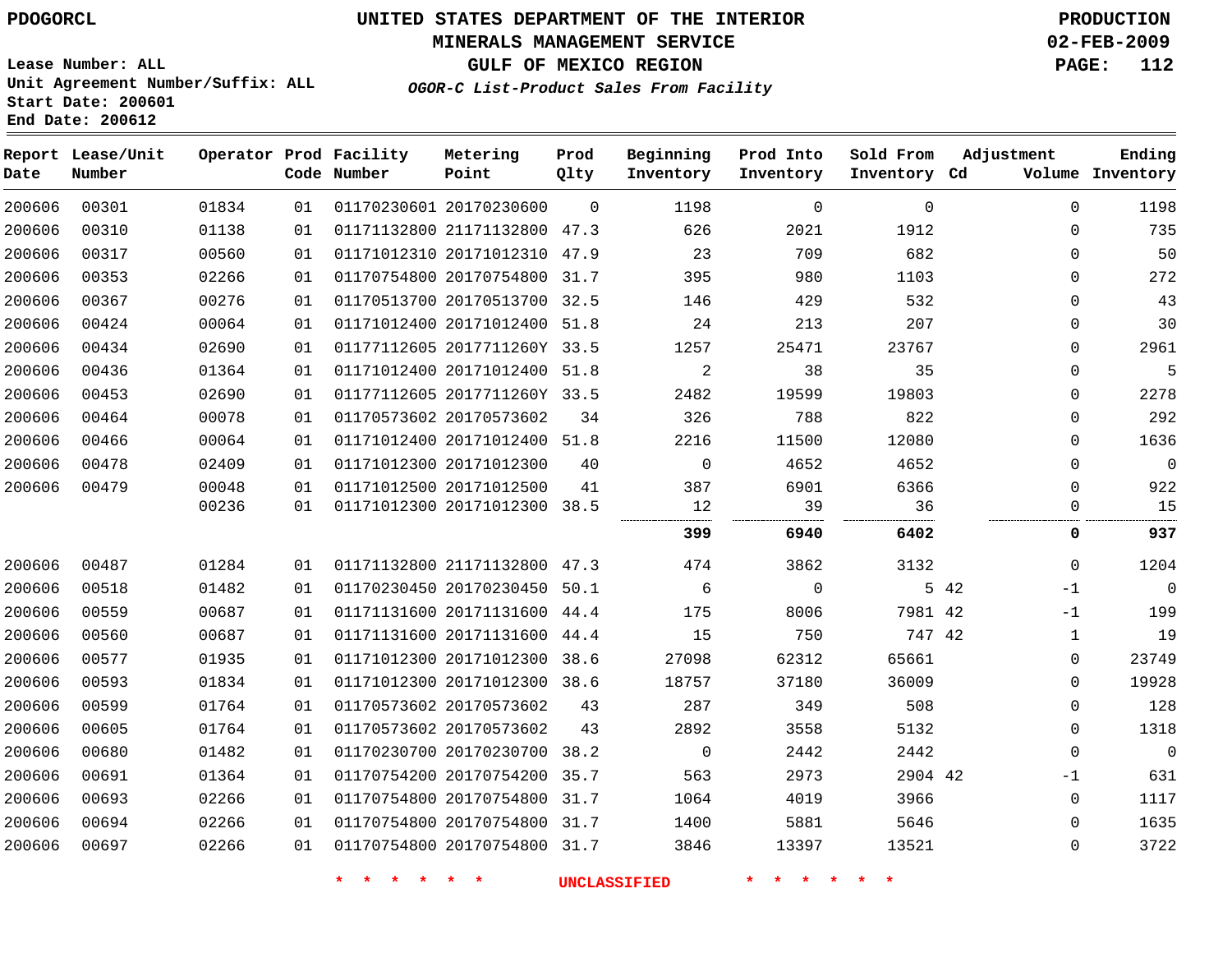### **MINERALS MANAGEMENT SERVICE 02-FEB-2009**

**GULF OF MEXICO REGION PAGE: 113**

**Lease Number: ALL Unit Agreement Number/Suffix: ALL Start Date: 200601 End Date: 200612**

**OGOR-C List-Product Sales From Facility**

| Date   | Report Lease/Unit<br>Number |       |    | Operator Prod Facility<br>Code Number | Metering<br>Point            | Prod<br>Qlty   | Beginning<br>Inventory | Prod Into<br>Inventory | Sold From<br>Inventory Cd | Adjustment   | Ending<br>Volume Inventory |
|--------|-----------------------------|-------|----|---------------------------------------|------------------------------|----------------|------------------------|------------------------|---------------------------|--------------|----------------------------|
| 200606 | 00759                       | 02219 | 02 |                                       | 01170231100 20170230810 45.8 |                | $\mathbf 0$            | 23                     | 23                        | $\Omega$     | 0                          |
| 200606 | 00763                       | 02219 | 01 |                                       | 01170231100 20170230810 45.8 |                | $\mathbf 0$            | 158                    | 158                       | 0            |                            |
| 200606 | 00767                       | 00105 | 01 |                                       | 01170230810 20170230810 45.8 |                | $\Omega$               | 461                    | 461                       | $\Omega$     | $\Omega$                   |
| 200606 | 00775                       | 01834 | 01 |                                       | 01171131600 20171131600 44.4 |                | 57                     | 2368                   | 2366                      | 0            | 59                         |
| 200606 | 00778                       | 01482 | 01 |                                       | 01171132000 20171132000      | 46             | 51                     | 116                    | 95                        | $\Omega$     | 72                         |
| 200606 | 00787                       | 01364 | 01 |                                       | 01171092651 20171092650 53.7 |                | $\mathbf 0$            | 2594                   | 2367                      | 0            | 227                        |
| 200606 | 00796                       | 02628 | 01 |                                       | 01177098151 01177098151 40.4 |                | 4553                   | 17232                  | 15308                     | $\Omega$     | 6477                       |
| 200606 | 00797                       | 01777 | 01 |                                       | 01171012300 20171012300 38.5 |                | 3811                   | 10768                  | 10475                     | $\Omega$     | 4104                       |
| 200606 | 00820                       | 00078 | 01 |                                       | 0117711260S 2017711260S      | $\mathbf 0$    | 187                    | 0                      | $\mathbf 0$               | 0            | 187                        |
| 200606 | 00827                       | 00003 | 01 |                                       | 0117711260G 2017711260G 35.4 |                | 2272                   | 28073                  | 27356                     | 0            | 2989                       |
| 200606 | 00828                       | 02219 | 01 |                                       | 0117711260T 2017711260T 34.3 |                | 81                     | 15342                  | 15320                     | $\Omega$     | 103                        |
| 200606 | 00839                       | 00114 | 01 |                                       | 01170513800 20170513800      | $\mathbf 0$    | 138                    | $\mathbf 0$            | $\mathbf 0$               | $\Omega$     | 138                        |
| 200606 | 754303001A                  | 00059 | 01 |                                       | 01170230811 20170230811 45.9 |                | 809                    | 16134                  | 16259                     | $\Omega$     | 684                        |
|        | 200606 754304003A           | 00078 | 01 |                                       | 01170230400 20170230400 51.1 |                | $\mathbf{1}$           | 0                      | $\mathbf{1}$              | 0            | $\mathbf 0$                |
|        | 200606 754305004A           | 01704 | 01 |                                       | 01171132000 20171132000      | 46             | 736                    | 1907                   | 1470                      | 0            | 1173                       |
|        | 200606 7543880060           | 00105 | 01 |                                       | 01170230450 20170230450      | 50             | 37                     | 149                    | 177                       | $\Omega$     | 9                          |
|        | 200606 7543890060           | 02655 | 02 |                                       | 01171012500 20171012500      | $\Omega$       | 2                      | $\overline{0}$         | $\mathbf 0$               | $\Omega$     | $\overline{2}$             |
|        | 200606 7543890080           | 00276 | 01 |                                       | 01170513700 20170513700      | 32.5           | 25359                  | 6823                   | 6758 42                   | $\mathbf{1}$ | 25425                      |
|        | 200606 7543890180           | 01764 | 01 |                                       | 01423210051 20423210050 51.3 |                | 14                     | 102                    | 96                        | $\mathbf 0$  | 20                         |
|        | 200606 7543890220           | 00105 | 01 |                                       | 01608158271 01608158271      | 23             | $\mathbf{0}$           | 50                     | 50                        | $\mathbf 0$  | 0                          |
|        | 200606 7543900070           | 00048 | 02 |                                       | 01423550090 20423550090 49.7 |                | $\mathbf{1}$           | 10                     | 9                         | $\Omega$     | 2                          |
|        | 200606 7543900080           | 02421 | 01 |                                       | 01177245111 01177245111 38.4 |                | $\Omega$               | 154                    | 154                       | $\Omega$     | $\Omega$                   |
|        | 200606 7543920040           | 02628 | 01 |                                       | 01423210051 20423210050 51.3 |                | 41                     | 52                     | 90 42                     | 7            | 10                         |
|        | 200606 7543930100           | 00362 | 01 |                                       | 01170230800 20170230800      | 50.8           | 817                    | 10323                  | 9808                      | 0            | 1332                       |
|        | 200606 7543930200           | 01284 | 01 |                                       | 0117709260L 2017709260L 40.4 |                | $\mathbf{0}$           | 2996                   | 2996                      | 0            | $\mathbf 0$                |
|        | 200606 7543930210           | 01764 | 01 |                                       | 01608165300 01608165300      | $\overline{0}$ | 91                     | $\mathbf 0$            | $\mathbf 0$               | 0            | 91                         |
|        | 200606 7543940080           | 00222 | 01 |                                       | 01171132800 21171132800 47.3 |                | 406                    | 760                    | 842                       | $\mathbf 0$  | 324                        |
|        | 200606 754395009A           | 00730 | 01 |                                       | 01170753510 20170753510 50.3 |                | 2007                   | 2078                   | 2586 42                   | 15           | 1514                       |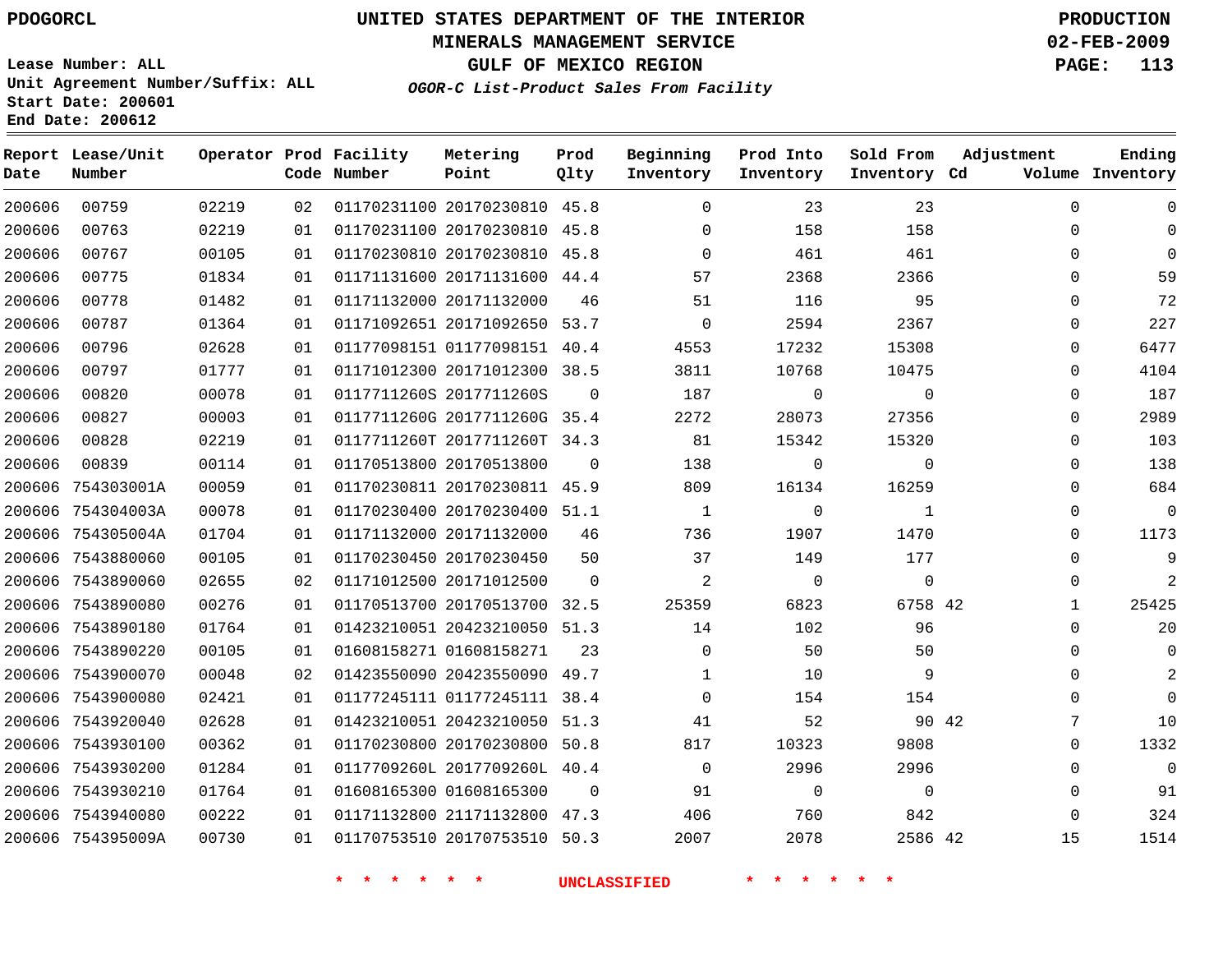# **MINERALS MANAGEMENT SERVICE 02-FEB-2009**

**GULF OF MEXICO REGION PAGE: 114**

**Lease Number: ALL Unit Agreement Number/Suffix: ALL Start Date: 200601 End Date: 200612**

**OGOR-C List-Product Sales From Facility**

| Date | Report Lease/Unit<br>Number |       |    | Operator Prod Facility<br>Code Number | Metering<br>Point            | Prod<br>Qlty | Beginning<br>Inventory | Prod Into<br>Inventory | Sold From<br>Inventory Cd | Adjustment | Ending<br>Volume Inventory |
|------|-----------------------------|-------|----|---------------------------------------|------------------------------|--------------|------------------------|------------------------|---------------------------|------------|----------------------------|
|      | 200606 754395019A           | 00105 | 01 |                                       | 01420390101 01420390101      | $\Omega$     | 5614                   | 1246                   | $\Omega$                  | $\Omega$   | 6860                       |
|      | 200606 754396015A           | 02219 | 01 |                                       | 01608103650 20608103650 32.4 |              | 256                    | 18801                  | 18867                     | $\Omega$   | 190                        |
|      | 200606 8910020210           | 00114 | 01 |                                       | 01170513800 20170513800      | $\Omega$     | 1976                   | $\Omega$               | $\Omega$                  | $\Omega$   | 1976                       |
|      | 200606 8910024540           | 00114 | 01 |                                       | 01170513800 20170513800      | $\Omega$     | 870                    | $\Omega$               | $\Omega$                  | $\Omega$   | 870                        |
|      | 200606 8910029310           | 02268 | 01 |                                       | 01171092900 01171092900      | $\Omega$     | 4371                   | $\Omega$               | $\Omega$                  | $\Omega$   | 4371                       |
|      |                             |       | 01 |                                       | 01171132800 21171132800 47.3 |              | $\Omega$               | 3108                   | 2537 42                   | 574        | 1145                       |
|      |                             |       |    |                                       |                              |              | 4371                   | 3108                   | 2537                      | 574        | 5516                       |
|      | 200606 8910029320           | 00276 | 01 |                                       | 01170513700 20170513700 32.5 |              | 27465                  | 122282                 | 126027 42                 | 1          | 23721                      |
|      | 200606 8910034440           | 00276 | 01 |                                       | 01170513700 20170513700 32.5 |              | 29564                  | 123433                 | 124752                    | 0          | 28245                      |
|      | 200606 8910063810           | 02466 | 02 |                                       | 01170230450 20170230450 50.1 |              | 1584                   | 18317                  | 18805                     | $\Omega$   | 1096                       |
|      |                             | 02475 | 02 |                                       | 01170230450 20170230450 50.1 |              | 1                      | 20                     | 20<br>.                   | $\Omega$   | $\mathbf{1}$<br>.          |
|      |                             |       |    |                                       |                              |              | 1585                   | 18337                  | 18825                     | 0          | 1097                       |
|      | 200606 8910066690           | 00078 | 01 |                                       | 01170573602 20170573602      | 34           | 35333                  | 115680                 | 108174                    | $\Omega$   | 42839                      |
|      | 200606 8910086400           | 00048 | 01 |                                       | 01171012400 20171012400 51.8 |              | <sup>1</sup>           | $\Omega$               | $\mathbf{1}$              | $\Omega$   | $\mathbf 0$                |
|      | 200606 8910086540           | 01284 | 01 |                                       | 01171012400 20171012400      | 51.8         | 585                    | 15575                  | 13943 42                  | $-1$       | 2216                       |
|      |                             |       | 01 |                                       | 01177092604 20177092604 50.8 |              | $\overline{0}$         | 1182                   | 1182                      | $\Omega$   | $\overline{0}$             |
|      |                             | 01364 | 01 |                                       | 01171132000 20171132000      | 46           | 433<br>.               | 1211                   | 899                       | $\Omega$   | 745                        |
|      |                             |       |    |                                       |                              |              | 1018                   | 17968                  | 16024                     | -1         | 2961                       |
|      | 200606 8910086610           | 02266 | 01 |                                       | 01170754800 20170754800 31.7 |              | $\Omega$               | 1005                   | 726                       | $\Omega$   | 279                        |
|      | 200606 8910086660           | 00056 | 02 |                                       | 01421670201 20421670200 43.6 |              | 88                     | 16                     | 42 42                     | -4         | 58                         |
|      | 200606 8910087640           | 00048 | 01 |                                       | 01171092800 21171132800 47.3 |              | 27                     | 61                     | 63                        | $\Omega$   | 25                         |
|      |                             | 00222 | 01 |                                       | 01171132800 21171132800 47.3 |              | 3                      | 56                     | 43                        | 0          | 16                         |
|      |                             |       |    |                                       |                              |              | 30                     | 117                    | 106                       | 0          | 41                         |
|      | 200606 8910087670           | 01364 | 01 |                                       | 01170754200 20170754200 35.7 |              | 65                     | 188                    | 213                       | $\Omega$   | 40                         |
|      | 200606 8910087840           | 00282 | 02 |                                       | 01177122606 20177122606 44.1 |              | 652                    | 6963                   | 6882 42                   | $-1$       | 732                        |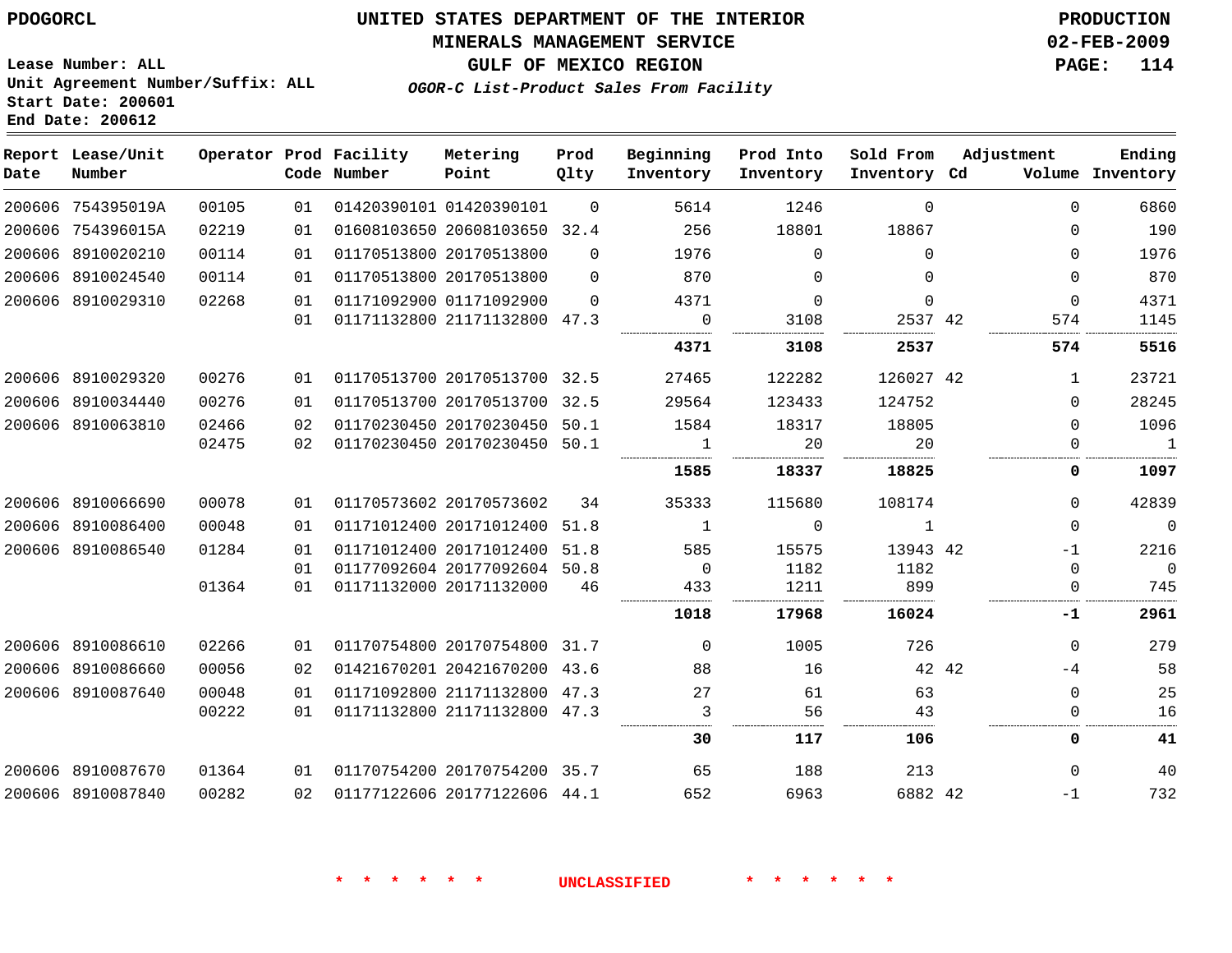### **MINERALS MANAGEMENT SERVICE 02-FEB-2009**

**GULF OF MEXICO REGION PAGE: 115**

**Lease Number: ALL Unit Agreement Number/Suffix: ALL Start Date: 200601 End Date: 200612**

**OGOR-C List-Product Sales From Facility**

| Date | Report Lease/Unit<br>Number |       |    | Operator Prod Facility<br>Code Number | Metering<br>Point            | Prod<br>Qlty | Beginning<br>Inventory | Prod Into<br>Inventory | Sold From<br>Inventory Cd | Adjustment | Ending<br>Volume Inventory |
|------|-----------------------------|-------|----|---------------------------------------|------------------------------|--------------|------------------------|------------------------|---------------------------|------------|----------------------------|
|      | 200606 8910088130           | 00078 | 01 |                                       | 01171012400 20171012400 51.8 |              | $\Omega$               | 31                     | 26                        |            | 5<br>$\Omega$              |
|      |                             |       | 01 |                                       | 01171132800 21171132800 47.3 |              | 506<br>                | 1759<br>------------   | 1613 42                   |            | 653<br>$\mathbf{1}$        |
|      |                             |       |    |                                       |                              |              | 506                    | 1790                   | 1639                      |            | 658<br>1                   |
|      | 200606 8910088160           | 02233 | 01 |                                       | 01171132800 21171132800 47.3 |              | 383                    | 1103                   | 1073                      |            | 413<br>0                   |
|      | 200606 8910089160           | 00276 | 01 |                                       | 01170513700 20170513700 32.5 |              | 2759                   | 5017                   | 5005                      |            | 2771<br>0                  |
|      | 200606 891008927AE          | 00078 | 01 |                                       | 01170230400 20170230400 51.2 |              | 104                    | 984                    | 688 09                    | $-271$     | 129                        |
|      | 200606 891008927K           | 00078 | 01 |                                       | 01170230400 20170230400 51.2 |              | 92                     | 966                    | 931 42                    |            | 126<br>$-1$                |
|      | 200606 891008927X           | 00078 | 01 |                                       | 01170230400 20170230400 51.2 |              | 73                     | 363                    | 389                       |            | 47<br>0                    |
|      | 200606 8910089460           | 01834 | 01 |                                       | 01171012500 20171012500      | 34           | 4                      | 142                    | 127                       |            | 19<br>$\Omega$             |
|      | 200606 891008946C           | 01834 | 01 |                                       | 01171012500 20171012500      | 41           | 50                     | 765                    | 713                       |            | 102<br>0                   |
|      | 200606 8910116580           | 00276 | 01 |                                       | 01170513700 20170513700 32.5 |              | 5987                   | 10885                  | 10861                     |            | 6011<br>0                  |
|      | 200606 8910116740           | 00276 | 01 |                                       | 01170513700 20170513700 32.5 |              | 401                    | 1230                   | 952                       |            | 679<br>$\Omega$            |
|      | 200606 8910116770           | 00276 | 01 |                                       | 01170513700 20170513700 32.5 |              | 2550                   | 3204                   | 3985                      |            | 1769<br>0                  |
|      | 200606 8910116790           | 00276 | 01 |                                       | 01170513700 20170513700 32.5 |              | 4711                   | 11285                  | 9764                      |            | 6232<br>0                  |
|      | 200606 8910116800           | 00276 | 01 |                                       | 01170513700 20170513700 32.5 |              | 10984                  | 16440                  | 18345                     |            | 9079<br>0                  |
|      | 200606 891011687A           | 02266 | 01 |                                       | 01170754800 20170754800 31.7 |              | 241                    | 880                    | 876                       |            | 245<br>0                   |
|      | 200606 891011687B           | 02266 | 01 |                                       | 01170754800 20170754800 31.7 |              | $\Omega$               | 323                    | 233                       |            | 90<br>$\Omega$             |
|      | 200606 891011687C           | 02266 | 01 |                                       | 01170754800 20170754800 31.7 |              | 226                    | 916                    | 887                       |            | 255<br>$\Omega$            |
|      | 200606 891011687D           | 02266 | 01 |                                       | 01170754800 20170754800 31.7 |              | 481                    | 1808                   | 1787                      |            | 502<br>$\Omega$            |
|      | 200606 8910123210           | 00687 | 01 |                                       | 0117709260A 2017709260A      | 34           | 54                     | 2242                   | 2246                      |            | 0<br>50                    |
|      | 200606 8910123250           | 00687 | 01 |                                       | 0117709260A 2017709260A      | 34           | 83                     | 3335                   | 3343                      |            | 75<br>0                    |
|      | 200606 8910123350           | 02608 | 01 |                                       | 01171012500 20171012500      | 41           | 174                    | 2368                   | 2226                      |            | 316<br>0                   |
|      | 200606 8910123380           | 00048 | 01 |                                       | 01171132800 21171132800 47.2 |              | 6                      | 26                     | 23                        |            | 9<br>0                     |
|      | 200606 8910123390           | 00048 | 01 |                                       | 01171131800 20171131800 45.7 |              | 2434                   | 4324                   | 4181                      |            | 2577<br>0                  |
|      | 200606 8910169300           | 00491 | 01 |                                       | 01170230810 20170230810 47.3 |              | 12                     | 185                    | 115                       |            | 82<br>0                    |
|      | 200606 8910202350           | 00276 | 01 |                                       | 01170513700 20170513700      | $\Omega$     | 22195                  | $\mathbf 0$            | $\Omega$                  |            | 22195<br>0                 |
|      | 200606 8910202430           | 00276 | 01 |                                       | 01170513700 20170513700 32.5 |              | 573                    | 890                    | 911                       |            | 552<br>$\Omega$            |
|      | 200606 8910202470           | 02266 | 01 |                                       | 01170754800 20170754800 31.7 |              | 80                     | $\mathbf 0$            | 80                        |            | $\mathbf 0$<br>0           |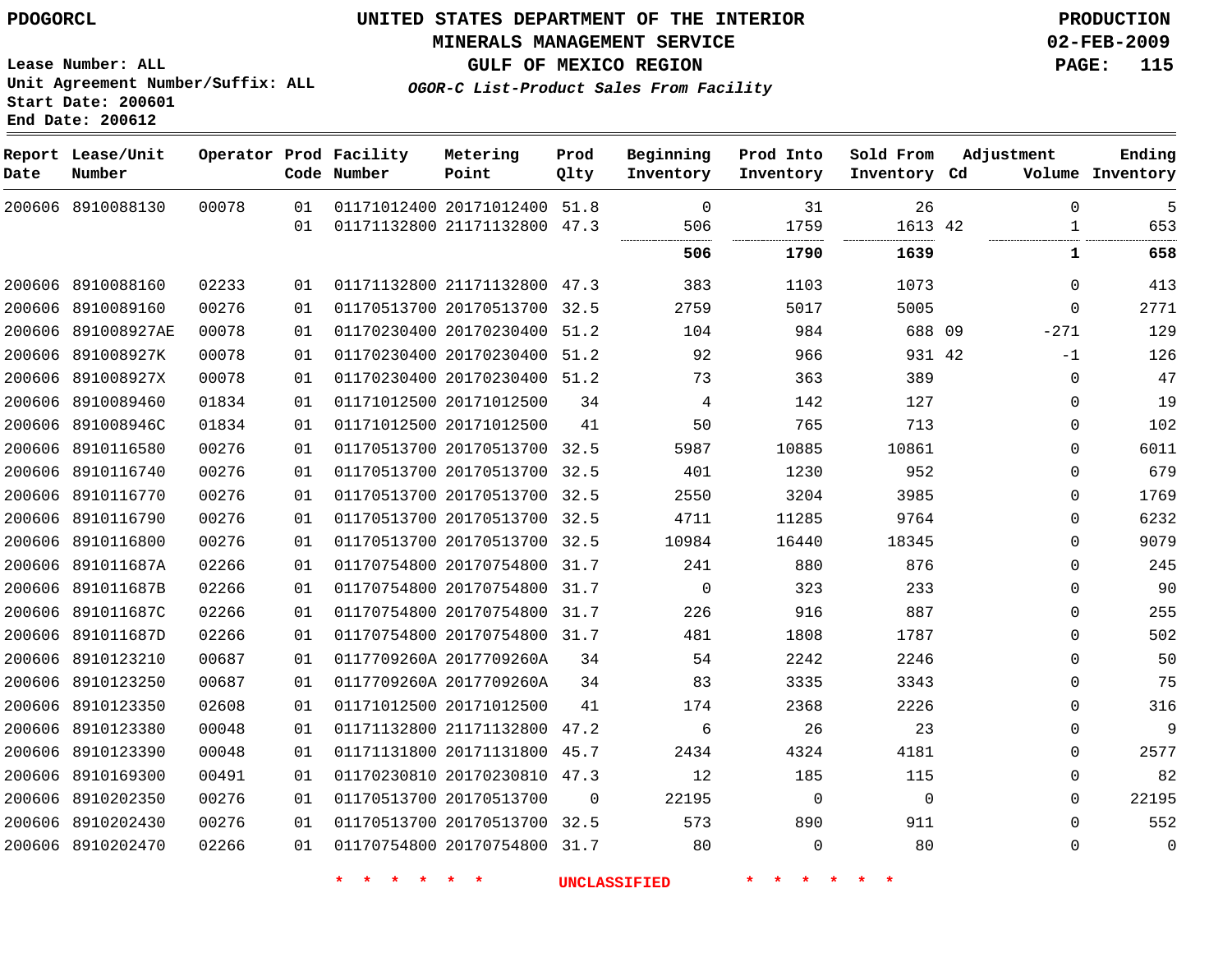#### **MINERALS MANAGEMENT SERVICE 02-FEB-2009**

**GULF OF MEXICO REGION PAGE: 116**

**Lease Number: ALL Unit Agreement Number/Suffix: ALL Start Date: 200601 End Date: 200612**

**OGOR-C List-Product Sales From Facility**

| Date | Report Lease/Unit<br>Number |       |    | Operator Prod Facility<br>Code Number | Metering<br>Point            | Prod<br>Qlty | Beginning<br>Inventory | Prod Into<br>Inventory | Sold From<br>Inventory Cd | Adjustment   | Ending<br>Volume Inventory |
|------|-----------------------------|-------|----|---------------------------------------|------------------------------|--------------|------------------------|------------------------|---------------------------|--------------|----------------------------|
|      | 200606 8910202520           | 01482 | 01 |                                       | 01171132800 21171132800 47.3 |              | 9                      | 74                     | 60                        | $\Omega$     | 23                         |
|      | 200606 8910202550           | 00105 | 01 |                                       | 01170230810 20170230810 47.2 |              | $\mathbf 0$            | 871                    | 484                       | 0            | 387                        |
|      | 200606 8910202560           | 00276 | 01 |                                       | 01170513700 20170513700      | 32.5         | 6164                   | 25082                  | 25667                     | 0            | 5579                       |
|      | 200606 G00935               | 02852 | 02 |                                       | 01171131600 20171131600 44.4 |              | 259                    | 12145                  | 12099                     | $\Omega$     | 305                        |
|      | 200606 G00971               | 00105 | 01 |                                       | 01171132000 20171132000      | 46           | 16                     | 28                     | 27                        | $\Omega$     | 17                         |
|      | 200606 G00974               | 00105 | 01 |                                       | 01171132000 20171132000      | 46           | $\mathbf 0$            | 35                     | 21                        | 0            | 14                         |
|      | 200606 G00985               | 00687 | 01 |                                       | 0117709260A 2017709260A      | 34           | 240                    | 11410                  | 11394 42                  | 1            | 257                        |
|      | 200606 G00989               | 00003 | 01 |                                       | 01171012400 20171012400      | $\Omega$     | 1022                   | 0                      | 0                         | 0            | 1022                       |
|      | 200606 G01025               | 02219 | 01 |                                       | 01177122600 20177122600      | $\Omega$     | 200                    | $\Omega$               | $\Omega$                  | $\Omega$     | 200                        |
|      | 200606 G01027               | 00282 | 01 |                                       | 01177122606 20177122606 44.1 |              | 322                    | 12321                  | 12388                     | 0            | 255                        |
|      | 200606 G01031               | 02636 | 01 |                                       | 01177122607 20177122607 37.9 |              | $\Omega$               | 24277                  | 24277                     | $\Omega$     | $\Omega$                   |
|      | 200606 G01072               | 00105 | 01 |                                       | 01170513800 20170513800      | $\Omega$     | 4                      | $\mathbf 0$            | 0                         | $\Omega$     |                            |
|      | 200606 G01082               | 00276 | 01 |                                       | 01170513700 20170513700 32.5 |              | 4                      | $\Omega$               | 4                         | $\Omega$     | $\Omega$                   |
|      | 200606 G01083               | 00276 | 01 |                                       | 01170513700 20170513700 32.5 |              | 831                    | 1560                   | 1530                      | 0            | 861                        |
|      | 200606 G01090               | 00276 | 01 |                                       | 01170513700 20170513700 32.5 |              | 12901                  | 35096                  | 28616                     | $\Omega$     | 19381                      |
|      | 200606 G01091               | 00276 | 01 |                                       | 01170513700 20170513700 32.5 |              | 2237                   | 3735                   | 3909                      | $\Omega$     | 2063                       |
|      | 200606 G01092               | 00276 | 01 |                                       | 01170513700 20170513700 32.5 |              | 8655                   | 12665                  | 14327 42                  | 1            | 6994                       |
|      | 200606 G01096               | 00276 | 01 |                                       | 01170513700 20170513700 32.5 |              | 1145                   | 1751                   | 1929                      | $\mathbf 0$  | 967                        |
|      | 200606 G01127               | 02630 | 01 |                                       | 01171132000 20171132000      | 46           | $\mathbf 0$            | 104                    | 104                       | $\mathbf 0$  | $\mathbf{0}$               |
|      | 200606 G01153               | 01834 | 01 |                                       | 01171132800 21171132800      | 47.3         | 1013                   | 616                    | 1176 42                   | $-1$         | 452                        |
|      | 200606 G01172               | 00282 | 01 |                                       | 01177062605 20177062605 40.1 |              | 154                    | 23173                  | 23188 42                  | 2            | 141                        |
|      | 200606 G01181               | 00048 | 01 |                                       | 01177072200 20177072200      | 0            | 71                     | 0                      | $\mathbf{0}$              | $\mathbf 0$  | 71                         |
|      | 200606 G01194               | 00105 | 01 |                                       | 01177072601 20177072601 38.6 |              | $\Omega$               | 9495                   | 9495                      | $\Omega$     | $\mathbf{0}$               |
|      | 200606 G01196               | 00078 | 01 |                                       | 01171132800 21171132800 47.3 |              | 90                     | 194                    | 205                       | $\Omega$     | 79                         |
|      | 200606 G01216               | 00222 | 01 |                                       | 01177082958 20177082958      | 34           | $\mathbf 0$            | 13891                  | 13891                     | $\Omega$     | $\mathbf 0$                |
|      | 200606 G01220               | 00105 | 01 |                                       | 01177092600 20177092600 44.7 |              | 317                    | 9372                   | 9360                      | $\mathbf 0$  | 329                        |
|      | 200606 G01228               | 00003 | 01 |                                       | 0117711260G 2017711260G 35.4 |              | 340                    | 4734                   | 4570                      | $\Omega$     | 504                        |
|      | 200606 G01230               | 00003 | 01 |                                       | 0117711260G 2017711260G 35.4 |              | 70                     | 1011                   | 974 42                    | $\mathbf{1}$ | 108                        |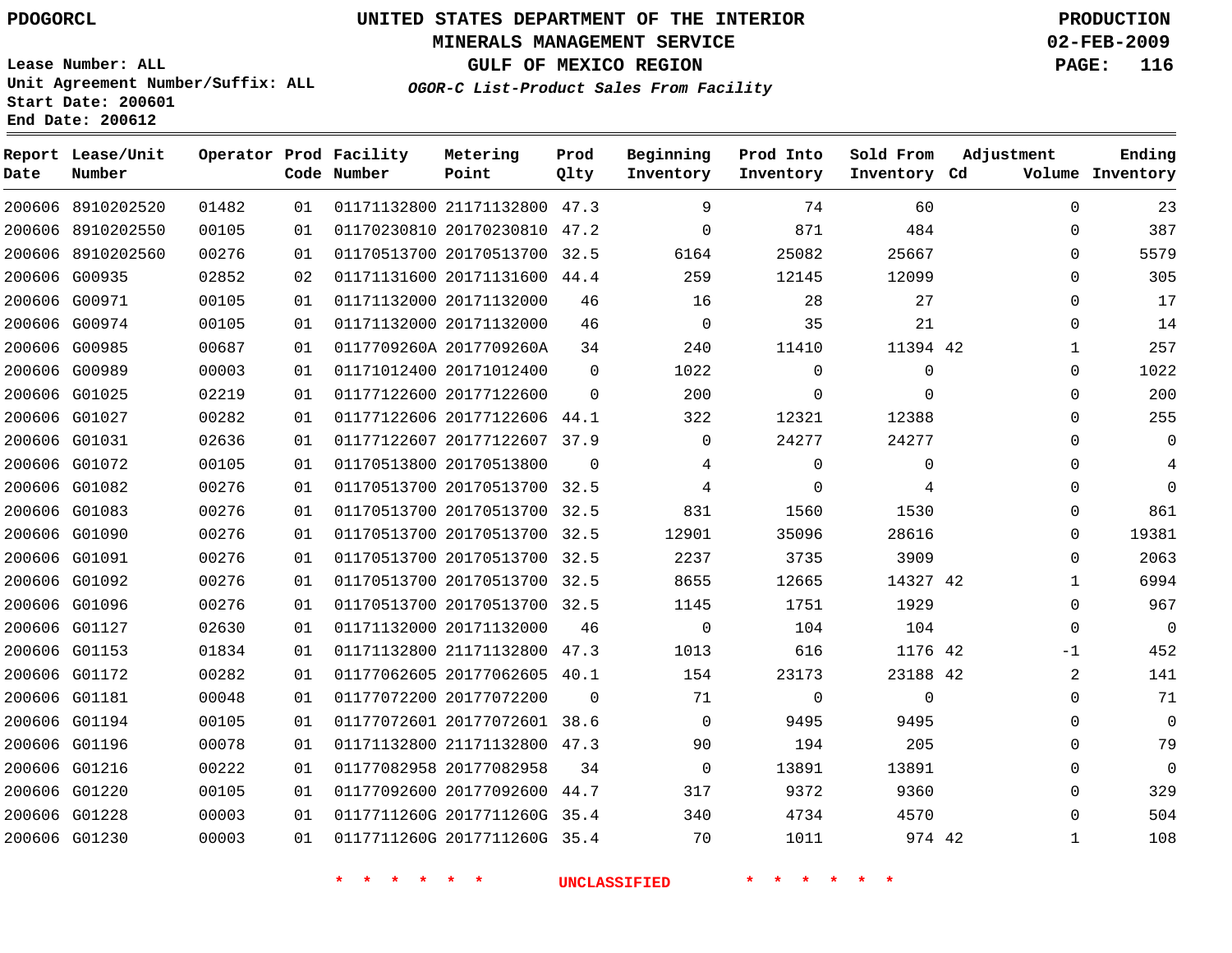**Date**

 G01812 G01860 G01865 G01880 G01898 G01953 G01972 G01997 G01998

# **UNITED STATES DEPARTMENT OF THE INTERIOR PDOGORCL PRODUCTION**

#### **MINERALS MANAGEMENT SERVICE 02-FEB-2009**

**GULF OF MEXICO REGION PAGE: 117 OGOR-C List-Product Sales From Facility**

**Lease Number: ALL Unit Agreement Number/Suffix: ALL Start Date: 200601 End Date: 200612**

  $\Omega$   $\Omega$  $\Omega$  $\Omega$  $\Omega$  $\Omega$   $\Omega$  $\Omega$   $\Omega$  $\overline{0}$   $\Omega$ -1  $\Omega$  $\Omega$ -1  $\Omega$   $\Omega$  

. . . . . . .

. . . . . .

|      | ENG Date: 200012            |       |    |                                       |                              |              |                        |                        |                           |                      |                     |
|------|-----------------------------|-------|----|---------------------------------------|------------------------------|--------------|------------------------|------------------------|---------------------------|----------------------|---------------------|
| Date | Report Lease/Unit<br>Number |       |    | Operator Prod Facility<br>Code Number | Metering<br>Point            | Prod<br>Qlty | Beginning<br>Inventory | Prod Into<br>Inventory | Sold From<br>Inventory Cd | Adjustment<br>Volume | Ending<br>Inventory |
|      | 200606 G01261               | 01284 | 01 |                                       | 01171012500 20171012500      | $\Omega$     | 4                      | 0                      | $\Omega$                  | $\Omega$             | 4                   |
|      | 200606 G01269               | 01284 | 01 |                                       | 01171012500 20171012500      | 41           | 64                     | 1235                   | 1138                      | 0                    | 161                 |
|      | 200606 G01351               | 00078 | 01 |                                       | 01170230400 20170230400      | 51.2         | 95                     | 843                    | 829 42                    |                      | 110                 |
|      | 200606 G01441               | 00048 | 01 |                                       | 01177112701 01177112701      | $\Omega$     | 1157                   | $\mathbf 0$            | $\Omega$                  | $\Omega$             | 1157                |
|      | 200606 G01447               | 00276 | 01 |                                       | 01170513700 20170513700      | 32.5         | 7996                   | 34078                  | 38625 42                  |                      | 3450                |
|      | 200606 G01477               | 00236 | 01 |                                       | 01170230810 20170230810      | 45.7         | $\Omega$               | 1342                   | 1342                      | $\Omega$             | 0                   |
|      | 200606 G01497               | 00114 | 01 |                                       | 01170513800 20170513800      | $\Omega$     | 560                    | $\Omega$               | 0                         | $\Omega$             | 560                 |
|      | 200606 G01498               | 00114 | 01 |                                       | 01170513800 20170513800      | $\Omega$     | 170                    | 0                      | 0                         | 0                    | 170                 |
|      | 200606 G01528               | 02219 | 01 |                                       | 0117711260T 2017711260T 34.3 |              | 126                    | 15114                  | 15138                     | $\Omega$             | 102                 |
|      | 200606 G01529               | 02636 | 01 |                                       | 01177122607 20177122607      | 37.9         | $\Omega$               | 5044                   | 5044                      | $\Omega$             | 0                   |
|      | 200606 G01569               | 02266 | 01 |                                       | 01171012500 20171012500      | 41           | 144                    | 1917                   | 1805                      | $\Omega$             | 256                 |
|      | 200606 G01619               | 00276 | 01 |                                       | 01170513700 20170513700      | 32.5         | 3659                   | 616                    | 1005                      | $\Omega$             | 3270                |
|      | 200606 G01620               | 00276 | 01 |                                       | 01170513700 20170513700      | 32.5         | 841                    | $\Omega$               | 231                       | $\Omega$             | 610                 |
|      | 200606 G01676               | 02237 | 01 |                                       | 01170755200 20170755200      | 39.2         | 19803                  | 8040                   | 7972                      | $\Omega$             | 19871               |
|      | 200606 G01677               | 02237 | 01 |                                       | 01170755200 20170755200      | 39.2         | 1415                   | 177                    | 458                       | $\Omega$             | 1134                |
|      | 200606 G01754               | 00003 | 01 |                                       | 01423210051 20423210050      | 51.3         | 157                    | 153                    | 279                       | $\Omega$             | 31                  |
|      | 200606 G01757               | 00003 | 01 |                                       | 01423210051 20423210050 51.3 |              | 42                     | 598                    | 519 42                    |                      | 122                 |

 

 

**\* \* \* \* \* \* UNCLASSIFIED \* \* \* \* \* \***

. . . . . . . .

. . . . . . . .

42

 

42

**80 98 0 8**

. . . . . . . .

 20422450350 40.7 20170231110 42.3

20170230811 45.9

 20170230810 47.2 20170230811 45.8

 20171012500 20171132000 20171012500

 01170231230 01177008090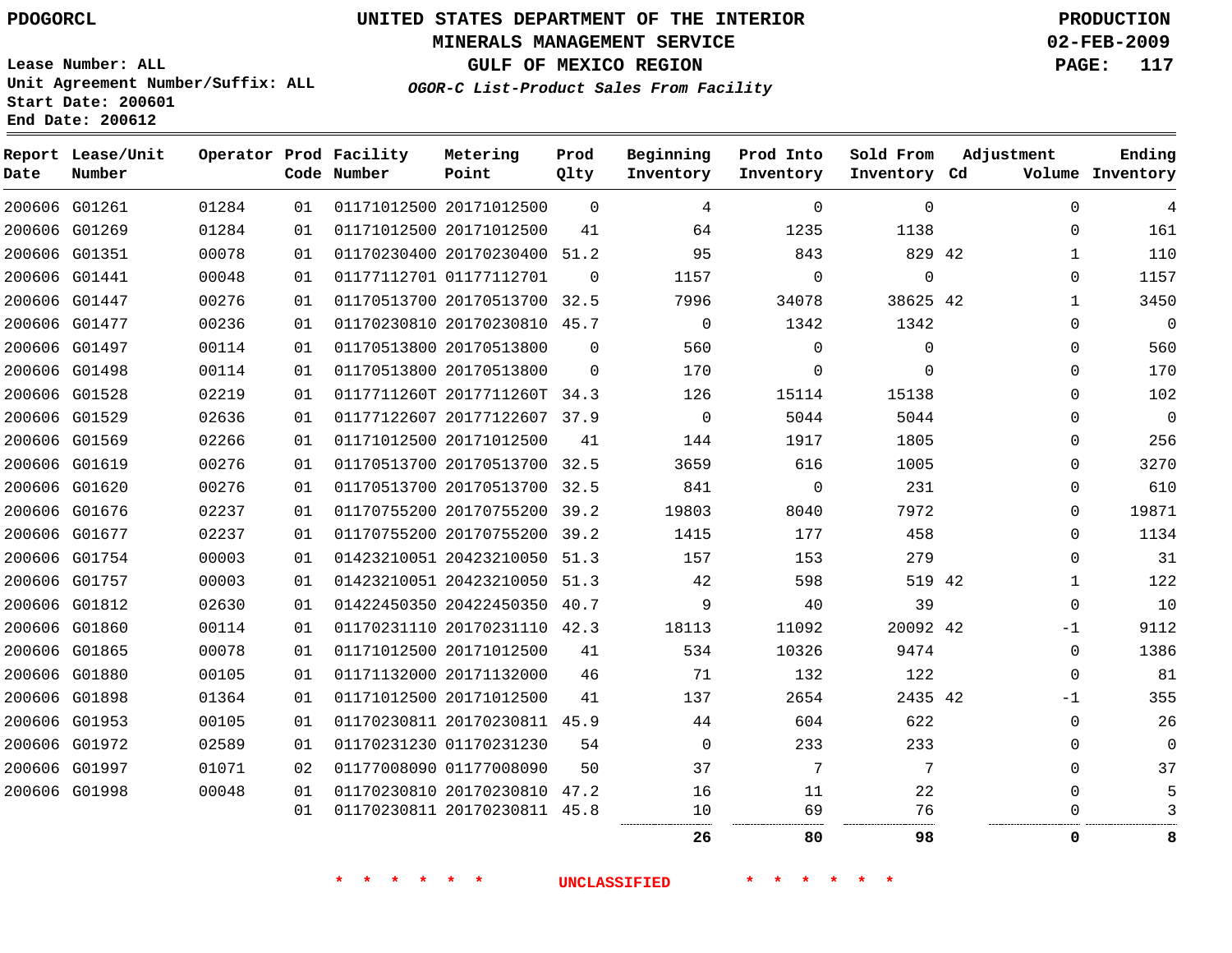### **MINERALS MANAGEMENT SERVICE 02-FEB-2009**

**GULF OF MEXICO REGION PAGE: 118**

**Lease Number: ALL Unit Agreement Number/Suffix: ALL Start Date: 200601 End Date: 200612**

**OGOR-C List-Product Sales From Facility**

| Date | Report Lease/Unit<br>Number |       |    | Operator Prod Facility<br>Code Number | Metering<br>Point            | Prod<br>Qlty | Beginning<br>Inventory | Prod Into<br>Inventory | Sold From<br>Inventory Cd | Adjustment   | Ending<br>Volume Inventory |
|------|-----------------------------|-------|----|---------------------------------------|------------------------------|--------------|------------------------|------------------------|---------------------------|--------------|----------------------------|
|      | 200606 G02006               | 00491 | 01 |                                       | 01170530900 20170530900 48.8 |              | 4                      | 112                    | 96                        | $\Omega$     | 20                         |
|      | 200606 G02021               | 01482 | 01 |                                       | 01170230811 20170230811 45.9 |              | 72                     | 1106                   | 1131                      | $\mathbf{0}$ | 47                         |
|      | 200606 G02024               | 00048 | 01 |                                       | 01170230811 20170230811 45.9 |              | 39                     | 184                    | 215                       | $\Omega$     | 8                          |
|      | 200606 G02039               | 02589 | 01 |                                       | 01171132800 01171132800      | $\Omega$     | 894                    | $\mathbf 0$            | $\Omega$                  | $\Omega$     | 894                        |
|      | 200606 G02045               | 00105 | 01 |                                       | 01170530900 20170530900 48.9 |              | 5                      | 72                     | 64                        | $\Omega$     | 13                         |
|      | 200606 G02051               | 01364 | 01 |                                       | 01170530900 20170530900 48.9 |              | $\Omega$               | 97                     | 80                        | 0            | 17                         |
|      | 200606 G02062               | 00231 | 01 |                                       | 0117704220A 2017704220A 47.4 |              | $\Omega$               | 2641                   | 2641                      | $\Omega$     | $\Omega$                   |
|      | 200606 G02082               | 01834 | 01 |                                       | 01171132800 21171132800 47.3 |              | 3051                   | 8010                   | 8477                      | $\Omega$     | 2584                       |
|      | 200606 G02110               | 02630 | 01 |                                       | 01171012400 20171012400 51.8 |              | $\Omega$               | 228                    | 228                       | $\Omega$     | $\Omega$                   |
|      | 200606 G02127               | 01364 | 02 |                                       | 01170230810 20170230810      | 40           | $\Omega$               | 117                    | 117                       | $\Omega$     | $\Omega$                   |
|      | 200606 G02161               | 00048 | 01 |                                       | 01171012500 20171012500      | 41           | $\Omega$               | 915                    | 793                       | 0            | 122                        |
|      | 200606 G02163               | 02481 | 01 |                                       | 01171012500 20171012500      | 41           | $\Omega$               | 4616                   | 3999                      | $\mathbf 0$  | 617                        |
|      | 200606 G02224               | 01482 | 01 |                                       | 01170230811 20170230811      | $\Omega$     | 3                      | $\mathbf 0$            | 0                         | $\Omega$     | 3                          |
|      | 200606 G02267               | 00078 | 01 |                                       | 01171132000 20171132000      | $\Omega$     | $\mathbf{1}$           | 0                      | $\Omega$                  | $\mathbf{0}$ | $\mathbf{1}$               |
|      | 200606 G02280               | 01764 | 01 |                                       | 01177082604 20177082604 26.4 |              | 588                    | 64416                  | 64421                     | $\Omega$     | 583                        |
|      | 200606 G02281               | 01764 | 01 |                                       | 01177082604 20177082604 26.4 |              | 174                    | 21020                  | 21004                     | $\Omega$     | 190                        |
|      | 200606 G02300               | 01482 | 01 |                                       | 01171132800 21171132800 47.3 |              | 16                     | 52                     | 49                        | 0            | 19                         |
|      | 200606 G02353               | 01284 | 01 |                                       | 01170230450 20170230450 50.1 |              | 731                    | 8251                   | 8489                      | $\mathbf{0}$ | 493                        |
|      | 200606 G02354               | 01284 | 01 |                                       | 01170230450 20170230450 50.1 |              | 28                     | 233                    | 246 42                    | $-1$         | 14                         |
|      | 200606 G02391               | 01284 | 01 |                                       | 0142709015A 2042709015A 42.1 |              | $\mathbf 0$            | 1966                   | 1966                      | $\mathbf{0}$ | $\Omega$                   |
|      | 200606 G02404               | 02589 | 01 |                                       | 01170230810 20170230810 42.2 |              | 1109                   | 2297                   | 2297                      | $\Omega$     | 1109                       |
|      | 200606 G02414               | 02451 | 01 |                                       | 01170230810 20170230810 47.2 |              | 22                     | 59                     | 55                        | $\Omega$     | 26                         |
|      | 200606 G02418               | 02266 | 01 |                                       | 01170230810 20170230810 47.3 |              | 2                      | 0                      | 2                         | 0            | 0                          |
|      | 200606 G02423               | 00048 | 01 |                                       | 01170230810 20170230810 47.3 |              | 3                      | 11                     | 9                         | 0            | 5                          |
|      | 200606 G02428               | 00105 | 01 |                                       | 01170230810 20170230810 47.2 |              | 19                     | 60                     | 52                        | 0            | 27                         |
|      | 200606 G02433               | 00491 | 01 |                                       | 01170230810 20170230810 47.2 |              | 47                     | 423                    | 282                       | $\mathbf{0}$ | 188                        |
|      | 200606 G02434               | 02219 | 02 |                                       | 01170230810 20170230810 47.3 |              | 68                     | 358                    | 267 42                    | $-1$         | 158                        |
|      | 200606 G02436               | 02628 | 02 |                                       | 01170230811 20170230811 45.9 |              | 335                    | 6645                   | 6698                      | $\mathbf{0}$ | 282                        |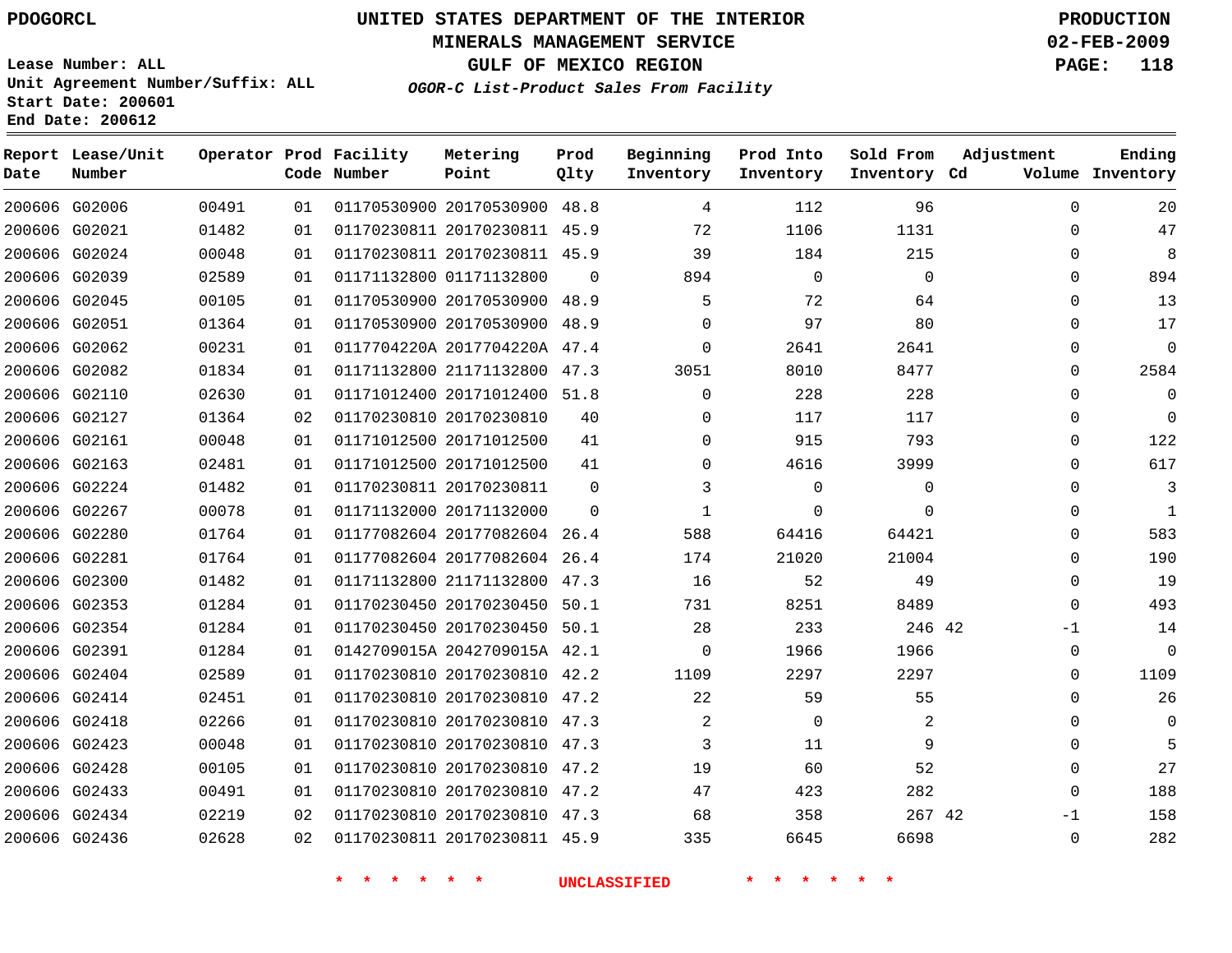### **MINERALS MANAGEMENT SERVICE 02-FEB-2009**

**GULF OF MEXICO REGION PAGE: 119 OGOR-C List-Product Sales From Facility**

**Lease Number: ALL Unit Agreement Number/Suffix: ALL Start Date: 200601 End Date: 200612**

| Date          | Report Lease/Unit<br>Number |       |    | Operator Prod Facility<br>Code Number | Metering<br>Point            | Prod<br>Qlty | Beginning<br>Inventory | Prod Into<br>Inventory | Sold From<br>Inventory Cd | Adjustment | Ending<br>Volume Inventory |
|---------------|-----------------------------|-------|----|---------------------------------------|------------------------------|--------------|------------------------|------------------------|---------------------------|------------|----------------------------|
|               | 200606 G02439               | 00231 | 01 |                                       | 01171132000 20171132000      | 52           | $\mathbf 0$            | 48                     | 48                        | 0          | $\mathbf 0$                |
| 200606 G02549 |                             | 00222 | 01 |                                       | 01171132800 21171132800 47.3 |              | 28                     | 27                     | 40                        | 0          | 15                         |
|               | 200606 G02551               | 00491 | 01 |                                       | 01170230811 20170230811 45.9 |              | 4                      | 5                      | 9                         | 0          | $\mathbf 0$                |
|               | 200606 G02596               | 01482 | 01 |                                       | 01171132800 21171132800 47.3 |              | 16                     | 10                     | 18 42                     | $-1$       | 7                          |
|               | 200606 G02628               | 02481 | 01 |                                       | 01171012500 20171012500      | 41           | 15                     | 4008                   | 3489 42                   | 2          | 536                        |
| 200606 G02663 |                             | 02451 | 01 |                                       | 01423210051 20423210050      | 40           | 14                     | 32                     | 39                        | 0          | 7                          |
|               | 200606 G02665               | 02451 | 01 |                                       | 01423210051 20423210050 51.2 |              | 440                    | 2010                   | 2040                      | 0          | 410                        |
|               | 200606 G02716               | 01834 | 01 |                                       | 01170230810 20170230810 47.3 |              | 201                    | 1222                   | 880                       | 0          | 543                        |
|               | 200606 G02759               | 01284 | 01 |                                       | 01170230800 20170230810 47.3 |              | 81                     | 276                    | 234                       | 0          | 123                        |
|               | 200606 G02819               | 00114 | 01 |                                       | 01170231110 20170231110 42.3 |              | 2058                   | 1713                   | 2364                      | 0          | 1407                       |
|               | 200606 G02825               | 00114 | 01 |                                       | 01170231110 20170231110 42.3 |              | 30                     | 238                    | 72                        | 0          | 196                        |
|               | 200606 G02826               | 00114 | 01 |                                       | 01170231110 20170231110 42.3 |              | 1115                   | 496                    | 1203                      | 0          | 408                        |
|               | 200606 G02834               | 00145 | 01 |                                       | 01170230810 20170230810      | 47.3         | 16                     | 170                    | 111                       | 0          | 75                         |
|               | 200606 G02839               | 01586 | 02 |                                       | 01170230810 20170230810 47.3 |              | 21                     | 36                     | 41                        | 0          | 16                         |
| 200606 G02846 |                             | 01364 | 01 |                                       | 01170530900 20170530900 48.9 |              | 0                      | 25                     | 21                        | 0          | 4                          |
|               | 200606 G02853               | 02589 | 01 |                                       | 01170231230 01170231230      | 54           | 0                      | 4390                   | 4390                      | 0          | $\mathbf 0$                |
|               | 200606 G02885               | 01364 | 01 |                                       | 01171132000 20171132000      | 46           | 1                      | $\overline{2}$         | $\mathbf{1}$              | 0          | $\overline{a}$             |
|               | 200606 G02895               | 02579 | 02 |                                       | 01171092651 20171092650 53.7 |              | $\Omega$               | 4708                   | 4296                      | $\Omega$   | 412                        |
|               |                             | 02628 | 02 |                                       | 01171092651 20171092650 53.7 |              | 0                      | 2638                   | 2407                      | 0          | 231                        |
|               |                             |       |    |                                       |                              |              | 0                      | 7346                   | 6703                      | 0          | 643                        |
| 200606 G02898 |                             | 01834 | 01 |                                       | 01171012300 20171012300 38.6 |              | 484                    | 1637                   | 1496 42                   | $-1$       | 624                        |
|               | 200606 G02899               | 01834 | 01 |                                       | 01171012300 20171012300 38.6 |              | 1719                   | 4595                   | 4563                      | 0          | 1751                       |
|               | 200606 G02969               | 00276 | 01 |                                       | 01170513700 20170513700 32.5 |              | 632                    | 1193                   | 752                       | 0          | 1073                       |
|               | 200606 G02970               | 00276 | 01 |                                       | 01170513700 20170513700 32.5 |              | 6867                   | 7256                   | 7595                      | 0          | 6528                       |
| 200606 G03061 |                             | 00105 | 01 |                                       | 01423210051 20423210050 51.2 |              | 96                     | 341                    | 367                       | 0          | 70                         |
|               | 200606 G03068               | 00105 | 01 |                                       | 01423210051 20423210050 51.2 |              | 31                     | 4                      | 34                        | 0          | 1                          |
|               | 200606 G03079               | 02451 | 01 |                                       | 01427038260 01427038260      | 0            | 2016                   | 137                    | $\mathbf 0$               | 0          | 2153                       |
|               | 200606 G03080               | 02451 | 01 |                                       | 01427038260 01427038260      | $\Omega$     | 66                     | $\mathbf 0$            | $\mathbf{0}$              | 0          | 66                         |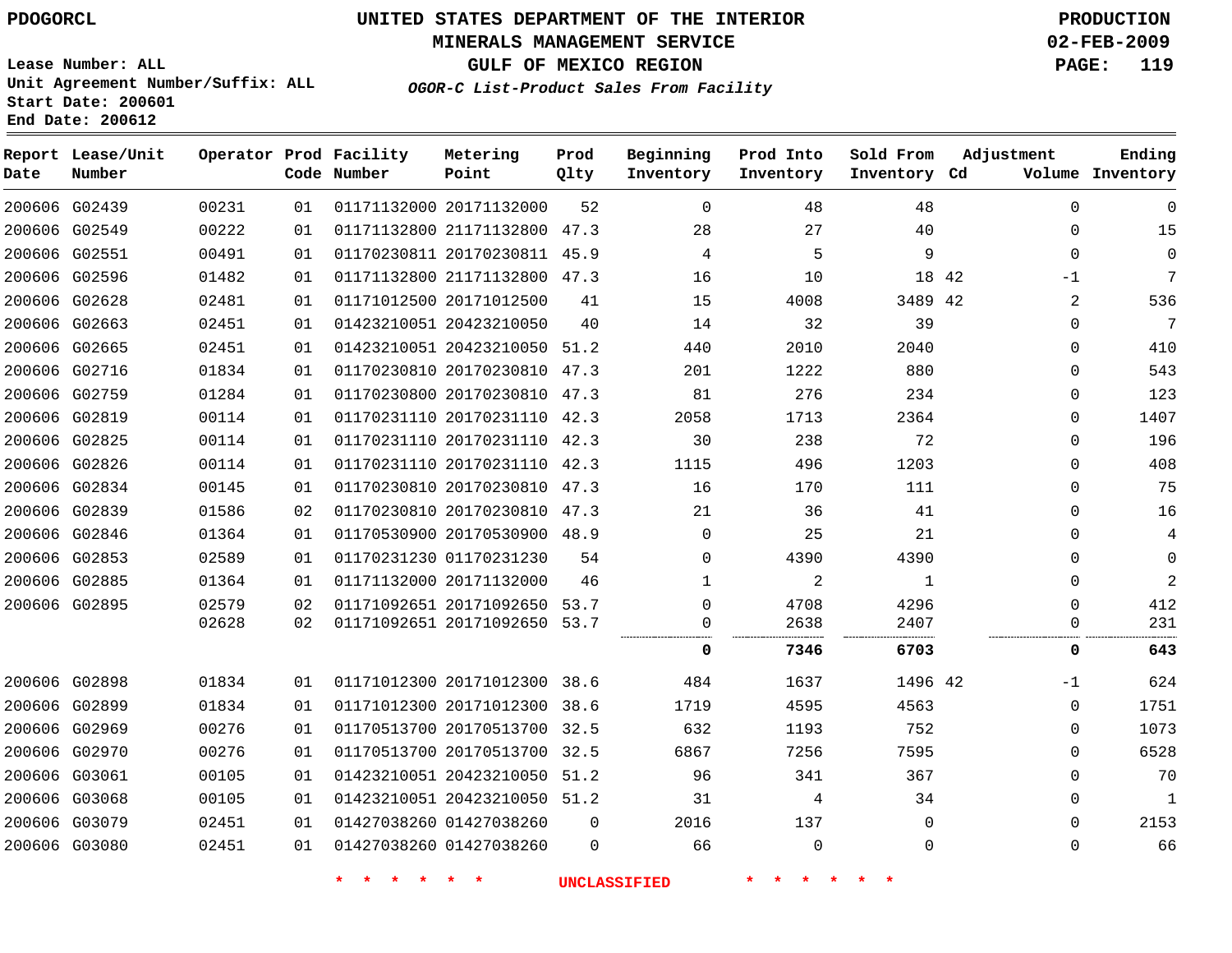### **MINERALS MANAGEMENT SERVICE 02-FEB-2009**

**GULF OF MEXICO REGION PAGE: 120**

**Lease Number: ALL Unit Agreement Number/Suffix: ALL Start Date: 200601 End Date: 200612**

**OGOR-C List-Product Sales From Facility**

| Date          | Report Lease/Unit<br>Number |       |    | Operator Prod Facility<br>Code Number | Metering<br>Point            | Prod<br>Qlty | Beginning<br>Inventory | Prod Into<br>Inventory | Sold From<br>Inventory Cd | Adjustment   | Ending<br>Volume Inventory |
|---------------|-----------------------------|-------|----|---------------------------------------|------------------------------|--------------|------------------------|------------------------|---------------------------|--------------|----------------------------|
|               | 200606 G03115               | 02200 | 01 |                                       | 01170230450 20170230450 50.1 |              | $\Omega$               | 29                     | 29                        | $\Omega$     | $\Omega$                   |
|               | 200606 G03119               | 01764 | 02 |                                       | 01171131600 20171131600 44.4 |              | 3                      | 97                     | 97                        | $\Omega$     | 3                          |
|               | 200606 G03124               | 01284 | 01 |                                       | 01171131600 20171131600 44.4 |              | 61                     | 1193                   | 1224                      | $\Omega$     | 30                         |
| 200606 G03141 |                             | 01935 | 02 |                                       | 01171012400 20171012400 51.8 |              | 70                     | 427                    | 436                       | $\Omega$     | 61                         |
|               | 200606 G03152               | 00105 | 01 |                                       | 01177092600 20177092600 44.8 |              | 69                     | 2141                   | 2135                      | $\Omega$     | 75                         |
|               | 200606 G03236               | 00003 | 01 |                                       | 01170230450 20170230450 50.1 |              | $\Omega$               | 457                    | 429 42                    | -1           | 27                         |
|               | 200606 G03237               | 00276 | 01 |                                       | 01170230450 20170230450      | $\mathbf 0$  | 170                    | 0                      | 0                         | 0            | 170                        |
|               | 200606 G03251               | 00114 | 01 |                                       | 01170231110 20170231110 42.3 |              | 4319                   | 2656                   | 4793                      | 0            | 2182                       |
|               | 200606 G03256               | 00114 | 01 |                                       | 01170231110 20170231110 42.3 |              | 732                    | 206                    | 768 42                    | $-1$         | 169                        |
|               | 200606 G03264               | 02219 | 02 |                                       | 01170530900 20170530900 48.9 |              | 13                     | 555                    | 468                       | $\mathbf{0}$ | 100                        |
|               | 200606 G03265               | 02219 | 02 |                                       | 01170530900 20170530900 48.9 |              | 133                    | 2608                   | 2271                      | $\Omega$     | 470                        |
|               | 200606 G03275               | 01764 | 01 |                                       | 01170230810 20170230810 47.3 |              | 13                     | 184                    | 115                       | 0            | 82                         |
|               | 200606 G03331               | 01364 | 01 |                                       | 01171132800 21171132800 47.3 |              | 6656                   | 15095                  | 15715 42                  | $-1$         | 6035                       |
|               | 200606 G03393               | 00048 | 01 |                                       | 01171131600 20171131600 44.3 |              | 7                      | 179                    | 182                       | $\Omega$     | 4                          |
|               | 200606 G03481               | 02237 | 01 |                                       | 01170230810 20170230810 47.3 |              | $\mathbf{1}$           | 13                     | 8                         | $\Omega$     | 6                          |
|               | 200606 G03496               | 00048 | 01 |                                       | 01170230810 20170230810 47.3 |              | 302                    | 1241                   | 992                       | 0            | 551                        |
|               | 200606 G03529               | 02589 | 01 |                                       | 01171131600 20171131600 36.8 |              | $\Omega$               | 7712                   | 7712                      | $\Omega$     | $\Omega$                   |
|               | 200606 G03569               | 01324 | 01 |                                       | 01171092800 21171132800      | $\Omega$     | 317                    | 0                      | $\mathbf 0$               | $\Omega$     | 317                        |
|               | 200606 G03738               | 00064 | 01 |                                       | 01170230450 20170230450 50.1 |              | 154                    | 1359                   | 1431 42                   | $-1$         | 81                         |
|               |                             | 01857 | 01 |                                       | 01170230450 20170230450      | $\Omega$     | 8                      | 0                      | $\Omega$                  | $\Omega$     | 8                          |
|               |                             |       |    |                                       |                              |              | 162                    | 1359                   | 1431                      | -1           | 89                         |
|               | 200606 G03793               | 02237 | 01 |                                       | 01171012500 20171012500      | 41           | 4                      | 123                    | 111                       | $\Omega$     | 16                         |
|               | 200606 G03811               | 00105 | 01 |                                       | 01171092651 20171092650 53.7 |              | $\Omega$               | 2505                   | 2286                      | 0            | 219                        |
|               | 200606 G03935               | 00105 | 01 |                                       | 01423210051 20423210050 51.3 |              | 11                     | 70                     | 67                        | $\Omega$     | 14                         |
|               | 200606 G03938               | 01364 | 01 |                                       | 01423210051 20423210050 51.3 |              | 1                      | 28                     | 23                        | $\Omega$     | 6                          |
|               | 200606 G03940               | 00105 | 01 |                                       | 01423210051 20423210050 51.3 |              | 5                      | 14                     | 16                        | $\Omega$     | 3                          |
|               | 200606 G03958               | 00105 | 01 |                                       | 01170230510 20170230510 45.8 |              | 843                    | 477                    | 36                        | 0            | 1284                       |
|               | 200606 G03973               | 00105 | 01 |                                       | 01171132800 21171132800 47.2 |              | 708                    | 1768                   | 1788                      | $\Omega$     | 688                        |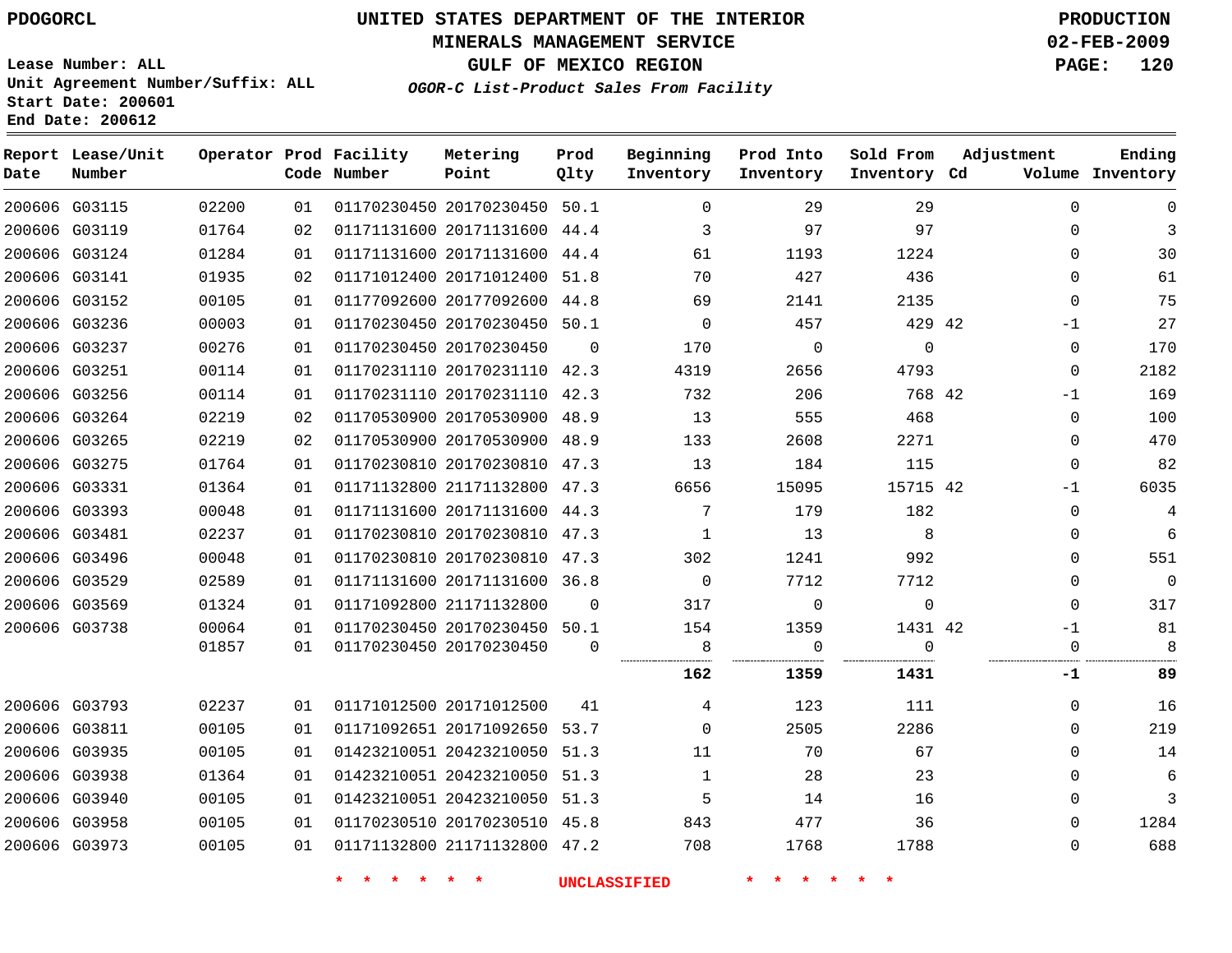### **MINERALS MANAGEMENT SERVICE 02-FEB-2009**

**GULF OF MEXICO REGION PAGE: 121**

**Lease Number: ALL Unit Agreement Number/Suffix: ALL Start Date: 200601 End Date: 200612**

**OGOR-C List-Product Sales From Facility**

| Date | Report Lease/Unit<br>Number |       |    | Operator Prod Facility<br>Code Number | Metering<br>Point            | Prod<br>Qlty | Beginning<br>Inventory | Prod Into<br>Inventory | Sold From<br>Inventory Cd | Adjustment  | Ending<br>Volume Inventory |
|------|-----------------------------|-------|----|---------------------------------------|------------------------------|--------------|------------------------|------------------------|---------------------------|-------------|----------------------------|
|      | 200606 G04003               | 02481 | 01 |                                       | 01171012500 20171012500      | 41           | 1139                   | 17668                  | 16446                     | $\Omega$    | 2361                       |
|      | 200606 G04078               | 02589 | 01 |                                       | 01170230510 20170230510 48.4 |              | 24                     | 6                      | $\mathbf{1}$              | 0           | 29                         |
|      | 200606 G04081               | 02237 | 01 |                                       | 01170230810 20170230810 47.3 |              | 2927                   | 19068                  | 13528                     | $\Omega$    | 8467                       |
|      | 200606 G04085               | 00687 | 01 |                                       | 01170230811 20170230811 45.9 |              | 1682                   | 19290                  | 20156 42                  | 2           | 818                        |
|      | 200606 G04087               | 01764 | 01 |                                       | 01177008150 01177008150      | $\Omega$     | 1424                   | 0                      | $\mathbf 0$               | $\Omega$    | 1424                       |
|      | 200606 G04090               | 01364 | 01 |                                       | 01170230810 20170230810 47.3 |              | $\mathbf 0$            | 80                     | 44                        | $\Omega$    | 36                         |
|      | 200606 G04098               | 01963 | 01 |                                       | 01170230810 20170230810 45.8 |              | $\Omega$               | 1943                   | 1943                      | $\Omega$    | 0                          |
|      | 200606 G04143               | 00105 | 01 |                                       | 01170230510 20170230510      | $\mathbf 0$  | $\mathbf{1}$           | $\mathbf{1}$           | $\mathbf 0$               | $\Omega$    | $\overline{2}$             |
|      | 200606 G04254               | 01834 | 01 |                                       | 01170573602 20170573602      | 35           | 810                    | 1985                   | 2061 42                   | $\mathbf 1$ | 735                        |
|      | 200606 G04258               | 01764 | 01 |                                       | 01423210051 20423210050 51.3 |              | 7                      | 19                     | 22                        | 0           | 4                          |
|      | 200606 G04268               | 01364 | 01 |                                       | 01171132800 21171132800 47.3 |              | 226                    | 570                    | 575                       | $\Omega$    | 221                        |
|      | 200606 G04460               | 01819 | 01 |                                       | 01171012500 20171012500 40.1 |              | 4                      | 4625                   | 4012 42                   | $\mathbf 1$ | 618                        |
|      | 200606 G04494               | 02409 | 01 |                                       | 01177288272 01177288272      | $\Omega$     | 120                    | $\mathbf 0$            | $\mathbf 0$               | $\Omega$    | 120                        |
|      | 200606 G04537               | 02589 | 01 |                                       | 01420470030 20420470030 47.4 |              | 945                    | 71                     | 66                        | $\Omega$    | 950                        |
|      | 200606 G04547               | 02628 | 01 |                                       | 01423210051 20423210050 51.3 |              | 336                    | 2268                   | 2142                      | $\Omega$    | 462                        |
|      | 200606 G04558               | 01364 | 01 |                                       | 01423210051 20423210050 51.3 |              | 7                      | 13                     | 17                        | $\Omega$    | 3                          |
|      | 200606 G04559               | 01935 | 02 |                                       | 01423210051 20423210050 51.3 |              | 19                     | 50                     | 59                        | $\Omega$    | 10                         |
|      | 200606 G04565               | 01284 | 01 |                                       | 01420390101 01420390101      | $\Omega$     | 1124                   | 358                    | $\Omega$                  | $\Omega$    | 1482                       |
|      | 200606 G04773               | 01482 | 01 |                                       | 01170230811 20170230811 45.9 |              | 3                      | 91                     | 90                        | $\Omega$    | $\overline{4}$             |
|      | 200606 G04787               | 00687 | 01 |                                       | 01171131600 20171131600 44.4 |              | 39                     | 1170                   | 1180                      | $\Omega$    | 29                         |
|      | 200606 G04827               | 01819 | 02 |                                       | 01171012500 20171012500      | 41           | 1264                   | 15531                  | 14474                     | $\Omega$    | 2321                       |
|      | 200606 G04844               | 02421 | 01 |                                       | 01170230811 20170230811 45.9 |              | 291                    | 4082                   | 4200                      | $\Omega$    | 173                        |
|      | 200606 G04857               | 02025 | 01 |                                       | 01171012300 20171012300 38.5 |              | 2                      | 42                     | 28                        | $\Omega$    | 16                         |
|      | 200606 G04858               | 00236 | 01 |                                       | 01171012300 20171012300 38.5 |              | 253                    | 611                    | 631                       | $\Omega$    | 233                        |
|      | 200606 G04996               | 02628 | 01 |                                       | 01420570060 20420570060      | $\Omega$     | 532                    | $\mathbf 0$            | $\Omega$                  | $\Omega$    | 532                        |
|      | 200606 G05006               | 02219 | 02 |                                       | 01170230510 20170230510 45.9 |              | 222                    | 154                    | 10 42                     | $\mathbf 1$ | 367                        |
|      | 200606 G05292               | 00003 | 01 |                                       | 01170230811 20170230811 45.9 |              | 132                    | 1697                   | 1757                      | $\Omega$    | 72                         |
|      | 200606 G05299               | 00048 | 01 |                                       | 01170230500 20170230500 43.1 |              | 27                     | 587                    | 574                       | $\Omega$    | 40                         |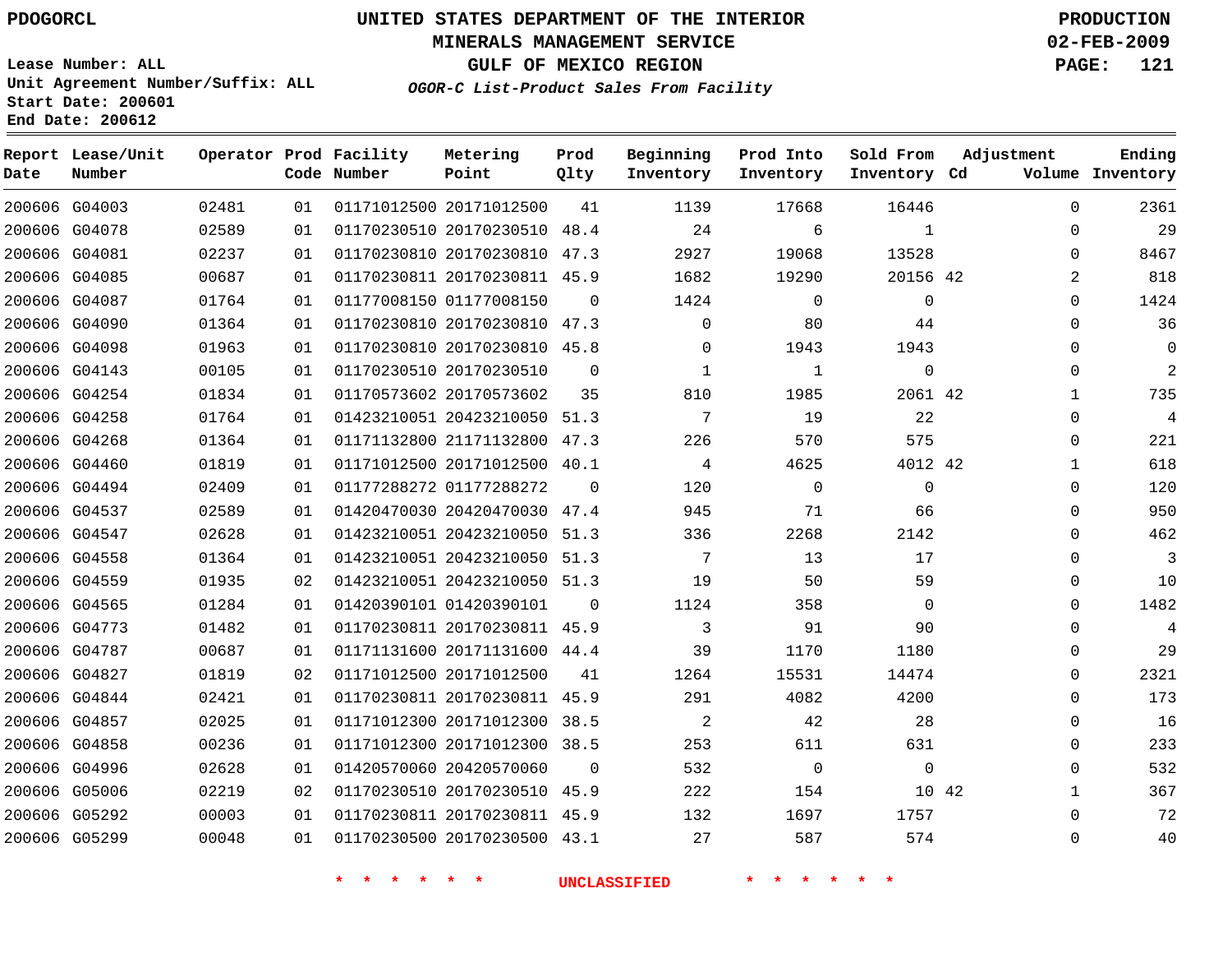#### **MINERALS MANAGEMENT SERVICE 02-FEB-2009**

**GULF OF MEXICO REGION PAGE: 122**

**Lease Number: ALL Unit Agreement Number/Suffix: ALL Start Date: 200601 End Date: 200612**

**OGOR-C List-Product Sales From Facility**

| Date | Report Lease/Unit<br>Number |       |    | Operator Prod Facility<br>Code Number | Metering<br>Point            | Prod<br>Qlty | Beginning<br>Inventory | Prod Into<br>Inventory | Sold From<br>Inventory Cd | Adjustment |              | Ending<br>Volume Inventory |
|------|-----------------------------|-------|----|---------------------------------------|------------------------------|--------------|------------------------|------------------------|---------------------------|------------|--------------|----------------------------|
|      | 200606 G05315               | 02714 | 01 |                                       | 01170230811 20170230811      | 45.9         | 4                      | 136                    | 134                       |            | $\Omega$     | 6                          |
|      | 200606 G05346               | 01819 | 01 |                                       | 01170530900 20170530900      | 50.1         | 237                    | 964                    | 850                       |            | 0            | 351                        |
|      | 200606 G05372               | 01364 | 01 |                                       | 01170530900 20170530900      | 48.9         | 6                      | 51                     | 47                        |            | $\Omega$     | 10                         |
|      | 200606 G05391               | 01819 | 01 |                                       | 01170530900 20170530900      | 50.1         | 870                    | 13836                  | 12056                     |            | 0            | 2650                       |
|      | 200606 G05431               | 00560 | 01 |                                       | 01177062608 2017706260A      | 36           | 92                     | 43075                  | 43074                     |            | $\Omega$     | 93                         |
|      |                             | 02409 | 01 |                                       | 01171132800 20177052203 30.4 |              | 0                      | 1498                   | 1498                      |            | 0            | $\mathbf 0$                |
|      |                             |       |    |                                       |                              |              | 92                     | 44573                  | 44572                     |            | 0            | 93                         |
|      | 200606 G05477               | 01834 | 01 |                                       | 01171132800 21171132800 47.3 |              | 37                     | 23                     | 43                        |            | $\mathbf{0}$ | 17                         |
|      | 200606 G05494               | 01857 | 02 |                                       | 01171132800 21171132800 47.3 |              | 227                    | 545                    | 557 42                    |            | $-1$         | 214                        |
|      | 200606 G05499               | 01364 | 01 |                                       | 01171012400 20171012400      | 51.8         | 1117                   | 2226                   | 3026                      |            | 0            | 317                        |
|      | 200606 G05504               | 02481 | 01 |                                       | 01171132800 21171132800 43.3 |              | 1848                   | 4460                   | 4633 42                   |            | $-1$         | 1674                       |
|      | 200606 G05505               | 00078 | 01 |                                       | 01171012400 20171012400 51.8 |              | $\mathbf 0$            | 37                     | 33                        |            | $\mathbf{0}$ | 4                          |
|      |                             |       | 01 |                                       | 01171132800 21171132800 47.3 |              | 647                    | 1641                   | 1676                      |            | 0            | 612                        |
|      |                             |       |    |                                       |                              |              | 647                    | 1678                   | 1709                      |            | 0            | 616                        |
|      | 200606 G05558               | 01284 | 01 |                                       | 01171012300 20171012300 38.6 |              | 1007                   | 2755                   | 2712                      |            | $\Omega$     | 1050                       |
|      | 200606 G05610               | 01364 | 01 |                                       | 01171012500 20171012500      | 41           | 458                    | 7298                   | 6781                      |            | $\Omega$     | 975                        |
|      | 200606 G05612               | 00105 | 01 |                                       | 01171012500 20171012500      | 41           | 1302                   | 41790                  | 37507                     |            | 0            | 5585                       |
|      | 200606 G05740               | 02200 | 01 |                                       | 01177288271 20177288270      | $\Omega$     | 466                    | 0                      | 0                         |            | 0            | 466                        |
|      | 200606 G05953               | 00689 | 01 |                                       | 01420470030 20420470030 47.9 |              | 29                     | 4                      |                           | 4 4 2      | -1           | 28                         |
|      | 200606 G05954               | 00689 | 01 |                                       | 01420470030 20420470030      | $\Omega$     | $-1$                   | 0                      | 0                         |            | $\mathbf{0}$ | $-1$                       |
|      | 200606 G06027               | 00105 | 01 |                                       | 01423210051 20423210050 51.2 |              | 12                     | 0                      | 12                        |            | $\Omega$     | $\mathbf{0}$               |
|      | 200606 G06037               | 01764 | 01 |                                       | 01420570060 20420570060 53.2 |              | 496                    | 8                      | 47                        |            | 0            | 457                        |
|      | 200606 G06045               | 02589 | 01 |                                       | 01420570060 01420570060      | 0            | 7                      | 0                      | 0                         |            | 0            | 7                          |
|      | 200606 G06069               | 00048 | 01 |                                       | 01423210051 20423210050      | 51.2         | 56                     | 192                    | 209                       |            | $\mathbf{0}$ | 39                         |
|      | 200606 G06088               | 02628 | 01 |                                       | 01423210051 20423210050      | 51.3         | 24                     | 317                    | 278                       |            | $\mathbf{0}$ | 63                         |
|      | 200606 G06104               | 00105 | 01 |                                       | 01420390110 20420390110 55.2 |              | 121                    | 308                    | 291                       |            | 0            | 138                        |
|      | 200606 G06105               | 02409 | 01 |                                       | 01420390110 20420390110 55.2 |              | 53                     | 78                     | 89                        |            | 0            | 42                         |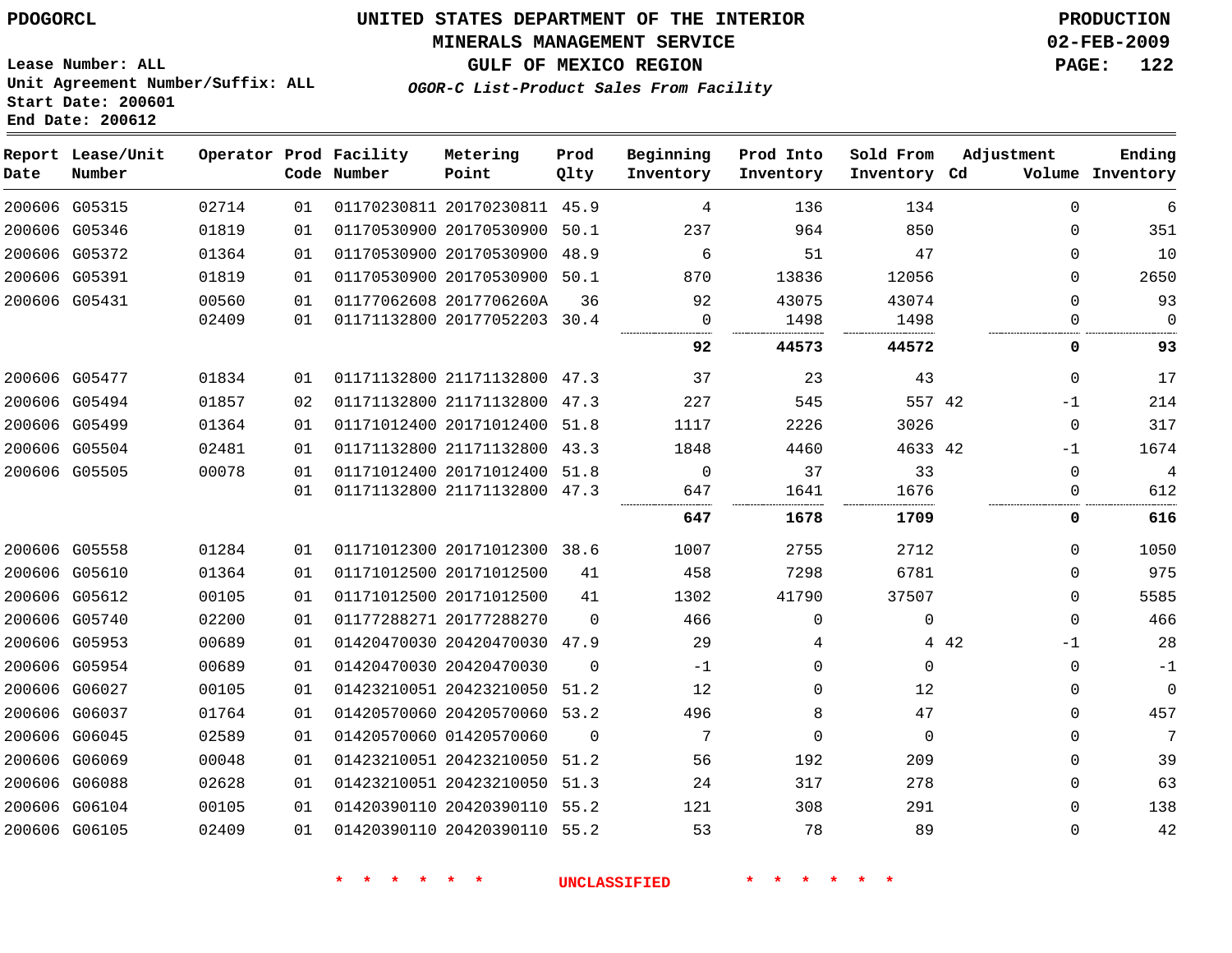### **MINERALS MANAGEMENT SERVICE 02-FEB-2009**

**GULF OF MEXICO REGION PAGE: 123**

**Lease Number: ALL Unit Agreement Number/Suffix: ALL Start Date: 200601 End Date: 200612**

**OGOR-C List-Product Sales From Facility**

| Date | Report Lease/Unit<br>Number |       |    | Operator Prod Facility<br>Code Number | Metering<br>Point            | Prod<br>Qlty | Beginning<br>Inventory | Prod Into<br>Inventory | Sold From<br>Inventory Cd | Adjustment |              | Ending<br>Volume Inventory |
|------|-----------------------------|-------|----|---------------------------------------|------------------------------|--------------|------------------------|------------------------|---------------------------|------------|--------------|----------------------------|
|      | 200606 G06156               | 00048 | 01 |                                       | 01422450350 20422450350 40.6 |              | 387                    | 1893                   | 1788                      |            | 0            | 492                        |
|      | 200606 G06165               | 01284 | 01 |                                       | 01170230450 20170230450 50.1 |              | 62                     | 1691                   | 1652                      |            | 0            | 101                        |
|      | 200606 G06166               | 00105 | 01 |                                       | 01170230450 20170230450      | 50           | 6                      | 172                    | 168                       |            | $\Omega$     | 10                         |
|      | 200606 G06167               | 00105 | 01 |                                       | 01170230450 20170230450      | 50           | 143                    | 1674                   | 1737                      |            | $\mathbf 0$  | 80                         |
|      | 200606 G06168               | 02766 | 02 |                                       | 01170230450 20170230450      | 50.1         | 22                     | 13                     | 13 42                     |            | $-1$         | 21                         |
|      | 200606 G06180               | 00730 | 01 |                                       | 01170230450 20170230450 50.1 |              | 23                     | 214                    | 225 42                    |            | $\mathbf{1}$ | 13                         |
|      | 200606 G06200               | 01103 | 01 |                                       | 01170230810 20170230810      | $\Omega$     | $\mathbf{1}$           | $\Omega$               | $\Omega$                  |            | $\Omega$     | 1                          |
|      | 200606 G06237               | 02630 | 01 |                                       | 01170230810 2042709015L 49.3 |              | $\mathbf 0$            | 9634                   | 9634                      |            | $\mathbf 0$  | $\mathbf 0$                |
|      | 200606 G06767               | 01834 | 01 |                                       | 01171012500 20171012500      | 41           | 5                      | 247                    | 219                       |            | $\Omega$     | 33                         |
|      | 200606 G06958               | 02655 | 02 |                                       | 01171012500 20171012500      | 41           | 37                     | 622                    | 580                       |            | $\mathbf 0$  | 79                         |
|      | 200606 G07199               | 01103 | 01 |                                       | 01420570060 20420570060 53.2 |              | 348                    | 5                      | 33                        |            | $\Omega$     | 320                        |
|      | 200606 G07201               | 00048 | 01 |                                       | 01420570060 20420570060      | 53.1         | 784                    | 4                      | 73                        |            | $\Omega$     | 715                        |
|      | 200606 G07215               | 00003 | 01 |                                       | 01420390120 01420390120 52.1 |              | 192                    | 252                    | 262                       |            | $\Omega$     | 182                        |
|      | 200606 G07684               | 01857 | 02 |                                       | 01171132000 20171132000      | 46           | 671                    | 1288                   | 1167 42                   |            | $-1$         | 791                        |
|      | 200606 G07699               | 00730 | 01 |                                       | 01171132000 20171132000      | 46           | 992                    | 2547                   | 2168 42                   |            | 195          | 1566                       |
|      | 200606 G07700               | 00730 | 01 |                                       | 01171132000 20171132000      | 46           | 1294                   | 2362                   | 2010 42                   |            | $-194$       | 1452                       |
|      | 200606 G07736               | 01364 | 01 |                                       | 01171132800 21171132800 47.3 |              | 594                    | 1405                   | 1437                      |            | $\mathbf{0}$ | 562                        |
|      | 200606 G07746               | 01364 | 02 |                                       | 01177112600 20171092650 53.7 |              | $\mathbf 0$            | 851                    | 777                       |            | 0            | 74                         |
|      | 200606 G07760               | 02219 | 01 |                                       | 01177122950 20177122950 30.5 |              | 144                    | 18391                  | 18388 42                  |            | 1            | 148                        |
|      | 200606 G07802               | 02219 | 02 |                                       | 01177258041 01177258041      | 40           | 4                      | 162                    | 162                       |            | $\mathbf 0$  | 4                          |
|      | 200606 G07809               | 02349 | 01 |                                       | 01177248150 01177248150      | 49           | 658                    | 3107                   | 3637                      |            | 0            | 128                        |
|      | 200606 G07917               | 01834 | 01 |                                       | 01170573602 20170573602      | 35           | 13736                  | 41495                  | 39864 42                  |            | $-1$         | 15366                      |
|      | 200606 G08092               | 00105 | 01 |                                       | 01423210051 20423210050 51.2 |              | 12                     | 0                      | 12                        |            | $\mathbf 0$  | 0                          |
|      | 200606 G08120               | 01364 | 01 |                                       | 01423210051 20423210050 51.3 |              | 6                      | 20                     | 21 42                     |            | $-1$         |                            |
|      | 200606 G08690               | 02589 | 01 |                                       | 01171132800 21171132800 49.8 |              | $\Omega$               | 200                    | 200                       |            | $\mathbf 0$  | $\Omega$                   |
|      | 200606 G08963               | 00105 | 01 |                                       | 01420470030 20420470030 47.8 |              | 26                     | 5                      | 4                         |            | $\mathbf 0$  | 27                         |
|      | 200606 G09010               | 00560 | 01 |                                       | 01420390120 01420390120      | 35           | 31                     | 46                     | 44                        |            | $\Omega$     | 33                         |
|      | 200606 G09032               | 00730 | 01 |                                       | 01170230450 20170230450 50.1 |              | 660                    | 7551                   | 7773 42                   |            | 14           | 452                        |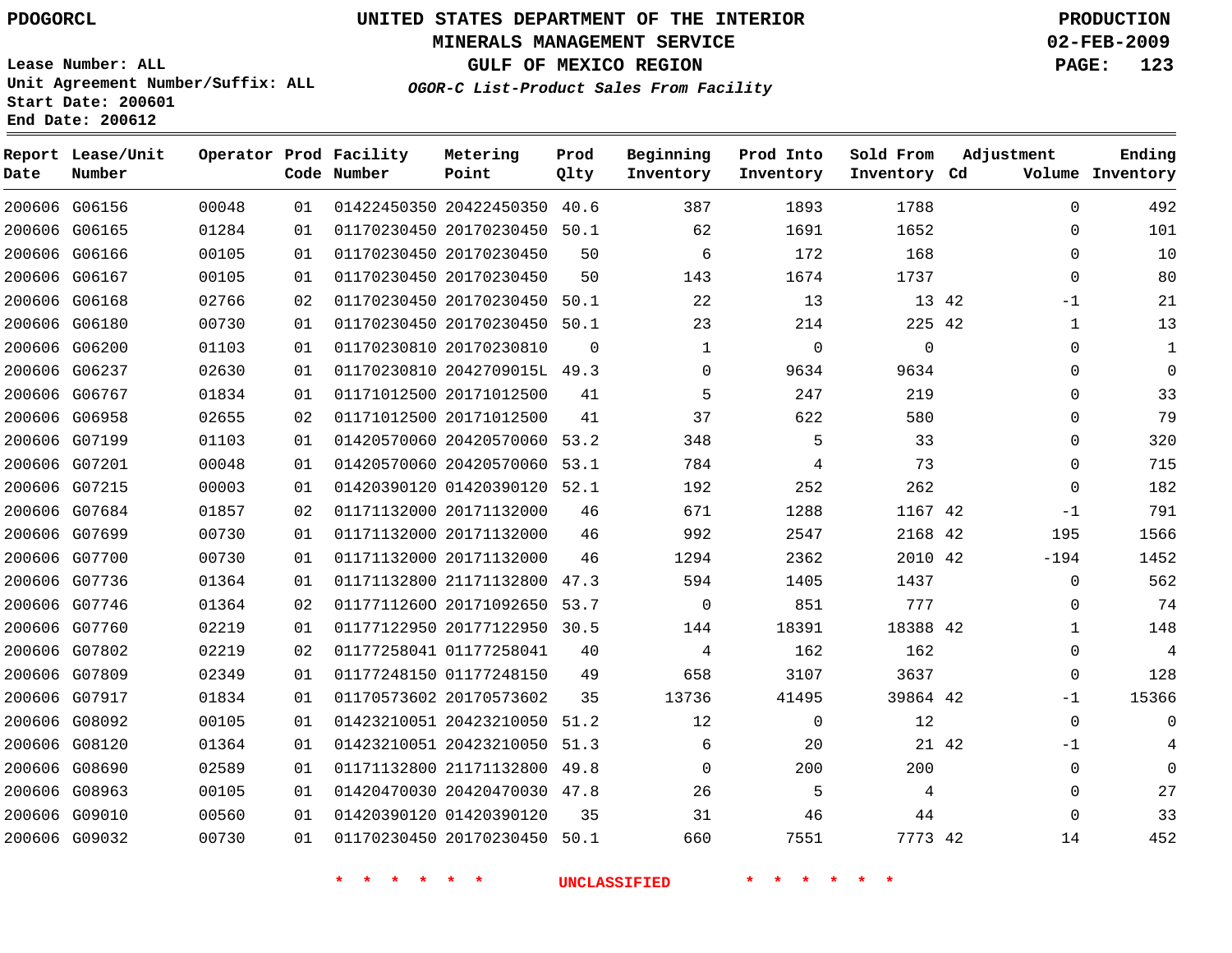### **MINERALS MANAGEMENT SERVICE 02-FEB-2009**

**GULF OF MEXICO REGION PAGE: 124**

**Lease Number: ALL Unit Agreement Number/Suffix: ALL Start Date: 200601 End Date: 200612**

**OGOR-C List-Product Sales From Facility**

| Date | Report Lease/Unit<br>Number |       |    | Operator Prod Facility<br>Code Number | Metering<br>Point            | Prod<br>Qlty | Beginning<br>Inventory | Prod Into<br>Inventory | Sold From<br>Inventory Cd | Adjustment | Ending<br>Volume Inventory |
|------|-----------------------------|-------|----|---------------------------------------|------------------------------|--------------|------------------------|------------------------|---------------------------|------------|----------------------------|
|      | 200606 G09037               | 02409 | 01 |                                       | 01420390101 01420390101      | $\Omega$     | 83                     | 24                     | $\Omega$                  | $\Omega$   | 107                        |
|      | 200606 G09079               | 02589 | 01 |                                       | 01421670201 20421670200 47.8 |              | 59                     | 23                     | 23                        | 0          | 59                         |
|      | 200606 G09387               | 00362 | 01 |                                       | 01170230811 20170230811 45.9 |              | 853                    | 15350                  | 15552                     | $\Omega$   | 651                        |
|      |                             | 01364 | 02 |                                       | 01170230811 20170230811 45.9 |              | 149                    | 1622                   | 1702                      | 0          | 69                         |
|      |                             |       |    |                                       |                              |              | 1002                   | 16972                  | 17254                     | 0          | 720                        |
|      | 200606 G09499               | 01764 | 01 |                                       | 01177058094 01177058094 40.5 |              | 1412                   | 3748                   | 3916                      | 0          | 1244                       |
|      | 200606 G09500               | 01764 | 01 |                                       | 01177058094 01177058094 40.5 |              | 304                    | 1612                   | 1396                      | 0          | 520                        |
|      | 200606 G09536               | 01284 | 01 |                                       | 01171132000 20171132000      | 46           | 29                     | 29                     | 40                        | 0          | 18                         |
|      | 200606 G09574               | 01819 | 01 |                                       | 01171012300 20171012300 38.6 |              | 170                    | 422                    | 427                       | $\Omega$   | 165                        |
|      | 200606 G09580               | 00105 | 01 |                                       | 01171012400 20171012400 51.8 |              | 50                     | $\Omega$               | 50                        | $\Omega$   | $\mathbf 0$                |
|      | 200606 G09631               | 02219 | 01 |                                       | 01177122950 20177122950      | 30.5         | 5                      | 3039                   | 3020                      | 0          | 24                         |
|      | 200606 G09651               | 00730 | 01 |                                       | 01170753510 20170753510 50.3 |              | 1545                   | 1673                   | 1999                      | 0          | 1219                       |
|      | 200606 G10203               | 02589 | 01 |                                       | 01423210051 20423210050 48.8 |              | $\mathbf{0}$           | 23                     | 23                        | 0          | $\mathbf 0$                |
|      | 200606 G10226               | 01819 | 01 |                                       | 01423210051 20423210050 51.3 |              | 44                     | 211                    | 212                       | 0          | 43                         |
|      | 200606 G10584               | 02266 | 01 |                                       | 01170230811 20170230811 45.9 |              | $\mathbf{1}$           | 20                     | 20                        | 0          | $\mathbf{1}$               |
|      | 200606 G10636               | 02237 | 01 |                                       | 01170230811 20170230811 45.9 |              | 1485                   | 42549                  | 42230                     | 0          | 1804                       |
|      | 200606 G10665               | 01764 | 01 |                                       | 01177058094 01177058094 40.5 |              | 1991                   | 6534                   | 6235                      | $\Omega$   | 2290                       |
|      | 200606 G10720               | 00730 | 01 |                                       | 01171012500 20171012500      | 41           | 10                     | 107                    | 103                       | 0          | 14                         |
|      | 200606 G10726               | 00730 | 01 |                                       | 01171012400 20171012300 38.6 |              | 2013                   | 1976                   | 3236                      | $\Omega$   | 753                        |
|      | 200606 G10744               | 02266 | 01 |                                       | 0117710260H 2017710260H      | 40           | $\mathbf{0}$           | 10119                  | 10119                     | 0          | 0                          |
|      | 200606 G10794               | 02466 | 01 |                                       | 01177122950 20177122950      | 31           | $\Omega$               | 1982                   | 1982                      | $\Omega$   | 0                          |
|      | 200606 G10835               | 01764 | 01 |                                       | 01171092900 01171092900      | $\Omega$     | 80                     | $\mathbf 0$            | $\mathbf{0}$              | $\Omega$   | 80                         |
|      | 200606 G10853               | 02409 | 01 |                                       | 01171012500 20171012500 40.9 |              | 16                     | 358                    | 326                       | 0          | 48                         |
|      | 200606 G10910               | 00282 | 02 |                                       | 01177245110 2017724511G 42.2 |              | 71                     | 39939                  | 39894                     | 0          | 116                        |
|      | 200606 G11243               | 02589 | 01 |                                       | 01420470030 20420470030      | 47.4         | 685                    | 43                     | 48                        | 0          | 680                        |
|      | 200606 G11297               | 00048 | 01 |                                       | 01423210051 20423210050 51.3 |              | 10                     | 50                     | 50                        | $\Omega$   | 10                         |
|      | 200606 G11307               | 02589 | 01 |                                       | 01420390101 01420390101 47.8 |              | 140                    | 105                    | 105                       | $\Omega$   | 140                        |
|      | 200606 G11911               | 00105 | 01 |                                       | 01177072601 20177072601 38.6 |              | 0                      | 4842                   | 4842                      | 0          | $\mathbf 0$                |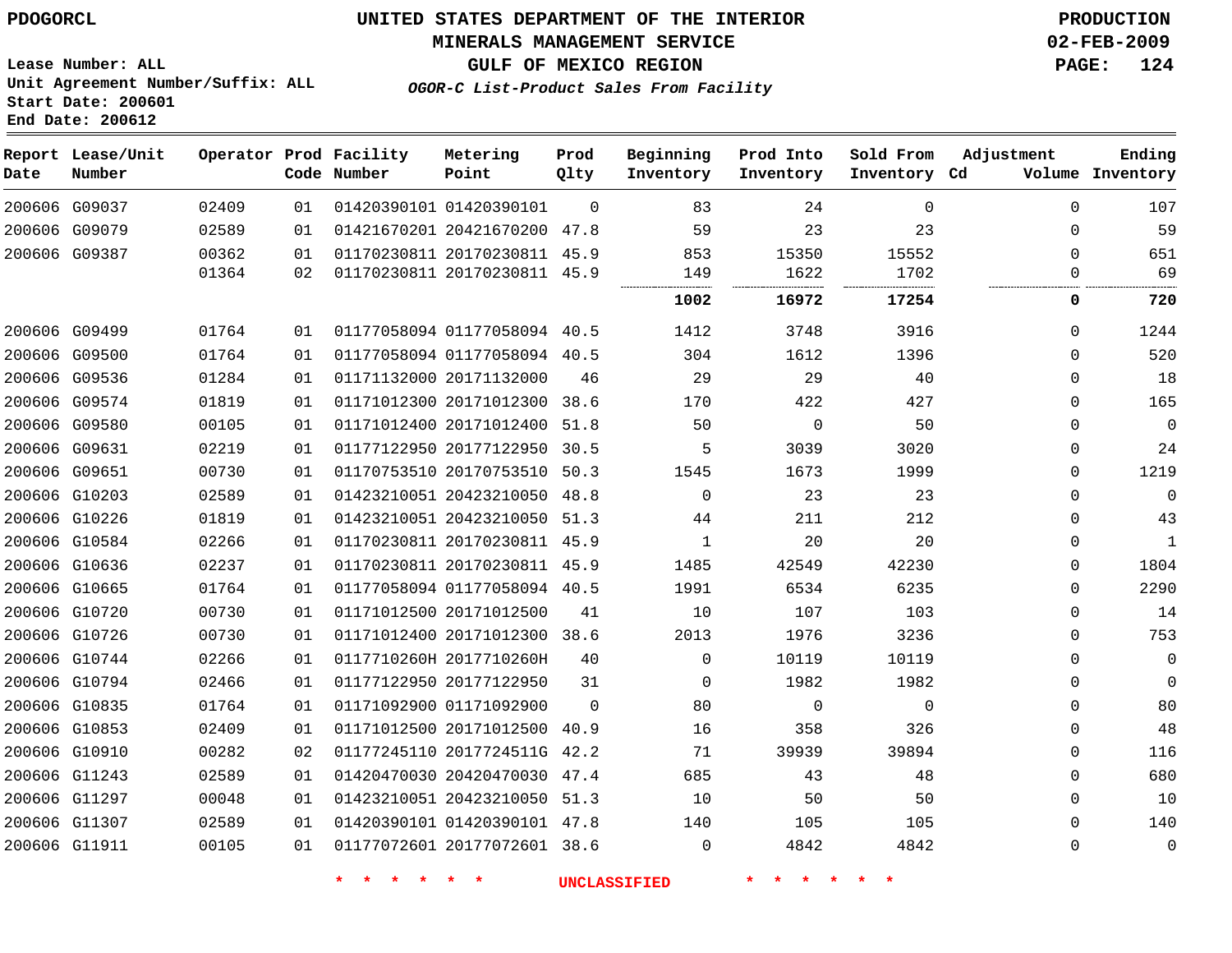#### **MINERALS MANAGEMENT SERVICE 02-FEB-2009**

**GULF OF MEXICO REGION PAGE: 125**

**Lease Number: ALL Unit Agreement Number/Suffix: ALL Start Date: 200601 End Date: 200612**

**OGOR-C List-Product Sales From Facility**

|      | Report Lease/Unit |       |    | Operator Prod Facility | Metering                     | Prod | Beginning      | Prod Into   | Sold From    | Adjustment           | Ending           |
|------|-------------------|-------|----|------------------------|------------------------------|------|----------------|-------------|--------------|----------------------|------------------|
| Date | Number            |       |    | Code Number            | Point                        | Qlty | Inventory      | Inventory   | Inventory Cd |                      | Volume Inventory |
|      | 200606 G11951     | 00105 | 01 |                        | 01177092600 20177092600 44.8 |      | 40             | 1231        | 1228         | $\Omega$             | 43               |
|      | 200606 G11952     | 00105 | 01 |                        | 01171012300 20171012400      | 38.6 | 866            | 2144        | 2193         | 0                    | 817              |
|      | 200606 G11984     | 02579 | 02 |                        | 01171092651 20171092650 53.7 |      | $\Omega$       | 599         | 560          | $\Omega$             | 39               |
|      | 200606 G12019     | 01482 | 01 |                        | 01171012500 20171012500      | 41   | 97             | 1698        | 1574         | $\Omega$             | 221              |
|      | 200606 G12020     | 01482 | 01 |                        | 01171012500 20171012500      | 41   | 112            | 2774        | 2530         | $\Omega$             | 356              |
|      | 200606 G12024     | 01364 | 02 |                        | 01171012500 20171012500      | 41   | 171            | 2978        | 2751         | $\mathbf{0}$         | 398              |
|      | 200606 G12027     | 02268 | 01 |                        | 01170753510 20170753510 53.7 |      | 23             | 8           | 8            | 0                    | 23               |
|      | 200606 G12037     | 00730 | 01 |                        | 01170753510 20170753510 50.3 |      | 183            | 173         | 215 42       | $-15$                | 126              |
|      | 200606 G12096     | 02409 | 01 |                        | 01177245110 2017724511C      | 49   | 156            | 418         | 293          | $\mathbf{0}$         | 281              |
|      | 200606 G12421     | 02589 | 01 |                        | 01423550090 20423550090 47.2 |      | 695            | 2825        | 2825         | 0                    | 695              |
|      | 200606 G12465     | 00048 | 01 |                        | 01423210051 20423210050 51.3 |      | 6              | 24          | 25           | $\Omega$             | 5                |
|      | 200606 G12497     | 02589 | 01 |                        | 01420390101 01420390101 47.8 |      | 113            | 9           | 9            | $\mathbf{0}$         | 113              |
|      | 200606 G12564     | 01831 | 01 |                        | 01170230510 20170230510 45.9 |      | 117            | 41          | 5            | $\Omega$             | 153              |
|      | 200606 G12761     | 00282 | 02 |                        | 01170230810 20170230810 47.3 |      | 65             | 1727        | 1026 42      | $\mathbf{1}$         | 767              |
|      | 200606 G12802     | 00105 | 01 |                        | 01170230811 20170230811 45.8 |      | 66             | 1389        | 1396         | 0                    | 59               |
|      | 200606 G12803     | 01364 | 01 |                        | 01171132000 20171132000      | 46   | 24             | 8           | 27           | 0                    | 5                |
|      | 200606 G12856     | 02266 | 01 |                        | 01170230811 20170230811 46.1 |      | 588            | 9367        | 9558         | $\Omega$             | 397              |
|      | 200606 G12858     | 01284 | 01 |                        | 01171131600 20171131600      | 44.4 | 27             | 861         | 867          | $\mathbf{0}$         | 21               |
|      | 200606 G12886     | 01364 | 01 |                        | 01171012400 20171012400 51.8 |      | $\overline{2}$ | 7           | 7            | $\Omega$             | $\overline{2}$   |
|      | 200606 G12906     | 01819 | 01 |                        | 01171012300 20171012300      | 38.6 | 2476           | 6850        | 6719         | $\Omega$             | 2607             |
|      | 200606 G12980     | 02349 | 01 |                        | 01177163600 20177163600      | 39   | 36             | 638         | 639          | $\mathbf{0}$         | 35               |
|      | 200606 G13342     | 02409 | 01 |                        | 01170230810 20170230810 47.3 |      | 1              | 5           | 4            | 0                    | 2                |
|      | 200606 G13560     | 01284 | 01 |                        | 01170230810 20170230810 45.8 |      | $\Omega$       | 529         | 529          | $\Omega$             | $\Omega$         |
|      | 200606 G13576     | 02594 | 02 |                        | 01170230810 20170230810 45.8 |      | 0              | 181         | 181          | $\mathbf{0}$         | $\Omega$         |
|      | 200606 G13620     | 01704 | 01 |                        | 01171012300 20171012300 38.6 |      | 756            | 1475        | 1668         | $\Omega$             | 563              |
|      | 200606 G13803     | 02628 | 01 |                        | 01170230810 20170230810 47.3 |      | 14             | $\mathbf 0$ | 14           | $\mathbf{0}$         | $\Omega$         |
|      | 200606 G13825     | 02169 | 02 |                        | 01170230800 20170230800 50.8 |      | 51             | 80          | 120          | $\Omega$             | 11               |
|      | 200606 G13897     | 01482 | 01 |                        | 01171132000 20171132000      | 46   | $\mathbf{1}$   | 7           |              | 5 42<br>$\mathbf{1}$ | $\overline{4}$   |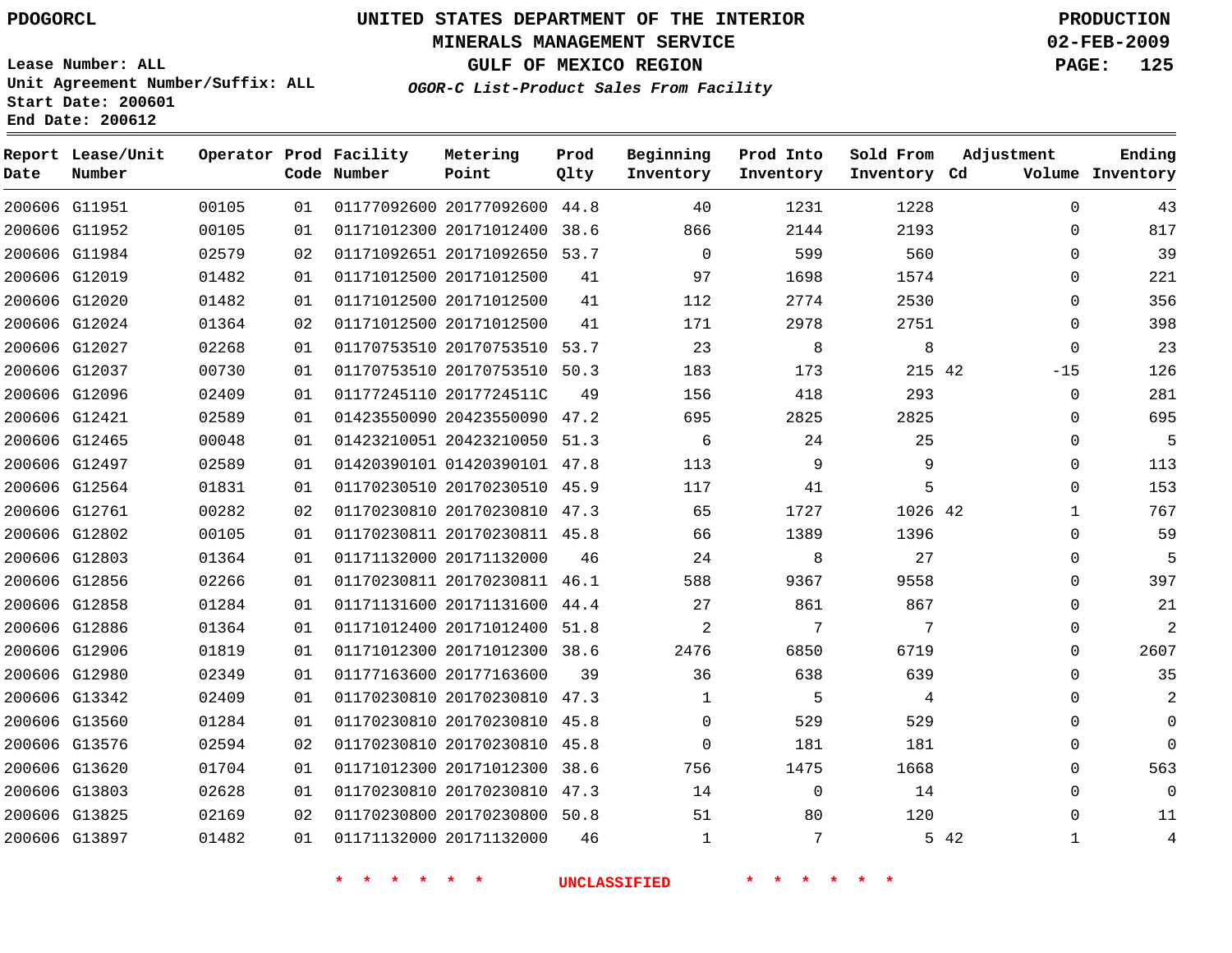### **MINERALS MANAGEMENT SERVICE 02-FEB-2009**

**GULF OF MEXICO REGION PAGE: 126**

**Lease Number: ALL Unit Agreement Number/Suffix: ALL Start Date: 200601 End Date: 200612**

**OGOR-C List-Product Sales From Facility**

| Date | Report Lease/Unit<br>Number |       |    | Operator Prod Facility<br>Code Number | Metering<br>Point            | Prod<br>Qlty | Beginning<br>Inventory | Prod Into<br>Inventory | Sold From<br>Inventory Cd | Adjustment   | Ending<br>Volume Inventory |
|------|-----------------------------|-------|----|---------------------------------------|------------------------------|--------------|------------------------|------------------------|---------------------------|--------------|----------------------------|
|      | 200606 G14161               | 00105 | 01 |                                       | 01421670201 20421670200 43.6 |              | 27                     | 6                      | 14                        | 0            | 19                         |
|      | 200606 G14193               | 02409 | 01 |                                       | 01170230810 20170230810 47.2 |              | 1225                   | 6870                   | 5044                      | 0            | 3051                       |
|      | 200606 G14340               | 01364 | 01 |                                       | 01170230811 20170230811 45.9 |              | 100                    | 1255                   | 1302                      | $\Omega$     | 53                         |
|      | 200606 G14342               | 00105 | 01 |                                       | 01170230811 20170230811 45.8 |              | 1300                   | 13911                  | 14621                     | $\mathbf{0}$ | 590                        |
|      | 200606 G14348               | 02237 | 01 |                                       | 01171132800 21171132800 47.3 |              | 3592                   | 5585                   | 6628                      | $\Omega$     | 2549                       |
|      | 200606 G14357               | 02852 | 02 |                                       | 01171131600 20171131600 44.4 |              | $\mathbf 0$            | 114                    | 113 42                    | $-1$         | $\Omega$                   |
|      | 200606 G14383               | 00105 | 01 |                                       | 01170230811 20170230811 45.8 |              | 581                    | 1808                   | 2312                      | $\Omega$     | 77                         |
|      | 200606 G14412               | 02246 | 01 |                                       | 01171132800 21171132800      | $\Omega$     | 40                     | $\mathbf 0$            | $\Omega$                  | $\Omega$     | 40                         |
|      | 200606 G14487               | 00730 | 01 |                                       | 01171092651 20171092650 53.7 |              | $\Omega$               | 117                    | 107                       | $\Omega$     | 10                         |
|      | 200606 G14493               | 02268 | 01 |                                       | 01171092930 20171092930 33.6 |              | $\mathbf 0$            | 40                     | 38                        | 0            | $\overline{c}$             |
|      | 200606 G14535               | 02628 | 01 |                                       | 01171012500 20171012500      | 41           | 76                     | 3230                   | 2874                      | $\Omega$     | 432                        |
|      | 200606 G14576               | 00105 | 01 |                                       | 01177258044 01177258044 30.5 |              | 17                     | 31                     | 39                        | $\mathbf 0$  | 9                          |
|      | 200606 G14590               | 02409 | 01 |                                       | 01170230510 20170230510 45.9 |              | $\Omega$               | 21                     | $\mathbf{1}$              | $\Omega$     | 20                         |
|      | 200606 G14791               | 02451 | 01 |                                       | 01420570060 20420570060 53.2 |              | 180                    | $\mathbf 0$            | 17                        | $\mathbf{0}$ | 163                        |
|      | 200606 G14864               | 01857 | 02 |                                       | 01170230450 20170230450 50.1 |              | 664                    | 8630                   | 8778                      | $\Omega$     | 516                        |
|      | 200606 G14878               | 02589 | 01 |                                       | 01170230510 20170230510 48.4 |              | 218                    | $\overline{a}$         | 7                         | $\mathbf{0}$ | 213                        |
|      | 200606 G14942               | 02219 | 02 |                                       | 01170230810 20170230810 47.3 |              | 239                    | 1673                   | 1169                      | $\Omega$     | 743                        |
|      | 200606 G15050               | 00105 | 01 |                                       | 01170230810 20170230810 45.8 |              | $\Omega$               | 16                     | 16                        | $\Omega$     | $\Omega$                   |
|      | 200606 G15062               | 00560 | 01 |                                       | 01170230810 20170230810 47.3 |              | 48                     | 255                    | 190                       | 0            | 113                        |
|      | 200606 G15078               | 00064 | 01 |                                       | 01170230810 20170230810 47.3 |              | 2298                   | 883                    | 475                       | 0            | 2706                       |
|      | 200606 G15095               | 01764 | 01 |                                       | 01170530900 20170530900 48.9 |              | $\mathbf{1}$           | 11                     | 10                        | $\Omega$     | 2                          |
|      | 200606 G15110               | 02714 | 01 |                                       | 01170530900 20170530900 48.9 |              | $\mathbf{1}$           | 3                      | 3                         | $\mathbf{0}$ | $\mathbf{1}$               |
|      | 200606 G15118               | 00105 | 01 |                                       | 01171132800 21171132800 47.2 |              | 17                     | 29                     | 33                        | $\Omega$     | 13                         |
|      | 200606 G15124               | 01364 | 01 |                                       | 01170230811 20170230811 45.9 |              | 43                     | 694                    | 708                       | $\Omega$     | 29                         |
|      | 200606 G15161               | 00078 | 01 |                                       | 01171132000 20171132000      | $\Omega$     | $\mathbf{1}$           | $\mathbf 0$            | $\Omega$                  | $\Omega$     | $\mathbf{1}$               |
|      | 200606 G15169               | 02268 | 02 |                                       | 01171131600 20171131600 44.4 |              | $\Omega$               | 8                      | 8                         | $\Omega$     | $\Omega$                   |
|      | 200606 G15239               | 00003 | 01 |                                       | 01171012500 20171012500      | 41           | 219                    | 497                    | 649 42                    | $-1$         | 66                         |
|      | 200606 G15243               | 02222 | 01 |                                       | 01170230810 20171012300 38.6 |              | 30                     | $\Omega$               | 30                        | $\Omega$     | $\mathbf{0}$               |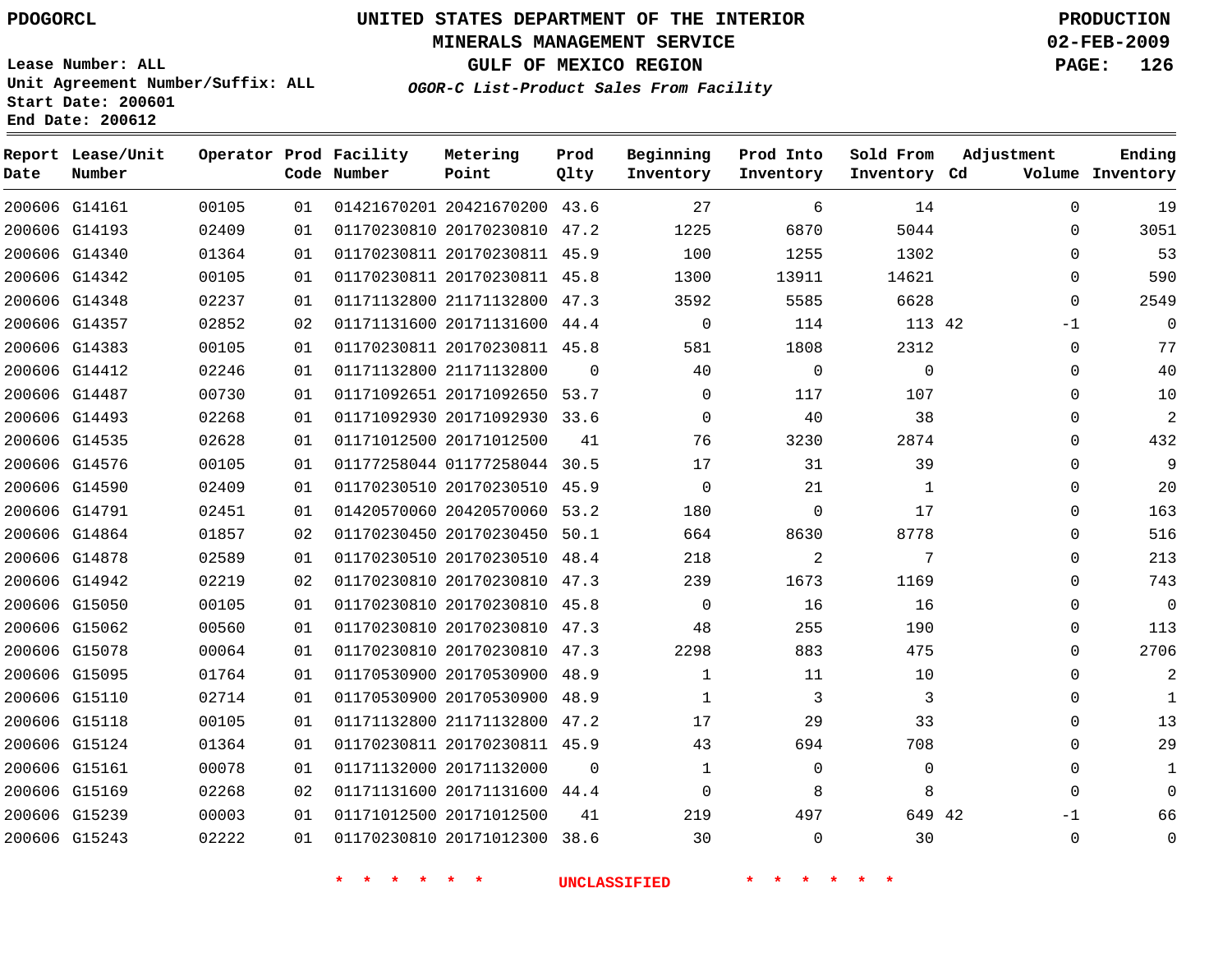### **MINERALS MANAGEMENT SERVICE 02-FEB-2009**

**GULF OF MEXICO REGION PAGE: 127**

**Lease Number: ALL Unit Agreement Number/Suffix: ALL Start Date: 200601 End Date: 200612**

**OGOR-C List-Product Sales From Facility**

| Date | Report Lease/Unit<br>Number |       |    | Operator Prod Facility<br>Code Number | Metering<br>Point            | Prod<br>Qlty | Beginning<br>Inventory | Prod Into<br>Inventory | Sold From<br>Inventory Cd | Adjustment   | Ending<br>Volume Inventory |
|------|-----------------------------|-------|----|---------------------------------------|------------------------------|--------------|------------------------|------------------------|---------------------------|--------------|----------------------------|
|      | 200606 G15263               | 02421 | 01 |                                       | 01171132000 20171132000      | 46           | $\Omega$               | 2294                   | 884                       | 0            | 1410                       |
|      | 200606 G15277               | 00222 | 02 |                                       | 01171012400 20171012400      | 51.8         | 1495                   | 8476                   | 8765                      | 0            | 1206                       |
|      | 200606 G15293               | 02219 | 02 |                                       | 0117711260T 2017711260T 34.3 |              | $\overline{a}$         | 580                    | 578                       | 0            | 4                          |
|      | 200606 G15303               | 00105 | 01 |                                       | 01171092800 21171132800      | 47.2         | 7872                   | 16995                  | 17959                     | 0            | 6908                       |
|      | 200606 G15312               | 00105 | 01 |                                       | 01171092651 20171092650 53.6 |              | $\Omega$               | 14509                  | 13240                     | 0            | 1269                       |
|      | 200606 G15323               | 01482 | 01 |                                       | 01171012500 20171012500      | 41           | 295                    | 1626                   | 1683 42                   | $-1$         | 237                        |
|      | 200606 G15387               | 02409 | 01 |                                       | 01177245110 2017724511C      | 49           | 165                    | 58                     | 184                       | $\mathbf{0}$ | 39                         |
|      | 200606 G15740               | 00818 | 01 |                                       | 01170230450 20170230450      | 50.1         | 842                    | 6354                   | 6750                      | $\mathbf{0}$ | 446                        |
|      | 200606 G15742               | 00730 | 01 |                                       | 01170230450 20170230450 50.1 |              | 29                     | 172                    | 177 42                    | $-14$        | 10                         |
|      | 200606 G15769               | 00560 | 01 |                                       | 01422450350 20422450350 40.7 |              | 175                    | 1188                   | 1068                      | $\mathbf{0}$ | 295                        |
|      | 200606 G15781               | 02169 | 02 |                                       | 01170230450 20170230450 50.1 |              | 114                    | 1219                   | 1259                      | $\Omega$     | 74                         |
|      | 200606 G16107               | 01978 | 02 |                                       | 01170230810 20170230811 45.9 |              | 20                     | $\mathbf 0$            | 20                        | $\mathbf 0$  | $\Omega$                   |
|      | 200606 G16115               | 01819 | 01 |                                       | 01170231300 01170231300 45.8 |              | $\Omega$               | 7                      | 7                         | $\Omega$     | $\Omega$                   |
|      | 200606 G16121               | 00687 | 01 |                                       | 01170230811 20170230811 45.9 |              | 44                     | 53                     | 95                        | 0            |                            |
|      | 200606 G16201               | 00491 | 01 |                                       | 01170530900 20170530900 48.8 |              | $\mathbf 1$            | 18                     | 16                        | 0            |                            |
|      | 200606 G16267               | 01364 | 01 |                                       | 01170230811 20170230811 45.9 |              | 2                      | 60                     |                           | 60 42<br>1   |                            |
|      | 200606 G16310               | 00560 | 01 |                                       | 01171092651 20171092650 53.7 |              | $\Omega$               | 19                     | 17                        | 0            | 2                          |
|      | 200606 G16337               | 01513 | 01 |                                       | 01177078151 01177078151      | $\Omega$     | 1316                   | 478                    | 0                         | 0            | 1794                       |
|      | 200606 G16363               | 02475 | 02 |                                       | 01171012400 20171012400 51.8 |              | 10                     | 194                    | 176                       | 0            | 28                         |
|      | 200606 G16454               | 00491 | 01 |                                       | 01171012500 20171012500      | 41           | 34                     | 623                    | 564                       | $\mathbf{0}$ | 93                         |
|      | 200606 G16455               | 00491 | 01 |                                       | 01171012500 20171012500      | 41           | 44                     | 474                    | 452                       | $\Omega$     | 66                         |
|      | 200606 G16461               | 00105 | 01 |                                       | 01170753510 20170753510      | 50.3         | 255                    | 593                    | 416                       | $\mathbf{0}$ | 432                        |
|      | 200606 G16469               | 02025 | 01 |                                       | 01170753510 20170753510 50.3 |              | 175                    | 335                    | 266                       | $\mathbf{0}$ | 244                        |
|      | 200606 G16502               | 02714 | 01 |                                       | 01177265300 20177265300      | $\Omega$     | 44                     | $\mathbf 0$            | 0                         | $\mathbf{0}$ | 44                         |
|      | 200606 G16515               | 00282 | 02 |                                       | 01177245110 2017724511G 42.2 |              | 210                    | 119197                 | 119060 42                 | $-1$         | 346                        |
|      | 200606 G16575               | 00730 | 01 |                                       | 01608103650 20608103650 31.1 |              | 22                     | 4381                   | 4358 42                   | $-1$         | 44                         |
|      | 200606 G17124               | 01857 | 02 |                                       | 01170230450 20170230450 50.1 |              | 3                      | 36                     | 37                        | $\Omega$     | 2                          |
|      | 200606 G17133               | 01482 | 01 |                                       | 01423210051 20423210050 51.3 |              | 11                     | 130                    | 114                       | $\Omega$     | 27                         |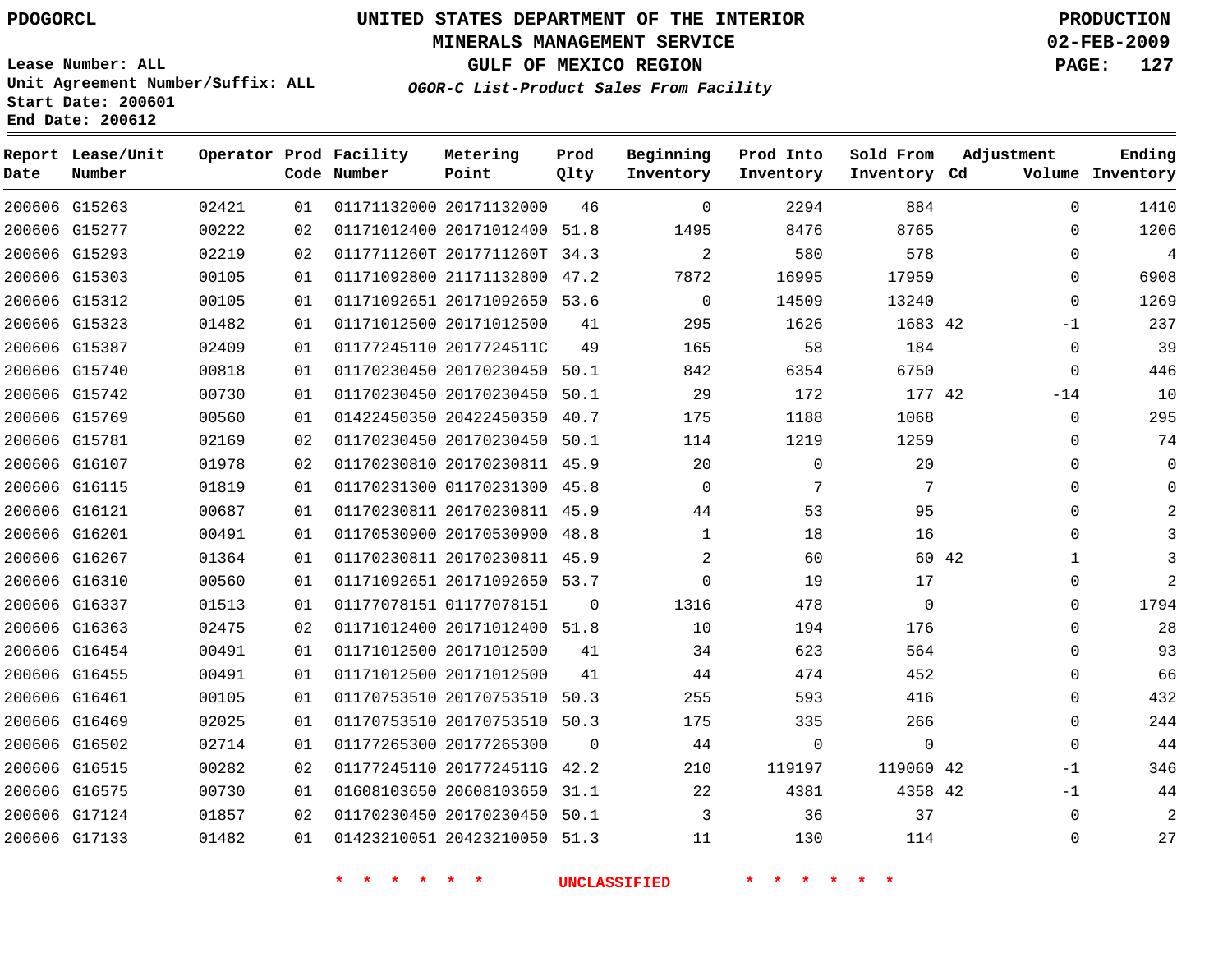### **MINERALS MANAGEMENT SERVICE 02-FEB-2009**

**GULF OF MEXICO REGION PAGE: 128 OGOR-C List-Product Sales From Facility**

**Lease Number: ALL Unit Agreement Number/Suffix: ALL Start Date: 200601 End Date: 200612**

| Date | Report Lease/Unit<br>Number |       |    | Operator Prod Facility<br>Code Number | Metering<br>Point            | Prod<br>Qlty | Beginning<br>Inventory | Prod Into<br>Inventory | Sold From<br>Inventory Cd | Adjustment   | Ending<br>Volume Inventory |
|------|-----------------------------|-------|----|---------------------------------------|------------------------------|--------------|------------------------|------------------------|---------------------------|--------------|----------------------------|
|      | 200606 G17156               | 00105 | 01 |                                       | 01421670201 20421670200 43.6 |              | 30                     | 9                      | 17                        | $\Omega$     | 22                         |
|      | 200606 G17190               | 01364 | 01 |                                       | 01170230810 20170230810 47.3 |              | 3                      | 22                     | 15                        | $\Omega$     | 10                         |
|      | 200606 G17255               | 02237 | 01 |                                       | 01170230810 20170230810 47.3 |              | 44                     | 350                    | 239                       | 0            | 155                        |
|      | 200606 G17753               | 02427 | 02 |                                       | 01170230810 20170230800      | 48           | 265                    | 9                      | 6                         | $\Omega$     | 268                        |
|      | 200606 G17754               | 02025 | 01 |                                       | 01170230510 20170230510 45.9 |              | 1309                   | 742                    | 57                        | $\Omega$     | 1994                       |
|      | 200606 G17842               | 00491 | 01 |                                       | 01170230810 20170230810 45.7 |              | $\Omega$               | 1039                   | 1039                      | $\mathbf 0$  | $\mathbf 0$                |
|      | 200606 G17858               | 00105 | 01 |                                       | 01170530900 20170530900 48.9 |              | 90                     | 1779                   | 1549                      | 0            | 320                        |
|      | 200606 G17895               | 02219 | 02 |                                       | 01171132800 21171132800      | 47.3         | 40                     | 202                    | 175                       | $\Omega$     | 67                         |
|      | 200606 G17896               | 01284 | 01 |                                       | 01171132800 21171132800 47.3 |              | 16229                  | 35135                  | 37096                     | 0            | 14268                      |
|      | 200606 G17898               | 01963 | 01 |                                       | 01171131600 20171131600 44.4 |              | 103                    | 4648                   | 4635                      | 0            | 116                        |
|      | 200606 G17912               | 02409 | 01 |                                       | 01171132800 20177052203 30.5 |              | $\mathbf 0$            | 8007                   | 8007                      | 0            | $\mathbf 0$                |
|      | 200606 G17913               | 01834 | 01 |                                       | 01171132800 21171132800      | 47.3         | 1019                   | 2803                   | 2760                      | $\Omega$     | 1062                       |
|      | 200606 G17921               | 00491 | 01 |                                       | 01171012500 20177062959 25.6 |              | $\mathbf 0$            | 14732                  | 14732                     | 0            | $\mathbf 0$                |
|      | 200606 G17942               | 00560 | 01 |                                       | 01177082604 20177082604      | 27           | 1109                   | 34668                  | 34679                     | $\mathbf 0$  | 1098                       |
|      | 200606 G17964               | 01777 | 01 |                                       | 01171012300 20171012300 38.6 |              | $\Omega$               | 153                    | 95                        | $\mathbf 0$  | 58                         |
|      | 200606 G17973               | 00730 | 01 |                                       | 01171012400 20171012400 51.8 |              | 717                    | 3720                   | 3907 42                   | $-1$         | 529                        |
|      | 200606 G17977               | 01364 | 01 |                                       | 01171132800 21171132800 47.3 |              | 1122                   | 2547                   | 2649 42                   | $-1$         | 1019                       |
|      | 200606 G18043               | 01103 | 01 |                                       | 01171012500 20171012500 41.1 |              | 2942                   | 50733                  | 46895                     | $\Omega$     | 6780                       |
|      | 200606 G18121               | 00730 | 01 |                                       | 01170230510 20170230510 45.9 |              | 97                     | 4                      |                           | 3 42<br>$-1$ | 97                         |
|      | 200606 G18208               | 01834 | 01 |                                       | 01170573602 20170573602      | 35           | 638                    | 2186                   | 2014 42                   | $-1$         | 809                        |
|      | 200606 G18863               | 01364 | 01 |                                       | 01420470030 20420470030      | $\Omega$     | 1                      | 0                      |                           | 042<br>1     | $\overline{2}$             |
|      | 200606 G18885               | 00048 | 01 |                                       | 01420570060 20420570060 53.2 |              | 597                    | 6                      | 56                        | $\mathbf 0$  | 547                        |
|      | 200606 G18936               | 02589 | 01 |                                       | 01421670201 01421670201      | $\Omega$     | 11                     | 0                      | $\mathbf{0}$              | 0            | 11                         |
|      | 200606 G18948               | 02219 | 02 |                                       | 01170230510 20170230510 45.9 |              | 4                      | $\Omega$               | $\Omega$                  | $\mathbf 0$  | $\overline{4}$             |
|      | 200606 G19025               | 02806 | 01 |                                       | 01423210051 20423210050      | 51.3         | 413                    | 1626                   | 1681                      | 0            | 358                        |
|      | 200606 G19030               | 02806 | 01 |                                       | 01423210051 20423210050 51.3 |              | 503                    | 2228                   | 2303                      | $\Omega$     | 428                        |
|      | 200606 G19750               | 02427 | 02 |                                       | 01171132800 21171132800 47.3 |              | 9494                   | 804                    | 750                       | 0            | 9548                       |
|      | 200606 G19754               | 00222 | 01 |                                       | 01171132800 21171132800 47.3 |              | 25                     | 34                     | 43 42                     | $\mathbf{1}$ | 17                         |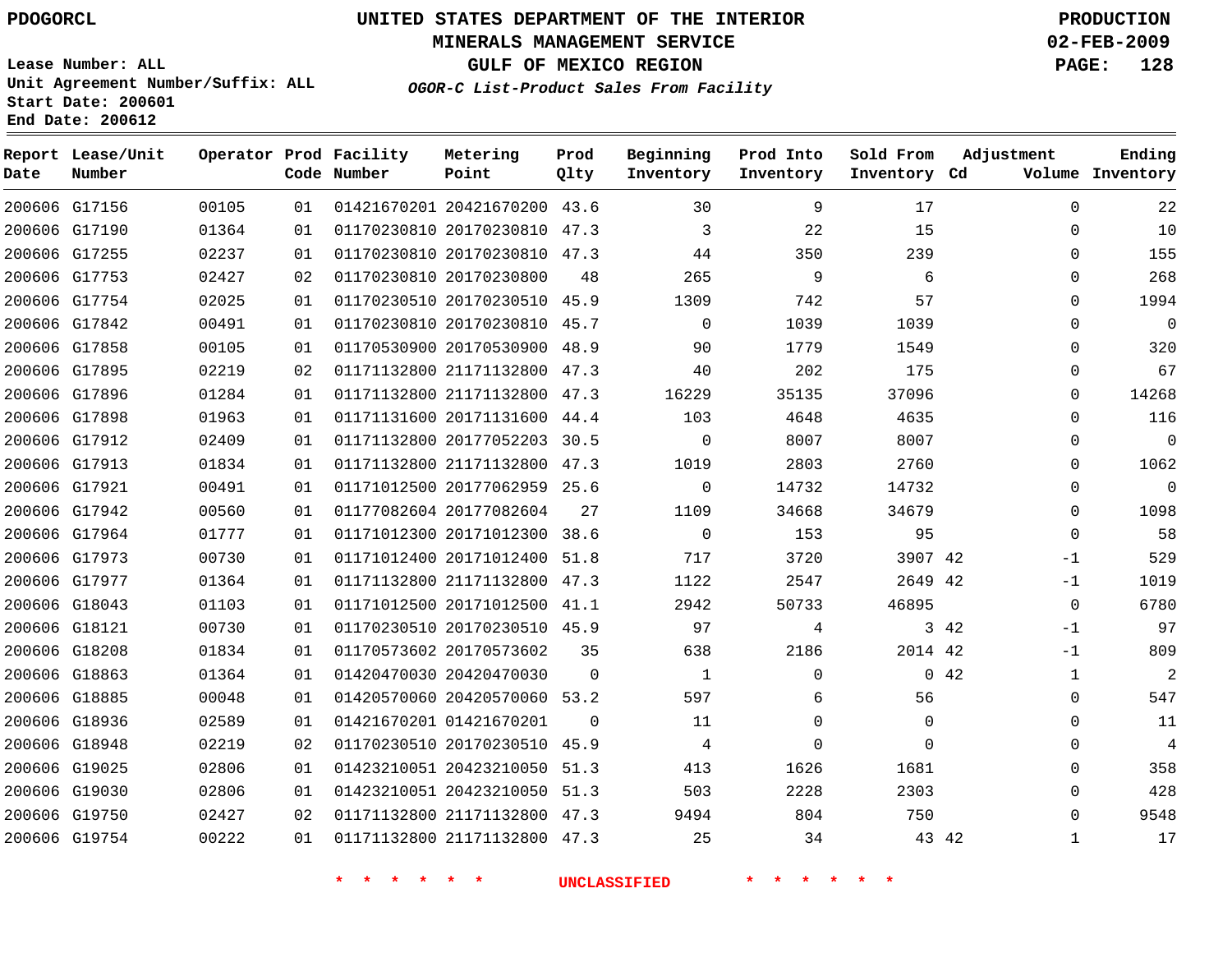### **MINERALS MANAGEMENT SERVICE 02-FEB-2009**

**GULF OF MEXICO REGION PAGE: 129**

**Lease Number: ALL Unit Agreement Number/Suffix: ALL Start Date: 200601 End Date: 200612**

**OGOR-C List-Product Sales From Facility**

| Date | Report Lease/Unit<br>Number |       |    | Operator Prod Facility<br>Code Number | Metering<br>Point            | Prod<br>Qlty | Beginning<br>Inventory | Prod Into<br>Inventory | Sold From<br>Inventory Cd | Adjustment |             | Ending<br>Volume Inventory |
|------|-----------------------------|-------|----|---------------------------------------|------------------------------|--------------|------------------------|------------------------|---------------------------|------------|-------------|----------------------------|
|      | 200606 G19760               | 02237 | 01 |                                       | 01171132800 21171132800 47.3 |              | 8213                   | 9460                   | 12764                     |            | $\Omega$    | 4909                       |
|      | 200606 G19761               | 02237 | 01 |                                       | 01171132800 21171132800 47.3 |              | 951                    | 1521                   | 1785                      |            | $\mathbf 0$ | 687                        |
|      | 200606 G19784               | 01978 | 02 |                                       | 01171012310 20171012310 47.9 |              | 204                    | 1277                   | 1391                      |            | $\Omega$    | 90                         |
|      | 200606 G19832               | 02349 | 01 |                                       | 01177163600 20177163600      | 39           | 224                    | 4640                   | 4585                      |            | 0           | 279                        |
|      | 200606 G19835               | 02169 | 01 |                                       | 01171092651 20171092650 53.7 |              | $\mathbf 0$            | 795                    | 726 42                    |            | 1           | 70                         |
|      | 200606 G20605               | 02377 | 01 |                                       | 01423550141 20423550140 27.5 |              | 267                    | 35799                  | 35914                     |            | $\mathbf 0$ | 152                        |
|      | 200606 G20616               | 01364 | 01 |                                       | 01423210051 20423210050 51.3 |              | 10                     | 70                     | 66                        |            | $\mathbf 0$ | 14                         |
|      | 200606 G20655               | 00222 | 01 |                                       | 01170230510 20170230510 45.9 |              | 152                    | 122                    | 8                         |            | $\Omega$    | 266                        |
|      | 200606 G20656               | 00003 | 01 |                                       | 01422450350 20422450350 40.7 |              | 3                      | 15                     | 14                        |            | 0           | 4                          |
|      | 200606 G20660               | 02169 | 02 |                                       | 01170230450 20170230450 50.1 |              | 28                     | 276                    | 287 42                    |            | -1          | 16                         |
|      | 200606 G21068               | 01978 | 02 |                                       | 01170530900 20170530900      | 40           | 279                    | 1637                   | 1621                      |            | $\mathbf 0$ | 295                        |
|      | 200606 G21070               | 00560 | 01 |                                       | 01171132800 21171132800 47.3 |              | 520                    | 1189                   | 1234                      |            | $\mathbf 0$ | 475                        |
|      | 200606 G21081               | 01704 | 01 |                                       | 01170530900 20170530900 48.9 |              | 8                      | 1692                   | 1396                      |            | $\Omega$    | 304                        |
|      | 200606 G21093               | 01586 | 02 |                                       | 01170230811 20170230811 45.9 |              | 35                     | 422                    | 439                       |            | 0           | 18                         |
|      | 200606 G21111               | 02266 | 01 |                                       | 01171132800 21171132800      | 0            | 1                      | 3                      | $\mathbf 0$               |            | $\Omega$    | 4                          |
|      | 200606 G21115               | 01364 | 01 |                                       | 01171012500 20171012500      | 41           | 16                     | 2046                   | 2015                      |            | $\mathbf 0$ | 47                         |
|      | 200606 G21116               | 00048 | 01 |                                       | 01171132800 21171132800 47.2 |              | 1207                   | 1553                   | 1993                      |            | $\Omega$    | 767                        |
|      | 200606 G21120               | 02058 | 02 |                                       | 01171012500 20171012500      | 41           | 6                      | 39                     | 39                        |            | $\Omega$    | 6                          |
|      | 200606 G21301               | 02589 | 01 |                                       | 01420470030 01420470030      | $\Omega$     | 7                      | $\mathbf 0$            | $\mathbf 0$               |            | 0           | 7                          |
|      | 200606 G21305               | 02266 | 01 |                                       | 01423210051 20423210050 51.3 |              | 2                      | 23                     | 21                        |            | 0           |                            |
|      | 200606 G21306               | 02266 | 01 |                                       | 01423210051 20423210050 51.3 |              | 4                      | 22                     | 21                        |            | 0           |                            |
|      | 200606 G21322               | 02266 | 01 |                                       | 01170230450 20170230450 50.1 |              | 174                    | 45                     | 216                       |            | $\mathbf 0$ | ζ                          |
|      | 200606 G21348               | 01819 | 01 |                                       | 01170230811 20170230510 45.9 |              | 858                    | 471                    |                           | 37 42      | -1          | 1291                       |
|      | 200606 G21349               | 00491 | 01 |                                       | 01170230510 20170230510 45.9 |              | 45                     | 74                     | 3                         |            | 0           | 116                        |
|      | 200606 G21356               | 00064 | 01 |                                       | 01170230810 20170230810 47.3 |              | $\mathbf 0$            | 5                      | 3                         |            | $\mathbf 0$ | 2                          |
|      | 200606 G21381               | 01819 | 01 |                                       | 01170230811 20170230811      | $\Omega$     | 2                      | 37                     |                           | $0\quad09$ | $-37$       | $\overline{2}$             |
|      | 200606 G21408               | 02219 | 02 |                                       | 01171012400 20171012400 51.8 |              | 490                    | 4166                   | 4063                      |            | $\mathbf 0$ | 593                        |
|      | 200606 G21530               | 00078 | 01 |                                       | 01170230400 20170230400 51.2 |              | 598                    | 2426                   | 2706 42                   |            | $-1$        | 317                        |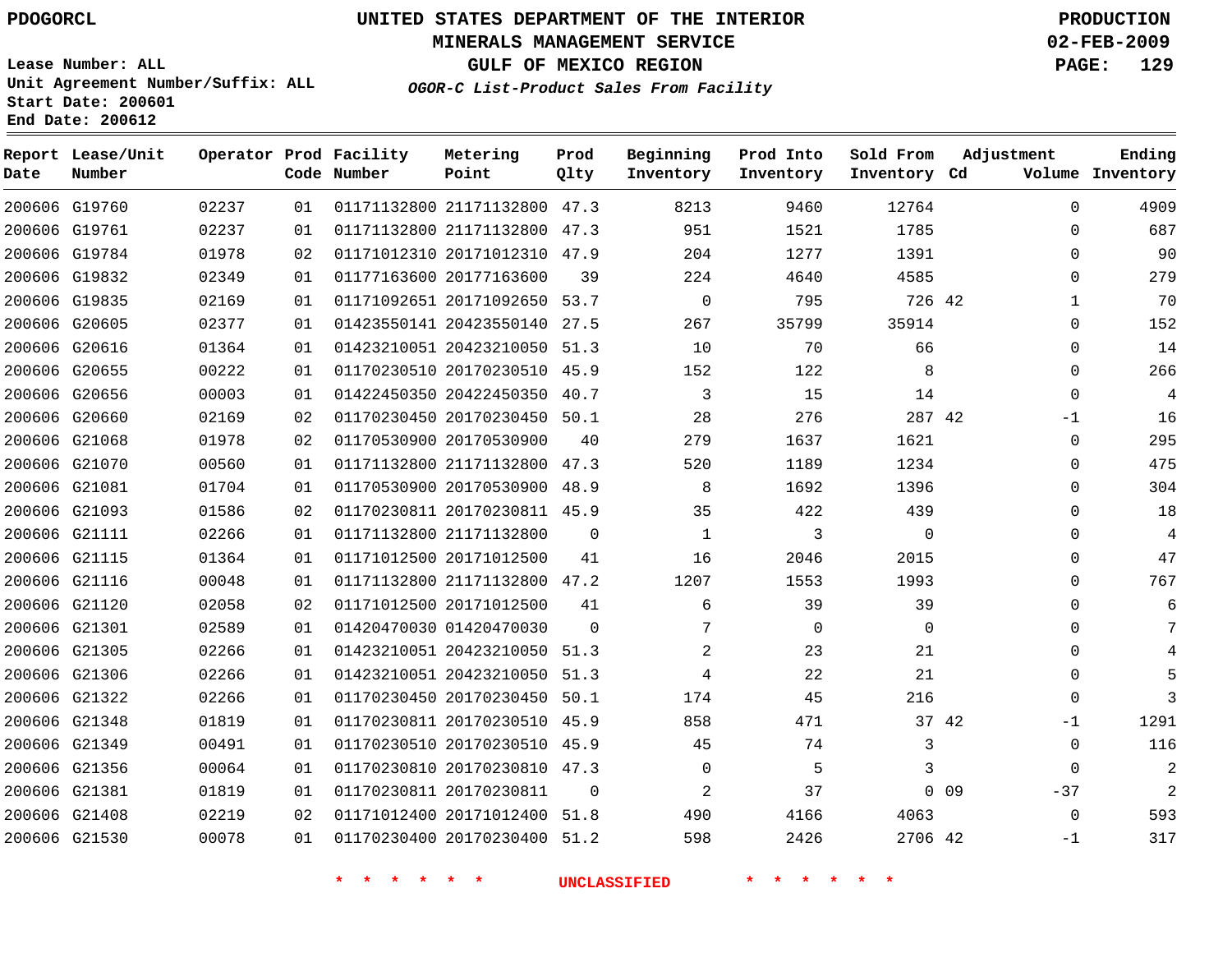**End Date: 200612**

# **UNITED STATES DEPARTMENT OF THE INTERIOR PDOGORCL PRODUCTION**

### **MINERALS MANAGEMENT SERVICE 02-FEB-2009**

**GULF OF MEXICO REGION PAGE: 130**

**Lease Number: ALL Unit Agreement Number/Suffix: ALL Start Date: 200601**

**OGOR-C List-Product Sales From Facility**

| Date | Report Lease/Unit<br>Number |       |    | Operator Prod Facility<br>Code Number | Metering<br>Point            | Prod<br>Qlty | Beginning<br>Inventory | Prod Into<br>Inventory | Sold From<br>Inventory Cd | Adjustment    | Ending<br>Volume Inventory |
|------|-----------------------------|-------|----|---------------------------------------|------------------------------|--------------|------------------------|------------------------|---------------------------|---------------|----------------------------|
|      | 200606 G21532               | 00003 | 01 |                                       | 01170230811 20170230811 45.9 |              | $\Omega$               | 22                     | 21                        | $\mathbf 0$   | 1                          |
|      | 200606 G21533               | 00078 | 01 |                                       | 01170230400 20170230400 51.2 |              | 60                     | 469                    | 467 42                    | $-1$          | 61                         |
|      | 200606 G21534               | 00003 | 01 |                                       | 01170230811 20170230811 45.9 |              | $\Omega$               | 1516                   | 1452                      | $\mathbf 0$   | 64                         |
|      | 200606 G21581               | 01704 | 01 |                                       | 01171132800 21171132800 47.3 |              | 2403                   | 5858                   | 5967                      | $\Omega$      | 2294                       |
|      | 200606 G21585               | 02219 | 02 |                                       | 01171132800 21171132800      | 47.3         | 4                      | 12                     |                           | 11 42<br>$-1$ | 4                          |
|      | 200606 G21588               | 00730 | 01 |                                       | 01171131800 20171131800 45.8 |              | 22                     | 14                     | 28                        | $\mathbf 0$   | 8                          |
|      | 200606 G21597               | 01364 | 01 |                                       | 01171132800 21171132800      | 47.3         | 131                    | 501                    | 456                       | $\mathbf 0$   | 176                        |
|      | 200606 G21599               | 01834 | 01 |                                       | 01171132800 21171132800      | 47.3         | 3489                   | 27831                  | 22131                     | $\Omega$      | 9189                       |
|      | 200606 G21614               | 01704 | 01 |                                       | 01171132000 20177072207 34.7 |              | 262                    | 1113                   | 1148 42                   | $-16$         | 211                        |
|      | 200606 G21637               | 00730 | 01 |                                       | 01171012400 20171012400 51.8 |              | 50                     | 233                    | 250                       | $\mathbf 0$   | 33                         |
|      | 200606 G21639               | 02169 | 01 |                                       | 01171092651 20171092650 42.1 |              | $\Omega$               | 7                      | 7                         | $\Omega$      | $\mathbf 0$                |
|      | 200606 G21649               | 00730 | 01 |                                       | 01171092651 20171092650      | 58.6         | 0                      | 344                    | 314                       | $\mathbf 0$   | 30                         |
|      | 200606 G21652               | 02268 | 01 |                                       | 01171132800 21171132800 47.3 |              | 339                    | 1014                   | 810 42                    | $-99$         | 444                        |
|      | 200606 G21655               | 02268 | 01 |                                       | 01171132800 21171132800 47.3 |              | 12                     | 40                     |                           | 30 42<br>$-5$ | 17                         |
|      | 200606 G21680               | 02169 | 01 |                                       | 01171092651 20171092650 53.7 |              | $\Omega$               | 1057                   | 964 42                    | $-1$          | 92                         |
|      | 200606 G21691               | 00276 | 01 |                                       | 01170513700 20170513700 32.5 |              | 3304                   | 3344                   | 3640                      | 0             | 3008                       |
|      | 200606 G21700               | 00105 | 01 |                                       | 01177258044 01177258044 30.5 |              | 3339                   | 4946                   | 6828                      | $\Omega$      | 1457                       |
|      | 200606 G21703               | 02349 | 01 |                                       | 01177248150 01177248150      | 49           | 863                    | 3481                   | 4197                      | $\Omega$      | 147                        |
|      | 200606 G21712               | 02237 | 01 |                                       | 01170755200 20170755200 39.2 |              | 24559                  | 9438                   | 9735                      | 0             | 24262                      |
|      | 200606 G22158               | 01513 | 01 |                                       | 01420470030 20420470030      | 47.9         | $\Omega$               | 23                     | 3                         | $\Omega$      | 20                         |
|      | 200606 G22188               | 02589 | 01 |                                       | 01423210051 20423210050 50.2 |              | $\Omega$               | 375                    | 375                       | $\Omega$      | $\mathbf 0$                |
|      | 200606 G22217               | 02589 | 01 |                                       | 01423210051 20423210050      | 48.4         | 0                      | 77                     | 77                        | 0             | $\Omega$                   |
|      | 200606 G22219               | 01482 | 01 |                                       | 01423210051 20423210050      | 51.3         | 18                     | 215                    | 189                       | 0             | 44                         |
|      | 200606 G22236               | 02169 | 02 |                                       | 01170230450 20170230450      | 50.1         | 319                    | 3665                   | 3764 42                   | $-1$          | 219                        |
|      | 200606 G22238               | 02169 | 02 |                                       | 01170230450 20170230450 50.1 |              | 1322                   | 17356                  | 17640                     | 0             | 1038                       |
|      | 200606 G22246               | 02219 | 02 |                                       | 01423210051 20170230500 43.1 |              | 187                    | 5207                   | 5041                      | $\mathbf 0$   | 353                        |
|      | 200606 G22262               | 00730 | 01 |                                       | 01170230810 20170230810 47.3 |              | 6                      | 50                     |                           | 33 42<br>$-1$ | 22                         |
|      | 200606 G22501               | 00078 | 01 |                                       | 01170230400 20170230400 51.2 |              | 142                    | 1038                   | 1045 42                   | $\mathbf{1}$  | 136                        |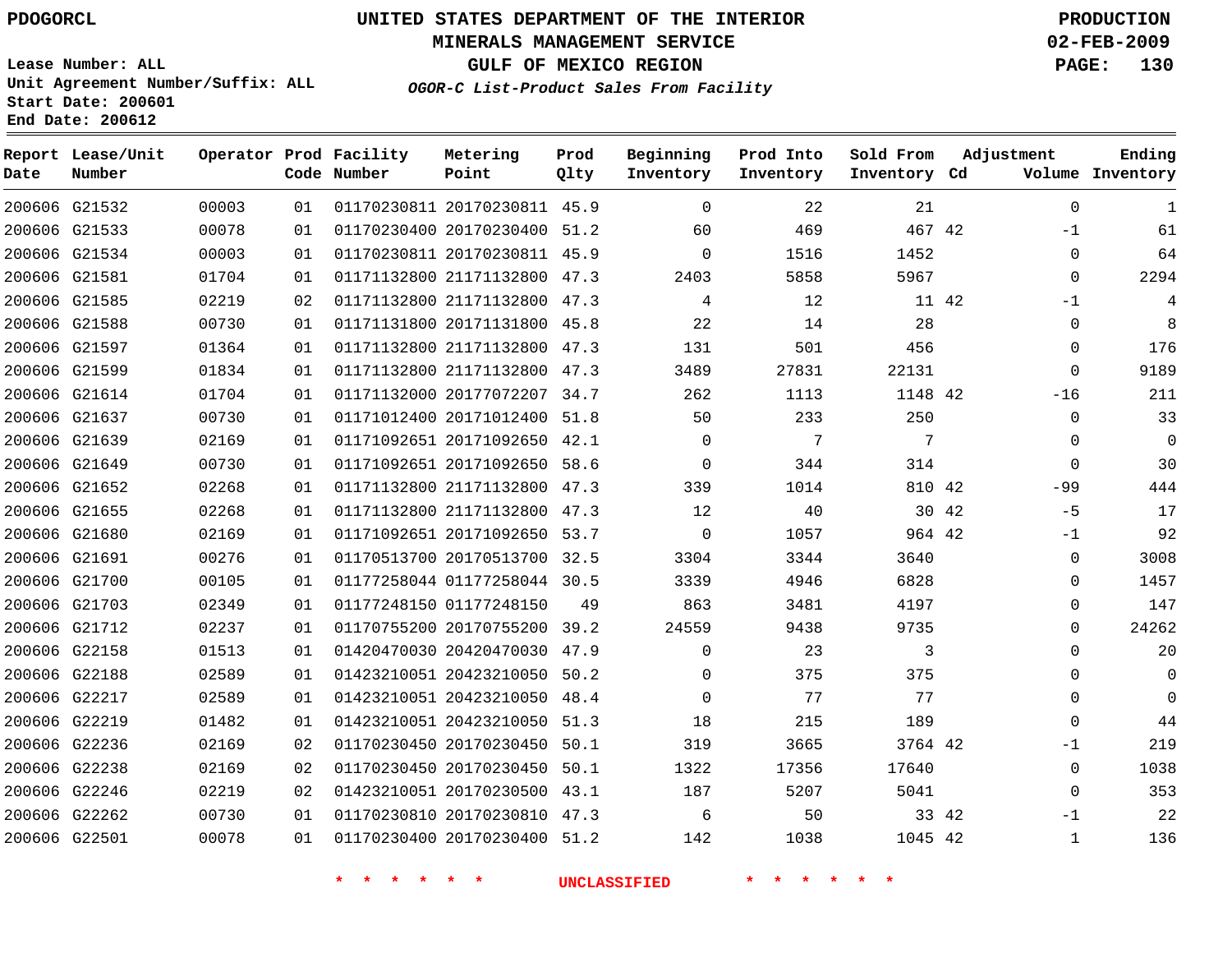### **MINERALS MANAGEMENT SERVICE 02-FEB-2009**

**GULF OF MEXICO REGION PAGE: 131**

**Lease Number: ALL Unit Agreement Number/Suffix: ALL Start Date: 200601 End Date: 200612**

**OGOR-C List-Product Sales From Facility**

| Date | Report Lease/Unit<br>Number |       |    | Operator Prod Facility<br>Code Number | Metering<br>Point            | Prod<br>Qlty | Beginning<br>Inventory | Prod Into<br>Inventory | Sold From<br>Inventory Cd | Adjustment   | Ending<br>Volume Inventory |
|------|-----------------------------|-------|----|---------------------------------------|------------------------------|--------------|------------------------|------------------------|---------------------------|--------------|----------------------------|
|      | 200606 G22505               | 00236 | 01 |                                       | 01170230811 20170230811 45.9 |              | 159                    | 4106                   | 4091                      | $\Omega$     | 174                        |
|      | 200606 G22510               | 00282 | 02 |                                       | 01170230810 20170230810 47.3 |              | 2980                   | 13880                  | 10698 42                  | $\mathbf{1}$ | 6163                       |
|      | 200606 G22539               | 00064 | 01 |                                       | 01170230810 20170230810 47.3 |              | 76                     | 0                      | 16                        | $\Omega$     | 60                         |
|      | 200606 G22542               | 01704 | 01 |                                       | 01170230810 20170230810 47.3 |              | 2                      | 13                     | 9                         | $\Omega$     | 6                          |
|      | 200606 G22543               | 01704 | 01 |                                       | 01170230811 20170230811 45.9 |              | $\mathbf 0$            | 1                      | $\mathbf 1$               | $\Omega$     | $\Omega$                   |
|      | 200606 G22546               | 01704 | 01 |                                       | 01170230811 20170230811 45.9 |              | 1                      | 15                     | 15                        | $\Omega$     |                            |
|      | 200606 G22548               | 01704 | 01 |                                       | 01170230810 20170230810 47.3 |              | 4                      | $\Omega$               | 4                         | $\Omega$     | 0                          |
|      | 200606 G22550               | 01704 | 01 |                                       | 01170230810 20170230810 47.3 |              | $\overline{2}$         | $\mathbf 0$            | 2                         | $\mathbf 0$  | $\Omega$                   |
|      | 200606 G22605               | 02268 | 01 |                                       | 01171132800 21171132800 47.3 |              | 454                    | 966                    | 1000 42                   | $-25$        | 395                        |
|      | 200606 G22607               | 01704 | 01 |                                       | 01170230810 20170230810 45.5 |              | $\Omega$               | 268                    | 268                       | $\mathbf 0$  | $\Omega$                   |
|      | 200606 G22608               | 01704 | 01 |                                       | 01170230810 20170230810 45.5 |              | $\Omega$               | 745                    | 745                       | $\Omega$     | $\Omega$                   |
|      | 200606 G22613               | 02655 | 02 |                                       | 01171132800 21171132800 47.3 |              | 521                    | 1295                   | 1317                      | $\mathbf 0$  | 499                        |
|      | 200606 G22620               | 02268 | 01 |                                       | 01171132800 21171132800 47.3 |              | 5734                   | 11528                  | 11500 42                  | $-967$       | 4795                       |
|      | 200606 G22621               | 02268 | 01 |                                       | 01171132800 21171132800 47.3 |              | 2607                   | 11890                  | 11500 42                  | 1030         | 4027                       |
|      | 200606 G22628               | 01704 | 01 |                                       | 01171132800 21171132800 47.3 |              | 218                    | 268                    | 351                       | $\mathbf{0}$ | 135                        |
|      | 200606 G22633               | 02222 | 01 |                                       | 01177062605 20177062605 40.1 |              | $\mathbf 0$            | 1726                   | 1715 42                   | $-1$         | 10                         |
|      | 200606 G22643               | 01704 | 01 |                                       | 01171132000 20171132000      | 46           | 208                    | 428                    | 373                       | $\Omega$     | 263                        |
|      | 200606 G22651               | 01834 | 01 |                                       | 01171132800 21171132800 47.3 |              | 17                     | 24                     | 30                        | $\Omega$     | 11                         |
|      | 200606 G22659               | 02466 | 01 |                                       | 01171092651 20171092650 53.7 |              | $\mathbf 0$            | 109                    | 100                       | $\Omega$     | 9                          |
|      | 200606 G22660               | 02058 | 02 |                                       | 01171012310 20171012310 47.9 |              | 150                    | 3971                   | 3842                      | $\mathbf 0$  | 279                        |
|      | 200606 G22662               | 02058 | 02 |                                       | 01171012310 20171012310 47.9 |              | 602                    | 12968                  | 12658                     | $\Omega$     | 912                        |
|      | 200606 G22674               | 01364 | 01 |                                       | 01171132000 20171132000      | 46           | 804                    | 2032                   | 1587                      | $\mathbf 0$  | 1249                       |
|      | 200606 G22699               | 00064 | 01 |                                       | 01171012500 20171012500      | 41           | $\mathbf 0$            | 1915                   | 1659                      | $\Omega$     | 256                        |
|      | 200606 G22700               | 02268 | 01 |                                       | 01171132800 21171132800      | 47.3         | 102                    | 160                    | 171 42                    | $-21$        | 70                         |
|      | 200606 G22765               | 00222 | 01 |                                       | 01170578150 01170578150 46.6 |              | 1309                   | 942                    | 1620 32                   | $-45$        | 586                        |
|      | 200606 G22769               | 00730 | 01 |                                       | 01171012500 20171012500      | 41           | 72                     | 1732                   | 1572 42                   | $-1$         | 231                        |
|      | 200606 G22772               | 00105 | 01 |                                       | 01170513800 20170513800      | $\Omega$     | 6                      | $\Omega$               | $\mathbf 0$               | $\mathbf 0$  | 6                          |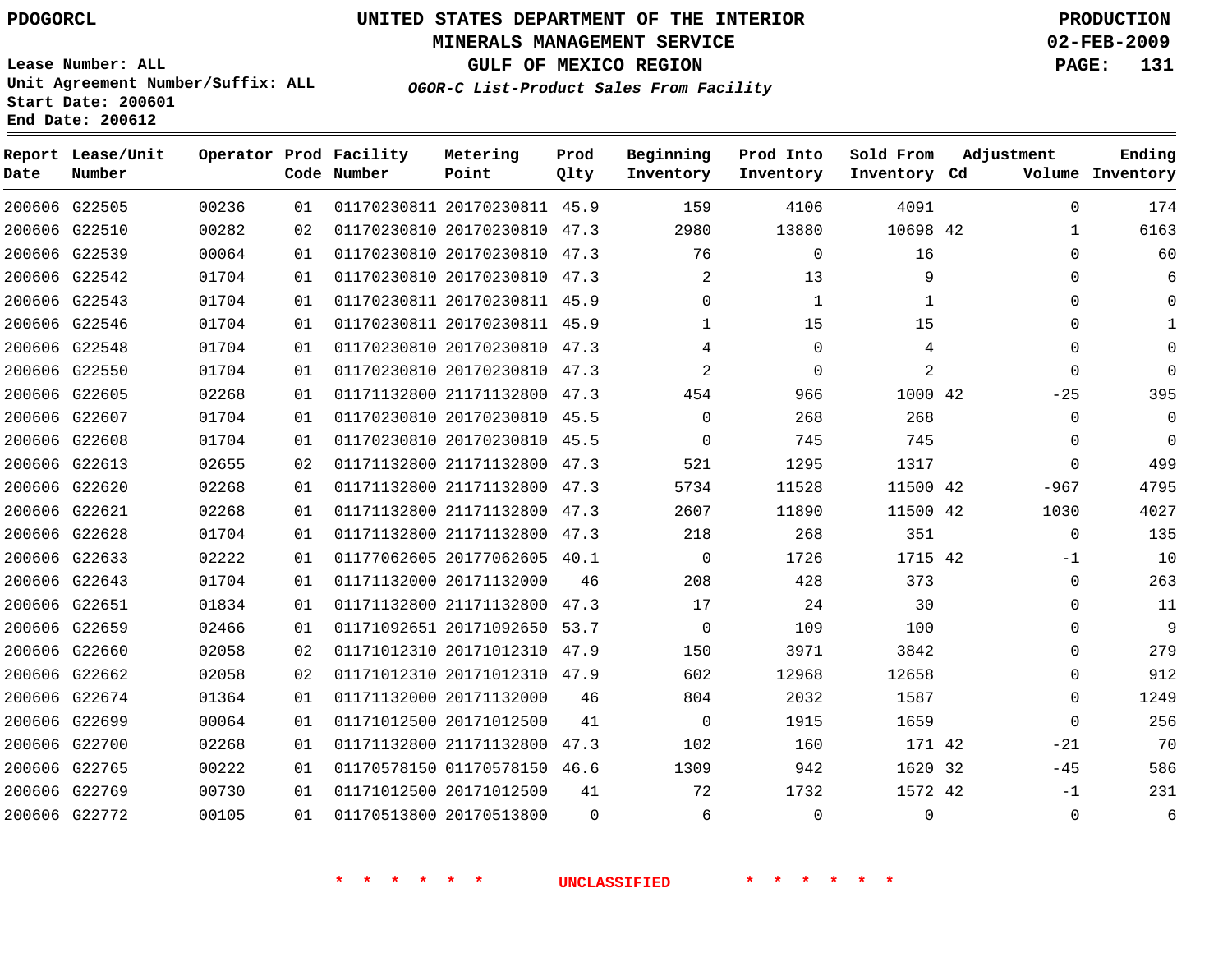**End Date: 200612**

# **UNITED STATES DEPARTMENT OF THE INTERIOR PDOGORCL PRODUCTION**

### **MINERALS MANAGEMENT SERVICE 02-FEB-2009**

**GULF OF MEXICO REGION PAGE: 132**

**Lease Number: ALL Unit Agreement Number/Suffix: ALL Start Date: 200601**

**OGOR-C List-Product Sales From Facility**

| Date | Report Lease/Unit<br>Number |                |    | Operator Prod Facility<br>Code Number | Metering<br>Point            | Prod<br>Qlty | Beginning<br>Inventory | Prod Into<br>Inventory | Sold From<br>Inventory Cd | Adjustment   | Ending<br>Volume Inventory |
|------|-----------------------------|----------------|----|---------------------------------------|------------------------------|--------------|------------------------|------------------------|---------------------------|--------------|----------------------------|
|      | 200606 G22792               | 00222<br>02714 | 02 |                                       | 01177258041 01177258041 29.5 |              | 105                    | 4415                   | 4415<br>271               | $\Omega$     | 105<br>28                  |
|      |                             |                | 01 |                                       | 01177258151 01177258151 40.2 |              | 254                    | 45                     |                           | $\Omega$     |                            |
|      |                             |                |    |                                       |                              |              | 359                    | 4460                   | 4686                      | 0            | 133                        |
|      | 200606 G22840               | 00730          | 01 |                                       | 01608103650 20608103650 31.1 |              | $\Omega$               | 4983                   | 4933                      | $\Omega$     | 50                         |
|      | 200606 G23125               | 01364          | 02 |                                       | 01420470030 20420470030 47.9 |              | 523                    | 53                     | 70                        | $\Omega$     | 506                        |
|      | 200606 G23162               | 00222          | 02 |                                       | 01423210051 20423210050      | 61.3         | 1                      | 6                      | 6                         | $\mathbf 0$  | 1                          |
|      | 200606 G23166               | 02169          | 02 |                                       | 01423210051 20423210050 51.3 |              | 41                     | 434                    | 386                       | $\Omega$     | 89                         |
|      | 200606 G23180               | 02219          | 02 |                                       | 01423210051 20423210050 51.3 |              | 110                    | 476                    | 488 42                    | $-1$         | 97                         |
|      | 200606 G23191               | 00730          | 01 |                                       | 01170230810 20170230810 47.3 |              | 5                      | 56                     | 36                        | $\mathbf 0$  | 25                         |
|      | 200606 G23193               | 02169          | 02 |                                       | 01170230510 20170230510 45.9 |              | 71                     | 12                     | 2                         | $\mathbf{0}$ | 81                         |
|      | 200606 G23199               | 02169          | 02 |                                       | 01170230450 20170230450      | 50.1         | 499                    | 5284                   | 5468                      | 0            | 315                        |
|      | 200606 G23222               | 00222          | 02 |                                       | 01170230810 20170230810 47.3 |              | 1                      | 9                      | 6                         | $\Omega$     | 4                          |
|      | 200606 G23730               | 01978          | 02 |                                       | 01170230810 20170230811 43.1 |              | 642                    | 9313                   | 9561                      | $\mathbf 0$  | 394                        |
|      | 200606 G23735               | 00282          | 02 |                                       | 01170230810 20170230810 45.6 |              | $\Omega$               | 962                    | 962                       | $\mathbf 0$  | $\Omega$                   |
|      | 200606 G23736               | 01364          | 01 |                                       | 01170230810 20170230810 45.5 |              | 0                      | 310                    | 310                       | $\Omega$     | ∩                          |
|      | 200606 G23770               | 01704          | 01 |                                       | 01170230810 20170230810 47.3 |              | 3                      | 2                      | 3                         | $\Omega$     | 2                          |
|      | 200606 G23774               | 01704          | 01 |                                       | 01170530900 20170530900      | 48.9         | 1                      | 2                      | $\overline{a}$            | $\Omega$     | $\mathbf{1}$               |
|      | 200606 G23819               | 00818          | 01 |                                       | 01171132800 21171132800      | 44.4         | 318                    | 437                    | 546 42                    | 1            | 210                        |
|      | 200606 G23842               | 01704          | 01 |                                       | 01171012400 20171012400      | 51.8         | 65                     | 437                    | 440                       | $\Omega$     | 62                         |
|      | 200606 G23853               | 02266          | 01 |                                       | 01171012310 20171012310 47.9 |              | 49                     | 946                    | 928                       | $\mathbf 0$  | 67                         |
|      | 200606 G23857               | 01978          | 02 |                                       | 01171012500 20171012500      | 41           | $\Omega$               | 889                    | 770                       | $\Omega$     | 119                        |
|      | 200606 G23867               | 02579          | 02 |                                       | 01171012400 20171012400      | 51.8         | 1924                   | 20438                  | 19544 42                  | 90           | 2908                       |
|      | 200606 G24416               | 01364          | 01 |                                       | 01170230810 20170230810 47.3 |              | 4                      | 12                     | 11                        | $\mathbf 0$  | 5                          |
|      | 200606 G24419               | 02370          | 02 |                                       | 01170230810 20170230810      | 47.3         | 197                    | 1149                   | 836                       | $\mathbf{0}$ | 510                        |
|      | 200606 G24700               | 01364          | 01 |                                       | 01170230811 20170230811 45.9 |              | 49                     | 678                    | 698                       | $\Omega$     | 29                         |
|      | 200606 G24701               | 01364          | 01 |                                       | 01170230811 20170230811 45.9 |              | 6                      | 98                     | 99 42                     | -1           | 4                          |
|      | 200606 G24730               | 02169          | 02 |                                       | 01170230500 20170230500 43.1 |              | 35                     | 2035                   | 1932                      | $\mathbf{0}$ | 138                        |
|      | 200606 G24756               | 01704          | 01 |                                       | 01170530900 20170530900 48.9 |              | $\Omega$               | 5                      | 4                         | $\Omega$     | $\mathbf{1}$               |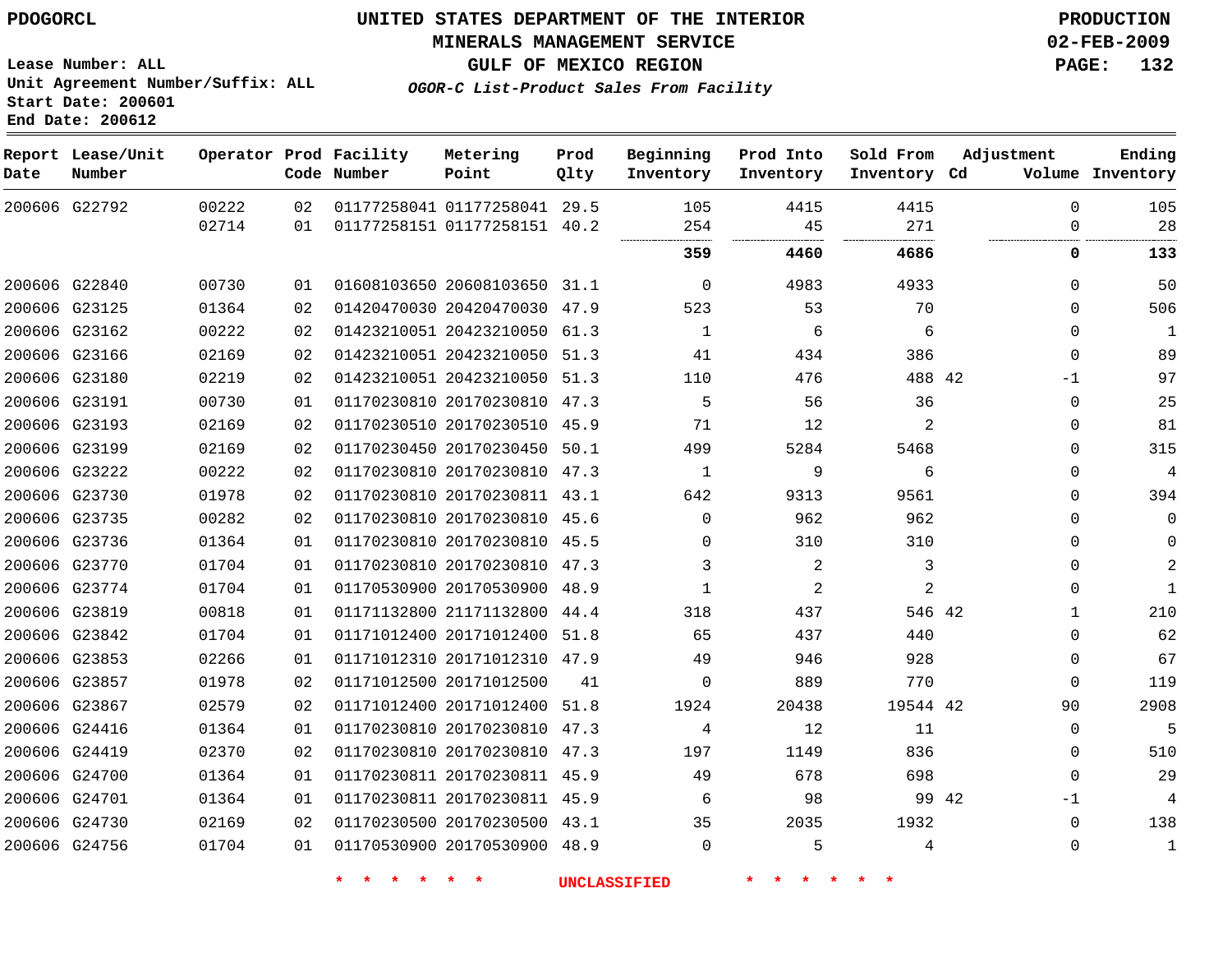### **MINERALS MANAGEMENT SERVICE 02-FEB-2009**

**GULF OF MEXICO REGION PAGE: 133 OGOR-C List-Product Sales From Facility**

**Lease Number: ALL Unit Agreement Number/Suffix: ALL Start Date: 200601 End Date: 200612**

| Date          | Report Lease/Unit<br>Number |       |    | Operator Prod Facility<br>Code Number | Metering<br>Point            | Prod<br>Qlty | Beginning<br>Inventory | Prod Into<br>Inventory | Sold From<br>Inventory Cd | Adjustment   | Ending<br>Volume Inventory |
|---------------|-----------------------------|-------|----|---------------------------------------|------------------------------|--------------|------------------------|------------------------|---------------------------|--------------|----------------------------|
|               | 200606 G24757               | 01704 | 01 |                                       | 01170530900 20170530900 48.9 |              | $\Omega$               | 5                      | 4                         | $\Omega$     | 1                          |
|               | 200606 G24802               | 02579 | 02 |                                       | 01171132000 20171132000      | 46           | $\mathbf 0$            | 7                      | 3                         | 0            | $\overline{4}$             |
|               | 200606 G24873               | 00222 | 02 |                                       | 01171012400 20171012400 51.8 |              | 343                    | 2365                   | 2371                      | 0            | 337                        |
|               | 200606 G24878               | 02628 | 02 |                                       | 01171092651 20171092650 53.7 |              | $\mathbf 0$            | 2882                   | 2630                      | $\mathbf{0}$ | 252                        |
|               | 200606 G24889               | 02579 | 02 |                                       | 01171012500 20171012500      | 41           | 470                    | 1996                   | 1831                      | $\Omega$     | 635                        |
|               | 200606 G24898               | 02807 | 01 |                                       | 01171012400 20171012400 51.8 |              | $\mathsf{O}$           | 395                    | 339                       | $\mathbf{0}$ | 56                         |
|               | 200606 G24901               | 00730 | 01 |                                       | 01171012400 20171012300 38.6 |              | 5788                   | 15387                  | 15310 42                  | -1           | 5864                       |
|               | 200606 G24916               | 02579 | 02 |                                       | 01171092651 20171092650 53.7 |              | $\mathbf 0$            | 9063                   | 8272                      | $\mathbf{0}$ | 791                        |
|               | 200606 G24922               | 02268 | 01 |                                       | 01171132800 21171132800 47.3 |              | 1249                   | 1752                   | 1989 42                   | $-246$       | 766                        |
|               | 200606 G24924               | 02268 | 01 |                                       | 01171132800 21171132800 47.3 |              | 4480                   | 10619                  | 14463 42                  | 3277         | 3913                       |
|               | 200606 G24929               | 02579 | 02 |                                       | 01171092651 20171092650 53.7 |              | $\mathbf 0$            | 203                    | 190                       | $\mathbf{0}$ | 13                         |
|               | 200606 G25518               | 02579 | 02 |                                       | 01423210051 20423210050 51.3 |              | 65                     | 186                    | 212 42                    | $-1$         | 38                         |
|               | 200606 G25524               | 02169 | 01 |                                       | 01421670210 01421670210 44.5 |              | 1682                   | 16582                  | 16406                     | $\mathbf{0}$ | 1858                       |
| 200606 G25536 |                             | 02466 | 01 |                                       | 01420390101 01420390101      | $\Omega$     | 710                    | 2050                   | $\Omega$                  | 0            | 2760                       |
|               | 200606 G25553               | 02579 | 02 |                                       | 01170230510 20170230510 49.9 |              | 60                     | 109                    | 4                         | 0            | 165                        |
|               | 200606 G25561               | 02058 | 02 |                                       | 01170230450 20170230450      | 50.1         | 1521                   | 12777                  | 13533                     | $\Omega$     | 765                        |
|               | 200606 G25566               | 00282 | 01 |                                       | 01170230450 20170230450 50.1 |              | $\mathbf 0$            | 48                     | 45                        | $\mathbf{0}$ | 3                          |
|               | 200606 G25599               | 01834 | 01 |                                       | 01170230810 20170230810 47.3 |              | 138                    | $\mathbf 0$            | 138                       | 0            | $\mathbf 0$                |
|               | 200606 G25872               | 00236 | 01 |                                       | 01170230811 20170230811 45.9 |              | 561                    | 9921                   | 10068                     | 0            | 414                        |
|               | 200606 G25913               | 01704 | 01 |                                       | 01170230810 20170230810 47.3 |              | 12                     | 74                     | 53                        | $\mathbf{0}$ | 33                         |
|               | 200606 G25915               | 01704 | 01 |                                       | 01170230810 20170230810 47.3 |              | 14                     | 126                    | 86                        | $\mathbf{0}$ | 54                         |
|               | 200606 G25916               | 01963 | 01 |                                       | 01170530900 20170530900 50.1 |              | 0                      | 10                     | 8                         | 0            | $\overline{2}$             |
|               | 200606 G25944               | 02266 | 01 |                                       | 01171131600 20171131600      | 40           | 430                    | 12101                  | 12230                     | 0            | 301                        |
|               | 200606 G25949               | 02427 | 01 |                                       | 01170530900 20170530900 48.9 |              | 635                    | 11138                  | 9768 42                   | $\mathbf 1$  | 2006                       |
|               | 200606 G25965               | 01704 | 01 |                                       | 01171132800 21171132800      | 47.3         | 359                    | 508                    | 626                       | 0            | 241                        |
|               | 200606 G25982               | 01704 | 01 |                                       | 01171132800 21171132800 47.3 |              | 90                     | $\Omega$               | 90                        | $\Omega$     | $\mathbf 0$                |
|               | 200606 G25986               | 01586 | 02 |                                       | 01170230811 20170230811 45.9 |              | 2                      | $\Omega$               | 2                         | $\Omega$     | $\mathbf 0$                |
|               | 200606 G26022               | 02058 | 02 |                                       | 01171012400 20171012400 51.8 |              | 2499                   | 9888                   | 10980                     | $\Omega$     | 1407                       |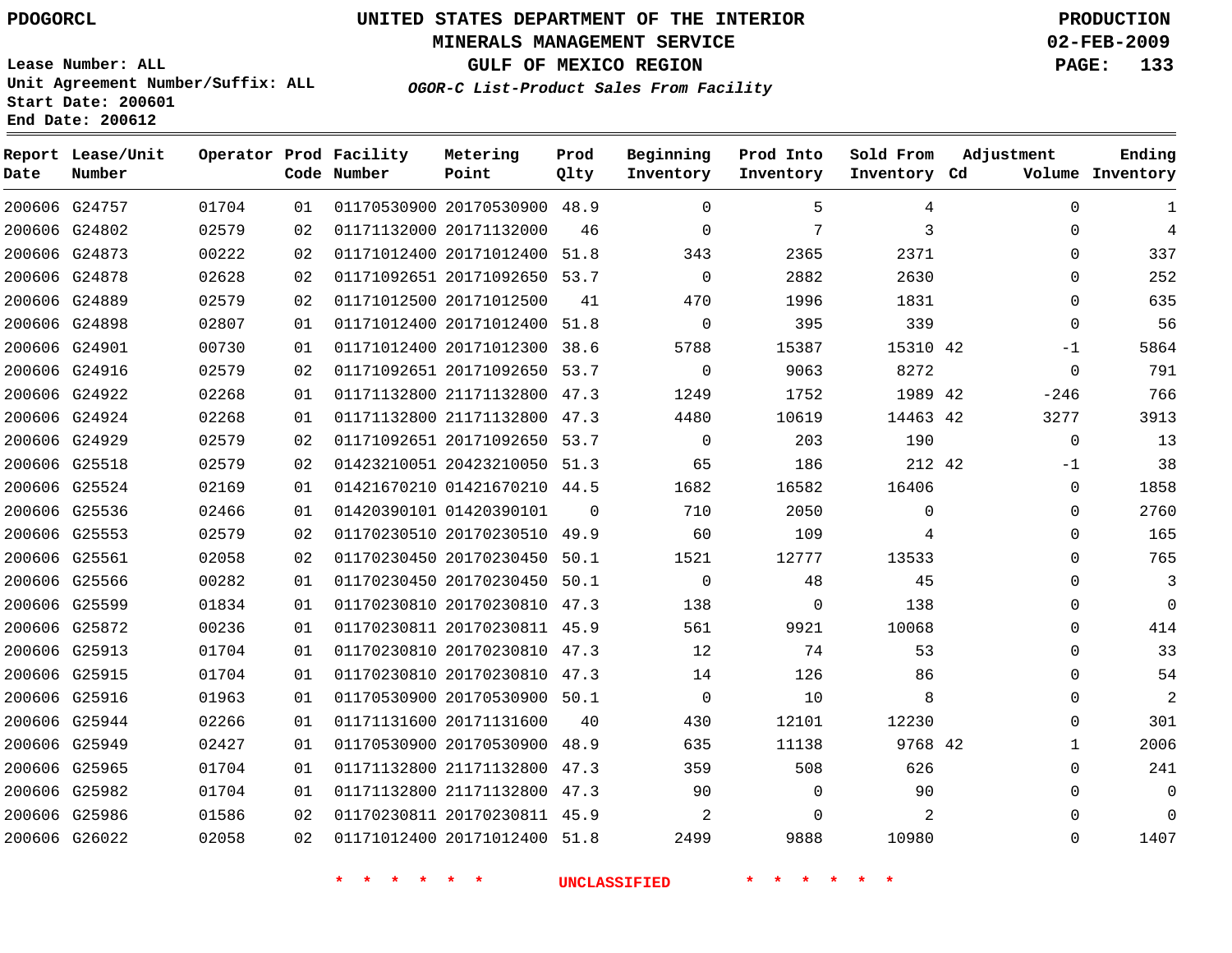### **MINERALS MANAGEMENT SERVICE 02-FEB-2009**

**GULF OF MEXICO REGION PAGE: 134 OGOR-C List-Product Sales From Facility**

**Lease Number: ALL Unit Agreement Number/Suffix: ALL Start Date: 200601 End Date: 200612**

| Date   | Report Lease/Unit<br>Number |       |    | Operator Prod Facility<br>Code Number | Metering<br>Point            | Prod<br>Qlty | Beginning<br>Inventory | Prod Into<br>Inventory | Sold From<br>Inventory Cd | Adjustment   | Ending<br>Volume Inventory |
|--------|-----------------------------|-------|----|---------------------------------------|------------------------------|--------------|------------------------|------------------------|---------------------------|--------------|----------------------------|
|        | 200606 G26023               | 02579 | 02 |                                       | 01171012500 20171012500      | 41           | 8                      | 8098                   | 7431 42                   | $\mathbf{1}$ | 676                        |
|        | 200606 G26032               | 01935 | 01 |                                       | 01171012300 20171012300 38.6 |              | 581                    | 879                    | 1125                      | 0            | 335                        |
| 200607 | 00016                       | 00276 | 01 |                                       | 01170513700 20170513700 32.8 |              | 2463                   | 29152                  | 28240 42                  | 2            | 3377                       |
| 200607 | 00026                       | 00276 | 01 |                                       | 01170513700 20170513700 32.8 |              | 7375                   | 73089                  | 71999                     | $\Omega$     | 8465                       |
| 200607 | 00032                       | 00276 | 01 |                                       | 01170513700 20170513700 32.8 |              | 552                    | 11371                  | 10855                     | $\mathbf 0$  | 1068                       |
| 200607 | 00033                       | 00276 | 01 |                                       | 01170513700 20170513700 32.8 |              | 1185                   | 14525                  | 14346 42                  | 1            | 1365                       |
| 200607 | 00049                       | 01777 | 01 |                                       | 01171012300 20171012300 38.6 |              | 11790                  | 31141                  | 32249                     | $\Omega$     | 10682                      |
| 200607 | 00050                       | 01777 | 01 |                                       | 01171012300 20171012300      | 38.6         | 7489                   | 17537                  | 19011                     | $\Omega$     | 6015                       |
| 200607 | 00051                       | 01777 | 01 |                                       | 01171012300 20171012300 38.6 |              | 8620                   | 19664                  | 21539                     | 0            | 6745                       |
| 200607 | 00052                       | 01777 | 01 |                                       | 01171012300 20171012300 38.6 |              | 1003                   | 10151                  | 7672                      | 0            | 3482                       |
| 200607 | 00053                       | 02409 | 01 |                                       | 01171012300 20171012300      | 40           | 4077                   | 6191                   | 6655                      | $\mathbf{0}$ | 3613                       |
| 200607 | 00054                       | 02409 | 01 |                                       | 01171012300 20171012300      | 40           | 200                    | $\mathsf{O}$           | 200                       | $\mathbf 0$  | $\mathsf{O}$               |
| 200607 | 00072                       | 01764 | 01 |                                       | 01171092900 01171092900      | $\mathbf 0$  | $\mathbf 0$            | $\mathbf 0$            |                           | 047<br>511   | 511                        |
| 200607 | 00073                       | 01764 | 01 |                                       | 01171092900 01171092900      | $\Omega$     | 437                    | $\mathbf 0$            | $\mathbf 0$               | $\mathbf 0$  | 437                        |
| 200607 | 00079                       | 01834 | 01 |                                       | 01170230810 20170230810 44.7 |              | $\mathbf 0$            | 127                    | 127                       | 0            | $\mathbf 0$                |
| 200607 | 00081                       | 02481 | 01 |                                       | 01170230800 20170230800      | 49.4         | 100                    | $\mathbf 0$            | 100                       | 0            | $\mathbf 0$                |
| 200607 | 00082                       | 02481 | 01 |                                       | 01170230800 20170230800 49.4 |              | 3                      | 0                      | 3                         | 0            | $\mathbf 0$                |
| 200607 | 00137                       | 00687 | 01 |                                       | 01170513700 20170513700 28.1 |              | 270                    | 2768                   | 2744                      | $\Omega$     | 294                        |
| 200607 | 00138                       | 00687 | 01 |                                       | 01170513700 20170513700 28.1 |              | 1350                   | 16437                  | 16042                     | 0            | 1745                       |
| 200607 | 00161                       | 00105 | 01 |                                       | 01170230810 20170230810 44.7 |              | $\Omega$               | 511                    | 511                       | $\Omega$     | $\mathbf 0$                |
| 200607 | 00184                       | 02594 | 02 |                                       | 01170230810 20170230810 44.7 |              | $\Omega$               | 2156                   | 2156                      | 0            | $\Omega$                   |
| 200607 | 00190                       | 01364 | 02 |                                       | 01170230810 20170230810 44.7 |              | 1                      | 14                     | 14                        | $\Omega$     | 1                          |
| 200607 | 00191                       | 01364 | 02 |                                       | 01170230810 20170230810 44.7 |              | $\mathbf 0$            | 240                    | 240                       | 0            | $\Omega$                   |
| 200607 | 00196                       | 00003 | 01 |                                       | 01171012300 20171012300 38.6 |              | 3327                   | 14482                  | 12841                     | $\Omega$     | 4968                       |
| 200607 | 00253                       | 00236 | 01 |                                       | 01170230810 20170230810 47.6 |              | 33                     | 89                     | 79                        | $\Omega$     | 43                         |
| 200607 | 00300                       | 01834 | 01 |                                       | 01170230601 20170230600      | 0            | 70                     | 0                      | $\mathbf 0$               | 0            | 70                         |
| 200607 | 00301                       | 01834 | 01 |                                       | 01170230601 20170230600      | $\mathbf 0$  | 1198                   | 0                      | $\Omega$                  | 0            | 1198                       |
| 200607 | 00310                       | 01138 | 01 |                                       | 01171132800 21171132800 46.8 |              | 735                    | 1353                   | 1145                      | $\Omega$     | 943                        |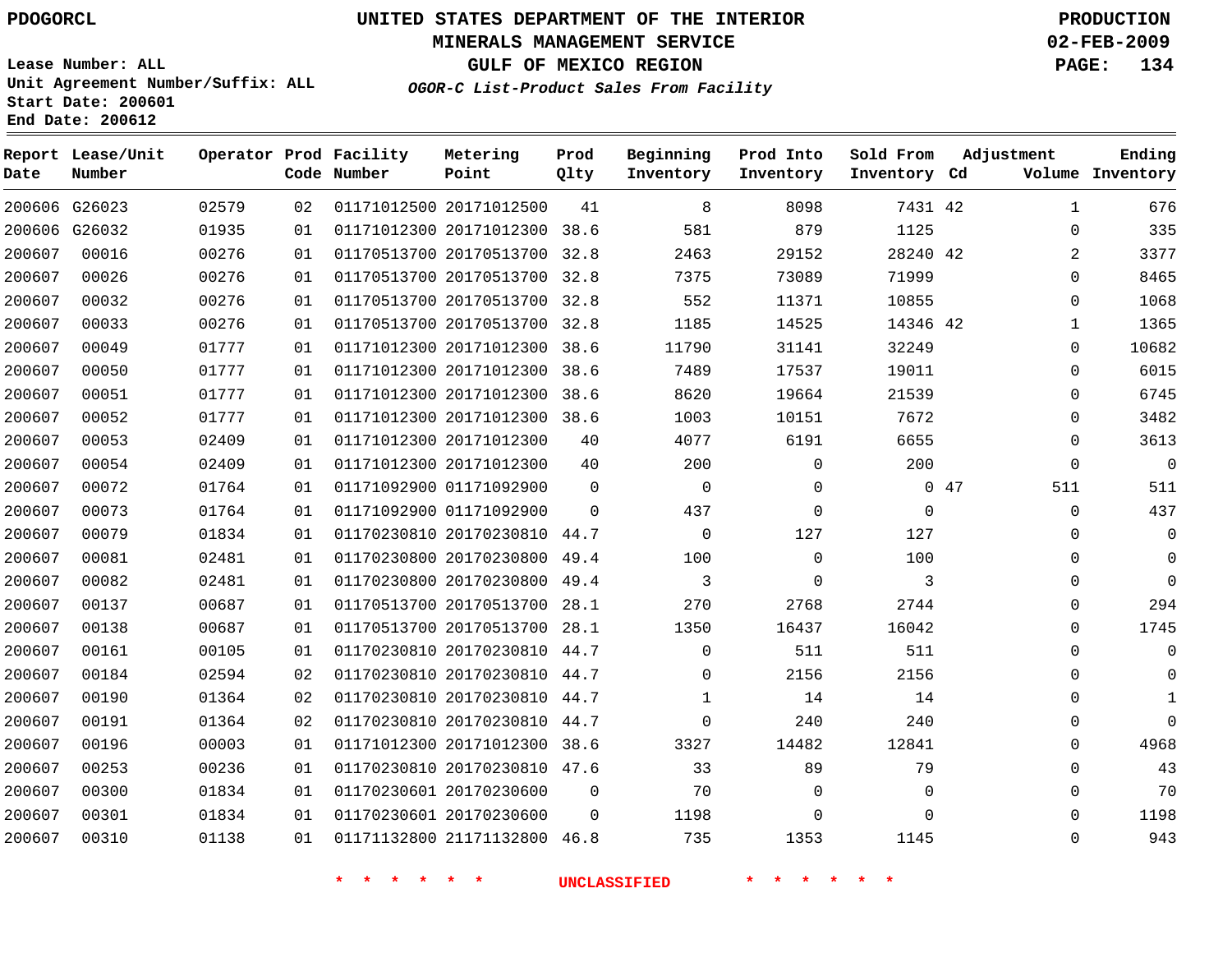### **MINERALS MANAGEMENT SERVICE 02-FEB-2009**

**GULF OF MEXICO REGION PAGE: 135**

**Lease Number: ALL Unit Agreement Number/Suffix: ALL Start Date: 200601 End Date: 200612**

**OGOR-C List-Product Sales From Facility**

| Date   | Report Lease/Unit<br>Number |       |    | Operator Prod Facility<br>Code Number | Metering<br>Point            | Prod<br>Qlty | Beginning<br>Inventory | Prod Into<br>Inventory | Sold From<br>Inventory Cd | Adjustment   | Ending<br>Volume Inventory |
|--------|-----------------------------|-------|----|---------------------------------------|------------------------------|--------------|------------------------|------------------------|---------------------------|--------------|----------------------------|
| 200607 | 00317                       | 00560 | 01 |                                       | 01171012310 20171012310 48.4 |              | 50                     | 794                    | 786                       | $\Omega$     | 58                         |
| 200607 | 00353                       | 02266 | 01 |                                       | 01170754800 20170754800 31.3 |              | 272                    | 948                    | 970                       | 0            | 250                        |
| 200607 | 00367                       | 00276 | 01 |                                       | 01170513700 20170513700 32.8 |              | 43                     | 554                    | 533                       | $\Omega$     | 64                         |
| 200607 | 00424                       | 00064 | 01 |                                       | 01171012400 20171012400 52.6 |              | 30                     | 1293                   | 1153                      | $\mathbf{0}$ | 170                        |
| 200607 | 00434                       | 02690 | 01 |                                       | 01177112605 2017711260Y 31.7 |              | 2961                   | 39831                  | 38202 42                  | -1           | 4589                       |
| 200607 | 00436                       | 01364 | 01 |                                       | 01171012400 20171012400 52.6 |              | 5                      | 34                     | 35                        | $\mathbf 0$  | 4                          |
|        |                             |       | 02 |                                       | 01171012400 20171012400 52.6 |              | 5                      | 34                     | 35                        | $\Omega$     | 4                          |
|        |                             |       |    |                                       |                              |              | 10                     | 68                     | 70                        | 0            | 8                          |
| 200607 | 00453                       | 02690 | 01 |                                       | 01177112605 2017711260Y 31.7 |              | 2278                   | 16816                  | 17156 42                  | -1           | 1937                       |
| 200607 | 00464                       | 00078 | 01 |                                       | 01170573602 20170573602 34.1 |              | 292                    | 1109                   | 1015                      | $\mathbf 0$  | 386                        |
| 200607 | 00466                       | 00064 | 01 |                                       | 01171012400 20171012400 52.6 |              | 1636                   | 7754                   | 8371 42                   | $\mathbf 1$  | 1020                       |
| 200607 | 00478                       | 02409 | 01 |                                       | 01171012300 20171012300      | 40           | $\Omega$               | 4342                   | 4342                      | 0            | 0                          |
| 200607 | 00479                       | 00236 | 01 |                                       | 01171012300 20171012300 38.6 |              | 15                     | $\mathbf 0$            | 15                        | $\Omega$     | 0                          |
|        |                             | 00818 | 01 |                                       | 01171012500 20171012500 40.7 |              | $\Omega$               | 6070                   | 6550 42                   | 922          | 442                        |
|        |                             |       |    |                                       |                              |              | 15                     | 6070                   | 6565                      | 922          | 442                        |
| 200607 | 00487                       | 01284 | 01 |                                       | 01171132800 21171132800 46.8 |              | 1204                   | 3022                   | 2322                      | $\Omega$     | 1904                       |
| 200607 | 00559                       | 00687 | 01 |                                       | 01171131600 20171131600 44.6 |              | 199                    | 8975                   | 9084 42                   | 1            | 91                         |
| 200607 | 00560                       | 00687 | 01 |                                       | 01171131600 20171131600 44.6 |              | 19                     | 2155                   | 2152                      | 0            | 22                         |
| 200607 | 00577                       | 01935 | 01 |                                       | 01171012300 20171012300 38.6 |              | 23749                  | 78828                  | 75537                     | 0            | 27040                      |
| 200607 | 00593                       | 01834 | 01 |                                       | 01171012300 20171012300 38.6 |              | 19928                  | 38081                  | 39189 42                  | 1            | 18821                      |
| 200607 | 00599                       | 01764 | 01 |                                       | 01170573602 20170573602 41.7 |              | 130                    | 639                    | 546                       | 0            | 223                        |
| 200607 | 00605                       | 01764 | 01 |                                       | 01170573602 20170573602 41.7 |              | 1317                   | 5758                   | 5069                      | $\Omega$     | 2006                       |
| 200607 | 00680                       | 01482 | 01 |                                       | 01170230700 20170230700 38.2 |              | $\overline{0}$         | 1839                   | 1839                      | 0            | 0                          |
| 200607 | 00691                       | 01364 | 01 |                                       | 01170754200 20170754200 35.2 |              | 631                    | 2956                   | 2985                      | $\Omega$     | 602                        |
| 200607 | 00693                       | 02266 | 01 |                                       | 01170754800 20170754800 31.3 |              | 1117                   | 4089                   | 4127                      | $\mathbf 0$  | 1079                       |
| 200607 | 00694                       | 02266 | 01 |                                       | 01170754800 20170754800 31.3 |              | 1635                   | 7826                   | 7396                      | $\Omega$     | 2065                       |
| 200607 | 00697                       | 02266 | 01 |                                       | 01170754800 20170754800 31.3 |              | 3722                   | 12503                  | 12925                     | $\mathbf 0$  | 3300                       |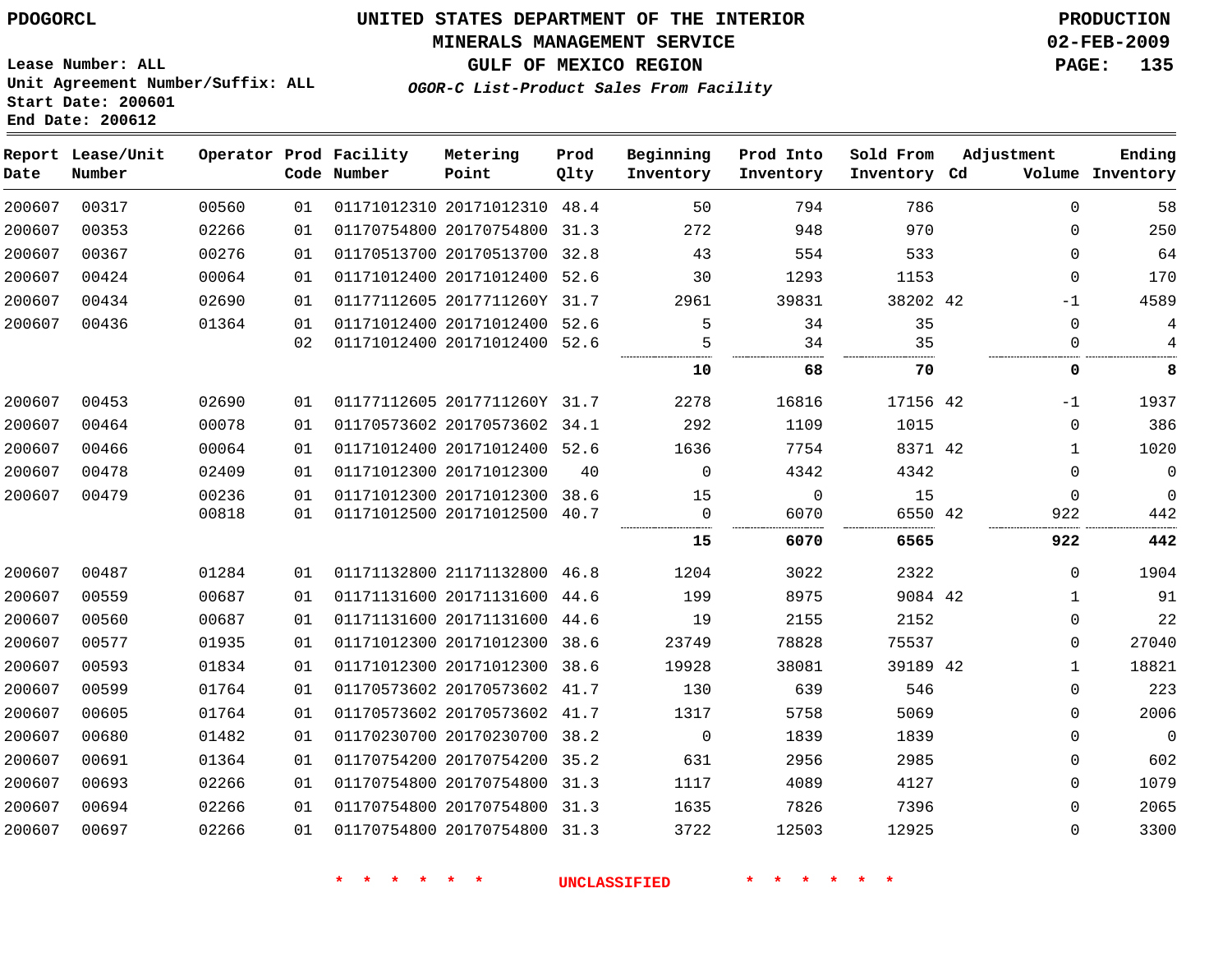### **MINERALS MANAGEMENT SERVICE 02-FEB-2009**

**GULF OF MEXICO REGION PAGE: 136**

**Lease Number: ALL Unit Agreement Number/Suffix: ALL Start Date: 200601 End Date: 200612**

**OGOR-C List-Product Sales From Facility**

| Date   | Report Lease/Unit<br>Number |       |    | Operator Prod Facility<br>Code Number | Metering<br>Point            | Prod<br>Qlty | Beginning<br>Inventory | Prod Into<br>Inventory | Sold From<br>Inventory Cd | Adjustment   | Ending<br>Volume Inventory |
|--------|-----------------------------|-------|----|---------------------------------------|------------------------------|--------------|------------------------|------------------------|---------------------------|--------------|----------------------------|
| 200607 | 00758                       | 02421 | 01 |                                       | 01170230810 20170230810 47.7 |              | $\Omega$               | 4888                   | 2505                      | $\Omega$     | 2383                       |
| 200607 | 00759                       | 02219 | 02 |                                       | 01170231100 20170230810 44.7 |              | 0                      | 29                     | 29                        | 0            | 0                          |
| 200607 | 00763                       | 02219 | 01 |                                       | 01170231100 20170230810 44.7 |              | $\Omega$               | 218                    | 218                       | $\Omega$     | 0                          |
| 200607 | 00767                       | 00105 | 01 |                                       | 01170230810 20170230810 44.7 |              | $\Omega$               | 618                    | 618                       | $\Omega$     | $\Omega$                   |
| 200607 | 00768                       | 00105 | 01 |                                       | 01170230810 20170230810 41.3 |              | $\Omega$               | 7                      | 7                         | 0            | $\Omega$                   |
| 200607 | 00775                       | 01834 | 01 |                                       | 01171131600 20171131600 44.6 |              | 59                     | 2486                   | 2520                      | 0            | 25                         |
| 200607 | 00778                       | 01482 | 01 |                                       | 01171132000 20171132000 42.3 |              | 72                     | 989                    | 988 42                    | $\mathbf{1}$ | 74                         |
| 200607 | 00787                       | 01364 | 02 |                                       | 01171092651 20171092650 53.8 |              | 227                    | 5279                   | 5119                      | 0            | 387                        |
| 200607 | 00796                       | 02628 | 01 |                                       | 01177098151 01177098151 41.2 |              | 6477                   | 13302                  | 15826                     | $\Omega$     | 3953                       |
| 200607 | 00797                       | 01777 | 01 |                                       | 01171012300 20171012300 38.6 |              | 4104                   | 11454                  | 11629                     | $\mathbf 0$  | 3929                       |
| 200607 | 00818                       | 02636 | 01 |                                       | 01171132800 21171132800 46.8 |              | $\mathbf 0$            | 1674                   | 920                       | 0            | 754                        |
| 200607 | 00820                       | 00078 | 01 |                                       | 0117711260S 2017711260S      | $\mathbf 0$  | 187                    | 0                      | $\mathbf 0$               | $\mathbf 0$  | 187                        |
| 200607 | 00827                       | 00003 | 01 |                                       | 0117711260G 2017711260G 35.1 |              | 2989                   | 42610                  | 42985                     | $\Omega$     | 2614                       |
| 200607 | 00828                       | 02219 | 01 |                                       | 0117711260T 2017711260T 35.2 |              | 103                    | 25365                  | 25310 42                  | 1            | 159                        |
| 200607 | 00839                       | 00114 | 01 |                                       | 01170513800 20170513800      | $\Omega$     | 138                    | $\mathbf 0$            | $\Omega$                  | 0            | 138                        |
| 200607 | 754303001A                  | 00059 | 01 |                                       | 01170230811 20170230811 46.9 |              | 684                    | 13727                  | 13822                     | $\Omega$     | 589                        |
|        | 200607 754305004A           | 01704 | 01 |                                       | 01171132000 20171132000 42.3 |              | 1173                   | 11328                  | 11658                     | 0            | 843                        |
|        | 200607 7543880060           | 00105 | 01 |                                       | 01170230450 20170230450      | 50           | 9                      | 130                    | 124                       | $\mathbf 0$  | 15                         |
|        | 200607 7543890060           | 02655 | 02 |                                       | 01171012500 20171012500 40.7 |              | $\overline{2}$         | 50                     | 52                        | $\Omega$     | $\Omega$                   |
|        | 200607 7543890080           | 00276 | 01 |                                       | 01170513700 20170513700 32.8 |              | 25425                  | 7615                   | 6524                      | 0            | 26516                      |
|        | 200607 7543890180           | 01764 | 01 |                                       | 01423210051 20423210050 50.7 |              | 21                     | 99                     | 103                       | $\Omega$     | 17                         |
|        | 200607 7543890220           | 00105 | 01 |                                       | 01608158271 01608158271 23.4 |              | $\Omega$               | 103                    | 103                       | $\Omega$     | $\Omega$                   |
|        | 200607 7543900070           | 00818 | 02 |                                       | 01423550090 20423550090 48.3 |              | $\mathbf 0$            | 10                     |                           | 3 4 2<br>3   | 10                         |
| 200607 | 7543900080                  | 02421 | 01 |                                       | 01177245111 01177245111      | 39           | $\Omega$               | 103                    | 103                       | $\mathbf 0$  | $\overline{0}$             |
| 200607 | 7543920040                  | 02628 | 01 |                                       | 01423210051 20423210050 50.7 |              | 10                     | 70                     | 70                        | 0            | 10                         |
|        | 200607 7543930100           | 00362 | 01 |                                       | 01170230800 20170230800 49.3 |              | 1332                   | 11003                  | 10232                     | 0            | 2103                       |
| 200607 | 7543930200                  | 01284 | 01 |                                       | 0117709260L 2017709260L 40.4 |              | $\mathbf 0$            | 3441                   | 3441                      | 0            | $\Omega$                   |
|        | 200607 7543930210           | 01764 | 01 |                                       | 01608165300 01608165300      | $\Omega$     | 91                     | $\mathbf 0$            | $\mathbf 0$               | $\Omega$     | 91                         |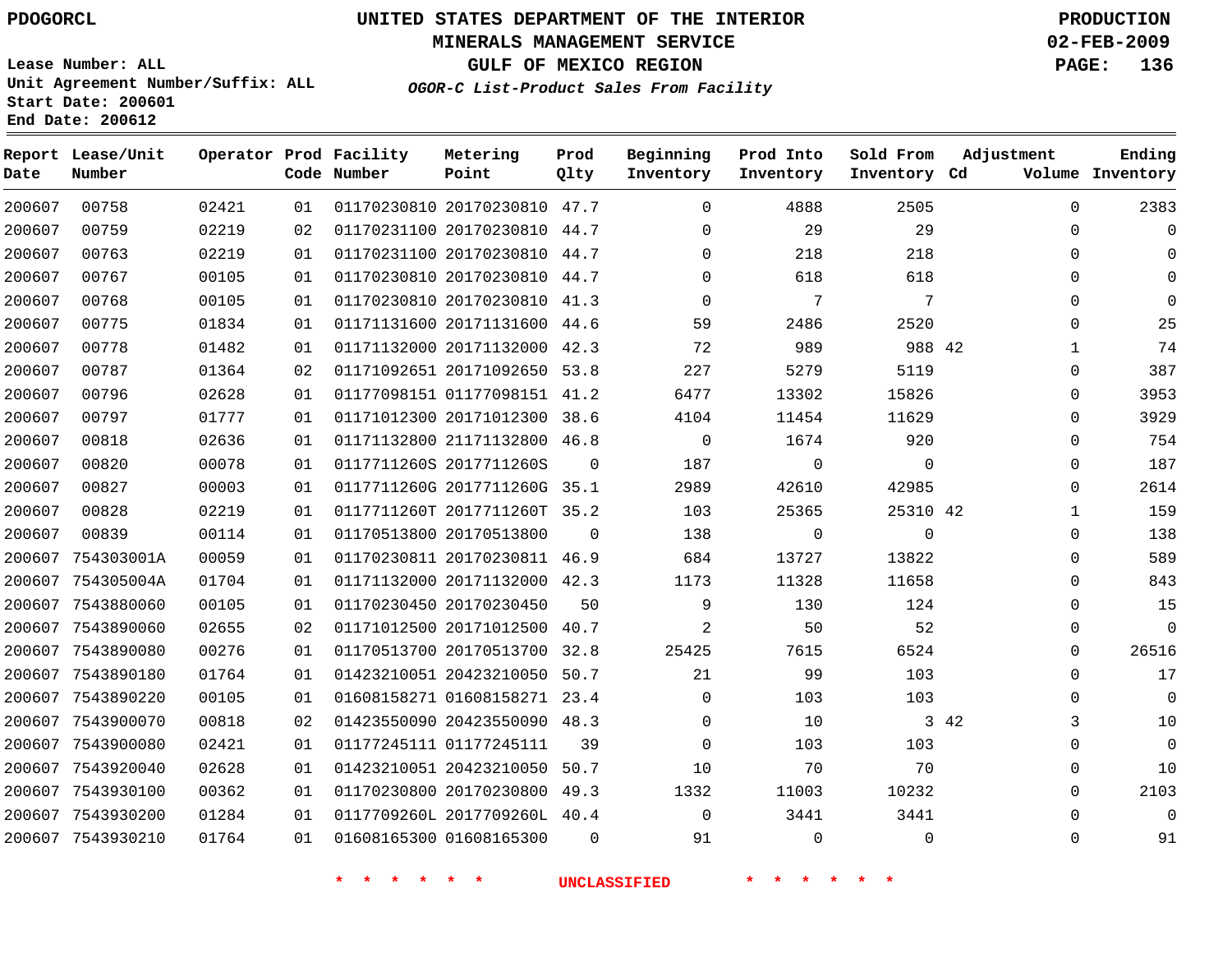#### **MINERALS MANAGEMENT SERVICE 02-FEB-2009**

**GULF OF MEXICO REGION PAGE: 137**

**Lease Number: ALL Unit Agreement Number/Suffix: ALL Start Date: 200601 End Date: 200612**

**OGOR-C List-Product Sales From Facility**

| Date | Report Lease/Unit<br>Number |       |    | Operator Prod Facility<br>Code Number | Metering<br>Point            | Prod<br>Qlty | Beginning<br>Inventory | Prod Into<br>Inventory | Sold From<br>Inventory Cd | Adjustment  |             | Ending<br>Volume Inventory |
|------|-----------------------------|-------|----|---------------------------------------|------------------------------|--------------|------------------------|------------------------|---------------------------|-------------|-------------|----------------------------|
|      | 200607 7543940080           | 00222 | 01 |                                       | 01171132800 21171132800 46.8 |              | 324                    | 908                    | 677                       |             | $\Omega$    | 555                        |
|      | 200607 754395009A           | 00730 | 01 |                                       | 01170753510 20170753510      | 50.3         | 1514                   | 2932                   | 3456 42                   |             | 3           | 993                        |
|      | 200607 754395019A           | 00105 | 01 |                                       | 01420390101 01420390101 51.2 |              | 6860                   | 395                    | 2469                      |             | $\Omega$    | 4786                       |
|      | 200607 754396015A           | 02219 | 01 |                                       | 01608103650 20608103650      | 37.7         | 190                    | 14343                  | 14378 42                  |             | $-1$        | 154                        |
|      | 200607 754398017A           | 02219 | 02 |                                       | 01170230811 20170230811 46.9 |              | $\Omega$               | 15                     | 14                        |             | $\mathbf 0$ | $\mathbf{1}$               |
|      | 200607 8910020210           | 00114 | 01 |                                       | 01170513800 20170513800      | $\mathbf 0$  | 1976                   | 101                    |                           | $0\quad 23$ | $-101$      | 1976                       |
|      | 200607 8910024540           | 00114 | 01 |                                       | 01170513800 20170513800      | $\Omega$     | 870                    | $\mathbf 0$            | 0                         |             | 0           | 870                        |
|      | 200607 8910029310           | 02268 | 01 |                                       | 01171092900 01171092900      | $\Omega$     | 4371                   | $\mathbf 0$            | 0                         |             | $\mathbf 0$ | 4371                       |
|      |                             |       | 01 |                                       | 01171132800 21171132800 46.8 |              | 1145                   | 3098                   | 1477 42                   |             | $-703$      | 2063                       |
|      |                             |       |    |                                       |                              |              | 5516                   | 3098                   | 1477                      |             | -703        | 6434                       |
|      | 200607 8910029320           | 00276 | 01 |                                       | 01170513700 20170513700 32.8 |              | 23721                  | 119267                 | 118840 42                 |             | 1           | 24149                      |
|      | 200607 8910034440           | 00276 | 01 |                                       | 01170513700 20170513700      | 32.8         | 28245                  | 110647                 | 111244 42                 |             | 3           | 27651                      |
|      | 200607 8910063810           | 02466 | 02 |                                       | 01170230450 20170230450 50.1 |              | 1096                   | 15868                  | 15132                     |             | $\Omega$    | 1832                       |
|      |                             | 02475 | 02 |                                       | 01170230450 20170230450 50.1 |              | 1                      | 36                     | 33                        |             | 0           | $\overline{4}$             |
|      |                             |       |    |                                       |                              |              | 1097                   | 15904                  | 15165                     |             | 0           | 1836                       |
|      | 200607 8910066690           | 00078 | 01 |                                       | 01170573602 20170573602 34.1 |              | 42839                  | 106346                 | 112137 42                 |             | $-1$        | 37047                      |
|      | 200607 8910086540           | 01284 | 01 |                                       | 01171012400 20171012400      | 52.6         | 2216                   | 24334                  | 23350                     |             | $\mathbf 0$ | 3200                       |
|      |                             |       | 01 |                                       | 01177092604 20177092604      | 50.3         | $\mathbf 0$            | 1430                   | 1430                      |             | $\Omega$    | $\Omega$                   |
|      |                             | 01364 | 01 |                                       | 01171132000 20171132000 42.3 |              | 745                    | 11934                  | 11792                     |             | $\mathbf 0$ | 887                        |
|      |                             |       |    |                                       |                              |              | 2961                   | 37698                  | 36572                     |             | 0           | 4087                       |
|      | 200607 8910086610           | 02266 | 01 |                                       | 01170754800 20170754800 31.3 |              | 279                    | 659                    | 764                       |             | $\mathbf 0$ | 174                        |
|      | 200607 8910086660           | 00056 | 02 |                                       | 01421670201 20421670200 45.8 |              | 58                     | 271                    | 309                       |             | $\mathbf 0$ | 20                         |
|      | 200607 8910087640           | 00222 | 01 |                                       | 01171132800 21171132800 46.8 |              | 16                     | $\mathbf 0$            | 16                        |             | $\mathbf 0$ | $\mathbf{0}$               |
|      |                             | 00818 | 01 |                                       | 01171092800 21171132800 46.8 |              | $\Omega$               | 20                     |                           | 25 42       | 25          | 20                         |
|      |                             |       |    |                                       |                              |              | 16                     | 20                     | 41                        |             | 25          | 20                         |
|      | 200607 8910087670           | 01364 | 01 |                                       | 01170754200 20170754200 35.2 |              | 40                     | 490                    | 430                       |             | $\Omega$    | 100                        |
|      | 200607 8910087840           | 00282 | 02 |                                       | 01177122606 20177122606 43.2 |              | 732                    | 5273                   | 5458                      |             | $\mathbf 0$ | 547                        |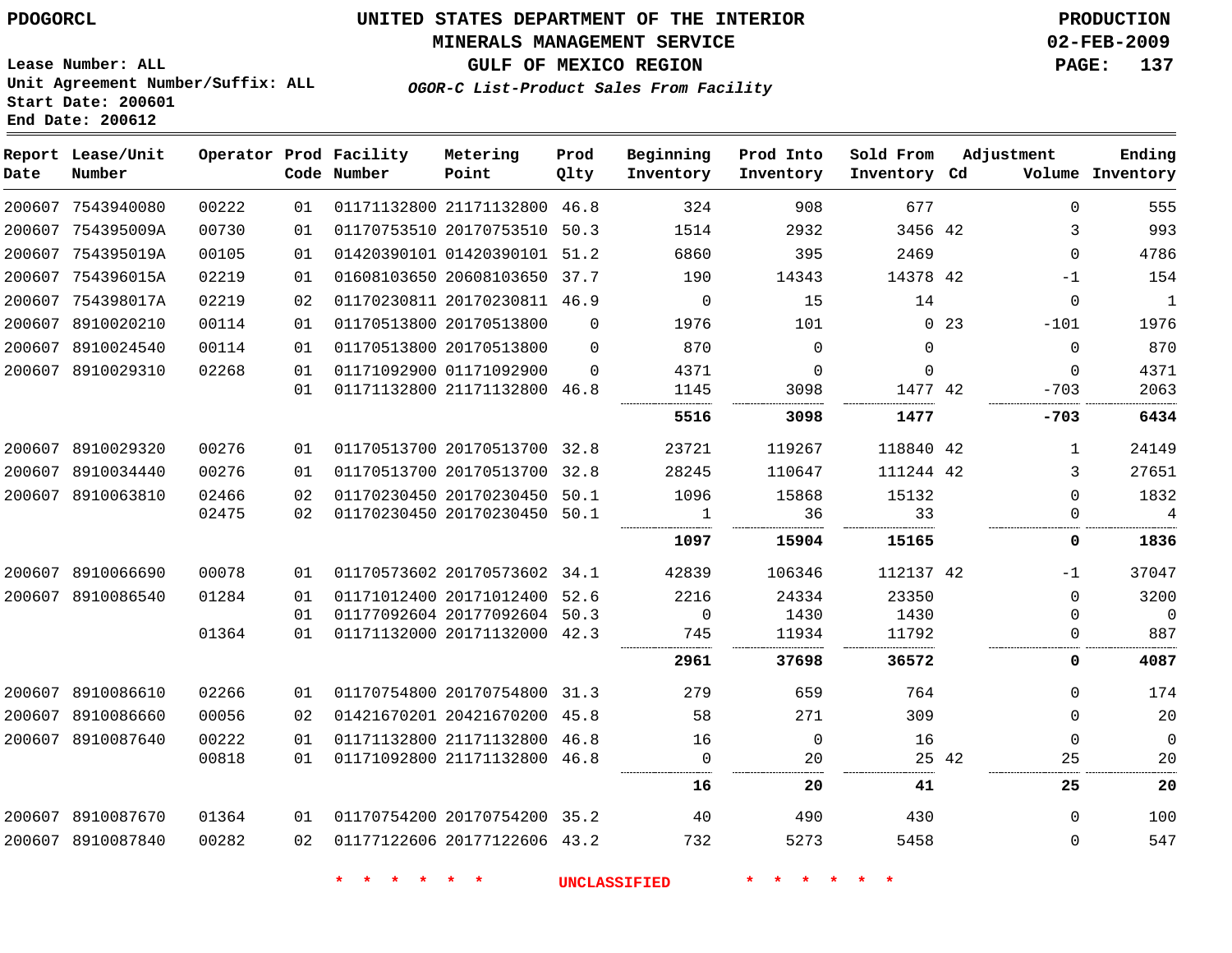### **MINERALS MANAGEMENT SERVICE 02-FEB-2009**

**GULF OF MEXICO REGION PAGE: 138**

**Lease Number: ALL Unit Agreement Number/Suffix: ALL Start Date: 200601 End Date: 200612**

**OGOR-C List-Product Sales From Facility**

| Date   | Report Lease/Unit<br>Number |       |    | Operator Prod Facility<br>Code Number | Metering<br>Point            | Prod<br>Qlty | Beginning<br>Inventory | Prod Into<br>Inventory | Sold From<br>Inventory Cd |       | Adjustment   | Ending<br>Volume Inventory |
|--------|-----------------------------|-------|----|---------------------------------------|------------------------------|--------------|------------------------|------------------------|---------------------------|-------|--------------|----------------------------|
|        | 200607 8910088130           | 00078 | 01 |                                       | 01171012400 20171012400 52.6 |              | 5                      | 11                     | 16                        |       | $\Omega$     | $\Omega$                   |
|        |                             |       | 01 |                                       | 01171132800 21171132800      | 46.8         | 653                    | 252<br>.               | 740 42<br>.               |       | $-1$         | 164                        |
|        |                             |       |    |                                       |                              |              | 658                    | 263                    | 756                       |       | -1           | 164                        |
|        | 200607 8910088160           | 02233 | 01 |                                       | 01171132800 21171132800 46.8 |              | 413                    | 785                    | 658                       |       | $\mathbf 0$  | 540                        |
|        | 200607 8910089160           | 00276 | 01 |                                       | 01170513700 20170513700 32.8 |              | 2771                   | 5490                   | 5646 42                   |       | $-1$         | 2614                       |
|        | 200607 891008927AE          | 00078 | 01 |                                       | 01170230400 20170230400 51.4 |              | 129                    | 716                    | 544 09                    |       | $-215$       | 86                         |
| 200607 | 891008927K                  | 00078 | 01 |                                       | 01170230400 20170230400 51.4 |              | 126                    | 804                    | 834                       |       | 0            | 96                         |
| 200607 | 891008927X                  | 00078 | 01 |                                       | 01170230400 20170230400 51.4 |              | 47                     | 531                    | 515 42                    |       | 1            | 64                         |
| 200607 | 8910089460                  | 01834 | 01 |                                       | 01171012500 20171012500 33.8 |              | 19                     | 74                     | 88                        |       | $\mathbf 0$  | 5                          |
|        | 200607 891008946C           | 01834 | 01 |                                       | 01171012500 20171012500 40.7 |              | 102                    | 723                    | 772                       |       | $\mathbf 0$  | 53                         |
|        | 200607 8910116580           | 00276 | 01 |                                       | 01170513700 20170513700 32.8 |              | 6011                   | 11965                  | 12279 42                  |       | $\mathbf{1}$ | 5698                       |
|        | 200607 8910116740           | 00276 | 01 |                                       | 01170513700 20170513700 32.8 |              | 679                    | 890                    | 1146 42                   |       | $\mathbf{1}$ | 424                        |
| 200607 | 8910116770                  | 00276 | 01 |                                       | 01170513700 20170513700 32.8 |              | 1769                   | 4335                   | 4040 42                   |       | $\mathbf{1}$ | 2065                       |
|        | 200607 8910116790           | 00276 | 01 |                                       | 01170513700 20170513700 32.8 |              | 6232                   | 13374                  | 13237                     |       | $\Omega$     | 6369                       |
|        | 200607 8910116800           | 00276 | 01 |                                       | 01170513700 20170513700 32.8 |              | 9079                   | 27940                  | 23714                     |       | $\Omega$     | 13305                      |
|        | 200607 891011687A           | 02266 | 01 |                                       | 01170754800 20170754800 31.3 |              | 245                    | 844                    | 866                       |       | $\Omega$     | 223                        |
|        | 200607 891011687B           | 02266 | 01 |                                       | 01170754800 20170754800 31.3 |              | 90                     | 313                    | 320                       |       | $\Omega$     | 83                         |
| 200607 | 891011687C                  | 02266 | 01 |                                       | 01170754800 20170754800 31.3 |              | 255                    | 892                    | 911                       |       | $\Omega$     | 236                        |
|        | 200607 891011687D           | 02266 | 01 |                                       | 01170754800 20170754800 31.3 |              | 502                    | 1883                   | 1888                      |       | $\Omega$     | 497                        |
|        | 200607 8910123210           | 00687 | 01 |                                       | 0117709260A 2017709260A 33.7 |              | 50                     | 1862                   | 1871                      |       | $\Omega$     | 41                         |
|        | 200607 8910123250           | 00687 | 01 |                                       | 0117709260A 2017709260A 33.7 |              | 75                     | 3642                   | 3637                      |       | $\Omega$     | 80                         |
|        | 200607 8910123350           | 02608 | 01 |                                       | 01171012500 20171012500 40.7 |              | 316                    | 1483                   | 1691                      |       | $\mathbf 0$  | 108                        |
|        | 200607 8910123380           | 00818 | 01 |                                       | 01171132800 21171132800 46.8 |              | $\Omega$               | $\Omega$               |                           | 9 42  | 9            | $\Omega$                   |
| 200607 | 8910123390                  | 00818 | 01 |                                       | 01171131800 20171131800 45.4 |              | $\Omega$               | 3969                   | 4616 42                   |       | 2577         | 1930                       |
|        | 200607 8910169300           | 00491 | 01 |                                       | 01170230810 20170230810 47.6 |              | 82                     | 134                    | 151                       |       | $\mathbf 0$  | 65                         |
| 200607 | 8910202350                  | 00276 | 01 |                                       | 01170513700 20170513700      | $\Omega$     | 22195                  | $\Omega$               | $\mathbf 0$               |       | 0            | 22195                      |
|        | 200607 8910202430           | 00276 | 01 |                                       | 01170513700 20170513700 32.8 |              | 552                    | 1006                   | 1032 42                   |       | 1            | 527                        |
|        | 200607 8910202520           | 01482 | 01 |                                       | 01171132800 21171132800 46.8 |              | 23                     | 22                     |                           | 25 42 | 1            | 21                         |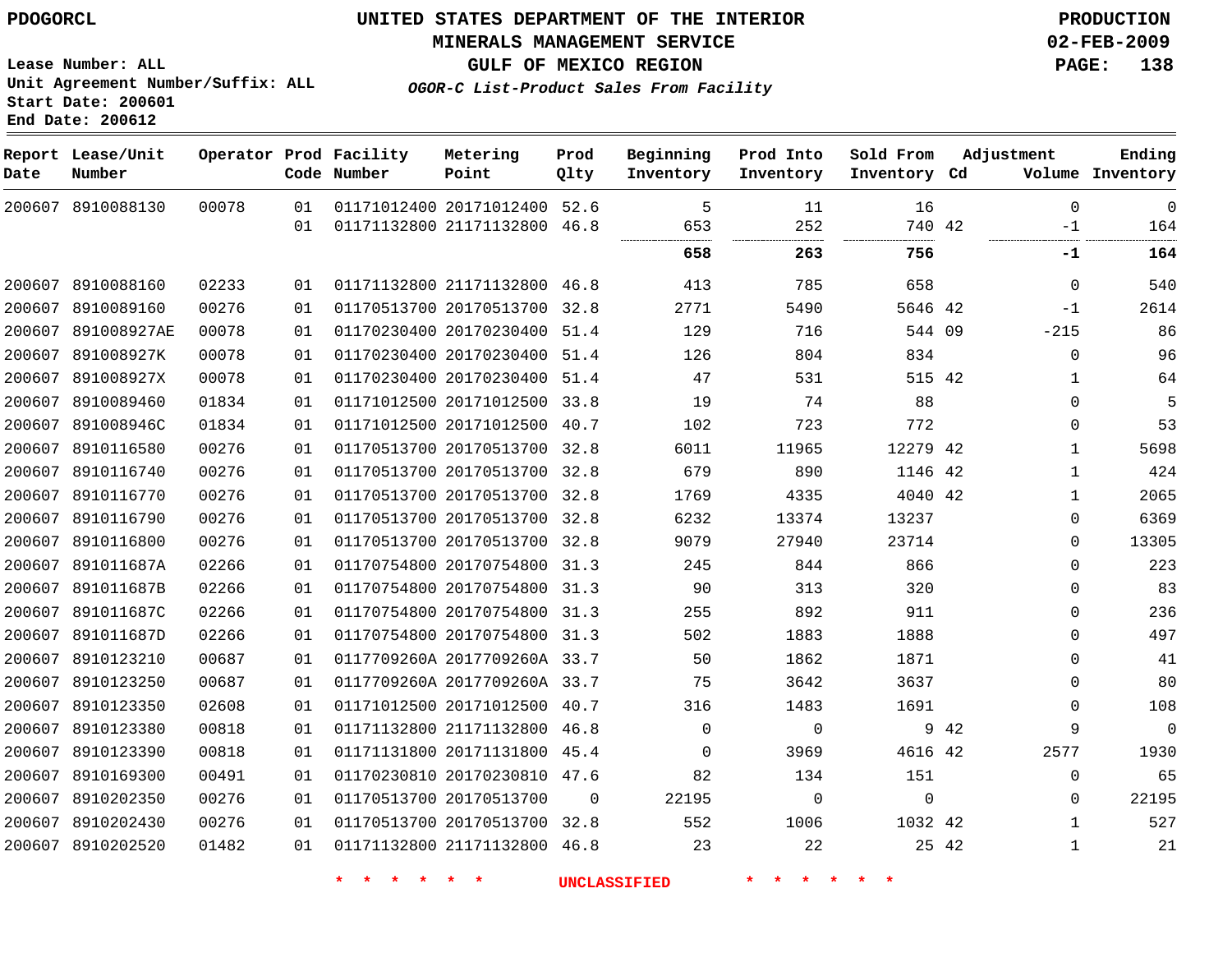### **MINERALS MANAGEMENT SERVICE 02-FEB-2009**

**GULF OF MEXICO REGION PAGE: 139**

**Lease Number: ALL Unit Agreement Number/Suffix: ALL Start Date: 200601 End Date: 200612**

**OGOR-C List-Product Sales From Facility**

| Date | Report Lease/Unit<br>Number |       |    | Operator Prod Facility<br>Code Number | Metering<br>Point            | Prod<br>Qlty   | Beginning<br>Inventory | Prod Into<br>Inventory | Sold From<br>Inventory Cd | Adjustment   | Ending<br>Volume Inventory |
|------|-----------------------------|-------|----|---------------------------------------|------------------------------|----------------|------------------------|------------------------|---------------------------|--------------|----------------------------|
|      | 200607 8910202550           | 00105 | 01 |                                       | 01170230810 20170230810 47.6 |                | 387                    | 621                    | 708                       | $\Omega$     | 300                        |
|      | 200607 8910202560           | 00276 | 01 |                                       | 01170513700 20170513700 32.8 |                | 5579                   | 18785                  | 19255                     | 0            | 5109                       |
|      | 200607 G00935               | 02852 | 02 |                                       | 01171131600 20171131600 44.6 |                | 305                    | 20110                  | 20211                     | $\Omega$     | 204                        |
|      | 200607 G00971               | 00105 | 01 |                                       | 01171132000 20171132000 42.3 |                | 17                     | 562                    | 537                       | 0            | 42                         |
|      | 200607 G00974               | 00105 | 01 |                                       | 01171132000 20171132000 42.3 |                | 14                     | 187                    | 187                       | $\Omega$     | 14                         |
|      | 200607 G00985               | 00687 | 01 |                                       | 0117709260A 2017709260A 33.7 |                | 257                    | 11724                  | 11724 42                  | $-1$         | 256                        |
|      | 200607 G00989               | 00003 | 01 |                                       | 01171012400 20171012400      | $\overline{0}$ | 1022                   | 0                      | $\mathbf{0}$              | 0            | 1022                       |
|      | 200607 G01025               | 02219 | 01 |                                       | 01177122600 20177122600      | 0              | 200                    | 0                      | $\mathbf{0}$              | 0            | 200                        |
|      | 200607 G01027               | 00282 | 01 |                                       | 01177122606 20177122606 43.2 |                | 255                    | 10864                  | 10834 42                  | 2            | 287                        |
|      | 200607 G01031               | 02636 | 01 |                                       | 01177122607 20177122607 37.5 |                | $\mathbf 0$            | 24224                  | 24224                     | 0            | 0                          |
|      | 200607 G01072               | 00105 | 01 |                                       | 01170513800 20170513800      | $\Omega$       | 4                      | $\mathbf 0$            | $\mathbf{0}$              | $\Omega$     | 4                          |
|      | 200607 G01083               | 00276 | 01 |                                       | 01170513700 20170513700 32.8 |                | 861                    | 6674                   | 4357                      | 0            | 3178                       |
|      | 200607 G01090               | 00276 | 01 |                                       | 01170513700 20170513700 32.8 |                | 19381                  | 28893                  | 34516 42                  | $\mathbf{1}$ | 13759                      |
|      | 200607 G01091               | 00276 | 01 |                                       | 01170513700 20170513700 32.8 |                | 2063                   | 5428                   | 4906                      | 0            | 2585                       |
|      | 200607 G01092               | 00276 | 01 |                                       | 01170513700 20170513700 32.8 |                | 6994                   | 19233                  | 17069 42                  | $\mathbf 1$  | 9159                       |
|      | 200607 G01096               | 00276 | 01 |                                       | 01170513700 20170513700 32.8 |                | 967                    | 2280                   | 2161                      | $\Omega$     | 1086                       |
|      | 200607 G01127               | 02630 | 01 |                                       | 01171132000 20171132000 42.3 |                | $\mathbf 0$            | 1357                   | 1357                      | 0            | $\mathbf 0$                |
|      | 200607 G01153               | 01834 | 01 |                                       | 01171132800 21171132800 46.8 |                | 452                    | 498                    | 521                       | 0            | 429                        |
|      | 200607 G01172               | 00282 | 01 |                                       | 01177062605 20177062605 42.2 |                | 141                    | 13333                  | 13392 42                  | $-1$         | 81                         |
|      | 200607 G01181               | 00818 | 01 |                                       | 01177072200 20177072200      | $\Omega$       | $\mathbf 0$            | $\mathbf 0$            |                           | 0.42<br>71   | 71                         |
|      | 200607 G01194               | 00105 | 01 |                                       | 01177072601 20177072601 38.6 |                | $\Omega$               | 6782                   | 6782                      | 0            | $\mathbf 0$                |
|      | 200607 G01196               | 00078 | 01 |                                       | 01171132800 21171132800 46.8 |                | 79                     | 221                    | 180                       | 0            | 120                        |
|      | 200607 G01216               | 00222 | 01 |                                       | 01177082958 20177082958      | 34             | $\Omega$               | 16391                  | 16391                     | $\Omega$     | 0                          |
|      | 200607 G01220               | 00105 | 01 |                                       | 01177092600 20177092600      | 44.8           | 329                    | 10964                  | 10987                     | $\Omega$     | 306                        |
|      | 200607 G01228               | 00003 | 01 |                                       | 0117711260G 2017711260G      | 35             | 504                    | 4562                   | 4786                      | 0            | 280                        |
|      | 200607 G01230               | 00003 | 01 |                                       | 0117711260G 2017711260G 34.6 |                | 108                    | 0                      | 108                       | 0            | 0                          |
|      | 200607 G01261               | 01284 | 01 |                                       | 01171012500 20171012500      | $\Omega$       | 4                      | $\mathbf 0$            | $\Omega$                  | $\Omega$     |                            |
|      | 200607 G01269               | 01284 | 01 |                                       | 01171012500 20171012500      | 41             | 161                    | 1293                   | 1364                      | $\Omega$     | 90                         |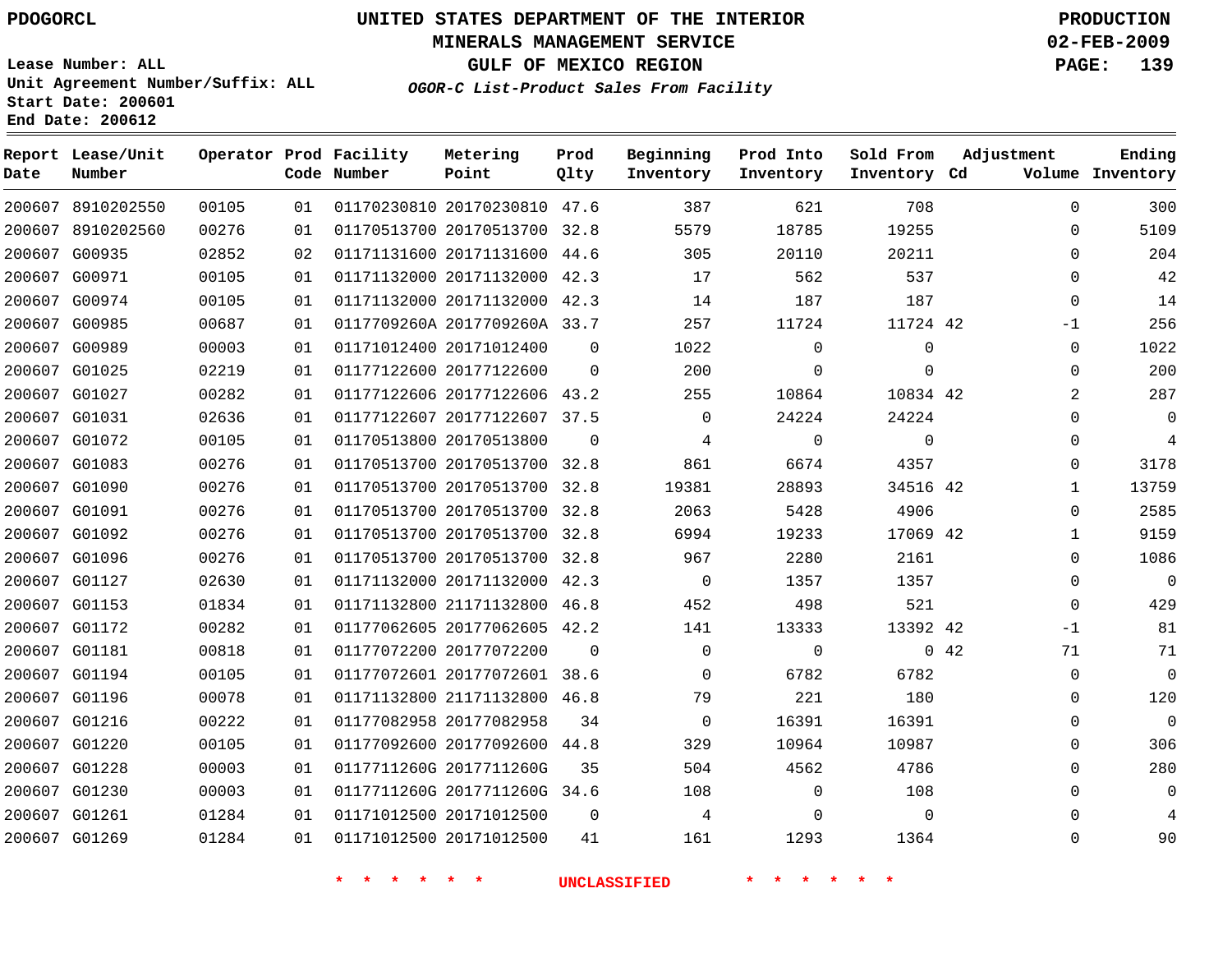### **MINERALS MANAGEMENT SERVICE 02-FEB-2009**

**GULF OF MEXICO REGION PAGE: 140**

**Lease Number: ALL Unit Agreement Number/Suffix: ALL Start Date: 200601 End Date: 200612**

**OGOR-C List-Product Sales From Facility**

| Date | Report Lease/Unit<br>Number |       |    | Operator Prod Facility<br>Code Number | Metering<br>Point            | Prod<br>Qlty | Beginning<br>Inventory | Prod Into<br>Inventory | Sold From<br>Inventory Cd | Adjustment  | Ending<br>Volume Inventory |
|------|-----------------------------|-------|----|---------------------------------------|------------------------------|--------------|------------------------|------------------------|---------------------------|-------------|----------------------------|
|      | 200607 G01351               | 00078 | 01 |                                       | 01170230400 20170230400 51.4 |              | 110                    | 689                    | 717                       | $\mathbf 0$ | 82                         |
|      | 200607 G01447               | 00276 | 01 |                                       | 01170513700 20170513700 32.8 |              | 3450                   | 56835                  | 53702                     | $\Omega$    | 6583                       |
|      | 200607 G01477               | 00236 | 01 |                                       | 01170230810 20170230810 44.6 |              | $\mathbf 0$            | 1774                   | 1774                      | 0           | $\mathbf 0$                |
|      | 200607 G01497               | 00114 | 01 |                                       | 01170513800 20170513800      | $\Omega$     | 560                    | 0                      | $\Omega$                  | $\Omega$    | 560                        |
|      | 200607 G01498               | 00114 | 01 |                                       | 01170513800 20170513800      | $\Omega$     | 170                    | 0                      | $\Omega$                  | 0           | 170                        |
|      | 200607 G01528               | 02219 | 01 |                                       | 0117711260T 2017711260T 35.2 |              | 102                    | 7762                   | 7815                      | 0           | 49                         |
|      | 200607 G01529               | 02636 | 01 |                                       | 01177122607 20177122607      | 40           | $\Omega$               | 5851                   | 5851                      | $\Omega$    | $\mathbf 0$                |
|      | 200607 G01569               | 02266 | 01 |                                       | 01171012500 20171012500 40.7 |              | 256                    | 1432                   | 1584                      | 0           | 104                        |
|      | 200607 G01619               | 00276 | 01 |                                       | 01170513700 20170513700 32.8 |              | 3270                   | $\Omega$               | 865                       | $\Omega$    | 2405                       |
|      | 200607 G01620               | 00276 | 01 |                                       | 01170513700 20170513700 32.8 |              | 610                    | 0                      | 161                       | 0           | 449                        |
|      | 200607 G01676               | 02237 | 01 |                                       | 01170755200 20170755200 38.6 |              | 19871                  | 9405                   | 9268                      | 0           | 20008                      |
|      | 200607 G01677               | 02237 | 01 |                                       | 01170755200 20170755200 38.6 |              | 1134                   | 2456                   | 1140                      | $\mathbf 0$ | 2450                       |
|      | 200607 G01754               | 00003 | 01 |                                       | 01423210051 20423210050 50.7 |              | 31                     | 239                    | 232                       | $\mathbf 0$ | 38                         |
|      | 200607 G01757               | 00003 | 01 |                                       | 01423210051 20423210050 50.7 |              | 122                    | 842                    | 829 42                    | $-1$        | 134                        |
|      | 200607 G01812               | 02630 | 01 |                                       | 01422450350 20422450350      | 41           | 9                      | 30                     | 34                        | 0           | 5                          |
|      | 200607 G01860               | 00114 | 01 |                                       | 01170231110 20170231110      | $\mathbf 0$  | 9112                   | 9748                   | $\Omega$                  | 0           | 18860                      |
|      | 200607 G01865               | 00078 | 01 |                                       | 01171012500 20171012500      | 40.7         | 1386                   | 8473                   | 9235                      | $\Omega$    | 624                        |
|      | 200607 G01880               | 00105 | 01 |                                       | 01171132000 20171132000 42.3 |              | 81                     | 1172                   | 1166                      | $\mathbf 0$ | 87                         |
|      | 200607 G01898               | 01364 | 01 |                                       | 01171012500 20171012500 40.7 |              | 355                    | 3038                   | 3172 42                   | -1          | 220                        |
|      | 200607 G01953               | 00105 | 01 |                                       | 01170230811 20170230811 46.9 |              | 26                     | 575                    | 576                       | 0           | 25                         |
|      | 200607 G01972               | 02589 | 01 |                                       | 01170231230 01170231230      | 40           | $\Omega$               | 132                    | 132                       | 0           | 0                          |
|      | 200607 G01997               | 01071 | 02 |                                       | 01177008090 01177008090      | 57           | 37                     | 320                    | 320                       | 0           | 37                         |
|      | 200607 G01998               | 00818 | 01 |                                       | 01170230810 20170230810      | 47           | $\mathbf 0$            | 15                     | 13 42                     | 5           | 7                          |
|      |                             |       | 01 |                                       | 01170230811 20170230811 47.7 |              | 0                      | 207                    | 202 42                    | 3           | 8                          |
|      |                             |       |    |                                       |                              |              | $\mathbf 0$            | 222                    | 215                       | 8           | 15                         |
|      | 200607 G02006               | 00491 | 01 |                                       | 01170530900 20170530900 48.4 |              | 20                     | 29                     | 45                        | 0           | 4                          |
|      | 200607 G02021               | 01482 | 01 |                                       | 01170230811 20170230811 46.9 |              | 47                     | 782                    | 795                       | $\mathbf 0$ | 34                         |
|      | 200607 G02024               | 00818 | 01 |                                       | 01170230811 20170230811 46.9 |              | $\mathbf 0$            | 124                    | 127 42                    | 8           | 5                          |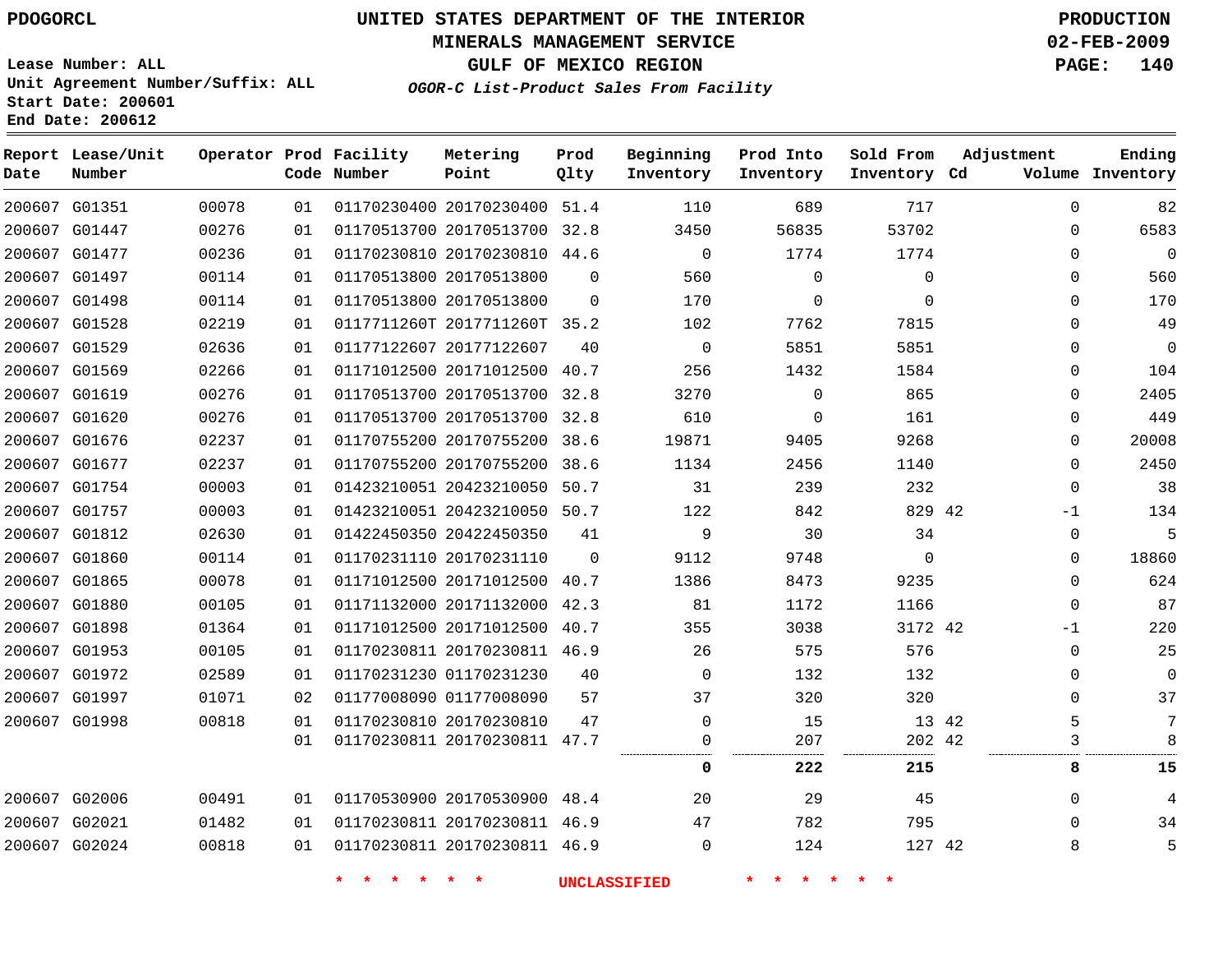### **MINERALS MANAGEMENT SERVICE 02-FEB-2009**

**GULF OF MEXICO REGION PAGE: 141**

**Lease Number: ALL Unit Agreement Number/Suffix: ALL Start Date: 200601 End Date: 200612**

**OGOR-C List-Product Sales From Facility**

| Date | Report Lease/Unit<br>Number |       |    | Operator Prod Facility<br>Code Number | Metering<br>Point            | Prod<br>Qlty | Beginning<br>Inventory | Prod Into<br>Inventory | Sold From<br>Inventory Cd | Adjustment   | Ending<br>Volume Inventory |
|------|-----------------------------|-------|----|---------------------------------------|------------------------------|--------------|------------------------|------------------------|---------------------------|--------------|----------------------------|
|      | 200607 G02027               | 01364 | 01 |                                       | 01170230811 20170230811 46.9 |              | $\Omega$               | 1                      | 1                         | $\Omega$     | $\Omega$                   |
|      | 200607 G02039               | 02589 | 01 |                                       | 01171132800 01171132800      | $\Omega$     | 894                    | $\mathbf 0$            | 0                         | 0            | 894                        |
|      | 200607 G02045               | 00105 | 01 |                                       | 01170530900 20170530900 48.5 |              | 13                     | 41                     | 48                        | $\Omega$     | 6                          |
|      | 200607 G02051               | 01364 | 01 |                                       | 01170530900 20170530900 48.5 |              | 17                     | $\mathbf 0$            | 17                        | $\Omega$     | $\Omega$                   |
|      | 200607 G02062               | 00231 | 01 |                                       | 0117704220A 2017704220A 45.2 |              | $\Omega$               | 3199                   | 3199                      | $\Omega$     | $\Omega$                   |
|      | 200607 G02082               | 01834 | 01 |                                       | 01171132800 21171132800 46.8 |              | 2584                   | 6404                   | 4889                      | $\mathbf{0}$ | 4099                       |
|      | 200607 G02110               | 02630 | 01 |                                       | 01171012400 20171012400 52.6 |              | $\Omega$               | 32                     | 32                        | 0            | $\Omega$                   |
|      | 200607 G02127               | 01364 | 02 |                                       | 01170230810 20170230810 44.7 |              | $\Omega$               | 79                     | 79                        | $\mathbf{0}$ | $\Omega$                   |
|      | 200607 G02161               | 00818 | 02 |                                       | 01171012500 20171012500 40.7 |              | $\Omega$               | 3037                   | 2938 42                   | 122          | 221                        |
|      | 200607 G02163               | 02481 | 01 |                                       | 01171012500 20171012500 40.7 |              | 617                    | 5364                   | 5590                      | $\mathbf{0}$ | 391                        |
|      | 200607 G02224               | 01482 | 01 |                                       | 01170230811 20170230811      | $\Omega$     | 3                      | $\mathbf 0$            | $\Omega$                  | $\Omega$     | 3                          |
|      | 200607 G02267               | 00078 | 01 |                                       | 01171132000 20171132000      | $\Omega$     | $\mathbf{1}$           | 0                      | $\Omega$                  | $\Omega$     | $\mathbf{1}$               |
|      | 200607 G02280               | 01764 | 01 |                                       | 01177082604 20177082604 26.5 |              | 582                    | 72622                  | 72606 42                  | $-3$         | 595                        |
|      | 200607 G02281               | 01764 | 01 |                                       | 01177082604 20177082604 26.5 |              | 190                    | 20805                  | 20823                     | 0            | 172                        |
|      | 200607 G02300               | 01482 | 01 |                                       | 01171132800 21171132800 46.8 |              | 19                     | 13                     | 18                        | $\Omega$     | 14                         |
|      | 200607 G02353               | 01284 | 01 |                                       | 01170230450 20170230450 50.1 |              | 493                    | 5570                   | 5420                      | 0            | 643                        |
|      | 200607 G02354               | 01284 | 01 |                                       | 01170230450 20170230450 50.1 |              | 14                     | 280                    | 262                       | $\Omega$     | 32                         |
|      | 200607 G02391               | 01284 | 01 |                                       | 0142709015A 2042709015A 43.1 |              | $\mathbf 0$            | 2032                   | 2032                      | $\Omega$     | $\Omega$                   |
|      | 200607 G02404               | 02589 | 01 |                                       | 01170230810 20170230810 40.5 |              | 1109                   | 3990                   | 3990                      | $\Omega$     | 1109                       |
|      | 200607 G02414               | 02451 | 01 |                                       | 01170230810 20170230810 47.6 |              | 26                     | 114                    | 85                        | $\Omega$     | 55                         |
|      | 200607 G02418               | 02266 | 01 |                                       | 01170230810 20170230810 47.7 |              | $\Omega$               | 4                      | $\overline{a}$            | $\Omega$     | 2                          |
|      | 200607 G02423               | 00818 | 01 |                                       | 01170230810 20170230810 47.7 |              | $\Omega$               | 10                     | 10 42                     | 5            | 5                          |
|      | 200607 G02428               | 00105 | 01 |                                       | 01170230810 20170230810 47.6 |              | 27                     | 95                     | 76                        | $\Omega$     | 46                         |
|      | 200607 G02433               | 00491 | 01 |                                       | 01170230810 20170230810 47.6 |              | 188                    | 347                    | 367                       | $\Omega$     | 168                        |
|      | 200607 G02434               | 02219 | 01 |                                       | 01170230810 20170230810 47.7 |              | 158                    | 180                    | 251                       | $\Omega$     | 87                         |
|      | 200607 G02436               | 02628 | 02 |                                       | 01170230811 20170230811 46.9 |              | 282                    | 5520                   | 5565                      | $\Omega$     | 237                        |
|      | 200607 G02439               | 00231 | 01 |                                       | 01171132000 20171132000 42.3 |              | $\Omega$               | 588                    | 588                       | $\Omega$     | $\Omega$                   |
|      | 200607 G02549               | 00222 | 01 |                                       | 01171132800 21171132800 46.8 |              | 15                     | 20                     | 19                        | $\Omega$     | 16                         |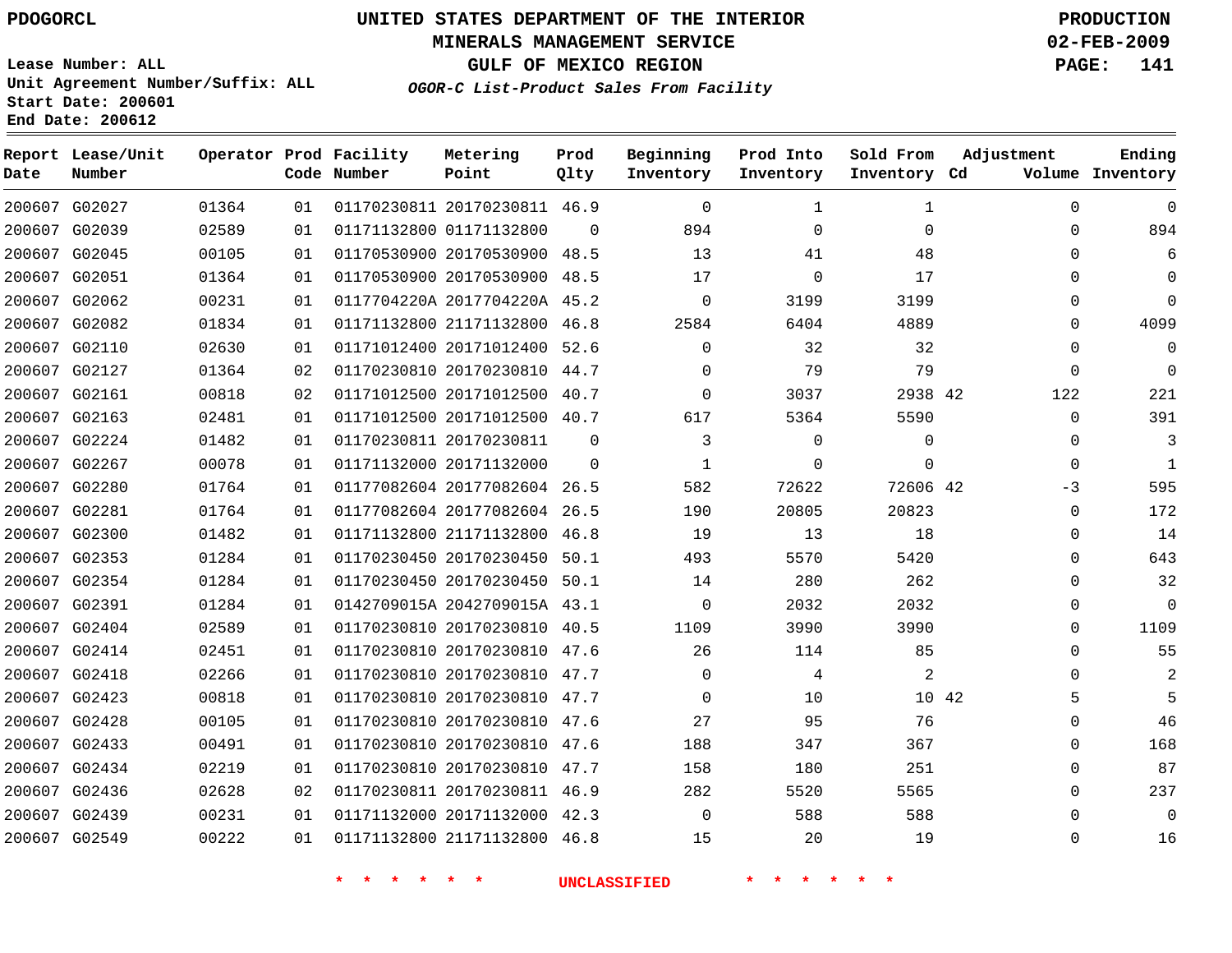### **MINERALS MANAGEMENT SERVICE 02-FEB-2009**

**GULF OF MEXICO REGION PAGE: 142 OGOR-C List-Product Sales From Facility**

**Lease Number: ALL Unit Agreement Number/Suffix: ALL Start Date: 200601 End Date: 200612**

| Date          | Report Lease/Unit<br>Number |       |    | Operator Prod Facility<br>Code Number | Metering<br>Point            | Prod<br>Qlty | Beginning<br>Inventory | Prod Into<br>Inventory | Sold From<br>Inventory Cd | Adjustment   | Ending<br>Volume Inventory |
|---------------|-----------------------------|-------|----|---------------------------------------|------------------------------|--------------|------------------------|------------------------|---------------------------|--------------|----------------------------|
| 200607 G02551 |                             | 00491 | 01 |                                       | 01170230811 20170230811 46.9 |              | $\mathbf 0$            | 85                     | 81                        | 0            | 4                          |
|               | 200607 G02596               | 01482 | 01 |                                       | 01171132800 21171132800 46.8 |              | 7                      | 4                      | 6                         | 0            | 5                          |
|               | 200607 G02628               | 02481 | 01 |                                       | 01171012500 20171012500 40.7 |              | 536                    | 3604                   | 3877                      | 0            | 263                        |
|               | 200607 G02663               | 02451 | 01 |                                       | 01423210051 20423210050      | 50.6         | 7                      | 26                     | 29                        | 0            | $\overline{4}$             |
|               | 200607 G02665               | 02451 | 01 |                                       | 01423210051 20423210050 50.6 |              | 410                    | 2022                   | 2110                      | 0            | 322                        |
| 200607 G02716 |                             | 01834 | 01 |                                       | 01170230810 20170230810 47.7 |              | 543                    | 1236                   | 1181                      | 0            | 598                        |
|               | 200607 G02759               | 01284 | 01 |                                       | 01170230800 20170230810 47.7 |              | 123                    | 202                    | 227                       | 0            | 98                         |
|               | 200607 G02819               | 00114 | 01 |                                       | 01170231110 20170231110      | $\mathbf 0$  | 1407                   | 1684                   | $\Omega$                  | $\mathbf 0$  | 3091                       |
|               | 200607 G02825               | 00114 | 01 |                                       | 01170231110 20170231110      | $\mathbf 0$  | 196                    | 146                    |                           | 0.42<br>$-1$ | 341                        |
|               | 200607 G02826               | 00114 | 01 |                                       | 01170231110 20170231110      | $\Omega$     | 408                    | 1256                   | $\Omega$                  | 0            | 1664                       |
| 200607 G02834 |                             | 02375 | 01 |                                       | 01170230810 20170230810 47.7 |              | $\mathbf 0$            | 151                    | 153 47                    | 75           | 73                         |
|               | 200607 G02839               | 01586 | 02 |                                       | 01170230810 20170230810 47.7 |              | 16                     | 92                     | 63                        | $\mathbf 0$  | 45                         |
| 200607 G02846 |                             | 01364 | 02 |                                       | 01170530900 20170530900 48.5 |              | 4                      | 15                     | 17                        | 0            | 2                          |
|               | 200607 G02853               | 02589 | 01 |                                       | 01170231230 01170231230      | 40           | $\Omega$               | 4870                   | 4870                      | 0            | $\mathbf 0$                |
| 200607 G02865 |                             | 01764 | 02 |                                       | 01171131600 20171131600 44.6 |              | $\Omega$               | 6                      | 6                         | $\Omega$     | $\mathbf 0$                |
| 200607 G02885 |                             | 01364 | 01 |                                       | 01171132000 20171132000 42.3 |              | 2                      | 1401                   | 1299 42                   | $-1$         | 103                        |
|               | 200607 G02895               | 02579 | 02 |                                       | 01171092651 20171092650 53.7 |              | 412                    | 4478                   | 4575                      | $\Omega$     | 315                        |
|               |                             | 02628 | 02 |                                       | 01171092651 20171092650 54.5 |              | 231                    | 2388                   | 2388 42                   | $-231$       | $\mathbf 0$                |
|               |                             |       |    |                                       |                              |              | 643                    | 6866                   | 6963                      | -231         | 315                        |
| 200607 G02898 |                             | 01834 | 01 |                                       | 01171012300 20171012300 38.6 |              | 624                    | 1472                   | 1590 42                   | $-1$         | 505                        |
| 200607 G02899 |                             | 01834 | 01 |                                       | 01171012300 20171012300      | 38.6         | 1751                   | 4757                   | 4877                      | $\mathbf 0$  | 1631                       |
|               | 200607 G02969               | 00276 | 01 |                                       | 01170513700 20170513700 32.8 |              | 1073                   | 1146                   | 1185                      | 0            | 1034                       |
|               | 200607 G02970               | 00276 | 01 |                                       | 01170513700 20170513700 32.8 |              | 6528                   | 7773                   | 7289                      | 0            | 7012                       |
| 200607 G03061 |                             | 00105 | 01 |                                       | 01423210051 20423210050 50.6 |              | 70                     | 329                    | 347                       | 0            | 52                         |
| 200607 G03068 |                             | 00105 | 01 |                                       | 01423210051 20423210050 50.6 |              | $\mathbf{1}$           | 58                     | 50                        | 0            | 9                          |
|               | 200607 G03079               | 02451 | 01 |                                       | 01427038260 01427038260      | $\mathbf 0$  | 2153                   | 77                     | $\mathbf 0$               | 0            | 2230                       |
| 200607 G03080 |                             | 02451 | 01 |                                       | 01427038260 01427038260      | $\Omega$     | 66                     | $\mathbf 0$            | $\Omega$                  | 0            | 66                         |
|               | 200607 G03115               | 02200 | 01 |                                       | 01170230450 20170230450 50.1 |              | $\mathbf 0$            | 28                     | 28                        | 0            | 0                          |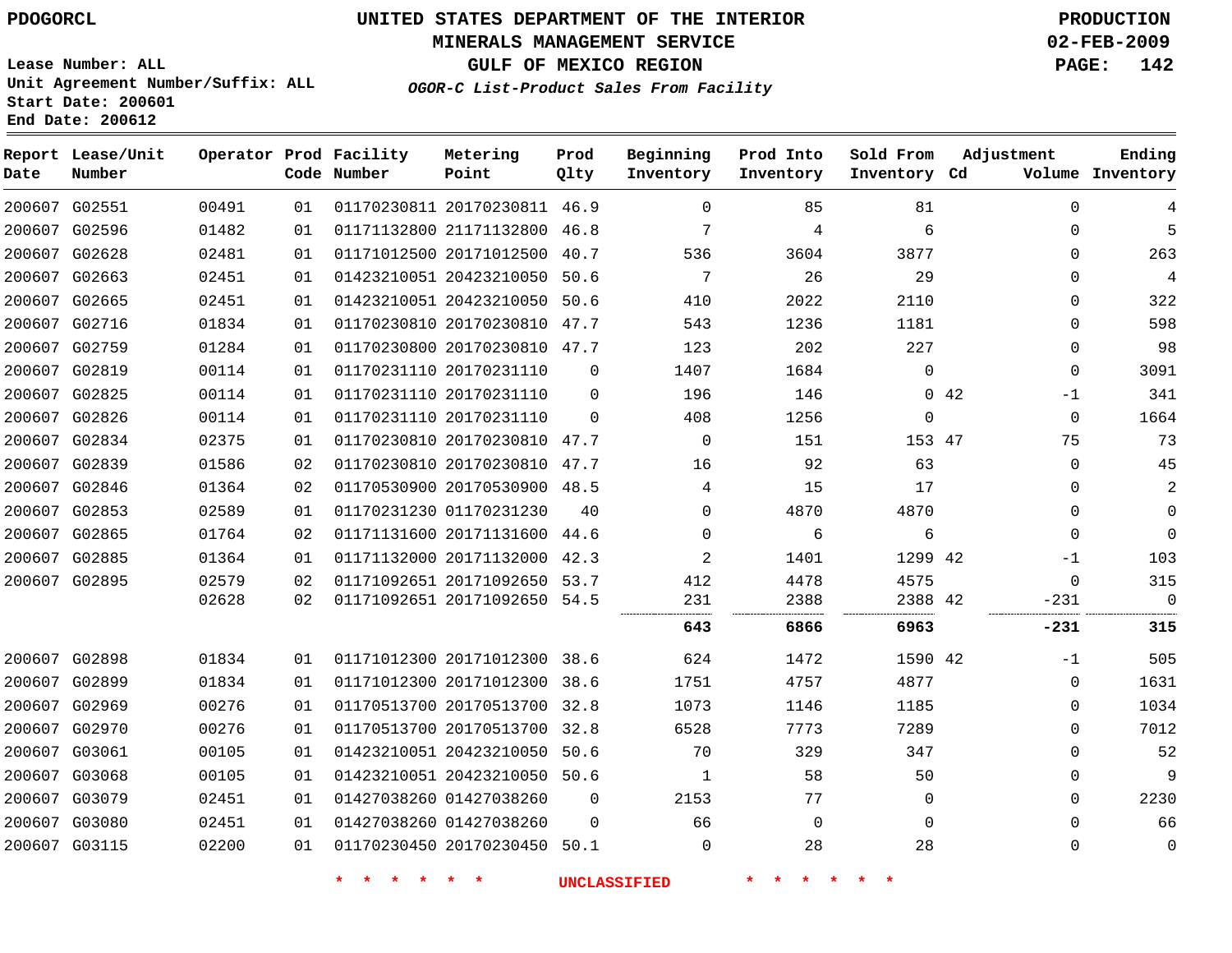#### **MINERALS MANAGEMENT SERVICE 02-FEB-2009**

**GULF OF MEXICO REGION PAGE: 143**

**OGOR-C List-Product Sales From Facility**

**Lease Number: ALL Unit Agreement Number/Suffix: ALL Start Date: 200601 End Date: 200612**

| Date          | Report Lease/Unit<br>Number |       |    | Operator Prod Facility<br>Code Number | Metering<br>Point            | Prod<br>Qlty | Beginning<br>Inventory | Prod Into<br>Inventory | Sold From<br>Inventory Cd | Adjustment  | Ending<br>Volume Inventory |
|---------------|-----------------------------|-------|----|---------------------------------------|------------------------------|--------------|------------------------|------------------------|---------------------------|-------------|----------------------------|
| 200607 G03119 |                             | 01764 | 02 |                                       | 01171131600 20171131600 44.6 |              | 2                      | 59                     | 61                        | $\Omega$    | $\Omega$                   |
| 200607 G03124 |                             | 01284 | 01 |                                       | 01171131600 20171131600 44.4 |              | 30                     | 122                    | 150 42                    | $-1$        | $\mathbf{1}$               |
|               | 200607 G03141               | 01935 | 02 |                                       | 01171012400 20171012400 52.6 |              | 61                     | 370                    | 382                       | $\mathbf 0$ | 49                         |
| 200607 G03145 |                             | 00078 | 01 |                                       | 01171132800 21171132800      | 46.8         | $\mathbf 0$            | 166                    | 76                        | $\mathbf 0$ | 90                         |
|               | 200607 G03152               | 00105 | 01 |                                       | 01177092600 20177092600      | 44.9         | 75                     | 2514                   | 2519                      | $\mathbf 0$ | 70                         |
|               | 200607 G03236               | 00003 | 01 |                                       | 01170230450 20170230450 50.1 |              | 27                     | $\mathbf 0$            | 27                        | $\mathbf 0$ | $\mathbf{0}$               |
|               | 200607 G03237               | 00276 | 01 |                                       | 01170230450 20170230450      | $\mathbf 0$  | 170                    | $\mathbf 0$            | $\mathbf 0$               | $\mathbf 0$ | 170                        |
| 200607 G03251 |                             | 00114 | 01 |                                       | 01170231110 20170231110      | $\mathbf 0$  | 2182                   | 2670                   | $\Omega$                  | $\mathbf 0$ | 4852                       |
| 200607 G03256 |                             | 00114 | 01 |                                       | 01170231110 20170231110      | $\Omega$     | 169                    | 607                    | $\mathbf 0$               | $\mathbf 0$ | 776                        |
|               | 200607 G03264               | 02219 | 02 |                                       | 01170530900 20170530900 48.5 |              | 100                    | 218                    | 286 42                    | $-1$        | 31                         |
| 200607 G03265 |                             | 02219 | 02 |                                       | 01170530900 20170530900 48.5 |              | 470                    | 966                    | 1296 42                   | $-1$        | 139                        |
| 200607 G03275 |                             | 01764 | 01 |                                       | 01170230810 20170230810      | 41           | 82                     | 65                     | 115                       | 0           | 32                         |
| 200607 G03331 |                             | 01364 | 01 |                                       | 01171132800 21171132800      | 46.8         | 6035                   | 11161                  | 9387                      | $\mathbf 0$ | 7809                       |
| 200607 G03393 |                             | 00818 | 01 |                                       | 01171131600 20171131600      | 44.6         | $\Omega$               | 61                     | 65 42                     | 4           | $\Omega$                   |
| 200607 G03481 |                             | 02237 | 01 |                                       | 01170230810 20170230810 47.7 |              | 6                      | $\Omega$               | 6                         | $\Omega$    | $\Omega$                   |
|               | 200607 G03496               | 00818 | 01 |                                       | 01170230810 20170230810 47.7 |              | $\Omega$               | 1058                   | 1097 42                   | 551         | 512                        |
| 200607 G03529 |                             | 02589 | 01 |                                       | 01171131600 20171131600 35.8 |              | $\Omega$               | 6878                   | 6878                      | $\mathbf 0$ | $\mathbf 0$                |
| 200607 G03569 |                             | 01324 | 01 |                                       | 01171092800 21171132800      | $\Omega$     | 317                    | $\mathbf 0$            | $\Omega$                  | $\mathbf 0$ | 317                        |
|               | 200607 G03738               | 00064 | 01 |                                       | 01170230450 20170230450 50.1 |              | 81                     | 1076                   | 1033                      | $\Omega$    | 124                        |
|               |                             | 01857 | 01 |                                       | 01170230450 20170230450      | $\Omega$     | 8                      | $\Omega$               | $\Omega$                  | $\Omega$    | 8                          |
|               |                             |       |    |                                       |                              |              | 89                     | 1076                   | 1033                      | 0           | 132                        |
|               | 200607 G03793               | 02237 | 01 |                                       | 01171012500 20171012500 40.7 |              | 16                     | 5                      | 21                        | $\mathbf 0$ | $\mathbf{0}$               |
|               | 200607 G03811               | 00105 | 01 |                                       | 01171092651 20171092650 53.8 |              | 219                    | 2783                   | 2797                      | $\mathbf 0$ | 205                        |
| 200607 G03935 |                             | 00105 | 01 |                                       | 01423210051 20423210050 50.7 |              | 14                     | 50                     | 56                        | $\mathbf 0$ | 8                          |
| 200607 G03936 |                             | 00689 | 01 |                                       | 01423210051 20423210050      | 50.7         | $\mathbf 0$            | 2                      | 2                         | $\mathbf 0$ | $\Omega$                   |
| 200607 G03938 |                             | 01364 | 01 |                                       | 01423210051 20423210050      | 50.7         | 6                      | 51                     | 49                        | $\mathbf 0$ | 8                          |
| 200607 G03940 |                             | 00105 | 01 |                                       | 01423210051 20423210050 50.7 |              | 3                      | 20                     | 20                        | $\Omega$    | 3                          |
|               | 200607 G03958               | 00105 | 01 |                                       | 01170230510 20170230510 50.6 |              | 1284                   | 9942                   | 7379                      | $\mathbf 0$ | 3847                       |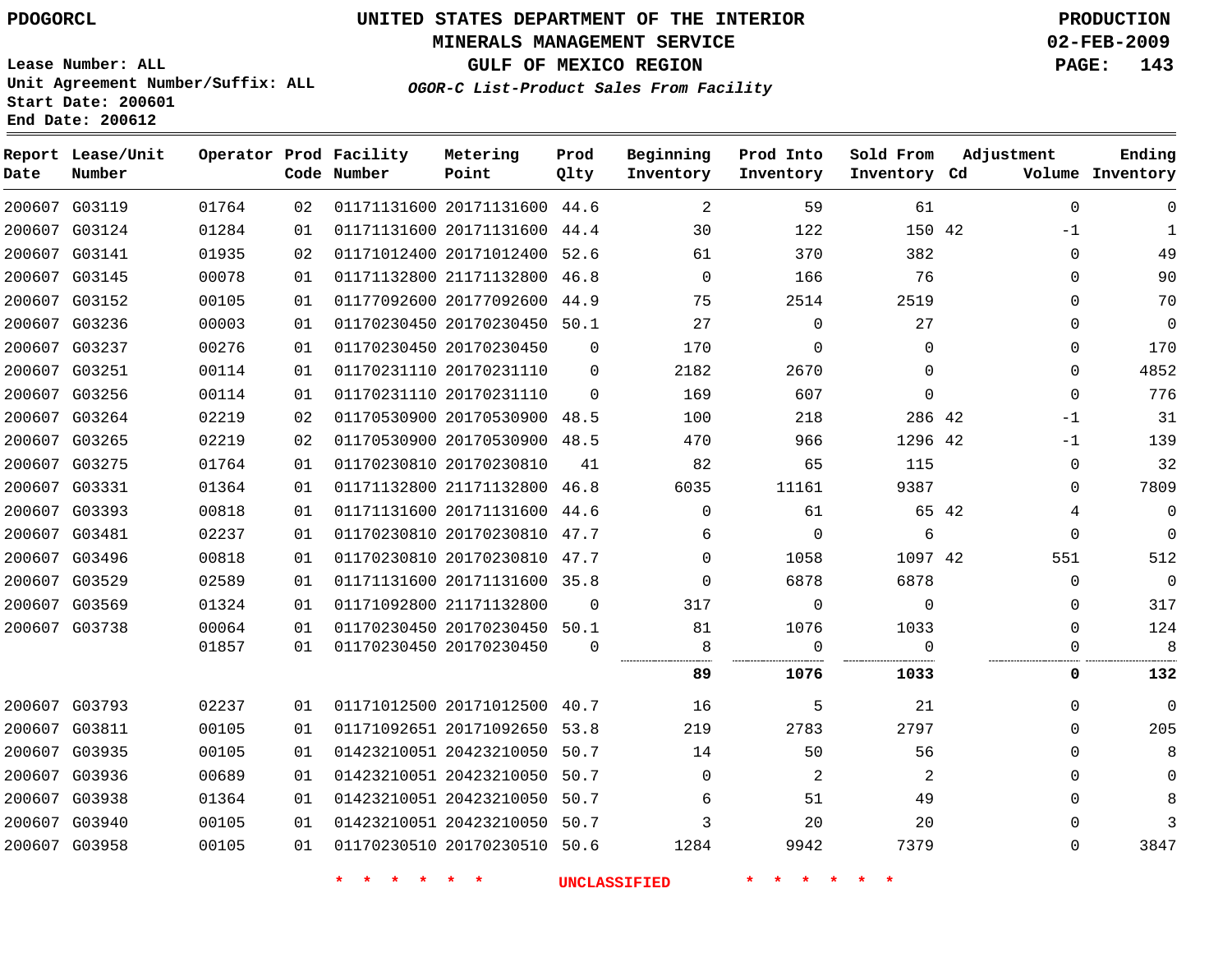### **MINERALS MANAGEMENT SERVICE 02-FEB-2009**

**GULF OF MEXICO REGION PAGE: 144**

**Lease Number: ALL Unit Agreement Number/Suffix: ALL Start Date: 200601 End Date: 200612**

**OGOR-C List-Product Sales From Facility**

| Date | Report Lease/Unit<br>Number |       |    | Operator Prod Facility<br>Code Number | Metering<br>Point            | Prod<br>Qlty | Beginning<br>Inventory | Prod Into<br>Inventory | Sold From<br>Inventory Cd | Adjustment   | Ending<br>Volume Inventory |
|------|-----------------------------|-------|----|---------------------------------------|------------------------------|--------------|------------------------|------------------------|---------------------------|--------------|----------------------------|
|      | 200607 G03973               | 00105 | 01 |                                       | 01171132800 21171132800 46.7 |              | 688                    | 957                    | 904                       | $\mathbf 0$  | 741                        |
|      | 200607 G04003               | 02481 | 01 |                                       | 01171012500 20171012500 40.7 |              | 2361                   | 36394                  | 36103 45                  | $-2652$      | $\mathbf 0$                |
|      | 200607 G04078               | 02589 | 01 |                                       | 01170230510 20170230510 48.4 |              | 29                     | 320                    | 178                       | $\mathbf 0$  | 171                        |
|      | 200607 G04081               | 02237 | 01 |                                       | 01170230810 20170230810 47.7 |              | 8467                   | 22114                  | 19878                     | $\Omega$     | 10703                      |
|      | 200607 G04085               | 00687 | 01 |                                       | 01170230811 20170230811 46.9 |              | 818                    | 15748                  | 15892 42                  | $\mathbf{1}$ | 675                        |
|      | 200607 G04087               | 01764 | 01 |                                       | 01177008150 01177008150      | $\Omega$     | 1424                   | $\mathbf 0$            | $\mathbf{0}$              | $\mathbf 0$  | 1424                       |
|      | 200607 G04090               | 01364 | 01 |                                       | 01170230810 20170230810 47.7 |              | 36                     | 361                    | 263 42                    | $-1$         | 133                        |
|      | 200607 G04098               | 01963 | 01 |                                       | 01170230810 20170230810 44.7 |              | $\Omega$               | 2436                   | 2436                      | $\mathbf 0$  | $\mathbf 0$                |
|      | 200607 G04143               | 00105 | 01 |                                       | 01170230510 20170230510 50.6 |              | 2                      | 0                      | $\overline{c}$            | $\mathbf 0$  | 0                          |
|      | 200607 G04254               | 01834 | 01 |                                       | 01170573602 20170573602 33.3 |              | 735                    | 1619                   | 1791 42                   | $\mathbf{1}$ | 564                        |
|      | 200607 G04258               | 01764 | 01 |                                       | 01423210051 20423210050 50.7 |              | 4                      | 16                     | 18                        | 0            | 2                          |
|      | 200607 G04268               | 01364 | 01 |                                       | 01171132800 21171132800      | 46.8         | 221                    | 399                    | 341                       | $\mathbf 0$  | 279                        |
|      | 200607 G04379               | 01138 | 01 |                                       | 01170230510 20170230510 50.6 |              | $\Omega$               | 39                     | 24                        | $\Omega$     | 15                         |
|      | 200607 G04397               | 02421 | 01 |                                       | 01170230810 20170230810 47.7 |              | $\Omega$               | 443                    | 246                       | 0            | 197                        |
|      | 200607 G04453               | 02589 | 01 |                                       | 01171012300 20171012300 50.9 |              | $\Omega$               | 388                    | 388                       | $\Omega$     | $\mathbf 0$                |
|      | 200607 G04460               | 01819 | 01 |                                       | 01171012500 20171012500 40.9 |              | 618                    | 1030                   | 1463                      | 0            | 185                        |
|      | 200607 G04494               | 02409 | 01 |                                       | 01177288272 01177288272      | $\Omega$     | 120                    | $\mathbf 0$            | $\Omega$                  | $\Omega$     | 120                        |
|      | 200607 G04537               | 02589 | 01 |                                       | 01420470030 20420470030 47.5 |              | 950                    | 912                    | 788                       | $\Omega$     | 1074                       |
|      | 200607 G04547               | 02628 | 01 |                                       | 01423210051 20423210050 50.7 |              | 462                    | 1260                   | 1522                      | $\mathbf 0$  | 200                        |
|      | 200607 G04558               | 01364 | 01 |                                       | 01423210051 20423210050      | 50.7         | 3                      | $\mathsf{O}$           | 3                         | $\mathbf 0$  | $\mathbf 0$                |
|      | 200607 G04559               | 01935 | 02 |                                       | 01423210051 20423210050 50.7 |              | 10                     | 114                    | 106                       | 0            | 18                         |
|      | 200607 G04565               | 01284 | 01 |                                       | 01420390101 01420390101 51.3 |              | 1482                   | 128                    | 548                       | 0            | 1062                       |
|      | 200607 G04773               | 01482 | 01 |                                       | 01170230811 20170230811 46.9 |              | 4                      | 78                     | 78                        | $\mathbf 0$  | 4                          |
|      | 200607 G04787               | 00687 | 01 |                                       | 01171131600 20171131600 44.6 |              | 29                     | 917                    | 937                       | 0            | 9                          |
|      | 200607 G04827               | 01819 | 02 |                                       | 01171012500 20171012500 40.9 |              | 2322                   | 16321                  | 17318                     | $\Omega$     | 1325                       |
|      | 200607 G04844               | 02421 | 01 |                                       | 01170230811 20170230811 46.9 |              | 173                    | 2926                   | 2974                      | $\Omega$     | 125                        |
|      | 200607 G04857               | 02025 | 01 |                                       | 01171012300 20171012300 38.5 |              | 16                     | 43                     | 44                        | $\Omega$     | 15                         |
|      | 200607 G04858               | 00236 | 01 |                                       | 01171012300 20171012300 38.5 |              | 233                    | 534                    | 584                       | $\Omega$     | 183                        |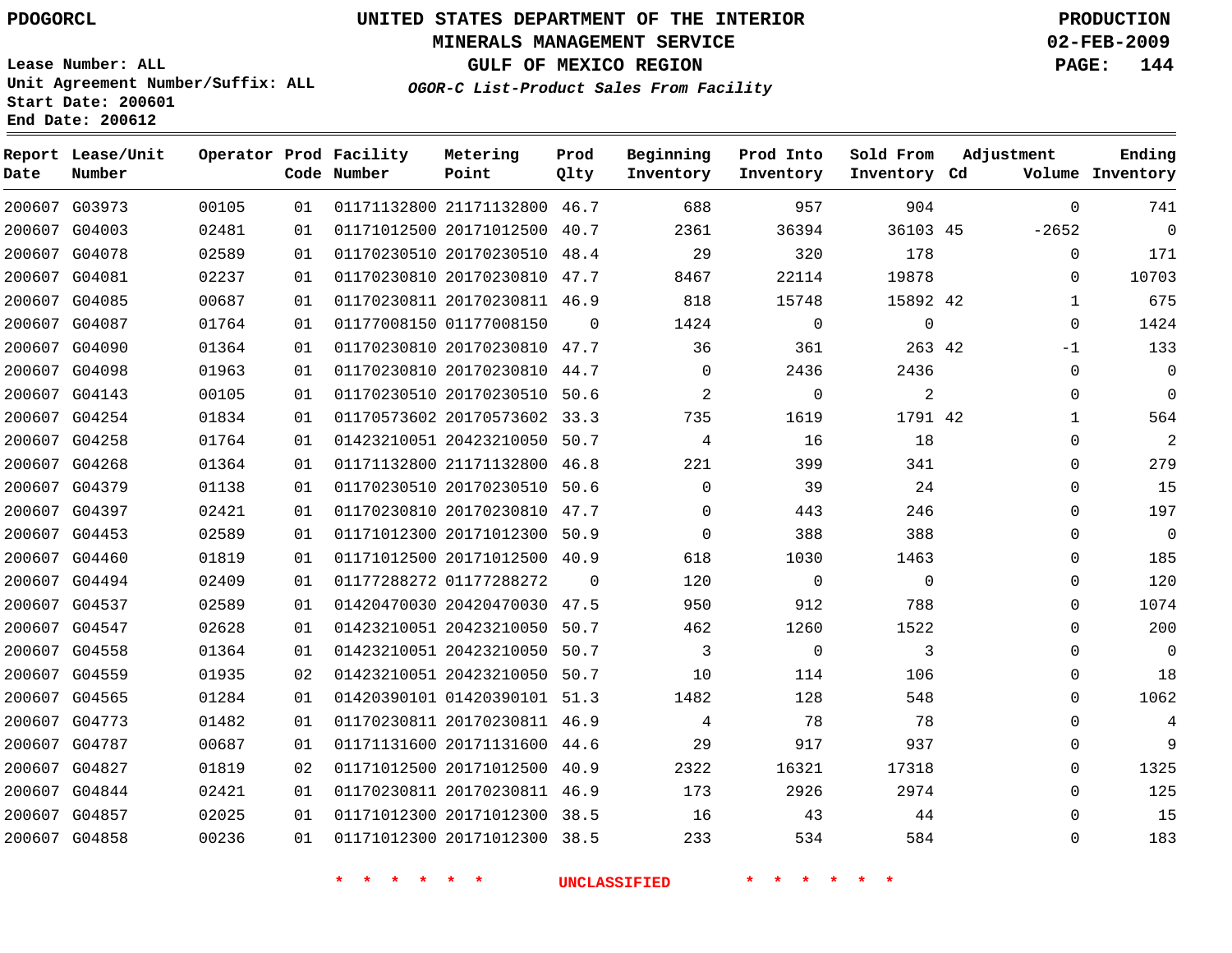# **MINERALS MANAGEMENT SERVICE 02-FEB-2009**

**GULF OF MEXICO REGION PAGE: 145**

**Lease Number: ALL Unit Agreement Number/Suffix: ALL Start Date: 200601 End Date: 200612**

**OGOR-C List-Product Sales From Facility**

| Date          | Report Lease/Unit<br>Number |       |    | Operator Prod Facility<br>Code Number | Metering<br>Point            | Prod<br>Qlty | Beginning<br>Inventory | Prod Into<br>Inventory | Sold From<br>Inventory Cd | Adjustment  | Ending<br>Volume Inventory |
|---------------|-----------------------------|-------|----|---------------------------------------|------------------------------|--------------|------------------------|------------------------|---------------------------|-------------|----------------------------|
|               | 200607 G04996               | 02628 | 01 |                                       | 01420570060 20420570060      | $\Omega$     | 532                    | 2                      | $\Omega$                  | $\Omega$    | 534                        |
|               | 200607 G05006               | 02219 | 02 |                                       | 01170230510 20170230510 50.6 |              | 367                    | 420                    | 624                       | $\mathbf 0$ | 163                        |
| 200607 G05286 |                             | 02607 | 01 |                                       | 01170230810 20170230810 45.8 |              | $\mathbf 0$            | 1231                   | 1231                      | $\mathbf 0$ | $\mathbf 0$                |
|               | 200607 G05292               | 00003 | 01 |                                       | 01170230811 20170230811 46.9 |              | 72                     | 1898                   | 1889                      | 0           | 81                         |
| 200607 G05299 |                             | 00818 | 01 |                                       | 01170230500 20170230500 42.9 |              | $\Omega$               | 403                    | 400 42                    | 38          | 41                         |
| 200607 G05315 |                             | 02714 | 01 |                                       | 01170230811 20170230811 46.9 |              | 6                      | 132                    | 132                       | $\mathbf 0$ | 6                          |
|               | 200607 G05346               | 01819 | 01 |                                       | 01170530900 20170530900 48.5 |              | 351                    | 367                    | 487                       | $\mathbf 0$ | 231                        |
| 200607 G05370 |                             | 02589 | 01 |                                       | 01170530900 20170530900      | 59           | $\mathbf 0$            | 261                    | 261                       | $\mathbf 0$ | $\mathbf 0$                |
| 200607 G05372 |                             | 01364 | 01 |                                       | 01170530900 20170530900 48.5 |              | 10                     | 16                     | 23                        | $\mathbf 0$ | 3                          |
| 200607 G05391 |                             | 01819 | 01 |                                       | 01170530900 20170530900 48.5 |              | 2650                   | 4740                   | 6550                      | $\mathbf 0$ | 840                        |
| 200607 G05431 |                             | 00560 | 01 |                                       | 01177062608 2017706260A      | 35           | 93                     | 44720                  | 44650                     | $\Omega$    | 163                        |
|               |                             | 02409 | 01 |                                       | 01171132800 20177052203 30.2 |              | 0                      | 712                    | 712                       | $\mathbf 0$ | $\Omega$                   |
|               |                             |       |    |                                       |                              |              | 93                     | 45432                  | 45362                     | 0           | 163                        |
| 200607 G05477 |                             | 01834 | 01 |                                       | 01171132800 21171132800 46.8 |              | 17                     | 0                      | 17                        | $\mathbf 0$ | $\mathbf 0$                |
|               | 200607 G05494               | 01857 | 02 |                                       | 01171132800 21171132800 46.8 |              | 214                    | 983                    | 658                       | $\Omega$    | 539                        |
| 200607 G05499 |                             | 01364 | 01 |                                       | 01171012400 20171012400 52.6 |              | 317                    | 3987                   | 3780                      | $\Omega$    | 524                        |
| 200607 G05504 |                             | 02481 | 01 |                                       | 01171132800 21171132800 41.7 |              | 1674                   | 4889                   | 4243                      | $\Omega$    | 2320                       |
| 200607 G05505 |                             | 00078 | 01 |                                       | 01171012400 20171012400 52.6 |              | 4                      | 14                     | 15                        | $\mathbf 0$ | 3                          |
|               |                             |       | 01 |                                       | 01171132800 21171132800 46.8 |              | 612                    | 2955                   | 1717 42                   | 1           | 1851                       |
|               |                             |       |    |                                       |                              |              | 616                    | 2969                   | 1732                      | 1           | 1854                       |
| 200607 G05558 |                             | 01284 | 01 |                                       | 01171012300 20171012300 38.6 |              | 1050                   | 2854                   | 2925                      | $\mathbf 0$ | 979                        |
| 200607 G05610 |                             | 01364 | 01 |                                       | 01171012500 20171012500 40.7 |              | 975                    | 9041                   | 9357                      | $\mathbf 0$ | 659                        |
|               | 200607 G05612               | 00105 | 01 |                                       | 01171012500 20171012500 40.6 |              | 5585                   | 48756                  | 50788                     | $\mathbf 0$ | 3553                       |
| 200607 G05740 |                             | 02200 | 01 |                                       | 01177288271 20177288270      | $\mathbf 0$  | 466                    | 0                      | $\mathbf 0$               | $\mathbf 0$ | 466                        |
| 200607 G05953 |                             | 00689 | 01 |                                       | 01420470030 20420470030      | 48           | 28                     | 0                      | 28                        | $\mathbf 0$ | $\mathbf 0$                |
|               | 200607 G05954               | 00689 | 01 |                                       | 01420470030 20420470030      | $\mathbf 0$  | $-1$                   | 0                      | $\mathbf 0$               | $\mathbf 0$ | $-1$                       |
| 200607 G06027 |                             | 00105 | 01 |                                       | 01423210051 20423210050 50.6 |              | 0                      | 124                    | 104                       | $\mathbf 0$ | 20                         |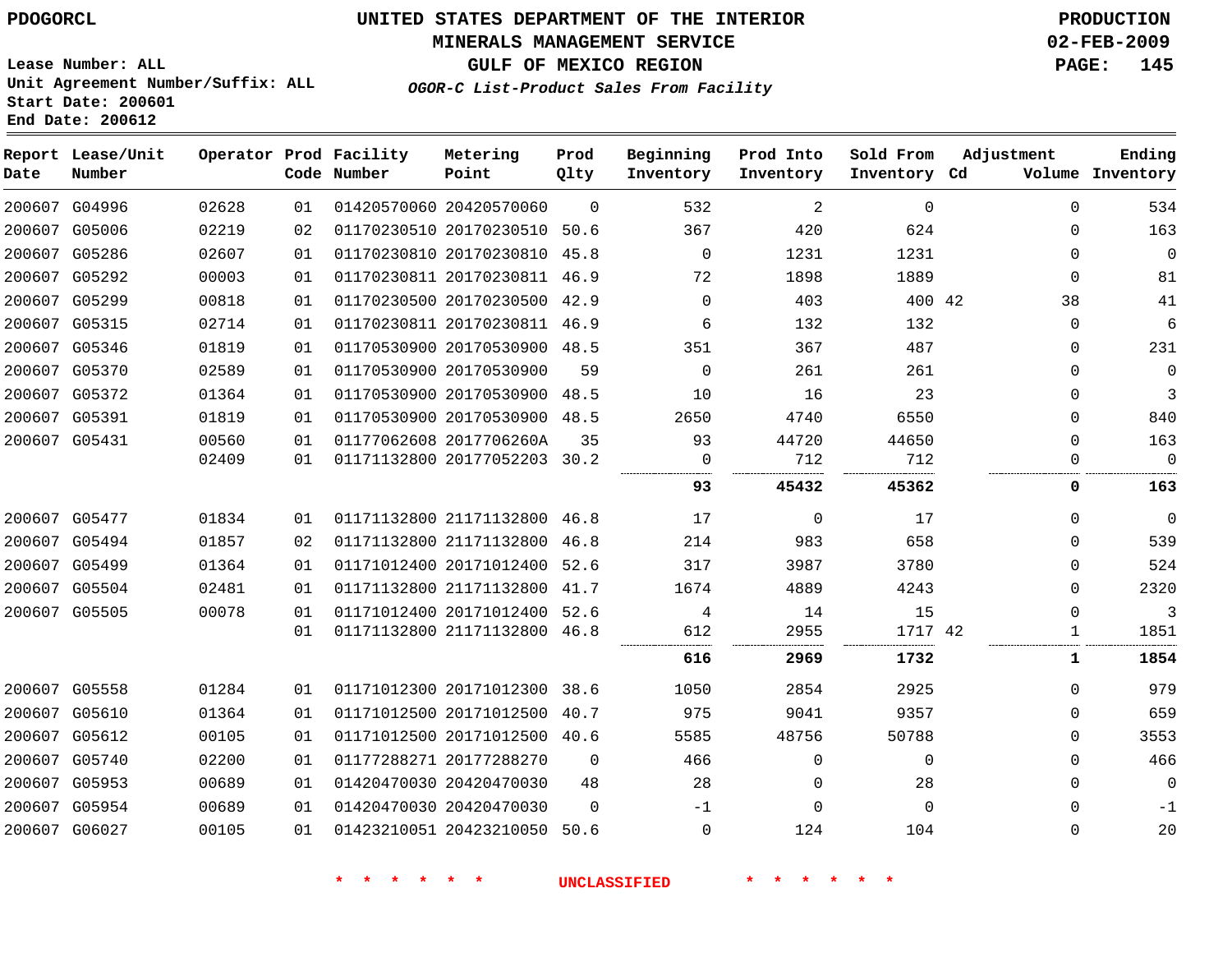#### **MINERALS MANAGEMENT SERVICE 02-FEB-2009**

**GULF OF MEXICO REGION PAGE: 146**

**Lease Number: ALL Unit Agreement Number/Suffix: ALL Start Date: 200601 End Date: 200612**

**OGOR-C List-Product Sales From Facility**

| Date | Report Lease/Unit<br>Number |       |    | Operator Prod Facility<br>Code Number | Metering<br>Point            | Prod<br>Qlty | Beginning<br>Inventory | Prod Into<br>Inventory | Sold From<br>Inventory Cd | Adjustment  | Ending<br>Volume Inventory |
|------|-----------------------------|-------|----|---------------------------------------|------------------------------|--------------|------------------------|------------------------|---------------------------|-------------|----------------------------|
|      | 200607 G06037               | 01764 | 01 |                                       | 01420570060 20420570060 54.1 |              | 457                    | 25                     | 69                        | $\Omega$    | 413                        |
|      | 200607 G06045               | 02589 | 01 |                                       | 01420570060 01420570060      | $\mathbf 0$  | 7                      | $\mathbf 0$            | $\mathbf{0}$              | $\mathbf 0$ | 7                          |
|      | 200607 G06069               | 00818 | 02 |                                       | 01423210051 20423210050      | 50.7         | $\mathbf 0$            | 255                    | 253 42                    | 39          | 41                         |
|      | 200607 G06088               | 02628 | 01 |                                       | 01423210051 20423210050      | 50.7         | 63                     | 146                    | 188                       | 0           | 21                         |
|      | 200607 G06104               | 00105 | 01 |                                       | 01420390110 20420390110 55.2 |              | 138                    | 379                    | 191                       | 0           | 326                        |
|      | 200607 G06105               | 02409 | 01 |                                       | 01420390110 20420390110 55.2 |              | 42                     | 196                    | 88                        | $\mathbf 0$ | 150                        |
|      | 200607 G06156               | 00818 | 02 |                                       | 01422450350 20422450350      | 40           | $\Omega$               | 666                    | 966 42                    | 492         | 192                        |
|      | 200607 G06165               | 01284 | 01 |                                       | 01170230450 20170230450      | 50.1         | 101                    | 1775                   | 1671                      | $\mathbf 0$ | 205                        |
|      | 200607 G06166               | 00105 | 01 |                                       | 01170230450 20170230450      | 50.1         | 10                     | 176                    | 166                       | $\mathbf 0$ | 20                         |
|      | 200607 G06167               | 00105 | 01 |                                       | 01170230450 20170230450 50.1 |              | 80                     | 1476                   | 1405                      | $\mathbf 0$ | 151                        |
|      | 200607 G06168               | 02766 | 02 |                                       | 01170230450 20170230450 50.1 |              | 21                     | 21                     | 20                        | $\mathbf 0$ | 22                         |
|      | 200607 G06180               | 00730 | 01 |                                       | 01170230450 20170230450 50.1 |              | 13                     | 202                    | 192                       | 0           | 23                         |
|      | 200607 G06200               | 01103 | 01 |                                       | 01170230810 20170230810 47.6 |              | $\mathbf 1$            | $\mathbf 0$            | 1                         | $\Omega$    | 0                          |
|      | 200607 G06237               | 02630 | 01 |                                       | 01170230810 2042709015L      | 40           | $\mathbf 0$            | 6822                   | 6822                      | 0           | $\Omega$                   |
|      | 200607 G06767               | 01834 | 01 |                                       | 01171012500 20171012500 40.7 |              | 33                     | 224                    | 241                       | $\Omega$    | 16                         |
|      | 200607 G06958               | 02655 | 02 |                                       | 01171012500 20171012500      | 40.7         | 79                     | 669                    | 698                       | $\mathbf 0$ | 50                         |
|      | 200607 G07199               | 01103 | 01 |                                       | 01420570060 20420570060 54.1 |              | 320                    | 7                      | 47                        | $\Omega$    | 280                        |
|      | 200607 G07201               | 00818 | 02 |                                       | 01420570060 20420570060 54.1 |              | $\mathbf 0$            | 60                     | 111 42                    | 715         | 664                        |
|      | 200607 G07215               | 00003 | 01 |                                       | 01420390120 01420390120 51.9 |              | 182                    | 327                    | 373                       | $\mathbf 0$ | 136                        |
|      | 200607 G07684               | 01857 | 02 |                                       | 01171132000 20171132000 42.3 |              | 791                    | 848                    | 1576                      | 0           | 63                         |
|      | 200607 G07699               | 00730 | 01 |                                       | 01171132000 20171132000 42.3 |              | 1566                   | 3053                   | 4896 42                   | 504         | 227                        |
|      | 200607 G07700               | 00730 | 01 |                                       | 01171132000 20171132000 42.3 |              | 1452                   | 1397                   | 2240 42                   | $-505$      | 104                        |
|      | 200607 G07736               | 01364 | 01 |                                       | 01171132800 21171132800 46.8 |              | 562                    | 769                    | 793                       | $\Omega$    | 538                        |
|      | 200607 G07746               | 01364 | 02 |                                       | 01177112600 20171092650      | 40           | 74                     | 1013                   | 1034                      | $\mathbf 0$ | 53                         |
|      | 200607 G07760               | 02219 | 01 |                                       | 01177122950 20177122950 30.5 |              | 148                    | 17616                  | 17568                     | $\Omega$    | 196                        |
|      | 200607 G07802               | 02219 | 02 |                                       | 01177258041 01177258041      | 40           | 4                      | 185                    | 182                       | $\mathbf 0$ | 7                          |
|      | 200607 G07809               | 02349 | 01 |                                       | 01177248150 01177248150 50.9 |              | 128                    | 1399                   | 1380                      | $\Omega$    | 147                        |
|      | 200607 G07917               | 01834 | 01 |                                       | 01170573602 20170573602 33.3 |              | 15366                  | 44920                  | 44637                     | $\Omega$    | 15649                      |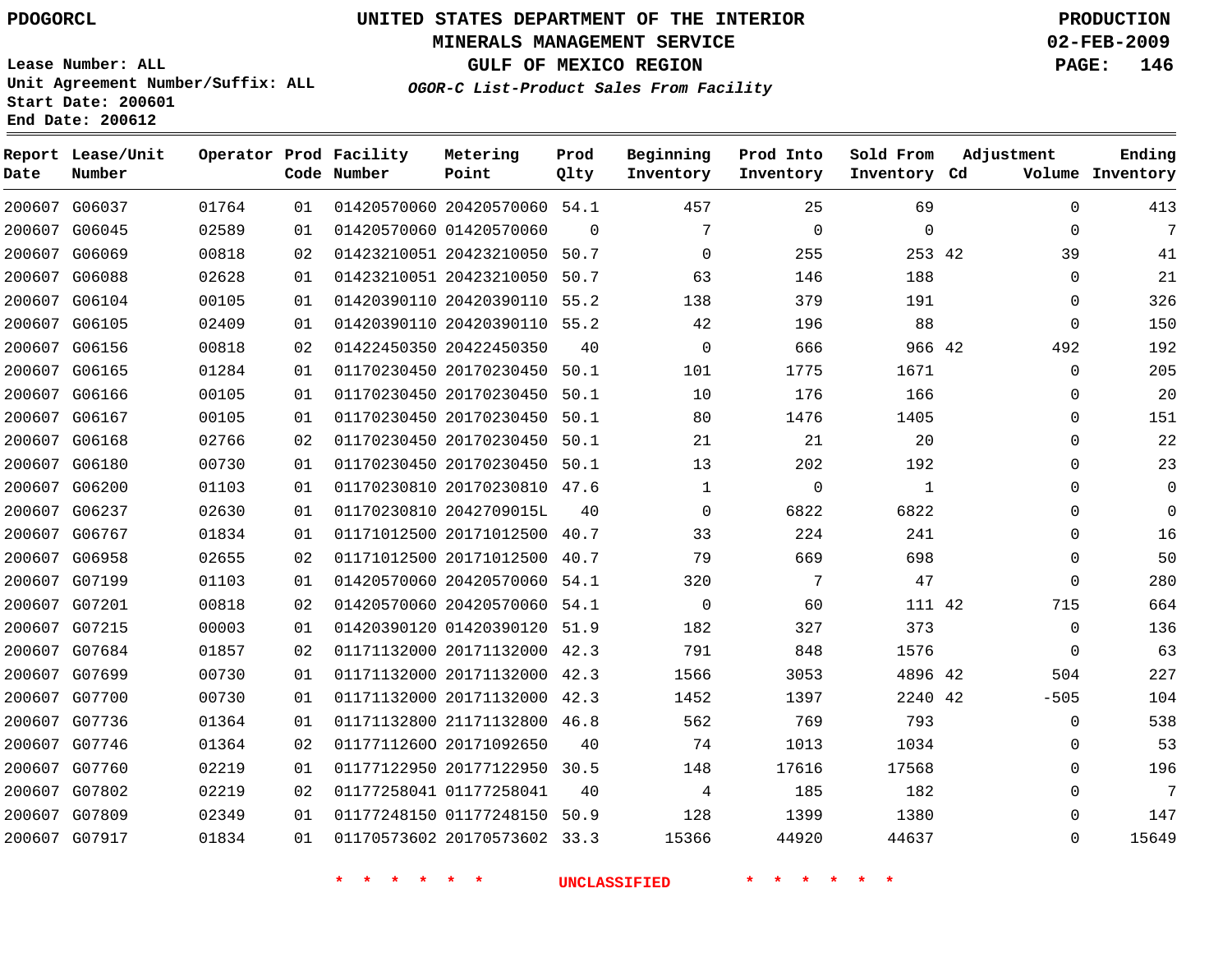# **MINERALS MANAGEMENT SERVICE 02-FEB-2009**

**GULF OF MEXICO REGION PAGE: 147**

**Lease Number: ALL Unit Agreement Number/Suffix: ALL Start Date: 200601 End Date: 200612**

**OGOR-C List-Product Sales From Facility**

| Date          | Report Lease/Unit<br>Number |       |    | Operator Prod Facility<br>Code Number | Metering<br>Point            | Prod<br>Qlty | Beginning<br>Inventory | Prod Into<br>Inventory | Sold From<br>Inventory Cd | Adjustment   | Ending<br>Volume Inventory |
|---------------|-----------------------------|-------|----|---------------------------------------|------------------------------|--------------|------------------------|------------------------|---------------------------|--------------|----------------------------|
|               | 200607 G08092               | 00105 | 01 |                                       | 01423210051 20423210050 50.7 |              | $\Omega$               | 124                    | 104                       | $\mathbf 0$  | 20                         |
|               | 200607 G08120               | 01364 | 01 |                                       | 01423210051 20423210050 50.7 |              | 4                      | 62                     | 56                        | $\Omega$     | 10                         |
|               | 200607 G08640               | 02589 | 01 |                                       | 01170530900 20170530900 45.8 |              | $\Omega$               | 1194                   | 1194                      | $\mathbf 0$  | $\mathbf 0$                |
| 200607 G08641 |                             | 02589 | 01 |                                       | 01170530900 20170530900 45.8 |              | $\Omega$               | 794                    | 794                       | $\mathbf 0$  | $\mathbf 0$                |
|               | 200607 G08690               | 02589 | 01 |                                       | 01171132800 21171132800 52.9 |              | $\Omega$               | 62                     | 62                        | $\mathbf 0$  | $\Omega$                   |
|               | 200607 G08963               | 00105 | 01 |                                       | 01420470030 20420470030      | 48           | 27                     | 183                    | 73                        | $\mathbf 0$  | 137                        |
|               | 200607 G09010               | 00560 | 01 |                                       | 01420390120 01420390120      | 35           | 33                     | 56                     | 66                        | $\mathsf 0$  | 23                         |
|               | 200607 G09032               | 00730 | 01 |                                       | 01170230450 20170230450 50.1 |              | 452                    | 5676                   | 5466 42                   | $-7$         | 655                        |
|               | 200607 G09037               | 02409 | 01 |                                       | 01420390101 01420390101 51.3 |              | 107                    | 3                      | 37                        | $\mathbf 0$  | 73                         |
|               | 200607 G09079               | 02589 | 01 |                                       | 01421670201 20421670200 47.8 |              | 59                     | 136                    | 136                       | $\mathbf 0$  | 59                         |
|               | 200607 G09387               | 00362 | 01 |                                       | 01170230811 20170230811 46.9 |              | 651                    | 14929                  | 14940                     | $\mathbf 0$  | 640                        |
|               |                             | 01364 | 02 |                                       | 01170230811 20170230811 46.9 |              | 69                     | 905                    | 935                       | 0            | 39                         |
|               |                             |       |    |                                       |                              |              | 720                    | 15834                  | 15875                     | 0            | 679                        |
| 200607 G09499 |                             | 01764 | 01 |                                       | 01177058094 01177058094 40.2 |              | 1244                   | 3919                   | 3668                      | $\mathbf 0$  | 1495                       |
| 200607 G09500 |                             | 01764 | 01 |                                       | 01177058094 01177058094 40.2 |              | 521                    | 558                    | 823                       | $\mathbf 0$  | 256                        |
|               | 200607 G09536               | 01284 | 01 |                                       | 01171132000 20171132000      | 46           | 18                     | 521                    | 501                       | 0            | 38                         |
|               | 200607 G09574               | 01819 | 01 |                                       | 01171012300 20171012300      | 38.6         | 165                    | 649                    | 617                       | $\Omega$     | 197                        |
|               | 200607 G09631               | 02219 | 01 |                                       | 01177122950 20177122950      | 30.5         | 24                     | 2490                   | 2487 42                   | $\mathbf{1}$ | 28                         |
| 200607 G09651 |                             | 00730 | 01 |                                       | 01170753510 20170753510      | 49.5         | 1219                   | 2108                   | 2612 42                   | $-1$         | 714                        |
|               | 200607 G10203               | 02589 | 01 |                                       | 01423210051 20423210050      | 48.4         | $\Omega$               | 4                      | 4                         | $\mathbf 0$  | $\Omega$                   |
|               | 200607 G10226               | 01819 | 01 |                                       | 01423210051 20423210050 50.7 |              | 43                     | 142                    | 162                       | $\mathbf 0$  | 23                         |
|               | 200607 G10584               | 02266 | 01 |                                       | 01170230811 20170230811 46.9 |              | 1                      | 30                     | 30                        | $\mathbf 0$  | $\mathbf{1}$               |
|               | 200607 G10636               | 02237 | 01 |                                       | 01170230811 20170230811 46.9 |              | 1804                   | 58318                  | 57621                     | $\mathbf 0$  | 2501                       |
|               | 200607 G10665               | 01764 | 01 |                                       | 01177058094 01177058094 40.2 |              | 2289                   | 6893                   | 6436                      | $\mathbf 0$  | 2746                       |
| 200607 G10720 |                             | 00730 | 01 |                                       | 01171012500 20171012500      | 40.7         | 14                     | 121                    | 127 42                    | $\mathbf{1}$ | 9                          |
|               | 200607 G10726               | 00730 | 01 |                                       | 01171012400 20171012300 38.6 |              | 753                    | 2037                   | 2091                      | $\Omega$     | 699                        |
|               | 200607 G10744               | 02266 | 01 |                                       | 0117710260H 2017710260H      | 40           | $\Omega$               | 8945                   | 8945                      | $\Omega$     | $\Omega$                   |
|               | 200607 G10794               | 02466 | 01 |                                       | 01177122950 20177122950      | 31           | $\Omega$               | 305                    | 305                       | $\mathbf 0$  | $\mathbf 0$                |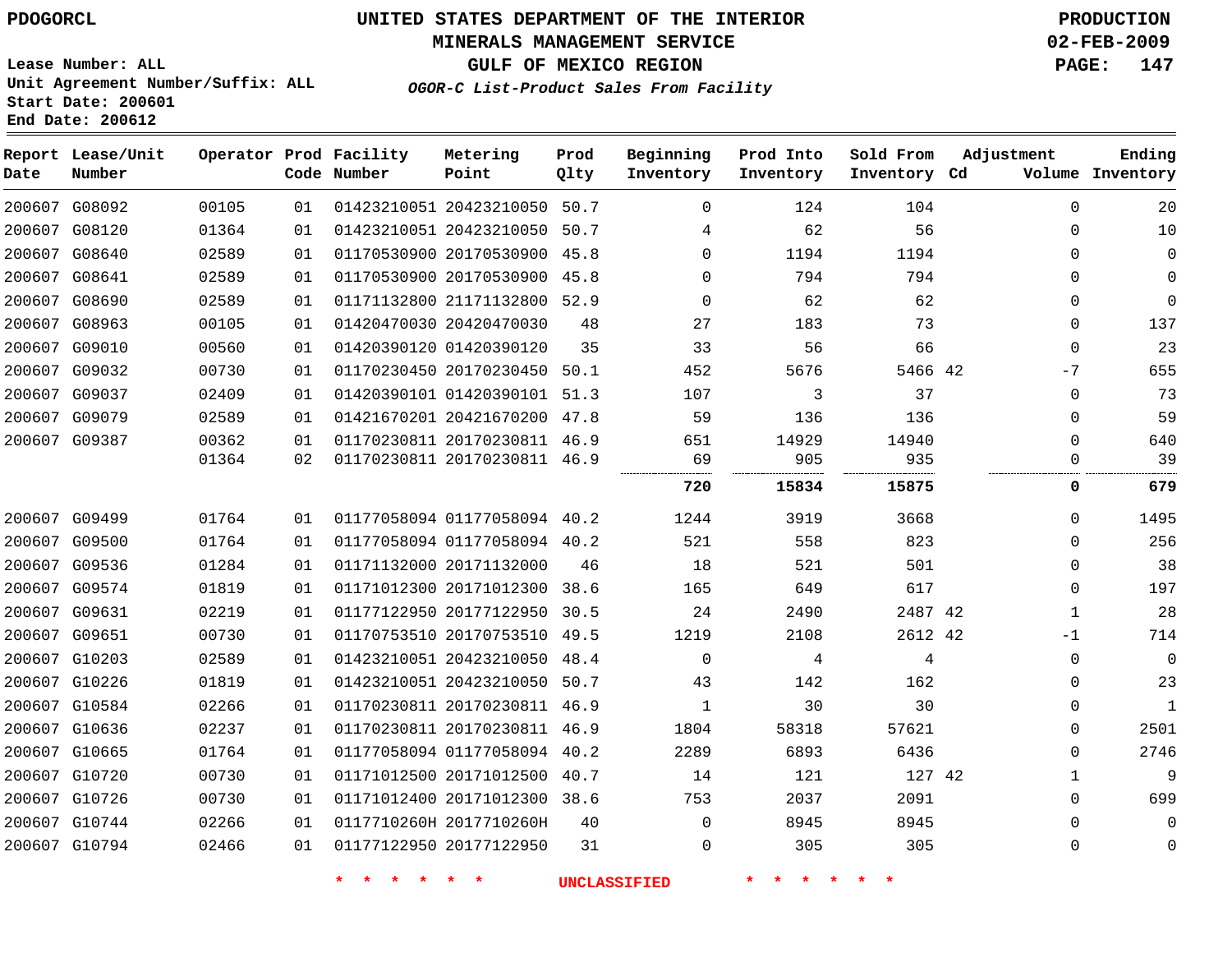# **MINERALS MANAGEMENT SERVICE 02-FEB-2009**

**GULF OF MEXICO REGION PAGE: 148**

**Lease Number: ALL Unit Agreement Number/Suffix: ALL Start Date: 200601 End Date: 200612**

| OGOR-C List-Product Sales From Facility |  |  |  |
|-----------------------------------------|--|--|--|
|-----------------------------------------|--|--|--|

| Date          | Report Lease/Unit<br>Number |       |    | Operator Prod Facility<br>Code Number | Metering<br>Point            | Prod<br>Qlty | Beginning<br>Inventory | Prod Into<br>Inventory | Sold From<br>Inventory Cd | Adjustment |             | Ending<br>Volume Inventory |
|---------------|-----------------------------|-------|----|---------------------------------------|------------------------------|--------------|------------------------|------------------------|---------------------------|------------|-------------|----------------------------|
| 200607 G10835 |                             | 01764 | 01 |                                       | 01171092900 01171092900      | $\Omega$     | 80                     | $\Omega$               | $\mathbf 0$               |            | $\Omega$    | 80                         |
|               | 200607 G10853               | 02409 | 01 |                                       | 01171012500 20171012500 40.9 |              | 48                     | 262                    | 291                       |            | $\mathbf 0$ | 19                         |
|               | 200607 G10910               | 00282 | 02 |                                       | 01177245110 2017724511G 44.7 |              | 116                    | 36501                  | 36542 42                  |            | $-1$        | 74                         |
|               | 200607 G11243               | 02589 | 01 |                                       | 01420470030 20420470030 47.5 |              | 680                    | 447                    | 565                       |            | $\mathbf 0$ | 562                        |
|               | 200607 G11297               | 00818 | 02 |                                       | 01423210051 20423210050 50.7 |              | $\mathbf 0$            | 51                     |                           | 53 42      | 10          | 8                          |
|               | 200607 G11307               | 02589 | 01 |                                       | 01420390101 01420390101 47.8 |              | 140                    | 226                    | 226                       |            | $\mathbf 0$ | 140                        |
| 200607 G11911 |                             | 00105 | 01 |                                       | 01177072601 20177072601 38.6 |              | $\mathbf 0$            | 5144                   | 5144                      |            | $\mathbf 0$ | $\Omega$                   |
| 200607 G11951 |                             | 00105 | 01 |                                       | 01177092600 20177092600 44.9 |              | 43                     | 1493                   | 1494                      |            | $\mathbf 0$ | 42                         |
|               | 200607 G11952               | 00105 | 01 |                                       | 01171012300 20171012400 38.6 |              | 817                    | 2359                   | 2367                      |            | $\Omega$    | 809                        |
|               | 200607 G11984               | 01364 | 01 |                                       | 01171132800 21171132800 46.8 |              | $\Omega$               | 37                     | 20                        |            | $\Omega$    | 17                         |
|               |                             | 02579 | 02 |                                       | 01171092651 20171092650 53.8 |              | 39                     | 463                    | 469                       |            | $\Omega$    | 33                         |
|               |                             |       |    |                                       |                              |              | 39                     | 500                    | 489                       |            | 0           | 50                         |
| 200607 G12019 |                             | 01482 | 01 |                                       | 01171012500 20171012500 40.7 |              | 221                    | 1744                   | 1835                      |            | $\mathbf 0$ | 130                        |
|               | 200607 G12020               | 01482 | 01 |                                       | 01171012500 20171012500 40.7 |              | 356                    | 2944                   | 3082                      |            | $\mathbf 0$ | 218                        |
| 200607 G12024 |                             | 01364 | 02 |                                       | 01171012500 20171012500 40.7 |              | 398                    | 2782                   | 2978 42                   |            | $\mathbf 1$ | 203                        |
| 200607 G12037 |                             | 00730 | 01 |                                       | 01170753510 20170753510 50.3 |              | 126                    | 239                    | 282 42                    |            | $-2$        | 81                         |
| 200607 G12096 |                             | 02409 | 01 |                                       | 01177245110 2017724511C 50.6 |              | 281                    | 301                    | 408                       |            | $\mathbf 0$ | 174                        |
| 200607 G12421 |                             | 02589 | 01 |                                       | 01423550090 20423550090 47.2 |              | 695                    | 377                    | 377                       |            | $\mathbf 0$ | 695                        |
| 200607 G12465 |                             | 00818 | 02 |                                       | 01423210051 20423210050 51.4 |              | $\mathbf 0$            | 6                      |                           | 6 42       | 5           | 5                          |
|               | 200607 G12497               | 02589 | 01 |                                       | 01420390101 01420390101 47.8 |              | 113                    | 62                     | 62                        |            | $\mathbf 0$ | 113                        |
| 200607 G12564 |                             | 01831 | 01 |                                       | 01170230510 20170230510 50.6 |              | 153                    | 297                    | 335                       |            | $\Omega$    | 115                        |
|               | 200607 G12761               | 00282 | 02 |                                       | 01170230810 20170230810 47.7 |              | 767                    | 1878                   | 1737 42                   |            | 2           | 910                        |
|               | 200607 G12802               | 00105 | 01 |                                       | 01170230811 20170230811 46.8 |              | 59                     | 1990                   | 1964                      |            | $\Omega$    | 85                         |
| 200607 G12803 |                             | 01364 | 01 |                                       | 01171132000 20171132000 42.3 |              | 5                      | 99                     | 97                        |            | $\Omega$    | 7                          |
| 200607 G12856 |                             | 02266 | 01 |                                       | 01170230811 20170230811 46.1 |              | 397                    | 1081                   | 1432                      |            | $\mathbf 0$ | 46                         |
| 200607 G12858 |                             | 01284 | 01 |                                       | 01171131600 20171131600 44.6 |              | 21                     | 935                    | 947                       |            | $\Omega$    | 9                          |
| 200607 G12886 |                             | 01364 | 01 |                                       | 01171012400 20171012400 52.6 |              | 2                      | 3                      |                           | 4 4 2      | $-1$        | $\Omega$                   |
|               | 200607 G12906               | 01819 | 01 |                                       | 01171012300 20171012300 38.6 |              | 2607                   | 6058                   | 6562                      |            | $\mathbf 0$ | 2103                       |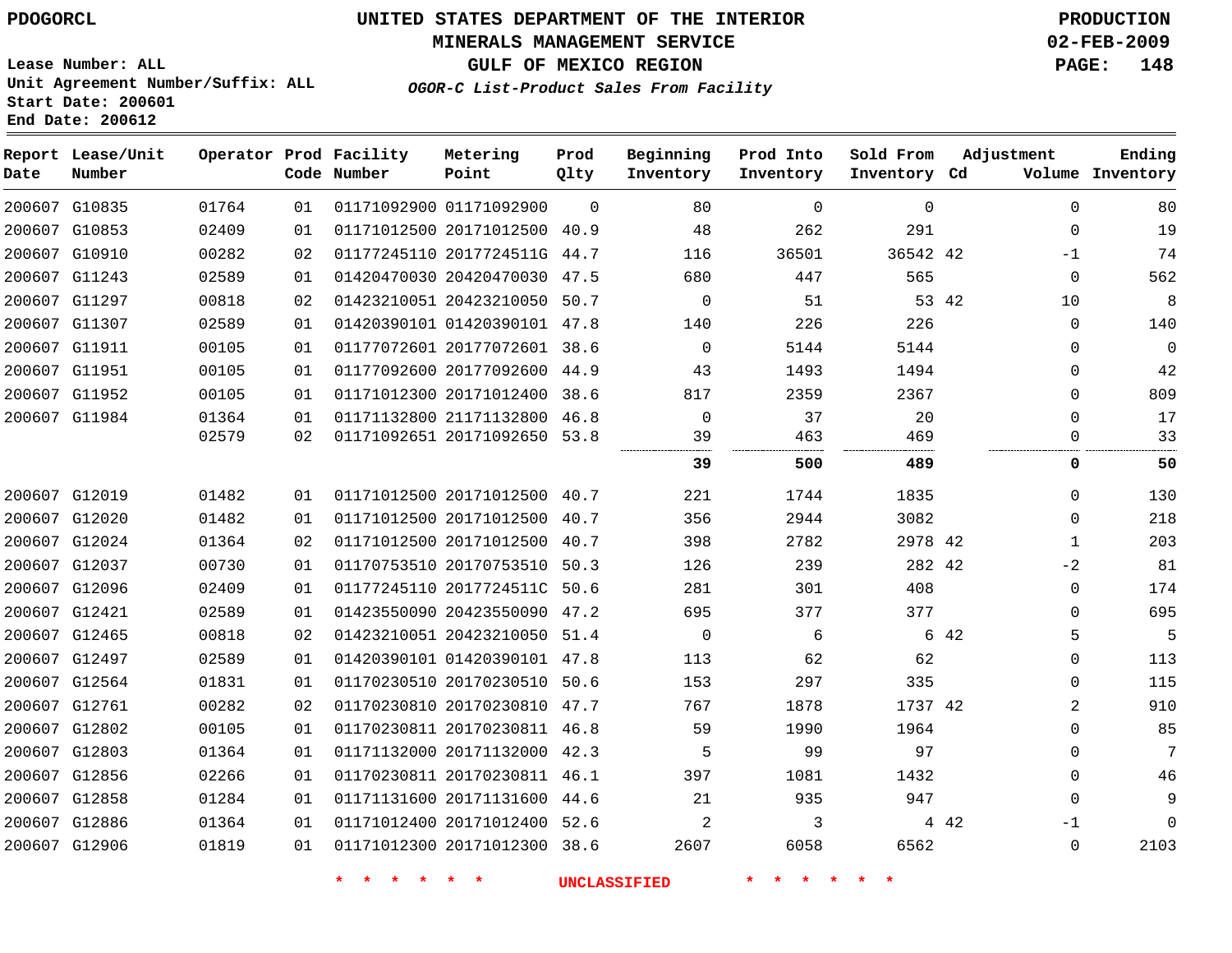#### **MINERALS MANAGEMENT SERVICE 02-FEB-2009**

**GULF OF MEXICO REGION PAGE: 149**

**Lease Number: ALL Unit Agreement Number/Suffix: ALL Start Date: 200601 End Date: 200612**

**OGOR-C List-Product Sales From Facility**

| Date | Report Lease/Unit<br>Number |       |    | Operator Prod Facility<br>Code Number | Metering<br>Point            | Prod<br>Qlty | Beginning<br>Inventory | Prod Into<br>Inventory | Sold From<br>Inventory Cd | Adjustment   | Ending<br>Volume Inventory |
|------|-----------------------------|-------|----|---------------------------------------|------------------------------|--------------|------------------------|------------------------|---------------------------|--------------|----------------------------|
|      | 200607 G12955               | 01819 | 01 |                                       | 01171092651 20171092650 53.8 |              | $\Omega$               | 384                    | 356                       | $\Omega$     | 28                         |
|      | 200607 G12980               | 02349 | 01 |                                       | 01177163600 20177163600 38.7 |              | 35                     | 490                    | 500                       | 0            | 25                         |
|      | 200607 G13342               | 02409 | 01 |                                       | 01170230810 20170230810 47.7 |              | $\overline{2}$         | 2                      | 3                         | $\Omega$     | $\mathbf{1}$               |
|      | 200607 G13560               | 01284 | 01 |                                       | 01170230810 20170230810 45.8 |              | $\Omega$               | 634                    | 634                       | $\Omega$     | $\Omega$                   |
|      | 200607 G13563               | 02589 | 01 |                                       | 01170230811 20170230811 58.4 |              | $\Omega$               | 290                    | 290                       | $\Omega$     | $\Omega$                   |
|      | 200607 G13576               | 02594 | 02 |                                       | 01170230810 20170230810 44.7 |              | $\mathbf 0$            | 98                     | 98                        | $\mathbf 0$  | $\Omega$                   |
|      | 200607 G13620               | 01704 | 01 |                                       | 01171012300 20171012300 38.6 |              | 563                    | 1346                   | 1447                      | 0            | 462                        |
|      | 200607 G13825               | 02169 | 02 |                                       | 01170230800 20170230800 49.4 |              | 11                     | $\mathbf 0$            | 11                        | 0            | 0                          |
|      | 200607 G13897               | 01482 | 01 |                                       | 01171132000 20171132000 42.3 |              | 4                      | 50                     | 50                        | $\Omega$     |                            |
|      | 200607 G13934               | 02266 | 01 |                                       | 01171092651 20171092650 35.9 |              | $\Omega$               | 23                     | 23                        | 0            | <sup>n</sup>               |
|      | 200607 G13937               | 02628 | 02 |                                       | 01171092651 20171092650 53.8 |              | $\Omega$               | 5                      | 5                         | $\Omega$     | $\Omega$                   |
|      | 200607 G14161               | 00105 | 01 |                                       | 01421670201 20421670200 45.8 |              | 19                     | 114                    | 124                       | $\mathbf{0}$ | 9                          |
|      | 200607 G14193               | 02409 | 01 |                                       | 01170230810 20170230810 47.6 |              | 3051                   | 6686                   | 6501                      | $\Omega$     | 3236                       |
|      | 200607 G14340               | 01364 | 01 |                                       | 01170230811 20170230811 46.9 |              | 53                     | 1137                   | 1141                      | 0            | 49                         |
|      | 200607 G14342               | 00105 | 01 |                                       | 01170230811 20170230811 46.8 |              | 590                    | 13609                  | 13615                     | 0            | 584                        |
|      | 200607 G14348               | 02237 | 01 |                                       | 01171132800 21171132800 46.8 |              | 2549                   | 4740                   | 4005                      | 0            | 3284                       |
|      | 200607 G14357               | 02852 | 02 |                                       | 01171131600 20171131600 44.6 |              | $\Omega$               | 71                     | 71                        | $\Omega$     | $\Omega$                   |
|      | 200607 G14383               | 00105 | 01 |                                       | 01170230811 20170230811 46.9 |              | 77                     | 1435                   | 1450                      | 0            | 62                         |
|      | 200607 G14412               | 02246 | 01 |                                       | 01171132800 21171132800      | $\Omega$     | 40                     | $\Omega$               | $\Omega$                  | $\Omega$     | 40                         |
|      | 200607 G14487               | 00730 | 01 |                                       | 01171092651 20171092650 53.8 |              | 10                     | 59                     | 65                        | $\mathbf{0}$ | $\overline{4}$             |
|      | 200607 G14493               | 02268 | 01 |                                       | 01171092930 20171092930 33.5 |              | $\overline{c}$         | 2                      | 4                         | 0            | $\Omega$                   |
|      | 200607 G14535               | 02628 | 01 |                                       | 01171012500 20171012500 40.7 |              | 432                    | 2601                   | 2843                      | 0            | 190                        |
|      | 200607 G14576               | 00105 | 01 |                                       | 01177258044 01177258044 30.3 |              | 9                      | 28                     | 30                        | 0            | 7                          |
|      | 200607 G14590               | 02409 | 01 |                                       | 01170230510 20170230510      | 50.6         | 20                     | 3                      | 22                        | $\mathbf{0}$ | $\mathbf{1}$               |
|      | 200607 G14791               | 02451 | 01 |                                       | 01420570060 20420570060 54.1 |              | 163                    | $\Omega$               | 23                        | $\Omega$     | 140                        |
|      | 200607 G14864               | 01857 | 02 |                                       | 01170230450 20170230450 50.1 |              | 516                    | 6806                   | 6537 42                   | $\mathbf{1}$ | 786                        |
|      | 200607 G14878               | 02589 | 01 |                                       | 01170230510 20170230510 48.4 |              | 213                    | 132                    | 274                       | $\Omega$     | 71                         |
|      | 200607 G14942               | 02219 | 02 |                                       | 01170230810 20170230810 47.7 |              | 743                    | 1539                   | 1537                      | $\Omega$     | 745                        |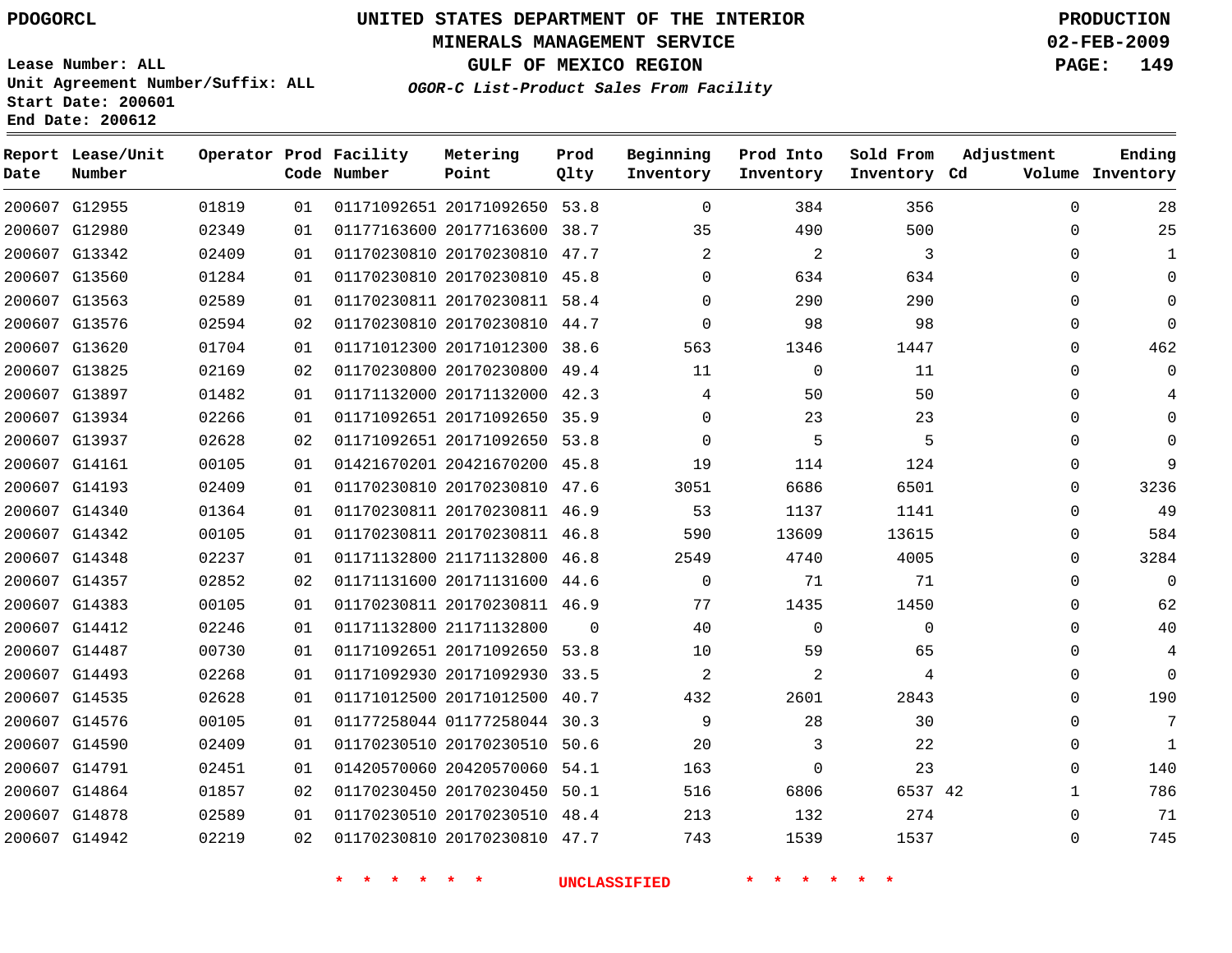#### **MINERALS MANAGEMENT SERVICE 02-FEB-2009**

**GULF OF MEXICO REGION PAGE: 150**

**Lease Number: ALL Unit Agreement Number/Suffix: ALL Start Date: 200601 End Date: 200612**

**OGOR-C List-Product Sales From Facility**

| Date | Report Lease/Unit<br>Number |       |    | Operator Prod Facility<br>Code Number | Metering<br>Point            | Prod<br>Qlty | Beginning<br>Inventory | Prod Into<br>Inventory | Sold From<br>Inventory Cd | Adjustment   | Ending<br>Volume Inventory |
|------|-----------------------------|-------|----|---------------------------------------|------------------------------|--------------|------------------------|------------------------|---------------------------|--------------|----------------------------|
|      | 200607 G15050               | 00105 | 01 |                                       | 01170230810 20170230810 44.7 |              | $\Omega$               | 35                     | 35                        | $\mathbf{0}$ | $\mathbf 0$                |
|      | 200607 G15062               | 00560 | 01 |                                       | 01170230810 20170230810 47.7 |              | 113                    | 261                    | 248                       | 0            | 126                        |
|      | 200607 G15078               | 00064 | 01 |                                       | 01170230810 20170230810 47.7 |              | 2706                   | 2958                   | 1899                      | $\Omega$     | 3765                       |
|      | 200607 G15095               | 01764 | 01 |                                       | 01170530900 20170530900 48.5 |              | $\overline{2}$         | 15                     | 15                        | $\Omega$     | $\overline{2}$             |
|      | 200607 G15110               | 02714 | 01 |                                       | 01170530900 20170530900 48.5 |              | 1                      | 1                      | 1                         | 0            | 1                          |
|      | 200607 G15118               | 00105 | 01 |                                       | 01171132800 21171132800 46.7 |              | 13                     | 23                     | 20                        | 0            | 16                         |
|      | 200607 G15124               | 01364 | 01 |                                       | 01170230811 20170230811 46.9 |              | 29                     | 20                     |                           | 49 42<br>1   | 1                          |
|      | 200607 G15161               | 00078 | 01 |                                       | 01171132000 20171132000      | $\Omega$     | 1                      | $\Omega$               | $\Omega$                  | $\Omega$     | $\mathbf{1}$               |
|      | 200607 G15169               | 02268 | 02 |                                       | 01171131600 20171131600 44.6 |              | $\mathbf 0$            | 7                      | 7                         | 0            | $\Omega$                   |
|      | 200607 G15239               | 00003 | 01 |                                       | 01171012500 20171012500 40.7 |              | 66                     | 1309                   | 1280                      | $\Omega$     | 95                         |
|      | 200607 G15263               | 02421 | 01 |                                       | 01171132000 20171132000 42.3 |              | 1410                   | 48921                  | 46694                     | 0            | 3637                       |
|      | 200607 G15277               | 00222 | 02 |                                       | 01171012400 20171012400 52.6 |              | 1206                   | 9569                   | 9517                      | $\Omega$     | 1258                       |
|      | 200607 G15293               | 02219 | 02 |                                       | 0117711260T 2017711260T      | 35.2         | 4                      | 460                    | 461                       | 0            | 3                          |
|      | 200607 G15303               | 00105 | 01 |                                       | 01171092800 21171132800 46.7 |              | 6908                   | 8334                   | 8375                      | 0            | 6867                       |
|      | 200607 G15312               | 00105 | 01 |                                       | 01171092651 20171092650 53.7 |              | 1269                   | 11419                  | 11848                     | 0            | 840                        |
|      | 200607 G15323               | 01482 | 01 |                                       | 01171012500 20171012500 40.7 |              | 237                    | 3131                   | 3146                      | $\Omega$     | 222                        |
|      | 200607 G15387               | 02409 | 01 |                                       | 01177245110 2017724511C 50.6 |              | 39                     | 234                    | 138                       | $\Omega$     | 135                        |
|      | 200607 G15740               | 00818 | 01 |                                       | 01170230450 20170230450      | 40           | 446                    | 5771                   | 5485                      | $\Omega$     | 732                        |
|      | 200607 G15742               | 00730 | 01 |                                       | 01170230450 20170230450 50.1 |              | 10                     | 220                    | 212 42                    | 7            | 25                         |
|      | 200607 G15769               | 00560 | 01 |                                       | 01422450350 20422450350      | 41           | 295                    | 1023                   | 1099                      | $\Omega$     | 219                        |
|      | 200607 G15781               | 02169 | 02 |                                       | 01170230450 20170230450 50.1 |              | 74                     | 1085                   | 1037                      | $\mathbf{0}$ | 122                        |
|      |                             |       | 02 |                                       | 01421670201 20421670200 45.8 |              | 0                      | 484                    | 448                       | 0            | 36                         |
|      |                             |       |    |                                       |                              |              | 74                     | 1569                   | 1485                      | 0            | 158                        |
|      | 200607 G16121               | 00687 | 01 |                                       | 01170230811 20170230811 46.9 |              | 2                      | 180                    | 175 42                    | 1            | 8                          |
|      | 200607 G16201               | 00491 | 01 |                                       | 01170530900 20170530900 48.5 |              | 3                      | 32                     | 30                        | 0            |                            |
|      | 200607 G16216               | 01284 | 01 |                                       | 01171132800 21171132800 46.8 |              | $\mathbf 0$            | 4                      | 2                         | 0            |                            |
|      | 200607 G16267               | 01364 | 01 |                                       | 01170230811 20170230811 46.9 |              |                        | 26                     |                           | 27 42<br>-1  |                            |
|      | 200607 G16310               | 00560 | 01 |                                       | 01171092651 20171092650 53.8 |              | $\overline{2}$         | 5                      | 7                         | $\mathbf{0}$ | $\Omega$                   |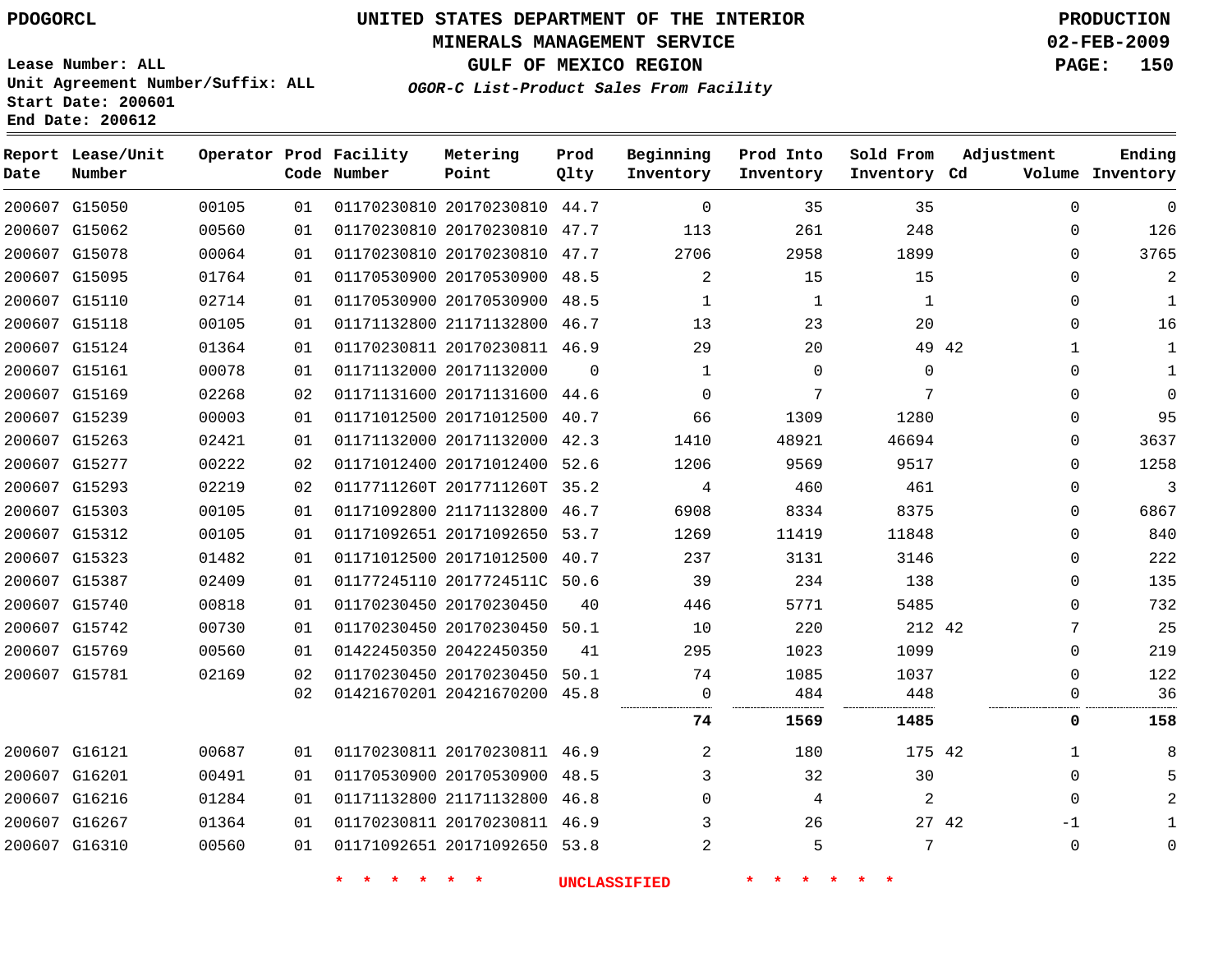#### **MINERALS MANAGEMENT SERVICE 02-FEB-2009**

**GULF OF MEXICO REGION PAGE: 151**

**Lease Number: ALL Unit Agreement Number/Suffix: ALL Start Date: 200601 End Date: 200612**

**OGOR-C List-Product Sales From Facility**

| Date | Report Lease/Unit<br>Number |       |    | Operator Prod Facility<br>Code Number | Metering<br>Point            | Prod<br>Qlty | Beginning<br>Inventory | Prod Into<br>Inventory | Sold From<br>Inventory Cd | Adjustment  | Ending<br>Volume Inventory |
|------|-----------------------------|-------|----|---------------------------------------|------------------------------|--------------|------------------------|------------------------|---------------------------|-------------|----------------------------|
|      | 200607 G16337               | 01513 | 01 |                                       | 01177078151 01177078151      | $\Omega$     | 1794                   | $\mathbf 0$            | 0                         | $\Omega$    | 1794                       |
|      | 200607 G16363               | 02475 | 02 |                                       | 01171012400 20171012400 51.9 |              | 28                     | 222                    | 250                       | 0           | $\Omega$                   |
|      | 200607 G16365               | 02589 | 01 |                                       | 01171132800 21171132800      | 40           | $\Omega$               | 54                     | 54                        | $\Omega$    | $\Omega$                   |
|      | 200607 G16454               | 00491 | 01 |                                       | 01171012500 20171012500      | 40.6         | 93                     | 825                    | 849                       | $\Omega$    | 69                         |
|      | 200607 G16455               | 00491 | 01 |                                       | 01171012500 20171012500      | 40.6         | 66                     | 529                    | 555                       | $\Omega$    | 40                         |
|      | 200607 G16461               | 00105 | 01 |                                       | 01170753510 20170753510 49.5 |              | 432                    | 230                    | 584                       | 0           | 78                         |
|      | 200607 G16469               | 02025 | 01 |                                       | 01170753510 20170753510 49.5 |              | 244                    | 3                      | 246                       | $\Omega$    | $\mathbf{1}$               |
|      | 200607 G16502               | 02714 | 01 |                                       | 01177265300 20177265300      | $\Omega$     | 44                     | 0                      | $\mathbf 0$               | 0           | 44                         |
|      | 200607 G16515               | 00282 | 02 |                                       | 01177245110 2017724511G 44.7 |              | 346                    | 124330                 | 124423                    | $\Omega$    | 253                        |
|      | 200607 G16575               | 00730 | 01 |                                       | 01608103650 20608103650 53.8 |              | 44                     | 6812                   | 6783                      | $\mathbf 0$ | 73                         |
|      | 200607 G17124               | 01857 | 02 |                                       | 01170230450 20170230450 50.1 |              | $\overline{2}$         | 168                    | 151                       | $\Omega$    | 19                         |
|      | 200607 G17133               | 01482 | 01 |                                       | 01423210051 20423210050      | 50.7         | 27                     | 33                     | 52                        | $\Omega$    | 8                          |
|      | 200607 G17156               | 00105 | 01 |                                       | 01421670201 20421670200 45.8 |              | 22                     | 75                     | 91                        | $\Omega$    | 6                          |
|      | 200607 G17190               | 01364 | 01 |                                       | 01170230810 20170230810 47.7 |              | 10                     | 24                     | 22                        | $\Omega$    | 12                         |
|      | 200607 G17202               | 02066 | 02 |                                       | 01170230810 20170230810 50.9 |              | $\Omega$               | 21                     | 21                        | $\Omega$    | $\Omega$                   |
|      | 200607 G17255               | 02237 | 01 |                                       | 01170230810 20170230810      | 47.7         | 155                    | 283                    | 301                       | $\Omega$    | 137                        |
|      | 200607 G17753               | 02427 | 02 |                                       | 01170230810 20170230800 49.4 |              | 268                    | 25                     | 26 42                     | $-1$        | 266                        |
|      | 200607 G17754               | 02025 | 01 |                                       | 01170230510 20170230510 50.6 |              | 1994                   | 2768                   | 3691                      | $\mathbf 0$ | 1071                       |
|      | 200607 G17842               | 00491 | 01 |                                       | 01170230810 20170230810 44.6 |              | $\Omega$               | 1211                   | 1211                      | $\Omega$    | $\Omega$                   |
|      | 200607 G17858               | 00105 | 01 |                                       | 01170530900 20170530900      | 48.5         | 320                    | 630                    | 859                       | $\mathbf 0$ | 91                         |
|      | 200607 G17895               | 02219 | 02 |                                       | 01171132800 21171132800 46.8 |              | 67                     | 125                    | 106 42                    | 1           | 87                         |
|      | 200607 G17896               | 01284 | 01 |                                       | 01171132800 21171132800      | 46.8         | 14268                  | 21168                  | 19470 42                  | $-1$        | 15965                      |
|      | 200607 G17898               | 01963 | 01 |                                       | 01171131600 20171131600 44.6 |              | 116                    | 4095                   | 4170                      | $\Omega$    | 41                         |
|      | 200607 G17912               | 02409 | 01 |                                       | 01171132800 20177052203      | 30.2         | $\mathbf 0$            | 9896                   | 9896                      | $\mathbf 0$ | $\Omega$                   |
|      | 200607 G17913               | 01834 | 01 |                                       | 01171132800 21171132800 46.8 |              | 1062                   | 2262                   | 1826 42                   | $-1$        | 1497                       |
|      | 200607 G17921               | 00491 | 01 |                                       | 01171012500 20177062959 27.2 |              | $\Omega$               | 18674                  | 18674                     | $\mathbf 0$ | $\Omega$                   |
|      | 200607 G17942               | 00560 | 01 |                                       | 01177082604 20177082604      | 27           | 1098                   | 38351                  | 39128                     | $\Omega$    | 321                        |
|      | 200607 G17964               | 01777 | 01 |                                       | 01171012300 20171012300 38.6 |              | 58                     | $\Omega$               | 58                        | $\Omega$    | $\mathbf{0}$               |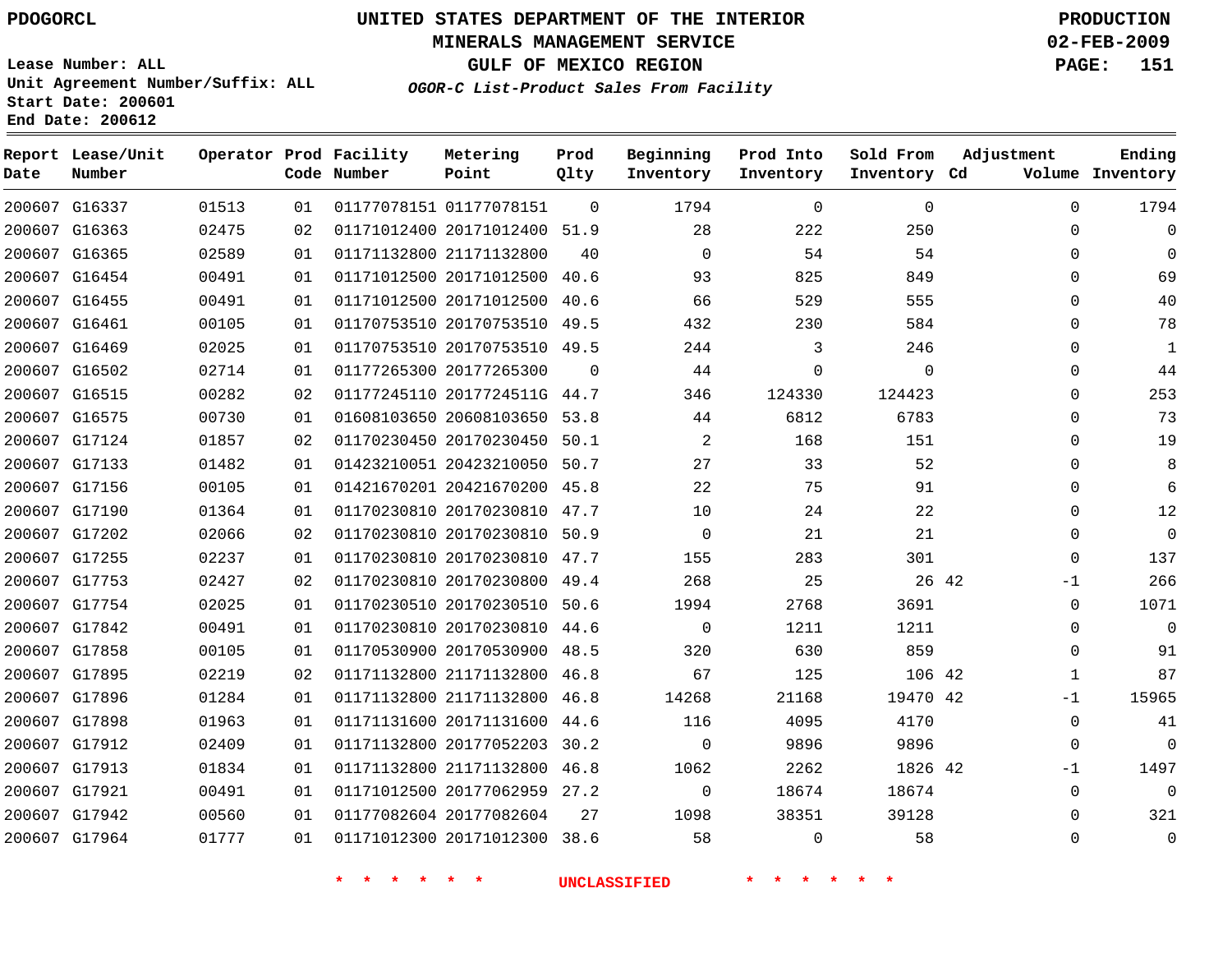#### **MINERALS MANAGEMENT SERVICE 02-FEB-2009**

**GULF OF MEXICO REGION PAGE: 152**

**Lease Number: ALL Unit Agreement Number/Suffix: ALL Start Date: 200601 End Date: 200612**

**OGOR-C List-Product Sales From Facility**

| Date | Report Lease/Unit<br>Number |       |    | Operator Prod Facility<br>Code Number | Metering<br>Point            | Prod<br>Qlty | Beginning<br>Inventory | Prod Into<br>Inventory | Sold From<br>Inventory Cd | Adjustment   | Ending<br>Volume Inventory |
|------|-----------------------------|-------|----|---------------------------------------|------------------------------|--------------|------------------------|------------------------|---------------------------|--------------|----------------------------|
|      | 200607 G17973               | 00730 | 01 |                                       | 01171012400 20171012400      | 52.6         | 529                    | 9140                   | 8467                      | $\Omega$     | 1202                       |
|      | 200607 G17977               | 01364 | 01 |                                       | 01171132800 21171132800      | 46.8         | 1019                   | 4597                   | 3086                      | 0            | 2530                       |
|      | 200607 G17991               | 01978 | 02 |                                       | 01177122606 20177122606      | 43.2         | 0                      | 24                     | 21                        | 0            | 3                          |
|      | 200607 G18043               | 01103 | 01 |                                       | 01171012500 20171012500      | 40.7         | 6780                   | 40327                  | 44168                     | 0            | 2939                       |
|      | 200607 G18121               | 00730 | 01 |                                       | 01170230510 20170230510      | 50.6         | 97                     | 0                      | 97                        | 0            | $\mathbf 0$                |
|      | 200607 G18208               | 01834 | 01 |                                       | 01170573602 20170573602 33.3 |              | 809                    | 1704                   | 1920 42                   | 1            | 594                        |
|      | 200607 G18863               | 01364 | 01 |                                       | 01420470030 20420470030      | 48           | 2                      | $\Omega$               | 1                         | 0            | $\mathbf{1}$               |
|      | 200607 G18885               | 00818 | 02 |                                       | 01420570060 20420570060 54.1 |              | $\Omega$               | $\mathbf{1}$           |                           | 78 42<br>547 | 470                        |
|      | 200607 G18936               | 02589 | 01 |                                       | 01421670201 01421670201      | 0            | 11                     | $\mathbf 0$            | $\mathbf 0$               | 0            | 11                         |
|      | 200607 G18948               | 02219 | 02 |                                       | 01170230510 20170230510      | 50.6         | 4                      | $\mathbf 0$            | 4                         | 0            | $\mathbf 0$                |
|      | 200607 G19025               | 02806 | 01 |                                       | 01423210051 20423210050      | 50.7         | 358                    | 1566                   | 1650                      | 0            | 274                        |
|      | 200607 G19030               | 02806 | 01 |                                       | 01423210051 20423210050 50.7 |              | 428                    | 2123                   | 2237                      | 0            | 314                        |
|      | 200607 G19750               | 02427 | 02 |                                       | 01171132800 21171132800 46.8 |              | 9548                   | 656                    | 310                       | 0            | 9894                       |
|      | 200607 G19754               | 00222 | 01 |                                       | 01171132800 21171132800 46.8 |              | 17                     | 5                      | 12                        | 0            | 10                         |
|      | 200607 G19760               | 02237 | 01 |                                       | 01171132800 21171132800 46.8 |              | 4909                   | 5420                   | 5675                      | 0            | 4654                       |
|      | 200607 G19761               | 02237 | 01 |                                       | 01171132800 21171132800 46.8 |              | 687                    | 703                    | 764                       | 0            | 626                        |
|      | 200607 G19784               | 01978 | 02 |                                       | 01171012310 20171012310 48.4 |              | 90                     | 460                    | 516                       | 0            | 34                         |
|      | 200607 G19832               | 02349 | 01 |                                       | 01177163600 20177163600      | 38.7         | 279                    | 4761                   | 4811                      | 0            | 229                        |
|      | 200607 G19835               | 02169 | 01 |                                       | 01171092651 20171092650 53.8 |              | 70                     | 856                    | 862 42                    | $-1$         | 63                         |
|      | 200607 G20605               | 02377 | 01 |                                       | 01423550141 20423550140      | 27.5         | 152                    | 32865                  | 32452                     | 0            | 565                        |
|      | 200607 G20616               | 01364 | 02 |                                       | 01423210051 20423210050 50.7 |              | 14                     | 102                    | 100                       | $\Omega$     | 16                         |
|      | 200607 G20655               | 00222 | 01 |                                       | 01170230510 20170230510 50.6 |              | 266                    | 307                    | 454                       | 0            | 119                        |
|      | 200607 G20656               | 00003 | 01 |                                       | 01422450350 20422450350      | 41           | 4                      | 5                      | 8                         | 0            | $\mathbf{1}$               |
|      | 200607 G20660               | 02169 | 02 |                                       | 01170230450 20170230450 50.1 |              | 16                     | 172                    | 169                       | $\Omega$     | 19                         |
|      | 200607 G21068               | 01978 | 02 |                                       | 01170530900 20170530900      | 40           | 295                    | $\mathbf 0$            | 295                       | 0            | $\mathbf 0$                |
|      | 200607 G21070               | 00560 | 01 |                                       | 01171132800 21171132800      | 46.8         | 475                    | 837                    | 721                       | 0            | 591                        |
|      | 200607 G21081               | 01704 | 01 |                                       | 01170530900 20170530900 48.5 |              | 304                    | 1                      | 305                       | $\Omega$     | $\Omega$                   |
|      | 200607 G21093               | 01586 | 02 |                                       | 01170230811 20170230811 46.9 |              | 18                     | 308                    | 313                       | $\Omega$     | 13                         |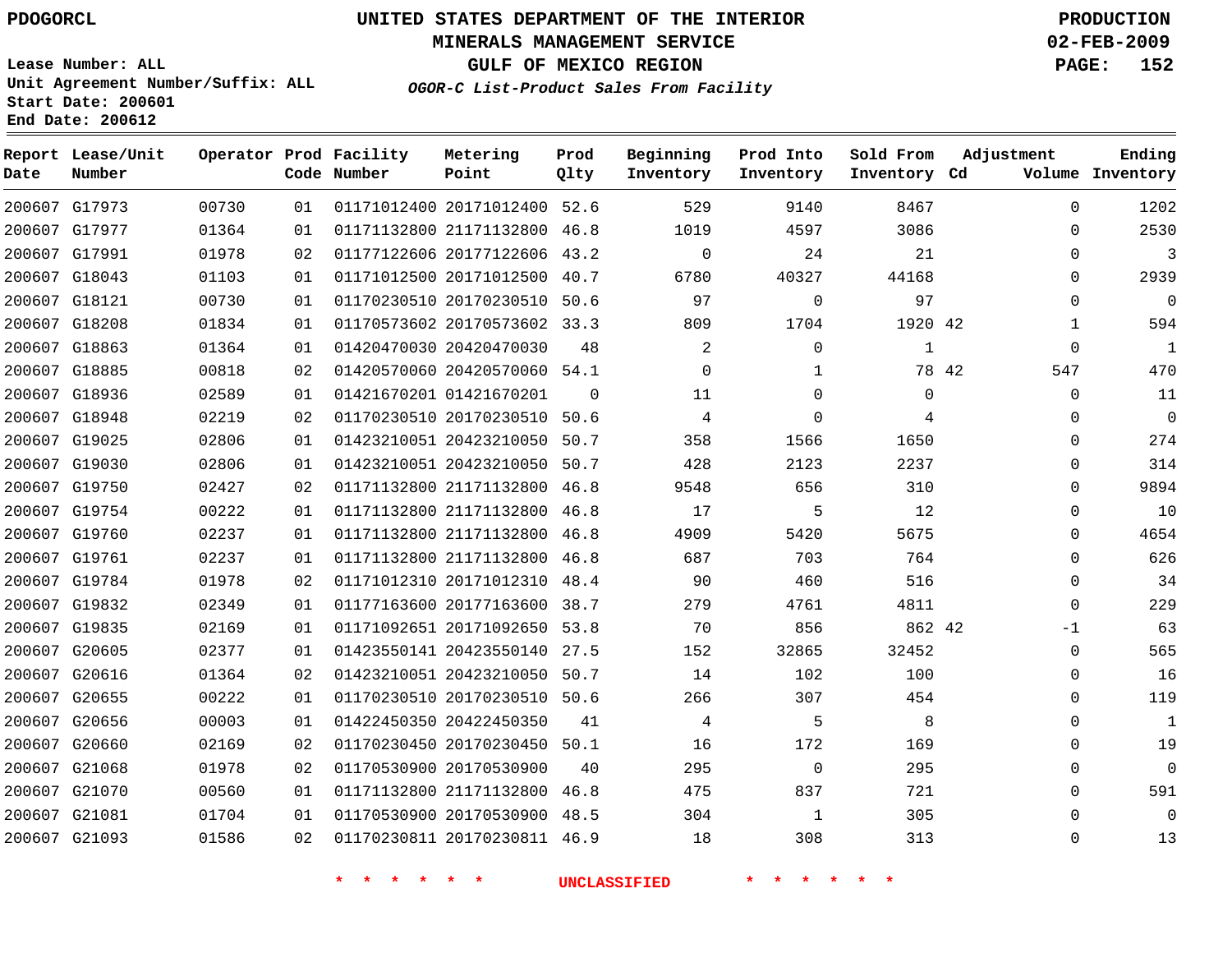#### **MINERALS MANAGEMENT SERVICE 02-FEB-2009**

**GULF OF MEXICO REGION PAGE: 153**

**Lease Number: ALL Unit Agreement Number/Suffix: ALL Start Date: 200601 End Date: 200612**

**OGOR-C List-Product Sales From Facility**

| Date | Report Lease/Unit<br>Number |       |    | Operator Prod Facility<br>Code Number | Metering<br>Point            | Prod<br>Qlty | Beginning<br>Inventory | Prod Into<br>Inventory | Sold From<br>Inventory Cd | Adjustment |              | Ending<br>Volume Inventory |
|------|-----------------------------|-------|----|---------------------------------------|------------------------------|--------------|------------------------|------------------------|---------------------------|------------|--------------|----------------------------|
|      | 200607 G21111               | 02266 | 01 |                                       | 01171132800 21171132800      | 40           | 4                      | 20                     | 13                        |            | $\mathbf{0}$ | 11                         |
|      | 200607 G21115               | 01364 | 02 |                                       | 01171012500 20171012500 40.7 |              | 47                     | 11475                  | 11472 42                  |            | $-2$         | 48                         |
|      | 200607 G21116               | 00818 | 02 |                                       | 01171132800 21171132800 46.8 |              | $\Omega$               | 1573                   | 1285 42                   |            | 766          | 1054                       |
|      | 200607 G21120               | 02058 | 02 |                                       | 01171012500 20171012500      | 40.7         | 6                      | 26                     | 30                        |            | 0            | $\overline{a}$             |
|      | 200607 G21301               | 02589 | 01 |                                       | 01420470030 20420470030 47.5 |              | 7                      | 0                      | 6                         |            | $\Omega$     | 1                          |
|      | 200607 G21305               | 02266 | 01 |                                       | 01423210051 20423210050 51.3 |              | 4                      | 94                     | 84                        |            | $\mathbf 0$  | 14                         |
|      | 200607 G21306               | 02266 | 01 |                                       | 01423210051 20423210050 51.3 |              | 5                      | 94                     | 84                        |            | $\Omega$     | 15                         |
|      | 200607 G21322               | 02266 | 01 |                                       | 01170230450 20170230450      | 50.1         | 3                      | 3981                   | 3524                      |            | $\Omega$     | 460                        |
|      | 200607 G21348               | 01819 | 01 |                                       | 01170230811 20170230510 50.6 |              | 1291                   | 1465                   | 2190 42                   |            | $\mathbf{1}$ | 567                        |
|      | 200607 G21349               | 00491 | 01 |                                       | 01170230510 20170230510 50.6 |              | 116                    | 86                     | 169                       |            | 0            | 33                         |
|      | 200607 G21356               | 00064 | 01 |                                       | 01170230810 20170230810 47.7 |              | $\overline{2}$         | 2                      | 3                         |            | $\Omega$     | 1                          |
|      | 200607 G21381               | 01819 | 01 |                                       | 01170230811 20170230811      | $\Omega$     | 2                      | 6                      |                           | $0$ 09     | $-8$         | $\Omega$                   |
|      | 200607 G21408               | 02219 | 02 |                                       | 01171012400 20171012400 52.6 |              | 593                    | 4693                   | 4668 42                   |            | $-1$         | 617                        |
|      | 200607 G21530               | 00078 | 01 |                                       | 01170230400 20170230400 51.4 |              | 317                    | 6402                   | 5954                      |            | 0            | 765                        |
|      | 200607 G21532               | 00003 | 01 |                                       | 01170230811 20170230811 46.9 |              | $\mathbf{1}$           | 18                     | 18                        |            | $\Omega$     | $\mathbf{1}$               |
|      | 200607 G21533               | 00078 | 01 |                                       | 01170230400 20170230400 51.4 |              | 61                     | 362                    | 380                       |            | $\Omega$     | 43                         |
|      | 200607 G21534               | 00003 | 01 |                                       | 01170230811 20170230811 46.9 |              | 64                     | 13413                  | 12902                     |            | $\Omega$     | 575                        |
|      | 200607 G21580               | 02636 | 01 |                                       | 01170230811 20170230811 46.9 |              | $\Omega$               | 6                      | 6                         |            | $\Omega$     | $\Omega$                   |
|      | 200607 G21581               | 01704 | 01 |                                       | 01171132800 21171132800 46.8 |              | 2294                   | 4587                   | 3782 42                   |            | 1            | 3100                       |
|      | 200607 G21583               | 01704 | 01 |                                       | 01170530900 20170530900 48.5 |              | $\Omega$               | 72                     | 62                        |            | $\mathbf 0$  | 10                         |
|      | 200607 G21585               | 02219 | 02 |                                       | 01171132800 21171132800 46.8 |              | 4                      | 23                     | 15                        |            | 0            | 12                         |
|      | 200607 G21588               | 00730 | 01 |                                       | 01171131800 20171131800 45.4 |              | 8                      | 22                     | 20 42                     |            | 1            | 11                         |
|      | 200607 G21597               | 01364 | 01 |                                       | 01171132800 21171132800 46.8 |              | 176                    | 317                    | 271                       |            | $\Omega$     | 222                        |
|      | 200607 G21599               | 01834 | 01 |                                       | 01171132800 21171132800      | 46.8         | 9189                   | 21874                  | 17118                     |            | 0            | 13945                      |
|      | 200607 G21614               | 01704 | 01 |                                       | 01171132000 20177072207 36.8 |              | 211                    | 1301                   | 1302 42                   |            | 1            | 211                        |
|      | 200607 G21637               | 00730 | 01 |                                       | 01171012400 20171012400      | 52.6         | 33                     | 221                    | 226 42                    |            | 1            | 29                         |
|      | 200607 G21639               | 02169 | 01 |                                       | 01171092651 20171092650 42.1 |              | $\Omega$               | 21                     | 21                        |            | $\Omega$     | $\Omega$                   |
|      | 200607 G21649               | 00730 | 01 |                                       | 01171092651 20171092650 58.6 |              | 30                     | 331                    | 337                       |            | $\Omega$     | 24                         |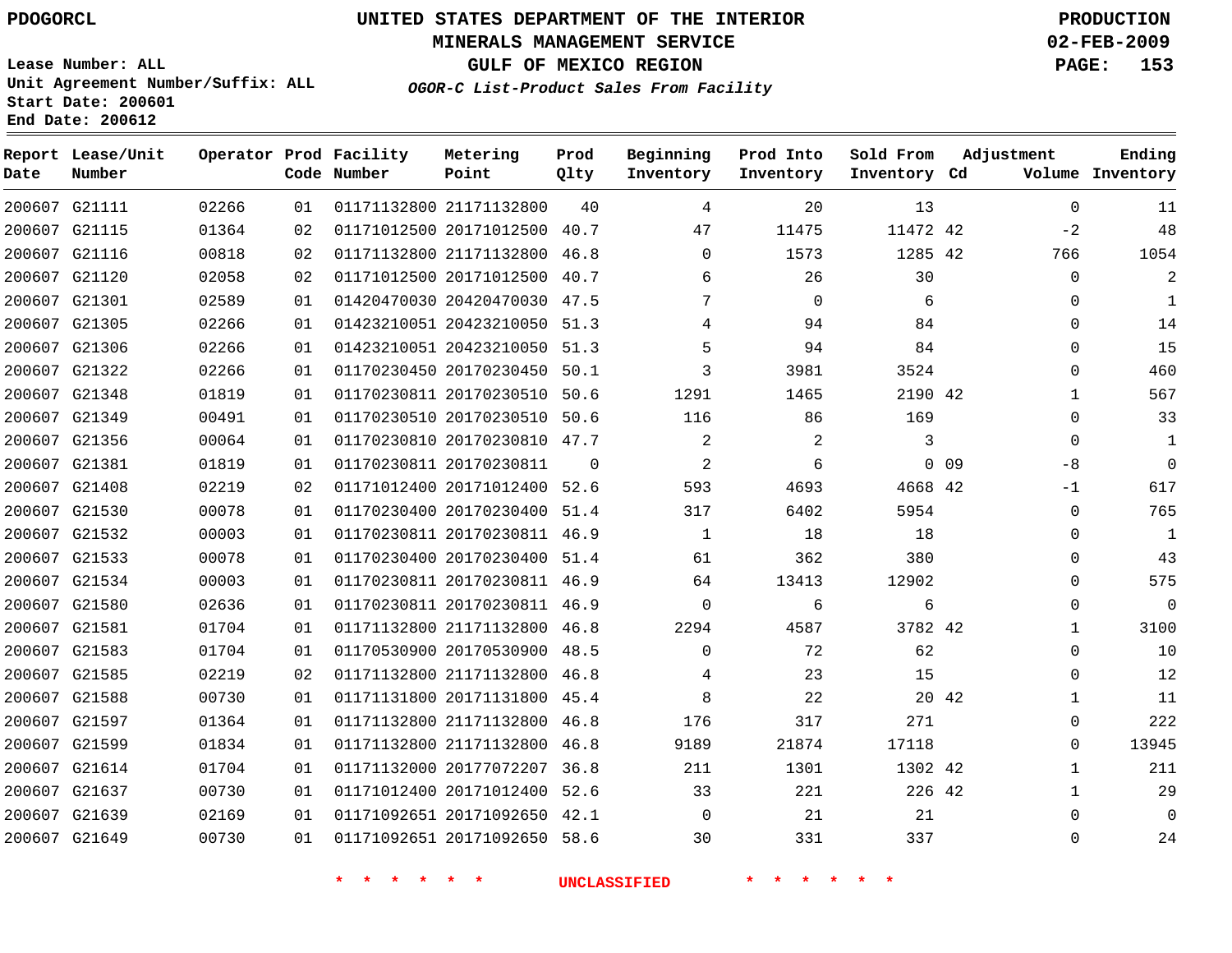#### **MINERALS MANAGEMENT SERVICE 02-FEB-2009**

**GULF OF MEXICO REGION PAGE: 154**

**OGOR-C List-Product Sales From Facility**

**Lease Number: ALL Unit Agreement Number/Suffix: ALL Start Date: 200601 End Date: 200612**

| Date | Report Lease/Unit<br>Number |       |    | Operator Prod Facility<br>Code Number | Metering<br>Point            | Prod<br>Qlty | Beginning<br>Inventory | Prod Into<br>Inventory | Sold From<br>Inventory Cd | Adjustment |              | Ending<br>Volume Inventory |
|------|-----------------------------|-------|----|---------------------------------------|------------------------------|--------------|------------------------|------------------------|---------------------------|------------|--------------|----------------------------|
|      | 200607 G21652               | 02268 | 01 |                                       | 01171132800 21171132800 46.8 |              | 444                    | 1111                   | 354 42                    |            | $-441$       | 760                        |
|      | 200607 G21655               | 02268 | 01 |                                       | 01171132800 21171132800      | 46.8         | 17                     | 25                     | 11 42                     |            | $-14$        | 17                         |
|      | 200607 G21680               | 02169 | 01 |                                       | 01171092651 20171092650 53.8 |              | 92                     | 1138                   | 1146                      |            | 0            | 84                         |
|      | 200607 G21691               | 00276 | 01 |                                       | 01170513700 20170513700 32.8 |              | 3008                   | 2928                   | 3295                      |            | $\mathbf{0}$ | 2641                       |
|      | 200607 G21700               | 00105 | 01 |                                       | 01177258044 01177258044 30.3 |              | 1457                   | 4309                   | 4761                      |            | $\mathbf{0}$ | 1005                       |
|      | 200607 G21703               | 02349 | 01 |                                       | 01177248150 01177248150 50.9 |              | 147                    | 1342                   | 1346                      |            | $\mathbf{0}$ | 143                        |
|      | 200607 G21712               | 02237 | 01 |                                       | 01170755200 20170755200 38.6 |              | 24262                  | 15040                  | 12443                     |            | $\mathbf{0}$ | 26859                      |
|      | 200607 G22158               | 01513 | 01 |                                       | 01420470030 20420470030      | 48           | 20                     | 479                    | 140                       |            | $\mathbf{0}$ | 359                        |
|      | 200607 G22188               | 02589 | 01 |                                       | 01423210051 20423210050 46.6 |              | $\Omega$               | 429                    | 429                       |            | $\mathbf{0}$ | $\Omega$                   |
|      | 200607 G22217               | 02589 | 01 |                                       | 01423210051 20423210050 48.4 |              | $\Omega$               | 93                     | 93                        |            | $\Omega$     | $\Omega$                   |
|      | 200607 G22219               | 01482 | 01 |                                       | 01423210051 20423210050      | 50.7         | 44                     | 314                    | 311 42                    |            | $\mathbf{1}$ | 48                         |
|      | 200607 G22236               | 02169 | 02 |                                       | 01170230450 20170230450 50.1 |              | 219                    | 3106                   | 2967                      |            | $\mathbf 0$  | 358                        |
|      | 200607 G22238               | 02169 | 02 |                                       | 01170230450 20170230450 50.1 |              | 1038                   | 13881                  | 13317                     |            | $\mathbf 0$  | 1602                       |
|      | 200607 G22246               | 02219 | 02 |                                       | 01423210051 20170230500 42.9 |              | 353                    | 4916                   | 4776 42                   |            | $\mathbf 1$  | 494                        |
|      | 200607 G22247               | 02169 | 02 |                                       | 01170230810 20170230810 47.7 |              | $\Omega$               | 66                     | 34                        |            | $\mathbf 0$  | 32                         |
|      | 200607 G22262               | 00730 | 01 |                                       | 01170230810 20170230810 47.7 |              | 22                     | 24                     | 34 42                     |            | $-1$         | 11                         |
|      | 200607 G22501               | 00078 | 01 |                                       | 01170230400 20170230400      | 51.4         | 136                    | 1048                   | 1058 42                   |            | $-1$         | 125                        |
|      | 200607 G22505               | 00236 | 01 |                                       | 01170230811 20170230811 46.9 |              | 174                    | 2073                   | 2158                      |            | $\mathbf 0$  | 89                         |
|      | 200607 G22510               | 00282 | 02 |                                       | 01170230810 20170230810 47.7 |              | 6163                   | 12685                  | 12708 42                  |            | $-1$         | 6139                       |
|      | 200607 G22539               | 00064 | 01 |                                       | 01170230810 20170230810 47.7 |              | 60                     | 44                     | 42                        |            | $\mathbf 0$  | 62                         |
|      | 200607 G22542               | 01704 | 01 |                                       | 01170230810 20170230810 47.7 |              | 6                      | 12                     | 12                        |            | 0            | 6                          |
|      | 200607 G22543               | 01704 | 01 |                                       | 01170230811 20170230811 46.9 |              | $\Omega$               | 6                      | 6                         |            | $\Omega$     | $\Omega$                   |
|      | 200607 G22544               | 02714 | 01 |                                       | 01170230811 20170230811 46.9 |              | $\Omega$               | 7                      | 7                         |            | $\Omega$     | $\Omega$                   |
|      | 200607 G22546               | 01704 | 01 |                                       | 01170230811 20170230811 46.9 |              | $\mathbf{1}$           | 21                     | 21                        |            | $\Omega$     | $\mathbf{1}$               |
|      | 200607 G22605               | 02268 | 01 |                                       | 01171132800 21171132800 46.8 |              | 395                    | 637                    | 400 42                    |            | $-167$       | 465                        |
|      | 200607 G22607               | 01704 | 01 |                                       | 01170230810 20170230810 44.7 |              | $\Omega$               | 310                    | 310                       |            | $\mathbf 0$  | $\Omega$                   |
|      | 200607 G22608               | 01704 | 01 |                                       | 01170230810 20170230810 44.7 |              | $\mathbf 0$            | 1930                   | 1930                      |            | $\mathbf 0$  | $\Omega$                   |
|      | 200607 G22613               | 02655 | 02 |                                       | 01171132800 21171132800 46.8 |              | 499                    | 598                    | 607                       |            | $\mathbf 0$  | 490                        |
|      |                             |       |    |                                       |                              |              |                        |                        |                           |            |              |                            |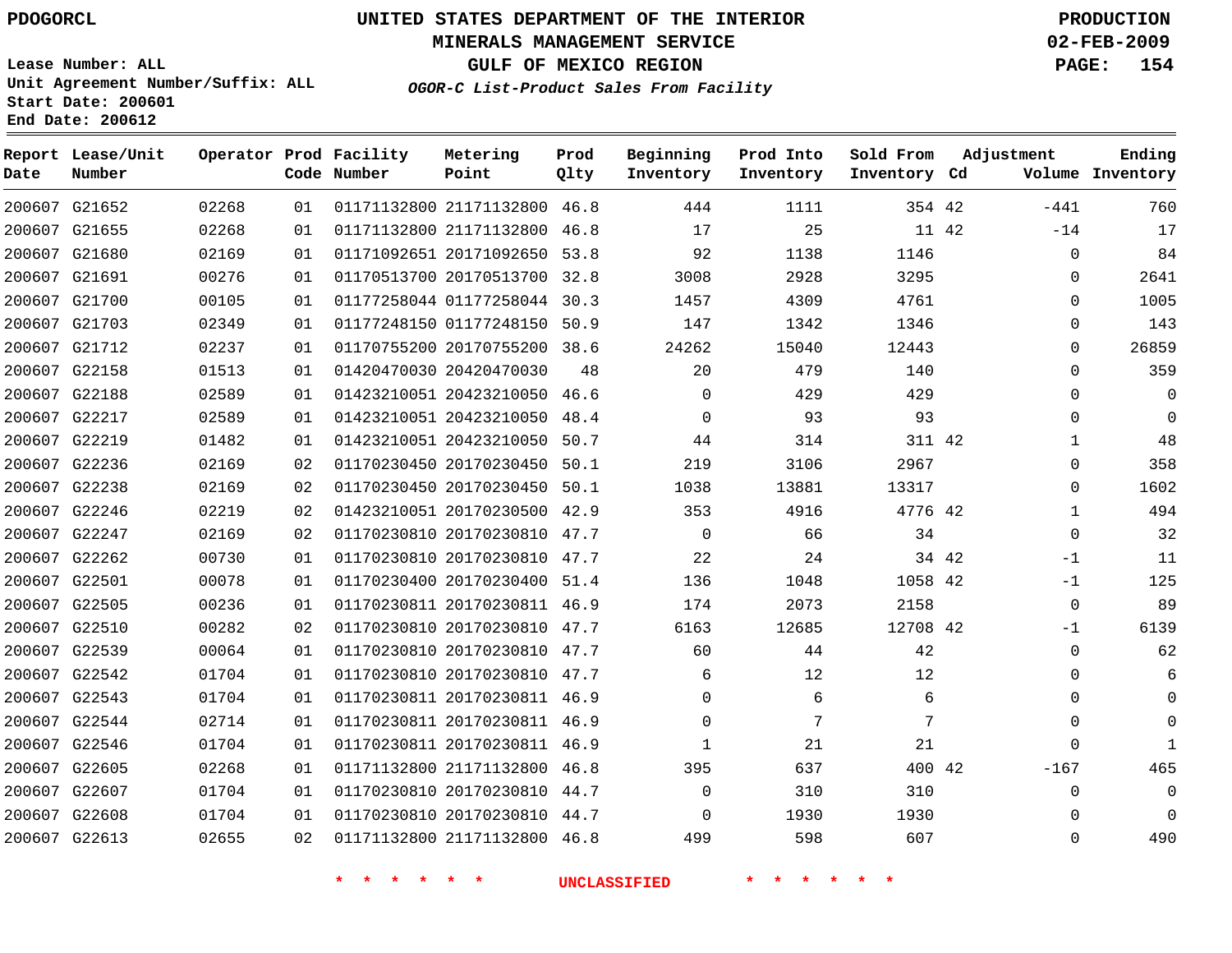#### **MINERALS MANAGEMENT SERVICE 02-FEB-2009**

**GULF OF MEXICO REGION PAGE: 155**

**Lease Number: ALL Unit Agreement Number/Suffix: ALL Start Date: 200601 End Date: 200612**

**OGOR-C List-Product Sales From Facility**

| Date | Report Lease/Unit<br>Number |       |    | Operator Prod Facility<br>Code Number | Metering<br>Point            | Prod<br>Qlty | Beginning<br>Inventory | Prod Into<br>Inventory | Sold From<br>Inventory Cd      | Adjustment |              | Ending<br>Volume Inventory |
|------|-----------------------------|-------|----|---------------------------------------|------------------------------|--------------|------------------------|------------------------|--------------------------------|------------|--------------|----------------------------|
|      | 200607 G22620               | 02268 | 01 |                                       | 01171132800 21171132800 46.8 |              | 4795                   | 10384                  | 9000 42                        |            | 660          | 6839                       |
|      | 200607 G22621               | 02268 | 01 |                                       | 01171132800 21171132800 46.8 |              | 4027                   | 9474                   | 9000 42                        |            | 1582         | 6083                       |
|      | 200607 G22628               | 01704 | 01 |                                       | 01171132800 21171132800 46.8 |              | 135                    | $\mathbf 0$            | 135                            |            | $\mathbf 0$  | $\mathbf 0$                |
|      | 200607 G22633               | 02222 | 01 |                                       | 01177062605 20177062605 42.2 |              | 10                     | 4707                   | 4688                           |            | $\mathbf{0}$ | 29                         |
|      | 200607 G22643               | 01704 | 01 |                                       | 01171132000 20171132000 42.3 |              | 263                    | 3787                   | 3769                           |            | $\Omega$     | 281                        |
|      | 200607 G22651               | 01834 | 01 |                                       | 01171132800 21171132800 46.8 |              | 11                     | 26                     | 20                             |            | $\Omega$     | 17                         |
|      | 200607 G22659               | 02466 | 01 |                                       | 01171092651 20171092650 53.8 |              | 9                      | 95                     | 98 42                          |            | $\mathbf{1}$ | 7                          |
|      | 200607 G22660               | 02058 | 02 |                                       | 01171012310 20171012310 48.4 |              | 279                    | 4030                   | 4014                           |            | $\Omega$     | 295                        |
|      | 200607 G22662               | 02058 | 02 |                                       | 01171012310 20171012310 48.4 |              | 912                    | 13457                  | 13385                          |            | $\Omega$     | 984                        |
|      | 200607 G22674               | 01364 | 01 |                                       | 01171132000 20171132000 42.3 |              | 1249                   | 16177                  | 16224 42                       |            | $\mathbf{1}$ | 1203                       |
|      | 200607 G22699               | 00064 | 01 |                                       | 01171012500 20171012500 40.7 |              | 256                    | 1969                   | 2081 42                        |            | $-1$         | 143                        |
|      | 200607 G22700               | 02268 | 01 |                                       | 01171132800 21171132800      | 46.8         | 70                     | 94                     | 45 42                          |            | $-55$        | 64                         |
|      | 200607 G22741               | 01704 | 01 |                                       | 01171012500 20171012500 40.7 |              | $\Omega$               | 19                     | 18                             |            | $\mathbf 0$  | $\mathbf{1}$               |
|      | 200607 G22765               | 00222 | 01 |                                       | 01170578150 01170578150 46.7 |              | 586                    | 755                    | 180 32                         |            | -6           | 1155                       |
|      | 200607 G22769               | 00730 | 01 |                                       | 01171012500 20171012500 40.7 |              | 231                    | 1210                   | 1353                           |            | $\mathbf 0$  | 88                         |
|      | 200607 G22772               | 00105 | 01 |                                       | 01170513800 20170513800      | $\Omega$     | 6                      | $\Omega$               | $\Omega$                       |            | $\Omega$     | 6                          |
|      | 200607 G22792               | 00222 | 02 |                                       | 01177258041 01177258041 28.9 |              | 105                    | 5235                   | 5136                           |            | $\Omega$     | 204                        |
|      |                             | 02714 | 01 |                                       | 01177258151 01177258151      | $\Omega$     | 28                     | 86<br>                 | $\Omega$<br>.<br>------------- |            | $\Omega$     | 114                        |
|      |                             |       |    |                                       |                              |              | 133                    | 5321                   | 5136                           |            | 0            | 318                        |
|      | 200607 G22840               | 00730 | 01 |                                       | 01608103650 20608103650 53.8 |              | 50                     | 8018                   | 7982                           |            | $\Omega$     | 86                         |
|      | 200607 G23125               | 01364 | 02 |                                       | 01420470030 20420470030      | 48           | 506                    | 1663                   | 922                            |            | $\Omega$     | 1247                       |
|      | 200607 G23162               | 00222 | 02 |                                       | 01423210051 20423210050 50.7 |              | 1                      | 1                      | 2                              |            | $\Omega$     | $\Omega$                   |
|      | 200607 G23166               | 02169 | 02 |                                       | 01423210051 20423210050      | 50.7         | 89                     | 421                    | 443                            |            | $\Omega$     | 67                         |
|      | 200607 G23180               | 02219 | 02 |                                       | 01423210051 20423210050 50.7 |              | 97                     | 474                    | 496 42                         |            | $\mathbf{1}$ | 76                         |
|      | 200607 G23191               | 00730 | 01 |                                       | 01170230810 20170230810 47.3 |              | 25                     | 39                     | 45                             |            | $\Omega$     | 19                         |
|      | 200607 G23193               | 02169 | 02 |                                       | 01170230510 20170230510 50.6 |              | 81                     | 37                     | 104                            |            | $\Omega$     | 14                         |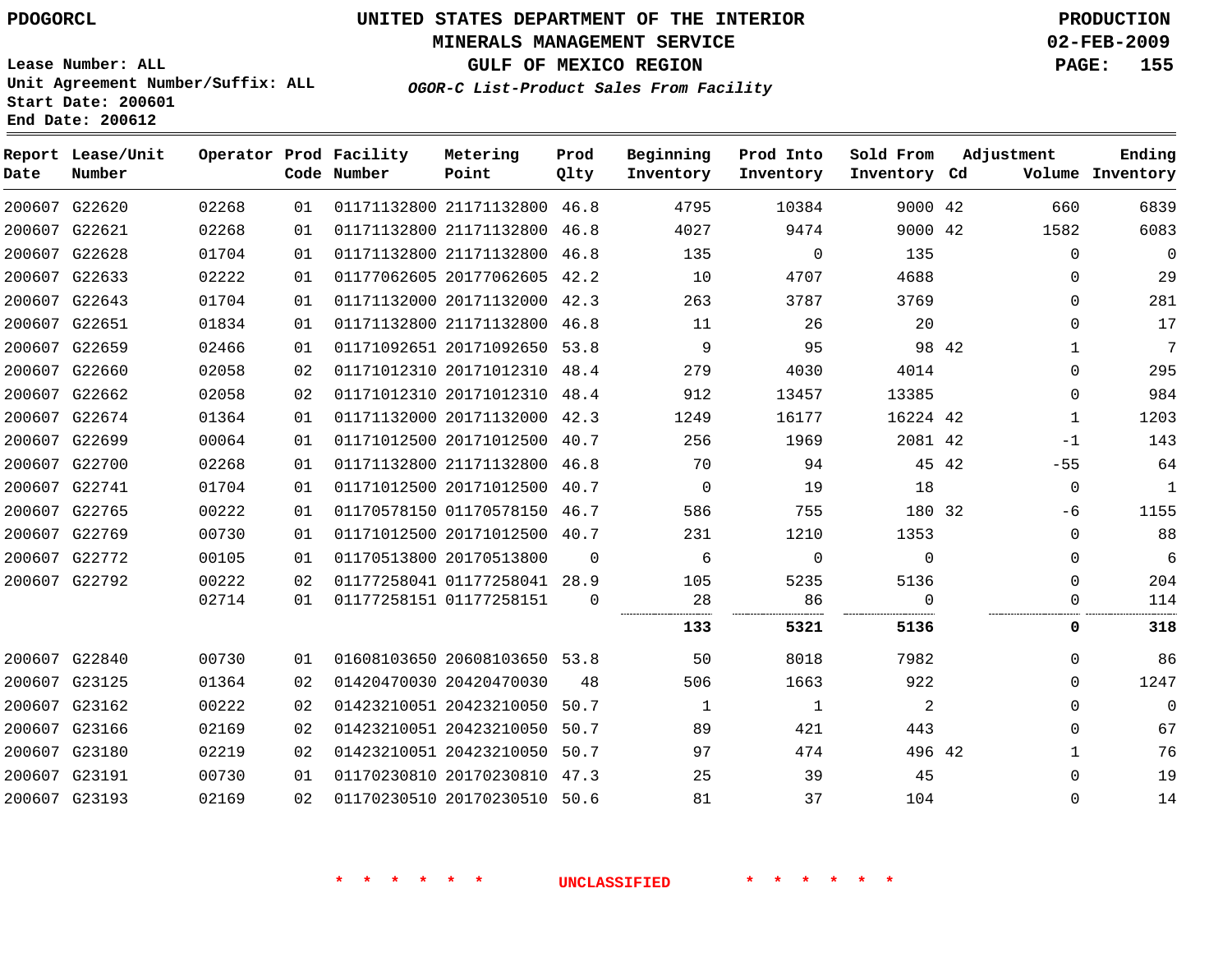#### **MINERALS MANAGEMENT SERVICE 02-FEB-2009**

**GULF OF MEXICO REGION PAGE: 156 OGOR-C List-Product Sales From Facility**

**Lease Number: ALL Unit Agreement Number/Suffix: ALL Start Date: 200601 End Date: 200612**

| Date | Report Lease/Unit<br>Number |       |          | Operator Prod Facility<br>Code Number | Metering<br>Point                                            | Prod<br>Qlty | Beginning<br>Inventory | Prod Into<br>Inventory | Sold From<br>Inventory Cd | Adjustment              | Ending<br>Volume Inventory |
|------|-----------------------------|-------|----------|---------------------------------------|--------------------------------------------------------------|--------------|------------------------|------------------------|---------------------------|-------------------------|----------------------------|
|      | 200607 G23199               | 02169 | 02<br>02 |                                       | 01170230450 20170230450 50.1<br>01421670201 20421670200 45.8 |              | 315<br>$\mathbf 0$     | 2578<br>1150           | 2592<br>1064              | $\mathbf 0$<br>$\Omega$ | 301<br>86                  |
|      |                             |       |          |                                       |                                                              |              |                        |                        |                           |                         |                            |
|      |                             |       |          |                                       |                                                              |              | 315                    | 3728                   | 3656                      | 0                       | 387                        |
|      | 200607 G23222               | 00222 | 02       |                                       | 01170230810 20170230810 47.7                                 |              | 4                      | 0                      | 4                         | 0                       | $\mathbf 0$                |
|      | 200607 G23730               | 01978 | 02       |                                       | 01170230810 20170230811 46.9                                 |              | 395                    | 6904                   | 7003                      | 0                       | 296                        |
|      | 200607 G23735               | 00282 | 02       |                                       | 01170230810 20170230810 44.7                                 |              | $\Omega$               | 986                    | 986                       | 0                       | $\mathbf 0$                |
|      | 200607 G23736               | 01364 | 01       |                                       | 01170230810 20170230810 44.7                                 |              | $\Omega$               | 237                    | 237                       | 0                       | 0                          |
|      | 200607 G23770               | 01704 | 01       |                                       | 01170230810 20170230810 47.7                                 |              | 2                      | $\mathbf 0$            | 2                         | 0                       | $\mathbf 0$                |
|      | 200607 G23774               | 01704 | 01       |                                       | 01170530900 20170530900                                      | $\Omega$     | 1                      | 0                      | $\Omega$                  | 0                       | 1                          |
|      | 200607 G23819               | 00818 | 01       |                                       | 01171132800 21171132800                                      | 46.8         | 210                    | 490                    | 385                       | 0                       | 315                        |
|      | 200607 G23842               | 01704 | 01       |                                       | 01171012400 20171012400                                      | 52.6         | 62                     | 5                      | 66                        | 0                       | 1                          |
|      | 200607 G23853               | 02266 | 01       |                                       | 01171012310 20171012310                                      | 48.4         | 67                     | 1081                   | 1069                      | 0                       | 79                         |
|      | 200607 G23857               | 01978 | 02       |                                       | 01171012500 20171012500                                      | 40.7         | 119                    | 491                    | 574                       | 0                       | 36                         |
|      | 200607 G23867               | 02579 | 02       |                                       | 01171012400 20171012400 52.6                                 |              | 2908                   | 16278                  | 17096 42                  | 50                      | 2140                       |
|      | 200607 G24416               | 01364 | 01       |                                       | 01170230810 20170230810 47.7                                 |              | 5                      | 8                      | 10 42                     | $\mathbf{1}$            | 4                          |
|      | 200607 G24419               | 02370 | 02       |                                       | 01170230810 20170230810 47.7                                 |              | 510                    | 738                    | 891                       | 0                       | 357                        |
|      | 200607 G24701               | 01364 | 01       |                                       | 01170230811 20170230811 46.9                                 |              | 4                      | 130                    | 129 42                    | $\mathbf 1$             | $\epsilon$                 |
|      | 200607 G24730               | 02169 | 02       |                                       | 01170230500 20170230500 42.9                                 |              | 138                    | 1112                   | 1138                      | 0                       | 112                        |
|      |                             |       | 02       |                                       | 01170230810 20170230810 47.7                                 |              | 0                      | 775                    | 400                       | $\Omega$                | 375                        |
|      |                             |       |          |                                       |                                                              |              | 138                    | 1887                   | 1538                      | 0                       | 487                        |
|      | 200607 G24756               | 01704 | 01       |                                       | 01170530900 20170530900 48.5                                 |              | 1                      | $\Omega$               | 1                         | 0                       | 0                          |
|      | 200607 G24757               | 01704 | 01       |                                       | 01170530900 20170530900 48.5                                 |              | 1                      | 0                      | 1                         | 0                       | 0                          |
|      | 200607 G24802               | 02579 | 02       |                                       | 01171132000 20171132000                                      | 42           | 4                      | 54                     | 54                        | 0                       | 4                          |
|      | 200607 G24873               | 00222 | 02       |                                       | 01171012400 20171012400                                      | 52.6         | 337                    | 2144                   | 2199                      | 0                       | 282                        |
|      | 200607 G24878               | 02628 | 02       |                                       | 01171092651 20171092650 54.5                                 |              | 252                    | 1283                   | 1441                      | 0                       | 94                         |
|      | 200607 G24889               | 02579 | 02       |                                       | 01171012500 20171012500                                      | 41           | 635                    | 1488                   | 1613                      | 0                       | 510                        |
|      | 200607 G24898               | 02807 | 01       |                                       | 01171012400 20171012400                                      | 52.6         | 56                     | 12493                  | 10906                     | 0                       | 1643                       |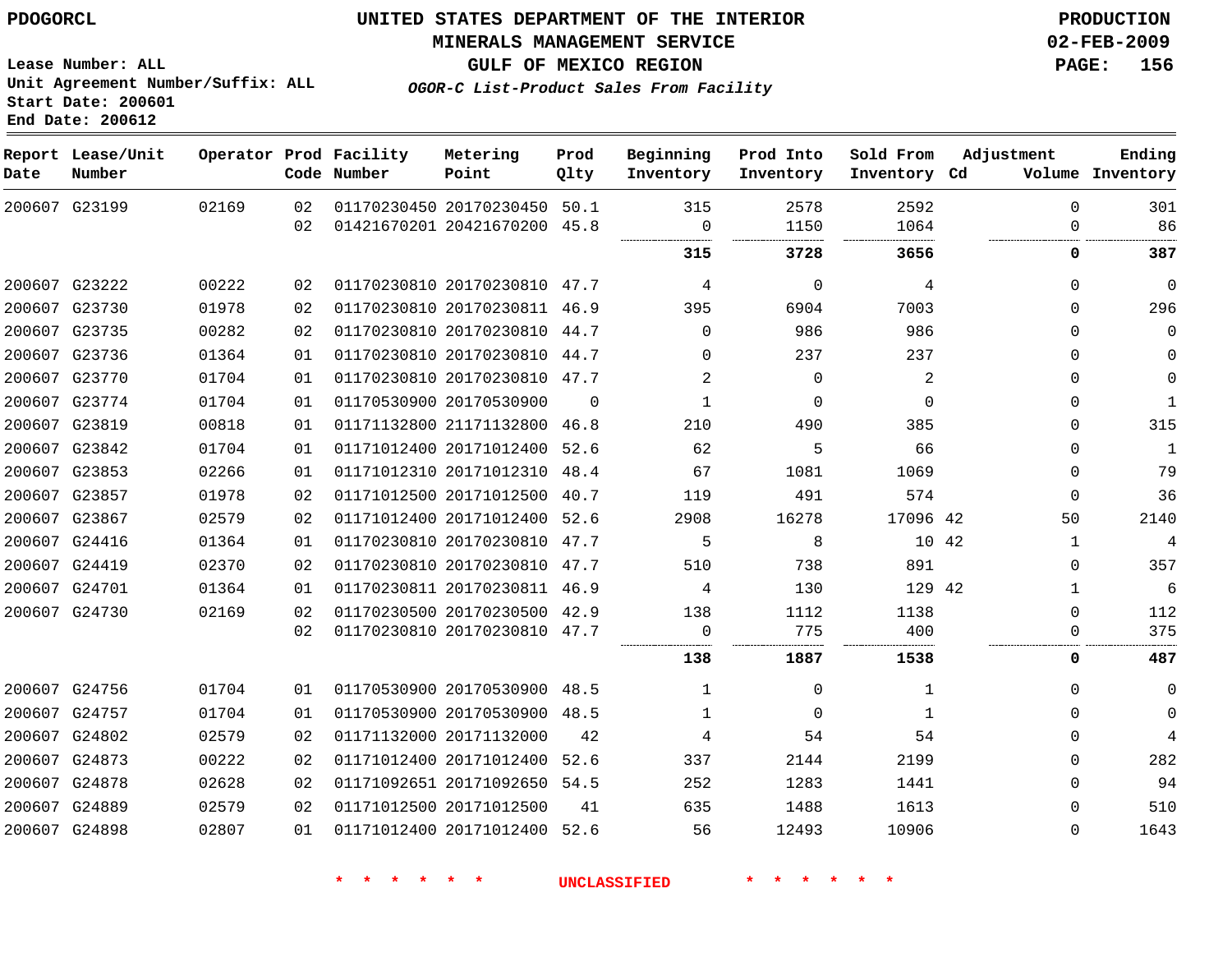#### **MINERALS MANAGEMENT SERVICE 02-FEB-2009**

**GULF OF MEXICO REGION PAGE: 157**

**Lease Number: ALL Unit Agreement Number/Suffix: ALL Start Date: 200601 End Date: 200612**

**OGOR-C List-Product Sales From Facility**

| Date   | Report Lease/Unit<br>Number |       |    | Operator Prod Facility<br>Code Number | Metering<br>Point            | Prod<br>Qlty | Beginning<br>Inventory | Prod Into<br>Inventory | Sold From<br>Inventory Cd | Adjustment            | Ending<br>Volume Inventory |
|--------|-----------------------------|-------|----|---------------------------------------|------------------------------|--------------|------------------------|------------------------|---------------------------|-----------------------|----------------------------|
|        | 200607 G24901               | 00730 | 01 |                                       | 01171012400 20171012300 38.6 |              | 5864                   | 13941                  | 15023                     | $\Omega$              | 4782                       |
|        | 200607 G24916               | 02579 | 02 |                                       | 01171092651 20171092650 53.8 |              | 791                    | 7510                   | 7750                      | $\mathbf 0$           | 551                        |
|        | 200607 G24922               | 02268 | 01 |                                       | 01171132800 21171132800 46.8 |              | 766                    | 1266                   | 520 42                    | $-645$                | 867                        |
|        | 200607 G24924               | 02268 | 01 |                                       | 01171132800 21171132800 46.8 |              | 3913                   | 7476                   | 4343 42                   | $-2066$               | 4980                       |
|        | 200607 G24929               | 02579 | 02 |                                       | 01171092651 20171092650 53.8 |              | 13                     | 151                    | 153                       | 0                     | 11                         |
|        | 200607 G25518               | 02579 | 02 |                                       | 01423210051 20423210050 50.7 |              | 38                     | 47                     | 77                        | 0                     | 8                          |
|        | 200607 G25524               | 02169 | 01 |                                       | 01421670210 01421670210 46.2 |              | 1858                   | 16505                  | 16830                     | $\Omega$              | 1533                       |
|        | 200607 G25536               | 02466 | 01 |                                       | 01420390101 01420390101 51.3 |              | 2760                   | 643                    | 1158                      | $\mathbf 0$           | 2245                       |
|        | 200607 G25553               | 02579 | 02 |                                       | 01170230510 20170230510 50.6 |              | 165                    | 447                    | 439                       | 0                     | 173                        |
|        | 200607 G25561               | 02058 | 02 |                                       | 01170230450 20170230450 50.1 |              | 765                    | 11011                  | 10505                     | $\Omega$              | 1271                       |
|        | 200607 G25566               | 00282 | 01 |                                       | 01170230450 20170230450 50.1 |              | 3                      | 2475                   | 2192                      | $\mathbf 0$           | 286                        |
|        | 200607 G25606               | 02025 | 01 |                                       | 01170230810 20170230810 47.6 |              | $\mathbf 0$            | 247                    | 127                       | $\mathbf 0$           | 120                        |
|        | 200607 G25872               | 00236 | 01 |                                       | 01170230811 20170230811 46.9 |              | 414                    | 5568                   | 5743                      | $\Omega$              | 239                        |
|        | 200607 G25913               | 01704 | 01 |                                       | 01170230810 20170230810 47.7 |              | 33                     | 50                     | 59                        | $\mathbf 0$           | 24                         |
|        | 200607 G25914               | 01963 | 01 |                                       | 01170530900 20170530900 50.1 |              | $\Omega$               | 6                      | 5                         | $\Omega$              | $\mathbf{1}$               |
|        | 200607 G25915               | 01704 | 01 |                                       | 01170230810 20170230810 47.7 |              | 54                     | 84                     |                           | 98 42<br>$\mathbf{1}$ | 41                         |
|        | 200607 G25916               | 01963 | 01 |                                       | 01170530900 20170530900 50.1 |              | 2                      | 3                      | 4                         | $\Omega$              | $\mathbf{1}$               |
|        | 200607 G25944               | 02266 | 01 |                                       | 01171131600 20171131600 44.6 |              | 301                    | 19160                  | 19268                     | $\mathbf 0$           | 193                        |
|        | 200607 G25949               | 02427 | 01 |                                       | 01170530900 20170530900 48.5 |              | 2006                   | 3452                   | 4961                      | $\Omega$              | 497                        |
|        | 200607 G25965               | 01704 | 01 |                                       | 01171132800 21171132800 46.8 |              | 241                    | 487                    | 339                       | $\Omega$              | 389                        |
|        | 200607 G25982               | 01704 | 01 |                                       | 01171132800 21171132800 46.8 |              | $\Omega$               | 4                      | 2                         | $\Omega$              | $\overline{2}$             |
|        | 200607 G26022               | 02058 | 02 |                                       | 01171012400 20171012400 52.7 |              | 1407                   | 6515                   | 7065                      | $\Omega$              | 857                        |
|        | 200607 G26023               | 02579 | 02 |                                       | 01171012500 20171012500      | 41           | 676                    | 7003                   | 7592                      | $\mathbf 0$           | 87                         |
|        | 200607 G26032               | 01935 | 01 |                                       | 01171012300 20171012300      | 38.6         | 335                    | 2121                   | 1729                      | $\Omega$              | 727                        |
|        | 200607 G26040               | 00560 | 01 |                                       | 01171132800 21171132800 46.8 |              | $\mathbf 0$            | 868                    | 477                       | $\Omega$              | 391                        |
| 200608 | 00016                       | 00276 | 01 |                                       | 01170513700 20170513700      | 32.5         | 3377                   | 29238                  | 29295 42                  | $-1$                  | 3319                       |
| 200608 | 00026                       | 00276 | 01 |                                       | 01170513700 20170513700 32.5 |              | 8465                   | 81527                  | 80737 42                  | 1                     | 9256                       |
| 200608 | 00032                       | 00276 | 01 |                                       | 01170513700 20170513700 32.5 |              | 1068                   | 9287                   | 9575                      | $\mathbf 0$           | 780                        |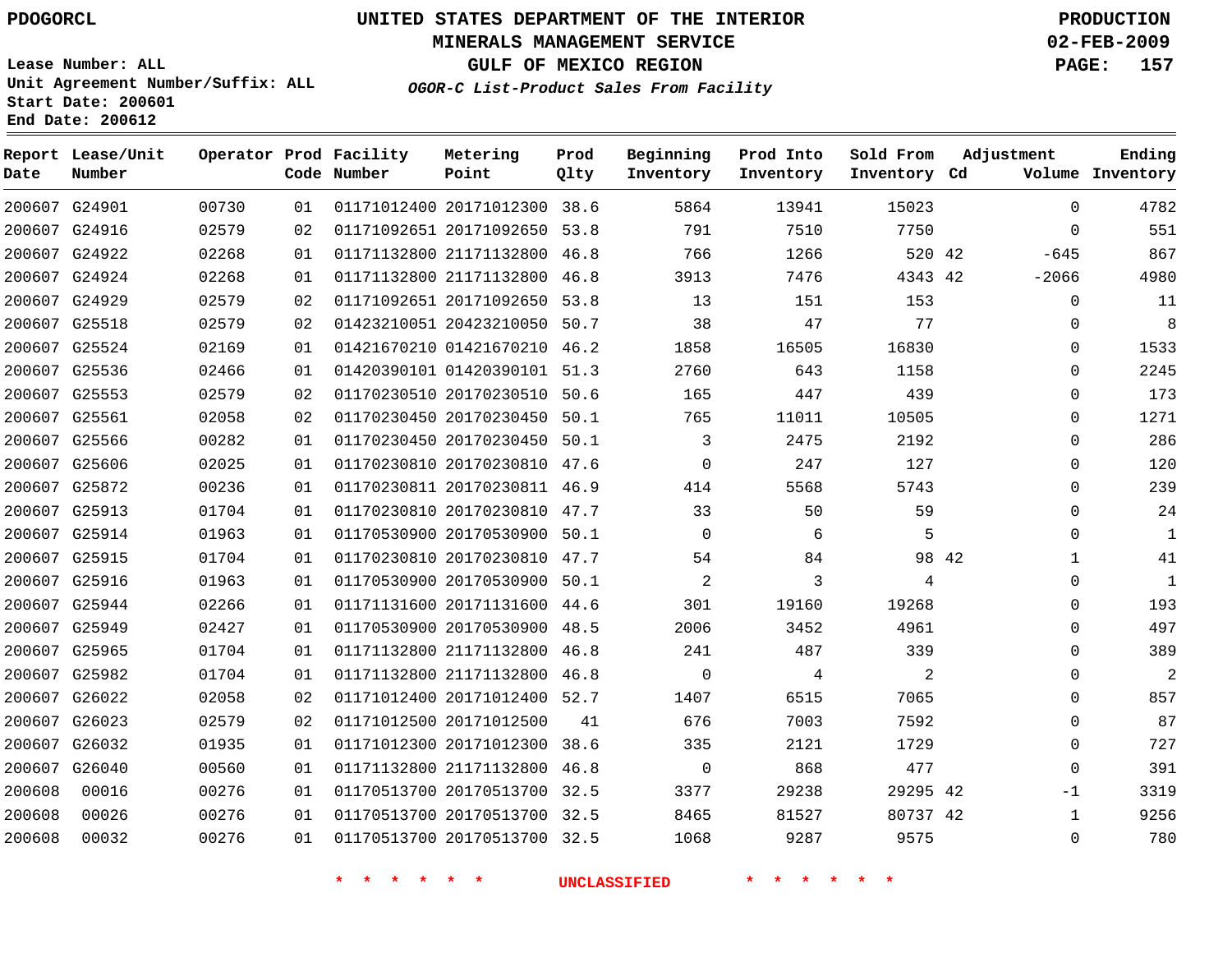#### **MINERALS MANAGEMENT SERVICE 02-FEB-2009**

**GULF OF MEXICO REGION PAGE: 158**

**Lease Number: ALL Unit Agreement Number/Suffix: ALL Start Date: 200601 End Date: 200612**

**OGOR-C List-Product Sales From Facility**

| Date   | Report Lease/Unit<br>Number |       |    | Operator Prod Facility<br>Code Number | Metering<br>Point            | Prod<br>Qlty | Beginning<br>Inventory | Prod Into<br>Inventory | Sold From<br>Inventory Cd | Adjustment     | Ending<br>Volume Inventory |
|--------|-----------------------------|-------|----|---------------------------------------|------------------------------|--------------|------------------------|------------------------|---------------------------|----------------|----------------------------|
| 200608 | 00033                       | 00276 | 01 |                                       | 01170513700 20170513700 32.5 |              | 1365                   | 13386                  | 13627                     | $\mathbf{0}$   | 1124                       |
| 200608 | 00049                       | 01777 | 01 |                                       | 01171012300 20171012300 35.8 |              | 10682                  | 28432                  | 27579                     | 0              | 11535                      |
| 200608 | 00050                       | 01777 | 01 |                                       | 01171012300 20171012300 35.7 |              | 6015                   | 18696                  | 17778                     | 0              | 6933                       |
| 200608 | 00051                       | 01777 | 01 |                                       | 01171012300 20171012300 35.8 |              | 6745                   | 20172                  | 18347                     | 0              | 8570                       |
| 200608 | 00052                       | 01777 | 01 |                                       | 01171012300 20171012300 35.8 |              | 3482                   | 8783                   | 8556                      | 0              | 3709                       |
| 200608 | 00053                       | 02409 | 01 |                                       | 01171012300 20171012300      | 40           | 3613                   | 6394                   | 6196                      | 0              | 3811                       |
| 200608 | 00072                       | 01764 | 01 |                                       | 01171092900 01171092900      | $\mathbf{0}$ | 511                    | $\Omega$               | $\mathbf 0$               | 0              | 511                        |
| 200608 | 00073                       | 01764 | 01 |                                       | 01171092900 01171092900      | $\Omega$     | 437                    | $\mathbf 0$            | $\mathbf 0$               | 0              | 437                        |
| 200608 | 00079                       | 01834 | 01 |                                       | 01170230810 20170230810 44.7 |              | $\mathbf 0$            | 374                    | 374                       | 0              | $\mathbf 0$                |
| 200608 | 00137                       | 00687 | 01 |                                       | 01170513700 20170513700 27.9 |              | 294                    | 3028                   | 3008                      | 0              | 314                        |
| 200608 | 00138                       | 00687 | 01 |                                       | 01170513700 20170513700 27.9 |              | 1745                   | 15734                  | 15845                     | 0              | 1634                       |
| 200608 | 00161                       | 00105 | 01 |                                       | 01170230810 20170230810 44.7 |              | $\mathbf{0}$           | 587                    | 587                       | $\Omega$       | $\Omega$                   |
| 200608 | 00184                       | 02594 | 02 |                                       | 01170230810 20170230810 44.7 |              | $\Omega$               | 856                    | 856                       | $\Omega$       | $\Omega$                   |
| 200608 | 00190                       | 01364 | 02 |                                       | 01170230810 20170230810 44.7 |              | 1                      | 13                     | 13                        | 0              |                            |
| 200608 | 00191                       | 01364 | 02 |                                       | 01170230810 20170230810 44.7 |              | $\mathbf 0$            | 217                    | 217                       | 0              | $\Omega$                   |
| 200608 | 00196                       | 00003 | 01 |                                       | 01171012300 20171012300 35.8 |              | 4968                   | 14195                  | 13427 42                  | 1              | 5737                       |
| 200608 | 00253                       | 00236 | 01 |                                       | 01170230810 20170230810      | 47           | 43                     | 100                    | 93                        | 0              | 50                         |
| 200608 | 00300                       | 01834 | 01 |                                       | 01170230601 20170230600      | $\Omega$     | 70                     | $\mathbf 0$            | $\mathbf 0$               | 0              | 70                         |
| 200608 | 00301                       | 01834 | 01 |                                       | 01170230601 20170230600      | $\Omega$     | 1198                   | $\mathbf 0$            | $\Omega$                  | 0              | 1198                       |
| 200608 | 00310                       | 01138 | 01 |                                       | 01171132800 21171132800 46.6 |              | 943                    | 1848                   | 2127                      | 0              | 664                        |
| 200608 | 00317                       | 00560 | 01 |                                       | 01171012310 20171012310 47.9 |              | 58                     | 795                    | 795                       | 0              | 58                         |
| 200608 | 00353                       | 02266 | 01 |                                       | 01170754800 20170754800 31.3 |              | 250                    | 3723                   | 2995                      | 0              | 978                        |
| 200608 | 00367                       | 00276 | 01 |                                       | 01170513700 20170513700 32.5 |              | 64                     | 516                    | 522 42                    | $\mathbf{1}$   | 59                         |
| 200608 | 00424                       | 00064 | 01 |                                       | 01171012400 20171012400 52.9 |              | 170                    | 1776                   | 1694                      | 0              | 252                        |
| 200608 | 00434                       | 02690 | 01 |                                       | 01177112605 2017711260Y 31.8 |              | 4589                   | 35752                  | 36350                     | $\Omega$       | 3991                       |
| 200608 | 00436                       | 01364 | 01 |                                       | 01171012400 20171012400 52.9 |              | 4                      | 12                     | 15 42                     | $\mathbf{1}$   | 2                          |
|        |                             |       | 02 |                                       | 01171012400 20171012400 52.9 |              |                        | 12                     | 15 42                     | $\mathbf{1}$   |                            |
|        |                             |       |    |                                       |                              |              | 8                      | 24                     | 30                        | $\overline{2}$ | 4                          |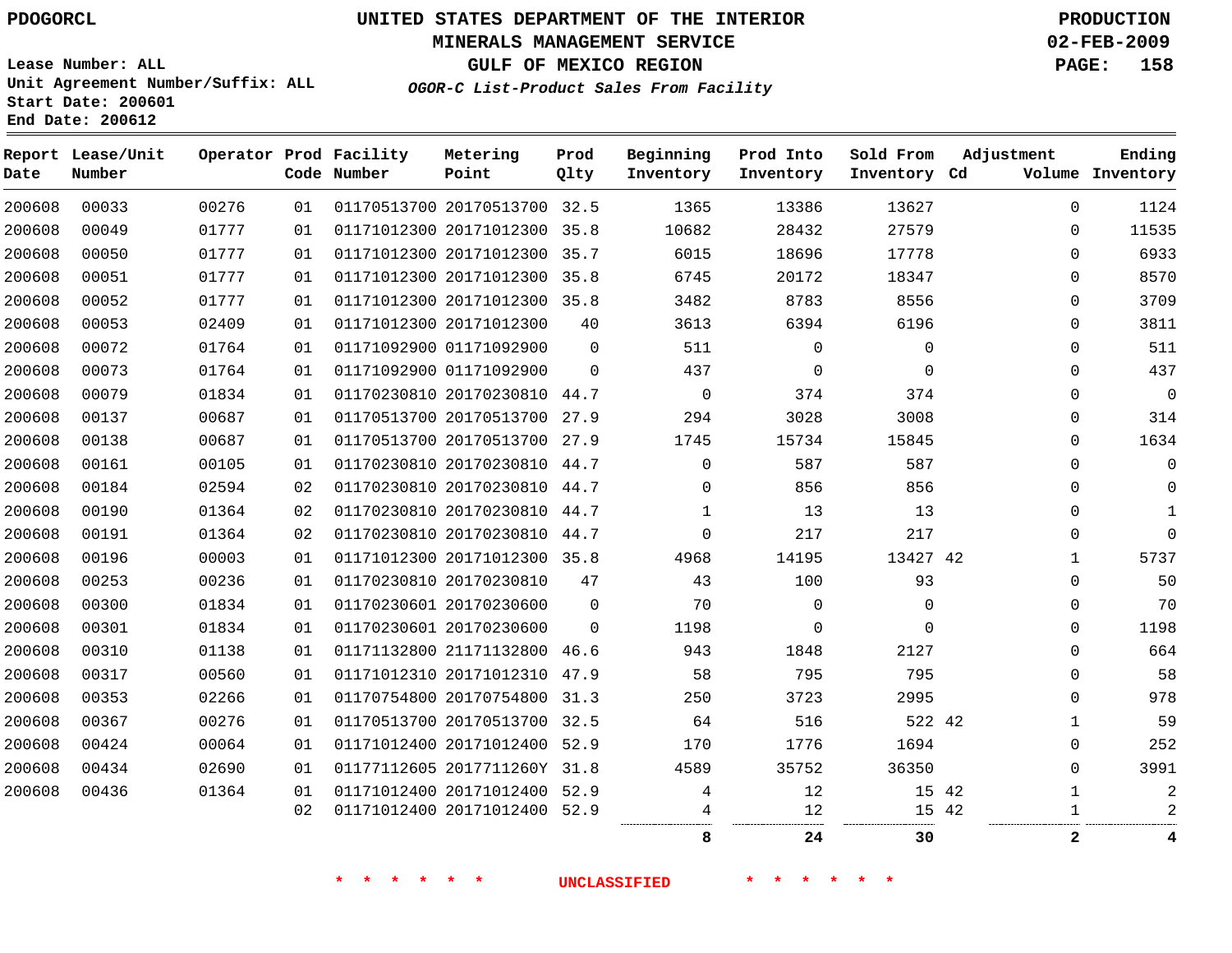#### **MINERALS MANAGEMENT SERVICE 02-FEB-2009**

**GULF OF MEXICO REGION PAGE: 159**

**Lease Number: ALL Unit Agreement Number/Suffix: ALL Start Date: 200601 End Date: 200612**

**OGOR-C List-Product Sales From Facility**

| Date   | Report Lease/Unit<br>Number |       |    | Operator Prod Facility<br>Code Number | Metering<br>Point            | Prod<br>Qlty | Beginning<br>Inventory | Prod Into<br>Inventory | Sold From<br>Inventory Cd | Adjustment |             | Ending<br>Volume Inventory |
|--------|-----------------------------|-------|----|---------------------------------------|------------------------------|--------------|------------------------|------------------------|---------------------------|------------|-------------|----------------------------|
| 200608 | 00453                       | 02690 | 01 |                                       | 01177112605 2017711260Y 31.8 |              | 1937                   | 14225                  | 14574                     |            | $\Omega$    | 1588                       |
| 200608 | 00464                       | 00078 | 01 |                                       | 01170573602 20170573602 33.8 |              | 386                    | 1618                   | 1488 42                   |            | 1           | 517                        |
| 200608 | 00466                       | 00064 | 01 |                                       | 01171012400 20171012400 52.9 |              | 1020                   | 4576                   | 4947                      |            | $\Omega$    | 649                        |
| 200608 | 00478                       | 02409 | 01 |                                       | 01171012300 20171012300      | 40           | $\mathbf 0$            | 3037                   | 3037                      |            | $\Omega$    | $\mathbf 0$                |
| 200608 | 00479                       | 00236 | 01 |                                       | 01171012300 20171012300 51.5 |              | $\Omega$               | 67                     | 40                        |            | $\Omega$    | 27                         |
|        |                             | 00818 | 01 |                                       | 01171012500 20171012500 41.1 |              | 442                    | 8740                   | 8138                      |            | 0           | 1044                       |
|        |                             |       |    |                                       |                              |              | 442                    | 8807                   | 8178                      |            | 0           | 1071                       |
| 200608 | 00487                       | 01284 | 01 |                                       | 01171132800 21171132800 46.6 |              | 1904                   | 3845                   | 4382                      |            | $\Omega$    | 1367                       |
| 200608 | 00559                       | 00687 | 01 |                                       | 01171131600 20171131600 44.1 |              | 91                     | 12016                  | 11960 42                  |            | $-1$        | 146                        |
| 200608 | 00560                       | 00687 | 01 |                                       | 01171131600 20171131600 44.1 |              | 22                     | 3543                   | 3522                      |            | $\mathbf 0$ | 43                         |
| 200608 | 00577                       | 01935 | 01 |                                       | 01171012300 20171012300 35.8 |              | 27040                  | 101207                 | 87346                     |            | $\Omega$    | 40901                      |
| 200608 | 00593                       | 01834 | 01 |                                       | 01171012300 20171012300 35.8 |              | 18821                  | 34985                  | 33909 42                  |            | $-1$        | 19896                      |
| 200608 | 00599                       | 01764 | 01 |                                       | 01170573602 20170573602 41.9 |              | 223                    | 600                    | 632                       |            | $\mathbf 0$ | 191                        |
| 200608 | 00605                       | 01764 | 01 |                                       | 01170573602 20170573602 41.9 |              | 2006                   | 4282                   | 4922                      |            | $\mathbf 0$ | 1366                       |
| 200608 | 00680                       | 01482 | 01 |                                       | 01170230700 20170230700 40.2 |              | $\mathbf 0$            | 2554                   | 2554                      |            | $\Omega$    | $\mathbf 0$                |
| 200608 | 00691                       | 01364 | 01 |                                       | 01170754200 20170754200 35.2 |              | 602                    | 2770                   | 2826 42                   |            | 1           | 547                        |
| 200608 | 00693                       | 02266 | 01 |                                       | 01170754800 20170754800 31.3 |              | 1079                   | 4012                   | 4037                      |            | $\mathbf 0$ | 1054                       |
| 200608 | 00694                       | 02266 | 01 |                                       | 01170754800 20170754800 31.3 |              | 2065                   | 9322                   | 8938                      |            | $\Omega$    | 2449                       |
| 200608 | 00697                       | 02266 | 01 |                                       | 01170754800 20170754800 31.3 |              | 3300                   | 11828                  | 12021                     |            | $\Omega$    | 3107                       |
| 200608 | 00758                       | 02421 | 01 |                                       | 01170230810 20170230810 47.1 |              | 2383                   | 3970                   | 4357                      |            | $\Omega$    | 1996                       |
| 200608 | 00759                       | 02219 | 02 |                                       | 01170231100 20170230810 44.7 |              | $\Omega$               | 28                     | 28                        |            | $\Omega$    | $\mathbf 0$                |
|        |                             | 02589 | 01 |                                       | 01170230811 20170230811 46.8 |              | 0                      | 180                    | 180                       |            | $\Omega$    | $\Omega$                   |
|        |                             |       |    |                                       |                              |              | 0                      | 208                    | 208                       |            | 0           | 0                          |
| 200608 | 00763                       | 02219 | 01 |                                       | 01170231100 20170230810 44.7 |              | 0                      | 188                    | 188                       |            | $\Omega$    | $\Omega$                   |
| 200608 | 00767                       | 00105 | 01 |                                       | 01170230810 20170230810 44.7 |              | $\Omega$               | 678                    | 678                       |            | $\Omega$    | $\mathbf{0}$               |
| 200608 | 00768                       | 00105 | 01 |                                       | 01170230810 20170230810      | 41           | 0                      | 14                     | 14                        |            | 0           | $\mathbf 0$                |
| 200608 | 00775                       | 01834 | 01 |                                       | 01171131600 20171131600 44.1 |              | 25                     | 3055                   | 3043                      |            | $\mathbf 0$ | 37                         |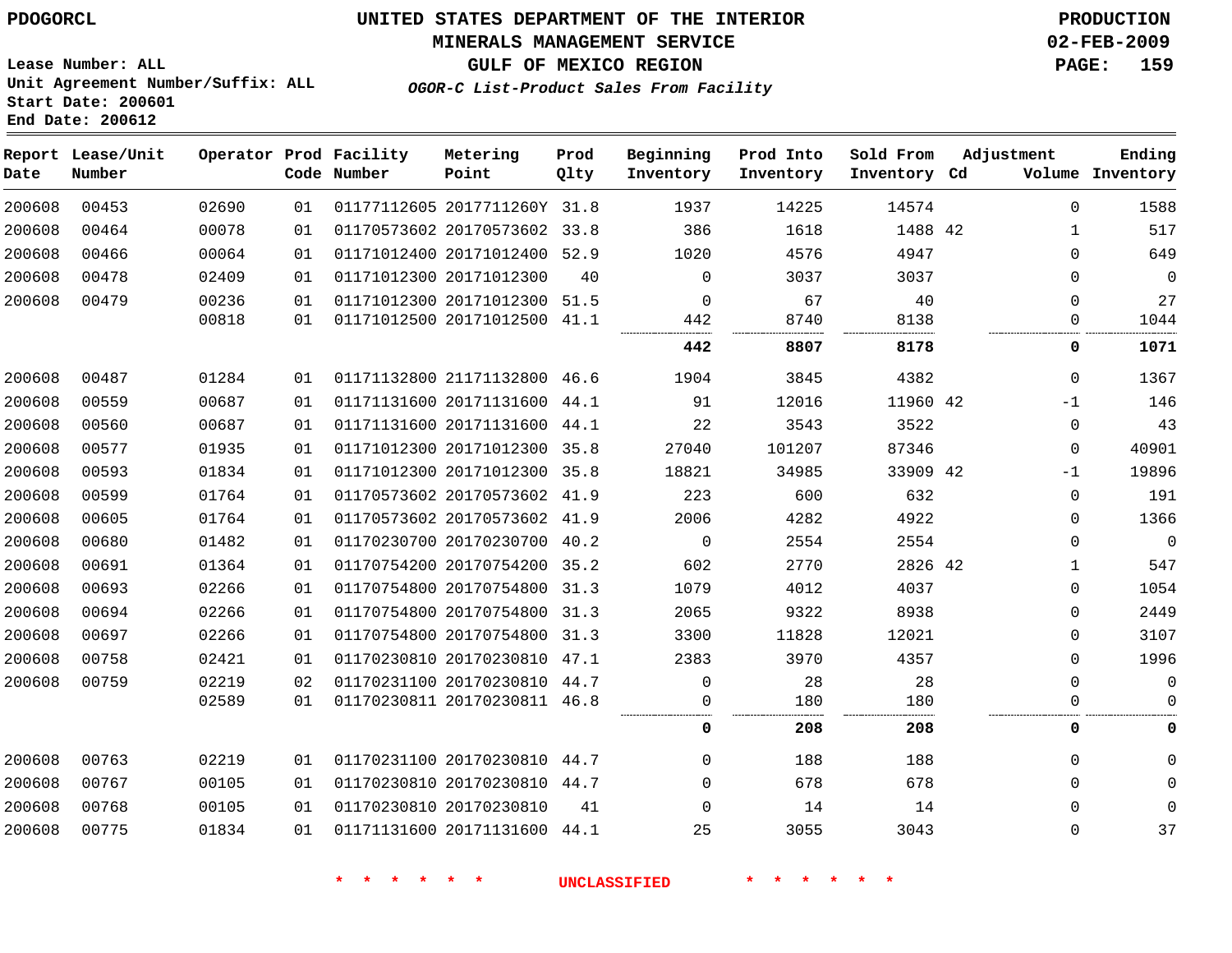#### **MINERALS MANAGEMENT SERVICE 02-FEB-2009**

**GULF OF MEXICO REGION PAGE: 160**

**Lease Number: ALL Unit Agreement Number/Suffix: ALL Start Date: 200601 End Date: 200612**

**OGOR-C List-Product Sales From Facility**

| Date   | Report Lease/Unit<br>Number |       |    | Operator Prod Facility<br>Code Number | Metering<br>Point            | Prod<br>Qlty | Beginning<br>Inventory | Prod Into<br>Inventory | Sold From<br>Inventory Cd | Adjustment    | Ending<br>Volume Inventory |
|--------|-----------------------------|-------|----|---------------------------------------|------------------------------|--------------|------------------------|------------------------|---------------------------|---------------|----------------------------|
| 200608 | 00778                       | 01482 | 01 |                                       | 01171132000 20171132000 43.4 |              | 74                     | 226                    | 276                       | $\Omega$      | 24                         |
| 200608 | 00787                       | 01364 | 01 |                                       | 01171092651 20171092650 53.5 |              | 387                    | 5192                   | 5064                      | 0             | 515                        |
| 200608 | 00796                       | 02628 | 01 |                                       | 01177098151 01177098151 39.9 |              | 3953                   | 10724                  | 11260                     | $\Omega$      | 3417                       |
| 200608 | 00818                       | 02636 | 01 |                                       | 01171132800 21171132800 46.6 |              | 754                    | 3883                   | 3534                      | $\Omega$      | 1103                       |
| 200608 | 00820                       | 00078 | 01 |                                       | 0117711260S 2017711260S 30.1 |              | 187                    | $\mathbf 0$            | 149                       | 0             | 38                         |
| 200608 | 00827                       | 00003 | 01 |                                       | 0117711260G 2017711260G      | 34.9         | 2614                   | 31167                  | 31308                     | $\mathbf{0}$  | 2473                       |
| 200608 | 00828                       | 02219 | 01 |                                       | 0117711260T 2017711260T 35.2 |              | 159                    | 18678                  | 18679 42                  | $-2$          | 156                        |
| 200608 | 00839                       | 00114 | 01 |                                       | 01170513800 20170513800      | $\mathbf{0}$ | 138                    | $\mathbf 0$            |                           | 045<br>$-138$ | $\Omega$                   |
|        |                             | 02451 | 01 |                                       | 01170513800 20170513800      | 0            | $\overline{0}$<br>     | 0<br>                  |                           | 047<br>138    | 138                        |
|        |                             |       |    |                                       |                              |              | 138                    | 0                      | 0                         | 0             | 138                        |
|        | 200608 754303001A           | 00059 | 01 |                                       | 01170230811 20170230811 42.5 |              | 589                    | 14311                  | 14424                     | $\Omega$      | 476                        |
|        | 200608 754304003A           | 00078 | 01 |                                       | 01170230400 20170230400 51.2 |              | $\overline{0}$         | 11                     |                           | 9 42<br>$-1$  | $\mathbf{1}$               |
|        | 200608 754305004A           | 01704 | 01 |                                       | 01171132000 20171132000 43.4 |              | 843                    | 4722                   | 5141                      | $\Omega$      | 424                        |
|        | 200608 7543880060           | 00105 | 01 |                                       | 01170230450 20170230450 47.2 |              | 15                     | 12                     | 20                        | $\Omega$      | $7\phantom{.0}$            |
|        | 200608 7543890060           | 02655 | 02 |                                       | 01171012500 20171012500 41.1 |              | $\mathbf 0$            | 81                     | 78                        | 0             | $\mathbf{3}$               |
|        | 200608 7543890080           | 00276 | 01 |                                       | 01170513700 20170513700      | 32.5         | 26516                  | 6916                   | 6308                      | 0             | 27124                      |
|        | 200608 7543890180           | 01764 | 01 |                                       | 01423210051 20423210050 50.7 |              | 16                     | 139                    | 139                       | 0             | 16                         |
|        | 200608 7543890220           | 00105 | 01 |                                       | 01608158271 01608158271 22.5 |              | $\Omega$               | 122                    | 122                       | $\mathbf{0}$  | $\mathbf 0$                |
|        | 200608 7543900070           | 00818 | 02 |                                       | 01423550090 20423550090 49.5 |              | 10                     | 20                     | 9                         | $\Omega$      | 21                         |
|        | 200608 7543900080           | 02421 | 01 |                                       | 01177245111 01177245111 39.1 |              | $\mathbf 0$            | 154                    | 154                       | $\mathbf{0}$  | $\mathbf 0$                |
|        | 200608 7543920040           | 02628 | 01 |                                       | 01423210051 20423210050      | 49           | 10                     | 42                     | 48                        | $\Omega$      | $\overline{4}$             |
|        | 200608 7543930100           | 00362 | 01 |                                       | 01170230800 20170230800 48.3 |              | 2103                   | 10265                  | 9423                      | $\mathbf{0}$  | 2945                       |
|        | 200608 7543930200           | 01284 | 01 |                                       | 0117709260L 2017709260L 41.4 |              | $\Omega$               | 3452                   | 3452                      | $\Omega$      | $\Omega$                   |
|        | 200608 7543930210           | 01764 | 01 |                                       | 01608165300 01608165300      | $\mathbf 0$  | 91                     | $\mathsf{O}$           | $\mathbf 0$               | $\mathbf{0}$  | 91                         |
|        | 200608 7543940080           | 00222 | 01 |                                       | 01171132800 21171132800 46.6 |              | 555                    | 1164                   | 1310                      | $\mathbf{0}$  | 409                        |
|        | 200608 754395009A           | 00730 | 01 |                                       | 01170753510 20170753510 51.5 |              | 993                    | 3852                   | 533 42                    | $-31$         | 4281                       |
|        | 200608 754395019A           | 00105 | 01 |                                       | 01420390101 01420390101      | 0            | 4786                   | 645                    | $\mathbf 0$               | $\Omega$      | 5431                       |
|        | 200608 754396015A           | 02219 | 01 |                                       | 01608103650 20608103650 37.2 |              | 154                    | 19092                  | 18989                     | $\Omega$      | 257                        |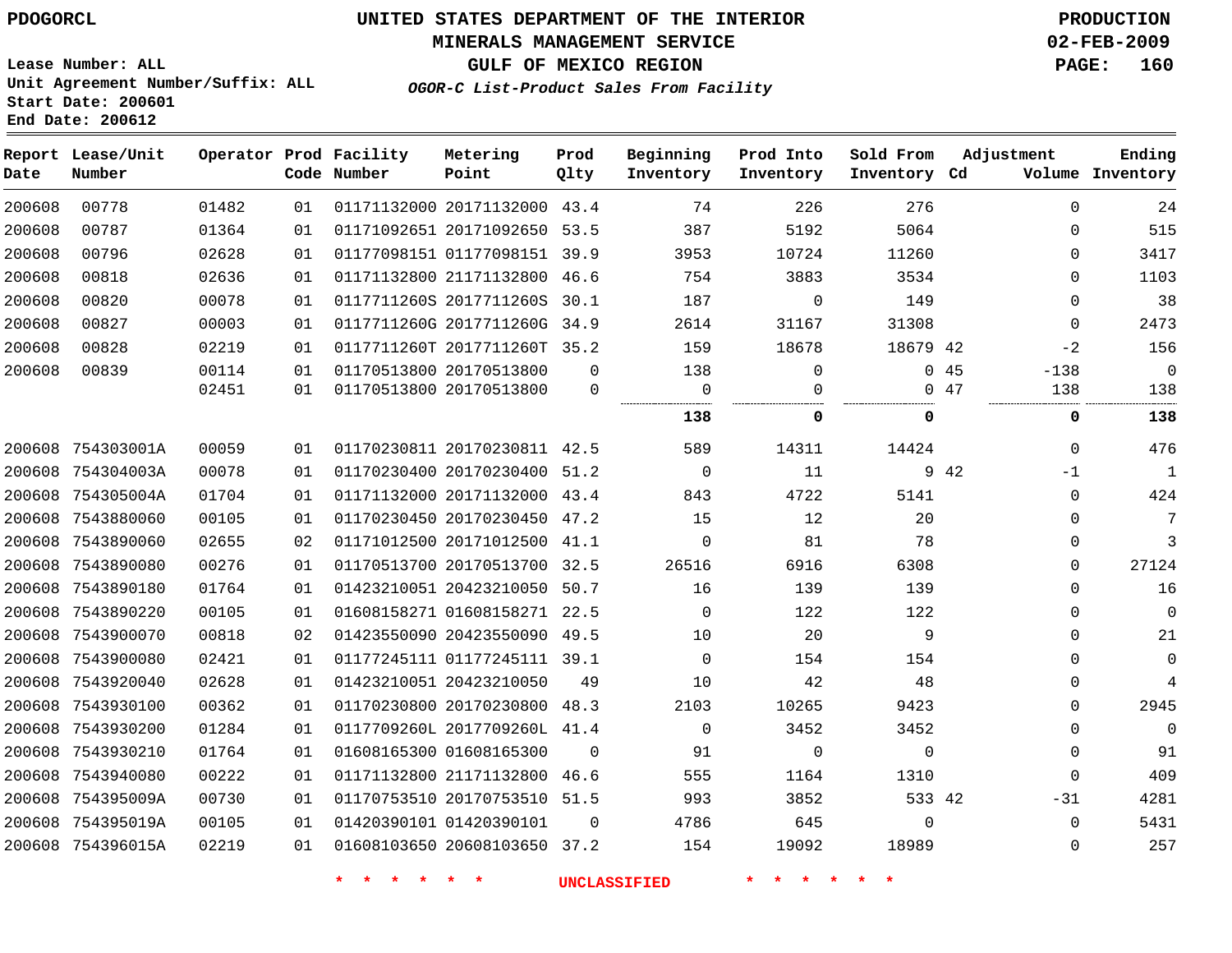#### **MINERALS MANAGEMENT SERVICE 02-FEB-2009**

**GULF OF MEXICO REGION PAGE: 161**

**Lease Number: ALL Unit Agreement Number/Suffix: ALL Start Date: 200601 End Date: 200612**

**OGOR-C List-Product Sales From Facility**

| Date   | Report Lease/Unit<br>Number |       |    | Operator Prod Facility<br>Code Number | Metering<br>Point            | Prod<br>Qlty | Beginning<br>Inventory | Prod Into<br>Inventory | Sold From<br>Inventory Cd |     | Adjustment   | Ending<br>Volume Inventory |
|--------|-----------------------------|-------|----|---------------------------------------|------------------------------|--------------|------------------------|------------------------|---------------------------|-----|--------------|----------------------------|
|        | 200608 754398002A           | 00105 | 01 |                                       | 01420570060 20420570060 53.6 |              | $\Omega$               | $\mathbf 0$            | 221 47                    |     | 4254         | 4033                       |
|        | 200608 754398017A           | 02219 | 02 |                                       | 01170230811 20170230811 42.5 |              | 1                      | 58                     | 57                        |     | $\mathbf 0$  | $\overline{2}$             |
|        | 200608 8910020210           | 00114 | 01 |                                       | 01170513800 20170513800      | $\Omega$     | 1976                   | $\Omega$               |                           | 045 | $-1976$      | $\mathsf 0$                |
|        |                             | 02451 | 01 |                                       | 01170513800 20170513800      | $\Omega$     | $\Omega$               | 41988                  |                           | 047 | 1976         | 43964                      |
|        |                             |       |    |                                       |                              |              | 1976                   | 41988                  | 0                         |     | 0            | 43964                      |
|        | 200608 8910024540           | 00114 | 01 |                                       | 01170513800 20170513800      | $\mathbf 0$  | 870                    | $\Omega$               |                           | 045 | $-870$       | $\mathbf 0$                |
|        |                             | 02451 | 01 |                                       | 01170513800 20170513800      | $\Omega$     | $\Omega$               | $\Omega$               |                           | 047 | 870          | 870                        |
|        |                             |       |    |                                       |                              |              | 870                    | $\Omega$               | 0                         |     | 0            | 870                        |
|        | 200608 8910029310           | 02268 | 01 |                                       | 01171092900 01171092900      | $\Omega$     | 4371                   | $\Omega$               | $\Omega$                  |     | $\Omega$     | 4371                       |
|        |                             |       | 01 |                                       | 01171132800 21171132800 46.6 |              | 2063                   | 3537                   | 5017 42                   |     | 680          | 1263                       |
|        |                             |       |    |                                       |                              |              | 6434                   | 3537                   | 5017                      |     | 680          | 5634                       |
|        | 200608 8910029320           | 00276 | 01 |                                       | 01170513700 20170513700 32.5 |              | 24149                  | 107509                 | 108711 42                 |     | $-1$         | 22946                      |
|        | 200608 8910034440           | 00276 | 01 |                                       | 01170513700 20170513700 32.5 |              | 27651                  | 107699                 | 108264                    |     | $\Omega$     | 27086                      |
|        | 200608 8910063810           | 02466 | 02 |                                       | 01170230450 20170230450 50.1 |              | 1832                   | 1889                   | 2551                      |     | $\Omega$     | 1170                       |
|        |                             | 02475 | 02 |                                       | 01170230450 20170230450 47.2 |              | 4                      |                        | 6                         |     | $\mathbf{0}$ | 3                          |
|        |                             |       |    |                                       |                              |              | 1836                   | 1894                   | 2557                      |     | 0            | 1173                       |
|        | 200608 8910066690           | 00078 | 01 |                                       | 01170573602 20170573602 33.9 |              | 37047                  | 101802                 | 106356 42                 |     | 2            | 32495                      |
|        | 200608 8910086540           | 01284 | 01 |                                       | 01171012400 20171012400 52.9 |              | 3200                   | 32141                  | 30782                     |     | $\Omega$     | 4559                       |
|        |                             |       | 01 |                                       | 01177092604 20177092604 44.4 |              | $\mathbf 0$            | 1680                   | 1680                      |     | $\Omega$     | $\Omega$                   |
|        |                             | 01364 | 01 |                                       | 01171132000 20171132000 43.4 |              | 887                    | 6432                   | 6742                      |     | 0            | 577                        |
|        |                             |       |    |                                       |                              |              | 4087                   | 40253                  | 39204                     |     | 0            | 5136                       |
|        | 200608 8910086610           | 02266 | 01 |                                       | 01170754800 20170754800 31.3 |              | 174                    | 544                    | 575                       |     | 0            | 143                        |
|        | 200608 8910086660           | 00056 | 02 |                                       | 01421670201 20421670200      | 43           | 20                     | 198                    | 211                       |     | $\Omega$     | $\overline{7}$             |
|        | 200608 8910087640           | 00818 | 02 |                                       | 01171092800 21171132800      | 46.5         | 20                     | 40                     | 46                        |     | $\Omega$     | 14                         |
| 200608 | 8910087670                  | 01364 | 02 |                                       | 01170754200 20170754200 35.2 |              | 100                    | 1322                   | 1161                      |     | $\Omega$     | 261                        |
| 200608 | 8910087840                  | 00282 | 02 |                                       | 01177122606 20177122606      | 43           | 547                    | 6127                   | 5999                      |     | $\Omega$     | 675                        |
|        | 200608 8910088160           | 02233 | 01 |                                       | 01171132800 21171132800 46.6 |              | 540                    | 1436                   | 1506                      |     | 0            | 470                        |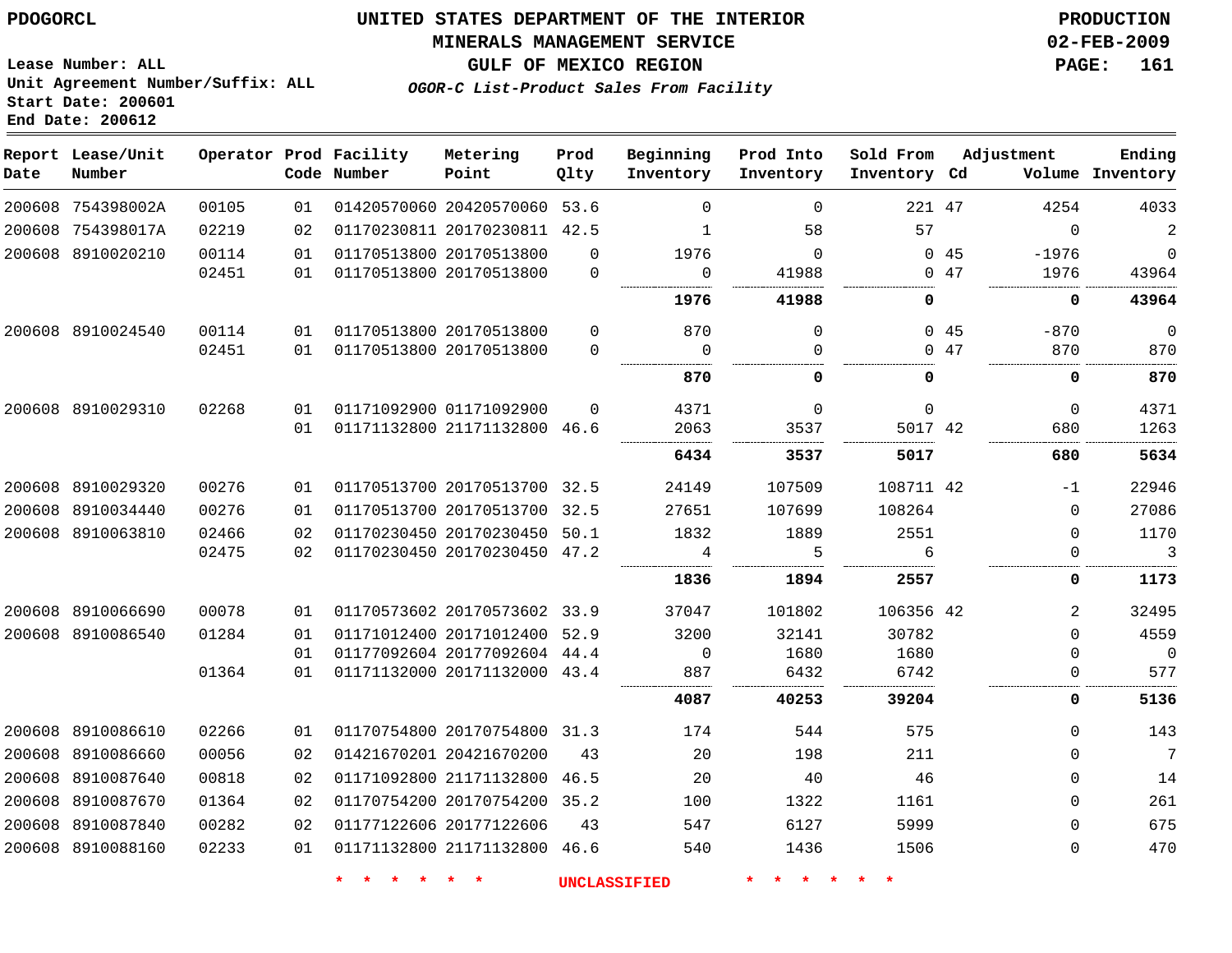#### **MINERALS MANAGEMENT SERVICE 02-FEB-2009**

**GULF OF MEXICO REGION PAGE: 162**

**Lease Number: ALL Unit Agreement Number/Suffix: ALL Start Date: 200601 End Date: 200612**

**OGOR-C List-Product Sales From Facility**

| Date   | Report Lease/Unit<br>Number |       |    | Operator Prod Facility<br>Code Number | Metering<br>Point            | Prod<br>Qlty | Beginning<br>Inventory | Prod Into<br>Inventory | Sold From<br>Inventory Cd | Adjustment | Ending<br>Volume Inventory |
|--------|-----------------------------|-------|----|---------------------------------------|------------------------------|--------------|------------------------|------------------------|---------------------------|------------|----------------------------|
| 200608 | 8910089160                  | 00276 | 01 |                                       | 01170513700 20170513700 32.5 |              | 2614                   | 5104                   | 5592                      |            | 2126<br>$\mathbf 0$        |
| 200608 | 891008927AE                 | 00078 | 01 |                                       | 01170230400 20170230400 51.2 |              | 86                     | 744                    | 533 09                    | $-212$     | 85                         |
| 200608 | 891008927K                  | 00078 | 01 |                                       | 01170230400 20170230400 51.2 |              | 96                     | 741                    | 752                       |            | 85<br>$\mathbf{0}$         |
| 200608 | 891008927X                  | 00078 | 01 |                                       | 01170230400 20170230400 51.2 |              | 64                     | 635                    | 626                       |            | 73<br>0                    |
| 200608 | 8910089460                  | 01834 | 01 |                                       | 01171012500 20171012500 41.1 |              | 5                      | 44                     | 44                        |            | 5<br>$\Omega$              |
| 200608 | 891008946C                  | 01834 | 01 |                                       | 01171012500 20171012500 41.1 |              | 53                     | 729                    | 694 42                    |            | 87<br>$-1$                 |
| 200608 | 8910116580                  | 00276 | 01 |                                       | 01170513700 20170513700 32.5 |              | 5698                   | 10930                  | 12075 42                  |            | 4554<br>$\mathbf{1}$       |
| 200608 | 8910116740                  | 00276 | 01 |                                       | 01170513700 20170513700 32.5 |              | 424                    | 385                    | 649 42                    |            | 161<br>$\mathbf{1}$        |
| 200608 | 8910116770                  | 00276 | 01 |                                       | 01170513700 20170513700 32.5 |              | 2065                   | 3831                   | 4299 42                   |            | 1596<br>$-1$               |
| 200608 | 8910116790                  | 00276 | 01 |                                       | 01170513700 20170513700 32.5 |              | 6369                   | 16822                  | 16182 42                  |            | 7008<br>$-1$               |
| 200608 | 8910116800                  | 00276 | 01 |                                       | 01170513700 20170513700 32.5 |              | 13305                  | 43644                  | 38767                     |            | 18182<br>$\mathbf 0$       |
| 200608 | 891011687A                  | 02266 | 01 |                                       | 01170754800 20170754800 31.3 |              | 223                    | 935                    | 912                       |            | 246<br>$\Omega$            |
| 200608 | 891011687B                  | 02266 | 01 |                                       | 01170754800 20170754800 31.3 |              | 83                     | 323                    | 321                       |            | 85<br>$\Omega$             |
| 200608 | 891011687C                  | 02266 | 01 |                                       | 01170754800 20170754800 31.3 |              | 236                    | 884                    | 888                       |            | 232<br>$\mathbf 0$         |
| 200608 | 891011687D                  | 02266 | 01 |                                       | 01170754800 20170754800 31.3 |              | 497                    | 1882                   | 1884                      |            | 495<br>$\mathbf 0$         |
| 200608 | 8910123210                  | 00687 | 01 |                                       | 0117709260A 2017709260A 34.1 |              | 41                     | 1668                   | 1669 42                   |            | 39<br>$-1$                 |
| 200608 | 8910123250                  | 00687 | 01 |                                       | 0117709260A 2017709260A 34.1 |              | 80                     | 4078                   | 4061 42                   |            | 96<br>$-1$                 |
| 200608 | 8910123350                  | 02608 | 01 |                                       | 01171012500 20171012500 41.1 |              | 108                    | 1191                   | 1157                      |            | 142<br>0                   |
| 200608 | 8910123380                  | 00818 | 02 |                                       | 01171132800 21171132800 46.5 |              | $\Omega$               | 22                     | 17                        |            | 5<br>$\mathbf 0$           |
| 200608 | 8910123390                  | 00818 | 01 |                                       | 01171131800 20171131800      | $\Omega$     | 1930                   | $\mathbf 0$            | $\mathbf 0$               |            | 1930<br>$\Omega$           |
| 200608 | 8910161520                  | 01482 | 01 |                                       | 01170230811 20170230811 42.5 |              | $\mathbf 0$            | 4                      | 4                         |            | $\mathbf 0$<br>$\mathbf 0$ |
| 200608 | 8910169300                  | 00491 | 01 |                                       | 01170230810 20170230810      | 47           | 65                     | 84                     | 107                       |            | 42<br>$\mathbf 0$          |
| 200608 | 8910202350                  | 00276 | 01 |                                       | 01170513700 20170513700      | $\Omega$     | 22195                  | $\mathbf 0$            | $\mathbf 0$               |            | 22195<br>$\Omega$          |
| 200608 | 8910202430                  | 00276 | 01 |                                       | 01170513700 20170513700 32.5 |              | 527                    | 975                    | 957 42                    |            | 546<br>$\mathbf{1}$        |
| 200608 | 8910202470                  | 02266 | 01 |                                       | 01170754800 20170754800 31.3 |              | $\mathbf 0$            | 289                    | 213                       |            | 76<br>$\mathbf 0$          |
| 200608 | 8910202480                  | 02266 | 01 |                                       | 01170754800 20170754800 31.3 |              | $\mathbf 0$            | 69                     | 51                        |            | 18<br>$\mathbf 0$          |
| 200608 | 8910202520                  | 01482 | 01 |                                       | 01171132800 21171132800 46.8 |              | 21                     | 378                    | 304                       |            | 95<br>$\Omega$             |
|        | 200608 8910202550           | 00105 | 01 |                                       | 01170230810 20170230810      | 47           | 300                    | 629                    | 613                       |            | 316<br>$\Omega$            |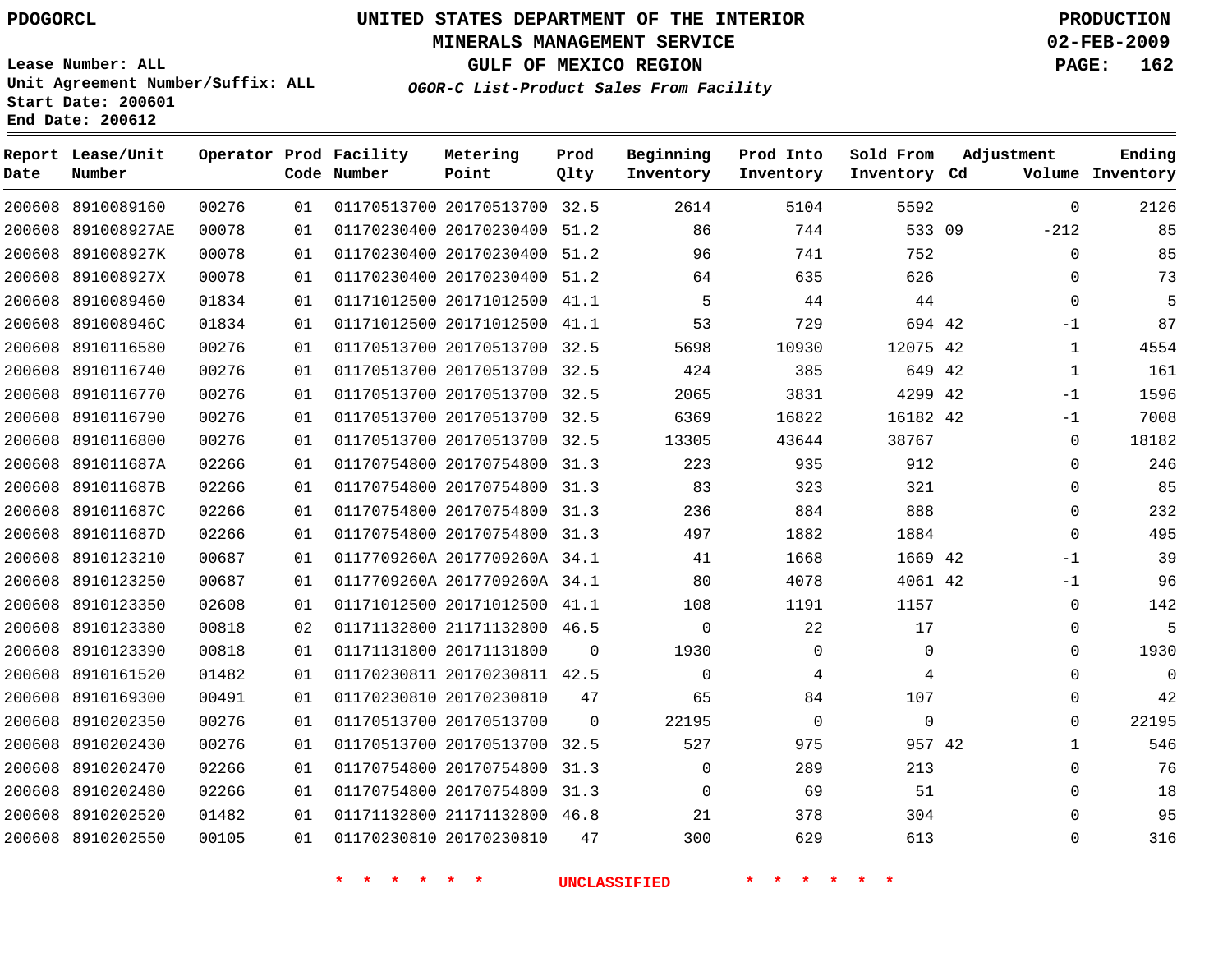#### **MINERALS MANAGEMENT SERVICE 02-FEB-2009**

**GULF OF MEXICO REGION PAGE: 163**

**Lease Number: ALL Unit Agreement Number/Suffix: ALL Start Date: 200601 End Date: 200612**

**OGOR-C List-Product Sales From Facility**

| Date | Report Lease/Unit<br>Number |       |    | Operator Prod Facility<br>Code Number | Metering<br>Point            | Prod<br>Qlty | Beginning<br>Inventory | Prod Into<br>Inventory | Sold From<br>Inventory Cd | Adjustment  | Ending<br>Volume Inventory |
|------|-----------------------------|-------|----|---------------------------------------|------------------------------|--------------|------------------------|------------------------|---------------------------|-------------|----------------------------|
|      | 200608 8910202560           | 00276 | 01 |                                       | 01170513700 20170513700 32.5 |              | 5109                   | 23834                  | 23378                     | $\Omega$    | 5565                       |
|      | 200608 G00932               | 01376 | 01 |                                       | 01170231100 20170230810      | $\Omega$     | $\Omega$               | 11                     | $\Omega$                  | $\Omega$    | 11                         |
|      | 200608 G00935               | 02852 | 02 |                                       | 01171131600 20171131600      | 44.1         | 204                    | 14426                  | 14452 42                  | $-1$        | 177                        |
|      | 200608 G00971               | 00105 | 01 |                                       | 01171132000 20171132000      | 43.3         | 42                     | 48                     | 86                        | $\Omega$    | $\overline{4}$             |
|      | 200608 G00974               | 00105 | 01 |                                       | 01171132000 20171132000      | 43.4         | 14                     | 0                      | 14                        | $\Omega$    | $\Omega$                   |
|      | 200608 G00979               | 00078 | 01 |                                       | 01171012400 20171012400      | $\Omega$     | $\Omega$               | 3                      | $\Omega$                  | $\Omega$    | 3                          |
|      |                             |       | 01 |                                       | 01171132800 21171132800 46.6 |              | $\Omega$               | 216                    | 130                       | $\Omega$    | 86                         |
|      |                             |       |    |                                       |                              |              | 0                      | 219                    | 130                       | 0           | 89                         |
|      | 200608 G00985               | 00687 | 01 |                                       | 0117709260A 2017709260A 34.1 |              | 256                    | 10200                  | 10214 42                  | $-1$        | 241                        |
|      | 200608 G00989               | 00003 | 01 |                                       | 01171012400 20171012400      | $\Omega$     | 1022                   | $\Omega$               | $\mathbf{0}$              | $\Omega$    | 1022                       |
|      | 200608 G01025               | 02219 | 01 |                                       | 01177122600 20177122600      | $\Omega$     | 200                    | 0                      | $\Omega$                  | $\mathbf 0$ | 200                        |
|      | 200608 G01027               | 00282 | 01 |                                       | 01177122606 20177122606      | 43           | 287                    | 10875                  | 10967                     | $\mathbf 0$ | 195                        |
|      | 200608 G01031               | 02636 | 01 |                                       | 01177122607 20177122607 37.5 |              | $\Omega$               | 20604                  | 20604                     | $\Omega$    | $\Omega$                   |
|      | 200608 G01072               | 00105 | 01 |                                       | 01170513800 20170513800      | $\Omega$     | $\Omega$               | 624                    |                           | 047<br>4    | 628                        |
|      | 200608 G01082               | 00276 | 01 |                                       | 01170513700 20170513700 32.5 |              | $\Omega$               | 14                     | 8                         | $\Omega$    | 6                          |
|      | 200608 G01083               | 00276 | 01 |                                       | 01170513700 20170513700 32.5 |              | 3178                   | 9455                   | 8696 42                   | 3           | 3940                       |
|      | 200608 G01090               | 00276 | 01 |                                       | 01170513700 20170513700 32.5 |              | 13759                  | 34824                  | 34075                     | $\Omega$    | 14508                      |
|      | 200608 G01091               | 00276 | 01 |                                       | 01170513700 20170513700 32.5 |              | 2585                   | 5283                   | 5667                      | 0           | 2201                       |
|      | 200608 G01092               | 00276 | 01 |                                       | 01170513700 20170513700 32.5 |              | 9159                   | 17092                  | 19130                     | $\Omega$    | 7121                       |
|      | 200608 G01096               | 00276 | 01 |                                       | 01170513700 20170513700 32.5 |              | 1086                   | 1995                   | 2250                      | $\Omega$    | 831                        |
|      | 200608 G01127               | 02630 | 01 |                                       | 01171132000 20171132000 43.4 |              | $\Omega$               | 556                    | 556                       | $\Omega$    | $\mathbf{0}$               |
|      | 200608 G01153               | 01834 | 01 |                                       | 01171132800 21171132800 46.6 |              | 429                    | 759                    | 906 42                    | 1           | 283                        |
|      | 200608 G01172               | 00282 | 01 |                                       | 01177062605 20177062605 41.9 |              | 81                     | 11741                  | 11725 42                  | 1           | 98                         |
|      | 200608 G01181               | 00818 | 01 |                                       | 01177072200 20177072200      | $\Omega$     | 71                     | $\mathbf 0$            | $\mathbf 0$               | $\Omega$    | 71                         |
|      | 200608 G01194               | 00105 | 01 |                                       | 01177072601 20177072601      | 39           | $\Omega$               | 6979                   | 6979                      | $\Omega$    | $\mathbf{0}$               |
|      | 200608 G01196               | 00078 | 01 |                                       | 01171132800 21171132800 46.6 |              | 120                    | 342                    | 360 42                    | -1          | 101                        |
|      | 200608 G01216               | 00222 | 01 |                                       | 01177082958 20177082958      | 33.8         | $\mathbf 0$            | 20266                  | 20266                     | $\mathbf 0$ | $\mathbf{0}$               |
|      | 200608 G01220               | 00105 | 01 |                                       | 01177092600 20177092600 44.7 |              | 306                    | 19087                  | 18468                     | $\Omega$    | 925                        |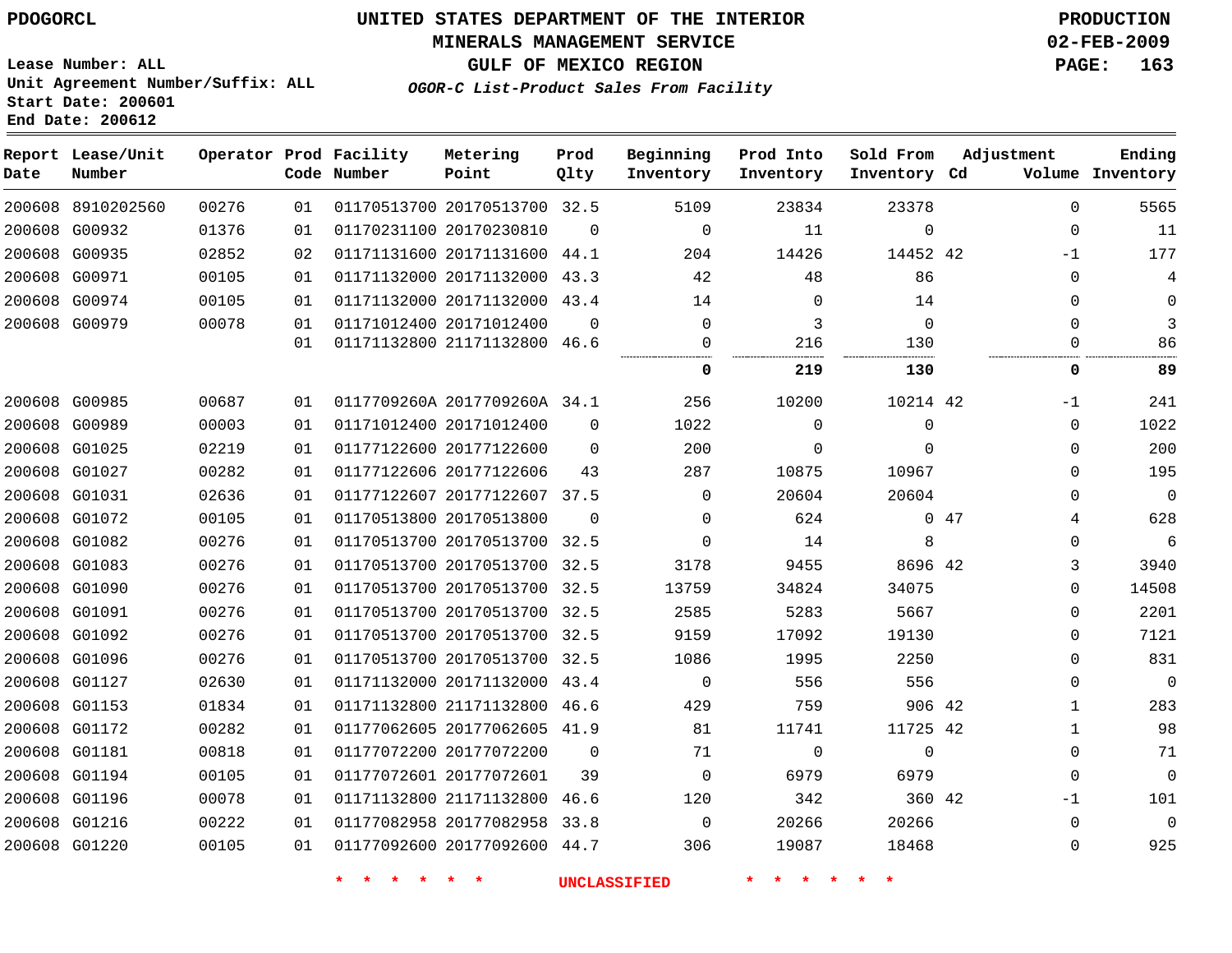#### **MINERALS MANAGEMENT SERVICE 02-FEB-2009**

**GULF OF MEXICO REGION PAGE: 164 OGOR-C List-Product Sales From Facility**

**Lease Number: ALL Unit Agreement Number/Suffix: ALL Start Date: 200601 End Date: 200612**

**Report Lease/Unit Operator Prod Facility Metering Prod Beginning Prod Into Sold From Adjustment Ending Number Point Date Code Number Qlty Inventory Inventory Inventory Inventory Cd Volume** G01228 0117711260G 2017711260G 34.9 42 -1 G01261 20171012500  $\Omega$   $\Omega$  $\Omega$  $\Omega$  G01269 20171012500 41.1  $\Omega$  G01351 20170230400 51.2 42 G01441 20177112700 41.5  $\Omega$   $\Omega$  G01447 20170513700 32.5  $\Omega$  G01477 20170230810 44.6  $\Omega$   $\Omega$  $\Omega$  G01497 20170513800  $\Omega$  $\Omega$  $\Omega$ 47 G01498 20170513800  $\Omega$   $\Omega$  $\Omega$   $-170$  $\Omega$   $\Omega$  $\Omega$  $\Omega$  $\Omega$  20170513800 . . . . . . . . . . . . . . . . . . . . . . . . . . . . . . . . . **0 0 0 170** G01528 0117711260T 2017711260T 35.2 G01529 20177122607 37.5  $\Omega$   $\Omega$  $\Omega$  G01569 20171012500 41.1  $\Omega$  G01619 20170513700 32.5  $\Omega$   $\Omega$  G01620 20170513700 32.5  $\Omega$   $\Omega$  G01676 20170755200 37.9  $\Omega$  G01677 20170755200 37.9  $\Omega$  G01754 20423210050  $\Omega$  G01757 20423210050  $\Omega$  G01812 20422450350 40.6  $\Omega$  G01860 20170231110 44.7  $\Omega$  47 G01865 20171012500 41.1  $\Omega$  G01880 20171132000 43.3  $\Omega$  G01898 20171012500 41.1 42 G01953 20170230811 42.4  $\Omega$  G01972 01170231230 48.3  $\Omega$   $\Omega$  G01997 01177008090  $\Omega$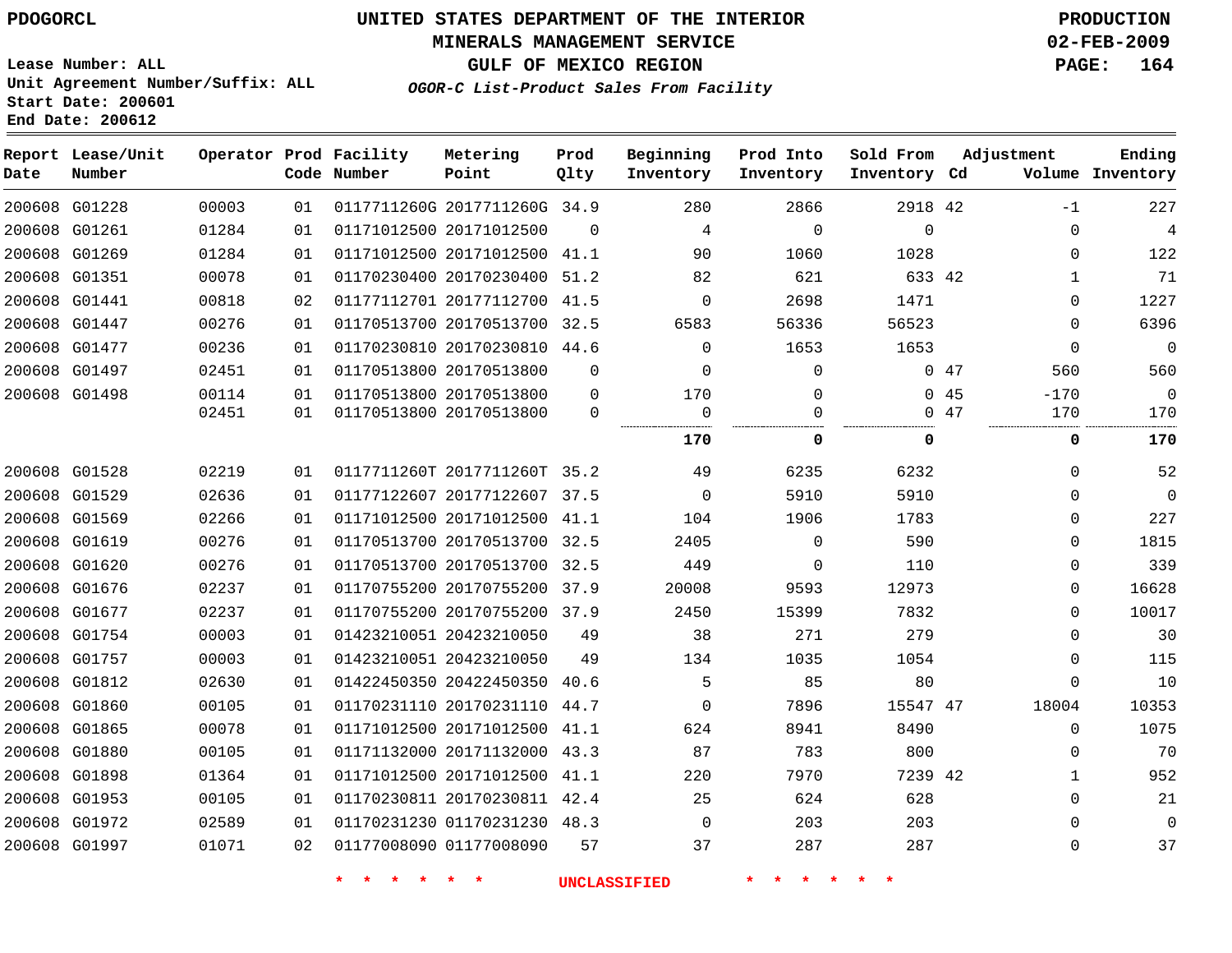# **MINERALS MANAGEMENT SERVICE 02-FEB-2009**

**GULF OF MEXICO REGION PAGE: 165**

**Lease Number: ALL Unit Agreement Number/Suffix: ALL Start Date: 200601 End Date: 200612**

**OGOR-C List-Product Sales From Facility**

| Date | Report Lease/Unit<br>Number |       |          | Operator Prod Facility<br>Code Number | Metering<br>Point                                            | Prod<br>01ty | Beginning<br>Inventory | Prod Into<br>Inventory | Sold From<br>Inventory Cd | Adjustment       | Ending<br>Volume Inventory |
|------|-----------------------------|-------|----------|---------------------------------------|--------------------------------------------------------------|--------------|------------------------|------------------------|---------------------------|------------------|----------------------------|
|      | 200608 G01998               | 00818 | 01<br>01 |                                       | 01170230810 20170230810 47.1<br>01170230811 20170230811 42.8 |              | 7<br>9                 | 2<br>177               | 8<br>180                  | $\mathbf 0$<br>0 |                            |
|      |                             |       |          |                                       |                                                              |              | 16                     | 179                    | 188                       | 0                | 7                          |
|      | 200608 G02006               | 00491 | 01       | 01170530900 20170530900               |                                                              | 49           | 4                      | 5                      | 8                         | 0                | $\mathbf{1}$               |
|      | 200608 G02021               | 01482 | 01       |                                       | 01170230811 20170230811 42.5                                 |              | 34                     | 1166                   | 1161                      | $\Omega$         | 39                         |
|      | 200608 G02024               | 00818 | 01       |                                       | 01170230811 20170230811 42.5                                 |              | 5                      | $\mathbf 0$            | 5                         | 0                | $\mathbf 0$                |
|      | 200608 G02039               | 02589 | 01       |                                       | 01171132800 01171132800                                      | $\Omega$     | 894                    | 0                      | $\Omega$                  | $\Omega$         | 894                        |
|      | 200608 G02045               | 00105 | 01       |                                       | 01170530900 20170530900 49.1                                 |              | 6                      | 50                     | 48                        | $\Omega$         | 8                          |
|      | 200608 G02051               | 01364 | 01       |                                       | 01170530900 20170530900 49.1                                 |              | $\Omega$               | 395                    | 335                       | 0                | 60                         |
|      | 200608 G02062               | 00231 | 01       |                                       | 0117704220A 2017704220A 43.4                                 |              | $\Omega$               | 3387                   | 3387                      | $\Omega$         | $\mathbf 0$                |
|      | 200608 G02082               | 01834 | 01       |                                       | 01171132800 21171132800                                      | 46.6         | 4099                   | 10709                  | 11126                     | 0                | 3682                       |
|      | 200608 G02110               | 02630 | 01       |                                       | 01171012400 20171012400 52.9                                 |              | $\Omega$               | 524                    | 524                       | 0                | $\Omega$                   |
|      | 200608 G02127               | 01364 | 02       |                                       | 01170230810 20170230810 44.7                                 |              | $\mathbf 0$            | 51                     | 51                        | 0                | $\Omega$                   |
|      | 200608 G02161               | 00818 | 02       |                                       | 01171012500 20171012500 41.1                                 |              | 221                    | 10730                  | 9669                      | 0                | 1282                       |
|      | 200608 G02163               | 00105 | 01       |                                       | 01171012500 20171012500 41.1                                 |              | $\mathbf 0$            | 3485                   | 4337 47                   | 1268             | 416                        |
|      | 200608 G02224               | 01482 | 01       |                                       | 01170230811 20170230811                                      | $\Omega$     | 3                      | $\Omega$               | $\Omega$                  | $\mathbf 0$      | 3                          |
|      | 200608 G02267               | 00078 | 01       |                                       | 01171132000 20171132000 49.3                                 |              | 1                      | 5                      | 5                         | $\Omega$         | $\mathbf{1}$               |
|      | 200608 G02280               | 01764 | 01       |                                       | 01177082604 20177082604 26.7                                 |              | 580                    | 70133                  | 70188 42                  | 16               | 541                        |
|      | 200608 G02281               | 01764 | 01       |                                       | 01177082604 20177082604 26.7                                 |              | 170                    | 18426                  | 18454                     | $\Omega$         | 142                        |
|      | 200608 G02300               | 01482 | 01       |                                       | 01171132800 21171132800 46.8                                 |              | 14                     | 28                     | 32                        | 0                | 10                         |
|      | 200608 G02353               | 01284 | 01       |                                       | 01170230450 20170230450 47.2                                 |              | 643                    | 751                    | 929                       | $\Omega$         | 465                        |
|      | 200608 G02354               | 01284 | 01       |                                       | 01170230450 20170230450 47.2                                 |              | 32                     | 63                     | 56                        | $\Omega$         | 39                         |
|      | 200608 G02391               | 01284 | 01       |                                       | 0142709015A 2042709015A 43.3                                 |              | $\mathbf 0$            | 2119                   | 2119                      | 0                | $\Omega$                   |
|      | 200608 G02404               | 02589 | 01       |                                       | 01170230810 20170230810                                      | 39           | 1109                   | 3740                   | 3740                      | $\Omega$         | 1109                       |
|      | 200608 G02414               | 02451 | 01       |                                       | 01170230810 20170230810                                      | 47           | 55                     | 75                     | 92                        | $\Omega$         | 38                         |
|      | 200608 G02418               | 02266 | 01       |                                       | 01170230810 20170230810 47.1                                 |              | 2                      | 0                      | 2                         | $\Omega$         | $\Omega$                   |
|      | 200608 G02423               | 00818 | 02       |                                       | 01170230810 20170230810                                      | 48           | 5                      | 0                      | 5                         | 0                |                            |
|      | 200608 G02428               | 00105 | 01       |                                       | 01170230810 20170230810                                      | 47           | 46                     | 105                    | 98                        | $\Omega$         | 53                         |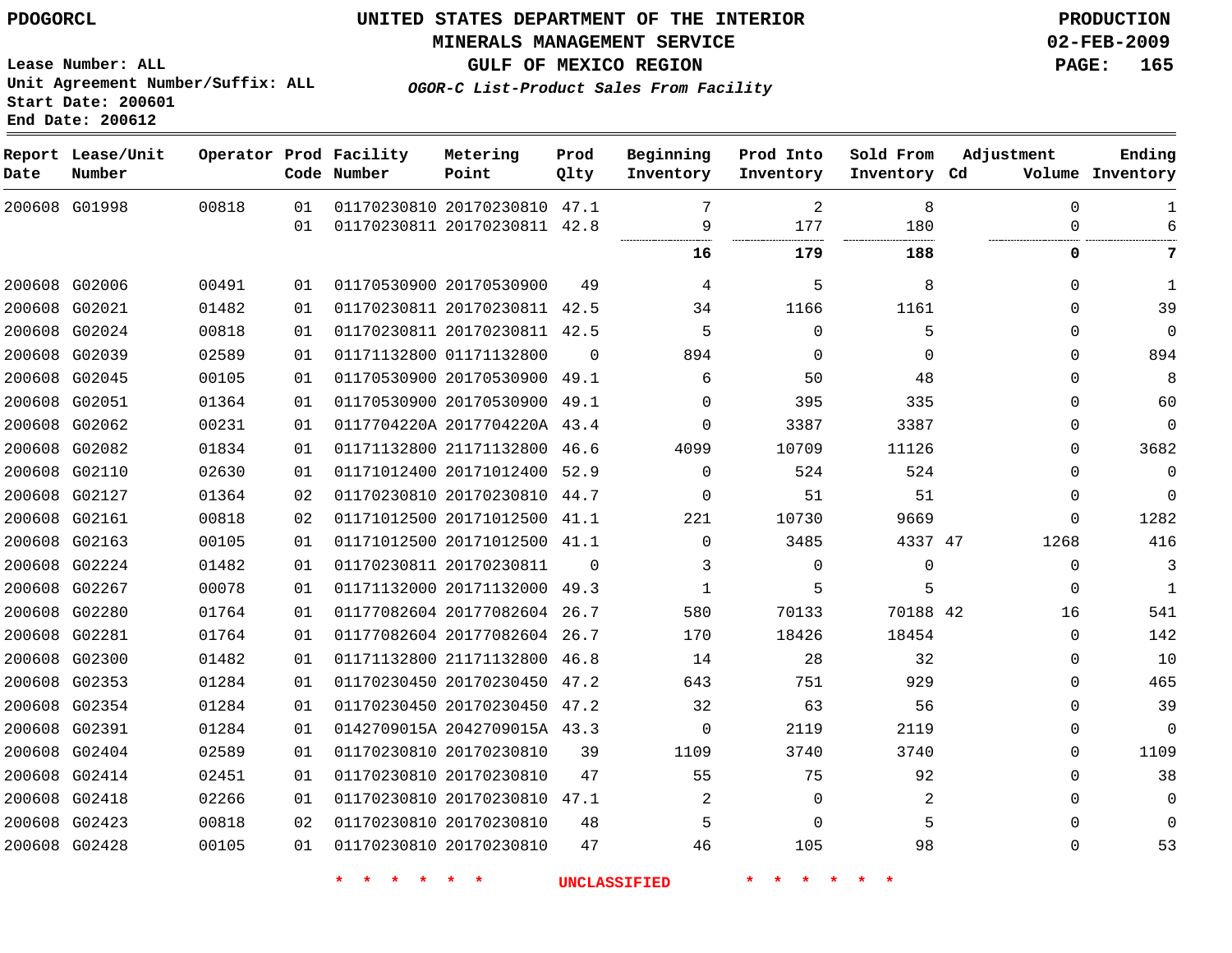# **MINERALS MANAGEMENT SERVICE 02-FEB-2009**

**GULF OF MEXICO REGION PAGE: 166**

**Lease Number: ALL Unit Agreement Number/Suffix: ALL Start Date: 200601 End Date: 200612**

**OGOR-C List-Product Sales From Facility**

| Date | Report Lease/Unit<br>Number |                |          | Operator Prod Facility<br>Code Number | Metering<br>Point                                  | Prod<br>Qlty   | Beginning<br>Inventory | Prod Into<br>Inventory | Sold From<br>Inventory Cd |       | Adjustment    | Ending<br>Volume Inventory |
|------|-----------------------------|----------------|----------|---------------------------------------|----------------------------------------------------|----------------|------------------------|------------------------|---------------------------|-------|---------------|----------------------------|
|      | 200608 G02433               | 00491          | 01       |                                       | 01170230810 20170230810                            | 47             | 168                    | 334                    | 334                       |       | $\Omega$      | 168                        |
|      | 200608 G02434               | 02219          | 01       |                                       | 01170230810 20170230810 47.1                       |                | 87                     | 296                    | 233 42                    |       | $-3$          | 147                        |
|      | 200608 G02436               | 02628          | 02       |                                       | 01170230811 20170230811 42.5                       |                | 237                    | 6052                   | 6088                      |       | 0             | 201                        |
|      | 200608 G02439               | 00231          | 01       |                                       | 01171132000 20171132000 43.4                       |                | $\Omega$               | 250                    | 250                       |       | 0             | $\mathbf 0$                |
|      | 200608 G02549               | 00222          | 01       |                                       | 01171132800 21171132800                            | 46.6           | 16                     | 751                    | 585                       |       | $\Omega$      | 182                        |
|      | 200608 G02551               | 00491          | 01       |                                       | 01170230811 20170230811 42.5                       |                | 4                      | 53                     | 55                        |       | $\Omega$      | 2                          |
|      | 200608 G02596               | 01482          | 01       |                                       | 01171132800 21171132800 46.8                       |                | 5                      | 31                     | 27                        |       | $\Omega$      | 9                          |
|      | 200608 G02628               | 00105<br>02481 | 01<br>01 |                                       | 01171012500 20171012500<br>01171012500 20171012500 | 41<br>$\Omega$ | $\Omega$<br>263        | 2937<br>0              | 2849 47<br>$\Omega$       | 45    | 263<br>$-263$ | 351<br>$\mathbf 0$         |
|      |                             |                |          |                                       |                                                    |                | 263                    | 2937                   | 2849                      |       | 0             | 351                        |
|      | 200608 G02663               | 02451          | 01       |                                       | 01423210051 20423210050                            | 49             | 4                      | 38                     | 38                        |       | $\Omega$      | 4                          |
|      | 200608 G02665               | 02451          | 01       |                                       | 01423210051 20423210050                            | 49             | 322                    | 2854                   | 2860                      |       | $\Omega$      | 316                        |
|      | 200608 G02716               | 01834          | 01       |                                       | 01170230810 20170230810 47.1                       |                | 598                    | 1547                   | 1368 42                   |       | 1             | 778                        |
|      | 200608 G02759               | 01284          | 01       |                                       | 01170230800 20170230810                            | 47.1           | 98                     | 320                    | 257                       |       | $\Omega$      | 161                        |
|      | 200608 G02819               | 00105          | 01       |                                       | 01170231110 20170231110 44.7                       |                | $\Omega$               | 676                    | 2556 47                   |       | 2960          | 1080                       |
|      | 200608 G02825               | 00105          | 01       |                                       | 01170231110 20170231110 44.7                       |                | $\Omega$               | 86                     | 282 47                    |       | 327           | 131                        |
|      | 200608 G02826               | 00105          | 01       |                                       | 01170231110 20170231110 44.7                       |                | $\Omega$               | 750                    | 2509 47                   |       | 2906          | 1147                       |
|      | 200608 G02834               | 02375          | 01       |                                       | 01170230810 20170230810 47.1                       |                | 73                     | 146                    | 146                       |       | $\Omega$      | 73                         |
|      | 200608 G02839               | 01586          | 02       |                                       | 01170230810 20170230810 47.1                       |                | 45                     | 92                     |                           | 90 42 | $-1$          | 46                         |
|      | 200608 G02846               | 01364          | 02       |                                       | 01170530900 20170530900                            | 49.1           | $\overline{2}$         | 29                     | 27                        |       | $\Omega$      | 4                          |
|      | 200608 G02853               | 02589          | 01       |                                       | 01170231230 01170231230 48.3                       |                | $\mathbf 0$            | 6416                   | 6416                      |       | 0             | $\mathbf 0$                |
|      | 200608 G02885               | 01364          | 01       |                                       | 01171132000 20171132000                            | 43.4           | 103                    | 1058                   | 1067 42                   |       | 1             | 95                         |
|      | 200608 G02895               | 02579          | 02       |                                       | 01171092651 20171092650 53.5                       |                | 315                    | 1872                   | 1884                      |       | $\Omega$      | 303                        |
|      |                             | 02628          | 02       |                                       | 01171092651 20171092650 53.5                       |                | 0                      | 2942                   | 2942                      |       | $\Omega$      | $\mathbf 0$                |
|      |                             |                |          |                                       |                                                    |                | 315                    | 4814                   | 4826                      |       | 0             | 303                        |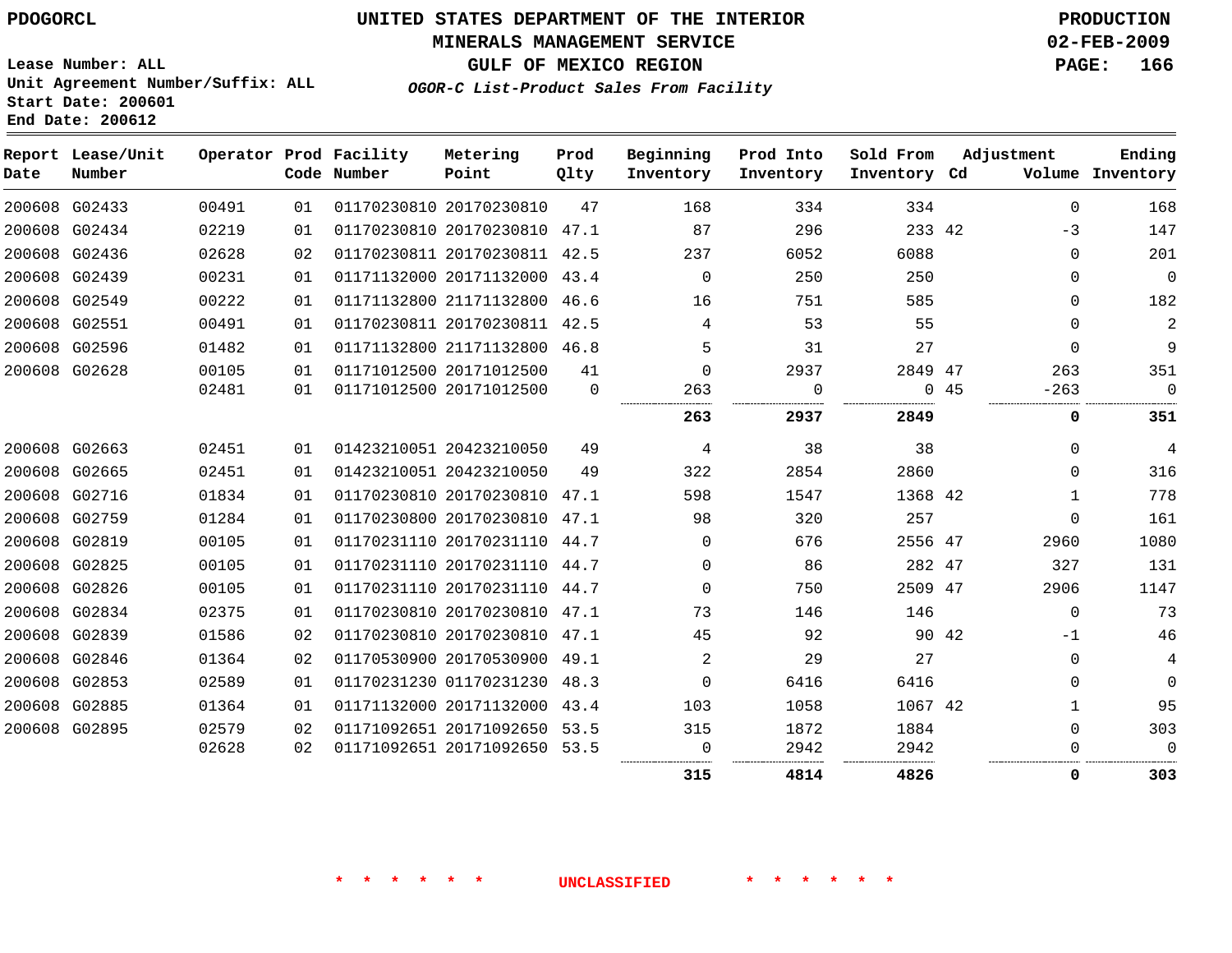**MINERALS MANAGEMENT SERVICE 02-FEB-2009**

**GULF OF MEXICO REGION PAGE: 167 OGOR-C List-Product Sales From Facility**

**Lease Number: ALL Unit Agreement Number/Suffix: ALL Start Date: 200601 End Date: 200612**

| Date | Report Lease/Unit<br>Number |       |    | Operator Prod Facility<br>Code Number | Metering<br>Point            | Prod<br>Qlty | Beginning<br>Inventory | Prod Into<br>Inventory | Sold From<br>Inventory Cd | Adjustment   | Ending<br>Volume Inventory |
|------|-----------------------------|-------|----|---------------------------------------|------------------------------|--------------|------------------------|------------------------|---------------------------|--------------|----------------------------|
|      | 200608 G02898               | 01834 | 01 |                                       | 01171012300 20171012300 35.8 |              | 505                    | 1295                   | 1276 42                   | $-1$         | 523                        |
|      |                             | 02266 | 01 |                                       | 01171012300 20171012300 47.4 |              | 0<br>                  | 153<br><br>.           | 152                       | $\Omega$     | $\mathbf{1}$<br>.          |
|      |                             |       |    |                                       |                              |              | 505                    | 1448                   | 1428                      | -1           | 524                        |
|      | 200608 G02899               | 01834 | 01 |                                       | 01171012300 20171012300 35.8 |              | 1631                   | 5443                   | 4875 42                   | 1            | 2200                       |
|      | 200608 G02969               | 00276 | 01 |                                       | 01170513700 20170513700 32.5 |              | 1034                   | 367                    | 1081 42                   | $\mathbf{1}$ | 321                        |
|      | 200608 G02970               | 00276 | 01 |                                       | 01170513700 20170513700 32.5 |              | 7012                   | 8685                   | 8122                      | $\Omega$     | 7575                       |
|      | 200608 G03061               | 00105 | 01 |                                       | 01423210051 20423210050      | 49           | 52                     | 887                    | 841                       | $\Omega$     | 98                         |
|      | 200608 G03068               | 00105 | 01 |                                       | 01423210051 20423210050      | 49           | 8                      | 30                     | 35                        | $\mathbf 0$  | 3                          |
|      | 200608 G03079               | 02451 | 01 |                                       | 01427038260 01427038260      | $\Omega$     | 2230                   | 100                    | $\Omega$                  | $\mathbf 0$  | 2330                       |
|      | 200608 G03080               | 02451 | 01 |                                       | 01427038260 01427038260      | $\Omega$     | 66                     | $\Omega$               | 0                         | $\Omega$     | 66                         |
|      | 200608 G03115               | 02200 | 01 |                                       | 01170230450 20170230450      | 40           | $\Omega$               | 4                      | 4                         | $\Omega$     | $\Omega$                   |
|      | 200608 G03119               | 01764 | 02 |                                       | 01171131600 20171131600      | 44.1         | $\mathbf{1}$           | 57                     | 57                        | $\Omega$     | $\mathbf{1}$               |
|      | 200608 G03124               | 01284 | 01 |                                       | 01171131600 20171131600 44.1 |              | 1                      | 899                    | 889                       | $\mathbf 0$  | 11                         |
|      | 200608 G03141               | 01935 | 02 |                                       | 01171012400 20171012400      | 52.9         | 49                     | 383                    | 378                       | $\mathbf 0$  | 54                         |
|      | 200608 G03145               | 00078 | 01 |                                       | 01171132800 21171132800 46.6 |              | 90                     | 509                    | 448                       | $\mathbf 0$  | 151                        |
|      | 200608 G03152               | 00105 | 01 |                                       | 01177092600 20177092600 44.8 |              | 70                     | 2476                   | 2426                      | $\Omega$     | 120                        |
|      | 200608 G03237               | 00276 | 01 |                                       | 01170230450 20170230450      | $\Omega$     | 170                    | $\Omega$               | $\Omega$                  | $\Omega$     | 170                        |
|      | 200608 G03244               | 02222 | 01 |                                       | 01170230810 20170230810 47.1 |              | $\Omega$               | 4                      | $\overline{2}$            | $\Omega$     | $\overline{2}$             |
|      | 200608 G03251               | 00105 | 01 |                                       | 01170231110 20170231110 44.7 |              | 0                      | 4239                   | 4013 47                   | 4647         | 4873                       |
|      | 200608 G03256               | 00105 | 01 |                                       | 01170231110 20170231110 44.7 |              | $\Omega$               | $\Omega$               | 642 47                    | 744          | 102                        |
|      | 200608 G03264               | 00003 | 01 |                                       | 01170230811 20170230811 42.5 |              | 0                      | 67                     | 66 42                     | 1            | 2                          |
|      |                             | 02219 | 02 |                                       | 01170530900 20170530900 49.1 |              | 31                     | 206                    | 206<br>.                  | $\mathbf 0$  | 31                         |
|      |                             |       |    |                                       |                              |              | 31                     | 273                    | 272                       | 1            | 33                         |
|      | 200608 G03265               | 02219 | 02 |                                       | 01170530900 20170530900 49.1 |              | 139                    | 1126                   | 1095 42                   | $\mathbf{1}$ | 171                        |
|      | 200608 G03275               | 01764 | 01 |                                       | 01170230810 20170230810      | 41           | 31                     | 27                     | 45                        | $\Omega$     | 13                         |
|      | 200608 G03331               | 01364 | 01 |                                       | 01171132800 21171132800      | 46.6         | 7809                   | 18486                  | 20063 42                  | $-2$         | 6230                       |
|      | 200608 G03393               | 00818 | 01 |                                       | 01171131600 20171131600 44.1 |              | 0                      | 211                    | 209 42                    | 1            | 3                          |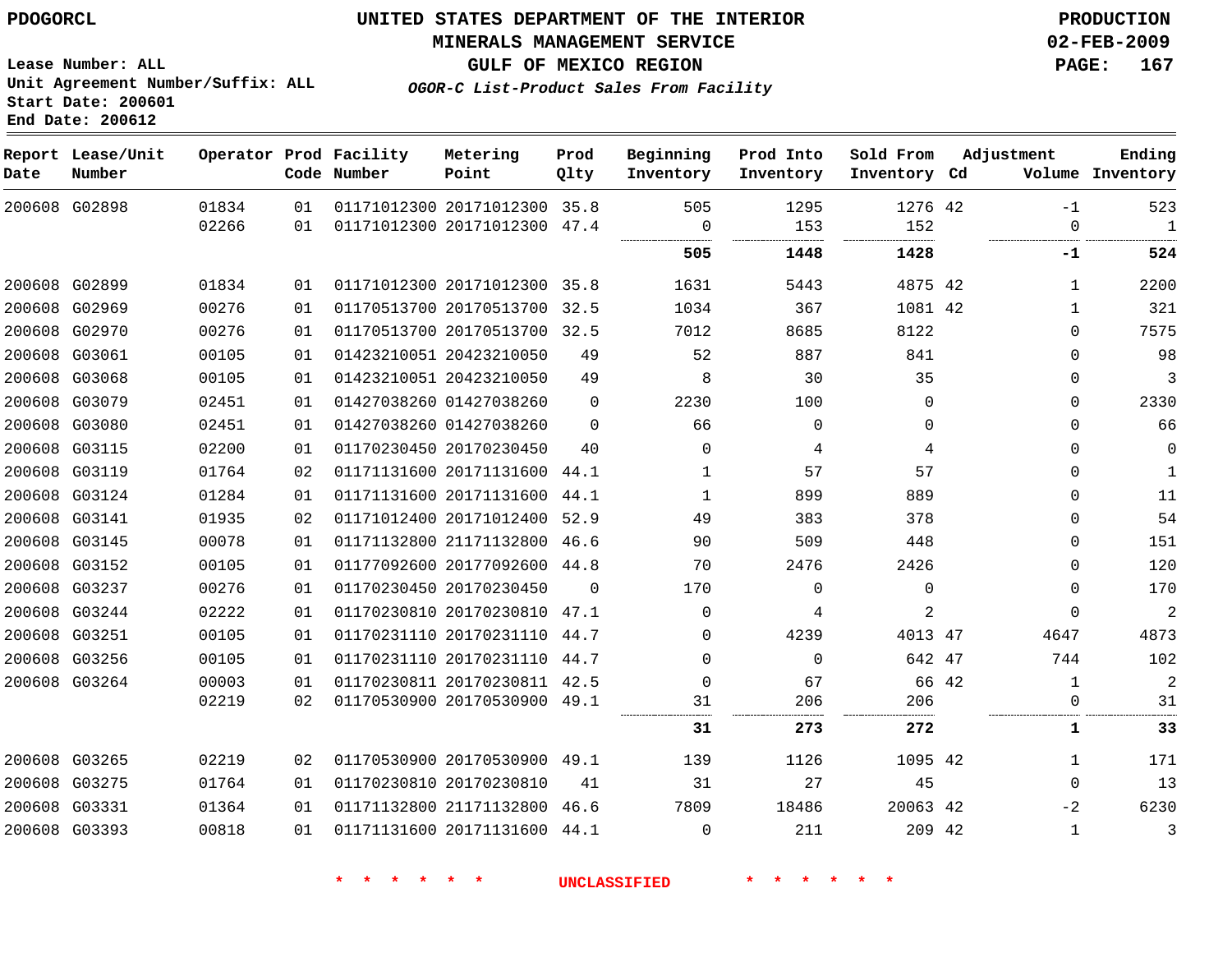#### **MINERALS MANAGEMENT SERVICE 02-FEB-2009**

**GULF OF MEXICO REGION PAGE: 168**

**Lease Number: ALL Unit Agreement Number/Suffix: ALL Start Date: 200601 End Date: 200612**

**OGOR-C List-Product Sales From Facility**

| Date          | Report Lease/Unit<br>Number |       |    | Operator Prod Facility<br>Code Number | Metering<br>Point            | Prod<br>Qlty | Beginning<br>Inventory | Prod Into<br>Inventory | Sold From<br>Inventory Cd | Adjustment   | Ending<br>Volume Inventory |
|---------------|-----------------------------|-------|----|---------------------------------------|------------------------------|--------------|------------------------|------------------------|---------------------------|--------------|----------------------------|
| 200608 G03481 |                             | 02237 | 01 |                                       | 01170230810 20170230810 47.1 |              | $\Omega$               | 5                      | 3                         | $\Omega$     | $\overline{2}$             |
| 200608 G03496 |                             | 00818 | 01 |                                       | 01170230810 20170230810 47.4 |              | 512                    | 896                    | 957                       | $\mathbf{0}$ | 451                        |
| 200608 G03529 |                             | 02589 | 01 |                                       | 01171131600 20171131600 34.7 |              | $\Omega$               | 3128                   | 3128                      | $\Omega$     | $\mathbf{0}$               |
| 200608 G03569 |                             | 01324 | 01 |                                       | 01171092800 21171132800      | $\Omega$     | 317                    | $\mathbf 0$            | 0                         | $\Omega$     | 317                        |
| 200608 G03738 |                             | 00064 | 01 |                                       | 01170230450 20170230450      | 47.2         | 124                    | 73                     | 152                       | $\mathbf{0}$ | 45                         |
|               |                             | 01857 | 01 |                                       | 01170230450 20170230450      | 0            | 8                      | 0                      | $\Omega$                  | $\Omega$     | 8                          |
|               |                             |       |    |                                       |                              |              | 132                    | 73                     | 152                       | 0            | 53                         |
| 200608 G03811 |                             | 00105 | 01 |                                       | 01171092651 20171092650 53.5 |              | 205                    | 2523                   | 2478                      | $\Omega$     | 250                        |
| 200608 G03935 |                             | 00105 | 01 |                                       | 01423210051 20423210050      | 49           | 8                      | 53                     | 55                        | $\Omega$     | 6                          |
| 200608 G03936 |                             | 00689 | 01 |                                       | 01423210051 20423210050      | 50.7         | $\Omega$               | 115                    | 103 42                    | 1            | 13                         |
| 200608 G03938 |                             | 01364 | 01 |                                       | 01423210051 20423210050      | 49           | 8                      | 33                     | 37                        | $\Omega$     | $\overline{4}$             |
| 200608 G03940 |                             | 00105 | 01 |                                       | 01423210051 20423210050      | 49           | 3                      | 9                      | 11                        | 0            | $\mathbf{1}$               |
| 200608 G03958 |                             | 00105 | 01 |                                       | 01170230510 20170230510      | 47           | 3847                   | 10329                  | 6350                      | $\Omega$     | 7826                       |
| 200608 G03973 |                             | 00105 | 01 |                                       | 01171132800 21171132800      | 46.5         | 741                    | 1088                   | 1394                      | 0            | 435                        |
| 200608 G04003 |                             | 00105 | 01 |                                       | 01171012500 20171012500      | 41           | $\Omega$               | 34347                  | 32019 47                  | 1775         | 4103                       |
|               | 200608 G04078               | 02589 | 01 |                                       | 01170230510 20170230510      | 50           | 171                    | 155                    | 147                       | $\mathbf{0}$ | 179                        |
| 200608 G04081 |                             | 02237 | 01 |                                       | 01170230810 20170230810 47.1 |              | 10703                  | 24509                  | 22890                     | 0            | 12322                      |
| 200608 G04085 |                             | 00687 | 01 |                                       | 01170230811 20170230811 42.5 |              | 675                    | 15597                  | 15754 42                  | $\mathbf{1}$ | 519                        |
| 200608 G04087 |                             | 01764 | 01 |                                       | 01177008150 01177008150      | $\Omega$     | 1422                   | 0                      | 0                         | 0            | 1422                       |
|               | 200608 G04090               | 01364 | 01 |                                       | 01170230810 20170230810      | 47.1         | 133                    | 807                    | 575                       | $\mathbf{0}$ | 365                        |
|               | 200608 G04098               | 01963 | 01 |                                       | 01170230810 20170230810 44.7 |              | $\Omega$               | 1915                   | 1915                      | $\Omega$     | $\mathbf{0}$               |
| 200608 G04254 |                             | 01834 | 01 |                                       | 01170573602 20170573602 33.8 |              | 564                    | 2121                   | 2008                      | 0            | 677                        |
| 200608 G04258 |                             | 01764 | 01 |                                       | 01423210051 20423210050 50.7 |              | 3                      | 19                     | 19                        | $\Omega$     | 3                          |
| 200608 G04268 |                             | 01364 | 01 |                                       | 01171132800 21171132800      | 46.6         | 279                    | 447                    | 554 42                    | $\mathbf{1}$ | 173                        |
| 200608 G04379 |                             | 01138 | 01 |                                       | 01170230510 20170230510      | 47           | 15                     | 95                     | 38                        | $\mathbf{0}$ | 72                         |
|               | 200608 G04397               | 02421 | 01 |                                       | 01170230810 20170230810 47.1 |              | 197                    | 849                    | 619                       | $\Omega$     | 427                        |
| 200608 G04453 |                             | 02589 | 01 |                                       | 01171012300 20171012300 49.1 |              | $\mathbf 0$            | 442                    | 442                       | $\mathbf{0}$ | $\mathbf 0$                |
|               | 200608 G04460               | 01819 | 01 |                                       | 01171012500 20171012500 41.1 |              | 185                    | $\mathbf 0$            | 185                       | $\Omega$     | $\mathbf 0$                |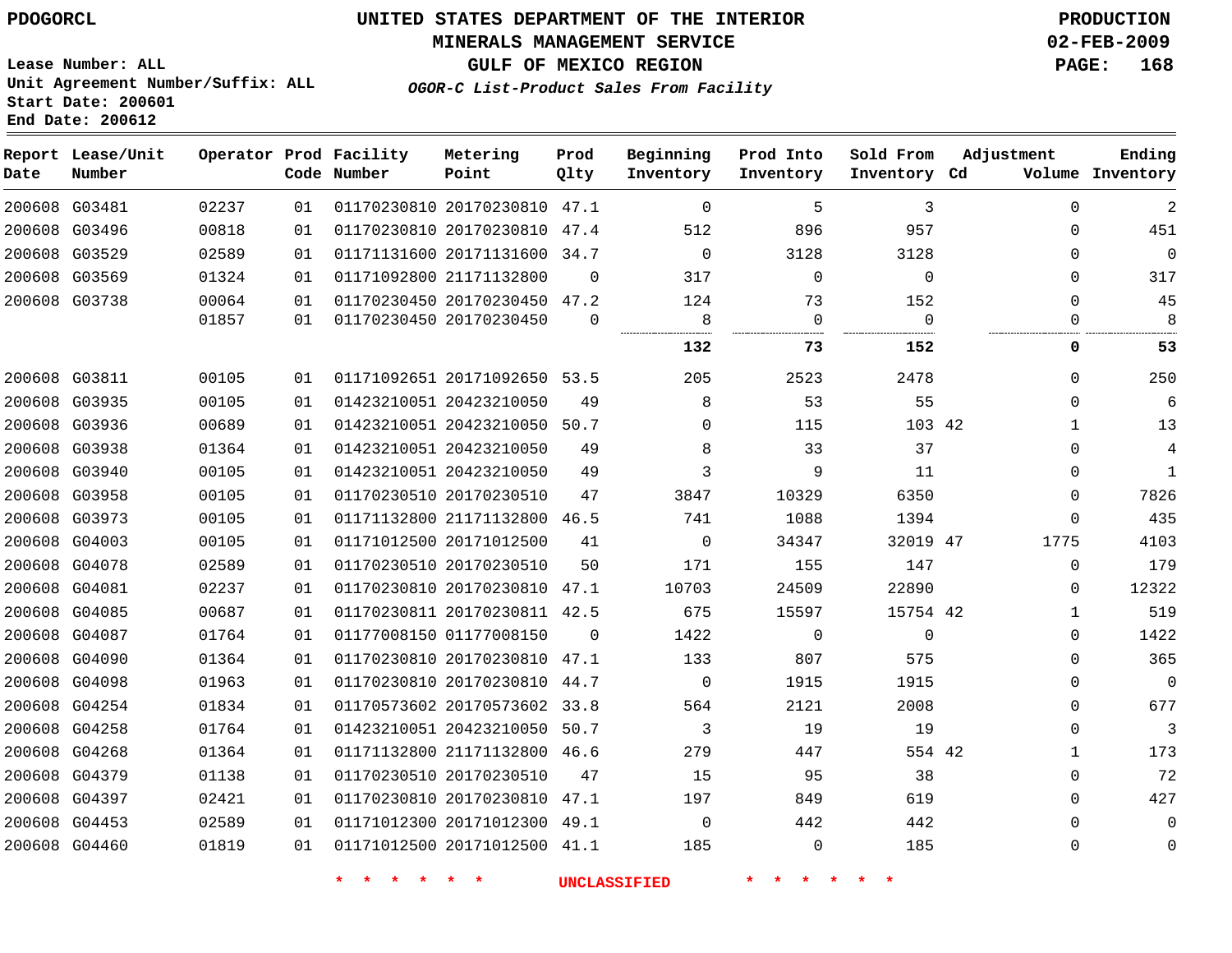#### **MINERALS MANAGEMENT SERVICE 02-FEB-2009**

**GULF OF MEXICO REGION PAGE: 169**

**Lease Number: ALL Unit Agreement Number/Suffix: ALL Start Date: 200601 End Date: 200612**

**OGOR-C List-Product Sales From Facility**

| Date | Report Lease/Unit<br>Number |       |    | Operator Prod Facility<br>Code Number | Metering<br>Point            | Prod<br>Qlty | Beginning<br>Inventory | Prod Into<br>Inventory | Sold From<br>Inventory Cd | Adjustment  | Ending<br>Volume Inventory |
|------|-----------------------------|-------|----|---------------------------------------|------------------------------|--------------|------------------------|------------------------|---------------------------|-------------|----------------------------|
|      | 200608 G04494               | 02409 | 01 |                                       | 01177288272 01177288272      | $\Omega$     | 120                    | $\Omega$               | $\Omega$                  | $\Omega$    | 120                        |
|      | 200608 G04537               | 02589 | 01 |                                       | 01420470030 20420470030 47.5 |              | 1074                   | 75                     | 806                       | 0           | 343                        |
|      | 200608 G04547               | 02628 | 01 |                                       | 01423210051 20423210050      | 49           | 200                    | 2043                   | 2018                      | $\Omega$    | 225                        |
|      | 200608 G04559               | 01935 | 02 |                                       | 01423210051 20423210050      | 49           | 18                     | 0                      | 18                        | 0           | $\mathbf 0$                |
|      | 200608 G04565               | 01284 | 01 |                                       | 01420390101 01420390101      | $\Omega$     | 1062                   | 121                    | $\Omega$                  | $\Omega$    | 1183                       |
|      | 200608 G04773               | 01482 | 01 |                                       | 01170230811 20170230811 42.5 |              | 4                      | 62                     | 64                        | $\mathbf 0$ | $\overline{a}$             |
|      | 200608 G04787               | 00687 | 01 |                                       | 01171131600 20171131600 44.1 |              | 9                      | 3222                   | 3192                      | 0           | 39                         |
|      | 200608 G04827               | 01819 | 02 |                                       | 01171012500 20171012500 41.1 |              | 1325                   | 10941                  | 10823 42                  | -1          | 1442                       |
|      | 200608 G04844               | 02421 | 01 |                                       | 01170230811 20170230811 42.5 |              | 125                    | 3628                   | 3632                      | $\Omega$    | 121                        |
|      | 200608 G04857               | 02025 | 01 |                                       | 01171012300 20171012300 38.4 |              | 15                     | 27                     | 31                        | $\Omega$    | 11                         |
|      | 200608 G04858               | 00236 | 01 |                                       | 01171012300 20171012300      | 51.5         | 183                    | 605                    | 544                       | $\Omega$    | 244                        |
|      | 200608 G04996               | 02628 | 01 |                                       | 01420570060 20420570060 53.7 |              | 534                    | $\Omega$               | 59                        | $\Omega$    | 475                        |
|      | 200608 G05006               | 02219 | 02 |                                       | 01170230510 20170230510      | 47           | 163                    | 357                    | 249                       | $\mathbf 0$ | 271                        |
|      | 200608 G05286               | 02607 | 01 |                                       | 01170230810 20170230810 44.7 |              | $\Omega$               | 580                    | 580                       | $\Omega$    | $\mathbf 0$                |
|      | 200608 G05292               | 00003 | 01 |                                       | 01170230811 20170230811 42.5 |              | 81                     | 1827                   | 1848 42                   | 1           | 61                         |
|      | 200608 G05299               | 00818 | 01 |                                       | 01170230500 20170230500 42.4 |              | 41                     | 788                    | 764                       | $\Omega$    | 65                         |
|      | 200608 G05315               | 02714 | 01 |                                       | 01170230811 20170230811 42.5 |              | 6                      | 52                     | 57                        | $\mathbf 0$ | 1                          |
|      | 200608 G05346               | 01819 | 01 |                                       | 01170530900 20170530900 49.1 |              | 231                    | 297                    | 303 42                    | $-1$        | 224                        |
|      | 200608 G05370               | 02589 | 01 |                                       | 01170530900 20170530900 55.3 |              | $\mathbf 0$            | 426                    | 426                       | $\mathbf 0$ | $\mathbf 0$                |
|      | 200608 G05372               | 01364 | 02 |                                       | 01170530900 20170530900 49.1 |              | 3                      | 7                      | 9                         | $\Omega$    | $\mathbf{1}$               |
|      | 200608 G05391               | 01819 | 01 |                                       | 01170530900 20170530900 49.1 |              | 840                    | 6014                   | 5787                      | 0           | 1067                       |
|      | 200608 G05431               | 00560 | 01 |                                       | 01177062608 2017706260A      | 41           | 163                    | 44890                  | 44920                     | $\Omega$    | 133                        |
|      |                             | 02409 | 01 |                                       | 01171132800 20177052203 30.2 |              | $\mathbf 0$<br>        | 857                    | 857                       | $\mathbf 0$ | $\mathbf{0}$               |
|      |                             |       |    |                                       |                              |              | 163                    | 45747                  | 45777                     | 0           | 133                        |
|      | 200608 G05494               | 01857 | 02 |                                       | 01171132800 21171132800      | 46.6         | 539                    | 1039                   | 1203                      | $\mathbf 0$ | 375                        |
|      | 200608 G05499               | 01364 | 01 |                                       | 01171012400 20171012400 52.9 |              | 524                    | 3771                   | 3760                      | $\Omega$    | 535                        |
|      | 200608 G05504               | 00105 | 01 |                                       | 01171132800 21171132800      | 43           | $\mathbf 0$            | 7116                   | 7070 47                   | 2320        | 2366                       |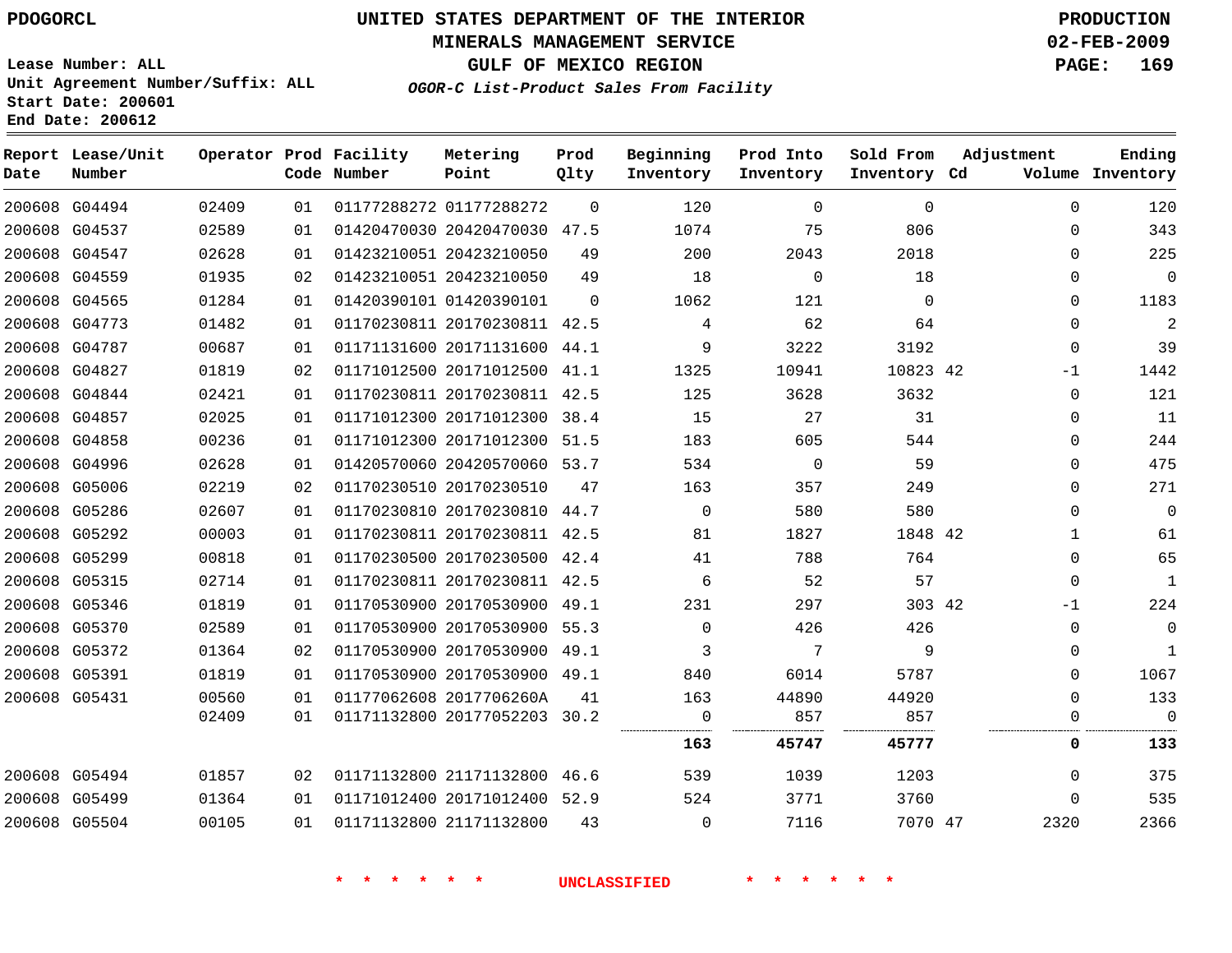#### **MINERALS MANAGEMENT SERVICE 02-FEB-2009**

**GULF OF MEXICO REGION PAGE: 170 OGOR-C List-Product Sales From Facility**

**Lease Number: ALL Unit Agreement Number/Suffix: ALL Start Date: 200601 End Date: 200612**

 G05505 G05558 G05610 G05612 G05613 G05740 G05954 G06027 G06037 G06045 G06069 G06088 G06104 G06105 G06156 G06165 G06166 G06167 G06168 G06180 G06200 G06237 G06767 G06958 G07199 G07201 **Report Lease/Unit Date Number Operator Prod Facility Code Number** 20171012400 52.9 21171132800 20171012300 35.8 20171012500 20171012500 20171012500 20177288270 20420470030 20423210050 20420570060 60.5 01420570060 20423210050 20423210050 20420390110 20420390110 20422450350 47.5 20170230450 47.2 20170230450 47.1 20170230450 47.2 20170230450 20170230450 47.2 20170230810 2042709015L 20171012500 41.1 20171012500 20420570060 20420570060 53.8 **Metering Point** 42 46.6 41.1  $\Omega$   $\Omega$  41.1 54.1 **Prod Qlty**  $\Omega$  -1  $\Omega$  $\Omega$  **Beginning Inventory** -1  $2.2$   $\Omega$  **Ending Inventory Cd Volume**  $\Omega$  $\Omega$   $\Omega$   $\Omega$  **Prod Into Inventory**  $\Omega$   $\Omega$   $\Omega$  **Sold From Inventory**  $\Omega$  $\Omega$  $\Omega$   $\Omega$  $\Omega$  $\Omega$  $\Omega$   $\Omega$  $\Omega$  $\Omega$  $\Omega$  $\Omega$   $\Omega$   $\Omega$   $\Omega$  $\Omega$  $\Omega$  $\Omega$  $\Omega$ **Adjustment 2454 3307 0 1001**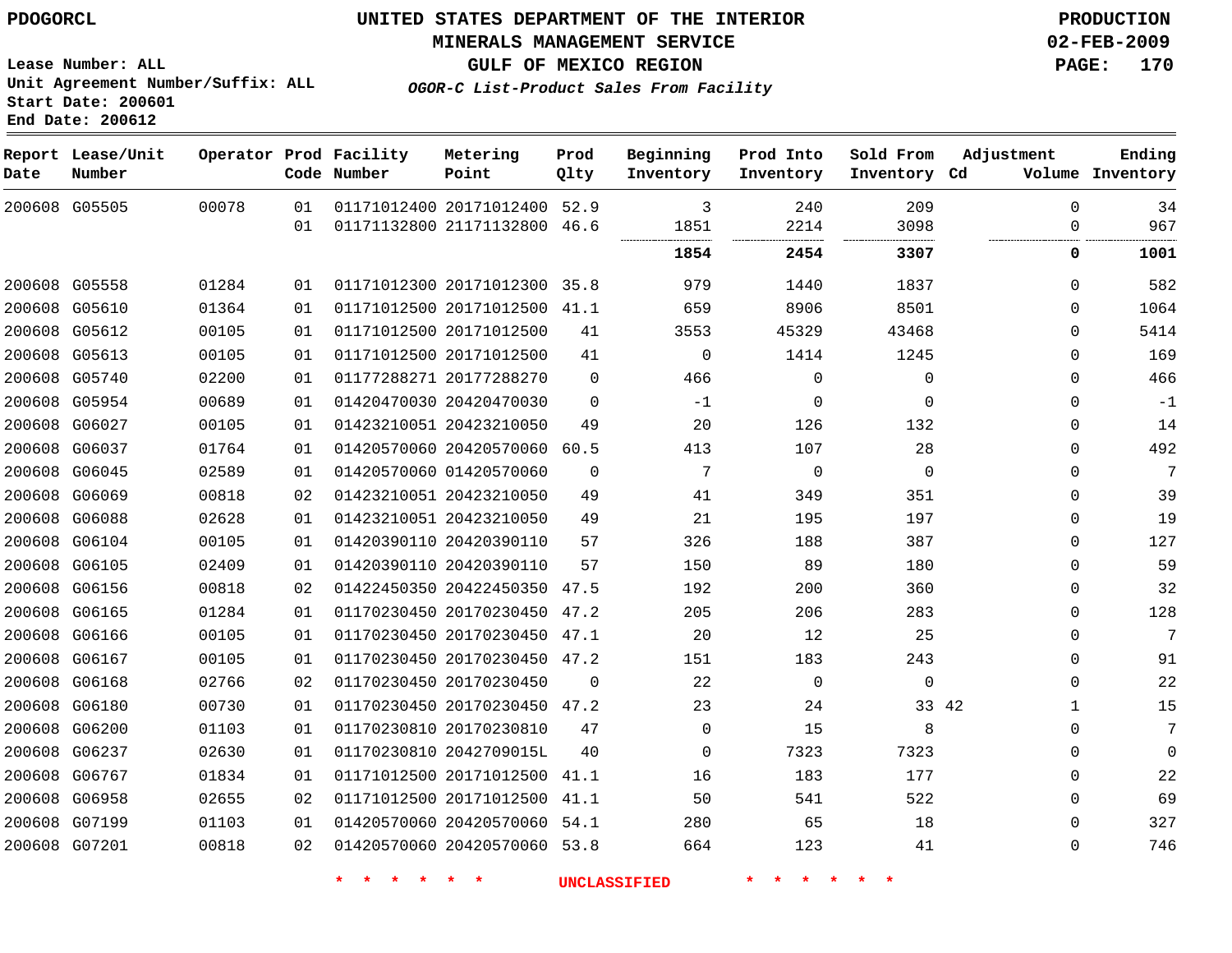#### **MINERALS MANAGEMENT SERVICE 02-FEB-2009**

**GULF OF MEXICO REGION PAGE: 171 OGOR-C List-Product Sales From Facility**

**Lease Number: ALL Unit Agreement Number/Suffix: ALL Start Date: 200601 End Date: 200612**

**Report Lease/Unit Operator Prod Facility Metering Prod Beginning Prod Into Sold From Adjustment Ending Number Point Date Code Number Qlty Inventory Inventory Inventory Inventory Cd Volume** G07215 01420390120  $\Omega$  G07684 20171132000 42.3  $\Omega$  G07699 20171132000 43.4 42  $-106$  G07700 20171132000 43.4 42 G07736 21171132800 46.6  $\Omega$  G07746 01177112600 20171092650  $\Omega$  G07760 20177122950 30.6  $\Omega$  G07802 01177258041  $\Omega$  $\Omega$  G07809 01177248150 50.5  $\Omega$  G07917 20170573602 33.8 42  $-1$  G08092 20423210050  $\Omega$  G08120 20423210050  $\Omega$  G08640 20170230810 45.8  $\Omega$   $\Omega$  $\Omega$  G08641 20170230810 45.8  $\Omega$   $\Omega$  G08690 21171132800 52.9  $\Omega$   $\Omega$  $\Omega$  G08963 20420470030 46.1  $\Omega$   $\Omega$  G09010 01420390120  $\Omega$  G09032 20170230450 47.2 42 G09037 01420390101  $\Omega$   $\Omega$  $\Omega$  $\Omega$  G09079 20421670200 47.6  $\Omega$  G09387 20170230811 42.5 20170230811 42.5 42 -1 . . . . . . **14542 14737 -1 483** G09499 01177058094 39.5  $\Omega$  G09500 01177058094 39.6  $\Omega$  G09536 20171132000 43.4  $\Omega$  G09574 20171012300 35.8  $\Omega$  G09631 20177122950 30.6  $\Omega$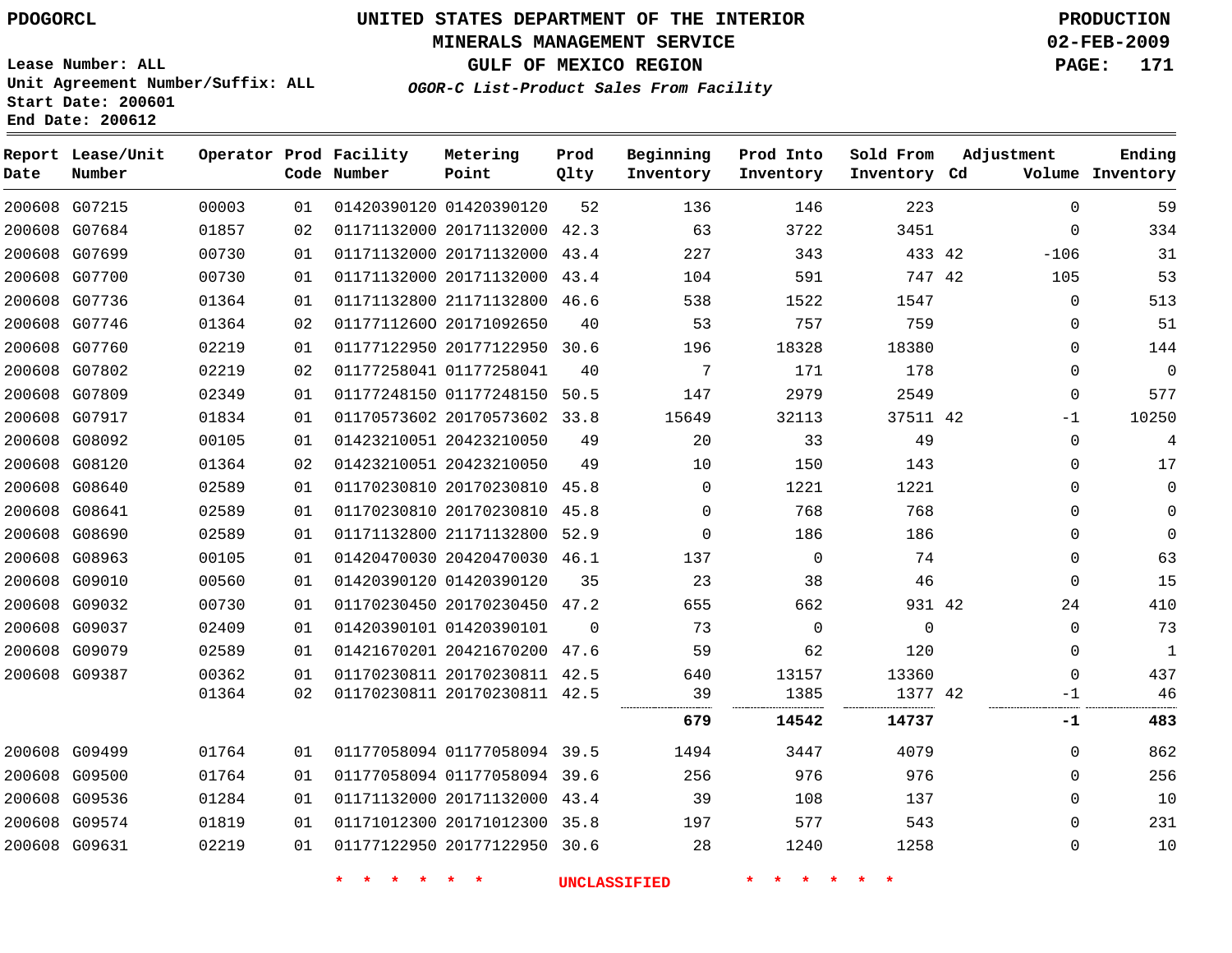#### **MINERALS MANAGEMENT SERVICE 02-FEB-2009**

**GULF OF MEXICO REGION PAGE: 172**

**Lease Number: ALL Unit Agreement Number/Suffix: ALL Start Date: 200601 End Date: 200612**

**OGOR-C List-Product Sales From Facility**

| Date | Report Lease/Unit<br>Number |       |    | Operator Prod Facility<br>Code Number | Metering<br>Point            | Prod<br>Qlty | Beginning<br>Inventory | Prod Into<br>Inventory | Sold From<br>Inventory Cd | Adjustment  | Ending<br>Volume Inventory |
|------|-----------------------------|-------|----|---------------------------------------|------------------------------|--------------|------------------------|------------------------|---------------------------|-------------|----------------------------|
|      | 200608 G09651               | 00730 | 01 |                                       | 01170753510 20170753510 51.5 |              | 714                    | 1799                   | 513                       | $\mathbf 0$ | 2000                       |
|      | 200608 G10203               | 02589 | 01 |                                       | 01423210051 20423210050 48.8 |              | $\Omega$               | 73                     | 73                        | $\Omega$    | $\Omega$                   |
|      | 200608 G10226               | 01819 | 01 |                                       | 01423210051 20423210050      | 49           | 23                     | 240                    | 236                       | $\Omega$    | 27                         |
|      | 200608 G10584               | 02266 | 01 |                                       | 01170230811 20170230811 42.5 |              | $\mathbf{1}$           | 5                      | 6                         | $\Omega$    | $\mathbf{0}$               |
|      | 200608 G10636               | 02237 | 01 |                                       | 01170230811 20170230811 42.5 |              | 2501                   | 51491                  | 52280                     | $\Omega$    | 1712                       |
|      | 200608 G10665               | 01764 | 01 |                                       | 01177058094 01177058094 39.6 |              | 2747                   | 7431                   | 8292                      | $\Omega$    | 1886                       |
|      | 200608 G10720               | 00730 | 01 |                                       | 01171012500 20171012500 41.1 |              | 9                      | 56                     | 58                        | $\Omega$    | 7                          |
|      | 200608 G10726               | 00730 | 01 |                                       | 01171012400 20171012300      | 35.8         | 699                    | 1466                   | 1572                      | $\Omega$    | 593                        |
|      | 200608 G10744               | 02266 | 01 |                                       | 0117710260H 2017710260H 35.2 |              | $\Omega$               | 9179                   | 9179                      | $\Omega$    | $\mathbf{0}$               |
|      | 200608 G10794               | 02466 | 01 |                                       | 01177122950 20177122950      | 31           | $\Omega$               | 3                      | 3                         | $\Omega$    | $\Omega$                   |
|      | 200608 G10835               | 01764 | 01 |                                       | 01171092900 01171092900      | $\Omega$     | 80                     | $\mathbf 0$            | $\Omega$                  | $\Omega$    | 80                         |
|      | 200608 G10853               | 02409 | 01 |                                       | 01171012500 20171012500 40.9 |              | 19                     | 313                    | 295                       | $\Omega$    | 37                         |
|      | 200608 G10910               | 00282 | 02 |                                       | 01177245110 2017724511G 43.2 |              | 74                     | 34321                  | 34312 42                  | 1           | 84                         |
|      | 200608 G11243               | 02589 | 01 |                                       | 01420470030 20420470030 47.2 |              | 562                    | 17                     | 422                       | $\Omega$    | 157                        |
|      | 200608 G11297               | 00818 | 02 |                                       | 01423210051 20423210050      | 49           | 8                      | 52                     | 54                        | 0           | 6                          |
|      | 200608 G11307               | 02589 | 01 |                                       | 01420390101 01420390101 47.2 |              | 140                    | 1                      | 1                         | $\Omega$    | 140                        |
|      | 200608 G11911               | 00105 | 01 |                                       | 01177072601 20177072601      | 39           | $\Omega$               | 7325                   | 7325                      | $\Omega$    | $\Omega$                   |
|      | 200608 G11951               | 00105 | 01 |                                       | 01177092600 20177092600      | 44.8         | 42                     | 1074                   | 1064                      | 0           | 52                         |
|      | 200608 G11952               | 00105 | 01 |                                       | 01171012300 20171012400 35.8 |              | 809                    | 2729                   | 2435                      | $\Omega$    | 1103                       |
|      | 200608 G11984               | 01364 | 01 |                                       | 01171132800 21171132800 46.6 |              | 17                     | $\mathbf 0$            | 17                        | $\Omega$    | $\Omega$                   |
|      |                             | 02579 | 02 |                                       | 01171092651 20171092650 53.5 |              | 33                     | 432                    | 429                       | $\Omega$    | 36                         |
|      |                             |       |    |                                       |                              |              | 50                     | 432                    | 446                       | 0           | 36                         |
|      | 200608 G12019               | 01482 | 01 |                                       | 01171012500 20171012500 41.1 |              | 130                    | 4269                   | 3900                      | $\Omega$    | 499                        |
|      | 200608 G12020               | 01482 | 01 |                                       | 01171012500 20171012500 41.1 |              | 218                    | 3636                   | 3418                      | $\Omega$    | 436                        |
|      | 200608 G12024               | 01364 | 02 |                                       | 01171012500 20171012500 41.1 |              | 203                    | 2173                   | 2116                      | $\mathbf 0$ | 260                        |
|      | 200608 G12037               | 00730 | 01 |                                       | 01170753510 20170753510 51.5 |              | 81                     | 446                    | 62 42                     | 31          | 496                        |
|      | 200608 G12096               | 02409 | 01 |                                       | 01177245110 2017724511C 50.6 |              | 174                    | 157                    | 277                       | $\Omega$    | 54                         |
|      | 200608 G12421               | 02589 | 01 |                                       | 01423550090 20423550090 47.2 |              | 695                    | 528                    | 1223                      | $\mathbf 0$ | $\mathbf 0$                |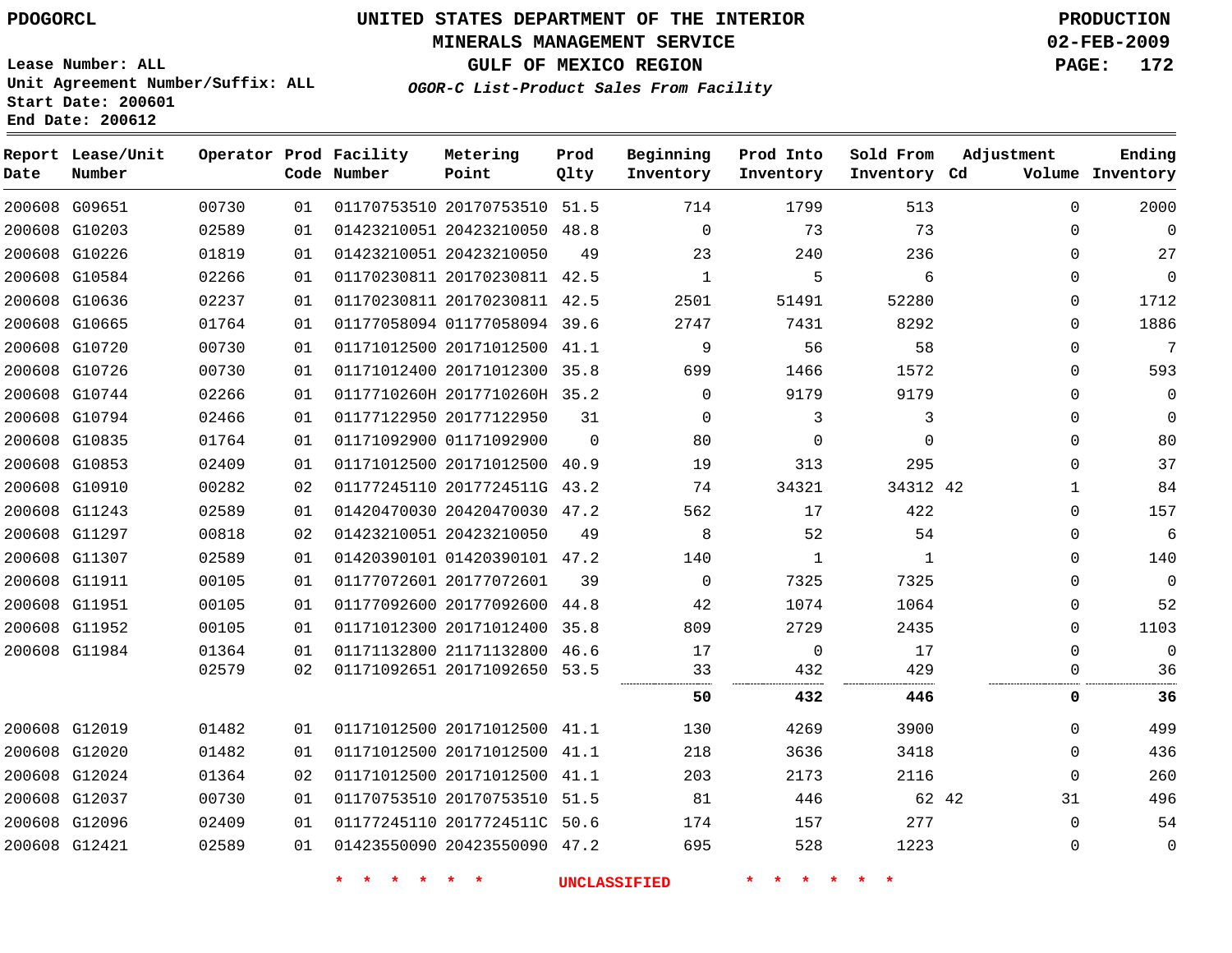# **UNITED STATES DEPARTMENT OF THE INTERIOR PDOGORCL PRODUCTION**

#### **MINERALS MANAGEMENT SERVICE 02-FEB-2009**

**GULF OF MEXICO REGION PAGE: 173**

**Lease Number: ALL Unit Agreement Number/Suffix: ALL Start Date: 200601 End Date: 200612**

**OGOR-C List-Product Sales From Facility**

| Date | Report Lease/Unit<br>Number |       |    | Operator Prod Facility<br>Code Number | Metering<br>Point            | Prod<br>Qlty | Beginning<br>Inventory | Prod Into<br>Inventory | Sold From<br>Inventory Cd | Adjustment   | Ending<br>Volume Inventory |
|------|-----------------------------|-------|----|---------------------------------------|------------------------------|--------------|------------------------|------------------------|---------------------------|--------------|----------------------------|
|      | 200608 G12465               | 00818 | 02 |                                       | 01423210051 20423210050      | 49           | 5                      | 89                     | 84                        | $\mathbf{0}$ | 10                         |
|      | 200608 G12497               | 02589 | 01 |                                       | 01420390101 01420390101 47.2 |              | 113                    | 1                      | 1                         | 0            | 113                        |
|      | 200608 G12564               | 01831 | 01 |                                       | 01170230510 20170230510      | 47           | 115                    | 273                    | 181                       | $\Omega$     | 207                        |
|      | 200608 G12761               | 00282 | 02 |                                       | 01170230810 20170230810 47.1 |              | 910                    | 2669                   | 2237                      | $\mathbf 0$  | 1342                       |
|      | 200608 G12802               | 00105 | 01 |                                       | 01170230811 20170230811 42.4 |              | 85                     | 1838                   | 1862                      | $\Omega$     | 61                         |
|      | 200608 G12803               | 01364 | 01 |                                       | 01171132000 20171132000 43.4 |              | 7                      | 48                     | 51                        | $\Omega$     |                            |
|      | 200608 G12856               | 02266 | 01 |                                       | 01170230811 20170230811 46.1 |              | 46                     | 0                      | 46                        | $\Omega$     | 0                          |
|      | 200608 G12858               | 01284 | 01 |                                       | 01171131600 20171131600 44.1 |              | 9                      | 778                    | 778                       | $\Omega$     | 9                          |
|      | 200608 G12886               | 01364 | 01 |                                       | 01171012400 20171012400 52.9 |              | $\Omega$               | 4                      |                           | 4 4 2<br>1   | $\mathbf{1}$               |
|      | 200608 G12906               | 01819 | 01 |                                       | 01171012300 20171012300 35.8 |              | 2103                   | 5937                   | 5639                      | $\Omega$     | 2401                       |
|      | 200608 G12955               | 01819 | 01 |                                       | 01171092651 20171092650 53.5 |              | 28                     | 878                    | 819                       | $\Omega$     | 87                         |
|      | 200608 G12980               | 02349 | 01 |                                       | 01177163600 20177163600 38.9 |              | 25                     | 555                    | 555                       | 0            | 25                         |
|      | 200608 G13342               | 02409 | 01 |                                       | 01170230810 20170230810 47.1 |              | 1                      | 2                      | 2                         | 0            | 1                          |
|      | 200608 G13560               | 01284 | 01 |                                       | 01170230810 20170230810 44.7 |              | $\Omega$               | 326                    | 326                       | $\Omega$     | $\Omega$                   |
|      | 200608 G13563               | 02589 | 01 |                                       | 01170230811 20170230811 56.8 |              | 0                      | 170                    | 170                       | $\mathbf{0}$ | $\Omega$                   |
|      | 200608 G13576               | 02594 | 02 |                                       | 01170230810 20170230810 44.7 |              | $\Omega$               | 205                    | 205                       | $\Omega$     | $\Omega$                   |
|      | 200608 G13620               | 01704 | 01 |                                       | 01171012300 20171012300 35.8 |              | 462                    | 1347                   | 1265                      | $\Omega$     | 544                        |
|      | 200608 G13803               | 02628 | 01 |                                       | 01170230810 20170230810 47.1 |              | $\Omega$               | 9                      | 4                         | 0            | 5                          |
|      | 200608 G13897               | 01482 | 01 |                                       | 01171132000 20171132000 43.4 |              | 4                      | 310                    | 290 42                    | $\mathbf 1$  | 25                         |
|      | 200608 G13937               | 02628 | 02 |                                       | 01171092651 20171092650 53.5 |              | $\Omega$               | 20                     | 18                        | $\Omega$     | $\overline{2}$             |
|      | 200608 G14161               | 00105 | 01 |                                       | 01421670201 20421670200      | 43           | 9                      | 25                     | 33                        | 0            | $\mathbf{1}$               |
|      | 200608 G14193               | 02409 | 01 |                                       | 01170230810 20170230810      | 47           | 3236                   | 6512                   | 6474                      | $\Omega$     | 3274                       |
|      | 200608 G14340               | 01364 | 01 |                                       | 01170230811 20170230811 42.5 |              | 49                     | 2350                   | 2321                      | $\mathbf 0$  | 78                         |
|      | 200608 G14342               | 00105 | 01 |                                       | 01170230811 20170230811 42.4 |              | 584                    | 11484                  | 11686                     | 0            | 382                        |
|      | 200608 G14348               | 02237 | 01 |                                       | 01171132800 21171132800      | 46.6         | 3284                   | 6455                   | 7423                      | $\Omega$     | 2316                       |
|      | 200608 G14357               | 02852 | 02 |                                       | 01171131600 20171131600 44.1 |              | $\mathbf 0$            | 103                    | 103                       | $\Omega$     | $\mathbf 0$                |
|      | 200608 G14383               | 00105 | 01 |                                       | 01170230811 20170230811 42.4 |              | 62                     | 2447                   | 2428                      | $\Omega$     | 81                         |
|      | 200608 G14412               | 02246 | 01 |                                       | 01171132800 21171132800      | $\Omega$     | 40                     | $\Omega$               | $\Omega$                  | $\Omega$     | 40                         |
|      |                             |       |    |                                       |                              |              |                        |                        |                           |              |                            |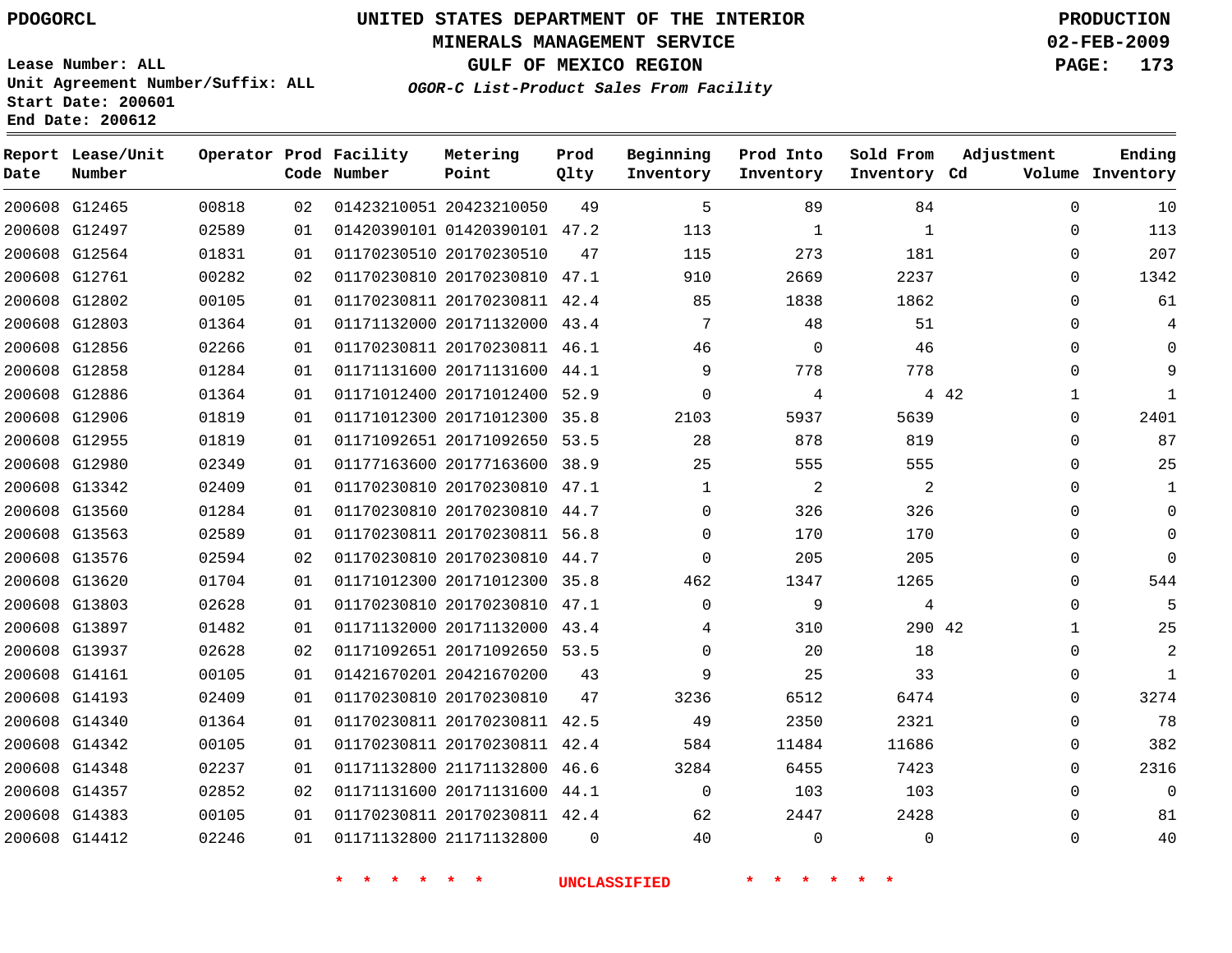#### **MINERALS MANAGEMENT SERVICE 02-FEB-2009**

**GULF OF MEXICO REGION PAGE: 174**

**Lease Number: ALL Unit Agreement Number/Suffix: ALL Start Date: 200601 End Date: 200612**

**OGOR-C List-Product Sales From Facility**

| Date          | Report Lease/Unit<br>Number |       |    | Operator Prod Facility<br>Code Number | Metering<br>Point            | Prod<br>Qlty | Beginning<br>Inventory | Prod Into<br>Inventory | Sold From<br>Inventory Cd | Adjustment  | Ending<br>Volume Inventory |
|---------------|-----------------------------|-------|----|---------------------------------------|------------------------------|--------------|------------------------|------------------------|---------------------------|-------------|----------------------------|
|               | 200608 G14487               | 00730 | 01 |                                       | 01171092651 20171092650 53.5 |              | 4                      | 70                     | 67                        | $\mathbf 0$ | 7                          |
|               | 200608 G14493               | 02268 | 01 |                                       | 01171092930 20171092930 33.2 |              | $\Omega$               | 4                      | 3                         | $\Omega$    | $\mathbf{1}$               |
|               | 200608 G14535               | 02628 | 01 |                                       | 01171012500 20171012500 41.1 |              | 190                    | 3210                   | 3016                      | $\mathbf 0$ | 384                        |
|               | 200608 G14576               | 00105 | 01 |                                       | 01177258044 01177258044 30.1 |              | 7                      | 30                     | 18                        | $\Omega$    | 19                         |
|               | 200608 G14590               | 02409 | 01 |                                       | 01170230510 20170230510      | 47           | $\mathbf{1}$           | 5                      | 2                         | $\mathbf 0$ | $\sqrt{4}$                 |
|               | 200608 G14791               | 02451 | 01 |                                       | 01420570060 20420570060 53.6 |              | 140                    | 10                     | 8                         | $\Omega$    | 142                        |
|               | 200608 G14864               | 01857 | 02 |                                       | 01170230450 20170230450 47.2 |              | 786                    | 686                    | 1047                      | $\Omega$    | 425                        |
|               | 200608 G14878               | 02589 | 01 |                                       | 01170230510 20170230510      | 50           | 71                     | 54                     | 61                        | $\mathbf 0$ | 64                         |
|               | 200608 G14942               | 02219 | 02 |                                       | 01170230810 20170230810 47.1 |              | 745                    | 1691                   | 1585 42                   | -1          | 850                        |
|               | 200608 G15050               | 00105 | 01 |                                       | 01170230810 20170230810 44.6 |              | $\mathbf 0$            | 9                      | 9                         | $\Omega$    | $\mathbf 0$                |
|               | 200608 G15062               | 00560 | 01 |                                       | 01170230810 20170230810 47.9 |              | 126                    | 256                    | 253                       | 0           | 129                        |
|               | 200608 G15078               | 00064 | 01 |                                       | 01170230810 20170230810 47.1 |              | 3765                   | 3209                   | 2953                      | $\mathbf 0$ | 4021                       |
|               | 200608 G15095               | 01764 | 01 |                                       | 01170530900 20170530900 49.1 |              | 2                      | $\overline{2}$         | 4                         | $\mathbf 0$ | $\overline{0}$             |
|               | 200608 G15110               | 02714 | 01 |                                       | 01170530900 20170530900 49.1 |              | $\mathbf{1}$           | 2                      | 2                         | $\Omega$    | 1                          |
|               | 200608 G15118               | 00105 | 01 |                                       | 01171132800 21171132800 46.6 |              | 16                     | 46                     | 47                        | 0           | 15                         |
|               | 200608 G15124               | 01364 | 01 |                                       | 01170230811 20170230811 42.5 |              | $\mathbf{1}$           | 32                     | 32                        | $\Omega$    | $\mathbf{1}$               |
|               | 200608 G15161               | 00078 | 01 |                                       | 01171132000 20171132000 49.3 |              | $\mathbf{1}$           | 6                      | 6                         | 0           | $\mathbf{1}$               |
|               | 200608 G15169               | 02268 | 02 |                                       | 01171131600 20171131600 44.1 |              | $\Omega$               | 17                     | 17                        | $\Omega$    | $\Omega$                   |
|               | 200608 G15239               | 00003 | 01 |                                       | 01171012500 20171012500 41.1 |              | 95                     | 1518                   | 1432                      | $\Omega$    | 181                        |
|               | 200608 G15263               | 02421 | 01 |                                       | 01171132000 20171132000 43.4 |              | 3637                   | 32219                  | 32965                     | 0           | 2891                       |
|               | 200608 G15277               | 00222 | 02 |                                       | 01171012400 20171012400 52.6 |              | 1258                   | 12612                  | 12081                     | 0           | 1789                       |
|               | 200608 G15293               | 02219 | 02 |                                       | 0117711260T 2017711260T 35.2 |              | 3                      | 191                    | 192                       | $\Omega$    | $\overline{2}$             |
|               | 200608 G15303               | 00105 | 01 |                                       | 01171092800 21171132800 46.5 |              | 6867                   | 10057                  | 12899                     | $\Omega$    | 4025                       |
|               | 200608 G15312               | 00105 | 01 |                                       | 01171092651 20171092650 53.4 |              | 840                    | 21106                  | 19853                     | 0           | 2093                       |
| 200608 G15319 |                             | 01364 | 01 |                                       | 01171012500 20171012500 41.1 |              | $\overline{0}$         | 62                     | 55                        | 0           | 7                          |
|               | 200608 G15323               | 01482 | 01 |                                       | 01171012500 20171012500 41.1 |              | 222                    | 2406                   | 2331                      | 0           | 297                        |
|               | 200608 G15387               | 02409 | 01 |                                       | 01177245110 2017724511C 50.6 |              | 135                    | 477                    | 449                       | $\Omega$    | 163                        |
|               | 200608 G15740               | 00818 | 01 |                                       | 01170230450 20170230450      | 40           | 732                    | 1273                   | 1217                      | $\Omega$    | 788                        |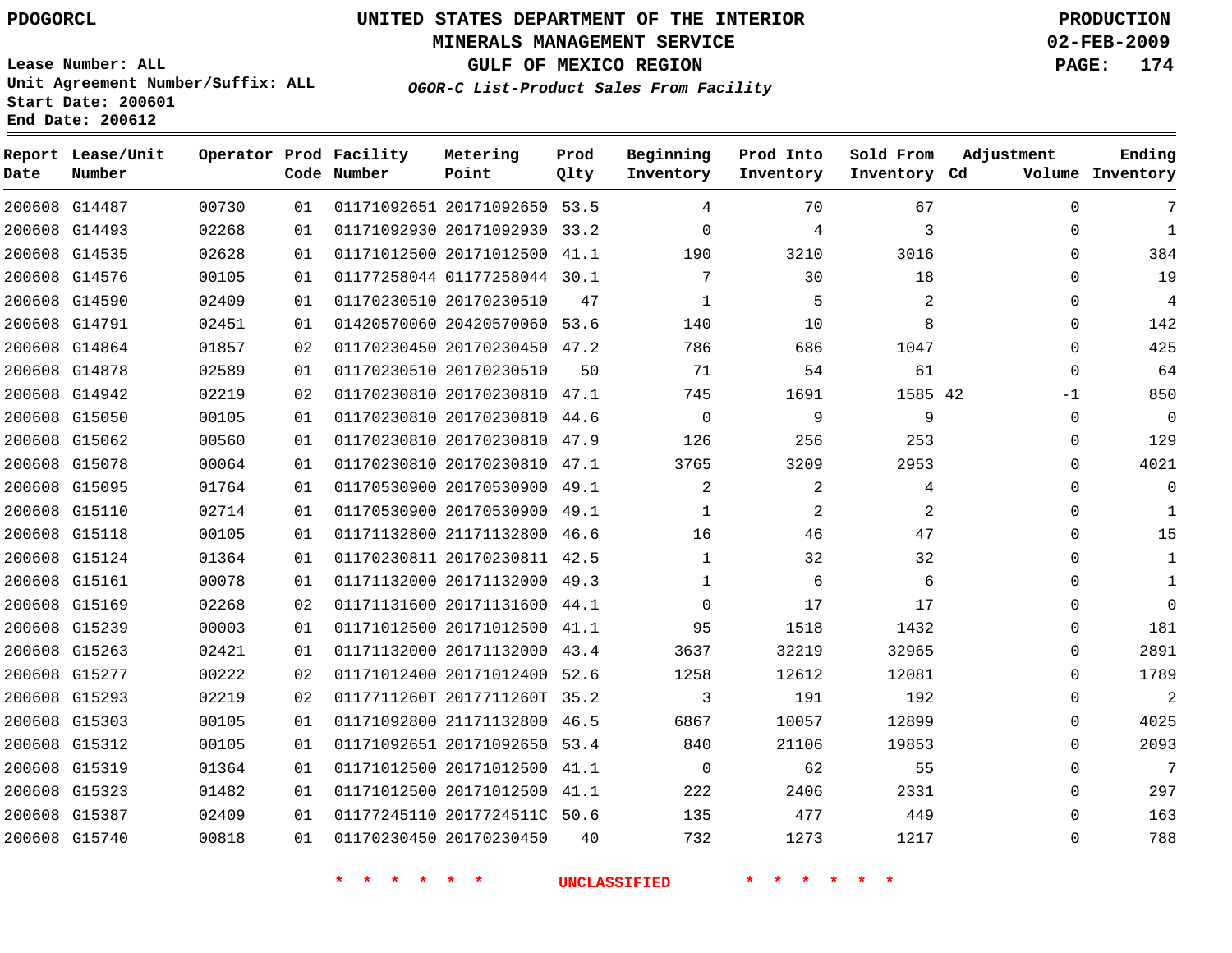#### **MINERALS MANAGEMENT SERVICE 02-FEB-2009**

**GULF OF MEXICO REGION PAGE: 175**

**Lease Number: ALL Unit Agreement Number/Suffix: ALL Start Date: 200601 End Date: 200612**

**OGOR-C List-Product Sales From Facility**

| Date | Report Lease/Unit<br>Number |       |    | Operator Prod Facility<br>Code Number | Metering<br>Point            | Prod<br>Qlty | Beginning<br>Inventory | Prod Into<br>Inventory | Sold From<br>Inventory Cd | Adjustment |             | Ending<br>Volume Inventory |
|------|-----------------------------|-------|----|---------------------------------------|------------------------------|--------------|------------------------|------------------------|---------------------------|------------|-------------|----------------------------|
|      | 200608 G15742               | 00730 | 01 |                                       | 01170230450 20170230450 47.2 |              | 25                     | 2                      |                           | 3 42       | $-23$       | 1                          |
|      | 200608 G15769               | 00560 | 01 |                                       | 01422450350 20422450350      | 40.6         | 219                    | 2334                   | 2206                      |            | $\mathbf 0$ | 347                        |
|      | 200608 G15781               | 02169 | 02 |                                       | 01170230450 20170230450 47.2 |              | 122                    | $\mathbf 0$            | 121 42                    |            | $-1$        | $\Omega$                   |
|      |                             |       | 02 |                                       | 01421670201 20421670200      | 43           | 36                     | 1217                   | 1213                      |            | 0           | 40                         |
|      |                             |       |    |                                       |                              |              | 158                    | 1217                   | 1334                      |            | -1          | 40                         |
|      | 200608 G16104               | 00105 | 01 |                                       | 01170231110 20170231110      | $\Omega$     | $\Omega$               | 85                     | 0                         |            | 0           | 85                         |
|      | 200608 G16121               | 00687 | 01 |                                       | 01170230811 20170230811 42.5 |              | 8                      | $\mathbf 0$            | 8                         |            | $\Omega$    | $\Omega$                   |
|      | 200608 G16201               | 00491 | 01 |                                       | 01170530900 20170530900      | 49           | 5                      | 38                     | 37                        |            | $\Omega$    |                            |
|      | 200608 G16216               | 01284 | 01 |                                       | 01171132800 21171132800      | 46.6         | $\overline{a}$         | 8                      |                           | 7 42       | $-1$        |                            |
|      | 200608 G16267               | 01364 | 01 |                                       | 01170230811 20170230811 42.5 |              | $\mathbf{1}$           | $\mathbf 0$            | $\mathbf{1}$              |            | $\Omega$    | $\Omega$                   |
|      | 200608 G16310               | 00560 | 01 |                                       | 01171092651 20171092650      | 48.5         | $\Omega$               | 63                     | 57                        |            | $\Omega$    | 6                          |
|      | 200608 G16337               | 01513 | 01 |                                       | 01177078151 01177078151      | $\Omega$     | 1794                   | $\mathbf 0$            | $\Omega$                  |            | $\Omega$    | 1794                       |
|      | 200608 G16363               | 02475 | 02 |                                       | 01171012400 20171012400 51.8 |              | $\Omega$               | 273                    | 238                       |            | 0           | 35                         |
|      | 200608 G16365               | 02589 | 01 |                                       | 01171132800 21171132800      | 40           | $\Omega$               | 52                     | 52                        |            | $\Omega$    | $\Omega$                   |
|      | 200608 G16454               | 00491 | 01 |                                       | 01171012500 20171012500      | 41           | 69                     | 507                    | 501                       |            | $\Omega$    | 75                         |
|      | 200608 G16455               | 00491 | 01 |                                       | 01171012500 20171012500      | 41           | 40                     | 588                    | 554                       |            | 0           | 74                         |
|      | 200608 G16461               | 00105 | 01 |                                       | 01170753510 20170753510 51.5 |              | 78                     | 294                    | 45                        |            | 0           | 327                        |
|      | 200608 G16469               | 02025 | 01 |                                       | 01170753510 20170753510 51.5 |              | $\mathbf{1}$           | $\mathbf 0$            | $\mathbf{1}$              |            | $\Omega$    | $\Omega$                   |
|      | 200608 G16502               | 02714 | 01 |                                       | 01177265300 20177265300 44.3 |              | 44                     | 0                      | 44                        |            | $\Omega$    | $\Omega$                   |
|      | 200608 G16515               | 00282 | 02 |                                       | 01177245110 2017724511G 43.2 |              | 253                    | 119514                 | 119476                    |            | $\Omega$    | 291                        |
|      | 200608 G16575               | 00730 | 01 |                                       | 01608103650 20608103650 53.5 |              | 73                     | 7194                   | 7170                      |            | $\Omega$    | 97                         |
|      | 200608 G17120               | 01834 | 01 |                                       | 01421670210 01421670210 46.2 |              | $\Omega$               | 126                    | 118                       |            | 0           | 8                          |
|      | 200608 G17124               | 01857 | 02 |                                       | 01170230450 20170230450 50.1 |              | 19                     | $\mathbf{1}$           |                           | 20 42      | 1           |                            |
|      | 200608 G17133               | 01482 | 01 |                                       | 01423210051 20423210050      | 49           | 8                      | 0                      | 7                         |            | $\Omega$    |                            |
|      | 200608 G17156               | 00105 | 01 |                                       | 01421670201 20421670200      | 43           | 6                      | 67                     | 71                        |            | 0           |                            |
|      | 200608 G17190               | 01364 | 01 |                                       | 01170230810 20170230810      | 47.1         | 12                     | 17                     | 20                        |            | $\Omega$    |                            |
|      | 200608 G17202               | 02066 | 02 |                                       | 01170230810 20170230810      | 50.9         | $\mathbf 0$            | 18                     | 18                        |            | $\Omega$    | $\Omega$                   |
|      | 200608 G17255               | 02237 | 01 |                                       | 01170230810 20170230810 47.1 |              | 137                    | 282                    | 277                       |            | 0           | 142                        |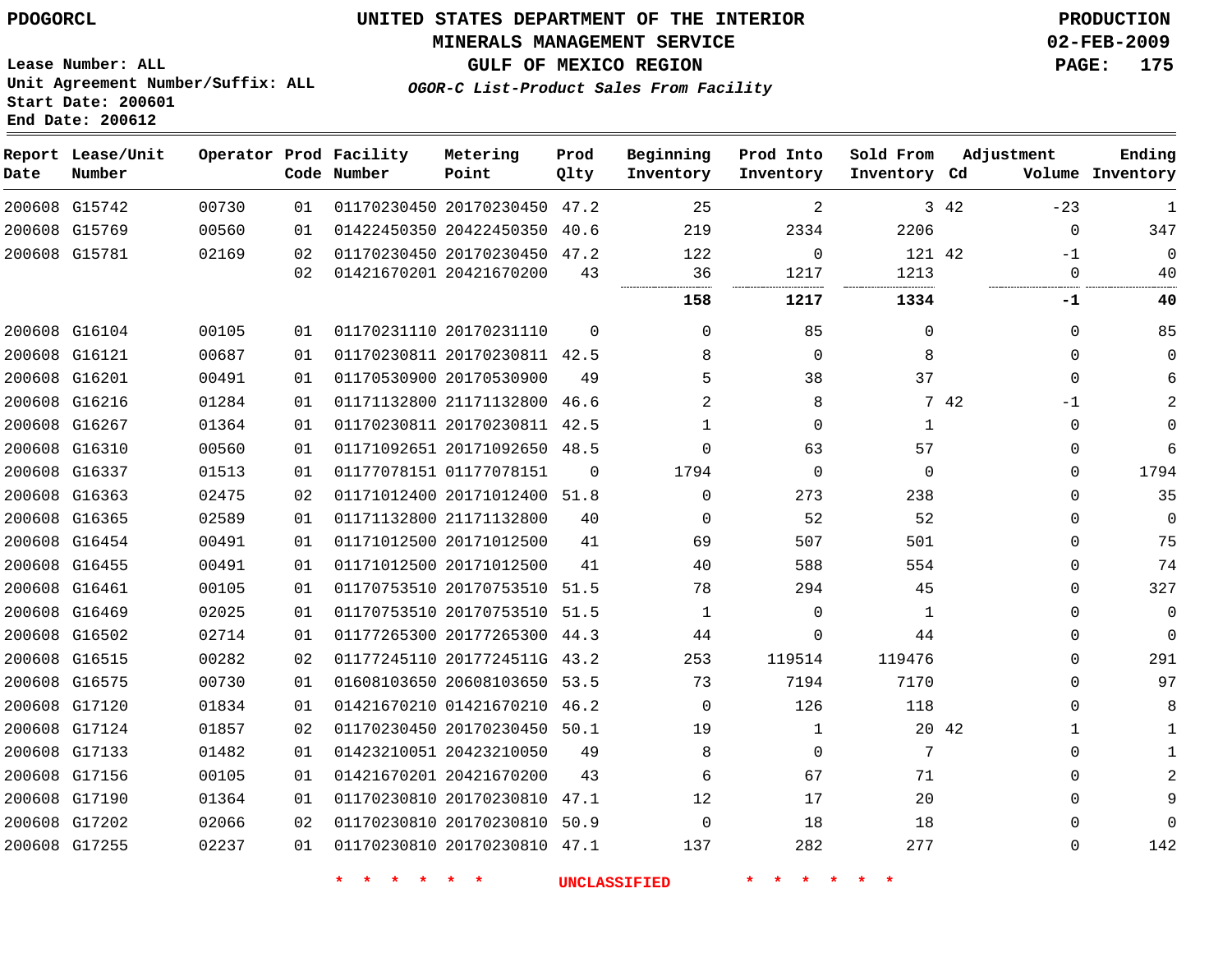#### **MINERALS MANAGEMENT SERVICE 02-FEB-2009**

**GULF OF MEXICO REGION PAGE: 176**

**Lease Number: ALL Unit Agreement Number/Suffix: ALL Start Date: 200601 End Date: 200612**

**OGOR-C List-Product Sales From Facility**

| Date | Report Lease/Unit<br>Number |       |                 | Operator Prod Facility<br>Code Number | Metering<br>Point            | Prod<br>Qlty | Beginning<br>Inventory | Prod Into<br>Inventory | Sold From<br>Inventory Cd | Adjustment  | Ending<br>Volume Inventory |
|------|-----------------------------|-------|-----------------|---------------------------------------|------------------------------|--------------|------------------------|------------------------|---------------------------|-------------|----------------------------|
|      | 200608 G17753               | 02427 | 02 <sub>o</sub> |                                       | 01170230810 20170230800 49.4 |              | 266                    | 8                      | 12                        | $\Omega$    | 262                        |
|      | 200608 G17754               | 02025 | 01              |                                       | 01170230510 20170230510      | 47           | 1071                   | 4039                   | 2050                      | $\Omega$    | 3060                       |
|      | 200608 G17842               | 00491 | 01              |                                       | 01170230810 20170230810 44.6 |              | $\Omega$               | 905                    | 905                       | $\mathbf 0$ | $\Omega$                   |
|      | 200608 G17858               | 00105 | 01              |                                       | 01170530900 20170530900 49.1 |              | 91                     | 653                    | 645                       | $\Omega$    | 99                         |
|      | 200608 G17895               | 02219 | 02              |                                       | 01171132800 21171132800 46.6 |              | 87                     | 168                    | 194                       | 0           | 61                         |
|      | 200608 G17896               | 01284 | 01              |                                       | 01171132800 21171132800 46.6 |              | 15965                  | 40955                  | 43383                     | $\mathbf 0$ | 13537                      |
|      | 200608 G17898               | 01963 | 01              |                                       | 01171131600 20171131600 44.1 |              | 41                     | 4629                   | 4614                      | $\mathbf 0$ | 56                         |
|      | 200608 G17912               | 02409 | 01              |                                       | 01171132800 20177052203 30.2 |              | $\Omega$               | 8971                   | 8971                      | 0           | $\mathbf 0$                |
|      | 200608 G17913               | 01834 | 01              |                                       | 01171132800 21171132800 46.6 |              | 1497                   | 2690                   | 3191                      | $\Omega$    | 996                        |
|      | 200608 G17921               | 00491 | 01              |                                       | 01171012500 20177062959      | 27           | $\mathbf 0$            | 19856                  | 19856                     | $\Omega$    | $\mathbf 0$                |
|      | 200608 G17942               | 00560 | 01              |                                       | 01177082604 20177082604 30.6 |              | 321                    | 51883                  | 52204                     | 0           | $\Omega$                   |
|      | 200608 G17973               | 00730 | 01              |                                       | 01171012400 20171012400 52.9 |              | 1202                   | 10097                  | 9867                      | 0           | 1432                       |
|      | 200608 G17977               | 01364 | 01              |                                       | 01171132800 21171132800 46.6 |              | 2530                   | 5250                   | 5930                      | $\Omega$    | 1850                       |
|      | 200608 G17991               | 01978 | 02              |                                       | 01177122606 20177122606      | 43           | 3                      | 21                     | 21                        | 0           | 3                          |
|      | 200608 G18043               | 01103 | 01              |                                       | 01171012500 20171012500 41.1 |              | 2939                   | 48015                  | 45219                     | $\mathbf 0$ | 5735                       |
|      | 200608 G18208               | 01834 | 01              |                                       | 01170573602 20170573602 33.8 |              | 594                    | 1140                   | 1370                      | 0           | 364                        |
|      | 200608 G18863               | 01364 | 01              |                                       | 01420470030 20420470030      | $\mathbf 0$  | $\mathbf{1}$           | $\mathbf 0$            | $\mathbf 0$               | 0           | $\mathbf{1}$               |
|      | 200608 G18885               | 00818 | 02              |                                       | 01420570060 20420570060 53.8 |              | 470                    | 1                      | 26                        | 0           | 445                        |
|      | 200608 G18936               | 02589 | 01              |                                       | 01421670201 01421670201      | $\mathbf 0$  | 11                     | $\mathbf 0$            | $\Omega$                  | $\mathbf 0$ | 11                         |
|      | 200608 G19025               | 02806 | 01              |                                       | 01423210051 20423210050      | 49           | 274                    | 2097                   | 2111                      | $\mathbf 0$ | 260                        |
|      | 200608 G19030               | 02806 | 01              |                                       | 01423210051 20423210050      | 49           | 314                    | 2889                   | 2909                      | 0           | 294                        |
|      | 200608 G19750               | 02427 | 02              |                                       | 01171132800 21171132800 46.6 |              | 9894                   | 628                    | 620                       | 0           | 9902                       |
|      | 200608 G19754               | 00222 | 01              |                                       | 01171132800 21171132800 46.6 |              | 10                     | $\mathbf 0$            | 10                        | $\mathbf 0$ | $\Omega$                   |
|      | 200608 G19760               | 02237 | 01              |                                       | 01171132800 21171132800 46.8 |              | 4654                   | 7157                   | 9002                      | $\Omega$    | 2809                       |
|      | 200608 G19761               | 02237 | 01              |                                       | 01171132800 21171132800 46.8 |              | 626                    | 996                    | 1236                      | $\Omega$    | 386                        |
|      | 200608 G19784               | 01978 | 02              |                                       | 01171012310 20171012310 47.9 |              | 34                     | 617                    | 605 42                    | $-1$        | 45                         |
|      | 200608 G19832               | 02349 | 01              |                                       | 01177163600 20177163600 38.9 |              | 229                    | 4617                   | 4626                      | $\mathbf 0$ | 220                        |
|      | 200608 G19835               | 02169 | 01              |                                       | 01171092651 20171092650 53.5 |              | 63                     | 664                    | 661                       | $\mathbf 0$ | 66                         |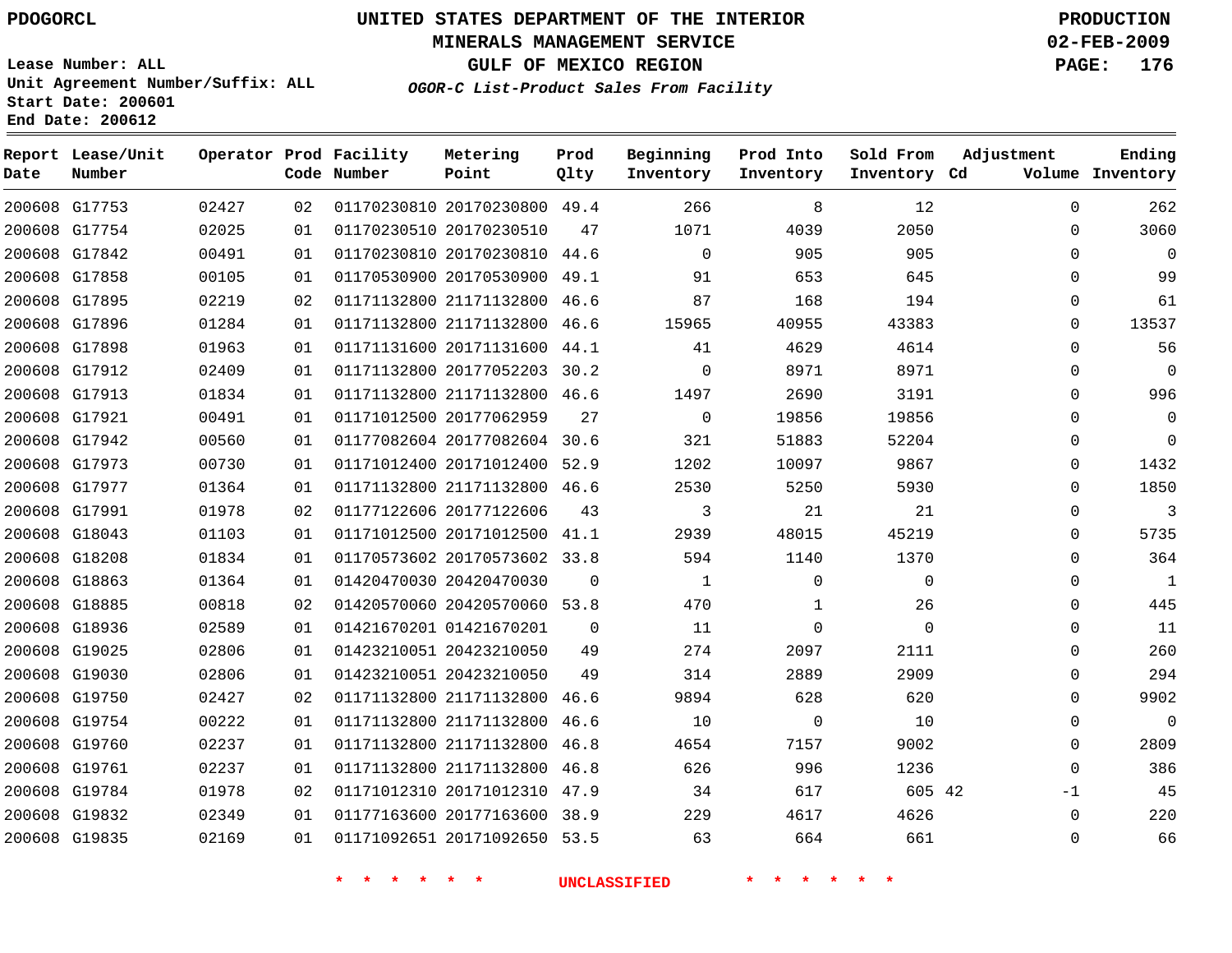#### **MINERALS MANAGEMENT SERVICE 02-FEB-2009**

**GULF OF MEXICO REGION PAGE: 177**

**OGOR-C List-Product Sales From Facility**

**Lease Number: ALL Unit Agreement Number/Suffix: ALL Start Date: 200601 End Date: 200612**

| Date | Report Lease/Unit<br>Number |       |    | Operator Prod Facility<br>Code Number | Metering<br>Point            | Prod<br>Qlty | Beginning<br>Inventory | Prod Into<br>Inventory | Sold From<br>Inventory Cd | Adjustment            | Ending<br>Volume Inventory |
|------|-----------------------------|-------|----|---------------------------------------|------------------------------|--------------|------------------------|------------------------|---------------------------|-----------------------|----------------------------|
|      | 200608 G20605               | 02377 | 01 |                                       | 01423550141 20423550140      | 28           | 565                    | 13993                  | 14154                     | $\Omega$              | 404                        |
|      | 200608 G20616               | 01364 | 02 |                                       | 01423210051 20423210050      | 49           | 16                     | 412                    | 383 42                    | $\mathbf{1}$          | 46                         |
|      | 200608 G20655               | 00222 | 01 |                                       | 01170230510 20170230510      | 47           | 119                    | 400                    | 216                       | $\mathbf{0}$          | 303                        |
|      | 200608 G20656               | 00003 | 01 |                                       | 01422450350 20422450350      | 40.6         | 1                      | 25                     |                           | 23 42<br>$\mathbf{1}$ | $\overline{4}$             |
|      | 200608 G20660               | 02169 | 02 |                                       | 01170230450 20170230450 47.2 |              | 19                     | 82                     |                           | 51 42<br>$\mathbf 1$  | 51                         |
|      | 200608 G21068               | 01978 | 02 |                                       | 01170530900 20170530900      | 40           | $\mathbf 0$            | 3310                   | 2809                      | $\Omega$              | 501                        |
|      | 200608 G21070               | 00560 | 01 |                                       | 01171132800 21171132800 53.5 |              | 591                    | 1304                   | 1444                      | $\mathbf 0$           | 451                        |
|      | 200608 G21093               | 01586 | 02 |                                       | 01170230811 20170230811 42.5 |              | 13                     | 265                    | 270 42                    | $\mathbf{1}$          | 9                          |
|      | 200608 G21111               | 02266 | 01 |                                       | 01171132800 21171132800      | 40           | 11                     | 61                     | 64                        | $\mathbf 0$           | 8                          |
|      | 200608 G21115               | 01364 | 01 |                                       | 01171012500 20171012500 41.1 |              | 49                     | 9435                   | 9401                      | 0                     | 83                         |
|      | 200608 G21116               | 00818 | 02 |                                       | 01171132800 21171132800 46.6 |              | 1054                   | 1811                   | 2184 42                   | $\mathbf{1}$          | 682                        |
|      | 200608 G21120               | 02058 | 02 |                                       | 01171012500 20171012500 41.1 |              | 2                      | 4                      | 5                         | 0                     | 1                          |
|      | 200608 G21301               | 02589 | 01 |                                       | 01420470030 20420470030 47.2 |              | $\mathbf{1}$           | $\Omega$               | $\mathbf{1}$              | $\Omega$              | $\Omega$                   |
|      | 200608 G21305               | 02266 | 01 |                                       | 01423210051 20423210050      | 49           | 14                     | 7                      | 21                        | $\Omega$              | $\mathbf 0$                |
|      | 200608 G21306               | 02266 | 01 |                                       | 01423210051 20423210050      | 49           | 15                     | 7                      | 21                        | $\Omega$              | $\mathbf{1}$               |
|      | 200608 G21322               | 02266 | 01 |                                       | 01170230450 20170230450 50.1 |              | 460                    | 196                    | 535                       | $\mathbf{0}$          | 121                        |
|      | 200608 G21348               | 01819 | 01 |                                       | 01170230811 20170230510      | 47           | 567                    | 1637                   | 964                       | $\Omega$              | 1240                       |
|      | 200608 G21349               | 00491 | 01 |                                       | 01170230510 20170230510      | 47           | 33                     | $\mathbf 0$            | 33                        | $\Omega$              | $\mathbf 0$                |
|      | 200608 G21356               | 00064 | 01 |                                       | 01170230810 20170230810 47.1 |              | $\mathbf{1}$           | 6                      | 4                         | $\Omega$              | 3                          |
|      | 200608 G21381               | 01819 | 01 |                                       | 01170230811 20170230811      | $\Omega$     | $\mathbf 0$            | 43                     |                           | $0$ 09<br>$-42$       | $\mathbf{1}$               |
|      | 200608 G21408               | 02219 | 02 |                                       | 01171012400 20171012400      | 52.9         | 617                    | 5408                   | 5258                      | $\mathbf 0$           | 767                        |
|      | 200608 G21530               | 00078 | 01 |                                       | 01170230400 20170230400 51.2 |              | 765                    | 4903                   | 5108                      | $\Omega$              | 560                        |
|      | 200608 G21532               | 00003 | 01 |                                       | 01170230811 20170230811 42.5 |              | 1                      | $\Omega$               | $\mathbf{1}$              | $\Omega$              | $\overline{0}$             |
|      | 200608 G21533               | 00078 | 01 |                                       | 01170230400 20170230400 51.2 |              | 43                     | 317                    | 324                       | $\Omega$              | 36                         |
|      | 200608 G21534               | 00003 | 01 |                                       | 01170230811 20170230811 42.5 |              | 575                    | 16554                  | 16579                     | $\mathbf{0}$          | 550                        |
|      | 200608 G21580               | 02636 | 01 |                                       | 01170230811 20170230811 42.5 |              | $\mathbf 0$            | 38                     | 37                        | $\Omega$              | $\mathbf{1}$               |
|      | 200608 G21581               | 01704 | 01 |                                       | 01171132800 21171132800 46.6 |              | 3100                   | 6925                   | 7641                      | $\mathbf 0$           | 2384                       |
|      | 200608 G21583               | 01704 | 01 |                                       | 01170530900 20170530900      | $\Omega$     | 10                     | $\Omega$               | $\Omega$                  | $\mathbf 0$           | 10                         |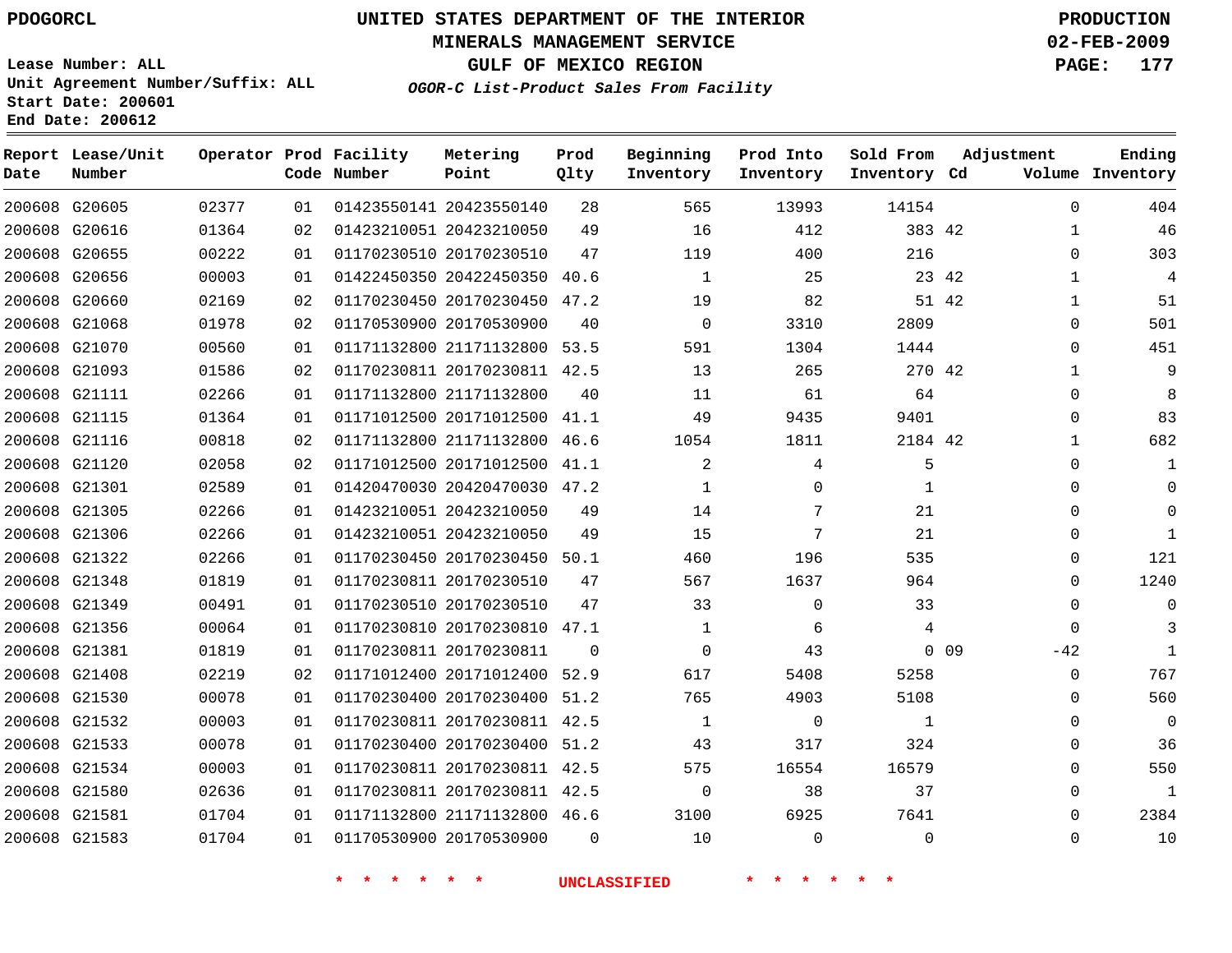#### **MINERALS MANAGEMENT SERVICE 02-FEB-2009**

**GULF OF MEXICO REGION PAGE: 178**

**Lease Number: ALL Unit Agreement Number/Suffix: ALL Start Date: 200601 End Date: 200612**

**OGOR-C List-Product Sales From Facility**

| Date | Report Lease/Unit<br>Number |       |    | Operator Prod Facility<br>Code Number | Metering<br>Point            | Prod<br>Qlty | Beginning<br>Inventory | Prod Into<br>Inventory | Sold From<br>Inventory Cd | Adjustment            | Ending<br>Volume Inventory |
|------|-----------------------------|-------|----|---------------------------------------|------------------------------|--------------|------------------------|------------------------|---------------------------|-----------------------|----------------------------|
|      | 200608 G21585               | 02219 | 02 |                                       | 01171132800 21171132800 46.6 |              | 12                     | 25                     | 28                        | $\Omega$              | 9                          |
|      | 200608 G21588               | 00730 | 01 |                                       | 01171131800 20171131800      | $\Omega$     | 11                     | $\mathbf 0$            | $\mathbf 0$               | $\mathbf{0}$          | 11                         |
|      | 200608 G21597               | 01364 | 01 |                                       | 01171132800 21171132800 46.6 |              | 222                    | 474                    | 530 42                    | $-1$                  | 165                        |
|      | 200608 G21599               | 01834 | 01 |                                       | 01171132800 21171132800      | 46.6         | 13945                  | 27834                  | 32004                     | 0                     | 9775                       |
|      | 200608 G21614               | 01704 | 01 |                                       | 01171132000 20177072207      | 36.7         | 211                    | 1535                   | 1556 42                   | 8                     | 198                        |
|      | 200608 G21637               | 00730 | 01 |                                       | 01171012400 20171012400 52.6 |              | 29                     | 10                     | 38                        | $\Omega$              |                            |
|      | 200608 G21639               | 02169 | 01 |                                       | 01171092651 20171092650 54.5 |              | $\Omega$               | 10                     | 10                        | $\Omega$              | $\Omega$                   |
|      | 200608 G21649               | 00730 | 01 |                                       | 01171092651 20171092650 53.5 |              | 24                     | 302                    | 297 42                    | $\mathbf{1}$          | 30                         |
|      | 200608 G21652               | 02268 | 01 |                                       | 01171132800 21171132800 46.6 |              | 760                    | 1366                   | 2029 42                   | 413                   | 510                        |
|      | 200608 G21655               | 02268 | 01 |                                       | 01171132800 21171132800 46.6 |              | 17                     | $\mathbf 0$            |                           | 5<br>22 42            | $\Omega$                   |
|      | 200608 G21680               | 02169 | 01 |                                       | 01171092651 20171092650 53.5 |              | 84                     | 877                    | 874                       | 0                     | 87                         |
|      | 200608 G21691               | 00276 | 01 |                                       | 01170513700 20170513700 32.5 |              | 2641                   | 3219                   | 3052                      | 0                     | 2808                       |
|      | 200608 G21700               | 00105 | 01 |                                       | 01177258044 01177258044 30.1 |              | 1005                   | 3586                   | 2336                      | $\Omega$              | 2255                       |
|      | 200608 G21703               | 02349 | 01 |                                       | 01177248150 01177248150 50.5 |              | 143                    | 3040                   | 2596                      | 0                     | 587                        |
|      | 200608 G21712               | 02237 | 01 |                                       | 01170755200 20170755200 37.9 |              | 26859                  | 11582                  | 16851                     | $\Omega$              | 21590                      |
|      | 200608 G22158               | 01513 | 01 |                                       | 01420470030 20420470030      | 48           | 359                    | $\mathbf 0$            | 233                       | $\Omega$              | 126                        |
|      | 200608 G22188               | 02589 | 01 |                                       | 01423210051 20423210050 47.1 |              | $\Omega$               | 546                    | 546                       | $\Omega$              | $\Omega$                   |
|      | 200608 G22217               | 02589 | 01 |                                       | 01423210051 20423210050 48.4 |              | $\Omega$               | 140                    | 140                       | $\Omega$              | $\Omega$                   |
|      | 200608 G22219               | 01482 | 01 |                                       | 01423210051 20423210050      | 49           | 48                     | 790                    | 751                       | 0                     | 87                         |
|      | 200608 G22236               | 02169 | 02 |                                       | 01170230450 20170230450 47.2 |              | 358                    | 331                    | 484                       | 0                     | 205                        |
|      | 200608 G22238               | 02169 | 02 |                                       | 01170230450 20170230450 47.2 |              | 1602                   | 1849                   | 2306                      | 0                     | 1145                       |
|      | 200608 G22246               | 02219 | 02 |                                       | 01423210051 20170230500 42.4 |              | 494                    | 5335                   | 5393                      | $\mathbf 0$           | 436                        |
|      | 200608 G22247               | 02169 | 02 |                                       | 01170230810 20170230810 47.1 |              | 32                     | 712                    | 386                       | 0                     | 358                        |
|      | 200608 G22262               | 00730 | 01 |                                       | 01170230810 20170230810 47.1 |              | 11                     | 335                    | 178                       | $\mathbf{0}$          | 168                        |
|      | 200608 G22501               | 00078 | 01 |                                       | 01170230400 20170230400 51.2 |              | 125                    | 1072                   | 1075 42                   | $\mathbf{1}$          | 123                        |
|      | 200608 G22505               | 00236 | 01 |                                       | 01170230811 20170230811 42.4 |              | 89                     | 3561                   | 3532                      | $\mathbf 0$           | 118                        |
|      | 200608 G22510               | 00282 | 02 |                                       | 01170230810 20170230810 47.1 |              | 6139                   | 15817                  | 14004                     | $\Omega$              | 7952                       |
|      | 200608 G22539               | 00064 | 01 |                                       | 01170230810 20170230810 47.1 |              | 62                     | 107                    |                           | $\mathbf{1}$<br>49 42 | 121                        |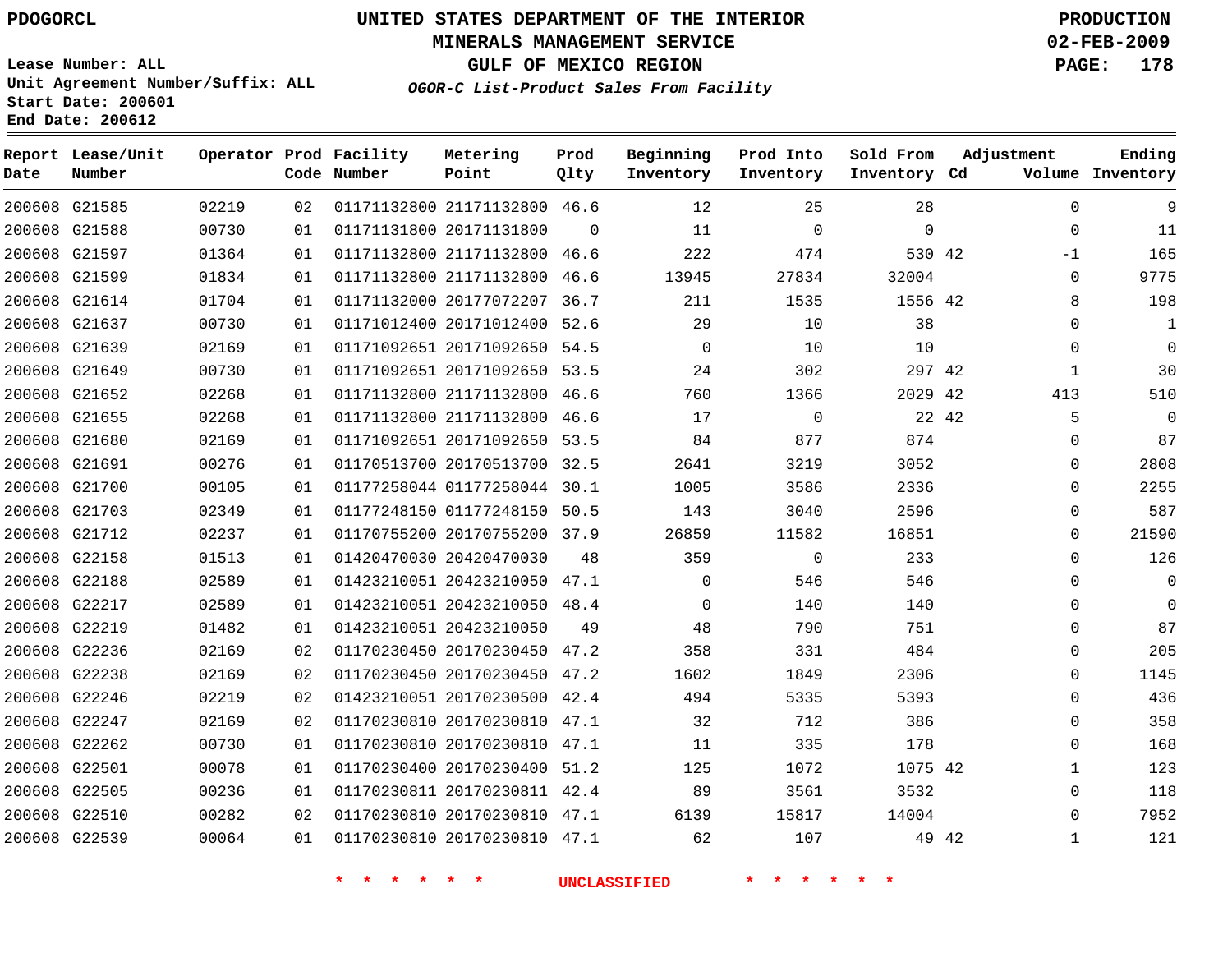#### **MINERALS MANAGEMENT SERVICE 02-FEB-2009**

**GULF OF MEXICO REGION PAGE: 179 OGOR-C List-Product Sales From Facility**

**Lease Number: ALL Unit Agreement Number/Suffix: ALL Start Date: 200601 End Date: 200612**

| Date | Report Lease/Unit<br>Number |       |    | Operator Prod Facility<br>Code Number | Metering<br>Point            | Prod<br>Qlty | Beginning<br>Inventory | Prod Into<br>Inventory | Sold From<br>Inventory Cd |       | Adjustment   | Ending<br>Volume Inventory |
|------|-----------------------------|-------|----|---------------------------------------|------------------------------|--------------|------------------------|------------------------|---------------------------|-------|--------------|----------------------------|
|      | 200608 G22542               | 01704 | 01 |                                       | 01170230810 20170230810 47.1 |              | 6                      | 7                      |                           | 9 42  | -1           | 3                          |
|      | 200608 G22543               | 01704 | 01 |                                       | 01170230811 20170230811 42.5 |              | $\Omega$               | 6                      | 6                         |       | 0            | $\Omega$                   |
|      | 200608 G22544               | 02714 | 01 |                                       | 01170230811 20170230811 42.5 |              | $\Omega$               | 22                     | 21                        |       | 0            | $\mathbf{1}$               |
|      | 200608 G22546               | 01704 | 01 |                                       | 01170230811 20170230811 42.5 |              | 1                      | 27                     | 27                        |       | 0            | 1                          |
|      | 200608 G22605               | 02268 | 01 |                                       | 01171132800 21171132800 46.6 |              | 465                    | 743                    | 930 42                    |       | 9            | 287                        |
|      | 200608 G22607               | 01704 | 01 |                                       | 01170230810 20170230810 44.7 |              | $\Omega$               | 134                    | 134                       |       | 0            | $\Omega$                   |
|      | 200608 G22608               | 01704 | 01 |                                       | 01170230810 20170230810 44.7 |              | $\Omega$               | 1448                   | 1448                      |       | $\Omega$     | $\Omega$                   |
|      | 200608 G22613               | 02655 | 02 |                                       | 01171132800 21171132800 46.6 |              | 490                    | 1558                   | 1566                      |       | $\Omega$     | 482                        |
|      | 200608 G22620               | 02268 | 01 |                                       | 01171132800 21171132800 46.6 |              | 6839                   | 13012                  | 13950 42                  |       | -1180        | 4721                       |
|      | 200608 G22621               | 02268 | 01 |                                       | 01171132800 21171132800 46.6 |              | 6083                   | 14566                  | 15000 42                  |       | $-738$       | 4911                       |
|      | 200608 G22633               | 02222 | 01 |                                       | 01177062605 20177062605 41.9 |              | 29                     | 4877                   | 4865                      |       | $\mathbf 0$  | 41                         |
|      | 200608 G22643               | 01704 | 01 |                                       | 01171132000 20171132000 43.4 |              | 281                    | 1661                   | 1794                      |       | 0            | 148                        |
|      | 200608 G22651               | 01834 | 01 |                                       | 01171132800 21171132800 46.6 |              | 17                     | 52                     |                           | 52 42 | -1           | 16                         |
|      | 200608 G22659               | 02466 | 01 |                                       | 01171092651 20171092650 53.5 |              | 7                      | 78                     | 77                        |       | $\mathbf 0$  | 8                          |
|      | 200608 G22660               | 02058 | 02 |                                       | 01171012310 20171012310 47.9 |              | 295                    | 3451                   | 3495                      |       | $\Omega$     | 251                        |
|      | 200608 G22662               | 02058 | 02 |                                       | 01171012310 20171012310 47.9 |              | 984                    | 12838                  | 12888                     |       | $\Omega$     | 934                        |
|      | 200608 G22674               | 01364 | 01 |                                       | 01171132000 20171132000 43.4 |              | 1203                   | 13561                  | 13547                     |       | $\Omega$     | 1217                       |
|      | 200608 G22699               | 00064 | 01 |                                       | 01171012500 20171012500 41.1 |              | 143                    | 1294                   | 1283 42                   |       | $\mathbf{1}$ | 155                        |
|      | 200608 G22700               | 02268 | 01 |                                       | 01171132800 21171132800 46.6 |              | 64                     | 198                    | 237 42                    |       | 49           | 74                         |
|      | 200608 G22712               | 00222 | 02 |                                       | 01171012500 20171012500 41.1 |              | 0                      | 1124                   | 990                       |       | $\mathbf 0$  | 134                        |
|      | 200608 G22726               | 01704 | 01 |                                       | 01171092651 20171092650 48.5 |              | $\Omega$               | 2365                   | 2221 42                   |       | 90           | 234                        |
|      | 200608 G22741               | 01704 | 01 |                                       | 01171012500 20171012500 41.1 |              | 1                      | 490                    | 432                       |       | $\mathbf 0$  | 59                         |
|      | 200608 G22765               | 00222 | 01 |                                       | 01170578150 01170578150 47.5 |              | 1155                   | 703                    | 1428 32                   |       | $-7$         | 423                        |
|      | 200608 G22769               | 00730 | 01 |                                       | 01171012500 20171012500 41.1 |              | 88                     | 754                    | 752                       |       | $\mathbf 0$  | 90                         |
|      | 200608 G22772               | 00105 | 01 |                                       | 01170513800 20170513800      | $\Omega$     | 6                      | $\Omega$               | $\Omega$                  |       | $\Omega$     | 6                          |
|      | 200608 G22792               | 00222 | 02 |                                       | 01177258041 01177258041      | 28           | 204                    | 4034                   | 4238                      |       | $\Omega$     | $\Omega$                   |
|      |                             | 02714 | 01 |                                       | 01177258151 01177258151      | $\Omega$     | 114                    | 74                     | $\Omega$<br>              |       | 0            | 188                        |
|      |                             |       |    |                                       |                              |              | 318                    | 4108                   | 4238                      |       | 0            | 188                        |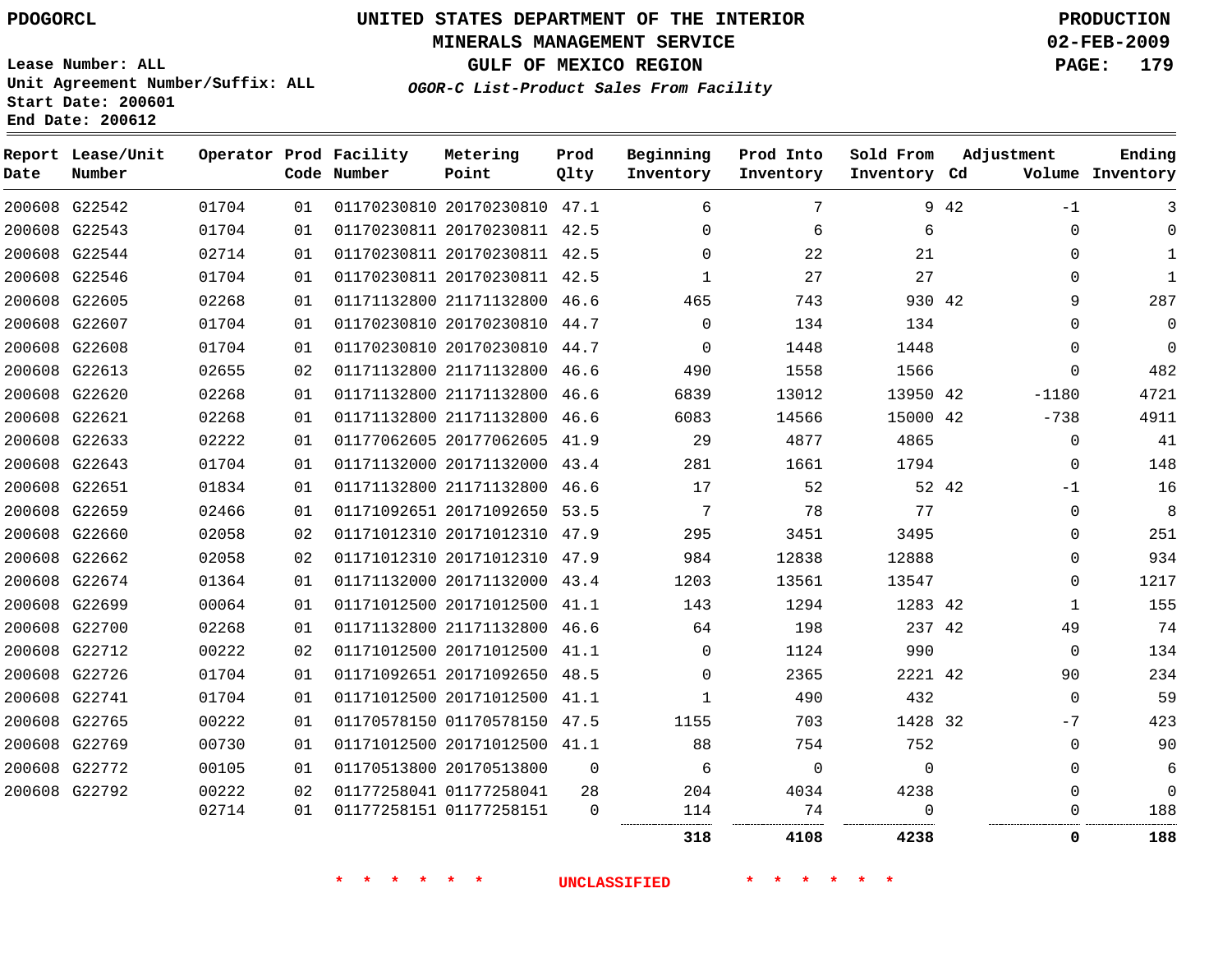#### **MINERALS MANAGEMENT SERVICE 02-FEB-2009**

**GULF OF MEXICO REGION PAGE: 180**

**Lease Number: ALL Unit Agreement Number/Suffix: ALL Start Date: 200601 End Date: 200612**

**OGOR-C List-Product Sales From Facility**

| Date | Report Lease/Unit<br>Number |       |    | Operator Prod Facility<br>Code Number | Metering<br>Point            | Prod<br>Qlty | Beginning<br>Inventory | Prod Into<br>Inventory | Sold From<br>Inventory Cd | Adjustment      | Ending<br>Volume Inventory |
|------|-----------------------------|-------|----|---------------------------------------|------------------------------|--------------|------------------------|------------------------|---------------------------|-----------------|----------------------------|
|      | 200608 G22840               | 00730 | 01 |                                       | 01608103650 20608103650 53.5 |              | 86                     | 8292                   | 8267 42                   | $\mathbf{1}$    | 112                        |
|      | 200608 G23125               | 01364 | 02 |                                       | 01420470030 20420470030 46.1 |              | 1247                   | 1247                   | 932 42                    | $-1247$         | 315                        |
|      | 200608 G23162               | 00222 | 02 |                                       | 01423210051 20423210050      | 49           | $\Omega$               | 3                      | 3                         | $\mathbf 0$     | $\mathbf 0$                |
|      | 200608 G23166               | 02169 | 02 |                                       | 01423210051 20423210050      | 49           | 67                     | 359                    | 386                       | $\mathbf 0$     | 40                         |
|      | 200608 G23180               | 02219 | 02 |                                       | 01423210051 20423210050      | 49           | 76                     | 647                    | 651                       | $\Omega$        | 72                         |
|      | 200608 G23191               | 00730 | 01 |                                       | 01170230810 20170230810      | 47.1         | 19                     | 0                      | 19                        | $\Omega$        | $\mathbf 0$                |
|      | 200608 G23193               | 02169 | 02 |                                       | 01170230510 20170230510      | 47           | 14                     | $\Omega$               | 14                        | $\Omega$        | $\mathbf 0$                |
|      | 200608 G23199               | 02169 | 02 |                                       | 01170230450 20170230450 47.2 |              | 301                    | $\Omega$               | 301                       | $\Omega$        | $\Omega$                   |
|      |                             |       | 02 |                                       | 01421670201 20421670200      | 43           | 86                     | 1955                   | 1975                      | $\Omega$        | 66                         |
|      |                             |       |    |                                       |                              |              | 387                    | 1955                   | 2276                      | 0               | 66                         |
|      | 200608 G23222               | 00222 | 02 |                                       | 01170230810 20170230810 47.1 |              | $\Omega$               | 1                      | 1                         | $\Omega$        | $\mathbf 0$                |
|      | 200608 G23730               | 01978 | 02 |                                       | 01170230810 20170230811 42.1 |              | 296                    | 8168                   | 8194                      | $\Omega$        | 270                        |
|      | 200608 G23735               | 00282 | 01 |                                       | 01170230810 20170230810 44.7 |              | $\Omega$               | 612                    | 612                       | $\mathbf{0}$    | $\mathbf 0$                |
|      | 200608 G23736               | 01364 | 01 |                                       | 01170230810 20170230810 44.7 |              | $\Omega$               | 418                    | 418                       | $\Omega$        | $\Omega$                   |
|      | 200608 G23774               | 01704 | 01 |                                       | 01170530900 20170530900      | $\Omega$     | 1                      | $\Omega$               |                           | $0 \t 42$<br>-1 | $\Omega$                   |
|      | 200608 G23819               | 00818 | 02 |                                       | 01171132800 21171132800 46.6 |              | 315                    | 116                    | 329                       | $\mathbf{0}$    | 102                        |
|      | 200608 G23842               | 01704 | 01 |                                       | 01171012400 20171012400      | 52.9         | 1                      | 7                      |                           | 6 42<br>$-1$    | $\mathbf{1}$               |
|      | 200608 G23853               | 02266 | 01 |                                       | 01171012310 20171012310 47.9 |              | 79                     | 1101                   | 1100                      | $\mathbf{0}$    | 80                         |
|      | 200608 G23857               | 01978 | 02 |                                       | 01171012500 20171012500      | 41.1         | 36                     | 475                    | 454                       | 0               | 57                         |
|      | 200608 G23867               | 02579 | 02 |                                       | 01171012400 20171012400      | 52.9         | 2140                   | 7964                   | 8987                      | $\Omega$        | 1117                       |
|      | 200608 G23933               | 00064 | 01 |                                       | 01171092651 20171092650 53.5 |              | $\Omega$               | 34                     |                           | 30 42<br>-1     | 3                          |
|      | 200608 G24393               | 02466 | 01 |                                       | 01422450350 20422450350 40.6 |              | $\Omega$               | 897                    | 753 42                    | -1              | 143                        |
|      | 200608 G24416               | 01364 | 01 |                                       | 01170230810 20170230810      | 47.1         | 4                      | 5                      |                           | 6 42<br>$-1$    | $\overline{2}$             |
|      | 200608 G24419               | 02370 | 02 |                                       | 01170230810 20170230810 47.1 |              | 357                    | 967                    | 838                       | $\mathbf{0}$    | 486                        |
|      | 200608 G24700               | 01364 | 02 |                                       | 01170230811 20170230811 42.5 |              | 33                     | 331                    | 353                       | $\Omega$        | 11                         |
|      | 200608 G24701               | 01364 | 02 |                                       | 01170230811 20170230811 42.5 |              | 6                      | 55                     | 59                        | $\Omega$        | $\overline{c}$             |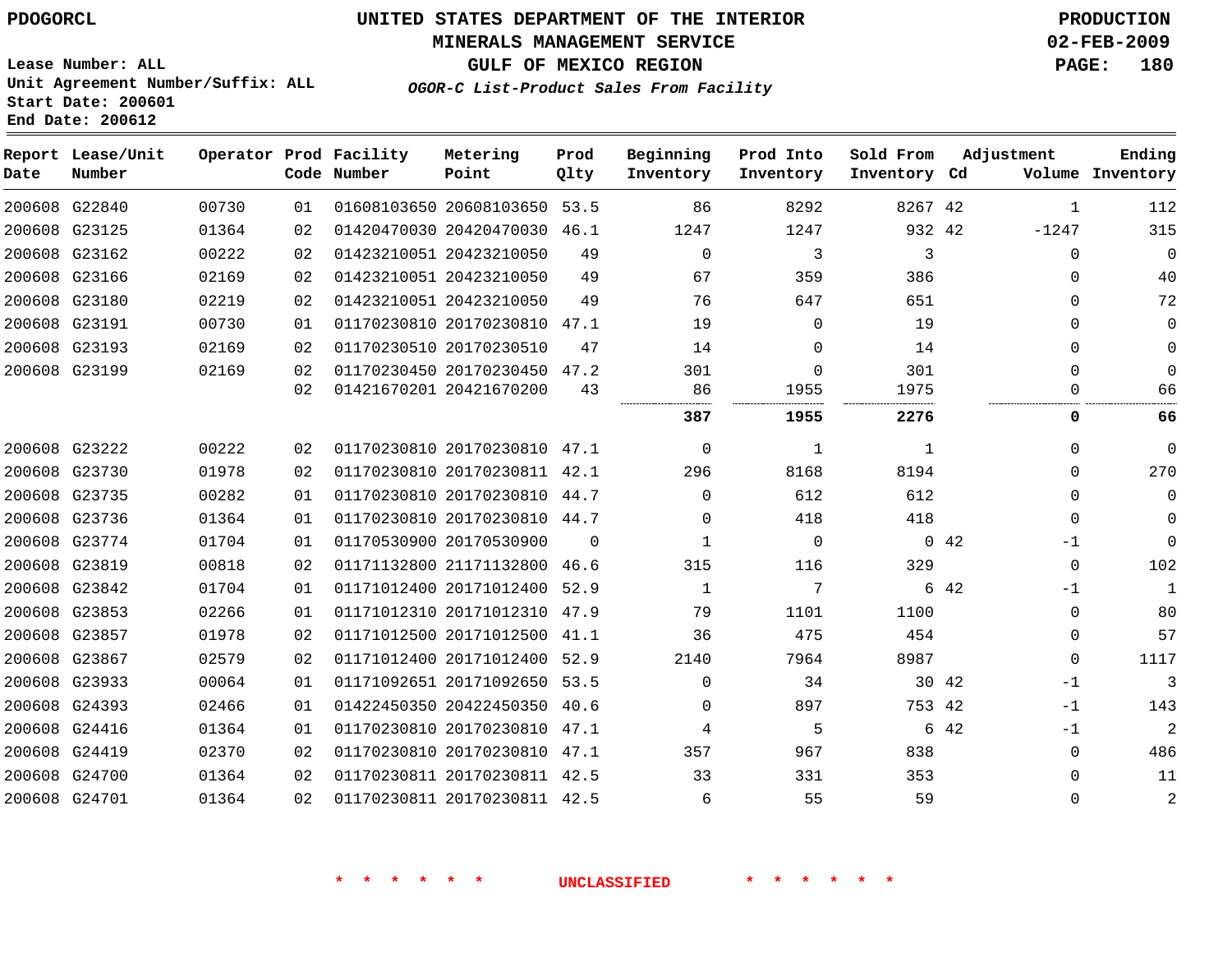**MINERALS MANAGEMENT SERVICE 02-FEB-2009**

**GULF OF MEXICO REGION PAGE: 181**

**Lease Number: ALL Unit Agreement Number/Suffix: ALL Start Date: 200601 End Date: 200612**

**OGOR-C List-Product Sales From Facility**

| Date          | Report Lease/Unit<br>Number |       |    | Operator Prod Facility<br>Code Number | Metering<br>Point            | Prod<br>Qlty | Beginning<br>Inventory | Prod Into<br>Inventory | Sold From<br>Inventory Cd | Adjustment |              | Ending<br>Volume Inventory |
|---------------|-----------------------------|-------|----|---------------------------------------|------------------------------|--------------|------------------------|------------------------|---------------------------|------------|--------------|----------------------------|
|               | 200608 G24730               | 02169 | 02 |                                       | 01170230500 20170230500 42.4 |              | 112                    | 2488                   | 2395                      |            | $\Omega$     | 205                        |
|               |                             |       | 02 |                                       | 01170230810 20170230810 47.1 |              | 375                    | $\mathbf 0$            | 375                       |            | $\Omega$     | $\mathbf 0$                |
|               |                             | 02349 | 02 |                                       | 01170230500 20170230500 47.1 |              | $\Omega$               | 661                    | 609                       |            | $\Omega$     | 52                         |
|               |                             |       |    |                                       |                              |              | 487                    | 3149                   | 3379                      |            | 0            | 257                        |
|               | 200608 G24756               | 01704 | 01 |                                       | 01170530900 20170530900 49.1 |              | 0                      | 1136                   | 964                       |            | $\mathbf 0$  | 172                        |
|               | 200608 G24802               | 02579 | 02 |                                       | 01171132000 20171132000 43.4 |              | 4                      | 24                     | 26                        |            | $\Omega$     | $\sqrt{2}$                 |
|               | 200608 G24873               | 00222 | 02 |                                       | 01171012400 20171012400 52.9 |              | 282                    | 1846                   | 1866                      |            | $\Omega$     | 262                        |
| 200608 G24878 |                             | 02628 | 02 |                                       | 01171092651 20171092650      | 53.5         | 94                     | 2165                   | 2045                      |            | 0            | 214                        |
|               | 200608 G24889               | 02579 | 02 |                                       | 01171012500 20171012500 41.1 |              | 510                    | 1083                   | 1047                      |            | $\Omega$     | 546                        |
|               | 200608 G24898               | 02807 | 01 |                                       | 01171012400 20171012400      | 52.9         | 1643                   | 20026                  | 18828                     |            | 0            | 2841                       |
| 200608 G24901 |                             | 00730 | 01 |                                       | 01171012400 20171012300      | 35.8         | 4782                   | 14433                  | 13382                     |            | $\Omega$     | 5833                       |
| 200608 G24916 |                             | 02579 | 02 |                                       | 01171092651 20171092650      | 53.5         | 551                    | 4886                   | 4955 45                   |            | $-482$       | $\mathbf 0$                |
|               | 200608 G24922               | 02268 | 01 |                                       | 01171132800 21171132800      | 46.6         | 867                    | 1430                   | 2213 42                   |            | 450          | 534                        |
|               | 200608 G24924               | 02268 | 01 |                                       | 01171132800 21171132800 46.6 |              | 4980                   | 10518                  | 13583 42                  |            | 1840         | 3755                       |
| 200608 G24929 |                             | 02579 | 02 |                                       | 01171092651 20171092650 53.5 |              | 11                     | 97                     | 97 42                     |            | $\mathbf{1}$ | 12                         |
|               | 200608 G25518               | 00064 | 01 |                                       | 01423210051 20423210050      | 49           | $\mathbf 0$            | 135                    | 127 47                    |            | 7            | 15                         |
|               | 200608 G25524               | 02169 | 01 |                                       | 01421670210 01421670210      | 46.2         | 1533                   | 19154                  | 19384 42                  |            | $-1$         | 1302                       |
|               |                             |       | 01 |                                       | 01170230450 20170230450      | 47.2         | 0<br>                  | 1178                   | 449 42                    |            | 1            | 730                        |
|               |                             |       |    |                                       |                              |              | 1533                   | 20332                  | 19833                     |            | 0            | 2032                       |
|               | 200608 G25536               | 02466 | 01 |                                       | 01420390101 01420390101      | 0            | 2245                   | 1196                   | $\mathbf{0}$              |            | $\mathbf 0$  | 3441                       |
| 200608 G25553 |                             | 02579 | 02 |                                       | 01170230510 20170230510      | 47           | 173                    | 399                    | 270                       |            | 0            | 302                        |
| 200608 G25561 |                             | 02058 | 02 |                                       | 01170230450 20170230450      | 47.2         | 1271                   | 1272                   | 1755                      |            | $\Omega$     | 788                        |
| 200608 G25566 |                             | 00282 | 01 |                                       | 01170230450 20170230450 47.2 |              | 286                    | 269                    | 388                       |            | $\Omega$     | 167                        |
| 200608 G25605 |                             | 00818 | 02 |                                       | 01170230810 20170230810 47.1 |              | $\mathbf 0$            | 50                     | 25                        |            | 0            | 25                         |
| 200608 G25606 |                             | 02025 | 01 |                                       | 01170230810 20170230810      | 47           | 120                    | 1722                   | 976                       |            | $\mathbf{0}$ | 866                        |
|               | 200608 G25872               | 00236 | 01 |                                       | 01170230811 20170230811 42.4 |              | 239                    | 18138                  | 17774                     |            | $\Omega$     | 603                        |
| 200608 G25913 |                             | 01704 | 01 |                                       | 01170230810 20170230810 47.1 |              | 24                     | 47                     | 48                        |            | $\mathbf 0$  | 23                         |
| 200608 G25914 |                             | 01963 | 01 |                                       | 01170530900 20170530900 50.1 |              | 1                      | 7                      | 7                         |            | $\mathbf 0$  | 1                          |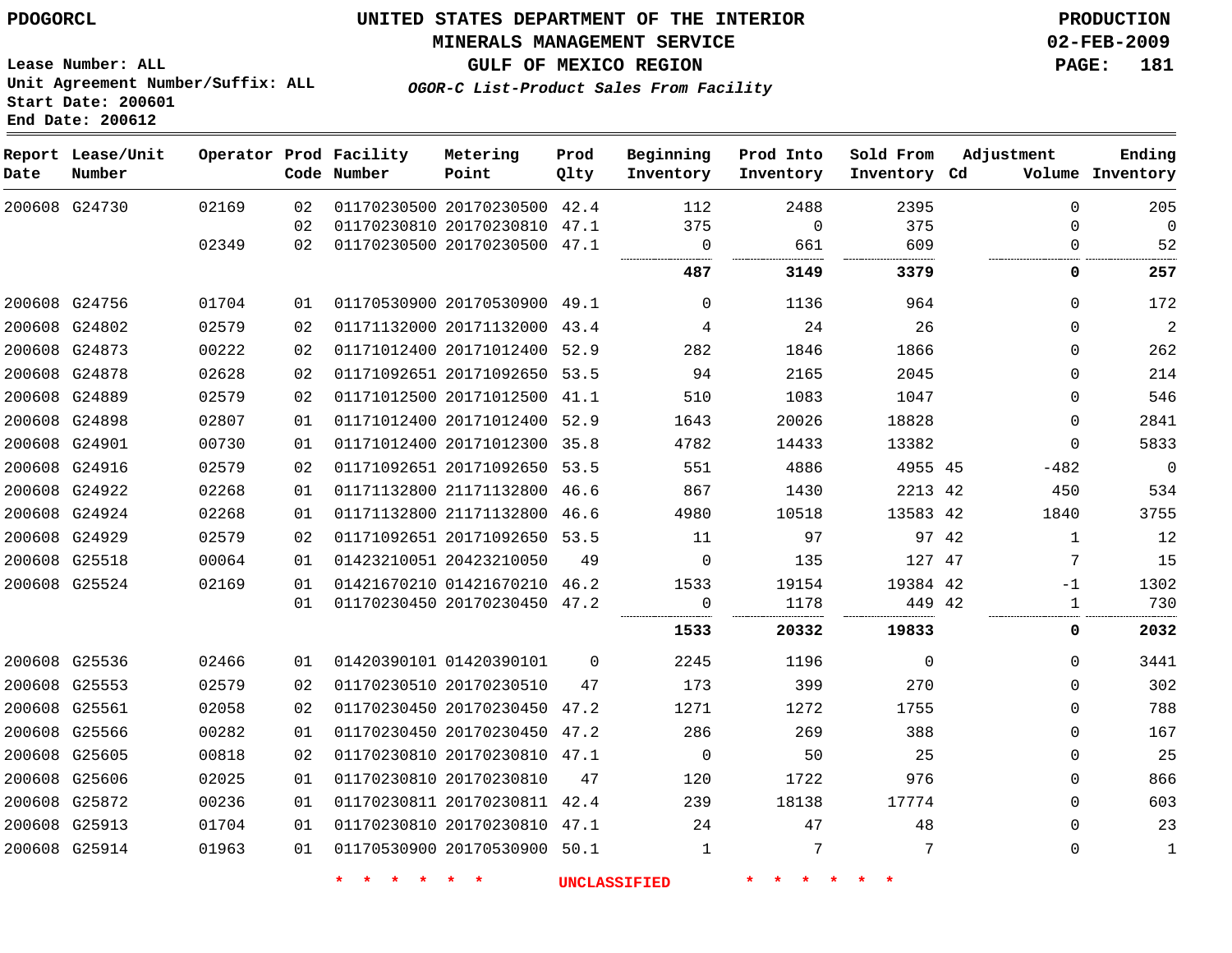#### **MINERALS MANAGEMENT SERVICE 02-FEB-2009**

**GULF OF MEXICO REGION PAGE: 182**

**Lease Number: ALL Unit Agreement Number/Suffix: ALL Start Date: 200601 End Date: 200612**

**OGOR-C List-Product Sales From Facility**

| Date   | Report Lease/Unit<br>Number |       |    | Operator Prod Facility<br>Code Number | Metering<br>Point            | Prod<br>Qlty | Beginning<br>Inventory | Prod Into<br>Inventory | Sold From<br>Inventory Cd | Adjustment     | Ending<br>Volume Inventory |
|--------|-----------------------------|-------|----|---------------------------------------|------------------------------|--------------|------------------------|------------------------|---------------------------|----------------|----------------------------|
|        | 200608 G25915               | 01704 | 01 |                                       | 01170230810 20170230810 47.1 |              | 41                     | 81                     | 81                        | $\Omega$       | 41                         |
|        | 200608 G25916               | 01963 | 01 |                                       | 01170530900 20170530900 50.1 |              | $\mathbf{1}$           | $\mathbf 0$            | 1                         | $\Omega$       | $\Omega$                   |
|        | 200608 G25944               | 02266 | 01 |                                       | 01171131600 20171131600 44.6 |              | 193                    | 22705                  | 22622                     | $\Omega$       | 276                        |
|        | 200608 G25949               | 02427 | 01 |                                       | 01170530900 20170530900 49.1 |              | 497                    | 3885                   | 3793 42                   | $-1$           | 588                        |
|        | 200608 G25965               | 01704 | 01 |                                       | 01171132800 21171132800 46.6 |              | 389                    | 699                    | 829                       | $\mathbf{0}$   | 259                        |
|        | 200608 G25982               | 01704 | 01 |                                       | 01171132800 21171132800 46.6 |              | 2                      | 480                    | 367                       | 0              | 115                        |
|        | 200608 G25986               | 01586 | 02 |                                       | 01170230811 20170230811 42.5 |              | $\Omega$               | 8                      | 8                         | $\Omega$       | $\Omega$                   |
|        | 200608 G26022               | 02058 | 02 |                                       | 01171012400 20171012400 52.9 |              | 857                    | 5658                   | 5712                      | $\mathbf{0}$   | 803                        |
|        | 200608 G26023               | 02579 | 02 |                                       | 01171012500 20171012500 41.1 |              | 87                     | 6144                   | 5938                      | 0              | 293                        |
|        | 200608 G26032               | 01935 | 01 |                                       | 01171012300 20171012300 35.8 |              | 727                    | 442                    | 991                       | $\mathbf{0}$   | 178                        |
|        | 200608 G26040               | 00560 | 01 |                                       | 01171132800 21171132800 46.6 |              | 391                    | 2942                   | 2540                      | $\mathbf 0$    | 793                        |
|        | 200608 G26097               | 00078 | 01 |                                       | 01170573602 20170573602 33.7 |              | $\mathbf 0$            | 967                    | 658                       | $\mathbf{0}$   | 309                        |
| 200609 | 00016                       | 00276 | 01 |                                       | 01170513700 20170513700 33.1 |              | 3319                   | 29414                  | 29140 42                  | $\overline{a}$ | 3595                       |
| 200609 | 00026                       | 00276 | 01 |                                       | 01170513700 20170513700 33.1 |              | 9256                   | 87529                  | 86088 42                  | $\mathbf{1}$   | 10698                      |
| 200609 | 00032                       | 00276 | 01 |                                       | 01170513700 20170513700 33.1 |              | 780                    | 8308                   | 8251                      | 0              | 837                        |
| 200609 | 00033                       | 00276 | 01 |                                       | 01170513700 20170513700 33.1 |              | 1124                   | 14254                  | 13941                     | $\mathbf 0$    | 1437                       |
| 200609 | 00049                       | 01777 | 01 |                                       | 01171012300 20171012300      | 38           | 11535                  | 30419                  | 32455                     | $\Omega$       | 9499                       |
| 200609 | 00050                       | 01777 | 01 |                                       | 01171012300 20171012300      | 38           | 6933                   | 14545                  | 16936                     | $\mathbf 0$    | 4542                       |
| 200609 | 00051                       | 01777 | 01 |                                       | 01171012300 20171012300      | 38           | 8571                   | 19909                  | 22263                     | 0              | 6217                       |
| 200609 | 00052                       | 01777 | 01 |                                       | 01171012300 20171012300      | 38           | 3709                   | 7052                   | 8559                      | $\mathbf 0$    | 2202                       |
| 200609 | 00053                       | 02409 | 01 |                                       | 01171012300 20171012300      | 38           | 3811                   | 4055                   | 5170                      | $\Omega$       | 2696                       |
| 200609 | 00072                       | 01764 | 01 |                                       | 01171092900 01171092900      | $\Omega$     | 511                    | $\mathbf 0$            | 0                         | $\mathbf{0}$   | 511                        |
| 200609 | 00073                       | 01764 | 01 |                                       | 01171092900 01171092900      | $\Omega$     | 437                    | $\Omega$               | $\Omega$                  | $\Omega$       | 437                        |
| 200609 | 00081                       | 00818 | 02 |                                       | 01170231300 20170230800      | 49.2         | $\mathbf{0}$           | 1332                   | 854                       | $\mathbf 0$    | 478                        |
| 200609 | 00082                       | 00818 | 02 |                                       | 01170231300 20170230800 49.2 |              | $\Omega$               | 17                     | 11                        | $\Omega$       | 6                          |
| 200609 | 00137                       | 00687 | 01 |                                       | 01170513700 20170513700      | 28.4         | 314                    | 3221                   | 3175 42                   | $\mathbf{1}$   | 361                        |
| 200609 | 00138                       | 00687 | 01 |                                       | 01170513700 20170513700 28.4 |              | 1634                   | 16054                  | 15888 42                  | $-2$           | 1798                       |
| 200609 | 00161                       | 00105 | 01 |                                       | 01170230810 20170230810 44.3 |              | $\Omega$               | 165                    | 165                       | $\Omega$       | $\mathbf{0}$               |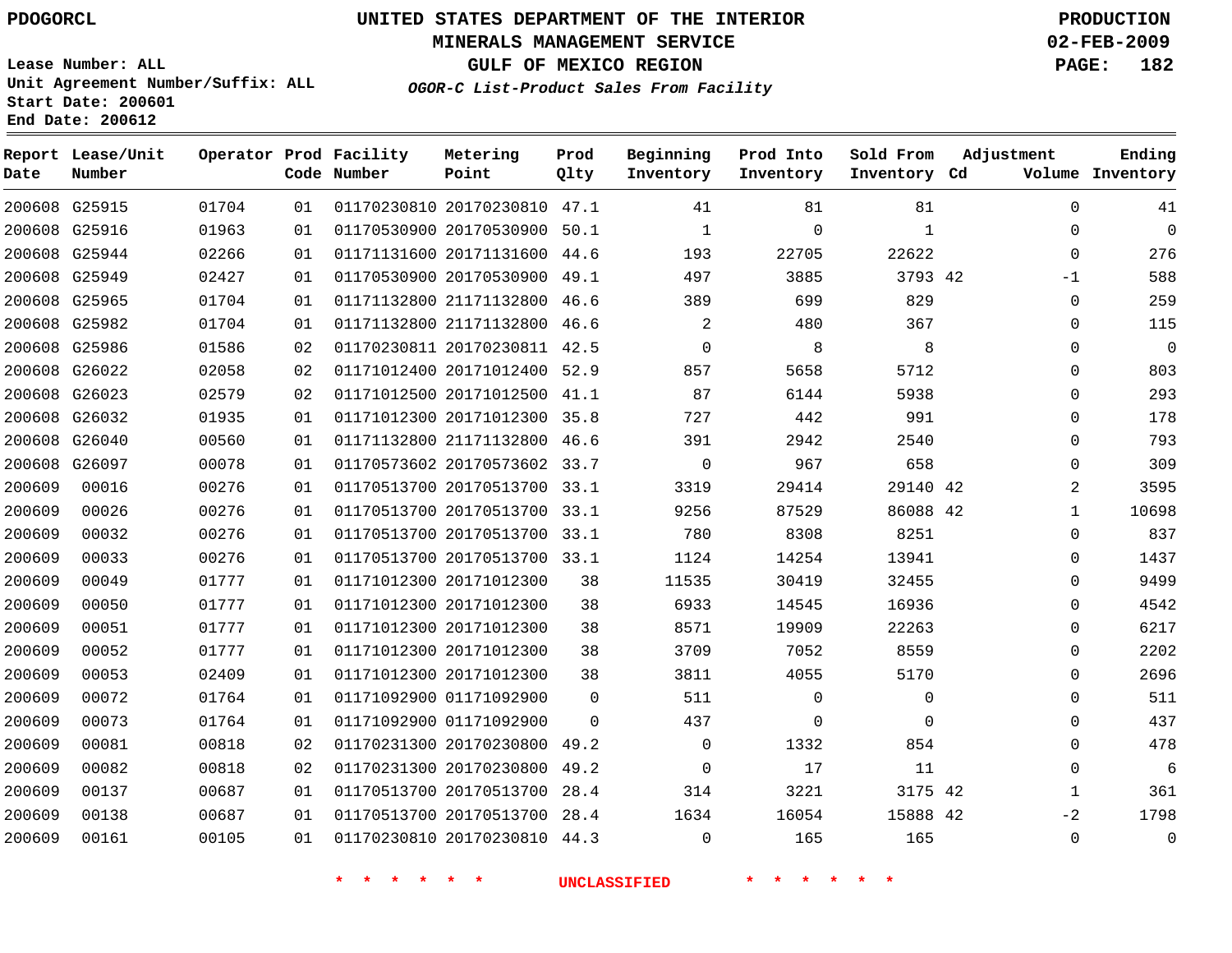#### **MINERALS MANAGEMENT SERVICE 02-FEB-2009**

**GULF OF MEXICO REGION PAGE: 183 OGOR-C List-Product Sales From Facility**

**Lease Number: ALL Unit Agreement Number/Suffix: ALL Start Date: 200601 End Date: 200612**

| Date   | Report Lease/Unit<br>Number |       |    | Operator Prod Facility<br>Code Number | Metering<br>Point            | Prod<br>Qlty | Beginning<br>Inventory | Prod Into<br>Inventory | Sold From<br>Inventory Cd | Adjustment   | Ending<br>Volume Inventory |
|--------|-----------------------------|-------|----|---------------------------------------|------------------------------|--------------|------------------------|------------------------|---------------------------|--------------|----------------------------|
| 200609 | 00184                       | 02594 | 02 |                                       | 01170230810 20170230810 44.3 |              | $\Omega$               | 932                    | 932                       | $\Omega$     | 0                          |
| 200609 | 00190                       | 01364 | 02 |                                       | 01170230810 20170230810 44.3 |              | 1                      | 18                     | 18                        | $\mathbf 0$  | 1                          |
| 200609 | 00191                       | 01364 | 02 |                                       | 01170230810 20170230810      | 44.3         | $\Omega$               | 207                    | 207                       | $\Omega$     | $\Omega$                   |
| 200609 | 00196                       | 00003 | 01 |                                       | 01171012300 20171012300 35.8 |              | 5737                   | 16054                  | 16778                     | $\Omega$     | 5013                       |
| 200609 | 00247                       | 02766 | 02 |                                       | 01170231300 01170231300      | 44.2         | $\Omega$               | 1079                   | 1079                      | $\Omega$     | $\mathbf 0$                |
| 200609 | 00253                       | 00236 | 01 |                                       | 01170230810 20170230810 47.6 |              | 50                     | 57                     | 72                        | $\Omega$     | 35                         |
| 200609 | 00300                       | 01834 | 01 |                                       | 01170230601 20170230600      | 0            | 70                     | $\mathbf 0$            | $\mathbf 0$               | $\mathbf 0$  | 70                         |
| 200609 | 00301                       | 01834 | 01 |                                       | 01170230601 20170230600      | $\mathbf 0$  | 1198                   | 0                      | $\mathbf 0$               | $\mathbf 0$  | 1198                       |
| 200609 | 00310                       | 01138 | 01 |                                       | 01171132800 21171132800 47.9 |              | 664                    | 1067                   | 1114                      | $\Omega$     | 617                        |
| 200609 | 00317                       | 00560 | 01 |                                       | 01171012310 20171012310      | 47           | 58                     | 727                    | 751                       | $\Omega$     | 34                         |
| 200609 | 00353                       | 02266 | 01 |                                       | 01170754800 20170754800      | 31           | 978                    | 4645                   | 4319                      | $\mathbf 0$  | 1304                       |
| 200609 | 00367                       | 00276 | 01 |                                       | 01170513700 20170513700      | 33.1         | 59                     | 390                    | 401                       | $\mathbf 0$  | 48                         |
| 200609 | 00424                       | 00064 | 01 |                                       | 01171012400 20171012400      | 51.9         | 252                    | 1899                   | 1949                      | $\Omega$     | 202                        |
| 200609 | 00434                       | 02690 | 01 |                                       | 01177112605 2017711260Y 32.1 |              | 3991                   | 37757                  | 38716                     | $\Omega$     | 3032                       |
| 200609 | 00436                       | 01364 | 02 |                                       | 01171012400 20171012400      | 51.9         | $\sqrt{2}$             | 3                      | 5                         | $\mathbf 0$  | $\mathbf 0$                |
| 200609 | 00464                       | 00078 | 01 |                                       | 01170573602 20170573602 32.5 |              | 517                    | 724                    | 980                       | $\Omega$     | 261                        |
| 200609 | 00466                       | 00064 | 01 |                                       | 01171012400 20171012400 51.9 |              | 649                    | 2872                   | 3217 42                   | $\mathbf{1}$ | 305                        |
| 200609 | 00478                       | 02409 | 01 |                                       | 01171012300 20171012300      | 41           | $\Omega$               | 4578                   | 4578                      | $\Omega$     | $\mathbf 0$                |
| 200609 | 00479                       | 00236 | 01 |                                       | 01171012300 20171012300      | 38           | 27                     | 14                     | 37                        | $\Omega$     | 4                          |
|        |                             | 00818 | 01 |                                       | 01171012500 20171012500 41.1 |              | 1044<br>.              | 9935                   | 10202                     | O            | 777                        |
|        |                             |       |    |                                       |                              |              | 1071                   | 9949                   | 10239                     | 0            | 781                        |
| 200609 | 00487                       | 01284 | 01 |                                       | 01171132800 21171132800      | 47.9         | 1367                   | 2377                   | 2409                      | $\mathbf 0$  | 1335                       |
| 200609 | 00559                       | 00687 | 01 |                                       | 01171131600 20171131600      | 44.9         | 146                    | 10923                  | 10723 42                  | $\mathbf{1}$ | 347                        |
| 200609 | 00560                       | 00687 | 01 |                                       | 01171131600 20171131600 44.9 |              | 43                     | 2625                   | 2585                      | $\Omega$     | 83                         |
| 200609 | 00577                       | 01935 | 01 |                                       | 01171012300 20171012300      | 38           | 40901                  | 94316                  | 105766                    | $\Omega$     | 29451                      |
| 200609 | 00593                       | 01834 | 01 |                                       | 01171012300 20171012300      | 38           | 19896                  | 22762                  | 29792                     | $\Omega$     | 12866                      |
| 200609 | 00599                       | 01764 | 01 |                                       | 01170573602 20170573602      | 42.7         | 191                    | 537                    | 536 42                    | $\mathbf{1}$ | 193                        |
| 200609 | 00605                       | 01764 | 01 |                                       | 01170573602 20170573602 42.7 |              | 1367                   | 3512                   | 3613                      | $\mathbf 0$  | 1266                       |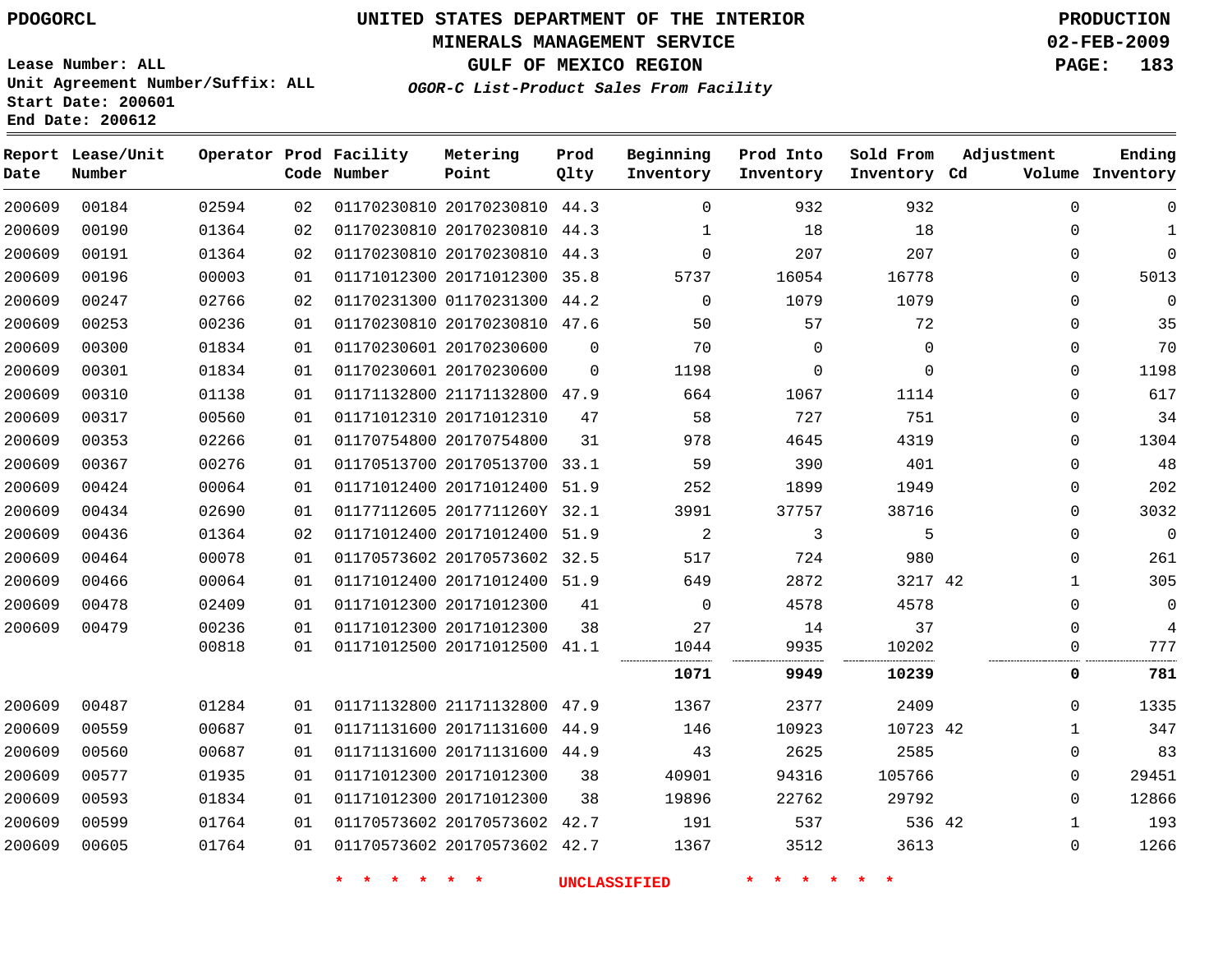#### **MINERALS MANAGEMENT SERVICE 02-FEB-2009**

**GULF OF MEXICO REGION PAGE: 184**

**Lease Number: ALL Unit Agreement Number/Suffix: ALL Start Date: 200601 End Date: 200612**

**OGOR-C List-Product Sales From Facility**

| Date   | Report Lease/Unit<br>Number |       |    | Operator Prod Facility<br>Code Number | Metering<br>Point            | Prod<br>Qlty | Beginning<br>Inventory | Prod Into<br>Inventory | Sold From<br>Inventory Cd | Adjustment   | Ending<br>Volume Inventory |
|--------|-----------------------------|-------|----|---------------------------------------|------------------------------|--------------|------------------------|------------------------|---------------------------|--------------|----------------------------|
| 200609 | 00680                       | 01482 | 01 |                                       | 01170230700 20170230700 40.2 |              | $\mathbf 0$            | 2823                   | 2823                      | $\Omega$     | $\mathbf 0$                |
| 200609 | 00691                       | 01364 | 02 |                                       | 01170754200 20170754200 35.8 |              | 547                    | 2754                   | 2439                      | $\Omega$     | 862                        |
| 200609 | 00693                       | 02266 | 01 |                                       | 01170754800 20170754800      | 31           | 1054                   | 3246                   | 3389                      | $\mathbf 0$  | 911                        |
| 200609 | 00694                       | 02266 | 01 |                                       | 01170754800 20170754800      | 31           | 2449                   | 8480                   | 8548                      | $\mathbf 0$  | 2381                       |
| 200609 | 00697                       | 02266 | 01 |                                       | 01170754800 20170754800      | 31           | 3107                   | 11307                  | 11241                     | $\Omega$     | 3173                       |
| 200609 | 00758                       | 02421 | 01 |                                       | 01170230810 20170230810 47.7 |              | 1996                   | 3414                   | 3286                      | $\Omega$     | 2124                       |
| 200609 | 00759                       | 02219 | 02 |                                       | 01170231100 20170230810 44.3 |              | 0                      | 35                     | 35                        | $\Omega$     | $\Omega$                   |
|        |                             | 02589 | 01 |                                       | 01170230811 20170230811 46.8 |              | 0                      | 21                     | 21                        | $\mathbf 0$  | $\Omega$                   |
|        |                             |       |    |                                       |                              |              | 0                      | 56                     | 56                        | 0            | 0                          |
| 200609 | 00763                       | 02219 | 01 |                                       | 01170231100 20170230810 44.3 |              | $\Omega$               | 213                    | 213                       | $\Omega$     | $\Omega$                   |
| 200609 | 00767                       | 00105 | 01 |                                       | 01170230810 20170230810 44.3 |              | $\mathbf 0$            | 481                    | 481                       | $\mathbf 0$  |                            |
| 200609 | 00768                       | 00105 | 01 |                                       | 01170230810 20170230810 40.6 |              | $\Omega$               | 6                      | 6                         | $\Omega$     | $\Omega$                   |
| 200609 | 00775                       | 01834 | 01 |                                       | 01171131600 20171131600 44.9 |              | 37                     | 2133                   | 2103 42                   | $\mathbf{1}$ | 68                         |
| 200609 | 00778                       | 01482 | 01 |                                       | 01171132000 20171132000      | 45           | 24                     | 595                    | 542 42                    | $-1$         | 76                         |
| 200609 | 00787                       | 01364 | 01 |                                       | 01171092651 20171092650 48.5 |              | 515                    | 4412                   | 4458                      | $\mathbf 0$  | 469                        |
| 200609 | 00796                       | 02628 | 01 |                                       | 01177098151 01177098151 39.9 |              | 3417                   | 11307                  | 11637                     | $\Omega$     | 3087                       |
| 200609 | 00797                       | 01777 | 01 |                                       | 01171012300 20171012300      | 38           | 4725                   | 11091                  | 12353                     | $\mathbf 0$  | 3463                       |
| 200609 | 00818                       | 02636 | 01 |                                       | 01171132800 21171132800 36.6 |              | 1103                   | 2276                   | 2174                      | $\mathbf 0$  | 1205                       |
| 200609 | 00820                       | 00078 | 01 |                                       | 0117711260S 2017711260S 31.2 |              | 38                     | 55302                  | 54981                     | $\mathbf 0$  | 359                        |
| 200609 | 00827                       | 00003 | 01 |                                       | 0117711260G 2017711260G 33.8 |              | 2473                   | 32951                  | 32718 42                  | 2            | 2708                       |
| 200609 | 00828                       | 02219 | 01 |                                       | 0117711260T 2017711260T 33.8 |              | 156                    | 22126                  | 22104 45                  | $-178$       | $\mathbf 0$                |
| 200609 | 00839                       | 02451 | 01 |                                       | 01170513800 20170513800 34.3 |              | 138                    | 0                      | 138                       | 0            | $\mathbf 0$                |
| 200609 | 754303001A                  | 00059 | 01 |                                       | 01170230811 20170230811 44.5 |              | 476                    | 12124                  | 11221                     | $\mathbf 0$  | 1379                       |
| 200609 | 754304003A                  | 00078 | 01 |                                       | 01170230400 20170230400 51.4 |              | $\mathbf{1}$           | 13                     | 12                        | $\mathbf 0$  | 2                          |
| 200609 | 754305004A                  | 01704 | 01 |                                       | 01171132000 20171132000      | 40           | 424                    | 4210                   | 4072                      | $\Omega$     | 562                        |
| 200609 | 7543880060                  | 00105 | 01 |                                       | 01170230450 20170230450      | 48.5         | 7                      | 162                    | 163                       | $\mathbf 0$  | 6                          |
| 200609 | 7543890060                  | 02655 | 02 |                                       | 01171012500 20171012500      | 41.1         | 3                      | 77                     | 81 42                     | 1            | $\Omega$                   |
|        | 200609 7543890080           | 00276 | 01 |                                       | 01170513700 20170513700 33.1 |              | 27124                  | 5182                   | 4920                      | $\Omega$     | 27386                      |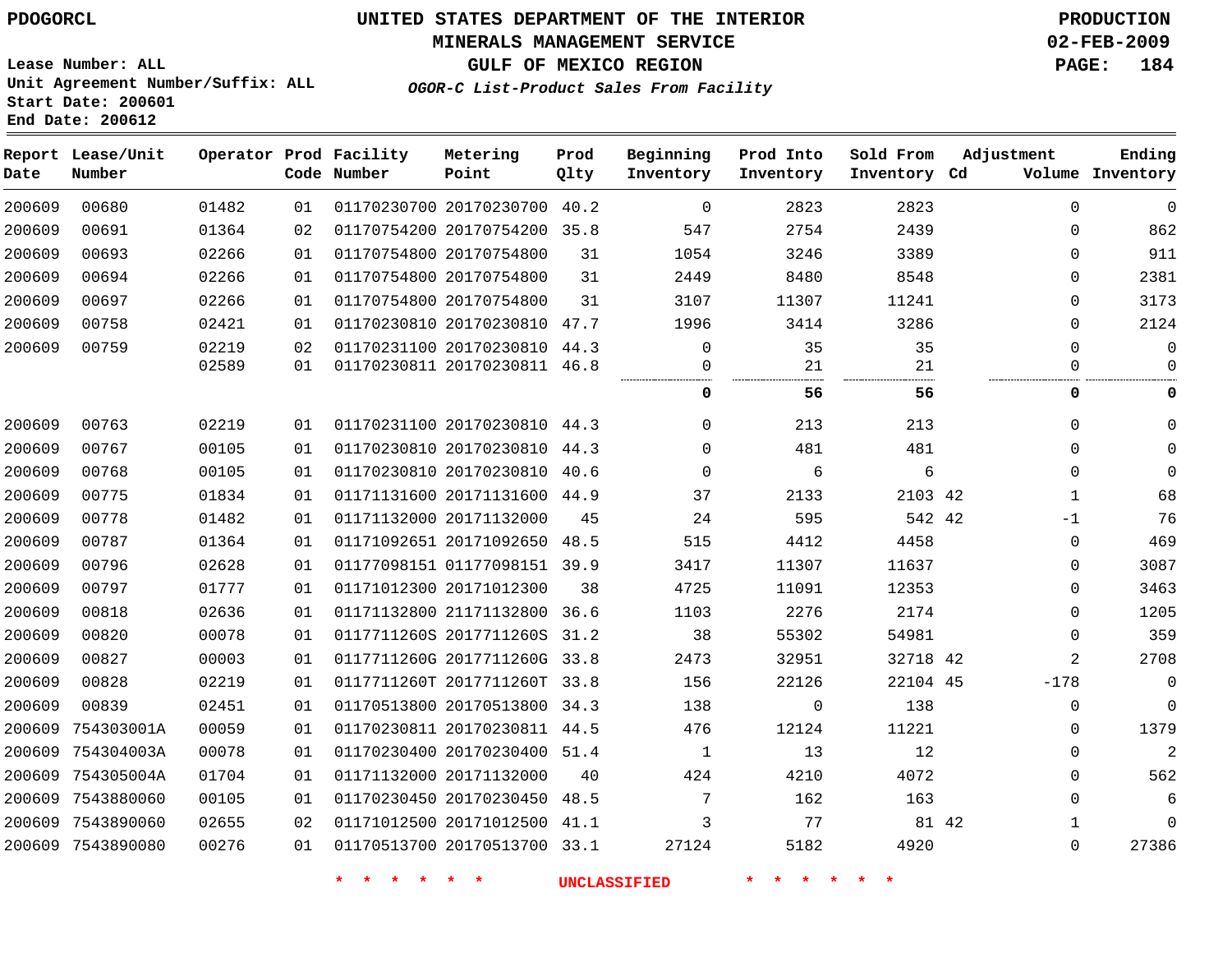# **MINERALS MANAGEMENT SERVICE 02-FEB-2009**

**GULF OF MEXICO REGION PAGE: 185**

**Lease Number: ALL Unit Agreement Number/Suffix: ALL Start Date: 200601 End Date: 200612**

**OGOR-C List-Product Sales From Facility**

| Date | Report Lease/Unit<br>Number |       |    | Operator Prod Facility<br>Code Number | Metering<br>Point            | Prod<br>Qlty | Beginning<br>Inventory | Prod Into<br>Inventory | Sold From<br>Inventory Cd |       | Adjustment   | Ending<br>Volume Inventory |
|------|-----------------------------|-------|----|---------------------------------------|------------------------------|--------------|------------------------|------------------------|---------------------------|-------|--------------|----------------------------|
|      | 200609 7543890180           | 01764 | 01 |                                       | 01423210051 20423210050      | 48.9         | 16                     | 188                    | 166                       |       | $\Omega$     | 38                         |
|      | 200609 7543890220           | 00105 | 01 |                                       | 01608158271 01608158271 24.6 |              | $\Omega$               | 103                    | 103                       |       | $\Omega$     | $\mathbf 0$                |
|      | 200609 7543900070           | 00818 | 02 |                                       | 01423550090 20423550090      | 49.8         | 21                     | $\mathbf 0$            | 14                        |       | $\mathbf 0$  | 7                          |
|      | 200609 7543900080           | 02421 | 01 |                                       | 01177245111 01177245111 39.5 |              | $\mathbf 0$            | 77                     | 77                        |       | $\mathbf{0}$ | $\Omega$                   |
|      | 200609 7543920040           | 02628 | 01 |                                       | 01423210051 20423210050 48.9 |              | 4                      | 184                    | 151                       |       | $\mathbf{0}$ | 37                         |
|      | 200609 7543930100           | 00362 | 01 |                                       | 01170230800 20170230800      | 49           | 2945                   | 11393                  | 10191 42                  |       | $-1$         | 4146                       |
|      | 200609 7543930200           | 01284 | 01 |                                       | 0117709260L 2017709260L 39.9 |              | $\Omega$               | 2747                   | 2747                      |       | $\mathbf 0$  | $\Omega$                   |
|      | 200609 7543930210           | 01764 | 01 |                                       | 01608165300 01608165300      | $\Omega$     | 91                     | $\Omega$               | $\Omega$                  |       | $\mathbf 0$  | 91                         |
|      | 200609 7543940080           | 00222 | 01 |                                       | 01171132800 21171132800 47.9 |              | 409                    | 1031                   | 926                       |       | $\Omega$     | 514                        |
|      | 200609 754395009A           | 00730 | 01 |                                       | 01170753510 20170753510 55.7 |              | 4281                   | 2485                   | 6296 42                   |       | 88           | 558                        |
|      | 200609 754395019A           | 00105 | 01 |                                       | 01420390101 01420390101      | $\Omega$     | 5431                   | 411                    | $\mathbf 0$               |       | $\Omega$     | 5842                       |
|      | 200609 754396015A           | 02219 | 01 |                                       | 01608103650 20608103650 35.7 |              | 257                    | 18455                  | 18513 45                  |       | $-199$       | $\mathbf 0$                |
|      | 200609 754398002A           | 00105 | 01 |                                       | 01420570060 20420570060      | 54           | 4033                   | $\Omega$               | 112                       |       | $\Omega$     | 3921                       |
|      | 200609 754398017A           | 02219 | 02 |                                       | 01170230811 20170230811 44.5 |              | 2                      | 24                     |                           | 23 45 | $-3$         | $\mathbf 0$                |
|      | 200609 8910020210           | 02451 | 01 |                                       | 01170513800 20170513800 34.4 |              | 43964                  | 137954                 | 127892                    |       | $\mathbf{0}$ | 54026                      |
|      | 200609 8910024540           | 02451 | 01 |                                       | 01170513800 20170513800 34.3 |              | 870                    | $\Omega$               | 870                       |       | $\Omega$     | $\mathbf{0}$               |
|      | 200609 8910029310           | 02268 | 01 |                                       | 01171092900 01171092900      | $\Omega$     | 4371                   | 0                      |                           | 0.42  | $-4371$      | $\Omega$                   |
|      |                             |       | 01 |                                       | 01171132800 21171132800 47.9 |              | 1263                   | 1048                   | 1790 42                   |       | 77           | 598                        |
|      |                             |       |    |                                       |                              |              | 5634                   | 1048                   | 1790                      |       | $-4294$      | 598                        |
|      | 200609 8910029320           | 00276 | 01 |                                       | 01170513700 20170513700 33.1 |              | 22946                  | 122421                 | 120255                    |       | $\Omega$     | 25112                      |
|      | 200609 8910034440           | 00276 | 01 |                                       | 01170513700 20170513700 33.1 |              | 27086                  | 118240                 | 116180                    |       | $\Omega$     | 29146                      |
|      | 200609 8910063810           | 02466 | 02 |                                       | 01170230450 20170230450 48.5 |              | 1170                   | 19361                  | 19797                     |       | $\Omega$     | 734                        |
|      |                             | 02475 | 02 |                                       | 01170230450 20170230450 48.5 |              | 3                      | 37                     | 39                        |       | 0            | $\mathbf{1}$               |
|      |                             |       |    |                                       |                              |              | 1173                   | 19398                  | 19836                     |       | 0            | 735                        |
|      | 200609 8910066690           | 00078 | 01 |                                       | 01170573602 20170573602 32.5 |              | 32495                  | 62375                  | 72382 42                  |       | $-2$         | 22486                      |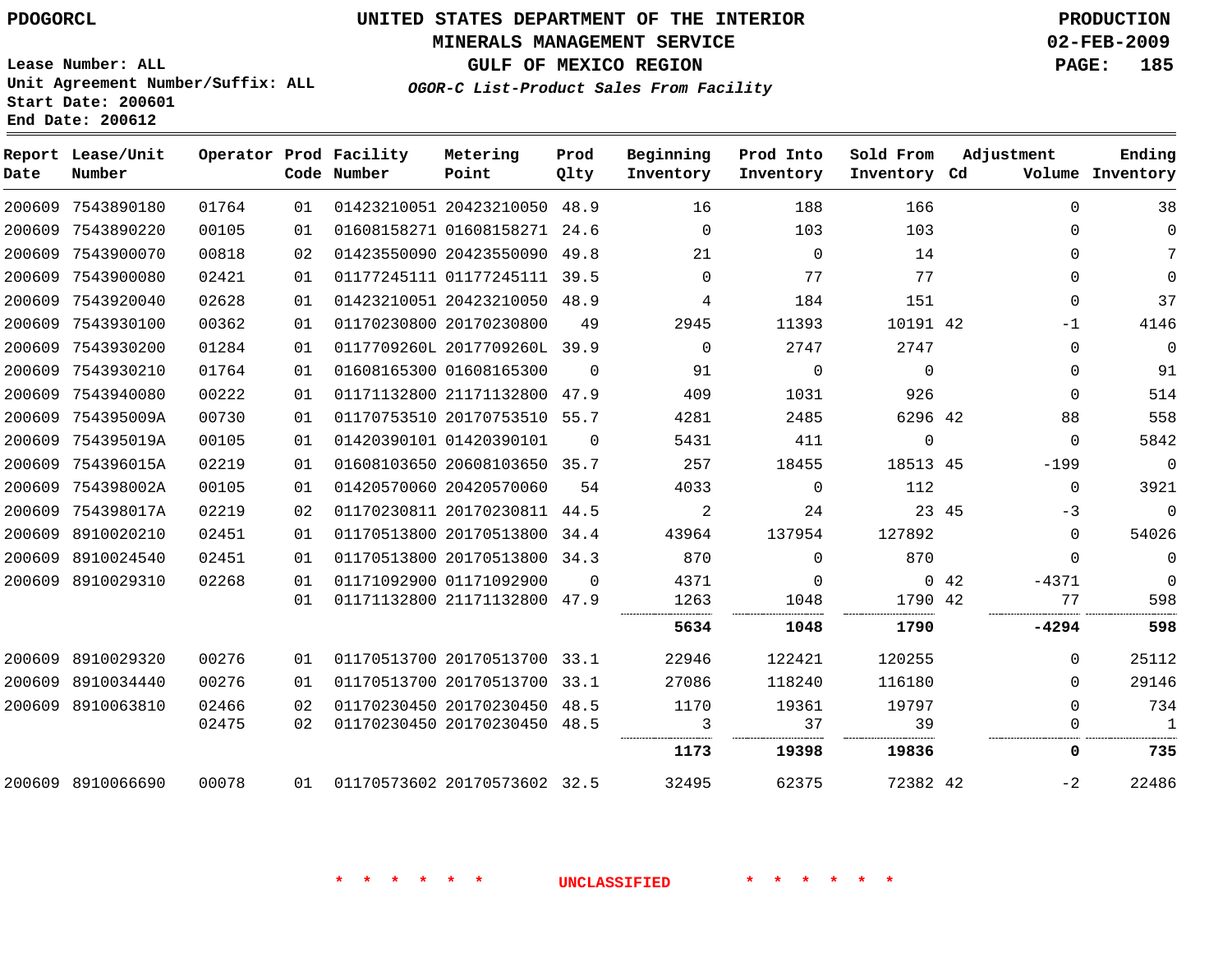#### **MINERALS MANAGEMENT SERVICE 02-FEB-2009**

**GULF OF MEXICO REGION PAGE: 186**

**Lease Number: ALL Unit Agreement Number/Suffix: ALL Start Date: 200601 End Date: 200612**

**OGOR-C List-Product Sales From Facility**

| Date   | Report Lease/Unit<br>Number |       |    | Operator Prod Facility<br>Code Number | Metering<br>Point            | Prod<br>Qlty | Beginning<br>Inventory | Prod Into<br>Inventory | Sold From<br>Inventory Cd |      | Adjustment   | Ending<br>Volume Inventory |
|--------|-----------------------------|-------|----|---------------------------------------|------------------------------|--------------|------------------------|------------------------|---------------------------|------|--------------|----------------------------|
|        | 200609 8910086540           | 01284 | 01 |                                       | 01171012400 20171012400 51.9 |              | 4559                   | 48878                  | 48249                     |      | $\Omega$     | 5188                       |
|        |                             |       | 01 |                                       | 01177092604 20177092604 44.4 |              | 0                      | 1251                   | 1251                      |      | $\Omega$     | 0                          |
|        |                             | 01364 | 02 |                                       | 01171132000 20171132000      | 45           | 577                    | 6764                   | 6438                      |      | $\Omega$     | 903                        |
|        |                             |       |    |                                       |                              |              | 5136                   | 56893                  | 55938                     |      | 0            | 6091                       |
| 200609 | 8910086610                  | 02266 | 01 |                                       | 01170754800 20170754800      | 31           | 143                    | 492                    | 497                       |      | 0            | 138                        |
| 200609 | 8910086660                  | 00056 | 02 |                                       | 01421670201 20421670200      | 50.5         | $7\phantom{.0}$        | 210                    | 203                       |      | $\Omega$     | 14                         |
| 200609 | 8910087640                  | 00818 | 02 |                                       | 01171092800 21171132800      | 48           | 14                     | 9                      | 17                        |      | $\Omega$     | 6                          |
| 200609 | 8910087670                  | 01364 | 02 |                                       | 01170754200 20170754200      | 35.8         | 261                    | 268                    | 445                       |      | $\mathbf 0$  | 84                         |
| 200609 | 8910087840                  | 00282 | 02 |                                       | 01177122606 20177122606      | 43           | 675                    | 5339                   | 5413 42                   |      | -1           | 600                        |
| 200609 | 8910088130                  | 00078 | 01 |                                       | 01171132800 21171132800      | 47.9         | $\mathbf 0$            | 28                     |                           | 7 42 | $-1$         | 20                         |
| 200609 | 8910088160                  | 02233 | 01 |                                       | 01171132800 21171132800 47.9 |              | 470                    | 840                    | 843                       |      | $\mathbf 0$  | 467                        |
| 200609 | 8910089160                  | 00276 | 01 |                                       | 01170513700 20170513700 33.1 |              | 2126                   | 4758                   | 4647 42                   |      | 1            | 2238                       |
| 200609 | 891008927AE                 | 00078 | 01 |                                       | 01170230400 20170230400 51.4 |              | 85                     | 691                    | 480 09                    |      | $-189$       | 107                        |
| 200609 | 891008927K                  | 00078 | 01 |                                       | 01170230400 20170230400 51.4 |              | 85                     | 701                    | 677 42                    |      | $-1$         | 108                        |
|        | 200609 891008927X           | 00078 | 01 |                                       | 01170230400 20170230400 51.4 |              | 73                     | 429                    | 435 42                    |      | $-1$         | 66                         |
| 200609 | 8910089460                  | 01834 | 01 |                                       | 01171012500 20171012500 33.9 |              | 5                      | $\mathbf 0$            | 5                         |      | $\mathbf 0$  | 0                          |
| 200609 | 891008946C                  | 01834 | 01 |                                       | 01171012500 20171012500 41.1 |              | 87                     | 739                    | 769 42                    |      | 1            | 58                         |
| 200609 | 8910116580                  | 00276 | 01 |                                       | 01170513700 20170513700 33.1 |              | 4554                   | 10385                  | 10054                     |      | $\mathbf 0$  | 4885                       |
|        | 200609 8910116740           | 00276 | 01 |                                       | 01170513700 20170513700 33.1 |              | 161                    | 507                    | 429 42                    |      | $-1$         | 238                        |
| 200609 | 8910116770                  | 00276 | 01 |                                       | 01170513700 20170513700 33.1 |              | 1596                   | 2922                   | 3143 42                   |      | $-1$         | 1374                       |
| 200609 | 8910116790                  | 00276 | 01 |                                       | 01170513700 20170513700 33.1 |              | 7008                   | 13984                  | 14414                     |      | 0            | 6578                       |
| 200609 | 8910116800                  | 00276 | 01 |                                       | 01170513700 20170513700 33.1 |              | 18182                  | 36512                  | 37521 42                  |      | $\mathbf{1}$ | 17174                      |
| 200609 | 891011687A                  | 02266 | 01 |                                       | 01170754800 20170754800      | 31           | 246                    | 848                    | 856                       |      | $\Omega$     | 238                        |
| 200609 | 891011687B                  | 02266 | 01 |                                       | 01170754800 20170754800      | 31           | 85                     | 281                    | 287                       |      | $\Omega$     | 79                         |
| 200609 | 891011687C                  | 02266 | 01 |                                       | 01170754800 20170754800      | 31           | 232                    | 954                    | 918                       |      | $\Omega$     | 268                        |
| 200609 | 891011687D                  | 02266 | 01 |                                       | 01170754800 20170754800      | 31           | 495                    | 1784                   | 1778                      |      | 0            | 501                        |
| 200609 | 8910123210                  | 00687 | 01 |                                       | 0117709260A 2017709260A 33.8 |              | 39                     | 665                    | 689 42                    |      | $\mathbf 1$  | 16                         |
|        | 200609 8910123250           | 00687 | 01 |                                       | 0117709260A 2017709260A 33.8 |              | 96                     | 2988                   | 3014                      |      | $\Omega$     | 70                         |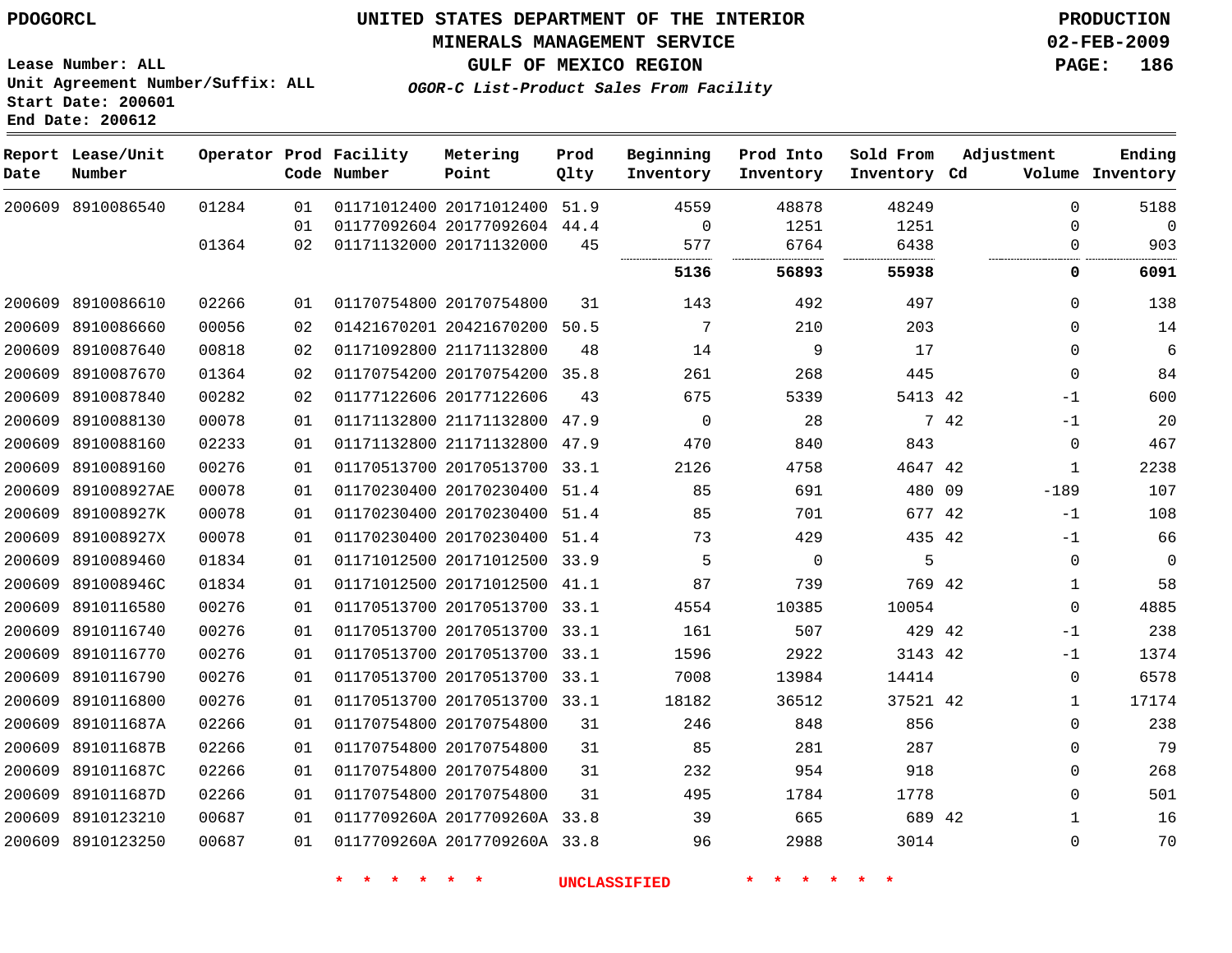#### **MINERALS MANAGEMENT SERVICE 02-FEB-2009**

**GULF OF MEXICO REGION PAGE: 187**

**Lease Number: ALL Unit Agreement Number/Suffix: ALL Start Date: 200601 End Date: 200612**

**OGOR-C List-Product Sales From Facility**

| Date   | Report Lease/Unit<br>Number |       |    | Operator Prod Facility<br>Code Number | Metering<br>Point            | Prod<br>Qlty | Beginning<br>Inventory | Prod Into<br>Inventory | Sold From<br>Inventory Cd | Adjustment    | Ending<br>Volume Inventory |
|--------|-----------------------------|-------|----|---------------------------------------|------------------------------|--------------|------------------------|------------------------|---------------------------|---------------|----------------------------|
|        | 200609 8910123350           | 02608 | 01 |                                       | 01171012500 20171012500 41.1 |              | 142                    | 873                    | 947                       | $\Omega$      | 68                         |
|        | 200609 8910123380           | 00818 | 02 |                                       | 01171132800 21171132800 47.4 |              | 5                      | 8                      | 8                         | 0             | 5                          |
|        | 200609 8910123390           | 00818 | 01 |                                       | 01171131800 20171131800      | $\Omega$     | 1930                   | 331                    | $\Omega$                  | $\Omega$      | 2261                       |
|        | 200609 8910161520           | 01482 | 01 |                                       | 01170230811 20170230811 44.5 |              | $\mathbf 0$            | 38                     | 34                        | 0             | $\overline{4}$             |
|        | 200609 8910169300           | 00491 | 01 |                                       | 01170230810 20170230810 47.6 |              | 42                     | 67                     | 68                        | 0             | 41                         |
| 200609 | 8910202350                  | 00276 | 01 |                                       | 01170513700 20170513700      | $\Omega$     | 22195                  | $\mathbf 0$            | $\Omega$                  | $\Omega$      | 22195                      |
|        | 200609 8910202430           | 00276 | 01 |                                       | 01170513700 20170513700 33.1 |              | 546                    | 817                    | 813                       | $\Omega$      | 550                        |
|        | 200609 8910202470           | 02266 | 01 |                                       | 01170754800 20170754800      | 31           | 76                     | 392                    | 358                       | $\Omega$      | 110                        |
|        | 200609 8910202480           | 02266 | 01 |                                       | 01170754800 20170754800      | 31           | 18                     | 160                    | 133                       | $\Omega$      | 45                         |
|        | 200609 8910202520           | 01482 | 01 |                                       | 01171132800 21171132800 47.9 |              | 95                     | 35                     | 83 42                     | -1            | 46                         |
|        | 200609 8910202550           | 00105 | 01 |                                       | 01170230810 20170230810      | 47.6         | 316                    | 442                    | 486                       | 0             | 272                        |
|        | 200609 8910202560           | 00276 | 01 |                                       | 01170513700 20170513700 33.1 |              | 5565                   | 23219                  | 23107                     | 0             | 5677                       |
|        | 200609 G00932               | 01376 | 01 |                                       | 01170231100 20170230810      | $\mathbf 0$  | 11                     | 0                      | $\mathbf 0$               | $\mathbf{0}$  | 11                         |
|        | 200609 G00935               | 02852 | 02 |                                       | 01171131600 20171131600 44.9 |              | 177                    | 16634                  | 16283                     | 0             | 528                        |
|        | 200609 G00971               | 00105 | 01 |                                       | 01171132000 20171132000      | 45           | 4                      | 202                    | 179                       | $\Omega$      | 27                         |
|        | 200609 G00974               | 00105 | 01 |                                       | 01171132000 20171132000      | 45           | $\Omega$               | 121                    | 105                       | $\Omega$      | 16                         |
|        | 200609 G00979               | 00078 | 01 |                                       | 01171012400 20171012400      | 51.9         | 3                      | $\mathbb O$            | 3                         | $\Omega$      | $\Omega$                   |
|        |                             |       | 01 |                                       | 01171132800 21171132800      | 47.9         | 86<br>                 | 230                    | 146 42                    | -1            | 169                        |
|        |                             |       |    |                                       |                              |              | 89                     | 230                    | 149                       | -1            | 169                        |
|        | 200609 G00985               | 00687 | 01 |                                       | 0117709260A 2017709260A 33.8 |              | 241                    | 12388                  | 12340 42                  | 2             | 291                        |
|        | 200609 G00989               | 00003 | 01 |                                       | 01171012400 20171012400      | $\Omega$     | 1022                   | 0                      | 0                         | $\Omega$      | 1022                       |
| 200609 | G01025                      | 02219 | 01 |                                       | 01177122600 20177122600      | $\mathbf 0$  | 200                    | 0                      |                           | 045<br>$-200$ | $\overline{0}$             |
|        | 200609 G01027               | 00282 | 01 |                                       | 01177122606 20177122606      | 43           | 195                    | 9756                   | 9533                      | $\mathbf 0$   | 418                        |
|        | 200609 G01031               | 02636 | 01 |                                       | 01177122607 20177122607 37.5 |              | $\mathbf 0$            | 14129                  | 14129                     | 0             | $\mathbf 0$                |
|        | 200609 G01072               | 00105 | 01 |                                       | 01170513800 20170513800      | 34.3         | 628                    | 467                    | 912                       | $\Omega$      | 183                        |
|        | 200609 G01082               | 00276 | 01 |                                       | 01170513700 20170513700 33.1 |              | 6                      | 13                     | 13                        | $\Omega$      | $\sqrt{6}$                 |
|        | 200609 G01083               | 00276 | 01 |                                       | 01170513700 20170513700 33.1 |              | 3940                   | 7691                   | 8014 42                   | 1             | 3618                       |
|        | 200609 G01090               | 00276 | 01 |                                       | 01170513700 20170513700 33.1 |              | 14508                  | 31056                  | 30957 42                  | 1             | 14608                      |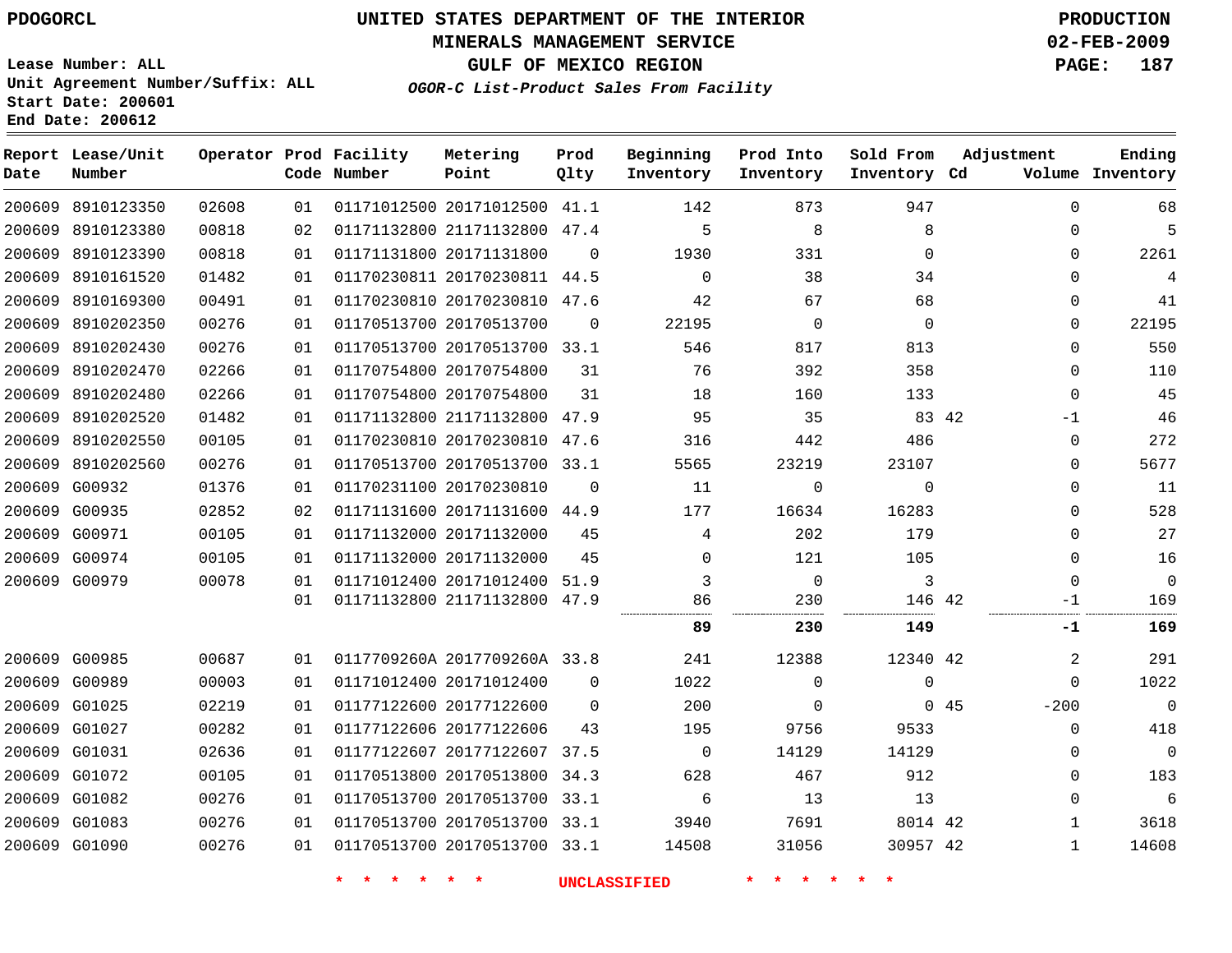#### **MINERALS MANAGEMENT SERVICE 02-FEB-2009**

**GULF OF MEXICO REGION PAGE: 188**

**Lease Number: ALL Unit Agreement Number/Suffix: ALL Start Date: 200601 End Date: 200612**

**OGOR-C List-Product Sales From Facility**

| Date | Report Lease/Unit<br>Number |       |    | Operator Prod Facility<br>Code Number | Metering<br>Point            | Prod<br>Qlty | Beginning<br>Inventory | Prod Into<br>Inventory | Sold From<br>Inventory Cd | Adjustment |              | Ending<br>Volume Inventory |
|------|-----------------------------|-------|----|---------------------------------------|------------------------------|--------------|------------------------|------------------------|---------------------------|------------|--------------|----------------------------|
|      | 200609 G01091               | 00276 | 01 |                                       | 01170513700 20170513700 33.1 |              | 2201                   | 4670                   | 4674                      |            | $\Omega$     | 2197                       |
|      | 200609 G01092               | 00276 | 01 |                                       | 01170513700 20170513700 33.1 |              | 7121                   | 16581                  | 15903                     |            | $\mathbf{0}$ | 7799                       |
|      | 200609 G01096               | 00276 | 01 |                                       | 01170513700 20170513700 33.1 |              | 831                    | 1655                   | 1708 42                   |            | 1            | 779                        |
|      | 200609 G01127               | 02630 | 01 |                                       | 01171132000 20171132000      | 45           | $\mathbf{0}$           | 402                    | 402                       |            | $\mathbf 0$  | $\mathbf{0}$               |
|      | 200609 G01153               | 01834 | 01 |                                       | 01171132800 21171132800 47.9 |              | 283                    | 259                    | 348 42                    |            | $-1$         | 193                        |
|      | 200609 G01172               | 00282 | 01 |                                       | 01177062605 20177062605      | 43           | 98                     | 6536                   | 6583 42                   |            | $-1$         | 50                         |
|      | 200609 G01181               | 00818 | 01 |                                       | 01177072200 20177072200      | $\Omega$     | 71                     | $\mathbf 0$            | 0                         |            | 0            | 71                         |
|      | 200609 G01194               | 00105 | 01 |                                       | 01177072601 20177072601 38.7 |              | $\mathbf 0$            | 5824                   | 5824                      |            | 0            | $\mathbf 0$                |
|      | 200609 G01196               | 00078 | 01 |                                       | 01171132800 21171132800 47.9 |              | 101                    | 160                    | 172 42                    |            | $\mathbf{1}$ | 90                         |
|      | 200609 G01216               | 00222 | 01 |                                       | 01177082958 20177082958      | 34           | $\mathbf 0$            | 16715                  | 16715                     |            | 0            | $\mathbf 0$                |
|      | 200609 G01220               | 00105 | 01 |                                       | 01177092600 20177092600      | 43           | 925                    | 16215                  | 16687                     |            | 0            | 453                        |
|      | 200609 G01228               | 00003 | 01 |                                       | 0117711260G 2017711260G 33.8 |              | 227                    | 5040                   | 4853                      |            | $\mathbf{0}$ | 414                        |
|      | 200609 G01230               | 00003 | 01 |                                       | 0117711260G 2017711260G 33.8 |              | $\Omega$               | 47                     |                           | 44 42      | $\mathbf{1}$ | 4                          |
|      | 200609 G01261               | 01284 | 01 |                                       | 01171012500 20171012500      | $\Omega$     | 4                      | $\mathbf 0$            | $\mathbf 0$               |            | 0            | 4                          |
|      | 200609 G01269               | 01284 | 01 |                                       | 01171012500 20171012500 41.1 |              | 122                    | 630                    | 707                       |            | 0            | 45                         |
|      | 200609 G01351               | 00078 | 01 |                                       | 01170230400 20170230400      | 51.4         | 71                     | 664                    | 633 42                    |            | $\mathbf{1}$ | 103                        |
|      | 200609 G01441               | 00818 | 02 |                                       | 01177112701 20177112700 42.4 |              | 1227                   | 711                    | 1688                      |            | 0            | 250                        |
|      | 200609 G01447               | 00276 | 01 |                                       | 01170513700 20170513700 33.1 |              | 6396                   | 37895                  | 39660 42                  |            | $\mathbf{1}$ | 4632                       |
|      | 200609 G01477               | 00236 | 01 |                                       | 01170230810 20170230810 44.2 |              | $\Omega$               | 2415                   | 2415                      |            | 0            | $\Omega$                   |
|      | 200609 G01497               | 02451 | 01 |                                       | 01170513800 20170513800      | 34.3         | 560                    | $\mathbf 0$            | 560                       |            | $\mathbf{0}$ | $\Omega$                   |
|      | 200609 G01498               | 02451 | 01 |                                       | 01170513800 20170513800 34.3 |              | 170                    | $\mathbf 0$            | 170                       |            | $\Omega$     | $\Omega$                   |
|      | 200609 G01528               | 02219 | 01 |                                       | 0117711260T 2017711260T 33.8 |              | 52                     | 3004                   | 3031 45                   |            | $-25$        | $\Omega$                   |
|      | 200609 G01569               | 02266 | 01 |                                       | 01171012500 20171012500 41.1 |              | 228                    | 1247                   | 1378                      |            | $\mathbf{0}$ | 97                         |
|      | 200609 G01619               | 00276 | 01 |                                       | 01170513700 20170513700      | 33.1         | 1815                   | $\mathbf 0$            | 339                       |            | $\Omega$     | 1476                       |
|      | 200609 G01620               | 00276 | 01 |                                       | 01170513700 20170513700 33.1 |              | 339                    | 0                      | 63 42                     |            | -1           | 275                        |
|      | 200609 G01676               | 02237 | 01 |                                       | 01170755200 20170755200      | 38.4         | 16628                  | 11552                  | 14044                     |            | 0            | 14136                      |
|      | 200609 G01677               | 02237 | 01 |                                       | 01170755200 20170755200      | 38.4         | 10017                  | 11525                  | 10744                     |            | $\Omega$     | 10798                      |
|      | 200609 G01754               | 00003 | 01 |                                       | 01423210051 20423210050 48.9 |              | 30                     | 268                    | 243                       |            | $\Omega$     | 55                         |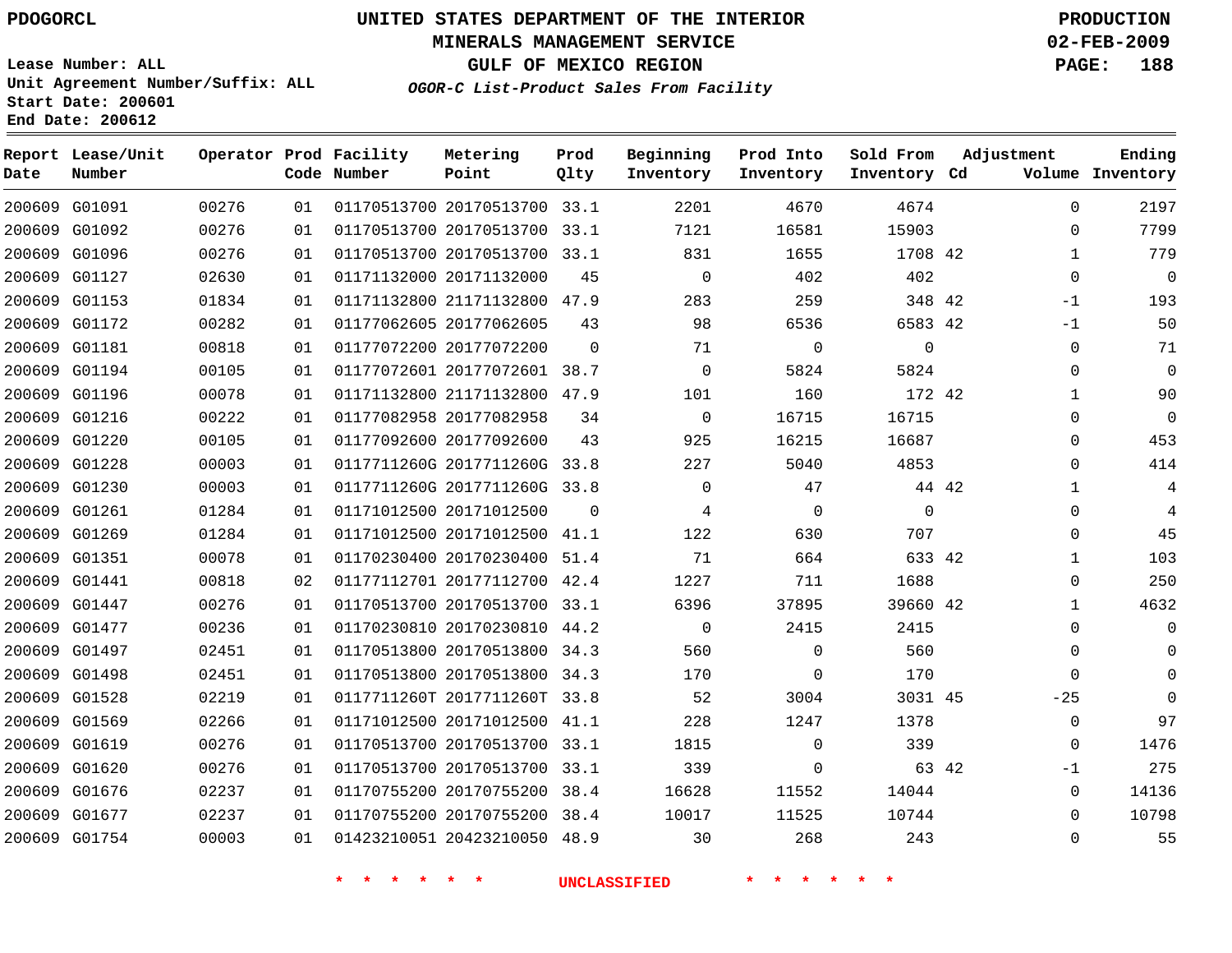#### **MINERALS MANAGEMENT SERVICE 02-FEB-2009**

**GULF OF MEXICO REGION PAGE: 189 OGOR-C List-Product Sales From Facility**

**Lease Number: ALL Unit Agreement Number/Suffix: ALL Start Date: 200601 End Date: 200612**

 G01757 G01812 G01860 G01865 G01880 G01898 G01953 G01972 G01997 G01998 G02006 G02021 G02024 G02027 G02039 G02045 G02051 G02062 G02082 G02110 G02161 G02163 G02224 G02267 G02280 G02281 **Report Lease/Unit Date Number Operator Prod Facility Code Number** 20423210050 20422450350 20170231110 20171012500 20171132000 20171012500 41.1 20170230811 44.4 01170231230 01177008090 20170230810 47.7 20170230811 42.8 20170530900 20170230811 44.5 20170230811 44.6 20170230811 44.5 01171132800 20170530900 20170530900 0117704220A 2017704220A 43.3 21171132800 20171012400 52.9 20171012500 41.1 20171012500 20170230811 20171132000 20177082604 26.6 20177082604 26.6 **Metering Point** 42 42 42 42 42 48.9 40.6 41.1 48.4 49.5  $\Omega$ 49.6 49.6 47.9  $\Omega$  $\Omega$ **Prod Qlty**  $\Omega$   $\Omega$  $\Omega$   $\Omega$   $\Omega$  **Beginning Inventory**  $\Omega$   $\frac{7}{2}$  $\Omega$   $\Omega$   $\Omega$  **Ending Inventory Cd Volume**  $\Omega$   $\Omega$   $\Omega$  $\Omega$  **Prod Into Inventory**  $\Omega$   $\Omega$  $\Omega$  **Sold From Inventory**  $\Omega$  $\Omega$ -1  $\Omega$  $\Omega$  $\Omega$  $\Omega$  $\Omega$  $\Omega$  $\Omega$   $\Omega$  $\Omega$ -1  $\Omega$  $\Omega$  $\Omega$  $\Omega$  $\Omega$  $\Omega$   $\Omega$  $\Omega$  $\Omega$ -9  $\Omega$ **Adjustment 92 73 0 26**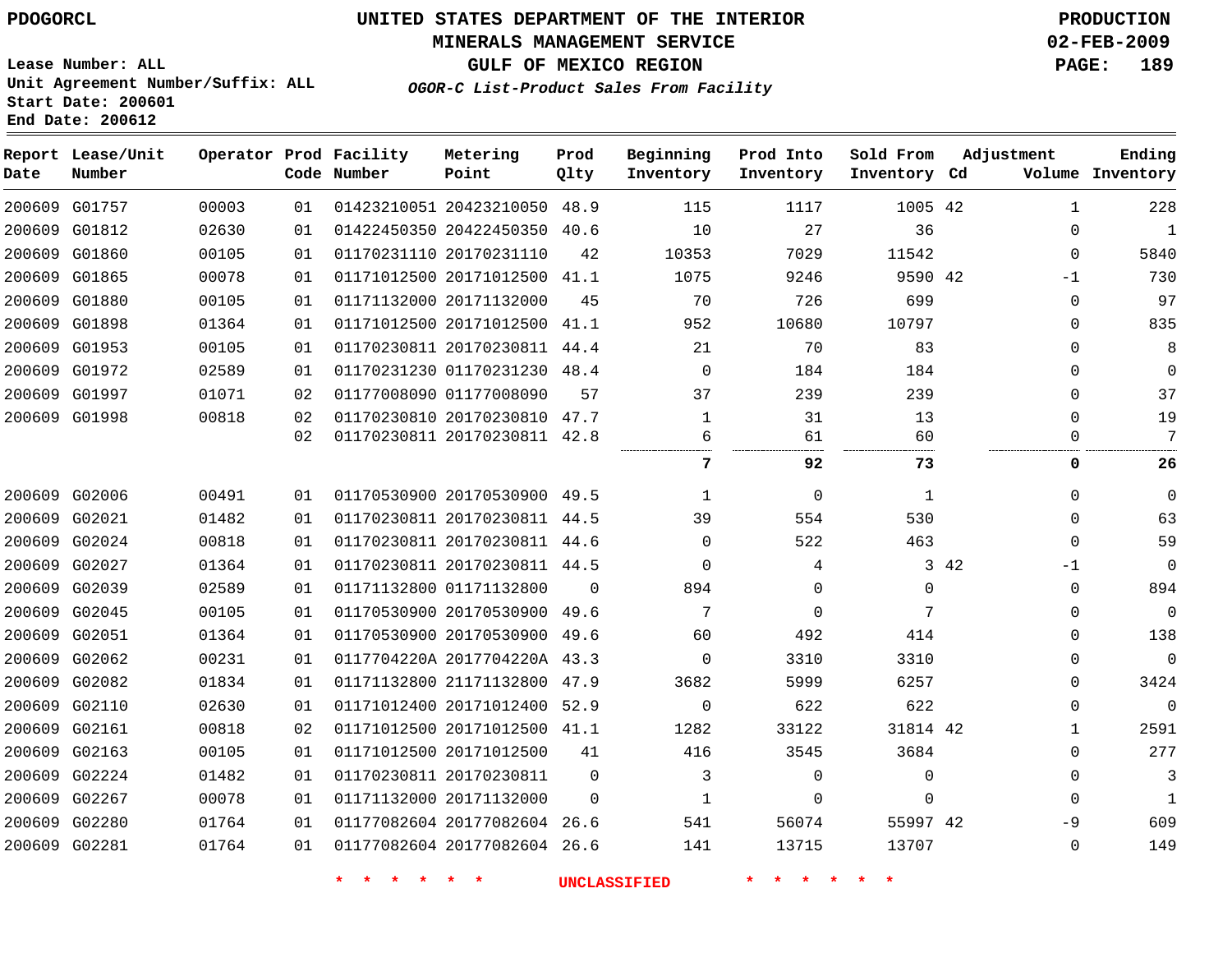#### **MINERALS MANAGEMENT SERVICE 02-FEB-2009**

**GULF OF MEXICO REGION PAGE: 190**

**Lease Number: ALL Unit Agreement Number/Suffix: ALL Start Date: 200601 End Date: 200612**

**OGOR-C List-Product Sales From Facility**

| Date | Report Lease/Unit<br>Number |       |    | Operator Prod Facility<br>Code Number | Metering<br>Point            | Prod<br>Qlty | Beginning<br>Inventory | Prod Into<br>Inventory | Sold From<br>Inventory Cd | Adjustment   | Ending<br>Volume Inventory |
|------|-----------------------------|-------|----|---------------------------------------|------------------------------|--------------|------------------------|------------------------|---------------------------|--------------|----------------------------|
|      | 200609 G02300               | 01482 | 01 |                                       | 01171132800 21171132800 47.9 |              | 10                     | 28                     | 25 42                     | 1            | 14                         |
|      | 200609 G02353               | 01284 | 01 |                                       | 01170230450 20170230450 48.5 |              | 465                    | 7197                   | 7389                      | 0            | 273                        |
|      | 200609 G02354               | 01284 | 01 |                                       | 01170230450 20170230450 48.5 |              | 39                     | 512                    | 532                       | $\Omega$     | 19                         |
|      | 200609 G02391               | 01284 | 01 |                                       | 0142709015A 2042709015A 43.4 |              | $\mathbf 0$            | 2061                   | 2061                      | 0            | $\Omega$                   |
|      | 200609 G02404               | 02589 | 01 |                                       | 01170230810 20170230810 40.5 |              | 1109                   | 3107                   | 3107                      | $\Omega$     | 1109                       |
|      | 200609 G02414               | 02451 | 01 |                                       | 01170230810 20170230810 47.6 |              | 38                     | 29                     | 49                        | 0            | 18                         |
|      | 200609 G02428               | 00105 | 01 |                                       | 01170230810 20170230810 47.6 |              | 53                     | 77                     | 82                        | $\Omega$     | 48                         |
|      | 200609 G02433               | 00491 | 01 |                                       | 01170230810 20170230810 47.6 |              | 168                    | 314                    | 287                       | $\Omega$     | 195                        |
|      | 200609 G02434               | 02219 | 02 |                                       | 01170230810 20170230810 47.7 |              | 147                    | 182                    | 216                       | $\Omega$     | 113                        |
|      | 200609 G02436               | 02628 | 02 |                                       | 01170230811 20170230811 44.5 |              | 201                    | 4623                   | 4299                      | $\Omega$     | 525                        |
|      | 200609 G02439               | 00231 | 01 |                                       | 01171132000 20171132000 43.3 |              | $\Omega$               | 278                    | 278                       | $\Omega$     | $\Omega$                   |
|      | 200609 G02549               | 00222 | 01 |                                       | 01171132800 21171132800 47.9 |              | 182                    | 738                    | 592                       | $\Omega$     | 328                        |
|      | 200609 G02551               | 00491 | 01 |                                       | 01170230811 20170230811 44.5 |              | $\overline{2}$         | 19                     | 19                        | $\Omega$     | $\overline{2}$             |
|      | 200609 G02560               | 02409 | 01 |                                       | 01171132800 21171132800 44.5 |              | 0                      | 2                      | 2                         | 0            | $\Omega$                   |
|      | 200609 G02596               | 01482 | 01 |                                       | 01171132800 21171132800 47.9 |              | 9                      | 5                      | 9                         | 0            | 5                          |
|      | 200609 G02628               | 00105 | 01 |                                       | 01171012500 20171012500      | 41           | 351                    | 3499                   | 3576                      | 0            | 274                        |
|      | 200609 G02663               | 02451 | 01 |                                       | 01423210051 20423210050 48.8 |              | 4                      | 44                     | 39                        | 0            | 9                          |
|      | 200609 G02665               | 02451 | 01 |                                       | 01423210051 20423210050 48.8 |              | 316                    | 3620                   | 3199                      | 0            | 737                        |
|      | 200609 G02716               | 01834 | 01 |                                       | 01170230810 20170230810 47.7 |              | 778                    | 1914                   | 1501                      | $\mathbf{0}$ | 1191                       |
|      | 200609 G02759               | 01284 | 01 |                                       | 01170230800 20170230810 47.7 |              | 161                    | 435                    | 325                       | $\mathbf{0}$ | 271                        |
|      | 200609 G02819               | 00105 | 01 |                                       | 01170231110 20170231110      | 42           | 1080                   | 366                    | 1142                      | $\Omega$     | 304                        |
|      | 200609 G02825               | 00105 | 01 |                                       | 01170231110 20170231110      | 42           | 131                    | 85                     | 145                       | $\mathbf{0}$ | 71                         |
|      | 200609 G02826               | 00105 | 01 |                                       | 01170231110 20170231110      | 42           | 1147                   | 692                    | 1264                      | $\Omega$     | 575                        |
|      | 200609 G02834               | 02375 | 01 |                                       | 01170230810 20170230810      | 47.7         | 73                     | 114                    | 116                       | $\mathbf{0}$ | 71                         |
|      | 200609 G02839               | 01586 | 02 |                                       | 01170230810 20170230810 47.7 |              | 46                     | $\mathbf 0$            | 46                        | $\Omega$     | $\Omega$                   |
|      | 200609 G02846               | 01364 | 01 |                                       | 01170530900 20170530900 49.6 |              | 4                      | 19                     | 18                        | $\Omega$     |                            |
|      | 200609 G02853               | 02589 | 01 |                                       | 01170231230 01170231230 48.4 |              | $\Omega$               | 5855                   | 5855                      | $\Omega$     | $\Omega$                   |
|      | 200609 G02885               | 01364 | 01 |                                       | 01171132000 20171132000      | 45           | 95                     | 797                    | 785 42                    | $-1$         | 106                        |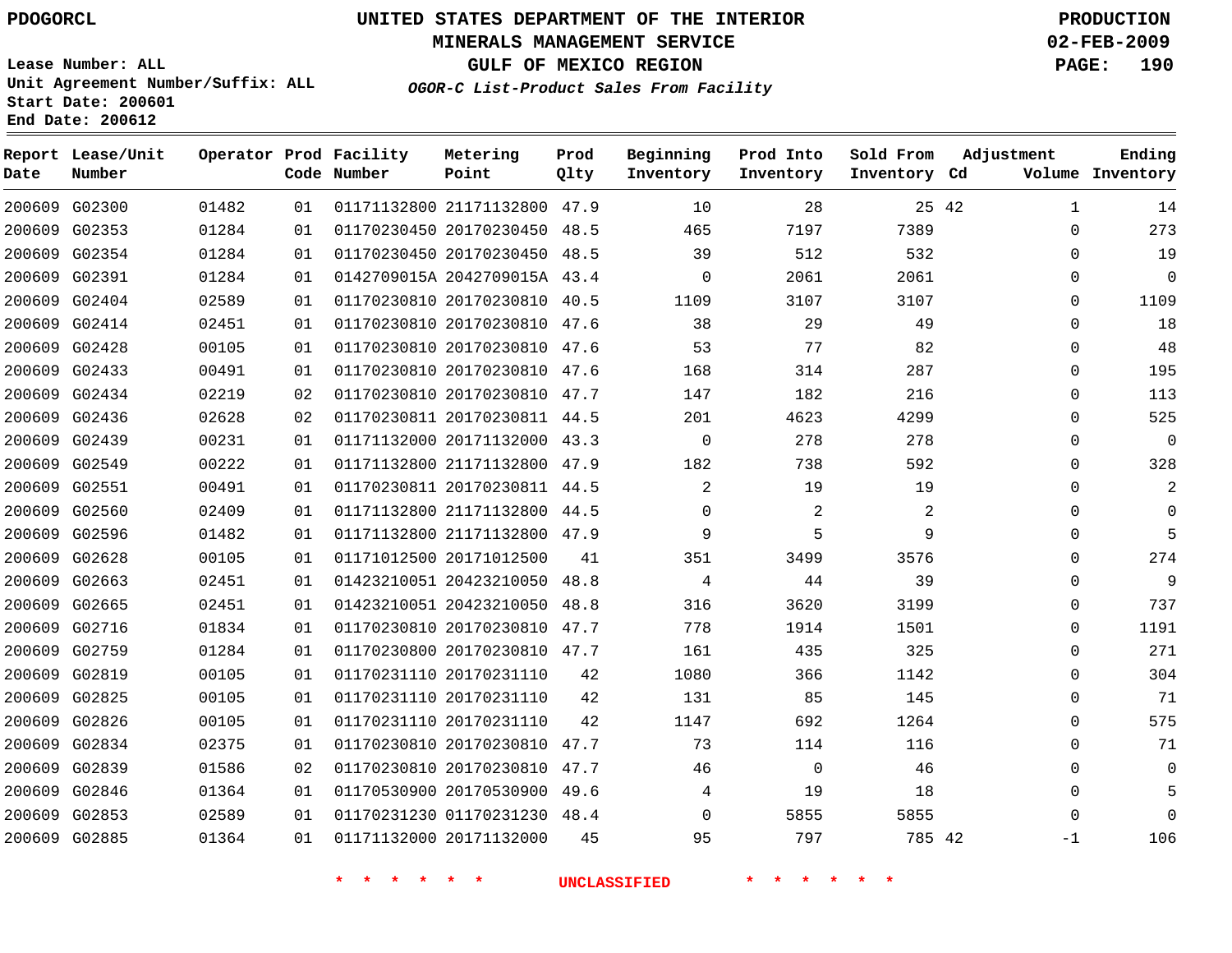# **MINERALS MANAGEMENT SERVICE 02-FEB-2009**

**GULF OF MEXICO REGION PAGE: 191 OGOR-C List-Product Sales From Facility**

**Lease Number: ALL Unit Agreement Number/Suffix: ALL Start Date: 200601 End Date: 200612**

| Date | Report Lease/Unit<br>Number |       |    | Operator Prod Facility<br>Code Number | Metering<br>Point            | Prod<br>Qlty | Beginning<br>Inventory | Prod Into<br>Inventory | Sold From<br>Inventory Cd | Adjustment   | Ending<br>Volume Inventory |
|------|-----------------------------|-------|----|---------------------------------------|------------------------------|--------------|------------------------|------------------------|---------------------------|--------------|----------------------------|
|      | 200609 G02895               | 02579 | 02 |                                       | 01171092651 20171092650 48.5 |              | 303                    | 3260                   | 3231 42                   | 2            | 334                        |
|      |                             | 02628 | 02 |                                       | 01171092651 20171092650 48.5 |              | 0                      | 1754                   | 1754                      | $\Omega$     | $\Omega$                   |
|      |                             |       |    |                                       |                              |              | 303                    | 5014                   | 4985                      | $\mathbf{2}$ | 334                        |
|      | 200609 G02898               | 01834 | 01 |                                       | 01171012300 20171012300      | 38           | 523                    | 1530                   | 1576 42                   | $\mathbf{1}$ | 478                        |
|      |                             | 02266 | 01 |                                       | 01171012300 20171012300 47.4 |              | 1                      | 26                     | 22                        | $\Omega$     | 5                          |
|      |                             |       |    |                                       |                              |              | 524                    | 1556                   | 1598                      | 1            | 483                        |
|      | 200609 G02899               | 01834 | 01 |                                       | 01171012300 20171012300      | 38           | 2200                   | 4423                   | 5242                      | $\Omega$     | 1381                       |
|      | 200609 G02917               | 02268 | 01 |                                       | 01171092930 20171092930 33.3 |              | $\Omega$               | 1035                   | 884                       | $\Omega$     | 151                        |
|      | 200609 G02969               | 00276 | 01 |                                       | 01170513700 20170513700 33.1 |              | 321                    | 947                    | 497                       | $\Omega$     | 771                        |
|      | 200609 G02970               | 00276 | 01 |                                       | 01170513700 20170513700 33.1 |              | 7575                   | 8187                   | 9102                      | $\Omega$     | 6660                       |
|      | 200609 G03061               | 00105 | 01 |                                       | 01423210051 20423210050 48.8 |              | 98                     | 1002                   | 896                       | $\Omega$     | 204                        |
|      | 200609 G03068               | 00105 | 01 |                                       | 01423210051 20423210050 48.8 |              | 3                      | 92                     | 76                        | $\mathbf 0$  | 19                         |
|      | 200609 G03079               | 02451 | 01 |                                       | 01427038260 01427038260      | $\Omega$     | 2330                   | 87                     | $\mathbf 0$               | $\Omega$     | 2417                       |
|      | 200609 G03080               | 02451 | 01 |                                       | 01427038260 01427038260      | $\Omega$     | 66                     | $\Omega$               | $\Omega$                  | $\Omega$     | 66                         |
|      | 200609 G03115               | 02200 | 01 |                                       | 01170230450 20170230450 48.5 |              | $\Omega$               | 49                     | 49                        | $\Omega$     | $\mathbf 0$                |
|      | 200609 G03119               | 01764 | 02 |                                       | 01171131600 20171131600 44.9 |              | $\mathbf{1}$           | 21                     | 21                        | $\Omega$     | $\mathbf{1}$               |
|      | 200609 G03124               | 01284 | 01 |                                       | 01171131600 20171131600 44.9 |              | 11                     | 3090                   | 3003                      | $\Omega$     | 98                         |
|      | 200609 G03141               | 01935 | 02 |                                       | 01171012400 20171012400 51.9 |              | 54                     | 343                    | 361                       | $\Omega$     | 36                         |
|      | 200609 G03145               | 00078 | 01 |                                       | 01171132800 21171132800 47.9 |              | 151                    | 282                    | 275                       | $\Omega$     | 158                        |
|      | 200609 G03152               | 00105 | 01 |                                       | 01177092600 20177092600      | 43           | 120                    | 5545                   | 5370                      | $\Omega$     | 295                        |
|      | 200609 G03169               | 02219 | 01 |                                       | 0117711260T 2017711260T 33.8 |              | $\mathbf 0$            | 752                    | 746 45                    | -6           | $\mathbf 0$                |
|      | 200609 G03236               | 00003 | 01 |                                       | 01170230450 20170230450 48.5 |              | $\Omega$               | 111                    | 107                       | $\Omega$     | 4                          |
|      | 200609 G03237               | 00276 | 01 |                                       | 01170230450 20170230450      | 48.5         | 170                    | 595                    | 572                       | $\Omega$     | 193                        |
|      | 200609 G03244               | 02222 | 01 |                                       | 01170230810 20170230810 47.1 |              | 2                      | $\Omega$               | 2                         | $\Omega$     | $\Omega$                   |
|      | 200609 G03251               | 00105 | 01 |                                       | 01170231110 20170231110      | 42           | 4873                   | 2790                   | 5345                      | $\Omega$     | 2318                       |
|      | 200609 G03256               | 00105 | 01 |                                       | 01170231110 20170231110      | 42           | 102                    | $\Omega$               | 102                       | $\Omega$     | $\overline{0}$             |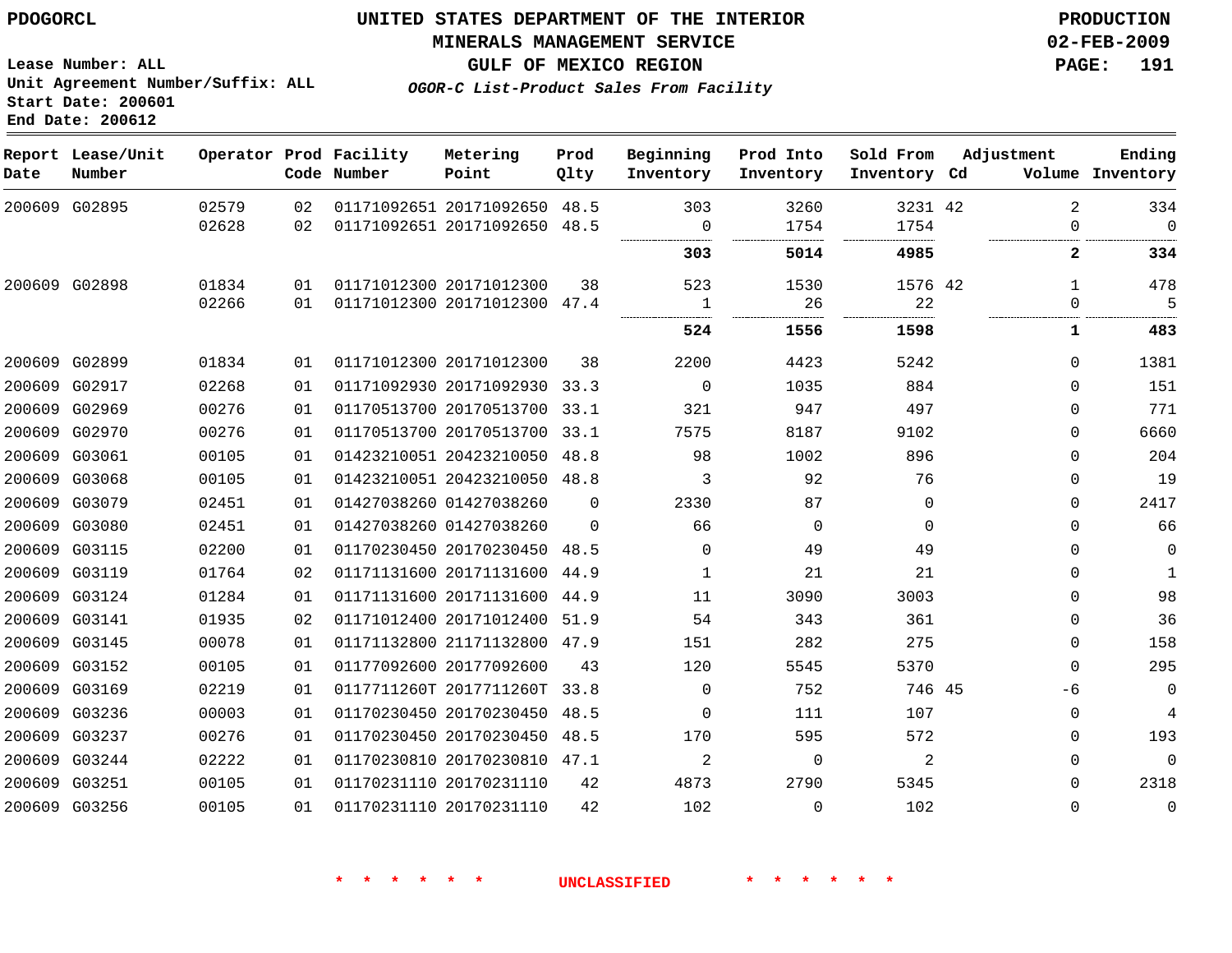**MINERALS MANAGEMENT SERVICE 02-FEB-2009**

**GULF OF MEXICO REGION PAGE: 192 OGOR-C List-Product Sales From Facility**

**Lease Number: ALL Unit Agreement Number/Suffix: ALL Start Date: 200601 End Date: 200612**

| Date          | Report Lease/Unit<br>Number |       |    | Operator Prod Facility<br>Code Number | Metering<br>Point            | Prod<br>Qlty | Beginning<br>Inventory | Prod Into<br>Inventory | Sold From<br>Inventory Cd | Adjustment   | Ending<br>Volume Inventory |
|---------------|-----------------------------|-------|----|---------------------------------------|------------------------------|--------------|------------------------|------------------------|---------------------------|--------------|----------------------------|
|               | 200609 G03264               | 00003 | 01 |                                       | 01170230811 20170230811 44.5 |              | 2                      | 21                     | 21                        | $\mathbf 0$  | $\overline{2}$             |
|               |                             | 02219 | 02 |                                       | 01170530900 20170530900 49.6 |              | 31                     | 139                    | 131                       | $\Omega$     | 39                         |
|               |                             |       |    |                                       |                              |              | 33                     | 160                    | 152                       | 0            | 41                         |
|               | 200609 G03265               | 02219 | 02 |                                       | 01170530900 20170530900 49.6 |              | 171                    | 1822                   | 1481 45                   | $-512$       | $\mathbf 0$                |
|               | 200609 G03275               | 01764 | 01 |                                       | 01170230810 20170230810 47.6 |              | 13                     | 140                    | 67                        | $\Omega$     | 86                         |
|               | 200609 G03288               | 01364 | 02 |                                       | 01170230810 20177031011 40.7 |              | $\Omega$               | 61                     | 61                        | 0            | $\mathbf 0$                |
|               | 200609 G03331               | 01364 | 02 |                                       | 01171132800 21171132800 47.9 |              | 6230                   | 9310                   | 10009                     | $\Omega$     | 5531                       |
|               | 200609 G03393               | 00818 | 01 |                                       | 01171131600 20171131600 44.9 |              | 3                      | 344                    | 336                       | $\Omega$     | 11                         |
|               | 200609 G03481               | 02237 | 01 |                                       | 01170230810 20170230810 47.7 |              | 2                      | $\overline{0}$         | 2                         | $\Omega$     | $\overline{0}$             |
|               | 200609 G03496               | 00818 | 01 |                                       | 01170230810 20170230810 47.7 |              | 451                    | 856                    | 774                       | $\Omega$     | 533                        |
|               | 200609 G03529               | 02589 | 01 |                                       | 01171131600 20171131600 37.5 |              | $\Omega$               | 1330                   | 1330                      | $\Omega$     | $\mathbf 0$                |
|               | 200609 G03569               | 01324 | 01 |                                       | 01171092800 21171132800      | $\Omega$     | 317                    | $\Omega$               | $\Omega$                  | $\Omega$     | 317                        |
| 200609 G03738 |                             | 00064 | 01 |                                       | 01170230450 20170230450 48.5 |              | 45                     | 1038                   | 1044                      | $\Omega$     | 39                         |
|               |                             | 01857 | 01 |                                       | 01170230450 20170230450      | $\Omega$     | 8                      | 0                      | $\Omega$                  | 0            | 8                          |
|               |                             |       |    |                                       |                              |              | 53                     | 1038                   | 1044                      | 0            | 47                         |
|               | 200609 G03811               | 00105 | 01 |                                       | 01171092651 20171092650 48.5 |              | 250                    | 2570                   | 2546                      | 0            | 274                        |
|               | 200609 G03935               | 00105 | 01 |                                       | 01423210051 20423210050 48.9 |              | 6                      | 79                     | 69                        | $\Omega$     | 16                         |
|               | 200609 G03936               | 00689 | 01 |                                       | 01423210051 20423210050 50.7 |              | 13                     | 124                    | 112                       | 0            | 25                         |
|               | 200609 G03938               | 01364 | 02 |                                       | 01423210051 20423210050 48.9 |              | 4                      | 39                     | 35                        | 0            | 8                          |
|               | 200609 G03940               | 00105 | 01 |                                       | 01423210051 20423210050      | 48.9         | $\mathbf{1}$           | 23                     | 19                        | 0            | 5                          |
|               | 200609 G03958               | 00105 | 01 |                                       | 01170230510 20170230510 47.1 |              | 7826                   | 11390                  | 18158                     | $\Omega$     | 1058                       |
|               | 200609 G03973               | 00105 | 01 |                                       | 01171132800 21171132800 47.8 |              | 435                    | 341                    | 499                       | 0            | 277                        |
|               | 200609 G04003               | 00105 | 01 |                                       | 01171012500 20171012500      | 41           | 4103                   | 34991                  | 36358                     | $\Omega$     | 2736                       |
|               | 200609 G04065               | 02628 | 01 |                                       | 01423210051 20423210050      | 48.9         | $\overline{0}$         | 108                    | 86                        | $\Omega$     | 22                         |
|               | 200609 G04078               | 02589 | 01 |                                       | 01170230510 20170230510 48.6 |              | 178                    | 253                    | 430                       | $\Omega$     | $\mathbf{1}$               |
|               | 200609 G04081               | 02237 | 01 |                                       | 01170230810 20170230810 47.7 |              | 12322                  | 23311                  | 21128                     | $\Omega$     | 14505                      |
|               | 200609 G04085               | 00687 | 01 |                                       | 01170230811 20170230811 44.5 |              | 519                    | 3943                   | 4014 42                   | $\mathbf{1}$ | 449                        |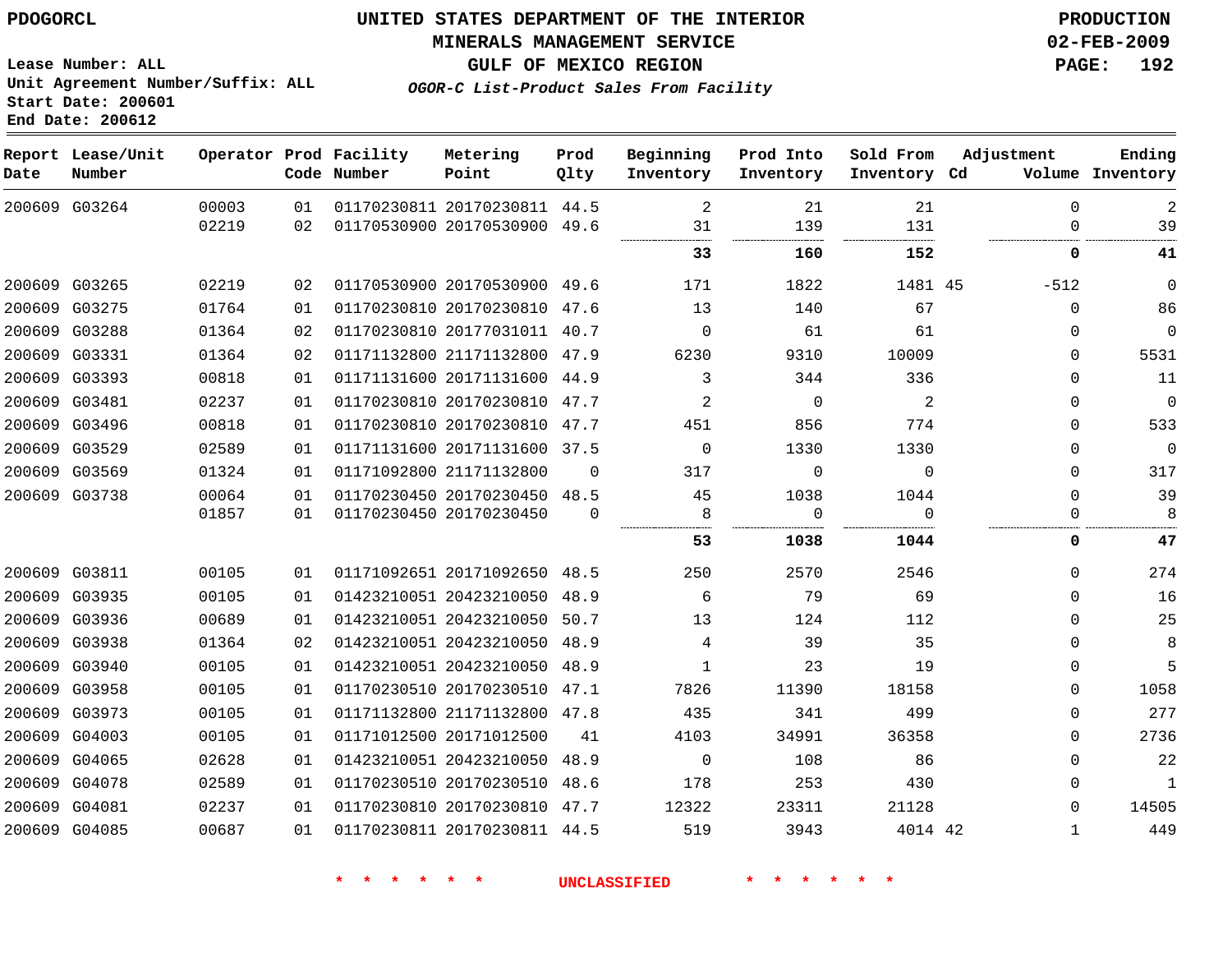#### **MINERALS MANAGEMENT SERVICE 02-FEB-2009**

**GULF OF MEXICO REGION PAGE: 193**

**Lease Number: ALL Unit Agreement Number/Suffix: ALL Start Date: 200601 End Date: 200612**

**OGOR-C List-Product Sales From Facility**

| Date | Report Lease/Unit<br>Number |       |    | Operator Prod Facility<br>Code Number | Metering<br>Point            | Prod<br>Qlty | Beginning<br>Inventory | Prod Into<br>Inventory | Sold From<br>Inventory Cd | Adjustment  | Ending<br>Volume Inventory |
|------|-----------------------------|-------|----|---------------------------------------|------------------------------|--------------|------------------------|------------------------|---------------------------|-------------|----------------------------|
|      | 200609 G04087               | 01764 | 01 |                                       | 01177008150 01177008150      | $\Omega$     | 1422                   | 4120                   | 0                         | $\Omega$    | 5542                       |
|      | 200609 G04090               | 01364 | 02 |                                       | 01170230810 20170230810 47.7 |              | 365                    | 901                    | 705                       | $\mathbf 0$ | 561                        |
|      | 200609 G04098               | 01963 | 01 |                                       | 01170230810 20170230810 44.3 |              | $\Omega$               | 2209                   | 2209                      | $\Omega$    | $\mathbf 0$                |
|      | 200609 G04254               | 01834 | 01 |                                       | 01170573602 20170573602 33.4 |              | 677                    | 3733                   | 3064                      | $\Omega$    | 1346                       |
|      | 200609 G04258               | 01764 | 01 |                                       | 01423210051 20423210050 48.9 |              | 3                      | 24                     | 21                        | $\Omega$    | 6                          |
|      | 200609 G04268               | 01364 | 01 |                                       | 01171132800 21171132800 47.9 |              | 173                    | 268                    | 284                       | $\mathbf 0$ | 157                        |
|      | 200609 G04379               | 01138 | 01 |                                       | 01170230510 20170230510 47.1 |              | 72                     | 343                    | 383                       | $\Omega$    | 32                         |
|      | 200609 G04397               | 02421 | 01 |                                       | 01170230810 20170230810 47.7 |              | 427                    | 580                    | 646                       | 0           | 361                        |
|      | 200609 G04453               | 02589 | 01 |                                       | 01171012300 20171012300 49.1 |              | $\Omega$               | 334                    | 334                       | $\Omega$    | $\mathbf 0$                |
|      | 200609 G04460               | 01819 | 01 |                                       | 01171012500 20171012500 41.1 |              | $\Omega$               | 30                     | 28                        | 0           | $\overline{2}$             |
|      | 200609 G04494               | 02409 | 01 |                                       | 01177288272 01177288272      | $\Omega$     | 120                    | $\Omega$               | $\Omega$                  | $\Omega$    | 120                        |
|      | 200609 G04537               | 02589 | 01 |                                       | 01420470030 20420470030      | $\Omega$     | 343                    | 753                    | $\Omega$                  | $\Omega$    | 1096                       |
|      | 200609 G04547               | 02628 | 01 |                                       | 01423210051 20423210050 48.9 |              | 225                    | 1335                   | 1290                      | $\Omega$    | 270                        |
|      | 200609 G04565               | 01284 | 01 |                                       | 01420390101 01420390101      | $\Omega$     | 1183                   | 37                     | $\mathbf 0$               | $\mathbf 0$ | 1220                       |
|      | 200609 G04773               | 01482 | 01 |                                       | 01170230811 20170230811 44.5 |              | 2                      | 56                     | 52                        | $\Omega$    | 6                          |
|      | 200609 G04787               | 00687 | 01 |                                       | 01171131600 20171131600 44.9 |              | 39                     | 3950                   | 3865 42                   | 1           | 125                        |
|      | 200609 G04800               | 00236 | 01 |                                       | 01171132800 21171132800 47.9 |              | $\Omega$               | 1693                   | 1089                      | $\mathbf 0$ | 604                        |
|      | 200609 G04827               | 01819 | 02 |                                       | 01171012500 20171012500 41.1 |              | 1442                   | 8997                   | 9582                      | $\mathbf 0$ | 857                        |
|      | 200609 G04844               | 02421 | 01 |                                       | 01170230811 20170230811 42.5 |              | 121                    | 2904                   | 2695                      | $\Omega$    | 330                        |
|      | 200609 G04857               | 02025 | 01 |                                       | 01171012300 20171012300      | 38           | 11                     | 0                      | 11                        | $\mathbf 0$ | $\mathbf 0$                |
|      | 200609 G04858               | 00236 | 01 |                                       | 01171012300 20171012300      | 38           | 244                    | 644                    | 687                       | $\mathbf 0$ | 201                        |
|      | 200609 G04910               | 02714 | 01 |                                       | 01177258151 01177258151 40.2 |              | $\Omega$               | 46                     | 39                        | $\mathbf 0$ | 7                          |
|      | 200609 G04996               | 02628 | 01 |                                       | 01420570060 20420570060      | $\Omega$     | 475                    | $\Omega$               | $\Omega$                  | $\Omega$    | 475                        |
|      | 200609 G05006               | 02219 | 02 |                                       | 01170230510 20170230510 47.2 |              | 271                    | 467                    | 694 45                    | $-44$       | $\mathbf 0$                |
|      | 200609 G05292               | 00003 | 01 |                                       | 01170230811 20170230811 44.5 |              | 61                     | 1543                   | 1428 42                   | $-1$        | 175                        |
|      | 200609 G05299               | 00818 | 01 |                                       | 01170230500 20170230500 42.6 |              | 65                     | 546                    | 552                       | $\mathbf 0$ | 59                         |
|      | 200609 G05315               | 02714 | 01 |                                       | 01170230811 20170230811 44.5 |              | $\mathbf{1}$           | 5                      | 5                         | $\Omega$    | $\mathbf{1}$               |
|      | 200609 G05346               | 01819 | 01 |                                       | 01170530900 20170530900 49.6 |              | 224                    | 457                    | 373                       | $\Omega$    | 308                        |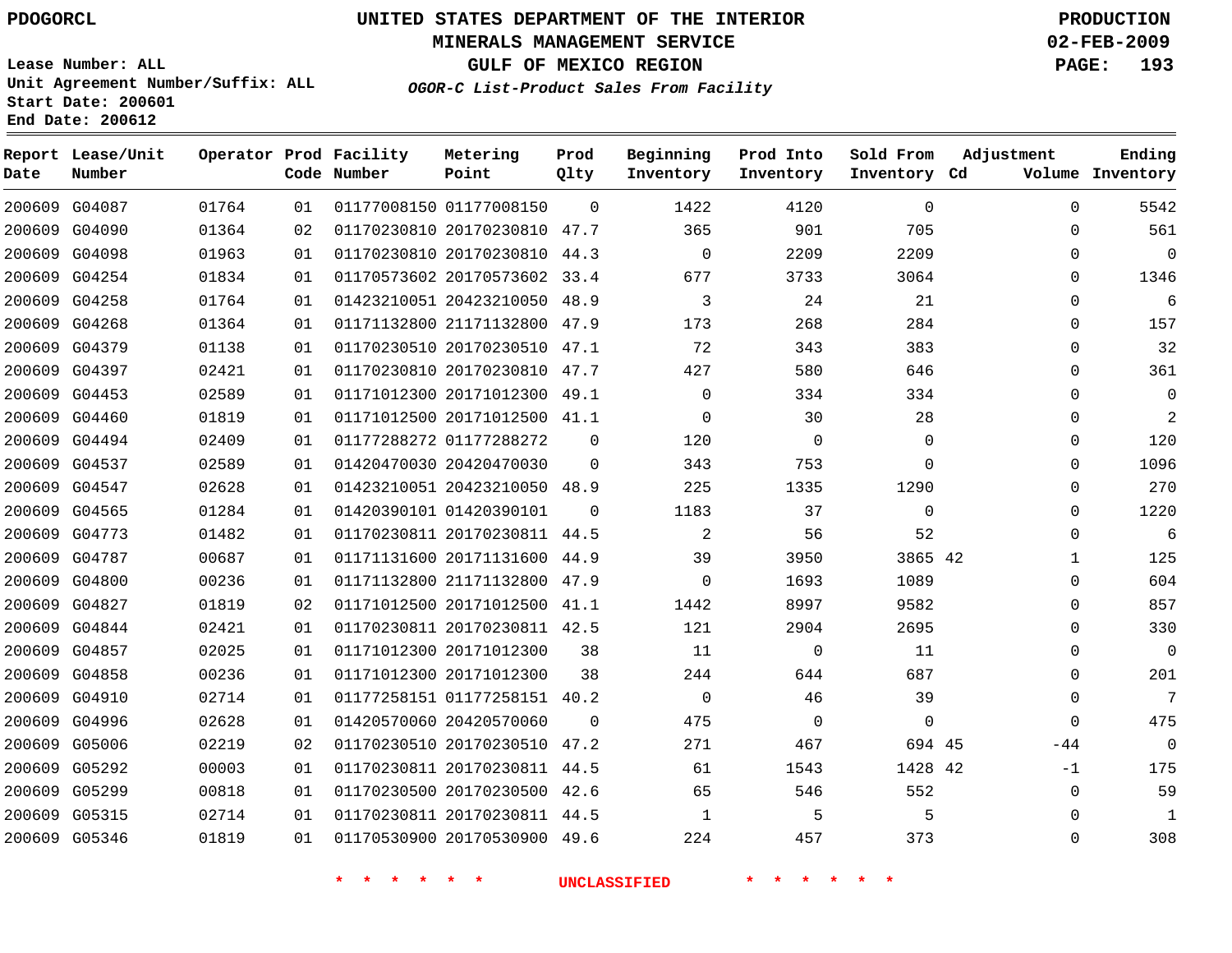#### **MINERALS MANAGEMENT SERVICE 02-FEB-2009**

**GULF OF MEXICO REGION PAGE: 194**

**Lease Number: ALL Unit Agreement Number/Suffix: ALL Start Date: 200601 End Date: 200612**

**OGOR-C List-Product Sales From Facility**

| Date | Report Lease/Unit<br>Number |       |    | Operator Prod Facility<br>Code Number | Metering<br>Point            | Prod<br>Qlty | Beginning<br>Inventory | Prod Into<br>Inventory | Sold From<br>Inventory Cd | Adjustment |              | Ending<br>Volume Inventory |
|------|-----------------------------|-------|----|---------------------------------------|------------------------------|--------------|------------------------|------------------------|---------------------------|------------|--------------|----------------------------|
|      | 200609 G05370               | 02589 | 01 |                                       | 01170530900 20170530900      | 49.6         | $\Omega$               | 293                    | 293                       |            | $\Omega$     | $\Omega$                   |
|      | 200609 G05372               | 01364 | 02 |                                       | 01170530900 20170530900      | 49.6         | 1                      | 4                      |                           | 3 42       | $-1$         | 1                          |
|      | 200609 G05391               | 01819 | 01 |                                       | 01170530900 20170530900      | 49.6         | 1067                   | 7341                   | 6170                      |            | $\mathbf{0}$ | 2238                       |
|      | 200609 G05431               | 00560 | 01 |                                       | 01177062608 2017706260A 36.3 |              | 133                    | 36593                  | 36634                     |            | $\Omega$     | 92                         |
|      |                             | 02409 | 01 |                                       | 01171132800 20177052203 30.2 |              | $\Omega$               | 1760                   | 1760                      |            | $\Omega$     | $\Omega$                   |
|      |                             |       |    |                                       |                              |              | 133                    | 38353                  | 38394                     |            | 0            | 92                         |
|      | 200609 G05494               | 01857 | 02 |                                       | 01171132800 21171132800 47.9 |              | 375                    | 258                    | 407                       |            | 0            | 226                        |
|      | 200609 G05499               | 01364 | 01 |                                       | 01171012400 20171012400      | 51.9         | 535                    | 3700                   | 3843                      |            | $\Omega$     | 392                        |
|      | 200609 G05504               | 00105 | 01 |                                       | 01171132800 21171132800      | 42.4         | 2366                   | 4359                   | 4755                      |            | $\Omega$     | 1970                       |
|      | 200609 G05505               | 00078 | 01 |                                       | 01171012400 20171012400      | 51.9         | 34                     | 3                      | 37                        |            | $\mathbf 0$  | $\mathbf 0$                |
|      |                             |       | 01 |                                       | 01171132800 21171132800 47.9 |              | 967                    | 721                    | 1153 42                   |            | $-1$         | 534                        |
|      |                             |       |    |                                       |                              |              | 1001                   | 724                    | 1190                      |            | -1           | 534                        |
|      | 200609 G05558               | 01284 | 01 |                                       | 01171012300 20171012300 35.8 |              | 582                    | $\mathbf 0$            | 582                       |            | $\Omega$     | $\Omega$                   |
|      | 200609 G05610               | 01364 | 01 |                                       | 01171012500 20171012500 41.1 |              | 1064                   | 9126                   | 9476                      |            | $\Omega$     | 714                        |
|      | 200609 G05612               | 00105 | 01 |                                       | 01171012500 20171012500      | 41           | 5414                   | 40852                  | 43072                     |            | $\mathbf{0}$ | 3194                       |
|      | 200609 G05613               | 00105 | 01 |                                       | 01171012500 20171012500      | 41           | 169                    | 2391                   | 2373                      |            | 0            | 187                        |
|      | 200609 G05740               | 02200 | 01 |                                       | 01177288271 20177288270      | 0            | 466                    | 0                      | $\mathbf 0$               |            | 0            | 466                        |
|      | 200609 G05954               | 00689 | 01 |                                       | 01420470030 20420470030      | $\Omega$     | $-1$                   | $\mathbf 0$            | $\Omega$                  |            | $\Omega$     | $-1$                       |
|      | 200609 G06027               | 00105 | 01 |                                       | 01423210051 20423210050      | 48.8         | 14                     | 122                    | 111                       |            | $\Omega$     | 25                         |
|      | 200609 G06037               | 01764 | 01 |                                       | 01420570060 20420570060      | 60.8         | 492                    | 0                      | 14 42                     |            | 1            | 479                        |
|      | 200609 G06045               | 02589 | 01 |                                       | 01420570060 20420570060      | 29.1         | 7                      | 1                      | 1                         |            | $\mathbf{0}$ | 7                          |
|      | 200609 G06069               | 00818 | 02 |                                       | 01423210051 20423210050      | 48.9         | 39                     | 161                    | 167 42                    |            | $-1$         | 32                         |
|      | 200609 G06088               | 02628 | 01 |                                       | 01423210051 20423210050      | 48.9         | 19                     | 68                     | 75                        |            | $\mathbf 0$  | 12                         |
|      | 200609 G06104               | 00105 | 01 |                                       | 01420390110 20420390110      | 55           | 127                    | 152                    | 213                       |            | $\Omega$     | 66                         |
|      | 200609 G06105               | 02409 | 01 |                                       | 01420390110 20420390110      | 55           | 59                     | 114                    | 132                       |            | $\Omega$     | 41                         |
|      | 200609 G06156               | 00818 | 02 |                                       | 01422450350 20422450350      | 40.6         | 32                     | 20                     | 50                        |            | $\Omega$     | 2                          |
|      | 200609 G06165               | 01284 | 01 |                                       | 01170230450 20170230450      | 48.5         | 128                    | 1622                   | 1689                      |            | $\Omega$     | 61                         |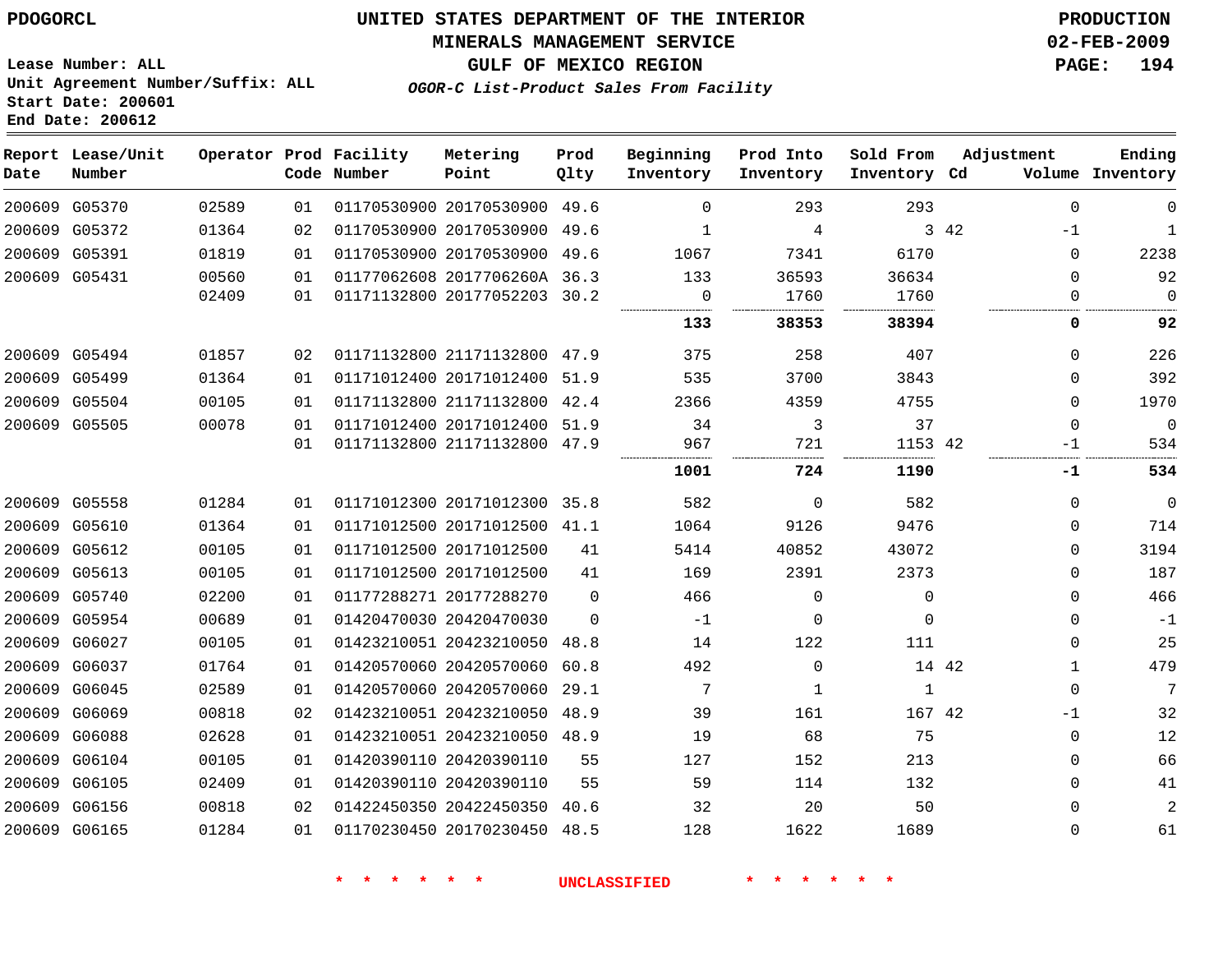#### **MINERALS MANAGEMENT SERVICE 02-FEB-2009**

**GULF OF MEXICO REGION PAGE: 195**

**Lease Number: ALL Unit Agreement Number/Suffix: ALL Start Date: 200601 End Date: 200612**

**OGOR-C List-Product Sales From Facility**

| Date | Report Lease/Unit<br>Number |       |    | Operator Prod Facility<br>Code Number | Metering<br>Point            | Prod<br>Qlty | Beginning<br>Inventory | Prod Into<br>Inventory | Sold From<br>Inventory Cd | Adjustment |              | Ending<br>Volume Inventory |
|------|-----------------------------|-------|----|---------------------------------------|------------------------------|--------------|------------------------|------------------------|---------------------------|------------|--------------|----------------------------|
|      | 200609 G06166               | 00105 | 01 |                                       | 01170230450 20170230450 48.4 |              | 7                      | 115                    | 118                       |            | $\Omega$     | 4                          |
|      | 200609 G06167               | 00105 | 01 |                                       | 01170230450 20170230450 48.4 |              | 91                     | 1922                   | 1962                      |            | $\Omega$     | 51                         |
|      | 200609 G06168               | 02766 | 02 |                                       | 01170230450 20170230450 48.5 |              | 22                     | 5                      | 5                         |            | 0            | 22                         |
|      | 200609 G06180               | 00730 | 01 |                                       | 01170230450 20170230450 48.5 |              | 15                     | 244                    | 250                       |            | $\Omega$     | 9                          |
|      | 200609 G06200               | 01103 | 01 |                                       | 01170230810 20170230810      | $\Omega$     | 7                      | $\mathbf 0$            | $\mathbf 0$               |            | 0            | 7                          |
|      | 200609 G06237               | 02630 | 01 |                                       | 01170230810 2042709015L      | 40           | $\Omega$               | 5447                   | 5447                      |            | 0            | 0                          |
|      | 200609 G06767               | 01834 | 01 |                                       | 01171012500 20171012500 41.1 |              | 22                     | 145                    | 155 42                    |            | $-1$         | 11                         |
|      | 200609 G06958               | 02655 | 02 |                                       | 01171012500 20171012500 41.1 |              | 69                     | 470                    | 497                       |            | 0            | 42                         |
|      | 200609 G07199               | 01103 | 01 |                                       | 01420570060 20420570060      | 54           | 327                    | 0                      | 9                         |            | 0            | 318                        |
|      | 200609 G07201               | 00818 | 02 |                                       | 01420570060 20420570060 53.6 |              | 746                    | 1                      |                           | 21 42      | 1            | 727                        |
|      | 200609 G07215               | 00003 | 01 |                                       | 01420390120 01420390120 50.5 |              | 59                     | 442                    | 388                       |            | 0            | 113                        |
|      | 200609 G07684               | 01857 | 02 |                                       | 01171132000 20171132000      | 45           | 334                    | 2049                   | 2109                      |            | 0            | 274                        |
|      | 200609 G07699               | 00730 | 01 |                                       | 01171132000 20171132000      | 45           | 31                     | 135                    | 201 42                    |            | 53           | 18                         |
|      |                             |       | 01 |                                       | 01171132800 21171132800 47.9 |              | $\mathbf 0$            | 129                    | 83<br>                    |            | 0            | 46                         |
|      |                             |       |    |                                       |                              |              | 31                     | 264                    | 284                       |            | 53           | 64                         |
|      | 200609 G07700               | 00730 | 01 |                                       | 01171132000 20171132000      | $\Omega$     | 53                     | $\mathbf 0$            |                           | 042        | $-53$        | $\mathbf 0$                |
|      | 200609 G07736               | 01364 | 02 |                                       | 01171132800 21171132800 47.9 |              | 513                    | 816                    | 844                       |            | $\mathbf 0$  | 485                        |
|      | 200609 G07746               | 01364 | 02 |                                       | 01177112600 20171092650      | 40           | 51                     | 1041                   | 1016                      |            | $\mathbf{0}$ | 76                         |
|      | 200609 G07760               | 02219 | 01 |                                       | 01177122950 20177122950 31.1 |              | 144                    | 18957                  | 18900 45                  |            | $-201$       | 0                          |
|      | 200609 G07802               | 02219 | 02 |                                       | 01177258041 01177258041      | 40           | $\overline{0}$         | 141                    | 124 45                    |            | $-17$        | 0                          |
|      | 200609 G07809               | 02349 | 01 |                                       | 01177248150 01177248150 50.2 |              | 577                    | 1649                   | 1740                      |            | $\mathbf{0}$ | 486                        |
|      | 200609 G07917               | 01834 | 01 |                                       | 01170573602 20170573602 33.3 |              | 10250                  | 37142                  | 34002                     |            | $\mathbf 0$  | 13390                      |
|      | 200609 G08092               | 00105 | 01 |                                       | 01423210051 20423210050 48.9 |              | 4                      | $\mathbf 0$            | 4                         |            | $\mathbf 0$  | $\Omega$                   |
|      | 200609 G08120               | 01364 | 02 |                                       | 01423210051 20423210050 48.9 |              | 17                     | 232                    | 201 42                    |            | $-1$         | 47                         |
|      | 200609 G08640               | 02589 | 01 |                                       | 01170530900 20170530900 49.5 |              | $\mathbf{0}$           | 1355                   | 1355                      |            | $\mathbf 0$  | 0                          |
|      | 200609 G08641               | 02589 | 01 |                                       | 01170530900 20170530900 49.6 |              | $\Omega$               | 966                    | 966                       |            | 0            | $\mathbf 0$                |
|      | 200609 G08690               | 02589 | 01 |                                       | 01171132800 21171132800 52.6 |              | $\Omega$               | 100                    | 100                       |            | 0            | U                          |
|      | 200609 G08963               | 00105 | 01 |                                       | 01420470030 20420470030      | $\Omega$     | 63                     | 37                     | $\Omega$                  |            | $\Omega$     | 100                        |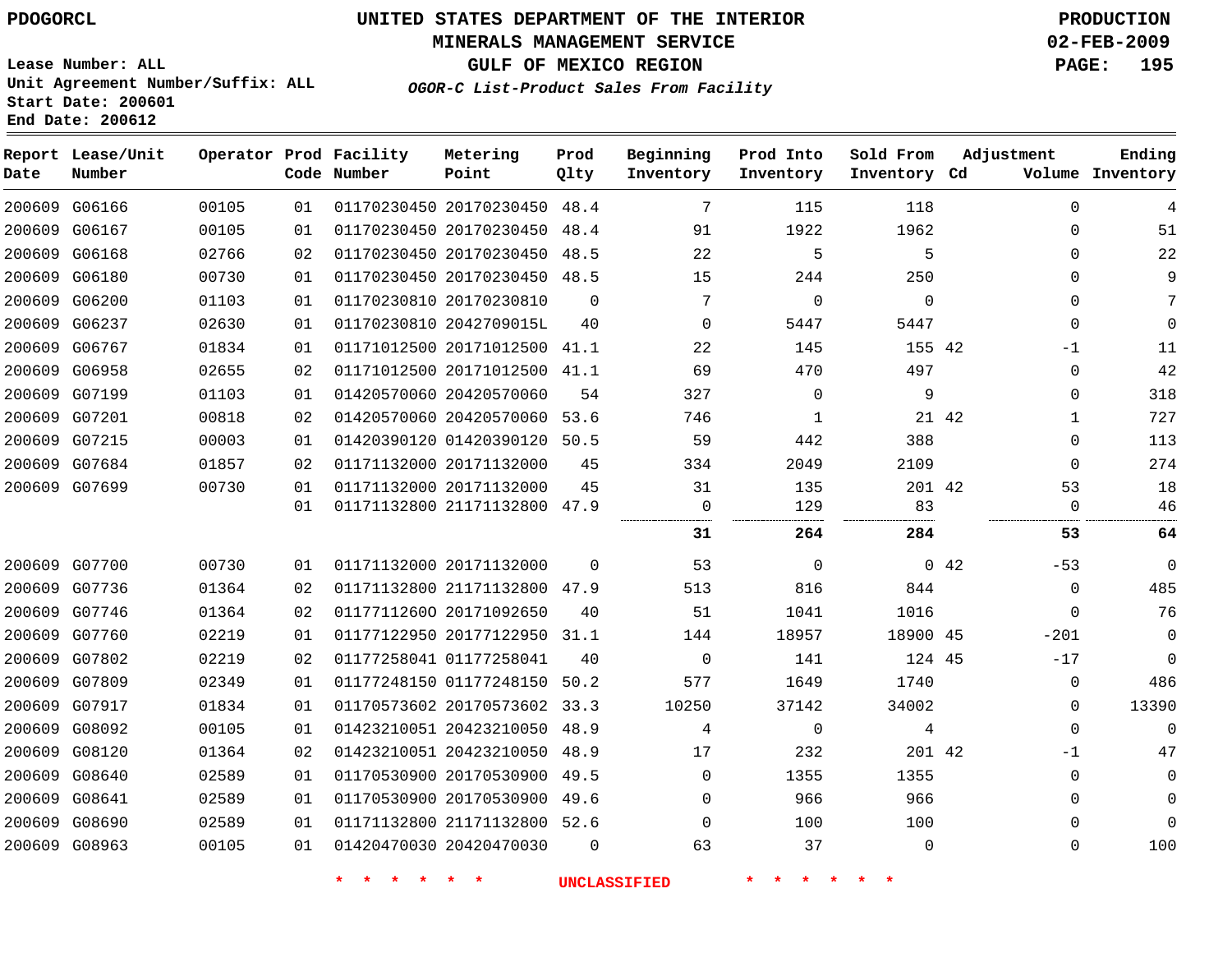#### **MINERALS MANAGEMENT SERVICE 02-FEB-2009**

**GULF OF MEXICO REGION PAGE: 196**

**Lease Number: ALL Unit Agreement Number/Suffix: ALL Start Date: 200601 End Date: 200612**

**OGOR-C List-Product Sales From Facility**

| Date | Report Lease/Unit<br>Number |       |    | Operator Prod Facility<br>Code Number | Metering<br>Point            | Prod<br>Qlty | Beginning<br>Inventory | Prod Into<br>Inventory | Sold From<br>Inventory Cd | Adjustment   | Ending<br>Volume Inventory |
|------|-----------------------------|-------|----|---------------------------------------|------------------------------|--------------|------------------------|------------------------|---------------------------|--------------|----------------------------|
|      | 200609 G09010               | 00560 | 01 |                                       | 01420390120 01420390120      | 35           | 15                     | 115                    | 101                       | $\mathbf 0$  | 29                         |
|      | 200609 G09032               | 00730 | 01 |                                       | 01170230450 20170230450 48.5 |              | 410                    | 5864                   | 6052                      | $\Omega$     | 222                        |
|      | 200609 G09037               | 02409 | 01 |                                       | 01420390101 01420390101      | $\Omega$     | 73                     | $\Omega$               | $\Omega$                  | $\Omega$     | 73                         |
|      | 200609 G09079               | 02589 | 01 |                                       | 01421670201 20421670200 47.3 |              | $\Omega$               | 179                    | 120                       | $\mathbf 0$  | 59                         |
|      | 200609 G09387               | 00362 | 01 |                                       | 01170230811 20170230811 44.5 |              | 437                    | 4654                   | 4562                      | $\Omega$     | 529                        |
|      |                             | 01364 | 02 |                                       | 01170230811 20170230811 44.5 |              | 46                     | 362                    | 367                       | $\Omega$     | 41                         |
|      |                             |       |    |                                       |                              |              | 483                    | 5016                   | 4929                      | 0            | 570                        |
|      | 200609 G09499               | 01764 | 01 |                                       | 01177058094 01177058094      | 40           | 862                    | 4793                   | 5168                      | $\mathbf 0$  | 487                        |
|      | 200609 G09500               | 01764 | 01 |                                       | 01177058094 01177058094      | 40           | 254                    | 376                    | 588 42                    | $-1$         | 41                         |
|      | 200609 G09536               | 01284 | 01 |                                       | 01171132000 20171132000      | 45           | 10                     | 151                    | 141                       | $\mathbf 0$  | 20                         |
|      | 200609 G09574               | 01819 | 01 |                                       | 01171012300 20171012300      | 38           | 231                    | 563                    | 620                       | $\mathbf 0$  | 174                        |
|      | 200609 G09580               | 00105 | 01 |                                       | 01171012400 20171012400      | 51.9         | $\mathbf 0$            | 1898                   | 1697                      | $\mathbf 0$  | 201                        |
|      | 200609 G09631               | 02219 | 01 |                                       | 01177122950 20177122950      | 31.1         | 10                     | 587                    | 590 45                    | $-7$         | $\Omega$                   |
|      | 200609 G09651               | 00730 | 01 |                                       | 01170753510 20170753510 55.7 |              | 2000                   | 1327                   | 3028 42                   | $-1$         | 298                        |
|      | 200609 G10198               | 02589 | 01 |                                       | 01420570060 20420570060      | 52.5         | $\Omega$               | 1                      | $\mathbf 1$               | $\mathbf 0$  | $\mathbf 0$                |
|      | 200609 G10203               | 02589 | 01 |                                       | 01423210051 20423210050      | 48.8         | $\mathbf 0$            | 39                     | 38                        | 0            | 1                          |
|      | 200609 G10226               | 01819 | 01 |                                       | 01423210051 20423210050 48.9 |              | 27                     | 454                    | 388                       | $\Omega$     | 93                         |
|      | 200609 G10584               | 02266 | 01 |                                       | 01170230811 20170230811 44.5 |              | $\Omega$               | 3                      | 3                         | $\mathbf 0$  | $\Omega$                   |
|      | 200609 G10636               | 02237 | 01 |                                       | 01170230811 20170230811 44.5 |              | 1712                   | 6086                   | 7106                      | $\mathbf 0$  | 692                        |
|      | 200609 G10665               | 01764 | 01 |                                       | 01177058094 01177058094      | 40           | 1886                   | 6589                   | 7796                      | $\mathbf 0$  | 679                        |
|      | 200609 G10720               | 00730 | 01 |                                       | 01171012500 20171012500 41.1 |              | 7                      | $\Omega$               | 7                         | $\Omega$     | $\Omega$                   |
|      | 200609 G10726               | 00730 | 01 |                                       | 01171012400 20171012300      | 38           | 593                    | 1321                   | 1501 42                   | $-1$         | 412                        |
|      | 200609 G10744               | 02266 | 01 |                                       | 0117710260H 2017710260H 33.9 |              | $\Omega$               | 7071                   | 7071                      | $\mathbf 0$  | $\mathbf{0}$               |
|      | 200609 G10835               | 01764 | 01 |                                       | 01171092900 01171092900      | $\Omega$     | 80                     | $\Omega$               | $\Omega$                  | $\Omega$     | 80                         |
|      | 200609 G10853               | 02409 | 01 |                                       | 01171012500 20171012500      | 40           | 37                     | 0                      | 37                        | $\Omega$     | $\mathbf{0}$               |
|      | 200609 G10910               | 00282 | 02 |                                       | 01177245110 2017724511G 43.8 |              | 84                     | 33753                  | 33734 42                  | $\mathbf{1}$ | 104                        |
|      | 200609 G11243               | 02589 | 01 |                                       | 01420470030 20420470030      | $\mathbf 0$  | 157                    | 385                    | 0                         | $\mathbf 0$  | 542                        |
|      | 200609 G11297               | 00818 | 02 |                                       | 01423210051 20423210050      | 49           | 6                      | $\Omega$               | 6                         | 0            | $\mathbf{0}$               |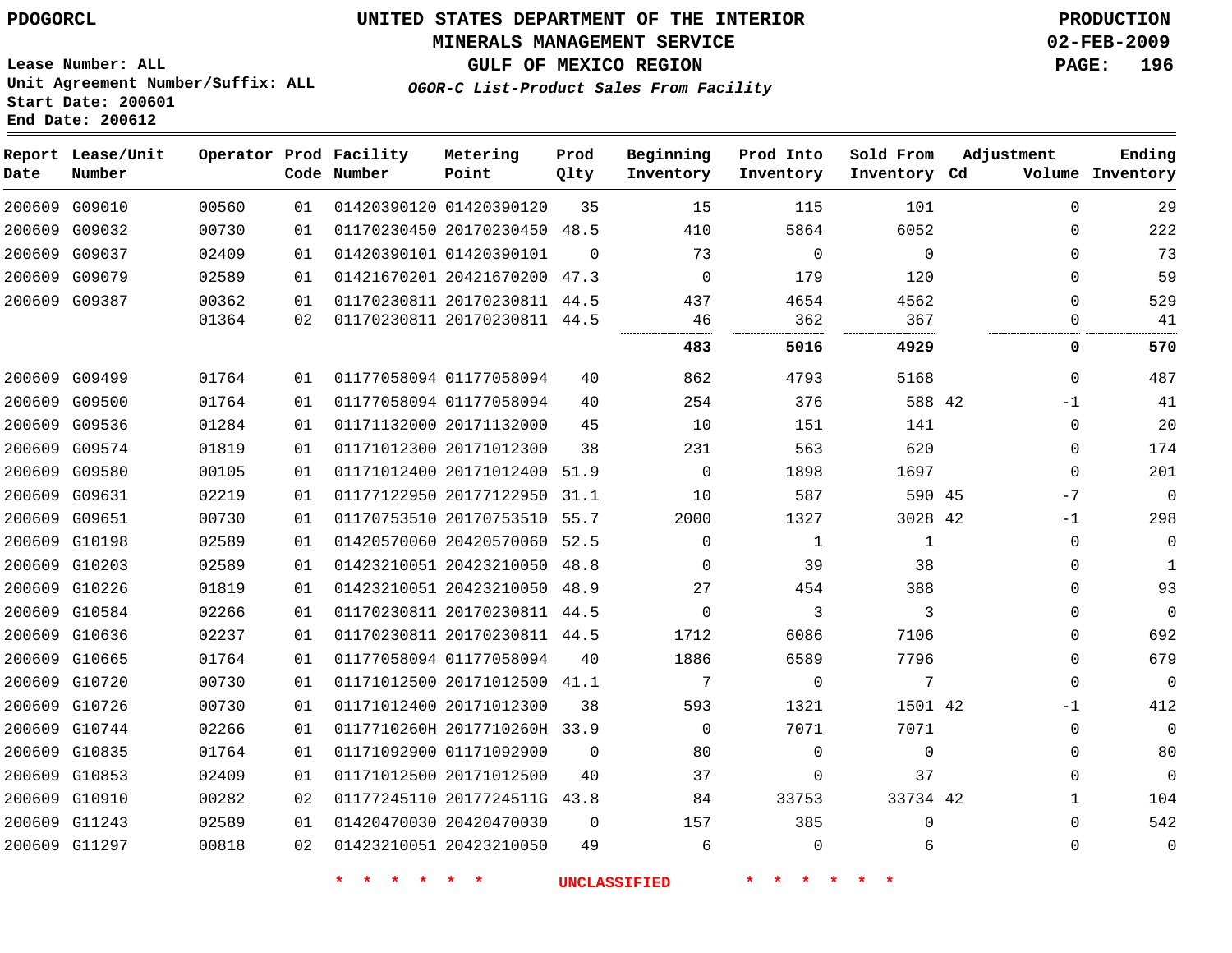#### **MINERALS MANAGEMENT SERVICE 02-FEB-2009**

**GULF OF MEXICO REGION PAGE: 197**

**OGOR-C List-Product Sales From Facility**

**Lease Number: ALL Unit Agreement Number/Suffix: ALL Start Date: 200601 End Date: 200612**

| Date          | Report Lease/Unit<br>Number |       |    | Operator Prod Facility<br>Code Number | Metering<br>Point            | Prod<br>Qlty | Beginning<br>Inventory | Prod Into<br>Inventory | Sold From<br>Inventory Cd | Adjustment | Ending<br>Volume Inventory |
|---------------|-----------------------------|-------|----|---------------------------------------|------------------------------|--------------|------------------------|------------------------|---------------------------|------------|----------------------------|
|               | 200609 G11307               | 02589 | 01 |                                       | 01420390101 01420390101 47.2 |              | 140                    | 1                      | 1                         | $\Omega$   | 140                        |
|               | 200609 G11911               | 00105 | 01 |                                       | 01177072601 20177072601 38.7 |              | 0                      | 6651                   | 6651                      | 0          | $\mathbf 0$                |
|               | 200609 G11929               | 02628 | 02 |                                       | 01171132000 20171132000      | 45           | $\Omega$               | 196                    | 170                       | 0          | 26                         |
|               | 200609 G11951               | 00105 | 01 |                                       | 01177092600 20177092600      | 43           | 52                     | 702                    | 710                       | 0          | 44                         |
|               | 200609 G11952               | 00105 | 01 |                                       | 01171012300 20171012400      | 38           | 1103                   | 2559                   | 2863                      | 0          | 799                        |
| 200609 G11984 |                             | 01364 | 02 |                                       | 01171132800 21171132800      | 47.9         | $\mathbf 0$            | 45                     | 29                        | 0          | 16                         |
|               |                             | 02766 | 02 |                                       | 01171092651 20171092650 48.5 |              | 0                      | 399                    | 392 47                    | 35         | 42                         |
|               |                             |       |    |                                       |                              |              | 0                      | 444                    | 421                       | 35         | 58                         |
|               | 200609 G12019               | 01482 | 01 |                                       | 01171012500 20171012500 41.1 |              | 499                    | 3243                   | 3487                      | $\Omega$   | 255                        |
| 200609 G12020 |                             | 01482 | 01 |                                       | 01171012500 20171012500 41.1 |              | 436                    | 2879                   | 3090                      | 0          | 225                        |
| 200609 G12024 |                             | 01364 | 02 |                                       | 01171012500 20171012500      | 41.1         | 260                    | 742                    | 943 42                    | $-1$       | 58                         |
|               | 200609 G12037               | 00730 | 01 |                                       | 01170753510 20170753510 55.7 |              | 496                    | 233                    | 590 42                    | $-87$      | 52                         |
|               | 200609 G12096               | 02409 | 01 |                                       | 01177245110 2017724511C 50.2 |              | 54                     | 342                    | 199                       | 0          | 197                        |
|               | 200609 G12421               | 02589 | 01 |                                       | 01423550090 20423550090 47.2 |              | $\Omega$               | 1741                   | 947                       | $\Omega$   | 794                        |
|               | 200609 G12465               | 00818 | 02 |                                       | 01423210051 20423210050 48.9 |              | 10                     | 24                     | 29                        | 0          | 5                          |
|               | 200609 G12497               | 02589 | 01 |                                       | 01420390101 01420390101 47.2 |              | 113                    | $\mathbf{1}$           | 1                         | 0          | 113                        |
|               | 200609 G12564               | 01831 | 01 |                                       | 01170230510 20170230510      | 47           | 207                    | 194                    | 383                       | 0          | 18                         |
|               | 200609 G12761               | 00282 | 02 |                                       | 01170230810 20170230810 47.7 |              | 1342                   | 2824                   | 2408 42                   | $-1$       | 1757                       |
|               | 200609 G12802               | 00105 | 01 |                                       | 01170230811 20170230811 44.4 |              | 61                     | 316                    | 341                       | 0          | 36                         |
| 200609 G12803 |                             | 01364 | 02 |                                       | 01171132000 20171132000      | 45           | 4                      | 40                     | 39                        | 0          | 5                          |
|               | 200609 G12858               | 01284 | 01 |                                       | 01171131600 20171131600 44.1 |              | 9                      | 1258                   | 1227                      | 0          | 40                         |
|               | 200609 G12886               | 01364 | 02 |                                       | 01171012400 20171012400 51.9 |              | 1                      | 5                      | 5                         | 0          | $\mathbf{1}$               |
|               | 200609 G12906               | 01819 | 01 |                                       | 01171012300 20171012300      | 38           | 2401                   | 5984                   | 6515                      | 0          | 1870                       |
|               | 200609 G12955               | 01819 | 01 |                                       | 01171092651 20171092650 48.5 |              | 87                     | 664                    | 680                       | 0          | 71                         |
|               | 200609 G12980               | 02349 | 01 |                                       | 01177163600 20177163600      | 38.2         | 25                     | 538                    | 540                       | 0          | 23                         |
|               | 200609 G13342               | 02409 | 01 |                                       | 01170230810 20170230810 47.7 |              | 1                      | 4                      | 3                         | $\Omega$   | $\overline{a}$             |
| 200609 G13560 |                             | 01284 | 01 |                                       | 01170230810 20170230810 44.3 |              | $\Omega$               | 573                    | 573                       | 0          | $\mathbf 0$                |
|               | 200609 G13563               | 02589 | 01 |                                       | 01170230811 20170230811 58.1 |              | 0                      | 71                     | 71                        | 0          | $\mathsf{O}\xspace$        |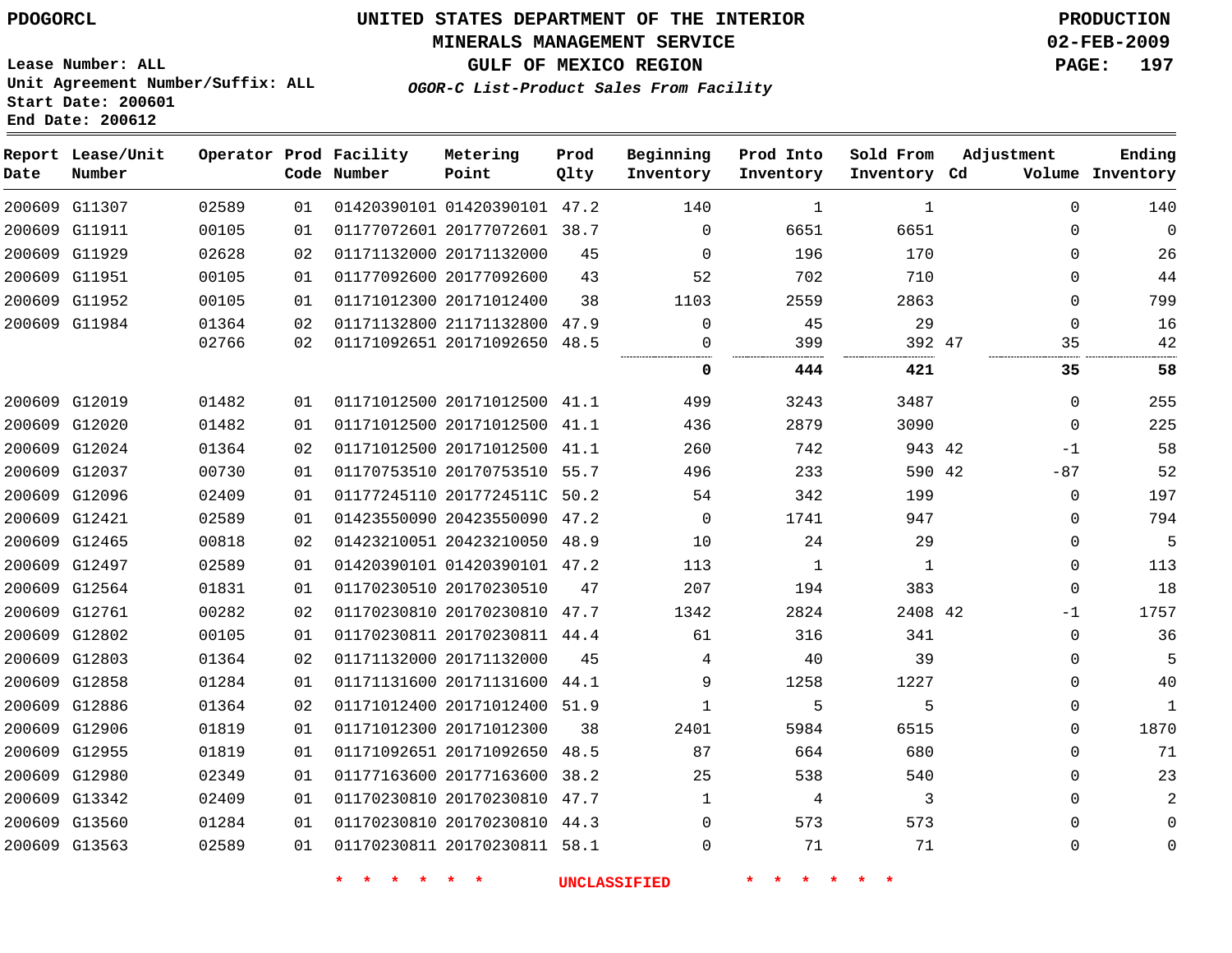#### **MINERALS MANAGEMENT SERVICE 02-FEB-2009**

**GULF OF MEXICO REGION PAGE: 198**

**Lease Number: ALL Unit Agreement Number/Suffix: ALL Start Date: 200601 End Date: 200612**

**OGOR-C List-Product Sales From Facility**

| Date | Report Lease/Unit<br>Number |       |    | Operator Prod Facility<br>Code Number | Metering<br>Point            | Prod<br>Qlty | Beginning<br>Inventory | Prod Into<br>Inventory | Sold From<br>Inventory Cd | Adjustment  | Ending<br>Volume Inventory |
|------|-----------------------------|-------|----|---------------------------------------|------------------------------|--------------|------------------------|------------------------|---------------------------|-------------|----------------------------|
|      | 200609 G13576               | 02594 | 02 |                                       | 01170230810 20170230810 44.3 |              | $\Omega$               | 775                    | 775                       | $\Omega$    | $\Omega$                   |
|      | 200609 G13803               | 02628 | 01 |                                       | 01170230810 20170230810 47.7 |              | 5                      | 14                     | 10                        | $\Omega$    | 9                          |
|      | 200609 G13825               | 02169 | 02 |                                       | 01170230800 20170230800 49.2 |              | $\Omega$               | 54                     | 35                        | $\Omega$    | 19                         |
|      | 200609 G13897               | 01482 | 01 |                                       | 01171132000 20171132000      | 45           | 25                     | $\mathbf 0$            | 22                        | $\Omega$    | 3                          |
|      | 200609 G13937               | 02628 | 02 |                                       | 01171092651 20171092650      | 48.5         | 2                      | 10                     | 11                        | $\Omega$    | 1                          |
|      | 200609 G14161               | 00105 | 01 |                                       | 01421670201 20421670200 50.5 |              | $\mathbf{1}$           | 35                     | 34                        | $\Omega$    | 2                          |
|      | 200609 G14193               | 02409 | 01 |                                       | 01170230810 20170230810 47.6 |              | 3274                   | 3980                   | 4777                      | $\Omega$    | 2477                       |
|      | 200609 G14340               | 01364 | 02 |                                       | 01170230811 20170230811 44.5 |              | 78                     | 3736                   | 3389                      | 0           | 425                        |
|      | 200609 G14342               | 00105 | 01 |                                       | 01170230811 20170230811 44.4 |              | 382                    | 3760                   | 3714                      | $\Omega$    | 428                        |
|      | 200609 G14348               | 02237 | 01 |                                       | 01171132800 21171132800 47.9 |              | 2316                   | 2215                   | 2915                      | $\Omega$    | 1616                       |
|      | 200609 G14357               | 02852 | 02 |                                       | 01171131600 20171131600 44.9 |              | $\Omega$               | 37                     | 36                        | 0           | 1                          |
|      | 200609 G14383               | 00105 | 01 |                                       | 01170230811 20170230811 44.4 |              | 81                     | 700                    | 701                       | $\mathbf 0$ | 80                         |
|      | 200609 G14412               | 02246 | 01 |                                       | 01171132800 21171132800      | $\Omega$     | 40                     | $\Omega$               | $\Omega$                  | $\Omega$    | 40                         |
|      | 200609 G14487               | 00730 | 01 |                                       | 01171092651 20171092650 48.5 |              | 7                      | 57                     | 57 42                     | $-1$        | 6                          |
|      | 200609 G14493               | 02268 | 01 |                                       | 01171092930 20171092930 33.3 |              | $\mathbf{1}$           | 818                    | 699                       | $\Omega$    | 120                        |
|      | 200609 G14535               | 02628 | 01 |                                       | 01171012500 20171012500 41.1 |              | 384                    | 740                    | 1066                      | $\Omega$    | 58                         |
|      | 200609 G14576               | 00105 | 01 |                                       | 01177258044 01177258044      | 30           | 19                     | 29                     | 43                        | $\Omega$    | 5                          |
|      | 200609 G14590               | 02409 | 01 |                                       | 01170230510 20170230510 47.2 |              | 4                      | $\mathbf 0$            | 4                         | $\Omega$    | $\Omega$                   |
|      | 200609 G14791               | 02451 | 01 |                                       | 01420570060 20420570060      | 54           | 142                    | $\Omega$               | 4                         | $\Omega$    | 138                        |
|      | 200609 G14864               | 01857 | 02 |                                       | 01170230450 20170230450      | 48.5         | 425                    | 8398                   | 8504                      | $\mathbf 0$ | 319                        |
|      | 200609 G14878               | 02589 | 01 |                                       | 01170230510 20170230510 48.6 |              | 63                     | 87                     | 150                       | $\Omega$    | $\Omega$                   |
|      | 200609 G14942               | 02219 | 02 |                                       | 01170230810 20170230810 47.7 |              | 850                    | 1125                   | 1275 45                   | $-700$      | $\Omega$                   |
|      | 200609 G15062               | 00560 | 01 |                                       | 01170230810 20170230810 47.7 |              | 129                    | 212                    | 209                       | 0           | 132                        |
|      | 200609 G15078               | 00064 | 01 |                                       | 01170230810 20170230810      | 47.7         | 4021                   | 2246                   | 2473                      | $\Omega$    | 3794                       |
|      | 200609 G15095               | 01764 | 01 |                                       | 01170530900 20170530900 49.6 |              | $\Omega$               | 17                     | 12                        | $\Omega$    | 5                          |
|      | 200609 G15110               | 02714 | 01 |                                       | 01170530900 20170530900      | 49.6         | 1                      | 102                    | 75                        | $\Omega$    | 28                         |
|      | 200609 G15118               | 00105 | 01 |                                       | 01171132800 21171132800 47.9 |              | 15                     | 21                     | 23                        | $\Omega$    | 13                         |
|      | 200609 G15124               | 01364 | 01 |                                       | 01170230811 20170230811 44.5 |              | $\mathbf{1}$           | 1                      | 2                         | $\Omega$    | $\mathbf{0}$               |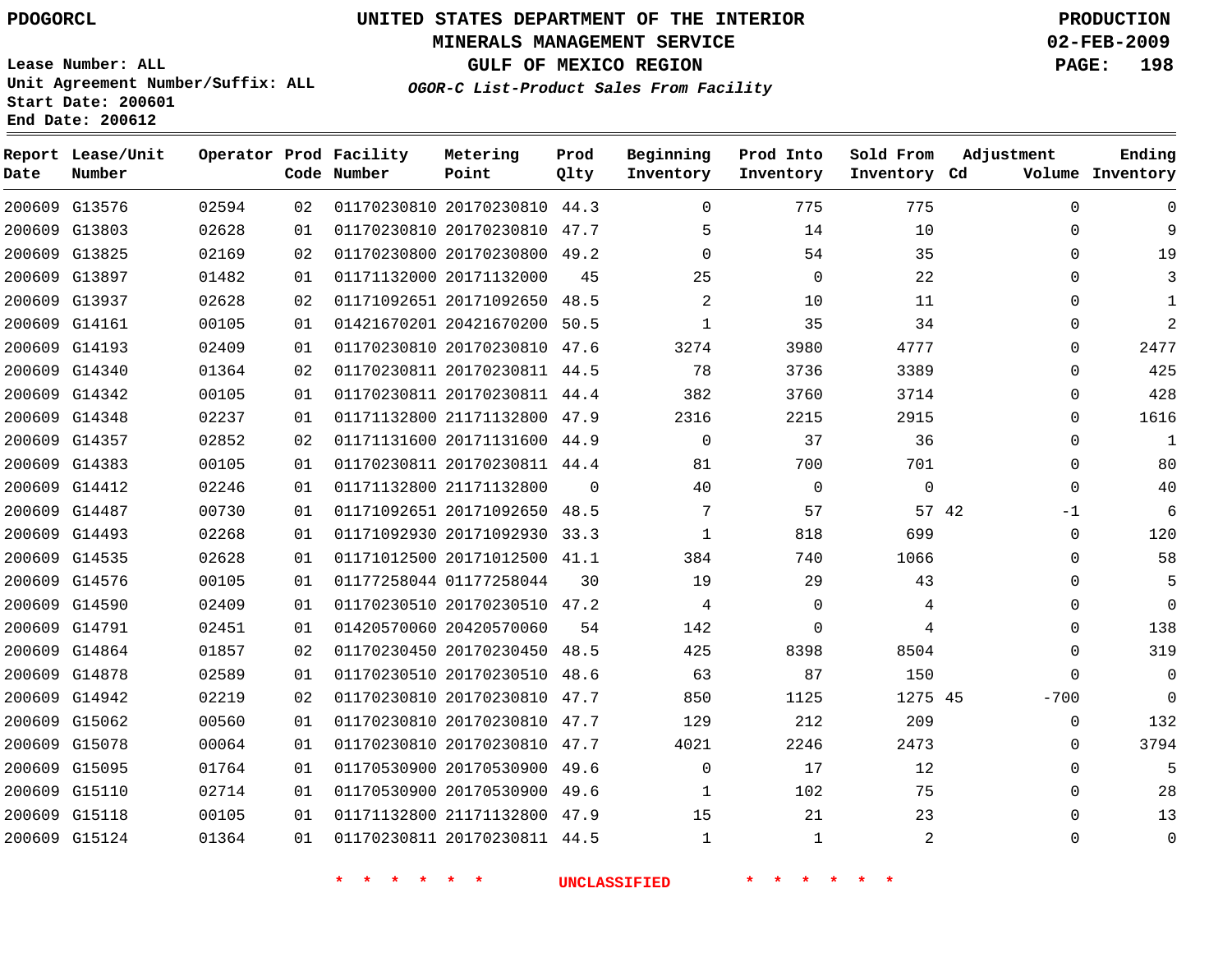#### **MINERALS MANAGEMENT SERVICE 02-FEB-2009**

**GULF OF MEXICO REGION PAGE: 199**

**Lease Number: ALL Unit Agreement Number/Suffix: ALL Start Date: 200601 End Date: 200612**

**OGOR-C List-Product Sales From Facility**

| Date | Report Lease/Unit<br>Number |       |    | Operator Prod Facility<br>Code Number | Metering<br>Point            | Prod<br>Qlty | Beginning<br>Inventory | Prod Into<br>Inventory | Sold From<br>Inventory Cd | Adjustment   | Ending<br>Volume Inventory |
|------|-----------------------------|-------|----|---------------------------------------|------------------------------|--------------|------------------------|------------------------|---------------------------|--------------|----------------------------|
|      | 200609 G15161               | 00078 | 01 |                                       | 01171132000 20171132000      | $\Omega$     | 1                      | $\Omega$               | 0                         | 0            | 1                          |
|      | 200609 G15169               | 02268 | 02 |                                       | 01171131600 20171131600 44.9 |              | $\Omega$               | 2                      | 2                         | 0            | $\Omega$                   |
|      | 200609 G15239               | 00003 | 01 |                                       | 01171012500 20171012500 41.1 |              | 181                    | 1584                   | 1641                      | 0            | 124                        |
|      | 200609 G15263               | 02421 | 01 |                                       | 01171132000 20171132000      | 45           | 2891                   | 33883                  | 32250                     | $\mathbf{0}$ | 4524                       |
|      | 200609 G15277               | 00222 | 02 |                                       | 01171012400 20171012400 51.9 |              | 1789                   | 12395                  | 12868                     | $\Omega$     | 1316                       |
|      | 200609 G15293               | 02219 | 02 |                                       | 0117711260T 2017711260T 33.8 |              | $\overline{2}$         | 170                    | 170 45                    | $-2$         | $\Omega$                   |
|      | 200609 G15303               | 00105 | 01 |                                       | 01171092800 21171132800 47.8 |              | 4025                   | 4813                   | 5686                      | $\mathbf{0}$ | 3152                       |
|      | 200609 G15312               | 00105 | 01 |                                       | 01171092651 20171092650 48.4 |              | 2093                   | 49573                  | 46384                     | $\Omega$     | 5282                       |
|      | 200609 G15319               | 01364 | 02 |                                       | 01171012500 20171012500 41.1 |              | 7                      | 0                      | 7                         | 0            | $\mathbf 0$                |
|      | 200609 G15323               | 01482 | 01 |                                       | 01171012500 20171012500 41.1 |              | 297                    | 1935                   | 2081 42                   | $-1$         | 150                        |
|      | 200609 G15387               | 02409 | 01 |                                       | 01177245110 2017724511C 50.3 |              | 163                    | 200                    | 248                       | 0            | 115                        |
|      | 200609 G15740               | 00818 | 01 |                                       | 01170230450 20170230450 48.5 |              | 788                    | 9911                   | 10323                     | 0            | 376                        |
|      | 200609 G15742               | 00730 | 01 |                                       | 01170230450 20170230450 48.5 |              | 1                      | 15                     | 15                        | 0            | $1\,$                      |
|      | 200609 G15769               | 00560 | 01 |                                       | 01422450350 20422450350 40.6 |              | 347                    | 931                    | 1144                      | $\mathbf{0}$ | 134                        |
|      | 200609 G15781               | 02169 | 02 |                                       | 01421670201 20421670200 50.5 |              | 40                     | 2175                   | 2073                      | $\Omega$     | 142                        |
|      | 200609 G16104               | 00105 | 01 |                                       | 01170231110 20170231110      | 42           | 85                     | 184                    | 116                       | $\Omega$     | 153                        |
|      | 200609 G16201               | 00491 | 01 |                                       | 01170530900 20170530900 49.5 |              | 6                      | 68                     | 55                        | $\Omega$     | 19                         |
|      | 200609 G16203               | 01482 | 01 |                                       | 01170530900 20170530900 49.6 |              | $\Omega$               | 188                    | 135                       | $\Omega$     | 53                         |
|      | 200609 G16216               | 01284 | 01 |                                       | 01171132800 21171132800 47.9 |              | 2                      | $\mathbf{1}$           | 2                         | $\Omega$     | 1                          |
|      | 200609 G16267               | 01364 | 02 |                                       | 01170230811 20170230811 44.5 |              | $\Omega$               | 14                     | 12                        | 0            | 2                          |
|      | 200609 G16310               | 00560 | 01 |                                       | 01171092651 20171092650 48.5 |              | 6                      | 86                     | 83                        | 0            | 9                          |
|      | 200609 G16337               | 01513 | 01 |                                       | 01177078151 01177078151      | $\Omega$     | 1794                   | $\mathbf 0$            | $\mathbf 0$               | 0            | 1794                       |
|      | 200609 G16363               | 02475 | 02 |                                       | 01171012400 20171012400 51.8 |              | 35                     | 280                    | 285                       | $\Omega$     | 30                         |
|      | 200609 G16365               | 02589 | 01 |                                       | 01171132800 21171132800      | 40           | $\mathbf 0$            | 70                     | 70                        | $\mathbf 0$  | $\Omega$                   |
|      | 200609 G16454               | 00491 | 01 |                                       | 01171012500 20171012500      | 41           | 75                     | 437                    | 469                       | $\Omega$     | 43                         |
|      | 200609 G16455               | 00491 | 01 |                                       | 01171012500 20171012500      | 41           | 74                     | 394                    | 436                       | $\Omega$     | 32                         |
|      | 200609 G16461               | 00105 | 01 |                                       | 01170753510 20170753510 55.7 |              | 327                    | 234                    | 508                       | $\Omega$     | 53                         |
|      | 200609 G16469               | 02025 | 01 |                                       | 01170753510 20170753510 55.7 |              | $\Omega$               | 24                     | 19                        | $\Omega$     | 5                          |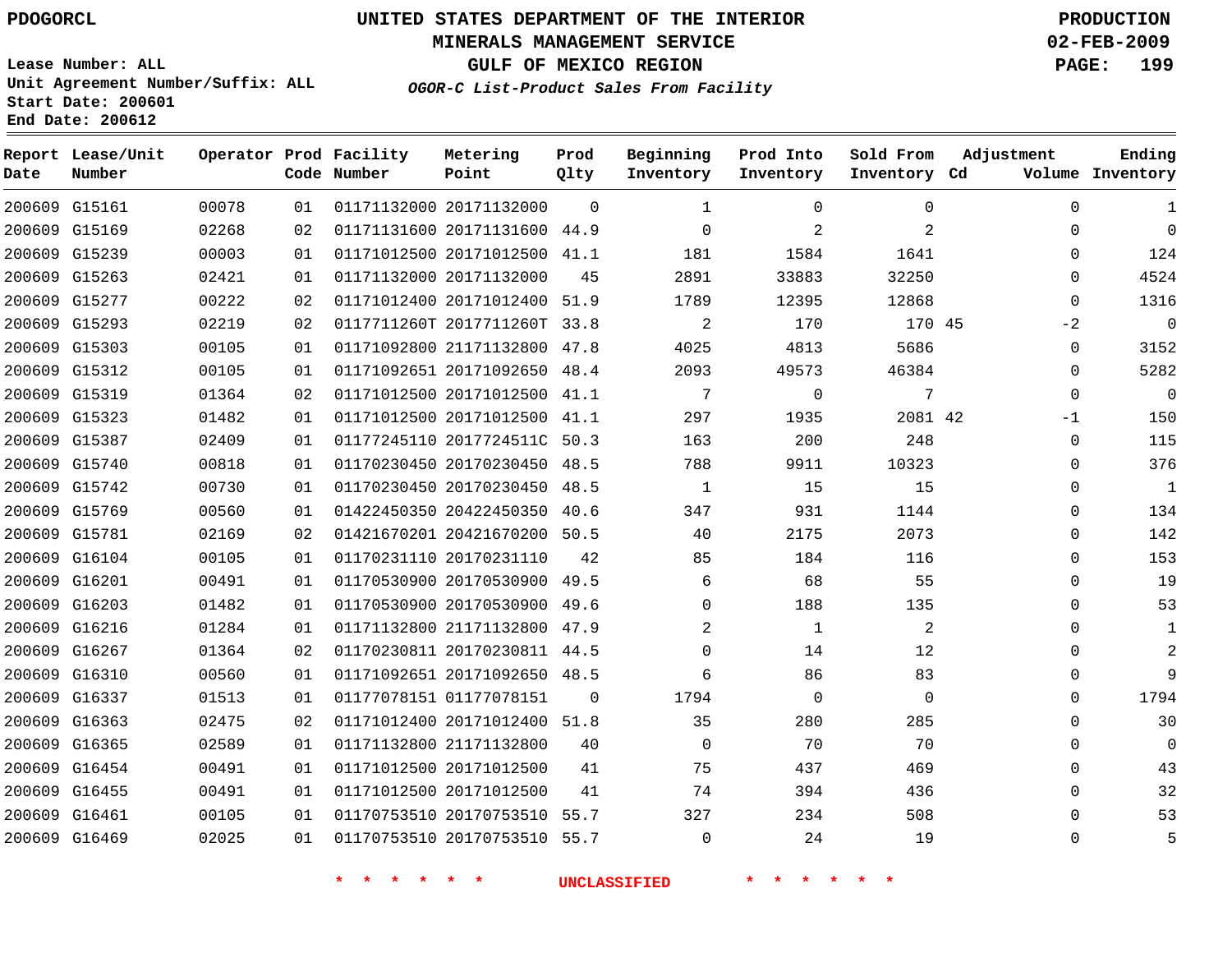#### **MINERALS MANAGEMENT SERVICE 02-FEB-2009**

**GULF OF MEXICO REGION PAGE: 200**

**Lease Number: ALL Unit Agreement Number/Suffix: ALL Start Date: 200601 End Date: 200612**

**OGOR-C List-Product Sales From Facility**

| Date | Report Lease/Unit<br>Number |       |    | Operator Prod Facility<br>Code Number | Metering<br>Point            | Prod<br>Qlty | Beginning<br>Inventory | Prod Into<br>Inventory | Sold From<br>Inventory Cd | Adjustment | Ending<br>Volume Inventory  |
|------|-----------------------------|-------|----|---------------------------------------|------------------------------|--------------|------------------------|------------------------|---------------------------|------------|-----------------------------|
|      | 200609 G16515               | 00282 | 02 |                                       | 01177245110 2017724511G 43.8 |              | 291                    | 110551                 | 110502                    |            | $\Omega$<br>340             |
|      | 200609 G16575               | 00730 | 01 |                                       | 01608103650 20608103650 48.5 |              | 97                     | 4412                   | 4461                      |            | 48<br>$\mathbf 0$           |
|      | 200609 G17120               | 01834 | 01 |                                       | 01421670210 01421670210      | 37           | 8                      | 600                    | 540 42                    |            | 69<br>$\mathbf{1}$          |
|      | 200609 G17124               | 01857 | 02 |                                       | 01170230450 20170230450      | 48.5         | $\mathbf{1}$           | 19                     | 19                        |            | $\Omega$<br>1               |
|      | 200609 G17133               | 01482 | 01 |                                       | 01423210051 20423210050      | 48.9         | $\mathbf 1$            | 146                    | 119                       |            | 28<br>0                     |
|      | 200609 G17156               | 00105 | 01 |                                       | 01421670201 20421670200 50.5 |              | $\overline{2}$         | 16                     | 17                        |            | $\mathbf{1}$<br>$\mathbf 0$ |
|      | 200609 G17190               | 01364 | 02 |                                       | 01170230810 20170230810 47.7 |              | 9                      | 32                     | 21                        |            | 20<br>$\Omega$              |
|      | 200609 G17255               | 02237 | 01 |                                       | 01170230810 20170230810      | 47.7         | 142                    | 293                    | 253                       |            | 182<br>0                    |
|      | 200609 G17753               | 02427 | 02 |                                       | 01170230810 20170230800 49.4 |              | 262                    | 18                     | 15                        |            | 265<br>$\Omega$             |
|      | 200609 G17754               | 02025 | 01 |                                       | 01170230510 20170230510 47.1 |              | 3060                   | 3567                   | 6296                      |            | 331<br>$\Omega$             |
|      | 200609 G17842               | 00491 | 01 |                                       | 01170230810 20170230810 44.2 |              | $\mathbf 0$            | 683                    | 683                       |            | $\mathbf 0$<br>$\mathbf 0$  |
|      | 200609 G17858               | 00105 | 01 |                                       | 01170530900 20170530900      | 49.6         | 99                     | 971                    | 797                       |            | 273<br>$\mathbf 0$          |
|      | 200609 G17895               | 02219 | 02 |                                       | 01171132800 21171132800 47.9 |              | 61                     | 82                     | 92 45                     |            | $\mathbf 0$<br>$-51$        |
|      | 200609 G17896               | 01284 | 01 |                                       | 01171132800 21171132800      | 47.9         | 13537                  | 20056                  | 21612 42                  |            | 11980<br>$-1$               |
|      | 200609 G17898               | 01963 | 01 |                                       | 01171131600 20171131600 44.9 |              | 56                     | 3588                   | 3530                      |            | 114<br>$\mathbf 0$          |
|      | 200609 G17912               | 02409 | 01 |                                       | 01171132800 20177052203      | 30.2         | $\Omega$               | 10923                  | 10923                     |            | $\Omega$<br>$\mathbf 0$     |
|      | 200609 G17913               | 01834 | 01 |                                       | 01171132800 21171132800 47.9 |              | 996                    | 1259                   | 1451                      |            | 804<br>$\Omega$             |
|      | 200609 G17921               | 00491 | 01 |                                       | 01171012500 20177062959      | 26.8         | $\Omega$               | 18771                  | 18771                     |            | 0<br>0                      |
|      | 200609 G17942               | 00560 | 01 |                                       | 01177082604 20177082604 40.9 |              | $\Omega$               | 29823                  | 29823                     |            | $\Omega$<br>$\Omega$        |
|      | 200609 G17973               | 00730 | 01 |                                       | 01171012400 20171012400 51.9 |              | 1432                   | 10433                  | 10758                     |            | 1107<br>0                   |
|      | 200609 G17977               | 01364 | 02 |                                       | 01171132800 21171132800 47.9 |              | 1850                   | 1208                   | 1968 42                   |            | 1091<br>$\mathbf{1}$        |
|      | 200609 G17991               | 01978 | 02 |                                       | 01177122606 20177122606      | 43           | 3                      | 18                     | 19                        |            | $\overline{2}$<br>$\Omega$  |
|      | 200609 G18043               | 01103 | 01 |                                       | 01171012500 20171012500 41.1 |              | 5735                   | 45439                  | 47621                     |            | 3553<br>$\mathbf 0$         |
|      | 200609 G18208               | 01834 | 01 |                                       | 01170573602 20170573602 33.4 |              | 364                    | 2201                   | 1771                      |            | 794<br>$\Omega$             |
|      | 200609 G18863               | 01364 | 01 |                                       | 01420470030 20420470030      | $\Omega$     | 1                      | 77                     |                           | 0.42       | 77<br>$-1$                  |
|      | 200609 G18885               | 00818 | 02 |                                       | 01420570060 20420570060 54.1 |              | 447                    | 0                      | 12                        |            | 435<br>$\mathbf 0$          |
|      | 200609 G18936               | 02589 | 01 |                                       | 01421670201 01421670201      | $\Omega$     | 11                     | $\mathbf 0$            | $\Omega$                  |            | 11<br>$\mathbf 0$           |
|      | 200609 G19025               | 02806 | 01 |                                       | 01423210051 20423210050      | 49           | 260                    | 2537                   | 2255                      |            | 542<br>$\Omega$             |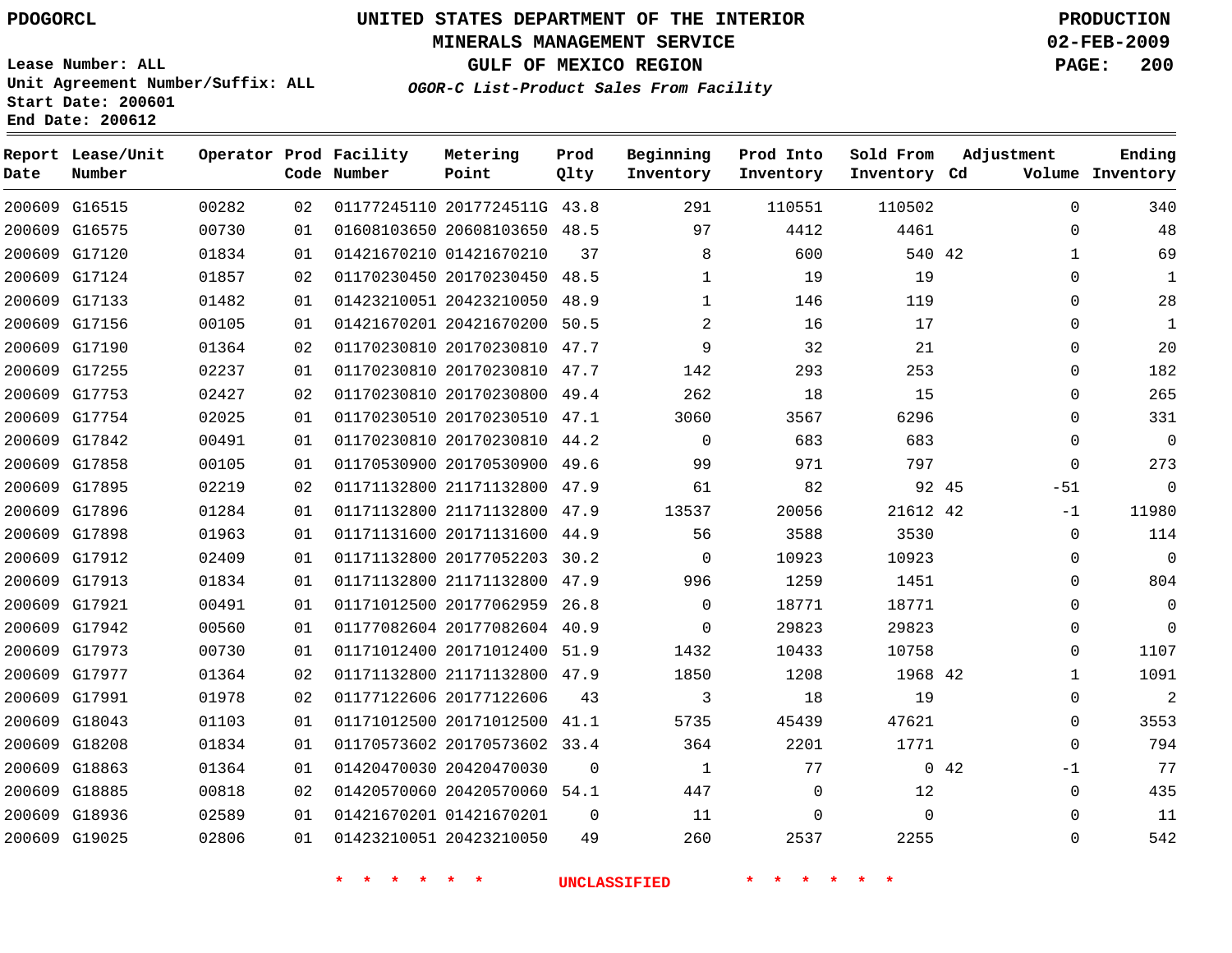#### **MINERALS MANAGEMENT SERVICE 02-FEB-2009**

**GULF OF MEXICO REGION PAGE: 201 OGOR-C List-Product Sales From Facility**

**Lease Number: ALL Unit Agreement Number/Suffix: ALL Start Date: 200601 End Date: 200612**

 G19030 G19750 G19760 G19761 G19784 G19832 G19835 G20605 G20616 G20655 G20656 G20660 G21068 G21070 G21080 G21081 G21093 G21111 G21115 G21116 G21120 G21305 G21306 G21322 G21348 G21349 G21356 G21381 **Report Lease/Unit Date Number Operator Prod Facility Code Number** 20423210050 21171132800 21171132800 21171132800 20171012310 20177163600 38.2 20171092650 20423550140 20423210050 20170230510 20422450350 20170230450 48.5 20170530900 21171132800 20170530900 20170530900 49.6 20170230811 44.5 21171132800 20171012500 41.1 21171132800 20171012500 20423210050 20423210050 20170230450 48.5 20170230510 47.2 20170230510 47.2 20170230810 47.7 20170230811 **Metering Point** 42 42 42 0 0 9 47.9 47.9 47.9 48.5 48.9 47.2 40.6 49.1 49.6 47.9 41.1 48.9 48.9 **Prod Qlty**  $\Omega$  $\Omega$ **Q Beginning Inventory**  $\Omega$  **Ending Inventory Cd Volume Prod Into Inventory Sold From Inventory**  $\Omega$  $\Omega$  $\Omega$  $\Omega$   $\Omega$ -1  $\Omega$  $\Omega$  $\Omega$  $\Omega$  $\Omega$  $\Omega$   $\Omega$  $\Omega$  $\Omega$  $\cap$  $\Omega$ -1  $\Omega$  $\Omega$   $\Omega$   $-25$ **Adjustment**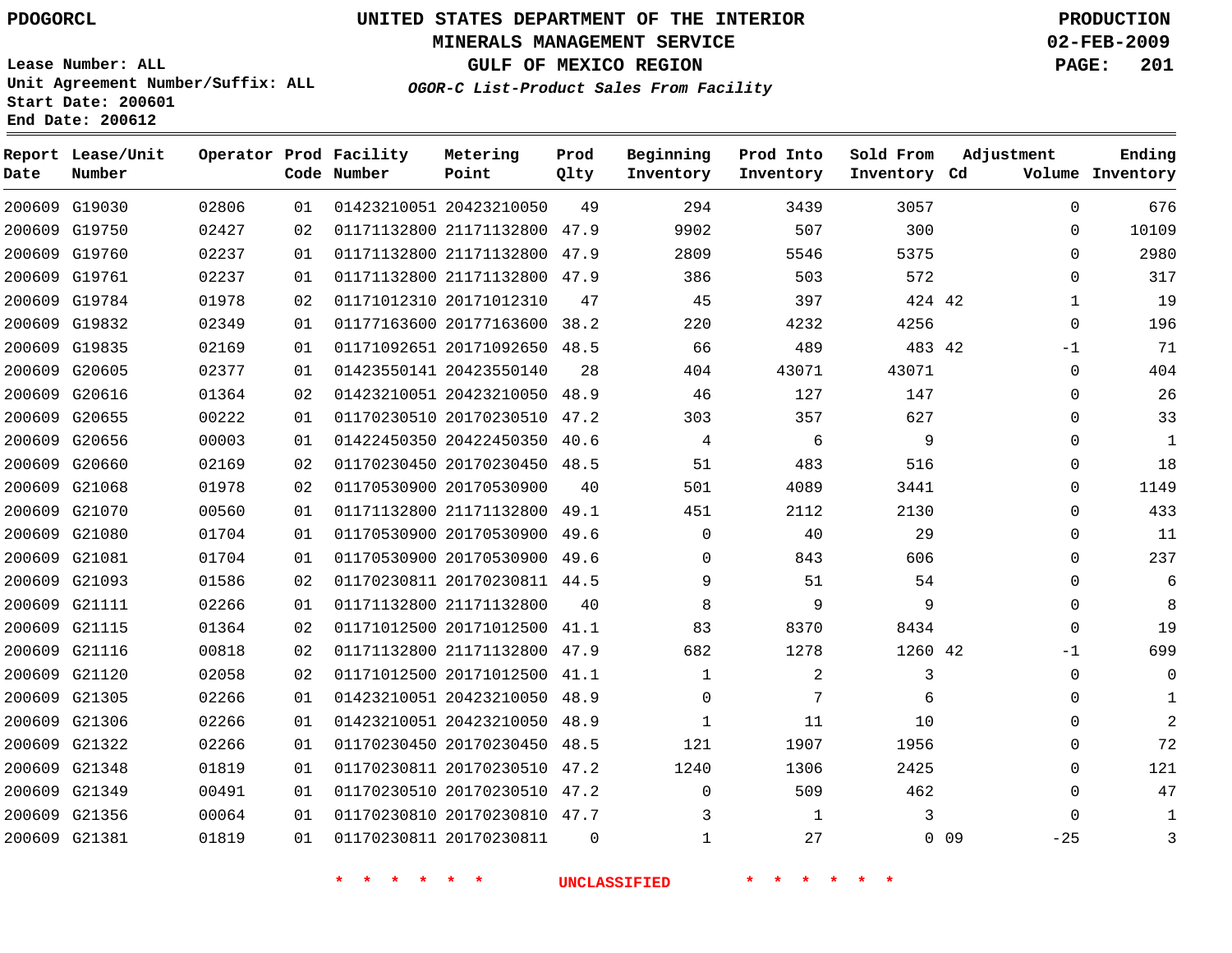#### **MINERALS MANAGEMENT SERVICE 02-FEB-2009**

**GULF OF MEXICO REGION PAGE: 202**

**Lease Number: ALL Unit Agreement Number/Suffix: ALL Start Date: 200601 End Date: 200612**

**OGOR-C List-Product Sales From Facility**

|      | Report Lease/Unit |       |    | Operator Prod Facility | Metering                     | Prod     | Beginning    | Prod Into    | Sold From    | Adjustment |              | Ending           |
|------|-------------------|-------|----|------------------------|------------------------------|----------|--------------|--------------|--------------|------------|--------------|------------------|
| Date | Number            |       |    | Code Number            | Point                        | Qlty     | Inventory    | Inventory    | Inventory Cd |            |              | Volume Inventory |
|      | 200609 G21408     | 02219 | 02 |                        | 01171012400 20171012400 51.9 |          | 767          | 4756         | 5018         |            | $\Omega$     | 505              |
|      | 200609 G21530     | 00078 | 01 |                        | 01170230400 20170230400 51.4 |          | 560          | 4319         | 4213 42      |            | $\mathbf{1}$ | 667              |
|      | 200609 G21533     | 00078 | 01 |                        | 01170230400 20170230400 51.4 |          | 36           | 270          | 265 42       |            | $\mathbf{1}$ | 42               |
|      | 200609 G21534     | 00003 | 01 |                        | 01170230811 20170230811 44.5 |          | 550          | 6033         | 5898 42      |            | $\mathbf{1}$ | 686              |
|      | 200609 G21580     | 02636 | 01 |                        | 01170230811 20170230811 44.5 |          | 1            | 14           | 13           |            | 0            | $\overline{a}$   |
|      | 200609 G21581     | 01704 | 01 |                        | 01171132800 21171132800 47.9 |          | 2384         | 2740         | 3000         |            | 0            | 2124             |
|      | 200609 G21583     | 01704 | 01 |                        | 01170530900 20170530900 49.6 |          | 10           | 450          | 331          |            | $\mathbf{0}$ | 129              |
|      | 200609 G21585     | 02219 | 02 |                        | 01171132800 21171132800 47.9 |          | 9            | 17           | 17 45        |            | $-9$         | $\Omega$         |
|      | 200609 G21588     | 00730 | 01 |                        | 01171131800 20171131800      | $\Omega$ | 11           | $\mathbf{1}$ | $\mathbf 0$  |            | $\mathbf{0}$ | 12               |
|      | 200609 G21592     | 02628 | 02 |                        | 01171132000 20171132000      | 45       | $\Omega$     | 58           | 50           |            | $\Omega$     | 8                |
|      | 200609 G21597     | 01364 | 02 |                        | 01171132800 21171132800 47.9 |          | 165          | 212          | 243 42       |            | $\mathbf 1$  | 135              |
|      | 200609 G21599     | 01834 | 01 |                        | 01171132800 21171132800      | 47.9     | 9775         | 15976        | 16538        |            | $\mathbf{0}$ | 9213             |
|      | 200609 G21614     | 01704 | 01 |                        | 01171132000 20177072207      | 39       | 198          | 1580         | 1561         |            | 0            | 217              |
|      | 200609 G21637     | 00730 | 01 |                        | 01171012400 20171012400      | 51.9     | $\mathbf{1}$ | $\mathbf 0$  | $\mathbf{1}$ |            | $\mathbf 0$  | $\Omega$         |
|      | 200609 G21639     | 02169 | 01 |                        | 01171092651 20171092650 54.5 |          | $\Omega$     | 20           | 20           |            | $\Omega$     | $\Omega$         |
|      | 200609 G21649     | 00730 | 01 |                        | 01171092651 20171092650      | 48.5     | 30           | 225          | 231          |            | $\mathbf{0}$ | 24               |
|      | 200609 G21652     | 02268 | 01 |                        | 01171132800 21171132800 47.9 |          | 510          | 639          | 723 42       |            | $-66$        | 360              |
|      | 200609 G21680     | 02169 | 01 |                        | 01171092651 20171092650 48.5 |          | 87           | 1108         | 1096         |            | $\mathbf{0}$ | 99               |
|      | 200609 G21691     | 00276 | 01 |                        | 01170513700 20170513700 33.1 |          | 2808         | 4308         | 3611         |            | $\Omega$     | 3505             |
|      | 200609 G21700     | 00105 | 01 |                        | 01177258044 01177258044      | 30       | 2255         | 3362         | 5013         |            | $\mathbf{0}$ | 604              |
|      | 200609 G21703     | 02349 | 01 |                        | 01177248150 01177248150 50.2 |          | 587          | 2619         | 2506         |            | $\Omega$     | 700              |
|      | 200609 G21712     | 02237 | 01 |                        | 01170755200 20170755200 38.4 |          | 21590        | 16501        | 18986        |            | $\Omega$     | 19105            |
|      | 200609 G22158     | 01513 | 01 |                        | 01420470030 20420470030      | $\Omega$ | 126          | 299          | $\mathbf 0$  |            | $\Omega$     | 425              |
|      | 200609 G22188     | 02589 | 01 |                        | 01423210051 20423210050      | 46.6     | $\mathbf 0$  | 548          | 548          |            | $\mathbf 0$  | $\mathbf 0$      |
|      | 200609 G22217     | 02589 | 01 |                        | 01423210051 20423210050      | 48.4     | $\Omega$     | 131          | 131          |            | $\Omega$     | $\Omega$         |
|      | 200609 G22219     | 01482 | 01 |                        | 01423210051 20423210050      | 48.9     | 87           | 877          | 783          |            | $\Omega$     | 181              |
|      | 200609 G22236     | 02169 | 02 |                        | 01170230450 20170230450 48.5 |          | 205          | 2764         | 2864         |            | $\Omega$     | 105              |
|      | 200609 G22238     | 02169 | 02 |                        | 01170230450 20170230450 48.5 |          | 1145         | 16813        | 17320        |            | $\Omega$     | 638              |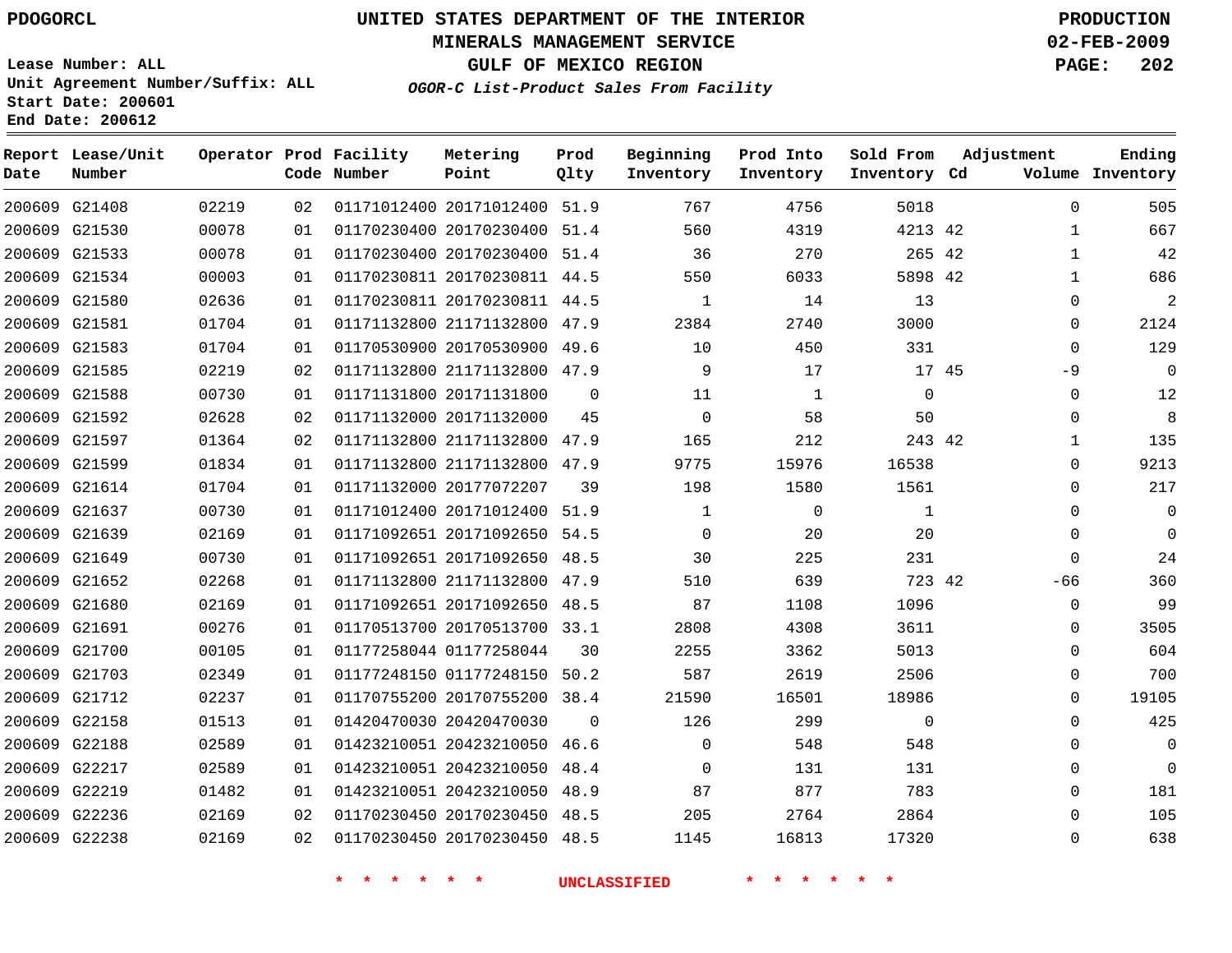#### **MINERALS MANAGEMENT SERVICE 02-FEB-2009**

**GULF OF MEXICO REGION PAGE: 203**

**Lease Number: ALL Unit Agreement Number/Suffix: ALL Start Date: 200601 End Date: 200612**

**OGOR-C List-Product Sales From Facility**

| Date | Report Lease/Unit<br>Number |       |    | Operator Prod Facility<br>Code Number | Metering<br>Point            | Prod<br>Qlty | Beginning<br>Inventory | Prod Into<br>Inventory | Sold From<br>Inventory Cd |       | Adjustment  | Ending<br>Volume Inventory |
|------|-----------------------------|-------|----|---------------------------------------|------------------------------|--------------|------------------------|------------------------|---------------------------|-------|-------------|----------------------------|
|      | 200609 G22246               | 02219 | 02 |                                       | 01423210051 20170230500 42.6 |              | 436                    | 4046                   | 4045 45                   |       | $-437$      | $\Omega$                   |
|      | 200609 G22247               | 02169 | 02 |                                       | 01170230810 20170230810 47.7 |              | 358                    | 293                    | 476                       |       | $\mathbf 0$ | 175                        |
|      | 200609 G22262               | 00730 | 01 |                                       | 01170230810 20170230810 47.7 |              | 168                    | 61                     |                           | 33 42 | $-158$      | 38                         |
|      | 200609 G22263               | 00730 | 01 |                                       | 01170230810 20170230810 47.7 |              | $\mathbf 0$            | 954                    | 519 42                    |       | 159         | 594                        |
|      | 200609 G22501               | 00078 | 01 |                                       | 01170230400 20170230400 51.4 |              | 123                    | 954                    | 930                       |       | 0           | 147                        |
|      | 200609 G22505               | 00236 | 01 |                                       | 01170230811 20170230811 44.4 |              | 118                    | 1146                   | 1134                      |       | 0           | 130                        |
|      | 200609 G22510               | 00282 | 02 |                                       | 01170230810 20170230810 47.7 |              | 7952                   | 14486                  | 13424                     |       | $\Omega$    | 9014                       |
|      | 200609 G22539               | 00064 | 01 |                                       | 01170230810 20170230810 47.7 |              | 121                    | 90                     |                           | 74 42 | $-1$        | 136                        |
|      | 200609 G22542               | 01704 | 01 |                                       | 01170230810 20170230810 46.3 |              | 3                      | 6                      | 6                         |       | 0           | 3                          |
|      | 200609 G22544               | 02714 | 01 |                                       | 01170230811 20170230811 44.5 |              | 1                      | $\mathbf 1$            | 2                         |       | 0           | $\Omega$                   |
|      | 200609 G22546               | 01704 | 01 |                                       | 01170230811 20170230811 44.5 |              | $\mathbf{1}$           | 8                      | 8                         |       | $\mathbf 0$ | $\mathbf{1}$               |
|      | 200609 G22582               | 01834 | 01 |                                       | 01170530900 20170530900 49.6 |              | $\Omega$               | 11617                  | 8352                      |       | $\mathbf 0$ | 3265                       |
|      | 200609 G22605               | 02268 | 01 |                                       | 01171132800 21171132800 47.9 |              | 287                    | 434                    | 300 42                    |       | $-164$      | 257                        |
|      | 200609 G22613               | 02655 | 02 |                                       | 01171132800 21171132800 47.9 |              | 482                    | 1177                   | 1072                      |       | 0           | 587                        |
|      | 200609 G22620               | 02268 | 01 |                                       | 01171132800 21171132800 47.9 |              | 4721                   | 5549                   | 6000 42                   |       | $-607$      | 3663                       |
|      | 200609 G22621               | 02268 | 01 |                                       | 01171132800 21171132800 47.9 |              | 4911                   | 7970                   | 7000 42                   |       | $-1287$     | 4594                       |
|      | 200609 G22628               | 01704 | 01 |                                       | 01171132800 21171132800 47.9 |              | $\Omega$               | 70                     | 40                        |       | $\mathbf 0$ | 30                         |
|      | 200609 G22633               | 02222 | 01 |                                       | 01177062605 20177062605      | 43           | 41                     | 5407                   | 5407                      |       | $\mathbf 0$ | 41                         |
|      | 200609 G22643               | 01704 | 01 |                                       | 01171132000 20171132000      | 45           | 148                    | 1638                   | 1567                      |       | 0           | 219                        |
|      | 200609 G22651               | 01834 | 01 |                                       | 01171132800 21171132800      | 47.9         | 16                     | 39                     | 35                        |       | $\mathbf 0$ | 20                         |
|      | 200609 G22659               | 02466 | 01 |                                       | 01171092651 20171092650 48.5 |              | 8                      | 72                     | 72                        |       | $\Omega$    | 8                          |
|      | 200609 G22660               | 02058 | 02 |                                       | 01171012310 20171012310      | 47           | 251                    | 2632                   | 2760                      |       | $\mathbf 0$ | 123                        |
|      | 200609 G22662               | 02058 | 02 |                                       | 01171012310 20171012310      | 47           | 934                    | 11842                  | 12223                     |       | $\Omega$    | 553                        |
|      | 200609 G22670               | 01364 | 02 |                                       | 01171012400 20171012400      | 51.9         | 64                     | 133                    | 183                       |       | 0           | 14                         |
|      | 200609 G22674               | 01364 | 02 |                                       | 01171132000 20171132000      | 45           | 1217                   | 12256                  | 11836 42                  |       | $-1$        | 1636                       |
|      | 200609 G22699               | 00064 | 01 |                                       | 01171012500 20171012500      | 41.1         | 155                    | 1517                   | 1553                      |       | $\mathbf 0$ | 119                        |
|      | 200609 G22700               | 02268 | 01 |                                       | 01171132800 21171132800 47.9 |              | 74                     | 102                    | 109 42                    |       | $-10$       | 57                         |
|      | 200609 G22701               | 02268 | 01 |                                       | 01171132800 21171132800 47.9 |              | $\Omega$               | 328                    | 100 42                    |       | $-111$      | 117                        |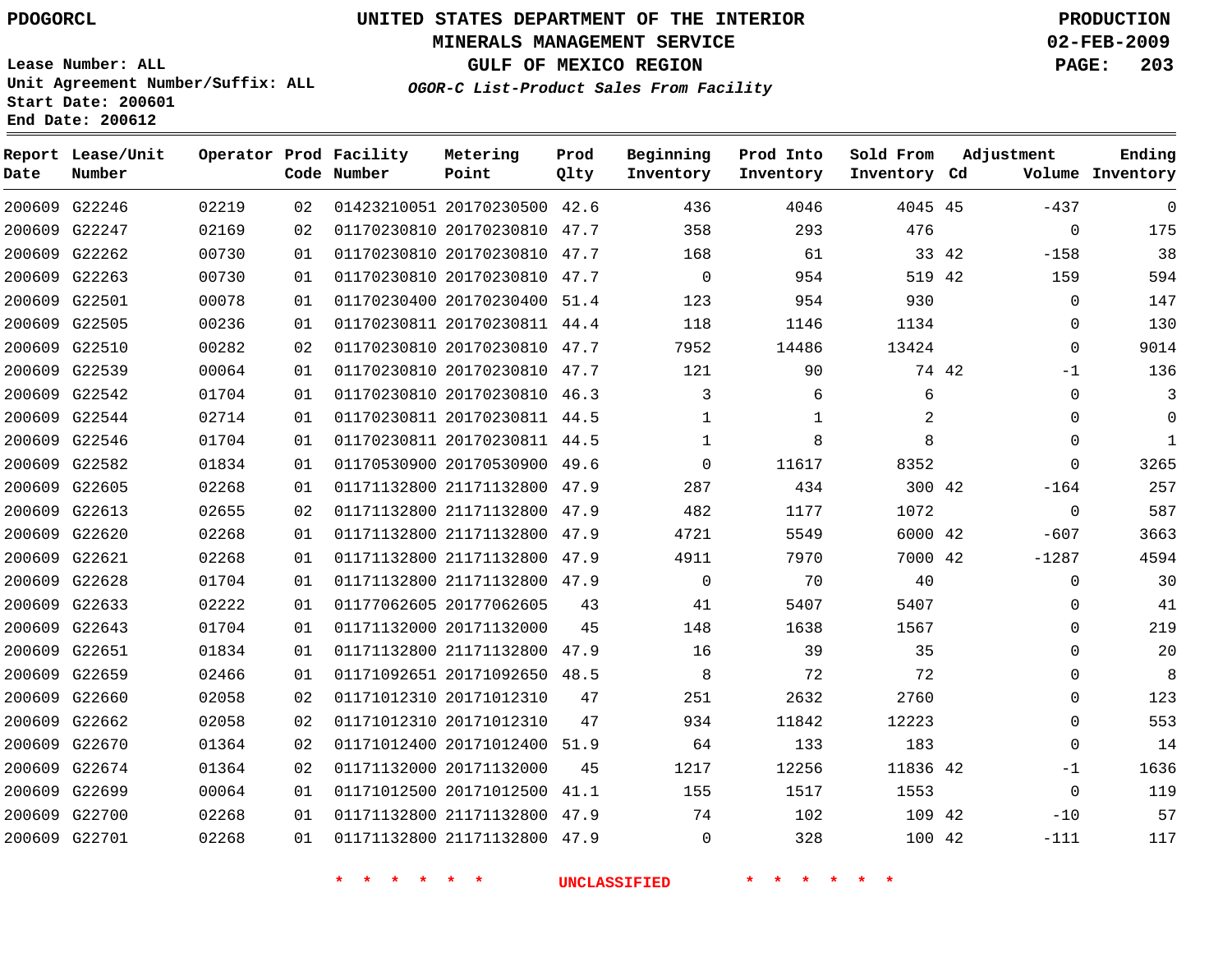#### **MINERALS MANAGEMENT SERVICE 02-FEB-2009**

**GULF OF MEXICO REGION PAGE: 204 OGOR-C List-Product Sales From Facility**

**Lease Number: ALL Unit Agreement Number/Suffix: ALL Start Date: 200601 End Date: 200612**

| Date          | Report Lease/Unit<br>Number |       |    | Operator Prod Facility<br>Code Number | Metering<br>Point            | Prod<br>Qlty | Beginning<br>Inventory | Prod Into<br>Inventory | Sold From<br>Inventory Cd | Adjustment           | Ending<br>Volume Inventory |
|---------------|-----------------------------|-------|----|---------------------------------------|------------------------------|--------------|------------------------|------------------------|---------------------------|----------------------|----------------------------|
|               | 200609 G22712               | 00222 | 02 |                                       | 01171012500 20171012500 41.1 |              | 134                    | 6651                   | 6266 42                   | $\mathbf{1}$         | 520                        |
|               | 200609 G22726               | 01704 | 01 |                                       | 01171092651 20171092650 48.5 |              | 235                    | 1665                   | 1722                      | $\mathbf{0}$         | 178                        |
| 200609 G22741 |                             | 01704 | 01 |                                       | 01171012500 20171012500      | 41.1         | 58                     | 1                      | 59                        | $\mathbf 0$          | $\overline{0}$             |
|               | 200609 G22765               | 00222 | 01 |                                       | 01170578150 01170578150 46.5 |              | 423                    | 768                    | 603 32                    | $-14$                | 574                        |
|               | 200609 G22769               | 00730 | 01 |                                       | 01171012500 20171012500 41.1 |              | 90                     | 670                    | 707 42                    | $-1$                 | 52                         |
|               | 200609 G22772               | 00105 | 01 |                                       | 01170513800 20170513800 34.3 |              | 6                      | $\mathbf 0$            | 6                         | 0                    | $\mathbf 0$                |
|               | 200609 G22792               | 00222 | 02 |                                       | 01177258041 01177258041 30.5 |              | $\Omega$               | 1798                   | 1579                      | $\Omega$             | 219                        |
|               |                             | 02714 | 01 |                                       | 01177258151 01177258151 40.2 |              | 188<br>                | 45<br>                 | 200<br>                   | $\Omega$             | 33                         |
|               |                             |       |    |                                       |                              |              | 188                    | 1843                   | 1779                      | 0                    | 252                        |
| 200609 G22840 |                             | 00730 | 01 |                                       | 01608103650 20608103650 35.7 |              | 112                    | 9617                   | 9625                      | 0                    | 104                        |
|               | 200609 G23125               | 01364 | 02 |                                       | 01420470030 20420470030      | $\Omega$     | 315                    | 704                    | $\mathbf 0$               | $\Omega$             | 1019                       |
|               | 200609 G23166               | 02169 | 02 |                                       | 01423210051 20423210050 48.9 |              | 40                     | 726                    | 618                       | $\Omega$             | 148                        |
|               | 200609 G23180               | 02219 | 02 |                                       | 01423210051 20423210050      | 48.9         | 72                     | 841                    | 741 45                    | $-172$               | $\mathbf 0$                |
|               | 200609 G23193               | 02169 | 02 |                                       | 01170230510 20170230510 47.2 |              | 0                      | 204                    | 185                       | 0                    | 19                         |
|               | 200609 G23199               | 02169 | 02 |                                       | 01421670201 20421670200      | 50.5         | 66                     | 2370                   | 2279                      | $\mathbf 0$          | 157                        |
|               | 200609 G23222               | 00222 | 02 |                                       | 01170230810 20170230810 47.7 |              | 0                      | 2                      | 1                         | 0                    | 1                          |
| 200609 G23730 |                             | 01978 | 02 |                                       | 01170230810 20170230811 43.9 |              | 272                    | 2568                   | 2548                      | $\mathbf{0}$         | 292                        |
|               | 200609 G23735               | 00282 | 01 |                                       | 01170230810 20170230810 44.3 |              | $\mathbf 0$            | 286                    | 286                       | $\mathbf{0}$         | $\mathbf 0$                |
|               | 200609 G23736               | 01364 | 02 |                                       | 01170230810 20170230810 44.3 |              | $\Omega$               | 439                    | 439                       | 0                    | $\Omega$                   |
|               | 200609 G23748               | 01364 | 02 |                                       | 01170230810 20170230810 44.3 |              | $\Omega$               | 82                     | 82                        | $\Omega$             | $\Omega$                   |
| 200609 G23819 |                             | 00818 | 01 |                                       | 01171132800 21171132800      | 40           | 102                    | 0                      | 102                       | $\Omega$             | $\Omega$                   |
|               | 200609 G23842               | 01704 | 01 |                                       | 01171012400 20171012400      | 51.9         | 1                      | 112                    | 113                       | $\Omega$             | $\Omega$                   |
|               | 200609 G23853               | 02266 | 01 |                                       | 01171012310 20171012310      | 47           | 80                     | 1482                   | 1493                      | $\Omega$             | 69                         |
| 200609 G23857 |                             | 01978 | 02 |                                       | 01171012500 20171012500 41.1 |              | 57                     | 0                      | 57                        | 0                    | $\mathbf 0$                |
| 200609 G23867 |                             | 02766 | 02 |                                       | 01171012400 20171012400      | 51.9         | 0                      | 3924                   | 4625 47                   | 1118                 | 417                        |
|               | 200609 G23933               | 00064 | 01 |                                       | 01171092651 20171092650 48.5 |              | 3                      | 209                    | 190                       | $\mathbf 0$          | 22                         |
|               | 200609 G24393               | 02466 | 01 |                                       | 01422450350 20422450350 40.6 |              | 143                    | 3377                   | 3139 42                   | $-1$                 | 380                        |
|               | 200609 G24416               | 01364 | 02 |                                       | 01170230810 20170230810 47.7 |              | $\overline{2}$         | 2                      |                           | 3 42<br>$\mathbf{1}$ | $\overline{2}$             |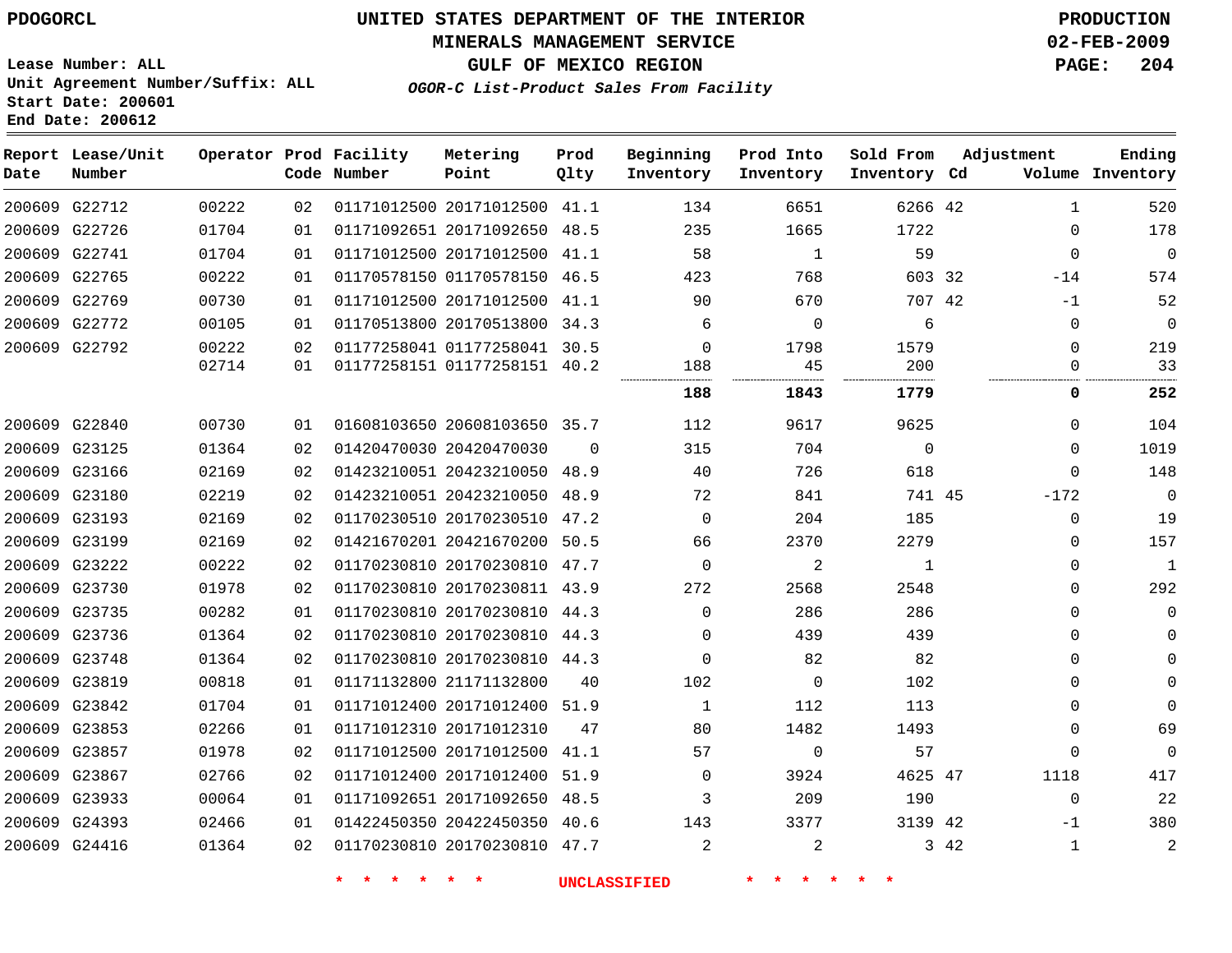#### **MINERALS MANAGEMENT SERVICE 02-FEB-2009**

**GULF OF MEXICO REGION PAGE: 205**

**Lease Number: ALL Unit Agreement Number/Suffix: ALL Start Date: 200601 End Date: 200612**

**OGOR-C List-Product Sales From Facility**

| Date          | Report Lease/Unit<br>Number |       |    | Operator Prod Facility<br>Code Number | Metering<br>Point            | Prod<br>Qlty | Beginning<br>Inventory | Prod Into<br>Inventory | Sold From<br>Inventory Cd | Adjustment    | Ending<br>Volume Inventory |
|---------------|-----------------------------|-------|----|---------------------------------------|------------------------------|--------------|------------------------|------------------------|---------------------------|---------------|----------------------------|
|               | 200609 G24419               | 02370 | 02 |                                       | 01170230810 20170230810 47.7 |              | 486                    | 879                    | 818                       | $\Omega$      | 547                        |
|               | 200609 G24700               | 01364 | 02 |                                       | 01170230811 20170230811 44.5 |              | 11                     | 59                     | 63                        | 0             | 7                          |
|               | 200609 G24701               | 01364 | 02 |                                       | 01170230811 20170230811 44.5 |              | 2                      | $\Omega$               | 2                         | $\Omega$      | $\mathbf 0$                |
|               | 200609 G24730               | 02169 | 02 |                                       | 01170230500 20170230500 42.6 |              | 205                    | 2786                   | 2691                      | 0             | 300                        |
|               |                             | 02349 | 02 |                                       | 01170230500 20170230500 42.9 |              | 52                     | 513                    | 508                       | $\mathbf 0$   | 57                         |
|               |                             |       |    |                                       |                              |              | 257                    | 3299                   | 3199                      | 0             | 357                        |
|               | 200609 G24756               | 01704 | 01 |                                       | 01170530900 20170530900 49.6 |              | 172                    | 28                     | 191                       | $\mathbf 0$   | 9                          |
|               | 200609 G24802               | 02579 | 02 |                                       | 01171132000 20171132000      | 45           | 2                      | 34                     | 31                        | $\Omega$      | 5                          |
|               | 200609 G24873               | 00222 | 02 |                                       | 01171012400 20171012400 51.9 |              | 262                    | 1604                   | 1695 42                   | $-1$          | 170                        |
|               | 200609 G24878               | 02628 | 02 |                                       | 01171092651 20171092650      | 48.5         | 214                    | 1464                   | 1523                      | $\mathbf 0$   | 155                        |
|               | 200609 G24889               | 02579 | 02 |                                       | 01171012500 20171012500 41.1 |              | 546                    | 640                    | 795                       | $\Omega$      | 391                        |
|               | 200609 G24898               | 02807 | 01 |                                       | 01171012400 20171012400 51.9 |              | 2841                   | 20634                  | 21285                     | $\mathbf 0$   | 2190                       |
|               | 200609 G24901               | 00730 | 01 |                                       | 01171012400 20171012300      | 38           | 5833                   | 12936                  | 14730 42                  | $\mathbf{1}$  | 4040                       |
|               | 200609 G24916               | 00730 | 01 |                                       | 01171092651 20171092650      | 43.1         | $\mathbf 0$            | 9326                   | 8814 47                   | 482           | 994                        |
|               | 200609 G24922               | 02268 | 01 |                                       | 01171132800 21171132800      | 47.9         | 534                    | 1197                   | 968 42                    | $-90$         | 673                        |
|               | 200609 G24924               | 02268 | 01 |                                       | 01171132800 21171132800      | 47.9         | 3755                   | 7323                   | 7210 42                   | 309           | 4177                       |
|               | 200609 G24929               | 02766 | 02 |                                       | 01171092651 20171092650 48.5 |              | 0                      | 99                     | 100 47                    | 12            | 11                         |
|               | 200609 G25007               | 02766 | 02 |                                       | 01177198271 01177198271 49.5 |              | $\Omega$               | 197                    | 197                       | $\mathbf 0$   | 0                          |
|               | 200609 G25518               | 00064 | 01 |                                       | 01423210051 20423210050 48.9 |              | 15                     | 26                     |                           | 35 42<br>$-1$ | 5                          |
|               | 200609 G25524               | 02169 | 01 |                                       | 01421670210 01421670210      | 37           | 1302                   | 1711                   | 2818 42                   | $\mathbf 1$   | 196                        |
|               |                             |       | 01 |                                       | 01170230450 20170230450 48.5 |              | 730                    | 30844                  | 30404                     | $\Omega$      | 1170                       |
|               |                             |       |    |                                       |                              |              | 2032                   | 32555                  | 33222                     | 1             | 1366                       |
| 200609 G25536 |                             | 02466 | 01 |                                       | 01420390101 01420390101      | $\Omega$     | 3441                   | 1097                   | $\Omega$                  | $\Omega$      | 4538                       |
|               | 200609 G25553               | 02579 | 02 |                                       | 01170230510 20170230510      | 47.2         | 302                    | 427                    | 689                       | $\mathbf 0$   | 40                         |
|               | 200609 G25561               | 02058 | 02 |                                       | 01170230450 20170230450 48.5 |              | 788                    | 13577                  | 13850                     | $\Omega$      | 515                        |
|               | 200609 G25566               | 00282 | 01 |                                       | 01170230450 20170230450 48.5 |              | 167                    | 2427                   | 2502                      | $\mathbf 0$   | 92                         |
|               | 200609 G25605               | 00818 | 02 |                                       | 01170230810 20170230810 47.7 |              | 25                     | 728                    | 300                       | $\mathbf 0$   | 453                        |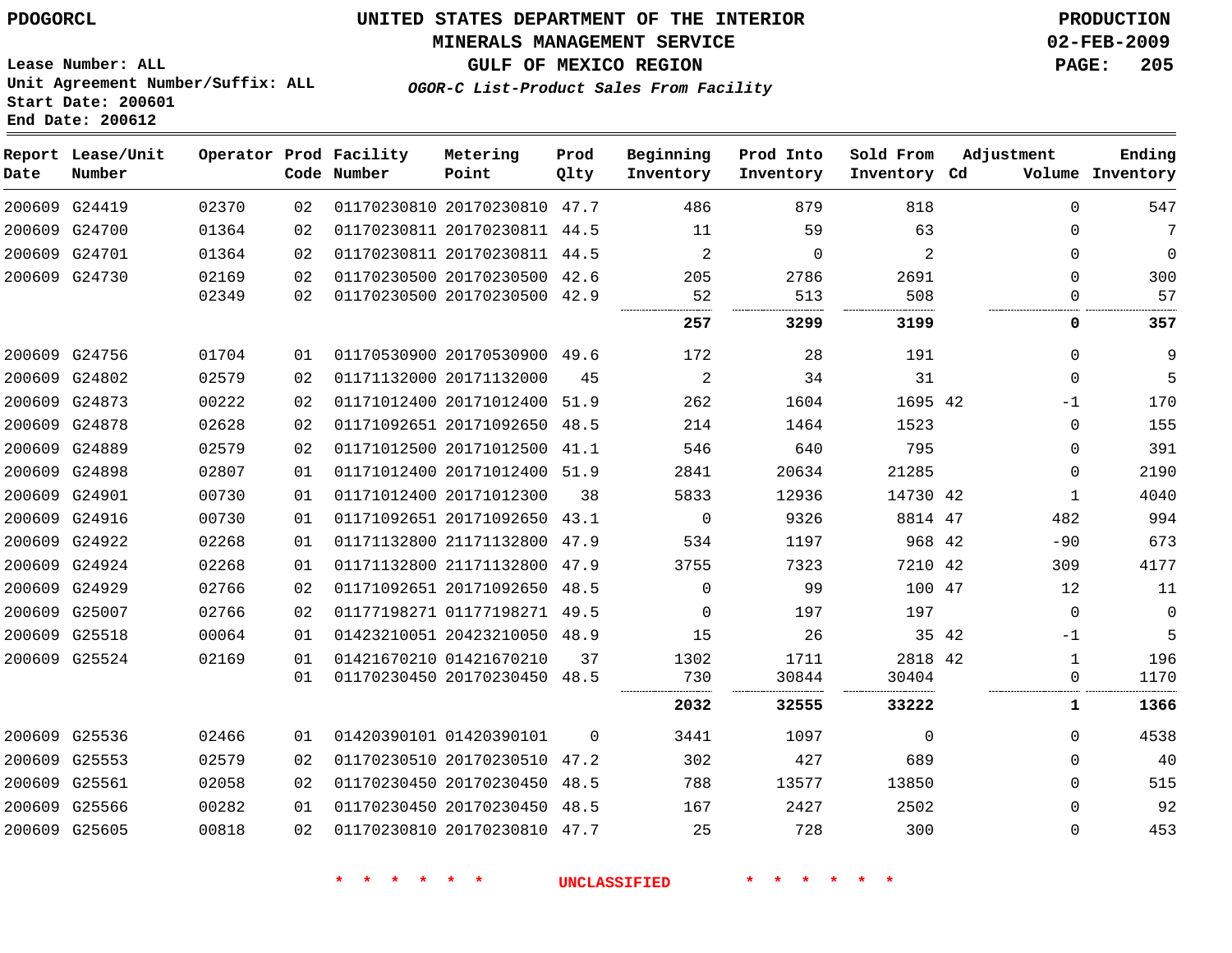#### **MINERALS MANAGEMENT SERVICE 02-FEB-2009**

**GULF OF MEXICO REGION PAGE: 206**

**Lease Number: ALL Unit Agreement Number/Suffix: ALL Start Date: 200601 End Date: 200612**

**OGOR-C List-Product Sales From Facility**

| Date   | Report Lease/Unit<br>Number |       |    | Operator Prod Facility<br>Code Number | Metering<br>Point            | Prod<br>Qlty | Beginning<br>Inventory | Prod Into<br>Inventory | Sold From<br>Inventory Cd | Adjustment   | Ending<br>Volume Inventory |
|--------|-----------------------------|-------|----|---------------------------------------|------------------------------|--------------|------------------------|------------------------|---------------------------|--------------|----------------------------|
|        | 200609 G25606               | 02025 | 01 |                                       | 01170230810 20170230810 47.6 |              | 866                    | 1658                   | 1492                      | $\Omega$     | 1032                       |
|        | 200609 G25864               | 01819 | 01 |                                       | 01170230811 20170230811 44.5 |              | $\mathbf 0$            | 5                      |                           | 5 42<br>1    | 1                          |
|        | 200609 G25872               | 00236 | 01 |                                       | 01170230811 20170230811 44.4 |              | 603                    | 6161                   | 6063                      | $\Omega$     | 701                        |
|        | 200609 G25913               | 01704 | 01 |                                       | 01170230810 20170230810      | 47.7         | 23                     | 36                     | 36                        | $\Omega$     | 23                         |
|        | 200609 G25914               | 01963 | 01 |                                       | 01170530900 20170530900 50.1 |              | $\mathbf{1}$           | 0                      | 1                         | 0            | 0                          |
|        | 200609 G25915               | 01704 | 01 |                                       | 01170230810 20170230810 47.7 |              | 41                     | 61                     | 61                        | $\Omega$     | 41                         |
|        | 200609 G25944               | 02266 | 01 |                                       | 01171131600 20171131600 44.9 |              | 276                    | 14586                  | 14400                     | $\Omega$     | 462                        |
|        | 200609 G25949               | 02427 | 01 |                                       | 01170530900 20170530900      | 49.6         | 588                    | 3652                   | 3214                      | 0            | 1026                       |
|        | 200609 G25965               | 01704 | 01 |                                       | 01171132800 21171132800 47.9 |              | 259                    | 194                    | 260                       | $\Omega$     | 193                        |
|        | 200609 G25967               | 01513 | 01 |                                       | 01170230811 20170230811 44.5 |              | $\mathbf 0$            | 146                    | 129                       | $\Omega$     | 17                         |
|        | 200609 G25982               | 01704 | 01 |                                       | 01171132800 21171132800      | 40           | 115                    | 0                      | 115                       | $\Omega$     | 0                          |
|        | 200609 G26022               | 02058 | 02 |                                       | 01171012400 20171012400 51.9 |              | 803                    | 3242                   | 3701                      | $\Omega$     | 344                        |
|        | 200609 G26023               | 02579 | 02 |                                       | 01171012500 20171012500 41.1 |              | 293                    | 4634                   | 4925                      | $\Omega$     | 2                          |
|        | 200609 G26032               | 01935 | 01 |                                       | 01171012300 20171012300      | 38           | 178                    | 47                     | 210                       | 0            | 15                         |
|        | 200609 G26040               | 00560 | 01 |                                       | 01171132800 21171132800 47.9 |              | 793                    | 1737                   | 1800                      | $\Omega$     | 730                        |
|        | 200609 G26097               | 00078 | 01 |                                       | 01170573602 20170573602 32.5 |              | 309                    | 695                    | 753                       | $\Omega$     | 251                        |
|        | 200609 G27071               | 01704 | 01 |                                       | 01171132800 21171132800 47.9 |              | $\Omega$               | 16                     | 10                        | $\Omega$     | 6                          |
| 200610 | 00016                       | 00276 | 01 |                                       | 01170513700 20170513700 33.8 |              | 3595                   | 28043                  | 27910 42                  | $\mathbf 1$  | 3729                       |
| 200610 | 00026                       | 00276 | 01 |                                       | 01170513700 20170513700 33.8 |              | 10698                  | 87619                  | 86668 42                  | $\mathbf 1$  | 11650                      |
| 200610 | 00032                       | 00276 | 01 |                                       | 01170513700 20170513700 33.8 |              | 837                    | 5158                   | 5420                      | $\Omega$     | 575                        |
| 200610 | 00033                       | 00276 | 01 |                                       | 01170513700 20170513700 33.8 |              | 1437                   | 11136                  | 11330 42                  | -1           | 1242                       |
| 200610 | 00049                       | 01777 | 01 |                                       | 01171012300 20171012300      | 38           | 9499                   | 31833                  | 31436                     | $\mathbf{0}$ | 9896                       |
| 200610 | 00050                       | 01777 | 01 |                                       | 01171012300 20171012300      | 38           | 4542                   | 12957                  | 11831                     | $\Omega$     | 5668                       |
| 200610 | 00051                       | 01777 | 01 |                                       | 01171012300 20171012300      | 38           | 6217                   | 22429                  | 22451                     | $\Omega$     | 6195                       |
| 200610 | 00052                       | 01777 | 01 |                                       | 01171012300 20171012300      | 38           | 2202                   | 9390                   | 5775                      | $\Omega$     | 5817                       |
| 200610 | 00053                       | 02409 | 01 |                                       | 01171012300 20171012300      | 38           | 2696                   | 4952                   | 4485                      | $\Omega$     | 3163                       |
| 200610 | 00072                       | 01764 | 01 |                                       | 01171092900 01171092900      | $\Omega$     | 511                    | $\mathbf{0}$           | $\Omega$                  | $\Omega$     | 511                        |
| 200610 | 00073                       | 01764 | 01 |                                       | 01171092900 01171092900      | $\Omega$     | 437                    | $\mathbf{0}$           | $\Omega$                  | $\Omega$     | 437                        |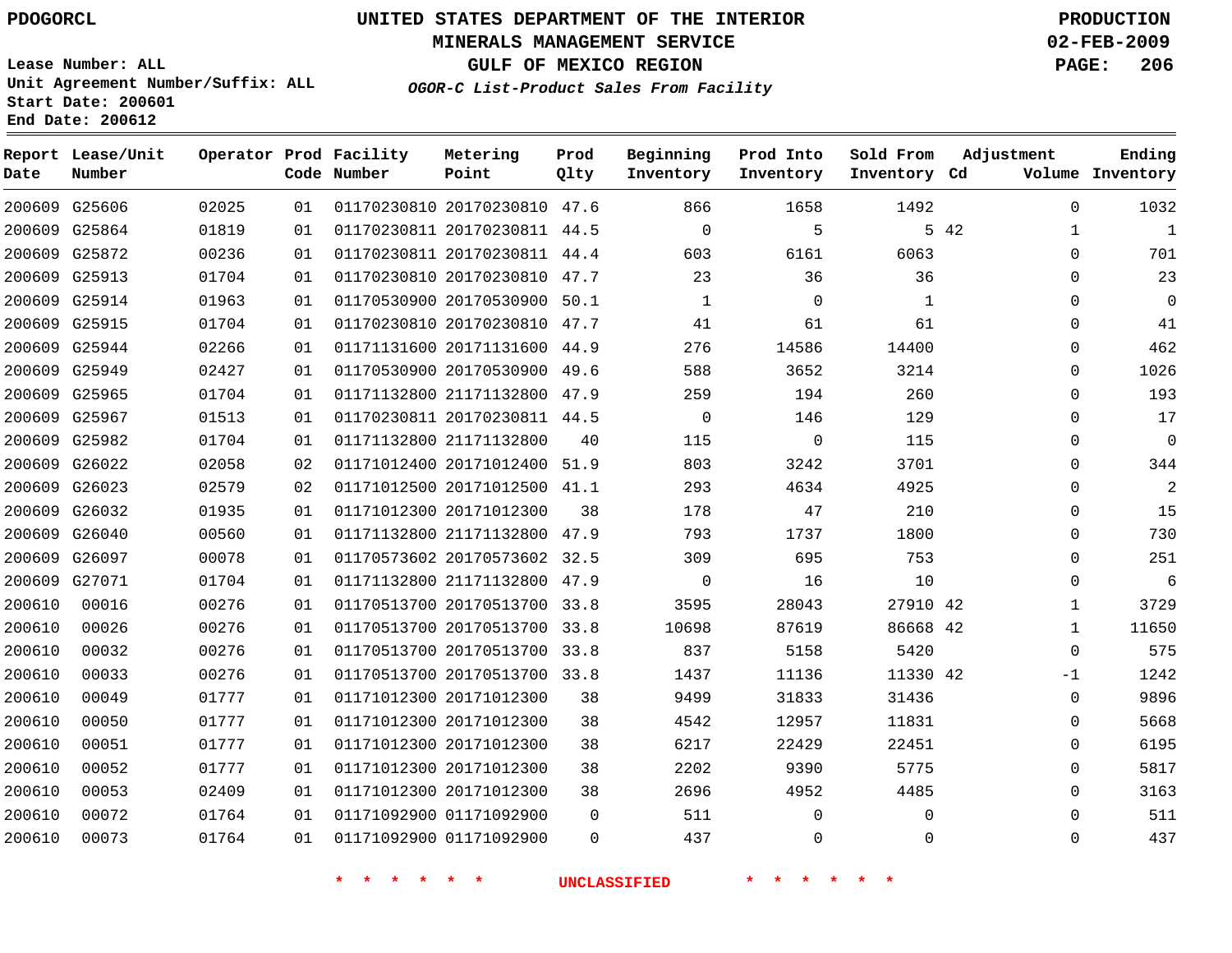#### **MINERALS MANAGEMENT SERVICE 02-FEB-2009**

**GULF OF MEXICO REGION PAGE: 207**

**Lease Number: ALL Unit Agreement Number/Suffix: ALL Start Date: 200601 End Date: 200612**

**OGOR-C List-Product Sales From Facility**

| Date   | Report Lease/Unit<br>Number |       |    | Operator Prod Facility<br>Code Number | Metering<br>Point            | Prod<br>Qlty | Beginning<br>Inventory | Prod Into<br>Inventory | Sold From<br>Inventory Cd | Adjustment |              | Ending<br>Volume Inventory |
|--------|-----------------------------|-------|----|---------------------------------------|------------------------------|--------------|------------------------|------------------------|---------------------------|------------|--------------|----------------------------|
| 200610 | 00081                       | 00818 | 01 |                                       | 01170231300 20170230800 48.1 |              | 478                    | 1324                   | 1128                      |            | $\Omega$     | 674                        |
| 200610 | 00082                       | 00818 | 02 |                                       | 01170231300 20170230800      | 48.1         | 6                      | $\mathbf 0$            | $\sqrt{6}$                |            | $\mathbf{0}$ | $\overline{0}$             |
| 200610 | 00137                       | 00687 | 01 |                                       | 01170513700 20170513700 28.9 |              | 361                    | 2622                   | 2660 42                   |            | $-1$         | 322                        |
| 200610 | 00138                       | 00687 | 01 |                                       | 01170513700 20170513700 28.9 |              | 1798                   | 13603                  | 13731                     |            | $\mathbf{0}$ | 1670                       |
| 200610 | 00184                       | 02594 | 02 |                                       | 01170230810 20170230810      | 44           | $\Omega$               | 1428                   | 1428                      |            | $\Omega$     | $\mathbf 0$                |
| 200610 | 00190                       | 01364 | 02 |                                       | 01170230810 20170230810      | 44           | $\mathbf{1}$           | 20                     | 20                        |            | $\mathbf 0$  | $\mathbf{1}$               |
| 200610 | 00191                       | 01364 | 02 |                                       | 01170230810 20170230810      | 44           | $\Omega$               | 219                    | 219                       |            | $\Omega$     | $\Omega$                   |
| 200610 | 00196                       | 00003 | 01 |                                       | 01171012300 20171012300      | 38           | 5013                   | 14690                  | 14415                     |            | $\Omega$     | 5288                       |
| 200610 | 00247                       | 02766 | 02 |                                       | 01170231300 01170231300      | 44           | $\mathbf 0$            | 1152                   | 1152                      |            | 0            | $\mathbf 0$                |
| 200610 | 00253                       | 00236 | 01 |                                       | 01170230810 20170230810 47.4 |              | 35                     | 53                     | 74                        |            | $\Omega$     | 14                         |
| 200610 | 00300                       | 01834 | 01 |                                       | 01170230601 20170230600      | $\mathbf 0$  | 70                     | $\mathbf 0$            | $\mathbf 0$               |            | $\mathbf{0}$ | 70                         |
| 200610 | 00301                       | 01834 | 01 |                                       | 01170230601 20170230600      | $\Omega$     | 1198                   | 0                      | $\Omega$                  |            | $\mathbf{0}$ | 1198                       |
| 200610 | 00310                       | 01138 | 01 |                                       | 01171132800 21171132800 45.8 |              | 617                    | 1502                   | 1397                      |            | $\Omega$     | 722                        |
|        |                             | 02025 | 01 |                                       | 01171132800 21171132800 45.8 |              | 0                      | 1502                   | 1397 47                   |            | 617          | 722                        |
|        |                             |       |    |                                       |                              |              | 617                    | 3004                   | 2794                      |            | 617          | 1444                       |
| 200610 | 00317                       | 00560 | 01 |                                       | 01171012310 20171012310 47.5 |              | 34                     | 463                    | 450                       |            | $\mathbf{0}$ | 47                         |
| 200610 | 00353                       | 02266 | 01 |                                       | 01170754800 20170754800 30.8 |              | 1304                   | 7100                   | 6490                      |            | $\mathbf{0}$ | 1914                       |
| 200610 | 00367                       | 00276 | 01 |                                       | 01170513700 20170513700 33.8 |              | 48                     | 1060                   | 967                       |            | $\mathbf 0$  | 141                        |
| 200610 | 00424                       | 00064 | 01 |                                       | 01171012400 20171012400 52.3 |              | 202                    | 1312                   | 1315 42                   |            | $-1$         | 198                        |
| 200610 | 00434                       | 02690 | 01 |                                       | 01177112605 2017711260Y 30.8 |              | 3032                   | 40858                  | 41153                     |            | $\mathbf{0}$ | 2737                       |
| 200610 | 00453                       | 02690 | 01 |                                       | 01177112605 2017711260Y 30.8 |              | 1207                   | 12972                  | 13310                     |            | 0            | 869                        |
| 200610 | 00464                       | 00078 | 01 |                                       | 01170573602 20170573602 33.9 |              | 261                    | 591                    | 492 42                    |            | $\mathbf{1}$ | 361                        |
| 200610 | 00466                       | 00064 | 01 |                                       | 01171012400 20171012400 52.3 |              | 305                    | 2724                   | 2618                      |            | $\Omega$     | 411                        |
| 200610 | 00479                       | 00236 | 01 |                                       | 01171012300 20171012300      | 38           | 4                      | 75                     | 52                        |            | $\mathbf{0}$ | 27                         |
|        |                             | 00818 | 01 |                                       | 01171012500 20171012500 40.2 |              | 777                    | 9315                   | 9640                      |            | $\Omega$     | 452                        |
|        |                             |       |    |                                       |                              |              | 781                    | 9390                   | 9692                      |            | 0            | 479                        |
| 200610 | 00487                       | 01284 | 01 |                                       | 01171132800 21171132800 45.8 |              | 1335                   | 3073                   | 2906                      |            | $\Omega$     | 1502                       |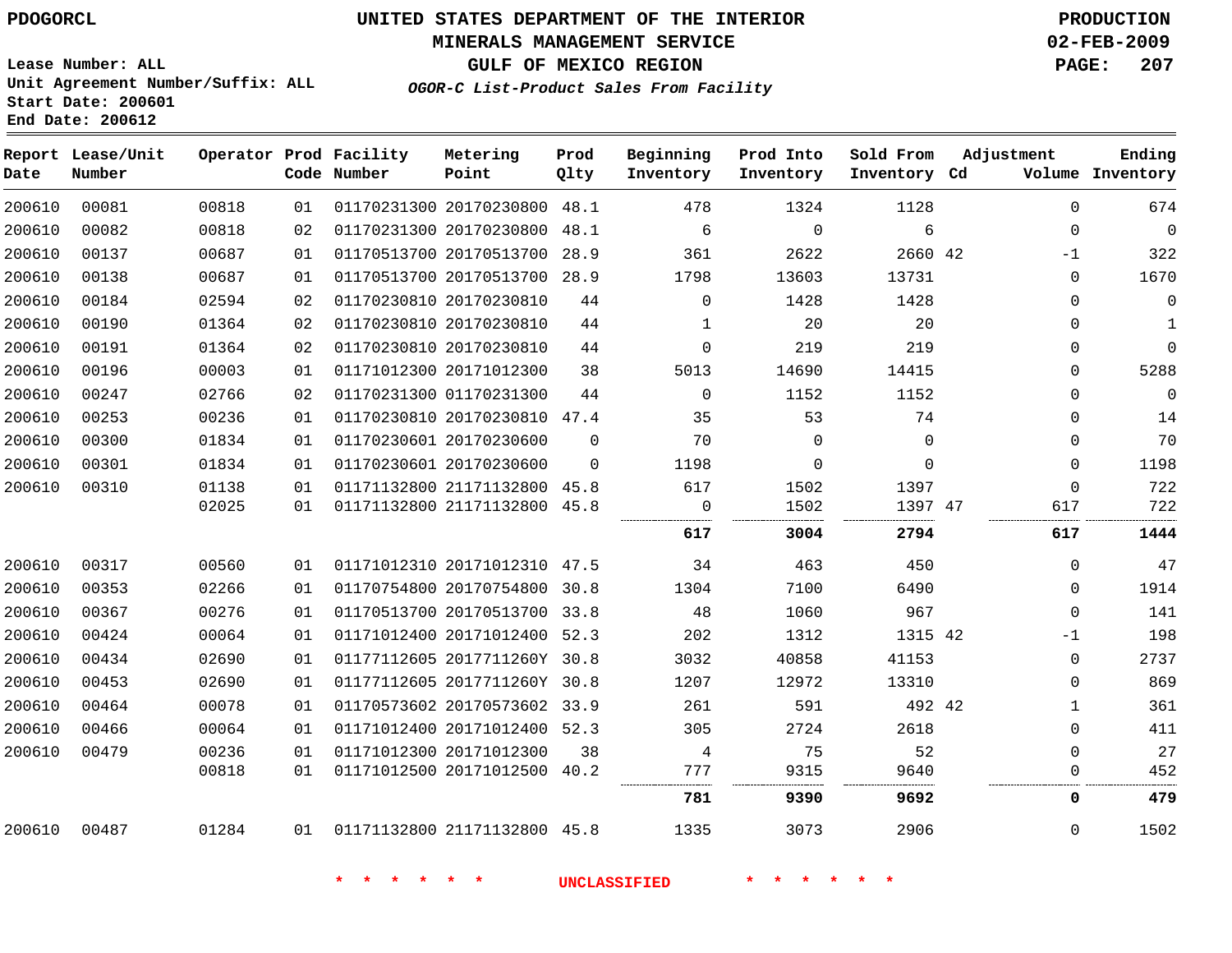#### **MINERALS MANAGEMENT SERVICE 02-FEB-2009**

**GULF OF MEXICO REGION PAGE: 208 OGOR-C List-Product Sales From Facility**

**Lease Number: ALL Unit Agreement Number/Suffix: ALL Start Date: 200601 End Date: 200612**

| Date   | Report Lease/Unit<br>Number |       |    | Operator Prod Facility<br>Code Number | Metering<br>Point            | Prod<br>Qlty | Beginning<br>Inventory | Prod Into<br>Inventory | Sold From<br>Inventory Cd | Adjustment   | Ending<br>Volume Inventory |
|--------|-----------------------------|-------|----|---------------------------------------|------------------------------|--------------|------------------------|------------------------|---------------------------|--------------|----------------------------|
| 200610 | 00549                       | 00818 | 01 |                                       | 01171131800 20171131800      | $\Omega$     | $\mathbf 0$            | 1                      | $\mathbf 0$               | $\mathbf 0$  | $\mathbf{1}$               |
| 200610 | 00559                       | 00687 | 01 |                                       | 01171131600 20171131600 45.6 |              | 347                    | 14314                  | 14311 42                  | $-1$         | 349                        |
| 200610 | 00560                       | 00687 | 01 |                                       | 01171131600 20171131600 45.6 |              | 83                     | 2008                   | 2042                      | 0            | 49                         |
| 200610 | 00577                       | 01935 | 01 |                                       | 01171012300 20171012300      | 38           | 29451                  | 98741                  | 92651                     | 0            | 35541                      |
| 200610 | 00593                       | 01834 | 01 |                                       | 01171012300 20171012300      | 38           | 12866                  | 28445                  | 25314                     | $\Omega$     | 15997                      |
| 200610 | 00599                       | 01764 | 01 |                                       | 01170573602 20170573602 43.4 |              | 193                    | 821                    | 514 42                    | $\mathbf{1}$ | 501                        |
| 200610 | 00605                       | 01764 | 01 |                                       | 01170573602 20170573602 43.4 |              | 1265                   | 2174                   | 2113                      | 0            | 1326                       |
| 200610 | 00680                       | 01482 | 01 |                                       | 01170230700 20170230700 40.6 |              | $\mathbf{0}$           | 3262                   | 3262                      | 0            | $\mathbb O$                |
| 200610 | 00691                       | 01364 | 02 |                                       | 01170754200 20170754200 35.6 |              | 862                    | 3878                   | 3766                      | 0            | 974                        |
| 200610 | 00693                       | 02266 | 01 |                                       | 01170754800 20170754800      | 30.8         | 911                    | 3663                   | 3587                      | 0            | 987                        |
| 200610 | 00694                       | 02266 | 01 |                                       | 01170754800 20170754800      | 30.8         | 2381                   | 8641                   | 8694                      | 0            | 2328                       |
| 200610 | 00697                       | 02266 | 01 |                                       | 01170754800 20170754800      | 30.8         | 3173                   | 10530                  | 10866                     | 0            | 2837                       |
| 200610 | 00758                       | 02421 | 01 |                                       | 01170230810 20170230810 47.5 |              | 2124                   | 4051                   | 5120                      | 0            | 1055                       |
| 200610 | 00759                       | 02589 | 01 |                                       | 01170230811 20170230811 46.8 |              | 0                      | 161                    | 161                       | 0            | $\mathbf 0$                |
|        |                             | 02859 | 02 |                                       | 01170231100 20170230810      | 44           | 0                      | 18                     | 18                        | 0            | $\Omega$                   |
|        |                             |       |    |                                       |                              |              | 0                      | 179                    | 179                       | 0            | 0                          |
| 200610 | 00763                       | 02859 | 01 |                                       | 01170231100 20170230810      | 44           | $\mathbf 0$            | 245                    | 245                       | 0            | 0                          |
| 200610 | 00767                       | 00105 | 01 |                                       | 01170230810 20170230810      | 44           | $\mathbf 0$            | 1009                   | 1009                      | $\Omega$     | $\mathbf 0$                |
| 200610 | 00768                       | 00105 | 01 |                                       | 01170230810 20170230810 43.4 |              | $\Omega$               | 87                     | 87                        | $\Omega$     | $\mathbf 0$                |
| 200610 | 00775                       | 01834 | 01 |                                       | 01171131600 20171131600 45.6 |              | 68                     | 2141                   | 2157                      | 0            | 52                         |
| 200610 | 00778                       | 01482 | 01 |                                       | 01171132000 20171132000 43.9 |              | 76                     | 524                    | 533 42                    | $-1$         | 66                         |
| 200610 | 00787                       | 01364 | 01 |                                       | 01171092651 20171092650      | 47.4         | 470                    | 3955                   | 4146                      | 0            | 279                        |
| 200610 | 00796                       | 02628 | 01 |                                       | 01177098151 01177098151 39.9 |              | 3087                   | 9855                   | 8067 42                   | $-4875$      | $\overline{0}$             |
|        |                             |       | 02 |                                       | 01171092651 20171092650 47.4 |              | 0                      | 2062                   | 1916                      | 0            | 146                        |
|        |                             |       |    |                                       |                              |              | 3087                   | 11917                  | 9983                      | $-4875$      | 146                        |
| 200610 | 00797                       | 01777 | 01 |                                       | 01171012300 20171012300      | 38           | 3463                   | 11036                  | 10527                     | $\Omega$     | 3972                       |
| 200610 | 00818                       | 02636 | 01 |                                       | 01171132800 21171132800 45.8 |              | 1205                   | 5800                   | 4618                      | 0            | 2387                       |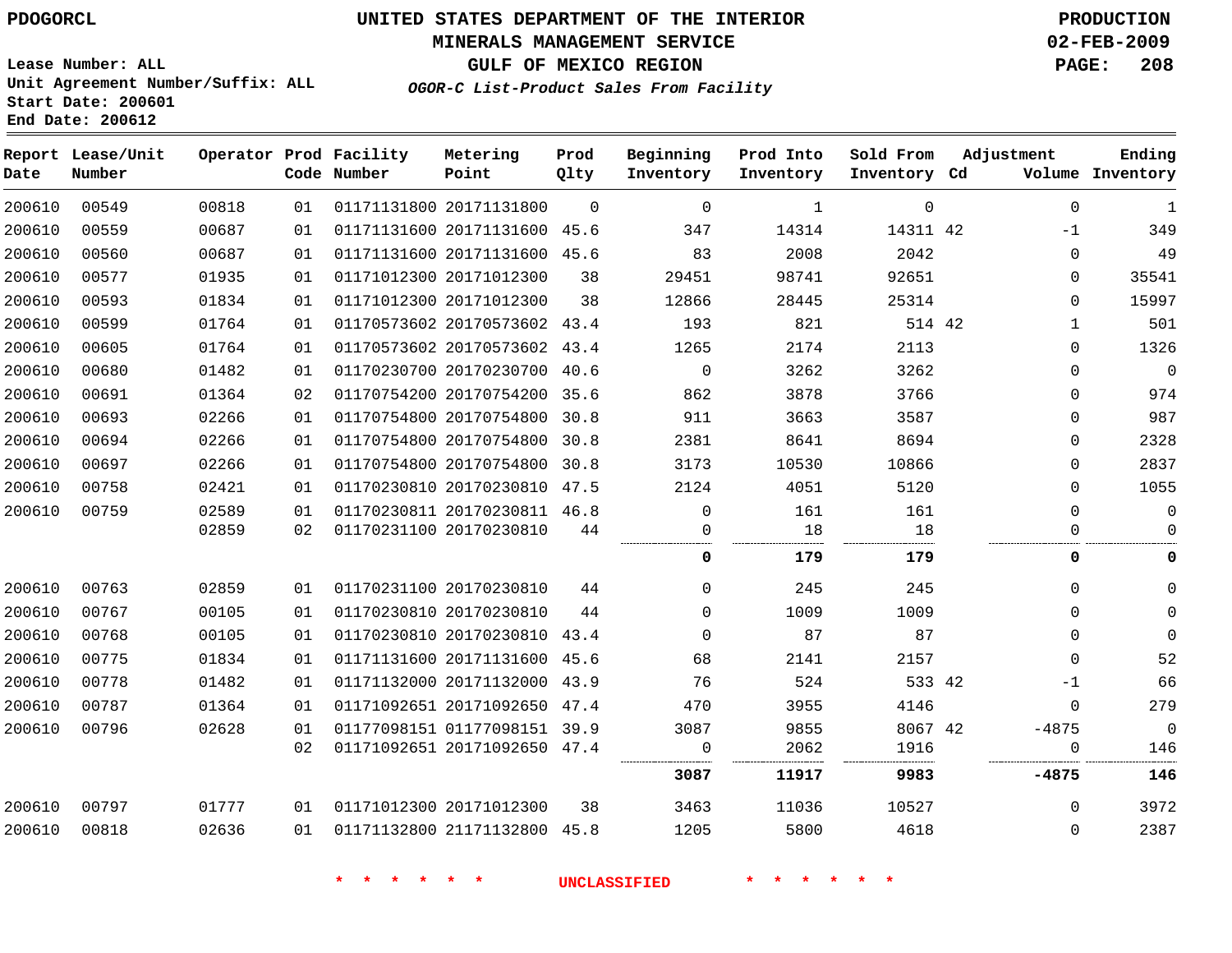#### **MINERALS MANAGEMENT SERVICE 02-FEB-2009**

**GULF OF MEXICO REGION PAGE: 209**

**Lease Number: ALL Unit Agreement Number/Suffix: ALL Start Date: 200601 End Date: 200612**

**OGOR-C List-Product Sales From Facility**

| Date   | Report Lease/Unit<br>Number |       |    | Operator Prod Facility<br>Code Number | Metering<br>Point            | Prod<br>Qlty | Beginning<br>Inventory             | Prod Into<br>Inventory | Sold From<br>Inventory Cd | Adjustment | Ending<br>Volume Inventory  |
|--------|-----------------------------|-------|----|---------------------------------------|------------------------------|--------------|------------------------------------|------------------------|---------------------------|------------|-----------------------------|
| 200610 | 00820                       | 00078 | 01 |                                       | 0117711260S 2017711260S 30.5 |              | 359                                | 85101                  | 85031 42                  |            | 428<br>$-1$                 |
| 200610 | 00827                       | 00003 | 01 |                                       | 0117711260G 2017711260G 33.7 |              | 2708                               | 28726                  | 30085 42                  | $-2$       | 1347                        |
| 200610 | 00828                       | 02859 | 01 |                                       | 0117711260T 2017711260T 34.5 |              | $\Omega$                           | 16904                  | 16925 47                  | 178        | 157                         |
|        | 200610 754303001A           | 00059 | 01 |                                       | 01170230811 20170230811 46.2 |              | 1379                               | 13864                  | 14575 42                  |            | 667<br>$-1$                 |
|        | 200610 754304003A           | 00078 | 01 |                                       | 01170230400 20170230400 51.2 |              | $\overline{2}$                     | $\mathbf 0$            | $\overline{a}$            |            | $\overline{0}$<br>0         |
|        | 200610 754305004A           | 01704 | 01 |                                       | 01171132000 20171132000 43.9 |              | 562                                | 8487                   | 8024                      |            | 1025<br>$\Omega$            |
|        | 200610 7543880060           | 00105 | 01 |                                       | 01170230450 20170230450 49.5 |              | 6                                  | 100                    | 104                       |            | $\overline{a}$<br>$\Omega$  |
|        | 200610 7543890060           | 02655 | 02 |                                       | 01171012500 20171012500 40.2 |              | $\mathbf 0$                        | 87                     |                           | 91 42      | $\mathbf{0}$<br>4           |
|        | 200610 7543890080           | 00276 | 01 |                                       | 01170513700 20170513700 33.8 |              | 27386                              | 4345                   | 4121                      |            | 27610<br>$\mathbf 0$        |
|        | 200610 7543890180           | 01764 | 01 |                                       | 01423210051 20423210050      | 49           | 38                                 | 118                    | 138                       |            | 18<br>$\Omega$              |
|        | 200610 7543890220           | 00105 | 01 |                                       | 01608158271 01608158271      | 21           | $\Omega$                           | 55                     | 55                        |            | $\mathbf 0$<br>$\Omega$     |
|        | 200610 7543900070           | 00818 | 02 |                                       | 01423550090 20423550090 49.1 |              | 7                                  | 1                      | 7                         |            | $\Omega$<br>$\mathbf{1}$    |
|        | 200610 7543900080           | 02421 | 01 |                                       | 01177245111 01177245111 38.4 |              | $\mathbf 0$                        | 129                    | 129                       |            | $\mathbf 0$<br>$\mathbf{0}$ |
|        | 200610 7543920040           | 02628 | 01 |                                       | 01423210051 20423210050 48.9 |              | 37                                 | 671                    | 601                       |            | 107<br>$\mathbf 0$          |
|        | 200610 7543930100           | 00362 | 01 |                                       | 01170230800 20170230800 48.1 |              | 4146                               | 7480                   | 7780                      |            | 3846<br>$\Omega$            |
|        | 200610 7543930200           | 01284 | 01 |                                       | 0117709260L 2017709260L 40.6 |              | $\mathbf 0$                        | 1560                   | 1560                      |            | $\mathbf{0}$<br>$\Omega$    |
|        | 200610 7543930210           | 01764 | 01 |                                       | 01608165300 01608165300      | $\mathbf 0$  | 91                                 | 0                      | $\mathbf 0$               |            | 91<br>0                     |
|        | 200610 7543940080           | 00222 | 01 |                                       | 01171132800 21171132800 45.8 |              | 514                                | 2529                   | 2006                      |            | 1037<br>0                   |
|        | 200610 754395009A           | 00730 | 01 |                                       | 01170753510 20170753510 57.2 |              | 558                                | 807                    | 794                       |            | 571<br>$\mathbf{0}$         |
|        | 200610 754395019A           | 00105 | 01 |                                       | 01420390101 01420390101      | $\Omega$     | 5842                               | 196                    | $\mathbf 0$               |            | 6038<br>$\Omega$            |
|        | 200610 754396015A           | 02859 | 01 |                                       | 01608103650 20608103650 36.9 |              | $\mathbf 0$                        | 19409                  | 19352 47                  | 199        | 256                         |
|        | 200610 754398002A           | 00105 | 01 |                                       | 01420570060 20420570060 52.7 |              | 3921                               | 211                    | 340                       |            | 3792<br>$\mathbf 0$         |
|        | 200610 754398017A           | 02859 | 02 |                                       | 01170230811 20170230811 46.2 |              | 3                                  | 181                    | 175                       |            | 9<br>$\mathbf{0}$           |
|        | 200610 8910020210           | 02451 | 01 |                                       | 01170513800 20170513800 35.3 |              | 54026                              | 138114                 | 149169                    |            | 42971<br>$\Omega$           |
|        |                             |       | 01 |                                       | 01170753510 20170753510 57.2 |              | 0<br><b><i><u>LESSERES</u></i></b> | 1036                   | 303                       |            | 733<br>$\Omega$             |
|        |                             |       |    |                                       |                              |              | 54026                              | 139150                 | 149472                    |            | 0<br>43704                  |
|        | 200610 8910024540           | 02451 | 01 |                                       | 01170513800 20170513800 35.3 |              | $\overline{0}$                     | 15649                  | 10780                     |            | 4869<br>$\Omega$            |
|        | 200610 8910029310           | 02268 | 01 |                                       | 01171132800 21171132800 45.8 |              | 598                                | 1972                   | 1515 42                   | $-187$     | 868                         |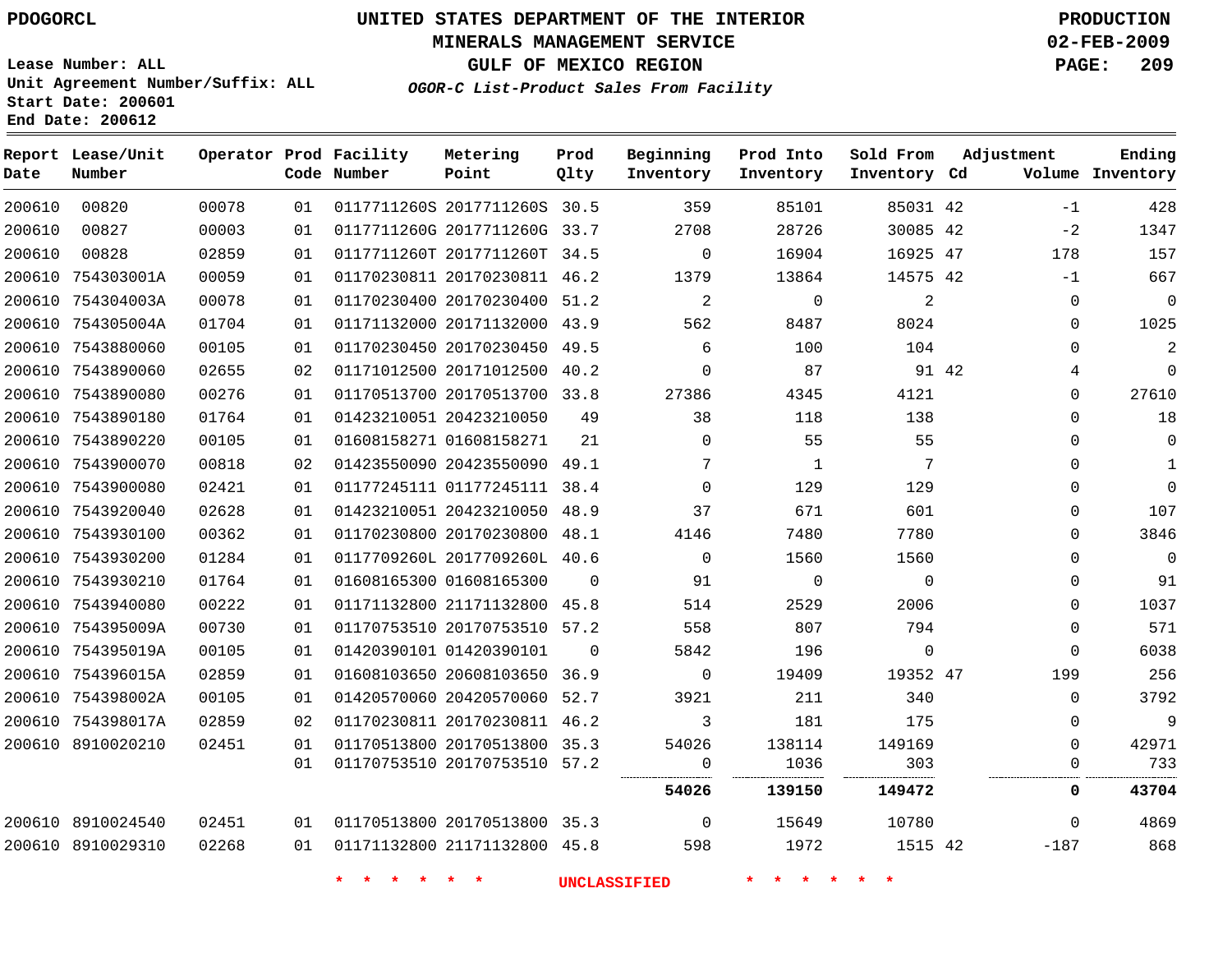#### **MINERALS MANAGEMENT SERVICE 02-FEB-2009**

**GULF OF MEXICO REGION PAGE: 210**

**Lease Number: ALL Unit Agreement Number/Suffix: ALL Start Date: 200601 End Date: 200612**

**OGOR-C List-Product Sales From Facility**

| Date | Report Lease/Unit<br>Number |       |    | Operator Prod Facility<br>Code Number | Metering<br>Point            | Prod<br>Qlty | Beginning<br>Inventory | Prod Into<br>Inventory | Sold From<br>Inventory Cd | Adjustment   | Ending<br>Volume Inventory |
|------|-----------------------------|-------|----|---------------------------------------|------------------------------|--------------|------------------------|------------------------|---------------------------|--------------|----------------------------|
|      | 200610 8910029320           | 00276 | 01 |                                       | 01170513700 20170513700 33.8 |              | 25112                  | 103781                 | 104860 42                 | $\mathbf{1}$ | 24034                      |
|      | 200610 8910034440           | 00276 | 01 |                                       | 01170513700 20170513700 33.8 |              | 29146                  | 94055                  | 95749                     | 0            | 27452                      |
|      | 200610 8910063810           | 02466 | 02 |                                       | 01170230450 20170230450 49.6 |              | 734                    | 18072                  | 18487 42                  | $\mathbf{1}$ | 320                        |
|      |                             | 02475 | 02 |                                       | 01170230450 20170230450 49.6 |              | <sup>1</sup>           | 37                     | 37                        | 0            | $\overline{1}$             |
|      |                             |       |    |                                       |                              |              | 735                    | 18109                  | 18524                     | 1            | 321                        |
|      | 200610 8910066690           | 00078 | 01 |                                       | 01170573602 20170573602 33.9 |              | 22486                  | 56912                  | 44679 42                  | $\mathbf{1}$ | 34720                      |
|      | 200610 8910086540           | 01284 | 01 |                                       | 01171012400 20171012400 52.3 |              | 5188                   | 52306                  | 49609                     | $\Omega$     | 7885                       |
|      |                             |       | 01 |                                       | 01177092604 20177092604 44.4 |              | $\mathbf 0$            | 920                    | 920                       | $\Omega$     | $\overline{0}$             |
|      |                             | 01364 | 02 |                                       | 01171132000 20171132000 43.9 |              | 903                    | 4240                   | 4631                      | 0            | 512                        |
|      |                             |       |    |                                       |                              |              | 6091                   | 57466                  | 55160                     | 0            | 8397                       |
|      | 200610 8910086610           | 02266 | 01 |                                       | 01170754800 20170754800 30.8 |              | 138                    | 881                    | 782                       | 0            | 237                        |
|      | 200610 8910086660           | 00056 | 02 |                                       | 01421670201 20421670200      | 53           | 14                     | 122                    | 109                       | $\Omega$     | 27                         |
|      | 200610 8910087640           | 00818 | 02 |                                       | 01171092800 21171132800 45.9 |              | 6                      | 16                     | 15                        | 0            | 7                          |
|      | 200610 8910087670           | 01364 | 02 |                                       | 01170754200 20170754200 35.6 |              | 84                     | 153                    | 199 42                    | $\mathbf 1$  | 39                         |
|      | 200610 8910087840           | 00282 | 02 |                                       | 01177122606 20177122606 42.6 |              | 600                    | 6197                   | 6190                      | $\mathbf 0$  | 607                        |
|      | 200610 8910088130           | 00078 | 01 |                                       | 01171132800 21171132800 45.8 |              | 20                     | 157                    | 106                       | 0            | 71                         |
|      | 200610 8910088160           | 02233 | 01 |                                       | 01171132800 21171132800 45.8 |              | 467                    | 1249                   | 1131                      | 0            | 585                        |
|      | 200610 8910089160           | 00276 | 01 |                                       | 01170513700 20170513700 33.8 |              | 2238                   | 3876                   | 3913 42                   | $\mathbf{1}$ | 2202                       |
|      | 200610 891008927AE          | 00078 | 01 |                                       | 01170230400 20170230400 51.2 |              | 107                    | 711                    | 514 09                    | $-203$       | 101                        |
|      | 200610 891008927K           | 00078 | 01 |                                       | 01170230400 20170230400 51.2 |              | 108                    | 788                    | 783 42                    | $-1$         | 112                        |
|      | 200610 891008927X           | 00078 | 01 |                                       | 01170230400 20170230400 51.2 |              | 66                     | 483                    | 480                       | $\mathbf 0$  | 69                         |
|      | 200610 891008946C           | 01834 | 01 |                                       | 01171012500 20171012500 40.2 |              | 58                     | 638                    | 664 42                    | $-1$         | 31                         |
|      | 200610 8910116580           | 00276 | 01 |                                       | 01170513700 20170513700 33.8 |              | 4885                   | 9003                   | 8774 42                   | $-1$         | 5113                       |
|      | 200610 8910116740           | 00276 | 01 |                                       | 01170513700 20170513700 33.8 |              | 238                    | 341                    | 386 42                    | $\mathbf{1}$ | 194                        |
|      | 200610 8910116770           | 00276 | 01 |                                       | 01170513700 20170513700 33.8 |              | 1374                   | 2611                   | 2502                      | $\mathbf 0$  | 1483                       |
|      | 200610 8910116790           | 00276 | 01 |                                       | 01170513700 20170513700 33.8 |              | 6578                   | 9188                   | 10547 42                  | $\mathbf{1}$ | 5220                       |
|      | 200610 8910116800           | 00276 | 01 |                                       | 01170513700 20170513700 33.8 |              | 17174                  | 26552                  | 28645 42                  | $\mathbf{1}$ | 15082                      |
|      | 200610 891011687A           | 02266 | 01 |                                       | 01170754800 20170754800 30.8 |              | 238                    | 850                    | 859                       | $\mathbf 0$  | 229                        |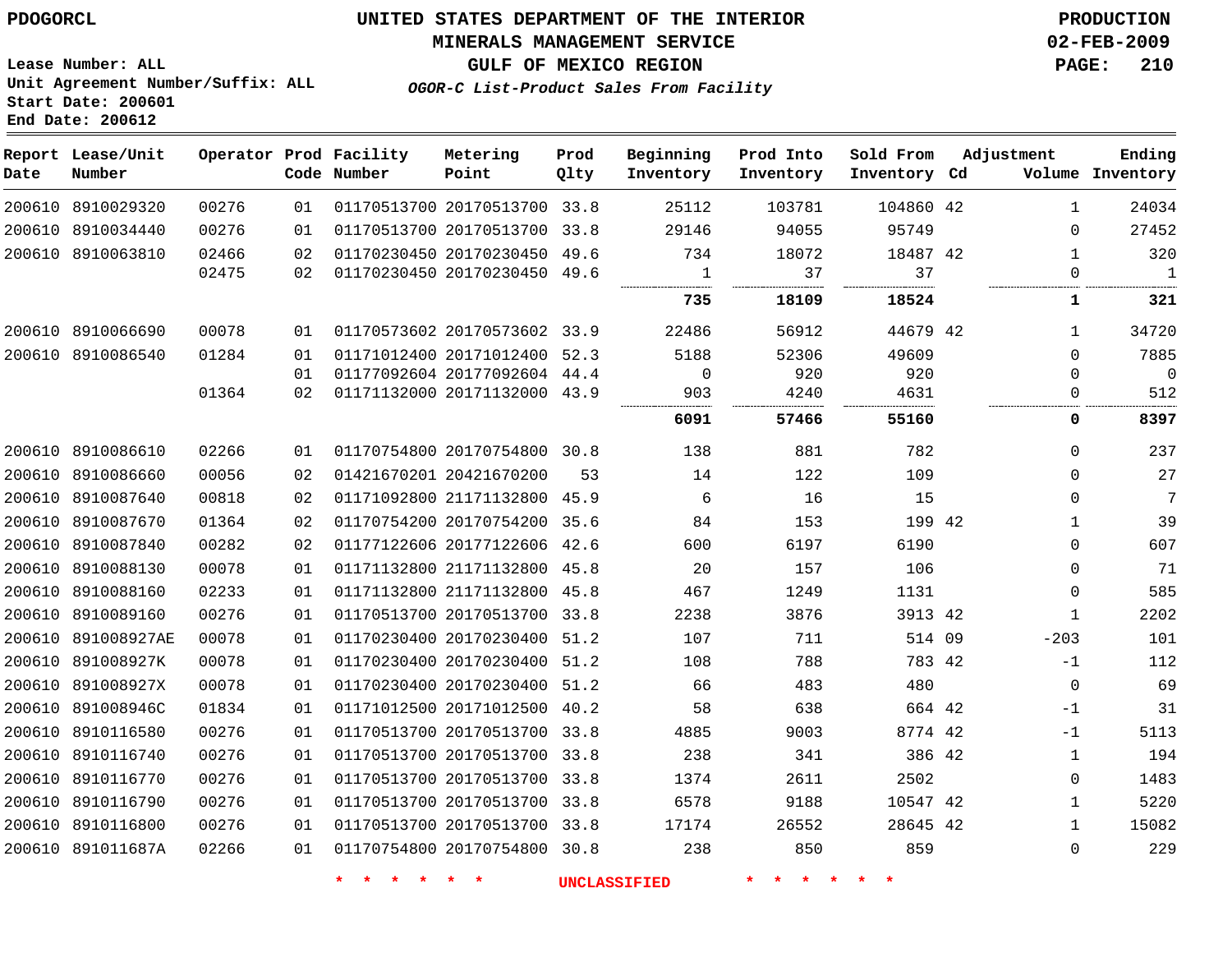#### **MINERALS MANAGEMENT SERVICE 02-FEB-2009**

**GULF OF MEXICO REGION PAGE: 211**

**Lease Number: ALL Unit Agreement Number/Suffix: ALL Start Date: 200601 End Date: 200612**

**OGOR-C List-Product Sales From Facility**

| Date   | Report Lease/Unit<br>Number |       |    | Operator Prod Facility<br>Code Number | Metering<br>Point            | Prod<br>Qlty | Beginning<br>Inventory | Prod Into<br>Inventory | Sold From<br>Inventory Cd | Adjustment   | Ending<br>Volume Inventory |
|--------|-----------------------------|-------|----|---------------------------------------|------------------------------|--------------|------------------------|------------------------|---------------------------|--------------|----------------------------|
| 200610 | 891011687B                  | 02266 | 01 |                                       | 01170754800 20170754800      | 30.8         | 79                     | 279                    | 283                       | $\mathbf 0$  | 75                         |
| 200610 | 891011687C                  | 02266 | 01 |                                       | 01170754800 20170754800      | 30.8         | 268                    | 909                    | 932                       | $\Omega$     | 245                        |
| 200610 | 891011687D                  | 02266 | 01 |                                       | 01170754800 20170754800      | 30.8         | 501                    | 1485                   | 1585                      | $\Omega$     | 401                        |
| 200610 | 8910123210                  | 00687 | 01 |                                       | 0117709260A 2017709260A      | 34           | 16                     | 1017                   | 1002 42                   | -1           | 30                         |
| 200610 | 8910123250                  | 00687 | 01 |                                       | 0117709260A 2017709260A      | 34           | 70                     | 1718                   | 1738 42                   | 1            | 51                         |
| 200610 | 8910123350                  | 02608 | 01 |                                       | 01171012500 20171012500 40.2 |              | 68                     | 846                    | 873                       | $\Omega$     | 41                         |
| 200610 | 8910123380                  | 00818 | 02 |                                       | 01171132800 21171132800 46.6 |              | 5                      | 2                      | 5                         | $\mathbf 0$  | $\overline{a}$             |
| 200610 | 8910123390                  | 00818 | 01 |                                       | 01171131800 20171131800      | $\Omega$     | 2260                   | 176                    | $\mathbf 0$               | $\mathbf 0$  | 2436                       |
| 200610 | 8910161520                  | 01482 | 01 |                                       | 01170230811 20170230811      | $\Omega$     | 4                      | $\Omega$               | $\Omega$                  | $\Omega$     | $\overline{4}$             |
| 200610 | 8910169300                  | 00491 | 01 |                                       | 01170230810 20170230810 47.5 |              | 41                     | 67                     | 91                        | 0            | 17                         |
| 200610 | 8910202350                  | 00276 | 01 |                                       | 01170513700 20170513700      | $\Omega$     | 22195                  | $\Omega$               | $\Omega$                  | $\Omega$     | 22195                      |
| 200610 | 8910202430                  | 00276 | 01 |                                       | 01170513700 20170513700 33.8 |              | 550                    | 420                    | 435                       | $\mathbf 0$  | 535                        |
| 200610 | 8910202470                  | 02266 | 01 |                                       | 01170754800 20170754800      | 30.8         | 110                    | 523                    | 492                       | 0            | 141                        |
| 200610 | 8910202480                  | 02266 | 01 |                                       | 01170754800 20170754800 30.8 |              | 45                     | 125                    | 136                       | $\Omega$     | 34                         |
| 200610 | 8910202520                  | 01482 | 01 |                                       | 01171132800 21171132800 45.6 |              | 46                     | 53                     | 65                        | 0            | 34                         |
| 200610 | 8910202550                  | 00105 | 01 |                                       | 01170230810 20170230810 47.4 |              | 272                    | 431                    | 591                       | $\mathbf 0$  | 112                        |
|        | 200610 8910202560           | 00276 | 01 |                                       | 01170513700 20170513700 33.8 |              | 5677                   | 16707                  | 17282                     | $\Omega$     | 5102                       |
|        | 200610 G00932               | 01376 | 01 |                                       | 01170231100 20170230810 45.8 |              | 11                     | 5                      | 5                         | $\mathbf 0$  | 11                         |
|        | 200610 G00935               | 02852 | 02 |                                       | 01171131600 20171131600 45.6 |              | 528                    | 10340                  | 10612                     | $\Omega$     | 256                        |
|        | 200610 G00971               | 00105 | 01 |                                       | 01171132000 20171132000 43.8 |              | 27                     | $\Omega$               | 27                        | $\Omega$     | $\Omega$                   |
|        | 200610 G00974               | 00105 | 01 |                                       | 01171132000 20171132000 43.8 |              | 16                     | 29                     | 42                        | $\Omega$     | 3                          |
|        | 200610 G00979               | 00078 | 01 |                                       | 01171132800 21171132800 45.8 |              | 169                    | 380                    | 377                       | $\Omega$     | 172                        |
|        | 200610 G00985               | 00687 | 01 |                                       | 0117709260A 2017709260A      | 34           | 291                    | 9953                   | 9949 42                   | $\mathbf{1}$ | 296                        |
|        | 200610 G00989               | 00003 | 01 |                                       | 01171012400 20171012400      | $\Omega$     | 1022                   | $\mathbf 0$            | $\Omega$                  | $\mathbf 0$  | 1022                       |
|        | 200610 G01025               | 02859 | 01 |                                       | 01177122600 20177122600      | $\Omega$     | $\mathbf 0$            | $\Omega$               |                           | 047<br>200   | 200                        |
|        | 200610 G01027               | 00282 | 01 |                                       | 01177122606 20177122606 42.6 |              | 418                    | 9043                   | 9167                      | $\mathbf 0$  | 294                        |
|        | 200610 G01031               | 02636 | 01 |                                       | 01177122607 20177122607 37.5 |              | $\Omega$               | 14004                  | 14004                     | $\Omega$     | $\mathbf 0$                |
|        | 200610 G01072               | 00105 | 01 |                                       | 01170513800 20170513800 35.3 |              | 183                    | 237                    | 346                       | $\Omega$     | 74                         |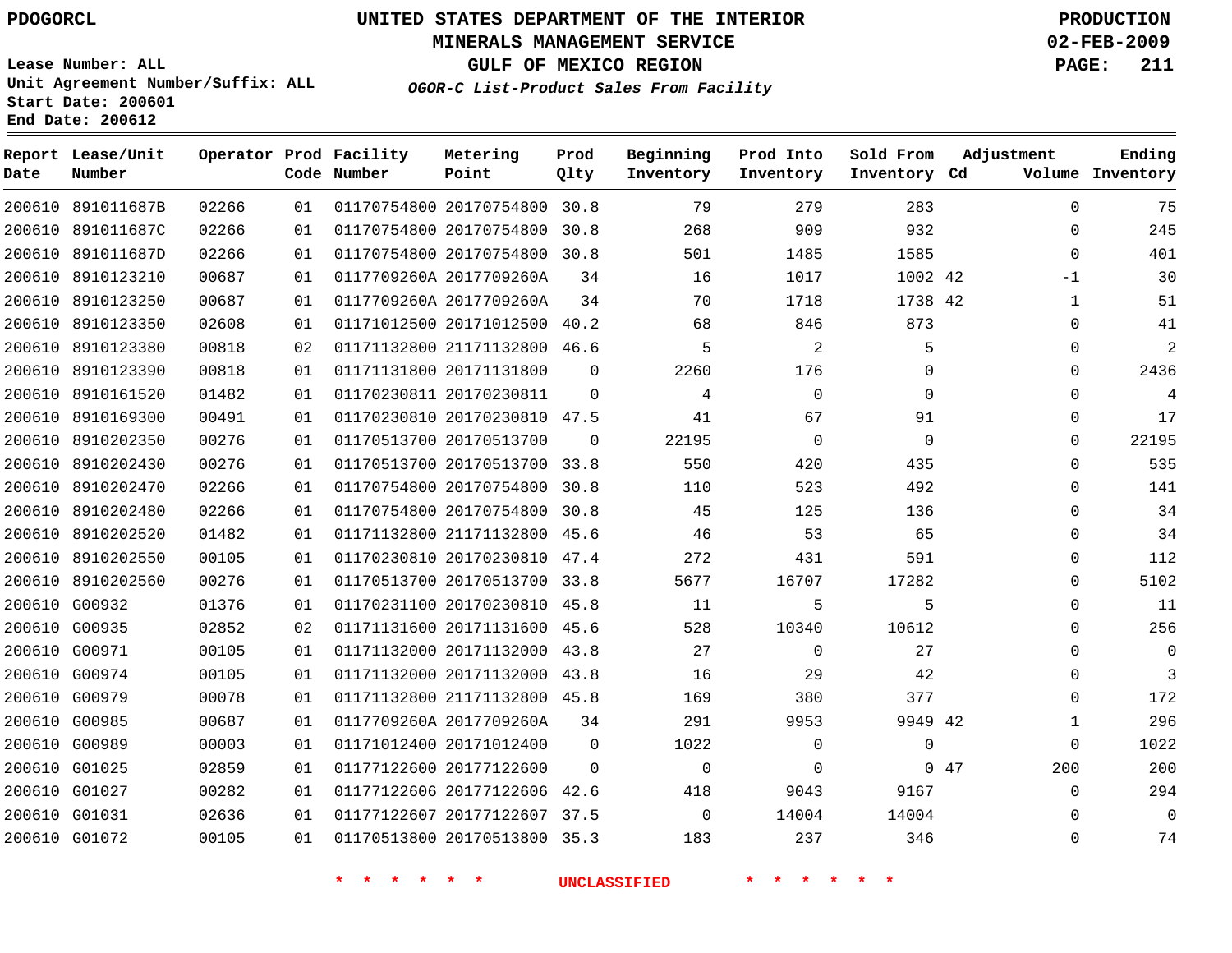#### **MINERALS MANAGEMENT SERVICE 02-FEB-2009**

**GULF OF MEXICO REGION PAGE: 212**

**Lease Number: ALL Unit Agreement Number/Suffix: ALL Start Date: 200601 End Date: 200612**

**OGOR-C List-Product Sales From Facility**

| Date | Report Lease/Unit<br>Number |       |    | Operator Prod Facility<br>Code Number | Metering<br>Point            | Prod<br>Qlty | Beginning<br>Inventory | Prod Into<br>Inventory | Sold From<br>Inventory Cd | Adjustment | Ending<br>Volume Inventory |
|------|-----------------------------|-------|----|---------------------------------------|------------------------------|--------------|------------------------|------------------------|---------------------------|------------|----------------------------|
|      | 200610 G01082               | 00276 | 01 |                                       | 01170513700 20170513700 33.8 |              | 6                      | 34                     | 21                        |            | $\Omega$<br>19             |
|      | 200610 G01083               | 00276 | 01 |                                       | 01170513700 20170513700 33.8 |              | 3618                   | 5421                   | 5960 42                   |            | 3080<br>1                  |
|      | 200610 G01090               | 00276 | 01 |                                       | 01170513700 20170513700 33.8 |              | 14608                  | 28196                  | 26789 42                  |            | 16016<br>1                 |
|      | 200610 G01091               | 00276 | 01 |                                       | 01170513700 20170513700 33.8 |              | 2197                   | 3706                   | 3798                      |            | 2105<br>$\Omega$           |
|      | 200610 G01092               | 00276 | 01 |                                       | 01170513700 20170513700 33.8 |              | 7799                   | 13541                  | 13649                     |            | 7691<br>0                  |
|      | 200610 G01096               | 00276 | 01 |                                       | 01170513700 20170513700 33.8 |              | 779                    | 1464                   | 1411                      |            | 832<br>0                   |
|      | 200610 G01127               | 02630 | 01 |                                       | 01171132000 20171132000 43.9 |              | $\Omega$               | 611                    | 611                       |            | $\Omega$<br>$\Omega$       |
|      | 200610 G01153               | 01834 | 01 |                                       | 01171132800 21171132800 45.8 |              | 193                    | 948                    | 752                       |            | 389<br>$\Omega$            |
|      | 200610 G01172               | 00282 | 01 |                                       | 01177062605 20177062605 43.7 |              | 50                     | 6158                   | 6164                      |            | 44<br>0                    |
|      | 200610 G01181               | 00818 | 01 |                                       | 01177072200 20177072200      | $\Omega$     | 71                     | $\mathbf 0$            | $\mathbf 0$               |            | 71<br>$\Omega$             |
|      | 200610 G01194               | 00105 | 01 |                                       | 01177072601 20177072601 38.6 |              | $\Omega$               | 5095                   | 5095                      |            | $\Omega$<br>$\Omega$       |
|      | 200610 G01196               | 00078 | 01 |                                       | 01171132800 21171132800 45.8 |              | 90                     | 608                    | 436                       |            | 262<br>0                   |
|      | 200610 G01216               | 00222 | 01 |                                       | 01177082958 20177082958 34.1 |              | $\Omega$               | 13518                  | 13518                     |            | $\mathbf 0$<br>$\Omega$    |
|      | 200610 G01220               | 00105 | 01 |                                       | 01177092600 20177092600 44.5 |              | 453                    | 12799                  | 12868                     |            | 384<br>$\mathbf 0$         |
|      | 200610 G01228               | 00003 | 01 |                                       | 0117711260G 2017711260G 33.7 |              | 414                    | 12330                  | 12165 42                  |            | 578<br>$-1$                |
|      | 200610 G01230               | 00003 | 01 |                                       | 0117711260G 2017711260G 33.7 |              | 4                      | 19552                  | 18639                     |            | 917<br>0                   |
|      | 200610 G01248               | 02628 | 01 |                                       | 01171012500 20171012500 40.2 |              | $\Omega$               | 4423                   | 4209                      |            | 214<br>$\Omega$            |
|      | 200610 G01261               | 01284 | 01 |                                       | 01171012500 20171012500      | $\Omega$     | 4                      | $\mathbf 0$            | $\Omega$                  |            | 4<br>$\Omega$              |
|      | 200610 G01269               | 01284 | 01 |                                       | 01171012500 20171012500 40.2 |              | 45                     | 398                    | 428                       |            | 15<br>0                    |
|      | 200610 G01351               | 00078 | 01 |                                       | 01170230400 20170230400      | 51.2         | 103                    | 691                    | 695                       |            | 99<br>0                    |
|      | 200610 G01441               | 00818 | 02 |                                       | 01177112701 20177112700      | $\Omega$     | 250                    | 289                    | $\mathbf 0$               |            | 539<br>$\Omega$            |
|      | 200610 G01447               | 00276 | 01 |                                       | 01170513700 20170513700 33.8 |              | 4632                   | 37106                  | 36805 42                  |            | 4934<br>1                  |
|      | 200610 G01477               | 00236 | 01 |                                       | 01170230810 20170230810      | 44           | $\Omega$               | 2065                   | 2065                      |            | $\Omega$<br>0              |
|      | 200610 G01528               | 02859 | 01 |                                       | 0117711260T 2017711260T 34.5 |              | $\Omega$               | 3581                   | 3573 47                   |            | 25<br>33                   |
|      | 200610 G01569               | 02266 | 01 |                                       | 01171012500 20171012500 40.2 |              | 97                     | 778                    | 837                       |            | 38<br>0                    |
|      | 200610 G01619               | 00276 | 01 |                                       | 01170513700 20170513700 33.8 |              | 1476                   | $\mathbf 0$            | 229                       |            | 1247<br>0                  |
|      | 200610 G01620               | 00276 | 01 |                                       | 01170513700 20170513700 33.8 |              | 275                    | 0                      |                           | 43 42      | 233<br>1                   |
|      | 200610 G01676               | 02237 | 01 |                                       | 01170755200 20170755200 38.1 |              | 14136                  | 9742                   | 11152                     |            | 12726<br>$\Omega$          |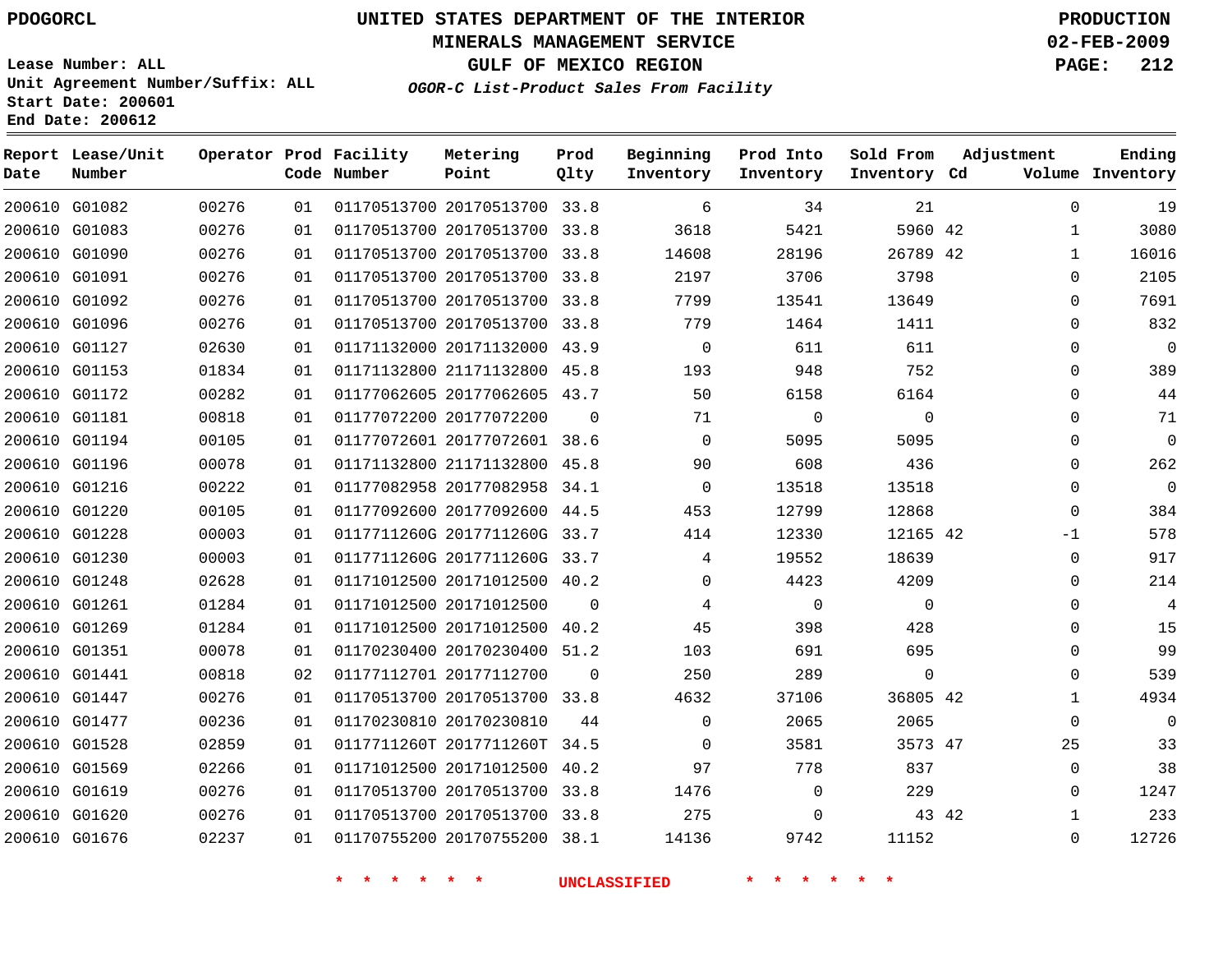# **MINERALS MANAGEMENT SERVICE 02-FEB-2009**

**GULF OF MEXICO REGION PAGE: 213**

**Lease Number: ALL Unit Agreement Number/Suffix: ALL Start Date: 200601 End Date: 200612**

**OGOR-C List-Product Sales From Facility**

| Date | Report Lease/Unit<br>Number |       |    | Operator Prod Facility<br>Code Number | Metering<br>Point            | Prod<br>Qlty | Beginning<br>Inventory | Prod Into<br>Inventory | Sold From<br>Inventory Cd | Adjustment   | Ending<br>Volume Inventory |
|------|-----------------------------|-------|----|---------------------------------------|------------------------------|--------------|------------------------|------------------------|---------------------------|--------------|----------------------------|
|      | 200610 G01677               | 02237 | 01 |                                       | 01170755200 20170755200 38.1 |              | 10798                  | 11771                  | 10549                     | $\mathbf 0$  | 12020                      |
|      | 200610 G01754               | 00003 | 01 |                                       | 01423210051 20423210050      | 49           | 55                     | 161                    | 190                       | $\Omega$     | 26                         |
|      | 200610 G01757               | 00003 | 01 |                                       | 01423210051 20423210050      | 49           | 228                    | 514                    | 658 42                    | $-2$         | 82                         |
|      | 200610 G01812               | 02630 | 01 |                                       | 01422450350 20422450350 40.6 |              | 5                      | 22                     | 17                        | $\mathbf{0}$ | 10                         |
|      | 200610 G01860               | 00105 | 01 |                                       | 01170231110 20170231110      | $\Omega$     | 5840                   | 6496                   | $\mathbf 0$               | $\mathbf 0$  | 12336                      |
|      | 200610 G01865               | 00078 | 01 |                                       | 01171012500 20171012500 40.2 |              | 730                    | 8005                   | 8338                      | $\mathbf 0$  | 397                        |
|      | 200610 G01880               | 00105 | 01 |                                       | 01171132000 20171132000 43.8 |              | 97                     | $\mathsf{O}$           | 97                        | $\mathbf 0$  | $\mathbf 0$                |
|      | 200610 G01898               | 01364 | 01 |                                       | 01171012500 20171012500 40.2 |              | 835                    | 8779                   | 9186 42                   | $-3$         | 425                        |
|      | 200610 G01953               | 00105 | 01 |                                       | 01170230811 20170230811 46.1 |              | 8                      | 649                    | 626                       | $\mathbf 0$  | 31                         |
|      | 200610 G01972               | 02589 | 01 |                                       | 01170231230 01170231230 48.4 |              | $\Omega$               | 76                     | 76                        | $\Omega$     | $\mathbf{0}$               |
|      | 200610 G01997               | 01071 | 02 |                                       | 01177008090 01177008090      | 57           | 37                     | 271                    | 271                       | $\mathbf 0$  | 37                         |
|      | 200610 G01998               | 00818 | 02 |                                       | 01170230810 20170230810 47.5 |              | 19                     | 135                    | 119                       | $\mathbf 0$  | 35                         |
|      |                             |       | 02 |                                       | 01170230811 20170230811 46.2 |              | 7                      | 152                    | 152                       | 0            | 7                          |
|      |                             |       |    |                                       |                              |              | 26                     | 287                    | 271                       | 0            | 42                         |
|      | 200610 G02006               | 00491 | 01 |                                       | 01170530900 20170530900      | 48           | $\mathbf 0$            | 62                     | 55                        | $\mathbf 0$  | 7                          |
|      | 200610 G02021               | 01482 | 01 |                                       | 01170230811 20170230811 46.2 |              | 63                     | 1259                   | 1261 42                   | $-1$         | 60                         |
|      | 200610 G02024               | 00818 | 01 |                                       | 01170230811 20170230811 46.2 |              | 59                     | 434                    | 472                       | $\mathbf 0$  | 21                         |
|      | 200610 G02027               | 01364 | 01 |                                       | 01170230811 20170230811 46.2 |              | $\Omega$               | 5                      | 5                         | $\Omega$     | $\Omega$                   |
|      | 200610 G02039               | 02589 | 01 |                                       | 01171132800 01171132800      | $\Omega$     | 894                    | 0                      | $\Omega$                  | $\Omega$     | 894                        |
|      | 200610 G02045               | 00105 | 01 |                                       | 01170530900 20170530900      | 48           | $\Omega$               | 156                    | 138                       | $\Omega$     | 18                         |
|      | 200610 G02051               | 01364 | 01 |                                       | 01170530900 20170530900      | 48           | 138                    | 545                    | 621                       | $\mathbf 0$  | 62                         |
|      | 200610 G02062               | 00231 | 01 |                                       | 0117704220A 2017704220A 42.7 |              | $\mathbf 0$            | 3179                   | 3179                      | $\mathbf 0$  | $\mathbf{0}$               |
|      | 200610 G02082               | 01834 | 01 |                                       | 01171132800 21171132800 45.8 |              | 3424                   | 10347                  | 9218 42                   | $-1$         | 4552                       |
|      | 200610 G02087               | 02266 | 01 |                                       | 01170230811 20170230811 46.2 |              | $\Omega$               | 21                     | 20                        | $\mathbf 0$  | 1                          |
|      | 200610 G02088               | 00687 | 01 |                                       | 01170230811 20170230811 46.2 |              | $\Omega$               | 743                    | 707                       | $\mathbf 0$  | 36                         |
|      | 200610 G02110               | 02630 | 01 |                                       | 01171012400 20171012400 52.3 |              | $\mathbf 0$            | 107                    | 107                       | $\mathbf 0$  | $\Omega$                   |
|      | 200610 G02161               | 00818 | 02 |                                       | 01171012500 20171012500 40.2 |              | 2591                   | 39111                  | 39801 42                  | $-1$         | 1900                       |
|      | 200610 G02163               | 00105 | 01 |                                       | 01171012500 20171012500 40.1 |              | 277                    | 2559                   | 2712                      | $\mathbf 0$  | 124                        |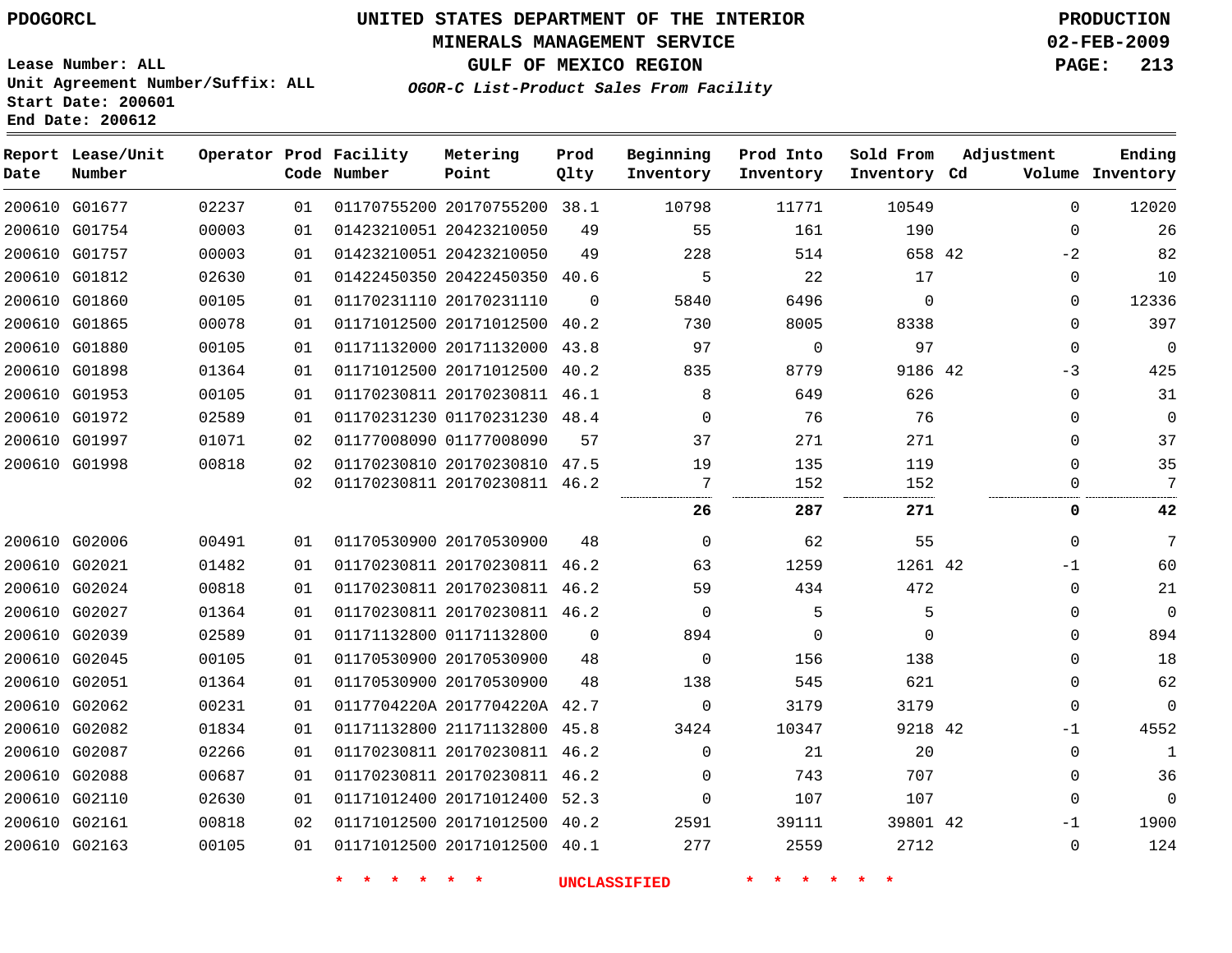#### **MINERALS MANAGEMENT SERVICE 02-FEB-2009**

**GULF OF MEXICO REGION PAGE: 214**

**Lease Number: ALL Unit Agreement Number/Suffix: ALL Start Date: 200601 End Date: 200612**

**OGOR-C List-Product Sales From Facility**

| Date | Report Lease/Unit<br>Number |       |    | Operator Prod Facility<br>Code Number | Metering<br>Point            | Prod<br>Qlty | Beginning<br>Inventory | Prod Into<br>Inventory | Sold From<br>Inventory Cd | Adjustment | Ending<br>Volume Inventory |
|------|-----------------------------|-------|----|---------------------------------------|------------------------------|--------------|------------------------|------------------------|---------------------------|------------|----------------------------|
|      | 200610 G02224               | 01482 | 01 |                                       | 01170230811 20170230811      | $\Omega$     | 3                      | 0                      | 0                         |            | $\Omega$<br>3              |
|      | 200610 G02267               | 00078 | 01 |                                       | 01171132000 20171132000 49.3 |              | $\mathbf 1$            | 41                     | 41                        |            | $\mathbf{1}$<br>$\Omega$   |
|      | 200610 G02280               | 01764 | 01 |                                       | 01177082604 20177082604 27.7 |              | 609                    | 58954                  | 58837 42                  |            | 728<br>2                   |
|      | 200610 G02281               | 01764 | 01 |                                       | 01177082604 20177082604 27.7 |              | 149                    | 14979                  | 14943                     |            | 185<br>0                   |
|      | 200610 G02300               | 01482 | 01 |                                       | 01171132800 21171132800 45.8 |              | 14                     | 54                     | 45                        |            | 23<br>$\Omega$             |
|      | 200610 G02353               | 01284 | 01 |                                       | 01170230450 20170230450 48.5 |              | 273                    | 7245                   | 7390                      |            | 128<br>$\Omega$            |
|      | 200610 G02354               | 01284 | 01 |                                       | 01170230450 20170230450 48.5 |              | 19                     | 504                    | 514                       |            | 9<br>$\Omega$              |
|      | 200610 G02391               | 01284 | 01 |                                       | 0142709015A 2042709015A 45.6 |              | $\mathbf 0$            | 2172                   | 2172                      |            | $\mathbf 0$<br>$\Omega$    |
|      | 200610 G02404               | 02589 | 01 |                                       | 01170230810 20170230810 39.7 |              | 1109                   | 6095                   | 6095                      |            | 1109<br>$\Omega$           |
|      | 200610 G02414               | 02451 | 01 |                                       | 01170230810 20170230810 47.4 |              | 18                     | 519                    | 402                       |            | 135<br>$\Omega$            |
|      | 200610 G02423               | 00818 | 02 |                                       | 01170230810 20170230810 47.5 |              | $\Omega$               | 38                     | 28                        |            | 10<br>$\Omega$             |
|      | 200610 G02428               | 00105 | 01 |                                       | 01170230810 20170230810 47.4 |              | 48                     | 104                    | 125                       |            | 27<br>$\Omega$             |
|      | 200610 G02433               | 00491 | 01 |                                       | 01170230810 20170230810 47.5 |              | 195                    | 147                    | 304                       |            | 38<br>$\Omega$             |
|      | 200610 G02434               | 02859 | 02 |                                       | 01170230810 20170230810 47.5 |              | $\Omega$               | 200                    | 261 47                    |            | 52<br>113                  |
|      | 200610 G02436               | 02628 | 02 |                                       | 01170230811 20170230811 56.2 |              | 525                    | 5336                   | 5605                      |            | 256<br>$\Omega$            |
|      | 200610 G02439               | 00231 | 01 |                                       | 01171132000 20171132000 43.9 |              | 0                      | 374                    | 374                       |            | 0<br>0                     |
|      | 200610 G02549               | 00222 | 01 |                                       | 01171132800 21171132800 45.8 |              | 328                    | 1519                   | 1218                      |            | 629<br>$\Omega$            |
|      | 200610 G02551               | 00491 | 01 |                                       | 01170230811 20170230811 46.2 |              | $\overline{a}$         | 88                     | 86                        |            | $\Omega$<br>4              |
|      | 200610 G02560               | 02409 | 01 |                                       | 01171132800 21171132800 46.1 |              | $\Omega$               | 40                     | 38                        |            | $\overline{2}$<br>$\Omega$ |
|      | 200610 G02596               | 01482 | 01 |                                       | 01171132800 21171132800 45.8 |              | 5                      | 40                     | 30                        |            | 15<br>0                    |
|      | 200610 G02628               | 00105 | 01 |                                       | 01171012500 20171012500 40.1 |              | 274                    | 2976                   | 3105                      |            | 145<br>$\Omega$            |
|      | 200610 G02663               | 02451 | 01 |                                       | 01423210051 20423210050      | 49           | 9                      | 44                     | 46                        |            | 7<br>$\Omega$              |
|      | 200610 G02665               | 02451 | 01 |                                       | 01423210051 20423210050      | 49           | 737                    | 3010                   | 3264                      |            | 483<br>$\Omega$            |
|      | 200610 G02716               | 01834 | 01 |                                       | 01170230810 20170230810      | 47.5         | 1191                   | 1360                   | 2197                      |            | 354<br>0                   |
|      | 200610 G02759               | 01284 | 01 |                                       | 01170230800 20170230810 47.5 |              | 271                    | 416                    | 579                       |            | 108<br>0                   |
|      | 200610 G02819               | 00105 | 01 |                                       | 01170231110 20170231110      | $\mathbf 0$  | 304                    | 0                      | 0                         |            | 304<br>$\Omega$            |
|      | 200610 G02825               | 00105 | 01 |                                       | 01170231110 20170231110      | $\Omega$     | 71                     | 0                      | $\Omega$                  |            | 71<br>$\Omega$             |
|      | 200610 G02826               | 00105 | 01 |                                       | 01170231110 20170231110      | $\Omega$     | 575                    | 643                    | $\Omega$                  |            | 1218<br>$\Omega$           |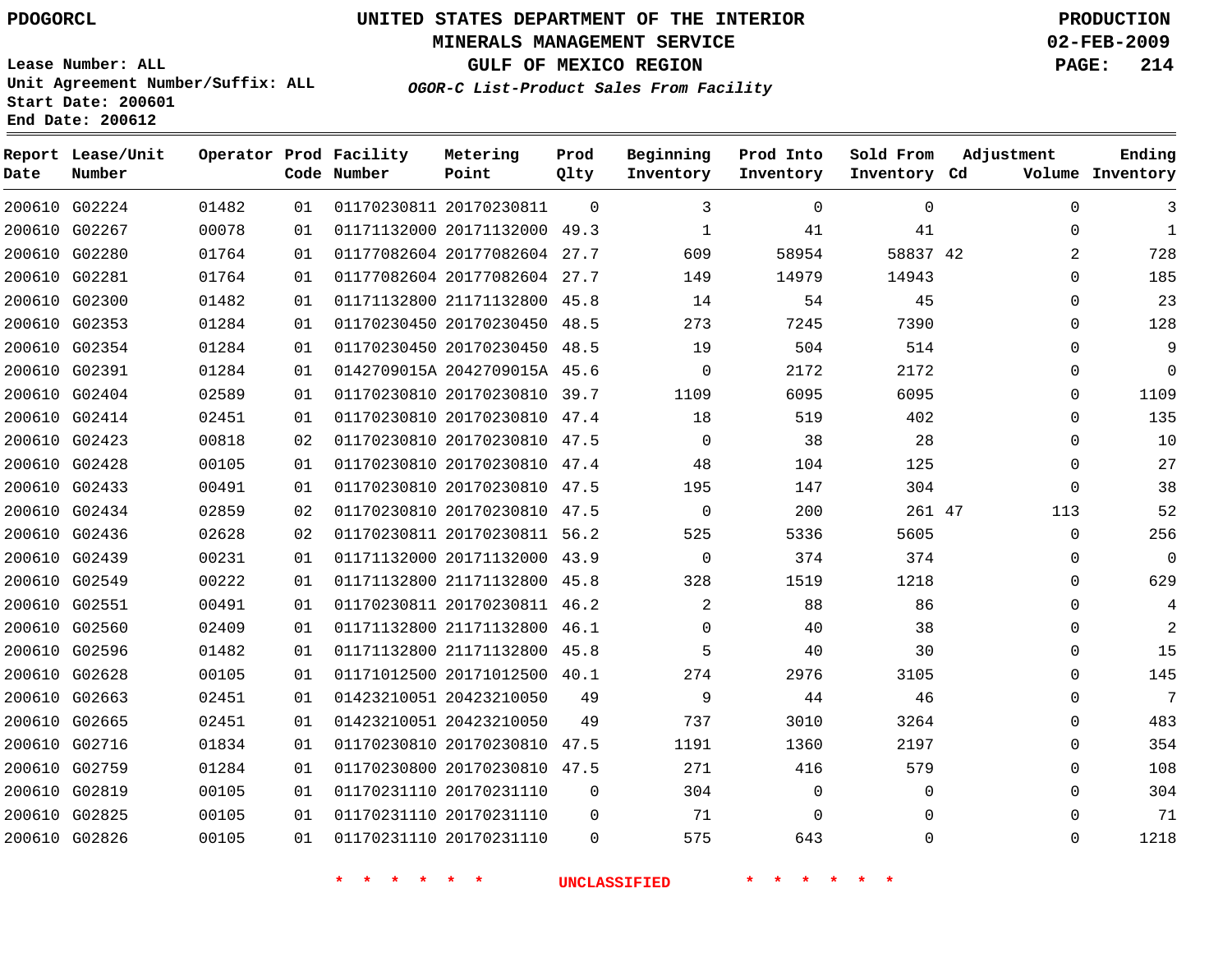#### **MINERALS MANAGEMENT SERVICE 02-FEB-2009**

**GULF OF MEXICO REGION PAGE: 215**

**Lease Number: ALL Unit Agreement Number/Suffix: ALL Start Date: 200601 End Date: 200612**

**OGOR-C List-Product Sales From Facility**

| Date          | Report Lease/Unit<br>Number |       |    | Operator Prod Facility<br>Code Number | Metering<br>Point            | Prod<br>Qlty | Beginning<br>Inventory | Prod Into<br>Inventory | Sold From<br>Inventory Cd | Adjustment            | Ending<br>Volume Inventory |
|---------------|-----------------------------|-------|----|---------------------------------------|------------------------------|--------------|------------------------|------------------------|---------------------------|-----------------------|----------------------------|
|               | 200610 G02834               | 02375 | 01 |                                       | 01170230810 20170230810 47.5 |              | 71                     | 139                    | 174                       | $\mathbf 0$           | 36                         |
|               | 200610 G02846               | 01364 | 02 |                                       | 01170530900 20170530900      | 48           | 5                      | 15                     |                           | 19 42<br>$\mathbf{1}$ | $\overline{a}$             |
|               | 200610 G02853               | 02589 | 01 |                                       | 01170231230 01170231230 48.4 |              | $\Omega$               | 6155                   | 6155                      | $\Omega$              | $\mathbf{0}$               |
|               | 200610 G02885               | 01364 | 01 |                                       | 01171132000 20171132000 43.9 |              | 106                    | 886                    | 886 42                    | 1                     | 107                        |
|               | 200610 G02895               | 02579 | 02 |                                       | 01171092651 20171092650 47.4 |              | 334                    | 2277                   | 2430                      | $\Omega$              | 181                        |
|               |                             | 02628 | 02 |                                       | 01171092651 20171092650 47.4 |              | $\mathbf 0$            | 1351                   | 1351                      | $\mathbf 0$           | $\overline{0}$             |
|               |                             |       |    |                                       |                              |              | 334                    | 3628                   | 3781                      | 0                     | 181                        |
|               | 200610 G02898               | 01834 | 01 |                                       | 01171012300 20171012300      | 38           | 478                    | 1500                   | 1438                      | $\Omega$              | 540                        |
|               |                             | 02266 | 01 |                                       | 01171012300 20171012300 47.4 |              | 5                      | 37                     | 34                        | $\Omega$              | 8                          |
|               |                             |       |    |                                       |                              |              | 483                    | 1537                   | 1472                      | 0                     | 548                        |
| 200610 G02899 |                             | 01834 | 01 |                                       | 01171012300 20171012300      | 38           | 1381                   | 3277                   | 3479                      | $\Omega$              | 1179                       |
|               | 200610 G02917               | 02268 | 01 |                                       | 01171092930 20171092930 33.3 |              | 151                    | 980                    | 992                       | $\Omega$              | 139                        |
|               | 200610 G02969               | 00276 | 01 |                                       | 01170513700 20170513700 33.8 |              | 771                    | 1020                   | 950                       | $\mathbf 0$           | 841                        |
|               | 200610 G02970               | 00276 | 01 |                                       | 01170513700 20170513700 33.8 |              | 6660                   | 8914                   | 8225                      | $\mathbf 0$           | 7349                       |
|               | 200610 G03061               | 00105 | 01 |                                       | 01423210051 20423210050      | 49           | 204                    | 1024                   | 1064                      | $\Omega$              | 164                        |
|               | 200610 G03068               | 00105 | 01 |                                       | 01423210051 20423210050      | 49           | 19                     | $\mathbf{0}$           | 19                        | $\mathbf 0$           | $\overline{0}$             |
|               | 200610 G03079               | 02451 | 01 |                                       | 01427038260 01427038260      | 0            | 2417                   | 83                     | $\mathbf{0}$              | $\mathbf 0$           | 2500                       |
|               | 200610 G03080               | 02451 | 01 |                                       | 01427038260 01427038260      | $\Omega$     | 66                     | $\Omega$               | $\Omega$                  | $\Omega$              | 66                         |
|               | 200610 G03115               | 02200 | 01 |                                       | 01170230450 20170230450 49.6 |              | $\Omega$               | 31                     | 31                        | $\Omega$              | $\mathbf 0$                |
|               | 200610 G03119               | 01764 | 02 |                                       | 01171131600 20171131600 44.9 |              | 1                      | 22                     | 22                        | $\mathbf{0}$          | 1                          |
|               | 200610 G03124               | 01284 | 01 |                                       | 01171131600 20171131600 45.6 |              | 98                     | 2720                   | 2752                      | $\Omega$              | 66                         |
|               | 200610 G03138               | 00687 | 01 |                                       | 01170230811 20170230811 46.2 |              | $\Omega$               | 253                    | 241                       | $\mathbf{0}$          | 12                         |
|               | 200610 G03141               | 01935 | 02 |                                       | 01171012400 20171012400 52.3 |              | 36                     | 306                    | 296                       | $\mathbf{0}$          | 46                         |
|               | 200610 G03145               | 00078 | 01 |                                       | 01171132800 21171132800 45.8 |              | 158                    | 327                    | 344                       | $\Omega$              | 141                        |
|               | 200610 G03152               | 00105 | 01 |                                       | 01177092600 20177092600 44.5 |              | 295                    | 7100                   | 7182                      | $\Omega$              | 213                        |
|               | 200610 G03169               | 02859 | 01 |                                       | 0117711260T 2017711260T 34.5 |              | $\Omega$               | 1709                   | 1699 47                   | 6                     | 16                         |
|               | 200610 G03236               | 00003 | 01 |                                       | 01170230450 20170230450 49.6 |              | 4                      | $\Omega$               | 4                         | $\mathbf 0$           | $\mathbf 0$                |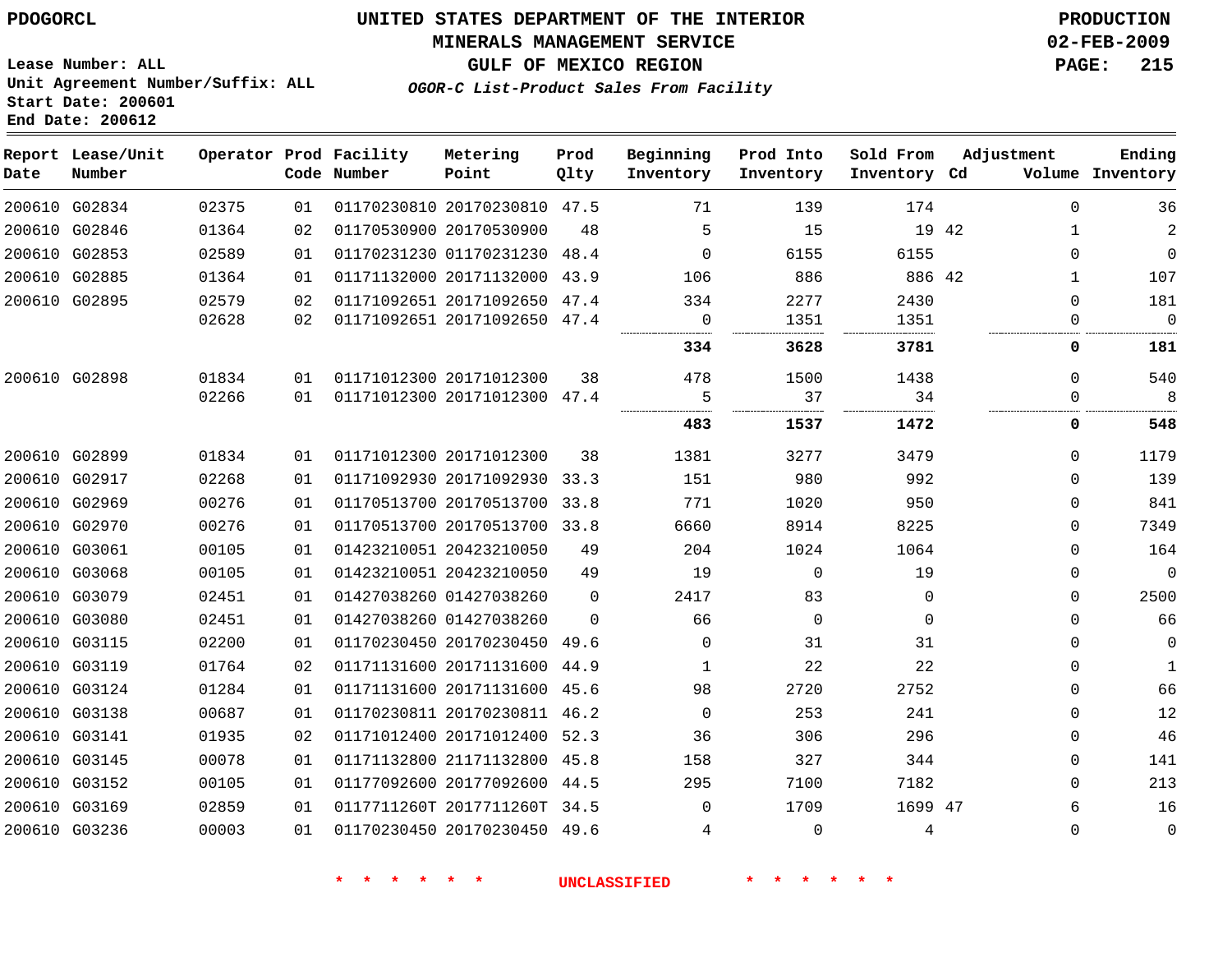#### **MINERALS MANAGEMENT SERVICE 02-FEB-2009**

**GULF OF MEXICO REGION PAGE: 216**

**Lease Number: ALL Unit Agreement Number/Suffix: ALL Start Date: 200601 End Date: 200612**

**OGOR-C List-Product Sales From Facility**

| Date | Report Lease/Unit<br>Number |       |    | Operator Prod Facility<br>Code Number | Metering<br>Point            | Prod<br>Qlty | Beginning<br>Inventory | Prod Into<br>Inventory | Sold From<br>Inventory Cd |       | Adjustment   | Ending<br>Volume Inventory |
|------|-----------------------------|-------|----|---------------------------------------|------------------------------|--------------|------------------------|------------------------|---------------------------|-------|--------------|----------------------------|
|      | 200610 G03237               | 00276 | 01 |                                       | 01170230450 20170230450      | 49.6         | 193                    | 767                    | 776                       |       | $\Omega$     | 184                        |
|      | 200610 G03251               | 00105 | 01 |                                       | 01170231110 20170231110      | $\Omega$     | 2318                   | 1896                   | 0                         |       | 0            | 4214                       |
|      | 200610 G03256               | 00105 | 01 |                                       | 01170231110 20170231110      | $\Omega$     | $\Omega$               | 371                    | 0                         |       | 0            | 371                        |
|      | 200610 G03264               | 00003 | 01 |                                       | 01170230811 20170230811      | 46.2         | $\overline{2}$         | 65                     | 64                        |       | $\Omega$     | 3                          |
|      |                             | 02859 | 02 |                                       | 01170530900 20170530900      | 48           | $\Omega$               | 166                    | 187 47                    |       | 40           | 19                         |
|      |                             |       |    |                                       |                              |              | 2                      | 231                    | 251                       |       | 40           | 22                         |
|      | 200610 G03265               | 02859 | 02 |                                       | 01170530900 20170530900      | 48           | $\Omega$               | 1610                   | 1938 47                   |       | 512          | 184                        |
|      | 200610 G03275               | 01764 | 01 |                                       | 01170230810 20170230810      | 41           | 87                     | 22                     | 103                       |       | 0            | 6                          |
|      | 200610 G03288               | 01364 | 02 |                                       | 01170230810 20177031011      | 41           | $\Omega$               | 70                     | 70                        |       | $\mathbf{0}$ | $\Omega$                   |
|      | 200610 G03331               | 01364 | 02 |                                       | 01171132800 21171132800      | 45.8         | 5531                   | 13089                  | 12123                     |       | $\mathbf{0}$ | 6497                       |
|      | 200610 G03393               | 00818 | 01 |                                       | 01171131600 20171131600      | 45.6         | 11                     | 106                    | 114                       |       | 0            | 3                          |
|      | 200610 G03496               | 00818 | 01 |                                       | 01170230810 20170230810      | 45.2         | 533                    | 1069                   | 1324                      |       | 0            | 278                        |
|      | 200610 G03529               | 02589 | 01 |                                       | 01171131600 20171131600      | 37.5         | $\Omega$               | 829                    | 829                       |       | $\Omega$     | $\mathbf{0}$               |
|      | 200610 G03569               | 01324 | 01 |                                       | 01171092800 21171132800      | $\Omega$     | 317                    | $\mathbf 0$            | 0                         |       | $\Omega$     | 317                        |
|      | 200610 G03596               | 00105 | 01 |                                       | 01170513800 20170513800      | 35.3         | $\Omega$               | 206                    | 142                       |       | $\Omega$     | 64                         |
|      | 200610 G03738               | 00064 | 01 |                                       | 01170230450 20170230450      | 49.6         | 39                     | 597                    | 626 42                    |       | $\mathbf{1}$ | 11                         |
|      |                             | 01857 | 01 |                                       | 01170230450 20170230450      | $\Omega$     | 8                      | 0                      | 0                         |       | 0            | 8                          |
|      |                             |       |    |                                       |                              |              | 47                     | 597                    | 626                       |       | 1            | 19                         |
|      | 200610 G03811               | 00105 | 01 |                                       | 01171092651 20171092650 47.4 |              | 274                    | 2940                   | 3006                      |       | $\Omega$     | 208                        |
|      | 200610 G03935               | 00105 | 01 |                                       | 01423210051 20423210050      | 49           | 16                     | 54                     | 61                        |       | $\mathbf{0}$ | 9                          |
|      | 200610 G03936               | 00689 | 01 |                                       | 01423210051 20423210050      | 49           | 25                     | 53                     |                           | 70 42 | $\mathbf{1}$ | 9                          |
|      | 200610 G03938               | 01364 | 02 |                                       | 01423210051 20423210050      | 49           | 8                      | 0                      | 8                         |       | 0            | $\Omega$                   |
|      | 200610 G03940               | 00105 | 01 |                                       | 01423210051 20423210050      | 49           | 5                      | 8                      | 12                        |       | $\Omega$     | $\mathbf{1}$               |
|      | 200610 G03958               | 00105 | 01 |                                       | 01170230510 20170230510      | 46.4         | 1058                   | 11                     | 98                        |       | $\mathbf{0}$ | 971                        |
|      | 200610 G03973               | 00105 | 01 |                                       | 01171132800 21171132800      | 45.7         | 277                    | 1262                   | 1015                      |       | 0            | 524                        |
|      | 200610 G04003               | 00105 | 01 |                                       | 01171012500 20171012500      | 40.1         | 2736                   | 22986                  | 24606                     |       | $\mathbf{0}$ | 1116                       |
|      | 200610 G04065               | 02628 | 01 |                                       | 01423210051 20423210050      | 59           | 22                     | 360                    | 324                       |       | 0            | 58                         |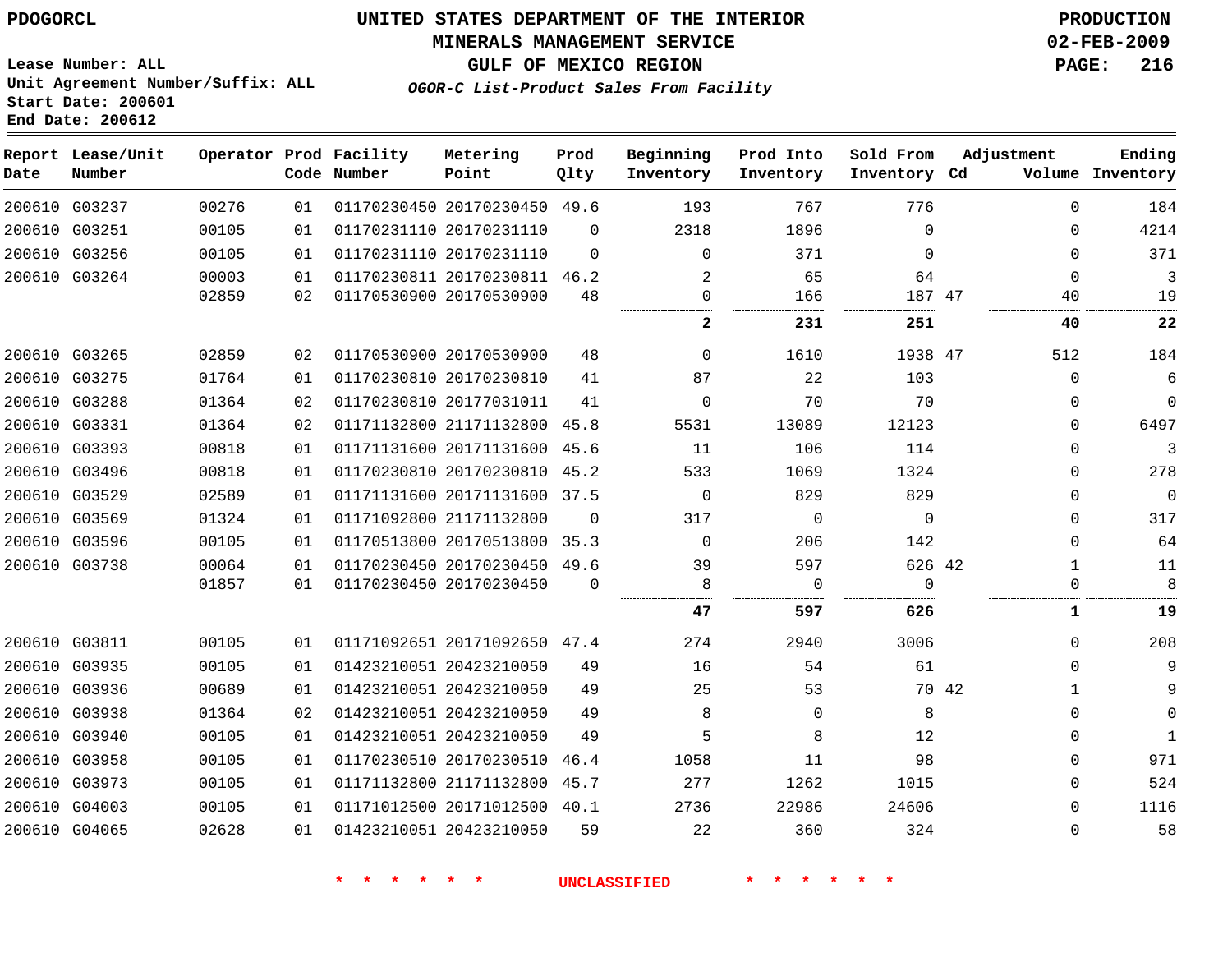### **MINERALS MANAGEMENT SERVICE 02-FEB-2009**

**GULF OF MEXICO REGION PAGE: 217**

**Lease Number: ALL Unit Agreement Number/Suffix: ALL Start Date: 200601 End Date: 200612**

**OGOR-C List-Product Sales From Facility**

| Date | Report Lease/Unit<br>Number |       |    | Operator Prod Facility<br>Code Number | Metering<br>Point            | Prod<br>Qlty | Beginning<br>Inventory | Prod Into<br>Inventory | Sold From<br>Inventory Cd | Adjustment  | Ending<br>Volume Inventory |
|------|-----------------------------|-------|----|---------------------------------------|------------------------------|--------------|------------------------|------------------------|---------------------------|-------------|----------------------------|
|      | 200610 G04078               | 02589 | 01 |                                       | 01170230510 20170230510 48.4 |              | $\Omega$               | 171                    | 2                         | $\mathbf 0$ | 169                        |
|      | 200610 G04081               | 02894 | 01 |                                       | 01170230450 20170230810 47.5 |              | $\mathbf 0$            | 25755                  | 33552 42                  | 14504       | 6707                       |
|      | 200610 G04085               | 00687 | 01 |                                       | 01170230811 20170230811 46.2 |              | 449                    | 13716                  | 13505                     | $\Omega$    | 660                        |
|      | 200610 G04087               | 01764 | 01 |                                       | 01177008150 01177008150      | $\Omega$     | 5542                   | $\mathbf 0$            | $\Omega$                  | $\Omega$    | 5542                       |
|      | 200610 G04090               | 01364 | 02 |                                       | 01170230810 20170230810 47.5 |              | 561                    | 1309                   | 1529                      | 0           | 341                        |
|      | 200610 G04098               | 01963 | 01 |                                       | 01170230810 20170230810      | 44           | 0                      | 2278                   | 2278                      | 0           | $\mathbf 0$                |
|      | 200610 G04254               | 01834 | 01 |                                       | 01170573602 20170573602 34.2 |              | 1346                   | 5217                   | 3380 42                   | $-1$        | 3182                       |
|      | 200610 G04258               | 01764 | 01 |                                       | 01423210051 20423210050      | 49           | 6                      | 42                     | 40                        | 0           | 8                          |
|      | 200610 G04268               | 01364 | 01 |                                       | 01171132800 21171132800 45.8 |              | 157                    | 436                    | 391                       | $\Omega$    | 202                        |
|      | 200610 G04379               | 01138 | 01 |                                       | 01170230510 20170230510 46.5 |              | 32                     | $\mathbf 0$            | 3                         | $\Omega$    | 29                         |
|      | 200610 G04397               | 02421 | 01 |                                       | 01170230810 20170230810 47.5 |              | 361                    | 778                    | 936                       | 0           | 203                        |
|      | 200610 G04453               | 02589 | 01 |                                       | 01171012300 20171012300      | 49           | $\mathbf 0$            | 373                    | 373                       | 0           | $\mathbf 0$                |
|      | 200610 G04460               | 01819 | 01 |                                       | 01171012500 20171012500 40.2 |              | $\overline{2}$         | 643                    | 614                       | 0           | 31                         |
|      | 200610 G04494               | 02409 | 01 |                                       | 01177288272 01177288272      | $\Omega$     | 120                    | $\mathbf 0$            | $\mathbf 0$               | 0           | 120                        |
|      | 200610 G04537               | 02589 | 01 |                                       | 01420470030 20420470030 47.2 |              | 1096                   | 82                     | 65                        | $\Omega$    | 1113                       |
|      | 200610 G04547               | 02628 | 01 |                                       | 01423210051 20423210050      | 49           | 270                    | 1528                   | 1554                      | $\Omega$    | 244                        |
|      | 200610 G04565               | 01284 | 01 |                                       | 01420390101 01420390101      | $\mathbf 0$  | 1220                   | 42                     | $\mathbf 0$               | $\Omega$    | 1262                       |
|      | 200610 G04773               | 01482 | 01 |                                       | 01170230811 20170230811 46.2 |              | 6                      | 54                     | 58                        | 0           | 2                          |
|      | 200610 G04787               | 00687 | 01 |                                       | 01171131600 20171131600 45.6 |              | 125                    | 2826                   | 2882                      | 0           | 69                         |
|      | 200610 G04800               | 00236 | 01 |                                       | 01171132800 21171132800      | 45.8         | 604                    | 2860                   | 2284                      | $\Omega$    | 1180                       |
|      | 200610 G04818               | 02894 | 01 |                                       | 01170230500 20170230500 41.5 |              | $\Omega$               | 59                     |                           | 59 47<br>4  | 4                          |
|      | 200610 G04827               | 01819 | 02 |                                       | 01171012500 20171012500 40.2 |              | 857                    | 6716                   | 7093                      | $\Omega$    | 480                        |
|      | 200610 G04844               | 02421 | 01 |                                       | 01170230811 20170230811 46.2 |              | 330                    | 4071                   | 4205                      | 0           | 196                        |
|      | 200610 G04857               | 02025 | 01 |                                       | 01171012300 20171012300      | 38           | $\mathbf 0$            | 30                     | 19                        | 0           | 11                         |
|      | 200610 G04858               | 00236 | 01 |                                       | 01171012300 20171012300      | 38           | 201                    | 809                    | 719                       | $\Omega$    | 291                        |
|      | 200610 G04910               | 02714 | 01 |                                       | 01177258151 01177258151      | $\Omega$     | 7                      | 0                      | $\Omega$                  | $\mathbf 0$ | 7                          |
|      | 200610 G04996               | 02628 | 01 |                                       | 01420570060 20420570060      | $\Omega$     | 475                    | $\Omega$               | $\Omega$                  | $\Omega$    | 475                        |
|      | 200610 G05006               | 02859 | 02 |                                       | 01170230510 20170230510 46.5 |              | $\Omega$               | $\Omega$               |                           | 4 47<br>44  | 40                         |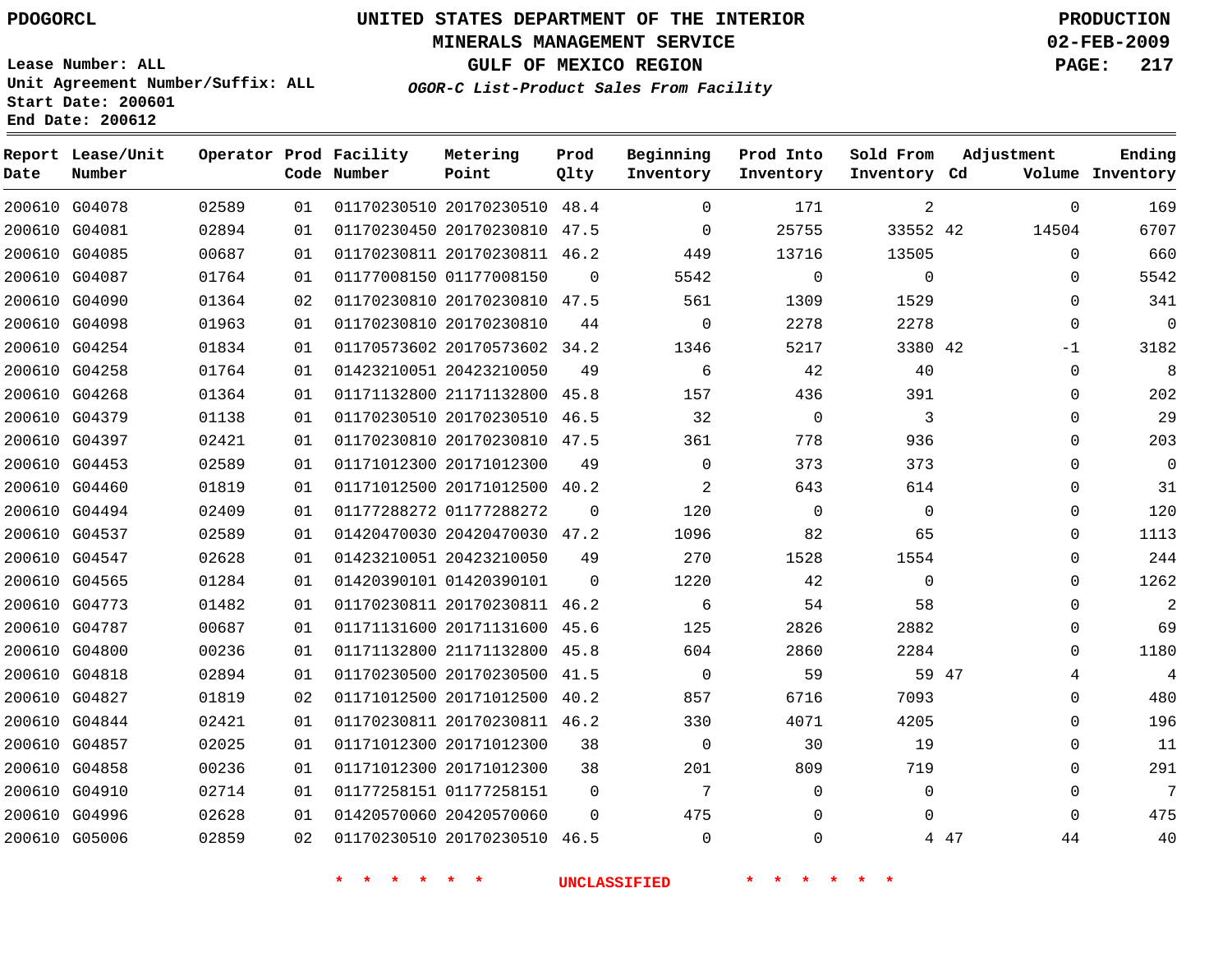### **MINERALS MANAGEMENT SERVICE 02-FEB-2009**

**GULF OF MEXICO REGION PAGE: 218**

**Lease Number: ALL Unit Agreement Number/Suffix: ALL Start Date: 200601 End Date: 200612**

**OGOR-C List-Product Sales From Facility**

| Date | Report Lease/Unit<br>Number |       |    | Operator Prod Facility<br>Code Number | Metering<br>Point            | Prod<br>Qlty | Beginning<br>Inventory | Prod Into<br>Inventory | Sold From<br>Inventory Cd | Adjustment   | Ending<br>Volume Inventory |
|------|-----------------------------|-------|----|---------------------------------------|------------------------------|--------------|------------------------|------------------------|---------------------------|--------------|----------------------------|
|      | 200610 G05292               | 00003 | 01 |                                       | 01170230811 20170230811 46.2 |              | 175                    | 1439                   | 1545                      | $\Omega$     | 69                         |
|      | 200610 G05293               | 00818 | 02 |                                       | 01170230810 20170230810 47.5 |              | $\Omega$               | 2                      | $\mathbf{1}$              | $\mathbf 0$  | 1                          |
|      | 200610 G05299               | 00818 | 01 |                                       | 01170230500 20170230500 41.5 |              | 59                     | 850                    | 855 42                    | -1           | 53                         |
|      | 200610 G05315               | 02714 | 01 |                                       | 01170230811 20170230811 46.2 |              | $\mathbf 1$            | 122                    | 116                       | 0            | 7                          |
|      | 200610 G05346               | 01819 | 01 |                                       | 01170530900 20170530900      | 48           | 308                    | 1042                   | 1051                      | $\Omega$     | 299                        |
|      | 200610 G05370               | 02589 | 01 |                                       | 01170530900 20170530900 55.3 |              | $\Omega$               | 308                    | 308                       | $\Omega$     | $\Omega$                   |
|      | 200610 G05372               | 01364 | 02 |                                       | 01170530900 20170530900      | $\Omega$     | $\mathbf{1}$           | $\Omega$               | $\Omega$                  | $\Omega$     | $\mathbf{1}$               |
|      | 200610 G05391               | 01819 | 01 |                                       | 01170530900 20170530900      | 48           | 2238                   | 6190                   | 7545 42                   | $-1$         | 882                        |
|      | 200610 G05431               | 00560 | 01 |                                       | 01177062608 2017706260A 36.4 |              | 92                     | 38342                  | 38316                     | $\mathbf 0$  | 118                        |
|      |                             | 02409 | 01 |                                       | 01171132800 20177052203 30.1 |              | 0                      | 1409                   | 1409                      | $\mathbf 0$  | $\Omega$                   |
|      |                             |       |    |                                       |                              |              | 92                     | 39751                  | 39725                     | 0            | 118                        |
|      | 200610 G05494               | 01857 | 02 |                                       | 01171132800 21171132800 45.8 |              | 226                    | 653                    | 579 42                    | $-1$         | 299                        |
|      | 200610 G05499               | 01364 | 01 |                                       | 01171012400 20171012400 52.3 |              | 393                    | 2930                   | 2881                      | $\mathbf 0$  | 442                        |
|      | 200610 G05504               | 00105 | 01 |                                       | 01171132800 21171132800 42.2 |              | 1970                   | 5396                   | 5082                      | $\mathbf 0$  | 2284                       |
|      | 200610 G05505               | 00078 | 01 |                                       | 01171132800 21171132800      | 45.8         | 534                    | 1639                   | 1429                      | $\mathbf{0}$ | 744                        |
|      | 200610 G05610               | 01364 | 01 |                                       | 01171012500 20171012500      | 40.2         | 714                    | 9717                   | 9959                      | 0            | 472                        |
|      | 200610 G05612               | 00105 | 01 |                                       | 01171012500 20171012500      | 40.1         | 3194                   | 31010                  | 32698                     | $\Omega$     | 1506                       |
|      | 200610 G05613               | 00105 | 01 |                                       | 01171012500 20171012500 40.1 |              | 187                    | 2647                   | 2705                      | $\Omega$     | 129                        |
|      | 200610 G05740               | 02200 | 01 |                                       | 01177288271 20177288270      | 0            | 466                    | $\mathbf 0$            | $\Omega$                  | $\Omega$     | 466                        |
|      | 200610 G05954               | 00689 | 02 |                                       | 01420470030 20420470030      | $\Omega$     | 1                      | 0                      | $\Omega$                  | $\Omega$     | $\mathbf{1}$               |
|      | 200610 G06027               | 00105 | 01 |                                       | 01423210051 20423210050      | 49           | 25                     | 153                    | 153                       | $\Omega$     | 25                         |
|      | 200610 G06037               | 01764 | 01 |                                       | 01420570060 20420570060      | 52.8         | 479                    | 2                      | 40                        | $\Omega$     | 441                        |
|      | 200610 G06045               | 02589 | 01 |                                       | 01420570060 01420570060      | $\Omega$     | 7                      | $\mathbf 0$            | $\mathbf 0$               | $\Omega$     | 7                          |
|      | 200610 G06069               | 00818 | 02 |                                       | 01423210051 20423210050      | 49           | 32                     | 50                     | 75 42                     | 1            | 8                          |
|      | 200610 G06088               | 02628 | 01 |                                       | 01423210051 20423210050      | 49           | 12                     | 146                    | 136                       | 0            | 22                         |
|      | 200610 G06104               | 00105 | 01 |                                       | 01420390110 20420390110      | 56.5         | 66                     | 311                    | 174                       | $\Omega$     | 203                        |
|      | 200610 G06105               | 02409 | 01 |                                       | 01420390110 20420390110 56.5 |              | 41                     | 187                    | 105                       | $\Omega$     | 123                        |
|      | 200610 G06156               | 00818 | 02 |                                       | 01422450350 20422450350      | 42           | $\overline{2}$         | 17                     | 13 42                     | 1            | 7                          |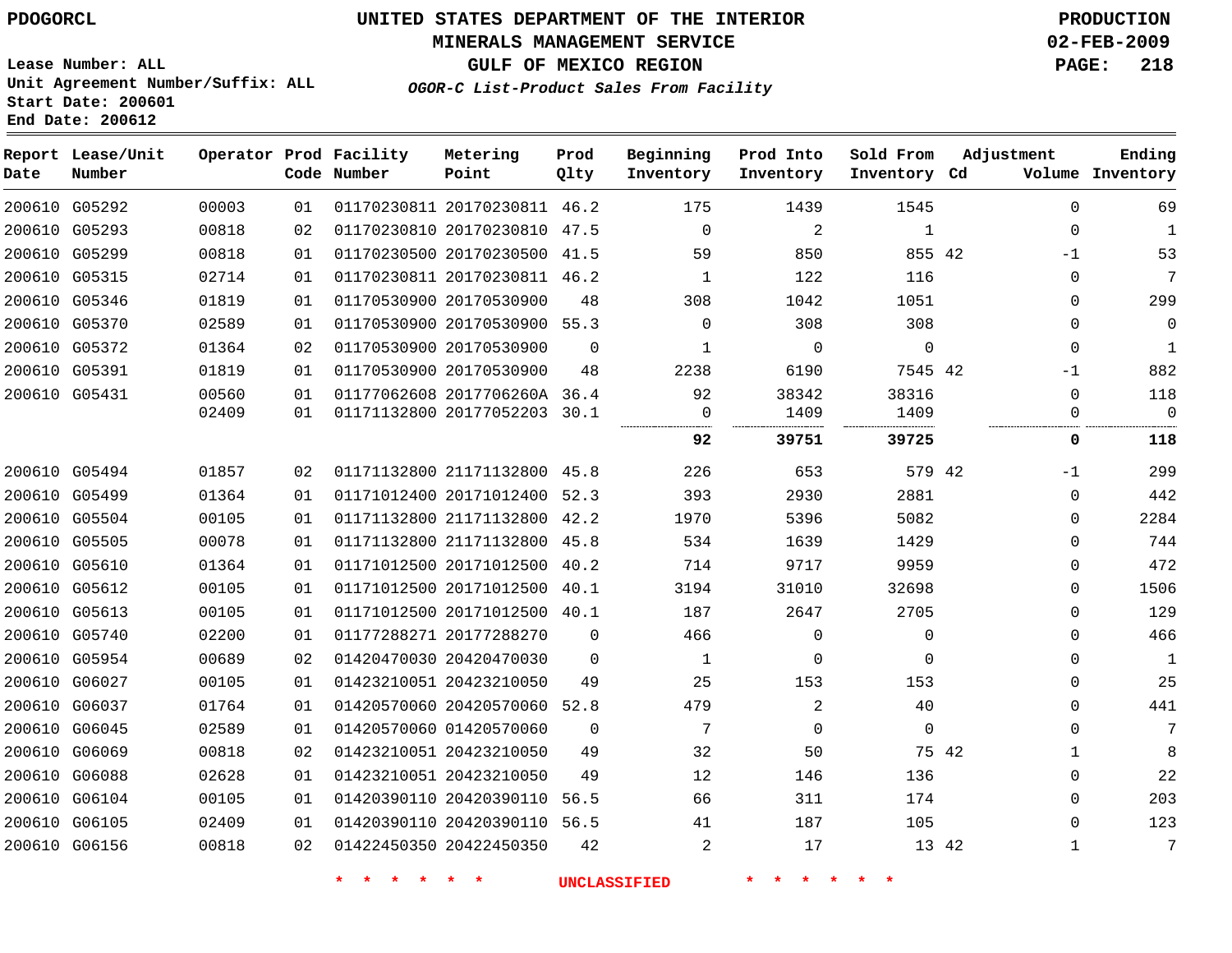### **MINERALS MANAGEMENT SERVICE 02-FEB-2009**

**GULF OF MEXICO REGION PAGE: 219 OGOR-C List-Product Sales From Facility**

**Lease Number: ALL Unit Agreement Number/Suffix: ALL Start Date: 200601 End Date: 200612**

| Date          | Report Lease/Unit<br>Number |       |    | Operator Prod Facility<br>Code Number | Metering<br>Point            | Prod<br>Qlty   | Beginning<br>Inventory | Prod Into<br>Inventory | Sold From<br>Inventory Cd | Adjustment   | Ending<br>Volume Inventory |
|---------------|-----------------------------|-------|----|---------------------------------------|------------------------------|----------------|------------------------|------------------------|---------------------------|--------------|----------------------------|
|               | 200610 G06165               | 01284 | 01 |                                       | 01170230450 20170230450 49.6 |                | 61                     | 2030                   | 2056                      | $\Omega$     | 35                         |
|               | 200610 G06166               | 00105 | 01 |                                       | 01170230450 20170230450 49.5 |                | 4                      | 95                     | 97                        | 0            | $\overline{c}$             |
|               | 200610 G06167               | 00105 | 01 |                                       | 01170230450 20170230450 49.5 |                | 51                     | 1969                   | 2006                      | $\Omega$     | 14                         |
|               | 200610 G06168               | 02766 | 02 |                                       | 01170230450 20170230450      | 49.6           | 22                     | 29                     | 30                        | $\Omega$     | 21                         |
|               | 200610 G06180               | 00730 | 01 |                                       | 01170230450 20170230450 49.6 |                | 9                      | 143                    | 149                       | 0            | $\mathfrak{Z}$             |
|               | 200610 G06200               | 01103 | 01 |                                       | 01170230810 20170230810      | $\overline{0}$ | 7                      | $\mathbf 0$            | 0                         | 0            | 7                          |
|               | 200610 G06237               | 02630 | 01 |                                       | 01170230810 2042709015L      | 40             | $\mathbf 0$            | 6611                   | 6611                      | 0            | 0                          |
| 200610        | G06767                      | 01834 | 01 |                                       | 01171012500 20171012500      | 40.2           | 11                     | 224                    | 225 42                    | $\mathbf{1}$ | 11                         |
|               | 200610 G06958               | 02655 | 02 |                                       | 01171012500 20171012500      | 40.2           | 42                     | 399                    | 414                       | 0            | 27                         |
|               | 200610 G07199               | 02630 | 01 |                                       | 01420570060 20420570060 52.7 |                | 0                      | 2                      | 27 47                     | 319          | 294                        |
|               | 200610 G07201               | 00818 | 02 |                                       | 01420570060 20420570060 52.8 |                | 727                    | 2                      | 60 42                     | $-1$         | 668                        |
|               | 200610 G07215               | 00003 | 01 |                                       | 01420390120 01420390120 52.4 |                | 113                    | 369                    | 398                       | 0            | 84                         |
|               | 200610 G07684               | 01857 | 02 |                                       | 01171132000 20171132000      | 43.9           | 274                    | 4039                   | 3825                      | 0            | 488                        |
| 200610 G07699 |                             | 00730 | 01 |                                       | 01171132000 20171132000 43.9 |                | 18                     | 0                      | 18                        | 0            | $\mathbf 0$                |
|               |                             |       | 01 |                                       | 01171132800 21171132800 45.8 |                | 46                     | 1173                   | 787 42                    | $-26$        | 406                        |
|               |                             |       |    |                                       |                              |                | 64                     | 1173                   | 805                       | -26          | 406                        |
|               | 200610 G07700               | 00730 | 01 |                                       | 01171132800 21171132800 45.8 |                | 0                      | 1533                   | 1028 42                   | 26           | 531                        |
|               | 200610 G07736               | 01364 | 01 |                                       | 01171132800 21171132800 45.8 |                | 485                    | 75                     | 523                       | 0            | 37                         |
|               | 200610 G07746               | 01364 | 02 |                                       | 01177112600 20171092650      | 40             | 76                     | 798                    | 835 42                    | $-1$         | 38                         |
|               | 200610 G07760               | 02859 | 01 |                                       | 01177122950 20177122950      | 31.3           | $\mathbf 0$            | 14753                  | 14760 47                  | 201          | 194                        |
|               | 200610 G07802               | 02859 | 02 |                                       | 01177258041 01177258041      | 40             | $\mathbf 0$            | 182                    | 188 47                    | 17           | 11                         |
|               | 200610 G07809               | 02349 | 01 |                                       | 01177248150 01177248150      | 38             | 486                    | 3662                   | 2425                      | 0            | 1723                       |
|               | 200610 G07917               | 01834 | 01 |                                       | 01170573602 20170573602 34.2 |                | 13390                  | 38547                  | 28421                     | 0            | 23516                      |
|               | 200610 G08120               | 01364 | 02 |                                       | 01423210051 20423210050      | 49             | 47                     | 49                     | 88                        | 0            | 8                          |
|               | 200610 G08640               | 02589 | 01 |                                       | 01170530900 20170530900      | 45.8           | 0                      | 1255                   | 1255                      | 0            | 0                          |
| 200610 G08641 |                             | 02589 | 01 |                                       | 01170530900 20170530900 45.8 |                | $\Omega$               | 1479                   | 1479                      | $\Omega$     | $\mathbf 0$                |
| 200610 G08690 |                             | 02589 | 01 |                                       | 01171132800 21171132800 52.9 |                | $\Omega$               | 105                    | 105                       | $\Omega$     | $\Omega$                   |
| 200610 G08963 |                             | 00105 | 01 |                                       | 01420470030 20420470030 46.7 |                | 100                    | $\mathbf 0$            | 6                         | 0            | 94                         |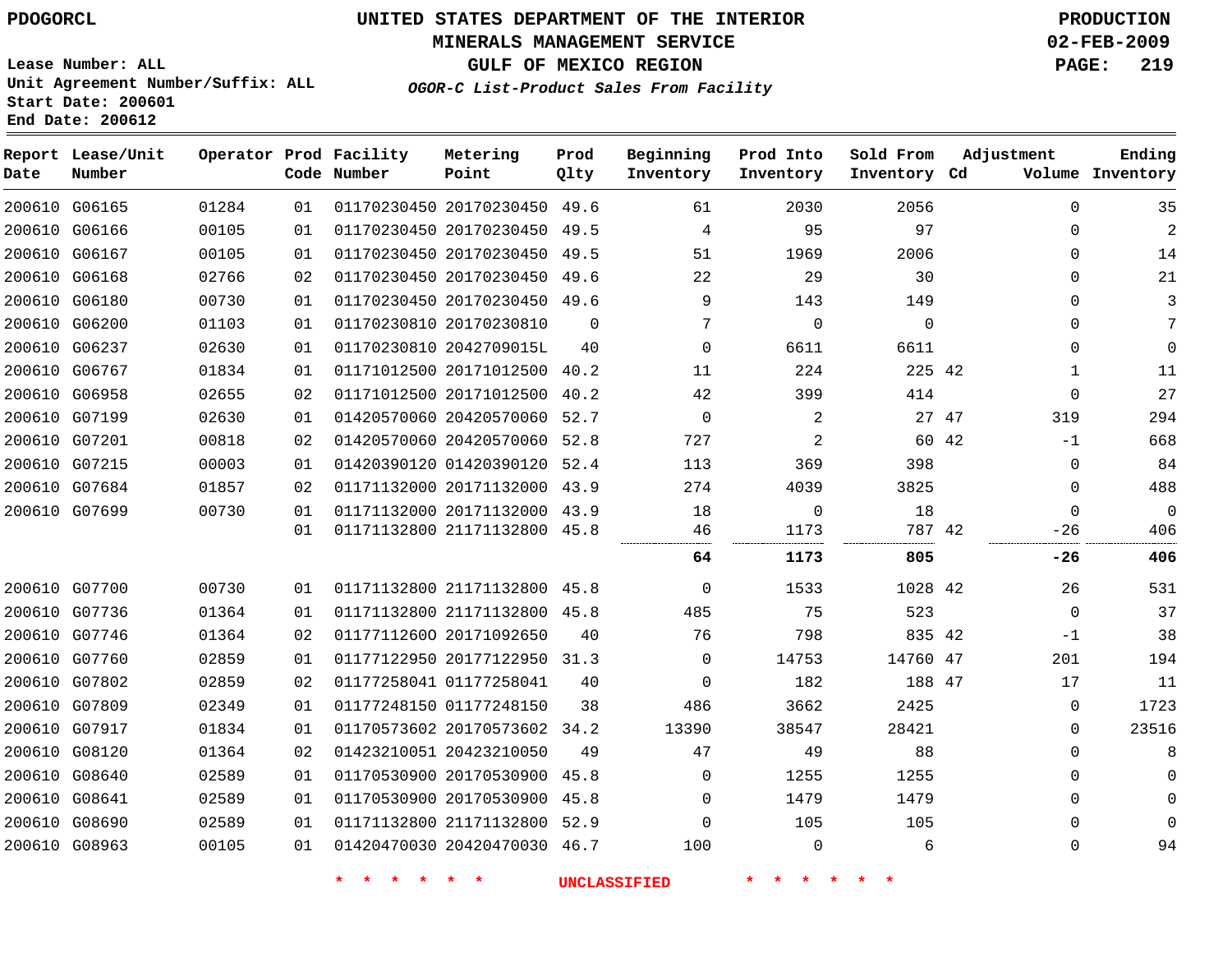### **MINERALS MANAGEMENT SERVICE 02-FEB-2009**

**GULF OF MEXICO REGION PAGE: 220**

**Lease Number: ALL Unit Agreement Number/Suffix: ALL Start Date: 200601 End Date: 200612**

**OGOR-C List-Product Sales From Facility**

| Date          | Report Lease/Unit<br>Number |       |    | Operator Prod Facility<br>Code Number | Metering<br>Point            | Prod<br>Qlty | Beginning<br>Inventory | Prod Into<br>Inventory | Sold From<br>Inventory Cd | Adjustment   | Ending<br>Volume Inventory |
|---------------|-----------------------------|-------|----|---------------------------------------|------------------------------|--------------|------------------------|------------------------|---------------------------|--------------|----------------------------|
| 200610 G09010 |                             | 00560 | 01 |                                       | 01420390120 01420390120      | 35           | 29                     | 101                    | 107                       | $\Omega$     | 23                         |
| 200610 G09032 |                             | 00730 | 01 |                                       | 01170230450 20170230450      | 49.6         | 222                    | 6648                   | 6751 42                   | $-1$         | 118                        |
| 200610 G09037 |                             | 02409 | 01 |                                       | 01420390101 01420390101      | $\Omega$     | 73                     | $\mathbf 0$            | 0                         | $\mathbf 0$  | 73                         |
| 200610 G09079 |                             | 02589 | 01 |                                       | 01421670201 20421670200      | 47.2         | 59                     | 2                      | 2                         | $\Omega$     | 59                         |
| 200610 G09387 |                             | 00362 | 01 |                                       | 01170230811 20170230811      | 46.2         | 529                    | 10303                  | 10337 42                  | 1            | 496                        |
|               |                             | 01364 | 02 |                                       | 01170230811 20170230811 46.2 |              | 41                     | 705                    | 712                       | $\Omega$     | 34                         |
|               |                             |       |    |                                       |                              |              | 570                    | 11008                  | 11049                     | 1            | 530                        |
| 200610 G09499 |                             | 01764 | 01 |                                       | 01177058094 01177058094 39.4 |              | 487                    | 4212                   | 4306                      | $\Omega$     | 393                        |
| 200610 G09500 |                             | 01764 | 01 |                                       | 01177058094 01177058094 39.4 |              | 41                     | 249                    | 262                       | $\Omega$     | 28                         |
| 200610 G09536 |                             | 01284 | 01 |                                       | 01171132000 20171132000 43.9 |              | 20                     | $\mathbf 0$            | 20                        | $\Omega$     | $\mathbf 0$                |
| 200610 G09574 |                             | 01819 | 01 |                                       | 01171012300 20171012300      | 38           | 174                    | 456                    | 468                       | 0            | 162                        |
| 200610 G09580 |                             | 00105 | 01 |                                       | 01171012400 20171012400 52.3 |              | 201                    | 1133                   | 1163                      | 0            | 171                        |
| 200610 G09631 |                             | 02859 | 01 |                                       | 01177122950 20177122950 31.2 |              | $\Omega$               | 597                    | 596 47                    | 7            | 8                          |
| 200610 G09651 |                             | 00730 | 01 |                                       | 01170753510 20170753510 57.2 |              | 298                    | 1735                   | 805                       | 0            | 1228                       |
| 200610 G10203 |                             | 02589 | 01 |                                       | 01423210051 20423210050 48.8 |              | $\mathbf{1}$           | 16                     | 16                        | 0            | $\mathbf{1}$               |
| 200610 G10226 |                             | 01819 | 01 |                                       | 01423210051 20423210050      | 49           | 93                     | 351                    | 388                       | $\mathbf 0$  | 56                         |
| 200610 G10584 |                             | 02266 | 01 |                                       | 01170230811 20170230811 44.5 |              | $\Omega$               | 6                      | 6                         | $\mathbf 0$  | $\Omega$                   |
| 200610 G10636 |                             | 02894 | 01 |                                       | 01170230811 20170230811 46.2 |              | $\mathbf 0$            | 31773                  | 30935 42                  | 691          | 1529                       |
| 200610 G10665 |                             | 01764 | 01 |                                       | 01177058094 01177058094 39.4 |              | 679                    | 6200                   | 6302                      | $\Omega$     | 577                        |
| 200610 G10726 |                             | 00730 | 01 |                                       | 01171012400 20171012300      | 38           | 412                    | 913                    | 997 42                    | $\mathbf{1}$ | 329                        |
| 200610 G10744 |                             | 02266 | 01 |                                       | 0117710260H 2017710260H 35.4 |              | 0                      | 14035                  | 14035                     | $\Omega$     | $\mathbf{0}$               |
| 200610 G10794 |                             | 02466 | 01 |                                       | 01177122950 20177122950 31.3 |              | $\Omega$               | 2352                   | 2352                      | $\Omega$     | $\Omega$                   |
| 200610 G10835 |                             | 01764 | 01 |                                       | 01171092900 01171092900      | $\Omega$     | 80                     | $\mathbf 0$            | $\mathbf 0$               | 0            | 80                         |
| 200610 G10910 |                             | 00282 | 02 |                                       | 01177245110 2017724511G 43.5 |              | 104                    | 29796                  | 29801                     | 0            | 99                         |
| 200610 G11243 |                             | 02589 | 01 |                                       | 01420470030 20420470030      | 47.2         | 542                    | 14                     | 32                        | 0            | 524                        |
| 200610 G11307 |                             | 02589 | 01 |                                       | 01420390101 01420390101 47.2 |              | 140                    | 1                      | 1                         | $\Omega$     | 140                        |
| 200610 G11885 |                             | 01103 | 01 |                                       | 01170530900 20170530900      | 48           | 0                      | 5                      | 4                         | $\mathbf 0$  | 1                          |
| 200610 G11886 |                             | 01103 | 01 |                                       | 01170530900 20170530900      | 48           | $\Omega$               | 44                     | 39                        | $\Omega$     | 5                          |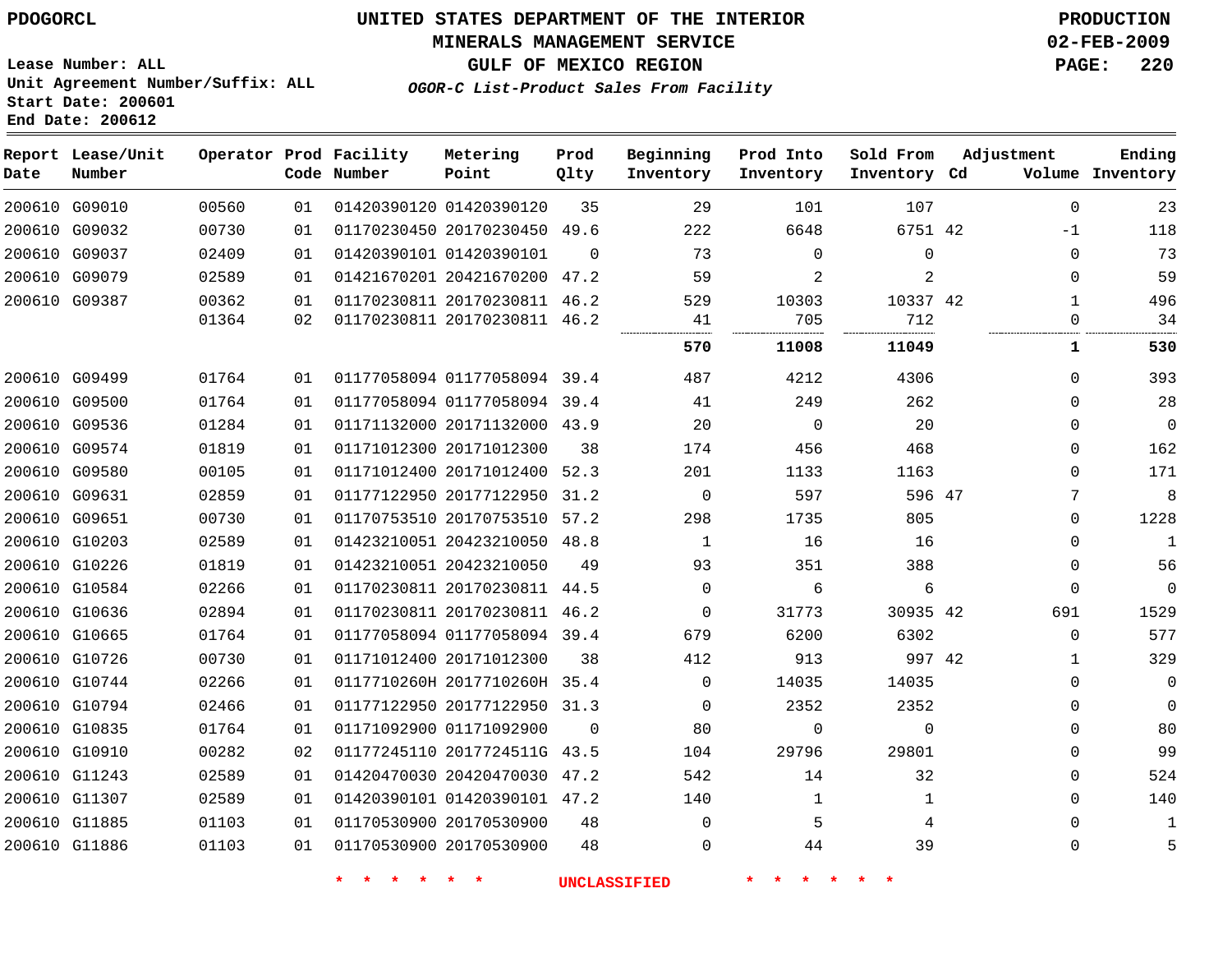### **MINERALS MANAGEMENT SERVICE 02-FEB-2009**

**GULF OF MEXICO REGION PAGE: 221**

**Lease Number: ALL Unit Agreement Number/Suffix: ALL Start Date: 200601 End Date: 200612**

**OGOR-C List-Product Sales From Facility**

| Number |                                                                                                                                                                                                                                                                                                                                                                                                                                                                             |       | Metering<br>Point                     | Prod<br>Qlty                                                                                             | Beginning<br>Inventory                                                                                                                                                                                                                                                                                                                                                                                                                                                                                                                                                                                                                                                                                                                   | Prod Into<br>Inventory | Sold From    | Adjustment   | Ending<br>Volume Inventory               |
|--------|-----------------------------------------------------------------------------------------------------------------------------------------------------------------------------------------------------------------------------------------------------------------------------------------------------------------------------------------------------------------------------------------------------------------------------------------------------------------------------|-------|---------------------------------------|----------------------------------------------------------------------------------------------------------|------------------------------------------------------------------------------------------------------------------------------------------------------------------------------------------------------------------------------------------------------------------------------------------------------------------------------------------------------------------------------------------------------------------------------------------------------------------------------------------------------------------------------------------------------------------------------------------------------------------------------------------------------------------------------------------------------------------------------------------|------------------------|--------------|--------------|------------------------------------------|
|        | 00105                                                                                                                                                                                                                                                                                                                                                                                                                                                                       | 01    |                                       |                                                                                                          | $\Omega$                                                                                                                                                                                                                                                                                                                                                                                                                                                                                                                                                                                                                                                                                                                                 | 6504                   | 6504         | $\Omega$     | $\Omega$                                 |
|        | 02628                                                                                                                                                                                                                                                                                                                                                                                                                                                                       | 02    |                                       |                                                                                                          | 26                                                                                                                                                                                                                                                                                                                                                                                                                                                                                                                                                                                                                                                                                                                                       | 317                    | 305          | $\Omega$     | 38                                       |
|        | 00105                                                                                                                                                                                                                                                                                                                                                                                                                                                                       | 01    |                                       |                                                                                                          | 44                                                                                                                                                                                                                                                                                                                                                                                                                                                                                                                                                                                                                                                                                                                                       | 1809                   | 1799         | $\mathbf 0$  | 54                                       |
|        | 00105                                                                                                                                                                                                                                                                                                                                                                                                                                                                       | 01    |                                       | 38                                                                                                       | 799                                                                                                                                                                                                                                                                                                                                                                                                                                                                                                                                                                                                                                                                                                                                      | 2120                   | 2156         | $\Omega$     | 763                                      |
|        | 01364                                                                                                                                                                                                                                                                                                                                                                                                                                                                       | 02    |                                       | 45.8                                                                                                     | 16                                                                                                                                                                                                                                                                                                                                                                                                                                                                                                                                                                                                                                                                                                                                       | 10                     | 17           | $\Omega$     | 9                                        |
|        |                                                                                                                                                                                                                                                                                                                                                                                                                                                                             | 02    |                                       |                                                                                                          |                                                                                                                                                                                                                                                                                                                                                                                                                                                                                                                                                                                                                                                                                                                                          | 477                    | 485          | $\Omega$     | 34                                       |
|        |                                                                                                                                                                                                                                                                                                                                                                                                                                                                             |       |                                       |                                                                                                          | 58                                                                                                                                                                                                                                                                                                                                                                                                                                                                                                                                                                                                                                                                                                                                       | 487                    | 502          | 0            | 43                                       |
|        | 01482                                                                                                                                                                                                                                                                                                                                                                                                                                                                       | 01    |                                       |                                                                                                          | 255                                                                                                                                                                                                                                                                                                                                                                                                                                                                                                                                                                                                                                                                                                                                      | 2619                   | 2746         | $\Omega$     | 128                                      |
|        | 01482                                                                                                                                                                                                                                                                                                                                                                                                                                                                       | 01    |                                       | 40.2                                                                                                     | 225                                                                                                                                                                                                                                                                                                                                                                                                                                                                                                                                                                                                                                                                                                                                      | 2318                   | 2430         | $\Omega$     | 113                                      |
|        | 01364                                                                                                                                                                                                                                                                                                                                                                                                                                                                       | 02    |                                       |                                                                                                          | 58                                                                                                                                                                                                                                                                                                                                                                                                                                                                                                                                                                                                                                                                                                                                       | 672                    |              | $\mathbf{1}$ | 33                                       |
|        | 00730                                                                                                                                                                                                                                                                                                                                                                                                                                                                       | 01    |                                       |                                                                                                          | 52                                                                                                                                                                                                                                                                                                                                                                                                                                                                                                                                                                                                                                                                                                                                       | 76                     |              | $\mathbf 1$  | 54                                       |
|        | 02409                                                                                                                                                                                                                                                                                                                                                                                                                                                                       | 01    |                                       |                                                                                                          | 197                                                                                                                                                                                                                                                                                                                                                                                                                                                                                                                                                                                                                                                                                                                                      | 446                    | 336          | $\mathbf 0$  | 307                                      |
|        | 02589                                                                                                                                                                                                                                                                                                                                                                                                                                                                       | 01    |                                       |                                                                                                          | 794                                                                                                                                                                                                                                                                                                                                                                                                                                                                                                                                                                                                                                                                                                                                      | 937                    | 937          | $\Omega$     | 794                                      |
|        | 00818                                                                                                                                                                                                                                                                                                                                                                                                                                                                       | 02    |                                       |                                                                                                          | 5                                                                                                                                                                                                                                                                                                                                                                                                                                                                                                                                                                                                                                                                                                                                        | 17                     | 19           | $\mathbf 0$  | 3                                        |
|        | 02589                                                                                                                                                                                                                                                                                                                                                                                                                                                                       | 01    |                                       |                                                                                                          | 113                                                                                                                                                                                                                                                                                                                                                                                                                                                                                                                                                                                                                                                                                                                                      | 1                      | $\mathbf 1$  | $\mathbf 0$  | 113                                      |
|        | 01831                                                                                                                                                                                                                                                                                                                                                                                                                                                                       | 01    |                                       |                                                                                                          | 18                                                                                                                                                                                                                                                                                                                                                                                                                                                                                                                                                                                                                                                                                                                                       | $\mathbf 0$            | 2            | $\Omega$     | 16                                       |
|        | 00282                                                                                                                                                                                                                                                                                                                                                                                                                                                                       | 02    |                                       |                                                                                                          | 1757                                                                                                                                                                                                                                                                                                                                                                                                                                                                                                                                                                                                                                                                                                                                     | 2954                   | 3942         | $\Omega$     | 769                                      |
|        | 00105                                                                                                                                                                                                                                                                                                                                                                                                                                                                       | 01    |                                       |                                                                                                          | 36                                                                                                                                                                                                                                                                                                                                                                                                                                                                                                                                                                                                                                                                                                                                       | 2119                   | 2053         | $\mathbf 0$  | 102                                      |
|        | 01364                                                                                                                                                                                                                                                                                                                                                                                                                                                                       | 02    |                                       |                                                                                                          | 5                                                                                                                                                                                                                                                                                                                                                                                                                                                                                                                                                                                                                                                                                                                                        | 105                    |              | $\mathbf{1}$ | 13                                       |
|        | 01284                                                                                                                                                                                                                                                                                                                                                                                                                                                                       | 01    |                                       |                                                                                                          | 40                                                                                                                                                                                                                                                                                                                                                                                                                                                                                                                                                                                                                                                                                                                                       | 785                    | 806          | $\mathbf 0$  | 19                                       |
|        | 01364                                                                                                                                                                                                                                                                                                                                                                                                                                                                       | 02    |                                       |                                                                                                          | $\mathbf 1$                                                                                                                                                                                                                                                                                                                                                                                                                                                                                                                                                                                                                                                                                                                              | $\mathbf 0$            | $\mathbf{1}$ | $\mathbf 0$  | $\Omega$                                 |
|        | 01819                                                                                                                                                                                                                                                                                                                                                                                                                                                                       | 01    |                                       | 38                                                                                                       | 1870                                                                                                                                                                                                                                                                                                                                                                                                                                                                                                                                                                                                                                                                                                                                     | 4115                   | 4503         | $\Omega$     | 1482                                     |
|        | 01819                                                                                                                                                                                                                                                                                                                                                                                                                                                                       | 01    |                                       | 47.4                                                                                                     | 71                                                                                                                                                                                                                                                                                                                                                                                                                                                                                                                                                                                                                                                                                                                                       | 686                    | 708          | $\mathbf{0}$ | 49                                       |
|        | 02349                                                                                                                                                                                                                                                                                                                                                                                                                                                                       | 01    |                                       |                                                                                                          | 23                                                                                                                                                                                                                                                                                                                                                                                                                                                                                                                                                                                                                                                                                                                                       | 597                    | 592          | $\mathbf 0$  | 28                                       |
|        | 02409                                                                                                                                                                                                                                                                                                                                                                                                                                                                       | 01    |                                       |                                                                                                          | $\overline{a}$                                                                                                                                                                                                                                                                                                                                                                                                                                                                                                                                                                                                                                                                                                                           | 1                      | 3            | $\Omega$     | $\Omega$                                 |
|        | 01284                                                                                                                                                                                                                                                                                                                                                                                                                                                                       | 01    |                                       | 44                                                                                                       | $\Omega$                                                                                                                                                                                                                                                                                                                                                                                                                                                                                                                                                                                                                                                                                                                                 | 578                    | 578          | $\Omega$     | $\Omega$                                 |
|        | 02589                                                                                                                                                                                                                                                                                                                                                                                                                                                                       | 01    |                                       | 56.8                                                                                                     | 0                                                                                                                                                                                                                                                                                                                                                                                                                                                                                                                                                                                                                                                                                                                                        | 426                    | 426          | $\mathbf 0$  |                                          |
|        | 02594                                                                                                                                                                                                                                                                                                                                                                                                                                                                       | 02    |                                       | 44                                                                                                       | $\Omega$                                                                                                                                                                                                                                                                                                                                                                                                                                                                                                                                                                                                                                                                                                                                 | 783                    | 783          | $\Omega$     | $\Omega$                                 |
|        | Report Lease/Unit<br>200610 G11911<br>200610 G11929<br>200610 G11951<br>200610 G11952<br>200610 G11984<br>200610 G12019<br>200610 G12020<br>200610 G12024<br>200610 G12037<br>200610 G12096<br>200610 G12421<br>200610 G12465<br>200610 G12497<br>200610 G12564<br>200610 G12761<br>200610 G12802<br>200610 G12803<br>200610 G12858<br>200610 G12886<br>200610 G12906<br>200610 G12955<br>200610 G12980<br>200610 G13342<br>200610 G13560<br>200610 G13563<br>200610 G13576 | 02766 | Operator Prod Facility<br>Code Number | 01171012300 20171012400<br>01171012300 20171012300<br>01170230810 20170230810<br>01170230810 20170230810 | 01177072601 20177072601 38.6<br>01171132000 20171132000 43.9<br>01177092600 20177092600 44.5<br>01171132800 21171132800<br>01171092651 20171092650 47.4<br>01171012500 20171012500 40.2<br>01171012500 20171012500<br>01171012500 20171012500 40.2<br>01170753510 20170753510 57.2<br>01177245110 2017724511C 50.2<br>01423550090 20423550090 47.2<br>01423210051 20423210050 48.9<br>01420390101 01420390101 47.2<br>01170230510 20170230510 47.8<br>01170230810 20170230810 47.5<br>01170230811 20170230811 46.1<br>01171132000 20171132000 43.9<br>01171131600 20171131600 45.6<br>01171012400 20171012400 52.3<br>01171092651 20171092650<br>01177163600 20177163600 38.7<br>01170230810 20170230810 47.5<br>01170230811 20170230811 | 42                     |              |              | Inventory Cd<br>698 42<br>75 42<br>98 42 |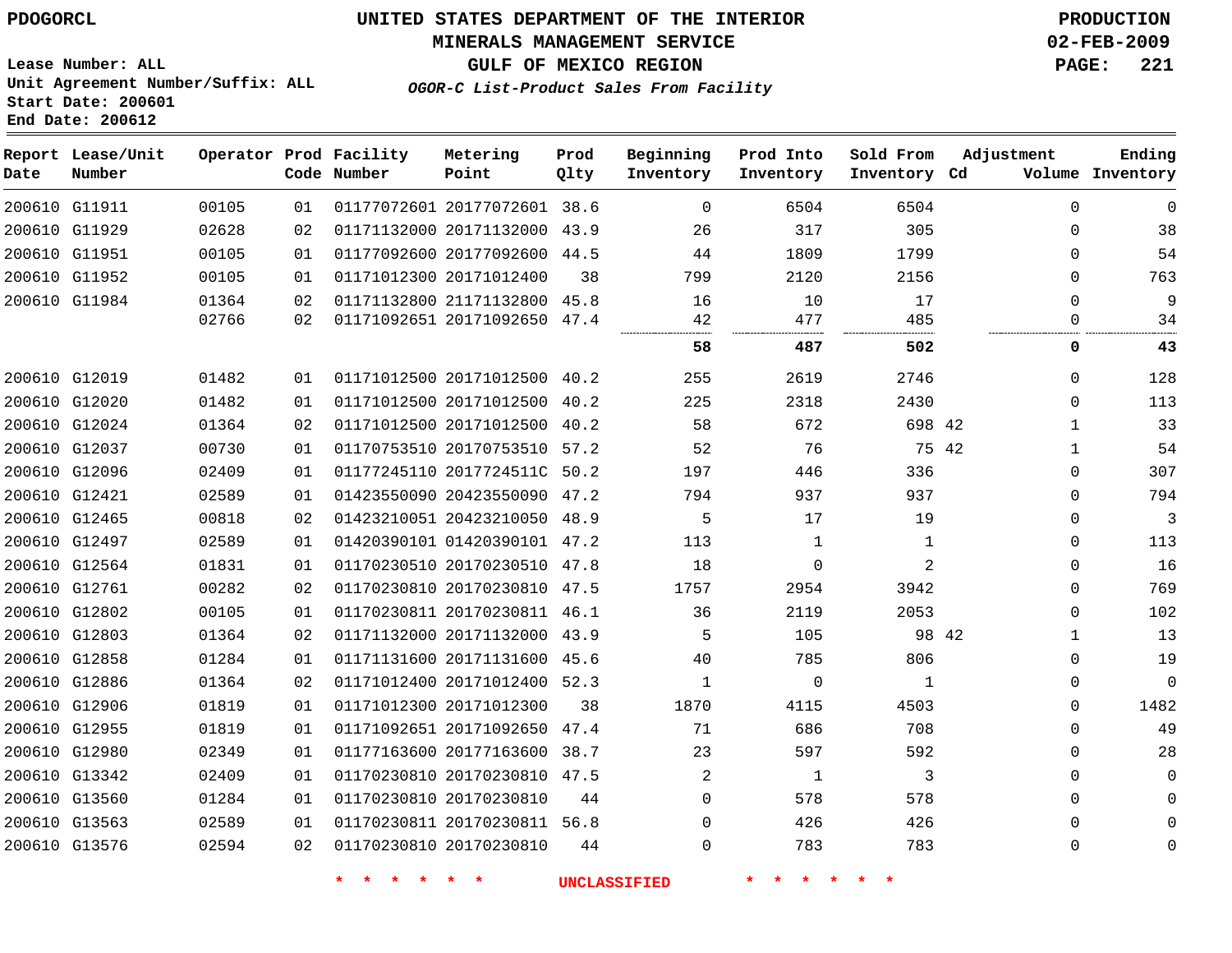### **MINERALS MANAGEMENT SERVICE 02-FEB-2009**

**GULF OF MEXICO REGION PAGE: 222**

**Lease Number: ALL Unit Agreement Number/Suffix: ALL Start Date: 200601 End Date: 200612**

**OGOR-C List-Product Sales From Facility**

| Date | Report Lease/Unit<br>Number |       |    | Operator Prod Facility<br>Code Number | Metering<br>Point            | Prod<br>Qlty | Beginning<br>Inventory | Prod Into<br>Inventory | Sold From<br>Inventory Cd | Adjustment            | Ending<br>Volume Inventory |
|------|-----------------------------|-------|----|---------------------------------------|------------------------------|--------------|------------------------|------------------------|---------------------------|-----------------------|----------------------------|
|      | 200610 G13803               | 02628 | 01 |                                       | 01170230810 20170230810 47.5 |              | 9                      | 34                     | 34                        | $\mathbf{0}$          | 9                          |
|      | 200610 G13825               | 02169 | 02 |                                       | 01170230800 20170230800 48.1 |              | 19                     | 122                    |                           | 79 42<br>$\mathbf{1}$ | 63                         |
|      | 200610 G13897               | 01482 | 01 |                                       | 01171132000 20171132000 43.9 |              | 3                      | 283                    | 255 42                    | $\mathbf{1}$          | 32                         |
|      | 200610 G13937               | 02628 | 02 |                                       | 01171092651 20171092650 47.4 |              | $\mathbf{1}$           | $\mathbf 0$            | $\mathbf{1}$              | $\mathbf{0}$          | $\Omega$                   |
|      | 200610 G13938               | 01284 | 01 |                                       | 01171012500 20171012500 40.2 |              | $\Omega$               | 16503                  | 16423                     | $\Omega$              | 80                         |
|      | 200610 G14161               | 00105 | 01 |                                       | 01421670201 20421670200      | 53           | $\overline{2}$         | 29                     | 25                        | $\Omega$              | 6                          |
|      | 200610 G14193               | 02409 | 01 |                                       | 01170230810 20170230810 47.4 |              | 2477                   | 5042                   | 6206                      | $\Omega$              | 1313                       |
|      | 200610 G14340               | 01364 | 02 |                                       | 01170230811 20170230811 46.2 |              | 425                    | 4932                   | 5119 42                   | $-1$                  | 237                        |
|      | 200610 G14342               | 00105 | 01 |                                       | 01170230811 20170230811 46.1 |              | 428                    | 15379                  | 15067                     | 0                     | 740                        |
|      | 200610 G14348               | 02894 | 01 |                                       | 01171132800 21171132800 47.1 |              | $\mathbf 0$            | 2060                   | 1126                      | 0                     | 934                        |
|      | 200610 G14357               | 02852 | 02 |                                       | 01171131600 20171131600 45.6 |              | $\mathbf{1}$           | 87                     |                           | 89 42<br>$\mathbf{1}$ | $\mathbf{0}$               |
|      | 200610 G14383               | 00105 | 01 |                                       | 01170230811 20170230811 46.2 |              | 80                     | 1740                   | 1736                      | $\mathbf{0}$          | 84                         |
|      | 200610 G14412               | 02246 | 01 |                                       | 01171132800 21171132800      | $\Omega$     | 40                     | $\mathbf 0$            | $\Omega$                  | $\Omega$              | 40                         |
|      | 200610 G14487               | 00730 | 01 |                                       | 01171092651 20171092650 47.4 |              | 6                      | 59                     | 61                        | $\Omega$              | 4                          |
|      | 200610 G14493               | 02268 | 01 |                                       | 01171092930 20171092930 33.3 |              | 120                    | 625                    | 656                       | $\Omega$              | 89                         |
|      | 200610 G14535               | 02628 | 01 |                                       | 01171012500 20171012500 40.2 |              | 58                     | $\mathbf 0$            | 58                        | $\Omega$              | $\Omega$                   |
|      | 200610 G14576               | 00105 | 01 |                                       | 01177258153 01177258153 29.4 |              | $\Omega$               | 26                     |                           | 30 46<br>5            | $\mathbf{1}$               |
|      | 200610 G14791               | 02451 | 01 |                                       | 01420570060 20420570060 52.7 |              | 138                    | $\Omega$               | 11                        | $\Omega$              | 127                        |
|      | 200610 G14864               | 01857 | 02 |                                       | 01170230450 20170230450 49.6 |              | 319                    | 5665                   | 5883 42                   | $-1$                  | 100                        |
|      | 200610 G14878               | 02589 | 01 |                                       | 01170230510 20170230510 48.4 |              | $\mathbf 0$            | 73                     | $\mathbf{1}$              | $\mathbf 0$           | 72                         |
|      | 200610 G14942               | 02859 | 02 |                                       | 01170230810 20170230810 47.5 |              | $\Omega$               | 1212                   | 1596 47                   | 700                   | 316                        |
|      | 200610 G15062               | 00560 | 01 |                                       | 01170230810 20170230810 47.9 |              | 132                    | 260                    | 324                       | $\mathbf 0$           | 68                         |
|      | 200610 G15078               | 00064 | 01 |                                       | 01170230810 20170230810 47.5 |              | 3794                   | 2570                   | 3303 42                   | $-1$                  | 3060                       |
|      | 200610 G15095               | 01764 | 01 |                                       | 01170530900 20170530900      | 48           | 5                      | $\mathbf 0$            | 5                         | $\mathbf 0$           | $\Omega$                   |
|      | 200610 G15110               | 02714 | 01 |                                       | 01170530900 20170530900      | 48           | 28                     | 653                    | 606                       | $\Omega$              | 75                         |
|      | 200610 G15118               | 00105 | 01 |                                       | 01171132800 21171132800 45.7 |              | 13                     | 58                     | 47                        | $\Omega$              | 24                         |
|      | 200610 G15161               | 00078 | 01 |                                       | 01171132000 20171132000 49.3 |              | $\mathbf{1}$           | 37                     | 37                        | $\Omega$              | $\mathbf{1}$               |
|      | 200610 G15239               | 00003 | 01 |                                       | 01171012500 20171012500 40.2 |              | 124                    | $\Omega$               | 124                       | $\Omega$              | $\Omega$                   |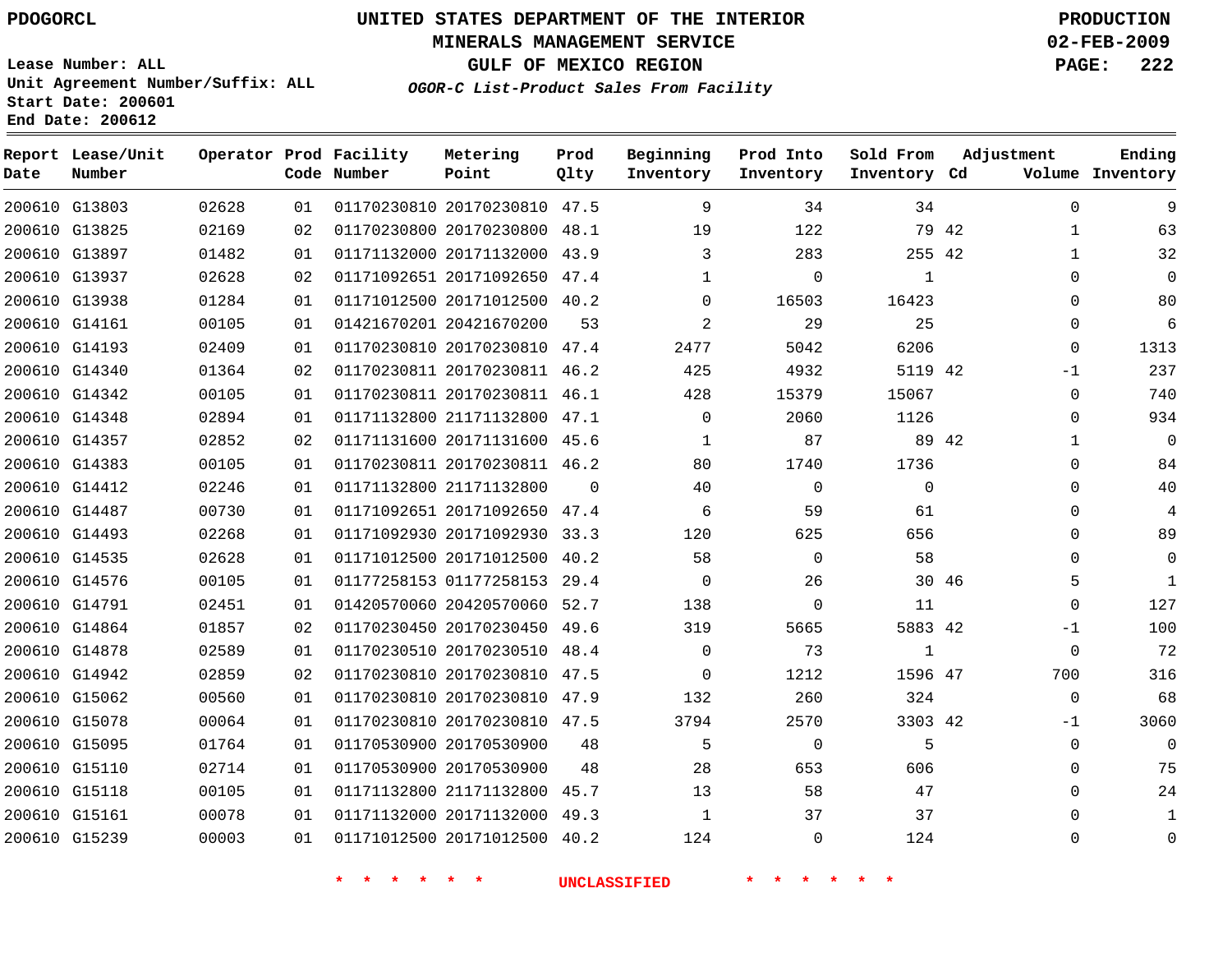### **MINERALS MANAGEMENT SERVICE 02-FEB-2009**

**GULF OF MEXICO REGION PAGE: 223**

**Lease Number: ALL Unit Agreement Number/Suffix: ALL Start Date: 200601 End Date: 200612**

**OGOR-C List-Product Sales From Facility**

| Date | Report Lease/Unit<br>Number |       |    | Operator Prod Facility<br>Code Number | Metering<br>Point            | Prod<br>Qlty | Beginning<br>Inventory | Prod Into<br>Inventory | Sold From<br>Inventory Cd | Adjustment    | Ending<br>Volume Inventory |
|------|-----------------------------|-------|----|---------------------------------------|------------------------------|--------------|------------------------|------------------------|---------------------------|---------------|----------------------------|
|      | 200610 G15263               | 02421 | 01 |                                       | 01171132000 20171132000 43.8 |              | 4524                   | 34960                  | 35261                     | $\mathbf 0$   | 4223                       |
|      | 200610 G15277               | 00222 | 02 |                                       | 01171012400 20171012400 52.3 |              | 1316                   | 8359                   | 8415                      | 0             | 1260                       |
|      | 200610 G15293               | 02859 | 02 |                                       | 0117711260T 2017711260T 34.5 |              | $\overline{a}$         | 388                    | 386                       | 0             | 4                          |
|      | 200610 G15303               | 00105 | 01 |                                       | 01171092800 21171132800 45.7 |              | 3152                   | 7415                   | 6967                      | 0             | 3600                       |
|      | 200610 G15312               | 00105 | 01 |                                       | 01171092651 20171092650 47.3 |              | 5282                   | 43112                  | 45342                     | $\Omega$      | 3052                       |
|      | 200610 G15323               | 01482 | 01 |                                       | 01171012500 20171012500 40.2 |              | 151                    | 1542                   | 1619                      | 0             | 74                         |
|      | 200610 G15387               | 02409 | 01 |                                       | 01177245110 2017724511C 50.3 |              | 115                    | 3                      | 116                       | $\Omega$      | $\overline{2}$             |
|      | 200610 G15740               | 00818 | 01 |                                       | 01170230450 20170230450      | 40           | 376                    | 7573                   | 7815 42                   | 1             | 135                        |
|      | 200610 G15742               | 00730 | 01 |                                       | 01170230450 20170230450 49.6 |              | $\mathbf{1}$           | 74                     | 76 42                     | 2             | $\mathbf{1}$               |
|      | 200610 G15769               | 00560 | 01 |                                       | 01422450350 20422450350      | 42           | 134                    | 1033                   | 789                       | 0             | 378                        |
|      | 200610 G15781               | 02169 | 02 |                                       | 01421670201 20421670200      | 53           | 142                    | 1184                   | 1070                      | $\Omega$      | 256                        |
|      | 200610 G16104               | 00105 | 01 |                                       | 01170231110 20170231110      | $\Omega$     | 153                    | 621                    | $\mathbf 0$               | $\Omega$      | 774                        |
|      | 200610 G16107               | 01978 | 02 |                                       | 01170230810 20170230811 46.2 |              | $\Omega$               | 81                     | 77                        | $\Omega$      | 4                          |
|      | 200610 G16115               | 01819 | 01 |                                       | 01170231300 01170231300      | 44           | 0                      | 26                     | 26                        | 0             | $\Omega$                   |
|      | 200610 G16201               | 00491 | 01 |                                       | 01170530900 20170530900      | 48           | 19                     | 0                      | 19                        | 0             | $\Omega$                   |
|      | 200610 G16203               | 01482 | 01 |                                       | 01170530900 20170530900      | $\Omega$     | 53                     | 0                      | $\mathbf{0}$              | 0             | 53                         |
|      | 200610 G16216               | 01284 | 01 |                                       | 01171132800 21171132800 45.8 |              | $\mathbf 1$            | 9                      | 7                         | $\Omega$      | 3                          |
|      | 200610 G16267               | 01364 | 02 |                                       | 01170230811 20170230811 46.2 |              | 2                      | 56                     |                           | 54 42<br>$-1$ |                            |
|      | 200610 G16310               | 00560 | 01 |                                       | 01171092651 20171092650 47.4 |              | 5                      | $\mathbf 0$            | 5                         | $\mathbf 0$   | $\Omega$                   |
|      | 200610 G16317               | 01364 | 02 |                                       | 01170230811 20170230811 46.2 |              | $\Omega$               | 445                    | 423 42                    | $-1$          | 21                         |
|      | 200610 G16337               | 01513 | 01 |                                       | 01177078151 01177078151      | $\Omega$     | 1794                   | $\mathbf 0$            | $\mathbf 0$               | $\mathbf 0$   | 1794                       |
|      | 200610 G16363               | 02475 | 02 |                                       | 01171012400 20171012400 51.8 |              | 29                     | 176                    | 179                       | 0             | 26                         |
|      | 200610 G16365               | 02589 | 01 |                                       | 01171132800 21171132800      | 40           | $\Omega$               | 40                     | 40                        | $\Omega$      | 0                          |
|      | 200610 G16454               | 00491 | 01 |                                       | 01171012500 20171012500      | 40.1         | 43                     | 480                    | 496                       | $\Omega$      | 27                         |
|      | 200610 G16455               | 00491 | 01 |                                       | 01171012500 20171012500      | 40.1         | 32                     | 506                    | 513                       | $\Omega$      | 25                         |
|      | 200610 G16461               | 00105 | 01 |                                       | 01170753510 20170753510 57.2 |              | 53                     | 388                    | 166                       | $\mathbf 0$   | 275                        |
|      | 200610 G16469               | 02025 | 01 |                                       | 01170753510 20170753510 57.2 |              | 5                      | 173                    | 56                        | $\Omega$      | 122                        |
|      | 200610 G16515               | 00282 | 02 |                                       | 01177245110 2017724511G 43.5 |              | 340                    | 110342                 | 110314 42                 | $-1$          | 367                        |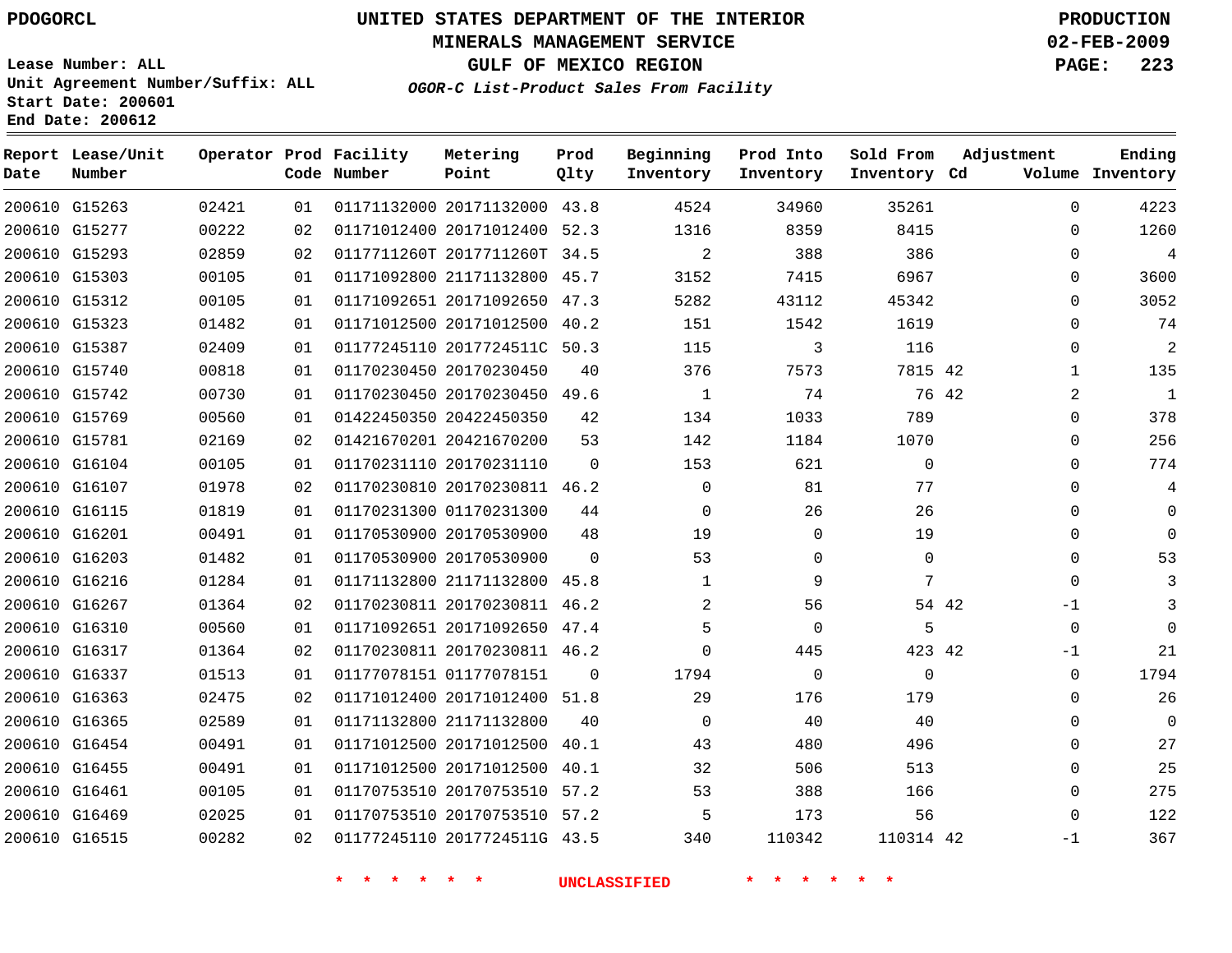### **MINERALS MANAGEMENT SERVICE 02-FEB-2009**

**GULF OF MEXICO REGION PAGE: 224**

**Lease Number: ALL Unit Agreement Number/Suffix: ALL Start Date: 200601 End Date: 200612**

**OGOR-C List-Product Sales From Facility**

| Date | Report Lease/Unit<br>Number |       |    | Operator Prod Facility<br>Code Number | Metering<br>Point            | Prod<br>Qlty | Beginning<br>Inventory | Prod Into<br>Inventory | Sold From<br>Inventory Cd |      | Adjustment   | Ending<br>Volume Inventory |
|------|-----------------------------|-------|----|---------------------------------------|------------------------------|--------------|------------------------|------------------------|---------------------------|------|--------------|----------------------------|
|      | 200610 G16575               | 00730 | 01 |                                       | 01608103650 20608103650 36.9 |              | 48                     | 3978                   | 3973 42                   |      | $-1$         | 52                         |
|      | 200610 G17120               | 01834 | 01 |                                       | 01421670210 01421670210 35.2 |              | 69                     | $\mathbf 0$            | 69                        |      | $\mathbf{0}$ | $\Omega$                   |
|      | 200610 G17124               | 01857 | 02 |                                       | 01170230450 20170230450 49.6 |              | $\mathbf{1}$           | 47                     | 47                        |      | $\Omega$     | $\mathbf{1}$               |
|      | 200610 G17133               | 01482 | 01 |                                       | 01423210051 20423210050      | 49           | 27                     | 116                    | 126 42                    |      | $\mathbf{1}$ | 18                         |
|      | 200610 G17156               | 00105 | 01 |                                       | 01421670201 20421670200 47.7 |              | $\mathbf{1}$           | $\mathbf{1}$           | $\overline{2}$            |      | $\Omega$     | $\Omega$                   |
|      | 200610 G17190               | 01364 | 02 |                                       | 01170230810 20170230810 47.5 |              | 20                     | 38                     | 48                        |      | $\mathbf{0}$ | 10                         |
|      | 200610 G17255               | 02237 | 01 |                                       | 01170230810 20170230810 47.5 |              | 182                    | 275                    | 385                       |      | 0            | 72                         |
|      | 200610 G17753               | 02427 | 02 |                                       | 01170230810 20170230800 48.1 |              | 265                    | 1                      |                           | 9 42 | $\mathbf{1}$ | 258                        |
|      | 200610 G17754               | 02025 | 01 |                                       | 01170230510 20170230510 46.5 |              | 331                    | 4                      | 31                        |      | 0            | 304                        |
|      | 200610 G17842               | 00491 | 01 |                                       | 01170230810 20170230810      | 44           | $\mathbf 0$            | 617                    | 617                       |      | $\mathbf{0}$ | $\mathbf 0$                |
|      | 200610 G17858               | 00105 | 01 |                                       | 01170530900 20170530900      | 48           | 273                    | 1046                   | 1199                      |      | $\mathbf{0}$ | 120                        |
|      | 200610 G17895               | 02859 | 01 |                                       | 01171132800 21171132800 45.8 |              | $\mathbf 0$            | 129                    | 119 47                    |      | 51           | 61                         |
|      | 200610 G17896               | 01284 | 01 |                                       | 01171132800 21171132800 45.8 |              | 11980                  | 32176                  | 29113                     |      | $\Omega$     | 15043                      |
|      | 200610 G17898               | 01963 | 01 |                                       | 01171131600 20171131600 45.6 |              | 114                    | 4008                   | 4024                      |      | 0            | 98                         |
|      | 200610 G17912               | 02409 | 01 |                                       | 01171132800 20177052203 30.1 |              | $\Omega$               | 9627                   | 9627                      |      | 0            | $\mathbf 0$                |
|      | 200610 G17913               | 01834 | 01 |                                       | 01171132800 21171132800 45.8 |              | 804                    | 2461                   | 2153                      |      | 0            | 1112                       |
|      | 200610 G17921               | 00491 | 01 |                                       | 01171012500 20177062959 25.7 |              | $\Omega$               | 19129                  | 19129                     |      | $\Omega$     | $\Omega$                   |
|      | 200610 G17942               | 00560 | 01 |                                       | 01177082604 20177082604      | 36           | $\Omega$               | 14274                  | 14102                     |      | $\mathbf{0}$ | 172                        |
|      | 200610 G17973               | 00730 | 01 |                                       | 01171012400 20171012400 52.3 |              | 1107                   | 9409                   | 9098                      |      | $\Omega$     | 1418                       |
|      | 200610 G17977               | 01364 | 02 |                                       | 01171132800 21171132800      | 45.8         | 1091                   | 2352                   | 2270                      |      | $\Omega$     | 1173                       |
|      | 200610 G17991               | 01978 | 02 |                                       | 01177122606 20177122606 42.6 |              | 2                      | 11                     | 12                        |      | $\mathbf{0}$ | $1\,$                      |
|      | 200610 G18043               | 01103 | 01 |                                       | 01171012500 20171012500 40.2 |              | 3553                   | 39903                  | 41518                     |      | 0            | 1938                       |
|      | 200610 G18208               | 01834 | 01 |                                       | 01170573602 20170573602 34.2 |              | 794                    | 2285                   | 1685                      |      | $\Omega$     | 1394                       |
|      | 200610 G18863               | 01364 | 02 |                                       | 01420470030 20420470030 46.7 |              | 77                     | $\mathbf 0$            |                           | 5 42 | $\mathbf{1}$ | 73                         |
|      | 200610 G18885               | 00818 | 02 |                                       | 01420570060 20420570060 52.8 |              | 435                    | $\Omega$               | 36                        |      | $\Omega$     | 399                        |
|      | 200610 G18936               | 02589 | 01 |                                       | 01421670201 01421670201      | $\Omega$     | 11                     | $\mathbf 0$            | $\Omega$                  |      | $\mathbf 0$  | 11                         |
|      | 200610 G18956               | 00064 | 01 |                                       | 01170230810 20170230810 47.5 |              | $\Omega$               | $\mathbf{1}$           | $\mathbf{1}$              |      | $\Omega$     | $\Omega$                   |
|      | 200610 G19025               | 02806 | 01 |                                       | 01423210051 20423210050      | 49           | 542                    | 2098                   | 2276                      |      | $\Omega$     | 364                        |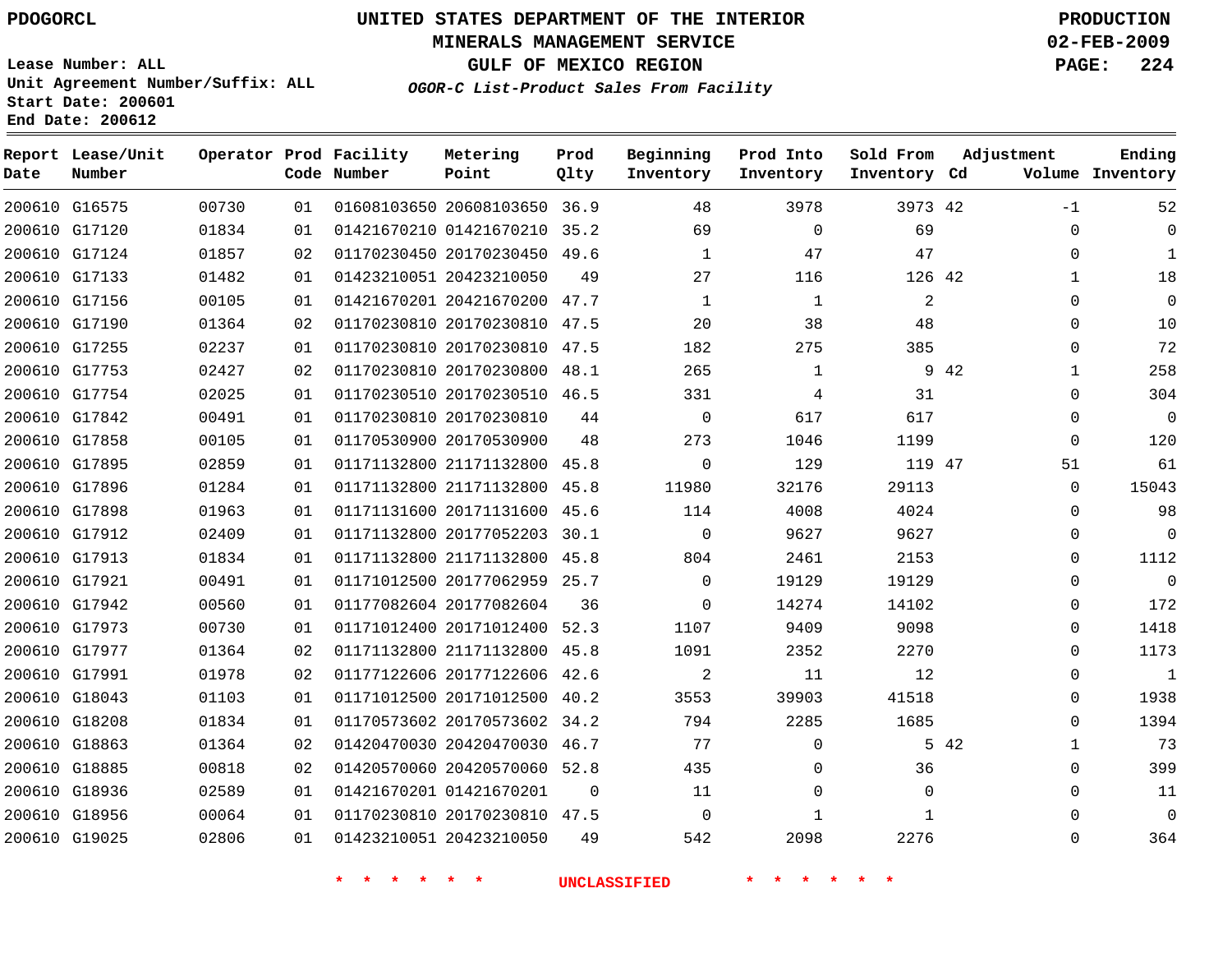### **MINERALS MANAGEMENT SERVICE 02-FEB-2009**

**Lease Number: ALL Unit Agreement Number/Suffix: ALL Start Date: 200601 End Date: 200612**

**GULF OF MEXICO REGION PAGE: 225 OGOR-C List-Product Sales From Facility**

| Date | Report Lease/Unit<br>Number |       |    | Operator Prod Facility<br>Code Number | Metering<br>Point            | Prod<br>Qlty | Beginning<br>Inventory | Prod Into<br>Inventory | Sold From<br>Inventory Cd | Adjustment   | Ending<br>Volume Inventory |
|------|-----------------------------|-------|----|---------------------------------------|------------------------------|--------------|------------------------|------------------------|---------------------------|--------------|----------------------------|
|      | 200610 G19030               | 02806 | 01 |                                       | 01423210051 20423210050      | 49           | 676                    | 2867                   | 3110                      | $\Omega$     | 433                        |
|      | 200610 G19702               | 02427 | 02 |                                       | 01170230811 20170230811 46.2 |              | $\mathbf 0$            | 369                    | 351                       |              | 18<br>0                    |
|      | 200610 G19750               | 02427 | 02 |                                       | 01171132800 21171132800 45.8 |              | 10109                  | 222                    | 250                       | $\mathbf{0}$ | 10081                      |
|      | 200610 G19760               | 02894 | 01 |                                       | 01171132800 21171132800      | 45.8         | 0                      | 3654                   | 2999 42                   | 898          | 1553                       |
|      | 200610 G19761               | 02894 | 01 |                                       | 01171132800 21171132800 45.8 |              | $\Omega$               | 270                    | 229 42                    | 74           | 115                        |
|      | 200610 G19784               | 01978 | 02 |                                       | 01171012310 20171012310 47.5 |              | 19                     | 337                    | 322                       | $\mathbf{0}$ | 34                         |
|      | 200610 G19832               | 02349 | 01 |                                       | 01177163600 20177163600 38.7 |              | 196                    | 4609                   | 4574                      | $\mathbf{0}$ | 231                        |
|      | 200610 G19835               | 02169 | 01 |                                       | 01171092651 20171092650 47.4 |              | 71                     | 501                    | 539                       | $\mathbf{0}$ | 33                         |
|      | 200610 G20605               | 02377 | 01 |                                       | 01423550141 20423550140 27.4 |              | 404                    | 27802                  | 27513                     |              | 693<br>$\Omega$            |
|      | 200610 G20616               | 01364 | 02 |                                       | 01423210051 20423210050      | 49           | 26                     | 124                    | 130                       |              | 20<br>0                    |
|      | 200610 G20655               | 00222 | 01 |                                       | 01170230510 20170230510 46.5 |              | 33                     | $\mathbf 0$            | 3                         | $\Omega$     | 30                         |
|      | 200610 G20656               | 00003 | 01 |                                       | 01422450350 20422450350      | 0            | 1                      | $\mathbf 0$            | $\Omega$                  |              | $\Omega$<br>1              |
|      | 200610 G20660               | 02169 | 02 |                                       | 01170230450 20170230450 49.6 |              | 18                     | 127                    | 143                       |              | $\overline{2}$<br>$\Omega$ |
|      | 200610 G21065               | 02266 | 01 |                                       | 01171131600 20171131600      | 40           | $\mathbf 0$            | 6349                   | 6343                      |              | 6<br>$\Omega$              |
|      | 200610 G21068               | 01978 | 02 |                                       | 01170530900 20170530900      | 40           | 1149                   | 1820                   | 2762                      | $\Omega$     | 207                        |
|      | 200610 G21070               | 00560 | 01 |                                       | 01171132800 21171132800      | 45.8         | 433                    | 1984                   | 1860                      |              | 557<br>0                   |
|      | 200610 G21080               | 01704 | 01 |                                       | 01170530900 20170530900      | 48           | 11                     | 14                     | 13                        |              | 12<br>$\Omega$             |
|      | 200610 G21081               | 01704 | 01 |                                       | 01170530900 20170530900      | 48           | 237                    | 3412                   | 3269                      |              | 380<br>$\Omega$            |
|      | 200610 G21093               | 01586 | 02 |                                       | 01170230811 20170230811 46.2 |              | 6                      | 63                     | 66                        | $\Omega$     | 3                          |
|      | 200610 G21096               | 00818 | 01 |                                       | 01170230811 20170230811 46.2 |              | $\Omega$               | 86                     | 86                        | $\Omega$     | $\Omega$                   |
|      | 200610 G21111               | 02266 | 01 |                                       | 01171132800 21171132800      | 40           | 8                      | 28                     | 26                        |              | 10<br>$\Omega$             |
|      | 200610 G21115               | 01364 | 02 |                                       | 01171012500 20171012500      | 40.2         | 19                     | 6022                   | 6027 42                   | $-1$         | 13                         |
|      | 200610 G21116               | 00818 | 02 |                                       | 01171132800 21171132800 45.8 |              | 699                    | 2487                   | 2101                      | $\Omega$     | 1085                       |
|      | 200610 G21120               | 02058 | 02 |                                       | 01171012500 20171012500      | 40.2         | $\Omega$               | 18                     | 17                        | $\Omega$     | $\mathbf{1}$               |
|      | 200610 G21305               | 02266 | 01 |                                       | 01423210051 20423210050 48.9 |              |                        | 8                      | 8                         |              | $\Omega$                   |
|      | 200610 G21306               | 02266 | 01 |                                       | 01423210051 20423210050      | 49           | $\overline{2}$         | $\mathbf 0$            | 2                         |              | $\Omega$<br>$\Omega$       |
|      | 200610 G21322               | 02266 | 01 |                                       | 01170230450 20170230450 48.5 |              | 72                     | 2649                   | 2674                      |              | 47<br>$\Omega$             |
|      | 200610 G21348               | 01819 | 01 |                                       | 01170230811 20170230510 46.5 |              | 121                    | $\mathbf{1}$           | 11                        | $\Omega$     | 111                        |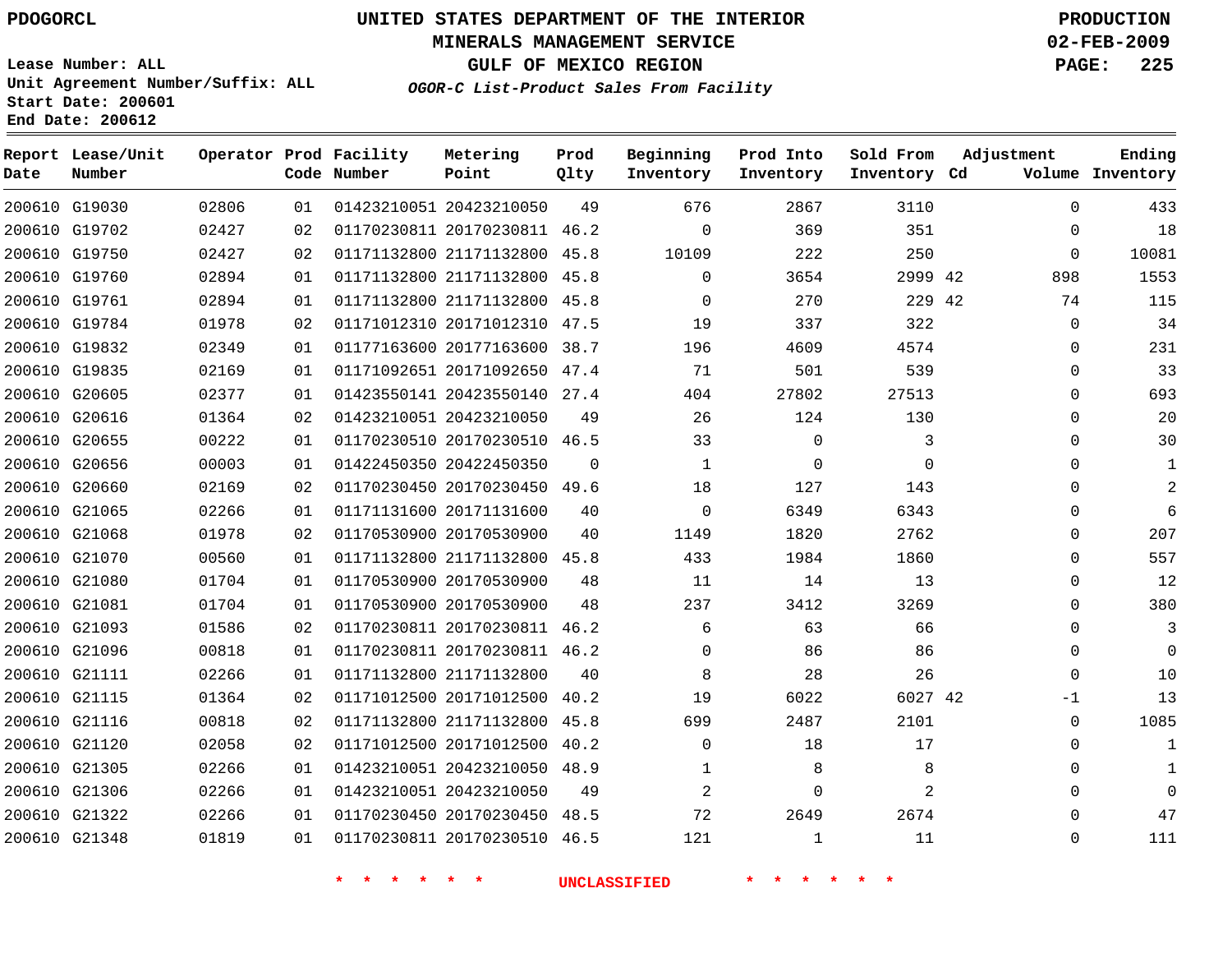### **MINERALS MANAGEMENT SERVICE 02-FEB-2009**

**GULF OF MEXICO REGION PAGE: 226**

**Lease Number: ALL Unit Agreement Number/Suffix: ALL Start Date: 200601 End Date: 200612**

**OGOR-C List-Product Sales From Facility**

| Date | Report Lease/Unit<br>Number |       |    | Operator Prod Facility<br>Code Number | Metering<br>Point            | Prod<br>Qlty | Beginning<br>Inventory | Prod Into<br>Inventory | Sold From<br>Inventory Cd |                 | Adjustment   | Ending<br>Volume Inventory |
|------|-----------------------------|-------|----|---------------------------------------|------------------------------|--------------|------------------------|------------------------|---------------------------|-----------------|--------------|----------------------------|
|      | 200610 G21349               | 00491 | 01 |                                       | 01170230510 20170230510 46.5 |              | 47                     | 0                      | 4                         |                 | $\Omega$     | 43                         |
|      | 200610 G21356               | 00064 | 01 |                                       | 01170230810 20170230810 47.5 |              | $\mathbf 1$            | $\Omega$               | $\mathbf{1}$              |                 | $\Omega$     | 0                          |
|      | 200610 G21378               | 01819 | 01 |                                       | 01170230811 20170230811 46.2 |              | $\Omega$               | 2                      | $\overline{a}$            |                 | $\Omega$     | $\Omega$                   |
|      | 200610 G21381               | 01819 | 01 |                                       | 01170230811 20170230811      | $\Omega$     | 3                      | $\Omega$               |                           | 0 <sub>09</sub> | $-3$         | $\mathbf 0$                |
|      | 200610 G21408               | 02219 | 02 |                                       | 01171012400 20171012400 52.3 |              | 505                    | 4519                   | 4343                      |                 | $\mathbf 0$  | 681                        |
|      | 200610 G21530               | 00078 | 01 |                                       | 01170230400 20170230400 51.2 |              | 667                    | 3973                   | 4073 42                   |                 | -1           | 566                        |
|      | 200610 G21533               | 00078 | 01 |                                       | 01170230400 20170230400 51.2 |              | 42                     | 327                    | 322                       |                 | $\Omega$     | 47                         |
|      | 200610 G21534               | 00003 | 01 |                                       | 01170230811 20170230811 46.2 |              | 686                    | 18424                  | 18224 42                  |                 | 1            | 887                        |
|      | 200610 G21580               | 02636 | 01 |                                       | 01170230811 20170230811 46.2 |              | $\overline{a}$         | 53                     | 52                        |                 | $\mathbf{0}$ | 3                          |
|      | 200610 G21581               | 01704 | 01 |                                       | 01171132800 21171132800 45.8 |              | 2124                   | 6064                   | 5540                      |                 | $\Omega$     | 2648                       |
|      | 200610 G21583               | 01704 | 01 |                                       | 01170530900 20170530900      | 48           | 129                    | 274                    | 372                       |                 | $\Omega$     | 31                         |
|      | 200610 G21585               | 02859 | 02 |                                       | 01171132800 21171132800 45.8 |              | $\Omega$               | 14                     | 15 47                     |                 | 9            | 8                          |
|      | 200610 G21588               | 00730 | 01 |                                       | 01171131800 20171131800      | $\Omega$     | 12                     | 4                      | $\mathbf 0$               |                 | 0            | 16                         |
|      | 200610 G21592               | 02628 | 02 |                                       | 01171132000 20171132000 43.9 |              | 8                      | 111                    | 105                       |                 | $\mathbf{0}$ | 14                         |
|      | 200610 G21597               | 01364 | 02 |                                       | 01171132800 21171132800 45.8 |              | 135                    | 357                    | 324 42                    |                 | -1           | 167                        |
|      | 200610 G21599               | 01834 | 01 |                                       | 01171132800 21171132800 45.8 |              | 9213                   | 32698                  | 27494                     |                 | $\Omega$     | 14417                      |
|      | 200610 G21614               | 01704 | 01 |                                       | 01171132000 20177072207      | 40           | 217                    | 919                    | 651                       |                 | 0            | 485                        |
|      | 200610 G21639               | 02169 | 01 |                                       | 01171092651 20171092650 47.4 |              | $\Omega$               | 25                     | 25                        |                 | $\Omega$     | $\mathbf 0$                |
|      | 200610 G21649               | 00730 | 01 |                                       | 01171092651 20171092650 47.4 |              | 24                     | 371                    | 369                       |                 | $\Omega$     | 26                         |
|      | 200610 G21652               | 02268 | 01 |                                       | 01171132800 21171132800 45.8 |              | 360                    | 859                    | 541 42                    |                 | $-124$       | 554                        |
|      | 200610 G21680               | 02169 | 01 |                                       | 01171092651 20171092650 47.4 |              | 99                     | 662                    | 712                       |                 | $\Omega$     | 49                         |
|      | 200610 G21691               | 00276 | 01 |                                       | 01170513700 20170513700 33.8 |              | 3505                   | 3506                   | 4120 42                   |                 | $-1$         | 2890                       |
|      | 200610 G21700               | 00105 | 01 |                                       | 01177258044 01177258044      | $\Omega$     | 604                    | $\mathbf 0$            |                           | 044             | $-604$       | $\mathbf 0$                |
|      |                             |       | 01 |                                       | 01177258153 01177258153 29.4 |              | $\mathbf 0$            | 2837                   | 3346 46                   |                 | 604          | 95                         |
|      |                             |       |    |                                       |                              |              | 604                    | 2837                   | 3346                      |                 | 0            | 95                         |
|      | 200610 G21703               | 02349 | 01 |                                       | 01177248150 01177248150      | 38           | 700                    | 0                      | 700                       |                 | $\Omega$     | $\mathbf 0$                |
|      | 200610 G21712               | 02237 | 01 |                                       | 01170755200 20170755200      | 38.1         | 19105                  | 16238                  | 16508                     |                 | $\Omega$     | 18835                      |
|      | 200610 G22158               | 01513 | 01 |                                       | 01420470030 20420470030 46.7 |              | 425                    | $\Omega$               | 26                        |                 | 0            | 399                        |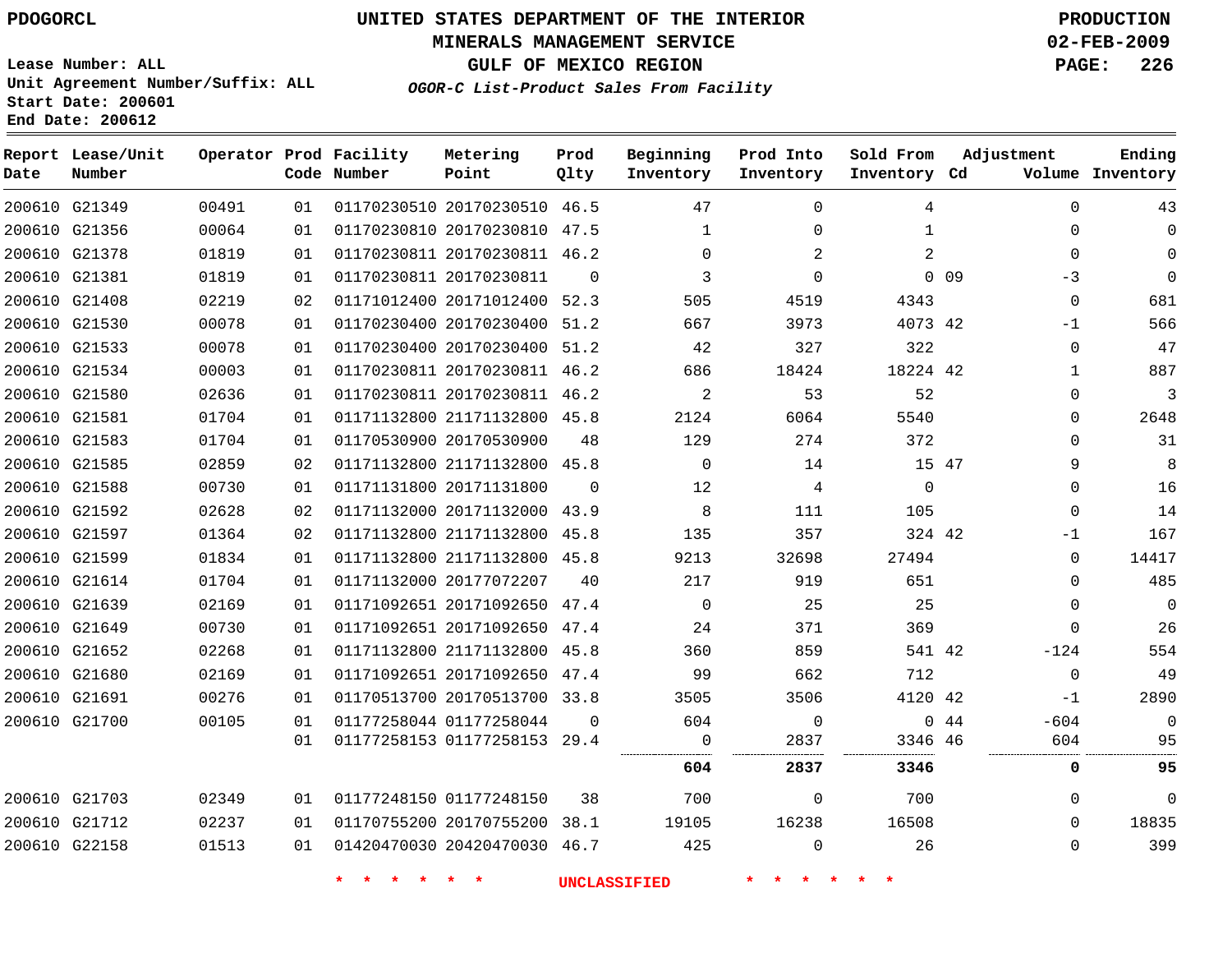### **MINERALS MANAGEMENT SERVICE 02-FEB-2009**

**GULF OF MEXICO REGION PAGE: 227**

**Lease Number: ALL Unit Agreement Number/Suffix: ALL Start Date: 200601 End Date: 200612**

**OGOR-C List-Product Sales From Facility**

| Date | Report Lease/Unit<br>Number |       |    | Operator Prod Facility<br>Code Number | Metering<br>Point            | Prod<br>Qlty | Beginning<br>Inventory | Prod Into<br>Inventory | Sold From<br>Inventory Cd | Adjustment |             | Ending<br>Volume Inventory |
|------|-----------------------------|-------|----|---------------------------------------|------------------------------|--------------|------------------------|------------------------|---------------------------|------------|-------------|----------------------------|
|      | 200610 G22188               | 02589 | 01 |                                       | 01423210051 20423210050 46.6 |              | $\Omega$               | 588                    | 588                       |            | $\Omega$    | $\Omega$                   |
|      | 200610 G22217               | 02589 | 01 |                                       | 01423210051 20423210050 48.4 |              | $\mathbf 0$            | 30                     | 30                        |            | $\mathbf 0$ | $\Omega$                   |
|      | 200610 G22219               | 01482 | 01 |                                       | 01423210051 20423210050      | 49           | 180                    | 607                    | 688 42                    |            | $-1$        | 98                         |
|      | 200610 G22236               | 02169 | 02 |                                       | 01170230450 20170230450 49.6 |              | 105                    | 2769                   | 2825                      |            | 0           | 49                         |
|      | 200610 G22238               | 02169 | 02 |                                       | 01170230450 20170230450 49.6 |              | 638                    | 15665                  | 16026                     |            | $\mathbf 0$ | 277                        |
|      | 200610 G22246               | 02859 | 02 |                                       | 01423210051 20170230500 41.5 |              | $\mathbf 0$            | 5173                   | 5285 47                   |            | 437         | 325                        |
|      | 200610 G22247               | 02169 | 02 |                                       | 01170230810 20170230810 47.5 |              | 175                    | 329                    | 400                       |            | $\mathbf 0$ | 104                        |
|      | 200610 G22262               | 00730 | 01 |                                       | 01170230810 20170230810 47.5 |              | 38                     | $\mathbf 0$            | 38                        |            | $\mathbf 0$ | $\mathbf 0$                |
|      | 200610 G22263               | 00730 | 01 |                                       | 01170230810 20170230810 47.5 |              | 594                    | 4243                   | 3732                      |            | $\Omega$    | 1105                       |
|      | 200610 G22501               | 00078 | 01 |                                       | 01170230400 20170230400 51.2 |              | 147                    | 921                    | 937                       |            | 0           | 131                        |
|      | 200610 G22505               | 00236 | 01 |                                       | 01170230811 20170230811 46.2 |              | 130                    | 3925                   | 3866                      |            | 0           | 189                        |
|      | 200610 G22510               | 00282 | 02 |                                       | 01170230810 20170230810 47.5 |              | 9014                   | 16424                  | 21161                     |            | $\Omega$    | 4277                       |
|      | 200610 G22539               | 00064 | 01 |                                       | 01170230810 20170230810 47.5 |              | 136                    | 90                     | 119                       |            | $\Omega$    | 107                        |
|      | 200610 G22542               | 01704 | 01 |                                       | 01170230810 20170230810 46.3 |              | 3                      | 1                      | 3                         |            | 0           | 1                          |
|      | 200610 G22544               | 02714 | 01 |                                       | 01170230811 20170230811 46.2 |              | $\Omega$               | 24                     | 23                        |            | $\Omega$    | $\mathbf{1}$               |
|      | 200610 G22546               | 01704 | 01 |                                       | 01170230811 20170230811 44.5 |              | $\mathbf{1}$           | 5                      | 5                         |            | $\mathbf 0$ | $\mathbf{1}$               |
|      | 200610 G22582               | 01834 | 01 |                                       | 01170530900 20170530900      | 48           | 3265                   | 4619                   | 7356                      |            | 0           | 528                        |
|      | 200610 G22605               | 02268 | 01 |                                       | 01171132800 21171132800 45.8 |              | 257                    | 520                    | 620 42                    |            | 108         | 265                        |
|      | 200610 G22606               | 02628 | 02 |                                       | 01171132000 20171132000 43.9 |              | $\mathbf 0$            | 512                    | 450                       |            | $\mathbf 0$ | 62                         |
|      | 200610 G22613               | 02655 | 02 |                                       | 01171132800 21171132800 45.8 |              | 587                    | 1953                   | 1680                      |            | $\mathbf 0$ | 860                        |
|      | 200610 G22620               | 02268 | 01 |                                       | 01171132800 21171132800 45.8 |              | 3663                   | 7800                   | 6200 42                   |            | $-1358$     | 3905                       |
|      | 200610 G22621               | 02268 | 01 |                                       | 01171132800 21171132800 45.8 |              | 4594                   | 13429                  | 9300 42                   |            | $-2583$     | 6140                       |
|      | 200610 G22628               | 01704 | 01 |                                       | 01171132800 21171132800 45.8 |              | 30                     | 605                    | 380                       |            | $\mathbf 0$ | 255                        |
|      | 200610 G22633               | 02222 | 01 |                                       | 01177062605 20177062605 43.7 |              | 41                     | 5462                   | 5464                      |            | $\mathbf 0$ | 39                         |
|      | 200610 G22643               | 01704 | 01 |                                       | 01171132000 20171132000 43.9 |              | 219                    | 1143                   | 1226                      |            | $\Omega$    | 136                        |
|      | 200610 G22651               | 01834 | 01 |                                       | 01171132800 21171132800 45.8 |              | 20                     | $\mathbf 0$            | 20                        |            | $\Omega$    | $\Omega$                   |
|      | 200610 G22659               | 02466 | 01 |                                       | 01171092651 20171092650 47.4 |              | 8                      | 19                     | 26                        |            | $\Omega$    | 1                          |
|      | 200610 G22660               | 02058 | 02 |                                       | 01171012310 20171012310 47.5 |              | 123                    | 612                    | 673                       |            | $\Omega$    | 62                         |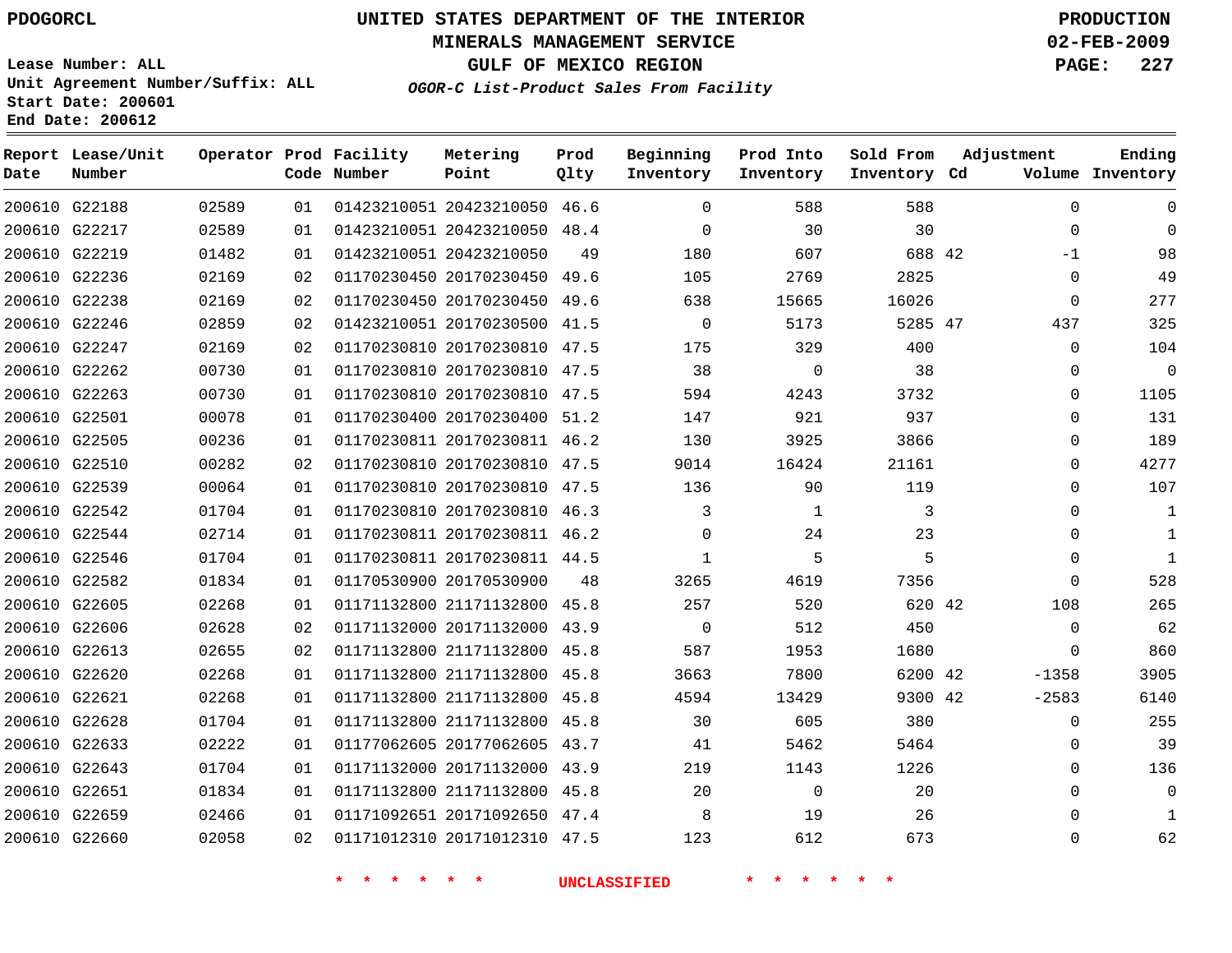### **MINERALS MANAGEMENT SERVICE 02-FEB-2009**

**GULF OF MEXICO REGION PAGE: 228**

**Lease Number: ALL Unit Agreement Number/Suffix: ALL Start Date: 200601 End Date: 200612**

**OGOR-C List-Product Sales From Facility**

| Date | Report Lease/Unit<br>Number |       |    | Operator Prod Facility<br>Code Number | Metering<br>Point            | Prod<br>Qlty | Beginning<br>Inventory | Prod Into<br>Inventory | Sold From<br>Inventory Cd | Adjustment   | Ending<br>Volume Inventory |
|------|-----------------------------|-------|----|---------------------------------------|------------------------------|--------------|------------------------|------------------------|---------------------------|--------------|----------------------------|
|      | 200610 G22662               | 02058 | 02 |                                       | 01171012310 20171012310 47.5 |              | 553                    | 3179                   | 3412                      | $\mathbf 0$  | 320                        |
|      | 200610 G22670               | 01364 | 02 |                                       | 01171012400 20171012400 52.3 |              | 14                     | 330                    | 295 42                    | $\mathbf{1}$ | 50                         |
|      | 200610 G22674               | 01364 | 02 |                                       | 01171132000 20171132000 43.9 |              | 1636                   | 7852                   | 8540                      | $\Omega$     | 948                        |
|      | 200610 G22699               | 00064 | 01 |                                       | 01171012500 20171012500 40.2 |              | 119                    | 1083                   | 1149                      | $\mathbf{0}$ | 53                         |
|      | 200610 G22700               | 02268 | 01 |                                       | 01171132800 21171132800 45.8 |              | 57                     | 156                    | 92 42                     | $-20$        | 101                        |
|      | 200610 G22701               | 02268 | 01 |                                       | 01171132800 21171132800 45.8 |              | 117                    | 721                    | 600 42                    | 46           | 284                        |
|      | 200610 G22705               | 02268 | 01 |                                       | 01171132800 21171132800 45.8 |              | $\overline{0}$         | 31                     | 20 42                     | $\mathbf{1}$ | 12                         |
|      | 200610 G22712               | 00222 | 02 |                                       | 01171012500 20171012500 40.2 |              | 520                    | 5019                   | 5296 42                   | $\mathbf{1}$ | 244                        |
|      | 200610 G22726               | 01704 | 01 |                                       | 01171092651 20171092650 48.5 |              | 178                    | 1371                   | 1452                      | $\mathbf 0$  | 97                         |
|      | 200610 G22765               | 00222 | 01 |                                       | 01170578150 01170578150 47.7 |              | 574                    | 820                    | 823 32                    | $-7$         | 564                        |
|      | 200610 G22769               | 00730 | 01 |                                       | 01171012500 20171012500 40.2 |              | 52                     | 566                    | 591                       | 0            | 27                         |
|      | 200610 G22772               | 00105 | 01 |                                       | 01170513800 20170513800 35.3 |              | $\overline{0}$         | 10913                  | 7518                      | 0            | 3395                       |
|      | 200610 G22792               | 00222 | 02 |                                       | 01177258041 01177258041      | 40           | 219                    | 3998                   | 3978                      | $\Omega$     | 239                        |
|      |                             | 02714 | 01 |                                       | 01177258151 01177258151      | $\mathbf 0$  | 33                     | $\mathbf 0$            | $\Omega$                  | 0            | 33                         |
|      |                             |       |    |                                       |                              |              | 252                    | 3998                   | 3978                      | 0            | 272                        |
|      | 200610 G22840               | 00730 | 01 |                                       | 01608103650 20608103650 36.9 |              | 104                    | 8761                   | 8749                      | 0            | 116                        |
|      | 200610 G23125               | 01364 | 02 |                                       | 01420470030 20420470030 46.7 |              | 1019                   | $\mathbf 0$            | 62 42                     | 1            | 958                        |
|      | 200610 G23166               | 02169 | 02 |                                       | 01423210051 20423210050      | 49           | 148                    | 571                    | 627                       | $\Omega$     | 92                         |
|      | 200610 G23180               | 02859 | 02 |                                       | 01423210051 20423210050      | 49           | $\Omega$               | 556                    | 639 47                    | 172          | 89                         |
|      | 200610 G23193               | 02169 | 02 |                                       | 01170230510 20170230510 46.5 |              | 19                     | $\overline{0}$         | 2                         | $\Omega$     | 17                         |
|      | 200610 G23197               | 02169 | 02 |                                       | 01170230810 20170230810 47.5 |              | $\overline{0}$         | 579                    | 453                       | $\mathbf 0$  | 126                        |
|      | 200610 G23199               | 02169 | 02 |                                       | 01421670201 20421670200      | 53           | 157                    | 1128                   | 1036                      | $\Omega$     | 249                        |
|      | 200610 G23222               | 00222 | 02 |                                       | 01170230810 20170230810 47.5 |              | $\mathbf{1}$           | $\mathbf{1}$           |                           | 1 42<br>-1   | $\mathbf 0$                |
|      | 200610 G23730               | 01978 | 02 |                                       | 01170230810 20170230811 46.2 |              | 292                    | 8051                   | 7956                      | 0            | 387                        |
|      | 200610 G23735               | 00282 | 02 |                                       | 01170230810 20170230810      | 44           | $\mathbf{0}$           | 85                     | 85                        | $\Omega$     | 0                          |
|      | 200610 G23736               | 01364 | 02 |                                       | 01170230810 20170230810      | 44           | $\mathbf{0}$           | 511                    | 511                       | 0            | 0                          |
|      | 200610 G23748               | 01364 | 02 |                                       | 01170230810 20170230810      | 44           | $\Omega$               | 225                    | 225                       | $\Omega$     | $\Omega$                   |
|      | 200610 G23853               | 02266 | 01 |                                       | 01171012310 20171012310 47.5 |              | 69                     | 1219                   | 1165                      | $\mathbf{0}$ | 123                        |
|      |                             |       |    |                                       |                              |              |                        |                        |                           |              |                            |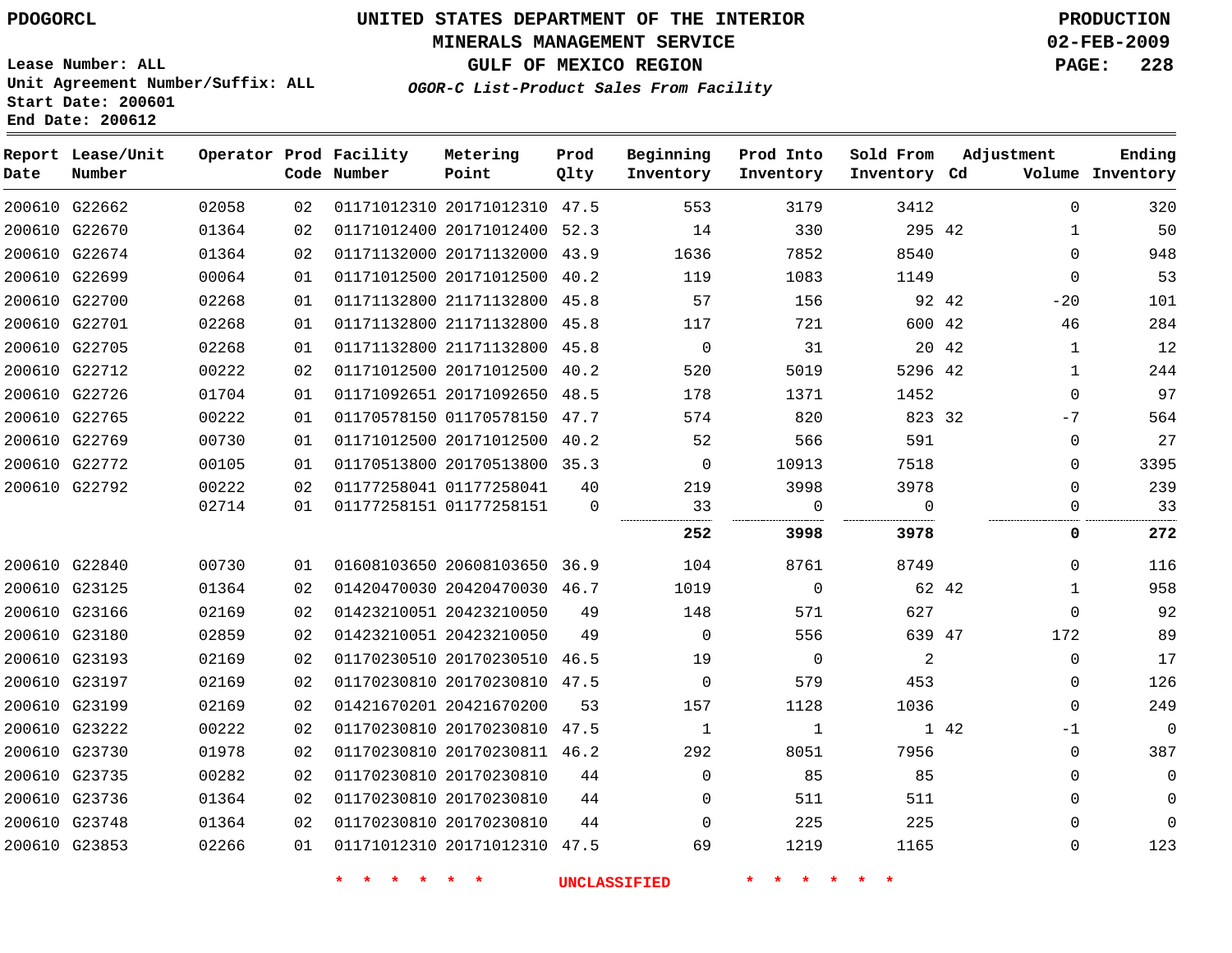# **MINERALS MANAGEMENT SERVICE 02-FEB-2009**

**GULF OF MEXICO REGION PAGE: 229**

**Lease Number: ALL Unit Agreement Number/Suffix: ALL Start Date: 200601 End Date: 200612**

**OGOR-C List-Product Sales From Facility**

| Date | Report Lease/Unit<br>Number |       |    | Operator Prod Facility<br>Code Number | Metering<br>Point            | Prod<br>Qlty | Beginning<br>Inventory | Prod Into<br>Inventory | Sold From<br>Inventory Cd | Adjustment  | Ending<br>Volume Inventory |
|------|-----------------------------|-------|----|---------------------------------------|------------------------------|--------------|------------------------|------------------------|---------------------------|-------------|----------------------------|
|      | 200610 G23857               | 01978 | 02 |                                       | 01171012500 20171012500 41.1 |              | $\overline{0}$         | 271                    | 257                       | $\Omega$    | 14                         |
|      | 200610 G23867               | 02766 | 02 |                                       | 01171012400 20171012400 52.3 |              | 417                    | 741                    | 1046                      | $\Omega$    | 112                        |
|      | 200610 G23933               | 00064 | 01 |                                       | 01171092651 20171092650 47.4 |              | 22                     | 212                    | 219                       | $\mathbf 0$ | 15                         |
|      | 200610 G24393               | 02466 | 01 |                                       | 01422450350 20422450350 40.6 |              | 380                    | 1904                   | 1546                      | $\Omega$    | 738                        |
|      | 200610 G24416               | 01364 | 02 |                                       | 01170230810 20170230810 47.5 |              | 2                      | 3                      | 4                         | $\Omega$    | $\mathbf 1$                |
|      | 200610 G24419               | 02370 | 02 |                                       | 01170230810 20170230810 47.5 |              | 547                    | 926                    | 1232                      | $\Omega$    | 241                        |
|      | 200610 G24424               | 02066 | 02 |                                       | 01170230810 20170230810 50.9 |              | $\Omega$               | 886                    | 886                       | $\Omega$    | $\mathbf 0$                |
|      | 200610 G24700               | 01364 | 02 |                                       | 01170230811 20170230811 46.2 |              | 7                      | 366                    | 355                       | $\Omega$    | 18                         |
|      | 200610 G24730               | 02169 | 02 |                                       | 01170230500 20170230500 41.5 |              | 300                    | 2164                   | 2326                      | $\Omega$    | 138                        |
|      |                             | 02349 | 02 |                                       | 01170230500 20170230500 42.9 |              | 57                     | 835                    | 842                       | 0           | 50                         |
|      |                             |       |    |                                       |                              |              | 357                    | 2999                   | 3168                      | 0           | 188                        |
|      | 200610 G24756               | 01704 | 01 |                                       | 01170530900 20170530900      | 48           | 9                      | 17                     | 24                        | $\Omega$    | 2                          |
|      | 200610 G24802               | 02579 | 02 |                                       | 01171132000 20171132000 43.9 |              | 5                      | 20                     | 22 42                     | $-1$        | 2                          |
|      | 200610 G24873               | 00222 | 02 |                                       | 01171012400 20171012400 52.3 |              | 170                    | 1517                   | 1458                      | $\mathbf 0$ | 229                        |
|      | 200610 G24878               | 02628 | 02 |                                       | 01171092651 20171092650 47.4 |              | 155                    | 1414                   | 1470                      | $\mathbf 0$ | 99                         |
|      | 200610 G24889               | 02579 | 02 |                                       | 01171012500 20171012500 40.2 |              | 391                    | 23906                  | 23082                     | $\mathbf 0$ | 1215                       |
|      | 200610 G24898               | 02807 | 01 |                                       | 01171012400 20171012400 52.3 |              | 2190                   | 11718                  | 12142                     | $\Omega$    | 1766                       |
|      | 200610 G24901               | 00730 | 01 |                                       | 01171012400 20171012300      | 38           | 4040                   | 11825                  | 11608                     | $\mathbf 0$ | 4257                       |
|      | 200610 G24916               | 00730 | 01 |                                       | 01171092651 20171092650 38.4 |              | 994                    | 1968                   | 2822 42                   | $-1$        | 139                        |
|      | 200610 G24922               | 02268 | 01 |                                       | 01171132800 21171132800 45.8 |              | 673                    | 203                    | 607 42                    | $-138$      | 131                        |
|      | 200610 G24924               | 02268 | 01 |                                       | 01171132800 21171132800 45.8 |              | 4177                   | 14379                  | 10885 42                  | $-1342$     | 6329                       |
|      | 200610 G24929               | 02766 | 02 |                                       | 01171092651 20171092650 47.4 |              | 11                     | 147                    | 147                       | $\mathbf 0$ | 11                         |
|      | 200610 G25008               | 02777 | 01 |                                       | 01170753510 20170753510 63.6 |              | $\overline{0}$         | 1192                   | 348                       | $\mathbf 0$ | 844                        |
|      | 200610 G25518               | 00064 | 01 |                                       | 01423210051 20423210050      | 49           | 5                      | $\Omega$               | 5                         | $\Omega$    | $\mathbf 0$                |
|      | 200610 G25524               | 02169 | 01 |                                       | 01421670210 01421670210 35.2 |              | 196                    | 954                    | 1052 42                   | $-1$        | 97                         |
|      |                             |       | 01 |                                       | 01170230450 20170230450 49.6 |              | 1170                   | 33585                  | 34161                     | 0           | 594                        |
|      |                             |       |    |                                       |                              |              | 1366                   | 34539                  | 35213                     | -1          | 691                        |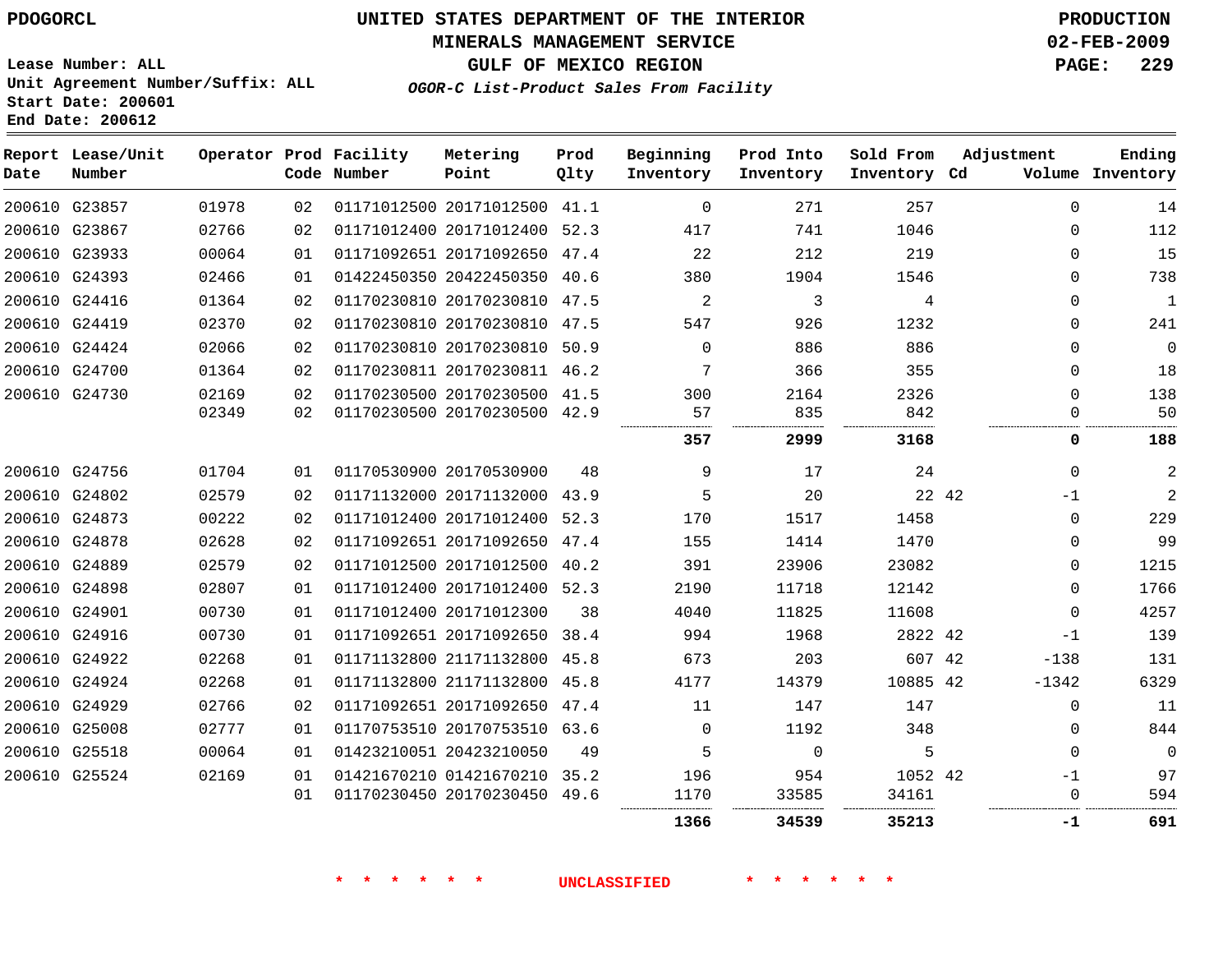### **MINERALS MANAGEMENT SERVICE 02-FEB-2009**

**GULF OF MEXICO REGION PAGE: 230**

**Lease Number: ALL Unit Agreement Number/Suffix: ALL Start Date: 200601 End Date: 200612**

**OGOR-C List-Product Sales From Facility**

| Date   | Report Lease/Unit<br>Number |       |    | Operator Prod Facility<br>Code Number | Metering<br>Point            | Prod<br>Qlty | Beginning<br>Inventory | Prod Into<br>Inventory | Sold From<br>Inventory Cd | Adjustment |              | Ending<br>Volume Inventory |
|--------|-----------------------------|-------|----|---------------------------------------|------------------------------|--------------|------------------------|------------------------|---------------------------|------------|--------------|----------------------------|
|        | 200610 G25536               | 02466 | 01 |                                       | 01420390101 01420390101      | $\Omega$     | 4538                   | 232                    | $\Omega$                  |            | $\Omega$     | 4770                       |
|        | 200610 G25553               | 02579 | 02 |                                       | 01170230510 20170230510 46.5 |              | 40                     | $\mathbf{1}$           |                           | 4 4 2      | $-1$         | 36                         |
|        | 200610 G25561               | 02058 | 02 |                                       | 01170230450 20170230450 49.6 |              | 515                    | 13522                  | 13798                     |            | $\mathbf 0$  | 239                        |
|        | 200610 G25566               | 00282 | 01 |                                       | 01170230450 20170230450 49.6 |              | 92                     | 2469                   | 2517                      |            | 0            | 44                         |
|        | 200610 G25605               | 00818 | 02 |                                       | 01170230810 20170230810 47.5 |              | 453                    | 268                    | 651                       |            | 0            | 70                         |
|        | 200610 G25606               | 02025 | 01 |                                       | 01170230810 20170230810 47.5 |              | 1032                   | 2326                   | 2752                      |            | $\mathbf 0$  | 606                        |
|        | 200610 G25864               | 01819 | 01 |                                       | 01170230811 20170230811 46.2 |              | $\mathbf{1}$           | $\Omega$               | $\mathbf{1}$              |            | $\Omega$     | $\Omega$                   |
|        | 200610 G25872               | 00236 | 01 |                                       | 01170230811 20170230811 46.2 |              | 701                    | 19143                  | 18923                     |            | $\Omega$     | 921                        |
|        | 200610 G25913               | 01704 | 01 |                                       | 01170230810 20170230810 47.7 |              | 23                     | 3                      | 24                        |            | $\mathbf 0$  | $\overline{c}$             |
|        | 200610 G25915               | 01704 | 01 |                                       | 01170230810 20170230810 47.7 |              | 41                     | 19                     |                           | 40 42      | $-18$        | $\overline{2}$             |
|        | 200610 G25944               | 02266 | 01 |                                       | 01171131600 20171131600      | 40           | 462                    | 13328                  | 13316                     |            | $\mathbf 0$  | 474                        |
|        | 200610 G25949               | 02427 | 01 |                                       | 01170530900 20170530900      | 48           | 1026                   | 3613                   | 4226                      |            | $\mathbf 0$  | 413                        |
|        | 200610 G25965               | 01704 | 01 |                                       | 01171132800 21171132800 45.8 |              | 193                    | 175                    | 220                       |            | $\Omega$     | 148                        |
|        | 200610 G25967               | 01513 | 01 |                                       | 01170230811 20170230811      | 49           | 17                     | 1018                   | 986                       |            | $\mathbf 0$  | 49                         |
|        | 200610 G25986               | 01586 | 02 |                                       | 01170230811 20170230811 46.2 |              | $\mathbf 0$            | 18                     | 17                        |            | 0            | $\mathbf{1}$               |
|        | 200610 G26022               | 02058 | 02 |                                       | 01171012400 20171012400 52.3 |              | 344                    | 1955                   | 2004                      |            | $\mathbf 0$  | 295                        |
|        | 200610 G26023               | 02579 | 02 |                                       | 01171012500 20171012500 40.2 |              | 2                      | 5170                   | 4991                      |            | $\Omega$     | 181                        |
|        | 200610 G26032               | 01935 | 01 |                                       | 01171012300 20171012300      | 38           | 15                     | $\mathbf{1}$           | 15                        |            | $\mathbf 0$  | $\mathbf{1}$               |
|        | 200610 G26040               | 00560 | 01 |                                       | 01171132800 21171132800 45.8 |              | 730                    | 1950                   | 1860                      |            | 0            | 820                        |
|        | 200610 G26097               | 00078 | 01 |                                       | 01170573602 20170573602 33.7 |              | 251                    | $\mathbf 0$            | 251                       |            | $\mathbf 0$  | $\mathbf 0$                |
|        | 200610 G27071               | 01704 | 01 |                                       | 01171132800 21171132800 45.8 |              | 6                      | 85                     | 60                        |            | $\Omega$     | 31                         |
|        | 200610 G27169               | 01284 | 01 |                                       | 01171012500 20171012500 40.2 |              | $\mathbf 0$            | 2563                   | 2563                      |            | $\mathbf 0$  | $\Omega$                   |
| 200611 | 00016                       | 00276 | 01 |                                       | 01170513700 20170513700 32.1 |              | 3729                   | 33207                  | 32636 42                  |            | $\mathbf{1}$ | 4301                       |
| 200611 | 00026                       | 00276 | 01 |                                       | 01170513700 20170513700 32.1 |              | 11650                  | 82620                  | 83570                     |            | $\mathbf 0$  | 10700                      |
| 200611 | 00032                       | 00276 | 01 |                                       | 01170513700 20170513700 32.1 |              | 575                    | 5532                   | 5437 42                   |            | $\mathbf{1}$ | 671                        |
| 200611 | 00033                       | 00276 | 01 |                                       | 01170513700 20170513700 32.1 |              | 1242                   | 9956                   | 9991                      |            | $\mathbf 0$  | 1207                       |
| 200611 | 00049                       | 01777 | 01 |                                       | 01171012300 20171012300      | 38           | 9896                   | 33359                  | 34529                     |            | $\Omega$     | 8726                       |
| 200611 | 00050                       | 01777 | 01 |                                       | 01171012300 20171012300      | 38           | 5668                   | 10084                  | 13114                     |            | $\Omega$     | 2638                       |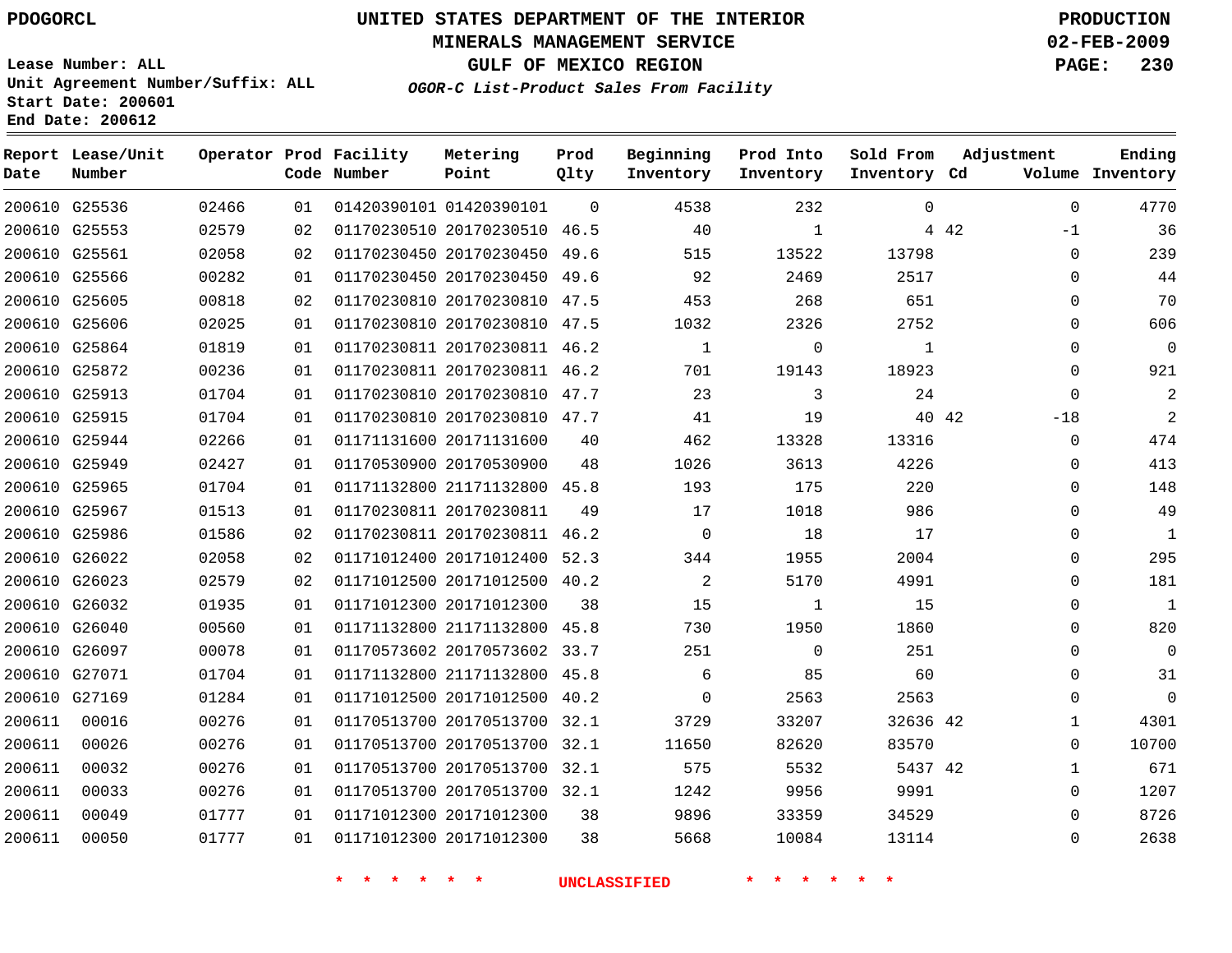# **MINERALS MANAGEMENT SERVICE 02-FEB-2009**

**GULF OF MEXICO REGION PAGE: 231**

**Lease Number: ALL Unit Agreement Number/Suffix: ALL Start Date: 200601 End Date: 200612**

**OGOR-C List-Product Sales From Facility**

| Date   | Report Lease/Unit<br>Number |       |    | Operator Prod Facility<br>Code Number | Metering<br>Point            | Prod<br>Qlty | Beginning<br>Inventory | Prod Into<br>Inventory | Sold From<br>Inventory Cd | Adjustment   | Ending<br>Volume Inventory |
|--------|-----------------------------|-------|----|---------------------------------------|------------------------------|--------------|------------------------|------------------------|---------------------------|--------------|----------------------------|
| 200611 | 00051                       | 01777 | 01 |                                       | 01171012300 20171012300      | 38           | 6195                   | 16626                  | 18472                     | $\Omega$     | 4349                       |
| 200611 | 00052                       | 01777 | 01 |                                       | 01171012300 20171012300      | 38           | 5817                   | 2530                   | 7685                      | $\Omega$     | 662                        |
| 200611 | 00053                       | 02409 | 01 |                                       | 01171012300 20171012300      | 38           | 3163                   | 5567                   | 6876                      | 0            | 1854                       |
| 200611 | 00072                       | 01764 | 01 |                                       | 01171092900 01171092900      | $\Omega$     | 511                    | 0                      | 0                         | 0            | 511                        |
| 200611 | 00073                       | 01764 | 01 |                                       | 01171092900 01171092900      | $\mathbf 0$  | 437                    | $\mathbf 0$            | $\mathbf 0$               | $\Omega$     | 437                        |
| 200611 | 00081                       | 00818 | 02 |                                       | 01170231300 20170230800      | 48.9         | 674                    | 88                     | 142                       | 0            | 620                        |
| 200611 | 00137                       | 00687 | 01 |                                       | 01170513700 20170513700 27.5 |              | 322                    | 3148                   | 3092 42                   | 1            | 379                        |
| 200611 | 00138                       | 00687 | 01 |                                       | 01170513700 20170513700 27.5 |              | 1670                   | 14827                  | 14714                     | 0            | 1783                       |
| 200611 | 00184                       | 02594 | 02 |                                       | 01170230810 20170230810 44.2 |              | $\Omega$               | 1730                   | 1730                      | $\Omega$     | $\mathbf{0}$               |
| 200611 | 00190                       | 01364 | 02 |                                       | 01170230810 20170230810 44.2 |              | 1                      | 13                     | 13                        | $\Omega$     | 1                          |
| 200611 | 00191                       | 01364 | 02 |                                       | 01170230810 20170230810 44.2 |              | $\Omega$               | 168                    | 168                       | $\Omega$     | $\Omega$                   |
| 200611 | 00196                       | 00003 | 01 |                                       | 01171012300 20171012300 38.1 |              | 5288                   | 15696                  | 16878                     | $\Omega$     | 4106                       |
| 200611 | 00244                       | 00105 | 01 |                                       | 01170231300 01170231300 44.2 |              | $\Omega$               | 10479                  | 10479                     | $\Omega$     | $\Omega$                   |
| 200611 | 00247                       | 00105 | 01 |                                       | 01170231300 01170231300 44.1 |              | 0                      | 1621                   | 1621                      | $\mathbf{0}$ | 0                          |
|        |                             | 02766 | 02 |                                       | 01170231300 01170231300 44.2 |              | 0                      | 1449                   | 1449                      | 0            | $\Omega$                   |
|        |                             |       |    |                                       |                              |              | 0                      | 3070                   | 3070                      | 0            | 0                          |
| 200611 | 00253                       | 00236 | 01 |                                       | 01170230810 20170230810 47.8 |              | 14                     | 81                     | 72                        | 0            | 23                         |
| 200611 | 00300                       | 01834 | 01 |                                       | 01170230601 20170230600      | $\Omega$     | 70                     | $\mathbf 0$            | $\mathbf 0$               | $\Omega$     | 70                         |
| 200611 | 00301                       | 01834 | 01 |                                       | 01170230601 20170230600      | $\Omega$     | 1198                   | $\Omega$               | $\Omega$                  | $\Omega$     | 1198                       |
| 200611 | 00310                       | 01138 | 01 |                                       | 01171132800 21171132800      | 45.5         | 722                    | 809                    | 1285                      | $\mathbf{0}$ | 246                        |
|        |                             | 02025 | 01 |                                       | 01171132800 21171132800 45.5 |              | 722                    | 809                    | 1285                      | 0            | 246                        |
|        |                             |       |    |                                       |                              |              | 1444                   | 1618                   | 2570                      | 0            | 492                        |
| 200611 | 00317                       | 00560 | 01 |                                       | 01171012310 20171012310 48.2 |              | 47                     | 706                    | 661                       | 0            | 92                         |
| 200611 | 00353                       | 02266 | 01 |                                       | 01170754800 20170754800      | 30.1         | 1914                   | 9294                   | 8776                      | $\mathbf{0}$ | 2432                       |
| 200611 | 00367                       | 00276 | 01 |                                       | 01170513700 20170513700 32.1 |              | 141                    | 553                    | 622                       | $\Omega$     | 72                         |
| 200611 | 00424                       | 00064 | 01 |                                       | 01171012400 20171012400 52.4 |              | 198                    | 1405                   | 1399                      | $\mathbf{0}$ | 204                        |
| 200611 | 00434                       | 02690 | 01 |                                       | 01177112605 2017711260Y 32.6 |              | 2737                   | 47633                  | 45984 42                  | 1            | 4387                       |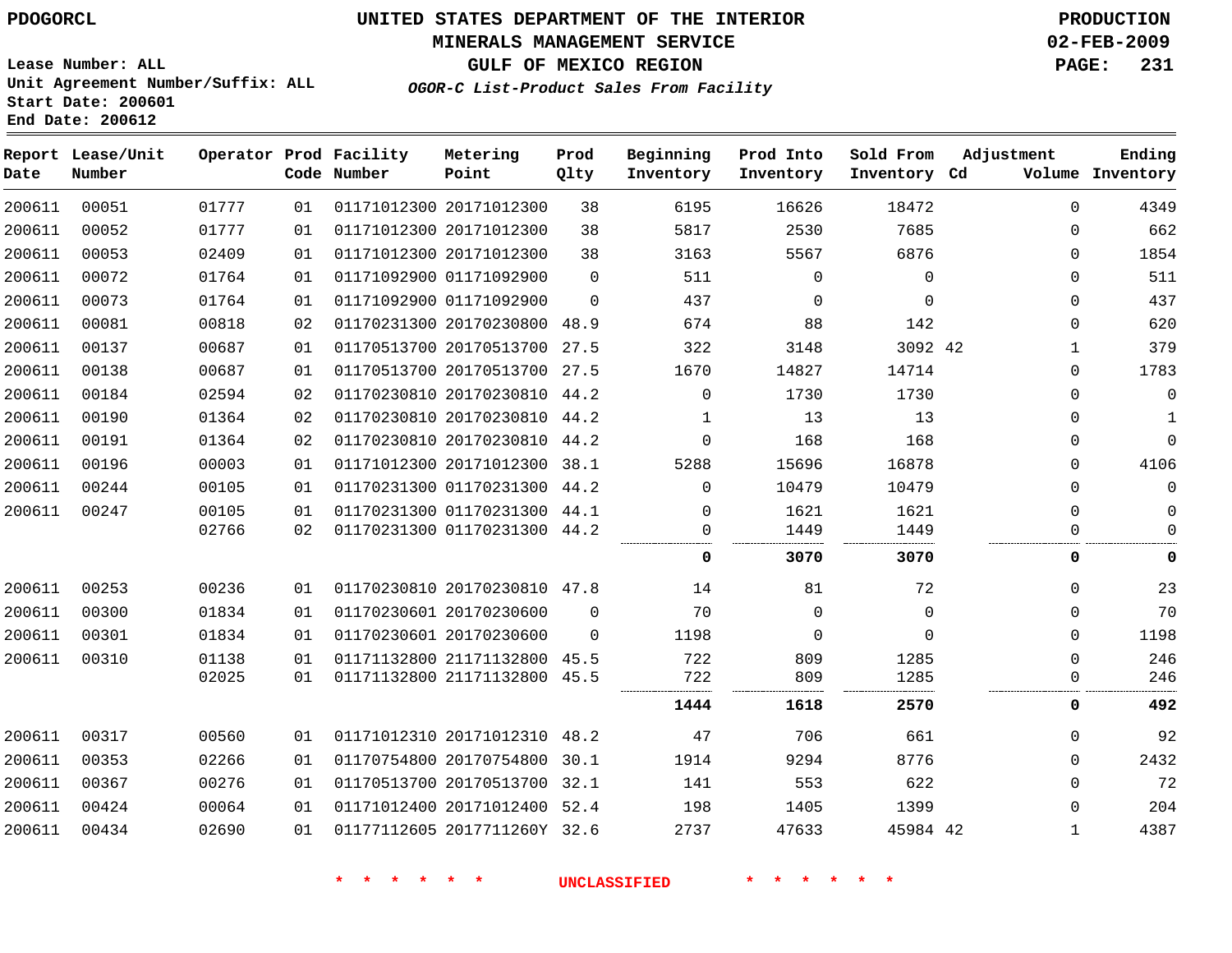### **MINERALS MANAGEMENT SERVICE 02-FEB-2009**

**GULF OF MEXICO REGION PAGE: 232**

**Lease Number: ALL Unit Agreement Number/Suffix: ALL Start Date: 200601 End Date: 200612**

**OGOR-C List-Product Sales From Facility**

| Date   | Report Lease/Unit<br>Number |       |    | Operator Prod Facility<br>Code Number | Metering<br>Point            | Prod<br>Qlty | Beginning<br>Inventory | Prod Into<br>Inventory | Sold From<br>Inventory Cd | Adjustment   | Ending<br>Volume Inventory |
|--------|-----------------------------|-------|----|---------------------------------------|------------------------------|--------------|------------------------|------------------------|---------------------------|--------------|----------------------------|
| 200611 | 00436                       | 01364 | 02 |                                       | 01171012400 20171012400 52.4 |              | $\Omega$               | 1                      | 1                         | $\Omega$     | $\Omega$                   |
| 200611 | 00453                       | 02690 | 01 |                                       | 01177112605 2017711260Y 32.6 |              | 869                    | 10666                  | 10553                     | $\Omega$     | 982                        |
| 200611 | 00464                       | 00078 | 01 |                                       | 01170573602 20170573602 34.3 |              | 361                    | 323                    | 526 42                    | 8            | 166                        |
| 200611 | 00466                       | 00064 | 01 |                                       | 01171012400 20171012400 52.4 |              | 411                    | 1580                   | 1761                      | $\Omega$     | 230                        |
| 200611 | 00478                       | 02409 | 01 |                                       | 01171012300 20171012300      | 40           | $\Omega$               | 5493                   | 5493                      | $\Omega$     | $\mathbf 0$                |
| 200611 | 00479                       | 00236 | 01 |                                       | 01171012300 20171012300 39.5 |              | 27                     | 41                     | 57                        | $\Omega$     | 11                         |
|        |                             | 00818 | 01 |                                       | 01171012500 20171012500 40.3 |              | 452                    | 9075                   | 8996                      | $\Omega$     | 531                        |
|        |                             |       |    |                                       |                              |              | 479                    | 9116                   | 9053                      | $\mathbf 0$  | 542                        |
| 200611 | 00487                       | 01284 | 01 |                                       | 01171132800 21171132800 45.5 |              | 1502                   | 1433                   | 2463                      | $\Omega$     | 472                        |
| 200611 | 00549                       | 00818 | 01 |                                       | 01171131800 20171131800      | $\Omega$     | $\mathbf{1}$           | $\mathbf 0$            | $\mathbf 0$               | $\mathbf 0$  | $\mathbf{1}$               |
| 200611 | 00559                       | 00687 | 01 |                                       | 01171131600 20171131600 44.8 |              | 349                    | 15266                  | 15289 42                  | $\mathbf{1}$ | 327                        |
| 200611 | 00560                       | 00687 | 01 |                                       | 01171131600 20171131600 44.8 |              | 49                     | 1521                   | 1538 42                   | $\mathbf{1}$ | 33                         |
| 200611 | 00577                       | 01935 | 01 |                                       | 01171012300 20171012300 38.1 |              | 35541                  | 93533                  | 104608                    | $\Omega$     | 24466                      |
| 200611 | 00590                       | 01284 | 01 |                                       | 01171132800 21171132800 45.5 |              | $\mathbf 0$            | 1739                   | 1459                      | $\Omega$     | 280                        |
| 200611 | 00593                       | 01834 | 01 |                                       | 01171012300 20171012300 38.1 |              | 15997                  | 14418                  | 20885 42                  | $-1$         | 9529                       |
| 200611 | 00599                       | 01764 | 01 |                                       | 01170573602 20170573602      | 49           | 501                    | 711                    | 846 42                    | $-1$         | 365                        |
| 200611 | 00605                       | 01764 | 01 |                                       | 01170573602 20170573602      | 49           | 1326                   | 647                    | 1640                      | $\Omega$     | 333                        |
| 200611 | 00680                       | 01482 | 01 |                                       | 01170230700 20170230700 40.6 |              | $\overline{0}$         | 2165                   | 2165                      | $\mathbf 0$  | $\mathbf 0$                |
| 200611 | 00691                       | 01364 | 02 |                                       | 01170754200 20170754200 35.8 |              | 974                    | 2530                   | 2377 42                   | $-1$         | 1126                       |
| 200611 | 00693                       | 02266 | 01 |                                       | 01170754800 20170754800 30.1 |              | 987                    | 3509                   | 3578                      | $\mathbf 0$  | 918                        |
| 200611 | 00694                       | 02266 | 01 |                                       | 01170754800 20170754800 30.1 |              | 2328                   | 9784                   | 9552                      | $\mathbf{0}$ | 2560                       |
| 200611 | 00697                       | 02266 | 01 |                                       | 01170754800 20170754800 30.1 |              | 2837                   | 9582                   | 9912                      | $\mathbf 0$  | 2507                       |
| 200611 | 00758                       | 02421 | 01 |                                       | 01170230810 20170230810 47.9 |              | 1055                   | 4318                   | 4176                      | $\Omega$     | 1197                       |
| 200611 | 00759                       | 02589 | 01 |                                       | 01170230811 20170230811 46.8 |              | $\mathbf 0$            | 97                     | 97                        | $\Omega$     | $\Omega$                   |
|        |                             | 02859 | 02 |                                       | 01170231100 20170230810 44.2 |              | $\Omega$               | 13                     | 13                        | $\Omega$     | $\Omega$                   |
|        |                             |       |    |                                       |                              |              | 0                      | 110                    | 110                       | 0            | $\mathbf 0$                |
| 200611 | 00763                       | 02859 | 01 | 01170231100 20170230810 44.2          |                              |              | $\Omega$               | 210                    | 210                       | $\mathbf 0$  | $\Omega$                   |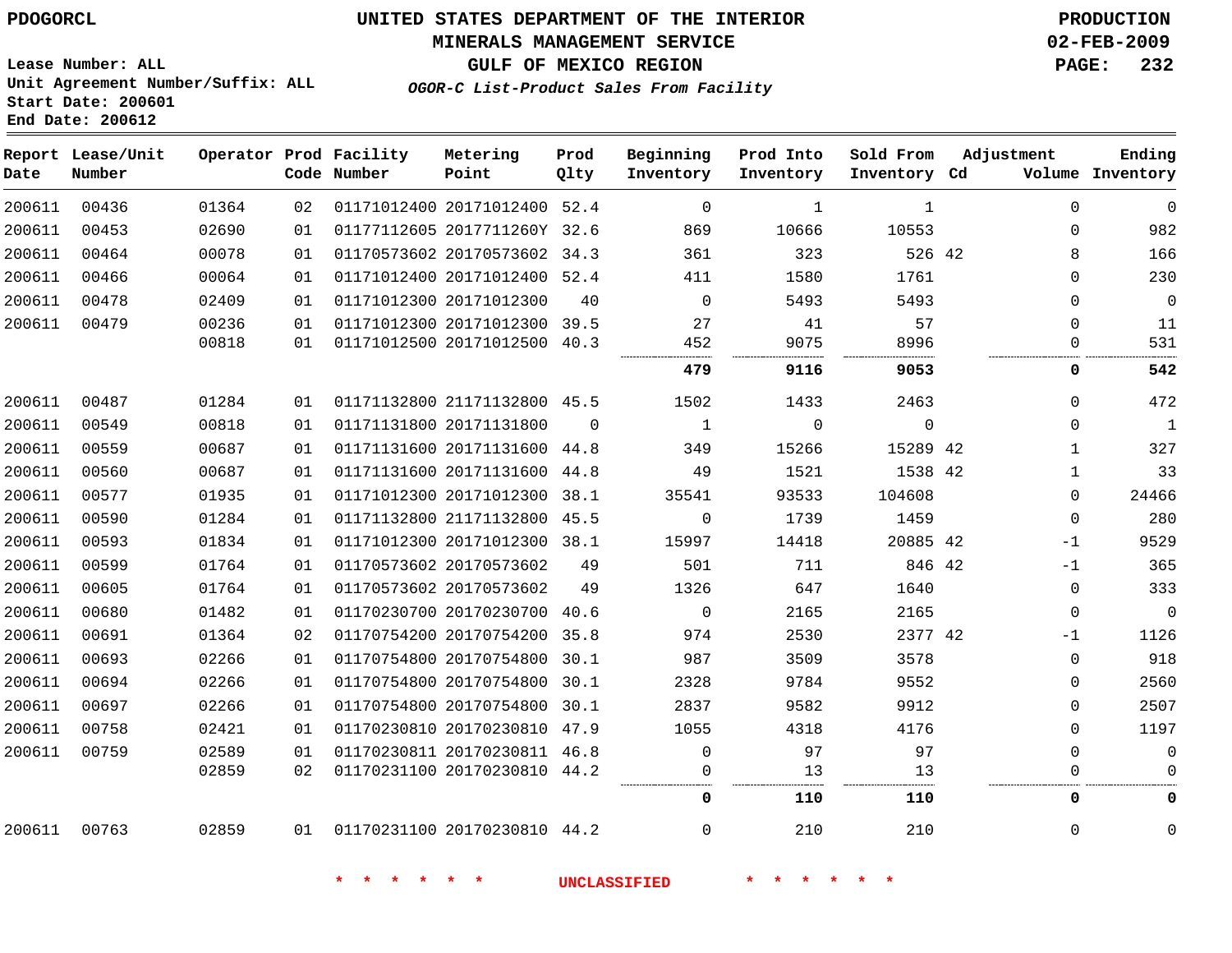### **MINERALS MANAGEMENT SERVICE 02-FEB-2009**

**GULF OF MEXICO REGION PAGE: 233**

**Lease Number: ALL Unit Agreement Number/Suffix: ALL Start Date: 200601 End Date: 200612**

**OGOR-C List-Product Sales From Facility**

| Date   | Report Lease/Unit<br>Number |       |    | Operator Prod Facility<br>Code Number | Metering<br>Point            | Prod<br>Qlty | Beginning<br>Inventory | Prod Into<br>Inventory | Sold From<br>Inventory Cd | Adjustment   | Ending<br>Volume Inventory |
|--------|-----------------------------|-------|----|---------------------------------------|------------------------------|--------------|------------------------|------------------------|---------------------------|--------------|----------------------------|
| 200611 | 00767                       | 00105 | 01 |                                       | 01170230810 20170230810 44.1 |              | $\Omega$               | 101                    | 101                       | $\Omega$     | $\Omega$                   |
| 200611 | 00768                       | 00105 | 01 |                                       | 01170230810 20170230810 42.1 |              | $\Omega$               | 4                      | 4                         | $\Omega$     | $\Omega$                   |
| 200611 | 00775                       | 01834 | 01 |                                       | 01171131600 20171131600 44.8 |              | 52                     | 1885                   | 1896                      | 0            | 41                         |
| 200611 | 00778                       | 01482 | 01 |                                       | 01171132000 20171132000      | 47.6         | 66                     | 231                    | 265 42                    | $-1$         | 31                         |
| 200611 | 00787                       | 01364 | 01 |                                       | 01171092651 20171092650      | 50.7         | 279                    | 3198                   | 3230                      | 0            | 247                        |
| 200611 | 00796                       | 02628 | 02 |                                       | 01171092651 20171092650 50.7 |              | 146                    | 10210                  | 9568                      | 0            | 788                        |
| 200611 | 00797                       | 01777 | 01 |                                       | 01171012300 20171012300      | 38           | 3972                   | 10036                  | 11383                     | $\mathbf 0$  | 2625                       |
| 200611 | 00818                       | 02636 | 01 |                                       | 01171132800 21171132800      | 45.5         | 2387                   | 2466                   | 4072                      | 0            | 781                        |
| 200611 | 00819                       | 00078 | 01 |                                       | 01171132800 21171132800 45.5 |              | $\mathbf 0$            | 68                     | 57                        | 0            | 11                         |
| 200611 | 00820                       | 00078 | 01 |                                       | 0117711260S 2017711260S 30.9 |              | 428                    | 68922                  | 68885 42                  | $\mathbf{1}$ | 466                        |
| 200611 | 00827                       | 00003 | 01 |                                       | 0117711260G 2017711260G 33.1 |              | 1347                   | 23283                  | 23594 42                  | $-1$         | 1035                       |
| 200611 | 00828                       | 02859 | 01 |                                       | 0117711260T 2017711260T 33.9 |              | 157                    | 12032                  | 12040                     | 0            | 149                        |
|        | 200611 754303001A           | 00059 | 01 |                                       | 01170230811 20170230811 46.7 |              | 667                    | 10799                  | 10851 42                  | -1           | 614                        |
|        | 200611 754305004A           | 01704 | 01 |                                       | 01171132000 20171132000 47.6 |              | 1025                   | 4978                   | 5318                      | $\mathbf 0$  | 685                        |
|        | 200611 7543880060           | 00105 | 01 |                                       | 01170230450 20170230450 50.3 |              | $\overline{2}$         | 150                    | 149                       | $\Omega$     | 3                          |
|        | 200611 7543890060           | 02655 | 02 |                                       | 01171012500 20171012500 40.3 |              | $\mathbf 0$            | 84                     | 84                        | 0            | $\mathbf 0$                |
|        | 200611 7543890080           | 00276 | 01 |                                       | 01170513700 20170513700 32.1 |              | 27610                  | 2510                   | 6350                      | 0            | 23770                      |
|        | 200611 7543890180           | 01764 | 01 |                                       | 01423210051 20423210050 48.8 |              | 18                     | 111                    | 113                       | $\mathbf 0$  | 16                         |
|        | 200611 7543890220           | 00105 | 01 |                                       | 01608158271 01608158271 20.7 |              | $\Omega$               | 117                    | 117                       | $\Omega$     | $\Omega$                   |
|        | 200611 7543900070           | 00818 | 02 |                                       | 01423550090 20423550090 52.5 |              | $\mathbf{1}$           | 35                     | 15                        | $\mathbf{0}$ | 21                         |
|        | 200611 7543900080           | 02421 | 01 |                                       | 01177245111 01177245111      | 39           | $\Omega$               | 78                     | 78                        | $\Omega$     | $\mathbf 0$                |
|        | 200611 7543920040           | 02628 | 01 |                                       | 01423210051 20423210050 48.8 |              | 107                    | 471                    | 506                       | 0            | 72                         |
|        | 200611 7543930100           | 00362 | 01 |                                       | 01170230800 20170230800      | 48           | 3846                   | 7591                   | 6202 42                   | $\mathbf{1}$ | 5236                       |
|        | 200611 7543930200           | 01284 | 01 |                                       | 0117709260L 2017709260L 42.3 |              | $\mathbf 0$            | 1963                   | 1963                      | $\mathbf{0}$ | $\mathbf{0}$               |
|        | 200611 7543930210           | 01764 | 01 |                                       | 01608165300 01608165300      | 0            | 91                     | 0                      | $\mathbf 0$               | $\Omega$     | 91                         |
|        | 200611 7543940080           | 00222 | 01 |                                       | 01171132800 21171132800 45.5 |              | 1037                   | 1063                   | 1762                      | 0            | 338                        |
|        | 200611 754395009A           | 00730 | 01 |                                       | 01170753510 20170753510 56.4 |              | 571                    | 2177                   | 2164                      | $\Omega$     | 584                        |
|        | 200611 754395019A           | 00105 | 01 |                                       | 01420390101 01420390101      | 53           | 6038                   | 969                    | 5009                      | $\Omega$     | 1998                       |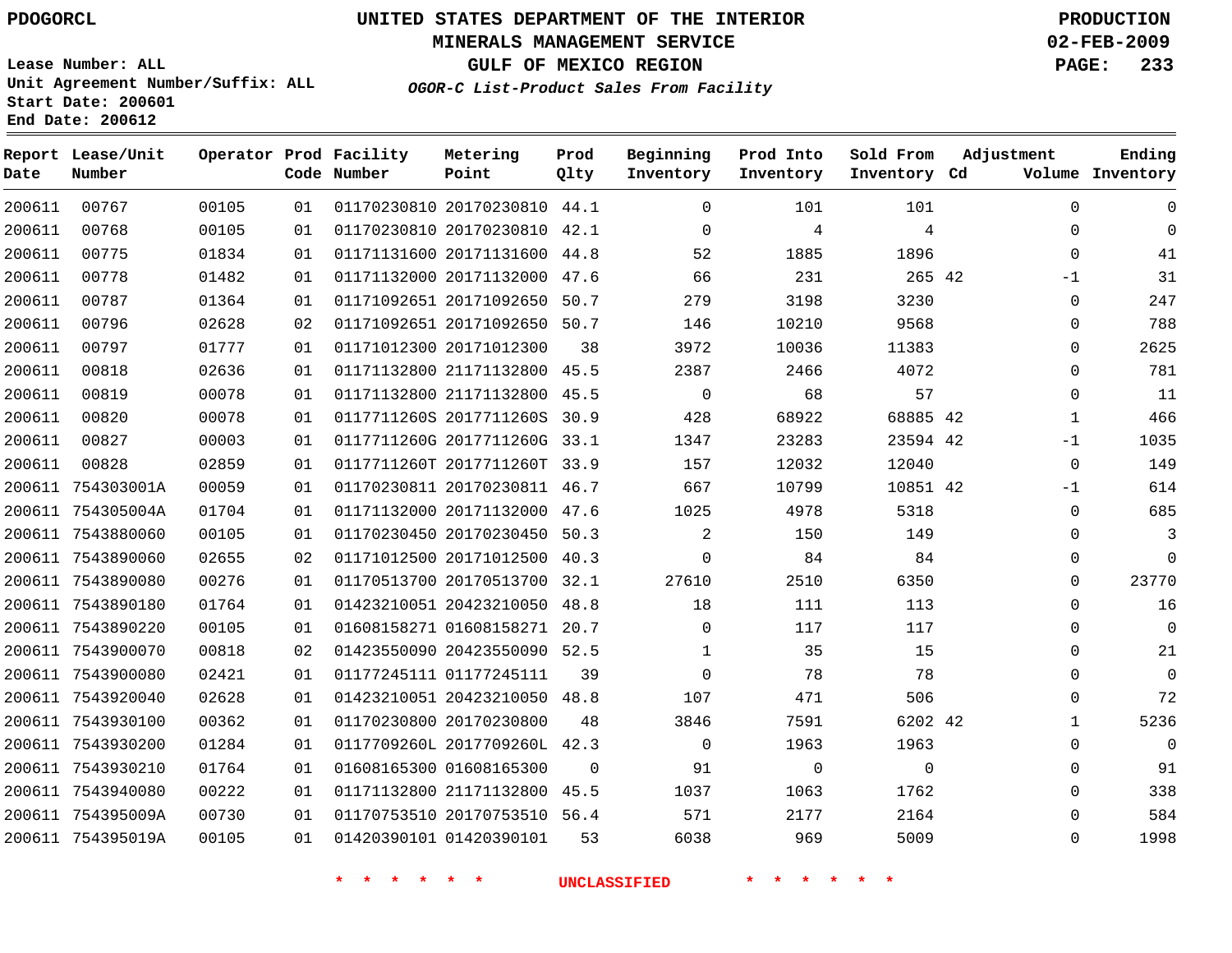### **MINERALS MANAGEMENT SERVICE 02-FEB-2009**

**GULF OF MEXICO REGION PAGE: 234**

**Lease Number: ALL Unit Agreement Number/Suffix: ALL Start Date: 200601 End Date: 200612**

**OGOR-C List-Product Sales From Facility**

| Date | Report Lease/Unit<br>Number |       |                 | Operator Prod Facility<br>Code Number | Metering<br>Point            | Prod<br>Qlty | Beginning<br>Inventory | Prod Into<br>Inventory | Sold From<br>Inventory Cd | Adjustment |              | Ending<br>Volume Inventory |
|------|-----------------------------|-------|-----------------|---------------------------------------|------------------------------|--------------|------------------------|------------------------|---------------------------|------------|--------------|----------------------------|
|      | 200611 754396015A           | 02859 | 01              |                                       | 01608103650 20608103650 36.1 |              | 256                    | 17303                  | 17409                     |            | $\mathbf 0$  | 150                        |
|      | 200611 754398002A           | 00105 | 01              |                                       | 01420570060 20420570060 52.3 |              | 3792                   | $\Omega$               | 227                       |            | $\mathbf 0$  | 3565                       |
|      | 200611 754398017A           | 02859 | 02 <sub>o</sub> |                                       | 01170230811 20170230811 46.7 |              | 9                      | 191                    | 189                       |            | $\Omega$     | 11                         |
|      | 200611 8910020210           | 02451 | 01              |                                       | 01170513800 20170513800      | 35           | 42971                  | 113114                 | 129581                    |            | $\Omega$     | 26504                      |
|      |                             |       | 01              |                                       | 01170753510 20170753510 56.4 |              | 733                    | 5314                   | 4621                      |            | $\Omega$     | 1426                       |
|      |                             |       |                 |                                       |                              |              | 43704                  | 118428                 | 134202                    |            | 0            | 27930                      |
|      | 200611 8910024540           | 02451 | 01              |                                       | 01170513800 20170513800      | 35           | 4869                   | 30788                  | 28443                     |            | $\Omega$     | 7214                       |
|      | 200611 8910029310           | 02268 | 01              |                                       | 01171132800 21171132800 45.5 |              | 868                    | 743                    | 1328 42                   |            | $-91$        | 192                        |
|      | 200611 8910029320           | 00276 | 01              |                                       | 01170513700 20170513700 32.1 |              | 24034                  | 109035                 | 108949 42                 |            | $\mathbf{1}$ | 24121                      |
|      | 200611 8910034440           | 00276 | 01              |                                       | 01170513700 20170513700 32.1 |              | 27452                  | 98769                  | 98440 42                  |            | $\mathbf{1}$ | 27782                      |
|      | 200611 8910063810           | 02466 | 02              |                                       | 01170230450 20170230450 50.4 |              | 320                    | 20344                  | 20299 42                  |            | $\mathbf{1}$ | 366                        |
|      |                             | 02475 | 02              |                                       | 01170230450 20170230450 49.6 |              | $\mathbf{1}$           | 25                     | 26                        |            | $\mathbf 0$  | $\Omega$                   |
|      |                             |       |                 |                                       |                              |              | 321                    | 20369                  | 20325                     |            | 1            | 366                        |
|      | 200611 8910066690           | 00078 | 01              |                                       | 01170573602 20170573602 34.3 |              | 34720                  | 42831                  | 55546 42                  |            | -8           | 21997                      |
|      | 200611 8910086540           | 01284 | 01              |                                       | 01171012400 20171012400      | 52.4         | 7885                   | 38451                  | 40743                     |            | $\Omega$     | 5593                       |
|      |                             |       | 01              |                                       | 01177092604 20177092604 47.7 |              | $\mathbf 0$            | 1268                   | 1268                      |            | $\Omega$     | $\mathbf 0$                |
|      |                             | 01364 | 02 <sub>o</sub> |                                       | 01171132000 20171132000 47.6 |              | 512                    | 3327                   | 3381                      |            | $\Omega$     | 458                        |
|      |                             |       |                 |                                       |                              |              | 8397                   | 43046                  | 45392                     |            | 0            | 6051                       |
|      | 200611 8910086610           | 02266 | 01              |                                       | 01170754800 20170754800 30.1 |              | 237                    | 825                    | 846                       |            | $\mathbf 0$  | 216                        |
|      | 200611 8910086660           | 00056 | 02              |                                       | 01421670201 20421670200 51.1 |              | 27                     | 2                      | 9                         |            | $\Omega$     | 20                         |
|      | 200611 8910087640           | 00818 | 02              |                                       | 01171092800 21171132800 46.1 |              | 7                      | 47                     | 44                        |            | $\mathbf 0$  | 10                         |
|      | 200611 8910087670           | 01364 | 02              |                                       | 01170754200 20170754200 35.8 |              | 39                     | 57                     | 70                        |            | $\mathbf 0$  | 26                         |
|      | 200611 8910087840           | 00282 | 02 <sub>o</sub> |                                       | 01177122606 20177122606 43.1 |              | 607                    | 4028                   | 3909 42                   |            | $-1$         | 725                        |
|      | 200611 8910088130           | 00078 | 01              |                                       | 01171132800 21171132800 45.5 |              | 71                     | 89                     | 134                       |            | $\Omega$     | 26                         |
|      | 200611 8910088160           | 02233 | 01              |                                       | 01171132800 21171132800 45.5 |              | 585                    | 554                    | 956                       |            | $\mathbf 0$  | 183                        |
|      | 200611 8910089160           | 00276 | 01              |                                       | 01170513700 20170513700 32.1 |              | 2202                   | 4479                   | 4192                      |            | $\Omega$     | 2489                       |
|      | 200611 891008927AE          | 00078 | 01              |                                       | 01170230400 20170230400 51.4 |              | 101                    | 520                    | 421 09                    |            | $-166$       | 34                         |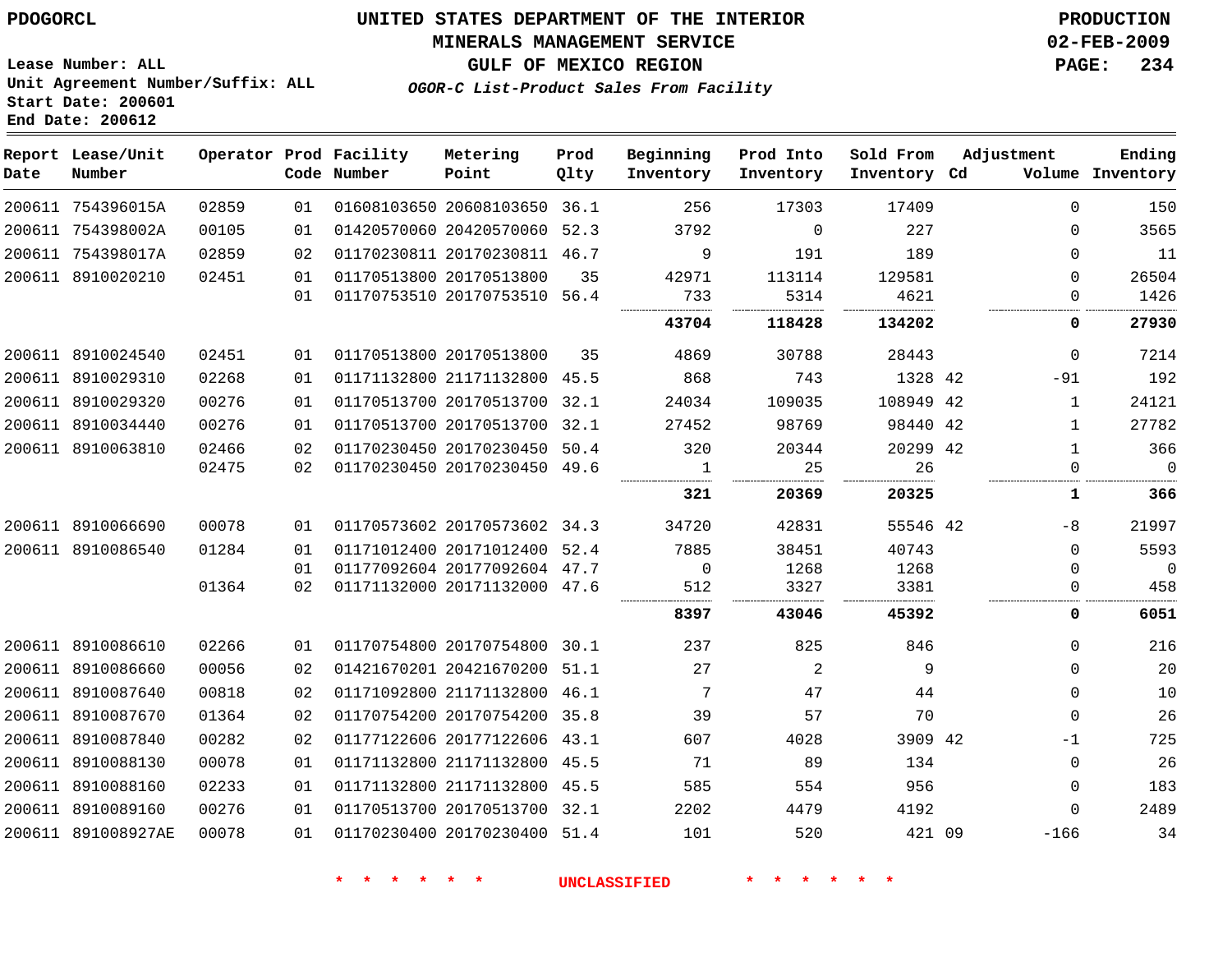### **MINERALS MANAGEMENT SERVICE 02-FEB-2009**

**GULF OF MEXICO REGION PAGE: 235**

**Lease Number: ALL Unit Agreement Number/Suffix: ALL Start Date: 200601 End Date: 200612**

**OGOR-C List-Product Sales From Facility**

| Date | Report Lease/Unit<br>Number |       |    | Operator Prod Facility<br>Code Number | Metering<br>Point            | Prod<br>Qlty | Beginning<br>Inventory | Prod Into<br>Inventory | Sold From<br>Inventory Cd | Adjustment   | Ending<br>Volume Inventory |
|------|-----------------------------|-------|----|---------------------------------------|------------------------------|--------------|------------------------|------------------------|---------------------------|--------------|----------------------------|
|      | 200611 891008927K           | 00078 | 01 |                                       | 01170230400 20170230400 51.4 |              | 112                    | 727                    | 792                       | $\Omega$     | 47                         |
|      | 200611 891008927X           | 00078 | 01 |                                       | 01170230400 20170230400 51.4 |              | 69                     | 521                    | 556                       | $\mathbf 0$  | 34                         |
|      | 200611 891008946C           | 01834 | 01 |                                       | 01171012500 20171012500 40.3 |              | 31                     | 518                    | 519                       | $\Omega$     | 30                         |
|      | 200611 8910116580           | 00276 | 01 |                                       | 01170513700 20170513700 32.1 |              | 5113                   | 8297                   | 8799                      | $\mathbf 0$  | 4611                       |
|      | 200611 8910116740           | 00276 | 01 |                                       | 01170513700 20170513700 32.1 |              | 194                    | 315                    | 333 42                    | $-1$         | 175                        |
|      | 200611 8910116770           | 00276 | 01 |                                       | 01170513700 20170513700 32.1 |              | 1483                   | 2572                   | 2626                      | $\mathbf 0$  | 1429                       |
|      | 200611 8910116790           | 00276 | 01 |                                       | 01170513700 20170513700 32.1 |              | 5220                   | 11696                  | 10416 42                  | $-1$         | 6499                       |
|      | 200611 8910116800           | 00276 | 01 |                                       | 01170513700 20170513700 32.1 |              | 15082                  | 25955                  | 26613                     | $\mathbf 0$  | 14424                      |
|      | 200611 891011687A           | 02266 | 01 |                                       | 01170754800 20170754800 30.1 |              | 229                    | 823                    | 837                       | $\mathbf 0$  | 215                        |
|      | 200611 891011687B           | 02266 | 01 |                                       | 01170754800 20170754800 30.1 |              | 75                     | 256                    | 264                       | $\mathbf 0$  | 67                         |
|      | 200611 891011687C           | 02266 | 01 |                                       | 01170754800 20170754800 30.1 |              | 245                    | 1014                   | 994                       | $\Omega$     | 265                        |
|      | 200611 891011687D           | 02266 | 01 |                                       | 01170754800 20170754800 30.1 |              | 401                    | 1505                   | 1512                      | $\Omega$     | 394                        |
|      | 200611 8910117340           | 02266 | 01 |                                       | 01170754800 20170754800 30.1 |              | $\Omega$               | 26                     | 19                        | $\mathbf 0$  | 7                          |
|      | 200611 8910123210           | 00687 | 01 |                                       | 0117709260A 2017709260A 34.3 |              | 30                     | 2112                   | 2093 42                   | $\mathbf{1}$ | 50                         |
|      | 200611 8910123250           | 00687 | 01 |                                       | 0117709260A 2017709260A 34.3 |              | 51                     | 2345                   | 2340                      | $\Omega$     | 56                         |
|      | 200611 8910123350           | 02608 | 01 |                                       | 01171012500 20171012500 40.3 |              | 41                     | 607                    | 613                       | $\mathbf 0$  | 35                         |
|      | 200611 8910123380           | 00818 | 02 |                                       | 01171132800 21171132800 44.6 |              | 2                      | 3                      | 4                         | $\Omega$     | $\mathbf{1}$               |
|      | 200611 8910123390           | 00818 | 01 |                                       | 01171131800 20171131800 45.5 |              | 2436                   | $\Omega$               | 135                       | $\Omega$     | 2301                       |
|      | 200611 8910161520           | 01482 | 01 |                                       | 01170230811 20170230811      | $\Omega$     | 4                      | $\mathbf 0$            |                           | 042<br>-4    | 0                          |
|      | 200611 8910169300           | 00491 | 01 |                                       | 01170230810 20170230810 47.8 |              | 17                     | 80                     | 75                        | 0            | 22                         |
|      | 200611 8910202350           | 00276 | 01 |                                       | 01170513700 20170513700      | $\Omega$     | 22195                  | $\mathbf 0$            | $\Omega$                  | $\Omega$     | 22195                      |
|      | 200611 8910202430           | 00276 | 01 |                                       | 01170513700 20170513700 32.1 |              | 535                    | 276                    | 269                       | $\Omega$     | 542                        |
|      | 200611 8910202470           | 02266 | 01 |                                       | 01170754800 20170754800 30.1 |              | 141                    | 461                    | 481                       | $\Omega$     | 121                        |
|      | 200611 8910202480           | 02266 | 01 |                                       | 01170754800 20170754800      | 30.1         | 34                     | 95                     | 104                       | $\mathbf 0$  | 25                         |
|      | 200611 8910202520           | 01482 | 01 |                                       | 01171132800 21171132800 45.5 |              | 34                     | 33                     | 56                        | $\Omega$     | 11                         |
|      | 200611 8910202550           | 00105 | 01 |                                       | 01170230810 20170230810 47.8 |              | 112                    | 452                    | 439                       | $\Omega$     | 125                        |
|      | 200611 8910202560           | 00276 | 01 |                                       | 01170513700 20170513700 32.1 |              | 5102                   | 21526                  | 21013                     | $\Omega$     | 5615                       |
|      | 200611 G00932               | 01376 | 01 |                                       | 01170231100 20170230810 45.8 |              | 11                     | 220                    | 231                       | $\Omega$     | $\mathbf 0$                |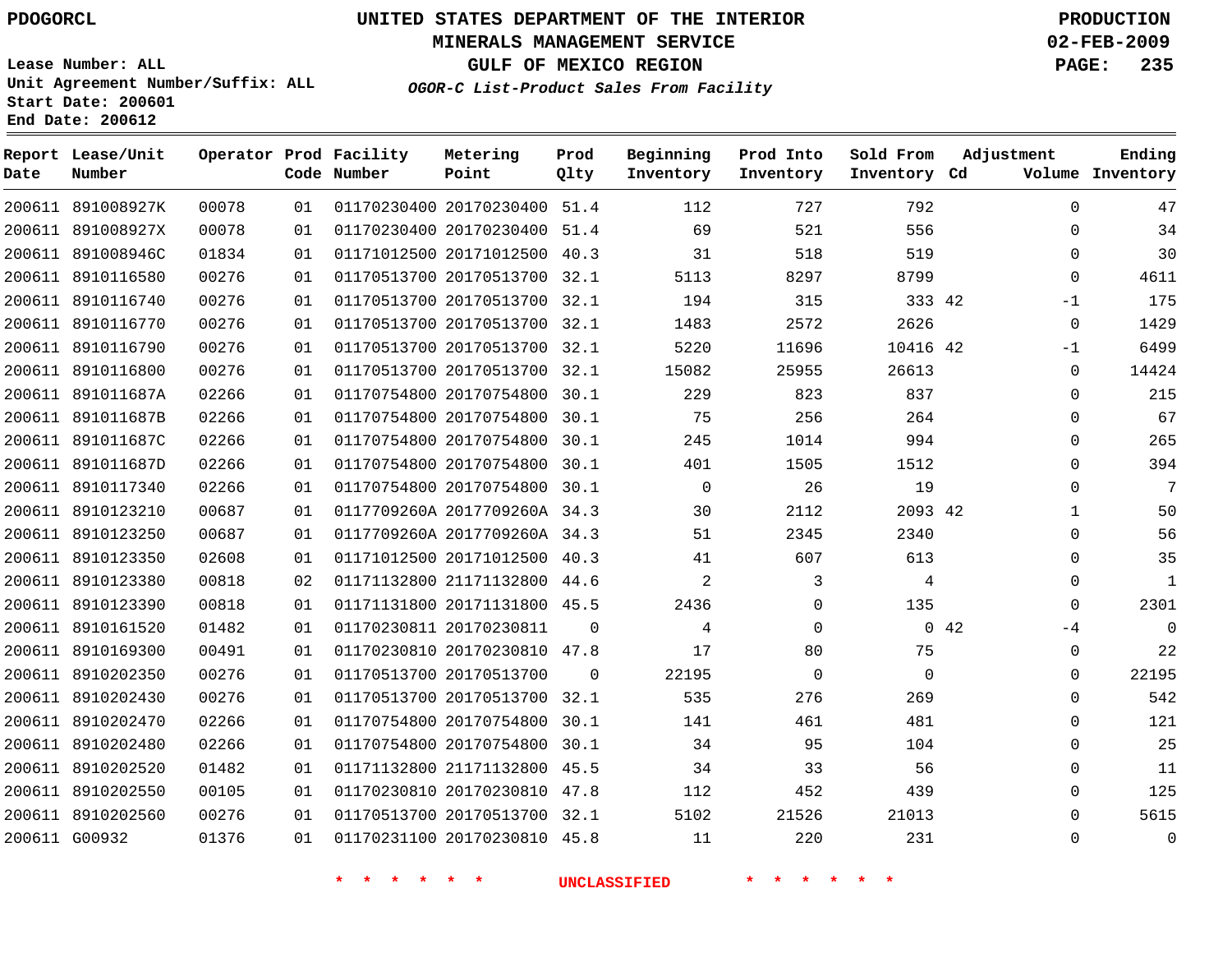### **MINERALS MANAGEMENT SERVICE 02-FEB-2009**

**GULF OF MEXICO REGION PAGE: 236**

**Lease Number: ALL Unit Agreement Number/Suffix: ALL Start Date: 200601 End Date: 200612**

**OGOR-C List-Product Sales From Facility**

| Date | Report Lease/Unit<br>Number |       |    | Operator Prod Facility<br>Code Number | Metering<br>Point            | Prod<br>Qlty | Beginning<br>Inventory | Prod Into<br>Inventory | Sold From<br>Inventory Cd | Adjustment     | Ending<br>Volume Inventory |
|------|-----------------------------|-------|----|---------------------------------------|------------------------------|--------------|------------------------|------------------------|---------------------------|----------------|----------------------------|
|      | 200611 G00935               | 02852 | 02 |                                       | 01171131600 20171131600 44.8 |              | 256                    | 16776                  | 16671                     | $\Omega$       | 361                        |
|      | 200611 G00971               | 00105 | 01 |                                       | 01171132000 20171132000 47.6 |              | $\Omega$               | 116                    | 100                       | $\Omega$       | 16                         |
|      | 200611 G00974               | 00105 | 01 |                                       | 01171132000 20171132000      | 47.5         | 3                      | 1                      | 4                         | $\Omega$       | $\overline{0}$             |
|      | 200611 G00979               | 00078 | 01 |                                       | 01171132800 21171132800 45.5 |              | 172                    | 144                    | 274                       | 0              | 42                         |
|      | 200611 G00985               | 00687 | 01 |                                       | 0117709260A 2017709260A 34.3 |              | 296                    | 11461                  | 11485 42                  | -1             | 271                        |
|      | 200611 G00989               | 00003 | 01 |                                       | 01171012400 20171012400      | $\Omega$     | 1022                   | 0                      | 0                         | $\mathbf 0$    | 1022                       |
|      | 200611 G01025               | 02859 | 01 |                                       | 01177122600 20177122600      | $\Omega$     | 200                    | $\mathbf 0$            | $\Omega$                  | $\Omega$       | 200                        |
|      | 200611 G01027               | 00282 | 01 |                                       | 01177122606 20177122606 43.1 |              | 294                    | 7703                   | 7696                      | $\Omega$       | 301                        |
|      | 200611 G01072               | 00105 | 01 |                                       | 01170513800 20170513800      | 35           | 74                     | $\Omega$               | 74                        | $\Omega$       | $\mathbf 0$                |
|      | 200611 G01082               | 00276 | 01 |                                       | 01170513700 20170513700 32.1 |              | 19                     | 90                     | 59                        | $\Omega$       | 50                         |
|      | 200611 G01083               | 00276 | 01 |                                       | 01170513700 20170513700 32.1 |              | 3080                   | 6493                   | 5965 42                   | $\mathbf 1$    | 3609                       |
|      | 200611 G01090               | 00276 | 01 |                                       | 01170513700 20170513700 32.1 |              | 16016                  | 27243                  | 28120 42                  | $\mathbf{1}$   | 15140                      |
|      | 200611 G01091               | 00276 | 01 |                                       | 01170513700 20170513700 32.1 |              | 2105                   | 4940                   | 4300 42                   | $\mathbf 1$    | 2746                       |
|      | 200611 G01092               | 00276 | 01 |                                       | 01170513700 20170513700 32.1 |              | 7691                   | 13873                  | 13855 42                  | $\mathbf{1}$   | 7710                       |
|      | 200611 G01096               | 00276 | 01 |                                       | 01170513700 20170513700 32.1 |              | 832                    | 952                    | 1254 42                   | $-1$           | 529                        |
|      | 200611 G01127               | 02630 | 01 |                                       | 01171132000 20171132000 47.6 |              | $\mathbf 0$            | 454                    | 454                       | 0              | 0                          |
|      | 200611 G01153               | 01834 | 01 |                                       | 01171132800 21171132800 45.5 |              | 389                    | $\mathbf{0}$           | 389                       | 0              | 0                          |
|      | 200611 G01172               | 00282 | 01 |                                       | 01177062605 20177062605 43.3 |              | 44                     | 8880                   | 8837 42                   | $\overline{2}$ | 89                         |
|      | 200611 G01181               | 00818 | 01 |                                       | 01177072200 20177072200      | $\Omega$     | 71                     | $\mathbf 0$            | $\mathbf{0}$              | $\Omega$       | 71                         |
|      | 200611 G01194               | 00105 | 01 |                                       | 01177072601 20177072601 38.2 |              | $\mathbf 0$            | 5912                   | 5912                      | $\mathbf{0}$   | $\mathbf 0$                |
|      | 200611 G01196               | 00078 | 01 |                                       | 01171132800 21171132800 45.5 |              | 262                    | 139                    | 358 42                    | $-1$           | 42                         |
|      | 200611 G01216               | 00222 | 01 |                                       | 01177082958 20177082958 33.8 |              | $\mathbf 0$            | 14479                  | 14479                     | $\mathbf 0$    | $\mathbf 0$                |
|      | 200611 G01220               | 00105 | 01 |                                       | 01177092600 20177092600 45.4 |              | 384                    | 10357                  | 10395                     | $\Omega$       | 346                        |
|      | 200611 G01228               | 00003 | 01 |                                       | 0117711260G 2017711260G 33.1 |              | 578                    | 17053                  | 16874 42                  | $\mathbf{1}$   | 758                        |
|      | 200611 G01230               | 00003 | 01 |                                       | 0117711260G 2017711260G 33.1 |              | 917                    | 25594                  | 25373 42                  | -1             | 1137                       |
|      | 200611 G01248               | 02628 | 01 |                                       | 01171012500 20171012500 40.3 |              | 214                    | 6202                   | 6053                      | $\mathbf 0$    | 363                        |
|      | 200611 G01261               | 01284 | 01 |                                       | 01171012500 20171012500      | $\Omega$     | 4                      | $\mathbf{0}$           | $\Omega$                  | 0              | 4                          |
|      | 200611 G01269               | 01284 | 01 |                                       | 01171012500 20171012500 40.3 |              | 15                     | 422                    | 417                       | $\Omega$       | 20                         |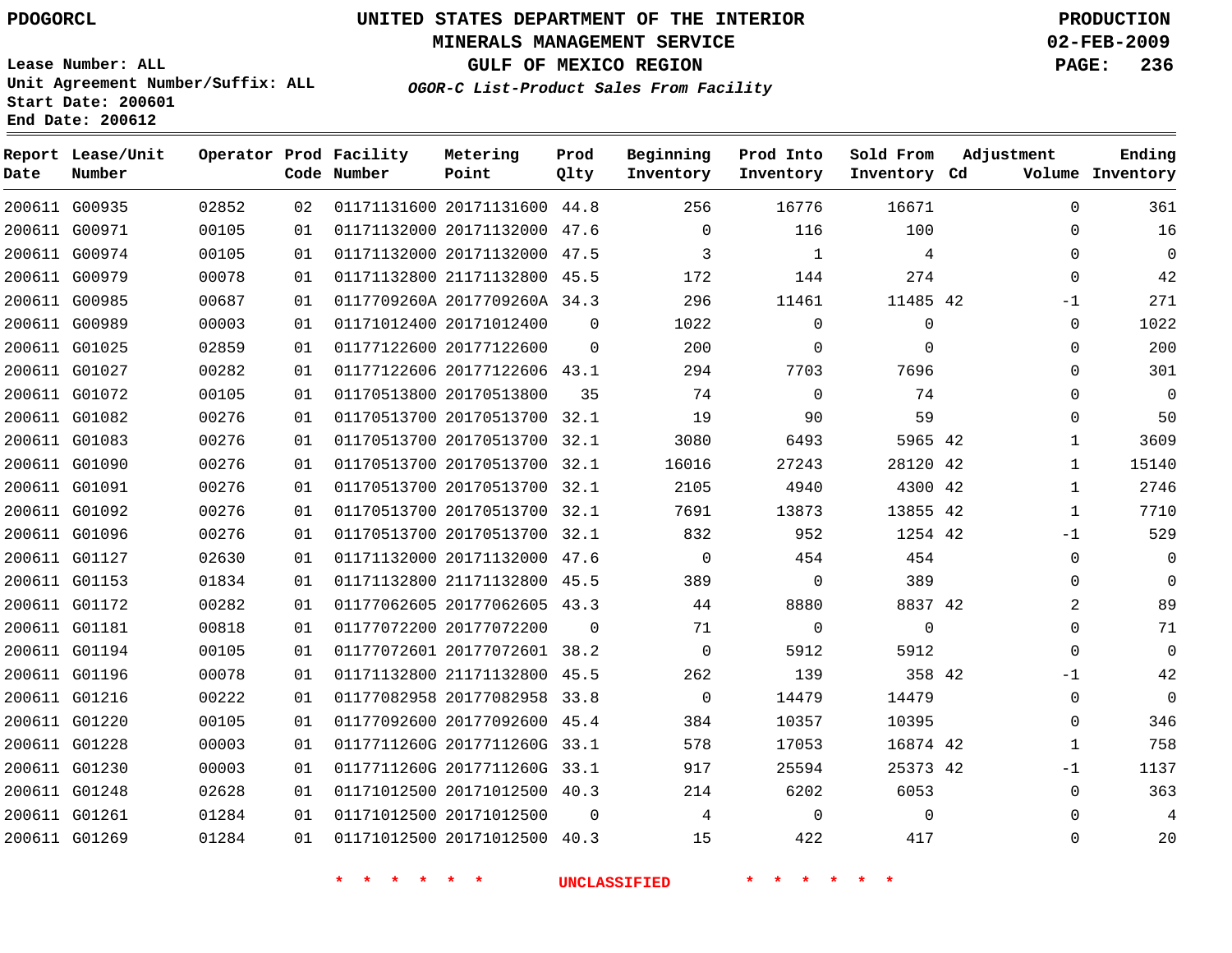### **MINERALS MANAGEMENT SERVICE 02-FEB-2009**

**GULF OF MEXICO REGION PAGE: 237**

**Lease Number: ALL Unit Agreement Number/Suffix: ALL Start Date: 200601 End Date: 200612**

**OGOR-C List-Product Sales From Facility**

| Date | Report Lease/Unit<br>Number |       |    | Operator Prod Facility<br>Code Number | Metering<br>Point            | Prod<br>Qlty | Beginning<br>Inventory | Prod Into<br>Inventory | Sold From<br>Inventory Cd | Adjustment   | Ending<br>Volume Inventory |
|------|-----------------------------|-------|----|---------------------------------------|------------------------------|--------------|------------------------|------------------------|---------------------------|--------------|----------------------------|
|      | 200611 G01351               | 00078 | 01 |                                       | 01170230400 20170230400 51.4 |              | 99                     | 595                    | 655 42                    | $-1$         | 38                         |
|      | 200611 G01441               | 00818 | 02 |                                       | 01177112701 20177112700      | $\mathbf 0$  | 539                    | 1069                   | $\mathsf 0$               | $\mathbf 0$  | 1608                       |
|      | 200611 G01447               | 00276 | 01 |                                       | 01170513700 20170513700 32.1 |              | 4934                   | 38624                  | 38557 42                  | $\mathbf{1}$ | 5002                       |
|      | 200611 G01477               | 00236 | 01 |                                       | 01170230810 20170230810 44.1 |              | $\Omega$               | 1693                   | 1693                      | $\Omega$     | $\Omega$                   |
|      | 200611 G01497               | 02451 | 01 |                                       | 01170513800 20170513800      | 35           | $\mathbf 0$            | 12633                  | 9673                      | $\mathbf{0}$ | 2960                       |
|      | 200611 G01498               | 02451 | 01 |                                       | 01170513800 20170513800      | 35           | $\Omega$               | 798                    | 611                       | $\Omega$     | 187                        |
|      | 200611 G01528               | 02859 | 01 |                                       | 0117711260T 2017711260T 33.9 |              | 33                     | 2925                   | 2922                      | $\Omega$     | 36                         |
|      | 200611 G01569               | 02266 | 01 |                                       | 01171012500 20171012500 40.3 |              | 38                     | 741                    | 736                       | $\mathbf 0$  | 43                         |
|      | 200611 G01619               | 00276 | 01 |                                       | 01170513700 20170513700 32.1 |              | 1247                   | 2725                   | 296                       | $\Omega$     | 3676                       |
|      | 200611 G01620               | 00276 | 01 |                                       | 01170513700 20170513700 32.1 |              | 233                    | 1784                   | 55                        | $\Omega$     | 1962                       |
|      | 200611 G01676               | 02237 | 01 |                                       | 01170755200 20170755200 37.7 |              | 12726                  | 7746                   | 7453                      | $\mathbf{0}$ | 13019                      |
|      | 200611 G01677               | 02237 | 01 |                                       | 01170755200 20170755200 37.7 |              | 12020                  | 10421                  | 8178                      | $\Omega$     | 14263                      |
|      | 200611 G01754               | 00003 | 01 |                                       | 01423210051 20423210050 48.8 |              | 26                     | 290                    | 271                       | $\mathbf 0$  | 45                         |
|      | 200611 G01757               | 00003 | 01 |                                       | 01423210051 20423210050 48.8 |              | 82                     | 796                    | 754                       | $\mathbf{0}$ | 124                        |
|      | 200611 G01812               | 02630 | 01 |                                       | 01422450350 20422450350 42.8 |              | 10                     | 25                     | 27                        | $\Omega$     | 8                          |
|      | 200611 G01860               | 00105 | 01 |                                       | 01170231110 20170231110      | $\Omega$     | 12336                  | 5177                   | $\mathbf 0$               | $\mathbf 0$  | 17513                      |
|      | 200611 G01865               | 00078 | 01 |                                       | 01171012500 20171012500 40.3 |              | 397                    | 7438                   | 7390                      | $\Omega$     | 445                        |
|      | 200611 G01880               | 00105 | 01 |                                       | 01171132000 20171132000 47.6 |              | $\Omega$               | 711                    | 613                       | $\Omega$     | 98                         |
|      | 200611 G01898               | 01364 | 01 |                                       | 01171012500 20171012500 40.3 |              | 425                    | 6278                   | 6337 42                   | 1            | 367                        |
|      | 200611 G01953               | 00105 | 01 |                                       | 01170230811 20170230811 46.6 |              | 31                     | 433                    | 439                       | $\Omega$     | 25                         |
|      | 200611 G01972               | 02589 | 01 |                                       | 01170231230 01170231230 48.4 |              | $\Omega$               | 62                     | 62                        | $\Omega$     | $\Omega$                   |
|      | 200611 G01997               | 01071 | 02 |                                       | 01177008090 01177008090      | 57           | 37                     | 241                    | 241                       | $\mathbf 0$  | 37                         |
|      | 200611 G01998               | 00818 | 01 |                                       | 01170230810 20170230810 47.6 |              | 35                     | 77                     | 91                        | $\Omega$     | $2\sqrt{1}$                |
|      |                             |       | 01 |                                       | 01170230811 20170230811 46.8 |              | 7                      | 63                     | 66                        | $\mathbf 0$  | 4                          |
|      |                             |       |    |                                       |                              |              | 42                     | 140                    | 157                       | 0            | 25                         |
|      | 200611 G02006               | 00491 | 01 |                                       | 01170530900 20170530900 48.2 |              | 7                      | 47                     | 45                        | $\mathbf{0}$ | 9                          |
|      | 200611 G02021               | 01482 | 01 |                                       | 01170230811 20170230811 46.7 |              | 60                     | 738                    | 757 42                    | $\mathbf{1}$ | 42                         |
|      | 200611 G02024               | 00818 | 01 |                                       | 01170230811 20170230811 46.7 |              | 21                     | 136                    | 149                       | $\Omega$     | 8                          |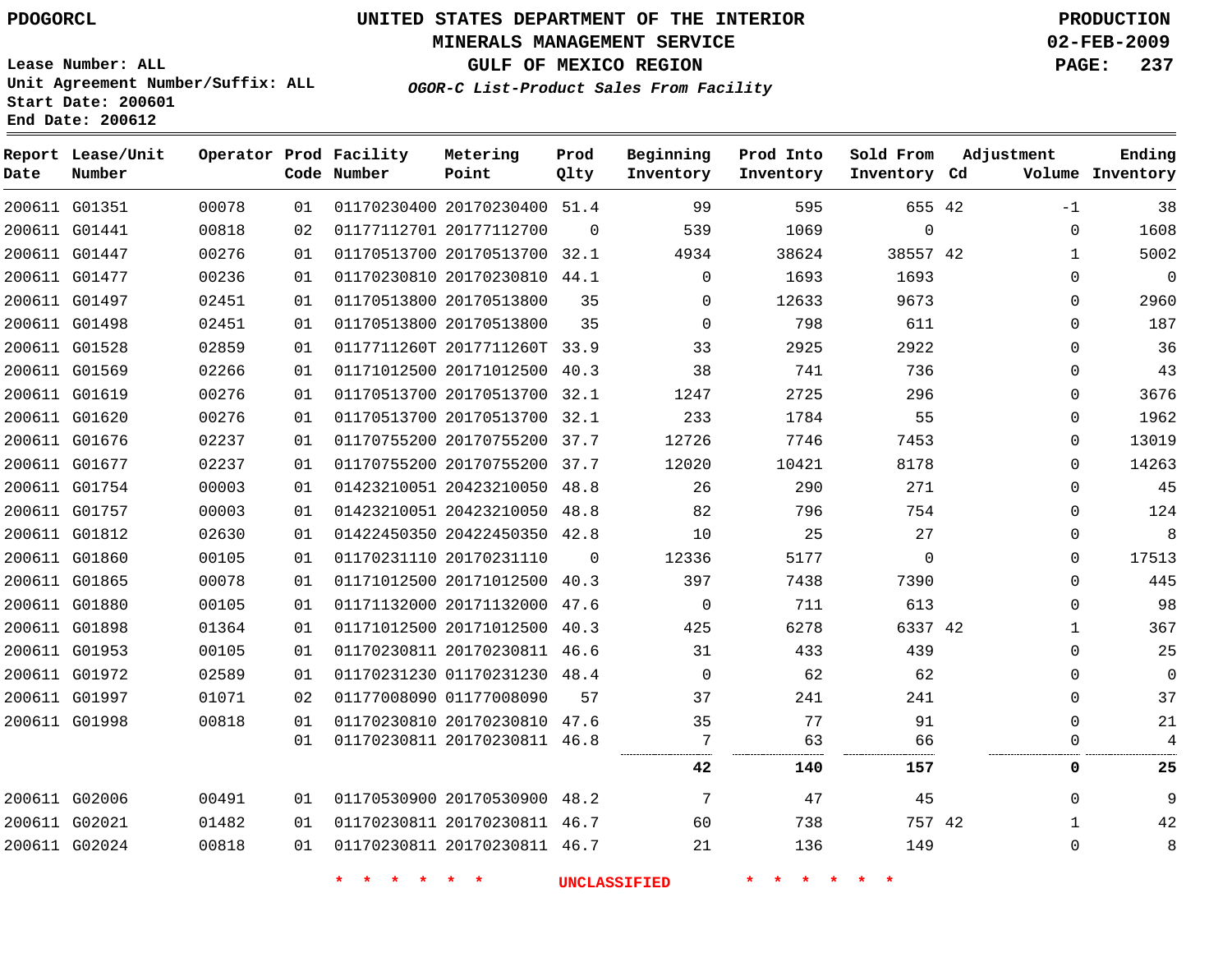### **MINERALS MANAGEMENT SERVICE 02-FEB-2009**

**GULF OF MEXICO REGION PAGE: 238**

**Lease Number: ALL Unit Agreement Number/Suffix: ALL Start Date: 200601 End Date: 200612**

| Date          | Report Lease/Unit<br>Number |       |    | Operator Prod Facility<br>Code Number | Metering<br>Point            | Prod<br>Qlty | Beginning<br>Inventory | Prod Into<br>Inventory | Sold From<br>Inventory Cd | Adjustment   | Ending<br>Volume Inventory |
|---------------|-----------------------------|-------|----|---------------------------------------|------------------------------|--------------|------------------------|------------------------|---------------------------|--------------|----------------------------|
|               | 200611 G02027               | 01364 | 01 |                                       | 01170230811 20170230811 46.7 |              | $\Omega$               | 7                      | 7                         | $\mathbf 0$  | $\mathbf 0$                |
|               | 200611 G02039               | 02589 | 01 |                                       | 01171132800 01171132800      | $\Omega$     | 894                    | $\Omega$               | $\mathbf 0$               | $\mathbf 0$  | 894                        |
|               | 200611 G02045               | 00105 | 01 |                                       | 01170530900 20170530900 48.2 |              | 18                     | 59                     | 65                        | $\Omega$     | 12                         |
|               | 200611 G02051               | 01364 | 01 |                                       | 01170530900 20170530900 48.3 |              | 62                     | 481                    | 450 42                    | $\mathbf{1}$ | 94                         |
|               | 200611 G02062               | 00231 | 01 |                                       | 0117704220A 2017704220A 47.6 |              | $\Omega$               | 3059                   | 3059                      | $\Omega$     | $\mathbf{0}$               |
|               | 200611 G02082               | 01834 | 01 |                                       | 01171132800 21171132800 45.5 |              | 4552                   | 4139                   | 7475                      | $\Omega$     | 1216                       |
|               | 200611 G02087               | 02266 | 01 |                                       | 01170230811 20170230811 46.7 |              | $\Omega$               | 5                      | 5                         | $\mathbf 0$  | $\Omega$                   |
|               | 200611 G02088               | 00687 | 01 |                                       | 01170230811 20170230811 46.7 |              | 36                     | 513                    | 520                       | $\mathbf 0$  | 29                         |
|               | 200611 G02110               | 02630 | 01 |                                       | 01171012400 20171012400 52.4 |              | $\Omega$               | 107                    | 107                       | $\Omega$     | $\mathbf 0$                |
|               | 200611 G02161               | 00818 | 02 |                                       | 01171012500 20171012500 40.6 |              | 1900                   | 39069                  | 38680                     | $\mathbf 0$  | 2289                       |
| 200611 G02163 |                             | 00105 | 01 |                                       | 01171012500 20171012500 40.2 |              | 124                    | 2516                   | 2495                      | $\mathbf 0$  | 145                        |
| 200611 G02224 |                             | 01482 | 01 |                                       | 01170230811 20170230811      | 0            | 3                      | $\mathbf 0$            | 0                         | $\mathbf 0$  | 3                          |
|               | 200611 G02267               | 00078 | 01 |                                       | 01171132000 20171132000      | $\mathbf 0$  | 1                      | 0                      | 0                         | 0            | 1                          |
|               | 200611 G02280               | 01764 | 01 |                                       | 01177082604 20177082604 26.7 |              | 728                    | 62715                  | 62903                     | $\Omega$     | 540                        |
|               | 200611 G02281               | 01764 | 01 |                                       | 01177082604 20177082604 26.7 |              | 185                    | 14599                  | 14659                     | $\mathbf 0$  | 125                        |
|               | 200611 G02300               | 01482 | 01 |                                       | 01171132800 21171132800 45.5 |              | 23                     | 41                     | 54                        | $\mathbf 0$  | 10                         |
|               | 200611 G02353               | 01284 | 01 |                                       | 01170230450 20170230450 50.4 |              | 128                    | 6190                   | 6207                      | $\Omega$     | 111                        |
|               | 200611 G02354               | 01284 | 01 |                                       | 01170230450 20170230450 50.4 |              | 9                      | 448                    | 449                       | $\Omega$     | 8                          |
|               | 200611 G02357               | 02200 | 01 |                                       | 01170230450 20170230450 50.4 |              | $\Omega$               | 400                    | 400                       | $\mathbf 0$  | $\Omega$                   |
|               | 200611 G02391               | 01284 | 01 |                                       | 0142709015A 2042709015A 43.9 |              | $\Omega$               | 2186                   | 2186                      | $\Omega$     | $\Omega$                   |
|               | 200611 G02404               | 02589 | 01 |                                       | 01170230810 20170230810 41.9 |              | 1109                   | 3444                   | 3444                      | $\mathbf 0$  | 1109                       |
|               | 200611 G02414               | 02451 | 01 |                                       | 01170230810 20170230810 47.8 |              | 135                    | 385                    | 413                       | $\Omega$     | 107                        |
| 200611 G02423 |                             | 00818 | 02 |                                       | 01170230810 20170230810      | 37           | 10                     | 78                     | 66                        | 0            | 22                         |
|               | 200611 G02428               | 00105 | 01 |                                       | 01170230810 20170230810 47.8 |              | 27                     | 77                     | 83                        | $\mathbf 0$  | 21                         |
| 200611 G02433 |                             | 00491 | 01 |                                       | 01170230810 20170230810 47.8 |              | 38                     | 151                    | 147                       | $\mathbf 0$  | 42                         |
|               | 200611 G02434               | 02859 | 02 |                                       | 01170230810 20170230810 47.9 |              | 52                     | 170                    | 175                       | $\mathbf 0$  | 47                         |
|               | 200611 G02436               | 02628 | 02 |                                       | 01170230811 20170230811 46.7 |              | 256                    | 3562                   | 3616                      | $\mathbf 0$  | 202                        |
|               | 200611 G02439               | 00231 | 01 |                                       | 01171132000 20171132000 47.6 |              | $\Omega$               | 142                    | 142                       | $\Omega$     | $\mathbf{0}$               |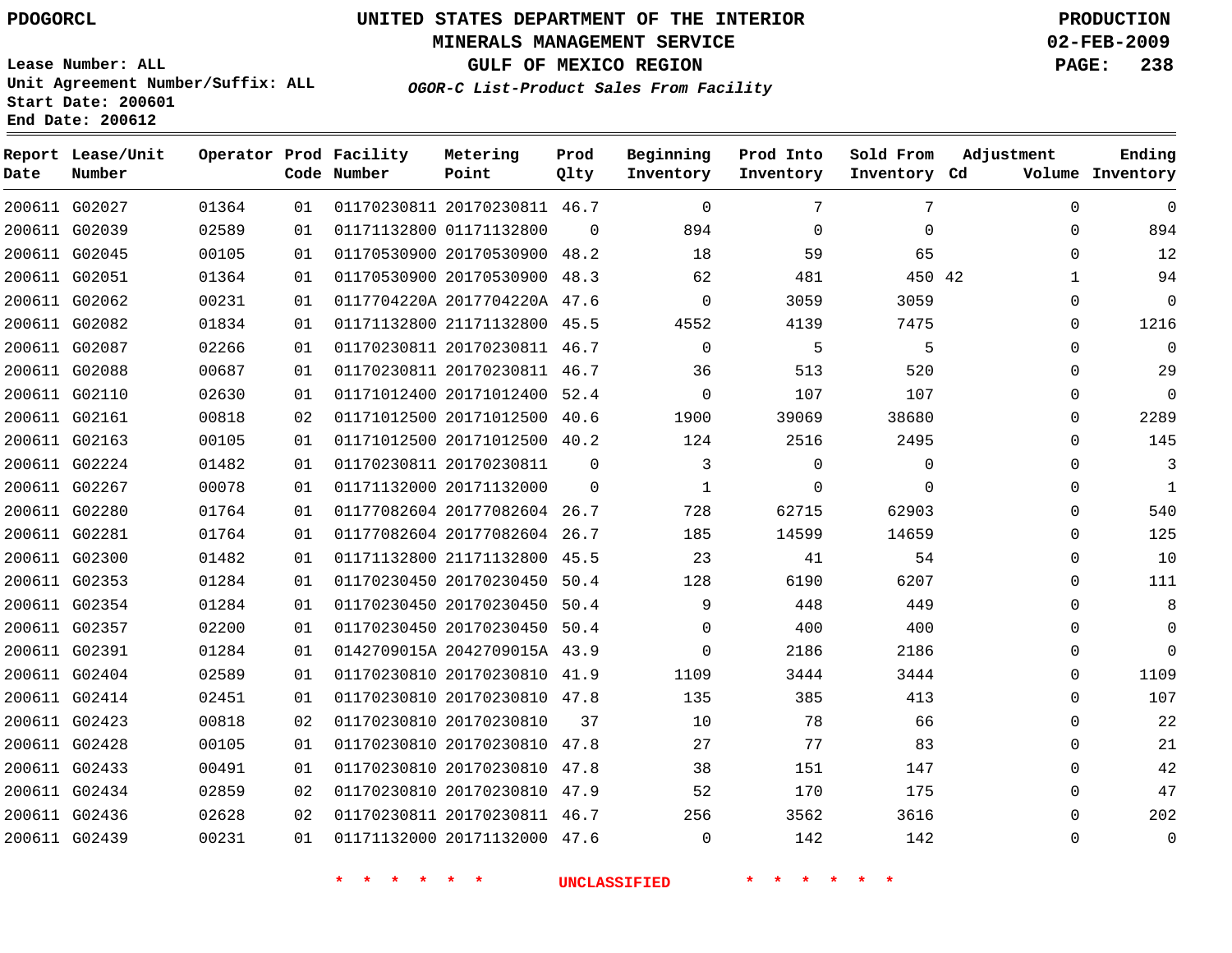### **MINERALS MANAGEMENT SERVICE 02-FEB-2009**

**GULF OF MEXICO REGION PAGE: 239**

**Lease Number: ALL Unit Agreement Number/Suffix: ALL Start Date: 200601 End Date: 200612**

**OGOR-C List-Product Sales From Facility**

| Date | Report Lease/Unit<br>Number |       |    | Operator Prod Facility<br>Code Number | Metering<br>Point            | Prod<br>Qlty | Beginning<br>Inventory | Prod Into<br>Inventory | Sold From<br>Inventory Cd | Adjustment   | Ending<br>Volume Inventory |
|------|-----------------------------|-------|----|---------------------------------------|------------------------------|--------------|------------------------|------------------------|---------------------------|--------------|----------------------------|
|      | 200611 G02549               | 00222 | 01 |                                       | 01171132800 21171132800 45.5 |              | 629                    | 569                    | 1006 42                   | $\mathbf{1}$ | 193                        |
|      | 200611 G02551               | 00491 | 01 |                                       | 01170230811 20170230811 46.7 |              | 4                      | 18                     | 21                        | $\Omega$     | $\mathbf{1}$               |
|      | 200611 G02560               | 02409 | 01 |                                       | 01171132800 21171132800 46.6 |              | 2                      | 119                    | 114                       | $\Omega$     | 7                          |
|      | 200611 G02596               | 01482 | 01 |                                       | 01171132800 21171132800 45.5 |              | 15                     | 40                     | 46                        | $\Omega$     | 9                          |
|      | 200611 G02628               | 00105 | 01 |                                       | 01171012500 20171012500 40.2 |              | 145                    | 2805                   | 2786                      | $\Omega$     | 164                        |
|      | 200611 G02663               | 02451 | 01 |                                       | 01423210051 20423210050 48.8 |              | $7\phantom{.0}$        | 42                     | 42                        | $\Omega$     | $7\phantom{.0}$            |
|      | 200611 G02665               | 02451 | 01 |                                       | 01423210051 20423210050 48.7 |              | 483                    | 2759                   | 2812                      | $\mathbf 0$  | 430                        |
|      | 200611 G02689               | 00818 | 02 |                                       | 01170230810 20170230810 47.9 |              | 0                      | 20                     | 14                        | $\Omega$     | 6                          |
|      | 200611 G02716               | 01834 | 01 |                                       | 01170230810 20170230810 47.9 |              | 354                    | 1200                   | 1221                      | $\Omega$     | 333                        |
|      | 200611 G02759               | 01284 | 01 |                                       | 01170230800 20170230810 47.9 |              | 108                    | 271                    | 304                       | $\Omega$     | 75                         |
|      | 200611 G02819               | 00105 | 01 |                                       | 01170231110 20170231110      | $\Omega$     | 304                    | $\mathbf 0$            | $\Omega$                  | 0            | 304                        |
|      | 200611 G02825               | 00105 | 01 |                                       | 01170231110 20170231110      | $\Omega$     | 71                     | 0                      | $\Omega$                  | $\Omega$     | 71                         |
|      | 200611 G02826               | 00105 | 01 |                                       | 01170231110 20170231110      | $\Omega$     | 1218                   | 1676                   | $\Omega$                  | $\Omega$     | 2894                       |
|      | 200611 G02834               | 02375 | 01 |                                       | 01170230810 20170230810 47.9 |              | 36                     | 123                    | 125                       | $\Omega$     | 34                         |
|      | 200611 G02846               | 01364 | 02 |                                       | 01170530900 20170530900 48.3 |              | 2                      | 3                      | 4                         | $\Omega$     | $\mathbf{1}$               |
|      | 200611 G02853               | 02589 | 01 |                                       | 01170231230 01170231230 48.4 |              | $\Omega$               | 5995                   | 5995                      | $\Omega$     | $\mathbf 0$                |
|      | 200611 G02885               | 01364 | 01 |                                       | 01171132000 20171132000 47.6 |              | 107                    | 754                    | 757                       | 0            | 104                        |
|      | 200611 G02895               | 02579 | 02 |                                       | 01171092651 20171092650 50.7 |              | 181                    | 609                    | 625                       | $\Omega$     | 165                        |
|      |                             | 02628 | 02 |                                       | 01171092651 20171092650 50.7 |              | 0                      | 1660                   | 1660                      | 0            | $\Omega$                   |
|      |                             |       |    |                                       |                              |              | 181                    | 2269                   | 2285                      | 0            | 165                        |
|      | 200611 G02898               | 01834 | 01 |                                       | 01171012300 20171012300 38.1 |              | 540                    | 715                    | 1068                      | $\Omega$     | 187                        |
|      |                             | 02266 | 01 |                                       | 01171012300 20171012300 41.5 |              | 8                      | 77                     | 75<br>.                   | $\mathbf 0$  | 10                         |
|      |                             |       |    |                                       |                              |              | 548                    | 792                    | 1143                      | 0            | 197                        |
|      | 200611 G02899               | 01834 | 01 |                                       | 01171012300 20171012300 38.1 |              | 1179                   | 4864                   | 4771                      | $\Omega$     | 1272                       |
|      | 200611 G02917               | 02268 | 01 |                                       | 01171092930 20171092930 32.8 |              | 139                    | 12                     | 148                       | $\Omega$     | 3                          |
|      | 200611 G02969               | 00276 | 01 |                                       | 01170513700 20170513700 32.1 |              | 841                    | 544                    | 937                       | $\Omega$     | 448                        |
|      | 200611 G02970               | 00276 | 01 |                                       | 01170513700 20170513700 32.1 |              | 7349                   | 9241                   | 8978                      | $\Omega$     | 7612                       |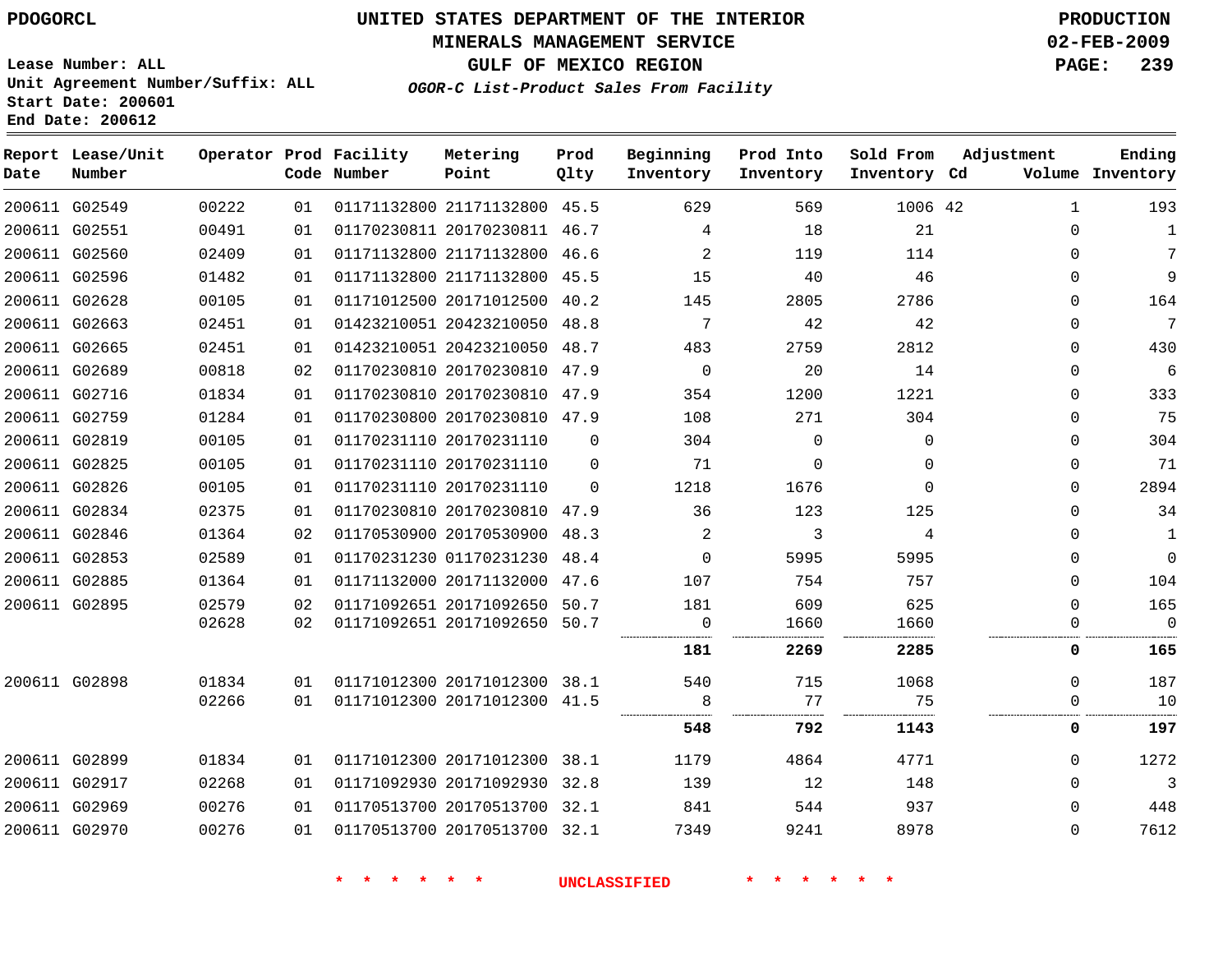### **MINERALS MANAGEMENT SERVICE 02-FEB-2009**

**GULF OF MEXICO REGION PAGE: 240 OGOR-C List-Product Sales From Facility**

**Lease Number: ALL Unit Agreement Number/Suffix: ALL Start Date: 200601 End Date: 200612**

| Date          | Report Lease/Unit<br>Number |       |    | Operator Prod Facility<br>Code Number | Metering<br>Point            | Prod<br>Qlty | Beginning<br>Inventory | Prod Into<br>Inventory | Sold From<br>Inventory Cd | Adjustment  | Ending<br>Volume Inventory |
|---------------|-----------------------------|-------|----|---------------------------------------|------------------------------|--------------|------------------------|------------------------|---------------------------|-------------|----------------------------|
|               | 200611 G03061               | 00105 | 01 |                                       | 01423210051 20423210050 48.7 |              | 164                    | 731                    | 781                       | $\mathbf 0$ | 114                        |
|               | 200611 G03079               | 02451 | 01 |                                       | 01427038260 01427038260      | $\Omega$     | 2500                   | 109                    | $\mathbf 0$               | 0           | 2609                       |
|               | 200611 G03080               | 02451 | 01 |                                       | 01427038260 01427038260      | $\Omega$     | 66                     | $\Omega$               | $\Omega$                  | 0           | 66                         |
| 200611 G03115 |                             | 02200 | 01 |                                       | 01170230450 20170230450      | 50.4         | $\mathbf 0$            | 28                     | 28                        | 0           | 0                          |
|               | 200611 G03119               | 01764 | 02 |                                       | 01171131600 20171131600 44.8 |              | $\mathbf{1}$           | 31                     | 31                        | $\Omega$    | $\mathbf{1}$               |
| 200611 G03124 |                             | 01284 | 01 |                                       | 01171131600 20171131600 44.8 |              | 66                     | 2078                   | 2100                      | $\Omega$    | 44                         |
|               | 200611 G03138               | 00687 | 01 |                                       | 01170230811 20170230811 46.7 |              | 12                     | 114                    | 120 42                    | $\mathbf 1$ | 7                          |
| 200611 G03141 |                             | 01935 | 02 |                                       | 01171012400 20171012400      | 52.4         | 46                     | 293                    | 296                       | $\Omega$    | 43                         |
|               | 200611 G03145               | 00078 | 01 |                                       | 01171132800 21171132800      | 45.5         | 141                    | 310                    | 356                       | 0           | 95                         |
|               | 200611 G03152               | 00105 | 01 |                                       | 01177092600 20177092600 45.4 |              | 213                    | 6665                   | 6655                      | $\mathbf 0$ | 223                        |
|               | 200611 G03169               | 02859 | 01 |                                       | 0117711260T 2017711260T      | 33.9         | 16                     | 1667                   | 1662                      | $\mathbf 0$ | 21                         |
|               | 200611 G03236               | 00003 | 01 |                                       | 01170230450 20170230450 50.4 |              | $\Omega$               | 81                     | 80                        | $\mathbf 0$ | $\mathbf{1}$               |
|               | 200611 G03237               | 00276 | 01 |                                       | 01170230450 20170230450      | 50.4         | 184                    | 803                    | 803                       | 0           | 184                        |
|               | 200611 G03244               | 02222 | 01 |                                       | 01170230810 20170230810 47.9 |              | $\Omega$               | 1                      | 1                         | $\Omega$    | $\mathbf 0$                |
|               | 200611 G03251               | 00105 | 01 |                                       | 01170231110 20170231110      | $\Omega$     | 4214                   | 2184                   | $\Omega$                  | $\Omega$    | 6398                       |
| 200611 G03256 |                             | 00105 | 01 |                                       | 01170231110 20170231110      | $\Omega$     | 371                    | $\Omega$               | $\Omega$                  | $\Omega$    | 371                        |
|               | 200611 G03264               | 00003 | 01 |                                       | 01170230811 20170230811 46.7 |              | 3                      | 39                     | 40                        | $\Omega$    | 2                          |
|               |                             | 02859 | 01 |                                       | 01170530900 20170530900 48.3 |              | 19                     | 283                    | 247                       | 0           | 55                         |
|               |                             |       |    |                                       |                              |              | 22                     | 322                    | 287                       | 0           | 57                         |
| 200611 G03265 |                             | 02859 | 02 |                                       | 01170530900 20170530900 48.3 |              | 184                    | 1450                   | 1351                      | 0           | 283                        |
| 200611 G03275 |                             | 01764 | 01 |                                       | 01170230810 20170230810      | 41           | 6                      | 14                     | 16                        | $\Omega$    | 4                          |
|               | 200611 G03288               | 01364 | 02 |                                       | 01170230810 20177031011 41.6 |              | $\Omega$               | 500                    | 500                       | $\Omega$    | $\Omega$                   |
|               | 200611 G03331               | 01364 | 01 |                                       | 01171132800 21171132800      | 45.5         | 6497                   | 9253                   | 13241                     | $\Omega$    | 2509                       |
|               | 200611 G03393               | 00818 | 01 |                                       | 01171131600 20171131600      | 44.8         | 3                      | 113                    | 113 42                    | $-1$        | 2                          |
|               | 200611 G03496               | 00818 | 01 |                                       | 01170230810 20170230810      | 47.6         | 278                    | 808                    | 862                       | 0           | 224                        |
|               | 200611 G03529               | 02589 | 01 |                                       | 01171131600 20171131600 37.5 |              | $\mathbf 0$            | 769                    | 769                       | $\mathbf 0$ | $\mathbf 0$                |
| 200611 G03569 |                             | 01324 | 01 |                                       | 01171092800 21171132800      | $\mathbf 0$  | 317                    | $\mathbf 0$            | $\mathbf 0$               | $\mathbf 0$ | 317                        |
|               | 200611 G03596               | 00105 | 01 |                                       | 01170513800 20170513800      | 35           | 64                     | 174                    | 197                       | $\mathbf 0$ | 41                         |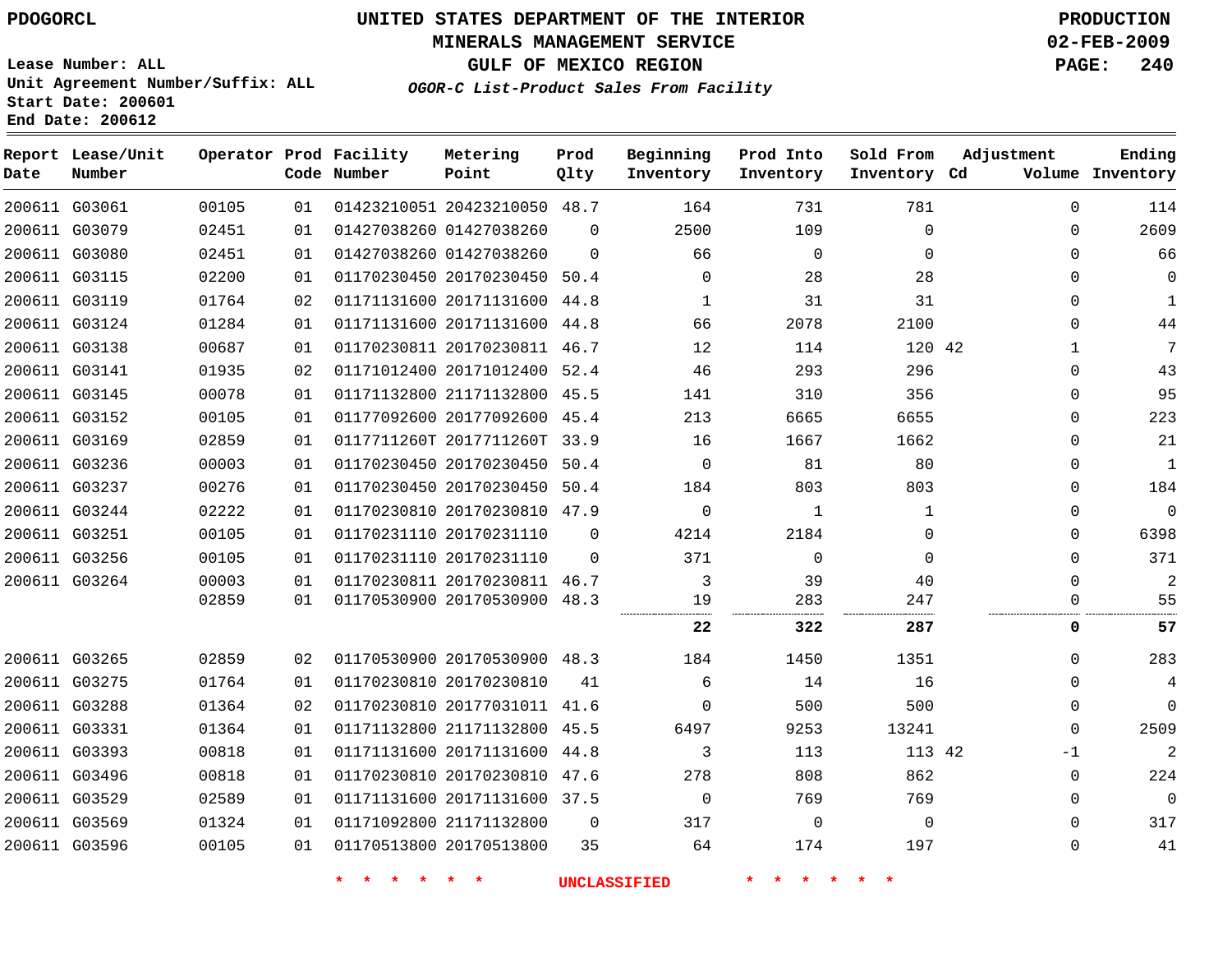# **MINERALS MANAGEMENT SERVICE 02-FEB-2009**

**GULF OF MEXICO REGION PAGE: 241**

**Lease Number: ALL Unit Agreement Number/Suffix: ALL Start Date: 200601 End Date: 200612**

| OGOR-C List-Product Sales From Facility |  |
|-----------------------------------------|--|
|-----------------------------------------|--|

| Date | Report Lease/Unit<br>Number |       |    | Operator Prod Facility<br>Code Number | Metering<br>Point            | Prod<br>Qlty | Beginning<br>Inventory | Prod Into<br>Inventory | Sold From<br>Inventory Cd | Adjustment   | Ending<br>Volume Inventory |
|------|-----------------------------|-------|----|---------------------------------------|------------------------------|--------------|------------------------|------------------------|---------------------------|--------------|----------------------------|
|      | 200611 G03738               | 00064 | 01 |                                       | 01170230450 20170230450 50.4 | $\Omega$     | 11                     | 1081                   | 1072 42<br>$\Omega$       | $-1$         | 19                         |
|      |                             | 01857 | 01 |                                       | 01170230450 20170230450      |              | 8                      | 0                      |                           | $\Omega$     | 8                          |
|      |                             |       |    |                                       |                              |              | 19                     | 1081                   | 1072                      | -1           | 27                         |
|      | 200611 G03811               | 00105 | 01 |                                       | 01171092651 20171092650 50.7 |              | 208                    | 3742                   | 3661                      | $\Omega$     | 289                        |
|      | 200611 G03935               | 00105 | 01 |                                       | 01423210051 20423210050 48.8 |              | 9                      | 52                     | 53                        | $\Omega$     | 8                          |
|      | 200611 G03936               | 00689 | 01 |                                       | 01423210051 20423210050      | $\Omega$     | 9                      | $\mathbf 0$            | $\mathbf 0$               | 0            | 9                          |
|      | 200611 G03938               | 01364 | 02 |                                       | 01423210051 20423210050 48.8 |              | $\mathbf 0$            | 28                     | 24                        | $\Omega$     | 4                          |
|      | 200611 G03940               | 00105 | 01 |                                       | 01423210051 20423210050      | 48.8         | $\mathbf{1}$           | 13                     | 12                        | $\Omega$     | $\overline{2}$             |
|      | 200611 G03958               | 00105 | 01 |                                       | 01170230510 20170230510 47.7 |              | 971                    | 8756                   | 5726                      | $\Omega$     | 4001                       |
|      | 200611 G03973               | 00105 | 01 |                                       | 01171132800 21171132800 45.5 |              | 524                    | 751                    | 1070                      | $\Omega$     | 205                        |
|      | 200611 G04003               | 00105 | 01 |                                       | 01171012500 20171012500 40.2 |              | 1116                   | 28134                  | 27599                     | $\Omega$     | 1651                       |
|      | 200611 G04065               | 02628 | 01 |                                       | 01423210051 20423210050      | 59           | 58                     | 341                    | 345                       | $\Omega$     | 54                         |
|      | 200611 G04078               | 02589 | 01 |                                       | 01170230510 20170230510 47.2 |              | 169                    | 89                     | 88                        | $\Omega$     | 170                        |
|      | 200611 G04081               | 02894 | 01 |                                       | 01170230450 20170230810 47.5 |              | 6707                   | 22206                  | 22756                     | $\Omega$     | 6157                       |
|      | 200611 G04085               | 00687 | 01 |                                       | 01170230811 20170230811 46.7 |              | 660                    | 9626                   | 9738                      | $\Omega$     | 548                        |
|      | 200611 G04087               | 01764 | 01 |                                       | 01177008150 01177008150 31.3 |              | 5542                   | 6132                   | 9171                      | 0            | 2503                       |
|      | 200611 G04090               | 01364 | 02 |                                       | 01170230810 20170230810 47.9 |              | 341                    | 757                    | 888                       | $\Omega$     | 210                        |
|      | 200611 G04098               | 01963 | 01 |                                       | 01170230810 20170230810 44.2 |              | $\mathbf 0$            | 2027                   | 2027                      | $\Omega$     | $\overline{0}$             |
|      | 200611 G04254               | 01834 | 01 |                                       | 01170573602 20170573602 32.6 |              | 3182                   | 6751                   | 6467 42                   | $\mathbf{1}$ | 3467                       |
|      | 200611 G04258               | 01764 | 01 |                                       | 01423210051 20423210050 48.8 |              | 8                      | 28                     | 31                        | $\Omega$     | 5                          |
|      | 200611 G04268               | 01364 | 01 |                                       | 01171132800 21171132800 45.5 |              | 202                    | 319                    | 437                       | $\Omega$     | 84                         |
|      | 200611 G04379               | 01138 | 01 |                                       | 01170230510 20170230510 47.7 |              | 29                     | 327                    | 207                       | $\Omega$     | 149                        |
|      | 200611 G04397               | 02421 | 01 |                                       | 01170230810 20170230810 47.9 |              | 203                    | 2453                   | 1976                      | $\Omega$     | 680                        |
|      | 200611 G04453               | 02589 | 01 |                                       | 01171012300 20171012300 51.6 |              | $\Omega$               | 490                    | 490                       | 0            | 0                          |
|      | 200611 G04460               | 01819 | 01 |                                       | 01171012500 20171012500 41.1 |              | 31                     | 1436                   | 1383                      | $\Omega$     | 84                         |
|      | 200611 G04494               | 02409 | 01 |                                       | 01177288272 01177288272      | $\Omega$     | 120                    | 0                      | $\Omega$                  | 0            | 120                        |
|      | 200611 G04537               | 02589 | 01 |                                       | 01420470030 20420470030 47.2 |              | 1113                   | 638                    | 508                       | $\Omega$     | 1243                       |
|      | 200611 G04547               | 02628 | 01 |                                       | 01423210051 20423210050 48.8 |              | 244                    | 1713                   | 1692                      | $\mathbf{0}$ | 265                        |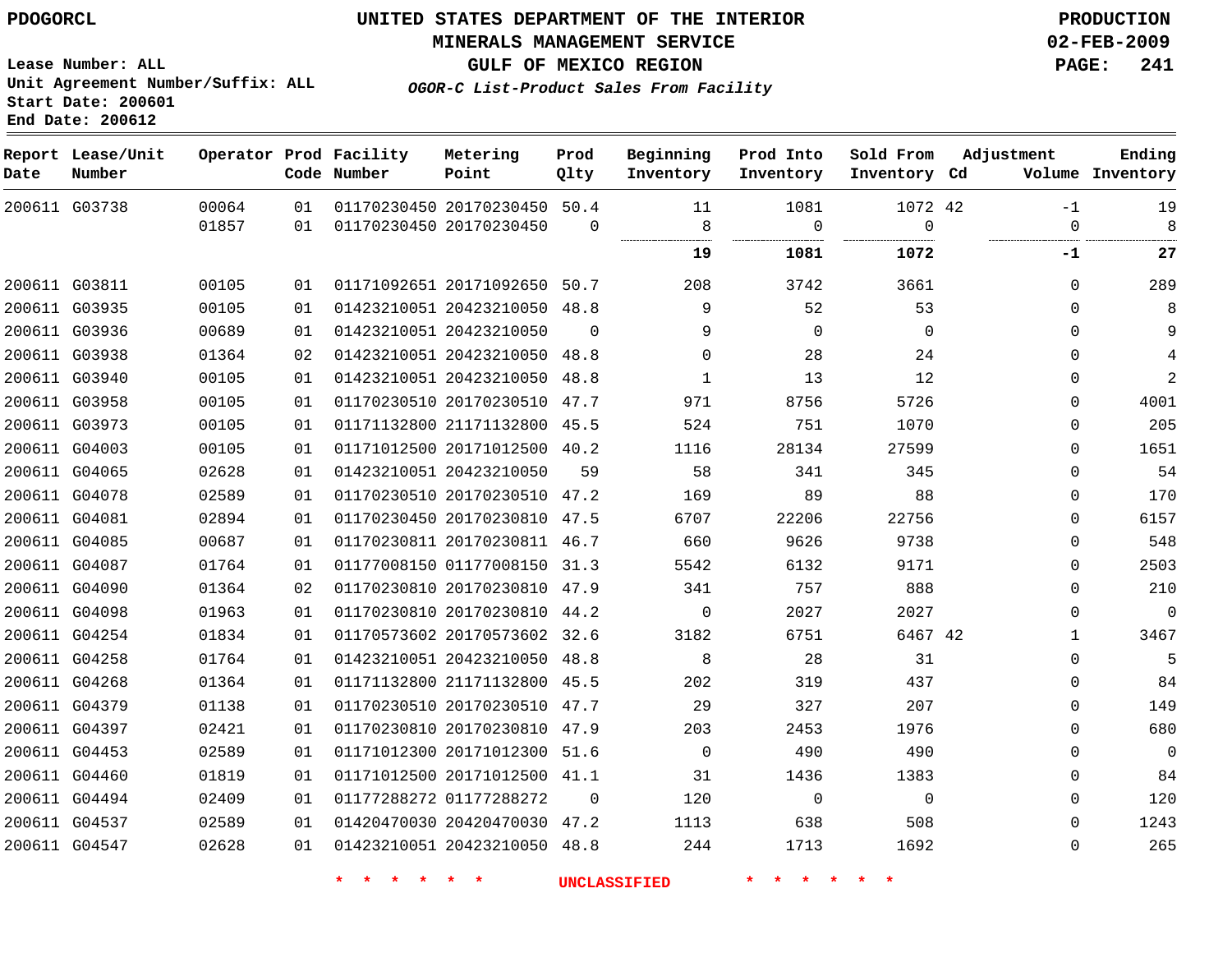### **MINERALS MANAGEMENT SERVICE 02-FEB-2009**

**GULF OF MEXICO REGION PAGE: 242**

**Lease Number: ALL Unit Agreement Number/Suffix: ALL Start Date: 200601 End Date: 200612**

**OGOR-C List-Product Sales From Facility**

| Date | Report Lease/Unit<br>Number |       |    | Operator Prod Facility<br>Code Number | Metering<br>Point            | Prod<br>Qlty | Beginning<br>Inventory | Prod Into<br>Inventory | Sold From<br>Inventory Cd | Adjustment   | Ending<br>Volume Inventory |
|------|-----------------------------|-------|----|---------------------------------------|------------------------------|--------------|------------------------|------------------------|---------------------------|--------------|----------------------------|
|      | 200611 G04565               | 01284 | 01 |                                       | 01420390101 01420390101 53.1 |              | 1262                   | 1847                   | 2222                      | $\mathbf 0$  | 887                        |
|      | 200611 G04773               | 01482 | 01 |                                       | 01170230811 20170230811 46.7 |              | 2                      | 47                     | 47 42                     | $\mathbf{1}$ | 3                          |
|      | 200611 G04787               | 00687 | 01 |                                       | 01171131600 20171131600 44.8 |              | 69                     | 1552                   | 1587 42                   | $-1$         | 33                         |
|      | 200611 G04800               | 00236 | 01 |                                       | 01171132800 21171132800 45.5 |              | 1180                   | 892                    | 1739                      | $\mathbf 0$  | 333                        |
|      | 200611 G04818               | 02894 | 01 |                                       | 01170230500 20170230500 42.5 |              | 4                      | 44                     | 46                        | $\mathbf 0$  | $\overline{2}$             |
|      | 200611 G04827               | 01819 | 02 |                                       | 01171012500 20171012500 40.2 |              | 480                    | 4509                   | 4571 42                   | $-1$         | 417                        |
|      | 200611 G04844               | 02421 | 01 |                                       | 01170230811 20170230811 46.7 |              | 196                    | 2721                   | 2762                      | $\mathbf 0$  | 155                        |
|      | 200611 G04857               | 02025 | 01 |                                       | 01171012300 20171012300 39.5 |              | 11                     | 129                    | 106                       | $\mathbf 0$  | 34                         |
|      | 200611 G04858               | 00236 | 01 |                                       | 01171012300 20171012300 39.5 |              | 291                    | 649                    | 770                       | $\Omega$     | 170                        |
|      | 200611 G04910               | 02714 | 01 |                                       | 01177258151 01177258151      | $\mathbf 0$  | $\overline{7}$         | 72                     | $\mathbf 0$               | $\mathbf 0$  | 79                         |
|      | 200611 G04996               | 02628 | 01 |                                       | 01420570060 20420570060      | $\Omega$     | 475                    | 1                      | $\Omega$                  | $\Omega$     | 476                        |
|      | 200611 G05006               | 02859 | 02 |                                       | 01170230510 20170230510 47.8 |              | 40                     | 94                     | 91                        | $\Omega$     | 43                         |
|      | 200611 G05292               | 00003 | 01 |                                       | 01170230811 20170230811 46.7 |              | 69                     | 1120                   | 1125                      | $\mathbf 0$  | 64                         |
|      | 200611 G05299               | 00818 | 01 |                                       | 01170230500 20170230500      | 40           | 53                     | 804                    | 818                       | $\mathbf 0$  | 39                         |
|      | 200611 G05315               | 02714 | 01 |                                       | 01170230811 20170230811 46.7 |              | 7                      | 52                     | 56                        | $\mathbf 0$  | 3                          |
|      | 200611 G05346               | 01819 | 01 |                                       | 01170530900 20170530900      | 48           | 299                    | 386                    | 430                       | $\Omega$     | 255                        |
|      | 200611 G05370               | 02589 | 01 |                                       | 01170530900 20170530900 55.3 |              | $\mathbf 0$            | 302                    | 302                       | $\mathbf 0$  | $\mathbf{0}$               |
|      | 200611 G05372               | 01364 | 02 |                                       | 01170530900 20170530900 48.3 |              | $\mathbf{1}$           | 17                     | 14 42                     | $-1$         | 3                          |
|      | 200611 G05391               | 01819 | 01 |                                       | 01170530900 20170530900      | 48           | 882                    | 5537                   | 5164                      | $\mathbf 0$  | 1255                       |
|      | 200611 G05431               | 00560 | 01 |                                       | 01177062608 2017706260A 36.3 |              | 118                    | 35704                  | 35718                     | $\mathbf 0$  | 104                        |
|      |                             | 02409 | 01 |                                       | 01171132800 20177052203 30.1 |              | 0                      | 1169                   | 1169                      | $\mathbf 0$  | $\mathbf 0$                |
|      |                             |       |    |                                       |                              |              | 118                    | 36873                  | 36887                     | 0            | 104                        |
|      | 200611 G05494               | 01857 | 02 |                                       | 01171132800 21171132800 45.5 |              | 299                    | 372                    | 563                       | $\Omega$     | 108                        |
|      | 200611 G05499               | 01364 | 01 |                                       | 01171012400 20171012400 52.4 |              | 442                    | 2221                   | 2339                      | $\Omega$     | 324                        |
|      | 200611 G05504               | 00105 | 01 |                                       | 01171132800 21171132800 41.9 |              | 2284                   | 4637                   | 5683                      | $\mathbf 0$  | 1238                       |
|      | 200611 G05505               | 00078 | 01 |                                       | 01171132800 21171132800 45.5 |              | 744                    | 991                    | 1447                      | $\mathbf 0$  | 288                        |
|      | 200611 G05610               | 01364 | 01 |                                       | 01171012500 20171012500 40.3 |              | 472                    | 8205                   | 8196                      | $\mathbf 0$  | 481                        |
|      | 200611 G05612               | 00105 | 01 |                                       | 01171012500 20171012500 40.2 |              | 1506                   | 26956                  | 26883                     | $\Omega$     | 1579                       |
|      |                             |       |    |                                       |                              |              |                        |                        |                           |              |                            |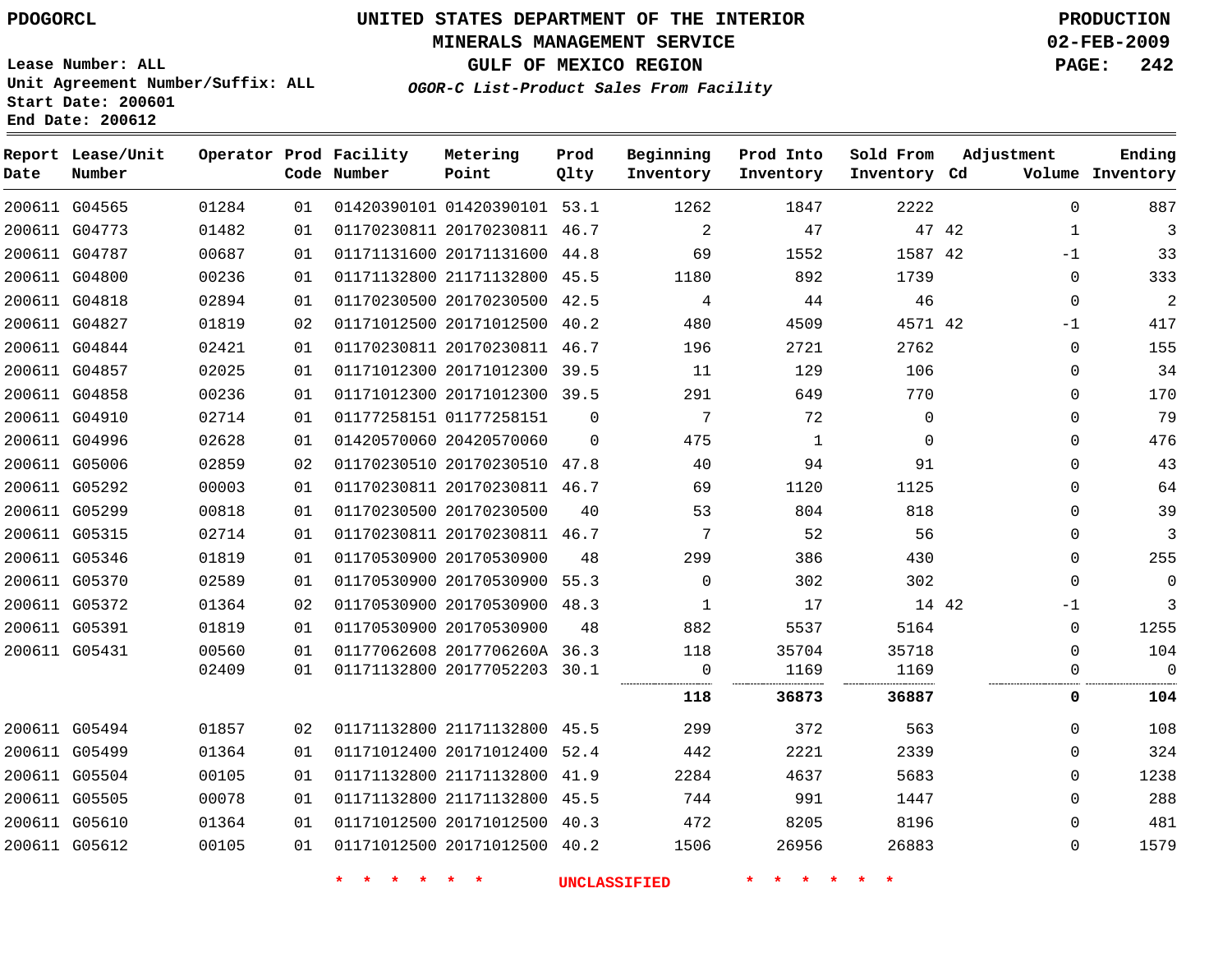### **MINERALS MANAGEMENT SERVICE 02-FEB-2009**

**GULF OF MEXICO REGION PAGE: 243**

**Lease Number: ALL Unit Agreement Number/Suffix: ALL Start Date: 200601 End Date: 200612**

**OGOR-C List-Product Sales From Facility**

| Date | Report Lease/Unit<br>Number |       |    | Operator Prod Facility<br>Code Number | Metering<br>Point            | Prod<br>Qlty | Beginning<br>Inventory | Prod Into<br>Inventory | Sold From<br>Inventory Cd | Adjustment   | Ending<br>Volume Inventory |
|------|-----------------------------|-------|----|---------------------------------------|------------------------------|--------------|------------------------|------------------------|---------------------------|--------------|----------------------------|
|      | 200611 G05613               | 00105 | 01 |                                       | 01171012500 20171012500 40.2 |              | 129                    | 1921                   | 1937                      | $\mathbf{0}$ | 113                        |
|      | 200611 G05740               | 02200 | 01 |                                       | 01177288271 20177288270      | $\Omega$     | 466                    | 0                      | $\mathbf 0$               | $\mathbf{0}$ | 466                        |
|      | 200611 G05954               | 00689 | 02 |                                       | 01420470030 20420470030      | $\Omega$     | $\mathbf{1}$           | $\mathbf 0$            |                           | 042<br>$-2$  | $-1$                       |
|      | 200611 G06027               | 00105 | 01 |                                       | 01423210051 20423210050 48.8 |              | 25                     | 63                     | 78                        | 0            | 10                         |
|      | 200611 G06037               | 01764 | 01 |                                       | 01420570060 20420570060 52.4 |              | 441                    | 9                      | 27                        | $\Omega$     | 423                        |
|      | 200611 G06045               | 02589 | 01 |                                       | 01420570060 01420570060      | $\Omega$     | 7                      | $\mathbf 0$            | $\mathbf 0$               | 0            | 7                          |
|      | 200611 G06069               | 00818 | 02 |                                       | 01423210051 20423210050 48.7 |              | 8                      | 37                     | 39                        | $\Omega$     | 6                          |
|      | 200611 G06088               | 02628 | 01 |                                       | 01423210051 20423210050      | 48.8         | 22                     | 173                    | 169                       | 0            | 26                         |
|      | 200611 G06104               | 00105 | 01 |                                       | 01420390110 20420390110 54.2 |              | 203                    | 161                    | 238                       | 0            | 126                        |
|      | 200611 G06105               | 02409 | 01 |                                       | 01420390110 20420390110 54.2 |              | 123                    | 188                    | 203                       | 0            | 108                        |
|      | 200611 G06156               | 00818 | 02 |                                       | 01422450350 20422450350 42.8 |              | 7                      | 708                    | 631                       | $\Omega$     | 84                         |
|      | 200611 G06165               | 01284 | 01 |                                       | 01170230450 20170230450      | 50.4         | 35                     | 1988                   | 1988                      | 0            | 35                         |
|      | 200611 G06166               | 00105 | 01 |                                       | 01170230450 20170230450 50.3 |              | $\overline{c}$         | 90                     | 90                        | 0            | $\overline{2}$             |
|      | 200611 G06167               | 00105 | 01 |                                       | 01170230450 20170230450 50.3 |              | 14                     | 1841                   | 1842                      | 0            | 13                         |
|      | 200611 G06168               | 02766 | 02 |                                       | 01170230450 20170230450 49.6 |              | 21                     | 78                     | 78                        | $\Omega$     | 21                         |
|      | 200611 G06180               | 00730 | 01 |                                       | 01170230450 20170230450 50.4 |              | 3                      | 40                     | 42                        | 0            | $\mathbf{1}$               |
|      | 200611 G06200               | 01103 | 01 |                                       | 01170230810 20170230810 47.8 |              | 7                      | 0                      | 7                         | $\Omega$     | $\Omega$                   |
|      | 200611 G06237               | 02630 | 01 |                                       | 01170230810 2042709015L      | 40           | $\Omega$               | 1490                   | 1490                      | $\Omega$     | $\Omega$                   |
|      | 200611 G06767               | 01834 | 01 |                                       | 01171012500 20171012500 40.3 |              | 11                     | 93                     | 99                        | 0            | 5                          |
|      | 200611 G06958               | 02655 | 02 |                                       | 01171012500 20171012500 40.3 |              | 27                     | 315                    | 315                       | $\mathbf{0}$ | 27                         |
|      | 200611 G07199               | 02630 | 01 |                                       | 01420570060 20420570060 52.4 |              | 294                    | 13                     | 18                        | $\mathbf 0$  | 289                        |
|      | 200611 G07201               | 00818 | 02 |                                       | 01420570060 20420570060 52.4 |              | 668                    | 13                     | 41 42                     | $-1$         | 639                        |
|      | 200611 G07215               | 00003 | 01 |                                       | 01420390120 01420390120 52.7 |              | 84                     | 373                    | 268 42                    | $-7$         | 182                        |
|      | 200611 G07684               | 01857 | 02 |                                       | 01171132000 20171132000 47.6 |              | 488                    | 1203                   | 1525                      | 0            | 166                        |
|      | 200611 G07699               | 00730 | 01 |                                       | 01171132800 21171132800 45.5 |              | 406                    | 1126                   | 1273 42                   | $-15$        | 244                        |
|      | 200611 G07700               | 00730 | 01 |                                       | 01171132800 21171132800 45.5 |              | 531                    | 1575                   | 1780 42                   | 15           | 341                        |
|      | 200611 G07736               | 01364 | 02 |                                       | 01171132800 21171132800 45.5 |              | 37                     | $\Omega$               | 37                        | $\Omega$     | $\Omega$                   |
|      | 200611 G07746               | 01364 | 02 |                                       | 01177112600 20171092650      | 40           | 38                     | 760                    | 748                       | $\Omega$     | 50                         |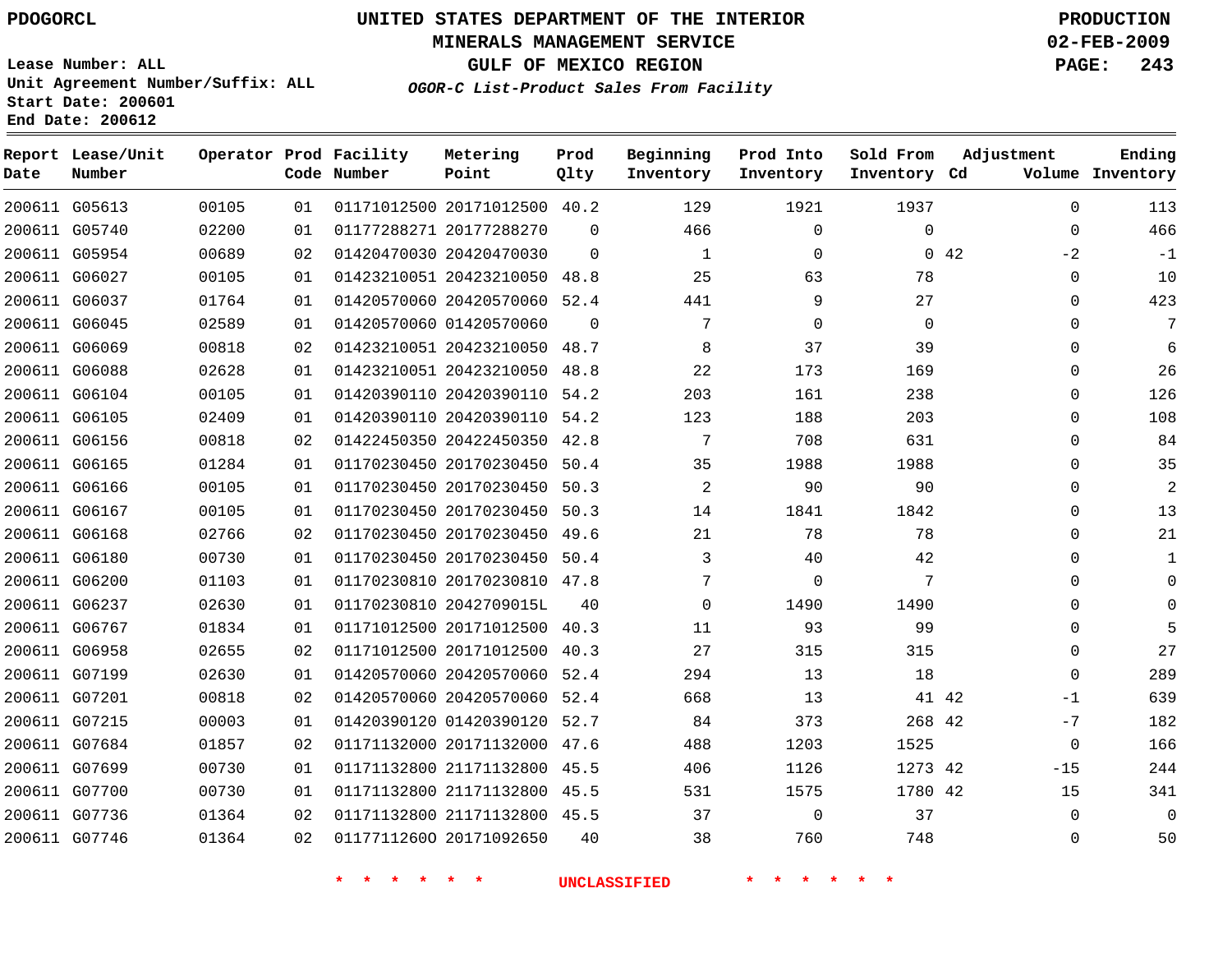### **MINERALS MANAGEMENT SERVICE 02-FEB-2009**

**GULF OF MEXICO REGION PAGE: 244 OGOR-C List-Product Sales From Facility**

**Lease Number: ALL Unit Agreement Number/Suffix: ALL Start Date: 200601 End Date: 200612**

| Date          | Report Lease/Unit<br>Number |       |    | Operator Prod Facility<br>Code Number | Metering<br>Point            | Prod<br>Qlty | Beginning<br>Inventory | Prod Into<br>Inventory | Sold From<br>Inventory Cd | Adjustment  | Ending<br>Volume Inventory |
|---------------|-----------------------------|-------|----|---------------------------------------|------------------------------|--------------|------------------------|------------------------|---------------------------|-------------|----------------------------|
|               | 200611 G07760               | 02859 | 01 |                                       | 01177122950 20177122950 31.3 |              | 194                    | 14751                  | 14819                     | $\Omega$    | 126                        |
|               | 200611 G07802               | 02859 | 02 |                                       | 01177258041 01177258041      | 40           | 11                     | 143                    | 111                       | $\mathbf 0$ | 43                         |
|               | 200611 G07809               | 02349 | 01 |                                       | 01177248150 01177248150      | 38.4         | 1723                   | $\mathbf 0$            | 1723                      | 0           | $\mathbf 0$                |
|               | 200611 G07917               | 01834 | 01 |                                       | 01170573602 20170573602 32.6 |              | 23516                  | 32806                  | 39474                     | $\Omega$    | 16848                      |
|               | 200611 G08120               | 01364 | 02 |                                       | 01423210051 20423210050      | 48.8         | 8                      | 25                     | 29                        | $\Omega$    | 4                          |
|               | 200611 G08640               | 02589 | 01 |                                       | 01170530900 20170530900      | 45.8         | $\Omega$               | 594                    | 594                       | $\mathbf 0$ | $\Omega$                   |
| 200611 G08641 |                             | 02589 | 01 |                                       | 01170530900 20170530900      | 45.8         | $\Omega$               | 1546                   | 1546                      | $\mathbf 0$ | $\mathbf 0$                |
|               | 200611 G08690               | 02589 | 01 |                                       | 01171132800 21171132800 52.9 |              | 0                      | 150                    | 150                       | $\mathbf 0$ | $\mathbf 0$                |
|               | 200611 G08963               | 00105 | 01 |                                       | 01420470030 20420470030      | 48           | 94                     | $\mathbf 0$            | 43                        | $\mathbf 0$ | 51                         |
|               | 200611 G09010               | 00560 | 01 |                                       | 01420390120 01420390120 52.4 |              | 21                     | 107                    | 76                        | $\mathbf 0$ | 52                         |
|               | 200611 G09032               | 00730 | 01 |                                       | 01170230450 20170230450 50.4 |              | 118                    | 7678                   | 7656 42                   | $-2$        | 138                        |
|               | 200611 G09079               | 02589 | 01 |                                       | 01421670201 20421670200      | 47.2         | 59                     | 4                      | 4                         | $\mathbf 0$ | 59                         |
|               | 200611 G09387               | 00362 | 01 |                                       | 01170230811 20170230811 46.7 |              | 496                    | 5944                   | 6102                      | $\Omega$    | 338                        |
|               |                             | 01364 | 02 |                                       | 01170230811 20170230811 46.7 |              | 34                     | 616                    | 615                       | $\mathbf 0$ | 35                         |
|               |                             |       |    |                                       |                              |              | 530                    | 6560                   | 6717                      | 0           | 373                        |
|               | 200611 G09499               | 01764 | 01 |                                       | 01177058094 01177058094 39.1 |              | 393                    | 2350                   | 1431                      | $\Omega$    | 1312                       |
|               | 200611 G09500               | 01764 | 01 |                                       | 01177058094 01177058094 39.2 |              | 28                     | 83                     | 54                        | $\Omega$    | 57                         |
|               | 200611 G09536               | 01284 | 01 |                                       | 01171132000 20171132000 47.6 |              | $\mathbf 0$            | 3                      | 3                         | $\mathbf 0$ | $\mathbf 0$                |
|               | 200611 G09574               | 01819 | 01 |                                       | 01171012300 20171012300      | 38.1         | 162                    | 262                    | 357                       | $\mathbf 0$ | 67                         |
|               | 200611 G09580               | 00105 | 01 |                                       | 01171012400 20171012400      | 52.4         | 171                    | 1301                   | 1283                      | $\Omega$    | 189                        |
|               | 200611 G09631               | 02859 | 01 |                                       | 01177122950 20177122950 32.5 |              | 8                      | 612                    | 615                       | 0           | 5                          |
|               | 200611 G09651               | 00730 | 01 |                                       | 01170753510 20170753510      | 56.4         | 1228                   | 1025                   | 1978                      | 0           | 275                        |
|               | 200611 G10203               | 02589 | 01 |                                       | 01423210051 20423210050 48.8 |              | 1                      | 10                     | 10                        | $\mathbf 0$ | $\mathbf{1}$               |
|               | 200611 G10226               | 01819 | 01 |                                       | 01423210051 20423210050      | 48.8         | 56                     | 317                    | 324                       | $\mathbf 0$ | 49                         |
|               | 200611 G10584               | 02266 | 01 |                                       | 01170230811 20170230811 46.7 |              | $\mathbf 0$            | 23                     | 22                        | $\mathbf 0$ | $\mathbf{1}$               |
|               | 200611 G10636               | 02894 | 01 |                                       | 01170230811 20170230811 46.2 |              | 1529                   | 22411                  | 22665                     | 0           | 1275                       |
|               | 200611 G10665               | 01764 | 01 |                                       | 01177058094 01177058094 39.2 |              | 577                    | 3290                   | 2013                      | $\Omega$    | 1854                       |
|               | 200611 G10726               | 00730 | 01 |                                       | 01171012400 20171012300 38.1 |              | 329                    | 7098                   | 5570                      | $\Omega$    | 1857                       |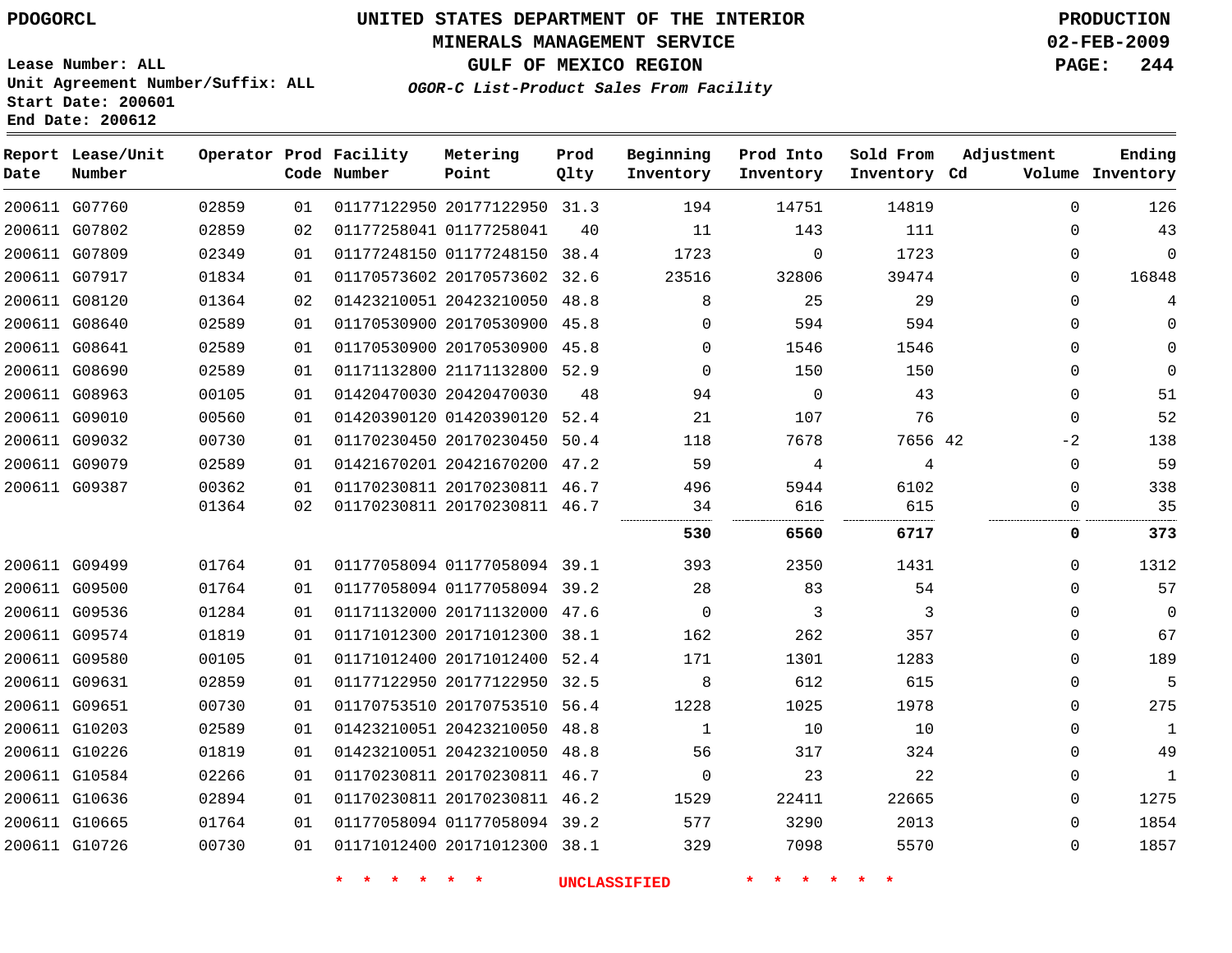### **MINERALS MANAGEMENT SERVICE 02-FEB-2009**

**GULF OF MEXICO REGION PAGE: 245 OGOR-C List-Product Sales From Facility**

**Lease Number: ALL Unit Agreement Number/Suffix: ALL Start Date: 200601 End Date: 200612**

| Date          | Report Lease/Unit<br>Number |       |    | Operator Prod Facility<br>Code Number | Metering<br>Point            | Prod<br>Qlty | Beginning<br>Inventory | Prod Into<br>Inventory | Sold From<br>Inventory Cd | Adjustment  | Ending<br>Volume Inventory |
|---------------|-----------------------------|-------|----|---------------------------------------|------------------------------|--------------|------------------------|------------------------|---------------------------|-------------|----------------------------|
|               | 200611 G10744               | 02266 | 01 |                                       | 0117710260H 2017710260H 37.7 |              | $\Omega$               | 15629                  | 15629                     | $\Omega$    | $\Omega$                   |
| 200611 G10794 |                             | 02466 | 01 |                                       | 01177122950 20177122950 32.5 |              | $\Omega$               | 2624                   | 2624                      | $\mathbf 0$ | $\Omega$                   |
|               | 200611 G10835               | 01764 | 01 |                                       | 01171092900 01171092900      | $\Omega$     | 80                     | $\Omega$               | $\Omega$                  | $\Omega$    | 80                         |
|               | 200611 G10910               | 00282 | 02 |                                       | 01177245110 2017724511G 41.7 |              | 99                     | 31003                  | 31025                     | $\Omega$    | 77                         |
|               | 200611 G11243               | 02589 | 01 |                                       | 01420470030 20420470030 47.2 |              | 524                    | 190                    | 320                       | $\mathbf 0$ | 394                        |
|               | 200611 G11307               | 02589 | 01 |                                       | 01420390101 01420390101 47.2 |              | 140                    | 1903                   | 1903                      | $\mathbf 0$ | 140                        |
| 200611 G11885 |                             | 01103 | 01 |                                       | 01170530900 20170530900 48.2 |              | $\mathbf{1}$           | 34                     | 28                        | $\mathbf 0$ | 7                          |
| 200611 G11886 |                             | 01103 | 01 |                                       | 01170530900 20170530900 48.2 |              | 5                      | 154                    | 129                       | $\mathbf 0$ | 30                         |
| 200611 G11911 |                             | 00105 | 01 |                                       | 01177072601 20177072601 38.2 |              | $\Omega$               | 4330                   | 4330                      | $\Omega$    | $\Omega$                   |
|               | 200611 G11929               | 02628 | 02 |                                       | 01171132000 20171132000 47.6 |              | 38                     | 719                    | 658                       | $\Omega$    | 99                         |
| 200611 G11951 |                             | 00105 | 01 |                                       | 01177092600 20177092600 45.4 |              | 54                     | 1386                   | 1394                      | $\mathbf 0$ | 46                         |
| 200611 G11952 |                             | 00105 | 01 |                                       | 01171012300 20171012400 38.1 |              | 763                    | 1981                   | 2226                      | $\Omega$    | 518                        |
|               | 200611 G11984               | 01364 | 02 |                                       | 01171132800 21171132800 45.5 |              | 9                      | 0                      | 9                         | $\Omega$    | $\Omega$                   |
|               |                             | 02766 | 02 |                                       | 01171092651 20171092650 48.5 |              | 35                     | $\Omega$               | 35                        | $\Omega$    | $\Omega$                   |
|               |                             |       |    |                                       |                              |              | 44                     | 0                      | 44                        | 0           | 0                          |
| 200611 G12019 |                             | 01482 | 01 |                                       | 01171012500 20171012500 40.3 |              | 127                    | 2598                   | 2574 42                   | 2           | 153                        |
| 200611 G12020 |                             | 01482 | 01 |                                       | 01171012500 20171012500 40.3 |              | 113                    | 2403                   | 2376                      | $\mathbf 0$ | 140                        |
| 200611 G12024 |                             | 01364 | 02 |                                       | 01171012500 20171012500 40.3 |              | 33                     | 595                    | 592 42                    | $-1$        | 35                         |
| 200611 G12037 |                             | 00730 | 01 |                                       | 01170753510 20170753510 56.4 |              | 54                     | 200                    | 199 42                    | $-1$        | 54                         |
|               | 200611 G12096               | 02409 | 01 |                                       | 01177245110 2017724511C      | 48           | 307                    | 503                    | 654                       | $\mathbf 0$ | 156                        |
| 200611 G12421 |                             | 02589 | 01 |                                       | 01423550090 20423550090      | 47.2         | 794                    | 926                    | 926                       | $\mathbf 0$ | 794                        |
| 200611 G12465 |                             | 00818 | 02 |                                       | 01423210051 20423210050      | 49           | 3                      | 20                     | 20                        | $\mathbf 0$ | 3                          |
|               | 200611 G12497               | 02589 | 01 |                                       | 01420390101 01420390101 47.2 |              | 113                    | 186                    | 186                       | $\mathbf 0$ | 113                        |
| 200611 G12564 |                             | 01831 | 01 |                                       | 01170230510 20170230510 47.8 |              | 16                     | 96                     | 68                        | $\Omega$    | 44                         |
|               | 200611 G12757               | 02266 | 01 | 01170230800 20170230800               |                              | $\Omega$     | $\mathbf 0$            | 2                      | $\Omega$                  | $\mathbf 0$ | $\overline{2}$             |
| 200611 G12761 |                             | 00282 | 02 |                                       | 01170230810 20170230810 47.9 |              | 769                    | 2632                   | 2671                      | $\Omega$    | 730                        |
| 200611 G12802 |                             | 00105 | 01 |                                       | 01170230811 20170230811 46.6 |              | 102                    | 1085                   | 1125                      | $\mathbf 0$ | 62                         |
|               | 200611 G12803               | 01364 | 02 |                                       | 01171132000 20171132000 47.6 |              | 13                     | 53                     | 58 42                     | $-1$        | 7                          |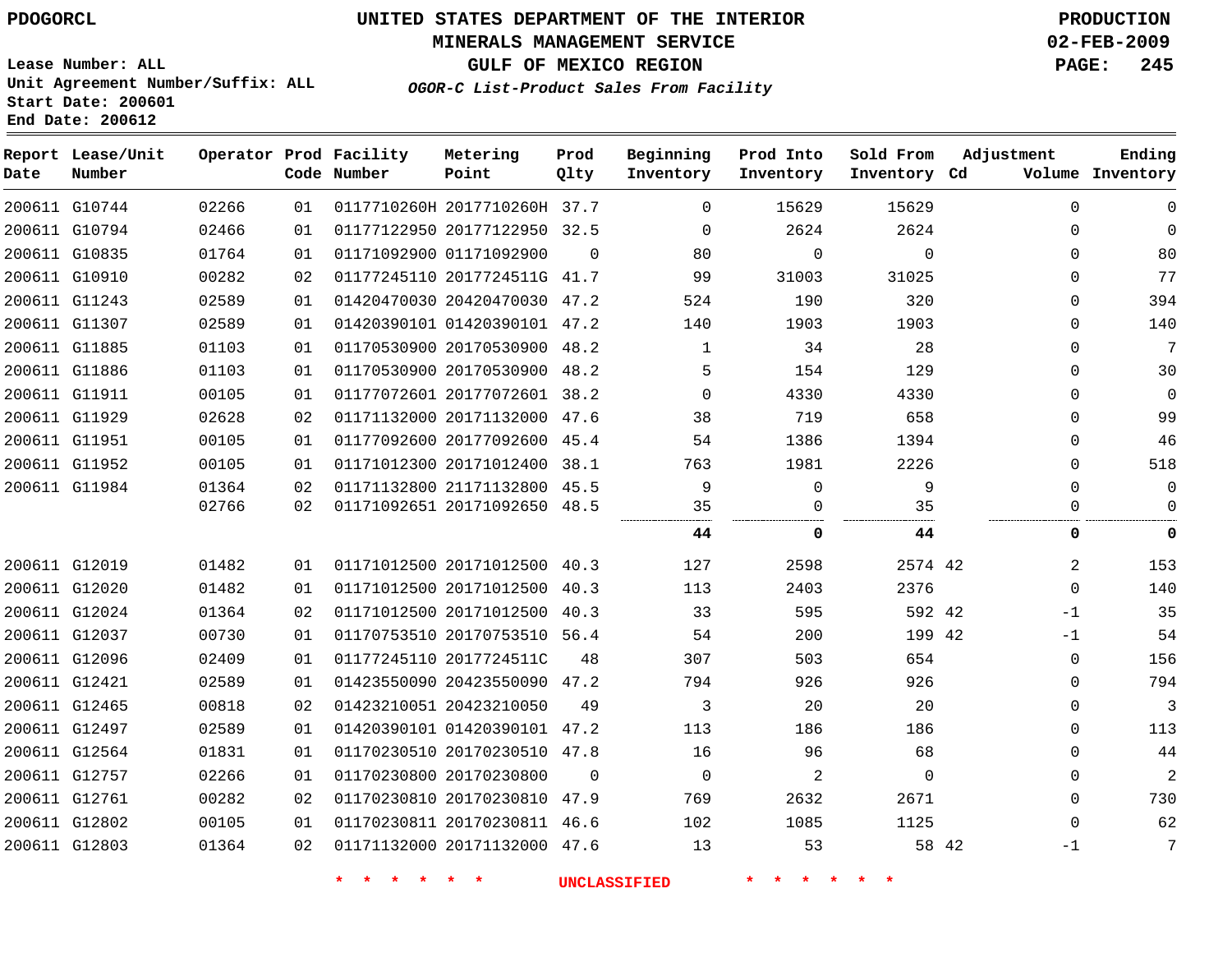### **MINERALS MANAGEMENT SERVICE 02-FEB-2009**

**GULF OF MEXICO REGION PAGE: 246**

**Lease Number: ALL Unit Agreement Number/Suffix: ALL Start Date: 200601 End Date: 200612**

**OGOR-C List-Product Sales From Facility**

| Date | Report Lease/Unit<br>Number |       |                 | Operator Prod Facility<br>Code Number | Metering<br>Point            | Prod<br>Qlty | Beginning<br>Inventory | Prod Into<br>Inventory | Sold From<br>Inventory Cd | Adjustment    | Ending<br>Volume Inventory |
|------|-----------------------------|-------|-----------------|---------------------------------------|------------------------------|--------------|------------------------|------------------------|---------------------------|---------------|----------------------------|
|      | 200611 G12858               | 01284 | 01              |                                       | 01171131600 20171131600 44.8 |              | 19                     | 603                    | 609                       | $\mathbf 0$   | 13                         |
|      | 200611 G12906               | 01819 | 01              |                                       | 01171012300 20171012300 38.1 |              | 1482                   | 3584                   | 4127                      | $\Omega$      | 939                        |
|      | 200611 G12955               | 01819 | 01              |                                       | 01171092651 20171092650 50.7 |              | 49                     | 406                    | 423 42                    | $-1$          | 31                         |
|      | 200611 G12980               | 02349 | 01              |                                       | 01177163600 20177163600 38.6 |              | 28                     | 528                    | 530                       | $\Omega$      | 26                         |
|      | 200611 G13342               | 02409 | 01              |                                       | 01170230810 20170230810 47.9 |              | $\Omega$               | 8                      | 6                         | $\Omega$      | 2                          |
|      | 200611 G13560               | 01284 | 01              |                                       | 01170230810 20170230810 44.2 |              | 0                      | 572                    | 572                       | $\Omega$      | $\Omega$                   |
|      | 200611 G13563               | 02589 | 01              |                                       | 01170230811 20170230811 57.2 |              | $\Omega$               | 251                    | 251                       | $\Omega$      | $\Omega$                   |
|      | 200611 G13576               | 02594 | 02              |                                       | 01170230810 20170230810 44.2 |              | $\Omega$               | 1119                   | 1119                      | $\mathbf 0$   | $\Omega$                   |
|      | 200611 G13803               | 02628 | 01              |                                       | 01170230810 20170230810 47.9 |              | 9                      | 58                     | 51                        | $\Omega$      | 16                         |
|      | 200611 G13825               | 02169 | 02 <sub>o</sub> |                                       | 01170230800 20170230800 48.9 |              | 63                     | 4                      |                           | 12 42<br>$-1$ | 54                         |
|      | 200611 G13897               | 01482 | 01              |                                       | 01171132000 20171132000 47.6 |              | 32                     | 81                     | 100 42                    | $-1$          | 12                         |
|      | 200611 G13937               | 02628 | 02              |                                       | 01171092651 20171092650 50.7 |              | $\mathbf 0$            | 1                      | 1                         | $\mathbf 0$   | $\mathbf 0$                |
|      | 200611 G13938               | 01284 | 01              |                                       | 01171012500 20171012500 33.9 |              | 80                     | 18250                  | 18330                     | $\Omega$      | $\Omega$                   |
|      | 200611 G14161               | 00105 | 01              |                                       | 01421670201 20421670200 51.1 |              | 6                      | $\mathbf 0$            | 2                         | $\mathbf 0$   | $\overline{4}$             |
|      | 200611 G14193               | 02409 | 01              |                                       | 01170230810 20170230810 47.8 |              | 1313                   | 4466                   | 4541                      | $\Omega$      | 1238                       |
|      | 200611 G14340               | 01364 | 02              |                                       | 01170230811 20170230811 46.7 |              | 237                    | 2217                   | 2328                      | $\Omega$      | 126                        |
|      | 200611 G14342               | 00105 | 01              |                                       | 01170230811 20170230811 46.6 |              | 740                    | 7893                   | 8184                      | 0             | 449                        |
|      | 200611 G14348               | 02894 | 01              |                                       | 01171132800 21171132800      | 30           | 934                    | 48                     | 824                       | 0             | 158                        |
|      | 200611 G14357               | 02852 | 02              |                                       | 01171131600 20171131600 44.8 |              | $\Omega$               | 43                     | 43                        | $\Omega$      | $\Omega$                   |
|      | 200611 G14383               | 00105 | 01              |                                       | 01170230811 20170230811 46.7 |              | 84                     | 804                    | 842                       | $\Omega$      | 46                         |
|      | 200611 G14412               | 02246 | 01              |                                       | 01171132800 21171132800      | $\Omega$     | 40                     | $\Omega$               | $\Omega$                  | $\Omega$      | 40                         |
|      | 200611 G14487               | 00730 | 01              |                                       | 01171092651 20171092650 50.7 |              | 4                      | 82                     | 80                        | $\Omega$      | 6                          |
|      | 200611 G14493               | 02268 | 01              |                                       | 01171092930 20171092930 32.8 |              | 89                     | 6                      | 93                        | $\Omega$      | 2                          |
|      | 200611 G14576               | 00105 | 01              |                                       | 01177258153 01177258153 30.6 |              | $\mathbf{1}$           | 30                     | 25                        | $\mathbf 0$   | 6                          |
|      | 200611 G14791               | 02451 | 01              |                                       | 01420570060 20420570060 52.4 |              | 127                    | $\Omega$               | 8                         | $\Omega$      | 119                        |
|      | 200611 G14864               | 01857 | 02              |                                       | 01170230450 20170230450 50.4 |              | 100                    | 5266                   | 5272 42                   | $\mathbf{1}$  | 95                         |
|      | 200611 G14878               | 02589 | 01              |                                       | 01170230510 20170230510 47.2 |              | 72                     | 36                     | 38                        | $\Omega$      | 70                         |
|      | 200611 G14942               | 02859 | 02              |                                       | 01170230810 20170230810 47.9 |              | 316                    | 1232                   | 1206                      | $\Omega$      | 342                        |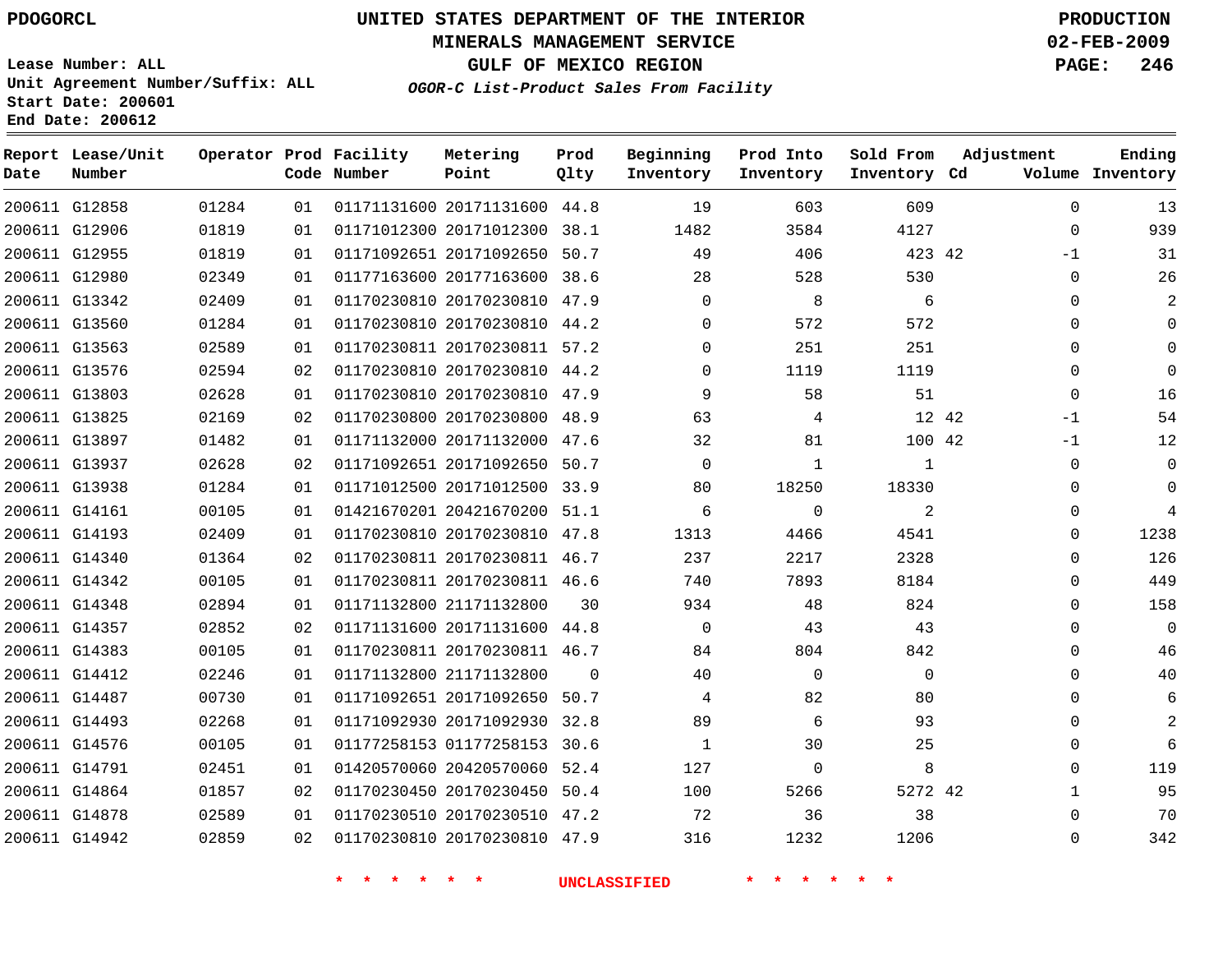### **MINERALS MANAGEMENT SERVICE 02-FEB-2009**

**GULF OF MEXICO REGION PAGE: 247**

**Lease Number: ALL Unit Agreement Number/Suffix: ALL Start Date: 200601 End Date: 200612**

**OGOR-C List-Product Sales From Facility**

| Date | Report Lease/Unit<br>Number |       |                 | Operator Prod Facility<br>Code Number | Metering<br>Point            | Prod<br>Qlty   | Beginning<br>Inventory | Prod Into<br>Inventory | Sold From<br>Inventory Cd | Adjustment |              | Ending<br>Volume Inventory |
|------|-----------------------------|-------|-----------------|---------------------------------------|------------------------------|----------------|------------------------|------------------------|---------------------------|------------|--------------|----------------------------|
|      | 200611 G15062               | 00560 | 01              |                                       | 01170230810 20170230810 47.9 |                | 68                     | 223                    | 229                       |            | $\Omega$     | 62                         |
|      | 200611 G15078               | 00064 | 01              |                                       | 01170230810 20170230810 47.9 |                | 3060                   | 2236                   | 2253 42                   |            | $\mathbf{1}$ | 3044                       |
|      | 200611 G15110               | 02714 | 01              |                                       | 01170530900 20170530900 48.3 |                | 75                     | 475                    | 457                       |            | $\Omega$     | 93                         |
|      | 200611 G15118               | 00105 | 01              |                                       | 01171132800 21171132800 45.5 |                | 24                     | 49                     | 61                        |            | $\Omega$     | 12                         |
|      | 200611 G15124               | 01364 | 01              |                                       | 01170230811 20170230811 46.7 |                | $\Omega$               | 15                     | 14                        |            | $\Omega$     | $\mathbf{1}$               |
|      | 200611 G15161               | 00078 | 01              |                                       | 01171132000 20171132000      | $\Omega$       | $\mathbf{1}$           | $\Omega$               | $\mathbf 0$               |            | $\Omega$     | $\mathbf{1}$               |
|      | 200611 G15239               | 00003 | 01              |                                       | 01171012500 20171012500 40.3 |                | $\Omega$               | 2571                   | 2421 42                   |            | $\mathbf{1}$ | 151                        |
|      | 200611 G15263               | 02421 | 01              |                                       | 01171132000 20171132000 47.5 |                | 4223                   | 17390                  | 19218                     |            | $\Omega$     | 2395                       |
|      | 200611 G15277               | 00222 | 02              |                                       | 01171012400 20171012400 52.4 |                | 1260                   | 6847                   | 7111                      |            | $\Omega$     | 996                        |
|      | 200611 G15293               | 02859 | 02              |                                       | 0117711260T 2017711260T 33.9 |                | 4                      | 302                    | 302                       |            | $\Omega$     | 4                          |
|      | 200611 G15303               | 00105 | 01              |                                       | 01171092800 21171132800 45.4 |                | 3600                   | 4516                   | 6811                      |            | $\mathbf 0$  | 1305                       |
|      | 200611 G15312               | 00105 | 01              |                                       | 01171092651 20171092650 50.6 |                | 3052                   | 35966                  | 36241                     |            | $\mathbf 0$  | 2777                       |
|      | 200611 G15323               | 01482 | 01              |                                       | 01171012500 20171012500 40.3 |                | 75                     | 868                    | 891 42                    |            | $-1$         | 51                         |
|      | 200611 G15387               | 02409 | 01              |                                       | 01177245110 2017724511C      | 48             | 2                      | 47                     | 34                        |            | $\mathbf 0$  | 15                         |
|      | 200611 G15740               | 00818 | 01              |                                       | 01170230450 20170230450      | 40             | 135                    | 8774                   | 8750                      |            | $\Omega$     | 159                        |
|      | 200611 G15742               | 00730 | 01              |                                       | 01170230450 20170230450 50.4 |                | $\mathbf{1}$           | 172                    | 171 42                    |            | 1            | $\mathbf{3}$               |
|      | 200611 G15769               | 00560 | 01              |                                       | 01422450350 20422450350 42.8 |                | 378                    | 928                    | 1179                      |            | 0            | 127                        |
|      | 200611 G15781               | 02169 | 02              |                                       | 01170230450 20170230450 50.4 |                | $\overline{0}$         | 2636                   | 2589                      |            | $\Omega$     | 47                         |
|      |                             |       | 02              |                                       | 01421670201 20421670200 51.1 |                | 256                    | 0                      | 81                        |            | 0            | 175                        |
|      |                             |       |                 |                                       |                              |                | 256                    | 2636                   | 2670                      |            | 0            | 222                        |
|      | 200611 G16104               | 00105 | 01              |                                       | 01170231110 20170231110      | $\Omega$       | 774                    | 738                    | $\mathbf 0$               |            | $\Omega$     | 1512                       |
|      | 200611 G16107               | 01978 | 02              |                                       | 01170230810 20170230811 46.7 |                | 4                      | 167                    | 162                       |            | $\Omega$     | 9                          |
|      | 200611 G16203               | 01482 | 01              |                                       | 01170530900 20170530900      | $\Omega$       | 53                     | $\mathbf 0$            | $\Omega$                  |            | $\Omega$     | 53                         |
|      | 200611 G16216               | 01284 | 01              |                                       | 01171132800 21171132800 45.5 |                | 3                      | $\Omega$               | 3                         |            | $\Omega$     | $\mathbf{0}$               |
|      | 200611 G16267               | 01364 | 02              |                                       | 01170230811 20170230811 46.7 |                | 3                      | 0                      | 3                         |            | $\Omega$     | $\Omega$                   |
|      | 200611 G16317               | 01364 | 02              |                                       | 01170230811 20170230811 46.7 |                | 21                     | 190                    | 200                       |            | $\Omega$     | 11                         |
|      | 200611 G16337               | 01513 | 01              |                                       | 01177078151 01177078151      | $\overline{0}$ | 1794                   | $\overline{0}$         | $\Omega$                  |            | $\Omega$     | 1794                       |
|      | 200611 G16363               | 02475 | 02 <sub>o</sub> |                                       | 01171012400 20171012400 51.8 |                | 26                     | 98                     | 110                       |            | $\mathbf 0$  | 14                         |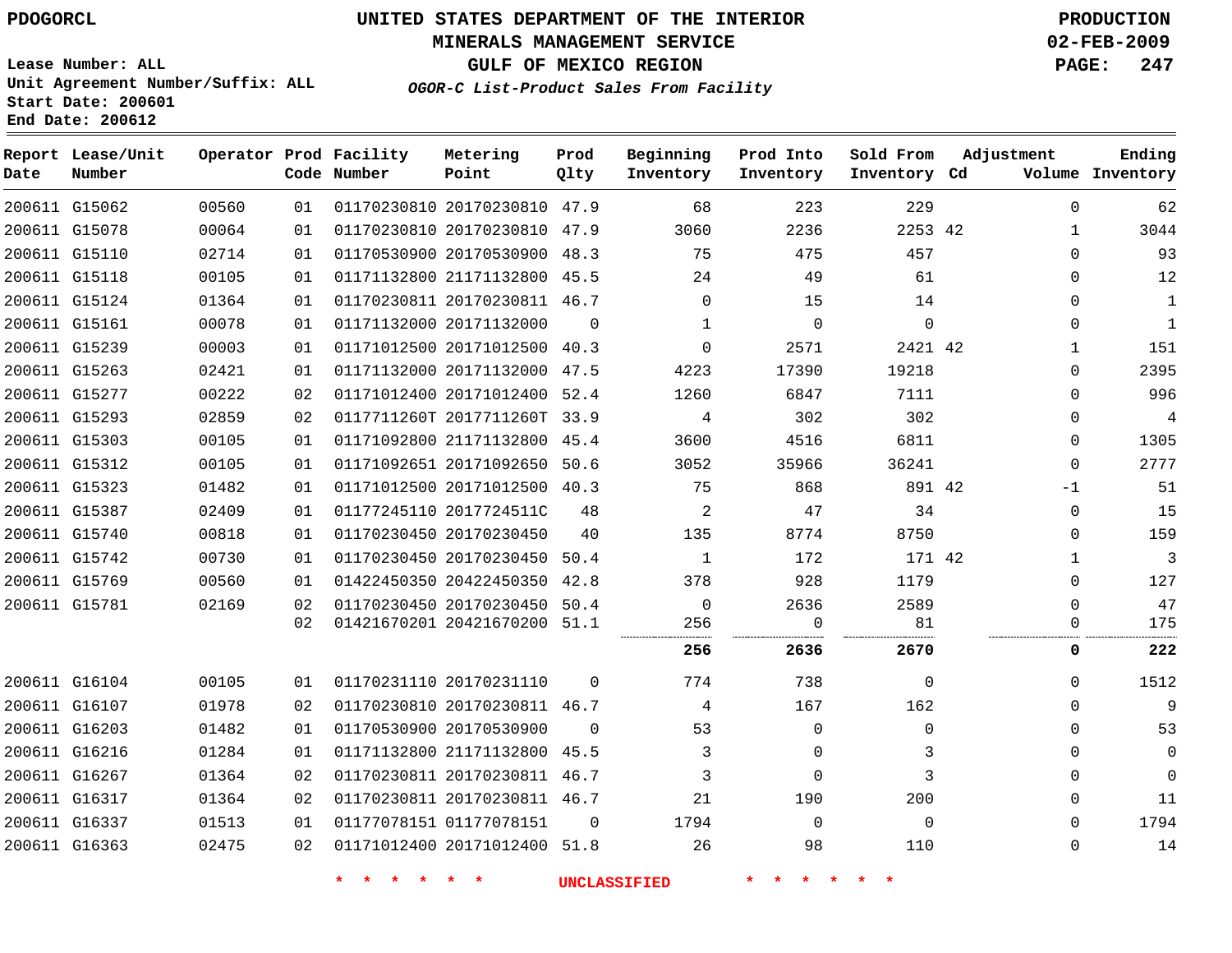#### **MINERALS MANAGEMENT SERVICE 02-FEB-2009**

**GULF OF MEXICO REGION PAGE: 248 OGOR-C List-Product Sales From Facility**

**Lease Number: ALL Unit Agreement Number/Suffix: ALL Start Date: 200601 End Date: 200612**

 G16365 G16454 G16455 G16461 G16469 G16502 G16515 G16575 G17124 G17133 G17156 G17190 G17255 G17753 G17754 G17789 G17842 G17858 G17895 G17896 G17898 G17912 G17913 G17921 G17942 G17973 G17977 G17991 **Report Lease/Unit Date Number Operator Prod Facility Code Number** 21171132800 20171012500 20171012500 20170753510 56.4 20170753510 56.4 20177265300 47.9 2017724511G 41.7 20608103650 36.1 20170230450 50.4 20423210050 48.8 20421670200 51.1 20170230810 47.9 20170230810 47.9 20170230800 20170230510 47.7 20170230810 47.9 20170230810 44.1 20170530900 48.3 21171132800 45.8 21171132800 20171131600 44.8 20177052203 30.1 21171132800 45.5 20177062959 25.6 20177082604 36.8 20171012400 52.4 21171132800 45.5 20177122606 43.1 **Metering Point** 42 42 40.2 40.2  $\Omega$ 45.5 **Prod Qlty**  $\Omega$   $\Omega$   $\Omega$  $\Omega$   $\Omega$  **Beginning Inventory**  $\Omega$  $2.0$   $\Omega$   $\Omega$   $\Omega$   $\Omega$ **Ending Inventory Cd Volume**  $\Omega$   $\Omega$ **Prod Into Inventory**  $\Omega$  **Sold From Inventory**  $\Omega$  $\Omega$  $\Omega$  $\Omega$  $\Omega$  $\Omega$  $\Omega$   $\Omega$  $\Omega$  $\Omega$  $\Omega$  $\Omega$  $\Omega$  $\Omega$  $\Omega$  $\Omega$  $\cap$  $\Omega$  $\Omega$   $\Omega$  $\Omega$   $\Omega$ -1  $\Omega$  $\Omega$ **Adjustment**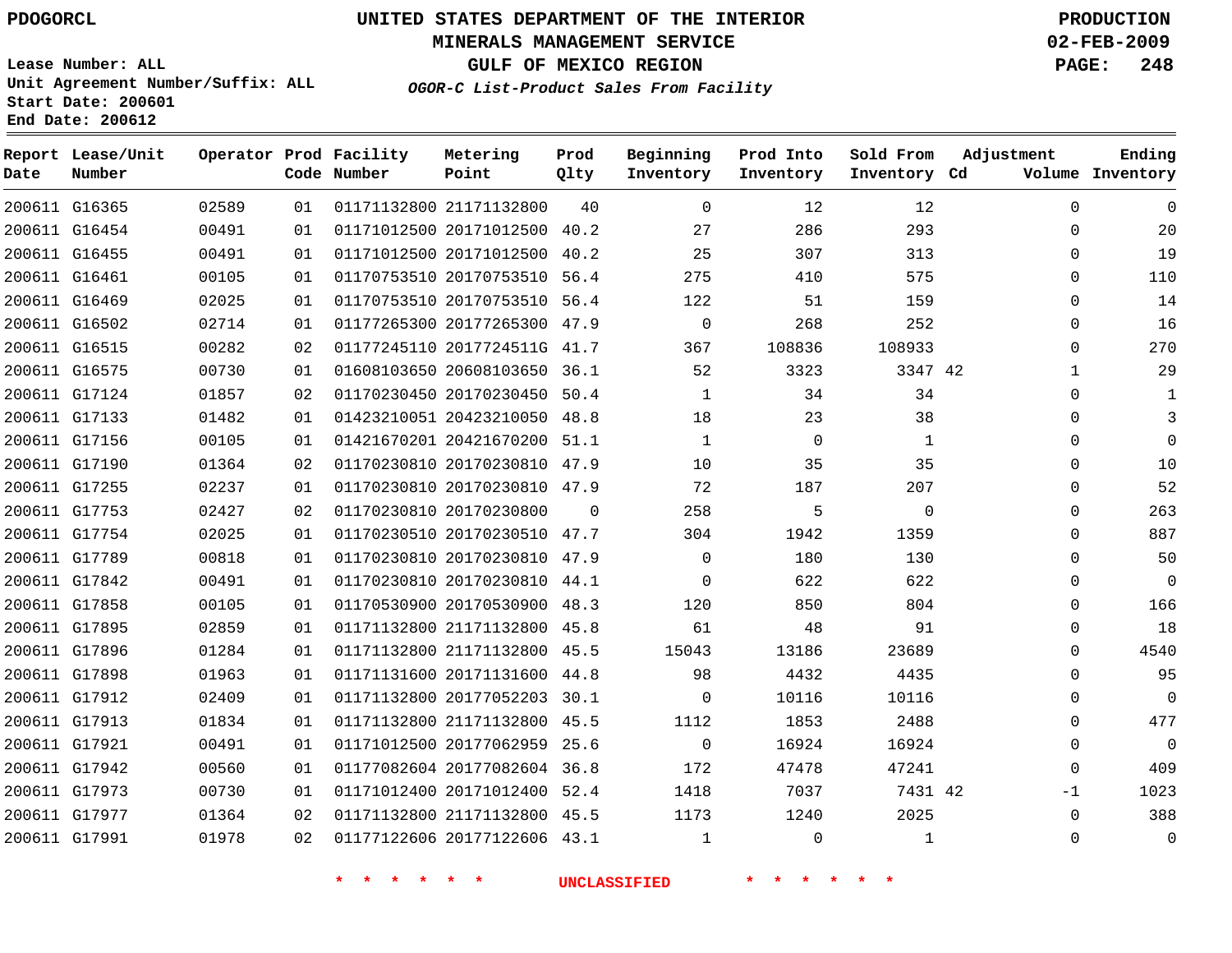### **MINERALS MANAGEMENT SERVICE 02-FEB-2009**

**GULF OF MEXICO REGION PAGE: 249**

**Lease Number: ALL Unit Agreement Number/Suffix: ALL Start Date: 200601 End Date: 200612**

**OGOR-C List-Product Sales From Facility**

| Date | Report Lease/Unit<br>Number |       |    | Operator Prod Facility<br>Code Number | Metering<br>Point            | Prod<br>Qlty | Beginning<br>Inventory | Prod Into<br>Inventory | Sold From<br>Inventory Cd | Adjustment    | Ending<br>Volume Inventory |
|------|-----------------------------|-------|----|---------------------------------------|------------------------------|--------------|------------------------|------------------------|---------------------------|---------------|----------------------------|
|      | 200611 G18043               | 01103 | 01 |                                       | 01171012500 20171012500 40.3 |              | 1938                   | 36874                  | 37037 42                  | 385           | 2160                       |
|      | 200611 G18208               | 01834 | 01 |                                       | 01170573602 20170573602 32.6 |              | 1394                   | 2094                   | 2413                      | 0             | 1075                       |
|      | 200611 G18863               | 01364 | 02 |                                       | 01420470030 20420470030      | 48           | 73                     | $\mathbf 0$            | 33                        | $\Omega$      | 40                         |
|      | 200611 G18885               | 00818 | 02 |                                       | 01420570060 20420570060 52.3 |              | 399                    | $\mathbf 0$            | 24                        | $\Omega$      | 375                        |
|      | 200611 G18936               | 02589 | 01 |                                       | 01421670201 01421670201      | $\Omega$     | 11                     | $\mathbf 0$            | 0                         | $\Omega$      | 11                         |
|      | 200611 G18948               | 02859 | 01 |                                       | 01170230510 20170230510 47.8 |              | $\Omega$               | 578                    | 314                       | $\Omega$      | 264                        |
|      | 200611 G19025               | 02806 | 01 |                                       | 01423210051 20423210050      | 49           | 364                    | 1676                   | 1754                      | $\Omega$      | 286                        |
|      | 200611 G19030               | 02806 | 01 |                                       | 01423210051 20423210050      | 49           | 433                    | 2262                   | 2367                      | 0             | 328                        |
|      | 200611 G19702               | 02427 | 02 |                                       | 01170230811 20170230811 46.2 |              | 18                     | 278                    | 280                       | 0             | 16                         |
|      | 200611 G19750               | 02427 | 02 |                                       | 01171132800 21171132800 45.5 |              | 10081                  | 183                    | 9                         | $\mathbf 0$   | 10255                      |
|      | 200611 G19760               | 02894 | 01 |                                       | 01171132800 21171132800 45.5 |              | 1553                   | 660                    | 1857                      | 0             | 356                        |
|      | 200611 G19761               | 02894 | 01 |                                       | 01171132800 21171132800      | 45.5         | 115                    | 49                     | 138                       | $\mathbf{0}$  | 26                         |
|      | 200611 G19784               | 01978 | 02 |                                       | 01171012310 20171012310 48.2 |              | 34                     | 370                    | 355                       | $\Omega$      | 49                         |
|      | 200611 G19832               | 02349 | 01 |                                       | 01177163600 20177163600      | 38.6         | 231                    | 4659                   | 4662                      | 0             | 228                        |
|      | 200611 G19835               | 02169 | 01 |                                       | 01171092651 20171092650 50.7 |              | 33                     | 911                    | 876                       | $\Omega$      | 68                         |
|      | 200611 G19839               | 02777 | 01 |                                       | 01170753510 20170753510 63.6 |              | $\mathbf 0$            | 77                     | 64                        | $\Omega$      | 13                         |
|      | 200611 G20605               | 02377 | 01 |                                       | 01423550141 20423550140 27.9 |              | 693                    | 32655                  | 32773                     | $\Omega$      | 575                        |
|      | 200611 G20616               | 01364 | 02 |                                       | 01423210051 20423210050 48.8 |              | 20                     | 109                    | 112                       | $\mathbf{0}$  | 17                         |
|      | 200611 G20655               | 00222 | 01 |                                       | 01170230510 20170230510 47.8 |              | 30                     | 194                    | 136 42                    | $\mathbf{1}$  | 89                         |
|      | 200611 G20656               | 00003 | 01 |                                       | 01422450350 20422450350      | $\Omega$     | 1                      | $\mathbf 0$            | 0                         | 0             | 1                          |
|      | 200611 G20660               | 02169 | 02 |                                       | 01170230450 20170230450 50.4 |              | $\overline{2}$         | 172                    | 171                       | $\Omega$      | 3                          |
|      | 200611 G21065               | 02266 | 01 |                                       | 01171131600 20171131600      | 40           | 6                      | 3689                   | 3695                      | $\Omega$      | $\Omega$                   |
|      | 200611 G21068               | 01978 | 02 |                                       | 01170530900 20170530900      | 40           | 207                    | 793                    | 847                       | $\mathbf{0}$  | 153                        |
|      | 200611 G21070               | 00560 | 01 |                                       | 01171132800 21171132800      | 45.8         | 557                    | 474                    | 60 42                     | $-805$        | 166                        |
|      | 200611 G21080               | 01704 | 01 |                                       | 01170530900 20170530900      | 48.3         | 12                     | 34                     | 16                        | $\mathbf{0}$  | 30                         |
|      | 200611 G21081               | 01704 | 01 |                                       | 01170530900 20170530900      | 48.3         | 380                    | 5002                   | 4429                      | 0             | 953                        |
|      | 200611 G21093               | 01586 | 02 |                                       | 01170230811 20170230811 46.7 |              | 3                      | 43                     |                           | 43 42<br>$-1$ | 2                          |
|      | 200611 G21095               | 02636 | 01 |                                       | 01170530900 20170530900 48.3 |              | $\Omega$               | 5                      | 4                         | $\mathbf{0}$  | $\mathbf{1}$               |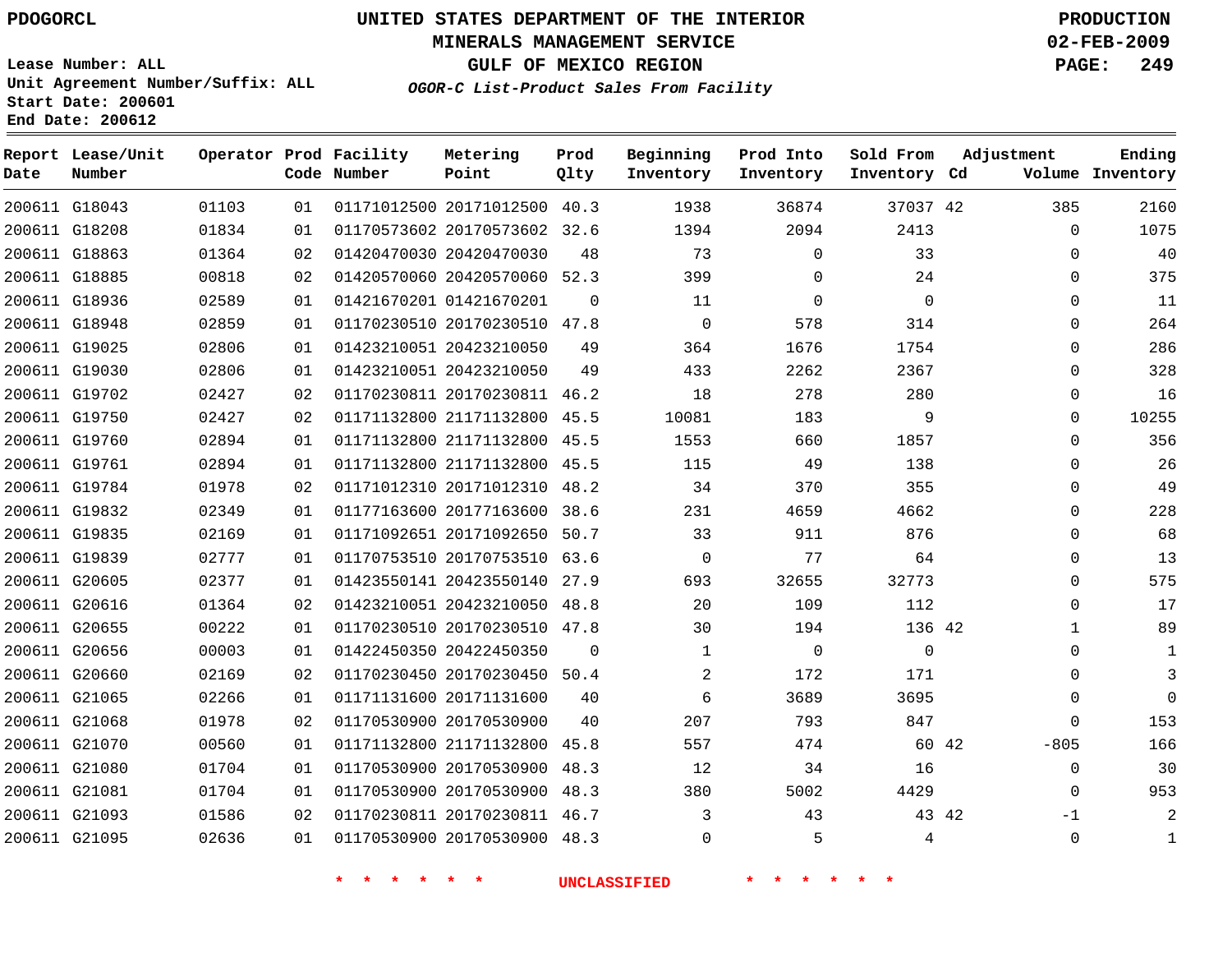### **MINERALS MANAGEMENT SERVICE 02-FEB-2009**

**GULF OF MEXICO REGION PAGE: 250**

**Lease Number: ALL Unit Agreement Number/Suffix: ALL Start Date: 200601 End Date: 200612**

**OGOR-C List-Product Sales From Facility**

| Date          | Report Lease/Unit<br>Number |       |    | Operator Prod Facility<br>Code Number | Metering<br>Point            | Prod<br>Qlty | Beginning<br>Inventory | Prod Into<br>Inventory | Sold From<br>Inventory Cd | Adjustment   | Ending<br>Volume Inventory |
|---------------|-----------------------------|-------|----|---------------------------------------|------------------------------|--------------|------------------------|------------------------|---------------------------|--------------|----------------------------|
| 200611 G21111 |                             | 02266 | 01 |                                       | 01171132800 21171132800 41.5 |              | 10                     | 121                    | 115                       | $\Omega$     | 16                         |
| 200611 G21115 |                             | 01364 | 02 |                                       | 01171012500 20171012500 40.3 |              | 13                     | 4631                   | 4633 42                   | $\mathbf{1}$ | 12                         |
| 200611 G21116 |                             | 00818 | 02 |                                       | 01171132800 21171132800      | 45.5         | 1085                   | 1257                   | 1965                      | $\mathbf 0$  | 377                        |
| 200611 G21120 |                             | 02058 | 02 |                                       | 01171012500 20171012500      | 40.2         | $\mathbf{1}$           | 4                      | 5                         | $\Omega$     | $\mathbf 0$                |
| 200611 G21305 |                             | 02266 | 01 |                                       | 01423210051 20423210050      | 48.8         | 1                      | 0                      | 1                         | $\Omega$     | $\mathbf 0$                |
| 200611 G21322 |                             | 02266 | 01 |                                       | 01170230450 20170230450 50.4 |              | 47                     | 986                    | 1015                      | $\mathbf 0$  | 18                         |
| 200611 G21348 |                             | 01819 | 01 |                                       | 01170230811 20170230510 47.8 |              | 111                    | 546                    | 408 42                    | $\mathbf{1}$ | 250                        |
| 200611 G21349 |                             | 00491 | 01 |                                       | 01170230510 20170230510 47.8 |              | 43                     | 192                    | 147                       | 0            | 88                         |
| 200611 G21356 |                             | 00064 | 01 |                                       | 01170230810 20170230810 47.9 |              | $\mathbf 0$            | 3                      | 2                         | 0            | $\mathbf{1}$               |
| 200611 G21408 |                             | 02219 | 02 |                                       | 01171012400 20171012400 52.4 |              | 681                    | 4123                   | 4204                      | $\Omega$     | 600                        |
| 200611 G21530 |                             | 00078 | 01 |                                       | 01170230400 20170230400 51.4 |              | 566                    | 3982                   | 4291                      | $\Omega$     | 257                        |
| 200611 G21533 |                             | 00078 | 01 |                                       | 01170230400 20170230400      | 51.4         | 47                     | 458                    | 475                       | $\mathbf 0$  | 30                         |
| 200611 G21534 |                             | 00003 | 01 |                                       | 01170230811 20170230811 46.7 |              | 887                    | 12605                  | 12774 42                  | $-1$         | 717                        |
| 200611 G21580 |                             | 02636 | 01 |                                       | 01170230811 20170230811 46.7 |              | 3                      | 60                     | 60                        | $\mathbf 0$  | 3                          |
| 200611 G21581 |                             | 01704 | 01 |                                       | 01171132800 21171132800 45.5 |              | 2648                   | 2853                   | 4500                      | $\mathbf 0$  | 1001                       |
| 200611 G21583 |                             | 01704 | 01 |                                       | 01170530900 20170530900      | 48.3         | 31                     | 1                      | 31                        | $\Omega$     | $\mathbf{1}$               |
| 200611 G21585 |                             | 02859 | 02 |                                       | 01171132800 21171132800 45.5 |              | 8                      | 664                    | 564                       | $\Omega$     | 108                        |
| 200611 G21588 |                             | 00730 | 01 |                                       | 01171131800 20171131800 45.3 |              | 16                     | $\overline{0}$         | 16                        | 0            | $\overline{0}$             |
| 200611 G21592 |                             | 02628 | 02 |                                       | 01171132000 20171132000 47.6 |              | 14                     | 556                    | 493                       | 0            | 77                         |
| 200611 G21597 |                             | 01364 | 02 |                                       | 01171132800 21171132800 45.5 |              | 167                    | 97                     | 222 42                    | 1            | 43                         |
| 200611 G21599 |                             | 01834 | 01 |                                       | 01171132800 21171132800      | 45.5         | 14417                  | 18426                  | 27379                     | 0            | 5464                       |
| 200611 G21614 |                             | 01704 | 01 |                                       | 01171132000 20177072207      | $\Omega$     | 485                    | $\Omega$               | $\Omega$                  | $\Omega$     | 485                        |
| 200611 G21639 |                             | 02169 | 01 |                                       | 01171092651 20171092650 40.1 |              | $\mathbf 0$            | 17                     | 17                        | 0            | $\mathbf 0$                |
| 200611 G21649 |                             | 00730 | 01 |                                       | 01171092651 20171092650      | $\mathbf 0$  | 26                     | $\mathbf 0$            | $\mathbf 0$               | $\mathbf 0$  | 26                         |
| 200611 G21652 |                             | 02268 | 01 |                                       | 01171132800 21171132800      | 45.5         | 554                    | 839                    | 802 42                    | $-340$       | 251                        |
| 200611 G21655 |                             | 02268 | 01 |                                       | 01171132800 21171132800 45.5 |              | $\Omega$               | 2                      | 1                         | $\Omega$     | 1                          |
| 200611 G21680 |                             | 02169 | 01 |                                       | 01171092651 20171092650      | 50.7         | 49                     | 1206                   | 1160                      | $\mathbf 0$  | 95                         |
| 200611 G21691 |                             | 00276 | 01 |                                       | 01170513700 20170513700 32.1 |              | 2890                   | 3619                   | 3528                      | $\Omega$     | 2981                       |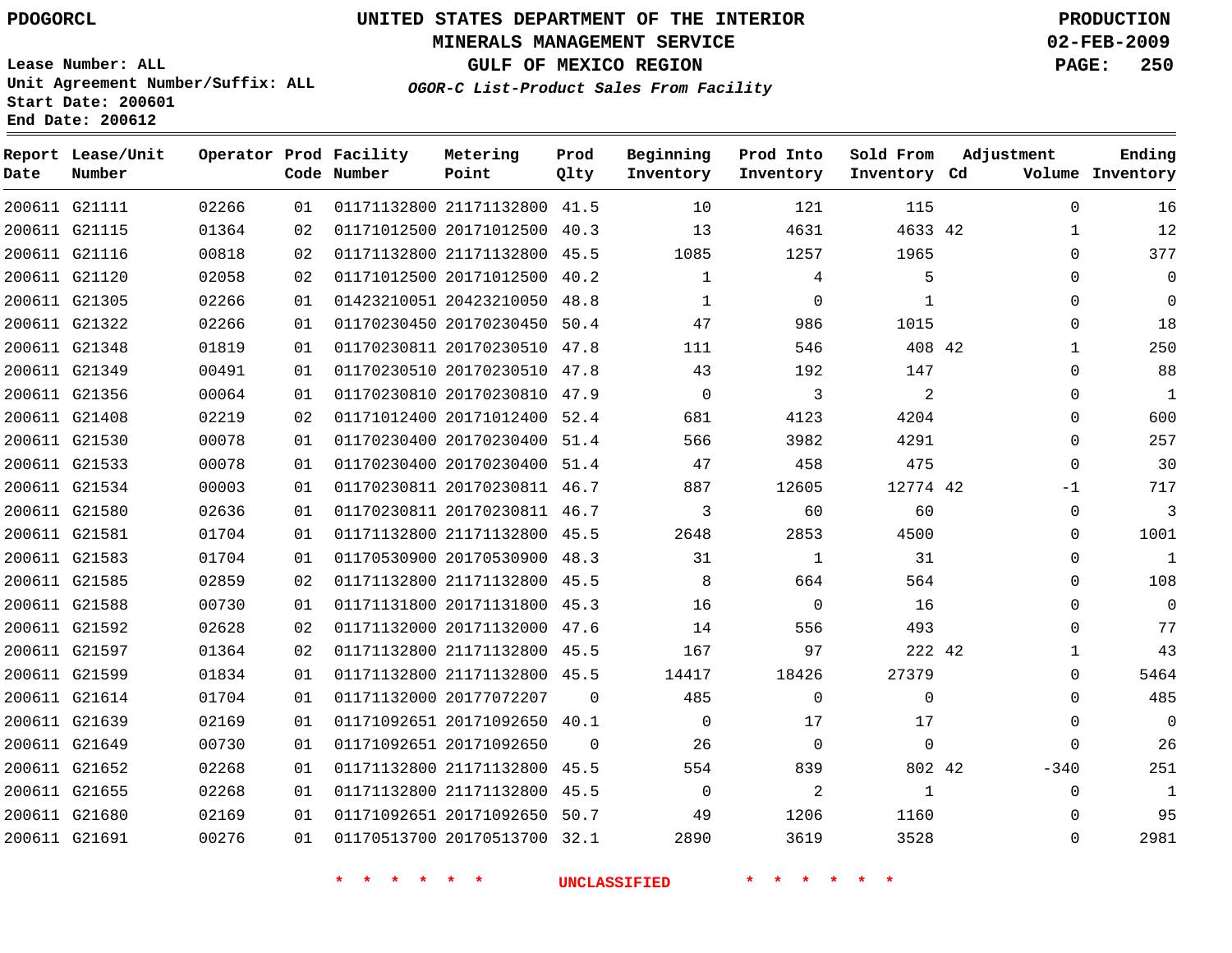### **MINERALS MANAGEMENT SERVICE 02-FEB-2009**

**GULF OF MEXICO REGION PAGE: 251**

**Lease Number: ALL Unit Agreement Number/Suffix: ALL Start Date: 200601 End Date: 200612**

**OGOR-C List-Product Sales From Facility**

| Date | Report Lease/Unit<br>Number |       |    | Operator Prod Facility<br>Code Number | Metering<br>Point            | Prod<br>Qlty | Beginning<br>Inventory | Prod Into<br>Inventory | Sold From<br>Inventory Cd | Adjustment | Ending<br>Volume Inventory |
|------|-----------------------------|-------|----|---------------------------------------|------------------------------|--------------|------------------------|------------------------|---------------------------|------------|----------------------------|
|      | 200611 G21700               | 00105 | 01 |                                       | 01177258153 01177258153 30.6 |              | 95                     | 3014                   | 2504                      |            | 605<br>$\Omega$            |
|      | 200611 G21703               | 02349 | 01 |                                       | 01177248150 01177248150 38.4 |              | $\mathbf 0$            | 2756                   | 1134                      |            | 1622<br>0                  |
|      | 200611 G21712               | 02237 | 01 |                                       | 01170755200 20170755200 37.7 |              | 18835                  | 13232                  | 11677                     |            | 20390<br>$\Omega$          |
|      | 200611 G22158               | 01513 | 01 |                                       | 01420470030 20420470030      | 48           | 399                    | 1                      | 182                       |            | 218<br>$\Omega$            |
|      | 200611 G22188               | 02589 | 01 |                                       | 01423210051 20423210050 46.6 |              | $\Omega$               | 505                    | 505                       |            | $\Omega$<br>0              |
|      | 200611 G22217               | 02589 | 01 |                                       | 01423210051 20423210050 48.4 |              | $\mathbf 0$            | 291                    | 291                       |            | $\Omega$<br>$\Omega$       |
|      | 200611 G22219               | 01482 | 01 |                                       | 01423210051 20423210050 48.8 |              | 98                     | 105                    | 187                       |            | 16<br>$\Omega$             |
|      | 200611 G22236               | 02169 | 02 |                                       | 01170230450 20170230450 50.4 |              | 49                     | 3113                   | 3106                      |            | 56<br>$\Omega$             |
|      | 200611 G22238               | 02169 | 02 |                                       | 01170230450 20170230450 50.4 |              | 277                    | 12557                  | 12608                     |            | 226<br>$\Omega$            |
|      | 200611 G22246               | 02859 | 02 |                                       | 01423210051 20170230500 42.3 |              | 325                    | 3588                   | 3740                      |            | 173<br>0                   |
|      | 200611 G22247               | 02169 | 02 |                                       | 01170230810 20170230810 47.9 |              | 104                    | 148                    | 187 42                    |            | 66<br>$\mathbf{1}$         |
|      | 200611 G22263               | 00730 | 01 |                                       | 01170230810 20170230810 47.9 |              | 1105                   | 6919                   | 6105 42                   | -1         | 1918                       |
|      | 200611 G22501               | 00078 | 01 |                                       | 01170230400 20170230400 51.4 |              | 131                    | 3621                   | 3518                      |            | 234<br>0                   |
|      | 200611 G22505               | 00236 | 01 |                                       | 01170230811 20170230811 46.6 |              | 189                    | 2363                   | 2418                      |            | 134<br>0                   |
|      | 200611 G22510               | 00282 | 02 |                                       | 01170230810 20170230810 47.9 |              | 4277                   | 15702                  | 15626 42                  |            | 4354<br>$\mathbf 1$        |
|      | 200611 G22539               | 00064 | 01 |                                       | 01170230810 20170230810 47.9 |              | 107                    | 32                     | 79                        |            | 60<br>$\Omega$             |
|      | 200611 G22544               | 02714 | 01 |                                       | 01170230811 20170230811 46.7 |              | $\mathbf{1}$           | 10                     | 10                        |            | $\Omega$<br>1              |
|      | 200611 G22546               | 01704 | 01 |                                       | 01170230811 20170230811 44.5 |              | $\mathbf{1}$           | 36                     | 35                        |            | $\overline{2}$<br>$\Omega$ |
|      | 200611 G22582               | 01834 | 01 |                                       | 01170530900 20170530900 48.3 |              | 528                    | 336                    | 799 42                    |            | 66<br>1                    |
|      | 200611 G22587               | 02200 | 01 |                                       | 01177288271 20177288270      | $\mathbf 0$  | $\mathbf 0$            | $\mathsf{O}$           | $\mathbf 0$               |            | $\mathbf 0$<br>0           |
|      | 200611 G22605               | 02268 | 01 |                                       | 01171132800 21171132800 45.5 |              | 265                    | 311                    | 400 42                    | $-83$      | 93                         |
|      | 200611 G22606               | 02628 | 02 |                                       | 01171132000 20171132000 47.6 |              | 62                     | 592                    | 572                       |            | 82<br>$\mathbf 0$          |
|      | 200611 G22613               | 02655 | 02 |                                       | 01171132800 21171132800 45.5 |              | 860                    | 481                    | 1132                      |            | 209<br>$\mathbf 0$         |
|      | 200611 G22620               | 02268 | 01 |                                       | 01171132800 21171132800 45.5 |              | 3905                   | 2552                   | 4400 42                   | $-1019$    | 1038                       |
|      | 200611 G22621               | 02268 | 01 |                                       | 01171132800 21171132800 45.5 |              | 6140                   | 5923                   | 11000 42                  | 877        | 1940                       |
|      | 200611 G22628               | 01704 | 01 |                                       | 01171132800 21171132800 45.5 |              | 255                    | 18                     | 273                       |            | $\Omega$<br>$\Omega$       |
|      | 200611 G22633               | 02222 | 01 |                                       | 01177062605 20177062605 43.3 |              | 39                     | 3630                   | 3633                      |            | 36<br>$\Omega$             |
|      | 200611 G22643               | 01704 | 01 |                                       | 01171132000 20171132000 47.6 |              | 136                    | 672                    | 719                       |            | 89<br>$\Omega$             |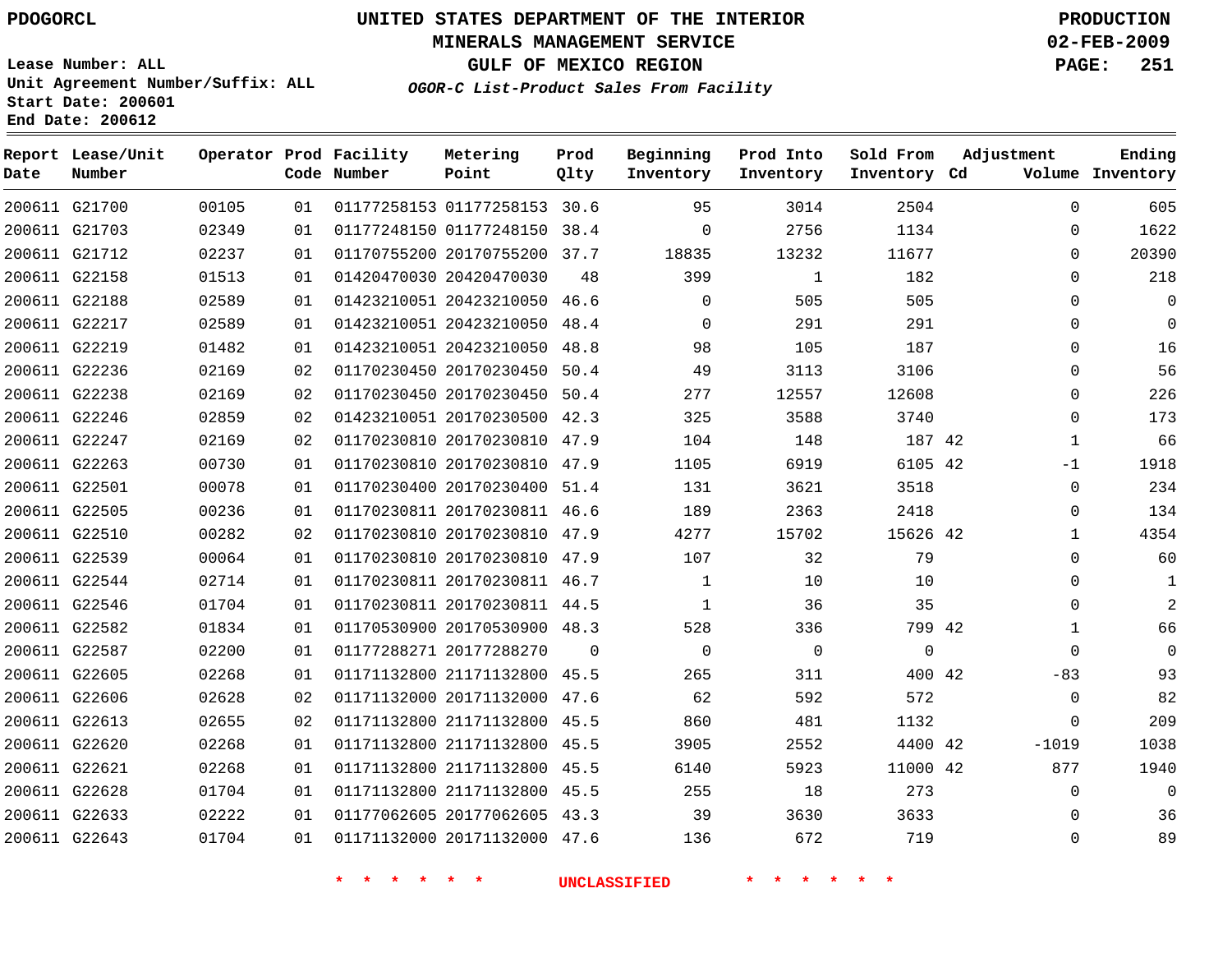### **MINERALS MANAGEMENT SERVICE 02-FEB-2009**

**GULF OF MEXICO REGION PAGE: 252 OGOR-C List-Product Sales From Facility**

**Lease Number: ALL Unit Agreement Number/Suffix: ALL Start Date: 200601 End Date: 200612**

| Date | Report Lease/Unit<br>Number |       |    | Operator Prod Facility<br>Code Number | Metering<br>Point            | Prod<br>Qlty | Beginning<br>Inventory | Prod Into<br>Inventory | Sold From<br>Inventory Cd | Adjustment |              | Ending<br>Volume Inventory |
|------|-----------------------------|-------|----|---------------------------------------|------------------------------|--------------|------------------------|------------------------|---------------------------|------------|--------------|----------------------------|
|      | 200611 G22659               | 02466 | 01 |                                       | 01171092651 20171092650 50.7 |              | 1                      | 151                    | 141 42                    |            | $\mathbf{1}$ | 12                         |
|      | 200611 G22660               | 02058 | 02 |                                       | 01171012310 20171012310 48.2 |              | 62                     | 646                    | 624                       |            | $\Omega$     | 84                         |
|      | 200611 G22662               | 02058 | 02 |                                       | 01171012310 20171012310 48.2 |              | 320                    | 2916                   | 2858                      |            | $\Omega$     | 378                        |
|      | 200611 G22670               | 01364 | 02 |                                       | 01171012400 20171012400 52.4 |              | 50                     | 168                    | 193 42                    |            | $-1$         | 24                         |
|      | 200611 G22674               | 01364 | 02 |                                       | 01171132000 20171132000 47.6 |              | 948                    | 4864                   | 5142                      |            | $\Omega$     | 670                        |
|      | 200611 G22699               | 00064 | 01 |                                       | 01171012500 20171012500 40.3 |              | 53                     | 537                    | 558 42                    |            | $-1$         | 31                         |
|      | 200611 G22700               | 02268 | 01 |                                       | 01171132800 21171132800 45.5 |              | 101                    | 69                     | 105 42                    |            | $-44$        | 21                         |
|      | 200611 G22701               | 02268 | 01 |                                       | 01171132800 21171132800 45.5 |              | 284                    | 859                    | 1059 42                   |            | 95           | 179                        |
|      | 200611 G22705               | 02268 | 01 |                                       | 01171132800 21171132800 45.5 |              | 12                     | 147                    | 141 42                    |            | 13           | 31                         |
|      | 200611 G22712               | 00222 | 02 |                                       | 01171012500 20171012500 40.3 |              | 244                    | 4779                   | 4743                      |            | $\Omega$     | 280                        |
|      | 200611 G22726               | 01704 | 01 |                                       | 01171092651 20171092650 50.7 |              | 97                     | 1375                   | 1366                      |            | $\Omega$     | 106                        |
|      | 200611 G22765               | 00222 | 01 |                                       | 01170578150 01170578150 47.3 |              | 564                    | 772                    | 613 32                    |            | $-13$        | 710                        |
|      | 200611 G22769               | 00730 | 01 |                                       | 01171012500 20171012500 40.3 |              | 27                     | 501                    | 499                       |            | $\Omega$     | 29                         |
|      | 200611 G22772               | 00105 | 01 |                                       | 01170513800 20170513800      | 35           | 3395                   | 16456                  | 15995                     |            | $\Omega$     | 3856                       |
|      | 200611 G22792               | 00222 | 02 |                                       | 01177258041 01177258041 29.8 |              | 239                    | 2017                   | 1653                      |            | $\Omega$     | 603                        |
|      |                             | 02714 | 01 |                                       | 01177258151 01177258151      | $\Omega$     | 33<br>                 | 72                     | $\Omega$<br>              |            | 0            | 105                        |
|      |                             |       |    |                                       |                              |              | 272                    | 2089                   | 1653                      |            | 0            | 708                        |
|      | 200611 G22840               | 00730 | 01 |                                       | 01608103650 20608103650 36.1 |              | 116                    | 9524                   | 9557                      |            | $\Omega$     | 83                         |
|      | 200611 G23125               | 01364 | 02 |                                       | 01420470030 20420470030      | 48           | 958                    | $\Omega$               | 437                       |            | $\Omega$     | 521                        |
|      | 200611 G23166               | 02169 | 02 |                                       | 01423210051 20423210050 48.8 |              | 91                     | 430                    | 454                       |            | $\Omega$     | 67                         |
|      | 200611 G23180               | 02859 | 02 |                                       | 01423210051 20423210050 48.8 |              | 89                     | 466                    | 482                       |            | $\Omega$     | 73                         |
|      | 200611 G23193               | 02169 | 02 |                                       | 01170230510 20170230510 47.8 |              | 17                     | 150                    |                           | 99 42      | $\mathbf{1}$ | 69                         |
|      | 200611 G23197               | 02169 | 02 |                                       | 01170230810 20170230810 47.9 |              | 126                    | 3292                   | 2530                      |            | $\Omega$     | 888                        |
|      | 200611 G23199               | 02169 | 02 |                                       | 01170230450 20170230450 50.4 |              | 0                      | 1199                   | 1177                      |            | $\Omega$     | 22                         |
|      |                             |       | 02 |                                       | 01421670201 20421670200 51.1 |              | 249                    | $\mathbf 0$            | 79                        |            | 0            | 170                        |
|      |                             |       |    |                                       |                              |              | 249                    | 1199                   | 1256                      |            | 0            | 192                        |
|      | 200611 G23730               | 01978 | 02 | 01170230810 20170230811 46.7          |                              |              | 387                    | 5407                   | 5487                      |            | $\Omega$     | 307                        |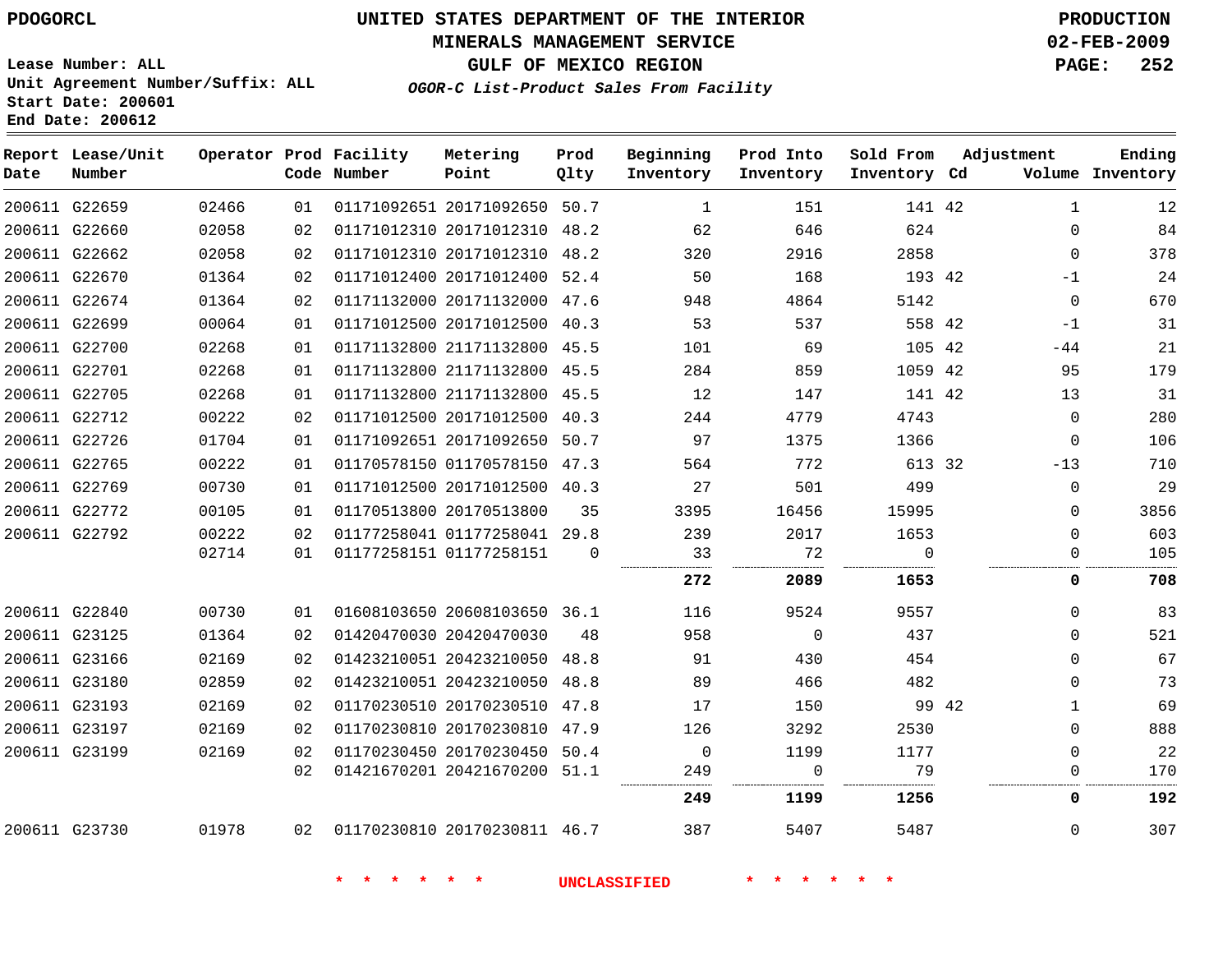### **MINERALS MANAGEMENT SERVICE 02-FEB-2009**

**GULF OF MEXICO REGION PAGE: 253**

**Lease Number: ALL Unit Agreement Number/Suffix: ALL Start Date: 200601 End Date: 200612**

**OGOR-C List-Product Sales From Facility**

| Date | Report Lease/Unit<br>Number |       |    | Operator Prod Facility<br>Code Number | Metering<br>Point            | Prod<br>Qlty | Beginning<br>Inventory | Prod Into<br>Inventory | Sold From<br>Inventory Cd | Adjustment   | Ending<br>Volume Inventory |
|------|-----------------------------|-------|----|---------------------------------------|------------------------------|--------------|------------------------|------------------------|---------------------------|--------------|----------------------------|
|      | 200611 G23735               | 00282 | 02 |                                       | 01170230810 20170230810 44.2 |              | $\mathbf 0$            | 73                     | 73                        | $\Omega$     | $\Omega$                   |
|      | 200611 G23736               | 01364 | 02 |                                       | 01170230810 20170230810 44.2 |              | $\Omega$               | 524                    | 524                       | $\Omega$     | $\Omega$                   |
|      | 200611 G23748               | 01364 | 02 |                                       | 01170230810 20170230810 44.2 |              | $\Omega$               | 212                    | 212                       | 0            | $\Omega$                   |
|      | 200611 G23842               | 01704 | 01 |                                       | 01171012400 20171012400 51.9 |              | $\Omega$               | 61                     | 52                        | $\Omega$     | 9                          |
|      | 200611 G23853               | 02266 | 01 |                                       | 01171012310 20171012310 48.2 |              | 123                    | 1854                   | 1737                      | $\Omega$     | 240                        |
|      | 200611 G23857               | 01978 | 02 |                                       | 01171012500 20171012500 40.3 |              | 14                     | 483                    | 467                       | $\Omega$     | 30                         |
|      | 200611 G23867               | 02766 | 02 |                                       | 01171012400 20171012400 52.4 |              | 112                    | $\mathbf 0$            | 112                       | $\mathbf{0}$ | $\mathbf{0}$               |
|      | 200611 G23933               | 00064 | 01 |                                       | 01171092651 20171092650 50.7 |              | 15                     | 182                    | 183                       | $\mathbf{0}$ | 14                         |
|      | 200611 G23956               | 02807 | 01 |                                       | 01170753510 20170753510 56.4 |              | $\Omega$               | 492                    | 360                       | $\Omega$     | 132                        |
|      | 200611 G24393               | 02466 | 01 |                                       | 01422450350 20422450350 42.8 |              | 738                    | 2758                   | 3171                      | $\Omega$     | 325                        |
|      | 200611 G24416               | 01364 | 02 |                                       | 01170230810 20170230810 47.9 |              | $\mathbf{1}$           | 17                     | 13                        | $\mathbf{0}$ | 5                          |
|      | 200611 G24419               | 02370 | 02 |                                       | 01170230810 20170230810 47.9 |              | 241                    | 833                    | 843                       | $\Omega$     | 231                        |
|      | 200611 G24700               | 01364 | 02 |                                       | 01170230811 20170230811 46.7 |              | 18                     | 327                    | 326                       | $\Omega$     | 19                         |
|      | 200611 G24701               | 01364 | 02 |                                       | 01170230811 20170230811 46.7 |              | $\mathbf 0$            | 1                      | 1                         | $\Omega$     | 0                          |
|      | 200611 G24730               | 02169 | 02 |                                       | 01170230500 20170230500 42.6 |              | 138                    | 1731                   | 1785                      | $\Omega$     | 84                         |
|      |                             | 02349 | 02 |                                       | 01170230500 20170230500 42.9 |              | 50                     | 617                    | 637                       | $\Omega$     | 30                         |
|      |                             |       |    |                                       |                              |              | 188                    | 2348                   | 2422                      | 0            | 114                        |
|      | 200611 G24756               | 01704 | 01 |                                       | 01170530900 20170530900 48.3 |              | $\overline{2}$         | 3                      | 2                         | 0            | 3                          |
|      | 200611 G24786               | 01819 | 01 |                                       | 01170230811 20170230811 46.7 |              | $\Omega$               | 7                      | 7                         | $\mathbf 0$  | $\Omega$                   |
|      | 200611 G24802               | 02579 | 02 |                                       | 01171132000 20171132000 47.6 |              | $\overline{2}$         | 25                     | 24                        | $\Omega$     | 3                          |
|      | 200611 G24873               | 00222 | 02 |                                       | 01171012400 20171012400 52.4 |              | 229                    | 1211                   | 1263 42                   | -1           | 176                        |
|      | 200611 G24878               | 02628 | 02 |                                       | 01171092651 20171092650 50.7 |              | 99                     | 4271                   | 4041                      | 0            | 329                        |
|      | 200611 G24889               | 02579 | 02 |                                       | 01171012500 20171012500 40.3 |              | 1215                   | 22262                  | 22161 42                  | 2            | 1318                       |
|      | 200611 G24898               | 02807 | 01 |                                       | 01171012400 20171012400 52.4 |              | 1766                   | 11754                  | 11811 42                  | $\mathbf{1}$ | 1710                       |
|      | 200611 G24901               | 00730 | 01 |                                       | 01171012400 20171012300 38.1 |              | 4257                   | 9810                   | 11501                     | $\mathbf{0}$ | 2566                       |
|      | 200611 G24916               | 00730 | 01 |                                       | 01171092651 20171092650 50.7 |              | 139                    | 1061                   | 1118                      | $\mathbf 0$  | 82                         |
|      | 200611 G24922               | 02268 | 01 |                                       | 01171132800 21171132800 45.8 |              | 131                    | $\mathbf 0$            | 92 42                     | $-39$        | $\Omega$                   |
|      | 200611 G24924               | 02268 | 01 |                                       | 01171132800 21171132800 45.5 |              | 6329                   | 11165                  | 13672 42                  | -941         | 2881                       |
|      |                             |       |    |                                       |                              |              |                        |                        |                           |              |                            |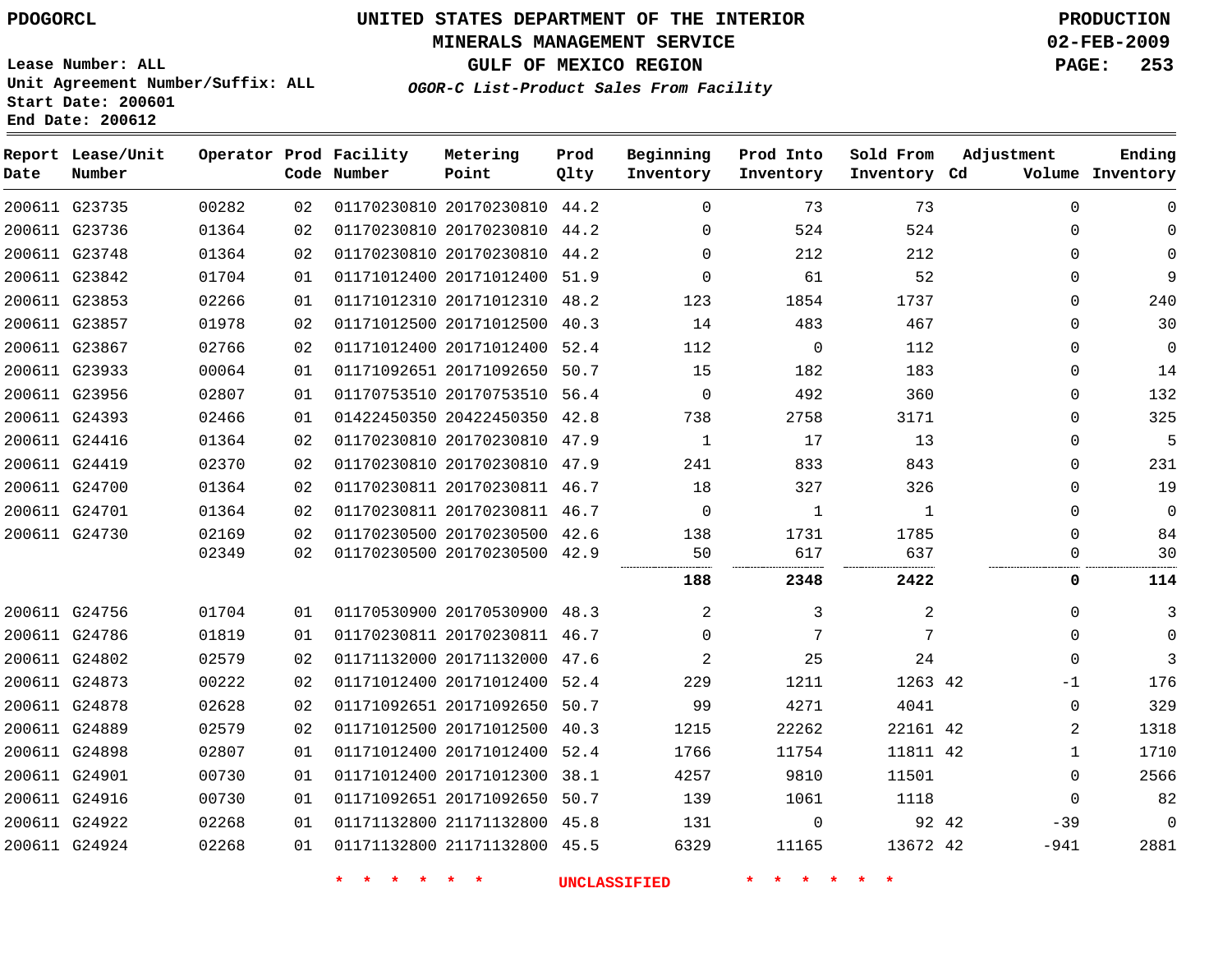### **MINERALS MANAGEMENT SERVICE 02-FEB-2009**

**GULF OF MEXICO REGION PAGE: 254**

**Lease Number: ALL Unit Agreement Number/Suffix: ALL Start Date: 200601 End Date: 200612**

**OGOR-C List-Product Sales From Facility**

| Date | Report Lease/Unit<br>Number |       |    | Operator Prod Facility<br>Code Number | Metering<br>Point            | Prod<br>Qlty | Beginning<br>Inventory | Prod Into<br>Inventory | Sold From<br>Inventory Cd | Adjustment    | Ending<br>Volume Inventory |
|------|-----------------------------|-------|----|---------------------------------------|------------------------------|--------------|------------------------|------------------------|---------------------------|---------------|----------------------------|
|      | 200611 G24929               | 02766 | 02 |                                       | 01171092651 20171092650 48.5 |              | 9                      | $\mathbf 0$            | 9                         | $\Omega$      | $\mathbf 0$                |
|      | 200611 G25008               | 02777 | 01 |                                       | 01170753510 20170753510 63.6 |              | 844                    | 1328                   | 1808                      | $\mathbf 0$   | 364                        |
|      | 200611 G25524               | 02169 | 01 |                                       | 01421670210 01421670210 35.7 |              | 97                     | 739                    | 745                       | $\Omega$      | 91                         |
|      |                             |       | 01 |                                       | 01170230450 20170230450 50.4 |              | 594                    | 31917                  | 31938                     | 0             | 573                        |
|      |                             |       |    |                                       |                              |              | 691                    | 32656                  | 32683                     | 0             | 664                        |
|      | 200611 G25536               | 02466 | 01 |                                       | 01420390101 01420390101 53.1 |              | 4770                   | 1163                   | 4241                      | $\mathbf 0$   | 1692                       |
|      | 200611 G25553               | 02579 | 02 |                                       | 01170230510 20170230510 47.8 |              | 36                     | 161                    | 123                       | $\mathbf 0$   | 74                         |
|      | 200611 G25561               | 02058 | 02 |                                       | 01170230450 20170230450 50.4 |              | 239                    | 11366                  | 11401                     | $\Omega$      | 204                        |
|      | 200611 G25566               | 00282 | 01 |                                       | 01170230450 20170230450 50.4 |              | 44                     | 1574                   | 1590                      | $\Omega$      | 28                         |
|      | 200611 G25605               | 00818 | 01 |                                       | 01170230810 20170230810 47.9 |              | 70                     | 13                     | 79                        | $\Omega$      | 4                          |
|      | 200611 G25606               | 02025 | 01 |                                       | 01170230810 20170230810 47.8 |              | 606                    | 1999                   | 2051                      | $\mathbf 0$   | 554                        |
|      | 200611 G25872               | 00236 | 01 |                                       | 01170230811 20170230811 46.6 |              | 921                    | 16914                  | 16873                     | $\mathbf 0$   | 962                        |
|      | 200611 G25913               | 01704 | 01 |                                       | 01170230810 20170230810 47.7 |              | 3                      | $\mathbf 1$            | 4                         | $\Omega$      | $\Omega$                   |
|      | 200611 G25914               | 01963 | 01 |                                       | 01170530900 20170530900 50.1 |              | $\mathbf 1$            | $\Omega$               | 1                         | $\Omega$      | $\Omega$                   |
|      | 200611 G25915               | 01704 | 01 |                                       | 01170230810 20170230810 47.7 |              | 2                      | 36                     |                           | 35 42<br>$-1$ | $\overline{2}$             |
|      | 200611 G25944               | 02266 | 01 |                                       | 01171131600 20171131600      | 40           | 474                    | 7904                   | 8130                      | $\mathbf 0$   | 248                        |
|      | 200611 G25949               | 02427 | 01 |                                       | 01170530900 20170530900      | 48.3         | 413                    | 2261                   | 2233                      | $\mathbf 0$   | 441                        |
|      | 200611 G25965               | 01704 | 01 |                                       | 01171132800 21171132800 45.5 |              | 148                    | 265                    | 327                       | $\Omega$      | 86                         |
|      | 200611 G25967               | 01513 | 01 |                                       | 01170230811 20170230811 46.7 |              | 49                     | 525                    | 544                       | $\mathbf 0$   | 30                         |
|      | 200611 G25982               | 01704 | 01 |                                       | 01171132800 21171132800 45.5 |              | $\Omega$               | 1794                   | 1500                      | $\mathbf 0$   | 294                        |
|      | 200611 G25986               | 01586 | 02 |                                       | 01170230811 20170230811 46.7 |              | 1                      | 13                     | 13                        | $\mathbf 0$   | $\mathbf{1}$               |
|      | 200611 G26007               | 01764 | 01 |                                       | 01177082604 20177082604 26.7 |              | $\mathbf 0$            | 1284                   | 1273                      | 0             | 11                         |
|      | 200611 G26022               | 02058 | 02 |                                       | 01171012400 20171012400 52.4 |              | 295                    | 735                    | 923                       | $\Omega$      | 107                        |
|      | 200611 G26023               | 02579 | 02 |                                       | 01171012500 20171012500      | 40.3         | 181                    | 3726                   | 3709                      | $\mathbf 0$   | 198                        |
|      | 200611 G26032               | 01935 | 01 |                                       | 01171012300 20171012300 38.1 |              | 1                      | $\mathbf 0$            | 1                         | $\Omega$      | $\Omega$                   |
|      | 200611 G26040               | 00560 | 01 |                                       | 01171132800 21171132800 45.5 |              | 820                    | 803                    | 1400 42                   | 38            | 261                        |
|      | 200611 G26451               | 02579 | 02 |                                       | 01423210051 20423210050 48.8 |              | $\Omega$               | 322                    | 272                       | $\Omega$      | 50                         |
|      | 200611 G26477               | 01963 | 01 |                                       | 01420390101 01420390101 53.1 |              | $\Omega$               | 1484                   | 1061                      | $\Omega$      | 423                        |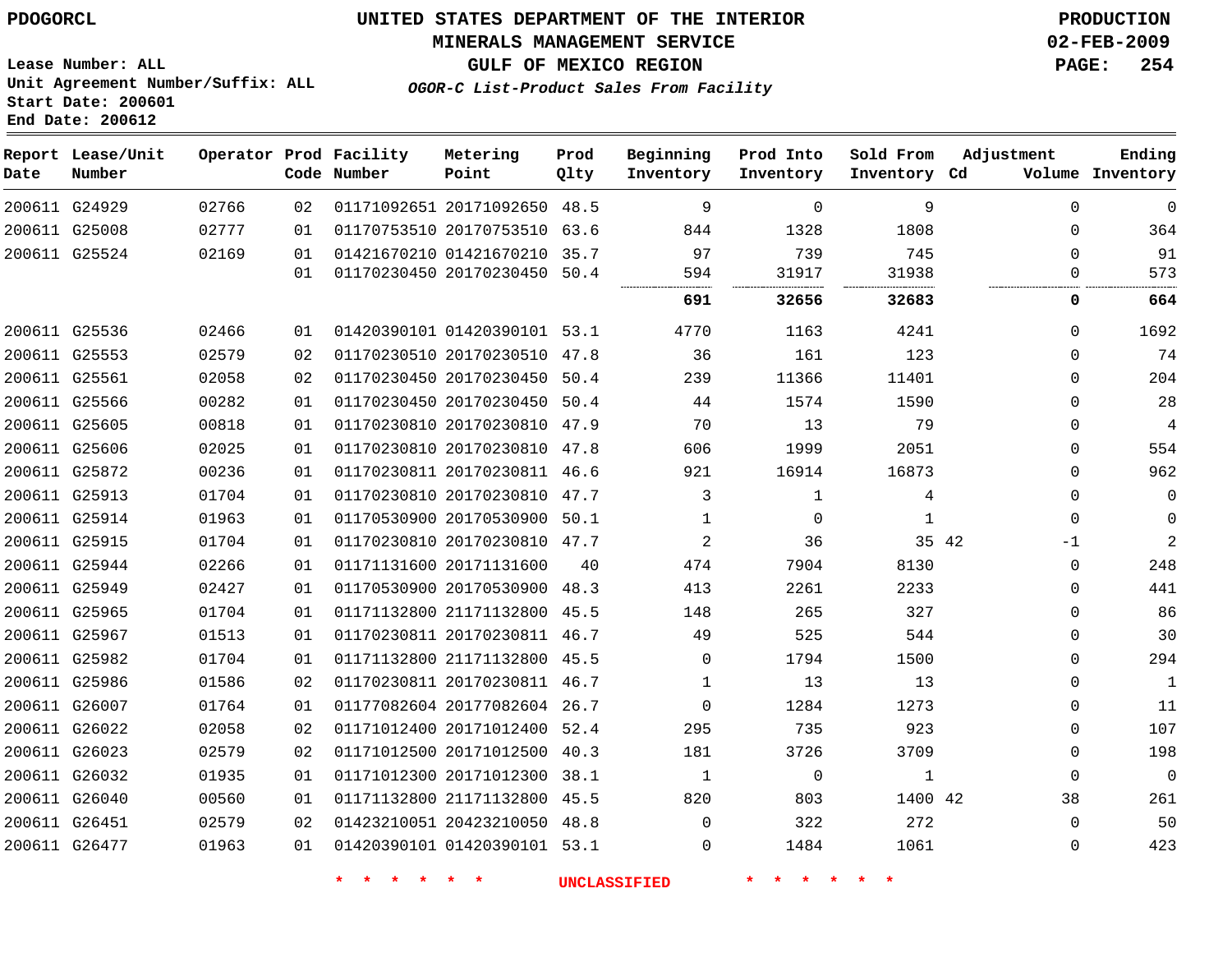#### **MINERALS MANAGEMENT SERVICE 02-FEB-2009**

**GULF OF MEXICO REGION PAGE: 255 OGOR-C List-Product Sales From Facility**

**Lease Number: ALL Unit Agreement Number/Suffix: ALL Start Date: 200601 End Date: 200612**

 G27071 G27169 **Report Lease/Unit Date Number Operator Prod Facility Code Number** 21171132800 45.5 20171012500 20170513700 20170513700 32.4 20170513700 32.4 20170513700 32.4 20171012300 39.3 20171012300 39.3 20171012300 39.3 20171012300 39.3 20171012300 43.6 01171092900 01171092900 20170230800 20170230800 20170230810 45.8 20170513700 20170513700 30.1 20170230810 45.7 20170230810 20170230810 45.8 20170230810 20171012300 39.3 01170231300 44.8 20170230810 48.3 20170230600 20170230600 **Metering Point** 42 42 6495 42 42 42 42 32.4  $\Omega$  $\Omega$  30.1 45.8 45.8  $\Omega$ **Prod Qlty**  $\Omega$   $\Omega$  $\Omega$   $\Omega$  $\Omega$   $\Omega$  **Beginning Inventory**  $\Omega$   $\Omega$   $\Omega$   $\Omega$  $\Omega$   $\Omega$   $\Omega$  **Ending Inventory Cd Volume**  $\Omega$  $\Omega$   $\Omega$  **Prod Into Inventory**  $\Omega$   $\Omega$  **Sold From Inventory**  $\Omega$  $\Omega$  -1 -1  $\Omega$  $\Omega$  $\Omega$  $\Omega$  $\Omega$  $\Omega$  $\Omega$ -437  $\Omega$  $\Omega$  $\Omega$   $\Omega$  $\Omega$  -1  $\Omega$   $\Omega$ **Adjustment**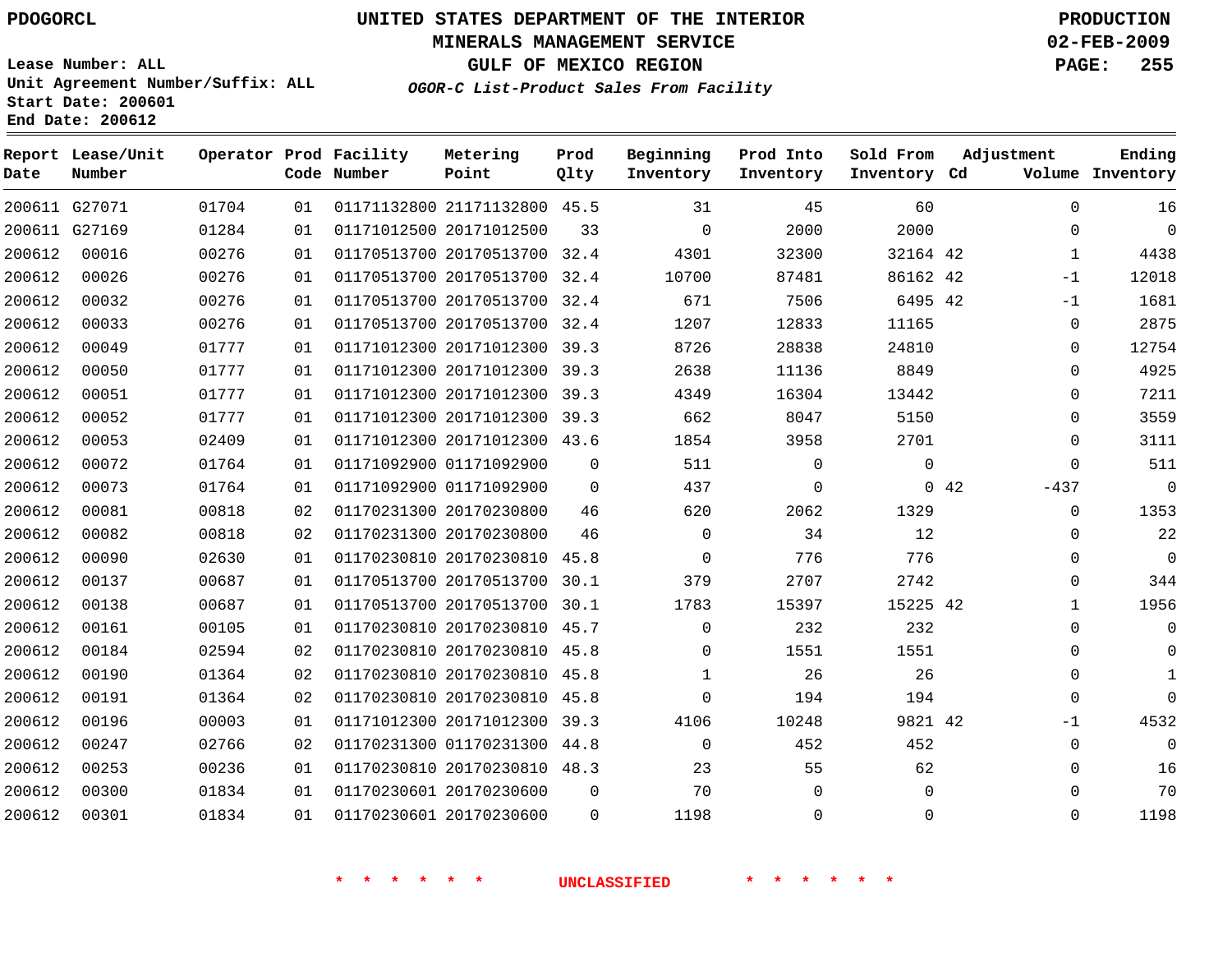# **MINERALS MANAGEMENT SERVICE 02-FEB-2009**

**GULF OF MEXICO REGION PAGE: 256 OGOR-C List-Product Sales From Facility**

**Lease Number: ALL Unit Agreement Number/Suffix: ALL Start Date: 200601 End Date: 200612**

| Date   | Report Lease/Unit<br>Number |       |    | Operator Prod Facility<br>Code Number | Metering<br>Point            | Prod<br>Qlty | Beginning<br>Inventory | Prod Into<br>Inventory | Sold From<br>Inventory Cd | Adjustment   | Ending<br>Volume Inventory |
|--------|-----------------------------|-------|----|---------------------------------------|------------------------------|--------------|------------------------|------------------------|---------------------------|--------------|----------------------------|
| 200612 | 00310                       | 01138 | 01 |                                       | 01171132800 21171132800 46.1 |              | 246                    | 1165                   | 1150                      | $\Omega$     | 261                        |
|        |                             | 02025 | 01 |                                       | 01171132800 21171132800      | 46.1         | 246<br>                | 1165<br>               | 1150                      | $\Omega$     | 261                        |
|        |                             |       |    |                                       |                              |              | 492                    | 2330                   | 2300                      | 0            | 522                        |
| 200612 | 00317                       | 00560 | 01 |                                       | 01171012310 20171012310 49.2 |              | 92                     | 895                    | 975                       | $\Omega$     | 12                         |
| 200612 | 00353                       | 02266 | 01 |                                       | 01170754800 20170754800 30.2 |              | 2432                   | 8172                   | 8471                      | $\Omega$     | 2133                       |
| 200612 | 00367                       | 00276 | 01 |                                       | 01170513700 20170513700 32.4 |              | 72                     | 329                    | 356                       | $\mathbf{0}$ | 45                         |
| 200612 | 00424                       | 00064 | 01 |                                       | 01171012400 20171012400 52.9 |              | 204                    | 1137                   | 1153                      | $\mathbf{0}$ | 188                        |
| 200612 | 00434                       | 02690 | 01 |                                       | 01177112605 2017711260Y 32.6 |              | 4387                   | 56333                  | 57923 42                  | $-1$         | 2796                       |
| 200612 | 00436                       | 01364 | 02 |                                       | 01171012400 20171012400 52.9 |              | $\mathbf 0$            | 2                      | 2                         | $\mathbf{0}$ | $\mathbf 0$                |
| 200612 | 00453                       | 02690 | 01 |                                       | 01177112605 2017711260Y      | 34           | 982                    | 8946                   | 9484                      | $\Omega$     | 444                        |
| 200612 | 00464                       | 00078 | 01 |                                       | 01170573602 20170573602 34.8 |              | 166                    | $\mathbf 0$            | 166                       | $\Omega$     | $\mathsf{O}\xspace$        |
| 200612 | 00466                       | 00064 | 01 |                                       | 01171012400 20171012400 52.9 |              | 230                    | 1214                   | 1242 42                   | $-1$         | 201                        |
| 200612 | 00478                       | 02409 | 01 |                                       | 01171012300 20171012300 10.2 |              | $\mathbf 0$            | 3077                   | 3077                      | $\mathbf{0}$ | $\mathbf 0$                |
| 200612 | 00479                       | 00236 | 01 |                                       | 01171012300 20171012300 39.3 |              | 11                     | 45                     | 36                        | $\mathbf 0$  | 20                         |
|        |                             | 00818 | 01 |                                       | 01171012500 20171012500 40.3 |              | 531                    | 9074                   | 9199                      | 0            | 406                        |
|        |                             |       |    |                                       |                              |              | 542                    | 9119                   | 9235                      | 0            | 426                        |
| 200612 | 00487                       | 01284 | 01 |                                       | 01171132800 21171132800 46.1 |              | 472                    | 2267                   | 2232                      | $\Omega$     | 507                        |
| 200612 | 00549                       | 00818 | 01 |                                       | 01171131800 20171131800      | $\Omega$     | $\mathbf{1}$           | $\mathbf 0$            | $\Omega$                  | $\mathbf{0}$ | $\mathbf{1}$               |
| 200612 | 00559                       | 00687 | 01 |                                       | 01171131600 20171131600 44.5 |              | 327                    | 14885                  | 14831                     | $\mathbf{0}$ | 381                        |
| 200612 | 00560                       | 00687 | 01 |                                       | 01171131600 20171131600 44.5 |              | 33                     | 1252                   | 1253                      | $\mathbf{0}$ | 32                         |
| 200612 | 00577                       | 01935 | 01 |                                       | 01171012300 20171012300 39.3 |              | 24466                  | 86451                  | 72683                     | 0            | 38234                      |
| 200612 | 00590                       | 01284 | 01 |                                       | 01171132800 21171132800 46.1 |              | 280                    | 1613                   | 1543                      | $\Omega$     | 350                        |
| 200612 | 00593                       | 01834 | 01 |                                       | 01171012300 20171012300 39.3 |              | 9529                   | 28039                  | 19410                     | $\Omega$     | 18158                      |
| 200612 | 00599                       | 01764 | 01 |                                       | 01170573602 20170573602      | 49           | 365                    | 2112                   | 1490                      | $\Omega$     | 987                        |
| 200612 | 00605                       | 01764 | 01 |                                       | 01170573602 20170573602      | 49           | 332                    | 72                     | 369 42                    | $-2$         | 33                         |
| 200612 | 00680                       | 01482 | 01 |                                       | 01170230700 20170230700 34.5 |              | $\mathbf 0$            | 1593                   | 1593                      | $\mathbf 0$  | $\mathbf{0}$               |
| 200612 | 00691                       | 01364 | 02 |                                       | 01170754200 20170754200 35.9 |              | 1126                   | 1209                   | 1140                      | 0            | 1195                       |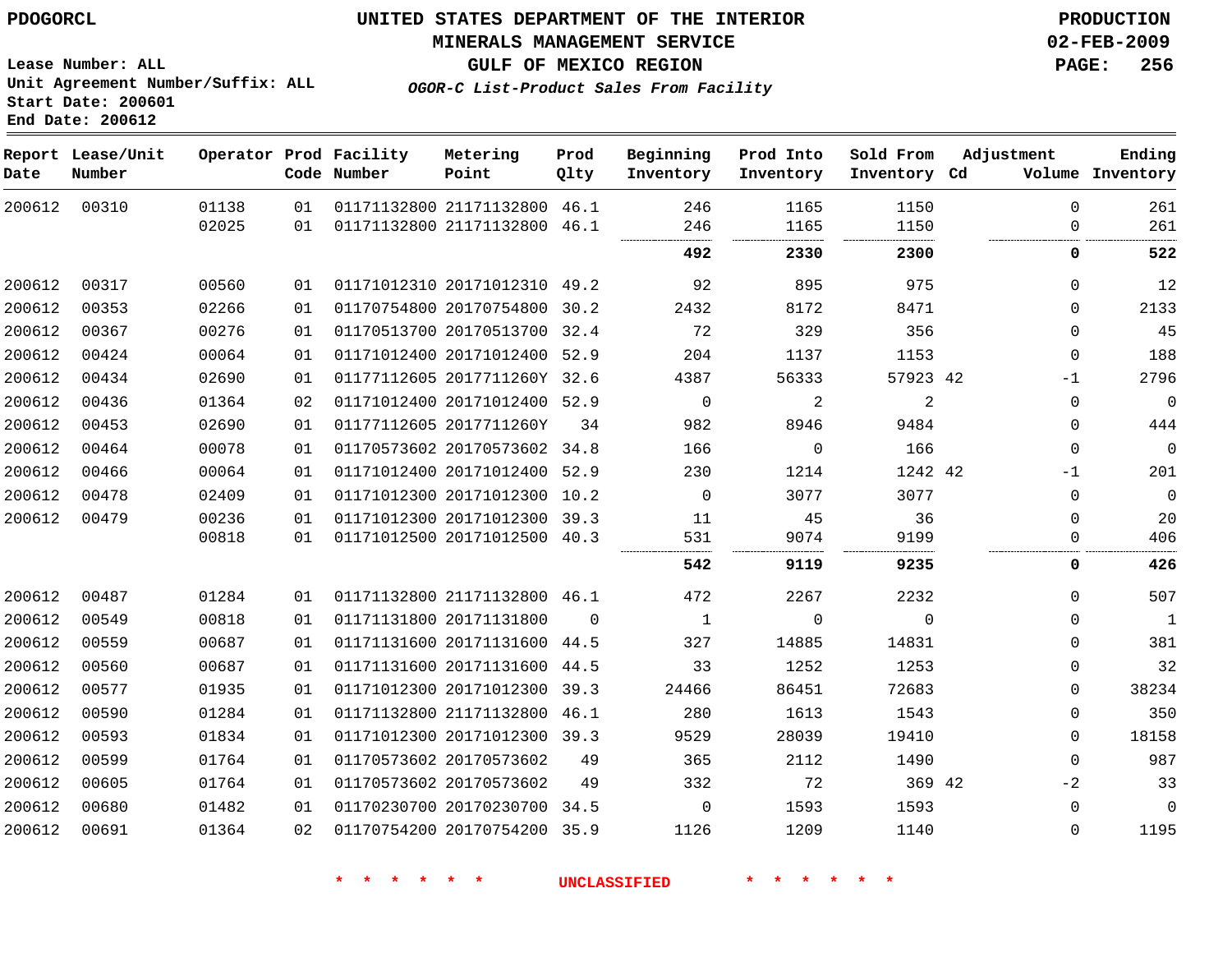### **MINERALS MANAGEMENT SERVICE 02-FEB-2009**

**GULF OF MEXICO REGION PAGE: 257**

**Lease Number: ALL Unit Agreement Number/Suffix: ALL Start Date: 200601 End Date: 200612**

**OGOR-C List-Product Sales From Facility**

| Date   | Report Lease/Unit<br>Number |       |    | Operator Prod Facility<br>Code Number | Metering<br>Point            | Prod<br>Qlty | Beginning<br>Inventory | Prod Into<br>Inventory | Sold From<br>Inventory Cd | Adjustment  | Ending<br>Volume Inventory |
|--------|-----------------------------|-------|----|---------------------------------------|------------------------------|--------------|------------------------|------------------------|---------------------------|-------------|----------------------------|
| 200612 | 00693                       | 02266 | 01 |                                       | 01170754800 20170754800 30.2 |              | 918                    | 3385                   | 3420                      | $\Omega$    | 883                        |
| 200612 | 00694                       | 02266 | 01 |                                       | 01170754800 20170754800 30.2 |              | 2560                   | 8597                   | 8914                      |             | 2243<br>$\Omega$           |
| 200612 | 00697                       | 02266 | 01 |                                       | 01170754800 20170754800 30.2 |              | 2507                   | 9431                   | 9477                      | $\Omega$    | 2461                       |
| 200612 | 00758                       | 02421 | 01 |                                       | 01170230810 20170230810 48.3 |              | 1197                   | 4187                   | 4206                      | $\mathbf 0$ | 1178                       |
| 200612 | 00759                       | 02589 | 01 |                                       | 01170230811 20170230811 46.8 |              | $\Omega$               | 544                    | 544                       | $\Omega$    | $\mathbf 0$                |
|        |                             | 02859 | 02 |                                       | 01170231100 20170230810 45.8 |              | $\mathbf{0}$           | 51                     | 51                        | $\Omega$    | $\mathbf 0$                |
|        |                             |       |    |                                       |                              |              | 0                      | 595                    | 595                       |             | 0<br>0                     |
| 200612 | 00763                       | 02859 | 01 |                                       | 01170231100 20170230810 45.8 |              | $\Omega$               | 204                    | 204                       | $\mathbf 0$ | $\Omega$                   |
| 200612 | 00767                       | 00105 | 01 |                                       | 01170230810 20170230810 45.8 |              | $\Omega$               | 772                    | 772                       | $\Omega$    | $\Omega$                   |
| 200612 | 00768                       | 00105 | 01 |                                       | 01170230810 20170230810 43.2 |              | $\Omega$               | 63                     | 63                        | $\Omega$    | $\Omega$                   |
| 200612 | 00775                       | 01834 | 01 |                                       | 01171131600 20171131600 44.5 |              | 41                     | 1040                   | 1054                      | $\mathbf 0$ | 27                         |
| 200612 | 00778                       | 01482 | 01 |                                       | 01171132000 20171132000 46.4 |              | 31                     | 1005                   | 973 42                    | 1           | 64                         |
| 200612 | 00787                       | 01364 | 01 |                                       | 01171092651 20171092650      | 50           | 247                    | 2628                   | 2662 42                   | $-1$        | 212                        |
| 200612 | 00796                       | 02628 | 02 |                                       | 01171092651 20171092650      | 50           | 788                    | 8217                   | 8343                      | $\mathbf 0$ | 662                        |
| 200612 | 00797                       | 01777 | 01 |                                       | 01171012300 20171012300      | 39.2         | 2625                   | 9067                   | 7682                      | $\mathbf 0$ | 4010                       |
| 200612 | 00818                       | 02636 | 01 |                                       | 01171132800 21171132800      | 46.1         | 781                    | 2152                   | 2390                      | $\mathbf 0$ | 543                        |
| 200612 | 00819                       | 00078 | 01 |                                       | 01171132800 21171132800 46.1 |              | 11                     | 38                     | 40                        | $\mathbf 0$ | 9                          |
| 200612 | 00820                       | 00078 | 01 |                                       | 0117711260S 2017711260S 29.6 |              | 466                    | 68164                  | 68299 42                  | 1           | 332                        |
| 200612 | 00827                       | 00003 | 01 |                                       | 0117711260G 2017711260G 33.1 |              | 1035                   | 12107                  | 12436 42                  | $-1$        | 705                        |
| 200612 | 00828                       | 02859 | 01 |                                       | 0117711260T 2017711260T 33.8 |              | 149                    | 14025                  | 14030                     | $\mathbf 0$ | 144                        |
| 200612 | 754303001A                  | 00059 | 01 |                                       | 01170230811 20170230811 47.5 |              | 614                    | 12586                  | 12516 42                  | 1           | 685                        |
|        | 200612 754305004A           | 01704 | 01 |                                       | 01171132000 20171132000 46.4 |              | 685                    | 9790                   | 9857                      | $\mathbf 0$ | 618                        |
|        | 200612 7543880060           | 00105 | 01 |                                       | 01170230450 20170230450 50.8 |              | 3                      | 364                    | 351                       | $\Omega$    | 16                         |
|        | 200612 7543890060           | 02655 | 02 |                                       | 01171012500 20171012500 40.3 |              | $\mathbf 0$            | 75                     |                           | 77 42       | 2<br>$\mathbf{0}$          |
|        | 200612 7543890080           | 00276 | 01 |                                       | 01170513700 20170513700 32.4 |              | 23770                  | 4336                   | 23263                     |             | 4843<br>$\Omega$           |
|        | 200612 7543890180           | 01764 | 01 |                                       | 01423210051 20423210050 50.1 |              | 16                     | 195                    | 186                       | $\Omega$    | 25                         |
|        | 200612 7543890220           | 00105 | 01 |                                       | 01608158271 01608158271      | 23           | $\mathbf 0$            | 60                     | 60                        | $\mathbf 0$ | $\mathsf 0$                |
|        | 200612 7543900070           | 00818 | 02 |                                       | 01423550090 20423550090 51.1 |              | 21                     | $\mathbf 0$            |                           | 6 42<br>1   | 16                         |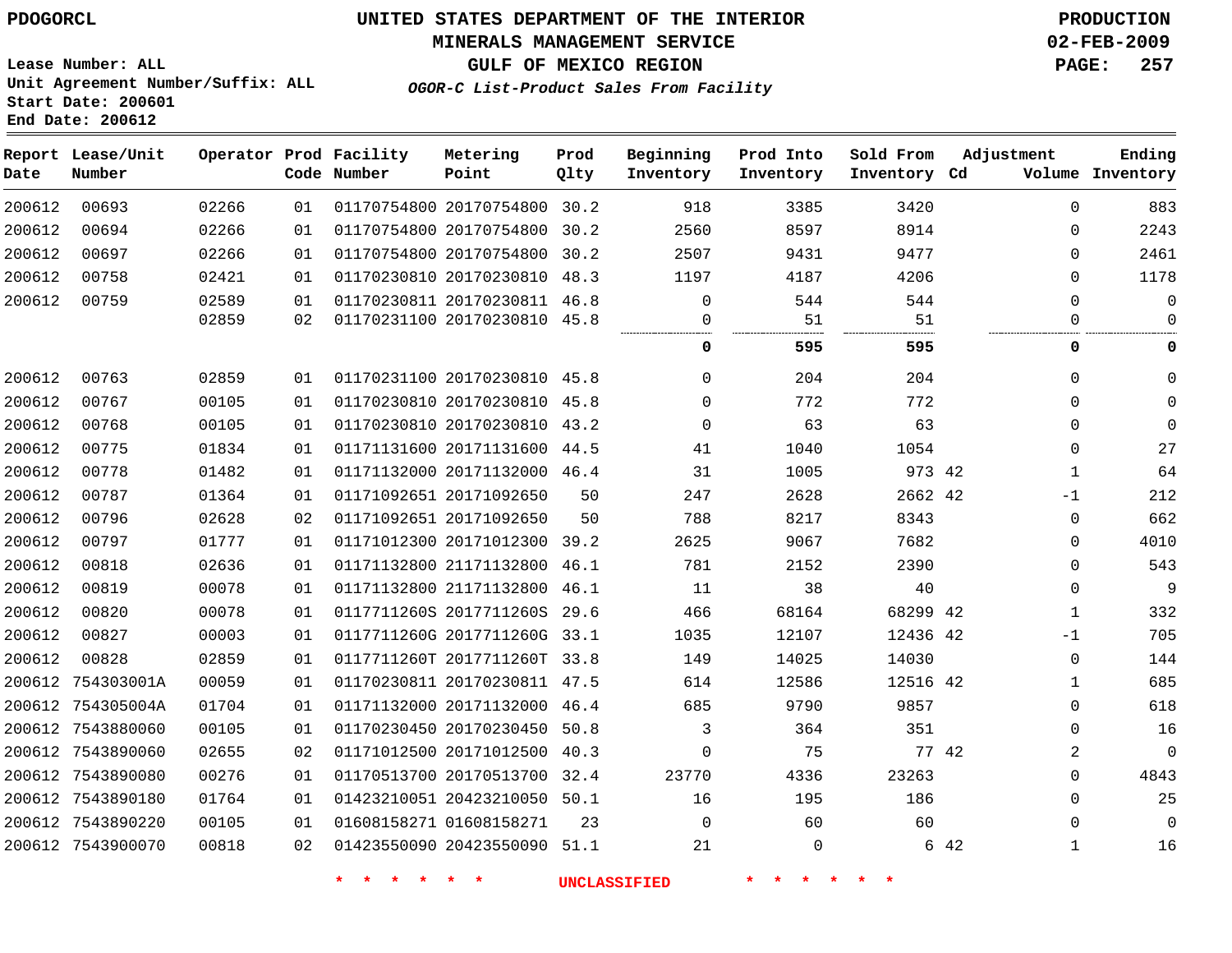#### **MINERALS MANAGEMENT SERVICE 02-FEB-2009**

**GULF OF MEXICO REGION PAGE: 258**

**Lease Number: ALL Unit Agreement Number/Suffix: ALL Start Date: 200601 End Date: 200612**

**OGOR-C List-Product Sales From Facility**

| Date | Report Lease/Unit<br>Number |       |    | Operator Prod Facility<br>Code Number | Metering<br>Point            | Prod<br>Qlty | Beginning<br>Inventory | Prod Into<br>Inventory | Sold From<br>Inventory Cd | Adjustment |              | Ending<br>Volume Inventory |
|------|-----------------------------|-------|----|---------------------------------------|------------------------------|--------------|------------------------|------------------------|---------------------------|------------|--------------|----------------------------|
|      | 200612 7543900080           | 02421 | 01 |                                       | 01177245111 01177245111 35.7 |              | $\Omega$               | 78                     | 78                        |            | $\Omega$     | $\Omega$                   |
|      | 200612 7543920040           | 02628 | 01 |                                       | 01423210051 20423210050 50.1 |              | 72                     | 436                    | 454                       |            | $\Omega$     | 54                         |
|      | 200612 7543930100           | 00362 | 01 |                                       | 01170230800 20170230800 47.9 |              | 5236                   | 6888                   | 8602                      |            | $\Omega$     | 3522                       |
|      | 200612 7543930200           | 01284 | 01 |                                       | 0117709260L 2017709260L 40.4 |              | $\Omega$               | 3291                   | 3291                      |            | $\Omega$     | $\overline{0}$             |
|      | 200612 7543930210           | 01764 | 01 |                                       | 01608165300 01608165300      | $\Omega$     | 91                     | $\mathbf 0$            | $\Omega$                  |            | $\Omega$     | 91                         |
|      | 200612 7543940080           | 00222 | 01 |                                       | 01171132800 21171132800 46.1 |              | 338                    | 1686                   | 1649                      |            | $\Omega$     | 375                        |
|      | 200612 754395009A           | 00730 | 01 |                                       | 01170753510 20170753510 51.8 |              | 584                    | 2160                   | 2060 42                   |            | 44           | 728                        |
|      | 200612 754395019A           | 00105 | 01 |                                       | 01420390101 01420390101      | $\Omega$     | 1998                   | 64                     | $\mathbf 0$               |            | 0            | 2062                       |
|      | 200612 754396015A           | 02859 | 01 |                                       | 01608103650 20608103650 35.6 |              | 150                    | 19023                  | 19066                     |            | $\Omega$     | 107                        |
|      | 200612 754398002A           | 00105 | 01 |                                       | 01420570060 20420570060 51.3 |              | 3565                   | $\mathbf 0$            | 115                       |            | $\Omega$     | 3450                       |
|      | 200612 754398017A           | 02859 | 02 |                                       | 01170230811 20170230811 47.5 |              | 11                     | 191                    | 192                       |            | $\Omega$     | 10                         |
|      | 200612 8910020210           | 02451 | 01 |                                       | 01170513800 20170513800 34.1 |              | 26504                  | 104431                 | 122140                    |            | $\Omega$     | 8795                       |
|      |                             |       | 01 |                                       | 01170753510 20170753510 51.8 |              | 1426                   | 5187                   | 4864                      |            | $\Omega$     | 1749                       |
|      |                             |       |    |                                       |                              |              | 27930                  | 109618                 | 127004                    |            | 0            | 10544                      |
|      | 200612 8910024540           | 02451 | 01 |                                       | 01170513800 20170513800 34.1 |              | 7214                   | 55429                  | 57975                     |            | $\Omega$     | 4668                       |
|      | 200612 8910029310           | 02268 | 01 |                                       | 01171132800 21171132800 46.1 |              | 192                    | 822                    | 700 42                    |            | $-113$       | 201                        |
|      | 200612 8910029320           | 00276 | 01 |                                       | 01170513700 20170513700 32.4 |              | 24121                  | 87423                  | 91959                     |            | $\Omega$     | 19585                      |
|      | 200612 8910034440           | 00276 | 01 |                                       | 01170513700 20170513700 32.4 |              | 27782                  | 97233                  | 96761                     |            | $\Omega$     | 28254                      |
|      | 200612 8910063810           | 02466 | 02 |                                       | 01170230450 20170230450 50.9 |              | 366                    | 21978                  | 21397                     |            | $\Omega$     | 947                        |
|      |                             | 02475 | 02 |                                       | 01170230450 20170230450 50.9 |              | $\Omega$               | 29                     | 28                        |            | 0            | $\mathbf{1}$               |
|      |                             |       |    |                                       |                              |              | 366                    | 22007                  | 21425                     |            | 0            | 948                        |
|      | 200612 8910066690           | 00078 | 01 |                                       | 01170573602 20170573602 34.6 |              | 21997                  | 45762                  | 46336 42                  |            | $\mathbf{1}$ | 21424                      |
|      | 200612 8910086540           | 01284 | 01 |                                       | 01171012400 20171012400 52.9 |              | 5593                   | 37455                  | 36841                     |            | $\Omega$     | 6207                       |
|      |                             |       | 01 |                                       | 01177092604 20177092604 44.4 |              | $\mathbf 0$            | 2330                   | 2330                      |            | $\Omega$     | $\mathbf 0$                |
|      |                             | 01364 | 02 |                                       | 01171132000 20171132000 46.4 |              | 458                    | 7886                   | 7847 42                   |            | 1            | 498                        |
|      |                             |       |    |                                       |                              |              | 6051                   | 47671                  | 47018                     |            | 1            | 6705                       |
|      | 200612 8910086610           | 02266 | 01 |                                       | 01170754800 20170754800 30.2 |              | 216                    | 865                    | 855                       |            | $\Omega$     | 226                        |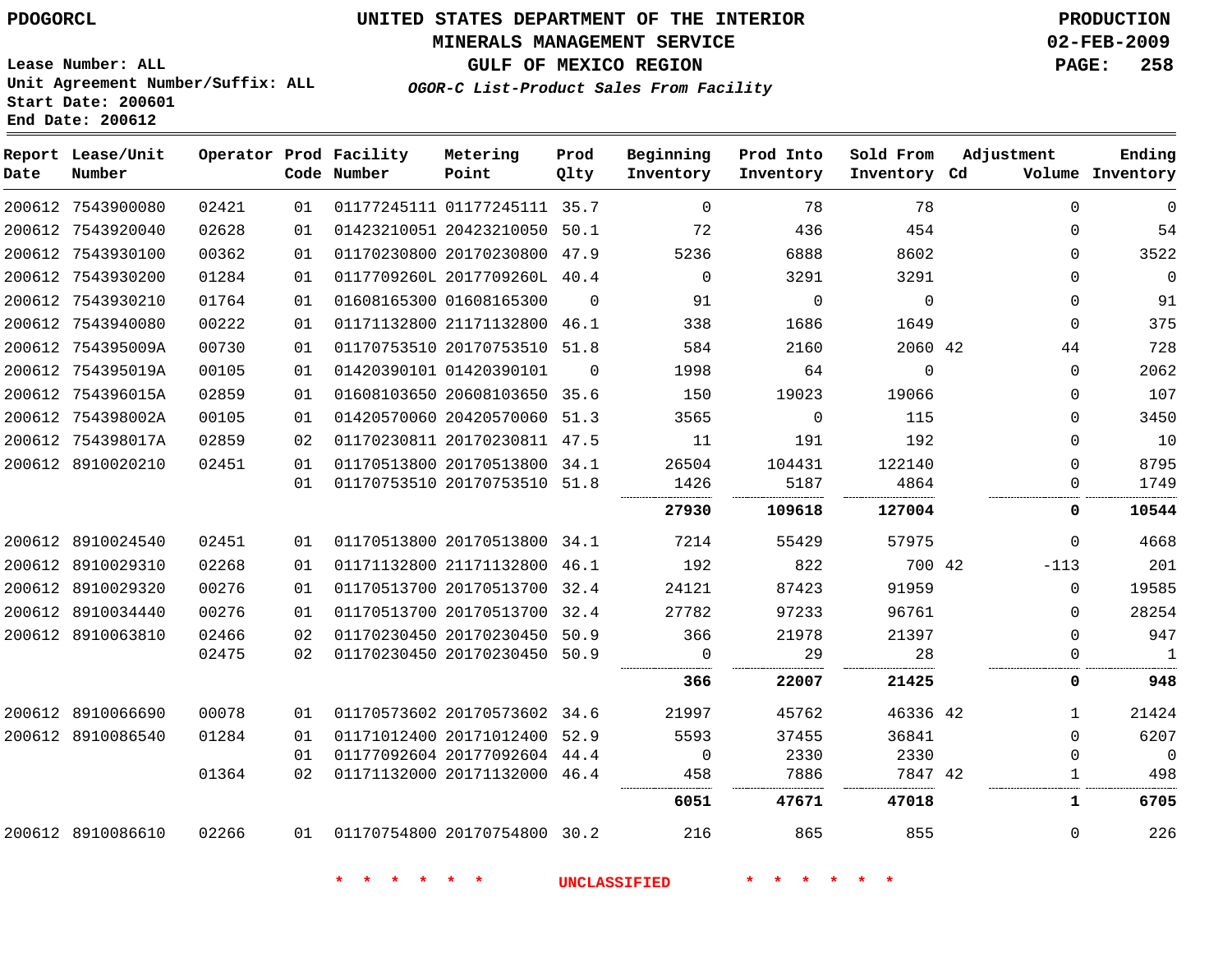### **MINERALS MANAGEMENT SERVICE 02-FEB-2009**

**GULF OF MEXICO REGION PAGE: 259**

**Lease Number: ALL Unit Agreement Number/Suffix: ALL Start Date: 200601 End Date: 200612**

**OGOR-C List-Product Sales From Facility**

| Date | Report Lease/Unit<br>Number |       |    | Operator Prod Facility<br>Code Number | Metering<br>Point            | Prod<br>Qlty | Beginning<br>Inventory | Prod Into<br>Inventory | Sold From<br>Inventory Cd | Adjustment       | Ending<br>Volume Inventory |
|------|-----------------------------|-------|----|---------------------------------------|------------------------------|--------------|------------------------|------------------------|---------------------------|------------------|----------------------------|
|      | 200612 8910086660           | 00056 | 02 |                                       | 01421670201 20421670200      | 51           | 20                     | 4                      | 10                        | $\mathbf 0$      | 14                         |
|      | 200612 8910087640           | 00818 | 02 |                                       | 01171092800 21171132800 46.1 |              | 10                     | 50                     | 49                        | $\mathbf 0$      | 11                         |
|      | 200612 8910087670           | 01364 | 02 |                                       | 01170754200 20170754200 35.9 |              | 26                     | 47                     |                           | 26 42<br>$-1$    | 46                         |
|      | 200612 8910087840           | 00282 | 02 |                                       | 01177122606 20177122606 43.7 |              | 725                    | 3989                   | 3931                      | $\mathbf 0$      | 783                        |
|      | 200612 8910088130           | 00078 | 01 |                                       | 01171132800 21171132800 46.1 |              | 26                     | 121                    | 119                       | $\mathbf 0$      | 28                         |
|      | 200612 8910088160           | 02233 | 01 |                                       | 01171132800 21171132800 46.1 |              | 183                    | 1396                   | 1287                      | $\mathbf 0$      | 292                        |
|      | 200612 8910089160           | 00276 | 01 |                                       | 01170513700 20170513700 32.4 |              | 2489                   | 3602                   | 3891 42                   | 1                | 2201                       |
|      | 200612 891008927AE          | 00078 | 01 |                                       | 01170230400 20170230400 52.2 |              | 34                     | 525                    | 348 09                    | $-138$           | 73                         |
|      | 200612 891008927K           | 00078 | 01 |                                       | 01170230400 20170230400 52.2 |              | 47                     | 813                    | 747 42                    | 1                | 114                        |
|      | 200612 891008927X           | 00078 | 01 |                                       | 01170230400 20170230400 52.2 |              | 34                     | 608                    | 557                       | $\Omega$         | 85                         |
|      | 200612 891008946C           | 01834 | 01 |                                       | 01171012500 20171012500 40.3 |              | 30                     | 580                    | 584                       | $\Omega$         | 26                         |
|      | 200612 8910116580           | 00276 | 01 |                                       | 01170513700 20170513700 32.4 |              | 4611                   | 7922                   | 7693                      | $\mathbf 0$      | 4840                       |
|      | 200612 8910116740           | 00276 | 01 |                                       | 01170513700 20170513700 32.4 |              | 175                    | 219                    | 260                       | 0                | 134                        |
|      | 200612 8910116770           | 00276 | 01 |                                       | 01170513700 20170513700 32.4 |              | 1429                   | 2489                   | 2398 42                   | $\mathbf{1}$     | 1521                       |
|      | 200612 8910116790           | 00276 | 01 |                                       | 01170513700 20170513700 32.4 |              | 6499                   | 11524                  | 10983                     | $\mathbf 0$      | 7040                       |
|      | 200612 8910116800           | 00276 | 01 |                                       | 01170513700 20170513700 32.4 |              | 14424                  | 20187                  | 22278                     | $\mathbf 0$      | 12333                      |
|      | 200612 891011687A           | 02266 | 01 |                                       | 01170754800 20170754800 30.2 |              | 215                    | 863                    | 853                       | $\Omega$         | 225                        |
|      | 200612 891011687B           | 02266 | 01 |                                       | 01170754800 20170754800 30.2 |              | 67                     | 279                    | 273                       | 0                | 73                         |
|      | 200612 891011687C           | 02266 | 01 |                                       | 01170754800 20170754800 30.2 |              | 265                    | 1040                   | 1034                      | $\mathbf 0$      | 271                        |
|      | 200612 891011687D           | 02266 | 01 |                                       | 01170754800 20170754800 30.2 |              | 394                    | 1620                   | 1591                      | $\Omega$         | 423                        |
|      | 200612 8910117330           | 02266 | 01 |                                       | 01170754800 20170754800 30.2 |              | $\mathbf 0$            | 3                      | 2                         | $\mathbf 0$      | 1                          |
|      | 200612 8910117340           | 02266 | 01 |                                       | 01170754800 20170754800 30.2 |              | 7                      | $\Omega$               | 7                         | $\Omega$         | $\Omega$                   |
|      | 200612 8910123210           | 00687 | 01 |                                       | 0117709260A 2017709260A 34.1 |              | 50                     | 2216                   | 2206 42                   | $-1$             | 59                         |
|      | 200612 8910123250           | 00687 | 01 |                                       | 0117709260A 2017709260A 34.1 |              | 56                     | 1552                   | 1566 42                   | $-1$             | 41                         |
|      | 200612 8910123350           | 02608 | 01 |                                       | 01171012500 20171012500 40.3 |              | 35                     | 519                    | 531                       | $\mathbf 0$      | 23                         |
|      | 200612 8910123380           | 00818 | 02 |                                       | 01171132800 21171132800 46.1 |              | $\mathbf 1$            | $\mathbf 1$            | 2                         | $\mathbf 0$      | $\Omega$                   |
|      | 200612 8910123390           | 00818 | 01 |                                       | 01171131800 20171131800      | $\Omega$     | 2301                   | 217                    |                           | $0\quad 42$<br>1 | 2519                       |
|      | 200612 8910161520           | 01482 | 01 |                                       | 01170230811 20170230811      | $\Omega$     | 4                      | $\Omega$               |                           | 0.42<br>-4       | $\mathbf{0}$               |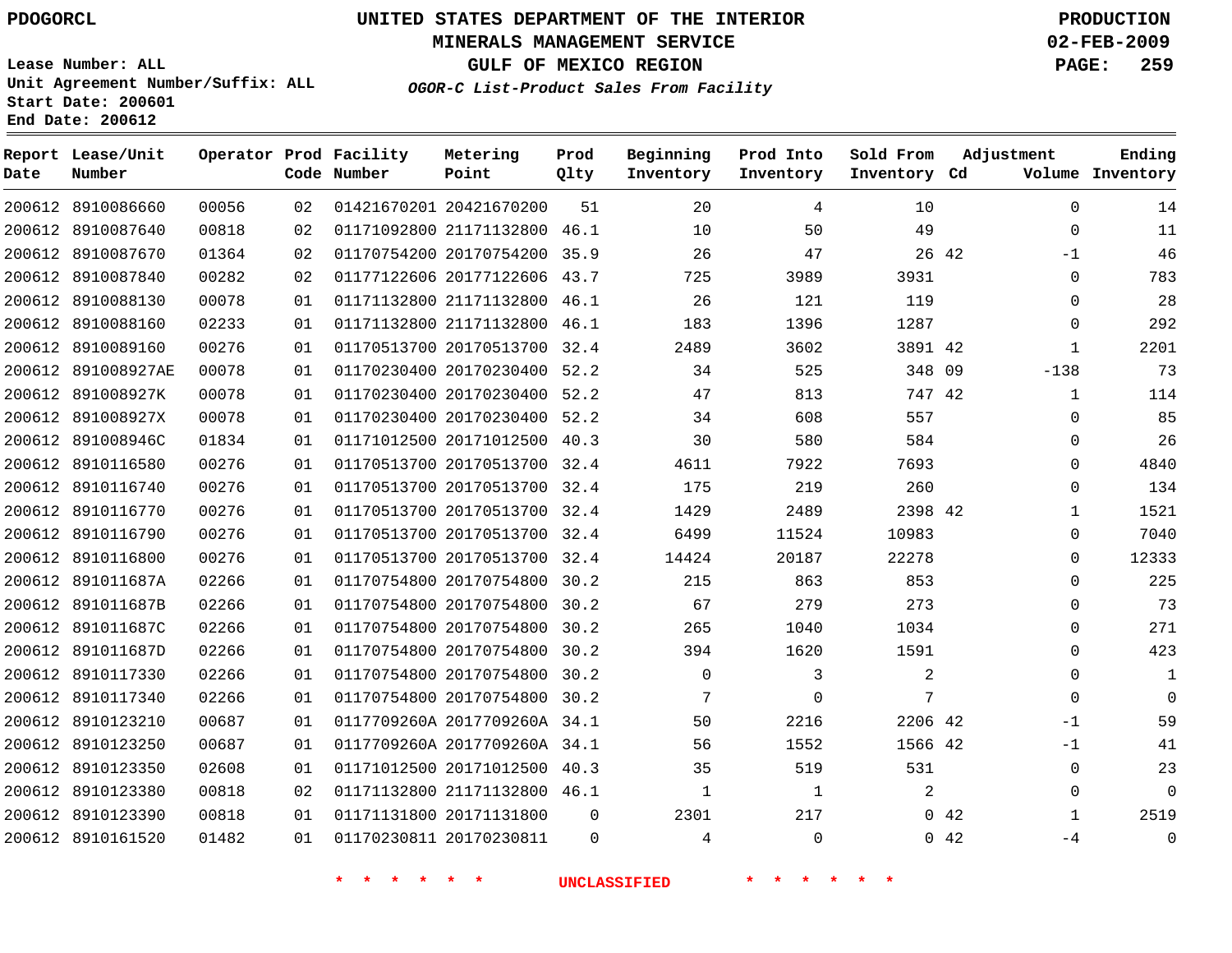### **MINERALS MANAGEMENT SERVICE 02-FEB-2009**

**GULF OF MEXICO REGION PAGE: 260**

**Lease Number: ALL Unit Agreement Number/Suffix: ALL Start Date: 200601 End Date: 200612**

**OGOR-C List-Product Sales From Facility**

| Date | Report Lease/Unit<br>Number |       |    | Operator Prod Facility<br>Code Number | Metering<br>Point            | Prod<br>Qlty | Beginning<br>Inventory | Prod Into<br>Inventory | Sold From<br>Inventory Cd | Adjustment   | Ending<br>Volume Inventory |
|------|-----------------------------|-------|----|---------------------------------------|------------------------------|--------------|------------------------|------------------------|---------------------------|--------------|----------------------------|
|      | 200612 8910169300           | 00491 | 01 |                                       | 01170230810 20170230810 48.2 |              | 22                     | 69                     | 72                        | $\mathbf 0$  | 19                         |
|      | 200612 8910202350           | 00276 | 01 |                                       | 01170513700 20170513700      | 32.4         | 22195                  | 30646                  | 26753                     | $\mathbf 0$  | 26088                      |
|      | 200612 8910202430           | 00276 | 01 |                                       | 01170513700 20170513700 32.4 |              | 542                    | 384                    | 388                       | $\Omega$     | 538                        |
|      | 200612 8910202470           | 02266 | 01 |                                       | 01170754800 20170754800      | 30.2         | 121                    | 372                    | 396                       | $\Omega$     | 97                         |
|      | 200612 8910202480           | 02266 | 01 |                                       | 01170754800 20170754800 30.2 |              | 25                     | 106                    | 103                       | $\mathbf 0$  | 28                         |
|      | 200612 8910202520           | 01482 | 01 |                                       | 01171132800 21171132800 46.1 |              | 11                     | 69                     | 65                        | $\Omega$     | 15                         |
|      | 200612 8910202550           | 00105 | 01 |                                       | 01170230810 20170230810 48.2 |              | 125                    | 216                    | 280                       | $\mathbf 0$  | 61                         |
|      | 200612 8910202560           | 00276 | 01 |                                       | 01170513700 20170513700      | 32.4         | 5615                   | 18748                  | 18937 42                  | $\mathbf{1}$ | 5427                       |
|      | 200612 G00932               | 01376 | 01 |                                       | 01170231100 20170230810 45.8 |              | 0                      | 544                    | 544                       | 0            | 0                          |
|      | 200612 G00935               | 02852 | 02 |                                       | 01171131600 20171131600 44.5 |              | 361                    | 16002                  | 15951                     | 0            | 412                        |
|      | 200612 G00971               | 00105 | 01 |                                       | 01171132000 20171132000 46.3 |              | 16                     | 121                    | 129                       | 0            | 8                          |
|      | 200612 G00972               | 00105 | 01 |                                       | 01171132000 20171132000      | 46.3         | $\mathbf 0$            | 4                      | 4                         | $\mathbf 0$  | 0                          |
|      | 200612 G00979               | 00078 | 01 |                                       | 01171132800 21171132800 46.1 |              | 42                     | 0                      | 42                        | $\Omega$     | 0                          |
|      | 200612 G00985               | 00687 | 01 |                                       | 0117709260A 2017709260A 34.1 |              | 271                    | 10346                  | 10341                     | $\mathbf 0$  | 276                        |
|      | 200612 G00989               | 00003 | 01 |                                       | 01171012400 20171012400      | $\Omega$     | 1022                   | $\mathbf{0}$           | $\mathbf{0}$              | $\mathbf 0$  | 1022                       |
|      | 200612 G01025               | 02859 | 01 |                                       | 01177122600 20177122600      | $\Omega$     | 200                    | $\mathbf 0$            | $\Omega$                  | $\Omega$     | 200                        |
|      | 200612 G01027               | 00282 | 01 |                                       | 01177122606 20177122606 43.7 |              | 301                    | 7792                   | 7798 42                   | $-1$         | 294                        |
|      | 200612 G01082               | 00276 | 01 |                                       | 01170513700 20170513700      | 32.4         | 50                     | 33                     | 63                        | $\mathbf 0$  | 20                         |
|      | 200612 G01083               | 00276 | 01 |                                       | 01170513700 20170513700 32.4 |              | 3609                   | 6465                   | 6124 42                   | $-1$         | 3949                       |
|      | 200612 G01090               | 00276 | 01 |                                       | 01170513700 20170513700      | 32.4         | 15140                  | 25692                  | 25136                     | $\mathbf 0$  | 15696                      |
|      | 200612 G01091               | 00276 | 01 |                                       | 01170513700 20170513700 32.4 |              | 2746                   | 4855                   | 4634 42                   | -1           | 2966                       |
|      | 200612 G01092               | 00276 | 01 |                                       | 01170513700 20170513700 32.4 |              | 7710                   | 12230                  | 12469 42                  | $\mathbf{1}$ | 7472                       |
|      | 200612 G01096               | 00276 | 01 |                                       | 01170513700 20170513700 32.4 |              | 529                    | 658                    | 785                       | 0            | 402                        |
|      | 200612 G01127               | 02630 | 01 |                                       | 01171132000 20171132000 46.4 |              | $\mathbf 0$            | 498                    | 498                       | $\mathbf 0$  | $\mathbf 0$                |
|      | 200612 G01172               | 00282 | 01 |                                       | 01177062605 20177062605 44.9 |              | 89                     | 9690                   | 9680                      | 0            | 99                         |
|      | 200612 G01181               | 00818 | 01 |                                       | 01177072200 20177072200      | $\Omega$     | 71                     | $\mathbf 0$            | $\mathbf 0$               | $\Omega$     | 71                         |
|      | 200612 G01194               | 00105 | 01 |                                       | 01177072601 20177072601 38.4 |              | $\Omega$               | 6098                   | 6098                      | $\Omega$     | 0                          |
|      | 200612 G01196               | 00078 | 01 |                                       | 01171132800 21171132800 46.1 |              | 42                     | 146                    | 153                       | $\Omega$     | 35                         |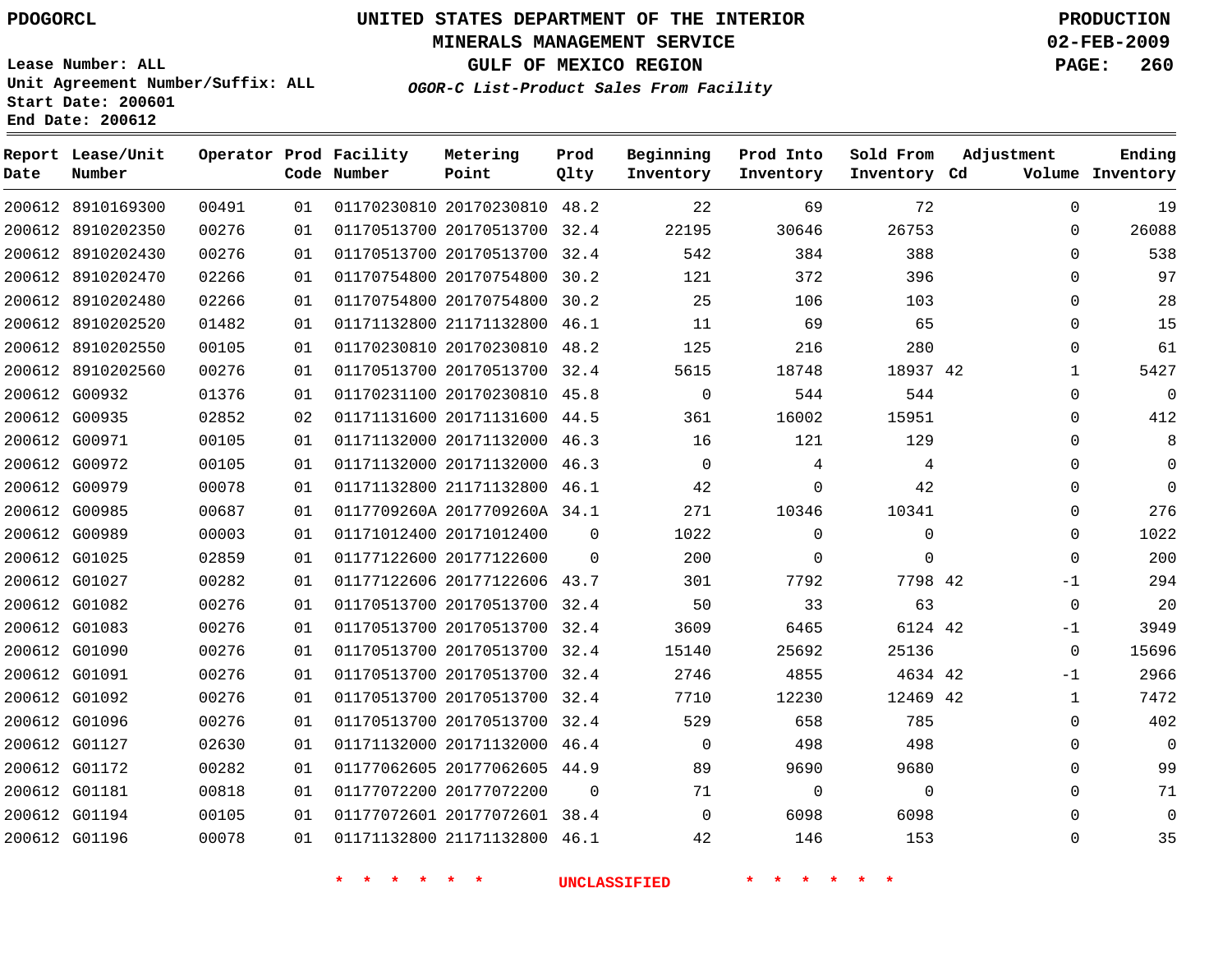### **MINERALS MANAGEMENT SERVICE 02-FEB-2009**

**GULF OF MEXICO REGION PAGE: 261**

**Lease Number: ALL Unit Agreement Number/Suffix: ALL Start Date: 200601 End Date: 200612**

**OGOR-C List-Product Sales From Facility**

| Date | Report Lease/Unit<br>Number |       |    | Operator Prod Facility<br>Code Number | Metering<br>Point            | Prod<br>Qlty | Beginning<br>Inventory | Prod Into<br>Inventory | Sold From<br>Inventory Cd | Adjustment   | Ending<br>Volume Inventory |
|------|-----------------------------|-------|----|---------------------------------------|------------------------------|--------------|------------------------|------------------------|---------------------------|--------------|----------------------------|
|      | 200612 G01216               | 00222 | 01 |                                       | 01177082958 20177082958 33.9 |              | $\Omega$               | 11049                  | 11049                     | $\Omega$     | $\Omega$                   |
|      | 200612 G01220               | 00105 | 01 |                                       | 01177092600 20177092600 44.6 |              | 346                    | 13399                  | 13253                     | $\mathbf 0$  | 492                        |
|      | 200612 G01228               | 00003 | 01 |                                       | 0117711260G 2017711260G 33.1 |              | 758                    | 16014                  | 15838 42                  | $-1$         | 933                        |
|      | 200612 G01230               | 00003 | 01 |                                       | 0117711260G 2017711260G 33.1 |              | 1137                   | 21872                  | 21736 42                  | $\mathbf{1}$ | 1274                       |
|      | 200612 G01248               | 02628 | 01 |                                       | 01171012500 20171012500 40.3 |              | 363                    | 6293                   | 6374                      | 0            | 282                        |
|      | 200612 G01249               | 00491 | 01 |                                       | 01171012500 20171012500 40.3 |              | $\mathbf 0$            | 3                      | 3                         | 0            | $\Omega$                   |
|      | 200612 G01261               | 01284 | 01 |                                       | 01171012500 20171012500 40.3 |              | 4                      | 2                      | 2                         | $\Omega$     | 4                          |
|      | 200612 G01269               | 01284 | 01 |                                       | 01171012500 20171012500 40.3 |              | 20                     | 1074                   | 1050                      | $\mathbf 0$  | 44                         |
|      | 200612 G01351               | 00078 | 01 |                                       | 01170230400 20170230400 52.2 |              | 38                     | 659                    | 605                       | $\Omega$     | 92                         |
|      | 200612 G01441               | 00818 | 01 |                                       | 01177112701 20177112700 50.9 |              | 1608                   | 5313                   | 5947                      | $\Omega$     | 974                        |
|      | 200612 G01447               | 00276 | 01 |                                       | 01170513700 20170513700 32.4 |              | 5002                   | 44159                  | 43095 42                  | $\mathbf{1}$ | 6067                       |
|      | 200612 G01477               | 00236 | 01 |                                       | 01170230810 20170230810 45.7 |              | $\mathbf 0$            | 1991                   | 1991                      | $\mathbf 0$  | $\mathbf{0}$               |
|      | 200612 G01497               | 02451 | 01 |                                       | 01170513800 20170513800 34.1 |              | 2960                   | 41161                  | 40653                     | 0            | 3468                       |
|      | 200612 G01498               | 02451 | 01 |                                       | 01170513800 20170513800 34.1 |              | 187                    | 10501                  | 9804                      | $\mathbf 0$  | 884                        |
|      | 200612 G01528               | 02859 | 01 |                                       | 0117711260T 2017711260T 33.8 |              | 36                     | 3321                   | 3323                      | $\Omega$     | 34                         |
|      | 200612 G01569               | 02266 | 01 |                                       | 01171012500 20171012500 40.3 |              | 43                     | 624                    | 639                       | $\mathbf{0}$ | 28                         |
|      | 200612 G01619               | 00276 | 01 |                                       | 01170513700 20170513700 32.4 |              | 3676                   | 9644                   | 4080 42                   | 1            | 9241                       |
|      | 200612 G01620               | 00276 | 01 |                                       | 01170513700 20170513700 32.4 |              | 1962                   | 19638                  | 2783                      | 0            | 18817                      |
|      | 200612 G01676               | 02237 | 01 |                                       | 01170755200 20170755200 38.4 |              | 13019                  | 7147                   | 7650                      | $\mathbf 0$  | 12516                      |
|      | 200612 G01677               | 02237 | 01 |                                       | 01170755200 20170755200 38.4 |              | 14263                  | 7661                   | 8325                      | $\Omega$     | 13599                      |
|      | 200612 G01754               | 00003 | 01 |                                       | 01423210051 20423210050 50.1 |              | 45                     | 1036                   | 946                       | $\Omega$     | 135                        |
|      | 200612 G01757               | 00003 | 01 |                                       | 01423210051 20423210050 50.1 |              | 124                    | 357                    | 435 42                    | $\mathbf{1}$ | 47                         |
|      | 200612 G01812               | 02630 | 01 |                                       | 01422450350 20422450350 42.8 |              | 8                      | 56                     | 52                        | 0            | 12                         |
|      | 200612 G01860               | 00105 | 01 |                                       | 01170231110 20170231110 42.7 |              | 17513                  | 3932                   | 17426                     | $\mathbf 0$  | 4019                       |
|      | 200612 G01865               | 00078 | 01 |                                       | 01171012500 20171012500 40.3 |              | 445                    | 7725                   | 7815 42                   | 1            | 356                        |
|      | 200612 G01880               | 00105 | 01 |                                       | 01171132000 20171132000 46.3 |              | 98                     | 1702                   | 1693                      | $\mathbf 0$  | 107                        |
|      | 200612 G01898               | 01364 | 01 |                                       | 01171012500 20171012500 40.3 |              | 367                    | 9720                   | 9653                      | $\Omega$     | 434                        |
|      | 200612 G01953               | 00105 | 01 |                                       | 01170230811 20170230811 47.5 |              | 25                     | 693                    | 680                       | $\Omega$     | 38                         |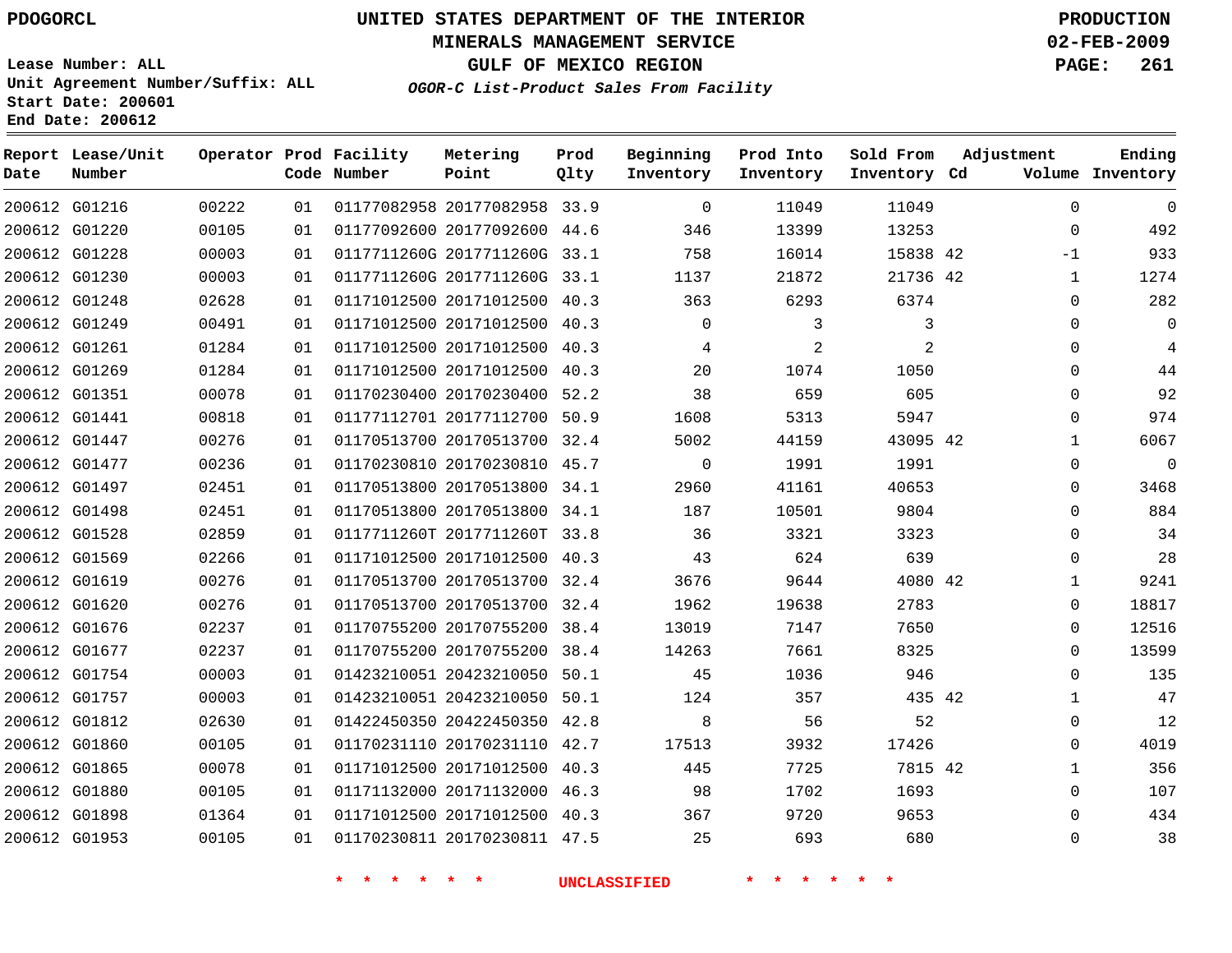### **MINERALS MANAGEMENT SERVICE 02-FEB-2009**

**GULF OF MEXICO REGION PAGE: 262**

**Lease Number: ALL Unit Agreement Number/Suffix: ALL Start Date: 200601 End Date: 200612**

**OGOR-C List-Product Sales From Facility**

| Date | Report Lease/Unit<br>Number |       |    | Operator Prod Facility<br>Code Number | Metering<br>Point            | Prod<br>Qlty | Beginning<br>Inventory | Prod Into<br>Inventory | Sold From<br>Inventory Cd | Adjustment | Ending<br>Volume Inventory |
|------|-----------------------------|-------|----|---------------------------------------|------------------------------|--------------|------------------------|------------------------|---------------------------|------------|----------------------------|
|      | 200612 G01972               | 02589 | 01 |                                       | 01170231230 01170231230      | 40           | $\Omega$               | 77                     | 77                        | $\Omega$   | $\Omega$                   |
|      | 200612 G01997               | 01071 | 02 |                                       | 01177008090 01177008090      | 57           | 37                     | 229                    | 229                       | $\Omega$   | 37                         |
|      | 200612 G01998               | 00818 | 01 |                                       | 01170230810 20170230810 47.5 |              | 21                     | 22                     | 37                        | $\Omega$   | 6                          |
|      |                             |       | 01 |                                       | 01170230811 20170230811 47.5 |              | 4                      | 182                    | 176                       | $\Omega$   | 10                         |
|      |                             |       |    |                                       |                              |              | 25                     | 204                    | 213                       | 0          | 16                         |
|      | 200612 G02006               | 00491 | 01 |                                       | 01170530900 20170530900      | 49           | 9                      | 10                     | 11                        | $\Omega$   | 8                          |
|      | 200612 G02021               | 01482 | 01 |                                       | 01170230811 20170230811 46.7 |              | 42                     | 984                    | 972                       | $\Omega$   | 54                         |
|      | 200612 G02024               | 00818 | 01 |                                       | 01170230811 20170230811 47.5 |              | 8                      | 266                    | 260                       | $\Omega$   | 14                         |
|      | 200612 G02027               | 01364 | 01 |                                       | 01170230811 20170230811 47.5 |              | $\Omega$               | 78                     | 74                        | $\Omega$   | 4                          |
|      | 200612 G02039               | 02589 | 01 |                                       | 01171132800 01171132800      | $\Omega$     | 894                    | $\Omega$               | $\Omega$                  | $\Omega$   | 894                        |
|      | 200612 G02045               | 00105 | 01 |                                       | 01170530900 20170530900      | 49           | 12                     | 8                      | 13                        | $\Omega$   | 7                          |
|      | 200612 G02051               | 01364 | 01 |                                       | 01170530900 20170530900 49.1 |              | 94                     | 66                     | 105                       | 0          | 55                         |
|      | 200612 G02062               | 00231 | 01 |                                       | 0117704220A 2017704220A 46.4 |              | 0                      | 2665                   | 2665                      | 0          | $\mathbf 0$                |
|      | 200612 G02082               | 01834 | 01 |                                       | 01171132800 21171132800 46.1 |              | 1216                   | 3656                   | 3977                      | $\Omega$   | 895                        |
|      | 200612 G02088               | 00687 | 01 |                                       | 01170230811 20170230811 47.5 |              | 29                     | 900                    | 880                       | $\Omega$   | 49                         |
|      | 200612 G02110               | 02630 | 01 |                                       | 01171012400 20171012400      | 52.4         | $\mathbf 0$            | 55                     | 55                        | 0          | $\mathbf 0$                |
|      | 200612 G02161               | 00818 | 02 |                                       | 01171012500 20171012500 40.3 |              | 2289                   | 39180                  | 39717                     | $\Omega$   | 1752                       |
|      | 200612 G02163               | 00105 | 01 |                                       | 01171012500 20171012500 40.2 |              | 145                    | 2097                   | 2148                      | 0          | 94                         |
|      | 200612 G02224               | 01482 | 01 |                                       | 01170230811 20170230811      | $\Omega$     | 3                      | $\mathbf 0$            | $\mathbf 0$               | $\Omega$   | 3                          |
|      | 200612 G02267               | 00078 | 01 |                                       | 01171132000 20171132000      | $\Omega$     | 1                      | 0                      | $\mathbf 0$               | 0          | $\mathbf{1}$               |
|      | 200612 G02280               | 01764 | 01 |                                       | 01177082604 20177082604 27.9 |              | 540                    | 61717                  | 61735 42                  | $-7$       | 515                        |
|      | 200612 G02281               | 01764 | 01 |                                       | 01177082604 20177082604 27.9 |              | 125                    | 13539                  | 13550                     | $\Omega$   | 114                        |
|      | 200612 G02300               | 01482 | 01 |                                       | 01171132800 21171132800 46.1 |              | 10                     | 6                      | 13                        | $\Omega$   | 3                          |
|      | 200612 G02353               | 01284 | 01 |                                       | 01170230450 20170230450      | 50.9         | 111                    | 6476                   | 6308                      | $\Omega$   | 279                        |
|      | 200612 G02354               | 01284 | 01 |                                       | 01170230450 20170230450      | 50.9         | 8                      | 411                    | 401                       | $\Omega$   | 18                         |
|      | 200612 G02357               | 02200 | 01 |                                       | 01170230450 20170230450 50.1 |              | $\Omega$               | 149                    | 149                       | $\Omega$   | $\mathbf 0$                |
|      | 200612 G02391               | 01284 | 01 |                                       | 0142709015A 2042709015A      | 44           | $\Omega$               | 1805                   | 1805                      | $\Omega$   | $\Omega$                   |
|      | 200612 G02404               | 02589 | 01 |                                       | 01170230810 20170230810 40.5 |              | 1109                   | 3209                   | 3209                      | $\Omega$   | 1109                       |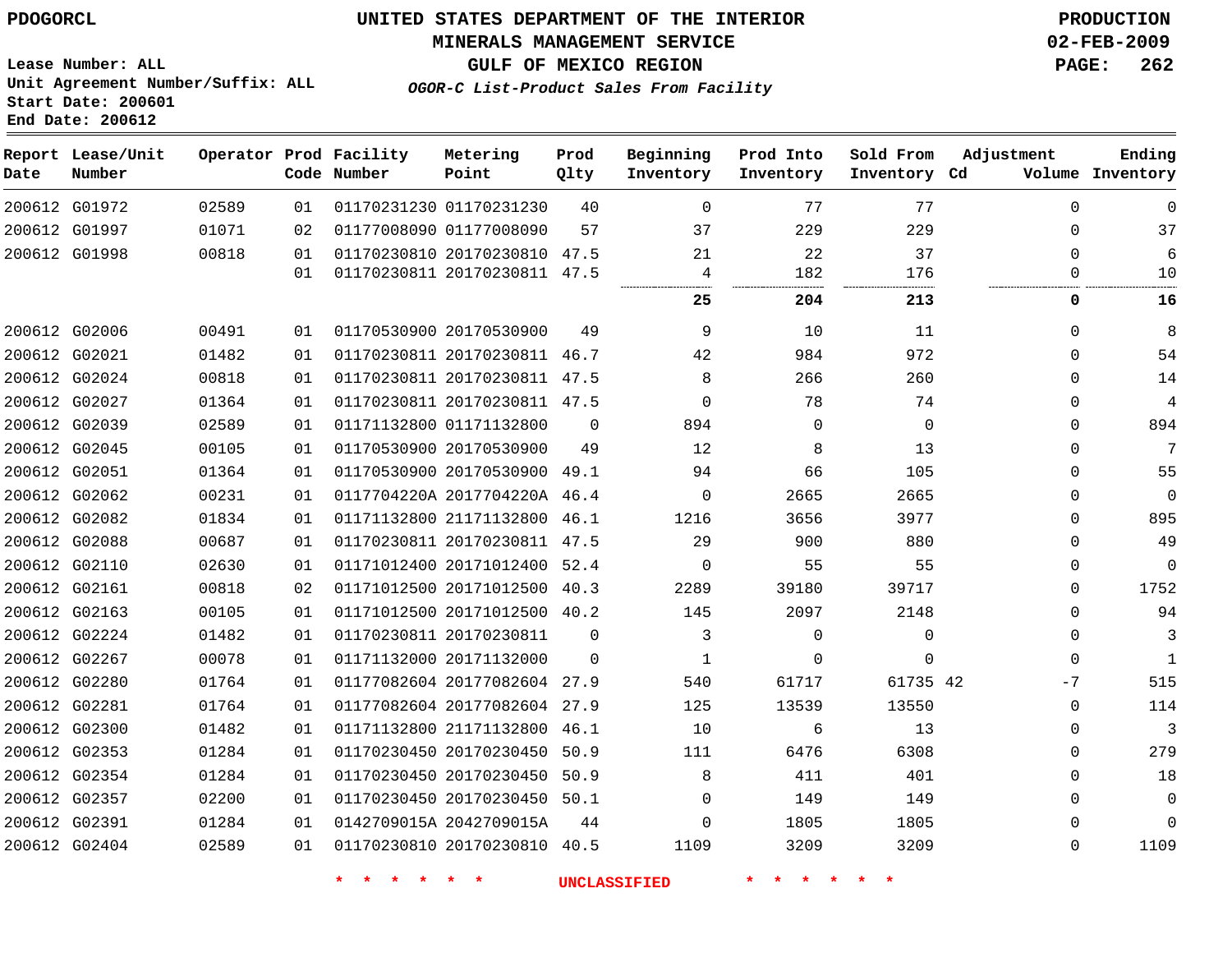### **MINERALS MANAGEMENT SERVICE 02-FEB-2009**

**GULF OF MEXICO REGION PAGE: 263**

**Lease Number: ALL Unit Agreement Number/Suffix: ALL Start Date: 200601 End Date: 200612**

**OGOR-C List-Product Sales From Facility**

| Date | Report Lease/Unit<br>Number |       |    | Operator Prod Facility<br>Code Number | Metering<br>Point            | Prod<br>Qlty | Beginning<br>Inventory | Prod Into<br>Inventory | Sold From<br>Inventory Cd | Adjustment  | Ending<br>Volume Inventory |
|------|-----------------------------|-------|----|---------------------------------------|------------------------------|--------------|------------------------|------------------------|---------------------------|-------------|----------------------------|
|      | 200612 G02414               | 02451 | 01 |                                       | 01170230810 20170230810 48.2 |              | 107                    | 349                    | 358                       | $\Omega$    | 98                         |
|      | 200612 G02423               | 00818 | 02 |                                       | 01170230810 20170230810 48.1 |              | 22                     | 130                    | 114                       | $\Omega$    | 38                         |
|      | 200612 G02428               | 00105 | 01 |                                       | 01170230810 20170230810 48.2 |              | 21                     | 68                     | 70                        | 0           | 19                         |
|      | 200612 G02433               | 00491 | 01 |                                       | 01170230810 20170230810 48.2 |              | 42                     | 120                    | 128                       | $\Omega$    | 34                         |
|      | 200612 G02434               | 02859 | 02 |                                       | 01170230810 20170230810 48.3 |              | 47                     | 160                    | 162                       | $\Omega$    | 45                         |
|      | 200612 G02436               | 02628 | 02 |                                       | 01170230811 20170230811 47.5 |              | 202                    | 5372                   | 5282                      | 0           | 292                        |
|      | 200612 G02439               | 00231 | 01 |                                       | 01171132000 20171132000 46.4 |              | $\mathbf 0$            | 312                    | 312                       | 0           | $\mathbf{0}$               |
|      | 200612 G02549               | 00222 | 01 |                                       | 01171132800 21171132800 46.1 |              | 193                    | 272                    | 379                       | 0           | 86                         |
|      | 200612 G02551               | 00491 | 01 |                                       | 01170230811 20170230811 47.5 |              | $\overline{1}$         | 11                     | 11                        | $\Omega$    | $\mathbf{1}$               |
|      | 200612 G02560               | 02409 | 01 |                                       | 01171132800 21171132800 47.5 |              | 7                      | 15                     | 21                        | 0           | 1                          |
|      | 200612 G02596               | 01482 | 01 |                                       | 01171132800 21171132800 45.5 |              | 9                      | 8                      | 14                        | $\Omega$    | 3                          |
|      | 200612 G02628               | 00105 | 01 |                                       | 01171012500 20171012500 40.2 |              | 164                    | 2145                   | 2213                      | $\Omega$    | 96                         |
|      | 200612 G02663               | 02451 | 01 |                                       | 01423210051 20423210050 50.1 |              | 7                      | 51                     | 51                        | $\Omega$    | 7                          |
|      | 200612 G02665               | 02451 | 01 |                                       | 01423210051 20423210050      | 50           | 430                    | 2654                   | 2737                      | $\Omega$    | 347                        |
|      | 200612 G02689               | 00818 | 01 |                                       | 01170230810 20170230810 48.3 |              | 6                      | 0                      | 6                         | 0           | $\Omega$                   |
|      | 200612 G02716               | 01834 | 01 |                                       | 01170230810 20170230810      | 48.3         | 333                    | 884                    | 968 42                    | $-1$        | 248                        |
|      | 200612 G02759               | 01284 | 01 |                                       | 01170230800 20170230810 48.3 |              | 75                     | 254                    | 257 42                    | -1          | 71                         |
|      | 200612 G02819               | 00105 | 01 |                                       | 01170231110 20170231110 42.7 |              | 304                    | $\Omega$               | 303                       | $\mathbf 0$ | $\mathbf{1}$               |
|      | 200612 G02825               | 00105 | 01 |                                       | 01170231110 20170231110 42.7 |              | 71                     | $\Omega$               | 71                        | 0           | $\Omega$                   |
|      | 200612 G02826               | 00105 | 01 |                                       | 01170231110 20170231110 42.7 |              | 2894                   | 548                    | 2879                      | $\Omega$    | 563                        |
|      | 200612 G02834               | 02375 | 01 |                                       | 01170230810 20170230810 48.3 |              | 34                     | 95                     | 103                       | $\Omega$    | 26                         |
|      | 200612 G02846               | 01364 | 02 |                                       | 01170530900 20170530900 49.1 |              | 1                      | $\mathbf 0$            | 1                         | 0           | $\mathbf 0$                |
|      | 200612 G02853               | 02589 | 01 |                                       | 01170231230 01170231230      | 40           | $\Omega$               | 5721                   | 5721                      | $\Omega$    | $\Omega$                   |
|      | 200612 G02885               | 01364 | 01 |                                       | 01171132000 20171132000 46.4 |              | 104                    | 1494                   | 1504                      | $\Omega$    | 94                         |
|      | 200612 G02895               | 02579 | 02 |                                       | 01171092651 20171092650      | 50           | 165                    | 36                     | 35                        | 0           | 166                        |
|      |                             | 02628 | 02 |                                       | 01171092651 20171092650      | 50           | 0                      | 1655                   | 1655                      | 0           | $\Omega$                   |
|      |                             |       |    |                                       |                              |              | 165                    | 1691                   | 1690                      | 0           | 166                        |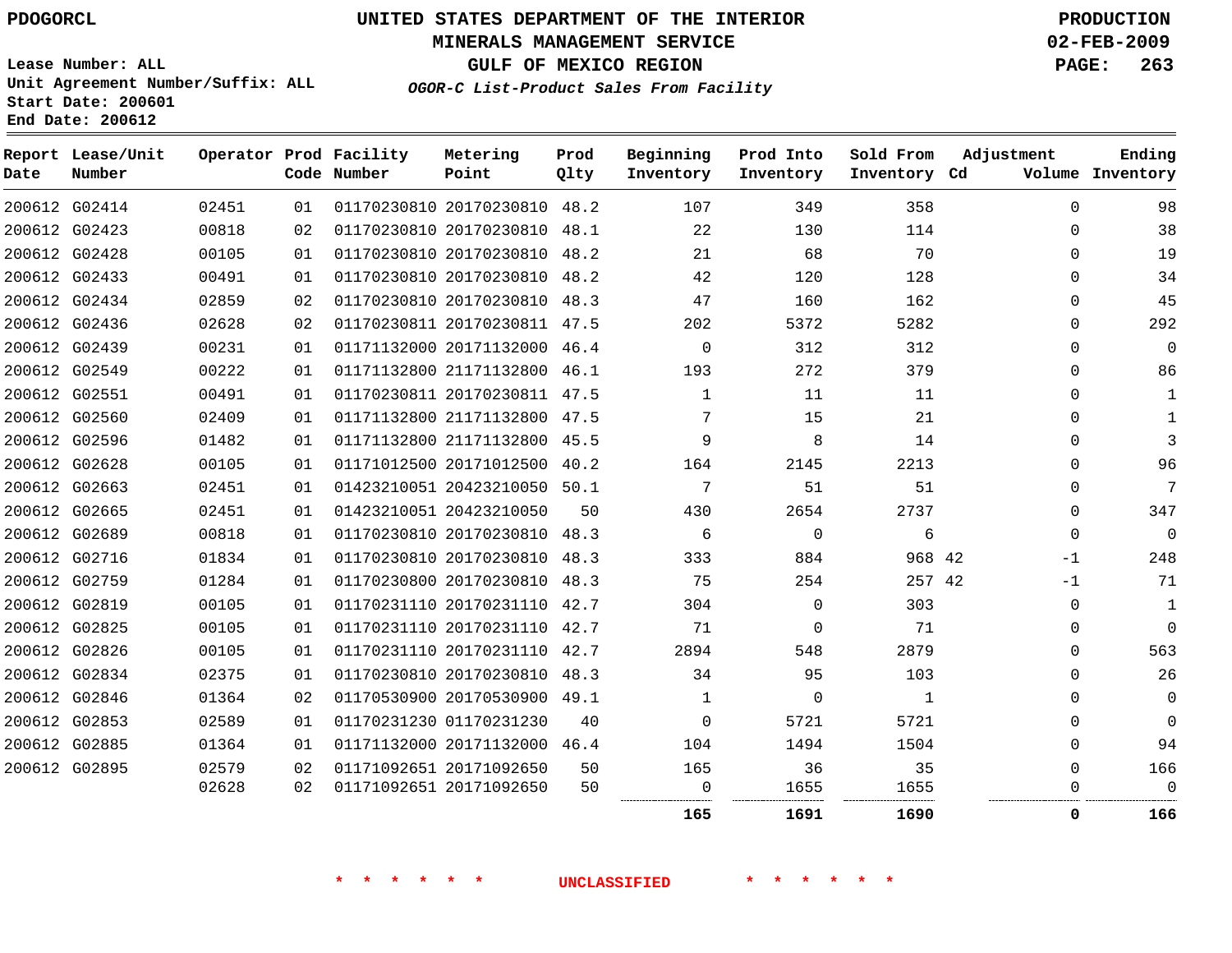# **MINERALS MANAGEMENT SERVICE 02-FEB-2009**

**GULF OF MEXICO REGION PAGE: 264 OGOR-C List-Product Sales From Facility**

**Lease Number: ALL Unit Agreement Number/Suffix: ALL Start Date: 200601 End Date: 200612**

| Date | Report Lease/Unit<br>Number |       |    | Operator Prod Facility<br>Code Number | Metering<br>Point            | Prod<br>Qlty | Beginning<br>Inventory | Prod Into<br>Inventory | Sold From<br>Inventory Cd | Adjustment   | Ending<br>Volume Inventory |
|------|-----------------------------|-------|----|---------------------------------------|------------------------------|--------------|------------------------|------------------------|---------------------------|--------------|----------------------------|
|      | 200612 G02898               | 01834 | 01 |                                       | 01171012300 20171012300 39.3 |              | 187                    | 1004                   | 747                       | $\Omega$     | 444                        |
|      |                             | 02266 | 01 |                                       | 01171012300 20171012300      | $\Omega$     | 10                     | $\Omega$               | $\Omega$<br>.             | $\Omega$     | 10                         |
|      |                             |       |    |                                       |                              |              | 197                    | 1004                   | 747                       | 0            | 454                        |
|      | 200612 G02899               | 01834 | 01 |                                       | 01171012300 20171012300 39.3 |              | 1272                   | 4375                   | 3712                      | $\Omega$     | 1935                       |
|      | 200612 G02917               | 02268 | 01 |                                       | 01171092930 20171092930 33.4 |              | 3                      | $\Omega$               | 3                         | $\Omega$     | $\Omega$                   |
|      | 200612 G02969               | 00276 | 01 |                                       | 01170513700 20170513700 32.4 |              | 448                    | 613                    | 525 42                    | $\mathbf{1}$ | 537                        |
|      | 200612 G02970               | 00276 | 01 |                                       | 01170513700 20170513700 32.4 |              | 7612                   | 8508                   | 8678 42                   | $-1$         | 7441                       |
|      | 200612 G03061               | 00105 | 01 |                                       | 01423210051 20423210050      | 50           | 114                    | 705                    | 727                       | $\Omega$     | 92                         |
|      | 200612 G03068               | 00105 | 01 |                                       | 01423210051 20423210050 50.1 |              | $\Omega$               | 2                      | 2                         | $\Omega$     | $\Omega$                   |
|      | 200612 G03079               | 02451 | 01 |                                       | 01427038260 01427038260      | $\Omega$     | 2609                   | $\Omega$               | $\Omega$                  | $\Omega$     | 2609                       |
|      | 200612 G03080               | 02451 | 01 |                                       | 01427038260 01427038260      | $\Omega$     | 66                     | $\Omega$               | $\Omega$                  | $\Omega$     | 66                         |
|      | 200612 G03115               | 02200 | 01 |                                       | 01170230450 20170230450 50.9 |              | $\Omega$               | 29                     | 29                        | $\Omega$     | $\Omega$                   |
|      | 200612 G03119               | 01764 | 02 |                                       | 01171131600 20171131600 44.5 |              | $\mathbf{1}$           | 32                     | 32                        | $\Omega$     | $\mathbf{1}$               |
|      | 200612 G03124               | 01284 | 01 |                                       | 01171131600 20171131600 44.5 |              | 45                     | 1507                   | 1513                      | $\Omega$     | 39                         |
|      | 200612 G03138               | 00687 | 01 |                                       | 01170230811 20170230811 47.5 |              | 7                      | 116                    | 116 42                    | -1           | 6                          |
|      | 200612 G03141               | 01935 | 02 |                                       | 01171012400 20171012400 52.9 |              | 43                     | 365                    | 347                       | $\Omega$     | 61                         |
|      | 200612 G03145               | 00078 | 01 |                                       | 01171132800 21171132800 46.1 |              | 95                     | 306                    | 327                       | $\Omega$     | 74                         |
|      | 200612 G03152               | 00105 | 01 |                                       | 01177092600 20177092600 44.6 |              | 223                    | 6151                   | 6148                      | $\Omega$     | 226                        |
|      | 200612 G03169               | 02859 | 01 |                                       | 0117711260T 2017711260T 33.8 |              | 21                     | 2828                   | 2820                      | $\Omega$     | 29                         |
|      | 200612 G03236               | 00003 | 01 |                                       | 01170230450 20170230450 50.9 |              | 1                      | $\mathbf 0$            | 1                         | $\Omega$     | $\Omega$                   |
|      | 200612 G03237               | 00276 | 01 |                                       | 01170230450 20170230450 50.9 |              | 184                    | 839                    | 817                       | $\Omega$     | 206                        |
|      | 200612 G03251               | 00105 | 01 |                                       | 01170231110 20170231110 42.8 |              | 6398                   | 2418                   | 6367                      | $\Omega$     | 2449                       |
|      | 200612 G03256               | 00105 | 01 |                                       | 01170231110 20170231110 42.7 |              | 371                    | 425                    | 369                       | $\Omega$     | 427                        |
|      | 200612 G03264               | 00003 | 01 |                                       | 01170230811 20170230811 47.5 |              | 2                      | 38                     | 38                        | $\Omega$     | 2                          |
|      |                             | 02859 | 02 |                                       | 01170530900 20170530900 49.1 |              | 55                     | 61                     | 65                        | $\mathbf 0$  | 51                         |
|      |                             |       |    |                                       |                              |              | 57                     | 99                     | 103                       | 0            | 53                         |
|      | 200612 G03265               | 02859 | 02 |                                       | 01170530900 20170530900 49.1 |              | 283                    | 242                    | 322                       | $\mathbf 0$  | 203                        |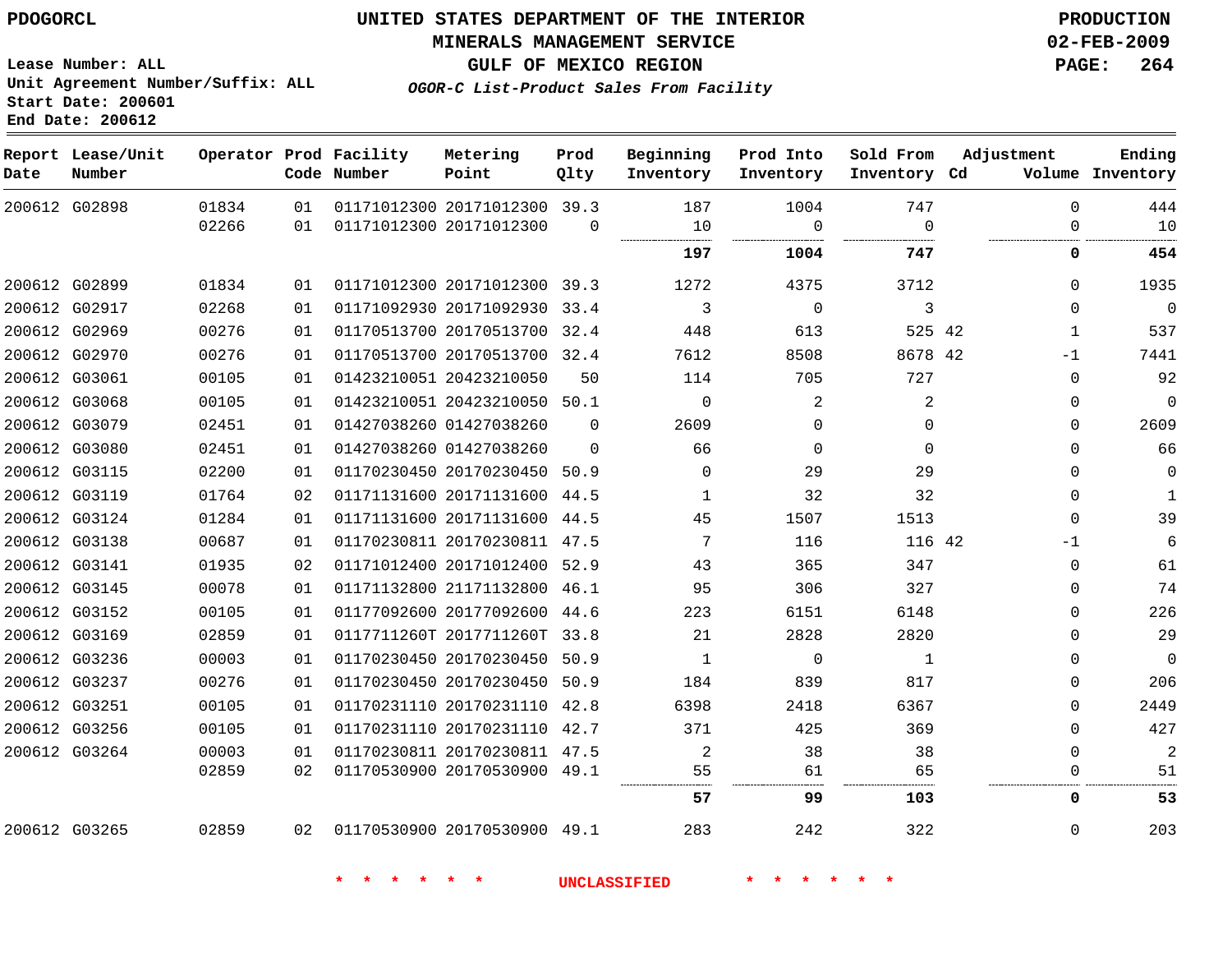### **MINERALS MANAGEMENT SERVICE 02-FEB-2009**

**GULF OF MEXICO REGION PAGE: 265 OGOR-C List-Product Sales From Facility**

**Lease Number: ALL Unit Agreement Number/Suffix: ALL Start Date: 200601 End Date: 200612**

| Date | Report Lease/Unit<br>Number |       |                 | Operator Prod Facility<br>Code Number | Metering<br>Point            | Prod<br>Qlty | Beginning<br>Inventory | Prod Into<br>Inventory | Sold From<br>Inventory Cd | Adjustment   | Ending<br>Volume Inventory |
|------|-----------------------------|-------|-----------------|---------------------------------------|------------------------------|--------------|------------------------|------------------------|---------------------------|--------------|----------------------------|
|      | 200612 G03275               | 01764 | 01              |                                       | 01170230810 20170230810      | 41           | 4                      | 28                     | 24                        | $\Omega$     | 8                          |
|      | 200612 G03288               | 01364 | 02              |                                       | 01170230810 20177031011 41.7 |              | $\mathbf 0$            | 794                    | 794                       | $\Omega$     | $\mathbf 0$                |
|      | 200612 G03331               | 01364 | 02              |                                       | 01171132800 21171132800 46.1 |              | 2509                   | 7505                   | 8173                      | $\Omega$     | 1841                       |
|      | 200612 G03393               | 00818 | 01              |                                       | 01171131600 20171131600      | 44.4         | $\overline{a}$         | 52                     | 53                        | $\Omega$     | $\mathbf{1}$               |
|      | 200612 G03496               | 00818 | 01              |                                       | 01170230810 20170230810 50.4 |              | 224                    | 910                    | 878                       | $\Omega$     | 256                        |
|      | 200612 G03529               | 02589 | 01              |                                       | 01171131600 20171131600      | 37.5         | $\mathbf 0$            | 1453                   | 1453                      | $\Omega$     | $\mathbf 0$                |
|      | 200612 G03569               | 01324 | 01              |                                       | 01171092800 21171132800      | $\Omega$     | 317                    | $\mathbf 0$            | $\mathbf 0$               | $\Omega$     | 317                        |
|      | 200612 G03596               | 00105 | 01              |                                       | 01170513800 20170513800 34.1 |              | 41                     | 277                    | 295                       | $\Omega$     | 23                         |
|      | 200612 G03738               | 00064 | 01              |                                       | 01170230450 20170230450 50.9 |              | 19                     | 920                    | 899                       | $\Omega$     | 40                         |
|      |                             | 01857 | 01              |                                       | 01170230450 20170230450      | $\Omega$     | 8                      | $\mathbf 0$            | $\Omega$                  | $\Omega$     | 8                          |
|      |                             |       |                 |                                       |                              |              | 27                     | 920                    | 899                       | 0            | 48                         |
|      | 200612 G03811               | 00105 | 01              |                                       | 01171092651 20171092650      | 50           | 289                    | 4330                   | 4270                      | $\Omega$     | 349                        |
|      | 200612 G03935               | 00105 | 01              |                                       | 01423210051 20423210050 50.1 |              | 8                      | 69                     | 68                        | $\Omega$     | 9                          |
|      | 200612 G03938               | 01364 | 02 <sub>o</sub> |                                       | 01423210051 20423210050 50.1 |              | 4                      | 60                     | 56                        | 0            | 8                          |
|      | 200612 G03940               | 00105 | 01              |                                       | 01423210051 20423210050 50.1 |              | $\overline{2}$         | 14                     | 14                        | $\Omega$     | 2                          |
|      | 200612 G03958               | 00105 | 01              |                                       | 01170230510 20170230510      | 48           | 4001                   | 13981                  | 16446                     | 0            | 1536                       |
|      | 200612 G03973               | 00105 | 01              |                                       | 01171132800 21171132800      | 46           | 205                    | 705                    | 742                       | $\Omega$     | 168                        |
|      | 200612 G04003               | 00105 | 01              |                                       | 01171012500 20171012500      | 40.2         | 1651                   | 17722                  | 18580                     | $\mathbf{0}$ | 793                        |
|      | 200612 G04065               | 02628 | 01              |                                       | 01423210051 20423210050 50.1 |              | 54                     | 582                    | 559                       | $\mathbf{0}$ | 77                         |
|      | 200612 G04078               | 02589 | 01              |                                       | 01170230510 20170230510 47.2 |              | 170                    | 155                    | 185                       | $\Omega$     | 140                        |
|      | 200612 G04081               | 02894 | 01              |                                       | 01170230450 20170230810 48.3 |              | 6157                   | 18313                  | 19319 42                  | -1           | 5150                       |
|      | 200612 G04085               | 00687 | 01              |                                       | 01170230811 20170230811 47.5 |              | 548                    | 8396                   | 8488 42                   | $\mathbf 1$  | 457                        |
|      | 200612 G04087               | 01764 | 01              |                                       | 01177008150 01177008150 33.7 |              | 2503                   | 5700                   | 5635                      | 0            | 2568                       |
|      | 200612 G04090               | 01364 | 02              |                                       | 01170230810 20170230810 48.3 |              | 210                    | 185                    | 343                       | $\Omega$     | 52                         |
|      | 200612 G04098               | 01963 | 01              |                                       | 01170230810 20170230810 45.8 |              | $\mathbf 0$            | 1920                   | 1920                      | 0            | $\mathbf 0$                |
|      | 200612 G04143               | 00105 | 01              |                                       | 01170230510 20170230510      | 48           | $\Omega$               | 5996                   | 5337                      | $\Omega$     | 659                        |
|      | 200612 G04254               | 01834 | 01              |                                       | 01170573602 20170573602 32.7 |              | 3467                   | 5941                   | 6630 42                   | $\mathbf{1}$ | 2779                       |
|      | 200612 G04258               | 01764 | 01              |                                       | 01423210051 20423210050 50.1 |              | 5                      | 9                      | 12                        | $\Omega$     | $\overline{a}$             |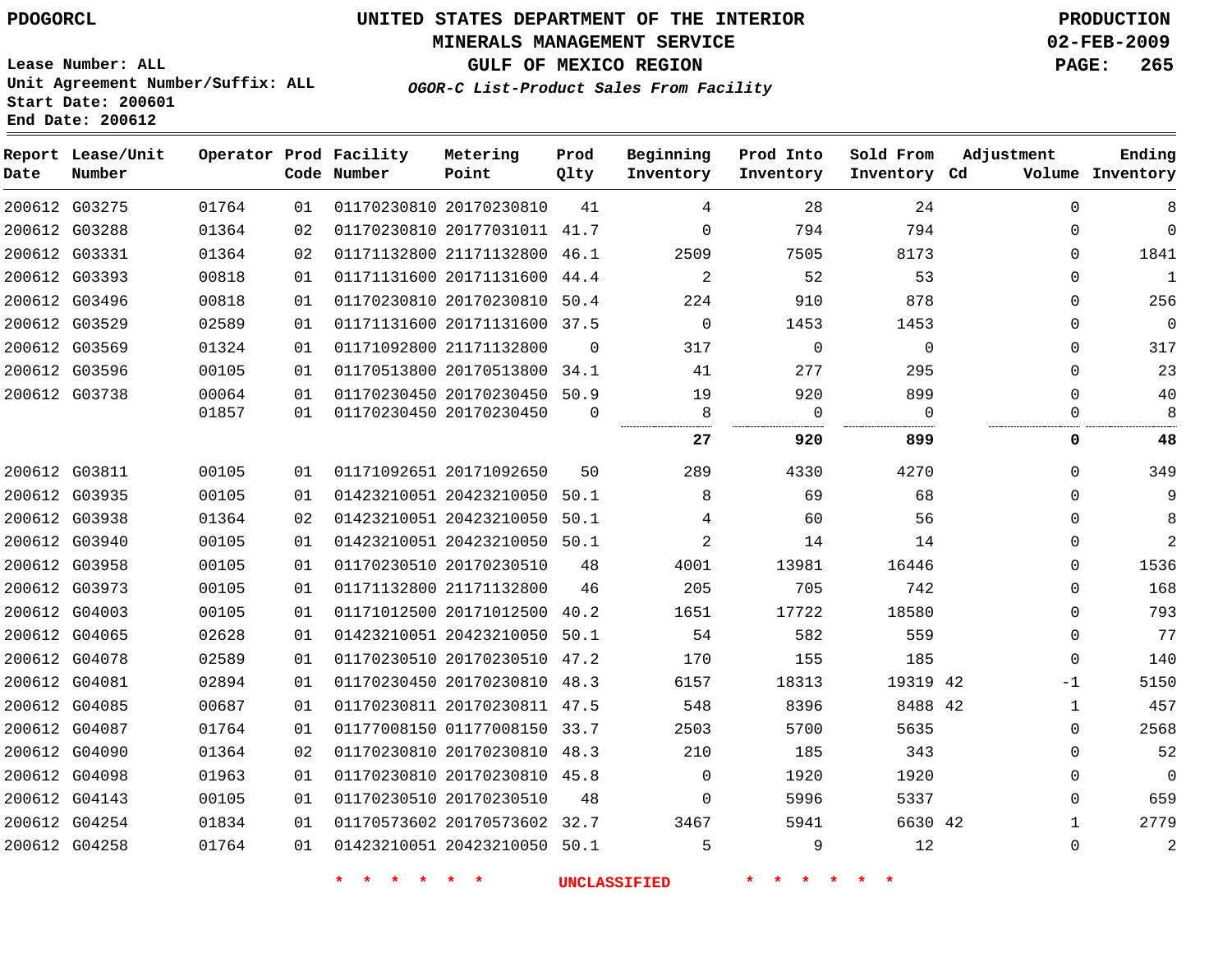### **MINERALS MANAGEMENT SERVICE 02-FEB-2009**

**GULF OF MEXICO REGION PAGE: 266 OGOR-C List-Product Sales From Facility**

**Lease Number: ALL Unit Agreement Number/Suffix: ALL Start Date: 200601 End Date: 200612**

| Date          | Report Lease/Unit<br>Number |       |    | Operator Prod Facility<br>Code Number | Metering<br>Point            | Prod<br>Qlty | Beginning<br>Inventory | Prod Into<br>Inventory | Sold From<br>Inventory Cd | Adjustment   | Ending<br>Volume Inventory |
|---------------|-----------------------------|-------|----|---------------------------------------|------------------------------|--------------|------------------------|------------------------|---------------------------|--------------|----------------------------|
|               | 200612 G04268               | 01364 | 01 |                                       | 01171132800 21171132800 46.1 |              | 84                     | 267                    | 286                       | $\Omega$     | 65                         |
|               | 200612 G04379               | 01138 | 01 |                                       | 01170230510 20170230510      | 48           | 149                    | $\mathbf{1}$           | 150                       | $\mathbf{0}$ | $\mathbf 0$                |
|               | 200612 G04397               | 02421 | 01 |                                       | 01170230810 20170230810 48.3 |              | 680                    | 3706                   | 3344                      | $\Omega$     | 1042                       |
|               | 200612 G04453               | 02589 | 01 |                                       | 01171012300 20171012300      | 50.4         | $\Omega$               | 592                    | 592                       | $\Omega$     | $\mathbf 0$                |
|               | 200612 G04460               | 01819 | 01 |                                       | 01171012500 20171012500 40.3 |              | 84                     | 589                    | 647                       | 0            | 26                         |
|               | 200612 G04494               | 02409 | 01 |                                       | 01177288272 01177288272      | $\Omega$     | 120                    | $\overline{0}$         | $\Omega$                  | 0            | 120                        |
|               | 200612 G04537               | 02589 | 01 |                                       | 01420470030 20420470030 47.2 |              | 1243                   | 710                    | 916                       | $\Omega$     | 1037                       |
|               | 200612 G04547               | 02628 | 01 |                                       | 01423210051 20423210050 50.1 |              | 265                    | 1809                   | 1841                      | $\Omega$     | 233                        |
|               | 200612 G04565               | 01284 | 01 |                                       | 01420390101 01420390101      | $\Omega$     | 887                    | 16                     | $\Omega$                  | $\Omega$     | 903                        |
|               | 200612 G04773               | 01482 | 01 |                                       | 01170230811 20170230811 47.5 |              | 3                      | 56                     | 55                        | $\mathbf{0}$ | $\overline{4}$             |
|               | 200612 G04787               | 00687 | 01 |                                       | 01171131600 20171131600 44.5 |              | 33                     | 1445                   | 1441                      | 0            | 37                         |
|               | 200612 G04800               | 00236 | 01 |                                       | 01171132800 21171132800 46.1 |              | 333                    | 440                    | 630                       | $\mathbf{0}$ | 143                        |
|               | 200612 G04818               | 02894 | 01 |                                       | 01170230500 20170230500 42.5 |              | 2                      | 152                    | 142                       | $\mathbf{0}$ | 12                         |
|               | 200612 G04827               | 01819 | 02 |                                       | 01171012500 20171012500 40.3 |              | 417                    | 6804                   | 6910                      | 0            | 311                        |
|               | 200612 G04844               | 02421 | 01 |                                       | 01170230811 20170230811 47.5 |              | 155                    | 3582                   | 3542                      | $\mathbf{0}$ | 195                        |
|               | 200612 G04857               | 02025 | 01 |                                       | 01171012300 20171012300 39.3 |              | 34                     | 41                     | 57                        | $\mathbf{0}$ | 18                         |
|               | 200612 G04858               | 00236 | 01 |                                       | 01171012300 20171012300 39.3 |              | 170                    | 791                    | 611                       | $\Omega$     | 350                        |
|               | 200612 G04910               | 02714 | 01 |                                       | 01177258151 01177258151      | $\Omega$     | 79                     | 9                      | $\Omega$                  | $\Omega$     | 88                         |
|               | 200612 G04996               | 02628 | 01 |                                       | 01420570060 20420570060      | $\Omega$     | 476                    | $\Omega$               | $\Omega$                  | 0            | 476                        |
|               | 200612 G05006               | 02859 | 02 |                                       | 01170230510 20170230510      | 48           | 43                     | 271                    | 284                       | 0            | 30                         |
|               | 200612 G05292               | 00003 | 01 |                                       | 01170230811 20170230811 47.5 |              | 64                     | 1818                   | 1783                      | $\Omega$     | 99                         |
|               | 200612 G05299               | 00818 | 01 |                                       | 01170230500 20170230500 42.5 |              | 39                     | 3359                   | 3129                      | $\Omega$     | 269                        |
|               | 200612 G05315               | 02714 | 01 |                                       | 01170230811 20170230811 47.5 |              | 3                      | 75                     | 73                        | 0            | 5                          |
|               | 200612 G05346               | 01819 | 01 |                                       | 01170530900 20170530900      | 49.1         | 255                    | 25                     | 79                        | $\mathbf{0}$ | 201                        |
|               | 200612 G05370               | 02589 | 01 |                                       | 01170530900 20170530900 48.5 |              | 0                      | 80                     | 80                        | $\Omega$     | $\mathbf 0$                |
|               | 200612 G05372               | 01364 | 02 |                                       | 01170530900 20170530900 49.1 |              | 3                      | $\mathbf 0$            | 3                         | $\Omega$     | $\overline{0}$             |
| 200612 G05391 |                             | 01819 | 01 |                                       | 01170530900 20170530900 49.1 |              | 1255                   | 968                    | 1238 42                   | $\mathbf 1$  | 986                        |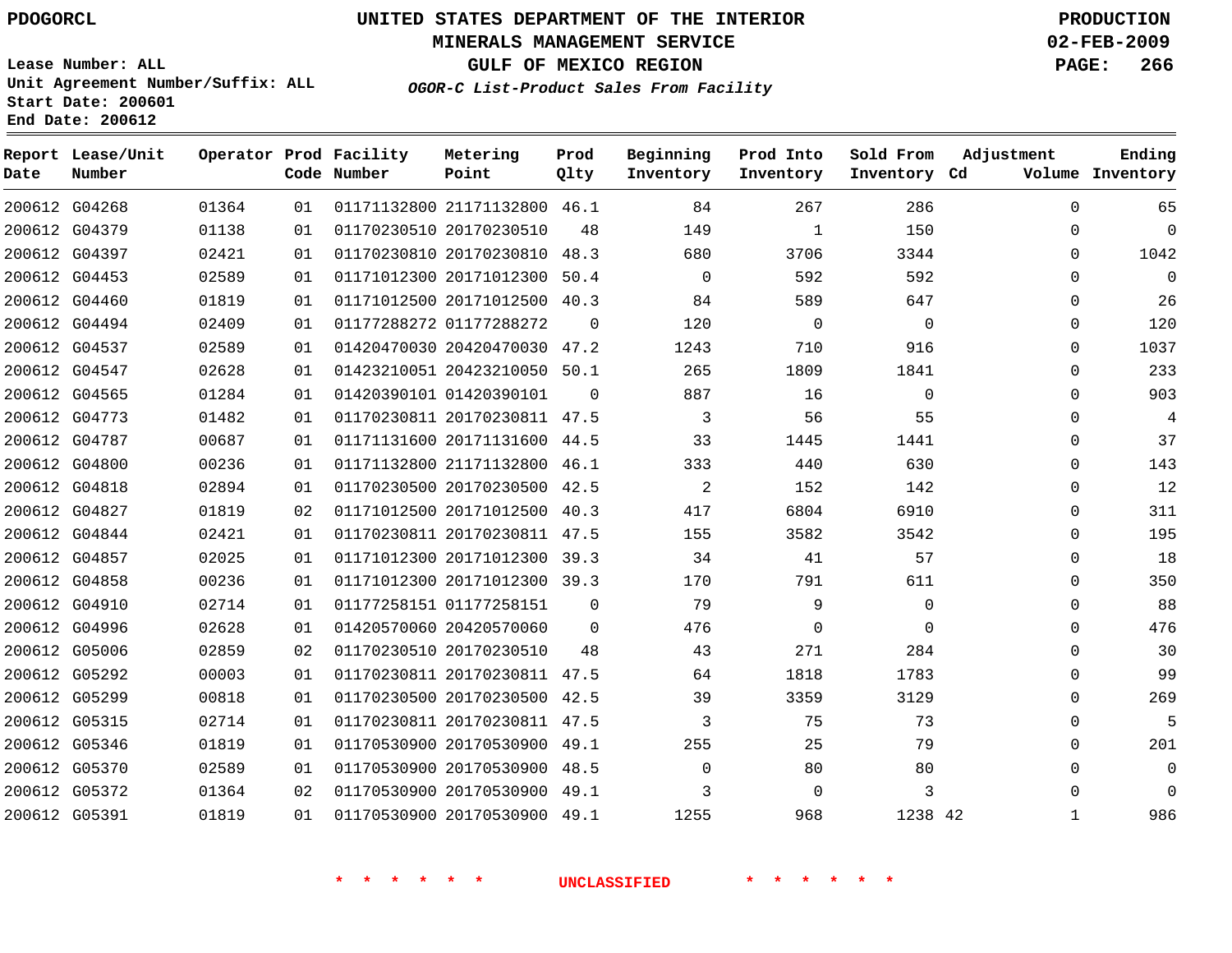### **MINERALS MANAGEMENT SERVICE 02-FEB-2009**

**GULF OF MEXICO REGION PAGE: 267**

**Lease Number: ALL Unit Agreement Number/Suffix: ALL Start Date: 200601 End Date: 200612**

| OGOR-C List-Product Sales From Facility |  |  |
|-----------------------------------------|--|--|
|                                         |  |  |

| Date | Report Lease/Unit<br>Number |       |    | Operator Prod Facility<br>Code Number | Metering<br>Point            | Prod<br>Qlty | Beginning<br>Inventory | Prod Into<br>Inventory | Sold From<br>Inventory Cd | Adjustment  | Ending<br>Volume Inventory |
|------|-----------------------------|-------|----|---------------------------------------|------------------------------|--------------|------------------------|------------------------|---------------------------|-------------|----------------------------|
|      | 200612 G05431               | 00560 | 01 |                                       | 01177062608 2017706260A 36.3 |              | 104                    | 39680                  | 39676                     | $\mathbf 0$ | 108                        |
|      |                             | 02409 | 01 |                                       | 01171132800 20177052203 30.1 |              | $\mathbf 0$            | 1385                   | 1385                      | $\Omega$    | $\Omega$                   |
|      |                             |       |    |                                       |                              |              | 104                    | 41065                  | 41061                     | 0           | 108                        |
|      | 200612 G05494               | 01857 | 02 |                                       | 01171132800 21171132800 46.1 |              | 108                    | 302                    | 334                       | $\mathbf 0$ | 76                         |
|      | 200612 G05499               | 01364 | 01 |                                       | 01171012400 20171012400 52.9 |              | 324                    | 2029                   | 2016                      | $\Omega$    | 337                        |
|      | 200612 G05504               | 00105 | 01 |                                       | 01171132800 21171132800      | 42.8         | 1238                   | 4720                   | 4339                      | $\Omega$    | 1619                       |
|      | 200612 G05505               | 00078 | 01 |                                       | 01171132800 21171132800      | 46.1         | 288                    | 1321                   | 1305 42                   | 1           | 305                        |
|      | 200612 G05610               | 01364 | 01 |                                       | 01171012500 20171012500 40.3 |              | 481                    | 9986                   | 10020                     | $\mathbf 0$ | 447                        |
|      | 200612 G05612               | 00105 | 01 |                                       | 01171012500 20171012500      | 40.2         | 1579                   | 24993                  | 25453                     | 0           | 1119                       |
|      | 200612 G05613               | 00105 | 01 |                                       | 01171012500 20171012500 40.2 |              | 113                    | 1486                   | 1532                      | $\Omega$    | 67                         |
|      | 200612 G05740               | 02200 | 01 |                                       | 01177288271 20177288270      | $\Omega$     | 466                    | $\mathbf 0$            | $\mathbf 0$               | $\Omega$    | 466                        |
|      | 200612 G05953               | 00689 | 02 |                                       | 01420470030 20420470030      | $\Omega$     | $\Omega$               | $\mathbf{0}$           |                           | 0.42<br>1   | 1                          |
|      | 200612 G05954               | 00689 | 02 |                                       | 01420470030 20420470030      | $\mathbf 0$  | 1                      | $\Omega$               | $\mathbf 0$               | $\Omega$    | 1                          |
|      | 200612 G06027               | 00105 | 01 |                                       | 01423210051 20423210050      | 50           | 10                     | 62                     | 64                        | $\Omega$    | 8                          |
|      | 200612 G06037               | 01764 | 01 |                                       | 01420570060 20420570060      | 50.1         | 423                    | $\Omega$               | 14                        | $\mathbf 0$ | 409                        |
|      | 200612 G06045               | 02589 | 01 |                                       | 01420570060 20420570060      | 50.5         | 7                      | 7                      | 1                         | $\Omega$    | 13                         |
|      | 200612 G06069               | 00818 | 02 |                                       | 01423210051 20423210050 50.2 |              | 6                      | 58                     | 56                        | $\mathbf 0$ | 8                          |
|      | 200612 G06088               | 02628 | 01 |                                       | 01423210051 20423210050      | 50.1         | 26                     | 150                    | 157                       | $\Omega$    | 19                         |
|      | 200612 G06104               | 00105 | 01 |                                       | 01420390110 20420390110      | 54.7         | 126                    | 196                    | 204                       | 0           | 118                        |
|      | 200612 G06105               | 02409 | 01 |                                       | 01420390110 20420390110 54.7 |              | 108                    | 167                    | 174                       | $\mathbf 0$ | 101                        |
|      | 200612 G06156               | 00818 | 02 |                                       | 01422450350 20422450350      | 43.8         | 84                     | 868                    | 838                       | $\Omega$    | 114                        |
|      | 200612 G06165               | 01284 | 01 |                                       | 01170230450 20170230450 50.9 |              | 35                     | 1577                   | 1545                      | $\Omega$    | 67                         |
|      | 200612 G06166               | 00105 | 01 |                                       | 01170230450 20170230450      | 50.8         | 2                      | 138                    | 134                       | $\Omega$    | 6                          |
|      | 200612 G06167               | 00105 | 01 |                                       | 01170230450 20170230450      | 50.8         | 13                     | 1890                   | 1839                      | $\mathbf 0$ | 64                         |
|      | 200612 G06168               | 02766 | 02 |                                       | 01170230450 20170230450      | 50.9         | 21                     | 201                    | 196                       | $\Omega$    | 26                         |
|      | 200612 G06180               | 00730 | 01 |                                       | 01170230450 20170230450      | 50.9         | $\mathbf{1}$           | 163                    | 157                       | $\mathbf 0$ | 7                          |
|      | 200612 G06237               | 02630 | 01 |                                       | 01170230810 2042709015L      | 40           | 0                      | 1778                   | 1778                      | $\Omega$    | $\Omega$                   |
|      | 200612 G06767               | 01834 | 01 |                                       | 01171012500 20171012500 40.3 |              | 5                      | 155                    | 154 42                    | 1           | 7                          |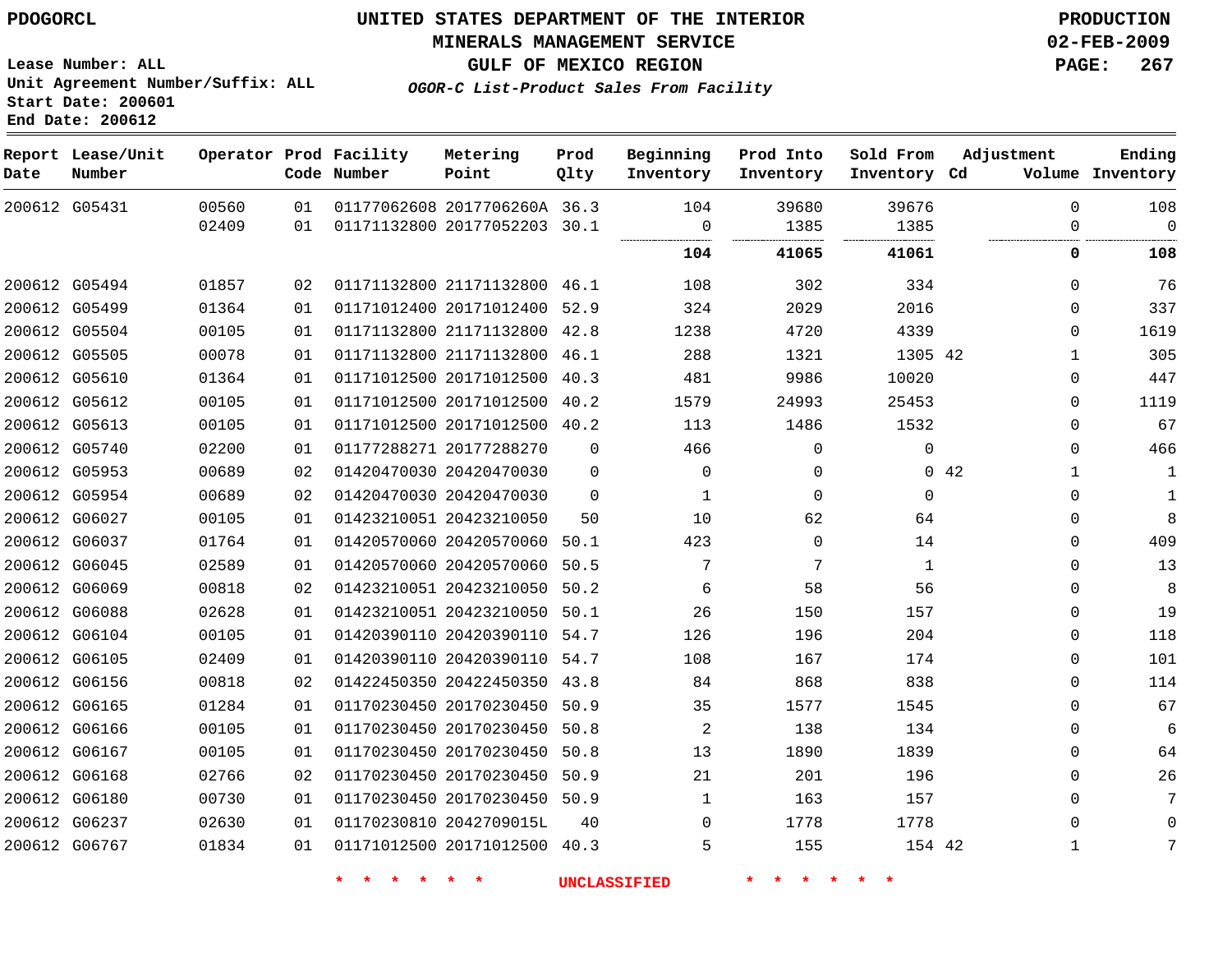### **MINERALS MANAGEMENT SERVICE 02-FEB-2009**

**GULF OF MEXICO REGION PAGE: 268**

**Lease Number: ALL Unit Agreement Number/Suffix: ALL Start Date: 200601 End Date: 200612**

**OGOR-C List-Product Sales From Facility**

| Date | Report Lease/Unit<br>Number |       |    | Operator Prod Facility<br>Code Number | Metering<br>Point            | Prod<br>Qlty | Beginning<br>Inventory | Prod Into<br>Inventory | Sold From<br>Inventory Cd | Adjustment    | Ending<br>Volume Inventory   |
|------|-----------------------------|-------|----|---------------------------------------|------------------------------|--------------|------------------------|------------------------|---------------------------|---------------|------------------------------|
|      | 200612 G06958               | 02655 | 02 |                                       | 01171012500 20171012500 40.3 |              | 27                     | 283                    | 289                       |               | $\Omega$<br>21               |
|      | 200612 G07199               | 02630 | 01 |                                       | 01420570060 20420570060 52.4 |              | 289                    | 9                      | 9                         |               | 289<br>$\Omega$              |
|      | 200612 G07201               | 00818 | 02 |                                       | 01420570060 20420570060 51.4 |              | 639                    | $\mathbf{1}$           |                           | 21 42         | 620<br>$\mathbf{1}$          |
|      | 200612 G07215               | 00003 | 01 |                                       | 01420390120 01420390120      | 53           | 182                    | 218                    | 241 42                    | $-1$          | 158                          |
|      | 200612 G07684               | 01857 | 02 |                                       | 01171132000 20171132000 46.4 |              | 166                    | 1218                   | 1307                      |               | 77<br>0                      |
|      | 200612 G07699               | 00730 | 01 |                                       | 01171132800 21171132800 46.1 |              | 244                    | 322                    | 372 42                    | $-109$        | 85                           |
|      | 200612 G07700               | 00730 | 01 |                                       | 01171132800 21171132800 46.1 |              | 341                    | 1076                   | 1244 42                   | 109           | 282                          |
|      | 200612 G07736               | 01364 | 02 |                                       | 01171132800 21171132800 46.1 |              | $\mathbf 0$            | 214                    | 162 42                    |               | 53<br>$\mathbf{1}$           |
|      | 200612 G07760               | 02859 | 01 |                                       | 01177122950 20177122950      | 32           | 126                    | 16238                  | 16171                     |               | 193<br>$\mathbf{0}$          |
|      | 200612 G07802               | 02859 | 02 |                                       | 01177258041 01177258041 29.8 |              | 43                     | 213                    | 156                       |               | 100<br>$\Omega$              |
|      | 200612 G07917               | 01834 | 01 |                                       | 01170573602 20170573602 32.7 |              | 16848                  | 37265                  | 36682                     |               | 17431<br>$\mathbf 0$         |
|      | 200612 G08092               | 00105 | 01 |                                       | 01423210051 20423210050      | 50           | $\mathbf 0$            | 5                      | 4                         |               | 0<br>1                       |
|      | 200612 G08120               | 01364 | 02 |                                       | 01423210051 20423210050 50.1 |              | 4                      | 72                     |                           | 66 42<br>$-1$ | 9                            |
|      | 200612 G08640               | 02589 | 01 |                                       | 01170530900 20170530900 45.8 |              | 0                      | 174                    | 174                       |               | $\mathbf{0}$                 |
|      | 200612 G08641               | 02589 | 01 |                                       | 01170530900 20170530900 45.8 |              | $\Omega$               | 316                    | 316                       |               | $\Omega$<br><sup>n</sup>     |
|      | 200612 G08690               | 02589 | 01 |                                       | 01171132800 21171132800 52.9 |              | $\Omega$               | 124                    | 124                       |               | $\Omega$<br>$\Omega$         |
|      | 200612 G08963               | 00105 | 01 |                                       | 01420470030 20420470030 47.8 |              | 51                     | 10                     | 53                        |               | 8<br>$\mathbf{0}$            |
|      | 200612 G09010               | 00560 | 01 |                                       | 01420390120 01420390120 52.9 |              | 52                     | 71                     | 71                        |               | 52<br>$\mathbf 0$            |
|      | 200612 G09032               | 00730 | 01 |                                       | 01170230450 20170230450 50.9 |              | 138                    | 7387                   | 7208 42                   |               | 318<br>$\mathbf{1}$          |
|      | 200612 G09079               | 02589 | 01 |                                       | 01421670201 20421670200 47.2 |              | 59                     | 5                      | 5                         |               | 59<br>$\mathbf{0}$           |
|      | 200612 G09387               | 00362 | 01 |                                       | 01170230811 20170230811 47.5 |              | 338                    | 5741                   | 5767                      |               | 312<br>0                     |
|      |                             | 01364 | 02 |                                       | 01170230811 20170230811 47.5 |              | 35                     | 1097                   | 1072                      |               | 60<br>0                      |
|      |                             |       |    |                                       |                              |              | 373                    | 6838                   | 6839                      |               | 372<br>0                     |
|      | 200612 G09499               | 01764 | 01 |                                       | 01177058094 01177058094      | 39           | 1312                   | 4394                   | 4101                      |               | 1605<br>$\Omega$             |
|      | 200612 G09500               | 01764 | 01 |                                       | 01177058094 01177058094      | 39           | 57                     | 185                    | 175                       |               | 67<br>$\Omega$               |
|      | 200612 G09536               | 01284 | 01 |                                       | 01171132000 20171132000      | 46.4         | $\mathbf 0$            | 17                     | 16                        |               | $\mathbf{1}$<br>$\mathbf{0}$ |
|      | 200612 G09574               | 01819 | 01 |                                       | 01171012300 20171012300 39.3 |              | 67                     | 244                    | 205                       |               | 106<br>$\mathbf{0}$          |
|      | 200612 G09580               | 00105 | 01 |                                       | 01171012400 20171012400 52.9 |              | 189                    | 1341                   | 1308                      |               | 222<br>$\mathbf{0}$          |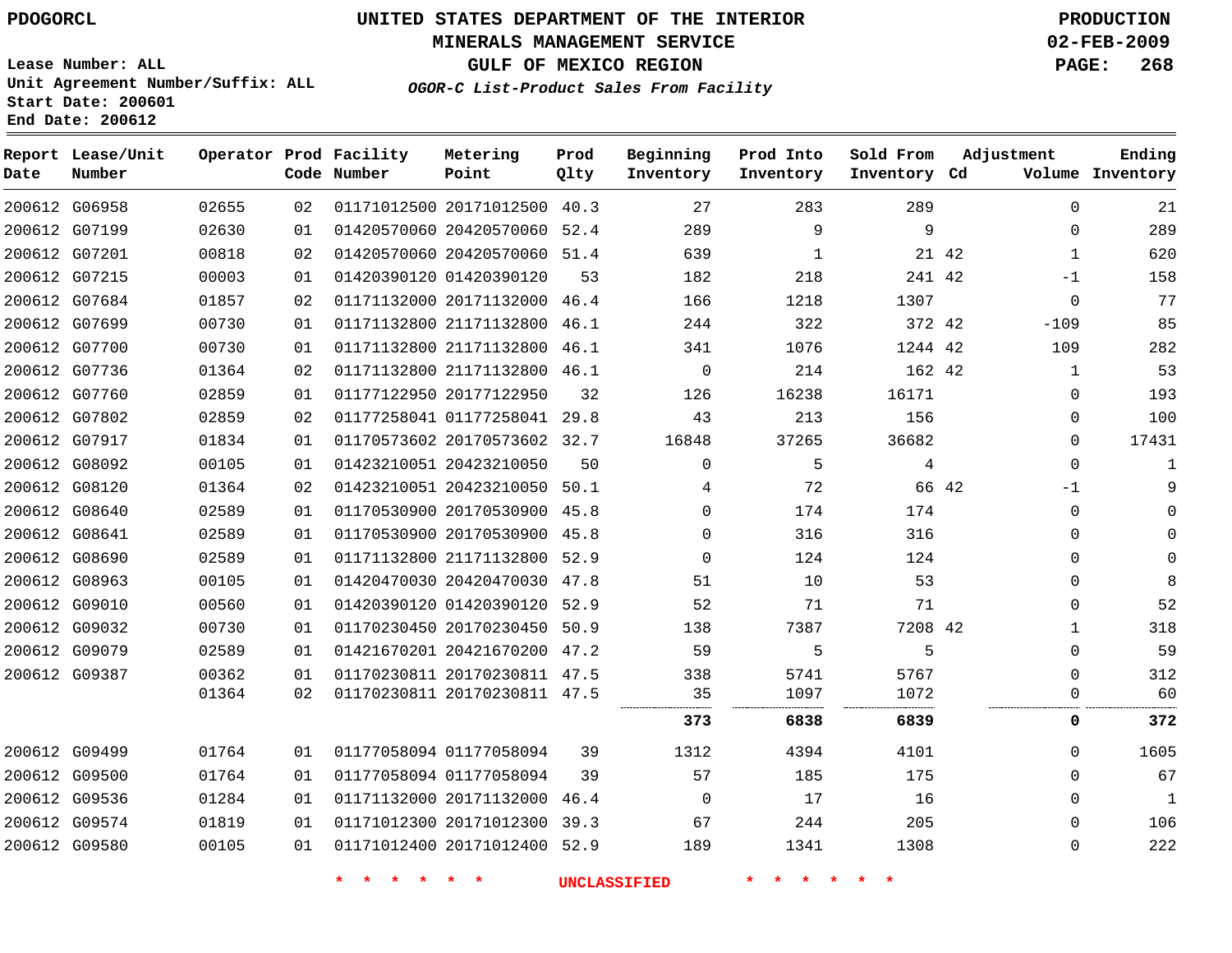### **MINERALS MANAGEMENT SERVICE 02-FEB-2009**

**GULF OF MEXICO REGION PAGE: 269**

**Lease Number: ALL Unit Agreement Number/Suffix: ALL Start Date: 200601 End Date: 200612**

**OGOR-C List-Product Sales From Facility**

| Date | Report Lease/Unit<br>Number |       |    | Operator Prod Facility<br>Code Number | Metering<br>Point            | Prod<br>Qlty | Beginning<br>Inventory | Prod Into<br>Inventory | Sold From<br>Inventory Cd | Adjustment  | Ending<br>Volume Inventory |
|------|-----------------------------|-------|----|---------------------------------------|------------------------------|--------------|------------------------|------------------------|---------------------------|-------------|----------------------------|
|      | 200612 G09631               | 02859 | 01 |                                       | 01177122950 20177122950      | 32           | 5                      | 629                    | 627                       | $\Omega$    | 7                          |
|      | 200612 G09651               | 00730 | 01 |                                       | 01170753510 20170753510      | 51.8         | 275                    | 453                    | 575                       | $\Omega$    | 153                        |
|      | 200612 G10198               | 02589 | 01 |                                       | 01420570060 20420570060 52.4 |              | $\Omega$               | 488                    | 488                       | $\Omega$    | 0                          |
|      | 200612 G10203               | 02589 | 01 |                                       | 01423210051 20423210050 48.8 |              | $\mathbf{1}$           | $\overline{c}$         | 3                         | $\mathbf 0$ | $\Omega$                   |
|      | 200612 G10226               | 01819 | 01 |                                       | 01423210051 20423210050 50.1 |              | 49                     | 256                    | 272                       | $\Omega$    | 33                         |
|      | 200612 G10584               | 02266 | 01 |                                       | 01170230811 20170230811 47.5 |              | $\mathbf 1$            | 2                      | 3                         | $\mathbf 0$ | $\mathbf 0$                |
|      | 200612 G10636               | 02894 | 01 |                                       | 01170230811 20170230811 47.5 |              | 1275                   | 30634                  | 30243                     | $\Omega$    | 1666                       |
|      | 200612 G10665               | 01764 | 01 |                                       | 01177058094 01177058094      | 39           | 1854                   | 7473                   | 6600                      | $\mathbf 0$ | 2727                       |
|      | 200612 G10726               | 00730 | 01 |                                       | 01171012400 20171012300 39.3 |              | 1857                   | 3451                   | 3782                      | $\Omega$    | 1526                       |
|      | 200612 G10744               | 02266 | 01 |                                       | 0117710260H 2017710260H      | 40           | $\mathbf 0$            | 18923                  | 18923                     | 0           | 0                          |
|      | 200612 G10794               | 02466 | 01 |                                       | 01177122950 20177122950      | 32           | $\Omega$               | 2776                   | 2776                      | $\mathbf 0$ | 0                          |
|      | 200612 G10835               | 01764 | 01 |                                       | 01171092900 01171092900      | $\mathbf 0$  | 80                     | 0                      | $\mathbf{0}$              | $\mathbf 0$ | 80                         |
|      | 200612 G10910               | 00282 | 02 |                                       | 01177245110 2017724511G 43.7 |              | 77                     | 30023                  | 30011 42                  | 1           | 90                         |
|      | 200612 G11243               | 02589 | 01 |                                       | 01420470030 20420470030 47.2 |              | 394                    | 497                    | 291                       | $\Omega$    | 600                        |
|      | 200612 G11307               | 02589 | 01 |                                       | 01420390101 01420390101      | $\Omega$     | 140                    | $\Omega$               | $\Omega$                  | $\Omega$    | 140                        |
|      | 200612 G11885               | 01103 | 01 |                                       | 01170530900 20170530900      | 49           | 7                      | 15                     | 9                         | 0           | 13                         |
|      | 200612 G11886               | 01103 | 01 |                                       | 01170530900 20170530900      | 49           | 30                     | 4                      | 31                        | $\Omega$    | 3                          |
|      | 200612 G11911               | 00105 | 01 |                                       | 01177072601 20177072601 38.4 |              | $\Omega$               | 5354                   | 5354                      | 0           | $\Omega$                   |
|      | 200612 G11929               | 02628 | 02 |                                       | 01171132000 20171132000 46.4 |              | 99                     | 987                    | 1024                      | $\Omega$    | 62                         |
|      | 200612 G11951               | 00105 | 01 |                                       | 01177092600 20177092600      | 44.6         | 46                     | 1330                   | 1327                      | 0           | 49                         |
|      | 200612 G11952               | 00105 | 01 |                                       | 01171012300 20171012400 39.3 |              | 518                    | 2046                   | 1659                      | $\Omega$    | 905                        |
|      | 200612 G11984               | 02766 | 02 |                                       | 01171092651 20171092650 50.7 |              | $\mathbf 0$            | 700                    | 643                       | $\mathbf 0$ | 57                         |
|      | 200612 G12019               | 01482 | 01 |                                       | 01171012500 20171012500 40.3 |              | 152                    | 2744                   | 2773                      | $\mathbf 0$ | 123                        |
|      | 200612 G12020               | 01482 | 01 |                                       | 01171012500 20171012500 40.3 |              | 140                    | 2529                   | 2555 42                   | $-1$        | 113                        |
|      | 200612 G12024               | 01364 | 02 |                                       | 01171012500 20171012500 40.3 |              | 35                     | 433                    | 448 42                    | $-1$        | 19                         |
|      | 200612 G12037               | 00730 | 01 |                                       | 01170753510 20170753510 51.8 |              | 54                     | 30                     | 29 42                     | $-45$       | 10                         |
|      | 200612 G12096               | 02409 | 01 |                                       | 01177245110 2017724511C      | 48           | 156                    | 365                    | 265                       | 0           | 256                        |
|      | 200612 G12421               | 02589 | 01 |                                       | 01423550090 20423550090 47.2 |              | 794                    | 183                    | 183                       | $\mathbf 0$ | 794                        |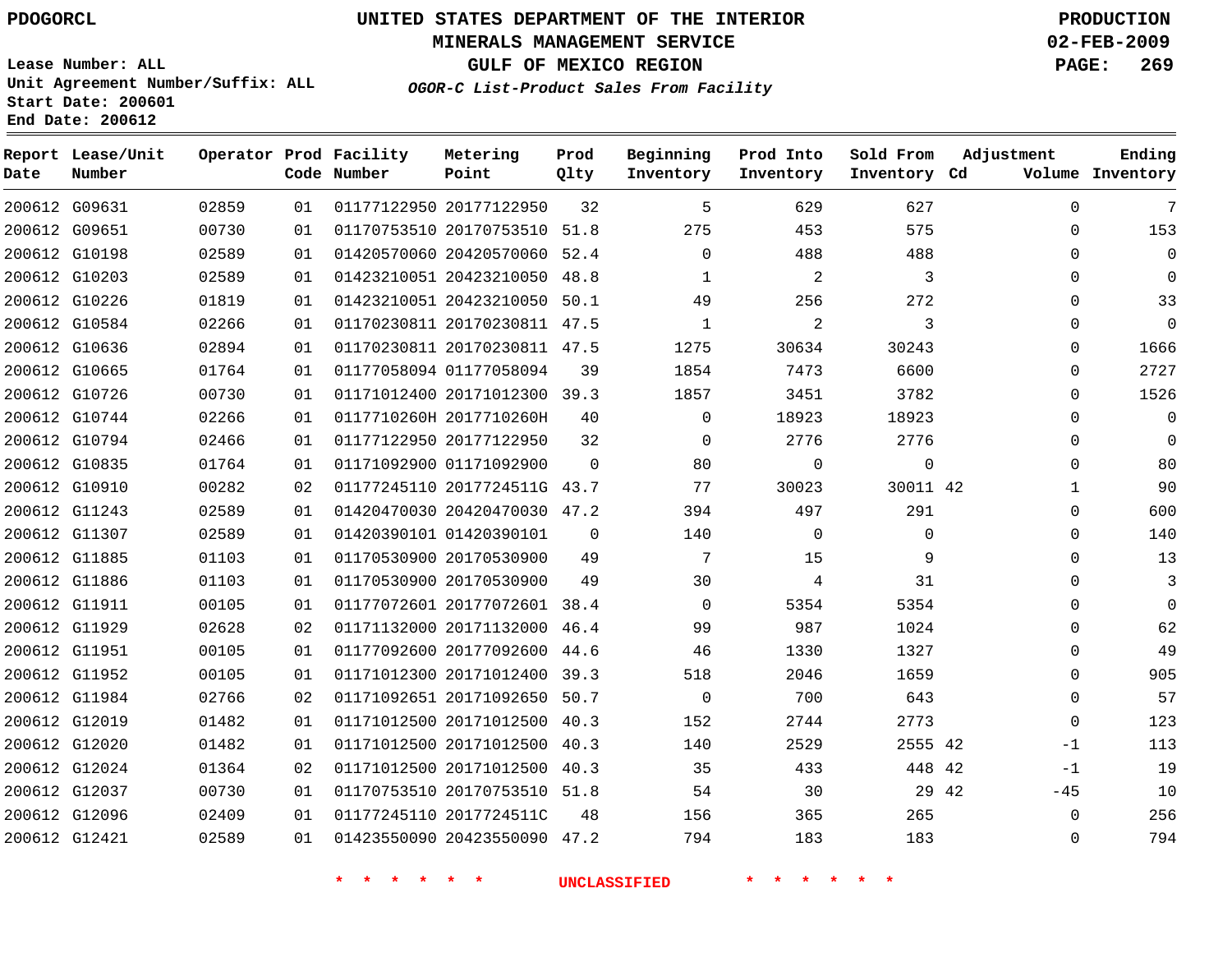### **MINERALS MANAGEMENT SERVICE 02-FEB-2009**

**GULF OF MEXICO REGION PAGE: 270**

**Lease Number: ALL Unit Agreement Number/Suffix: ALL Start Date: 200601 End Date: 200612**

**OGOR-C List-Product Sales From Facility**

| Date | Report Lease/Unit<br>Number |       |    | Operator Prod Facility<br>Code Number | Metering<br>Point            | Prod<br>Qlty   | Beginning<br>Inventory | Prod Into<br>Inventory | Sold From<br>Inventory Cd | Adjustment            | Ending<br>Volume Inventory |
|------|-----------------------------|-------|----|---------------------------------------|------------------------------|----------------|------------------------|------------------------|---------------------------|-----------------------|----------------------------|
|      | 200612 G12465               | 00818 | 02 |                                       | 01423210051 20423210050 51.1 |                | 3                      | $\mathbf 0$            | 3                         | $\mathbf 0$           | $\mathbf 0$                |
|      | 200612 G12497               | 02589 | 01 |                                       | 01420390101 01420390101      | $\overline{0}$ | 113                    | 0                      | $\mathbf{0}$              | $\mathbf 0$           | 113                        |
|      | 200612 G12564               | 00282 | 02 |                                       | 01170230510 20170230510      | 48             | $\Omega$               | 156                    | 182 47                    | 43                    | 17                         |
|      | 200612 G12757               | 02266 | 01 |                                       | 01170230800 20170230800      | 46             | $\overline{2}$         | 753                    | 373                       | $\mathbf 0$           | 382                        |
|      | 200612 G12761               | 00282 | 02 |                                       | 01170230810 20170230810      | 48.3           | 730                    | 458                    | 1059                      | $\Omega$              | 129                        |
|      | 200612 G12802               | 00105 | 01 |                                       | 01170230811 20170230811 47.4 |                | 62                     | 1463                   | 1445                      | $\Omega$              | 80                         |
|      | 200612 G12803               | 01364 | 02 |                                       | 01171132000 20171132000 46.4 |                | 7                      | 86                     | 88                        | $\Omega$              | 5                          |
|      | 200612 G12858               | 01284 | 01 |                                       | 01171131600 20171131600      | 44.5           | 13                     | 401                    | 403 42                    | $-1$                  | 10                         |
|      | 200612 G12906               | 01819 | 01 |                                       | 01171012300 20171012300 39.3 |                | 939                    | 413                    | 1168                      | 0                     | 184                        |
|      | 200612 G12955               | 01819 | 01 |                                       | 01171092651 20171092650      | 50             | 31                     | 526                    | 515                       | $\Omega$              | 42                         |
|      | 200612 G12980               | 02349 | 01 |                                       | 01177163600 20177163600 39.1 |                | 26                     | 421                    | 422                       | $\Omega$              | 25                         |
|      | 200612 G13342               | 02409 | 01 |                                       | 01170230810 20170230810      | 48.3           | 2                      | $\mathsf{O}$           | 2                         | $\Omega$              | $\mathbf{0}$               |
|      | 200612 G13560               | 01284 | 01 |                                       | 01170230810 20170230810 45.8 |                | $\Omega$               | 595                    | 595                       | $\Omega$              | $\Omega$                   |
|      | 200612 G13563               | 02589 | 01 |                                       | 01170230811 20170230811 57.4 |                | $\Omega$               | 36                     | 36                        | $\Omega$              | $\Omega$                   |
|      | 200612 G13576               | 02594 | 02 |                                       | 01170230810 20170230810 45.8 |                | $\Omega$               | 860                    | 860                       | $\Omega$              | $\Omega$                   |
|      | 200612 G13803               | 02628 | 01 |                                       | 01170230810 20170230810 48.3 |                | 16                     | 18                     | 29                        | $\Omega$              |                            |
|      | 200612 G13825               | 02169 | 02 |                                       | 01170230800 20170230800      | 46             | 54                     | 29                     | 41                        | $\Omega$              | 42                         |
|      | 200612 G13897               | 01482 | 01 |                                       | 01171132000 20171132000 46.4 |                | $12 \overline{ }$      | 430                    | 414 42                    | $-1$                  | 27                         |
|      | 200612 G13937               | 02628 | 02 |                                       | 01171092651 20171092650      | 50             | $\mathbf 0$            | $\mathbf 1$            | 1                         | 0                     | $\mathbf 0$                |
|      | 200612 G14161               | 00105 | 01 |                                       | 01421670201 20421670200      | 40             | 4                      | $\mathbf 1$            | 2                         | 0                     | 3                          |
|      | 200612 G14193               | 02409 | 01 |                                       | 01170230810 20170230810      | 48.2           | 1238                   | 4011                   | 4121                      | 0                     | 1128                       |
|      | 200612 G14340               | 01364 | 02 |                                       | 01170230811 20170230811 47.5 |                | 126                    | 2699                   | 2678                      | $\Omega$              | 147                        |
|      | 200612 G14342               | 00105 | 01 |                                       | 01170230811 20170230811 47.4 |                | 449                    | 9673                   | 9596                      | $\Omega$              | 526                        |
|      | 200612 G14348               | 02894 | 01 |                                       | 01171132800 21171132800      | 46.1           | 158                    | 58                     | 176                       | $\Omega$              | 40                         |
|      | 200612 G14357               | 02852 | 02 |                                       | 01171131600 20171131600 44.5 |                | 3                      | 51                     | 51                        | $\Omega$              | 3                          |
|      | 200612 G14383               | 00105 | 01 |                                       | 01170230811 20170230811 47.4 |                | 46                     | 365                    | 391                       | $\Omega$              | 20                         |
|      | 200612 G14412               | 02246 | 01 |                                       | 01171132800 21171132800      | $\Omega$       | 40                     | $\mathbf 0$            | $\mathbf 0$               | $\Omega$              | 40                         |
|      | 200612 G14487               | 00730 | 01 |                                       | 01171092651 20171092650      | 50             | 6                      | 33                     |                           | 37 42<br>$\mathbf{1}$ | 3                          |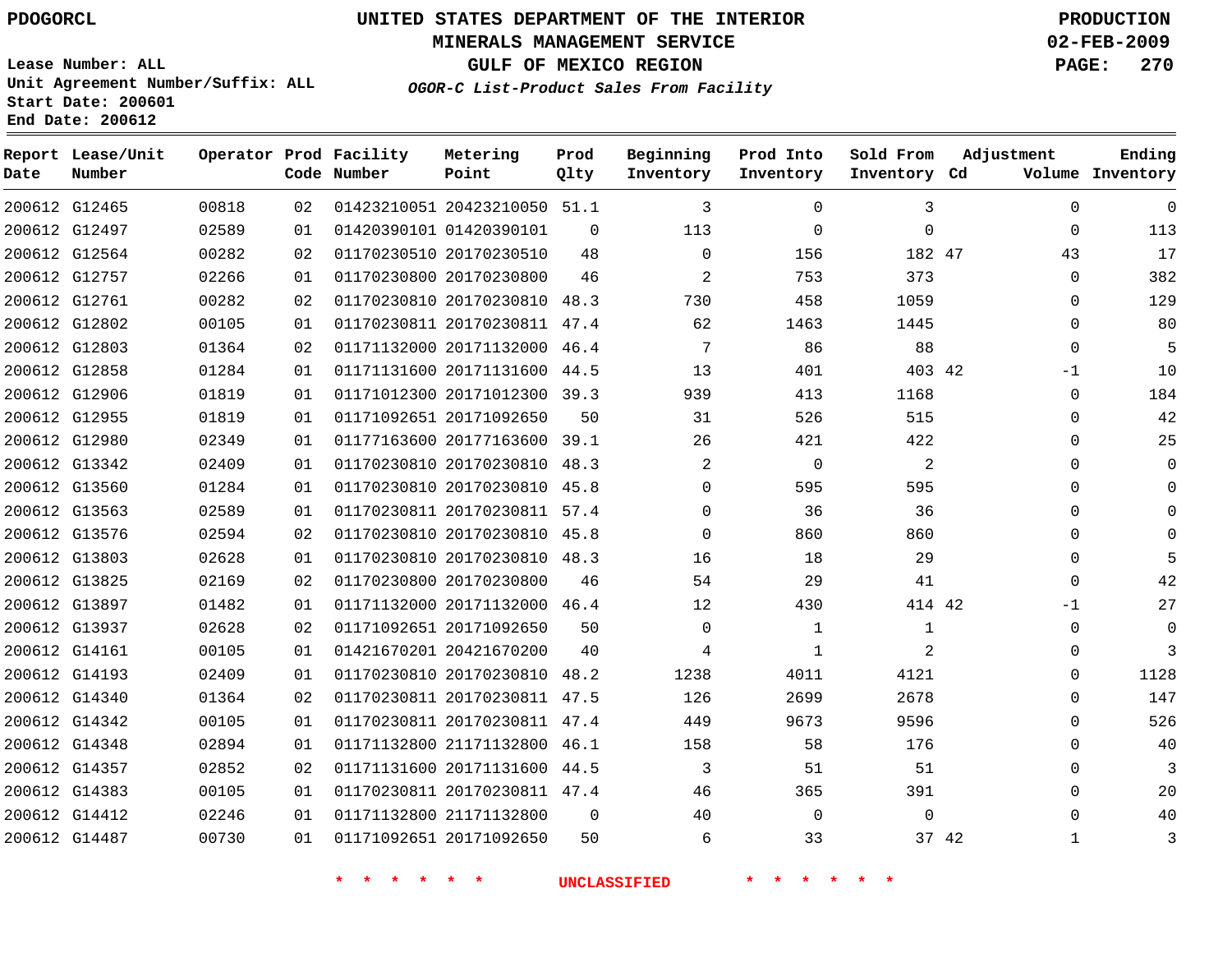### **MINERALS MANAGEMENT SERVICE 02-FEB-2009**

**GULF OF MEXICO REGION PAGE: 271**

**Lease Number: ALL Unit Agreement Number/Suffix: ALL Start Date: 200601 End Date: 200612**

**OGOR-C List-Product Sales From Facility**

| Date          | Report Lease/Unit<br>Number |       |    | Operator Prod Facility<br>Code Number | Metering<br>Point            | Prod<br>Qlty | Beginning<br>Inventory | Prod Into<br>Inventory | Sold From<br>Inventory Cd | Adjustment   | Ending<br>Volume Inventory |
|---------------|-----------------------------|-------|----|---------------------------------------|------------------------------|--------------|------------------------|------------------------|---------------------------|--------------|----------------------------|
|               | 200612 G14493               | 02268 | 01 |                                       | 01171092930 20171092930 33.4 |              | 2                      | $\mathbf 0$            | 2                         | $\mathbf 0$  | $\mathbf 0$                |
|               | 200612 G14576               | 00105 | 01 |                                       | 01177258153 01177258153 29.8 |              | 6                      | 31                     | 14                        | $\mathbf 0$  | 23                         |
|               | 200612 G14791               | 02451 | 01 |                                       | 01420570060 20420570060 51.4 |              | 119                    | $\mathbf 0$            | 4                         | $\mathbf 0$  | 115                        |
| 200612 G14864 |                             | 01857 | 02 |                                       | 01170230450 20170230450 50.9 |              | 95                     | 5391                   | 5254                      | $\mathbf 0$  | 232                        |
|               | 200612 G14878               | 02589 | 01 |                                       | 01170230510 20170230510 47.2 |              | 71                     | 111                    | 81                        | $\Omega$     | 101                        |
| 200612 G14942 |                             | 02859 | 02 |                                       | 01170230810 20170230810 48.3 |              | 342                    | 1308                   | 1282                      | $\Omega$     | 368                        |
|               | 200612 G15062               | 00560 | 01 |                                       | 01170230810 20170230810 48.3 |              | 62                     | 207                    | 211                       | 0            | 58                         |
| 200612 G15078 |                             | 00064 | 01 |                                       | 01170230810 20170230810 48.3 |              | 3044                   | 1806                   | 1921                      | $\Omega$     | 2929                       |
|               | 200612 G15110               | 02714 | 01 |                                       | 01170530900 20170530900 49.1 |              | 93                     | 81                     | 106                       | $\mathbf 0$  | 68                         |
|               | 200612 G15118               | 00105 | 01 |                                       | 01171132800 21171132800      | 46           | 12                     | 42                     | 44                        | 0            | 10                         |
|               | 200612 G15124               | 01364 | 01 |                                       | 01170230811 20170230811 47.5 |              | $\mathbf{1}$           | 67                     | 64                        | $\Omega$     | $\overline{4}$             |
|               | 200612 G15161               | 00078 | 01 |                                       | 01171132000 20171132000      | $\Omega$     | $\mathbf{1}$           | $\mathbf 0$            | $\mathbf 0$               | $\mathbf 0$  | $\mathbf{1}$               |
|               | 200612 G15239               | 00003 | 01 |                                       | 01171012500 20171012500 40.3 |              | 151                    | 0                      | 151                       | 0            | $\Omega$                   |
|               | 200612 G15263               | 02421 | 01 |                                       | 01171132000 20171132000      | 46.3         | 2395                   | 37709                  | 37725                     | $\mathbf 0$  | 2379                       |
|               | 200612 G15277               | 00222 | 02 |                                       | 01171012400 20171012400 52.9 |              | 996                    | 7769                   | 7477 42                   | $-1$         | 1287                       |
|               | 200612 G15293               | 02859 | 02 |                                       | 0117711260T 2017711260T 33.8 |              | 4                      | 281                    | 282                       | $\mathbf 0$  | 3                          |
|               | 200612 G15303               | 00105 | 01 |                                       | 01171092800 21171132800      | 46           | 1305                   | 3630                   | 4026                      | 0            | 909                        |
| 200612 G15312 |                             | 00105 | 01 |                                       | 01171092651 20171092650      | 50           | 2777                   | 43078                  | 42381                     | $\mathbf 0$  | 3474                       |
|               | 200612 G15323               | 01482 | 01 |                                       | 01171012500 20171012500 40.3 |              | 52                     | 838                    | 853 42                    | $\mathbf{1}$ | 38                         |
| 200612 G15387 |                             | 02409 | 01 |                                       | 01177245110 2017724511C      | 48           | 15                     | 58                     | 32                        | $\mathbf 0$  | 41                         |
| 200612 G15740 |                             | 00818 | 01 |                                       | 01170230450 20170230450      | 40           | 158                    | 8603                   | 8390                      | 0            | 371                        |
|               | 200612 G15742               | 00730 | 01 |                                       | 01170230450 20170230450      | 50.9         | 3                      | 128                    | 125                       | $\mathbf 0$  | 6                          |
|               | 200612 G15769               | 00560 | 01 |                                       | 01422450350 20422450350 42.8 |              | 127                    | 864                    | 872                       | $\Omega$     | 119                        |
|               | 200612 G15781               | 02169 | 02 |                                       | 01170230450 20170230450 50.9 |              | 47                     | 2296                   | 2244                      | $\Omega$     | 99                         |
|               |                             |       | 02 |                                       | 01421670201 20421670200      | 51           | 175                    | $\mathbf 0$            | 81                        | 0            | 94                         |
|               |                             |       |    |                                       |                              |              | 222                    | 2296                   | 2325                      | 0            | 193                        |
| 200612 G16104 |                             | 00105 | 01 |                                       | 01170231110 20170231110 42.7 |              | 1512                   | 299                    | 1505                      | $\mathbf 0$  | 306                        |
|               | 200612 G16107               | 01978 | 02 |                                       | 01170230810 20170230811 47.5 |              | 9                      | $\mathbf 0$            | 9                         | $\mathbf 0$  | $\mathbf 0$                |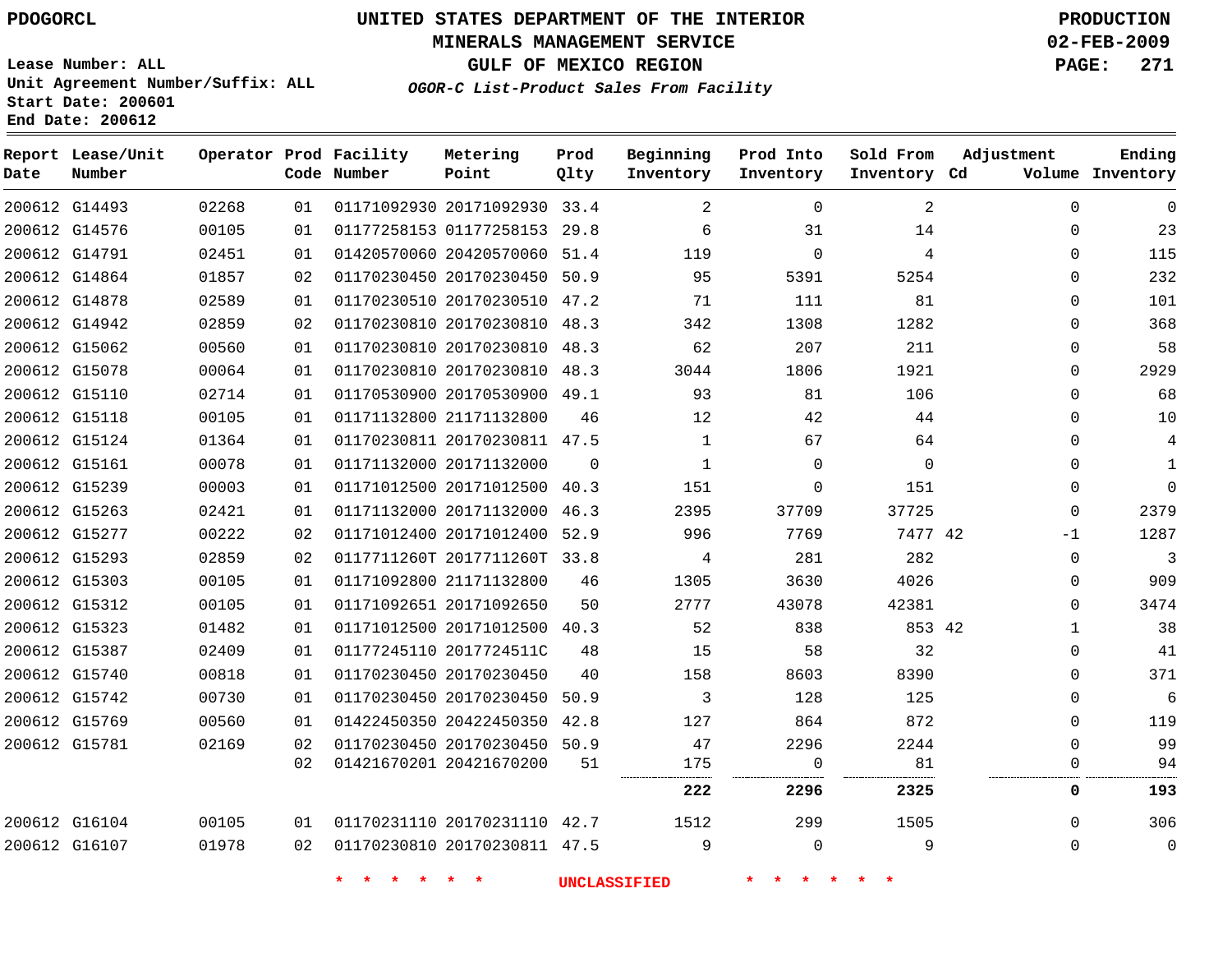### **MINERALS MANAGEMENT SERVICE 02-FEB-2009**

**GULF OF MEXICO REGION PAGE: 272**

**Lease Number: ALL Unit Agreement Number/Suffix: ALL Start Date: 200601 End Date: 200612**

**OGOR-C List-Product Sales From Facility**

| Date | Report Lease/Unit<br>Number |       |    | Operator Prod Facility<br>Code Number | Metering<br>Point            | Prod<br>Qlty | Beginning<br>Inventory | Prod Into<br>Inventory | Sold From<br>Inventory Cd | Adjustment    | Ending<br>Volume Inventory |
|------|-----------------------------|-------|----|---------------------------------------|------------------------------|--------------|------------------------|------------------------|---------------------------|---------------|----------------------------|
|      | 200612 G16203               | 01482 | 01 |                                       | 01170530900 20170530900      | $\Omega$     | 53                     | 0                      | 0                         | $\Omega$      | 53                         |
|      | 200612 G16216               | 01284 | 01 |                                       | 01171132800 21171132800 46.1 |              | $\Omega$               | 10                     | 8                         | $\mathbf 0$   | 2                          |
|      | 200612 G16267               | 01364 | 02 |                                       | 01170230811 20170230811 47.5 |              | $\Omega$               | 5                      |                           | 4 4 2<br>$-1$ | $\Omega$                   |
|      | 200612 G16317               | 01364 | 02 |                                       | 01170230811 20170230811 47.5 |              | 11                     | 293                    | 288                       | 0             | 16                         |
|      | 200612 G16337               | 01513 | 01 |                                       | 01177078151 01177078151      | $\Omega$     | 1794                   | $\mathbf 0$            | $\Omega$                  | $\Omega$      | 1794                       |
|      | 200612 G16363               | 02475 | 02 |                                       | 01171012400 20171012400 51.8 |              | 14                     | 78                     | 79                        | $\Omega$      | 13                         |
|      | 200612 G16395               | 01978 | 02 |                                       | 01171092651 20171092650 50.7 |              | $\Omega$               | 97                     | 89                        | $\Omega$      | 8                          |
|      | 200612 G16454               | 00491 | 01 |                                       | 01171012500 20171012500 40.2 |              | 20                     | 217                    | 224                       | $\Omega$      | 13                         |
|      | 200612 G16455               | 00491 | 01 |                                       | 01171012500 20171012500 40.2 |              | 19                     | 250                    | 257                       | $\Omega$      | 12                         |
|      | 200612 G16461               | 00105 | 01 |                                       | 01170753510 20170753510 51.8 |              | 110                    | 259                    | 282                       | 0             | 87                         |
|      | 200612 G16469               | 02025 | 01 |                                       | 01170753510 20170753510 51.7 |              | 14                     | 2                      | 15                        | $\Omega$      | $\mathbf{1}$               |
|      | 200612 G16502               | 02714 | 01 |                                       | 01177265300 20177265300 47.9 |              | 16                     | 0                      | 16                        | 0             | $\mathbf 0$                |
|      | 200612 G16515               | 00282 | 02 |                                       | 01177245110 2017724511G 43.7 |              | 270                    | 108806                 | 108751 42                 | 1             | 326                        |
|      | 200612 G16575               | 00730 | 01 |                                       | 01608103650 20608103650 35.6 |              | 29                     | 3076                   | 3088                      | $\mathbf 0$   | 17                         |
|      | 200612 G17124               | 01857 | 02 |                                       | 01170230450 20170230450 50.9 |              | $\mathbf{1}$           | 71                     | 68 42                     | $-1$          | 3                          |
|      | 200612 G17133               | 01482 | 01 |                                       | 01423210051 20423210050 50.1 |              | 3                      | 71                     | 65 42                     | $\mathbf{1}$  | 10                         |
|      | 200612 G17190               | 01364 | 02 |                                       | 01170230810 20170230810 48.3 |              | 10                     | 61                     | 54 42                     | 1             | 18                         |
|      | 200612 G17255               | 02237 | 01 |                                       | 01170230810 20170230810 48.3 |              | 52                     | 164                    | 170                       | $\Omega$      | 46                         |
|      | 200612 G17753               | 02427 | 02 |                                       | 01170230810 20170230800      | $\Omega$     | 263                    | $\mathbf 0$            | $\Omega$                  | 0             | 263                        |
|      | 200612 G17754               | 02025 | 01 |                                       | 01170230510 20170230510      | 48           | 887                    | 2414                   | 3036                      | 0             | 265                        |
|      | 200612 G17789               | 00818 | 01 |                                       | 01170230810 20170230810 48.3 |              | 50                     | 291                    | 259                       | $\Omega$      | 82                         |
|      | 200612 G17842               | 00491 | 01 |                                       | 01170230810 20170230810 45.7 |              | $\Omega$               | 572                    | 572                       | 0             | $\mathbf 0$                |
|      | 200612 G17858               | 00105 | 01 |                                       | 01170530900 20170530900 49.1 |              | 166                    | 162                    | 192                       | 0             | 136                        |
|      | 200612 G17895               | 02859 | 01 |                                       | 01171132800 21171132800 46.1 |              | 18                     | 68                     | 70                        | 0             | 16                         |
|      | 200612 G17896               | 01284 | 01 |                                       | 01171132800 21171132800 46.1 |              | 4540                   | 19580                  | 19655                     | $\Omega$      | 4465                       |
|      | 200612 G17897               | 01963 | 01 |                                       | 01171131600 20171131600 44.5 |              | $\Omega$               | 928                    | 928                       | $\Omega$      | $\mathbf 0$                |
|      | 200612 G17898               | 01963 | 01 |                                       | 01171131600 20171131600 44.5 |              | 95                     | 3587                   | 3567                      | $\Omega$      | 115                        |
|      | 200612 G17912               | 02409 | 01 |                                       | 01171132800 20177052203 30.1 |              | $\Omega$               | 9791                   | 9791                      | $\Omega$      | $\mathbf 0$                |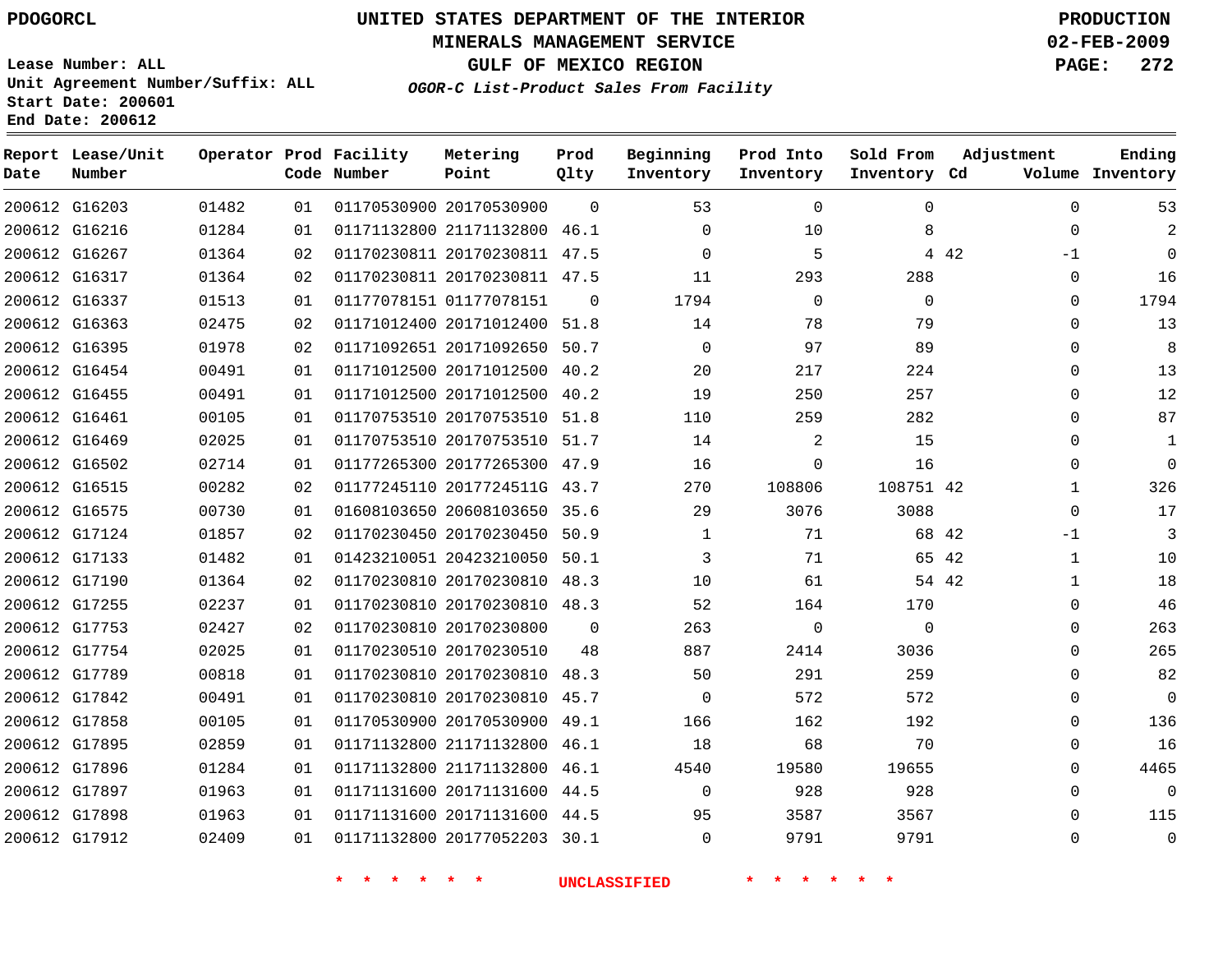### **MINERALS MANAGEMENT SERVICE 02-FEB-2009**

**GULF OF MEXICO REGION PAGE: 273**

**Lease Number: ALL Unit Agreement Number/Suffix: ALL Start Date: 200601 End Date: 200612**

**OGOR-C List-Product Sales From Facility**

| Date | Report Lease/Unit<br>Number |       |    | Operator Prod Facility<br>Code Number | Metering<br>Point            | Prod<br>Qlty | Beginning<br>Inventory | Prod Into<br>Inventory | Sold From<br>Inventory Cd | Adjustment            | Ending<br>Volume Inventory |
|------|-----------------------------|-------|----|---------------------------------------|------------------------------|--------------|------------------------|------------------------|---------------------------|-----------------------|----------------------------|
|      | 200612 G17913               | 01834 | 01 |                                       | 01171132800 21171132800 46.1 |              | 477                    | 1100                   | 1285                      | $\Omega$              | 292                        |
|      | 200612 G17921               | 00491 | 01 |                                       | 01171012500 20177062959 29.6 |              | $\mathbf 0$            | 18034                  | 18034                     | 0                     | $\mathbf 0$                |
|      | 200612 G17942               | 00560 | 01 |                                       | 01177082604 20177082604 36.2 |              | 409                    | 45829                  | 45854                     | $\Omega$              | 384                        |
|      | 200612 G17964               | 01777 | 01 |                                       | 01171012300 20171012300 39.3 |              | $\Omega$               | 192                    | 107                       | $\Omega$              | 85                         |
|      | 200612 G17973               | 00730 | 01 |                                       | 01171012400 20171012400 52.9 |              | 1023                   | 2920                   | 3459                      | 0                     | 484                        |
|      | 200612 G17977               | 01364 | 02 |                                       | 01171132800 21171132800 46.1 |              | 388                    | 1180                   | 1278                      | $\mathbf 0$           | 290                        |
|      | 200612 G18043               | 01103 | 01 |                                       | 01171012500 20171012500 40.3 |              | 2160                   | 36555                  | 37356 42                  | 276                   | 1635                       |
|      | 200612 G18208               | 01834 | 01 |                                       | 01170573602 20170573602 32.7 |              | 1075                   | 1964                   | 2121 42                   | $\mathbf{1}$          | 919                        |
|      | 200612 G18863               | 01364 | 02 |                                       | 01420470030 20420470030 47.9 |              | 40                     | 22                     | 44                        | 0                     | 18                         |
|      | 200612 G18885               | 00818 | 02 |                                       | 01420570060 20420570060 51.2 |              | 375                    | $\Omega$               | 12                        | $\mathbf 0$           | 363                        |
|      | 200612 G18936               | 02589 | 01 |                                       | 01421670201 01421670201      | 0            | 11                     | $\mathbf 0$            | $\Omega$                  | 0                     | 11                         |
|      | 200612 G18948               | 02859 | 01 |                                       | 01170230510 20170230510      | 48           | 264                    | 565                    | 767                       | $\mathbf 0$           | 62                         |
|      | 200612 G19025               | 02806 | 01 |                                       | 01423210051 20423210050      | 49           | 286                    | 1568                   | 1618                      | $\Omega$              | 236                        |
|      | 200612 G19030               | 02806 | 01 |                                       | 01423210051 20423210050      | 49           | 328                    | 2215                   | 2286                      | 0                     | 257                        |
|      | 200612 G19702               | 02427 | 02 |                                       | 01170230811 20170230811 47.5 |              | 16                     | 37                     | 51                        | 0                     | $\overline{2}$             |
|      | 200612 G19750               | 02427 | 02 |                                       | 01171132800 21171132800      | $\Omega$     | 10255                  | 408                    | $\Omega$                  | $\Omega$              | 10663                      |
|      | 200612 G19760               | 02894 | 01 |                                       | 01171132800 21171132800 47.1 |              | 356                    | 1021                   | 1122                      | 0                     | 255                        |
|      | 200612 G19761               | 02894 | 01 |                                       | 01171132800 21171132800 47.1 |              | 26                     | 75                     |                           | 83 42<br>$\mathbf{1}$ | 19                         |
|      | 200612 G19784               | 01978 | 02 |                                       | 01171012310 20171012310 49.2 |              | 49                     | 907                    | 944                       | $\Omega$              | 12                         |
|      | 200612 G19832               | 02349 | 01 |                                       | 01177163600 20177163600 39.1 |              | 228                    | 3181                   | 3204                      | $\Omega$              | 205                        |
|      | 200612 G19835               | 02169 | 01 |                                       | 01171092651 20171092650      | 50           | 68                     | 464                    | 497                       | $\Omega$              | 35                         |
|      | 200612 G19839               | 02777 | 01 |                                       | 01170753510 20170753510      | 65.6         | 13                     | 112                    | 91                        | $\Omega$              | 34                         |
|      | 200612 G20605               | 02377 | 01 |                                       | 01423550141 20423550140 27.4 |              | 575                    | 41592                  | 40505                     | 0                     | 1662                       |
|      | 200612 G20616               | 01364 | 02 |                                       | 01423210051 20423210050 50.1 |              | 17                     | 110                    | 113                       | $\Omega$              | 14                         |
|      | 200612 G20655               | 00222 | 01 |                                       | 01170230510 20170230510      | 48           | 89                     | 281                    | 338 42                    | $-1$                  | 31                         |
|      | 200612 G20656               | 00003 | 01 |                                       | 01422450350 20422450350      | 0            | 1                      | $\overline{0}$         | $\mathbf 0$               | 0                     | $\mathbf{1}$               |
|      | 200612 G20660               | 02169 | 02 |                                       | 01170230450 20170230450 50.9 |              | 3                      | 415                    | 400                       | 0                     | 18                         |
|      | 200612 G21065               | 02266 | 01 |                                       | 01171131600 20171131600      | 40           | $\Omega$               | 211                    | 210                       | $\Omega$              | $1\,$                      |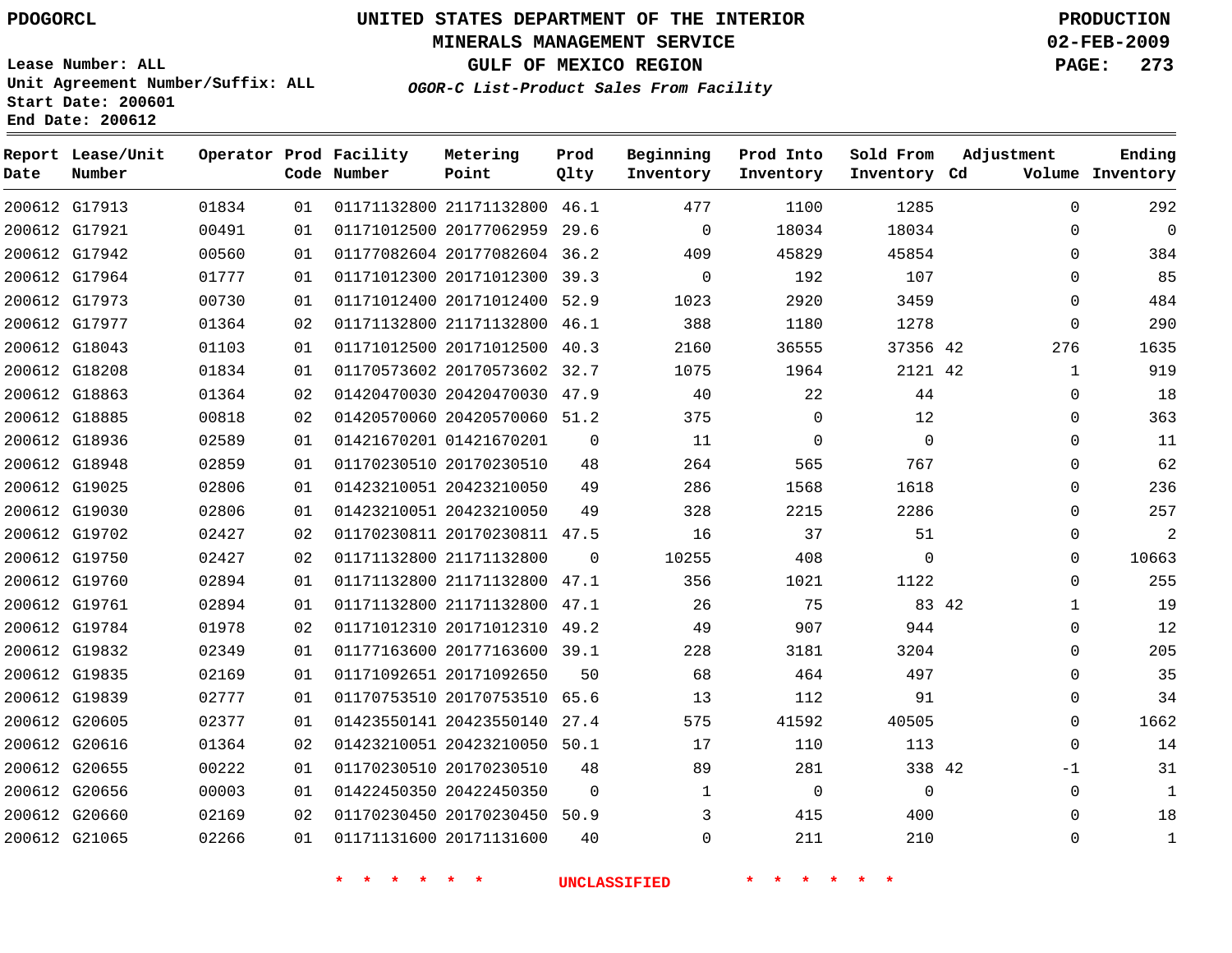### **MINERALS MANAGEMENT SERVICE 02-FEB-2009**

**GULF OF MEXICO REGION PAGE: 274**

**Lease Number: ALL Unit Agreement Number/Suffix: ALL Start Date: 200601 End Date: 200612**

| Date          | Report Lease/Unit<br>Number |       |    | Operator Prod Facility<br>Code Number | Metering<br>Point            | Prod<br>Qlty | Beginning<br>Inventory | Prod Into<br>Inventory | Sold From<br>Inventory Cd | Adjustment            | Ending<br>Volume Inventory |
|---------------|-----------------------------|-------|----|---------------------------------------|------------------------------|--------------|------------------------|------------------------|---------------------------|-----------------------|----------------------------|
|               | 200612 G21068               | 01978 | 02 |                                       | 01170530900 20170530900      | 40           | 153                    | $\mathbf 0$            | 153                       | $\mathbf 0$           | $\mathbf{0}$               |
|               | 200612 G21070               | 00560 | 01 |                                       | 01171132800 21171132800      | $\mathbf 0$  | 166                    | 582                    |                           | $-610$<br>$0\quad 42$ | 138                        |
|               | 200612 G21080               | 01704 | 01 |                                       | 01170530900 20170530900      | $\Omega$     | 30                     | $\Omega$               | $\Omega$                  | $\Omega$              | 30                         |
| 200612 G21081 |                             | 01704 | 01 |                                       | 01170530900 20170530900 49.1 |              | 953                    | 770                    | 1108                      | $\mathbf 0$           | 615                        |
|               | 200612 G21093               | 01586 | 02 |                                       | 01170230811 20170230811 47.5 |              | $\overline{2}$         | 120                    | 116 42                    | $\mathbf{1}$          | 7                          |
|               | 200612 G21095               | 02636 | 01 |                                       | 01170530900 20170530900 49.1 |              | $\mathbf{1}$           | 41                     | 8                         | $\mathbf 0$           | 34                         |
| 200612 G21111 |                             | 02266 | 01 |                                       | 01171132800 21171132800      | $\Omega$     | 16                     | $\Omega$               | $\Omega$                  | $\mathbf 0$           | 16                         |
| 200612 G21115 |                             | 01364 | 02 |                                       | 01171012500 20171012500 40.3 |              | 12                     | 4720                   | 4725 42                   | $-1$                  | 6                          |
|               | 200612 G21116               | 00818 | 02 |                                       | 01171132800 21171132800 46.1 |              | 377                    | 853                    | 1005 42                   | $-1$                  | 224                        |
|               | 200612 G21306               | 02266 | 01 |                                       | 01423210051 20423210050      | 50.1         | $\mathbf 0$            | 8                      | 7                         | 0                     | $\mathbf{1}$               |
|               | 200612 G21322               | 02266 | 01 |                                       | 01170230450 20170230450 50.9 |              | 18                     | 509                    | 505                       | $\Omega$              | 22                         |
| 200612 G21348 |                             | 01819 | 01 |                                       | 01170230811 20170230510      | 48           | 250                    | 410                    | 615                       | $\mathbf 0$           | 45                         |
| 200612 G21349 |                             | 00491 | 01 |                                       | 01170230510 20170230510      | 48           | 88                     | 547                    | 575                       | $\Omega$              | 60                         |
|               | 200612 G21356               | 00064 | 01 |                                       | 01170230810 20170230810 48.3 |              | $\mathbf{1}$           | $\mathbf{1}$           | 2                         | $\Omega$              | $\Omega$                   |
| 200612 G21381 |                             | 01819 | 01 |                                       | 01170230811 20170230811      | $\Omega$     | $\Omega$               | 37                     |                           | $0$ 09<br>$-35$       | 2                          |
| 200612 G21408 |                             | 02219 | 02 |                                       | 01171012400 20171012400      | 52.9         | 600                    | 5315                   | 5034                      | $\mathbf 0$           | 881                        |
| 200612 G21530 |                             | 00078 | 01 |                                       | 01170230400 20170230400 52.2 |              | 257                    | 4268                   | 3929                      | $\Omega$              | 596                        |
| 200612 G21533 |                             | 00078 | 01 |                                       | 01170230400 20170230400      | 52.2         | 30                     | 442                    | 410                       | $\mathbf 0$           | 62                         |
|               | 200612 G21534               | 00003 | 01 |                                       | 01170230811 20170230811 47.5 |              | 717                    | 16045                  | 15889                     | $\mathbf 0$           | 873                        |
| 200612 G21553 |                             | 02859 | 01 |                                       | 01170230811 20170230811 47.5 |              | $\Omega$               | 1                      | $\mathbf{1}$              | $\Omega$              | $\Omega$                   |
| 200612 G21580 |                             | 02636 | 01 |                                       | 01170230811 20170230811 47.5 |              | 3                      | 118                    | 115                       | 0                     | 6                          |
| 200612 G21581 |                             | 01704 | 01 |                                       | 01171132800 21171132800 46.1 |              | 1001                   | 2782                   | 3083                      | $\Omega$              | 700                        |
| 200612 G21583 |                             | 01704 | 01 |                                       | 01170530900 20170530900 49.1 |              | $\mathbf 0$            | 27                     | 4                         | $\mathbf 0$           | 23                         |
| 200612 G21585 |                             | 02859 | 02 |                                       | 01171132800 21171132800 46.1 |              | 108                    | 10                     | 96                        | $\mathbf 0$           | 22                         |
|               | 200612 G21592               | 02628 | 02 |                                       | 01171132000 20171132000      | 46.4         | 77                     | 1567                   | 1545                      | $\Omega$              | 99                         |
|               | 200612 G21597               | 01364 | 02 |                                       | 01171132800 21171132800 46.1 |              | 43                     | 132                    | 143                       | $\mathbf 0$           | 32                         |
|               | 200612 G21599               | 01834 | 01 |                                       | 01171132800 21171132800 46.1 |              | 5464                   | 17105                  | 18385                     | $\Omega$              | 4184                       |
|               | 200612 G21614               | 01704 | 01 |                                       | 01171132000 20177072207      | 40           | 485                    | 494                    | 340                       | $\Omega$              | 639                        |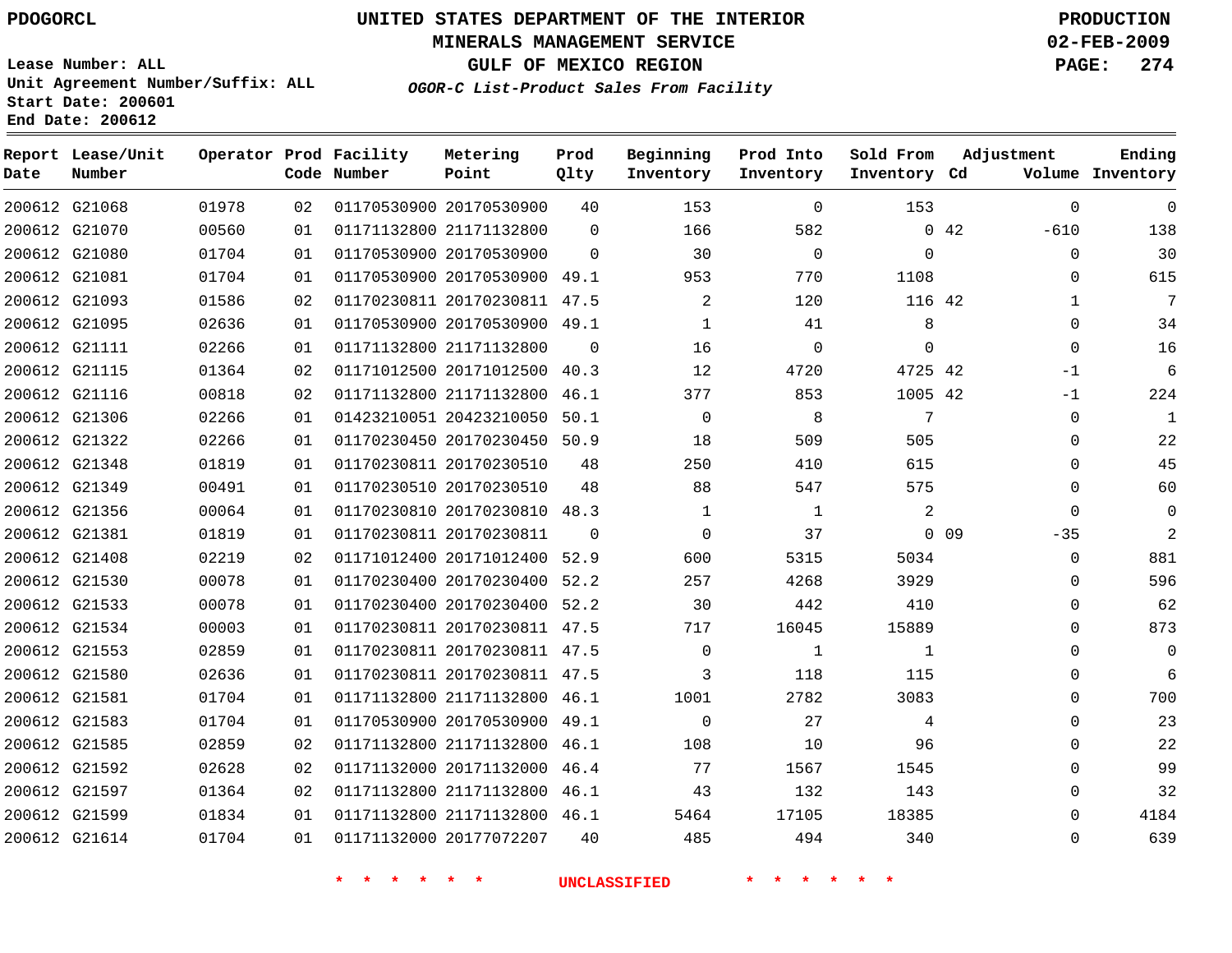### **MINERALS MANAGEMENT SERVICE 02-FEB-2009**

**GULF OF MEXICO REGION PAGE: 275 OGOR-C List-Product Sales From Facility**

**Lease Number: ALL Unit Agreement Number/Suffix: ALL Start Date: 200601 End Date: 200612**

| Date          | Report Lease/Unit<br>Number |       |    | Operator Prod Facility<br>Code Number | Metering<br>Point            | Prod<br>Qlty | Beginning<br>Inventory | Prod Into<br>Inventory | Sold From<br>Inventory Cd | Adjustment   | Ending<br>Volume Inventory |
|---------------|-----------------------------|-------|----|---------------------------------------|------------------------------|--------------|------------------------|------------------------|---------------------------|--------------|----------------------------|
| 200612 G21639 |                             | 02169 | 01 |                                       | 01171092651 20171092650 41.6 |              | $\mathbf 0$            | 6                      | 6                         | $\Omega$     | $\mathbf 0$                |
| 200612 G21649 |                             | 00730 | 01 |                                       | 01171092651 20171092650      | 50           | 26                     | 754                    | 717                       | $\Omega$     | 63                         |
| 200612 G21652 |                             | 02268 | 01 |                                       | 01171132800 21171132800 46.1 |              | 251                    | 1014                   | 972 42                    | $-55$        | 238                        |
|               | 200612 G21655               | 02268 | 01 |                                       | 01171132800 21171132800 46.1 |              | 1                      | 11                     | 9                         | 0            | 3                          |
|               | 200612 G21680               | 02169 | 01 |                                       | 01171092651 20171092650      | 50           | 95                     | 609                    | 653 42                    | 1            | 52                         |
| 200612 G21691 |                             | 00276 | 01 |                                       | 01170513700 20170513700 32.4 |              | 2981                   | 3491                   | 3419                      | 0            | 3053                       |
| 200612 G21700 |                             | 00105 | 01 |                                       | 01177258153 01177258153 29.8 |              | 605                    | 3092                   | 1408                      | 0            | 2289                       |
| 200612 G21703 |                             | 02349 | 01 |                                       | 01177248150 01177248150      | 0            | 1622                   | $\mathbf 0$            | $\mathbf 0$               | 0            | 1622                       |
|               | 200612 G21712               | 02237 | 01 |                                       | 01170755200 20170755200 38.4 |              | 20390                  | 13519                  | 12866                     | 0            | 21043                      |
| 200612 G22158 |                             | 01513 | 01 |                                       | 01420470030 20420470030 47.9 |              | 218                    | 717                    | 366                       | $\Omega$     | 569                        |
|               | 200612 G22188               | 02589 | 01 |                                       | 01423210051 20423210050 47.2 |              | $\Omega$               | 424                    | 424                       | $\Omega$     | $\mathbf 0$                |
|               | 200612 G22217               | 02589 | 01 |                                       | 01423210051 20423210050 47.2 |              | $\mathbf 0$            | 207                    | 207                       | 0            | $\mathbf 0$                |
|               | 200612 G22219               | 01482 | 01 |                                       | 01423210051 20423210050 50.1 |              | 17                     | 864                    | 768                       | $\Omega$     | 113                        |
|               | 200612 G22236               | 02169 | 02 |                                       | 01170230450 20170230450 50.9 |              | 56                     | 2531                   | 2478                      | $\Omega$     | 109                        |
|               | 200612 G22238               | 02169 | 02 |                                       | 01170230450 20170230450 50.9 |              | 226                    | 12214                  | 11914                     | $\Omega$     | 526                        |
| 200612 G22246 |                             | 02859 | 02 |                                       | 01423210051 20170230500 42.4 |              | 173                    | 304                    | 453                       | 0            | 24                         |
|               | 200612 G22247               | 02169 | 02 |                                       | 01170230810 20170230810 48.3 |              | 66                     | 133                    | 156                       | $\Omega$     | 43                         |
| 200612 G22263 |                             | 00730 | 01 |                                       | 01170230810 20170230810 48.3 |              | 1918                   | 3957                   | 4762                      | 0            | 1113                       |
| 200612 G22501 |                             | 00078 | 01 |                                       | 01170230400 20170230400 52.2 |              | 234                    | 3755                   | 3465 42                   | $\mathbf{1}$ | 525                        |
| 200612 G22505 |                             | 00236 | 01 |                                       | 01170230811 20170230811 47.5 |              | 134                    | 3531                   | 3473                      | 0            | 192                        |
|               | 200612 G22510               | 00282 | 02 |                                       | 01170230810 20170230810 48.3 |              | 4354                   | 14200                  | 14560                     | 0            | 3994                       |
| 200612 G22539 |                             | 00064 | 01 |                                       | 01170230810 20170230810 48.3 |              | 60                     | 44                     | 38                        | 0            | 66                         |
| 200612 G22542 |                             | 01704 | 01 |                                       | 01170230810 20170230810 46.3 |              | 1                      | 13                     | 10                        | 0            | 4                          |
|               | 200612 G22544               | 02714 | 01 |                                       | 01170230811 20170230811 47.5 |              | $\mathbf{1}$           | $\Omega$               | 1                         | $\Omega$     | $\mathbf 0$                |
| 200612 G22546 |                             | 01704 | 01 |                                       | 01170230811 20170230811 44.5 |              | 2                      | 530                    | 503                       | 0            | 29                         |
|               | 200612 G22582               | 01834 | 01 |                                       | 01170530900 20170530900 49.1 |              | 66                     | 179                    | 95                        | $\Omega$     | 150                        |
| 200612 G22587 |                             | 02200 | 01 |                                       | 01177288271 20177288270      | 0            | $\mathbf 0$            | $\overline{0}$         | $\mathbf 0$               | 0            | $\mathbf 0$                |
|               | 200612 G22605               | 02268 | 01 |                                       | 01171132800 21171132800 46.1 |              | 93                     | 288                    | 300 42                    | $-11$        | 70                         |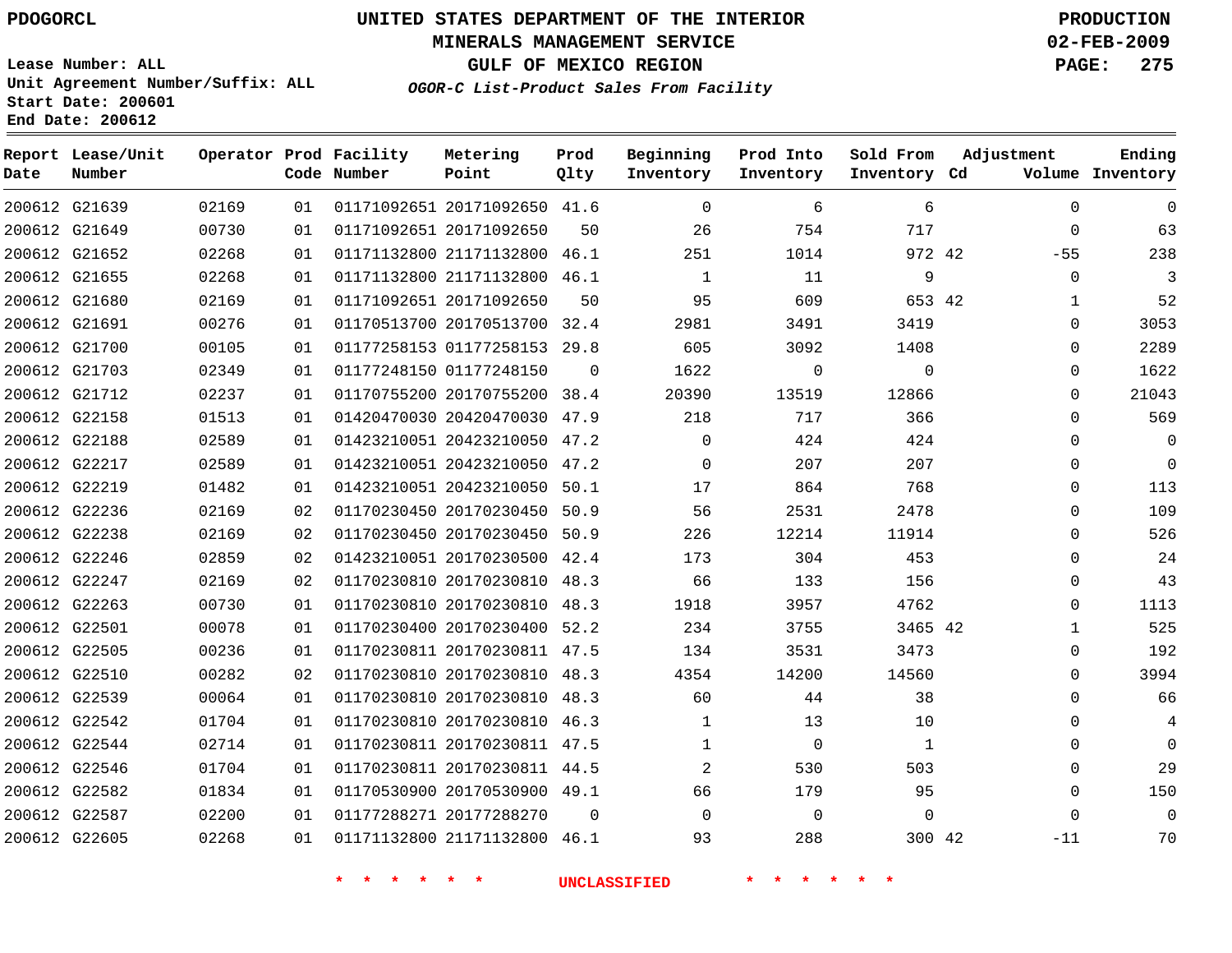### **MINERALS MANAGEMENT SERVICE 02-FEB-2009**

**GULF OF MEXICO REGION PAGE: 276**

**Lease Number: ALL Unit Agreement Number/Suffix: ALL Start Date: 200601 End Date: 200612**

**OGOR-C List-Product Sales From Facility**

| Date | Report Lease/Unit<br>Number |       |    | Operator Prod Facility<br>Code Number | Metering<br>Point            | Prod<br>Qlty | Beginning<br>Inventory | Prod Into<br>Inventory | Sold From<br>Inventory Cd | Adjustment   | Ending<br>Volume Inventory |
|------|-----------------------------|-------|----|---------------------------------------|------------------------------|--------------|------------------------|------------------------|---------------------------|--------------|----------------------------|
|      | 200612 G22606               | 02628 | 02 |                                       | 01171132000 20171132000 46.4 |              | 82                     | 1141                   | 1151                      | $\Omega$     | 72                         |
|      | 200612 G22613               | 02655 | 02 |                                       | 01171132800 21171132800 45.5 |              | 209                    | 925                    | 931                       | $\Omega$     | 203                        |
|      | 200612 G22620               | 02268 | 01 |                                       | 01171132800 21171132800 46.1 |              | 1038                   | 3283                   | 2200 42                   | $-1321$      | 800                        |
|      | 200612 G22621               | 02268 | 01 |                                       | 01171132800 21171132800 46.1 |              | 1940                   | 7837                   | 7500 42                   | $-467$       | 1810                       |
|      | 200612 G22633               | 02222 | 01 |                                       | 01177062605 20177062605 44.9 |              | 36                     | 3133                   | 3137                      | $\mathbf{0}$ | 32                         |
|      | 200612 G22643               | 01704 | 01 |                                       | 01171132000 20171132000 46.4 |              | 89                     | 1277                   | 1289                      | $\Omega$     | 77                         |
|      | 200612 G22659               | 02466 | 01 |                                       | 01171092651 20171092650      | 50           | 12                     | 84                     | 89                        | $\Omega$     | 7                          |
|      | 200612 G22660               | 02058 | 02 |                                       | 01171012310 20171012310 49.2 |              | 84                     | 16252                  | 16113                     | $\Omega$     | 223                        |
|      | 200612 G22662               | 02058 | 02 |                                       | 01171012310 20171012310 49.2 |              | 378                    | 16885                  | 17031                     | $\Omega$     | 232                        |
|      | 200612 G22670               | 01364 | 02 |                                       | 01171012400 20171012400 52.9 |              | 24                     | 296                    | 272 42                    | $\mathbf{1}$ | 49                         |
|      | 200612 G22674               | 01364 | 02 |                                       | 01171132000 20171132000 46.4 |              | 670                    | 6176                   | 6456                      | $\Omega$     | 390                        |
|      | 200612 G22699               | 00064 | 01 |                                       | 01171012500 20171012500 40.3 |              | 31                     | 1586                   | 1546                      | $\mathbf{0}$ | 71                         |
|      | 200612 G22700               | 02268 | 01 |                                       | 01171132800 21171132800 46.1 |              | 21                     | $\mathbf{0}$           | 20 42                     | $-1$         | 0                          |
|      | 200612 G22701               | 02268 | 01 |                                       | 01171132800 21171132800 46.1 |              | 179                    | 598                    | 691 42                    | 58           | 144                        |
|      | 200612 G22702               | 02268 | 01 |                                       | 01171132800 21171132800 46.1 |              | $\Omega$               | 58                     | 48 42                     | 4            | 14                         |
|      | 200612 G22705               | 02268 | 01 |                                       | 01171132800 21171132800 46.1 |              | 31                     | 34                     | 62 42                     | 5            | 8                          |
|      | 200612 G22712               | 00222 | 02 |                                       | 01171012500 20171012500 40.3 |              | 280                    | 2719                   | 2877                      | $\Omega$     | 122                        |
|      | 200612 G22726               | 01704 | 01 |                                       | 01171092651 20171092650      | 38           | 106                    | 1183                   | 1194                      | $\Omega$     | 95                         |
|      | 200612 G22765               | 00222 | 01 |                                       | 01170578150 01170578150      | 46.4         | 710                    | 509                    | 572 32                    | -3           | 644                        |
|      | 200612 G22769               | 00730 | 01 |                                       | 01171012500 20171012500 40.3 |              | 29                     | 252                    | 270                       | $\Omega$     | 11                         |
|      | 200612 G22772               | 00105 | 01 |                                       | 01170513800 20170513800 34.1 |              | 3856                   | 20456                  | 22589                     | $\Omega$     | 1723                       |
|      | 200612 G22792               | 00222 | 02 |                                       | 01177258041 01177258041 29.8 |              | 603                    | 2664                   | 2017                      | $\Omega$     | 1250                       |
|      |                             | 02714 | 01 |                                       | 01177258151 01177258151      | $\Omega$     | 105                    | 8                      | $\Omega$                  | $\Omega$     | 113                        |
|      |                             |       |    |                                       |                              |              | <br>708                | <br>2672               | <br>2017                  | 0            | 1363                       |
|      | 200612 G22840               | 00730 | 01 |                                       | 01608103650 20608103650 35.6 |              | 83                     | 8761                   | 8795                      | $\Omega$     | 49                         |
|      | 200612 G23125               | 01364 | 02 |                                       | 01420470030 20420470030 47.9 |              | 521                    | 850                    | 697 42                    | $\mathbf 1$  | 675                        |
|      | 200612 G23166               | 02169 | 02 |                                       | 01423210051 20423210050 50.1 |              | 67                     | 510                    | 511                       | $\Omega$     | 66                         |
|      | 200612 G23180               | 02859 | 02 |                                       | 01423210051 20423210050 50.1 |              | 73                     | 430                    | 447                       | 0            | 56                         |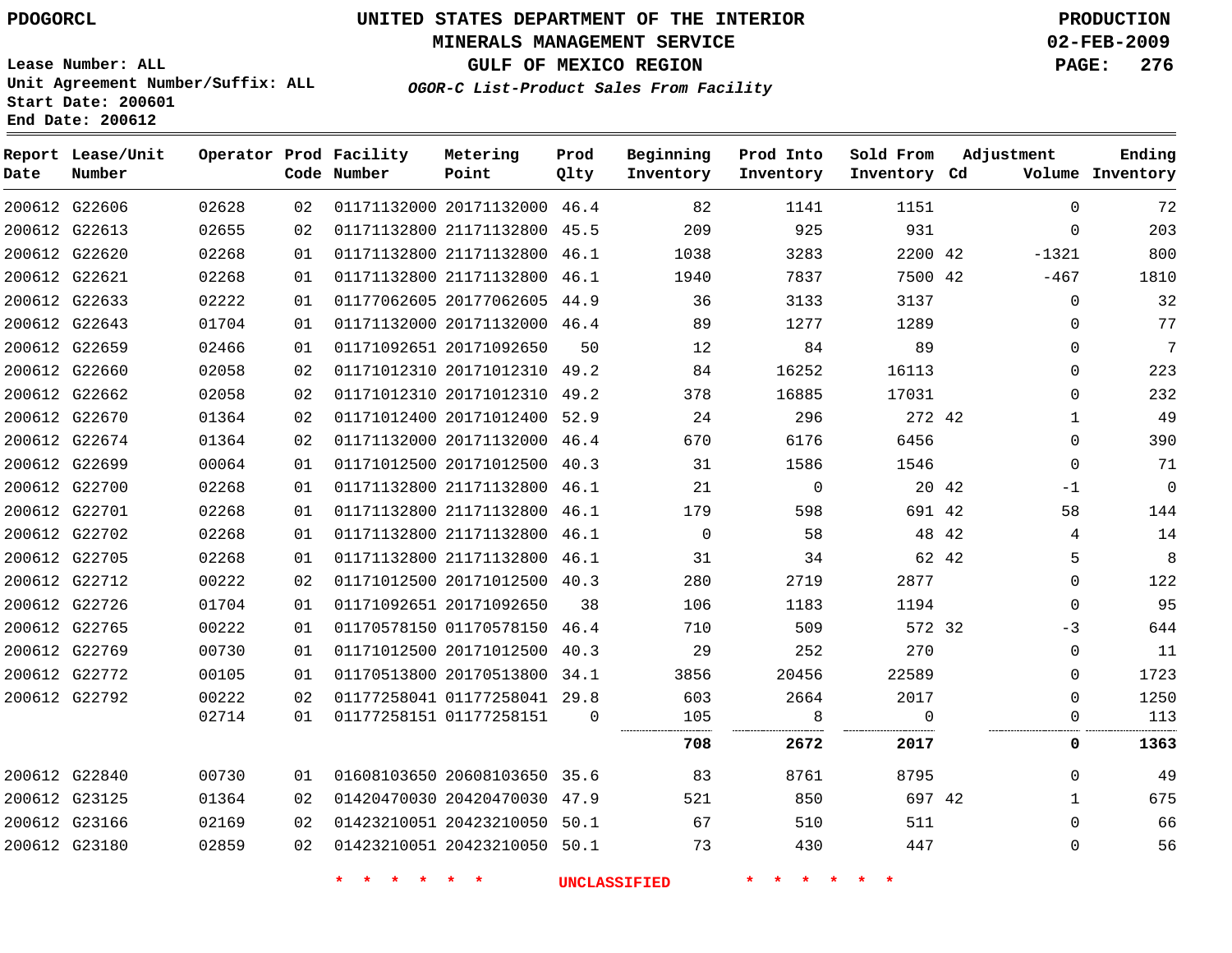### **MINERALS MANAGEMENT SERVICE 02-FEB-2009**

**GULF OF MEXICO REGION PAGE: 277**

**Lease Number: ALL Unit Agreement Number/Suffix: ALL Start Date: 200601 End Date: 200612**

**OGOR-C List-Product Sales From Facility**

| Date | Report Lease/Unit<br>Number |       |    | Operator Prod Facility<br>Code Number | Metering<br>Point            | Prod<br>Qlty | Beginning<br>Inventory | Prod Into<br>Inventory | Sold From<br>Inventory Cd | Adjustment   | Ending<br>Volume Inventory |
|------|-----------------------------|-------|----|---------------------------------------|------------------------------|--------------|------------------------|------------------------|---------------------------|--------------|----------------------------|
|      | 200612 G23181               | 01963 | 01 |                                       | 01423210051 20423210050 50.1 |              | $\Omega$               | 1400                   | 1226                      | $\Omega$     | 174                        |
|      | 200612 G23193               | 02169 | 02 |                                       | 01170230510 20170230510      | 48           | 69                     | 67                     | 129                       | $\Omega$     | 7                          |
|      | 200612 G23197               | 02169 | 02 |                                       | 01170230810 20170230810      | 48.3         | 888                    | 2830                   | 2927                      | $\Omega$     | 791                        |
|      | 200612 G23199               | 02169 | 02 |                                       | 01170230450 20170230450 50.9 |              | 22                     | 1818                   | 1761                      | $\Omega$     | 79                         |
|      |                             |       | 02 |                                       | 01421670201 20421670200      | 51           | 170                    | $\Omega$               | 78                        | $\Omega$     | 92                         |
|      |                             |       |    |                                       |                              |              | 192                    | 1818                   | 1839                      | 0            | 171                        |
|      | 200612 G23222               | 00222 | 02 |                                       | 01170230810 20170230810 48.3 |              | $\Omega$               | 10                     | 7                         | $\Omega$     | 3                          |
|      | 200612 G23730               | 01978 | 02 |                                       | 01170230810 20170230811 47.5 |              | 307                    | 6545                   | 6497                      | $\Omega$     | 355                        |
|      | 200612 G23735               | 00282 | 02 |                                       | 01170230810 20170230810 45.8 |              | $\Omega$               | 149                    | 149                       | $\Omega$     | $\mathbf{0}$               |
|      | 200612 G23736               | 01364 | 02 |                                       | 01170230810 20170230810 45.8 |              | $\Omega$               | 284                    | 284                       | $\Omega$     | $\mathbf 0$                |
|      | 200612 G23748               | 01364 | 02 |                                       | 01170230810 20170230810 45.8 |              | $\Omega$               | 164                    | 164                       | $\Omega$     | $\mathbf{0}$               |
|      | 200612 G23853               | 02266 | 01 |                                       | 01171012310 20171012310 49.2 |              | 240                    | 1079                   | 1304                      | $\Omega$     | 15                         |
|      | 200612 G23857               | 01978 | 02 |                                       | 01171012500 20171012500 40.3 |              | 30                     | 246                    | 265                       | $\Omega$     | 11                         |
|      | 200612 G23933               | 00064 | 01 |                                       | 01171092651 20171092650      | 50           | 14                     | 132                    | 135                       | $\Omega$     | 11                         |
|      | 200612 G23956               | 02807 | 01 |                                       | 01170753510 20170753510 51.8 |              | 132                    | 1738                   | 1284                      | $\Omega$     | 586                        |
|      | 200612 G24393               | 02466 | 01 |                                       | 01422450350 20422450350 48.2 |              | 325                    | 3747                   | 3582                      | $\mathbf 0$  | 490                        |
|      | 200612 G24416               | 01364 | 02 |                                       | 01170230810 20170230810      | 48.3         | 5                      | 15                     | 15 42                     | $-1$         | $\overline{4}$             |
|      | 200612 G24419               | 02370 | 02 |                                       | 01170230810 20170230810 48.3 |              | 231                    | 660                    | 705                       | $\mathbf 0$  | 186                        |
|      | 200612 G24700               | 01364 | 02 |                                       | 01170230811 20170230811 47.5 |              | 19                     | 259                    | 263 42                    | $-1$         | 14                         |
|      | 200612 G24701               | 01364 | 02 |                                       | 01170230811 20170230811 47.5 |              | $\Omega$               | 44                     | 41 42                     | $-1$         | $\overline{c}$             |
|      | 200612 G24730               | 02169 | 02 |                                       | 01170230500 20170230500      | 42.5         | 84                     | 1330                   | 1307                      | $\Omega$     | 107                        |
|      |                             | 02349 | 01 |                                       | 01170230500 20170230500 42.9 |              | 30                     | 503                    | 493                       | 0            | 40                         |
|      |                             |       |    |                                       |                              |              | 114                    | 1833                   | 1800                      | 0            | 147                        |
|      | 200612 G24745               | 02800 | 02 |                                       | 01170530900 20170530900      | 0            | 0                      | 3                      | 0                         | 0            | 3                          |
|      | 200612 G24756               | 01704 | 01 |                                       | 01170530900 20170530900 49.1 |              | 1                      | $\Omega$               | 1                         | $\Omega$     | $\Omega$                   |
|      | 200612 G24802               | 02579 | 02 |                                       | 01171132000 20171132000      | 46.4         | 3                      | 43                     | 44 42                     | $\mathbf{1}$ | 3                          |
|      | 200612 G24873               | 00222 | 02 |                                       | 01171012400 20171012400 52.9 |              | 176                    | 1389                   | 1335                      | 0            | 230                        |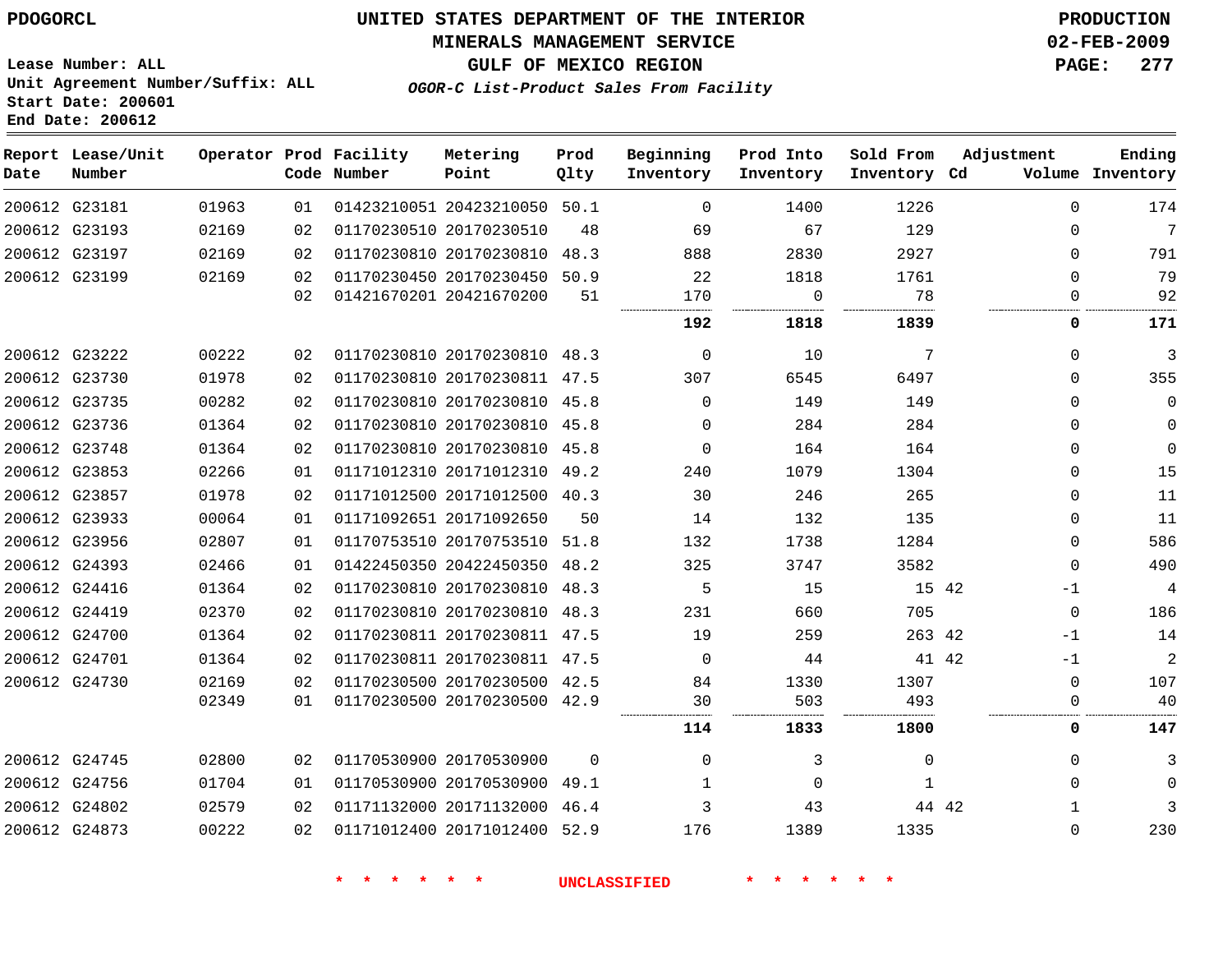#### **MINERALS MANAGEMENT SERVICE 02-FEB-2009**

**GULF OF MEXICO REGION PAGE: 278**

**Lease Number: ALL Unit Agreement Number/Suffix: ALL Start Date: 200601 End Date: 200612**

**OGOR-C List-Product Sales From Facility**

| Date | Report Lease/Unit<br>Number |       |    | Operator Prod Facility<br>Code Number | Metering<br>Point            | Prod<br>Qlty | Beginning<br>Inventory | Prod Into<br>Inventory | Sold From<br>Inventory Cd | Adjustment |              | Ending<br>Volume Inventory |
|------|-----------------------------|-------|----|---------------------------------------|------------------------------|--------------|------------------------|------------------------|---------------------------|------------|--------------|----------------------------|
|      | 200612 G24878               | 02628 | 02 |                                       | 01171092651 20171092650      | 50           | 329                    | 8305                   | 7966                      |            | $\mathbf{0}$ | 668                        |
|      | 200612 G24889               | 02579 | 02 |                                       | 01171012500 20171012500 40.3 |              | 1318                   | 23320                  | 23601 42                  |            | $-3$         | 1034                       |
|      | 200612 G24898               | 02807 | 01 |                                       | 01171012300 20171012300 39.3 |              | $\Omega$               | 6405                   | 6405                      |            | $\mathbf 0$  | $\Omega$                   |
|      |                             |       | 01 |                                       | 01171012400 20171012400 52.9 |              | 1710                   | 3550                   | 4671 42                   |            | $-1$         | 588                        |
|      |                             |       |    |                                       |                              |              | 1710                   | 9955                   | 11076                     |            | -1           | 588                        |
|      | 200612 G24901               | 00730 | 01 |                                       | 01171012400 20171012300 39.3 |              | 2566                   | 6747                   | 6329                      |            | $\Omega$     | 2984                       |
|      | 200612 G24916               | 00730 | 01 |                                       | 01171092651 20171092650 39.7 |              | 82                     | 179                    | 246 42                    |            | $-1$         | 14                         |
|      | 200612 G24924               | 02268 | 01 |                                       | 01171132800 21171132800 46.1 |              | 2881                   | 8784                   | 8200 42                   |            | $-1319$      | 2146                       |
|      | 200612 G24929               | 02766 | 02 |                                       | 01171092651 20171092650 50.7 |              | $\Omega$               | 206                    | 189                       |            | $\mathbf{0}$ | 17                         |
|      | 200612 G25008               | 02777 | 01 |                                       | 01170753510 20170753510 65.6 |              | 364                    | 1336                   | 1246                      |            | $\Omega$     | 454                        |
|      | 200612 G25518               | 00064 | 01 |                                       | 01423210051 20423210050 50.1 |              | $\Omega$               | 24                     | 21                        |            | $\Omega$     | 3                          |
|      | 200612 G25524               | 02169 | 01 |                                       | 01421670210 01421670210 35.5 |              | 91                     | 437                    | 443                       |            | $\Omega$     | 85                         |
|      |                             |       | 01 |                                       | 01170230450 20170230450 50.9 |              | 573                    | 29783                  | 29074 42                  |            | 1            | 1283                       |
|      |                             |       |    |                                       |                              |              | 664                    | 30220                  | 29517                     |            | 1            | 1368                       |
|      | 200612 G25536               | 02466 | 01 |                                       | 01420390101 01420390101      | $\Omega$     | 1692                   | 0                      | 0                         |            | $\Omega$     | 1692                       |
|      | 200612 G25553               | 02579 | 02 |                                       | 01170230510 20170230510      | 48           | 74                     | 218                    | 268                       |            | $\Omega$     | 24                         |
|      | 200612 G25561               | 02058 | 02 |                                       | 01170230450 20170230450      | 50.9         | 204                    | 11729                  | 11428                     |            | $\Omega$     | 505                        |
|      | 200612 G25566               | 00282 | 02 |                                       | 01170230450 20170230450 50.9 |              | 28                     | 1009                   | 994                       |            | $\Omega$     | 43                         |
|      | 200612 G25605               | 00818 | 01 |                                       | 01170230810 20170230810      | 48.4         | 4                      | 56                     | 44                        |            | 0            | 16                         |
|      | 200612 G25606               | 02025 | 01 |                                       | 01170230810 20170230810 48.2 |              | 554                    | 1813                   | 1857                      |            | $\mathbf{0}$ | 510                        |
|      | 200612 G25872               | 00236 | 01 |                                       | 01170230811 20170230811 47.5 |              | 962                    | 21722                  | 21503                     |            | 0            | 1181                       |
|      | 200612 G25914               | 01963 | 01 |                                       | 01170530900 20170530900 50.1 |              | $\mathbf{1}$           | $\mathbf 0$            | 1                         |            | $\Omega$     | $\mathbf{0}$               |
|      | 200612 G25944               | 02266 | 01 |                                       | 01171131600 20171131600      | 40           | 248                    | 8575                   | 8530                      |            | $\mathbf{0}$ | 293                        |
|      | 200612 G25949               | 02427 | 01 |                                       | 01170530900 20170530900 49.1 |              | 441                    | 330                    | 495 42                    |            | $\mathbf{1}$ | 277                        |
|      | 200612 G25965               | 01704 | 01 |                                       | 01171132800 21171132800 46.1 |              | 86                     | 267                    | 300                       |            | $\mathbf 0$  | 53                         |
|      | 200612 G25967               | 01513 | 01 |                                       | 01170230811 20170230811 47.5 |              | 30                     | 832                    | 816                       |            | $\Omega$     | 46                         |
|      | 200612 G25982               | 01704 | 01 |                                       | 01171132800 21171132800 46.1 |              | 294                    | $\Omega$               | 294                       |            | $\mathbf{0}$ | $\mathbf 0$                |